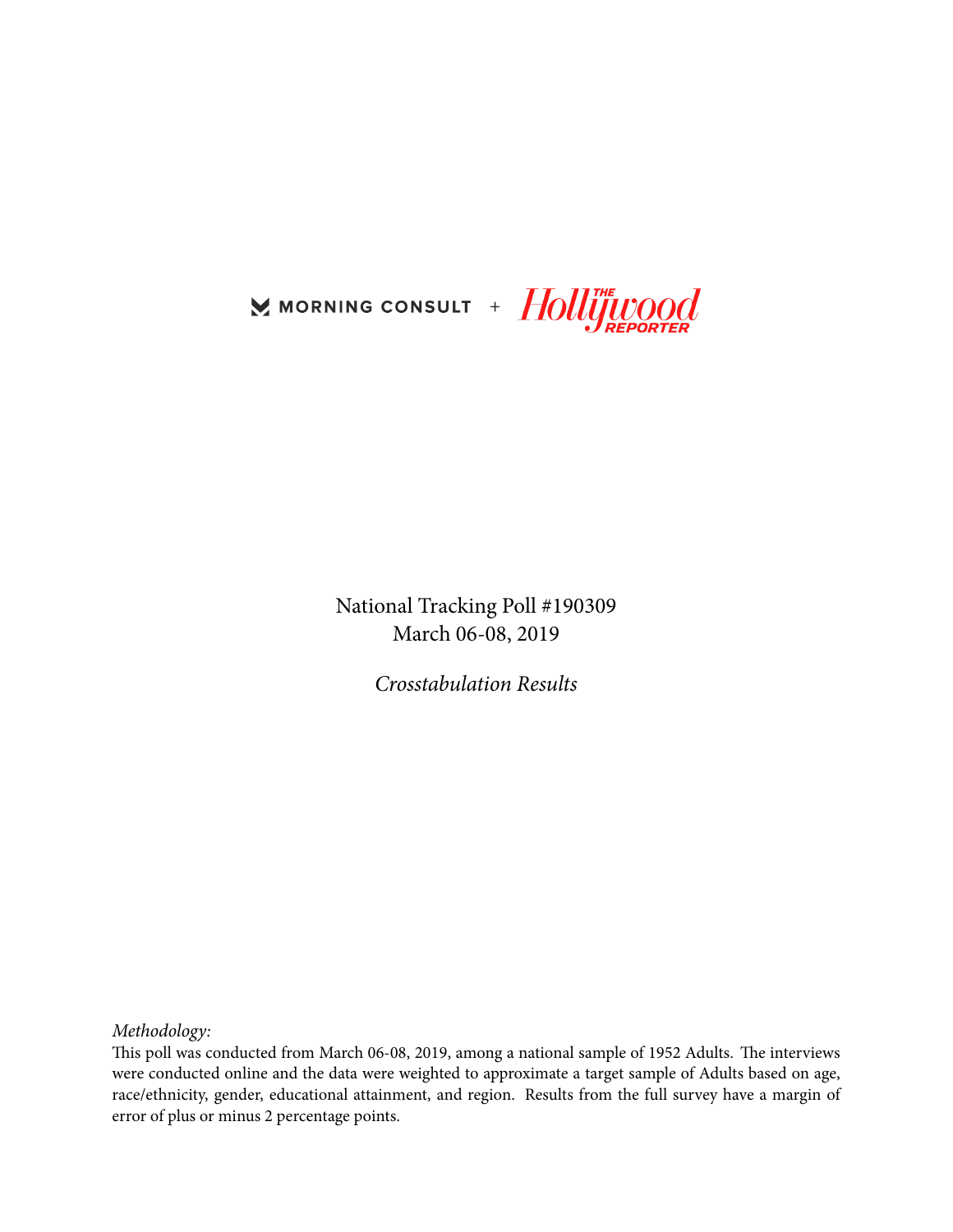## **Table Index**

| -1             | Table HR1: Do you agree or disagree with the following statement? When an artist faces allegations of                                                                                                                          | $\mathfrak s$ |
|----------------|--------------------------------------------------------------------------------------------------------------------------------------------------------------------------------------------------------------------------------|---------------|
| 2              | Table HR2_1: For each of the following people, please indicate if you have a favorable or unfavorable                                                                                                                          | 10            |
| $\mathfrak{Z}$ | Table HR2_2: For each of the following people, please indicate if you have a favorable or unfavorable                                                                                                                          | 15            |
| $\overline{4}$ | Table HR2_3: For each of the following people, please indicate if you have a favorable or unfavorable                                                                                                                          | 20            |
| 5              | Table HR2_4: For each of the following people, please indicate if you have a favorable or unfavorable                                                                                                                          | 25            |
| 6              | Table HR2_5: For each of the following people, please indicate if you have a favorable or unfavorable                                                                                                                          | 30            |
| 7              | Table HR3_1: For each of the following people, please indicate if you have a favorable or unfavorable                                                                                                                          | 35            |
| 8              | Table HR3_2: For each of the following people, please indicate if you have a favorable or unfavorable                                                                                                                          | 40            |
| 9              | Table HR3_3: For each of the following people, please indicate if you have a favorable or unfavorable                                                                                                                          | 45            |
| 10             | Table HR3_4: For each of the following people, please indicate if you have a favorable or unfavorable                                                                                                                          | 50            |
| 11             | Table HR3_5: For each of the following people, please indicate if you have a favorable or unfavorable                                                                                                                          | 55            |
| 12             | Table HR4_1: How much have you seen, read or heard about the following? Gayle King interviewing                                                                                                                                | 60            |
| 13             | Table HR4_2: How much have you seen, read or heard about the following? The Lifetime documentary                                                                                                                               | 65            |
| 14             | Table HR4_3: How much have you seen, read or heard about the following? The HBO documentary                                                                                                                                    | 70            |
| 15             | Table HR4_4: How much have you seen, read or heard about the following? The New York Times                                                                                                                                     | 75            |
| 16             | Table HR4a_1: Based on what you saw and know about this interview, please indicate if you have a<br>favorable or unfavorable opinion of each. R. Kelly $\ldots \ldots \ldots \ldots \ldots \ldots \ldots \ldots \ldots \ldots$ | 80            |
| 17             | Table HR4a_2: Based on what you saw and know about this interview, please indicate if you have a                                                                                                                               | 85            |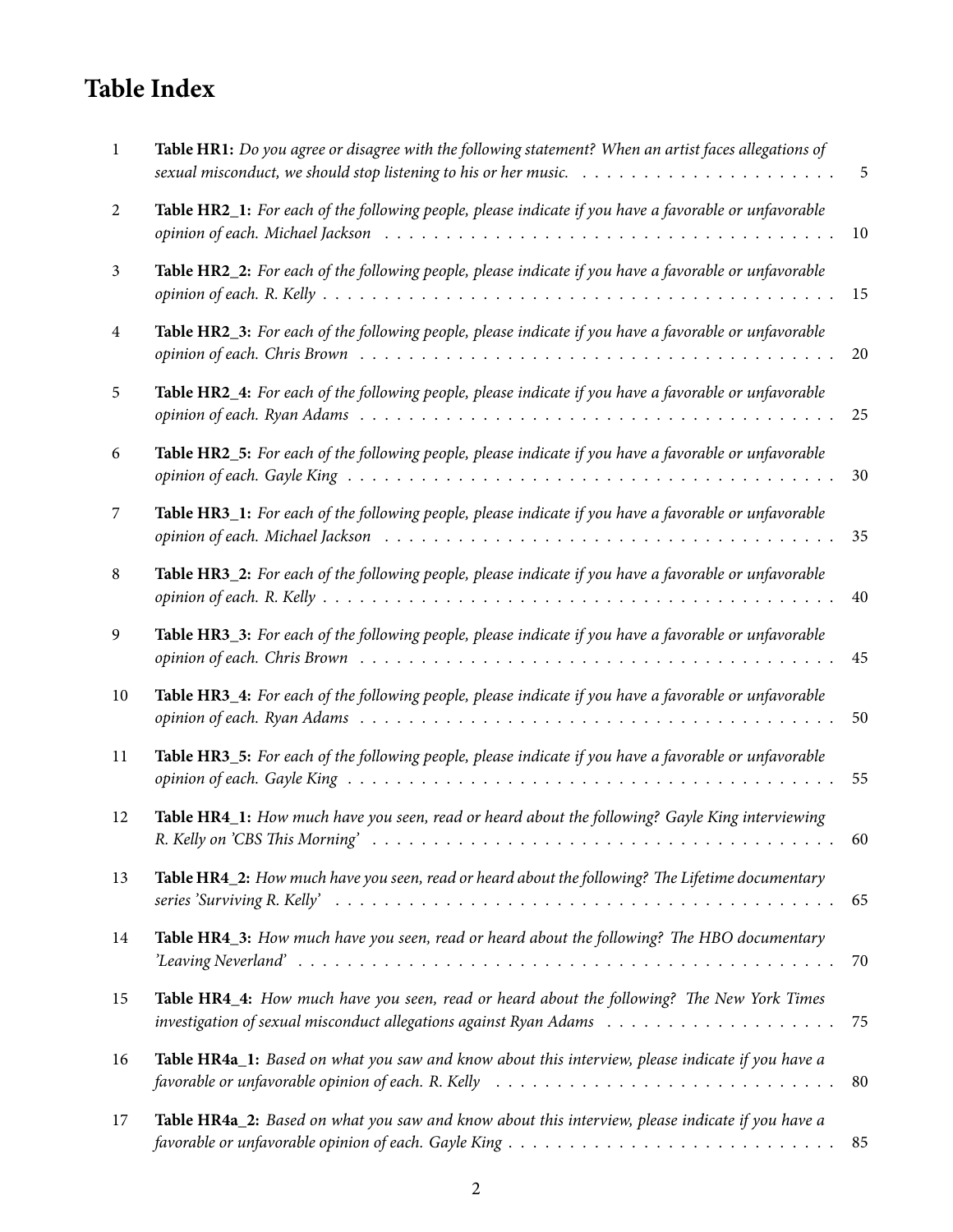| 18 | Table HR5: As you may know, HBO recently released a documentary that focuses on two men who<br>allege they were sexually abused as children by singer Michael Jackson. Based on what you know now,<br>please indicate if you have a favorable or unfavorable view of Michael Jackson.<br>90 |  |
|----|---------------------------------------------------------------------------------------------------------------------------------------------------------------------------------------------------------------------------------------------------------------------------------------------|--|
| 19 | Table HR6_1: As you may know, the following artists have faced or are currently facing allegations<br>for sexual misconduct or abuse. Based on what you know about each, how credible do you find these<br>95                                                                               |  |
| 20 | Table HR6_2: As you may know, the following artists have faced or are currently facing allegations<br>for sexual misconduct or abuse. Based on what you know about each, how credible do you find these                                                                                     |  |
| 21 | Table HR6_3: As you may know, the following artists have faced or are currently facing allegations<br>for sexual misconduct or abuse. Based on what you know about each, how credible do you find these                                                                                     |  |
| 22 | Table HR6_4: As you may know, the following artists have faced or are currently facing allegations<br>for sexual misconduct or abuse. Based on what you know about each, how credible do you find these                                                                                     |  |
| 23 | Table HR7_1: Based on what you know about each of the following artists and allegations they have<br>faced or are facing, do you feel like you should stop listening to the music from each artist? Michael Jackson 115                                                                     |  |
| 24 | Table HR7_2: Based on what you know about each of the following artists and allegations they have<br>faced or are facing, do you feel like you should stop listening to the music from each artist? R. Kelly 121                                                                            |  |
| 25 | Table HR7_3: Based on what you know about each of the following artists and allegations they have<br>faced or are facing, do you feel like you should stop listening to the music from each artist? Chris Brown 127                                                                         |  |
| 26 | Table HR7_4: Based on what you know about each of the following artists and allegations they have<br>faced or are facing, do you feel like you should stop listening to the music from each artist? Ryan Adams 133                                                                          |  |
| 27 | Table HR8_1: And, have you already stopped listening to the music from each of the following artists?                                                                                                                                                                                       |  |
| 28 | Table HR8_2: And, have you already stopped listening to the music from each of the following artists?                                                                                                                                                                                       |  |
| 29 | Table HR8_3: And, have you already stopped listening to the music from each of the following artists?                                                                                                                                                                                       |  |
| 30 | Table HR8_4: And, have you already stopped listening to the music from each of the following artists?                                                                                                                                                                                       |  |
| 31 | Table HR9: Sometimes in surveys like this, people change their minds. Do you agree or disagree with<br>the following statement? When an artist faces allegations of sexual misconduct, we should stop listening                                                                             |  |
| 32 | Table HRdem1_1: How often do you watch or stream the following? TV shows 168                                                                                                                                                                                                                |  |
| 33 | Table HRdem1_2: How often do you watch or stream the following? Movies 174                                                                                                                                                                                                                  |  |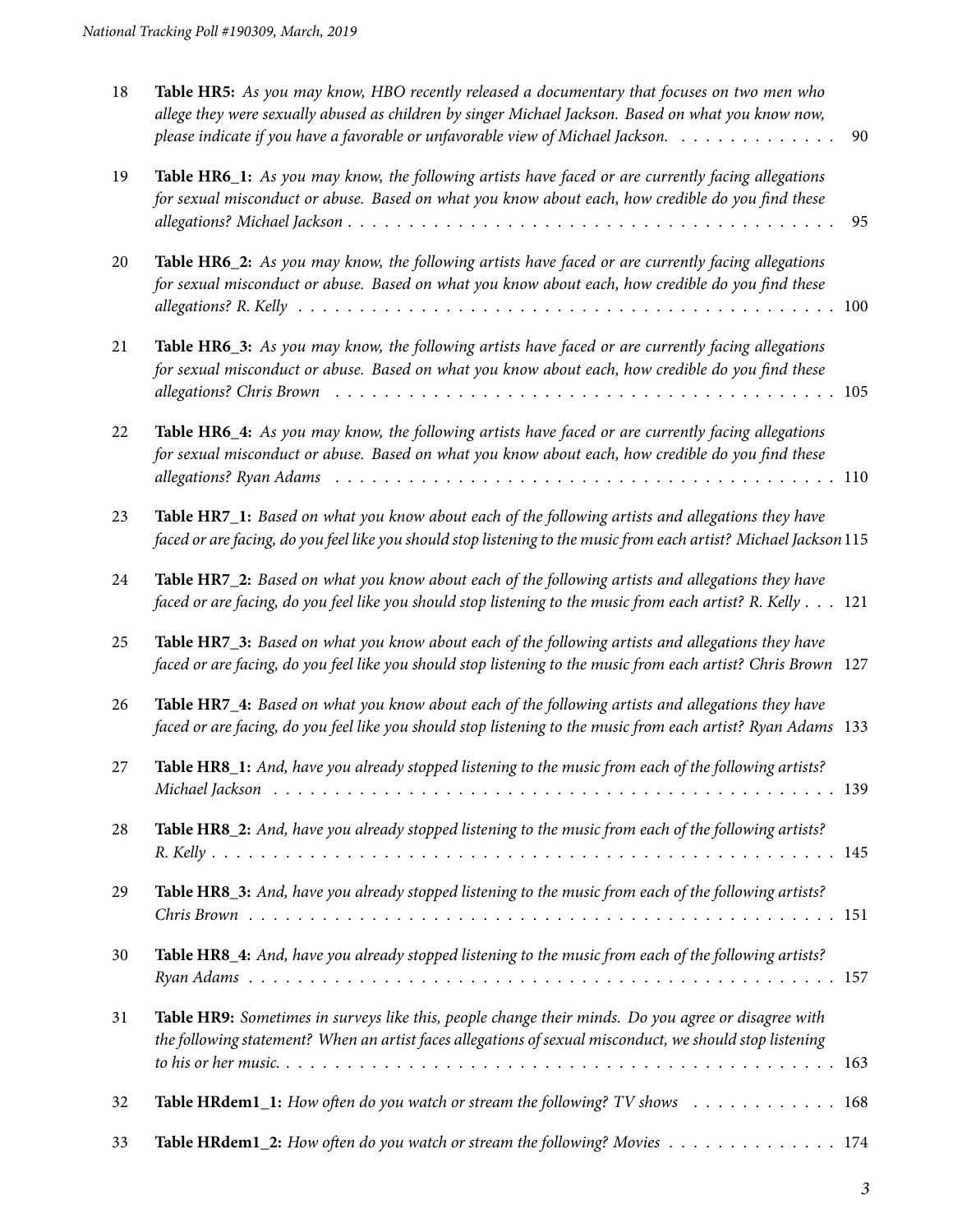| 34 | Table HRdem1_3: How often do you watch or stream the following? Sporting events 180                                |
|----|--------------------------------------------------------------------------------------------------------------------|
| 35 | <b>Table HRdem2_1:</b> Do you, or anyone in your household, subscribe to the following? Cable television . 186     |
| 36 | Table HRdem2_2: Do you, or anyone in your household, subscribe to the following? Satellite television 191          |
| 37 | <b>Table HRdem2_3:</b> Do you, or anyone in your household, subscribe to the following? Streaming service(s) 196   |
| 38 | <b>Table HRdem3_1:</b> In general, what kind of fan do you consider yourself of the following? Film $\ldots$ . 201 |
| 39 | Table HRdem3_2: In general, what kind of fan do you consider yourself of the following? Television 206             |
| 40 | <b>Table HRdem3_3:</b> In general, what kind of fan do you consider yourself of the following? Music 211           |
| 41 | Table HRdem3_4: In general, what kind of fan do you consider yourself of the following? Fashion 216                |
| 42 |                                                                                                                    |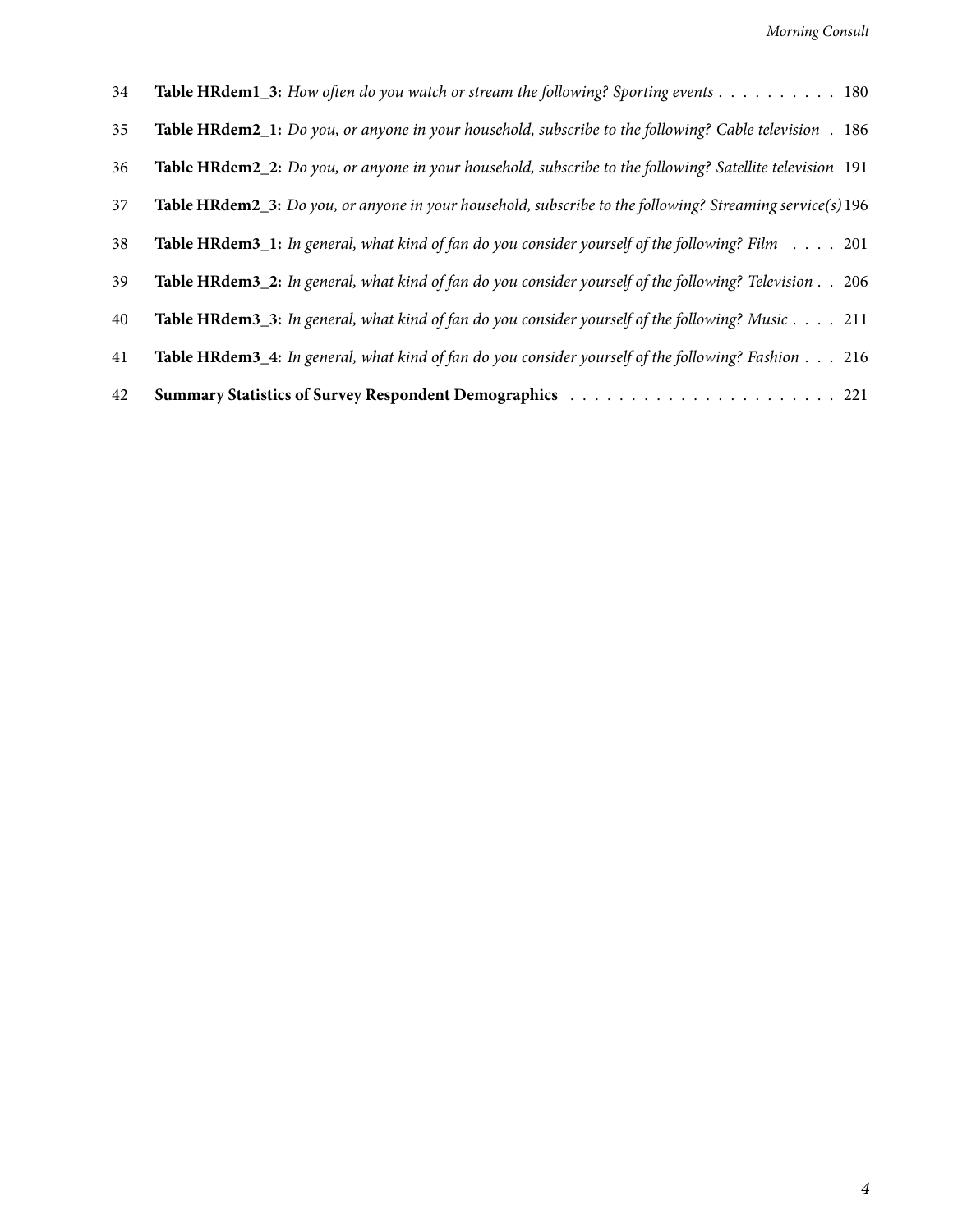## **Crosstabulation Results by Respondent Demographics**

Table HR1: Do you agree or disagree with the following statement? When an artist faces allegations of sexual misconduct, we should stop listening to *his or her music.*

<span id="page-4-0"></span>

|                          |        |                       |        | Somewhat           |        | Somewhat |        | <b>Strongly</b> |        | Don't know/ |                |
|--------------------------|--------|-----------------------|--------|--------------------|--------|----------|--------|-----------------|--------|-------------|----------------|
| Demographic              |        | <b>Strongly agree</b> |        | agree              |        | disagree |        | disagree        |        | No opinion  | <b>Total N</b> |
| Adults                   | $16\%$ | (312)                 | 26\%   | (502)              | 24%    | (463)    | 14\%   | (273)           | 20%    | (398)       | 1948           |
| Gender: Male             | 17%    | (152)                 | 25%    | (227)              | 23%    | (210)    | 16%    | (142)           | 20%    | (179)       | 911            |
| Gender: Female           | 15%    | (160)                 | 26%    | (274)              | 24%    | (253)    | 13%    | (132)           | $21\%$ | (219)       | 1038           |
| Age: 18-29               | 15%    | (53)                  | 28%    | (97)               | 23%    | (80)     | 16%    | (54)            | 18%    | (62)        | 346            |
| Age: 30-44               | 19%    | (84)                  | 26%    | (113)              | 24%    | (105)    | 15%    | (65)            | 16%    | (72)        | 439            |
| Age: 45-54               | 12%    | (42)                  | 26\%   | (90)               | 24%    | (83)     | 18%    | (62)            | 19%    | (64)        | 341            |
| Age: 55-64               | $14\%$ | (53)                  | 24%    | (89)               | $26\%$ | (98)     | $11\%$ | (41)            | 24%    | (88)        | 369            |
| Age: 65+                 | 17%    | (79)                  | 25%    | (112)              | $22\%$ | (98)     | $11\%$ | (51)            | 25%    | (112)       | 452            |
| Generation Z: 18-21      | 12%    | (13)                  | 25%    | $\left( 28\right)$ | 29%    | (34)     | 16%    | (18)            | 18%    | (21)        | 115            |
| Millennial: Age 22-37    | $18\%$ | (87)                  | 28%    | (135)              | 22%    | (104)    | 17%    | (80)            | 15%    | (71)        | 478            |
| Generation X: Age 38-53  | 15%    | (76)                  | 25%    | (125)              | 25%    | (123)    | 15%    | (74)            | 20%    | (99)        | 498            |
| Boomers: Age 54-72       | 16%    | (115)                 | 24\%   | (180)              | 24\%   | (176)    | 13%    | (92)            | 23%    | (173)       | 736            |
| PID: Dem (no lean)       | 16%    | (104)                 | 30%    | (202)              | 26%    | (177)    | 13%    | (84)            | 16%    | (105)       | 673            |
| PID: Ind (no lean)       | 12%    | (81)                  | 22\%   | (142)              | $24\%$ | (159)    | 16%    | (104)           | 26%    | (174)       | 659            |
| PID: Rep (no lean)       | 21%    | (126)                 | 26%    | (158)              | 21%    | (128)    | 14%    | (86)            | 19%    | (118)       | 616            |
| PID/Gender: Dem Men      | $15\%$ | (42)                  | 29%    | (83)               | 27%    | (77)     | 13%    | (38)            | 15%    | (43)        | 282            |
| PID/Gender: Dem Women    | $16\%$ | (63)                  | $31\%$ | (119)              | $26\%$ | (100)    | 12%    | (47)            | 16%    | (63)        | 392            |
| PID/Gender: Ind Men      | $13\%$ | (42)                  | $21\%$ | (65)               | $25\%$ | (78)     | 18%    | (55)            | 23%    | (72)        | 313            |
| PID/Gender: Ind Women    | $11\%$ | (39)                  | 22%    | (77)               | $23\%$ | (80)     | 14%    | (48)            | 29%    | (102)       | 347            |
| PID/Gender: Rep Men      | $22\%$ | (68)                  | 25%    | (80)               | 17%    | (55)     | 15%    | (49)            | $20\%$ | (64)        | 316            |
| PID/Gender: Rep Women    | 19%    | (58)                  | 26%    | (78)               | 24\%   | (72)     | 12%    | (37)            | 18%    | (54)        | 299            |
| Ideo: Liberal (1-3)      | $20\%$ | (123)                 | 28%    | (173)              | 25%    | (152)    | 12%    | (72)            | 15%    | (94)        | 614            |
| Ideo: Moderate (4)       | 12%    | (49)                  | 24%    | (98)               | 27%    | (111)    | 17%    | (73)            | $21\%$ | (87)        | 417            |
| Ideo: Conservative (5-7) | 16%    | (111)                 | 27%    | (185)              | $21\%$ | (149)    | 14%    | (97)            | 22%    | (154)       | 695            |
| Educ: < College          | $16\%$ | (194)                 | 24%    | (290)              | 23%    | (287)    | 15%    | (185)           | 22%    | (269)       | 1224           |
| Educ: Bachelors degree   | 16%    | (75)                  | 29%    | (135)              | 24\%   | (112)    | $11\%$ | (52)            | 19%    | (88)        | 462            |
| Educ: Post-grad          | 16%    | (43)                  | 29%    | (77)               | 24%    | (64)     | 14%    | (37)            | 16%    | (42)        | 263            |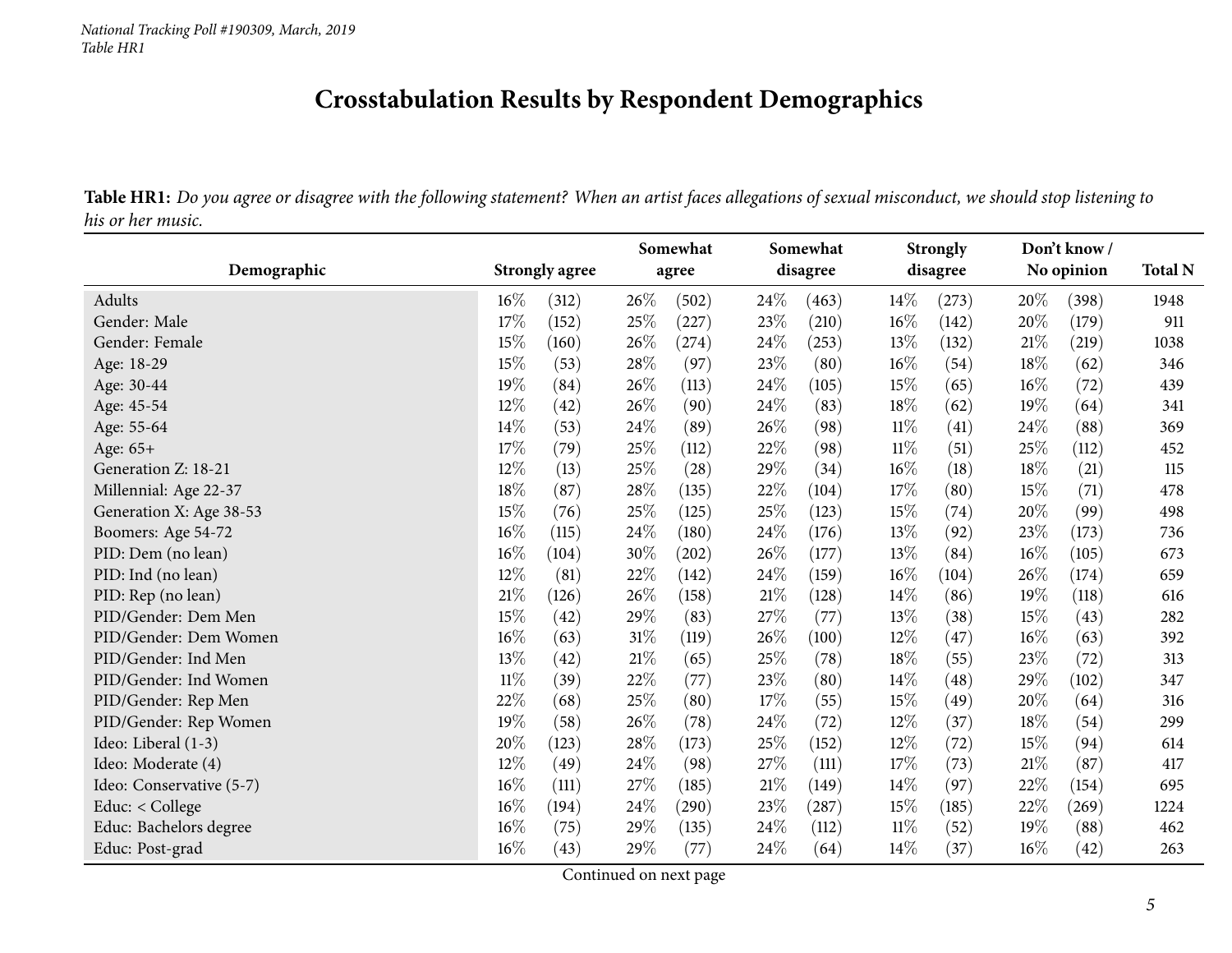|                             |        |                       |      | Somewhat |        | Somewhat |        | <b>Strongly</b> |        | Don't know / |                |
|-----------------------------|--------|-----------------------|------|----------|--------|----------|--------|-----------------|--------|--------------|----------------|
| Demographic                 |        | <b>Strongly agree</b> |      | agree    |        | disagree |        | disagree        |        | No opinion   | <b>Total N</b> |
| Adults                      | $16\%$ | (312)                 | 26%  | (502)    | $24\%$ | (463)    | 14%    | (273)           | 20%    | (398)        | 1948           |
| Income: Under 50k           | $16\%$ | (172)                 | 24%  | (258)    | 23%    | (242)    | 15%    | (154)           | 22%    | (235)        | 1062           |
| Income: 50k-100k            | 17%    | (102)                 | 26%  | (159)    | 25%    | (155)    | 12%    | (76)            | 20%    | (122)        | 614            |
| Income: 100k+               | 14%    | (38)                  | 31%  | (84)     | 24%    | (66)     | $16\%$ | (43)            | 15%    | (41)         | 272            |
| Ethnicity: White            | $16\%$ | (251)                 | 26%  | (405)    | 23%    | (365)    | 14%    | (213)           | $22\%$ | (341)        | 1575           |
| Ethnicity: Hispanic         | 22%    | (42)                  | 31%  | (58)     | 16%    | (31)     | $9\%$  | (18)            | 21%    | (40)         | 189            |
| Ethnicity: Afr. Am.         | 14%    | (36)                  | 24%  | (60)     | 26%    | (65)     | 18%    | (45)            | 17%    | (41)         | 248            |
| Ethnicity: Other            | 20%    | (25)                  | 29%  | (37)     | 26%    | (33)     | 12%    | (15)            | 12%    | (16)         | 126            |
| Relig: Protestant           | 18%    | (86)                  | 27%  | (127)    | 23%    | (107)    | $11\%$ | (54)            | $21\%$ | (99)         | 473            |
| Relig: Roman Catholic       | 18%    | (65)                  | 27%  | (97)     | 24%    | (88)     | 15%    | (55)            | 16%    | (60)         | 364            |
| Relig: Something Else       | 15%    | (28)                  | 20%  | (38)     | 25%    | (47)     | 16%    | (31)            | 24%    | (46)         | 189            |
| Relig: Jewish               | 25%    | (11)                  | 38%  | (16)     | 18%    | (8)      | $5\%$  | (2)             | 14%    | (6)          | 42             |
| Relig: Evangelical          | 15%    | (104)                 | 26%  | (183)    | 24%    | (171)    | 15%    | (104)           | 20%    | (144)        | 705            |
| Relig: Non-Evang. Catholics | 23%    | (74)                  | 25%  | (79)     | 22%    | (71)     | $11\%$ | (36)            | 19%    | (62)         | 322            |
| Relig: All Christian        | 17%    | (178)                 | 26%  | (262)    | 24%    | (242)    | 14%    | (140)           | 20%    | (206)        | 1027           |
| Relig: All Non-Christian    | 13%    | (29)                  | 27%  | (59)     | 22%    | (48)     | 15%    | (33)            | 23%    | (51)         | 219            |
| Community: Urban            | $16\%$ | (72)                  | 24%  | (110)    | 24%    | (111)    | 14%    | (65)            | 22%    | (100)        | 459            |
| Community: Suburban         | 15%    | (136)                 | 26%  | (233)    | 24%    | (216)    | 14%    | (128)           | 20%    | (178)        | 890            |
| Community: Rural            | 17%    | (104)                 | 26%  | (158)    | 23%    | (136)    | 13%    | (80)            | 20%    | (120)        | 599            |
| Employ: Private Sector      | 17%    | (100)                 | 28\% | (161)    | 23%    | (133)    | 14%    | (78)            | 18%    | (102)        | 575            |
| Employ: Government          | $18\%$ | (22)                  | 29%  | (35)     | 27%    | (32)     | 10%    | (12)            | 16%    | (19)         | 121            |
| Employ: Self-Employed       | 17%    | (31)                  | 29%  | (54)     | 19%    | (35)     | 18%    | (33)            | 18%    | (33)         | 186            |
| Employ: Homemaker           | 17%    | (27)                  | 23%  | (38)     | 27%    | (43)     | 15%    | (24)            | 19%    | (30)         | 162            |
| Employ: Student             | 17%    | (13)                  | 32%  | (25)     | 26%    | (20)     | 14%    | (10)            | $11\%$ | (9)          | 76             |
| Employ: Retired             | 15%    | (80)                  | 23%  | (119)    | 25%    | (128)    | $11\%$ | (56)            | 26%    | (134)        | 516            |
| Employ: Unemployed          | 14%    | (23)                  | 16%  | (25)     | 20%    | (31)     | 24%    | (38)            | 25%    | (38)         | 155            |
| Employ: Other               | $11\%$ | (17)                  | 28\% | (44)     | 27%    | (42)     | 14\%   | (21)            | 20%    | (32)         | 156            |
| Military HH: Yes            | 15%    | (55)                  | 22%  | (81)     | 26%    | (93)     | $16\%$ | (58)            | 21%    | (77)         | 363            |
| Military HH: No             | $16\%$ | (257)                 | 27%  | (420)    | 23%    | (371)    | 14%    | (216)           | 20%    | (321)        | 1585           |
| RD/WT: Right Direction      | 19%    | (138)                 | 25%  | (184)    | 22%    | (160)    | 14%    | (100)           | 21%    | (152)        | 733            |
| RD/WT: Wrong Track          | 14%    | (174)                 | 26%  | (317)    | $25\%$ | (304)    | 14\%   | (174)           | 20%    | (246)        | 1215           |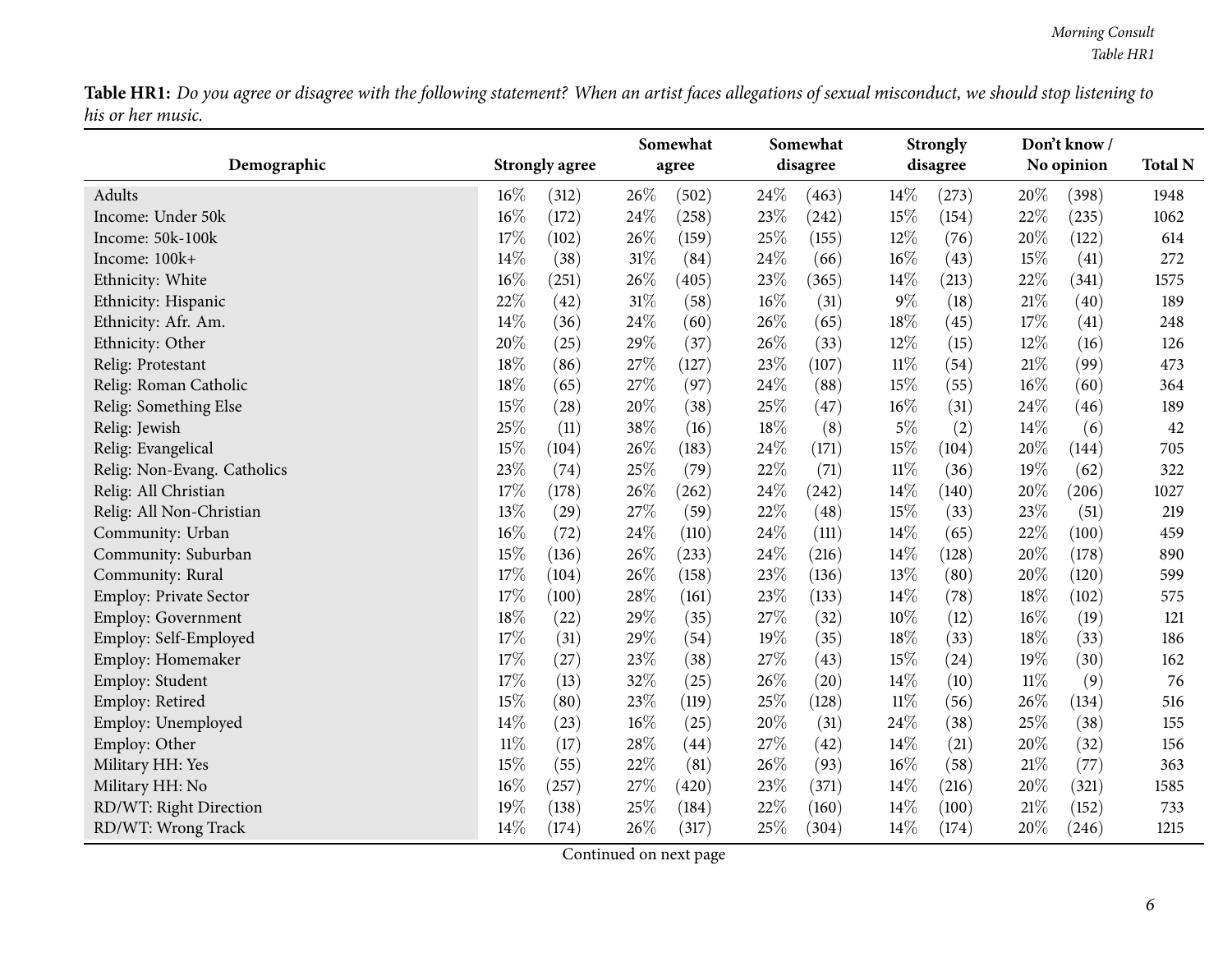|                                      |        |                       |      | Somewhat |      | Somewhat |        | <b>Strongly</b>    |        | Don't know/ |                |
|--------------------------------------|--------|-----------------------|------|----------|------|----------|--------|--------------------|--------|-------------|----------------|
| Demographic                          |        | <b>Strongly agree</b> |      | agree    |      | disagree |        | disagree           |        | No opinion  | <b>Total N</b> |
| Adults                               | 16%    | (312)                 | 26%  | (502)    | 24\% | (463)    | 14%    | (273)              | 20%    | (398)       | 1948           |
| Trump Job Approve                    | 17%    | (140)                 | 25%  | (201)    | 21%  | (169)    | 16%    | (129)              | $21\%$ | (168)       | 807            |
| Trump Job Disapprove                 | 16%    | (164)                 | 27\% | (285)    | 26%  | (276)    | 13%    | (138)              | 18%    | (183)       | 1045           |
| Trump Job Strongly Approve           | 23%    | (100)                 | 22\% | (98)     | 19%  | (85)     | 16%    | (69)               | 20%    | (89)        | 441            |
| Trump Job Somewhat Approve           | $11\%$ | (40)                  | 28%  | (103)    | 23%  | (84)     | 16%    | (60)               | 21%    | (79)        | 366            |
| Trump Job Somewhat Disapprove        | 13%    | (32)                  | 28%  | (67)     | 27%  | (66)     | 16%    | (37)               | 16%    | (38)        | 241            |
| Trump Job Strongly Disapprove        | 16%    | (132)                 | 27%  | (217)    | 26%  | (210)    | 12%    | (100)              | 18%    | (145)       | 804            |
| Favorable of Trump                   | 18%    | (139)                 | 24%  | (189)    | 21%  | (169)    | 16%    | (129)              | 21%    | (164)       | 790            |
| Unfavorable of Trump                 | 15%    | (157)                 | 28%  | (294)    | 27%  | (283)    | 13%    | (133)              | 17%    | (177)       | 1045           |
| Very Favorable of Trump              | 22%    | (102)                 | 22%  | (102)    | 18%  | (84)     | 15%    | (70)               | 22%    | (100)       | 459            |
| Somewhat Favorable of Trump          | $11\%$ | (36)                  | 26%  | (86)     | 26%  | (85)     | 18%    | (59)               | 19%    | (64)        | 331            |
| Somewhat Unfavorable of Trump        | 10%    | (20)                  | 30%  | (59)     | 28%  | (56)     | 14\%   | (28)               | 19%    | (37)        | 200            |
| Very Unfavorable of Trump            | 16%    | (137)                 | 28\% | (235)    | 27%  | (227)    | 12%    | (105)              | 17%    | (140)       | 845            |
| #1 Issue: Economy                    | 15%    | (82)                  | 29%  | (161)    | 24%  | (130)    | 14%    | (76)               | 19%    | (104)       | 553            |
| #1 Issue: Security                   | 19%    | (80)                  | 22%  | (94)     | 24%  | (101)    | 17%    | (70)               | 17%    | (73)        | 418            |
| #1 Issue: Health Care                | 15%    | (43)                  | 25%  | (71)     | 26%  | (76)     | 14\%   | (40)               | 20%    | (58)        | 288            |
| #1 Issue: Medicare / Social Security | $15\%$ | (43)                  | 21%  | (60)     | 21%  | (59)     | 12%    | (33)               | 30%    | (85)        | 280            |
| #1 Issue: Women's Issues             | 15%    | (14)                  | 26%  | (23)     | 33%  | (29)     | 14%    | (12)               | 12%    | (11)        | 89             |
| #1 Issue: Education                  | 18%    | (21)                  | 26%  | (31)     | 18%  | (21)     | 16%    | (19)               | 22%    | (27)        | 119            |
| #1 Issue: Energy                     | 19%    | (18)                  | 35%  | (33)     | 23%  | (22)     | 10%    | (9)                | $13\%$ | (13)        | 96             |
| #1 Issue: Other                      | 10%    | (10)                  | 27%  | (28)     | 24%  | (25)     | 14%    | (14)               | 26%    | (28)        | 105            |
| 2018 House Vote: Democrat            | $17\%$ | (118)                 | 29%  | (208)    | 27%  | (192)    | $11\%$ | (80)               | 16%    | (115)       | 713            |
| 2018 House Vote: Republican          | 18%    | (122)                 | 24\% | (161)    | 23%  | (152)    | 14\%   | (91)               | 21%    | (140)       | 666            |
| 2018 House Vote: Someone else        | $8\%$  | (8)                   | 30%  | (27)     | 17%  | (15)     | 15%    | (14)               | 30%    | (27)        | 90             |
| 2018 House Vote: Didnt Vote          | 13%    | (63)                  | 22%  | (104)    | 22%  | (105)    | 19%    | (89)               | 24%    | (115)       | 476            |
| 2016 Vote: Hillary Clinton           | $18\%$ | (113)                 | 28\% | (175)    | 26%  | (162)    | 13%    | (79)               | 15%    | (95)        | 623            |
| 2016 Vote: Donald Trump              | 19%    | (124)                 | 23%  | (154)    | 22%  | (143)    | 14%    | (90)               | 23%    | (151)       | 661            |
| 2016 Vote: Someone else              | 7%     | (10)                  | 26%  | (38)     | 22%  | (32)     | 20%    | $\left( 29\right)$ | 25%    | (36)        | 145            |
| 2016 Vote: Didnt Vote                | 12%    | (62)                  | 26%  | (133)    | 24%  | (123)    | 15%    | (76)               | 23%    | (115)       | 510            |
| Voted in 2014: Yes                   | 17%    | (222)                 | 27%  | (339)    | 24%  | (304)    | 13%    | (164)              | 19%    | (244)       | 1272           |
| Voted in 2014: No                    | 13%    | (90)                  | 24%  | (163)    | 23%  | (159)    | 16%    | (110)              | 23%    | (155)       | 677            |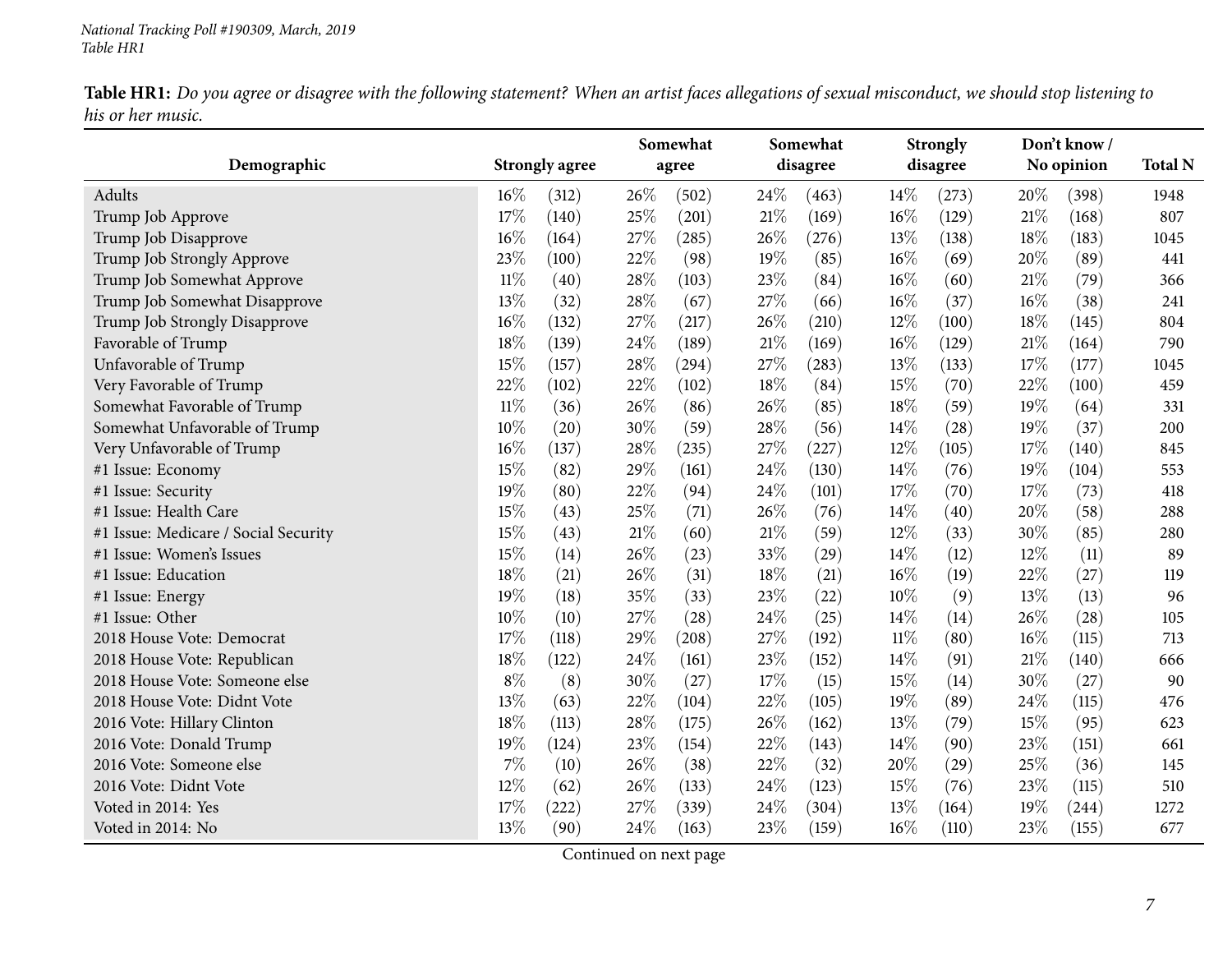| Demographic                                           |        | <b>Strongly agree</b> |     | Somewhat<br>agree |      | Somewhat<br>disagree |       | <b>Strongly</b><br>disagree |        | Don't know /<br>No opinion |                |
|-------------------------------------------------------|--------|-----------------------|-----|-------------------|------|----------------------|-------|-----------------------------|--------|----------------------------|----------------|
|                                                       |        |                       |     |                   |      |                      |       |                             |        |                            | <b>Total N</b> |
| Adults                                                | $16\%$ | (312)                 | 26% | (502)             | 24\% | (463)                | 14%   | (273)                       | $20\%$ | (398)                      | 1948           |
| 2012 Vote: Barack Obama                               | 16%    | (121)                 | 26% | (192)             | 28%  | (203)                | 15%   | (108)                       | $16\%$ | (115)                      | 739            |
| 2012 Vote: Mitt Romney                                | 19%    | (101)                 | 29% | (154)             | 20%  | (109)                | 11%   | (58)                        | 22%    | (118)                      | 540            |
| 2012 Vote: Other                                      | 10%    | (9)                   | 22% | (20)              | 18%  | (16)                 | 20%   | (18)                        | 29%    | (26)                       | 88             |
| 2012 Vote: Didn't Vote                                | 14%    | (81)                  | 23% | (136)             | 23%  | (135)                | 15%   | (89)                        | 24\%   | (140)                      | 581            |
| 4-Region: Northeast                                   | 17%    | (60)                  | 26% | (90)              | 25%  | (88)                 | 16%   | (54)                        | $16\%$ | (56)                       | 348            |
| 4-Region: Midwest                                     | 15%    | (68)                  | 26% | (116)             | 23%  | (104)                | 14\%  | (61)                        | 22\%   | (100)                      | 448            |
| 4-Region: South                                       | 16%    | (119)                 | 26% | (188)             | 22%  | (163)                | 14\%  | (99)                        | 22\%   | (158)                      | 727            |
| 4-Region: West                                        | 15%    | (65)                  | 25% | (108)             | 26%  | (109)                | 14\%  | (59)                        | 20%    | (84)                       | 425            |
| Watch TV Shows: Every day                             | 17%    | (173)                 | 26% | (266)             | 24%  | (247)                | 16%   | (163)                       | 19%    | (194)                      | 1042           |
| Watch TV Shows: Several times per week                | 15%    | (62)                  | 27% | (115)             | 26%  | (109)                | 13%   | (54)                        | 19%    | (80)                       | 419            |
| Watch TV Shows: About once per week                   | 16%    | (17)                  | 26% | (29)              | 27%  | (30)                 | 10%   | (11)                        | 21%    | (23)                       | 110            |
| Watch TV Shows: Several times per month               | 22%    | (21)                  | 22% | (21)              | 26%  | (25)                 | 10%   | (9)                         | $21\%$ | (20)                       | 95             |
| Watch TV Shows: About once per month                  | 12%    | (7)                   | 29% | (17)              | 21%  | (12)                 | $9\%$ | (5)                         | 30%    | (18)                       | 60             |
| Watch TV Shows: Less often than once per month        | 13%    | (10)                  | 32% | (24)              | 16%  | (12)                 | 11%   | (8)                         | 28\%   | (21)                       | 74             |
| Watch TV Shows: Never                                 | 15%    | (23)                  | 21% | (31)              | 20%  | (30)                 | 15%   | (22)                        | 29%    | (44)                       | 149            |
| Watch Movies: Every day                               | 23%    | (78)                  | 20% | (67)              | 19%  | (63)                 | 21%   | (70)                        | 18%    | (59)                       | 338            |
| Watch Movies: Several times per week                  | 15%    | (75)                  | 25% | (126)             | 26%  | (127)                | 16%   | (80)                        | 18%    | (88)                       | 497            |
| Watch Movies: About once per week                     | $11\%$ | (37)                  | 35% | (113)             | 28%  | (91)                 | 11%   | (34)                        | 16%    | (51)                       | 326            |
| Watch Movies: Several times per month                 | 17%    | (45)                  | 26% | (67)              | 24%  | (62)                 | 10%   | (26)                        | 23%    | (61)                       | 260            |
| Watch Movies: About once per month                    | 13%    | (26)                  | 25% | (49)              | 22%  | (44)                 | 12%   | (24)                        | 27\%   | (54)                       | 198            |
| Watch Movies: Less often than once per month          | 12%    | (19)                  | 33% | (54)              | 26%  | (42)                 | 10%   | (16)                        | $20\%$ | (32)                       | 164            |
| <b>Watch Movies: Never</b>                            | 19%    | (32)                  | 15% | (24)              | 20%  | (34)                 | 15%   | (24)                        | 32%    | (53)                       | 167            |
| Watch Sporting Events: Every day                      | 33%    | (56)                  | 25% | (42)              | 23%  | (39)                 | $8\%$ | (14)                        | $10\%$ | (17)                       | 167            |
| Watch Sporting Events: Several times per week         | 13%    | (38)                  | 26% | (74)              | 27%  | (76)                 | 16%   | (46)                        | 18\%   | (50)                       | 284            |
| Watch Sporting Events: About once per week            | 14%    | (36)                  | 25% | (64)              | 26%  | (65)                 | 16%   | (40)                        | 19%    | (48)                       | 253            |
| Watch Sporting Events: Several times per month        | 18%    | (34)                  | 29% | (54)              | 25%  | (47)                 | $9\%$ | (17)                        | 19%    | (35)                       | 188            |
| Watch Sporting Events: About once per month           | 12%    | (19)                  | 32% | (50)              | 20%  | (31)                 | 17\%  | (26)                        | 19%    | (29)                       | 155            |
| Watch Sporting Events: Less often than once per month | 14\%   | (44)                  | 26% | (82)              | 24%  | (75)                 | 13%   | (39)                        | 23\%   | (70)                       | 312            |
| Watch Sporting Events: Never                          | 14%    | (85)                  | 23% | (135)             | 22%  | (131)                | 15%   | (90)                        | 25\%   | (149)                      | 591            |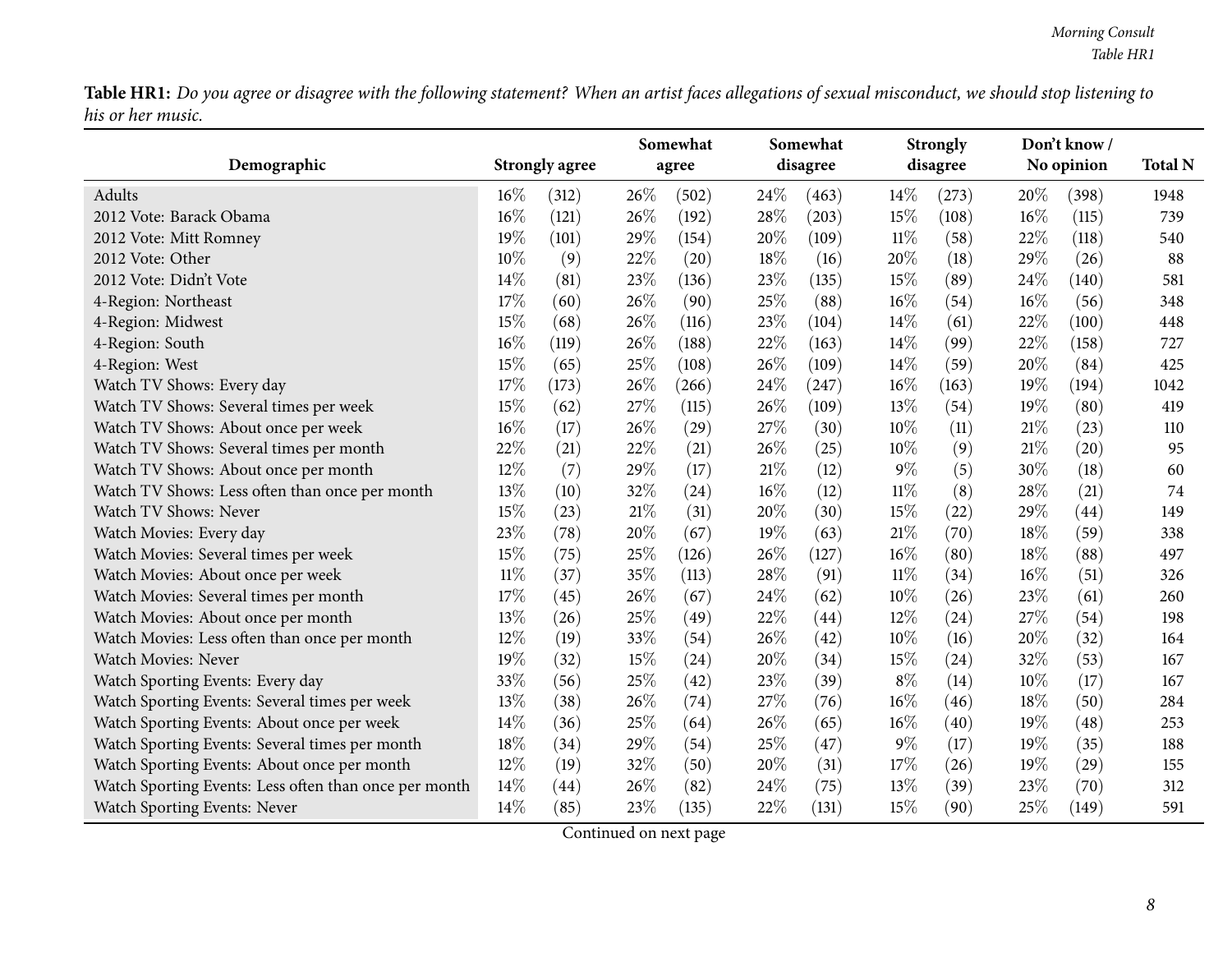| Demographic                                 | <b>Strongly agree</b> |                    |        | Somewhat<br>agree |        | Somewhat<br>disagree |        | <b>Strongly</b><br>disagree |        | Don't know /<br>No opinion | <b>Total N</b> |
|---------------------------------------------|-----------------------|--------------------|--------|-------------------|--------|----------------------|--------|-----------------------------|--------|----------------------------|----------------|
| Adults                                      | $16\%$<br>(312)       |                    | 26\%   | (502)             | 24\%   | (463)                | $14\%$ | (273)                       | $20\%$ | (398)                      | 1948           |
| Cable Subscription: Currently               | 19%<br>(186)          |                    | 25\%   | (243)             | 23%    | (227)                | $14\%$ | (132)                       | 18%    | (178)                      | 965            |
| Cable Subscription: In the past             | 12\%                  | (85)               | 28\%   | (195)             | 26\%   | (179)                | 15\%   | (102)                       | $20\%$ | (139)                      | 699            |
| Cable Subscription: Never                   | 14%                   | (41)               | 22\%   | (64)              | 20%    | (58)                 | $14\%$ | (40)                        | $29\%$ | (81)                       | 283            |
| Satellite TV Subscription: Currently        | 22%<br>(107)          |                    | 24\%   | (119)             | 22%    | (109)                | 12\%   | (59)                        | 19%    | (95)                       | 489            |
| Satellite TV Subscription: In the past      | 13%                   | (68)               | 27\%   | (144)             | 26%    | (140)                | $16\%$ | (90)                        | $19\%$ | (101)                      | 543            |
| Satellite TV Subscription: Never            | 15%<br>(137)          |                    | $26\%$ | (238)             | 23%    | (214)                | $14\%$ | (125)                       | 22\%   | (203)                      | 916            |
| Streaming Service Subscription: Currently   | 17\%<br>(203)         |                    | 27\%   | (318)             | 26%    | (297)                | $14\%$ | (160)                       | $16\%$ | (185)                      | 1163           |
| Streaming Service Subscription: In the past | 13%                   | $\left( 28\right)$ | 30\%   | (62)              | 23%    | (48)                 | $13\%$ | (27)                        | 21%    | (44)                       | 209            |
| Streaming Service Subscription: Never       | $14\%$                | (81)               | 21%    | (122)             | $21\%$ | (118)                | 15\%   | (87)                        | $29\%$ | (169)                      | 576            |
| Film: An avid fan                           | 19%<br>(128)          |                    | 23\%   | (153)             | 26\%   | (174)                | 17\%   | (116)                       | $16\%$ | (108)                      | 680            |
| Film: A casual fan                          | $14\%$<br>(142)       |                    | 29%    | (302)             | 24\%   | (251)                | 13\%   | (138)                       | 21%    | (216)                      | 1049           |
| Film: Not a fan                             | 19%                   | (42)               | 21%    | (47)              | 17%    | (38)                 | $9\%$  | (19)                        | $34\%$ | (74)                       | 220            |
| Television: An avid fan                     | 19%<br>(188)          |                    | 25\%   | (242)             | 23%    | (221)                | 15\%   | (142)                       | 18%    | (177)                      | 969            |
| Television: A casual fan                    | 13%<br>(110)          |                    | 27\%   | (227)             | 25%    | (215)                | 13\%   | (115)                       | 22\%   | (185)                      | 852            |
| Television: Not a fan                       | $11\%$                | (14)               | 25\%   | (32)              | 22%    | (28)                 | 13\%   | (17)                        | $29\%$ | (36)                       | 128            |
| Music: An avid fan                          | 19%<br>(186)          |                    | 24\%   | (244)             | 24\%   | (235)                | $16\%$ | (159)                       | 17%    | (172)                      | 996            |
| Music: A casual fan                         | 13%<br>(107)          |                    | 28\%   | (242)             | 24\%   | (208)                | $12\%$ | (105)                       | 22\%   | (188)                      | 849            |
| Music: Not a fan                            | 18%                   | (19)               | $16\%$ | (16)              | 20%    | (20)                 | $9\%$  | (9)                         | 37\%   | (38)                       | 103            |
| Fashion: An avid fan                        | 26%                   | (76)               | 24%    | (70)              | 23%    | (66)                 | $16\%$ | (46)                        | $11\%$ | (31)                       | 290            |
| Fashion: A casual fan                       | $16\%$<br>(120)       |                    | 28\%   | (210)             | 25%    | (190)                | $14\%$ | (103)                       | 18%    | (138)                      | 760            |
| Fashion: Not a fan                          | 13%<br>(116)          |                    | 25%    | (221)             | 23%    | (207)                | 14\%   | (124)                       | $26\%$ | (229)                      | 898            |

*Note:* Row proportions may total to larger than one-hundred percen<sup>t</sup> due to rounding. For more information visit [MorningConsultIntelligence.com](https://morningconsultintelligence.com).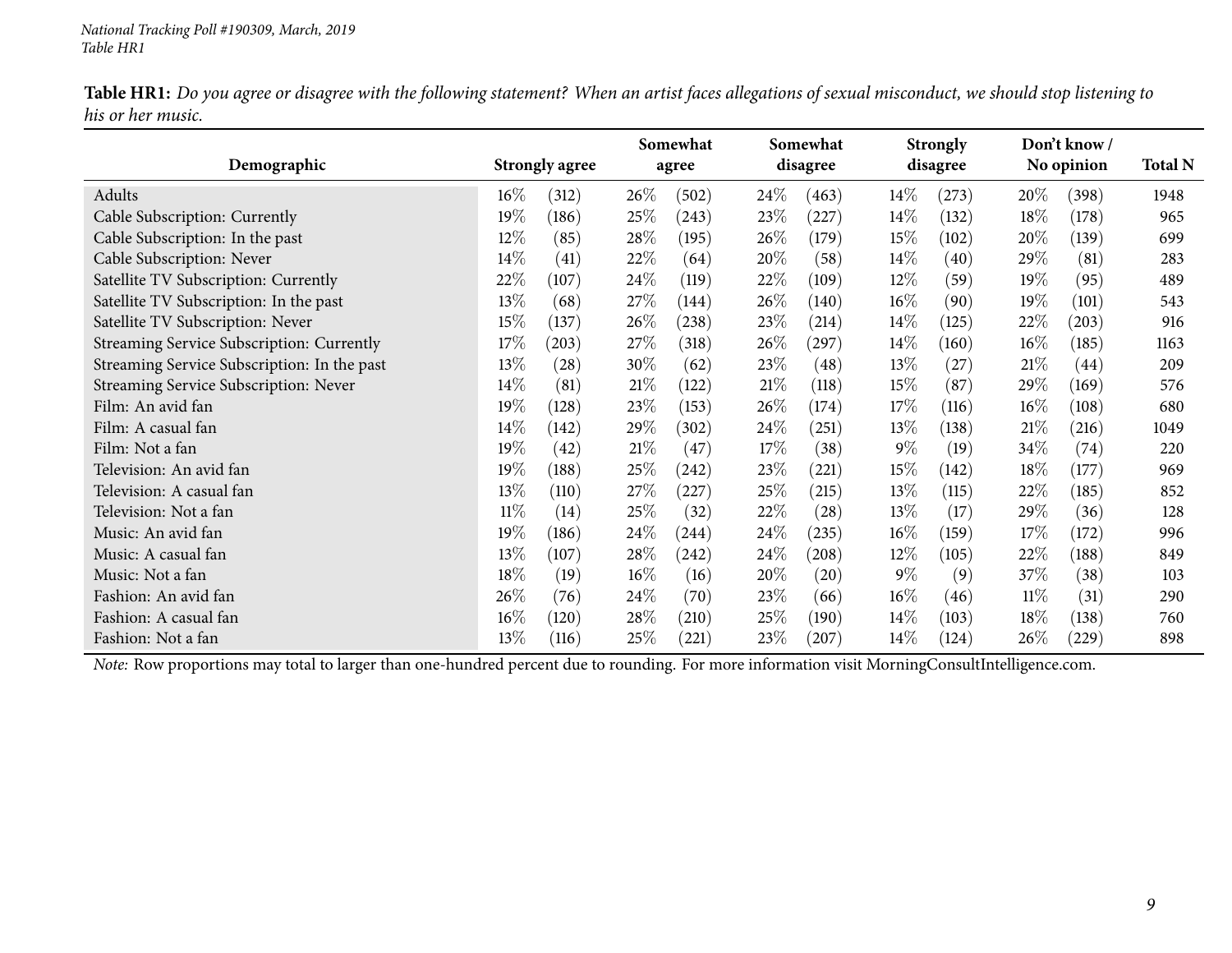<span id="page-9-0"></span>

|                          | 19%<br>(183)              |                |              | unfavorable     | opinion                     | of                                     | <b>Total N</b> |
|--------------------------|---------------------------|----------------|--------------|-----------------|-----------------------------|----------------------------------------|----------------|
| Adults                   |                           | 27%<br>(264)   | 22%<br>(213) | $21\%$<br>(206) | $11\%$<br>(112)             | (3)<br>$\hspace{0.1mm}-\hspace{0.1mm}$ | 982            |
| Gender: Male             | 19%<br>(88)               | 24\%<br>(110)  | 21%<br>(96)  | 24\%<br>(111)   | $11\%$<br>(50)              | $1\%$<br>(2)                           | 458            |
| Gender: Female           | 18%<br>(95)               | 29%<br>(154)   | 22%<br>(117) | 18%<br>(95)     | 12%<br>(62)                 | (1)<br>$\overbrace{\phantom{13333}}$   | 524            |
| Age: 18-29               | 34%<br>(57)               | 21%<br>(36)    | 20%<br>(32)  | $11\%$<br>(19)  | 13%<br>(22)                 | (0)<br>$\qquad \qquad$                 | 166            |
| Age: 30-44               | $21\%$<br>(46)            | 34%<br>(76)    | 20%<br>(45)  | 15%<br>(34)     | $9\%$<br>$\left( 20\right)$ | $1\%$<br>(2)                           | 222            |
| Age: 45-54               | 18%<br>(33)               | 29%<br>(53)    | 18%<br>(32)  | 20%<br>(36)     | 15%<br>(27)                 | (0)<br>$\hspace{0.1mm}-\hspace{0.1mm}$ | 181            |
| Age: 55-64               | 18%<br>(33)               | 28\%<br>(51)   | 20%<br>(37)  | $25\%$<br>(47)  | 10%<br>(18)                 | $\left(1\right)$                       | 187            |
| Age: 65+                 | $6\%$<br>(14)             | 21%<br>(48)    | 29%<br>(66)  | $31\%$<br>(71)  | $11\%$<br>(26)              | (0)<br>$\overbrace{\phantom{13333}}$   | 226            |
| Generation Z: 18-21      | 40%<br>(19)               | 33%<br>(16)    | $6\%$<br>(3) | $5\%$<br>(3)    | $16\%$<br>(8)               | (0)<br>$\overbrace{\phantom{13333}}$   | 49             |
| Millennial: Age 22-37    | $26\%$<br>(64)            | 25%<br>(62)    | 25%<br>(60)  | 13%<br>(33)     | $10\%$<br>(25)              | $1\%$<br>(2)                           | 245            |
| Generation X: Age 38-53  | 19%<br>(50)               | 32%<br>(83)    | 17\%<br>(43) | 19%<br>(49)     | 13%<br>(34)                 | (0)<br>$\qquad \qquad$                 | 258            |
| Boomers: Age 54-72       | 13%<br>(47)               | 25%<br>(92)    | 23%<br>(83)  | 28\%<br>(101)   | $11\%$<br>(42)              | (1)                                    | 367            |
| PID: Dem (no lean)       | 23%<br>(80)               | 27%<br>(97)    | 21%<br>(75)  | $21\%$<br>(73)  | $8\%$<br>(27)               | $1\%$<br>(2)                           | 355            |
| PID: Ind (no lean)       | 16%<br>(53)               | 29%<br>(98)    | 19%<br>(63)  | 20%<br>(66)     | $16\%$<br>(53)              | (1)<br>$\hspace{0.1mm}-\hspace{0.1mm}$ | 334            |
| PID: Rep (no lean)       | 17%<br>(50)               | 24\%<br>(69)   | 26%<br>(75)  | 23%<br>(66)     | $11\%$<br>(32)              | (0)                                    | 293            |
| PID/Gender: Dem Men      | 24%<br>(36)               | 26%<br>(38)    | 18%<br>(27)  | 24\%<br>(35)    | 7%<br>(10)                  | $2\%$<br>(2)                           | 149            |
| PID/Gender: Dem Women    | 21%<br>(44)               | 29%<br>(59)    | 23%<br>(47)  | 19%<br>(38)     | $8\%$<br>(17)               | (0)<br>$\overbrace{\phantom{13333}}$   | 206            |
| PID/Gender: Ind Men      | 14%<br>(21)               | 29%<br>(44)    | 20%<br>(31)  | 23%<br>(35)     | 14%<br>(22)                 | (0)                                    | 154            |
| PID/Gender: Ind Women    | 17%<br>(31)               | 30%<br>(54)    | 18%<br>(32)  | 17%<br>(31)     | 18%<br>(32)                 | (1)<br>$\overbrace{\phantom{13333}}$   | 180            |
| PID/Gender: Rep Men      | 20%<br>(31)               | 18%<br>(28)    | 24%<br>(37)  | 26%<br>(40)     | 12%<br>(19)                 | (0)                                    | 155            |
| PID/Gender: Rep Women    | 14%<br>$\left( 20\right)$ | 30\%<br>(41)   | 27%<br>(37)  | 19%<br>(26)     | $9\%$<br>(13)               | (0)<br>$\hspace{0.1mm}-\hspace{0.1mm}$ | 138            |
| Ideo: Liberal (1-3)      | 22%<br>(67)               | 29%<br>(88)    | 23%<br>(72)  | 19%<br>(57)     | 7%<br>(22)                  | $1\%$<br>(2)                           | 309            |
| Ideo: Moderate (4)       | 18%<br>(39)               | $31\%$<br>(67) | 19%<br>(40)  | 19%<br>(40)     | 12%<br>(26)                 | (1)<br>$\hspace{0.1mm}-\hspace{0.1mm}$ | 213            |
| Ideo: Conservative (5-7) | 12%<br>(43)               | 24%<br>(84)    | 25%<br>(88)  | 26%<br>(92)     | 12%<br>(41)                 | (0)                                    | 348            |
| Educ: < College          | 22\%<br>(136)             | 27%<br>(167)   | 20%<br>(121) | $18\%$<br>(113) | 13\%<br>(78)                | (3)<br>$\qquad \qquad$                 | 618            |
| Educ: Bachelors degree   | 13%<br>(30)               | 28%<br>(64)    | 27%<br>(61)  | 23%<br>(52)     | 10%<br>$\left( 24\right)$   | (0)<br>$\overbrace{\phantom{13333}}$   | 231            |
| Educ: Post-grad          | 12%<br>(17)               | 25%<br>(34)    | 23\%<br>(30) | $31\%$<br>(41)  | $8\%$<br>(11)               | (0)<br>$\overbrace{\phantom{13333}}$   | 133            |

Table HR2\_1: For each of the following people, please indicate if you have a favorable or unfavorable opinion of each. *Michael Jackson*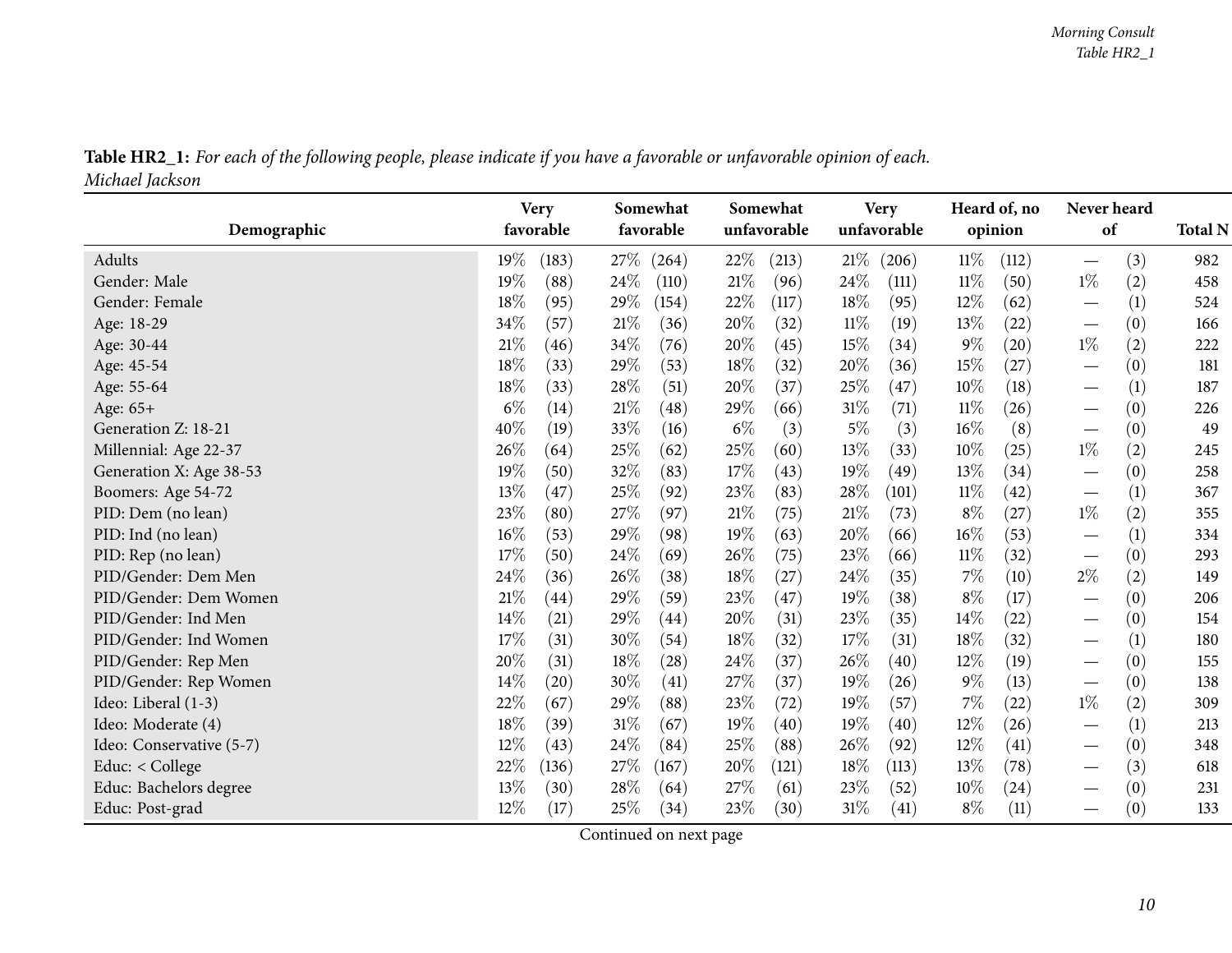Table HR2\_1: For each of the following people, please indicate if you have a favorable or unfavorable opinion of each. *Michael Jackson*

|                               | <b>Very</b>               | Somewhat        | Somewhat       | <b>Very</b>     | Heard of, no                 | Never heard                     |                |
|-------------------------------|---------------------------|-----------------|----------------|-----------------|------------------------------|---------------------------------|----------------|
| Demographic                   | favorable                 | favorable       | unfavorable    | unfavorable     | opinion                      | of                              | <b>Total N</b> |
| Adults                        | 19%<br>(183)              | 27\%<br>(264)   | 22%<br>(213)   | $21\%$<br>(206) | $11\%$<br>(112)              | (3)<br>$\overline{\phantom{0}}$ | 982            |
| Income: Under 50k             | 21%<br>(113)              | 26%<br>(143)    | 22%<br>(120)   | 18%<br>(99)     | 12%<br>(68)                  | (1)                             | 544            |
| Income: 50k-100k              | 17%<br>(50)               | 28\%<br>(84)    | 22%<br>(67)    | 22%<br>(66)     | $11\%$<br>(33)               | $1\%$<br>(2)                    | 304            |
| Income: 100k+                 | 15%<br>$\left( 20\right)$ | 28\%<br>(37)    | 19%<br>(25)    | 30%<br>(41)     | $8\%$<br>(11)                | (0)                             | 134            |
| Ethnicity: White              | 15%<br>(115)              | 25%<br>(196)    | 24\%<br>(185)  | 23\%<br>(183)   | 13%<br>(97)                  | (3)<br>$\overline{\phantom{0}}$ | 779            |
| Ethnicity: Hispanic           | 26%<br>(23)               | 33%<br>(30)     | 22%<br>(20)    | $9\%$<br>(8)    | 10%<br>(9)                   | (0)<br>$\qquad \qquad$          | 90             |
| Ethnicity: Afr. Am.           | 37%<br>(53)               | 36%<br>(52)     | $11\%$<br>(16) | $9\%$<br>(13)   | $7\%$<br>(10)                | (0)<br>$\overline{\phantom{0}}$ | 143            |
| Ethnicity: Other              | $25\%$<br>(15)            | 28\%<br>(16)    | 21\%<br>(12)   | 17%<br>(10)     | $9\%$<br>(5)                 | $1\%$<br>(0)                    | 60             |
| Relig: Protestant             | 13%<br>$\left( 29\right)$ | 23\%<br>(53)    | 30%<br>(69)    | 25%<br>(56)     | $9\%$<br>(21)                | (0)                             | 228            |
| Relig: Roman Catholic         | 21%<br>(40)               | 27\%<br>(50)    | 21%<br>(40)    | 20%<br>(38)     | $11\%$<br>$\left( 20\right)$ | (0)<br>$\qquad \qquad$          | 189            |
| Relig: Something Else         | 13%<br>(12)               | 45%<br>(42)     | 18%<br>(17)    | 12%<br>(11)     | 12%<br>(11)                  | (0)                             | 93             |
| Relig: Jewish                 | 27%<br>(7)                | 19%<br>(5)      | 13\%<br>(3)    | 33%<br>(8)      | $8\%$<br>(2)                 | (0)                             | 25             |
| Relig: Evangelical            | 18%<br>(64)               | $31\%$<br>(112) | 23%<br>(83)    | 18%<br>(65)     | 10%<br>(36)                  | (0)<br>$\overline{\phantom{0}}$ | 360            |
| Relig: Non-Evang. Catholics   | 12%<br>(17)               | 22%<br>(33)     | 29%<br>(43)    | 27\%<br>(40)    | $11\%$<br>(16)               | (0)                             | 149            |
| Relig: All Christian          | $16\%$<br>(81)            | 28\%<br>(145)   | 25%<br>(126)   | $21\%$<br>(105) | 10%<br>(52)                  | (0)<br>—                        | 509            |
| Relig: All Non-Christian      | 27%<br>(29)               | 28%<br>(31)     | 14\%<br>(16)   | 20%<br>(22)     | 10%<br>(11)                  | (0)                             | 108            |
| Community: Urban              | 27%<br>(62)               | 25%<br>(57)     | 19%<br>(43)    | 19%<br>(43)     | $9\%$<br>(21)                | (1)                             | 227            |
| Community: Suburban           | 18%<br>(83)               | 27%<br>(124)    | 21\%<br>(95)   | 23%<br>(104)    | 10%<br>(47)                  | (2)                             | 455            |
| Community: Rural              | 13%<br>(38)               | 28%<br>(84)     | 25%<br>(75)    | 20%<br>(59)     | 15%<br>(45)                  | (0)<br>$\qquad \qquad$          | 300            |
| <b>Employ: Private Sector</b> | 22%<br>(64)               | 27\%<br>(77)    | 22%<br>(63)    | 19%<br>(55)     | $9\%$<br>(26)                | (0)<br>$\overline{\phantom{0}}$ | 286            |
| Employ: Government            | 18%<br>(13)               | 27\%<br>(19)    | 27%<br>(19)    | $17\%$<br>(12)  | $11\%$<br>(7)                | (0)                             | 71             |
| Employ: Self-Employed         | 25%<br>(22)               | 20%<br>(18)     | 19%<br>(17)    | 24%<br>(21)     | 12%<br>(11)                  | (0)<br>$\overline{\phantom{0}}$ | 88             |
| Employ: Homemaker             | 20%<br>(16)               | 36\%<br>(29)    | 17%<br>(13)    | 13%<br>(10)     | 13%<br>(10)                  | $1\%$<br>(1)                    | 79             |
| Employ: Student               | $21\%$<br>(9)             | 34\%<br>(15)    | 30%<br>(13)    | $6\%$<br>(3)    | $9\%$<br>(4)                 | (0)                             | 45             |
| Employ: Retired               | $9\%$<br>(23)             | 23\%<br>(60)    | 27\%<br>(70)   | 30%<br>(79)     | $11\%$<br>$\left( 28\right)$ | (0)                             | 261            |
| Employ: Unemployed            | $27\%$<br>(19)            | 30%<br>(21)     | $5\%$<br>(3)   | $16\%$<br>(11)  | 19%<br>(13)                  | $3\%$<br>(2)                    | 69             |
| Employ: Other                 | $21\%$<br>(17)            | 32%<br>(26)     | 16%<br>(13)    | 18%<br>(15)     | 14%<br>(12)                  | (0)                             | 83             |
| Military HH: Yes              | 21%<br>(37)               | 31%<br>(57)     | 19%<br>(35)    | 20%<br>(36)     | $8\%$<br>(15)                | (0)                             | 181            |
| Military HH: No               | 18%<br>(146)              | 26\%<br>(208)   | 22%<br>(178)   | $21\%$<br>(170) | 12%<br>(97)                  | (3)<br>—                        | 801            |
| RD/WT: Right Direction        | 18%<br>(66)               | 23\%<br>(85)    | $21\%$<br>(79) | 23\%<br>(84)    | 15%<br>(54)                  | (0)                             | 368            |
| RD/WT: Wrong Track            | 19%<br>(117)              | 29%<br>(180)    | 22%<br>(134)   | 20%<br>(122)    | $10\%$<br>(58)               | (3)                             | 614            |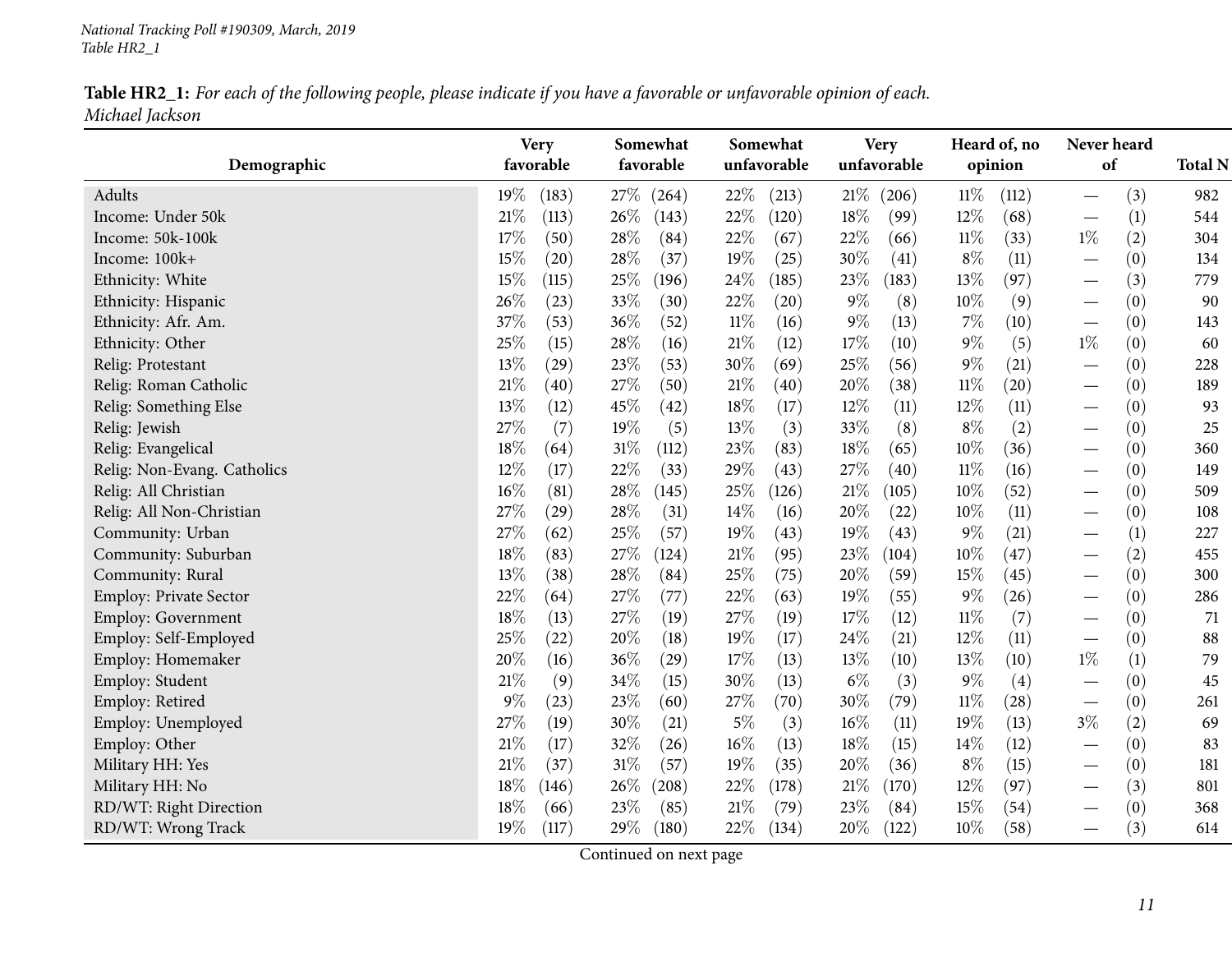Table HR2\_1: For each of the following people, please indicate if you have a favorable or unfavorable opinion of each. *Michael Jackson*

| Demographic                          | <b>Very</b><br>favorable |       |        | Somewhat<br>favorable |        | Somewhat<br>unfavorable |        | <b>Very</b><br>unfavorable |        | Heard of, no<br>opinion | Never heard<br>of        |     | <b>Total N</b> |
|--------------------------------------|--------------------------|-------|--------|-----------------------|--------|-------------------------|--------|----------------------------|--------|-------------------------|--------------------------|-----|----------------|
|                                      |                          |       |        |                       |        |                         |        |                            |        |                         |                          |     |                |
| Adults                               | 19%                      | (183) | 27\%   | (264)                 | 22\%   | (213)                   | $21\%$ | (206)                      | $11\%$ | (112)                   |                          | (3) | 982            |
| Trump Job Approve                    | 16%                      | (64)  | 23\%   | (92)                  | 23%    | (89)                    | 24\%   | (95)                       | 13%    | (52)                    |                          | (1) | 393            |
| Trump Job Disapprove                 | 21%                      | (110) | 30%    | (158)                 | 22%    | (117)                   | 20%    | (104)                      | $8\%$  | (42)                    |                          | (2) | 533            |
| Trump Job Strongly Approve           | 16%                      | (35)  | 19%    | (40)                  | 24%    | (51)                    | 26\%   | (57)                       | 14%    | (31)                    |                          | (0) | 214            |
| Trump Job Somewhat Approve           | 16%                      | (28)  | 29%    | (52)                  | 21%    | (38)                    | $21\%$ | (38)                       | 12%    | (21)                    |                          | (1) | 179            |
| Trump Job Somewhat Disapprove        | 24%                      | (33)  | $31\%$ | (42)                  | 19%    | (26)                    | 14\%   | (18)                       | $12\%$ | (16)                    |                          | (0) | 136            |
| Trump Job Strongly Disapprove        | 19%                      | (77)  | 29%    | (116)                 | 23%    | (91)                    | 22%    | (86)                       | $6\%$  | (26)                    | $1\%$                    | (2) | 397            |
| Favorable of Trump                   | 17%                      | (67)  | 23%    | (90)                  | 23%    | (92)                    | 25%    | (97)                       | 12%    | (48)                    |                          | (0) | 395            |
| Unfavorable of Trump                 | 20%                      | (104) | $31\%$ | (164)                 | 21%    | (114)                   | 19%    | (103)                      | $8\%$  | (44)                    |                          | (2) | 532            |
| Very Favorable of Trump              | 18%                      | (40)  | 19%    | (42)                  | 24%    | (55)                    | 27%    | (61)                       | $12\%$ | (26)                    |                          | (0) | 224            |
| Somewhat Favorable of Trump          | 16%                      | (28)  | 28\%   | (48)                  | 22%    | (37)                    | 21%    | (36)                       | 13%    | (22)                    |                          | (0) | 171            |
| Somewhat Unfavorable of Trump        | 15%                      | (16)  | 35%    | (38)                  | 22%    | (24)                    | 13%    | (14)                       | 15%    | (16)                    | —                        | (0) | 108            |
| Very Unfavorable of Trump            | 21%                      | (89)  | 30%    | (126)                 | 21%    | (90)                    | $21\%$ | (89)                       | $6\%$  | (27)                    | $1\%$                    | (2) | 424            |
| #1 Issue: Economy                    | 21%                      | (59)  | 27%    | (75)                  | 19%    | (53)                    | $16\%$ | (45)                       | $16\%$ | (44)                    |                          | (1) | 278            |
| #1 Issue: Security                   | 18%                      | (37)  | 22%    | (43)                  | 26%    | (53)                    | 26%    | (52)                       | $8\%$  | (16)                    |                          | (0) | 201            |
| #1 Issue: Health Care                | 16%                      | (24)  | 32%    | (48)                  | 20%    | (30)                    | 24\%   | (36)                       | $8\%$  | (12)                    |                          | (0) | 148            |
| #1 Issue: Medicare / Social Security | $11\%$                   | (15)  | 22%    | (30)                  | 27%    | (37)                    | 26%    | (36)                       | 14%    | $\left( 20\right)$      | $\overline{\phantom{0}}$ | (0) | 139            |
| #1 Issue: Women's Issues             | 31%                      | (13)  | 22%    | (9)                   | 14%    | (6)                     | 9%     | (4)                        | 20%    | (9)                     | $4\%$                    | (2) | 43             |
| #1 Issue: Education                  | 27%                      | (19)  | 37%    | (26)                  | $16\%$ | (11)                    | 12%    | (8)                        | $8\%$  | (5)                     |                          | (0) | 70             |
| #1 Issue: Energy                     | 16%                      | (8)   | 33\%   | (16)                  | 30%    | (15)                    | 20%    | (10)                       | $2\%$  | (1)                     |                          | (0) | 50             |
| #1 Issue: Other                      | 16%                      | (9)   | $31\%$ | (16)                  | 15%    | (8)                     | 28\%   | (15)                       | 10%    | (5)                     | $\overline{\phantom{0}}$ | (0) | 53             |
| 2018 House Vote: Democrat            | 21%                      | (78)  | 30\%   | (110)                 | 22%    | (82)                    | 19%    | (71)                       | 7%     | (27)                    | $1\%$                    | (2) | 371            |
| 2018 House Vote: Republican          | 12%                      | (37)  | 21%    | (65)                  | 27%    | (86)                    | 27%    | (85)                       | 14\%   | (43)                    |                          | (0) | 317            |
| 2018 House Vote: Someone else        | 16%                      | (7)   | 32%    | (15)                  | 15%    | (7)                     | 25%    | (11)                       | $12\%$ | (5)                     |                          | (0) | 45             |
| 2018 House Vote: Didnt Vote          | 24%                      | (60)  | 30\%   | (73)                  | 15%    | (37)                    | $16\%$ | (38)                       | 15%    | (37)                    |                          | (1) | 245            |
| 2016 Vote: Hillary Clinton           | 20%                      | (68)  | $31\%$ | (105)                 | 21%    | (68)                    | 20%    | (66)                       | 7%     | (24)                    | $1\%$                    | (2) | 333            |
| 2016 Vote: Donald Trump              | $11\%$                   | (35)  | 20%    | (65)                  | 25%    | (80)                    | 29%    | (93)                       | 14%    | (46)                    |                          | (0) | 318            |
| 2016 Vote: Someone else              | 17%                      | (12)  | 25%    | (17)                  | 29%    | (20)                    | 19%    | (13)                       | $9\%$  | (6)                     | $1\%$                    | (1) | 68             |
| 2016 Vote: Didnt Vote                | 26%                      | (68)  | 29%    | (76)                  | 17%    | (45)                    | 13%    | (34)                       | 14\%   | (36)                    |                          | (0) | 260            |
| Voted in 2014: Yes                   | $16\%$                   | (101) | 26\%   | (170)                 | 24\%   | (156)                   | 24\%   | (154)                      | $9\%$  | (61)                    |                          | (3) | 646            |
| Voted in 2014: No                    | 24%                      | (82)  | 28\%   | (94)                  | 17%    | (57)                    | 15%    | (52)                       | 15%    | (51)                    |                          | (0) | 336            |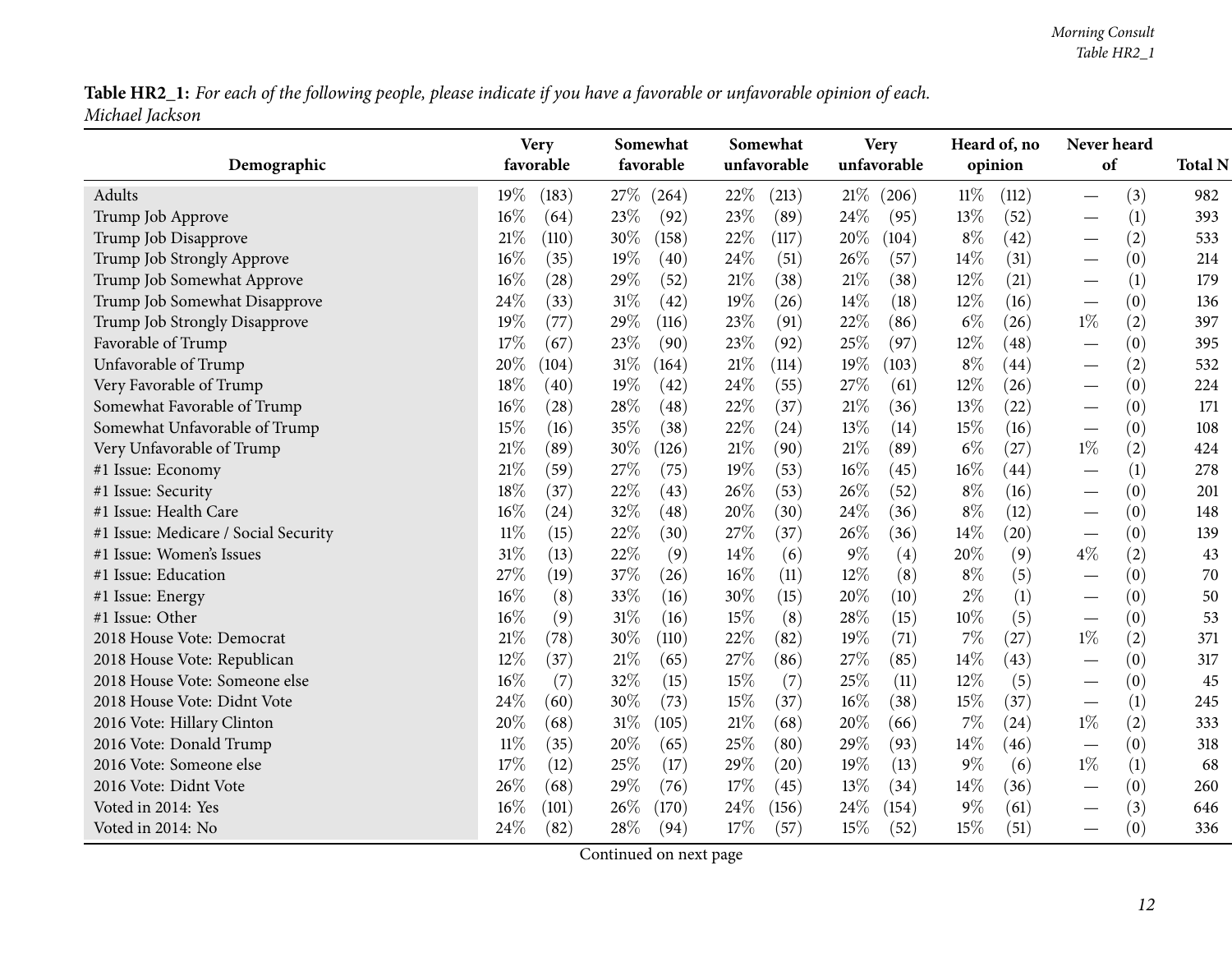| Table HR2_1: For each of the following people, please indicate if you have a favorable or unfavorable opinion of each. |  |
|------------------------------------------------------------------------------------------------------------------------|--|
| Michael Jackson                                                                                                        |  |

|                                                       | <b>Very</b> |                    | Somewhat |           |        | Somewhat    |        | <b>Very</b> |        | Heard of, no |                                 | Never heard |     |
|-------------------------------------------------------|-------------|--------------------|----------|-----------|--------|-------------|--------|-------------|--------|--------------|---------------------------------|-------------|-----|
| Demographic                                           | favorable   |                    |          | favorable |        | unfavorable |        | unfavorable |        | opinion      |                                 | of          |     |
| <b>Adults</b>                                         | 19%         | (183)              | 27%      | (264)     | 22\%   | (213)       | 21%    | (206)       | $11\%$ | (112)        |                                 | (3)         | 982 |
| 2012 Vote: Barack Obama                               | 19%         | (72)               | $31\%$   | (116)     | 21%    | (79)        | $21\%$ | (80)        | $8\%$  | (29)         | $1\%$                           | (2)         | 379 |
| 2012 Vote: Mitt Romney                                | 10%         | (27)               | 23%      | (63)      | 29%    | (78)        | 27%    | (72)        | $11\%$ | (30)         |                                 | (0)         | 269 |
| 2012 Vote: Other                                      | 15%         | (6)                | 18%      | (7)       | 22%    | (9)         | 33%    | (13)        | $11\%$ | (4)          | $2\%$                           | (1)         | 40  |
| 2012 Vote: Didn't Vote                                | 27%         | (78)               | 27%      | (79)      | $16\%$ | (47)        | 14%    | (41)        | 17%    | (49)         |                                 | (0)         | 294 |
| 4-Region: Northeast                                   | 24%         | (42)               | 26\%     | (44)      | $21\%$ | (36)        | 19%    | (33)        | 10%    | (18)         |                                 | (0)         | 174 |
| 4-Region: Midwest                                     | 16%         | (37)               | 26%      | (58)      | 23%    | (52)        | 24%    | (55)        | $11\%$ | (24)         |                                 | (0)         | 225 |
| 4-Region: South                                       | 20%         | (73)               | 28%      | (105)     | 21%    | (79)        | 20%    | (76)        | $11\%$ | (41)         | $\overline{\phantom{0}}$        | (1)         | 374 |
| 4-Region: West                                        | 15%         | (31)               | 28%      | (58)      | 22%    | (45)        | 20%    | (42)        | 15%    | (30)         | $1\%$                           | (2)         | 208 |
| Watch TV Shows: Every day                             | 22%         | (114)              | 26\%     | (135)     | 20%    | (106)       | 21%    | (110)       | $11\%$ | (57)         |                                 | (2)         | 524 |
| Watch TV Shows: Several times per week                | 16%         | (34)               | 33%      | (67)      | 25%    | (51)        | 18%    | (37)        | $8\%$  | (16)         |                                 | (0)         | 205 |
| Watch TV Shows: About once per week                   | 14%         | (8)                | 28%      | (15)      | 26%    | (14)        | 17%    | (9)         | 15%    | (8)          |                                 | (0)         | 55  |
| Watch TV Shows: Several times per month               | $9\%$       | (4)                | 21\%     | (10)      | 30%    | (15)        | 22%    | (11)        | 18%    | (9)          |                                 | (0)         | 49  |
| Watch TV Shows: About once per month                  | 17%         | (5)                | 20%      | (6)       | 12%    | (4)         | 39%    | (12)        | $11\%$ | (4)          | $\overline{\phantom{0}}$        | (0)         | 31  |
| Watch TV Shows: Less often than once per month        | 13%         | (5)                | 26%      | (11)      | $16\%$ | (7)         | 28%    | (11)        | 16%    | (6)          | $2\%$                           | (1)         | 41  |
| Watch TV Shows: Never                                 | 17%         | (13)               | 26\%     | (20)      | 21%    | (16)        | 20%    | (16)        | 15%    | (12)         | $1\%$                           | (0)         | 77  |
| Watch Movies: Every day                               | 27%         | (54)               | 28\%     | (55)      | $16\%$ | (32)        | 20%    | (38)        | $7\%$  | (14)         | $1\%$                           | (2)         | 195 |
| Watch Movies: Several times per week                  | 19%         | (48)               | 29%      | (73)      | 23%    | (58)        | 19%    | (47)        | $9\%$  | (22)         |                                 | (0)         | 248 |
| Watch Movies: About once per week                     | 19%         | (29)               | 26%      | (40)      | 23%    | (36)        | 19%    | (30)        | 13%    | (20)         | $\overline{\phantom{0}}$        | (0)         | 155 |
| Watch Movies: Several times per month                 | 12%         | (14)               | 26%      | (30)      | 25%    | (28)        | $21\%$ | (25)        | 15%    | (18)         |                                 | (0)         | 115 |
| Watch Movies: About once per month                    | 17%         | (16)               | 24\%     | (23)      | 31%    | (29)        | 18\%   | (17)        | 10%    | (9)          | $\hspace{0.1mm}-\hspace{0.1mm}$ | (0)         | 94  |
| Watch Movies: Less often than once per month          | 12%         | (11)               | 27%      | (24)      | 17%    | (15)        | 32%    | (28)        | 13%    | (11)         | $1\%$                           | (1)         | 90  |
| Watch Movies: Never                                   | 14%         | (12)               | 23%      | (19)      | 17%    | (15)        | 25%    | (21)        | 20%    | (17)         | $1\%$                           | (0)         | 84  |
| Watch Sporting Events: Every day                      | 29%         | (24)               | 26\%     | (21)      | 19%    | (15)        | 19%    | (16)        | 7%     | (6)          |                                 | (0)         | 82  |
| Watch Sporting Events: Several times per week         | 20%         | $\left( 28\right)$ | $31\%$   | (46)      | 27\%   | (38)        | $18\%$ | (26)        | $5\%$  | (7)          | $\overline{\phantom{0}}$        | (0)         | 145 |
| Watch Sporting Events: About once per week            | 21%         | (27)               | 24\%     | (30)      | 26%    | (32)        | 17%    | (22)        | 11%    | (14)         |                                 | (0)         | 125 |
| Watch Sporting Events: Several times per month        | 13%         | (11)               | 25%      | (22)      | 28%    | (25)        | 25%    | (22)        | 9%     | (8)          |                                 | (0)         | 88  |
| Watch Sporting Events: About once per month           | $21\%$      | (17)               | 32%      | (25)      | 18%    | (14)        | $18\%$ | (14)        | 10%    | (8)          |                                 | (0)         | 79  |
| Watch Sporting Events: Less often than once per month | $11\%$      | (19)               | 31%      | (52)      | 24\%   | (40)        | 18%    | (29)        | 16%    | (26)         |                                 | (0)         | 167 |
| Watch Sporting Events: Never                          | 19%         | (57)               | 23%      | (67)      | $16\%$ | (48)        | 26\%   | (76)        | 15%    | (44)         | $1\%$                           | (3)         | 295 |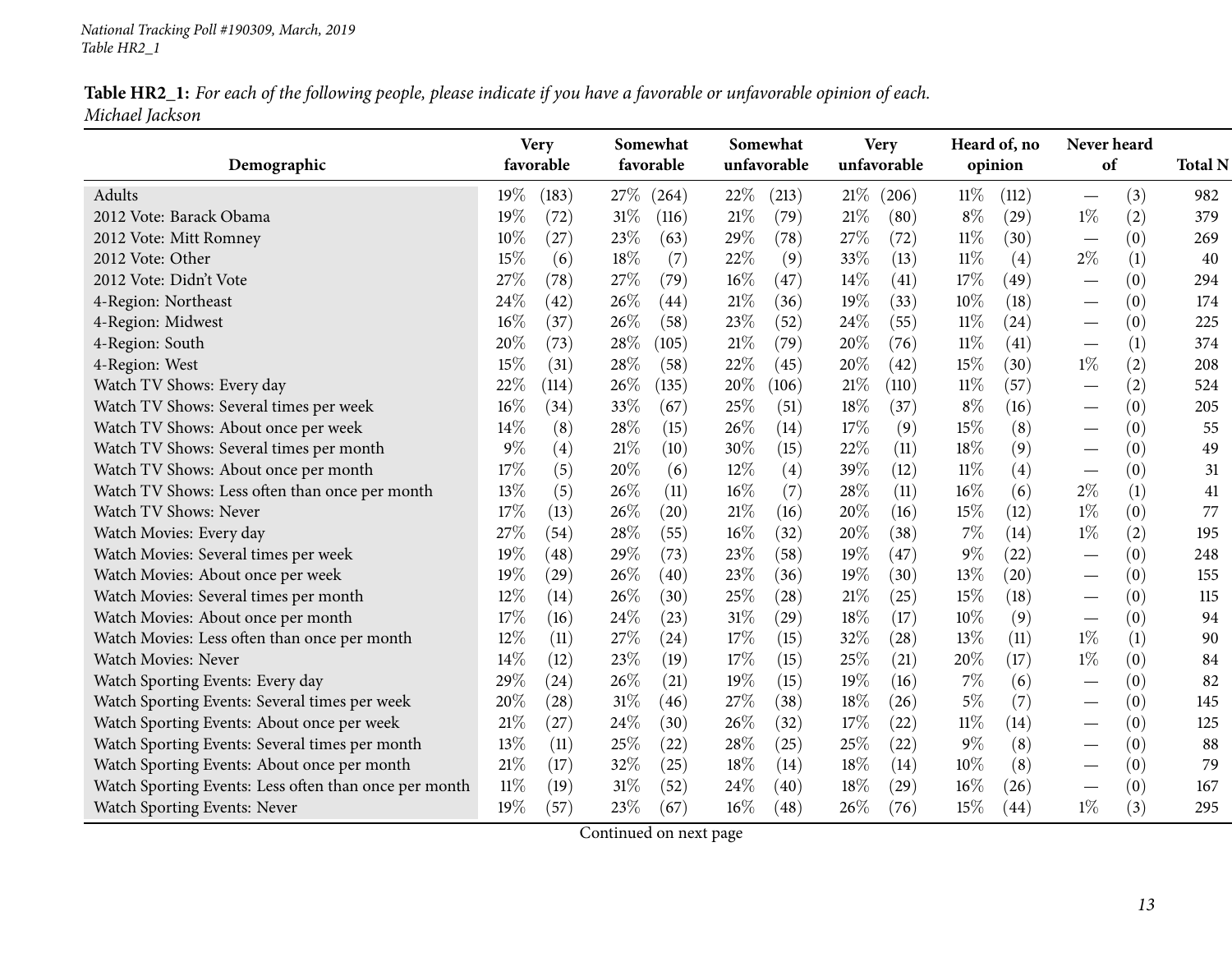Table HR2\_1: For each of the following people, please indicate if you have a favorable or unfavorable opinion of each. *Michael Jackson*

|                                             | <b>Very</b><br>Somewhat     |                 | Somewhat        | <b>Very</b>     | Heard of, no    | Never heard                            |                |
|---------------------------------------------|-----------------------------|-----------------|-----------------|-----------------|-----------------|----------------------------------------|----------------|
| Demographic                                 | favorable                   | favorable       | unfavorable     | unfavorable     | opinion         | of                                     | <b>Total N</b> |
| Adults                                      | 19%<br>(183)                | $27\%$<br>(264) | 22%<br>(213)    | 21%<br>(206)    | $11\%$<br>(112) | (3)                                    | 982            |
| Cable Subscription: Currently               | 22\%<br>(105)               | 28\%<br>(133)   | $19\%$<br>(89)  | 21%<br>(100)    | $9\%$<br>(44)   | $1\%$<br>(3)                           | 474            |
| Cable Subscription: In the past             | $16\%$<br>(57)              | $26\%$<br>(95)  | 24%<br>(87)     | 22\%<br>(78)    | $12\%$<br>(44)  | (0)<br>$\hspace{0.05cm}$               | 361            |
| Cable Subscription: Never                   | $14\%$<br>(21)              | 25%<br>(36)     | 25\%<br>(37)    | $19\%$<br>(28)  | 17%<br>(25)     | (0)<br>$\hspace{0.05cm}$               | 147            |
| Satellite TV Subscription: Currently        | 19%<br>$^{(49)}$            | $29\%$<br>(75)  | 23\%<br>(59)    | $16\%$<br>(42)  | $13\%$<br>(33)  | (0)<br>$\overbrace{\phantom{13333}}$   | 258            |
| Satellite TV Subscription: In the past      | 20%<br>(53)                 | $28\%$<br>(74)  | 24\%<br>(64)    | 22\%<br>(57)    | $6\%$<br>(16)   | (0)<br>$\hspace{0.05cm}$               | 263            |
| Satellite TV Subscription: Never            | 18\%<br>(81)                | 25\%<br>(116)   | 20%<br>(90)     | 23\%<br>(107)   | $14\%$<br>(64)  | $1\%$<br>(3)                           | 461            |
| Streaming Service Subscription: Currently   | 21%<br>(126)                | 27\%<br>(162)   | 22\%<br>(130)   | $19\%$<br>(115) | $9\%$<br>(55)   | (2)<br>$\hspace{0.1mm}-\hspace{0.1mm}$ | 590            |
| Streaming Service Subscription: In the past | $13\%$<br>$\left(12\right)$ | $35\%$<br>(33)  | 25\%<br>(24)    | $16\%$<br>(15)  | $9\%$<br>(9)    | $1\%$<br>$\left(1\right)$              | 94             |
| Streaming Service Subscription: Never       | 15%<br>(45)                 | $23\%$<br>(69)  | 20%<br>(59)     | 25\%<br>(76)    | $16\%$<br>(49)  | (0)<br>$\qquad \qquad$                 | 297            |
| Film: An avid fan                           | 26%<br>(91)                 | $30\%$<br>(106) | $18\%$<br>(64)  | $16\%$<br>(56)  | $9\%$<br>(30)   | $1\%$<br>(3)                           | 350            |
| Film: A casual fan                          | 15%<br>(80)                 | $26\%$<br>(141) | 24%<br>(131)    | 23\%<br>(122)   | $12\%$<br>(63)  | (0)                                    | 537            |
| Film: Not a fan                             | 13%<br>(12)                 | $19\%$<br>(18)  | $18\%$<br>(17)  | 29\%<br>(28)    | 20%<br>(19)     | (0)                                    | 95             |
| Television: An avid fan                     | 22\%<br>(109)               | 27\%<br>(132)   | 20%<br>(97)     | 21%<br>(106)    | $10\%$<br>(48)  | $1\%$<br>(3)                           | 494            |
| Television: A casual fan                    | $16\%$<br>(69)              | 27%<br>(117)    | 25\%<br>(105)   | 20%<br>(87)     | $11\%$<br>(48)  | (0)<br>$\overbrace{\phantom{13333}}$   | 427            |
| Television: Not a fan                       | 9%<br>(6)                   | 25%<br>(15)     | $18\%$<br>(11)  | 20%<br>(12)     | 27\%<br>(16)    | (0)<br>$\overbrace{\phantom{13333}}$   | 60             |
| Music: An avid fan                          | $26\%$<br>(134)             | 28\%<br>(142)   | 20%<br>(103)    | 17\%<br>(86)    | $9\%$<br>(44)   | (2)<br>$\overbrace{\phantom{13333}}$   | 510            |
| Music: A casual fan                         | $10\%$<br>(44)              | 28\%<br>(118)   | 24%<br>(102)    | 24\%<br>(101)   | $14\%$<br>(61)  | (1)<br>$\overbrace{\phantom{13333}}$   | 426            |
| Music: Not a fan                            | $10\%$<br>(5)               | $11\%$<br>(5)   | 18%<br>(8)      | 43\%<br>(19)    | $17\%$<br>(8)   | $1\%$<br>(0)                           | 45             |
| Fashion: An avid fan                        | 38%<br>(55)                 | $29\%$<br>(41)  | $16\%$<br>(24)  | $11\%$<br>(15)  | $7\%$<br>(9)    | (1)<br>$\qquad \qquad$                 | 146            |
| Fashion: A casual fan                       | 20%<br>(76)                 | $29\%$<br>(108) | 23\%<br>(86)    | 18\%<br>(68)    | $10\%$<br>(36)  | (0)                                    | 374            |
| Fashion: Not a fan                          | 11%<br>(53)                 | 25%<br>(115)    | $22\%$<br>(103) | $26\%$<br>(122) | $14\%$<br>(67)  | $1\%$<br>(2)                           | 462            |

*Note:* Row proportions may total to larger than one-hundred percen<sup>t</sup> due to rounding. For more information visit [MorningConsultIntelligence.com](https://morningconsultintelligence.com).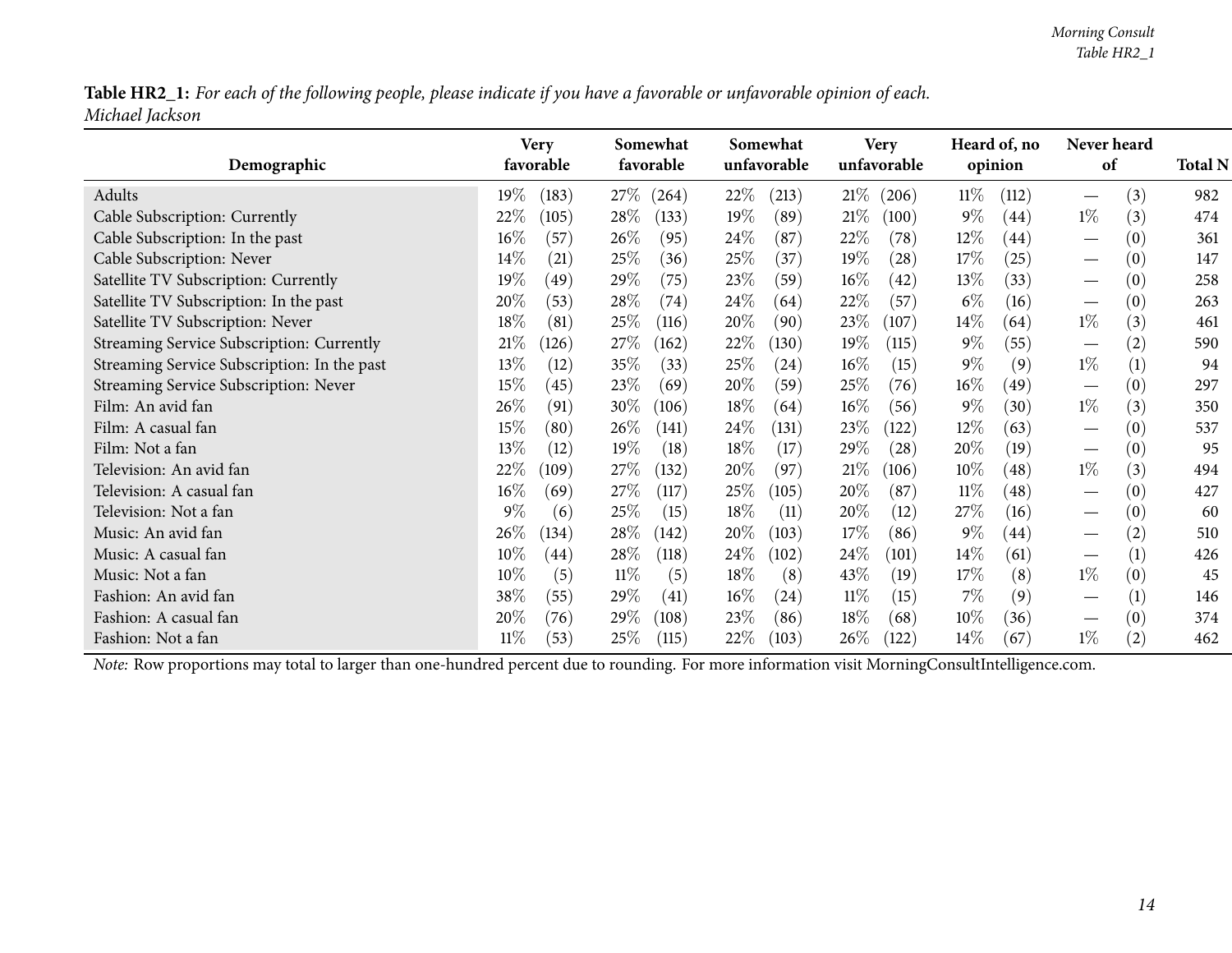Table HR2\_2: For each of the following people, please indicate if you have a favorable or unfavorable opinion of each. *R. Kelly*

<span id="page-14-0"></span>

|                          |       | <b>Very</b> | Somewhat |                    |        | Somewhat    |        | <b>Very</b> |        | Heard of, no |        | Never heard |     |
|--------------------------|-------|-------------|----------|--------------------|--------|-------------|--------|-------------|--------|--------------|--------|-------------|-----|
| Demographic              |       | favorable   |          | favorable          |        | unfavorable |        | unfavorable |        | opinion      |        | of          |     |
| Adults                   | $5\%$ | (49)        | $8\%$    | (82)               | $16\%$ | (156)       | 47\%   | (460)       | $16\%$ | (161)        | $8\%$  | (74)        | 982 |
| Gender: Male             | $6\%$ | (29)        | $9\%$    | (40)               | 18%    | (81)        | $44\%$ | (203)       | 16%    | (74)         | $7\%$  | (31)        | 458 |
| Gender: Female           | $4\%$ | (20)        | $8\%$    | (42)               | 14%    | (75)        | 49\%   | (257)       | 17%    | (87)         | $8\%$  | (43)        | 524 |
| Age: 18-29               | $6\%$ | (11)        | $12\%$   | (20)               | 22%    | (36)        | 41%    | (69)        | 14%    | (24)         | 5%     | (8)         | 166 |
| Age: 30-44               | $7\%$ | (15)        | $11\%$   | $\left( 25\right)$ | 19%    | (42)        | 49%    | (108)       | 10%    | (23)         | $3\%$  | (8)         | 222 |
| Age: 45-54               | $6\%$ | (11)        | $7\%$    | (13)               | 15%    | (26)        | 45%    | (81)        | 18%    | (33)         | $9\%$  | (16)        | 181 |
| Age: 55-64               | $4\%$ | (8)         | $8\%$    | (15)               | $12\%$ | (22)        | 52%    | (97)        | 16%    | (30)         | $8\%$  | (14)        | 187 |
| Age: 65+                 | $2\%$ | (4)         | $4\%$    | (8)                | 13\%   | (29)        | 47\%   | (105)       | 22%    | (50)         | 13\%   | (28)        | 226 |
| Generation Z: 18-21      | $7\%$ | (3)         | $6\%$    | (3)                | 17%    | (8)         | 49%    | (24)        | 14%    | (7)          | $8\%$  | (4)         | 49  |
| Millennial: Age 22-37    | $6\%$ | (15)        | $12\%$   | (29)               | 21%    | (51)        | 46\%   | (113)       | 12%    | (29)         | $3\%$  | (8)         | 245 |
| Generation X: Age 38-53  | 7%    | (18)        | $10\%$   | (26)               | 16%    | (43)        | 43%    | (111)       | 17%    | (43)         | 7%     | (18)        | 258 |
| Boomers: Age 54-72       | $3\%$ | (11)        | $6\%$    | (21)               | $14\%$ | (50)        | 50%    | (185)       | 18%    | (65)         | $10\%$ | (36)        | 367 |
| PID: Dem (no lean)       | $5\%$ | (18)        | $10\%$   | (34)               | 18%    | (65)        | 53%    | (190)       | 10%    | (37)         | $3\%$  | (11)        | 355 |
| PID: Ind (no lean)       | $4\%$ | (14)        | $9\%$    | (30)               | 14\%   | (45)        | 45%    | (149)       | 20%    | (66)         | $9\%$  | (30)        | 334 |
| PID: Rep (no lean)       | $6\%$ | (16)        | $6\%$    | (18)               | 16%    | (46)        | 42%    | (122)       | 20%    | (58)         | $11\%$ | (33)        | 293 |
| PID/Gender: Dem Men      | $9\%$ | (13)        | $11\%$   | (16)               | 18%    | (27)        | 48\%   | (72)        | $9\%$  | (14)         | $4\%$  | (7)         | 149 |
| PID/Gender: Dem Women    | $3\%$ | (5)         | $9\%$    | (18)               | 18%    | (38)        | 57%    | (118)       | $11\%$ | (23)         | $2\%$  | (5)         | 206 |
| PID/Gender: Ind Men      | $2\%$ | (3)         | $9\%$    | (14)               | 15\%   | (24)        | 45%    | (69)        | 21%    | (32)         | 7%     | (11)        | 154 |
| PID/Gender: Ind Women    | $6\%$ | (11)        | $8\%$    | (15)               | $12\%$ | (22)        | 44\%   | (80)        | 19%    | (34)         | 10%    | (19)        | 180 |
| PID/Gender: Rep Men      | $8\%$ | (13)        | $6\%$    | (9)                | 20%    | (30)        | 40%    | (62)        | 18%    | (28)         | $8\%$  | (13)        | 155 |
| PID/Gender: Rep Women    | $3\%$ | (4)         | $6\%$    | (9)                | $11\%$ | (15)        | 44%    | (60)        | 22%    | (30)         | 14%    | (20)        | 138 |
| Ideo: Liberal (1-3)      | $8\%$ | (23)        | $6\%$    | (19)               | 17%    | (53)        | 55\%   | (170)       | 10%    | (31)         | $4\%$  | (12)        | 309 |
| Ideo: Moderate (4)       | $3\%$ | (7)         | $12\%$   | (26)               | 15%    | (31)        | 48\%   | (103)       | 16%    | (33)         | $6\%$  | (13)        | 213 |
| Ideo: Conservative (5-7) | $2\%$ | (7)         | $6\%$    | (21)               | $16\%$ | (54)        | 43\%   | (151)       | $21\%$ | (72)         | 12\%   | (43)        | 348 |
| Educ: < College          | $5\%$ | (33)        | $10\%$   | (61)               | 16%    | (101)       | 43\%   | (265)       | 17%    | (106)        | $8\%$  | (51)        | 618 |
| Educ: Bachelors degree   | $3\%$ | (8)         | $5\%$    | (11)               | 15%    | (34)        | 55\%   | (127)       | 16%    | (37)         | $7\%$  | (15)        | 231 |
| Educ: Post-grad          | $6\%$ | (8)         | $7\%$    | (9)                | $16\%$ | (21)        | 51%    | (68)        | 14\%   | (18)         | $6\%$  | (8)         | 133 |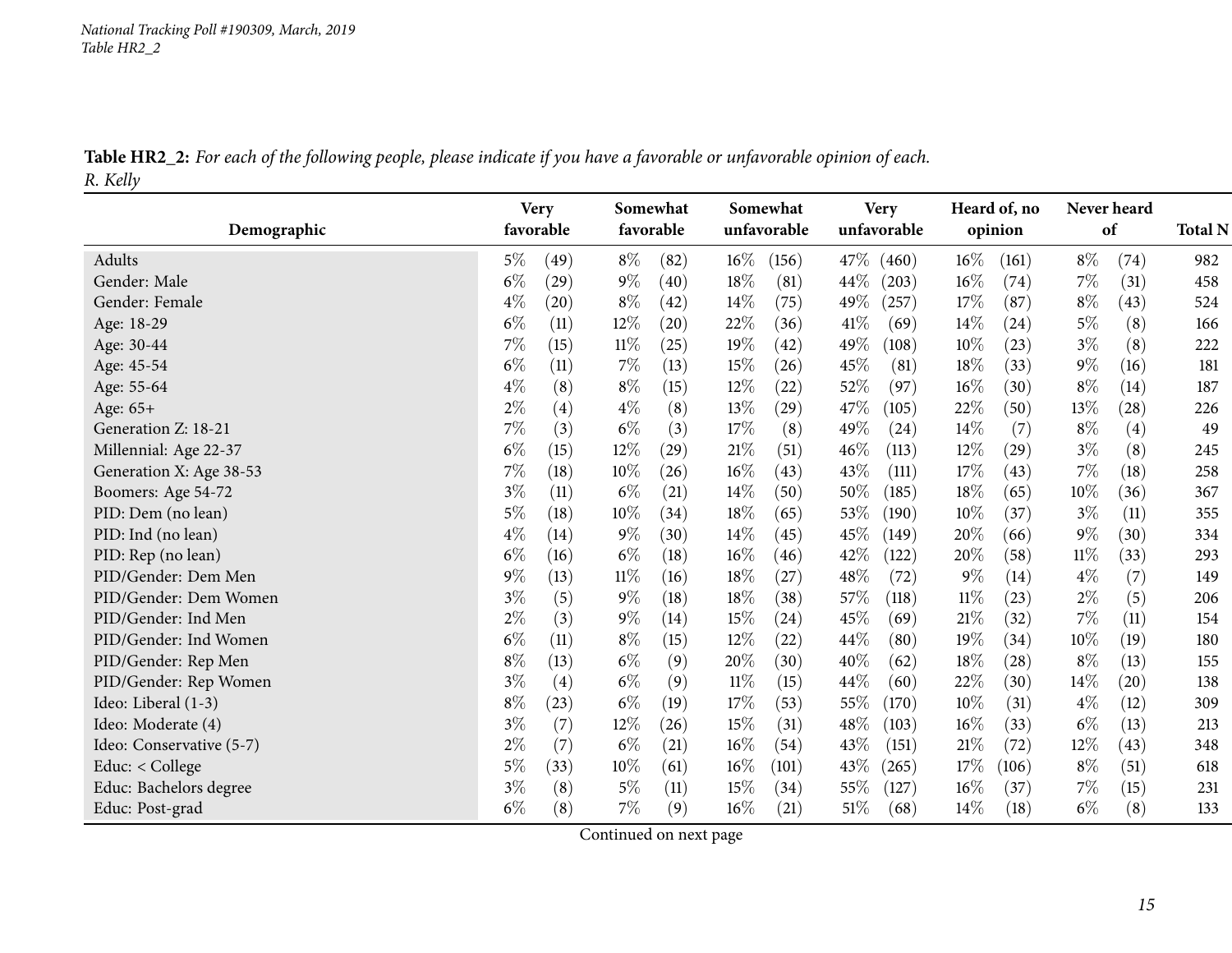Table HR2\_2: For each of the following people, please indicate if you have a favorable or unfavorable opinion of each. *R. Kelly*

|                             |        | Somewhat<br><b>Very</b> |        |                   | Somewhat |             | <b>Very</b> |             | Heard of, no |         | Never heard |                    |     |
|-----------------------------|--------|-------------------------|--------|-------------------|----------|-------------|-------------|-------------|--------------|---------|-------------|--------------------|-----|
| Demographic                 |        | favorable               |        | favorable         |          | unfavorable |             | unfavorable |              | opinion |             | of                 |     |
| Adults                      | $5\%$  | (49)                    | $8\%$  | (82)              | $16\%$   | (156)       |             | 47\% (460)  | $16\%$       | (161)   | $8\%$       | (74)               | 982 |
| Income: Under 50k           | $6\%$  | (35)                    | $10\%$ | (55)              | 17%      | (92)        | 39%         | (212)       | 18%          | (97)    | $10\%$      | (53)               | 544 |
| Income: 50k-100k            | $2\%$  | (5)                     | $6\%$  | (20)              | 15%      | (47)        | 57\%        | (172)       | 15%          | (47)    | $5\%$       | (14)               | 304 |
| Income: 100k+               | 7%     | (9)                     | $5\%$  | (7)               | $12\%$   | (17)        | 57\%        | (77)        | 13\%         | (17)    | $6\%$       | (8)                | 134 |
| Ethnicity: White            | $3\%$  | (26)                    | $6\%$  | (47)              | 15%      | (119)       | 49%         | (380)       | $18\%$       | (140)   | $9\%$       | (68)               | 779 |
| Ethnicity: Hispanic         | $11\%$ | (10)                    | $11\%$ | (10)              | $21\%$   | (19)        | 34%         | (30)        | 23%          | (21)    |             | (0)                | 90  |
| Ethnicity: Afr. Am.         | $14\%$ | (21)                    | 15%    | (21)              | 20%      | (28)        | $40\%$      | (57)        | 10%          | (15)    | $1\%$       | (2)                | 143 |
| Ethnicity: Other            | $4\%$  | (3)                     | 23\%   | (14)              | 15%      | (9)         | 39%         | (23)        | 10%          | (6)     | $8\%$       | (5)                | 60  |
| Relig: Protestant           | $2\%$  | (5)                     | $8\%$  | (18)              | 15%      | (35)        | 46\%        | (104)       | 19%          | (44)    | $10\%$      | $\left( 22\right)$ | 228 |
| Relig: Roman Catholic       | $8\%$  | (15)                    | $5\%$  | (9)               | 19%      | (35)        | 50%         | (95)        | 13%          | (25)    | $5\%$       | (9)                | 189 |
| Relig: Something Else       | $1\%$  | (1)                     | $14\%$ | (13)              | 19%      | (18)        | 48%         | (44)        | 16%          | (15)    | $3\%$       | (2)                | 93  |
| Relig: Jewish               | $4\%$  | (1)                     | $5\%$  | (1)               | $8\%$    | (2)         | 63\%        | (16)        | 14%          | (3)     | $7\%$       | (2)                | 25  |
| Relig: Evangelical          | $3\%$  | (12)                    | $8\%$  | (30)              | 19%      | (69)        | 50%         | (179)       | 15%          | (54)    | $5\%$       | (16)               | 360 |
| Relig: Non-Evang. Catholics | $6\%$  | (9)                     | $7\%$  | (10)              | 13%      | (19)        | 43\%        | (65)        | 20%          | (30)    | 12%         | (17)               | 149 |
| Relig: All Christian        | $4\%$  | (21)                    | $8\%$  | (40)              | 17%      | (88)        | 48\%        | (244)       | 16%          | (84)    | 7%          | (34)               | 509 |
| Relig: All Non-Christian    | $9\%$  | (9)                     | $11\%$ | (12)              | 13%      | (14)        | 36%         | (39)        | 17%          | (19)    | 15%         | (16)               | 108 |
| Community: Urban            | $9\%$  | $\left( 20\right)$      | 10%    | (24)              | 13%      | (30)        | 43%         | (99)        | 16%          | (37)    | $7\%$       | (17)               | 227 |
| Community: Suburban         | $4\%$  | (16)                    | $8\%$  | (36)              | 17%      | (75)        | $51\%$      | (230)       | 15%          | (69)    | $6\%$       | (28)               | 455 |
| Community: Rural            | $4\%$  | (12)                    | $7\%$  | (22)              | 17%      | (50)        | 44\%        | (131)       | 18%          | (54)    | 10%         | (30)               | 300 |
| Employ: Private Sector      | $6\%$  | (17)                    | $9\%$  | (27)              | 15%      | (43)        | 53%         | (151)       | $12\%$       | (33)    | $5\%$       | (15)               | 286 |
| Employ: Government          | $5\%$  | (3)                     | $4\%$  | (3)               | 30%      | (21)        | 41\%        | (29)        | 14%          | (10)    | $5\%$       | (4)                | 71  |
| Employ: Self-Employed       | $2\%$  | (1)                     | $9\%$  | (8)               | 17%      | (15)        | $41\%$      | (36)        | 23%          | (20)    | $9\%$       | (8)                | 88  |
| Employ: Homemaker           | $3\%$  | (3)                     | $9\%$  | (7)               | 21%      | (16)        | 46\%        | (36)        | 13\%         | (10)    | $8\%$       | (6)                | 79  |
| Employ: Student             | 13%    | (6)                     | $9\%$  | $\left( 4\right)$ | 12%      | (5)         | 44\%        | (20)        | 10%          | (4)     | $12\%$      | (5)                | 45  |
| Employ: Retired             | $2\%$  | (5)                     | $5\%$  | (12)              | 14\%     | (38)        | 50%         | (132)       | 20%          | (51)    | $9\%$       | (23)               | 261 |
| Employ: Unemployed          | 10%    | (7)                     | 14%    | (10)              | 13%      | (9)         | 38%         | (26)        | 16%          | (11)    | $10\%$      | (7)                | 69  |
| Employ: Other               | $8\%$  | (6)                     | $13\%$ | (10)              | 10%      | (8)         | 37%         | (31)        | 25%          | (21)    | $7\%$       | (6)                | 83  |
| Military HH: Yes            | $5\%$  | (9)                     | $9\%$  | (16)              | 19%      | (34)        | $41\%$      | (74)        | 18%          | (33)    | $8\%$       | (14)               | 181 |
| Military HH: No             | $5\%$  | (40)                    | $8\%$  | (66)              | 15%      | (122)       | 48\%        | (386)       | $16\%$       | (128)   | $7\%$       | (60)               | 801 |
| RD/WT: Right Direction      | 5%     | (19)                    | $9\%$  | (34)              | 14%      | (53)        | 39%         | (142)       | 22%          | (82)    | 10%         | (38)               | 368 |
| RD/WT: Wrong Track          | $5\%$  | (30)                    | $8\%$  | (48)              | 17%      | (103)       | 52\%        | (319)       | 13%          | (79)    | $6\%$       | (36)               | 614 |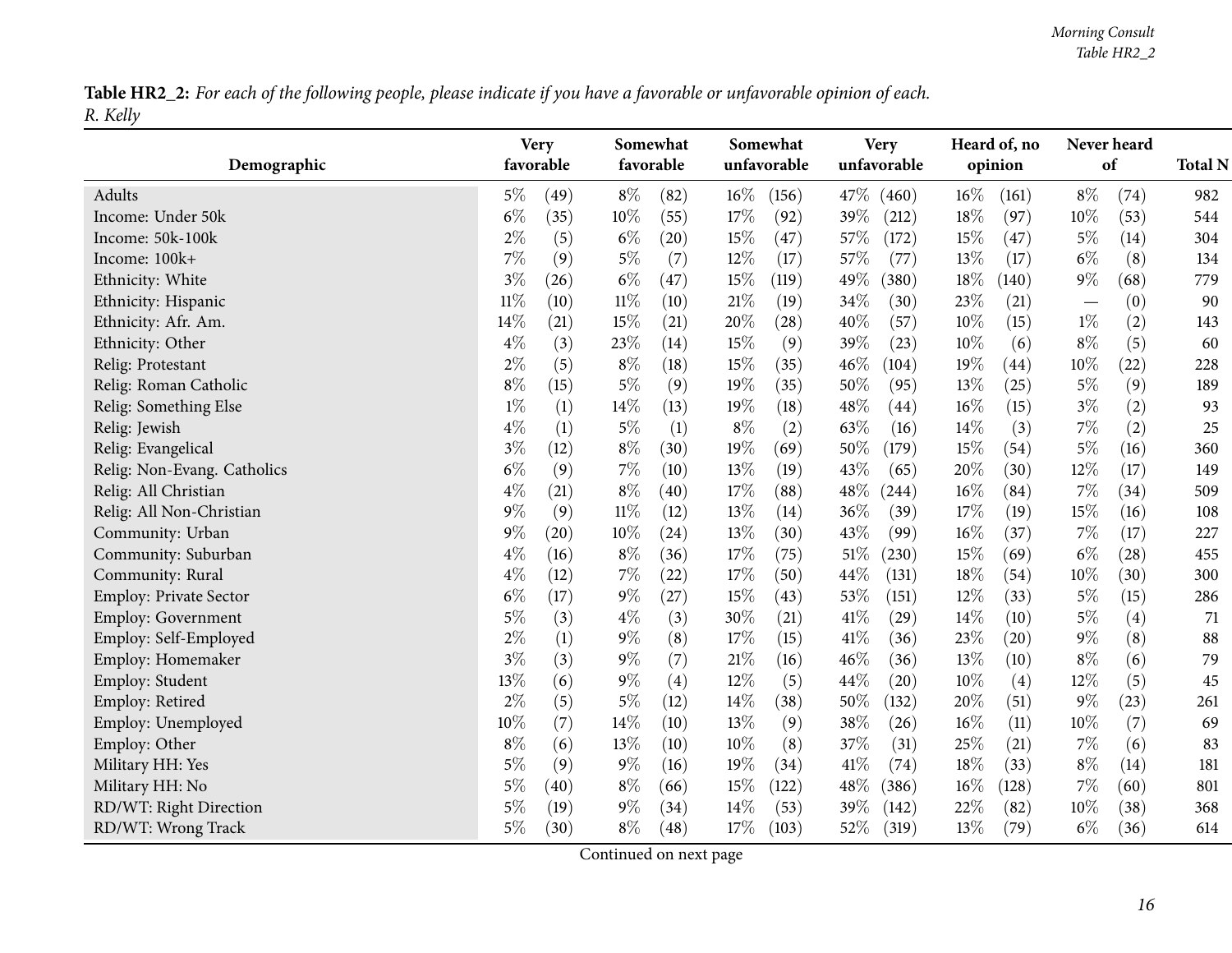Table HR2\_2: For each of the following people, please indicate if you have a favorable or unfavorable opinion of each. *R. Kelly*

|                                      | <b>Very</b>   |                | Somewhat  |        | Somewhat    |      | <b>Very</b> |        | Heard of, no |       | Never heard |     |
|--------------------------------------|---------------|----------------|-----------|--------|-------------|------|-------------|--------|--------------|-------|-------------|-----|
| Demographic                          | favorable     |                | favorable |        | unfavorable |      | unfavorable |        | opinion      |       | of          |     |
| Adults                               | $5\%$<br>(49) | $8\%$          | (82)      | $16\%$ | (156)       | 47\% | (460)       | $16\%$ | (161)        | $8\%$ | (74)        | 982 |
| Trump Job Approve                    | 5%            | $8\%$<br>(18)  | (32)      | 13%    | (53)        | 39%  | (155)       | 22%    | (85)         | 13%   | (51)        | 393 |
| Trump Job Disapprove                 | $5\%$<br>(27) | $8\%$          | (45)      | 18%    | (98)        | 54\% | (287)       | 11%    | (57)         | $4\%$ | (19)        | 533 |
| Trump Job Strongly Approve           | $6\%$         | $5\%$<br>(13)  | (11)      | 16%    | (33)        | 38%  | (82)        | 23%    | (48)         | 13%   | (27)        | 214 |
| Trump Job Somewhat Approve           | $3\%$         | 12%<br>(5)     | (21)      | 11%    | (19)        | 41\% | (73)        | 20%    | (36)         | 13%   | (23)        | 179 |
| Trump Job Somewhat Disapprove        | $2\%$         | (2)<br>10%     | (13)      | 19%    | (26)        | 47%  | (64)        | 17%    | (23)         | $5\%$ | (6)         | 136 |
| Trump Job Strongly Disapprove        | $6\%$         | $8\%$<br>(25)  | (32)      | 18%    | (71)        | 56%  | (223)       | $9\%$  | (34)         | $3\%$ | (12)        | 397 |
| Favorable of Trump                   | $4\%$         | 7%<br>(18)     | (28)      | 14\%   | (56)        | 39%  | (156)       | 22%    | (87)         | 13%   | (50)        | 395 |
| Unfavorable of Trump                 | $5\%$<br>(26) | $10\%$         | (51)      | 17%    | (92)        | 54\% | (289)       | $10\%$ | (53)         | $4\%$ | (21)        | 532 |
| Very Favorable of Trump              | $6\%$         | (13)<br>$6\%$  | (12)      | 14%    | (32)        | 39%  | (87)        | 23%    | (52)         | 13%   | (29)        | 224 |
| Somewhat Favorable of Trump          | $3\%$         | (5)<br>$9\%$   | (16)      | 14\%   | (24)        | 40%  | (69)        | 21%    | (35)         | 13%   | (21)        | 171 |
| Somewhat Unfavorable of Trump        |               | 15%<br>(0)     | (17)      | 18%    | (20)        | 42%  | (45)        | 19%    | (21)         | $6\%$ | (6)         | 108 |
| Very Unfavorable of Trump            | $6\%$<br>(26) | $8\%$          | (34)      | 17%    | (72)        | 58\% | (244)       | $8\%$  | (33)         | $3\%$ | (14)        | 424 |
| #1 Issue: Economy                    | 5%            | $8\%$<br>(13)  | (23)      | 16%    | (44)        | 46%  | (127)       | 18%    | (50)         | $8\%$ | (22)        | 278 |
| #1 Issue: Security                   | 5%            | (10)<br>$6\%$  | (13)      | 18%    | (36)        | 45%  | (91)        | 17%    | (34)         | $9\%$ | (19)        | 201 |
| #1 Issue: Health Care                | 5%            | (8)<br>$5\%$   | (8)       | 15%    | (22)        | 59%  | (87)        | 13%    | (19)         | $4\%$ | (6)         | 148 |
| #1 Issue: Medicare / Social Security | 5%            | 7%<br>(6)      | (10)      | $9\%$  | (13)        | 46%  | (63)        | 20%    | (27)         | 13%   | (18)        | 139 |
| #1 Issue: Women's Issues             | $4\%$         | 12%<br>(1)     | (5)       | 13%    | (5)         | 48%  | (20)        | 18%    | (8)          | $6\%$ | (2)         | 43  |
| #1 Issue: Education                  | $8\%$         | 15%<br>(6)     | (11)      | 25%    | (17)        | 37%  | (26)        | 12%    | (8)          | $2\%$ | (2)         | 70  |
| #1 Issue: Energy                     | 5%            | (2)<br>14%     | (7)       | 15%    | (7)         | 56%  | (28)        | $6\%$  | (3)          | $4\%$ | (2)         | 50  |
| #1 Issue: Other                      | $6\%$         | (3)<br>$11\%$  | (6)       | 22%    | (12)        | 32%  | (17)        | 22%    | (12)         | $8\%$ | (4)         | 53  |
| 2018 House Vote: Democrat            | 7%            | $8\%$<br>(25)  | (30)      | 18%    | (65)        | 54\% | (200)       | 10%    | (36)         | $4\%$ | (15)        | 371 |
| 2018 House Vote: Republican          | $2\%$         | $6\%$<br>(8)   | (19)      | 14\%   | (43)        | 47\% | (150)       | 19%    | (60)         | 12%   | (37)        | 317 |
| 2018 House Vote: Someone else        | $6\%$         | 12%<br>(3)     | (6)       | 18%    | (8)         | 33%  | (15)        | 20%    | (9)          | 11%   | (5)         | 45  |
| 2018 House Vote: Didnt Vote          | 5%            | $11\%$<br>(12) | (27)      | 16%    | (39)        | 39%  | (95)        | 23%    | (56)         | $6\%$ | (15)        | 245 |
| 2016 Vote: Hillary Clinton           | 7%<br>(24)    | 7%             | (23)      | 18%    | (59)        | 55%  | (182)       | $11\%$ | (35)         | $3\%$ | (9)         | 333 |
| 2016 Vote: Donald Trump              | $3\%$         | $7\%$<br>(9)   | (21)      | 12%    | (37)        | 42\% | (135)       | 22%    | (70)         | 14%   | (46)        | 318 |
| 2016 Vote: Someone else              | $4\%$         | $8\%$<br>(3)   | (5)       | 14\%   | (9)         | 50%  | (34)        | 20%    | (14)         | $4\%$ | (3)         | 68  |
| 2016 Vote: Didnt Vote                | 5%            | (12)<br>12%    | (31)      | 19%    | (50)        | 42%  | (108)       | $16\%$ | (42)         | $6\%$ | (16)        | 260 |
| Voted in 2014: Yes                   | 5%<br>(33)    | 7%             | (46)      | 16%    | (101)       | 48\% | (307)       | 16%    | (103)        | $9\%$ | (56)        | 646 |
| Voted in 2014: No                    | 5%            | $11\%$<br>(16) | (36)      | 16%    | (55)        | 46%  | (153)       | 17%    | (58)         | 5%    | (18)        | 336 |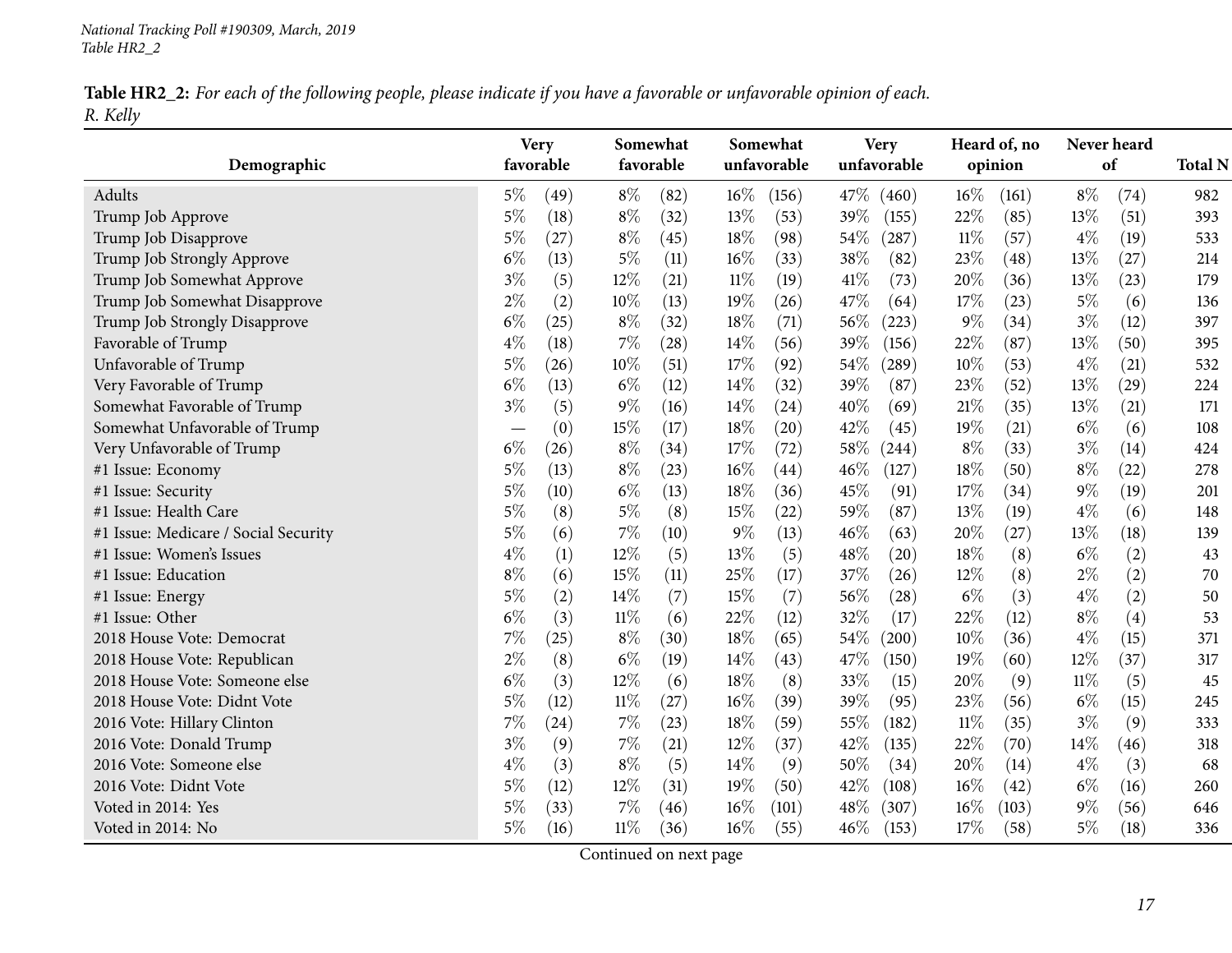Table HR2\_2: For each of the following people, please indicate if you have a favorable or unfavorable opinion of each. *R. Kelly*

|                                                       |       | <b>Very</b> |        | Somewhat  |        | Somewhat    |      | <b>Very</b> |        | Heard of, no |       | Never heard        |                |
|-------------------------------------------------------|-------|-------------|--------|-----------|--------|-------------|------|-------------|--------|--------------|-------|--------------------|----------------|
| Demographic                                           |       | favorable   |        | favorable |        | unfavorable |      | unfavorable |        | opinion      |       | of                 | <b>Total N</b> |
| Adults                                                | $5\%$ | (49)        | $8\%$  | (82)      | $16\%$ | (156)       | 47\% | (460)       | $16\%$ | (161)        | $8\%$ | (74)               | 982            |
| 2012 Vote: Barack Obama                               | $6\%$ | (24)        | 7%     | (28)      | 18%    | (67)        | 52\% | (196)       | 12%    | (45)         | $5\%$ | (19)               | 379            |
| 2012 Vote: Mitt Romney                                | $3\%$ | (9)         | $5\%$  | (13)      | 14%    | (37)        | 45\% | (122)       | 19%    | (51)         | 14%   | (37)               | 269            |
| 2012 Vote: Other                                      | 10%   | (4)         | $5\%$  | (2)       | $9\%$  | (3)         | 37%  | (15)        | 30%    | (12)         | $9\%$ | (4)                | 40             |
| 2012 Vote: Didn't Vote                                | $4\%$ | (12)        | 13\%   | (38)      | 17%    | (49)        | 43%  | (128)       | 18%    | (53)         | $5\%$ | (15)               | 294            |
| 4-Region: Northeast                                   | $6\%$ | (10)        | 7%     | (12)      | 14%    | (24)        | 52%  | (90)        | 14%    | (25)         | $8\%$ | (13)               | 174            |
| 4-Region: Midwest                                     | $6\%$ | (13)        | $8\%$  | (17)      | 14%    | (32)        | 46%  | (103)       | 18%    | (40)         | $9\%$ | $\left( 20\right)$ | 225            |
| 4-Region: South                                       | 5%    | (19)        | 10%    | (36)      | 17%    | (63)        | 46%  | (170)       | 15%    | (58)         | 7%    | (27)               | 374            |
| 4-Region: West                                        | $3\%$ | (7)         | $8\%$  | (16)      | 18%    | (37)        | 46%  | (97)        | 18%    | (38)         | $7\%$ | (14)               | 208            |
| Watch TV Shows: Every day                             | $6\%$ | (30)        | $9\%$  | (47)      | $16\%$ | (85)        | 49%  | (258)       | 14%    | (73)         | $6\%$ | (31)               | 524            |
| Watch TV Shows: Several times per week                | $4\%$ | (8)         | 7%     | (14)      | 20%    | (40)        | 44%  | (89)        | 18%    | (38)         | $8\%$ | (16)               | 205            |
| Watch TV Shows: About once per week                   | $5\%$ | (3)         | $5\%$  | (3)       | 16%    | (9)         | 48%  | (27)        | 19%    | (10)         | $7\%$ | (4)                | 55             |
| Watch TV Shows: Several times per month               | $4\%$ | (2)         | $5\%$  | (2)       | 23%    | (11)        | 43%  | (21)        | 18%    | (9)          | $8\%$ | (4)                | 49             |
| Watch TV Shows: About once per month                  | $9\%$ | (3)         | 13%    | (4)       | $4\%$  | (1)         | 54%  | (17)        | $12\%$ | (4)          | $8\%$ | (3)                | 31             |
| Watch TV Shows: Less often than once per month        |       | (0)         | 13%    | (5)       | $11\%$ | (4)         | 48%  | (20)        | $13\%$ | (5)          | 16%   | (6)                | 41             |
| Watch TV Shows: Never                                 | $5\%$ | (4)         | $9\%$  | (7)       | $7\%$  | (5)         | 38%  | (29)        | 28\%   | (22)         | 13%   | (10)               | 77             |
| Watch Movies: Every day                               | 12%   | (23)        | 15%    | (29)      | 15%    | (30)        | 40%  | (78)        | 13%    | (26)         | $5\%$ | (10)               | 195            |
| Watch Movies: Several times per week                  | $4\%$ | (10)        | $8\%$  | (21)      | 17%    | (42)        | 49%  | (122)       | 14%    | (36)         | 7%    | (18)               | 248            |
| Watch Movies: About once per week                     | $4\%$ | (6)         | $3\%$  | (4)       | 21%    | (33)        | 49%  | (76)        | 16%    | (25)         | $6\%$ | (10)               | 155            |
| Watch Movies: Several times per month                 | $1\%$ | (2)         | $6\%$  | (7)       | $17\%$ | (20)        | 55%  | (63)        | 15%    | (17)         | $6\%$ | (7)                | 115            |
| Watch Movies: About once per month                    | $1\%$ | (1)         | 12%    | (11)      | 17%    | (16)        | 42%  | (40)        | 18%    | (17)         | 10%   | (9)                | 94             |
| Watch Movies: Less often than once per month          | $1\%$ | (1)         | $5\%$  | (5)       | $12\%$ | (11)        | 49%  | (44)        | 22%    | (20)         | 10%   | (9)                | 90             |
| <b>Watch Movies: Never</b>                            | $7\%$ | (6)         | $6\%$  | (5)       | $5\%$  | (5)         | 45%  | (38)        | 24\%   | (20)         | 12%   | (10)               | 84             |
| Watch Sporting Events: Every day                      | 13%   | (11)        | 12%    | (10)      | 13%    | (11)        | 45%  | (37)        | 15%    | (13)         | $1\%$ | (1)                | 82             |
| Watch Sporting Events: Several times per week         | 9%    | (13)        | $10\%$ | (15)      | 25%    | (36)        | 46%  | (67)        | $9\%$  | (13)         | $2\%$ | (2)                | 145            |
| Watch Sporting Events: About once per week            |       | (0)         | $8\%$  | (10)      | $16\%$ | (20)        | 58%  | (72)        | 13%    | (16)         | $5\%$ | (7)                | 125            |
| Watch Sporting Events: Several times per month        | $2\%$ | (2)         | $5\%$  | (4)       | 24\%   | (21)        | 53%  | (47)        | $12\%$ | (11)         | $4\%$ | (3)                | 88             |
| Watch Sporting Events: About once per month           | 7%    | (5)         | $12\%$ | (9)       | 12%    | (9)         | 42%  | (33)        | 19%    | (15)         | $9\%$ | (7)                | 79             |
| Watch Sporting Events: Less often than once per month | $3\%$ | (5)         | $6\%$  | (10)      | 18%    | (29)        | 46%  | (77)        | 19%    | (32)         | $8\%$ | (13)               | 167            |
| Watch Sporting Events: Never                          | $4\%$ | (13)        | $8\%$  | (23)      | $10\%$ | (30)        | 43%  | (128)       | $21\%$ | (61)         | 14%   | (42)               | 295            |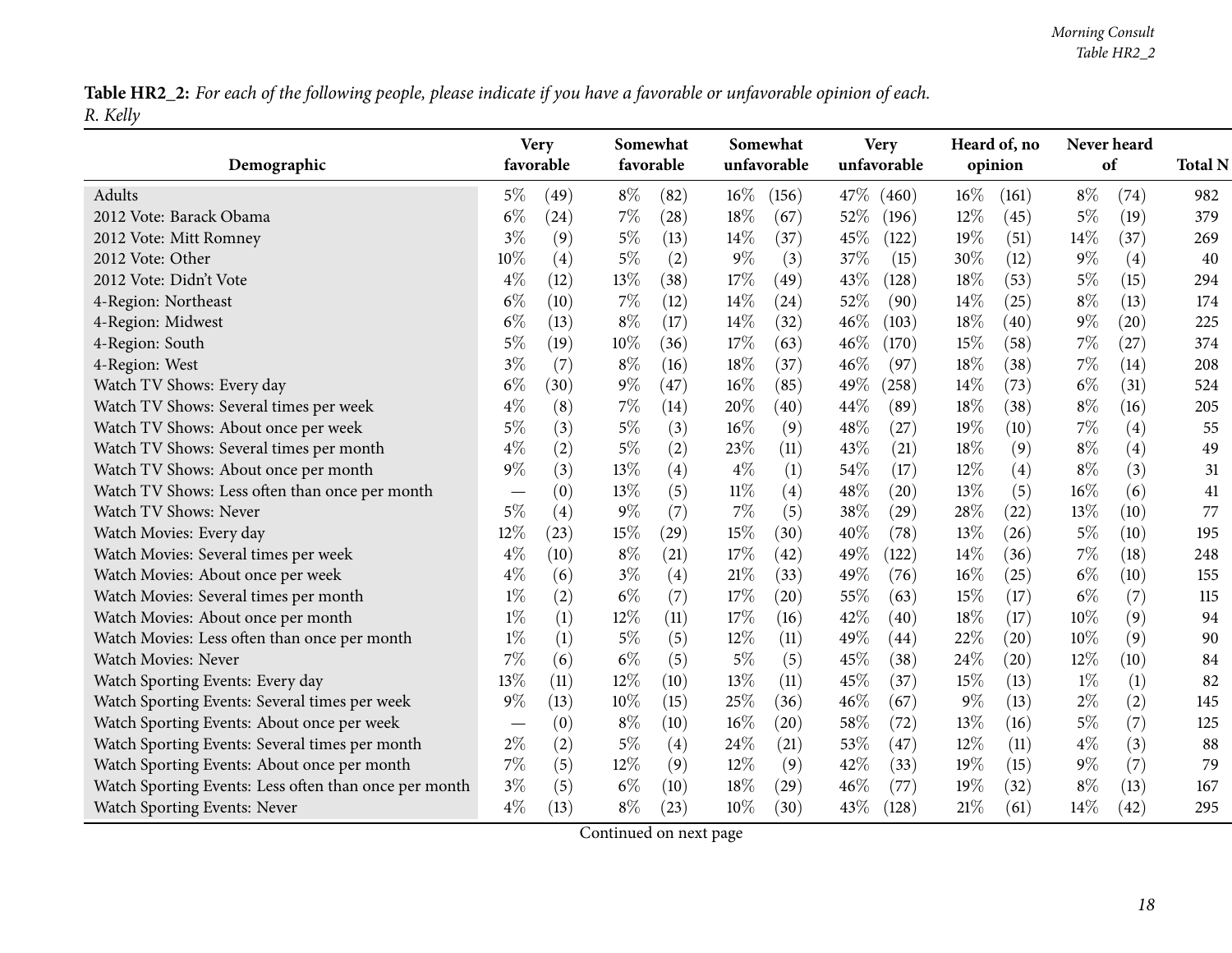| Table HR2_2: For each of the following people, please indicate if you have a favorable or unfavorable opinion of each. |  |
|------------------------------------------------------------------------------------------------------------------------|--|
| R. Kelly                                                                                                               |  |

| Demographic                                 | <b>Very</b><br>favorable | Somewhat<br>favorable       | Somewhat<br>unfavorable      | <b>Very</b><br>unfavorable | Heard of, no<br>opinion      | Never heard<br>of | <b>Total N</b> |
|---------------------------------------------|--------------------------|-----------------------------|------------------------------|----------------------------|------------------------------|-------------------|----------------|
| Adults                                      | $5\%$<br>(49)            | $8\%$<br>(82)               | $16\%$<br>(156)              | $47\%$<br>(460)            | $16\%$<br>(161)              | $8\%$<br>(74)     | 982            |
| Cable Subscription: Currently               | $6\%$<br>(30)            | $7\%$<br>(34)               | 16\%<br>(74)                 | 49\%<br>(232)              | $15\%$<br>(73)               | $7\%$<br>(31)     | 474            |
|                                             | $3\%$                    | $8\%$                       | 17%                          | 47\%                       | 17\%                         | $8\%$<br>(28)     |                |
| Cable Subscription: In the past             | (10)                     | (29)                        | (61)                         | (171)                      | (62)                         |                   | 361            |
| Cable Subscription: Never                   | 7%<br>(10)               | $12\%$<br>(18)              | 15\%<br>(21)                 | 39%<br>(57)                | $17\%$<br>(25)               | $10\%$<br>(15)    | 147            |
| Satellite TV Subscription: Currently        | $10\%$<br>(25)           | $8\%$<br>(19)               | $14\%$<br>(36)               | 47\%<br>(121)              | $15\%$<br>(38)               | $7\%$<br>(18)     | 258            |
| Satellite TV Subscription: In the past      | $5\%$<br>(14)            | $9\%$<br>(25)               | $20\%$<br>(52)               | 45\%<br>(119)              | $13\%$<br>(35)               | $7\%$<br>(19)     | 263            |
| Satellite TV Subscription: Never            | $2\%$<br>(10)            | $8\%$<br>(37)               | 15\%<br>(68)                 | $48\%$<br>(220)            | $19\%$<br>(88)               | $8\%$<br>(38)     | 461            |
| Streaming Service Subscription: Currently   | $6\%$<br>(34)            | $7\%$<br>$\left( 42\right)$ | 18\%<br>(106)                | $50\%$<br>(293)            | $14\%$<br>(82)               | $6\%$<br>(34)     | 590            |
| Streaming Service Subscription: In the past | $5\%$<br>(5)             | $14\%$<br>(13)              | 22\%<br>(21)                 | 41%<br>(39)                | $9\%$<br>(8)                 | $9\%$<br>(8)      | 94             |
| Streaming Service Subscription: Never       | $3\%$<br>(10)            | $9\%$<br>(27)               | $10\%$<br>$\left( 29\right)$ | 43\%<br>(129)              | $24\%$<br>(70)               | $11\%$<br>(32)    | 297            |
| Film: An avid fan                           | 7%<br>(25)               | $11\%$<br>(40)              | 18\%<br>(64)                 | $47\%$<br>(164)            | $11\%$<br>(40)               | $5\%$<br>(17)     | 350            |
| Film: A casual fan                          | $3\%$<br>(18)            | $7\%$<br>(36)               | $16\%$<br>(85)               | 49\%<br>(263)              | 17%<br>(93)                  | $8\%$<br>(41)     | 537            |
| Film: Not a fan                             | $6\%$<br>(6)             | $6\%$<br>(6)                | $7\%$<br>(7)                 | $34\%$<br>(33)             | $29\%$<br>$\left( 28\right)$ | 17%<br>(16)       | 95             |
| Television: An avid fan                     | 7%<br>(35)               | $10\%$<br>(50)              | 15\%<br>(72)                 | $50\%$<br>(250)            | 13\%<br>(62)                 | $5\%$<br>(25)     | 494            |
| Television: A casual fan                    | $3\%$<br>(11)            | $6\%$<br>(26)               | 19%<br>$\left( 80\right)$    | 44\%<br>(189)              | 18%<br>(79)                  | $10\%$<br>(43)    | 427            |
| Television: Not a fan                       | $5\%$<br>(3)             | $10\%$<br>(6)               | $7\%$<br>$\left( 4\right)$   | 36\%<br>(22)               | 33\%<br>$\left( 20\right)$   | $10\%$<br>(6)     | 60             |
| Music: An avid fan                          | $8\%$<br>(39)            | $11\%$<br>(55)              | $18\%$<br>(93)               | $45\%$<br>(229)            | $14\%$<br>(71)               | $4\%$<br>(23)     | 510            |
| Music: A casual fan                         | $2\%$<br>(8)             | $6\%$<br>(25)               | $14\%$<br>(61)               | 49\%<br>(207)              | $19\%$<br>(79)               | $11\%$<br>(47)    | 426            |
| Music: Not a fan                            | $4\%$<br>(2)             | $5\%$<br>(2)                | (2)<br>$5\%$                 | 53\%<br>(24)               | 23%<br>(10)                  | $10\%$<br>(5)     | 45             |
| Fashion: An avid fan                        | $15\%$<br>(22)           | $17\%$<br>(24)              | 12\%<br>(18)                 | 49\%<br>(71)               | $6\%$<br>(9)                 | $1\%$<br>(1)      | 146            |
| Fashion: A casual fan                       | 5%<br>(19)               | $9\%$<br>(35)               | 18\%<br>(69)                 | $44\%$<br>(164)            | 17%<br>(64)                  | $6\%$<br>(22)     | 374            |
| Fashion: Not a fan                          | $2\%$<br>(8)             | $5\%$<br>(22)               | 15\%<br>(69)                 | 49\%<br>(225)              | 19%<br>(87)                  | $11\%$<br>(51)    | 462            |
|                                             |                          |                             |                              |                            |                              |                   |                |

*Note:* Row proportions may total to larger than one-hundred percen<sup>t</sup> due to rounding. For more information visit [MorningConsultIntelligence.com](https://morningconsultintelligence.com).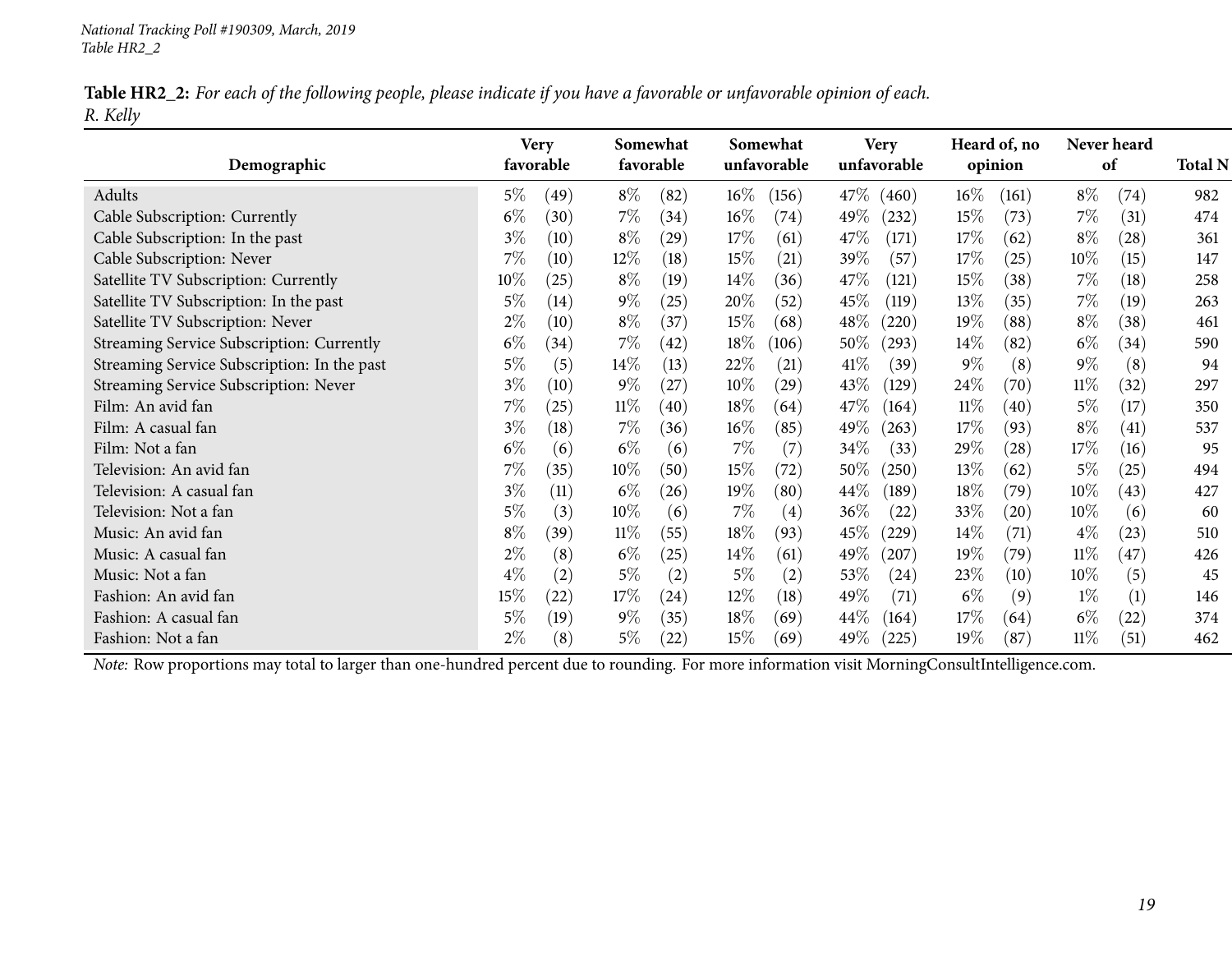| Table HR2_3: For each of the following people, please indicate if you have a favorable or unfavorable opinion of each. |  |
|------------------------------------------------------------------------------------------------------------------------|--|
| Chris Brown                                                                                                            |  |

<span id="page-19-0"></span>

|                          | <b>Very</b><br>Somewhat |                    |           |       | Somewhat |             | Very   |             | Heard of, no |         | Never heard |      |     |
|--------------------------|-------------------------|--------------------|-----------|-------|----------|-------------|--------|-------------|--------------|---------|-------------|------|-----|
| Demographic              | favorable               |                    | favorable |       |          | unfavorable |        | unfavorable |              | opinion |             | of   |     |
| Adults                   | $7\%$                   | (68)               | $15\%$    | (147) | 19%      | (182)       | $30\%$ | (294)       | 20\%         | (194)   | $10\%$      | (97) | 982 |
| Gender: Male             | $6\%$                   | (28)               | $16\%$    | (73)  | 17%      | (80)        | 32%    | (147)       | 19%          | (85)    | 10%         | (46) | 458 |
| Gender: Female           | $8\%$                   | (40)               | 14%       | (74)  | 20%      | (102)       | 28%    | (147)       | 21%          | (109)   | $10\%$      | (52) | 524 |
| Age: 18-29               | 15%                     | (25)               | 24\%      | (39)  | 23%      | (39)        | 25%    | (41)        | $12\%$       | (20)    | $1\%$       | (2)  | 166 |
| Age: 30-44               | 10%                     | $\left( 21\right)$ | 19%       | (42)  | 19%      | (42)        | 34%    | (74)        | 16%          | (35)    | $4\%$       | (8)  | 222 |
| Age: 45-54               | $4\%$                   | (7)                | $16\%$    | (29)  | 18%      | (33)        | 32%    | (58)        | 21%          | (38)    | $8\%$       | (15) | 181 |
| Age: 55-64               | $5\%$                   | (9)                | $10\%$    | (19)  | 20%      | (37)        | 30%    | (57)        | 25%          | (46)    | 10%         | (18) | 187 |
| Age: 65+                 | $2\%$                   | (5)                | $8\%$     | (17)  | 14%      | (31)        | 28%    | (63)        | 24\%         | (54)    | 24%         | (55) | 226 |
| Generation Z: 18-21      | $9\%$                   | (4)                | 26%       | (13)  | 21%      | (10)        | $30\%$ | (14)        | $11\%$       | (6)     | $4\%$       | (2)  | 49  |
| Millennial: Age 22-37    | $13\%$                  | (31)               | 21%       | (50)  | 22%      | (53)        | 29%    | (70)        | 14%          | (34)    | $3\%$       | (6)  | 245 |
| Generation X: Age 38-53  | 7%                      | (18)               | 18%       | (46)  | 18%      | (48)        | $31\%$ | (80)        | 19%          | (50)    | $6\%$       | (17) | 258 |
| Boomers: Age 54-72       | $4\%$                   | (13)               | $8\%$     | (30)  | 17%      | (63)        | $31\%$ | (116)       | 25%          | (92)    | 14\%        | (53) | 367 |
| PID: Dem (no lean)       | 7%                      | (25)               | 20%       | (69)  | 19%      | (68)        | $31\%$ | (110)       | 17%          | (59)    | $6\%$       | (23) | 355 |
| PID: Ind (no lean)       | $8\%$                   | (28)               | 12%       | (39)  | 19%      | (62)        | $30\%$ | (101)       | 21%          | (70)    | 10%         | (34) | 334 |
| PID: Rep (no lean)       | 5%                      | (14)               | 13%       | (38)  | 18%      | (52)        | 29%    | (84)        | 22%          | (65)    | 14\%        | (40) | 293 |
| PID/Gender: Dem Men      | $5\%$                   | (8)                | 21%       | (31)  | 20%      | (29)        | 35\%   | (52)        | 13%          | (19)    | $6\%$       | (9)  | 149 |
| PID/Gender: Dem Women    | $8\%$                   | (17)               | 19%       | (38)  | 19%      | (39)        | 28\%   | (58)        | 19%          | (40)    | 7%          | (14) | 206 |
| PID/Gender: Ind Men      | $4\%$                   | (7)                | $12\%$    | (19)  | 20%      | (31)        | 32\%   | (49)        | $21\%$       | (32)    | $11\%$      | (16) | 154 |
| PID/Gender: Ind Women    | 12%                     | (21)               | $11\%$    | (20)  | 18%      | (32)        | 28\%   | (51)        | 21%          | (38)    | 10%         | (18) | 180 |
| PID/Gender: Rep Men      | $8\%$                   | (13)               | 15%       | (23)  | 13%      | (20)        | $30\%$ | (46)        | 22%          | (34)    | 13%         | (20) | 155 |
| PID/Gender: Rep Women    | $1\%$                   | (2)                | $11\%$    | (15)  | 23%      | (32)        | 27%    | (38)        | 23%          | (31)    | 15%         | (20) | 138 |
| Ideo: Liberal (1-3)      | $9\%$                   | (29)               | $14\%$    | (45)  | 20%      | (63)        | $36\%$ | (112)       | 14%          | (43)    | $6\%$       | (17) | 309 |
| Ideo: Moderate (4)       | 5%                      | (11)               | 21\%      | (44)  | 19%      | (40)        | 27%    | (58)        | 20%          | (42)    | $8\%$       | (18) | 213 |
| Ideo: Conservative (5-7) | $2\%$                   | (8)                | $11\%$    | (39)  | 18%      | (63)        | $31\%$ | (106)       | 22%          | (77)    | 16%         | (54) | 348 |
| Educ: $<$ College        | 9%                      | (53)               | 18%       | (109) | 18%      | (113)       | 25%    | (152)       | 21%          | (131)   | 10%         | (60) | 618 |
| Educ: Bachelors degree   | $3\%$                   | (8)                | $11\%$    | (26)  | 22%      | (51)        | 38\%   | (89)        | 15%          | (35)    | $9\%$       | (22) | 231 |
| Educ: Post-grad          | 5%                      | (7)                | $9\%$     | (12)  | 13%      | (18)        | 40%    | (53)        | 20%          | (27)    | $11\%$      | (15) | 133 |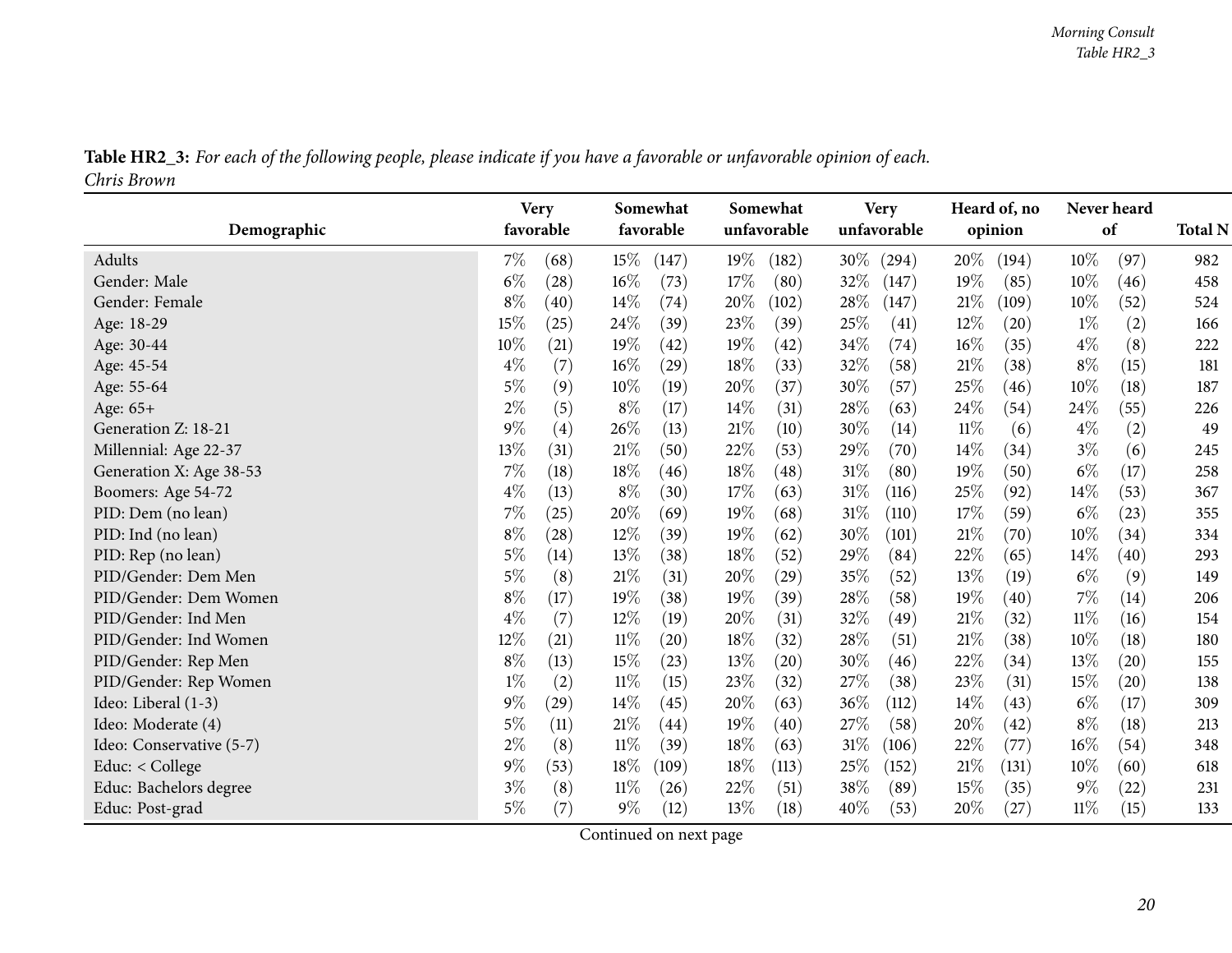Table HR2\_3: For each of the following people, please indicate if you have a favorable or unfavorable opinion of each. *Chris Brown*

|                             | <b>Very</b><br>Somewhat |                 | Somewhat        | <b>Very</b>               | Heard of, no    | Never heard    |                |
|-----------------------------|-------------------------|-----------------|-----------------|---------------------------|-----------------|----------------|----------------|
| Demographic                 | favorable               | favorable       | unfavorable     | unfavorable               | opinion         | of             | <b>Total N</b> |
| Adults                      | $7\%$<br>(68)           | $15\%$<br>(147) | 19%<br>(182)    | $30\%$<br>(294)           | 20\%<br>(194)   | $10\%$<br>(97) | 982            |
| Income: Under 50k           | $9\%$<br>(49)           | 17%<br>(94)     | 17%<br>(94)     | 25%<br>(137)              | 22\%<br>(119)   | $9\%$<br>(51)  | 544            |
| Income: 50k-100k            | $4\%$<br>(13)           | $12\%$<br>(36)  | 23%<br>(69)     | 33%<br>(100)              | 18%<br>(56)     | $10\%$<br>(30) | 304            |
| Income: 100k+               | $4\%$<br>(6)            | $12\%$<br>(17)  | $14\%$<br>(19)  | 43\%<br>(57)              | 14%<br>(19)     | $12\%$<br>(17) | 134            |
| Ethnicity: White            | $4\%$<br>(30)           | $11\%$<br>(85)  | 19%<br>(148)    | 33%<br>(258)              | $21\%$<br>(164) | 12%<br>(94)    | 779            |
| Ethnicity: Hispanic         | 17%<br>(16)             | 15%<br>(14)     | 12%<br>(11)     | 33%<br>(29)               | 20%<br>(18)     | $3\%$<br>(3)   | 90             |
| Ethnicity: Afr. Am.         | 21%<br>(31)             | 33%<br>(47)     | 16%<br>(24)     | 14%<br>(20)               | 14%<br>(21)     | $1\%$<br>(2)   | 143            |
| Ethnicity: Other            | $11\%$<br>(7)           | 25%<br>(15)     | 18%<br>(11)     | 27%<br>(16)               | 16%<br>(9)      | $3\%$<br>(2)   | 60             |
| Relig: Protestant           | $3\%$<br>(6)            | 13%<br>(30)     | 21%<br>(48)     | 26\%<br>(60)              | 23%<br>(53)     | 14\%<br>(31)   | 228            |
| Relig: Roman Catholic       | $5\%$<br>(9)            | 15%<br>(28)     | 19%<br>(35)     | 31%<br>(58)               | 20%<br>(38)     | $11\%$<br>(20) | 189            |
| Relig: Something Else       | $11\%$<br>(10)          | 17%<br>(15)     | 19%<br>(17)     | 28%<br>(26)               | 23%<br>(21)     | $3\%$<br>(3)   | 93             |
| Relig: Jewish               | $8\%$<br>(2)            | $11\%$<br>(3)   | 15%<br>(4)      | 38%<br>(9)                | 12%<br>(3)      | 15%<br>(4)     | 25             |
| Relig: Evangelical          | $4\%$<br>(16)           | $16\%$<br>(59)  | 22%<br>(79)     | 28\%<br>(102)             | 20%<br>(72)     | $9\%$<br>(31)  | 360            |
| Relig: Non-Evang. Catholics | $6\%$<br>(10)           | $9\%$<br>(14)   | 15%<br>(22)     | 28\%<br>(41)              | 27%<br>(40)     | 15%<br>(22)    | 149            |
| Relig: All Christian        | $5\%$<br>(25)           | 14%<br>(73)     | 20%<br>(100)    | 28\%<br>(144)             | 22%<br>(112)    | $11\%$<br>(54) | 509            |
| Relig: All Non-Christian    | $11\%$<br>(11)          | 20%<br>(22)     | 16%<br>(18)     | 22%<br>(24)               | $21\%$<br>(22)  | $11\%$<br>(11) | 108            |
| Community: Urban            | $11\%$<br>(25)          | 18%<br>(41)     | 14%<br>(31)     | 28%<br>(63)               | 22%<br>(50)     | $7\%$<br>(16)  | 227            |
| Community: Suburban         | $6\%$<br>(26)           | 15%<br>(70)     | 21%<br>(95)     | $31\%$<br>(141)           | 18%<br>(82)     | $9\%$<br>(41)  | 455            |
| Community: Rural            | $5\%$<br>(16)           | 12%<br>(36)     | 19%<br>(56)     | 30%<br>(90)               | 20%<br>(61)     | 13%<br>(40)    | 300            |
| Employ: Private Sector      | 7%<br>(21)              | 15%<br>(42)     | 23%<br>(65)     | 34%<br>(97)               | 17%<br>(49)     | $4\%$<br>(11)  | 286            |
| Employ: Government          | $9\%$<br>(7)            | 20%<br>(14)     | 25%<br>(18)     | 26%<br>(18)               | 16%<br>(11)     | $4\%$<br>(3)   | 71             |
| Employ: Self-Employed       | $7\%$<br>(6)            | 13%<br>(12)     | 13%<br>(12)     | 34%<br>(30)               | 17%<br>(15)     | 15%<br>(13)    | 88             |
| Employ: Homemaker           | 7%<br>(5)               | 16%<br>(13)     | 16%<br>(13)     | 35%<br>$\left( 28\right)$ | 16%<br>(13)     | $10\%$<br>(8)  | 79             |
| Employ: Student             | $6\%$<br>(3)            | 23%<br>(10)     | 15%<br>(7)      | 40%<br>(18)               | 12%<br>(5)      | $4\%$<br>(2)   | 45             |
| Employ: Retired             | $3\%$<br>(8)            | 10%<br>(27)     | 16%<br>(41)     | 29%<br>(76)               | 25%<br>(66)     | 17%<br>(44)    | 261            |
| Employ: Unemployed          | 17%<br>(12)             | 19%<br>(13)     | 13%<br>(9)      | 17%<br>(11)               | 23%<br>(16)     | $11\%$<br>(8)  | 69             |
| Employ: Other               | $8\%$<br>(7)            | 19%<br>(16)     | 21\%<br>(18)    | 19%<br>(16)               | 22\%<br>(18)    | $11\%$<br>(9)  | 83             |
| Military HH: Yes            | $8\%$<br>(14)           | 17%<br>(31)     | 19%<br>(34)     | 22%<br>(40)               | 20%<br>(36)     | 14\%<br>(24)   | 181            |
| Military HH: No             | 7%<br>(53)              | 14\%<br>(116)   | $18\%$<br>(148) | 32%<br>(254)              | 20%<br>(157)    | $9\%$<br>(73)  | 801            |
| RD/WT: Right Direction      | $8\%$<br>(30)           | 12%<br>(44)     | 18%<br>(67)     | 27%<br>(99)               | 22%<br>(82)     | 13%<br>(46)    | 368            |
| RD/WT: Wrong Track          | $6\%$<br>(38)           | 17%<br>(103)    | 19%<br>(115)    | 32%<br>(195)              | 18%<br>(112)    | $8\%$<br>(51)  | 614            |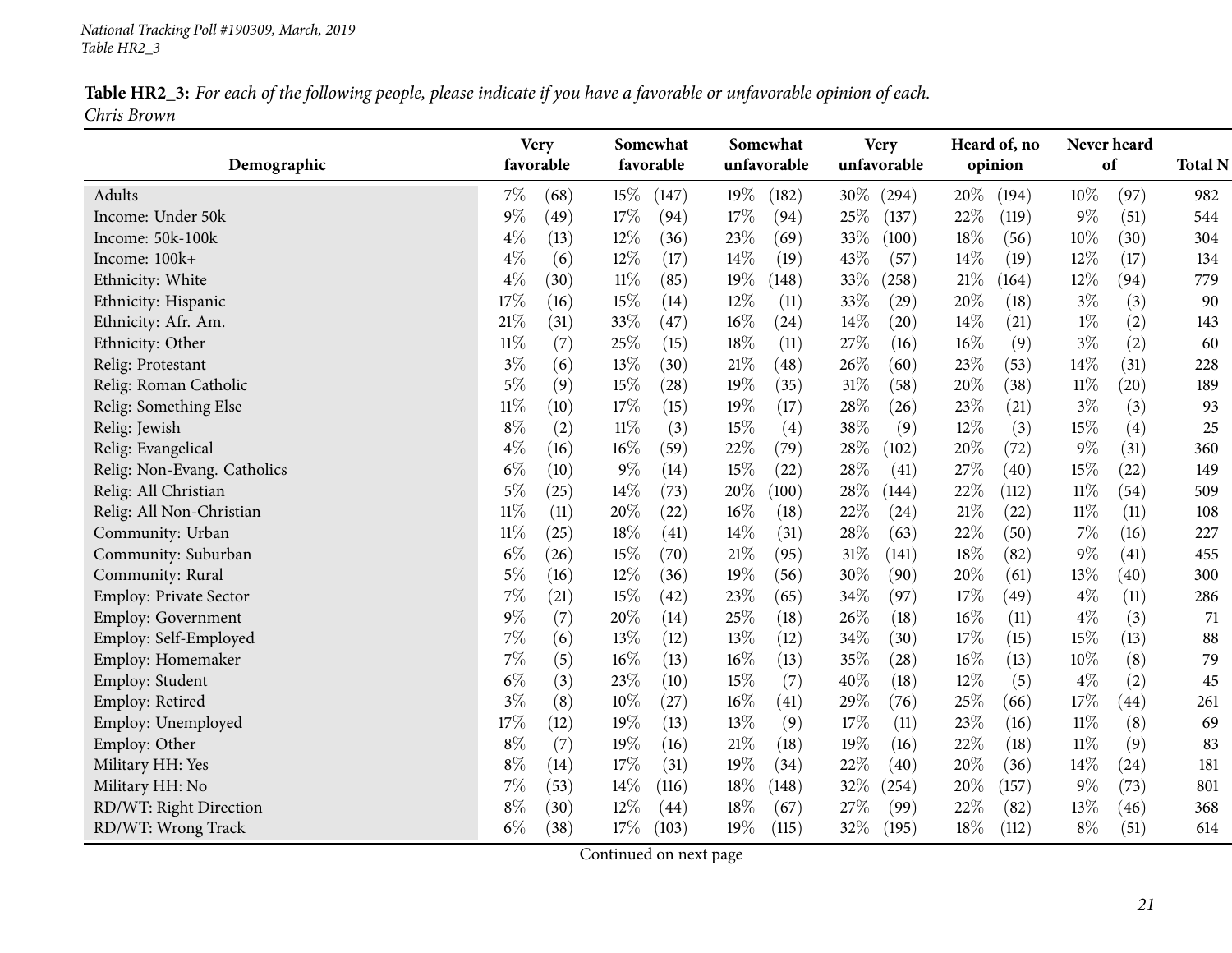Table HR2\_3: For each of the following people, please indicate if you have a favorable or unfavorable opinion of each. *Chris Brown*

|                                      |        | <b>Very</b> | Somewhat |                    | Somewhat    |       | <b>Very</b> |       | Heard of, no |       | Never heard |      |                |
|--------------------------------------|--------|-------------|----------|--------------------|-------------|-------|-------------|-------|--------------|-------|-------------|------|----------------|
| Demographic                          |        | favorable   |          | favorable          | unfavorable |       | unfavorable |       | opinion      |       | of          |      | <b>Total N</b> |
| Adults                               | 7%     | (68)        | $15\%$   | (147)              | 19%         | (182) | 30\%        | (294) | 20%          | (194) | $10\%$      | (97) | 982            |
| Trump Job Approve                    | $5\%$  | (21)        | $11\%$   | (45)               | $16\%$      | (64)  | 29%         | (112) | 24\%         | (94)  | 14%         | (56) | 393            |
| Trump Job Disapprove                 | 7%     | (38)        | 18%      | (96)               | 21%         | (112) | 32%         | (171) | 14\%         | (77)  | $7\%$       | (39) | 533            |
| Trump Job Strongly Approve           | 5%     | (11)        | $10\%$   | (21)               | $14\%$      | (30)  | 30\%        | (64)  | 25\%         | (53)  | $16\%$      | (35) | 214            |
| Trump Job Somewhat Approve           | $6\%$  | (10)        | 13%      | (24)               | 19%         | (34)  | 27%         | (49)  | 23%          | (41)  | 12%         | (21) | 179            |
| Trump Job Somewhat Disapprove        | $4\%$  | (6)         | 20%      | $\left( 28\right)$ | 28\%        | (38)  | 22%         | (30)  | 16%          | (22)  | $9\%$       | (12) | 136            |
| Trump Job Strongly Disapprove        | $8\%$  | (32)        | 17%      | (68)               | 19%         | (74)  | 36%         | (141) | 14%          | (55)  | 7%          | (27) | 397            |
| Favorable of Trump                   | $4\%$  | (17)        | $12\%$   | (49)               | $16\%$      | (64)  | 29%         | (116) | 23%          | (92)  | 15%         | (58) | 395            |
| Unfavorable of Trump                 | $8\%$  | (43)        | 18%      | (94)               | 21%         | (113) | 32\%        | (167) | 15%          | (78)  | $7\%$       | (36) | 532            |
| Very Favorable of Trump              | $5\%$  | (10)        | 10%      | (23)               | 13%         | (28)  | $31\%$      | (69)  | 23%          | (52)  | 18%         | (41) | 224            |
| Somewhat Favorable of Trump          | $4\%$  | (6)         | 15%      | (25)               | 21%         | (36)  | 27\%        | (47)  | 24\%         | (40)  | 10%         | (17) | 171            |
| Somewhat Unfavorable of Trump        | $5\%$  | (5)         | 16%      | (17)               | 34%         | (36)  | 22%         | (24)  | 18%          | (20)  | $5\%$       | (6)  | 108            |
| Very Unfavorable of Trump            | $9\%$  | (38)        | $18\%$   | (76)               | 18%         | (77)  | 34\%        | (144) | 14%          | (59)  | $7\%$       | (30) | 424            |
| #1 Issue: Economy                    | $8\%$  | (23)        | $16\%$   | (45)               | 19%         | (52)  | 30%         | (82)  | 20%          | (57)  | 7%          | (19) | 278            |
| #1 Issue: Security                   | $5\%$  | (10)        | 12%      | (25)               | 19%         | (38)  | $31\%$      | (62)  | 20%          | (40)  | 13%         | (26) | 201            |
| #1 Issue: Health Care                | $5\%$  | (7)         | 18%      | (26)               | $16\%$      | (24)  | 39%         | (57)  | 14%          | (21)  | $8\%$       | (12) | 148            |
| #1 Issue: Medicare / Social Security | $6\%$  | (8)         | $11\%$   | (16)               | 13%         | (19)  | 27%         | (37)  | 27%          | (38)  | 15%         | (21) | 139            |
| #1 Issue: Women's Issues             | $9\%$  | (4)         | 19%      | (8)                | 24\%        | (10)  | 29%         | (12)  | $12\%$       | (5)   | $8\%$       | (3)  | 43             |
| #1 Issue: Education                  | 12%    | (9)         | 16%      | (11)               | 25%         | (17)  | 27%         | (19)  | 14%          | (9)   | $6\%$       | (4)  | 70             |
| #1 Issue: Energy                     | $3\%$  | (2)         | 14\%     | (7)                | 28%         | (14)  | 33%         | (16)  | 15%          | (7)   | $8\%$       | (4)  | 50             |
| #1 Issue: Other                      | $9\%$  | (5)         | 16%      | (9)                | 17\%        | (9)   | 15%         | (8)   | 29%          | (16)  | 13%         | (7)  | 53             |
| 2018 House Vote: Democrat            | $9\%$  | (32)        | 18%      | (67)               | 20%         | (73)  | $30\%$      | (111) | 17%          | (62)  | $7\%$       | (26) | 371            |
| 2018 House Vote: Republican          | $2\%$  | (7)         | $9\%$    | (28)               | 19%         | (59)  | 33\%        | (104) | 22%          | (70)  | 15\%        | (48) | 317            |
| 2018 House Vote: Someone else        | 10%    | (5)         | $12\%$   | (6)                | 14%         | (6)   | 40%         | (18)  | 23%          | (11)  |             | (0)  | 45             |
| 2018 House Vote: Didnt Vote          | $9\%$  | (23)        | 18%      | (44)               | 18%         | (44)  | 25%         | (60)  | 21\%         | (50)  | 10%         | (23) | 245            |
| 2016 Vote: Hillary Clinton           | $8\%$  | (26)        | 19%      | (62)               | 20%         | (65)  | 33%         | (108) | 15%          | (51)  | $6\%$       | (21) | 333            |
| 2016 Vote: Donald Trump              | $2\%$  | (6)         | $10\%$   | (31)               | $16\%$      | (52)  | $31\%$      | (98)  | 25%          | (79)  | $16\%$      | (51) | 318            |
| 2016 Vote: Someone else              | $9\%$  | (6)         | $12\%$   | (8)                | 20%         | (14)  | $31\%$      | (21)  | 19%          | (13)  | 10%         | (7)  | 68             |
| 2016 Vote: Didnt Vote                | $11\%$ | (29)        | $16\%$   | (42)               | 20%         | (52)  | 26%         | (67)  | 19%          | (51)  | $7\%$       | (19) | 260            |
| Voted in 2014: Yes                   | 5%     | (31)        | 14\%     | (87)               | 18%         | (118) | 32%         | (203) | 20%          | (131) | 11%         | (74) | 646            |
| Voted in 2014: No                    | $11\%$ | (36)        | 18%      | (59)               | 19%         | (64)  | 27\%        | (91)  | 18%          | (62)  | $7\%$       | (23) | 336            |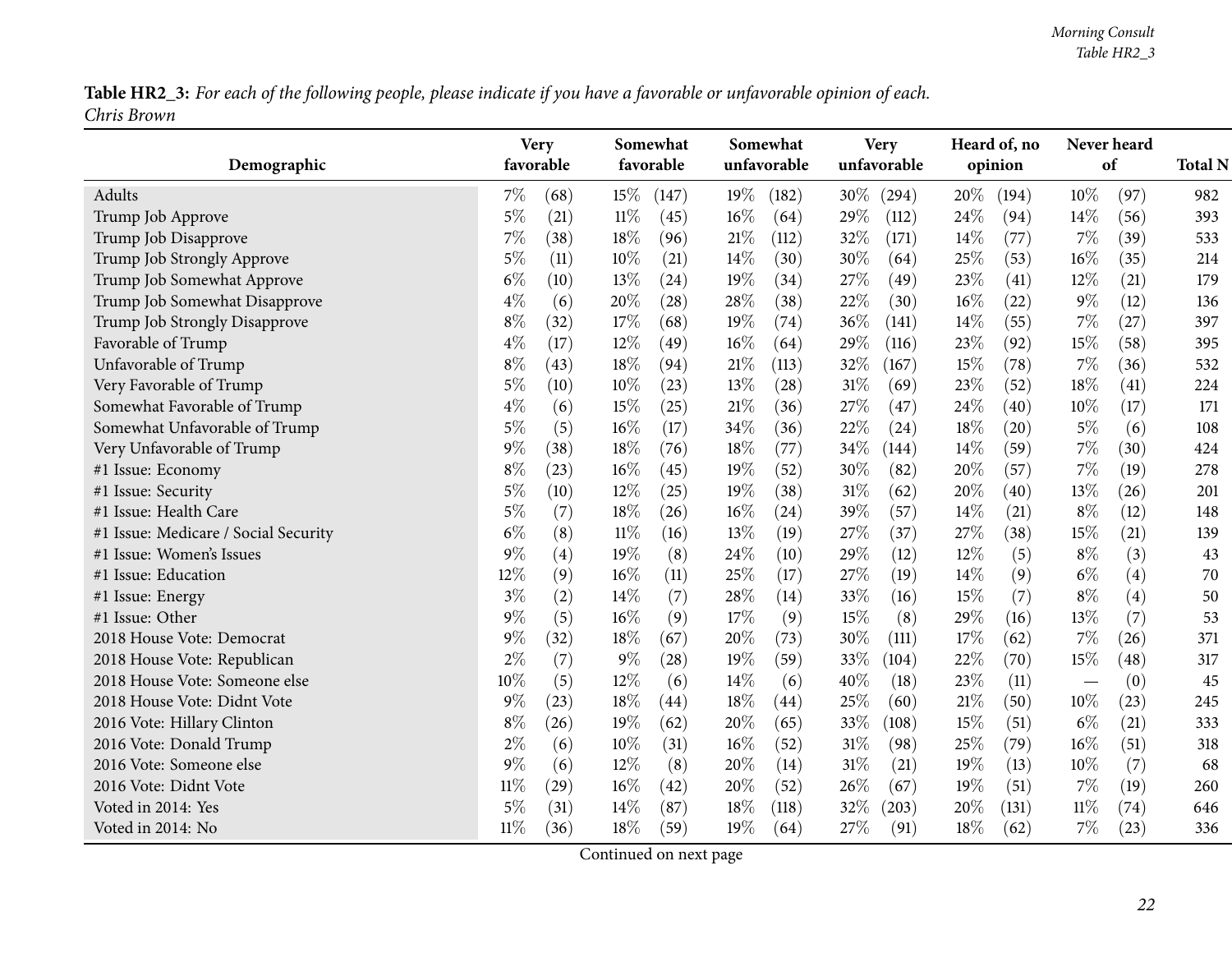| Table HR2_3: For each of the following people, please indicate if you have a favorable or unfavorable opinion of each. |  |
|------------------------------------------------------------------------------------------------------------------------|--|
| Chris Brown                                                                                                            |  |

|                                                       |        | <b>Very</b><br>favorable |        | Somewhat           |        | Somewhat    |        | <b>Very</b> |      | Heard of, no |        | Never heard |                |
|-------------------------------------------------------|--------|--------------------------|--------|--------------------|--------|-------------|--------|-------------|------|--------------|--------|-------------|----------------|
| Demographic                                           |        |                          |        | favorable          |        | unfavorable |        | unfavorable |      | opinion      |        | of          | <b>Total N</b> |
| Adults                                                | $7\%$  | (68)                     | $15\%$ | (147)              | 19%    | (182)       | $30\%$ | (294)       | 20%  | (194)        | $10\%$ | (97)        | 982            |
| 2012 Vote: Barack Obama                               | 7%     | (26)                     | $16\%$ | (62)               | 19%    | (73)        | 34\%   | (127)       | 17%  | (63)         | $7\%$  | (28)        | 379            |
| 2012 Vote: Mitt Romney                                | $2\%$  | (6)                      | $8\%$  | (21)               | 19%    | (50)        | 30%    | (80)        | 23%  | (61)         | 19%    | (50)        | 269            |
| 2012 Vote: Other                                      | $6\%$  | (2)                      | $3\%$  | (1)                | $16\%$ | (7)         | 37%    | (15)        | 29%  | (12)         | $9\%$  | (4)         | 40             |
| 2012 Vote: Didn't Vote                                | $11\%$ | (34)                     | 21%    | (62)               | 18%    | (53)        | 24\%   | (71)        | 20%  | (58)         | 5%     | (16)        | 294            |
| 4-Region: Northeast                                   | $9\%$  | (15)                     | $13\%$ | $\left( 22\right)$ | 21%    | (37)        | 28\%   | (48)        | 18%  | (31)         | $12\%$ | (20)        | 174            |
| 4-Region: Midwest                                     | $3\%$  | (7)                      | 15%    | (33)               | 20%    | (45)        | 30%    | (67)        | 18%  | (41)         | 14%    | (32)        | 225            |
| 4-Region: South                                       | $8\%$  | (30)                     | 18%    | (67)               | 20%    | (75)        | 27%    | (102)       | 20%  | (75)         | 7%     | (26)        | 374            |
| 4-Region: West                                        | $8\%$  | (16)                     | $12\%$ | (24)               | $12\%$ | (25)        | 37%    | (78)        | 23%  | (47)         | $9\%$  | (18)        | 208            |
| Watch TV Shows: Every day                             | $8\%$  | (44)                     | 17%    | (88)               | 20%    | (103)       | 29%    | (151)       | 17%  | (92)         | $9\%$  | (47)        | 524            |
| Watch TV Shows: Several times per week                | $5\%$  | (10)                     | 14%    | (29)               | $16\%$ | (34)        | 35%    | (72)        | 19%  | (39)         | 10%    | (21)        | 205            |
| Watch TV Shows: About once per week                   | $1\%$  | (1)                      | 15%    | (8)                | 17\%   | (10)        | 43%    | (24)        | 18%  | (10)         | $5\%$  | (3)         | 55             |
| Watch TV Shows: Several times per month               | $5\%$  | (3)                      | 13%    | (6)                | 19%    | (9)         | 25%    | (12)        | 25%  | (12)         | 13%    | (6)         | 49             |
| Watch TV Shows: About once per month                  | $9\%$  | (3)                      | $11\%$ | (4)                | 28%    | (9)         | 17%    | (5)         | 22%  | (7)          | 13\%   | (4)         | 31             |
| Watch TV Shows: Less often than once per month        |        | (0)                      | 15%    | (6)                | 26%    | (11)        | 32%    | (13)        | 18%  | (8)          | $9\%$  | (4)         | 41             |
| Watch TV Shows: Never                                 | 10%    | (8)                      | $8\%$  | (6)                | $9\%$  | (7)         | 22%    | (17)        | 34%  | (26)         | 16%    | (12)        | 77             |
| Watch Movies: Every day                               | 18\%   | (34)                     | 20%    | (39)               | $11\%$ | (21)        | 29%    | (56)        | 17%  | (33)         | $6\%$  | (12)        | 195            |
| Watch Movies: Several times per week                  | 7%     | (17)                     | 15%    | (38)               | 22%    | (54)        | 31%    | (77)        | 16%  | (41)         | $8\%$  | (21)        | 248            |
| Watch Movies: About once per week                     | $1\%$  | (2)                      | 16%    | (24)               | 28%    | (43)        | 24%    | (37)        | 18%  | (28)         | 13%    | (20)        | 155            |
| Watch Movies: Several times per month                 | $5\%$  | (5)                      | 13%    | (15)               | 19%    | (21)        | 37%    | (43)        | 19%  | (21)         | $8\%$  | (10)        | 115            |
| Watch Movies: About once per month                    |        | (0)                      | $18\%$ | (17)               | $16\%$ | (15)        | 40%    | (38)        | 16%  | (15)         | 10%    | (10)        | 94             |
| Watch Movies: Less often than once per month          | $1\%$  | (1)                      | 10%    | (9)                | 17%    | (16)        | 26%    | (23)        | 29%  | (26)         | 17%    | (15)        | 90             |
| Watch Movies: Never                                   | $9\%$  | (8)                      | $6\%$  | (5)                | 14\%   | (12)        | 24%    | (20)        | 34%  | (29)         | 12%    | (10)        | 84             |
| Watch Sporting Events: Every day                      | 17%    | (14)                     | 18%    | (15)               | 17%    | (14)        | $30\%$ | (24)        | 15%  | (12)         | $3\%$  | (3)         | 82             |
| Watch Sporting Events: Several times per week         | $9\%$  | (13)                     | 21%    | (30)               | 24%    | (34)        | 28\%   | (40)        | 12%  | (17)         | 7%     | (10)        | 145            |
| Watch Sporting Events: About once per week            | $3\%$  | (4)                      | 17%    | (21)               | 20%    | (25)        | 36%    | (45)        | 14%  | (18)         | $9\%$  | (12)        | 125            |
| Watch Sporting Events: Several times per month        | $1\%$  | (1)                      | 15%    | (13)               | 20%    | (18)        | 38%    | (33)        | 21%  | (19)         | $5\%$  | (4)         | 88             |
| Watch Sporting Events: About once per month           | $10\%$ | (8)                      | $15\%$ | (12)               | 21%    | (17)        | 25%    | (20)        | 24\% | (19)         | $5\%$  | (4)         | 79             |
| Watch Sporting Events: Less often than once per month | $4\%$  | (7)                      | 15%    | (26)               | 18%    | (30)        | 28\%   | (47)        | 25%  | (42)         | 10%    | (16)        | 167            |
| Watch Sporting Events: Never                          | $7\%$  | (20)                     | 10%    | (31)               | 15%    | (44)        | 29%    | (85)        | 23%  | (67)         | 16%    | (49)        | 295            |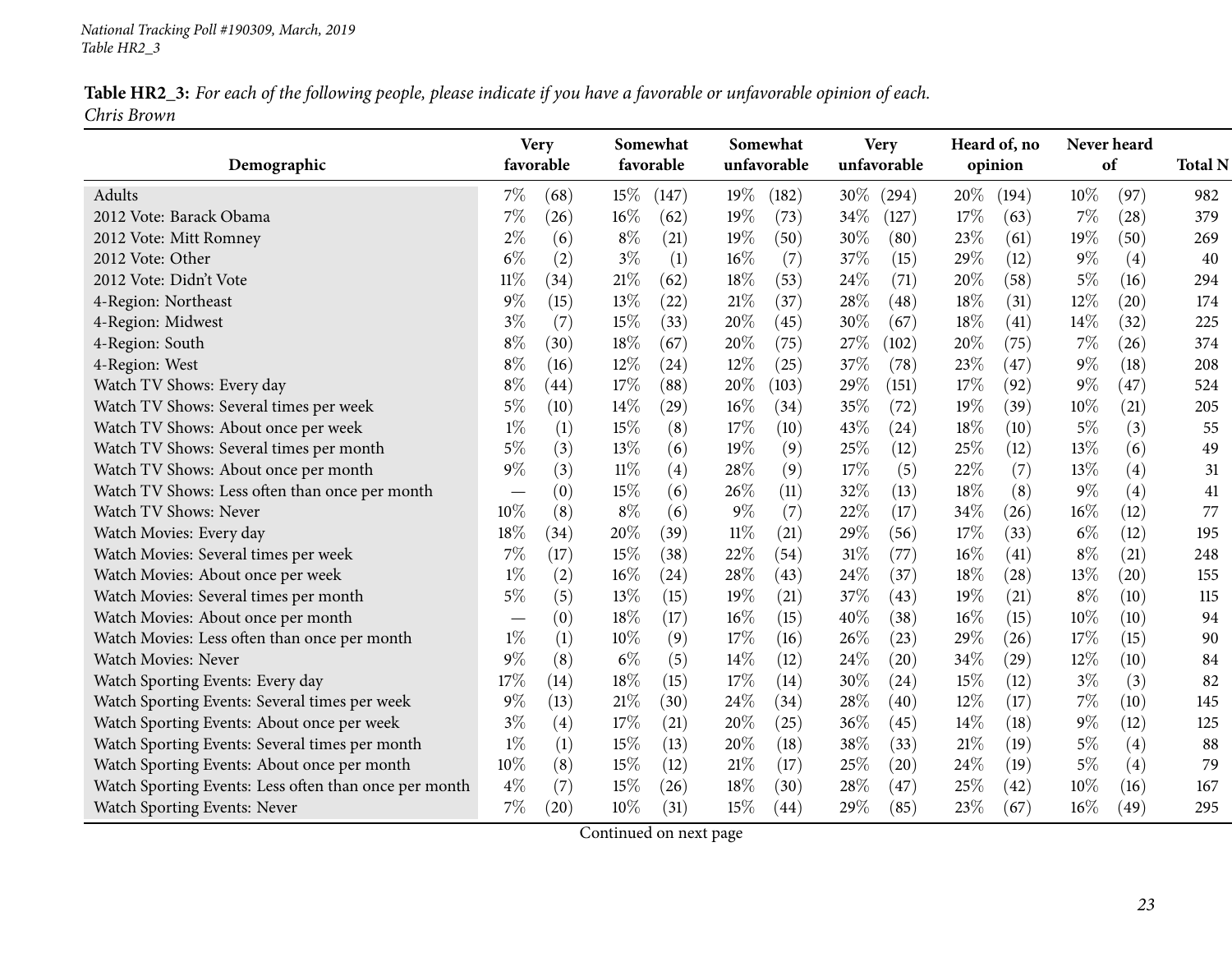Table HR2\_3: For each of the following people, please indicate if you have a favorable or unfavorable opinion of each. *Chris Brown*

|                                             |        | Somewhat<br><b>Very</b><br>favorable<br>favorable |        | Somewhat<br><b>Very</b> |        |             | Heard of, no |             | Never heard |         |        |      |                |
|---------------------------------------------|--------|---------------------------------------------------|--------|-------------------------|--------|-------------|--------------|-------------|-------------|---------|--------|------|----------------|
| Demographic                                 |        |                                                   |        |                         |        | unfavorable |              | unfavorable |             | opinion | of     |      | <b>Total N</b> |
| Adults                                      | $7\%$  | (68)                                              | $15\%$ | (147)                   | 19%    | (182)       | $30\%$       | (294)       | 20\%        | (194)   | $10\%$ | (97) | 982            |
| Cable Subscription: Currently               | $7\%$  | (35)                                              | 17%    | (81)                    | 17%    | (82)        | $31\%$       | (146)       | 19%         | (89)    | $8\%$  | (40) | 474            |
| Cable Subscription: In the past             | $6\%$  | (23)                                              | $12\%$ | (43)                    | 21\%   | (76)        | 30%          | (109)       | $20\%$      | (71)    | $11\%$ | (39) | 361            |
| Cable Subscription: Never                   | $6\%$  | (9)                                               | $15\%$ | (22)                    | $16\%$ | (24)        | 27\%         | (39)        | 23\%        | (34)    | $12\%$ | (18) | 147            |
| Satellite TV Subscription: Currently        | $8\%$  | (21)                                              | $19\%$ | (48)                    | 18%    | (46)        | 24\%         | (62)        | 19%         | (49)    | $12\%$ | (31) | 258            |
| Satellite TV Subscription: In the past      | $9\%$  | (24)                                              | $16\%$ | (42)                    | 19%    | (49`        | $31\%$       | (80)        | $16\%$      | (43)    | $10\%$ | (25) | 263            |
| Satellite TV Subscription: Never            | $5\%$  | (23)                                              | $12\%$ | (56)                    | 19%    | (88)        | 33%          | (151)       | 22\%        | (102)   | $9\%$  | (41) | 461            |
| Streaming Service Subscription: Currently   | $8\%$  | (45)                                              | $16\%$ | (97)                    | 19%    | (111)       | 33%          | (196)       | $16\%$      | (92)    | $8\%$  | (48) | 590            |
| Streaming Service Subscription: In the past | $4\%$  | $\left( 4\right)$                                 | $20\%$ | (19)                    | 25\%   | (23)        | 23\%         | (21)        | $20\%$      | (19)    | $9\%$  | (8)  | 94             |
| Streaming Service Subscription: Never       | $6\%$  | (18)                                              | $10\%$ | (30)                    | $16\%$ | (48)        | 26\%         | (76)        | 28\%        | (83)    | $14\%$ | (41) | 297            |
| Film: An avid fan                           | $10\%$ | (35)                                              | $19\%$ | (66)                    | 18\%   | (64)        | 33%          | (115)       | $14\%$      | (49)    | $6\%$  | (22) | 350            |
| Film: A casual fan                          | 5%     | (25)                                              | $13\%$ | (72)                    | 21%    | (110)       | 29%          | (157)       | 21%         | (115)   | $11\%$ | (59) | 537            |
| Film: Not a fan                             | $9\%$  | (9)                                               | $9\%$  | (8)                     | $8\%$  | (8)         | 24\%         | (23)        | 32\%        | (30)    | 18%    | (17) | 95             |
| Television: An avid fan                     | $8\%$  | (37)                                              | 17%    | (83)                    | $18\%$ | (91)        | 32%          | (157)       | 18\%        | (87)    | $8\%$  | (38) | 494            |
| Television: A casual fan                    | $6\%$  | (24)                                              | $13\%$ | (57)                    | 20%    | (84)        | 29\%         | 126)        | 20%         | (85)    | $12\%$ | (52) | 427            |
| Television: Not a fan                       | $11\%$ | (6)                                               | $11\%$ | (7)                     | 13\%   | (8)         | 18%          | (11)        | 35\%        | (21)    | 12\%   | (7)  | 60             |
| Music: An avid fan                          | $10\%$ | (53)                                              | 20%    | (103)                   | $16\%$ | (84)        | 30%          | (155)       | 17%         | (85)    | $6\%$  | (31) | 510            |
| Music: A casual fan                         | $2\%$  | (10)                                              | $10\%$ | (44)                    | 22%    | (96)        | 28\%         | (120)       | 23\%        | (98)    | $14\%$ | (58) | 426            |
| Music: Not a fan                            | $10\%$ | (5)                                               |        | (0)                     | $5\%$  | (2)         | 42\%         | (19)        | 23\%        | (10)    | $19\%$ | (8)  | 45             |
| Fashion: An avid fan                        | 21\%   | (30)                                              | 29\%   | (43)                    | $15\%$ | (22)        | 24\%         | (36)        | $8\%$       | (12)    | $3\%$  | (4)  | 146            |
| Fashion: A casual fan                       | $7\%$  | (26)                                              | $16\%$ | (61)                    | 21%    | (78)        | 29%          | (109)       | 21%         | (77)    | $6\%$  | (23) | 374            |
| Fashion: Not a fan                          | $3\%$  | $\left(12\right)$                                 | $9\%$  | (43)                    | 18%    | (83)        | $32\%$       | (150)       | 22%         | (104)   | 15\%   | (71) | 462            |

*Note:* Row proportions may total to larger than one-hundred percen<sup>t</sup> due to rounding. For more information visit [MorningConsultIntelligence.com](https://morningconsultintelligence.com).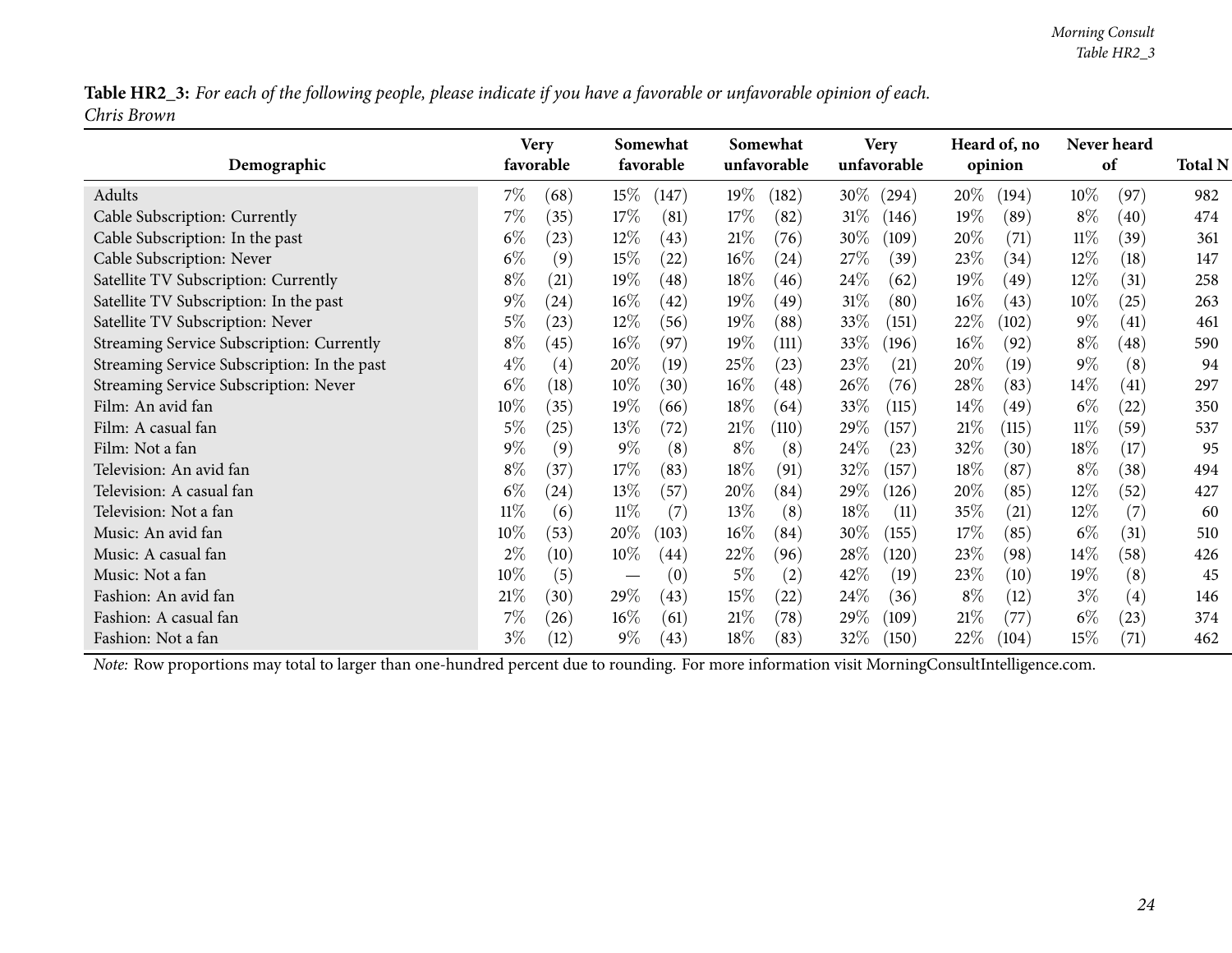Table HR2\_4: For each of the following people, please indicate if you have a favorable or unfavorable opinion of each. *Ryan Adams*

<span id="page-24-0"></span>

|                          | <b>Very</b>   | Somewhat  |      |       | <b>Very</b><br>Somewhat<br>unfavorable<br>unfavorable |       |      | Heard of, no |         | Never heard |       |                |
|--------------------------|---------------|-----------|------|-------|-------------------------------------------------------|-------|------|--------------|---------|-------------|-------|----------------|
| Demographic              | favorable     | favorable |      |       |                                                       |       |      |              | opinion | of          |       | <b>Total N</b> |
| Adults                   | $3\%$<br>(29) | $8\%$     | (81) | $7\%$ | (66)                                                  | $6\%$ | (55) | $26\%$       | (257)   | $50\%$      | (493) | 982            |
| Gender: Male             | $4\%$<br>(20) | 10%       | (44) | $9\%$ | (40)                                                  | $6\%$ | (27) | 26%          | (119)   | 45%         | (207) | 458            |
| Gender: Female           | $2\%$<br>(10) | $7\%$     | (37) | $5\%$ | (26)                                                  | $5\%$ | (27) | 26%          | (138)   | 55%         | (286) | 524            |
| Age: 18-29               | $2\%$<br>(4)  | $5\%$     | (8)  | 10%   | (16)                                                  | $5\%$ | (8)  | 14%          | (24)    | $64\%$      | (106) | 166            |
| Age: 30-44               | $4\%$<br>(10) | $11\%$    | (25) | $8\%$ | (17)                                                  | $6\%$ | (13) | 32%          | (70)    | 40%         | (88)  | 222            |
| Age: 45-54               | $2\%$<br>(4)  | $11\%$    | (21) | 5%    | (8)                                                   | $5\%$ | (9)  | 30%          | (53)    | 47%         | (85)  | 181            |
| Age: 55-64               | $4\%$<br>(8)  | $8\%$     | (14) | $8\%$ | (15)                                                  | $6\%$ | (11) | 27%          | (51)    | 47%         | (88)  | 187            |
| Age: 65+                 | $1\%$<br>(3)  | $6\%$     | (13) | 5%    | (11)                                                  | $6\%$ | (14) | 26\%         | (59)    | 56%         | (126) | 226            |
| Generation Z: 18-21      | $2\%$<br>(1)  | $5\%$     | (2)  | 17%   | (8)                                                   | $1\%$ | (1)  | $11\%$       | (5)     | 64%         | (31)  | 49             |
| Millennial: Age 22-37    | $3\%$<br>(7)  | $8\%$     | (20) | $9\%$ | (22)                                                  | $6\%$ | (15) | 23%          | (58)    | 50%         | (124) | 245            |
| Generation X: Age 38-53  | $3\%$<br>(8)  | $11\%$    | (30) | $4\%$ | (9)                                                   | $5\%$ | (13) | 30%          | (79)    | 46%         | (120) | 258            |
| Boomers: Age 54-72       | $4\%$<br>(13) | $6\%$     | (22) | $7\%$ | (27)                                                  | $6\%$ | (21) | 26%          | (97)    | 51%         | (188) | 367            |
| PID: Dem (no lean)       | $3\%$<br>(9)  | $9\%$     | (31) | $8\%$ | (29)                                                  | $8\%$ | (28) | 25%          | (90)    | 47%         | (167) | 355            |
| PID: Ind (no lean)       | $3\%$<br>(9)  | $8\%$     | (27) | 7%    | (22)                                                  | $4\%$ | (13) | 27%          | (89)    | 52%         | (173) | 334            |
| PID: Rep (no lean)       | $4\%$<br>(11) | $8\%$     | (23) | 5%    | (15)                                                  | $4\%$ | (13) | 26%          | (77)    | 52%         | (152) | 293            |
| PID/Gender: Dem Men      | $4\%$<br>(6)  | $11\%$    | (16) | 7%    | (11)                                                  | $8\%$ | (12) | 27%          | (41)    | 42%         | (62)  | 149            |
| PID/Gender: Dem Women    | $1\%$<br>(3)  | $7\%$     | (14) | $9\%$ | (18)                                                  | $8\%$ | (16) | 24%          | (50)    | 51%         | (105) | 206            |
| PID/Gender: Ind Men      | $2\%$<br>(3)  | $8\%$     | (12) | 12%   | (18)                                                  | $5\%$ | (8)  | 26%          | (40)    | 47%         | (72)  | 154            |
| PID/Gender: Ind Women    | $3\%$<br>(5)  | $8\%$     | (14) | $2\%$ | (4)                                                   | $3\%$ | (5)  | 28%          | (50)    | 56%         | (101) | 180            |
| PID/Gender: Rep Men      | $6\%$<br>(10) | 10%       | (16) | 7%    | (11)                                                  | $5\%$ | (7)  | 25%          | (39)    | 47%         | (72)  | 155            |
| PID/Gender: Rep Women    | $1\%$<br>(1)  | $6\%$     | (8)  | $3\%$ | (4)                                                   | $4\%$ | (6)  | 28%          | (38)    | 58%         | (80)  | 138            |
| Ideo: Liberal (1-3)      | $6\%$<br>(19) | $11\%$    | (33) | $8\%$ | (25)                                                  | $8\%$ | (26) | 23%          | (72)    | 43%         | (134) | 309            |
| Ideo: Moderate (4)       | $2\%$<br>(4)  | $9\%$     | (19) | $6\%$ | (12)                                                  | $5\%$ | (10) | 28\%         | (59)    | 51%         | (108) | 213            |
| Ideo: Conservative (5-7) | $2\%$<br>(6)  | $7\%$     | (24) | 7%    | (24)                                                  | $4\%$ | (13) | 27%          | (96)    | 53%         | (184) | 348            |
| Educ: < College          | $3\%$<br>(19) | $8\%$     | (50) | 7%    | (41)                                                  | $4\%$ | (27) | 25%          | (156)   | 53%         | (325) | 618            |
| Educ: Bachelors degree   | $2\%$<br>(4)  | $8\%$     | (19) | $9\%$ | (20)                                                  | $7\%$ | (17) | 25%          | (57)    | 50%         | (115) | 231            |
| Educ: Post-grad          | $5\%$<br>(6)  | $9\%$     | (12) | $4\%$ | (6)                                                   | $8\%$ | (11) | 34%          | (45)    | 40%         | (53)  | 133            |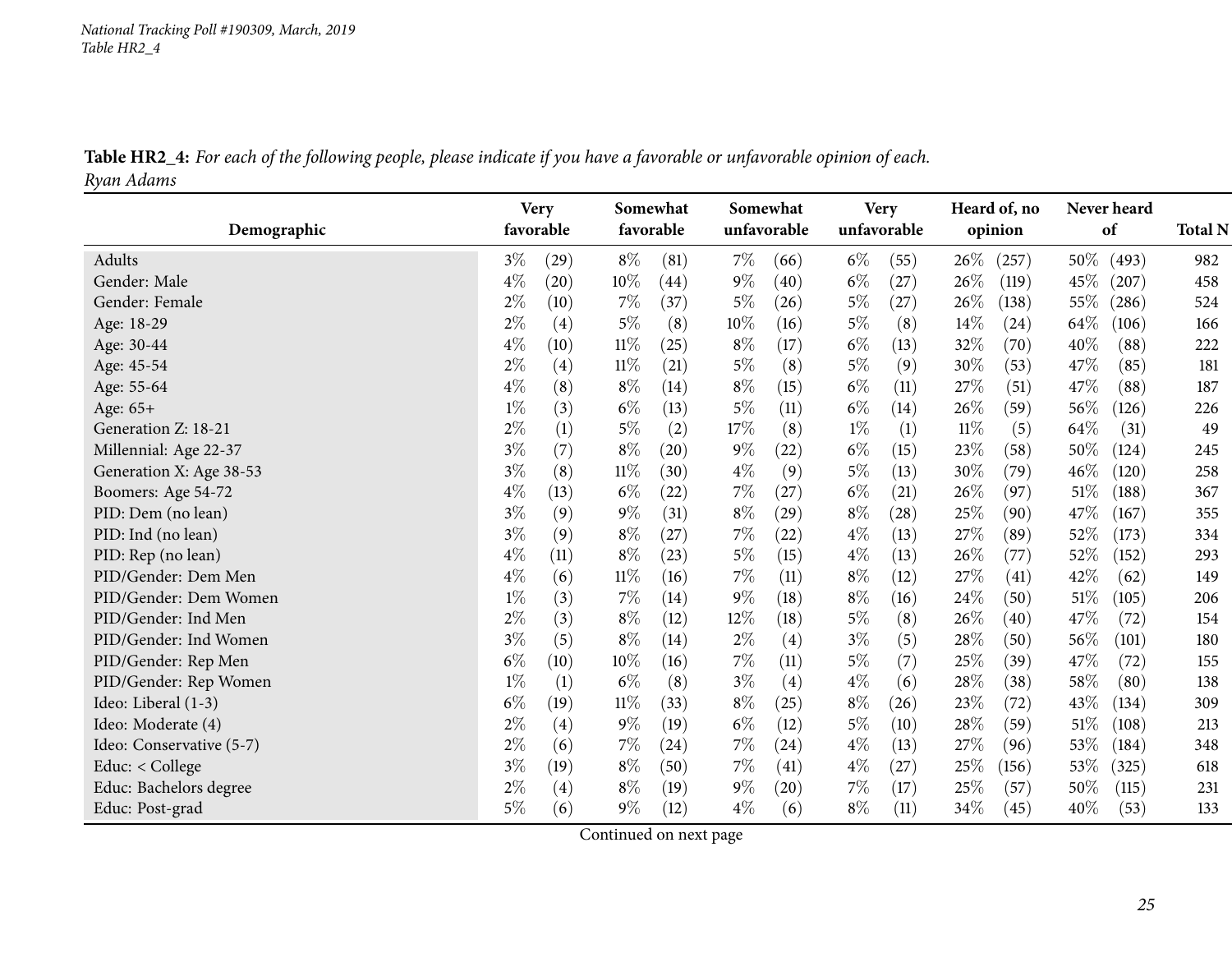Table HR2\_4: For each of the following people, please indicate if you have a favorable or unfavorable opinion of each. *Ryan Adams*

|                             |       | <b>Very</b> |        | Somewhat           |        | Somewhat    |                          | <b>Very</b> |        | Heard of, no       |      | Never heard |                |
|-----------------------------|-------|-------------|--------|--------------------|--------|-------------|--------------------------|-------------|--------|--------------------|------|-------------|----------------|
| Demographic                 |       | favorable   |        | favorable          |        | unfavorable |                          | unfavorable |        | opinion            |      | of          | <b>Total N</b> |
| Adults                      | $3\%$ | (29)        | $8\%$  | (81)               | $7\%$  | (66)        | $6\%$                    | (55)        | $26\%$ | (257)              | 50%  | (493)       | 982            |
| Income: Under 50k           | $3\%$ | (18)        | $8\%$  | (41)               | $8\%$  | (43)        | $6\%$                    | (32)        | 24\%   | (132)              | 51\% | (277)       | 544            |
| Income: 50k-100k            | $2\%$ | (7)         | $9\%$  | (26)               | 5%     | (15)        | $5\%$                    | (16)        | 27\%   | (81)               | 52\% | (158)       | 304            |
| Income: 100k+               | $4\%$ | (5)         | $10\%$ | (14)               | $6\%$  | (8)         | $4\%$                    | (6)         | 33%    | (44)               | 43%  | (58)        | 134            |
| Ethnicity: White            | $3\%$ | (21)        | $9\%$  | (69)               | $6\%$  | (46)        | $6\%$                    | (49)        | $27\%$ | (214)              | 49%  | (381)       | 779            |
| Ethnicity: Hispanic         | $6\%$ | (6)         | 11%    | (10)               | $8\%$  | (7)         | $2\%$                    | (2)         | 27\%   | (24)               | 46%  | (41)        | 90             |
| Ethnicity: Afr. Am.         | $3\%$ | (4)         | $4\%$  | (5)                | $9\%$  | (14)        | $3\%$                    | (5)         | 22%    | (32)               | 58%  | (83)        | 143            |
| Ethnicity: Other            | 7%    | (4)         | $11\%$ | (7)                | 12%    | (7)         | $2\%$                    | (1)         | 19%    | (11)               | 48%  | (29)        | 60             |
| Relig: Protestant           | $3\%$ | (6)         | 7%     | (16)               | $4\%$  | (10)        | $7\%$                    | (15)        | 29%    | (66)               | 51%  | (115)       | 228            |
| Relig: Roman Catholic       | $4\%$ | (8)         | $11\%$ | (21)               | $7\%$  | (13)        | $5\%$                    | (10)        | 28\%   | (54)               | 44%  | (82)        | 189            |
| Relig: Something Else       | $2\%$ | (2)         | $6\%$  | (5)                | $11\%$ | (10)        | $\overline{\phantom{m}}$ | (0)         | 22\%   | (20)               | 59%  | (55)        | 93             |
| Relig: Jewish               | $8\%$ | (2)         | $4\%$  | (1)                | $6\%$  | (2)         | $9\%$                    | (2)         | 21%    | (5)                | 51%  | (13)        | 25             |
| Relig: Evangelical          | $3\%$ | (12)        | $8\%$  | $\left( 28\right)$ | $7\%$  | (25)        | $5\%$                    | (17)        | 28\%   | (102)              | 49%  | (176)       | 360            |
| Relig: Non-Evang. Catholics | $3\%$ | (5)         | $10\%$ | (14)               | $5\%$  | (7)         | $6\%$                    | (8)         | 26%    | (38)               | 51\% | (76)        | 149            |
| Relig: All Christian        | $3\%$ | (16)        | $8\%$  | (43)               | $6\%$  | (32)        | $5\%$                    | (25)        | 27\%   | (140)              | 50%  | (252)       | 509            |
| Relig: All Non-Christian    | $3\%$ | (3)         | $8\%$  | (9)                | $4\%$  | (5)         | $4\%$                    | (4)         | 22\%   | (24)               | 59%  | (63)        | 108            |
| Community: Urban            | $4\%$ | (9)         | $8\%$  | (18)               | $5\%$  | (12)        | $8\%$                    | (19)        | 20%    | (46)               | 54%  | (122)       | 227            |
| Community: Suburban         | $2\%$ | (9)         | $9\%$  | (42)               | $8\%$  | (36)        | $5\%$                    | (23)        | 29%    | (130)              | 47\% | (216)       | 455            |
| Community: Rural            | $4\%$ | (11)        | $7\%$  | (21)               | $6\%$  | (18)        | $4\%$                    | (13)        | 27%    | (81)               | 52%  | (155)       | 300            |
| Employ: Private Sector      | $4\%$ | (11)        | $9\%$  | (25)               | $8\%$  | (22)        | $6\%$                    | (16)        | 27%    | (77)               | 48%  | (136)       | 286            |
| Employ: Government          | $3\%$ | (2)         | $7\%$  | (5)                | $6\%$  | (4)         | 10%                      | (7)         | 39%    | (28)               | 35%  | (25)        | 71             |
| Employ: Self-Employed       | $3\%$ | (2)         | $9\%$  | (8)                | $11\%$ | (10)        | $7\%$                    | (6)         | 26\%   | (23)               | 44\% | (39)        | 88             |
| Employ: Homemaker           | $1\%$ | (1)         | $5\%$  | (4)                | $2\%$  | (2)         | $3\%$                    | (3)         | $31\%$ | (24)               | 58\% | (46)        | 79             |
| Employ: Student             |       | (0)         | $7\%$  | (3)                | 12%    | (5)         | $8\%$                    | (4)         | $8\%$  | (4)                | 65%  | (29)        | 45             |
| Employ: Retired             | $3\%$ | (7)         | $8\%$  | (20)               | $6\%$  | (14)        | $5\%$                    | (14)        | 24\%   | (64)               | 54%  | (142)       | 261            |
| Employ: Unemployed          | $5\%$ | (3)         | $8\%$  | (6)                | $4\%$  | (3)         | $4\%$                    | (3)         | 26%    | (18)               | 53%  | (37)        | 69             |
| Employ: Other               | $4\%$ | (3)         | 13\%   | (11)               | $7\%$  | (6)         | $3\%$                    | (3)         | 24%    | $\left( 20\right)$ | 49%  | (40)        | 83             |
| Military HH: Yes            | $5\%$ | (9)         | $9\%$  | (17)               | $9\%$  | (17)        | $4\%$                    | (8)         | 20%    | (37)               | 52%  | (94)        | 181            |
| Military HH: No             | $3\%$ | (21)        | $8\%$  | (64)               | $6\%$  | (50)        | $6\%$                    | (47)        | 28\%   | (221)              | 50%  | (399)       | 801            |
| RD/WT: Right Direction      | $4\%$ | (16)        | $9\%$  | (32)               | 5%     | (20)        | $5\%$                    | (18)        | 27%    | (99)               | 50%  | (183)       | 368            |
| RD/WT: Wrong Track          | $2\%$ | (14)        | $8\%$  | (49)               | $8\%$  | (47)        | $6\%$                    | (37)        | $26\%$ | (159)              | 50%  | (310)       | 614            |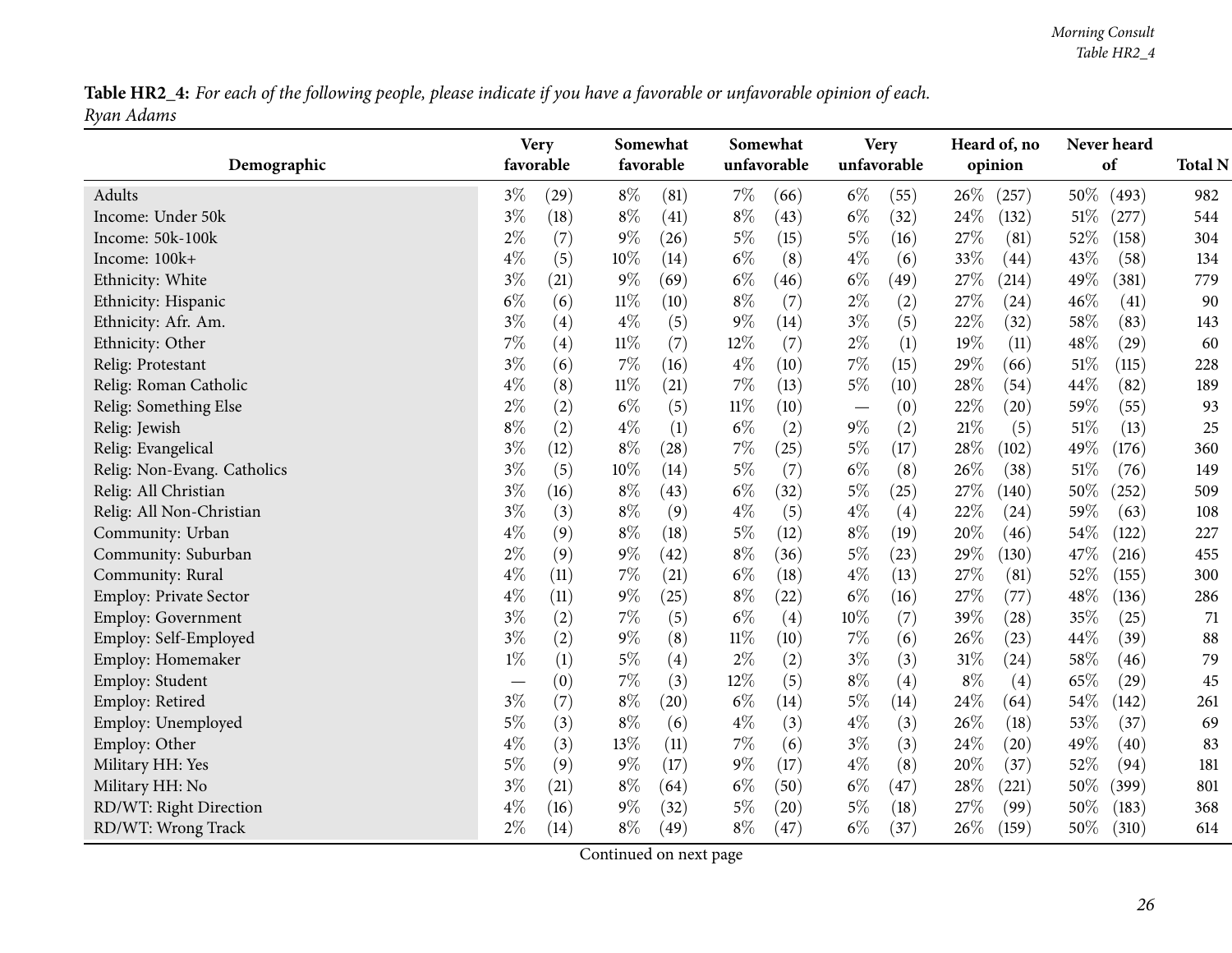Table HR2\_4: For each of the following people, please indicate if you have a favorable or unfavorable opinion of each. *Ryan Adams*

|                                      | <b>Very</b>              |      |        | Somewhat          |       | Somewhat    |       | <b>Very</b> |        | Heard of, no |      | Never heard |                |
|--------------------------------------|--------------------------|------|--------|-------------------|-------|-------------|-------|-------------|--------|--------------|------|-------------|----------------|
| Demographic                          | favorable                |      |        | favorable         |       | unfavorable |       | unfavorable |        | opinion      |      | of          | <b>Total N</b> |
| Adults                               | $3\%$                    | (29) | $8\%$  | (81)              | $7\%$ | (66)        | $6\%$ | (55)        | $26\%$ | (257)        | 50\% | (493)       | 982            |
| Trump Job Approve                    | $3\%$                    | (14) | $7\%$  | (29)              | $6\%$ | (23)        | $4\%$ | (18)        | 27%    | (106)        | 52%  | (204)       | 393            |
| Trump Job Disapprove                 | $3\%$                    | (15) | $9\%$  | (49)              | $8\%$ | (44)        | $6\%$ | (31)        | 26%    | (138)        | 48\% | (256)       | 533            |
| Trump Job Strongly Approve           | $5\%$                    | (10) | $9\%$  | (19)              | 7%    | (14)        | $6\%$ | (12)        | 26%    | (55)         | 49%  | (105)       | 214            |
| Trump Job Somewhat Approve           | $2\%$                    | (4)  | $6\%$  | (11)              | 5%    | (9)         | $3\%$ | (5)         | 29%    | (51)         | 56%  | (100)       | 179            |
| Trump Job Somewhat Disapprove        | $2\%$                    | (3)  | $11\%$ | (15)              | $8\%$ | (11)        | $5\%$ | (7)         | 24%    | (32)         | 50%  | (67)        | 136            |
| Trump Job Strongly Disapprove        | $3\%$                    | (12) | $9\%$  | (34)              | $8\%$ | (32)        | $6\%$ | (25)        | 27%    | (106)        | 47%  | (188)       | 397            |
| Favorable of Trump                   | $4\%$                    | (14) | $8\%$  | (30)              | $5\%$ | (21)        | $4\%$ | (17)        | 27\%   | (105)        | 53%  | (208)       | 395            |
| Unfavorable of Trump                 | $3\%$                    | (14) | $9\%$  | (49)              | $8\%$ | (44)        | $6\%$ | (34)        | 24%    | (130)        | 49%  | (261)       | 532            |
| Very Favorable of Trump              | 5%                       | (12) | $8\%$  | (18)              | $5\%$ | (12)        | $6\%$ | (13)        | 25%    | (56)         | 50%  | (113)       | 224            |
| Somewhat Favorable of Trump          | $1\%$                    | (2)  | 7%     | (12)              | $5\%$ | (8)         | $3\%$ | (5)         | 29%    | (49)         | 56%  | (95)        | 171            |
| Somewhat Unfavorable of Trump        | $1\%$                    | (1)  | $11\%$ | (12)              | 10%   | (11)        | $5\%$ | (5)         | 23%    | (25)         | 51%  | (55)        | 108            |
| Very Unfavorable of Trump            | $3\%$                    | (14) | $9\%$  | (37)              | $8\%$ | (33)        | $7\%$ | (29)        | 25%    | (105)        | 49%  | (206)       | 424            |
| #1 Issue: Economy                    | $2\%$                    | (6)  | $6\%$  | (15)              | $8\%$ | (23)        | $4\%$ | (11)        | 32%    | (88)         | 48%  | (134)       | 278            |
| #1 Issue: Security                   | $3\%$                    | (6)  | 10%    | (21)              | $6\%$ | (12)        | 7%    | (14)        | 25%    | (50)         | 49%  | (99)        | 201            |
| #1 Issue: Health Care                | $3\%$                    | (4)  | $14\%$ | (20)              | $8\%$ | (12)        | $8\%$ | (11)        | 22%    | (33)         | 46%  | (68)        | 148            |
| #1 Issue: Medicare / Social Security | $5\%$                    | (7)  | $6\%$  | (9)               | 5%    | (8)         | $8\%$ | (11)        | 23%    | (31)         | 52%  | (72)        | 139            |
| #1 Issue: Women's Issues             |                          | (0)  | $9\%$  | (4)               | 9%    | (4)         | $3\%$ | (1)         | 31%    | (13)         | 48%  | (20)        | 43             |
| #1 Issue: Education                  | $9\%$                    | (6)  | $3\%$  | (2)               | 7%    | (5)         | $1\%$ | (1)         | 19%    | (13)         | 62%  | (43)        | 70             |
| #1 Issue: Energy                     | $\overline{\phantom{0}}$ | (0)  | 12%    | (6)               | $3\%$ | (2)         | $8\%$ | (4)         | 19%    | (9)          | 58%  | (29)        | 50             |
| #1 Issue: Other                      | $\overline{\phantom{0}}$ | (0)  | $8\%$  | (4)               | $2\%$ | (1)         | $1\%$ | (1)         | 37%    | (20)         | 52%  | (28)        | 53             |
| 2018 House Vote: Democrat            | $5\%$                    | (17) | 10%    | (36)              | $9\%$ | (32)        | $8\%$ | (30)        | 24%    | (89)         | 45%  | (167)       | 371            |
| 2018 House Vote: Republican          | $1\%$                    | (4)  | $8\%$  | (25)              | $5\%$ | (17)        | $4\%$ | (13)        | 30%    | (94)         | 51\% | (163)       | 317            |
| 2018 House Vote: Someone else        | $3\%$                    | (1)  | $2\%$  | (1)               | $5\%$ | (2)         | $8\%$ | (4)         | 31%    | (14)         | 51%  | (23)        | 45             |
| 2018 House Vote: Didnt Vote          | $3\%$                    | (7)  | 7%     | (18)              | $6\%$ | (15)        | $3\%$ | (7)         | 24%    | (60)         | 57%  | (139)       | 245            |
| 2016 Vote: Hillary Clinton           | $5\%$                    | (16) | $9\%$  | (32)              | $9\%$ | (29)        | $7\%$ | (24)        | 27%    | (90)         | 43%  | (142)       | 333            |
| 2016 Vote: Donald Trump              | $1\%$                    | (4)  | 7%     | (22)              | $5\%$ | (16)        | $6\%$ | (19)        | 28%    | (89)         | 53%  | (167)       | 318            |
| 2016 Vote: Someone else              | $1\%$                    | (1)  | $6\%$  | $\left( 4\right)$ | $7\%$ | (5)         | $4\%$ | (3)         | 33%    | (23)         | 48%  | (33)        | 68             |
| 2016 Vote: Didnt Vote                | $3\%$                    | (9)  | $8\%$  | (22)              | $6\%$ | (15)        | $3\%$ | (9)         | 21%    | (55)         | 58%  | (151)       | 260            |
| Voted in 2014: Yes                   | $3\%$                    | (18) | $9\%$  | (56)              | 7%    | (43)        | $6\%$ | (39)        | 29%    | (189)        | 47%  | (301)       | 646            |
| Voted in 2014: No                    | $3\%$                    | (11) | $7\%$  | (25)              | $7\%$ | (24)        | $5\%$ | (15)        | 20%    | (68)         | 57%  | (193)       | 336            |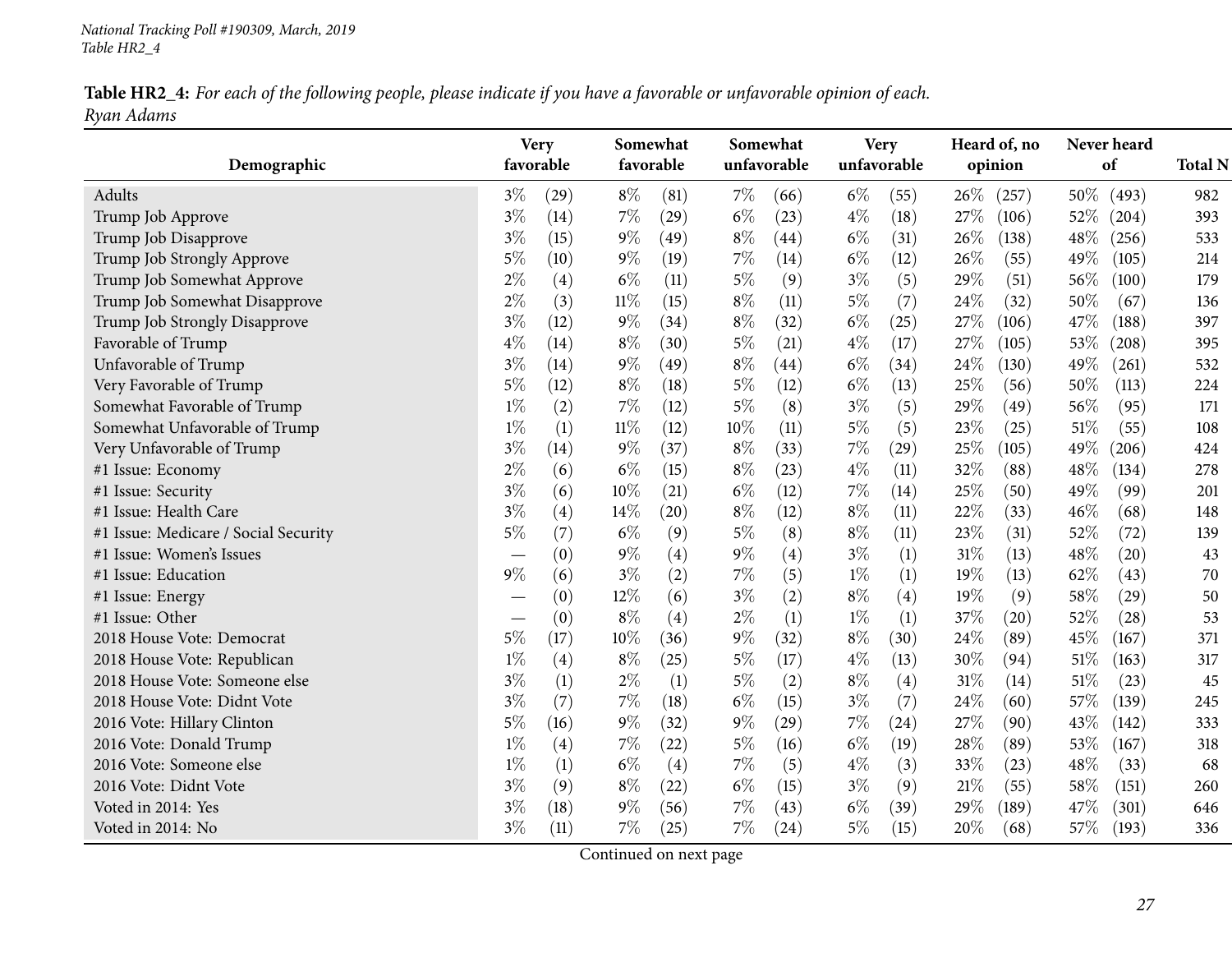Table HR2\_4: For each of the following people, please indicate if you have a favorable or unfavorable opinion of each. *Ryan Adams*

| Demographic                                           | <b>Very</b><br>favorable |      |        | Somewhat<br>favorable |        | Somewhat<br>unfavorable |        | <b>Very</b><br>unfavorable |        | Heard of, no<br>opinion |        | Never heard<br>of | <b>Total N</b> |
|-------------------------------------------------------|--------------------------|------|--------|-----------------------|--------|-------------------------|--------|----------------------------|--------|-------------------------|--------|-------------------|----------------|
| Adults                                                | $3\%$                    | (29) | $8\%$  | (81)                  | $7\%$  | (66)                    | $6\%$  | (55)                       | $26\%$ | (257)                   | 50\%   | (493)             | 982            |
| 2012 Vote: Barack Obama                               | $4\%$                    | (15) | $10\%$ | (37)                  | $7\%$  | (28)                    | $6\%$  | (24)                       | $28\%$ | (108)                   | 44\%   | (168)             | 379            |
| 2012 Vote: Mitt Romney                                | $1\%$                    | (3)  | $8\%$  | (20)                  | 7%     | (18)                    | $5\%$  | (13)                       | 27\%   | (73)                    | 52%    | (141)             | 269            |
| 2012 Vote: Other                                      | $2\%$                    | (1)  | $8\%$  | (3)                   | 7%     | (3)                     | 10%    | (4)                        | 35%    | (14)                    | 38%    | (15)              | 40             |
| 2012 Vote: Didn't Vote                                | $3\%$                    | (10) | $7\%$  | (20)                  | $6\%$  | (18)                    | $5\%$  | (14)                       | 21%    | (62)                    | 58%    | (169)             | 294            |
| 4-Region: Northeast                                   | $5\%$                    | (9)  | $10\%$ | (18)                  | $5\%$  | (8)                     | $4\%$  | (7)                        | 25%    | (44)                    | 50\%   | (87)              | 174            |
| 4-Region: Midwest                                     | $1\%$                    | (3)  | $8\%$  | (18)                  | $4\%$  | (10)                    | $7\%$  | (15)                       | 25%    | (56)                    | 55%    | (124)             | 225            |
| 4-Region: South                                       | $2\%$                    | (9)  | $7\%$  | (28)                  | $9\%$  | (33)                    | $6\%$  | (21)                       | 28%    | (103)                   | 48%    | (180)             | 374            |
| 4-Region: West                                        | $4\%$                    | (9)  | $8\%$  | (17)                  | 7%     | (15)                    | $5\%$  | (11)                       | 26%    | (54)                    | 49\%   | (102)             | 208            |
| Watch TV Shows: Every day                             | $3\%$                    | (17) | $10\%$ | (50)                  | $5\%$  | (29)                    | $4\%$  | (21)                       | 27%    | (141)                   | $51\%$ | (266)             | 524            |
| Watch TV Shows: Several times per week                | $3\%$                    | (6)  | $9\%$  | (18)                  | $9\%$  | (18)                    | $7\%$  | (14)                       | 27%    | (55)                    | 46%    | (94)              | 205            |
| Watch TV Shows: About once per week                   | $5\%$                    | (3)  | $9\%$  | (5)                   | 12%    | (6)                     | $9\%$  | (5)                        | 20%    | (11)                    | 45%    | (24)              | 55             |
| Watch TV Shows: Several times per month               |                          | (0)  | $4\%$  | (2)                   | 12%    | (6)                     | $11\%$ | (5)                        | $31\%$ | (15)                    | 42%    | (20)              | 49             |
| Watch TV Shows: About once per month                  | $6\%$                    | (2)  | $3\%$  | (1)                   | $3\%$  | (1)                     | 10%    | (3)                        | 33%    | (10)                    | 46%    | (14)              | 31             |
| Watch TV Shows: Less often than once per month        |                          | (0)  | $5\%$  | (2)                   | $16\%$ | (7)                     | $2\%$  | (1)                        | 22%    | (9)                     | 55%    | (23)              | 41             |
| Watch TV Shows: Never                                 | $3\%$                    | (2)  | $3\%$  | (3)                   |        | (0)                     | $7\%$  | (5)                        | 20%    | (16)                    | 67\%   | (52)              | 77             |
| Watch Movies: Every day                               | $6\%$                    | (11) | $12\%$ | (23)                  | $4\%$  | (8)                     | $5\%$  | (10)                       | 26\%   | (52)                    | 47\%   | (92)              | 195            |
| Watch Movies: Several times per week                  | $4\%$                    | (10) | $11\%$ | (27)                  | $9\%$  | (23)                    | $8\%$  | (20)                       | 25%    | (61)                    | 43%    | (107)             | 248            |
| Watch Movies: About once per week                     | $1\%$                    | (2)  | $5\%$  | (8)                   | $9\%$  | (14)                    | $3\%$  | (5)                        | 30%    | (47)                    | 51%    | (79)              | 155            |
| Watch Movies: Several times per month                 | $1\%$                    | (2)  | $7\%$  | (8)                   | $8\%$  | (9)                     | $4\%$  | (5)                        | 28%    | (32)                    | 52%    | (60)              | 115            |
| Watch Movies: About once per month                    |                          | (0)  | $8\%$  | (7)                   | $4\%$  | (4)                     | $3\%$  | (3)                        | 23%    | (22)                    | 63%    | (59)              | 94             |
| Watch Movies: Less often than once per month          | $1\%$                    | (1)  | $5\%$  | $\left( 4\right)$     | $9\%$  | (8)                     | $4\%$  | (3)                        | 26\%   | (24)                    | 55%    | (49)              | 90             |
| <b>Watch Movies: Never</b>                            | $4\%$                    | (3)  | $4\%$  | (3)                   | $1\%$  | (0)                     | $11\%$ | (9)                        | 24%    | (20)                    | 57%    | (48)              | 84             |
| Watch Sporting Events: Every day                      | $8\%$                    | (7)  | 13%    | (11)                  | 10%    | (8)                     | $7\%$  | (6)                        | 33%    | (27)                    | 28\%   | (23)              | 82             |
| Watch Sporting Events: Several times per week         | $6\%$                    | (8)  | 13%    | (19)                  | 13\%   | (19)                    | $2\%$  | (3)                        | 26%    | (38)                    | 40%    | (59)              | 145            |
| Watch Sporting Events: About once per week            | $2\%$                    | (3)  | 10%    | (13)                  | $8\%$  | (10)                    | $5\%$  | (7)                        | 20%    | (25)                    | 54%    | (68)              | 125            |
| Watch Sporting Events: Several times per month        | $1\%$                    | (1)  | $6\%$  | (6)                   | $5\%$  | (5)                     | $10\%$ | (9)                        | 38%    | (33)                    | 40%    | (35)              | 88             |
| Watch Sporting Events: About once per month           | $6\%$                    | (5)  | $9\%$  | (7)                   | 7%     | (5)                     | $2\%$  | (1)                        | 33%    | (26)                    | 43\%   | (34)              | 79             |
| Watch Sporting Events: Less often than once per month | $1\%$                    | (2)  | $6\%$  | (11)                  | 7%     | (12)                    | $4\%$  | (7)                        | 28%    | (46)                    | 53%    | (89)              | 167            |
| Watch Sporting Events: Never                          | $1\%$                    | (4)  | $5\%$  | (15)                  | $3\%$  | (8)                     | $8\%$  | (22)                       | 21%    | (61)                    | 63\%   | (185)             | 295            |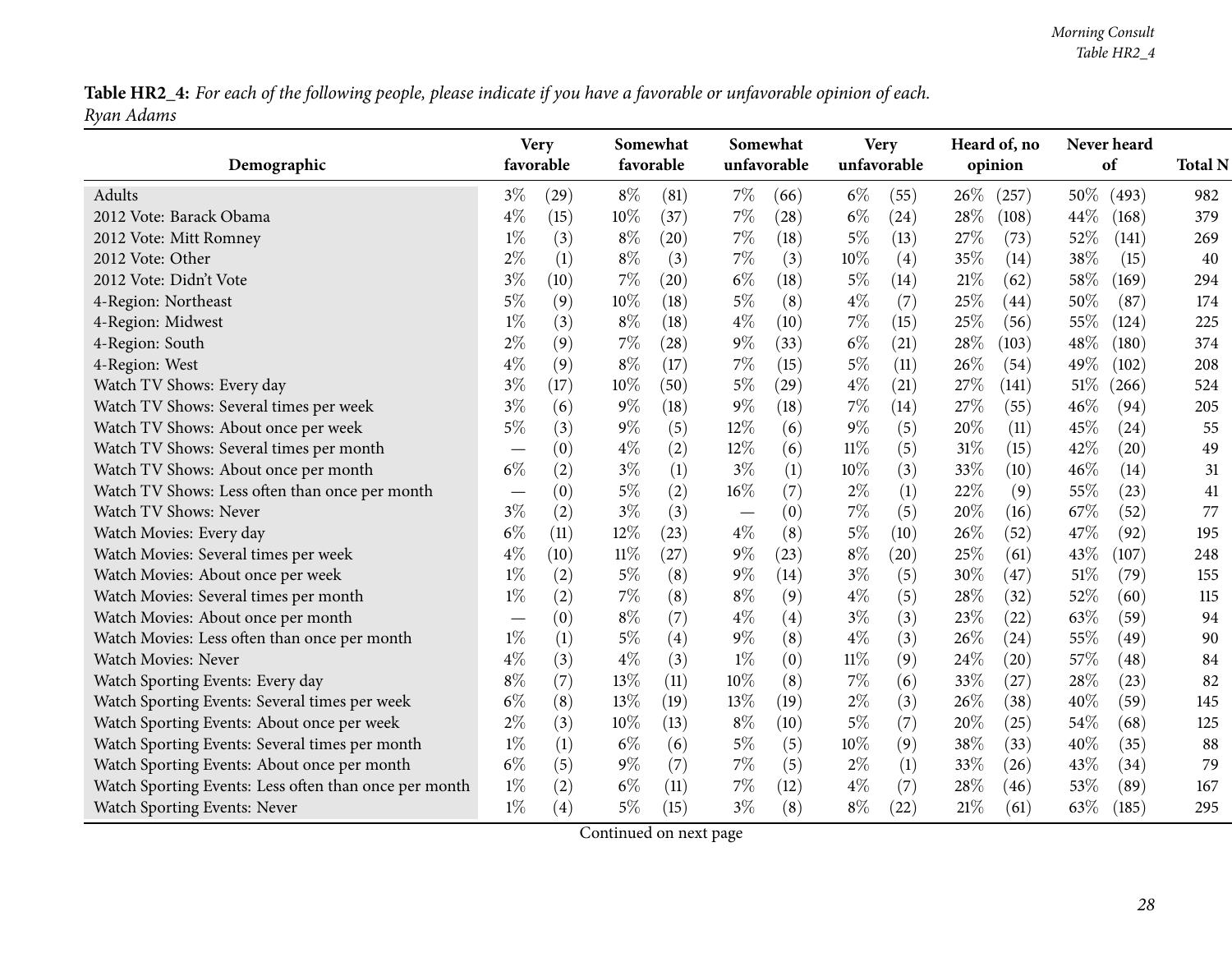|            | Table HR2_4: For each of the following people, please indicate if you have a favorable or unfavorable opinion of each. |  |  |
|------------|------------------------------------------------------------------------------------------------------------------------|--|--|
| Ryan Adams |                                                                                                                        |  |  |

| Demographic                                 | <b>Very</b><br>favorable |           |        | Somewhat<br>favorable |        | Somewhat<br>unfavorable |        | <b>Very</b><br>unfavorable |        | Heard of, no<br>opinion |        | Never heard<br>of | <b>Total N</b> |
|---------------------------------------------|--------------------------|-----------|--------|-----------------------|--------|-------------------------|--------|----------------------------|--------|-------------------------|--------|-------------------|----------------|
| Adults                                      | $3\%$                    | (29)      | $8\%$  | (81)                  | $7\%$  | (66)                    | $6\%$  | (55)                       | $26\%$ | (257)                   | $50\%$ | (493)             | 982            |
| Cable Subscription: Currently               | $3\%$                    | (16)      | $10\%$ | (48)                  | $6\%$  | (27)                    | $5\%$  | (22)                       | 30\%   | (140)                   | $46\%$ | (220)             | 474            |
| Cable Subscription: In the past             | $2\%$                    | (8)       | $7\%$  | (24)                  | $7\%$  | (24)                    | $7\%$  | (24)                       | 24\%   | (88)                    | $54\%$ | (194)             | 361            |
| Cable Subscription: Never                   | $3\%$                    | (4)       | $6\%$  | (9)                   | $11\%$ | (16)                    | $6\%$  | (9)                        | $20\%$ | (30)                    | $54\%$ | (80)              | 147            |
| Satellite TV Subscription: Currently        | $6\%$                    | (15)      | $9\%$  | (23)                  | $7\%$  | (17)                    | $6\%$  | (14)                       | 24%    | (62)                    | 49%    | (126)             | 258            |
| Satellite TV Subscription: In the past      | $3\%$                    | (8)       | $9\%$  | (25)                  | $8\%$  | (22)                    | $6\%$  | (15)                       | 25%    | (65)                    | 49\%   | (130)             | 263            |
| Satellite TV Subscription: Never            | $1\%$                    | (6)       | $7\%$  | (33)                  | $6\%$  | (28)                    | $6\%$  | (26)                       | 28\%   | (130)                   | $52\%$ | (237)             | 461            |
| Streaming Service Subscription: Currently   | $4\%$                    | (23)      | $9\%$  | (53)                  | $8\%$  | (44)                    | $6\%$  | (34)                       | 27\%   | (157)                   | $47\%$ | (280)             | 590            |
| Streaming Service Subscription: In the past | $2\%$                    | (2)       | $8\%$  | (8)                   | 13\%   | (12)                    | $5\%$  | (5)                        | $26\%$ | (25)                    | $46\%$ | (43)              | 94             |
| Streaming Service Subscription: Never       | $1\%$                    | (4)       | $7\%$  | $\left( 20\right)$    | $3\%$  | (10)                    | $6\%$  | (17)                       | $26\%$ | (76)                    | $57\%$ | (171)             | 297            |
| Film: An avid fan                           | $6\%$                    | (19)      | $11\%$ | $\left( 40\right)$    | $8\%$  | $\left( 28\right)$      | $6\%$  | (22)                       | 23\%   | (79)                    | $46\%$ | (162)             | 350            |
| Film: A casual fan                          | $1\%$                    | (8)       | $7\%$  | (37)                  | $6\%$  | (32)                    | $5\%$  | (24)                       | 28\%   | (151)                   | 53\%   | (285)             | 537            |
| Film: Not a fan                             | $2\%$                    | (2)       | $4\%$  | $\left( 4\right)$     | $7\%$  | (7)                     | $9\%$  | (9)                        | $29\%$ | (27)                    | 49\%   | (46)              | 95             |
| Television: An avid fan                     | $4\%$                    | $^{(20)}$ | $10\%$ | (49)                  | $6\%$  | (31)                    | $6\%$  | (29)                       | 27\%   | (133)                   | 47\%   | (233)             | 494            |
| Television: A casual fan                    | $1\%$                    | (6)       | $7\%$  | (30)                  | $8\%$  | (34)                    | $5\%$  | (21)                       | 25%    | (106)                   | $54\%$ | (230)             | 427            |
| Television: Not a fan                       | $5\%$                    | (3)       | $4\%$  | (2)                   | $2\%$  | (1)                     | $8\%$  | (5)                        | 30\%   | (18)                    | 51%    | (30)              | 60             |
| Music: An avid fan                          | $4\%$                    | (20)      | $10\%$ | (49)                  | $7\%$  | (36)                    | $6\%$  | (29)                       | 25%    | 126)                    | 49%    | (251)             | 510            |
| Music: A casual fan                         | $2\%$                    | (8)       | $7\%$  | (30)                  | $7\%$  | (29)                    | $5\%$  | (20)                       | 28\%   | (119)                   | $52\%$ | (221)             | 426            |
| Music: Not a fan                            | $3\%$                    | (1)       | $4\%$  | (2)                   | $3\%$  | (1)                     | $14\%$ | (6)                        | $28\%$ | (12)                    | $48\%$ | (22)              | 45             |
| Fashion: An avid fan                        | $6\%$                    | (9)       | $12\%$ | (17)                  | $5\%$  | (7)                     | 7%     | (10)                       | $19\%$ | $^{'}27)$               | 51%    | (75)              | 146            |
| Fashion: A casual fan                       | $3\%$                    | (11)      | $10\%$ | (38)                  | $10\%$ | (36)                    | $5\%$  | (17)                       | $26\%$ | (97)                    | $47\%$ | (174)             | 374            |
| Fashion: Not a fan                          | $2\%$                    | (10)      | $5\%$  | (25)                  | $5\%$  | (23)                    | $6\%$  | (28)                       | 29\%   | (133)                   | $53\%$ | (244)             | 462            |

*Note:* Row proportions may total to larger than one-hundred percen<sup>t</sup> due to rounding. For more information visit [MorningConsultIntelligence.com](https://morningconsultintelligence.com).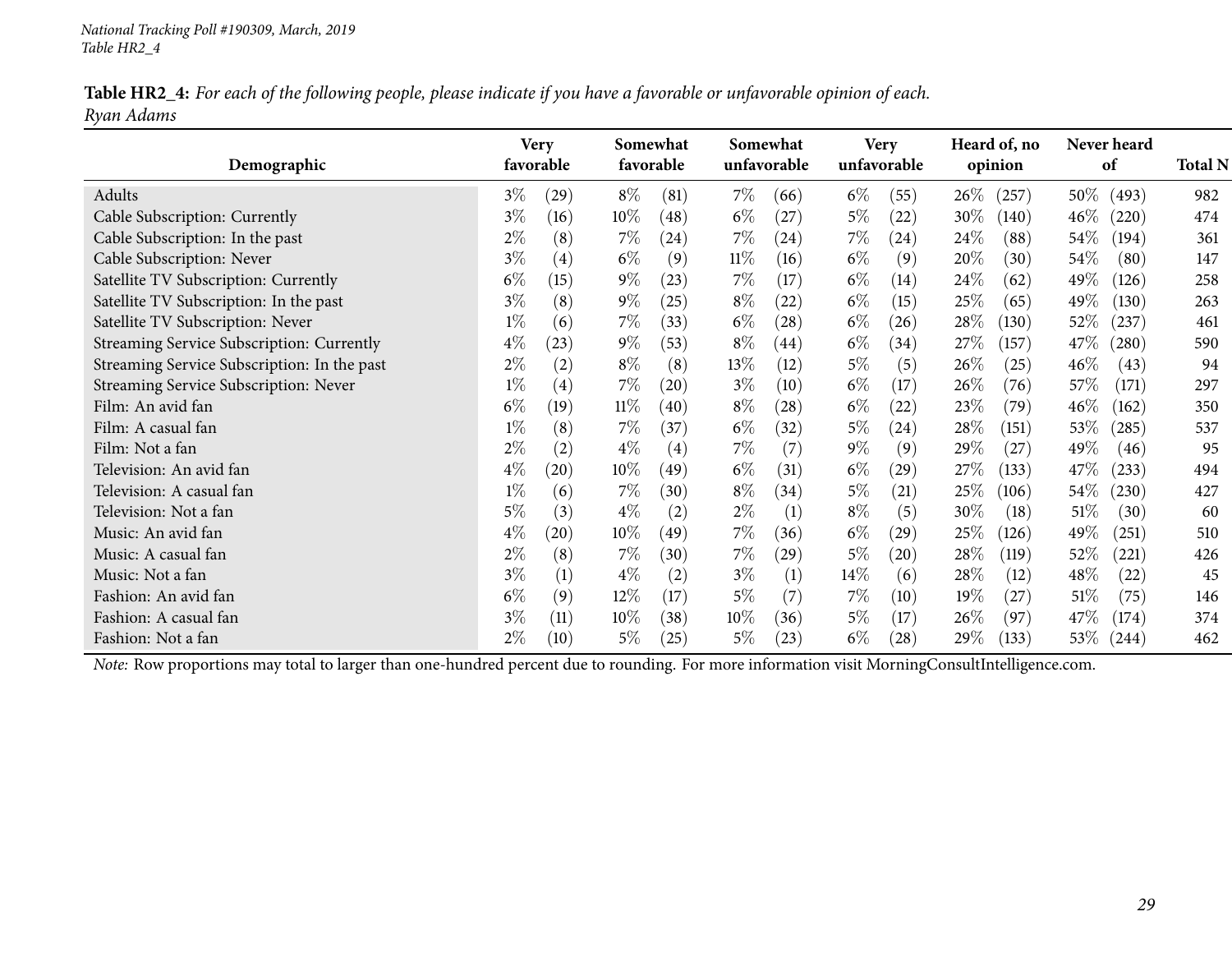| Table HR2_5: For each of the following people, please indicate if you have a favorable or unfavorable opinion of each. |  |
|------------------------------------------------------------------------------------------------------------------------|--|
| Gayle King                                                                                                             |  |

<span id="page-29-0"></span>

|                          |        | <b>Very</b>        |        | Somewhat  |        | Somewhat    |       | <b>Very</b> |        | Heard of, no |     | Never heard |                |
|--------------------------|--------|--------------------|--------|-----------|--------|-------------|-------|-------------|--------|--------------|-----|-------------|----------------|
| Demographic              |        | favorable          |        | favorable |        | unfavorable |       | unfavorable |        | opinion      |     | of          | <b>Total N</b> |
| Adults                   | $14\%$ | (138)              | $19\%$ | (188)     | $7\%$  | (67)        | $4\%$ | (38)        | 23\%   | (230)        | 33% | (321)       | 982            |
| Gender: Male             | 11%    | (50)               | 15%    | (71)      | 10%    | (45)        | $5\%$ | (24)        | 23%    | (106)        | 35% | (161)       | 458            |
| Gender: Female           | 17%    | (88)               | 22%    | (117)     | $4\%$  | (21)        | $3\%$ | (14)        | 24\%   | (123)        | 31% | (160)       | 524            |
| Age: 18-29               | $6\%$  | (11)               | 10%    | (17)      | 13%    | (21)        | $4\%$ | (6)         | 19%    | (32)         | 48% | (80)        | 166            |
| Age: 30-44               | 14%    | (31)               | 15%    | (34)      | $7\%$  | (16)        | $3\%$ | (6)         | 26\%   | (57)         | 35% | (77)        | 222            |
| Age: 45-54               | 13%    | (23)               | 24%    | (42)      | $2\%$  | (4)         | $4\%$ | (7)         | 26\%   | (47)         | 32% | (57)        | 181            |
| Age: 55-64               | 24\%   | (45)               | 22%    | (41)      | $6\%$  | (11)        | $4\%$ | (7)         | 23%    | (42)         | 22% | (41)        | 187            |
| Age: 65+                 | 12%    | (27)               | 24%    | (55)      | $6\%$  | (15)        | $5\%$ | (11)        | 23%    | (52)         | 29% | (66)        | 226            |
| Generation Z: 18-21      | $8\%$  | (4)                | 7%     | (3)       | 20%    | (10)        | $4\%$ | (2)         | 14%    | (7)          | 47% | (23)        | 49             |
| Millennial: Age 22-37    | 10%    | (24)               | $11\%$ | (28)      | $8\%$  | (21)        | $3\%$ | (7)         | 24\%   | (59)         | 44% | (108)       | 245            |
| Generation X: Age 38-53  | 14\%   | (35)               | 22%    | (57)      | $4\%$  | (10)        | $4\%$ | (9)         | 26%    | (66)         | 31% | (80)        | 258            |
| Boomers: Age 54-72       | 18%    | (68)               | 24%    | (86)      | $6\%$  | (22)        | $5\%$ | (17)        | 23%    | (84)         | 25% | (90)        | 367            |
| PID: Dem (no lean)       | 23%    | (83)               | 26\%   | (91)      | $7\%$  | (24)        | $3\%$ | (10)        | 19%    | (68)         | 22% | (79)        | 355            |
| PID: Ind (no lean)       | $8\%$  | (26)               | 17%    | (57)      | $7\%$  | (22)        | $3\%$ | (11)        | 27\%   | (91)         | 38% | (127)       | 334            |
| PID: Rep (no lean)       | $10\%$ | $\left( 29\right)$ | 14\%   | (40)      | $7\%$  | (20)        | $6\%$ | (18)        | 24\%   | (71)         | 39% | (115)       | 293            |
| PID/Gender: Dem Men      | 15%    | (23)               | 22%    | (32)      | 10%    | (15)        | $4\%$ | (6)         | 22%    | (33)         | 26% | (39)        | 149            |
| PID/Gender: Dem Women    | 29%    | (60)               | 28%    | (58)      | $4\%$  | (9)         | $2\%$ | (3)         | 17%    | (35)         | 19% | (40)        | 206            |
| PID/Gender: Ind Men      | 5%     | (8)                | 18%    | (28)      | 10%    | (15)        | $3\%$ | (4)         | 25%    | (38)         | 39% | (60)        | 154            |
| PID/Gender: Ind Women    | 10%    | (18)               | $16\%$ | (29)      | $4\%$  | (6)         | $4\%$ | (6)         | 29%    | (52)         | 37% | (67)        | 180            |
| PID/Gender: Rep Men      | 12%    | (19)               | 7%     | (11)      | $9\%$  | (15)        | $9\%$ | (13)        | 23%    | (35)         | 40% | (62)        | 155            |
| PID/Gender: Rep Women    | 7%     | (10)               | 21%    | (29)      | $4\%$  | (6)         | $3\%$ | (4)         | 26\%   | (36)         | 38% | (53)        | 138            |
| Ideo: Liberal (1-3)      | 22%    | (67)               | 26\%   | (79)      | $7\%$  | (21)        | $3\%$ | (9)         | $16\%$ | (50)         | 27% | (83)        | 309            |
| Ideo: Moderate (4)       | 18%    | (38)               | 19%    | (41)      | $4\%$  | (8)         | $4\%$ | (9)         | 27%    | (58)         | 28% | (60)        | 213            |
| Ideo: Conservative (5-7) | $8\%$  | (26)               | 15%    | (53)      | $10\%$ | (36)        | $5\%$ | (18)        | 25%    | (89)         | 36% | (126)       | 348            |
| Educ: $<$ College        | 13%    | (78)               | 20%    | (122)     | $6\%$  | (40)        | $4\%$ | (22)        | 23%    | (140)        | 35% | (216)       | 618            |
| Educ: Bachelors degree   | $16\%$ | (37)               | $16\%$ | (38)      | $9\%$  | (21)        | $3\%$ | (7)         | 26\%   | (59)         | 30% | (68)        | 231            |
| Educ: Post-grad          | 17%    | (23)               | 21%    | (28)      | $4\%$  | (5)         | $6\%$ | (9)         | 23%    | (31)         | 28% | (37)        | 133            |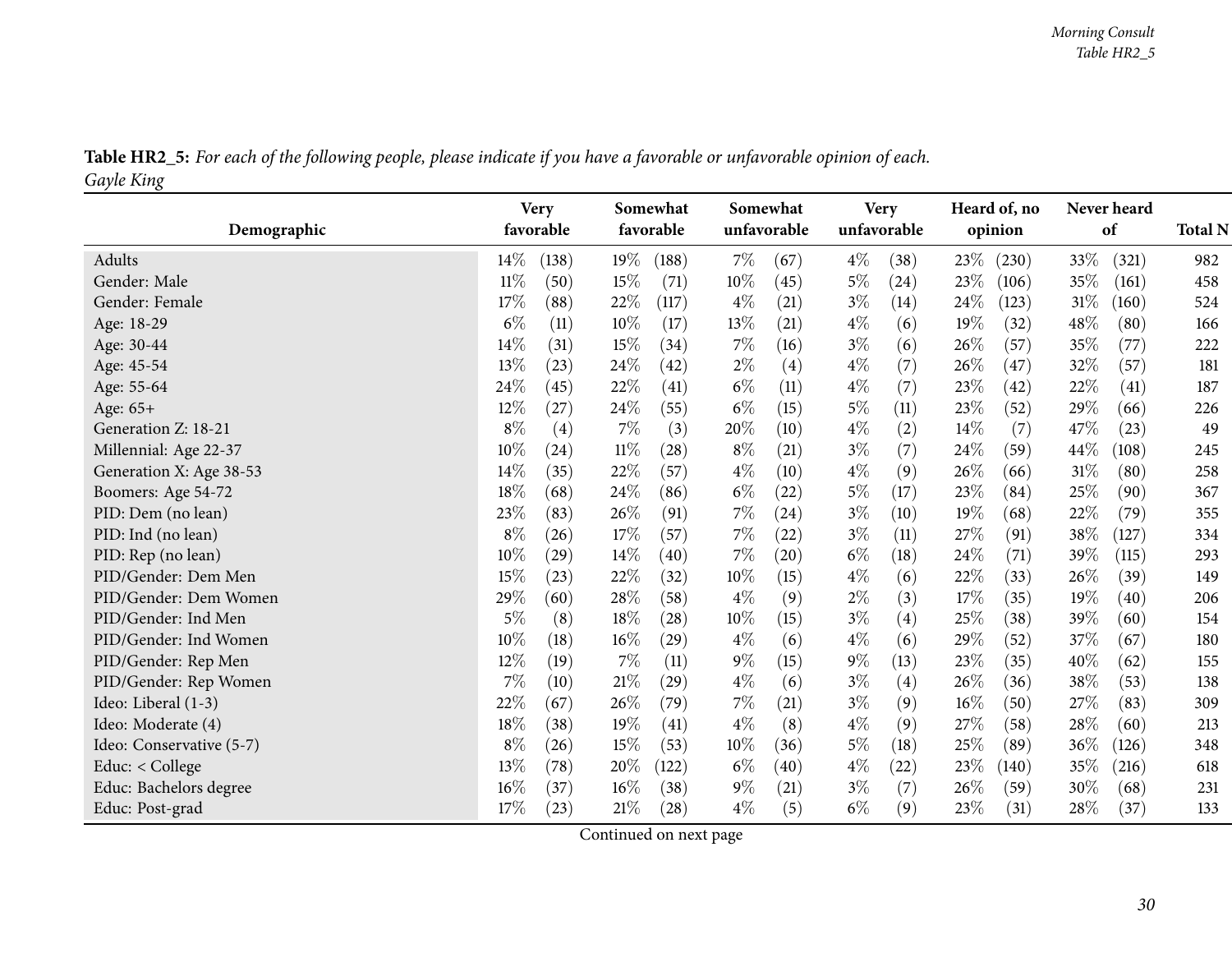Table HR2\_5: For each of the following people, please indicate if you have a favorable or unfavorable opinion of each. *Gayle King*

| Demographic                   | <b>Very</b><br>favorable |       |        | Somewhat<br>favorable |       | Somewhat<br>unfavorable |                                 | <b>Very</b><br>unfavorable |        | Heard of, no<br>opinion |        | Never heard<br>of  | <b>Total N</b> |
|-------------------------------|--------------------------|-------|--------|-----------------------|-------|-------------------------|---------------------------------|----------------------------|--------|-------------------------|--------|--------------------|----------------|
|                               |                          |       |        |                       |       |                         |                                 |                            |        |                         |        |                    |                |
| Adults                        | $14\%$                   | (138) | 19%    | (188)                 | $7\%$ | (67)                    | $4\%$                           | (38)                       | 23\%   | (230)                   | 33%    | (321)              | 982            |
| Income: Under 50k             | 14%                      | (76)  | 18%    | (99)                  | 7%    | (36)                    | $4\%$                           | (23)                       | 23\%   | (122)                   | 34%    | (187)              | 544            |
| Income: 50k-100k              | 15%                      | (44)  | 20%    | (61)                  | $8\%$ | (24)                    | $3\%$                           | (8)                        | 22%    | (68)                    | 32%    | (99)               | 304            |
| Income: 100k+                 | 13%                      | (17)  | 21%    | (28)                  | $5\%$ | (6)                     | $5\%$                           | (7)                        | 29\%   | (39)                    | 27\%   | (36)               | 134            |
| Ethnicity: White              | $12\%$                   | (97)  | 18%    | (142)                 | $6\%$ | (46)                    | $4\%$                           | (31)                       | 25\%   | (192)                   | 35%    | (271)              | 779            |
| Ethnicity: Hispanic           | 14%                      | (12)  | 10%    | (9)                   | 10%   | (9)                     | $\hspace{0.1mm}-\hspace{0.1mm}$ | (0)                        | $30\%$ | (27)                    | $36\%$ | (33)               | 90             |
| Ethnicity: Afr. Am.           | 25%                      | (35)  | 27%    | (38)                  | $9\%$ | (13)                    | $4\%$                           | (5)                        | 16%    | (23)                    | 20%    | (28)               | 143            |
| Ethnicity: Other              | $8\%$                    | (5)   | 14%    | (8)                   | 12%   | (7)                     | $4\%$                           | (2)                        | 25%    | (15)                    | 36%    | $\left( 22\right)$ | 60             |
| Relig: Protestant             | 14%                      | (33)  | 18%    | (40)                  | $6\%$ | (14)                    | $7\%$                           | (15)                       | 22%    | (50)                    | 33%    | (76)               | 228            |
| Relig: Roman Catholic         | 16%                      | (31)  | 18%    | (35)                  | 10%   | (18)                    | $3\%$                           | (5)                        | 25%    | (47)                    | 28%    | (53)               | 189            |
| Relig: Something Else         | 13%                      | (12)  | 25\%   | (23)                  | $5\%$ | (4)                     | $\overline{\phantom{m}}$        | (0)                        | 24\%   | (22)                    | 34\%   | (32)               | 93             |
| Relig: Jewish                 | 17%                      | (4)   | 22%    | (5)                   | 7%    | (2)                     | $4\%$                           | (1)                        | 21%    | (5)                     | 29%    | (7)                | 25             |
| Relig: Evangelical            | $15\%$                   | (54)  | 21%    | (75)                  | $8\%$ | $\left( 28\right)$      | $3\%$                           | (11)                       | 24\%   | (87)                    | 29%    | (104)              | 360            |
| Relig: Non-Evang. Catholics   | 15%                      | (22)  | 15%    | (22)                  | $6\%$ | (9)                     | $6\%$                           | (9)                        | 21%    | (32)                    | 38%    | (56)               | 149            |
| Relig: All Christian          | 15%                      | (75)  | 19%    | (97)                  | $7\%$ | (37)                    | $4\%$                           | (20)                       | 23%    | (119)                   | 32%    | (161)              | 509            |
| Relig: All Non-Christian      | 20%                      | (22)  | 21\%   | (23)                  | $5\%$ | (5)                     | $4\%$                           | (4)                        | $21\%$ | (23)                    | 29%    | (31)               | 108            |
| Community: Urban              | 19%                      | (43)  | 19%    | (42)                  | 7%    | (15)                    | $3\%$                           | (6)                        | 20%    | (45)                    | 33%    | (75)               | 227            |
| Community: Suburban           | 13%                      | (59)  | 21%    | (95)                  | 7%    | (31)                    | $4\%$                           | (18)                       | 26\%   | (117)                   | $30\%$ | (136)              | 455            |
| Community: Rural              | 12%                      | (36)  | 17%    | (51)                  | 7%    | (21)                    | $5\%$                           | (14)                       | 22%    | (67)                    | 37%    | (111)              | 300            |
| <b>Employ: Private Sector</b> | 13%                      | (36)  | 19%    | (55)                  | $9\%$ | (25)                    | $5\%$                           | (15)                       | 23%    | (66)                    | $31\%$ | (88)               | 286            |
| <b>Employ: Government</b>     | 15%                      | (11)  | 21%    | (15)                  | $6\%$ | (4)                     | $3\%$                           | (2)                        | 25%    | (18)                    | 29%    | (21)               | 71             |
| Employ: Self-Employed         | 15%                      | (13)  | 10%    | (9)                   | 7%    | (6)                     | $3\%$                           | (3)                        | 17%    | (15)                    | 49%    | (43)               | 88             |
| Employ: Homemaker             | 20%                      | (16)  | 19%    | (15)                  | $3\%$ | (2)                     | $3\%$                           | (2)                        | 24%    | (19)                    | $31\%$ | (24)               | 79             |
| Employ: Student               | 7%                       | (3)   | $11\%$ | (5)                   | 13%   | (6)                     | $6\%$                           | (3)                        | 15%    | (7)                     | 47%    | (21)               | 45             |
| Employ: Retired               | $15\%$                   | (40)  | 26%    | (67)                  | $6\%$ | (15)                    | $4\%$                           | (11)                       | 24\%   | (63)                    | 25%    | (65)               | 261            |
| Employ: Unemployed            | $9\%$                    | (7)   | 16%    | (11)                  | $5\%$ | (4)                     | $\overline{\phantom{m}}$        | (0)                        | 24%    | (17)                    | 45%    | (31)               | 69             |
| Employ: Other                 | 15%                      | (13)  | 13%    | (11)                  | $6\%$ | (5)                     | $2\%$                           | (2)                        | 30%    | (25)                    | 34\%   | $\left( 28\right)$ | 83             |
| Military HH: Yes              | 15%                      | (27)  | 20%    | (36)                  | $9\%$ | (16)                    | $2\%$                           | (4)                        | 20%    | (36)                    | 33%    | (60)               | 181            |
| Military HH: No               | 14%                      | (110) | 19%    | (152)                 | $6\%$ | (50)                    | $4\%$                           | (34)                       | 24\%   | (193)                   | 33%    | (261)              | 801            |
| RD/WT: Right Direction        | $8\%$                    | (30)  | 15%    | (54)                  | $8\%$ | $\left( 29\right)$      | $5\%$                           | (20)                       | 26%    | (96)                    | 38%    | (138)              | 368            |
| RD/WT: Wrong Track            | 17%                      | (107) | 22%    | (134)                 | $6\%$ | (38)                    | $3\%$                           | (18)                       | 22\%   | (134)                   | 30\%   | (183)              | 614            |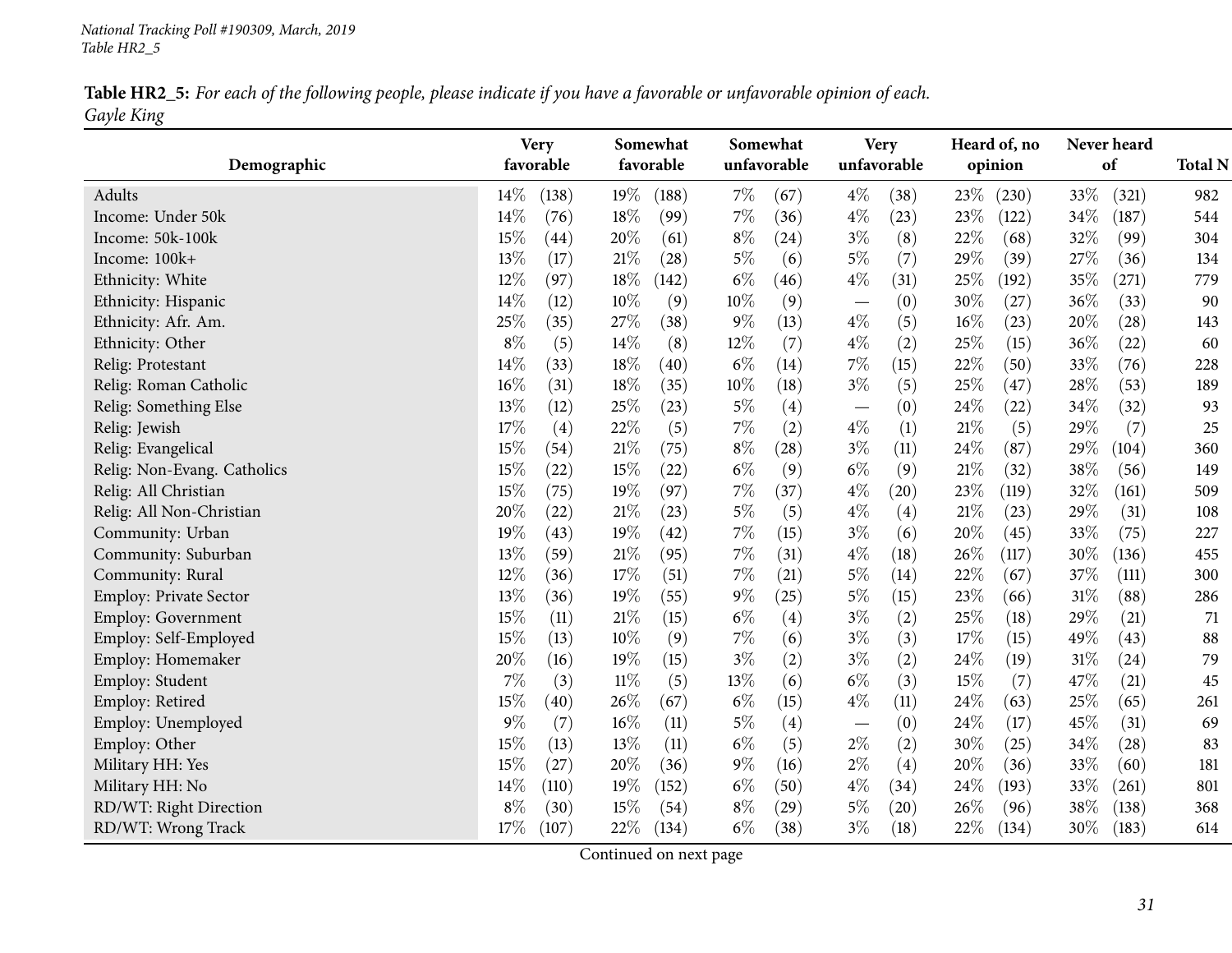Table HR2\_5: For each of the following people, please indicate if you have a favorable or unfavorable opinion of each. *Gayle King*

|                                      |           | <b>Very</b> |           | Somewhat |        | Somewhat    |                          | <b>Very</b> |        | Heard of, no |      | Never heard | <b>Total N</b> |
|--------------------------------------|-----------|-------------|-----------|----------|--------|-------------|--------------------------|-------------|--------|--------------|------|-------------|----------------|
| Demographic                          | favorable |             | favorable |          |        | unfavorable |                          | unfavorable |        | opinion      |      | of          |                |
| Adults                               | $14\%$    | (138)       | 19%       | (188)    | $7\%$  | (67)        | $4\%$                    | (38)        | 23\%   | (230)        | 33\% | (321)       | 982            |
| Trump Job Approve                    | 7%        | (29)        | 15%       | (57)     | 7%     | (28)        | $6\%$                    | (23)        | 26\%   | (100)        | 40%  | (156)       | 393            |
| Trump Job Disapprove                 | 20%       | (106)       | 23\%      | (124)    | $7\%$  | (37)        | $2\%$                    | (13)        | 20%    | (108)        | 27\% | (146)       | 533            |
| Trump Job Strongly Approve           | $9\%$     | (19)        | $11\%$    | (23)     | $8\%$  | (16)        | $8\%$                    | (18)        | 24\%   | (52)         | 40%  | (86)        | 214            |
| Trump Job Somewhat Approve           | $6\%$     | (10)        | 19%       | (34)     | $6\%$  | (11)        | $3\%$                    | (5)         | 27\%   | (48)         | 39%  | (70)        | 179            |
| Trump Job Somewhat Disapprove        | 7%        | (10)        | 25%       | (33)     | 10%    | (14)        | $4\%$                    | (5)         | 21%    | (29)         | 33%  | (45)        | 136            |
| Trump Job Strongly Disapprove        | 24%       | (96)        | 23%       | (91)     | $6\%$  | (23)        | $2\%$                    | (7)         | 20%    | (79)         | 25%  | (101)       | 397            |
| Favorable of Trump                   | $8\%$     | (32)        | 14\%      | (56)     | $6\%$  | (25)        | $6\%$                    | $^{(22)}$   | 25%    | (99)         | 40%  | (160)       | 395            |
| Unfavorable of Trump                 | 19%       | (100)       | 24\%      | (129)    | $7\%$  | (39)        | $3\%$                    | (14)        | 20%    | (106)        | 27%  | (145)       | 532            |
| Very Favorable of Trump              | $8\%$     | (18)        | $12\%$    | (27)     | $6\%$  | (14)        | $8\%$                    | (17)        | 25%    | (55)         | 41\% | (92)        | 224            |
| Somewhat Favorable of Trump          | $8\%$     | (14)        | 17%       | (29)     | $6\%$  | (11)        | $3\%$                    | (5)         | 26%    | (44)         | 40%  | (68)        | 171            |
| Somewhat Unfavorable of Trump        | $4\%$     | (5)         | 26%       | (28)     | $11\%$ | (12)        | $3\%$                    | (3)         | 25\%   | (27)         | 30%  | (33)        | 108            |
| Very Unfavorable of Trump            | 23%       | (95)        | 24\%      | (101)    | $6\%$  | (26)        | $2\%$                    | (10)        | $19\%$ | (79)         | 26\% | (112)       | 424            |
| #1 Issue: Economy                    | 14%       | (39)        | $16\%$    | (46)     | $6\%$  | (16)        | $3\%$                    | (9)         | 23%    | (65)         | 38%  | (104)       | 278            |
| #1 Issue: Security                   | 13%       | (25)        | 14%       | (27)     | $12\%$ | (23)        | $5\%$                    | (10)        | 25%    | (51)         | 32%  | (65)        | 201            |
| #1 Issue: Health Care                | 15%       | (23)        | 29%       | (43)     | 7%     | (10)        | $2\%$                    | (3)         | 19%    | (28)         | 28%  | (42)        | 148            |
| #1 Issue: Medicare / Social Security | 15%       | (21)        | 27%       | (38)     | $4\%$  | (5)         | $7\%$                    | (9)         | 25%    | (34)         | 22%  | (31)        | 139            |
| #1 Issue: Women's Issues             | $8\%$     | (3)         | 11%       | (4)      | $8\%$  | (4)         | $2\%$                    | (1)         | 26\%   | (11)         | 45%  | (19)        | 43             |
| #1 Issue: Education                  | 14%       | (10)        | 21%       | (14)     | $6\%$  | (4)         | $4\%$                    | (2)         | 19%    | (13)         | 37%  | (26)        | 70             |
| #1 Issue: Energy                     | 23%       | (12)        | 22%       | (11)     | $5\%$  | (3)         | $2\%$                    | (1)         | 21%    | (11)         | 26%  | (13)        | 50             |
| #1 Issue: Other                      | $9\%$     | (5)         | $8\%$     | (4)      | $3\%$  | (2)         | 7%                       | (4)         | 33%    | (17)         | 40%  | (21)        | 53             |
| 2018 House Vote: Democrat            | 24%       | (88)        | 29%       | (109)    | $6\%$  | (21)        | $3\%$                    | (10)        | 18%    | (66)         | 21%  | (77)        | 371            |
| 2018 House Vote: Republican          | $9\%$     | (27)        | 14\%      | (45)     | $8\%$  | (25)        | $6\%$                    | (19)        | 25%    | (80)         | 38\% | (120)       | 317            |
| 2018 House Vote: Someone else        | $8\%$     | (3)         | $8\%$     | (4)      | 10%    | (5)         | $1\%$                    | (1)         | 35%    | (16)         | 38%  | (17)        | 45             |
| 2018 House Vote: Didnt Vote          | 7%        | (18)        | 12%       | (29)     | $6\%$  | (16)        | $3\%$                    | (8)         | 27%    | (67)         | 44%  | (107)       | 245            |
| 2016 Vote: Hillary Clinton           | 25%       | (82)        | 29\%      | (97)     | $4\%$  | (12)        | $3\%$                    | (9)         | 20%    | (68)         | 20%  | (66)        | 333            |
| 2016 Vote: Donald Trump              | 7%        | (23)        | $13\%$    | (41)     | $8\%$  | (26)        | $7\%$                    | (22)        | 28\%   | (88)         | 37%  | (118)       | 318            |
| 2016 Vote: Someone else              | $9\%$     | (6)         | 21%       | (14)     | $8\%$  | (5)         | $\overline{\phantom{m}}$ | (0)         | 23\%   | (15)         | 40%  | (27)        | 68             |
| 2016 Vote: Didnt Vote                | 10%       | (25)        | 14\%      | (36)     | $8\%$  | (22)        | $3\%$                    | (8)         | 22\%   | (58)         | 43\% | (111)       | 260            |
| Voted in 2014: Yes                   | 17%       | (110)       | 22%       | (141)    | 7%     | (43)        | $4\%$                    | (26)        | 24\%   | (153)        | 27\% | (172)       | 646            |
| Voted in 2014: No                    | $8\%$     | (27)        | $14\%$    | (47)     | $7\%$  | (23)        | $4\%$                    | (12)        | 23%    | (77)         | 44\% | (149)       | 336            |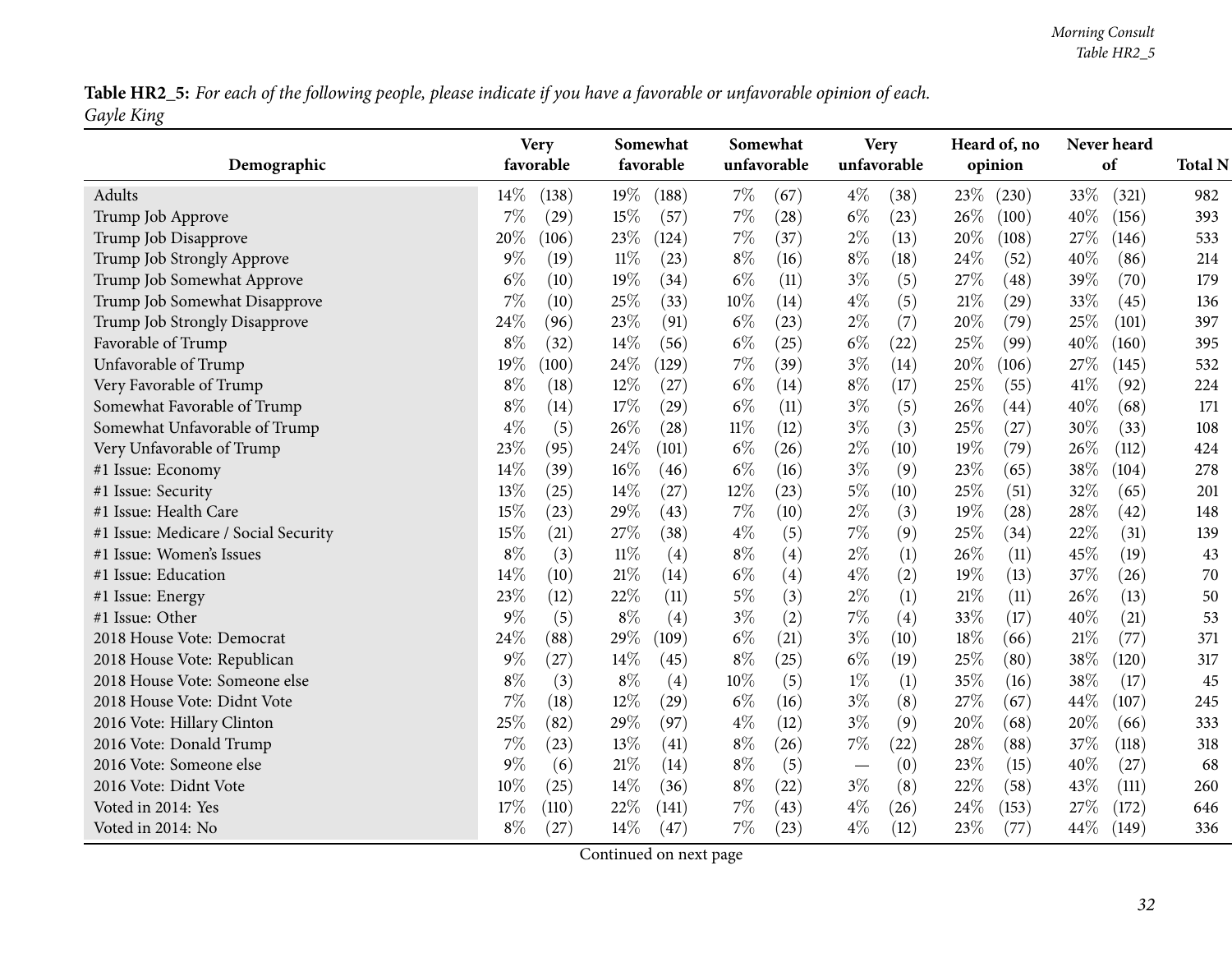| Table HR2_5: For each of the following people, please indicate if you have a favorable or unfavorable opinion of each. |  |
|------------------------------------------------------------------------------------------------------------------------|--|
| Gayle King                                                                                                             |  |

| Demographic                                           | <b>Very</b><br>favorable |       | Somewhat<br>favorable |       | Somewhat<br>unfavorable |      | <b>Very</b><br>unfavorable |      | Heard of, no<br>opinion |       | Never heard<br>of |       | <b>Total N</b> |
|-------------------------------------------------------|--------------------------|-------|-----------------------|-------|-------------------------|------|----------------------------|------|-------------------------|-------|-------------------|-------|----------------|
| Adults                                                | $14\%$                   | (138) | 19%                   | (188) | $7\%$                   | (67) | $4\%$                      | (38) | 23\%                    | (230) | 33%               | (321) | 982            |
| 2012 Vote: Barack Obama                               | 23%                      | (88)  | 29%                   | (111) | $5\%$                   | (19) | $2\%$                      | (8)  | 22%                     | (85)  | 18%               | (68)  | 379            |
| 2012 Vote: Mitt Romney                                | $8\%$                    | (21)  | 14%                   | (38)  | $8\%$                   | (21) | $7\%$                      | (18) | 25%                     | (67)  | 39%               | (104) | 269            |
| 2012 Vote: Other                                      | 10%                      | (4)   | 18%                   | (7)   | $5\%$                   | (2)  | $2\%$                      | (1)  | 30%                     | (12)  | 35%               | (14)  | 40             |
| 2012 Vote: Didn't Vote                                | $8\%$                    | (25)  | $11\%$                | (32)  | $8\%$                   | (25) | $4\%$                      | (11) | 23%                     | (66)  | 46%               | (135) | 294            |
| 4-Region: Northeast                                   | 16%                      | (28)  | 19%                   | (34)  | $5\%$                   | (9)  | $4\%$                      | (6)  | 21%                     | (36)  | 35%               | (61)  | 174            |
| 4-Region: Midwest                                     | 12%                      | (28)  | 22%                   | (49)  | $6\%$                   | (14) | $4\%$                      | (9)  | 19%                     | (43)  | 37%               | (84)  | 225            |
| 4-Region: South                                       | 15%                      | (55)  | 15%                   | (58)  | 7%                      | (27) | $5\%$                      | (17) | 26%                     | (96)  | 32%               | (122) | 374            |
| 4-Region: West                                        | 13%                      | (27)  | 23%                   | (48)  | $8\%$                   | (17) | $3\%$                      | (6)  | 26\%                    | (55)  | 27%               | (55)  | 208            |
| Watch TV Shows: Every day                             | 17%                      | (88)  | 21%                   | (108) | $7\%$                   | (34) | $3\%$                      | (15) | 24\%                    | (124) | 30%               | (155) | 524            |
| Watch TV Shows: Several times per week                | 14%                      | (28)  | 16%                   | (34)  | $6\%$                   | (13) | $5\%$                      | (10) | 20%                     | (41)  | 39%               | (79)  | 205            |
| Watch TV Shows: About once per week                   | $8\%$                    | (5)   | 24%                   | (13)  | $10\%$                  | (6)  | $6\%$                      | (3)  | 25%                     | (14)  | 26%               | (14)  | 55             |
| Watch TV Shows: Several times per month               | 10%                      | (5)   | 18%                   | (9)   | $8\%$                   | (4)  | $8\%$                      | (4)  | 29%                     | (14)  | 28%               | (14)  | 49             |
| Watch TV Shows: About once per month                  | 11%                      | (3)   | $12\%$                | (4)   | 13\%                    | (4)  | $7\%$                      | (2)  | 26\%                    | (8)   | 32%               | (10)  | 31             |
| Watch TV Shows: Less often than once per month        | $5\%$                    | (2)   | 20%                   | (8)   | 12%                     | (5)  | $2\%$                      | (1)  | 21%                     | (9)   | 41%               | (17)  | 41             |
| Watch TV Shows: Never                                 | $9\%$                    | (7)   | $16\%$                | (12)  | $1\%$                   | (1)  | $4\%$                      | (3)  | 27%                     | (21)  | 42%               | (32)  | 77             |
| Watch Movies: Every day                               | 16%                      | (32)  | 19%                   | (38)  | $6\%$                   | (11) | $3\%$                      | (6)  | 23%                     | (44)  | 33%               | (64)  | 195            |
| Watch Movies: Several times per week                  | 15%                      | (37)  | 21%                   | (53)  | $8\%$                   | (19) | $4\%$                      | (10) | 22%                     | (55)  | 30%               | (75)  | 248            |
| Watch Movies: About once per week                     | $11\%$                   | (17)  | 22%                   | (34)  | 7%                      | (10) | $3\%$                      | (4)  | 21\%                    | (32)  | 37%               | (57)  | 155            |
| Watch Movies: Several times per month                 | 17%                      | (19)  | 15%                   | (17)  | 7%                      | (8)  | $4\%$                      | (4)  | 28\%                    | (32)  | 30%               | (35)  | 115            |
| Watch Movies: About once per month                    | 13%                      | (12)  | 15%                   | (14)  | $5\%$                   | (5)  | $3\%$                      | (3)  | 23%                     | (21)  | 42%               | (39)  | 94             |
| Watch Movies: Less often than once per month          | $9\%$                    | (8)   | 18\%                  | (17)  | 13\%                    | (12) | $5\%$                      | (4)  | 21%                     | (19)  | 35%               | (31)  | 90             |
| Watch Movies: Never                                   | 15%                      | (13)  | 19%                   | (16)  | $3\%$                   | (2)  | $9\%$                      | (8)  | 31%                     | (26)  | 23%               | (20)  | 84             |
| Watch Sporting Events: Every day                      | 24%                      | (19)  | 17%                   | (14)  | $3\%$                   | (2)  | $4\%$                      | (3)  | 29%                     | (24)  | 23%               | (19)  | 82             |
| Watch Sporting Events: Several times per week         | 19%                      | (28)  | 24\%                  | (35)  | $10\%$                  | (15) | $2\%$                      | (3)  | 19%                     | (27)  | 26\%              | (37)  | 145            |
| Watch Sporting Events: About once per week            | 12%                      | (15)  | 26%                   | (33)  | $8\%$                   | (10) | $4\%$                      | (5)  | 19%                     | (23)  | 31%               | (39)  | 125            |
| Watch Sporting Events: Several times per month        | 12%                      | (10)  | 24\%                  | (21)  | 7%                      | (7)  | $4\%$                      | (3)  | 34%                     | (30)  | 19%               | (17)  | 88             |
| Watch Sporting Events: About once per month           | 12%                      | (9)   | 23%                   | (18)  | $2\%$                   | (2)  | $9\%$                      | (7)  | 22%                     | (17)  | 32%               | (25)  | 79             |
| Watch Sporting Events: Less often than once per month | 12%                      | (20)  | $11\%$                | (19)  | $8\%$                   | (14) | $4\%$                      | (7)  | 26%                     | (43)  | 38%               | (64)  | 167            |
| Watch Sporting Events: Never                          | 12\%                     | (35)  | $16\%$                | (48)  | $6\%$                   | (17) | $3\%$                      | (10) | 22%                     | (65)  | 41\%              | (120) | 295            |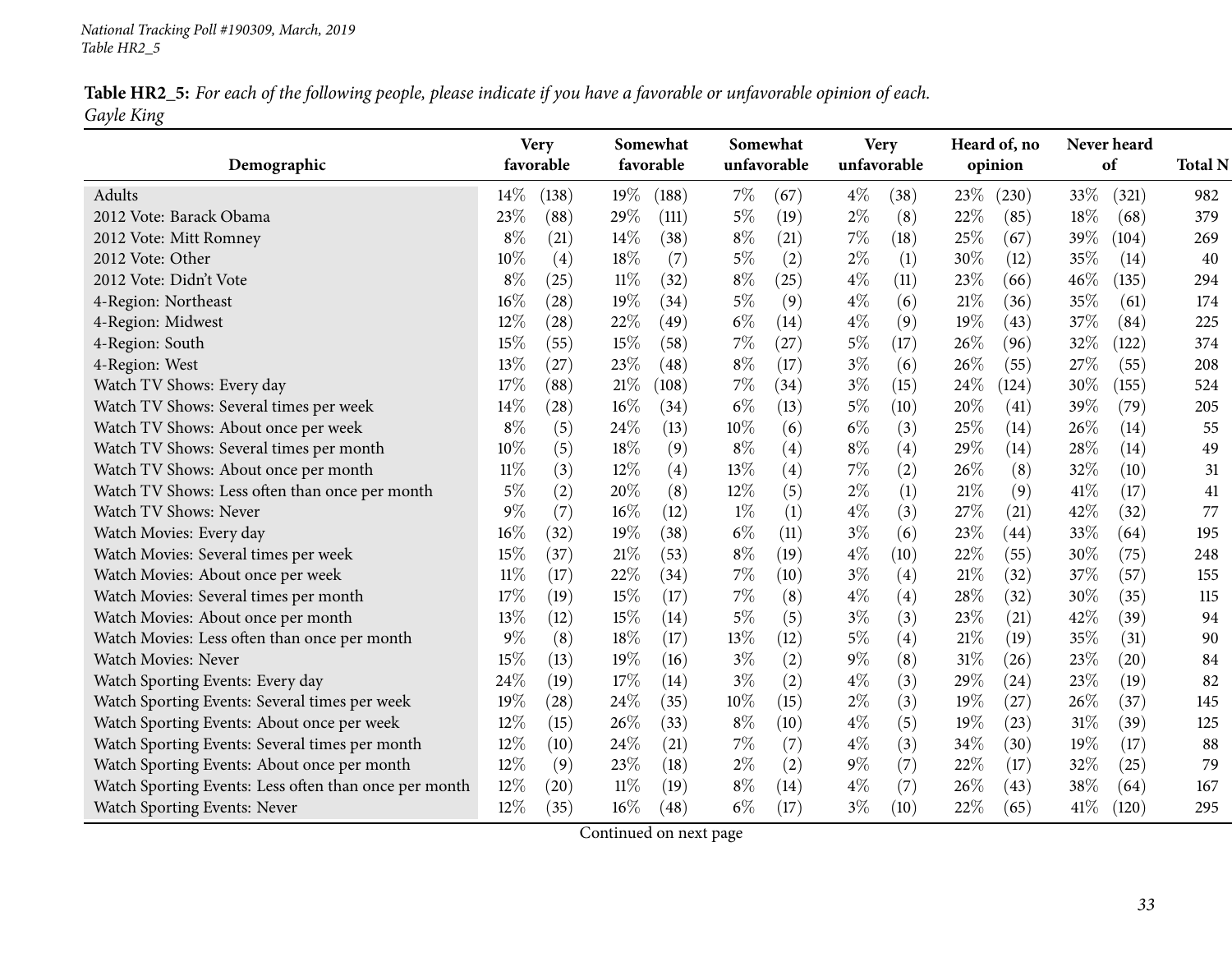Table HR2\_5: For each of the following people, please indicate if you have a favorable or unfavorable opinion of each. *Gayle King*

|                                             | <b>Very</b> |                    | Somewhat |           | Somewhat |             |        | <b>Very</b>       |        | Heard of, no       |      | Never heard |                |
|---------------------------------------------|-------------|--------------------|----------|-----------|----------|-------------|--------|-------------------|--------|--------------------|------|-------------|----------------|
| Demographic                                 | favorable   |                    |          | favorable |          | unfavorable |        | unfavorable       |        | opinion            |      | of          | <b>Total N</b> |
| Adults                                      | $14\%$      | (138)              | $19\%$   | (188)     | $7\%$    | (67)        | $4\%$  | (38)              | 23\%   | (230)              | 33\% | (321)       | 982            |
| Cable Subscription: Currently               | 17%         | (79`               | 22%      | (104)     | $6\%$    | (29)        | $4\%$  | (19)              | 23\%   | (110)              | 28%  | (131)       | 474            |
| Cable Subscription: In the past             | 10%         | (35)               | 17%      | (61)      | $8\%$    | (30)        | $4\%$  | (13)              | 22\%   | (79)               | 40%  | (143)       | 361            |
| Cable Subscription: Never                   | $16\%$      | $\left( 24\right)$ | 15%      | (22)      | 5%       | (7)         | $4\%$  | (6)               | 28\%   | (40)               | 32\% | (47)        | 147            |
| Satellite TV Subscription: Currently        | 19%         | (50)               | $19\%$   | (49`      | $6\%$    | (16)        | $3\%$  | (8)               | 21%    | (54)               | 32\% | (81)        | 258            |
| Satellite TV Subscription: In the past      | 11%         | $^{'}29$           | 21%      | (54)      | $7\%$    | (19)        | $4\%$  | (11)              | 22\%   | (59)               | 35%  | (91)        | 263            |
| Satellite TV Subscription: Never            | 13%         | (59)               | $18\%$   | (85)      | $7\%$    | (32)        | $4\%$  | (20)              | 25\%   | (116)              | 32%  | (148)       | 461            |
| Streaming Service Subscription: Currently   | 14%         | (84)               | $18\%$   | (105)     | 7%       | (39)        | $3\%$  | (16)              | 22\%   | (130)              | 37%  | (216)       | 590            |
| Streaming Service Subscription: In the past | 17%         | (16)               | $16\%$   | (15)      | $11\%$   | (11)        | $5\%$  | (4)               | 23\%   | (22)               | 28\% | (26)        | 94             |
| Streaming Service Subscription: Never       | 13%         | (38)               | 23\%     | (68)      | $6\%$    | (17)        | $6\%$  | $\left(18\right)$ | 26\%   | $\left( 78\right)$ | 26\% | (78)        | 297            |
| Film: An avid fan                           | $18\%$      | (62)               | 22%      | (76)      | $7\%$    | (26)        | $3\%$  | $\left(10\right)$ | 21%    | (73)               | 30%  | (103)       | 350            |
| Film: A casual fan                          | 13%         | (68)               | $19\%$   | (100)     | $6\%$    | (33)        | $4\%$  | (21)              | 24\%   | (128)              | 35%  | (187)       | 537            |
| Film: Not a fan                             | $8\%$       | (8)                | $13\%$   | (12)      | $8\%$    | (7)         | $8\%$  | (7)               | $31\%$ | (30)               | 32%  | (31)        | 95             |
| Television: An avid fan                     | 17%         | (86)               | 23\%     | (116)     | $6\%$    | (28)        | $3\%$  | $\left(14\right)$ | 23\%   | (113)              | 28%  | (138)       | 494            |
| Television: A casual fan                    | $11\%$      | $\left( 48\right)$ | $16\%$   | (69)      | $9\%$    | (37)        | $4\%$  | (18)              | 23\%   | (99)               | 37%  | 157         | 427            |
| Television: Not a fan                       | $5\%$       | (3)                | $6\%$    | (4)       | $3\%$    | (2)         | $12\%$ | (7)               | $30\%$ | (18)               | 44\% | (26)        | 60             |
| Music: An avid fan                          | 15%         | (78)               | 20%      | (104)     | $7\%$    | (36)        | $3\%$  | (13)              | 23\%   | (116)              | 32%  | (164)       | 510            |
| Music: A casual fan                         | 12%         | (53)               | $19\%$   | (81)      | $7\%$    | (28)        | $4\%$  | (19)              | 23\%   | (100)              | 34\% | (146)       | 426            |
| Music: Not a fan                            | $16\%$      | (7)                | $7\%$    | (3)       | $4\%$    | (2)         | $14\%$ | (6)               | $32\%$ | (14)               | 26%  | (12)        | 45             |
| Fashion: An avid fan                        | $27\%$      | $\left( 40\right)$ | 21%      | (30)      | $5\%$    | (8)         | $4\%$  | (6)               | $14\%$ | $\left( 21\right)$ | 28\% | (41)        | 146            |
| Fashion: A casual fan                       | $14\%$      | (52)               | $26\%$   | (97)      | $9\%$    | (35)        | $3\%$  | (9)               | 23\%   | (86)               | 25\% | (94)        | 374            |
| Fashion: Not a fan                          | $10\%$      | (47)               | 13%      | (61)      | 5%       | (23)        | $5\%$  | (23)              | $26\%$ | (122)              | 40\% | (186)       | 462            |

*Note:* Row proportions may total to larger than one-hundred percen<sup>t</sup> due to rounding. For more information visit [MorningConsultIntelligence.com](https://morningconsultintelligence.com).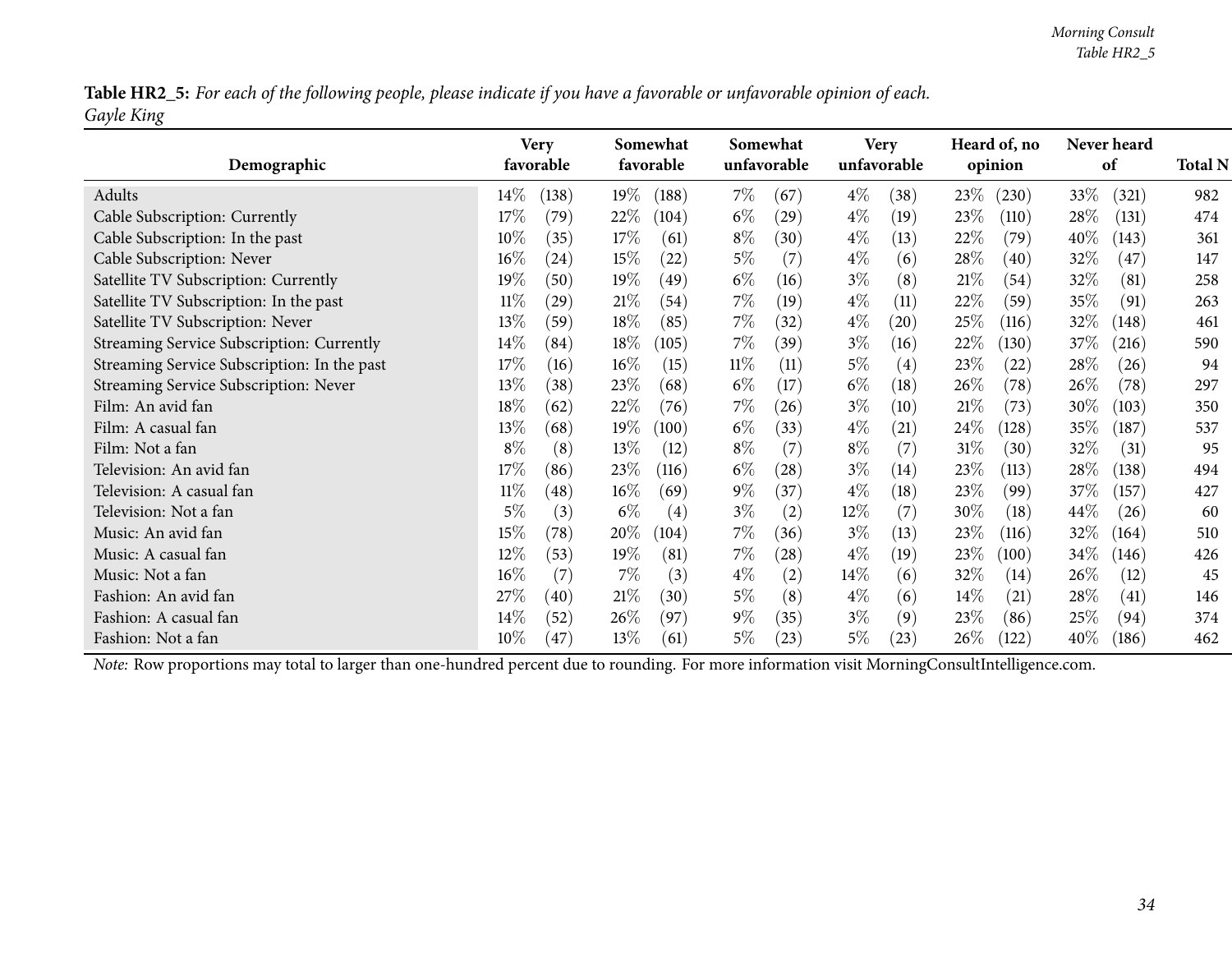Table HR3\_1: For each of the following people, please indicate if you have a favorable or unfavorable opinion of each. *Michael Jackson*

<span id="page-34-0"></span>

|                          | <b>Very</b>               | Somewhat<br>Somewhat     |                | <b>Very</b>    | Heard of, no   | Never heard                            |                |
|--------------------------|---------------------------|--------------------------|----------------|----------------|----------------|----------------------------------------|----------------|
| Demographic              | favorable                 | favorable<br>unfavorable |                | unfavorable    | opinion        | of                                     | <b>Total N</b> |
| Adults                   | 19%<br>(186)              | 27\%<br>(265)            | 22%<br>(216)   | 21%<br>(203)   | $8\%$<br>(82)  | $2\%$<br>(18)                          | 970            |
| Gender: Male             | 23%<br>(106)              | 24\%<br>(109)            | 20%<br>(91)    | 22%<br>(99)    | $8\%$<br>(36)  | $3\%$<br>(14)                          | 456            |
| Gender: Female           | 15%<br>(79)               | 30%<br>(155)             | 24\%<br>(125)  | 20%<br>(104)   | 9%<br>(47)     | $1\%$<br>(4)                           | 515            |
| Age: 18-29               | 24%<br>(43)               | 33%<br>(59)              | 18%<br>(32)    | $12\%$<br>(23) | 9%<br>(17)     | (7)<br>$4\%$                           | 181            |
| Age: 30-44               | 29%<br>(64)               | 28\%<br>(60)             | 17%<br>(38)    | $16\%$<br>(34) | 7%<br>(15)     | $3\%$<br>(7)                           | 217            |
| Age: 45-54               | 18%<br>(29)               | 28\%<br>(45)             | 21%<br>(34)    | $21\%$<br>(34) | 9%<br>(15)     | $2\%$<br>(2)                           | 161            |
| Age: 55-64               | 17%<br>(32)               | 26\%<br>(48)             | 30%<br>(55)    | 18%<br>(32)    | $8\%$<br>(15)  | $1\%$<br>(1)                           | 182            |
| Age: 65+                 | $8\%$<br>(18)             | 23\%<br>(53)             | 25%<br>(57)    | 35\%<br>(80)   | $9\%$<br>(20)  | $1\%$<br>(1)                           | 229            |
| Generation Z: 18-21      | 31%<br>(21)               | 35%<br>(23)              | $8\%$<br>(6)   | 12%<br>(8)     | $6\%$<br>(4)   | 7%<br>(5)                              | 67             |
| Millennial: Age 22-37    | 28%<br>(65)               | 30%<br>(69)              | 18%<br>(42)    | 14\%<br>(31)   | 9%<br>(22)     | $2\%$<br>(3)                           | 232            |
| Generation X: Age 38-53  | 20%<br>(48)               | 26%<br>(63)              | 23%<br>(55)    | 19%<br>(46)    | $8\%$<br>(19)  | $3\%$<br>(8)                           | 239            |
| Boomers: Age 54-72       | 12%<br>(45)               | 26%<br>(95)              | 27%<br>(101)   | 27\%<br>(100)  | $8\%$<br>(28)  | (1)                                    | 369            |
| PID: Dem (no lean)       | 24%<br>(77)               | 27%<br>(85)              | 23%<br>(73)    | 17%<br>(54)    | 9%<br>(27)     | $1\%$<br>(3)                           | 319            |
| PID: Ind (no lean)       | 18%<br>(59)               | 27\%<br>(87)             | 22%<br>(72)    | 20%<br>(66)    | 11%<br>(35)    | $2\%$<br>(7)                           | 325            |
| PID: Rep (no lean)       | 15%<br>(50)               | 28%<br>(92)              | 22%<br>(71)    | 26%<br>(84)    | $6\%$<br>(20)  | $3\%$<br>(9)                           | 326            |
| PID/Gender: Dem Men      | 29%<br>(38)               | 23\%<br>(31)             | 22%<br>(30)    | $17\%$<br>(23) | $6\%$<br>(9)   | $2\%$<br>(2)                           | 133            |
| PID/Gender: Dem Women    | 21%<br>(39)               | 29%<br>(55)              | 23\%<br>(43)   | $16\%$<br>(30) | 10%<br>(19)    | (1)<br>$\hspace{0.1mm}-\hspace{0.1mm}$ | 186            |
| PID/Gender: Ind Men      | 22%<br>(34)               | 21%<br>(34)              | 25\%<br>(39)   | $21\%$<br>(33) | 10%<br>(15)    | $2\%$<br>(3)                           | 159            |
| PID/Gender: Ind Women    | 15%<br>(24)               | 32%<br>(53)              | $20\%$<br>(33) | 19%<br>(32)    | 12%<br>(19)    | $2\%$<br>(4)                           | 167            |
| PID/Gender: Rep Men      | $21\%$<br>(34)            | 27%<br>(45)              | $14\%$<br>(23) | 26\%<br>(43)   | 7%<br>(12)     | $5\%$<br>(9)                           | 164            |
| PID/Gender: Rep Women    | 10%<br>(16)               | 29%<br>(48)              | 30%<br>(48)    | 25\%<br>(41)   | $5\%$<br>(9)   | (0)                                    | 162            |
| Ideo: Liberal (1-3)      | 22%<br>(67)               | 26\%<br>(79)             | 22%<br>(67)    | $21\%$<br>(64) | $6\%$<br>(19)  | $3\%$<br>(8)                           | 305            |
| Ideo: Moderate (4)       | 19%<br>(40)               | $31\%$<br>(64)           | 21%<br>(43)    | 19%<br>(39)    | 10%<br>(20)    | $1\%$<br>(1)                           | 206            |
| Ideo: Conservative (5-7) | 13%<br>(43)               | 25\%<br>(87)             | 27%<br>(92)    | $27\%$<br>(93) | $8\%$<br>(26)  | $1\%$<br>(5)                           | 347            |
| Educ: < College          | 20%<br>(125)              | 29%<br>(178)             | 18\%<br>(112)  | 19%<br>(115)   | $11\%$<br>(66) | $2\%$<br>(15)                          | 610            |
| Educ: Bachelors degree   | 15%<br>(34)               | 27%<br>(61)              | $31\%$<br>(72) | 23\%<br>(54)   | $4\%$<br>(8)   | $1\%$<br>(2)                           | 230            |
| Educ: Post-grad          | 21%<br>$\left( 28\right)$ | 20%<br>(26)              | 25%<br>(33)    | 27%<br>(35)    | $6\%$<br>(8)   | $1\%$<br>(1)                           | 130            |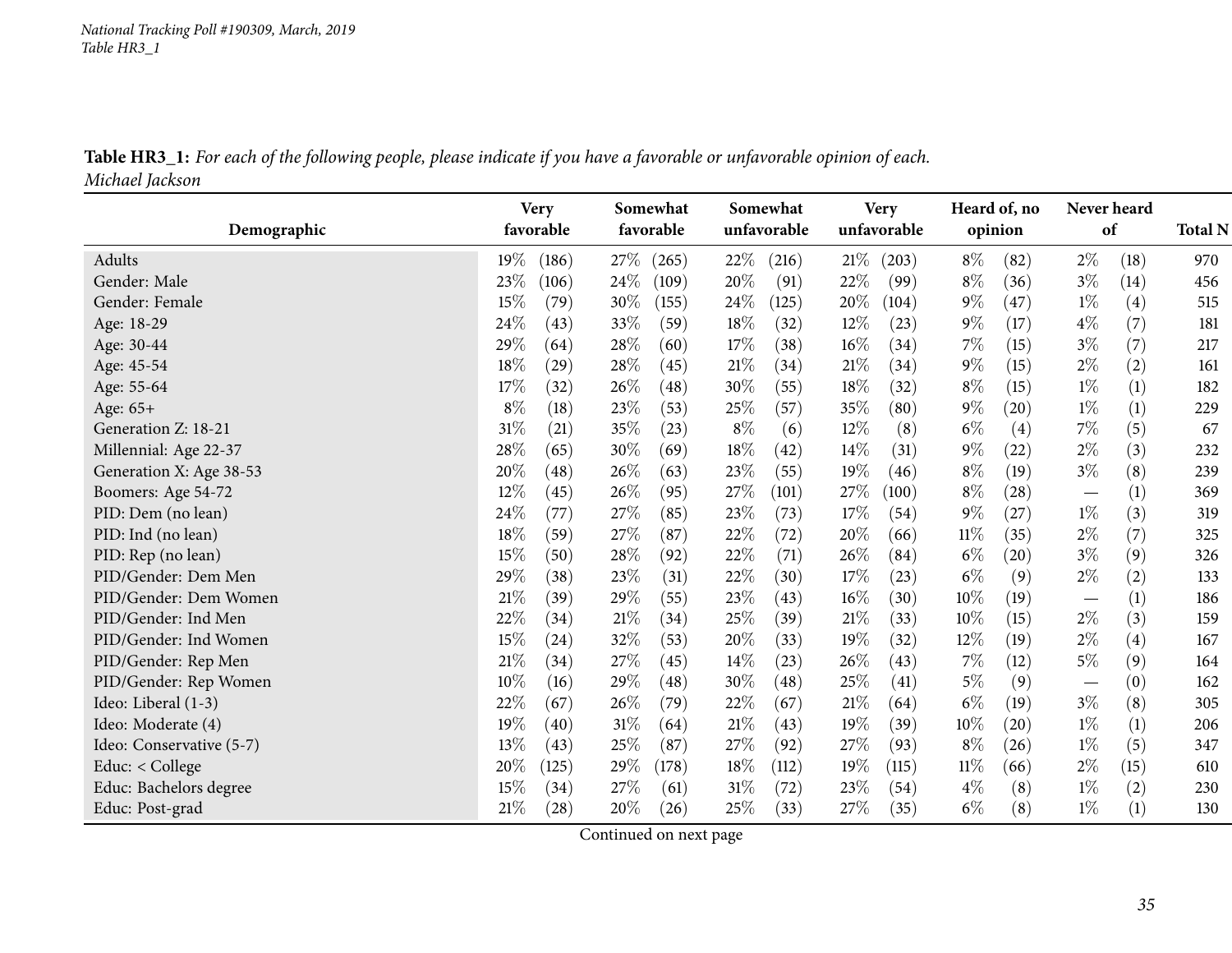Table HR3\_1: For each of the following people, please indicate if you have a favorable or unfavorable opinion of each. *Michael Jackson*

|                               | <b>Very</b>               | Somewhat       |                 | <b>Very</b>     | Heard of, no   | Never heard                            |                |
|-------------------------------|---------------------------|----------------|-----------------|-----------------|----------------|----------------------------------------|----------------|
| Demographic                   | favorable                 | favorable      | unfavorable     | unfavorable     | opinion        | of                                     | <b>Total N</b> |
| Adults                        | 19%<br>(186)              | 27\%<br>(265)  | 22\%<br>(216)   | $21\%$<br>(203) | $8\%$<br>(82)  | $2\%$<br>(18)                          | 970            |
| Income: Under 50k             | $22\%$<br>(117)           | 28%<br>(147)   | 18%<br>(93)     | 19%<br>(100)    | $10\%$<br>(51) | $3\%$<br>(13)                          | 521            |
| Income: 50k-100k              | 15%<br>(46)               | 27\%<br>(83)   | 28%<br>(89)     | 22%<br>(68)     | $8\%$<br>(24)  | $1\%$<br>(2)                           | 312            |
| Income: 100k+                 | 16%<br>(23)               | 26%<br>(35)    | 25%<br>(35)     | 25%<br>(35)     | $5\%$<br>(7)   | $2\%$<br>(3)                           | 137            |
| Ethnicity: White              | 14%<br>(114)              | 27\%<br>(220)  | $25\%$<br>(202) | 24\%<br>(189)   | $8\%$<br>(61)  | $2\%$<br>(14)                          | 800            |
| Ethnicity: Hispanic           | 25%<br>(25)               | 32%<br>(31)    | 19%<br>(18)     | 14\%<br>(14)    | $7\%$<br>(7)   | $4\%$<br>(3)                           | 99             |
| Ethnicity: Afr. Am.           | 49%<br>(52)               | 27%<br>(28)    | $5\%$<br>(5)    | $4\%$<br>(4)    | $11\%$<br>(11) | $4\%$<br>(4)                           | 104            |
| Ethnicity: Other              | 30%<br>$\left( 20\right)$ | 26%<br>(17)    | 13%<br>(8)      | $15\%$<br>(10)  | 16%<br>(10)    | $1\%$<br>(0)                           | 66             |
| Relig: Protestant             | 13%<br>(33)               | $31\%$<br>(76) | 22%<br>(54)     | 25%<br>(61)     | $9\%$<br>(23)  | (1)                                    | 249            |
| Relig: Roman Catholic         | 16%<br>$\left( 27\right)$ | 27%<br>(48)    | 25%<br>(44)     | 23\%<br>(41)    | $6\%$<br>(11)  | $3\%$<br>(5)                           | 176            |
| Relig: Something Else         | $23\%$<br>(22)            | 32%<br>(31)    | 23%<br>(22)     | 12%<br>(11)     | $10\%$<br>(9)  | $2\%$<br>(2)                           | 97             |
| Relig: Jewish                 | (0)                       | $5\%$<br>(1)   | 46%<br>(8)      | 30%<br>(5)      | 19%<br>(3)     | (0)<br>$\hspace{0.1mm}-\hspace{0.1mm}$ | 17             |
| Relig: Evangelical            | $16\%$<br>(54)            | 29%<br>(99)    | 25\%<br>(88)    | $21\%$<br>(74)  | $8\%$<br>(28)  | $1\%$<br>(3)                           | 347            |
| Relig: Non-Evang. Catholics   | $16\%$<br>(28)            | 32%<br>(56)    | 18%<br>(32)     | 22%<br>(39)     | $9\%$<br>(15)  | $3\%$<br>(5)                           | 174            |
| Relig: All Christian          | 16%<br>(82)               | 30%<br>(155)   | 23%<br>(120)    | 22%<br>(113)    | $8\%$<br>(43)  | $2\%$<br>(8)                           | 521            |
| Relig: All Non-Christian      | 39%<br>(43)               | 27%<br>(30)    | 17%<br>(19)     | 10%<br>(11)     | $7\%$<br>(8)   | (0)                                    | 111            |
| Community: Urban              | 30%<br>(70)               | 25%<br>(58)    | 15%<br>(36)     | $15\%$<br>(34)  | 13%<br>(31)    | $2\%$<br>(4)                           | 233            |
| Community: Suburban           | 15%<br>(64)               | 29%<br>(127)   | 25%<br>(111)    | 24\%<br>(106)   | $6\%$<br>(26)  | $1\%$<br>(4)                           | 437            |
| Community: Rural              | 17%<br>(51)               | 27\%<br>(80)   | 23%<br>(70)     | $21\%$<br>(63)  | $8\%$<br>(25)  | $4\%$<br>(11)                          | 301            |
| <b>Employ: Private Sector</b> | 19%<br>(55)               | 27%<br>(79)    | 24%<br>(70)     | 22%<br>(63)     | $6\%$<br>(18)  | $1\%$<br>(4)                           | 289            |
| <b>Employ: Government</b>     | 28%<br>(14)               | 17%<br>(9)     | 22%<br>(11)     | 28%<br>(14)     | $4\%$<br>(2)   | (0)                                    | 50             |
| Employ: Self-Employed         | 25%<br>(25)               | $31\%$<br>(31) | 21%<br>(21)     | $17\%$<br>(17)  | $4\%$<br>(4)   | $1\%$<br>(1)                           | 99             |
| Employ: Homemaker             | 15%<br>(12)               | 30%<br>(26)    | $21\%$<br>(17)  | 20%<br>(17)     | 13%<br>(11)    | $1\%$<br>(1)                           | 84             |
| Employ: Student               | 17%<br>(5)                | 58%<br>(18)    | $8\%$<br>(3)    | 14\%<br>(4)     | $1\%$<br>(0)   | $2\%$<br>(1)                           | 31             |
| Employ: Retired               | $12\%$<br>(31)            | 24\%<br>(61)   | 25%<br>(65)     | 28%<br>(71)     | 10%<br>(25)    | $1\%$<br>(2)                           | 256            |
| Employ: Unemployed            | 20%<br>(17)               | $31\%$<br>(27) | 18%<br>(16)     | $9\%$<br>(8)    | 18%<br>(15)    | $4\%$<br>(3)                           | 86             |
| Employ: Other                 | 34%<br>(25)               | 19%<br>(14)    | 18%<br>(14)     | 12%<br>(9)      | $9\%$<br>(7)   | $7\%$<br>(5)                           | 74             |
| Military HH: Yes              | 19%<br>(35)               | 22%<br>(41)    | 19%<br>(36)     | 29%<br>(53)     | $8\%$<br>(15)  | $3\%$<br>(5)                           | 184            |
| Military HH: No               | 19%<br>(151)              | 28\%<br>(223)  | 23%<br>(181)    | 19%<br>(151)    | $9\%$<br>(67)  | $2\%$<br>(14)                          | 786            |
| RD/WT: Right Direction        | 18%<br>(68)               | 29%<br>(105)   | $21\%$<br>(77)  | 22%<br>(82)     | $7\%$<br>(27)  | $3\%$<br>(10)                          | 369            |
| RD/WT: Wrong Track            | 20%<br>(117)              | 27\%<br>(160)  | 23\%<br>(139)   | 20%<br>(122)    | $9\%$<br>(55)  | $1\%$<br>(9)                           | 602            |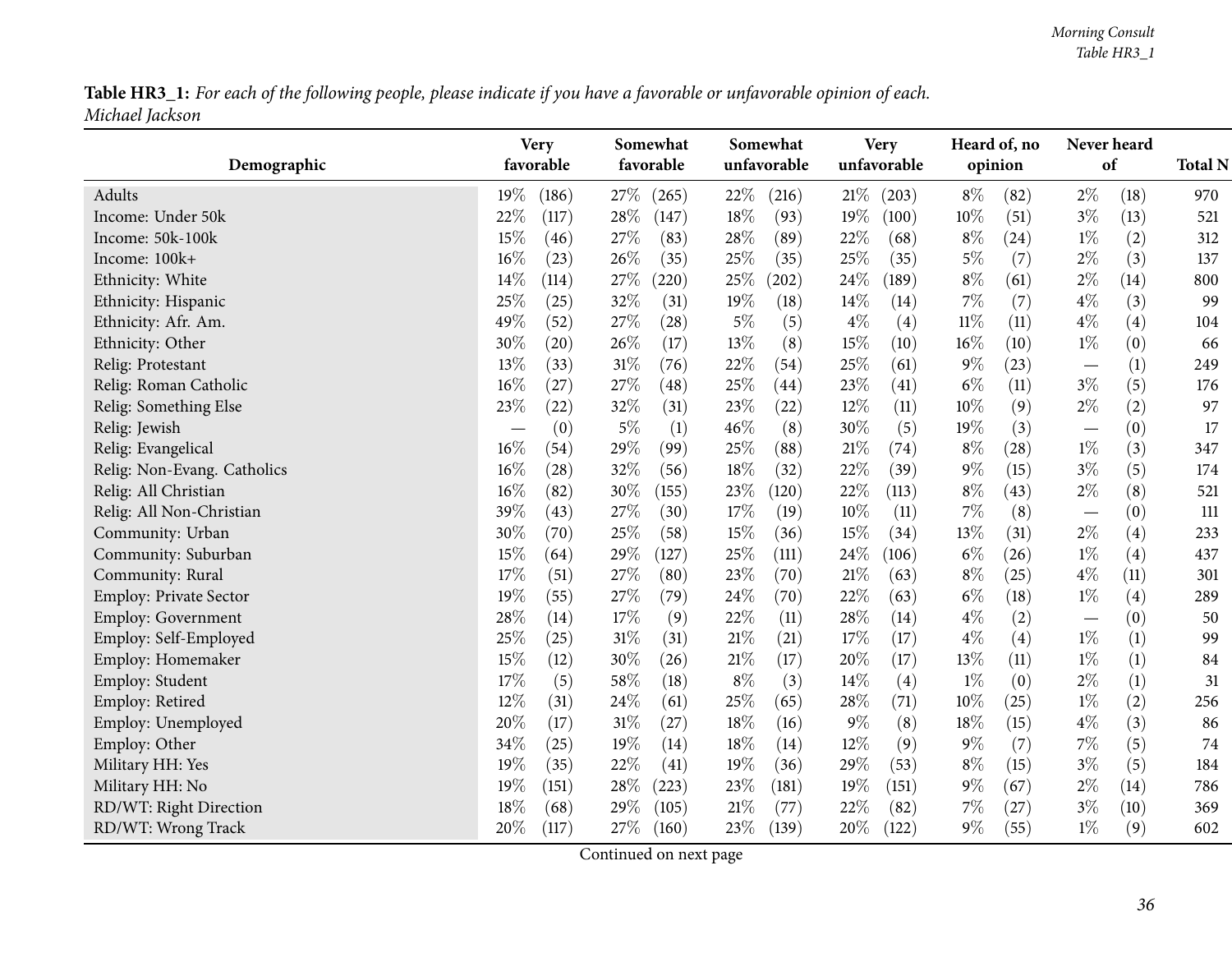| Table HR3_1: For each of the following people, please indicate if you have a favorable or unfavorable opinion of each. |  |
|------------------------------------------------------------------------------------------------------------------------|--|
| Michael Jackson                                                                                                        |  |

|                                      | <b>Very</b>               | Somewhat      | Somewhat       | <b>Very</b>    | Heard of, no   | Never heard                              |                |
|--------------------------------------|---------------------------|---------------|----------------|----------------|----------------|------------------------------------------|----------------|
| Demographic                          | favorable                 | favorable     | unfavorable    | unfavorable    | opinion        | of                                       | <b>Total N</b> |
| Adults                               | 19%<br>(186)              | 27\%<br>(265) | 22\%<br>(216)  | 21%<br>(203)   | $8\%$<br>(82)  | $2\%$<br>(18)                            | 970            |
| Trump Job Approve                    | 16%<br>(67)               | 28\%<br>(115) | 24%<br>(99)    | 24\%<br>(98)   | $6\%$<br>(27)  | $3\%$<br>(11)                            | 417            |
| Trump Job Disapprove                 | 21%<br>(110)              | 28\%<br>(141) | 22%<br>(113)   | 20%<br>(103)   | $8\%$<br>(43)  | $1\%$<br>(3)                             | 513            |
| Trump Job Strongly Approve           | 16%<br>(37)               | 24\%<br>(55)  | 25%<br>(57)    | 25%<br>(57)    | $8\%$<br>(18)  | $3\%$<br>(6)                             | 230            |
| Trump Job Somewhat Approve           | 16%<br>(30)               | 32%<br>(60)   | 22%<br>(42)    | 22%<br>(41)    | $5\%$<br>(9)   | $3\%$<br>(5)                             | 187            |
| Trump Job Somewhat Disapprove        | 23%<br>(25)               | 31%<br>(33)   | 20%<br>(21)    | 17%<br>(18)    | $8\%$<br>(9)   | (0)                                      | 106            |
| Trump Job Strongly Disapprove        | 21%<br>(85)               | 27%<br>(108)  | 22%<br>(91)    | 21\%<br>(85)   | $8\%$<br>(34)  | $1\%$<br>(2)                             | 407            |
| Favorable of Trump                   | 17%<br>(67)               | 27\%<br>(106) | 24%<br>(95)    | 23%<br>(94)    | 7%<br>(28)     | $2\%$<br>(9)                             | 399            |
| Unfavorable of Trump                 | 21%<br>(108)              | 29%<br>(150)  | 23%<br>(116)   | 20%<br>(102)   | 7%<br>(36)     | (1)                                      | 513            |
| Very Favorable of Trump              | 16%<br>(39)               | 24%<br>(58)   | 23%<br>(55)    | 26%<br>(62)    | $8\%$<br>(20)  | $2\%$<br>(5)                             | 239            |
| Somewhat Favorable of Trump          | 18%<br>(28)               | 30%<br>(48)   | 25%<br>(40)    | 19%<br>(31)    | $5\%$<br>(9)   | $2\%$<br>(4)                             | 160            |
| Somewhat Unfavorable of Trump        | 23%<br>(21)               | 40%<br>(36)   | 22%<br>(21)    | 10%<br>(9)     | $5\%$<br>(5)   | (0)                                      | 92             |
| Very Unfavorable of Trump            | 21%<br>(87)               | 27\%<br>(114) | 23%<br>(96)    | 22%<br>(92)    | 7%<br>(31)     | (1)<br>$\overbrace{\phantom{123221111}}$ | 421            |
| #1 Issue: Economy                    | 21%<br>(58)               | 28\%<br>(78)  | 23%<br>(64)    | 19%<br>(53)    | 7%<br>(20)     | (1)                                      | 275            |
| #1 Issue: Security                   | 15%<br>(32)               | 26%<br>(56)   | 23%<br>(50)    | 26%<br>(57)    | 7%<br>(14)     | $4\%$<br>(8)                             | 218            |
| #1 Issue: Health Care                | 20%<br>(29)               | 30%<br>(42)   | 25%<br>(35)    | $16\%$<br>(23) | 9%<br>(13)     | (0)                                      | 141            |
| #1 Issue: Medicare / Social Security | 14%<br>$\left( 20\right)$ | 26%<br>(36)   | 18%<br>(26)    | 26%<br>(37)    | 14%<br>(19)    | $3\%$<br>(4)                             | 142            |
| #1 Issue: Women's Issues             | 25%<br>(11)               | 42%<br>(19)   | 23%<br>(11)    | $7\%$<br>(3)   | $3\%$<br>(1)   | (0)<br>$\overbrace{\phantom{123221111}}$ | 46             |
| #1 Issue: Education                  | 29%<br>(15)               | 22%<br>(11)   | $11\%$<br>(6)  | 26%<br>(14)    | 9%<br>(5)      | $2\%$<br>(1)                             | 51             |
| #1 Issue: Energy                     | 24%<br>(11)               | 24%<br>(11)   | 23%<br>(11)    | 14%<br>(7)     | 9%<br>(4)      | $5\%$<br>(2)                             | 46             |
| #1 Issue: Other                      | 18%<br>(9)                | 23%<br>(12)   | 28%<br>(14)    | 19%<br>(10)    | 11%<br>(6)     | $2\%$<br>(1)                             | 52             |
| 2018 House Vote: Democrat            | 19%<br>(65)               | 27%<br>(94)   | 25%<br>(84)    | 20%<br>(69)    | 9%<br>(29)     | (1)<br>$\overline{\phantom{m}}$          | 343            |
| 2018 House Vote: Republican          | 13%<br>(45)               | 27%<br>(95)   | 25%<br>(90)    | 26%<br>(92)    | $6\%$<br>(22)  | $2\%$<br>(9)                             | 352            |
| 2018 House Vote: Someone else        | 18%<br>(8)                | 23%<br>(10)   | 14%<br>(6)     | 29%<br>(13)    | 14%<br>(6)     | $2\%$<br>(1)                             | 44             |
| 2018 House Vote: Didnt Vote          | 29%<br>(68)               | 28%<br>(66)   | 16%<br>(36)    | 12%<br>(29)    | $11\%$<br>(25) | $3\%$<br>(8)                             | 231            |
| 2016 Vote: Hillary Clinton           | 24%<br>(71)               | 25%<br>(73)   | 24%<br>(70)    | 19%<br>(54)    | 7%<br>(21)     | $1\%$<br>(2)                             | 291            |
| 2016 Vote: Donald Trump              | 14%<br>(47)               | 25%<br>(87)   | 25%<br>(87)    | 27%<br>(94)    | 7%<br>(25)     | $2\%$<br>(7)                             | 346            |
| 2016 Vote: Someone else              | 7%<br>(5)                 | 24\%<br>(19)  | 25%<br>(19)    | 28%<br>(22)    | 14%<br>(11)    | $1\%$<br>(1)                             | 77             |
| 2016 Vote: Didnt Vote                | 24%<br>(60)               | 34\%<br>(85)  | $16\%$<br>(40) | 13%<br>(32)    | 10%<br>(25)    | $3\%$<br>(8)                             | 250            |
| Voted in 2014: Yes                   | 19%<br>(119)              | 24%<br>(154)  | 24\%<br>(149)  | 24\%<br>(151)  | $7\%$<br>(46)  | $2\%$<br>(10)                            | 629            |
| Voted in 2014: No                    | 20%<br>(67)               | 32%<br>(111)  | 20%<br>(67)    | 15%<br>(52)    | $11\%$<br>(37) | $2\%$<br>(8)                             | 341            |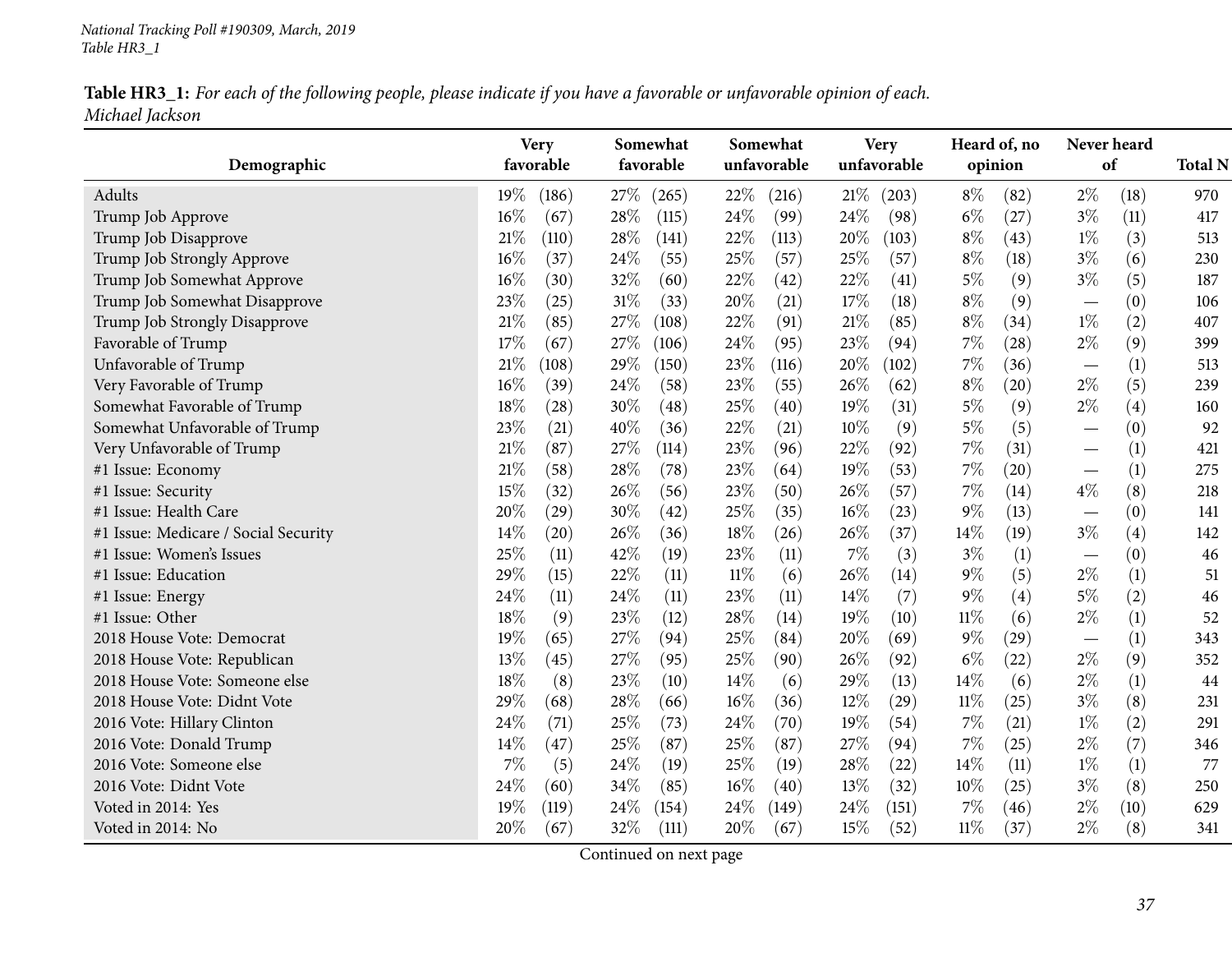Table HR3\_1: For each of the following people, please indicate if you have a favorable or unfavorable opinion of each. *Michael Jackson*

| Demographic                                           | <b>Very</b><br>favorable  |             | Somewhat<br>favorable |        | Somewhat<br>unfavorable |        | <b>Very</b><br>unfavorable |        | Heard of, no<br>opinion | Never heard<br>of                |      | <b>Total N</b> |
|-------------------------------------------------------|---------------------------|-------------|-----------------------|--------|-------------------------|--------|----------------------------|--------|-------------------------|----------------------------------|------|----------------|
| Adults                                                | 19%<br>(186)              | 27\%        | (265)                 | 22\%   | (216)                   | 21%    | (203)                      | $8\%$  | (82)                    | $2\%$                            | (18) | 970            |
| 2012 Vote: Barack Obama                               | 26%<br>(94)               | 24%         | (87)                  | 23%    | (81)                    | 20%    | (71)                       | $7\%$  | (24)                    | $1\%$                            | (3)  | 361            |
| 2012 Vote: Mitt Romney                                | 12%<br>(32)               | 25%         | (67)                  | 25%    | (70)                    | 29%    | (79)                       | $8\%$  | (21)                    | $2\%$                            | (5)  | 273            |
| 2012 Vote: Other                                      | $8\%$                     | 27\%<br>(4) | (13)                  | 22\%   | (11)                    | 32%    | (15)                       | $9\%$  | (4)                     | $2\%$                            | (1)  | 48             |
| 2012 Vote: Didn't Vote                                | 19%<br>(56)               | 34%         | (98)                  | 19%    | (55)                    | 13%    | (38)                       | 12%    | (34)                    | $3\%$                            | (9)  | 288            |
| 4-Region: Northeast                                   | 13%<br>(22)               | 26%         | (45)                  | 25%    | (43)                    | $27\%$ | (48)                       | $8\%$  | (14)                    | $2\%$                            | (3)  | 174            |
| 4-Region: Midwest                                     | 23\%<br>(50)              | 21%         | (48)                  | 29%    | (65)                    | 18%    | (41)                       | $8\%$  | (18)                    |                                  | (1)  | 223            |
| 4-Region: South                                       | 21%<br>(73)               | 29%         | (103)                 | 19%    | (66)                    | 20%    | (71)                       | $10\%$ | (35)                    | $2\%$                            | (7)  | 355            |
| 4-Region: West                                        | 18%<br>(40)               | 32%         | (69)                  | 19%    | (42)                    | 20%    | (43)                       | 7%     | (15)                    | $4\%$                            | (8)  | 218            |
| Watch TV Shows: Every day                             | 21\%<br>(107)             | 26%         | (136)                 | 21%    | (110)                   | 22%    | (115)                      | $8\%$  | (43)                    | $2\%$                            | (8)  | 520            |
| Watch TV Shows: Several times per week                | 17%<br>(38)               | 33%         | (72)                  | 25%    | (54)                    | 19%    | (41)                       | $5\%$  | (11)                    | $\qquad \qquad$                  | (0)  | 216            |
| Watch TV Shows: About once per week                   | 15%                       | (8)<br>17%  | (9)                   | 24\%   | (13)                    | 32%    | (17)                       | $11\%$ | (6)                     | $2\%$                            | (1)  | 55             |
| Watch TV Shows: Several times per month               | 18%                       | 37%<br>(8)  | (17)                  | 21\%   | (10)                    | 18%    | (8)                        | $5\%$  | (3)                     |                                  | (0)  | 46             |
| Watch TV Shows: About once per month                  | 23%                       | (7)<br>29%  | (8)                   | 38%    | (11)                    | $11\%$ | (3)                        |        | (0)                     |                                  | (0)  | 29             |
| Watch TV Shows: Less often than once per month        | 19%                       | 29%<br>(6)  | (9)                   | $11\%$ | (4)                     | $16\%$ | (5)                        | 26%    | (9)                     |                                  | (0)  | 33             |
| Watch TV Shows: Never                                 | 17%<br>(12)               | 17%         | (12)                  | 20%    | (14)                    | 19%    | (14)                       | 16%    | (11)                    | $12\%$                           | (9)  | 72             |
| Watch Movies: Every day                               | 40%<br>(58)               | 22%         | (32)                  | $8\%$  | (12)                    | 18%    | (26)                       | 7%     | (11)                    | $4\%$                            | (6)  | 144            |
| Watch Movies: Several times per week                  | 18%<br>(45)               | 30%         | (74)                  | 23%    | (58)                    | 23%    | (56)                       | $6\%$  | (14)                    | $1\%$                            | (2)  | 249            |
| Watch Movies: About once per week                     | 14%<br>(24)               | 32%         | (54)                  | 25%    | (42)                    | 23%    | (39)                       | $6\%$  | (11)                    | $1\%$                            | (1)  | 172            |
| Watch Movies: Several times per month                 | 13%<br>(19)               | 29%         | (42)                  | 28%    | (41)                    | $21\%$ | (31)                       | $9\%$  | (13)                    |                                  | (0)  | 145            |
| Watch Movies: About once per month                    | 16%<br>(17)               | 32%         | (33)                  | 25%    | (25)                    | $16\%$ | (17)                       | $11\%$ | (11)                    | $\qquad \qquad$                  | (0)  | 103            |
| Watch Movies: Less often than once per month          | $5\%$                     | 25%<br>(4)  | (19)                  | 34%    | (25)                    | 23%    | (17)                       | 12%    | (9)                     |                                  | (0)  | 75             |
| Watch Movies: Never                                   | 22%<br>(18)               | 14\%        | (12)                  | $16\%$ | (14)                    | $21\%$ | (17)                       | 17%    | (14)                    | $11\%$                           | (9)  | 83             |
| Watch Sporting Events: Every day                      | 42%<br>(36)               | 20%         | (17)                  | 10%    | (9)                     | 19%    | (16)                       | $3\%$  | (3)                     | $5\%$                            | (5)  | 86             |
| Watch Sporting Events: Several times per week         | 24%<br>(33)               | 27\%        | (38)                  | 21%    | (30)                    | 22%    | (30)                       | $4\%$  | (6)                     | $2\%$                            | (3)  | 140            |
| Watch Sporting Events: About once per week            | 17%<br>(22)               | 23%         | (29)                  | 26%    | (33)                    | 22%    | (28)                       | $12\%$ | (16)                    |                                  | (0)  | 128            |
| Watch Sporting Events: Several times per month        | 20%<br>$\left( 20\right)$ | 21%         | (21)                  | 30%    | (30)                    | 22%    | (22)                       | 7%     | (7)                     |                                  | (0)  | 100            |
| Watch Sporting Events: About once per month           | 23\%<br>(17)              | 24\%        | (18)                  | 27%    | (20)                    | 21%    | (16)                       | $6\%$  | (4)                     | $\overbrace{\phantom{12322111}}$ | (0)  | 76             |
| Watch Sporting Events: Less often than once per month | 10%<br>(15)               | 34%         | (50)                  | 24\%   | (35)                    | 22%    | (32)                       | $8\%$  | (12)                    | $1\%$                            | (2)  | 146            |
| Watch Sporting Events: Never                          | 14\%<br>(43)              | $31\%$      | (92)                  | 20%    | (58)                    | 20%    | (58)                       | $12\%$ | (35)                    | $3\%$                            | (10) | 295            |

Continued on next page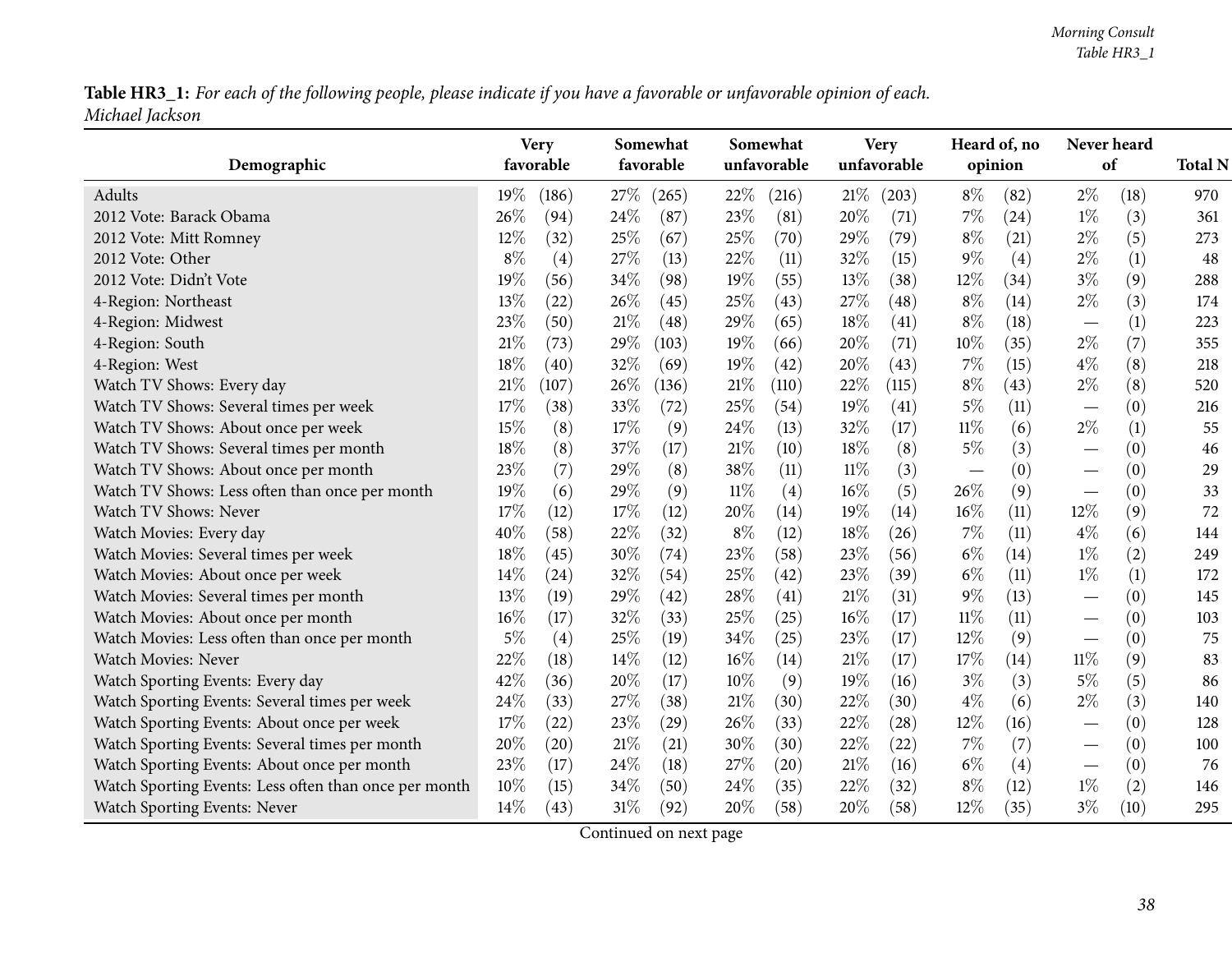| Table HR3_1: For each of the following people, please indicate if you have a favorable or unfavorable opinion of each. |  |
|------------------------------------------------------------------------------------------------------------------------|--|
| Michael Jackson                                                                                                        |  |

|                                             | <b>Very</b><br>favorable   | Somewhat<br>favorable | Somewhat<br>unfavorable    | <b>Very</b><br>unfavorable | Heard of, no                 | Never heard<br>of                      | <b>Total N</b> |
|---------------------------------------------|----------------------------|-----------------------|----------------------------|----------------------------|------------------------------|----------------------------------------|----------------|
| Demographic                                 |                            |                       |                            |                            | opinion                      |                                        |                |
| Adults                                      | 19%<br>(186)               | $27\%$<br>(265)       | 22%<br>(216)               | 21%<br>(203)               | $8\%$<br>(82)                | $2\%$<br>(18)                          | 970            |
| Cable Subscription: Currently               | 21%<br>(104)               | 25\%<br>(121)         | 23\%<br>(116)              | 24\%<br>(119)              | $6\%$<br>(27)                | $2\%$<br>(8)                           | 495            |
| Cable Subscription: In the past             | 17%<br>(57)                | 31%<br>(104)          | 24\%<br>(80)               | 18\%<br>(61)               | $10\%$<br>(35)               | (1)<br>$\overbrace{\phantom{13333}}$   | 338            |
| Cable Subscription: Never                   | 18\%<br>$\left( 24\right)$ | $29\%$<br>(40)        | 15\%<br>$\left( 20\right)$ | 17%<br>(24)                | $15\%$<br>$\left( 20\right)$ | $7\%$<br>(9)                           | 137            |
| Satellite TV Subscription: Currently        | 25\%<br>(57)               | $28\%$<br>(64)        | 18%<br>(43)                | 18\%<br>(41)               | $9\%$<br>$^{'}22)$           | $2\%$<br>(5)                           | 232            |
| Satellite TV Subscription: In the past      | 17%<br>(46)                | $28\%$<br>(80)        | 24\%<br>(67)               | 21%<br>(60)                | $9\%$<br>(27)                | (1)<br>$\hspace{0.1mm}-\hspace{0.1mm}$ | 281            |
| Satellite TV Subscription: Never            | 18%<br>(82)                | $26\%$<br>(121)       | 23\%<br>(107)              | 22\%<br>(102)              | 7%<br>(34)                   | $3\%$<br>(12)                          | 458            |
| Streaming Service Subscription: Currently   | $19\%$<br>(108)            | $30\%$<br>(174)       | 23\%<br>(134)              | 21%<br>(119)               | $5\%$<br>(31)                | $1\%$<br>(8)                           | 575            |
| Streaming Service Subscription: In the past | $26\%$<br>(30)             | $22\%$<br>(25)        | 23\%<br>(27)               | $16\%$<br>(18)             | $13\%$<br>(15)               | (0)                                    | 115            |
| Streaming Service Subscription: Never       | 17%<br>(48)                | $23\%$<br>(65)        | $20\%$<br>(55)             | 24\%<br>(66)               | $13\%$<br>(36)               | $4\%$<br>(10)                          | 280            |
| Film: An avid fan                           | 27%<br>(89)                | $27\%$<br>(89)        | $20\%$<br>(66)             | $19\%$<br>(64)             | $5\%$<br>(18)                | $2\%$<br>(5)                           | 331            |
| Film: A casual fan                          | 15%<br>(75)                | $29\%$<br>(147)       | $26\%$<br>(135)            | 22\%<br>(111)              | $8\%$<br>(43)                | $1\%$<br>(3)                           | 512            |
| Film: Not a fan                             | 17%<br>(21)                | 23\%<br>(30)          | $12\%$<br>(15)             | 23\%<br>$\left( 29\right)$ | 17%<br>(22)                  | $8\%$<br>(10)                          | 127            |
| Television: An avid fan                     | 21%<br>(101)               | $28\%$<br>(135)       | 21%<br>(99)                | 21%<br>(98)                | $8\%$<br>(40)                | $1\%$<br>(5)                           | 478            |
| Television: A casual fan                    | 19%<br>(80)                | $26\%$<br>(111)       | 25\%<br>(107)              | 21%<br>(89)                | $8\%$<br>(33)                | $1\%$<br>(4)                           | 424            |
| Television: Not a fan                       | 7%<br>(4)                  | $27\%$<br>(18)        | $16\%$<br>(11)             | 23\%<br>(16)               | $14\%$<br>(10)               | (9)<br>$13\%$                          | 68             |
| Music: An avid fan                          | $26\%$<br>126)             | $30\%$<br>(148)       | 19%<br>(94)                | 17%<br>(82)                | $7\%$<br>(33)                | (5)<br>$1\%$                           | 488            |
| Music: A casual fan                         | 13%<br>(55)                | $26\%$<br>(108)       | 28\%<br>(117)              | 25\%<br>(104)              | $8\%$<br>(36)                | $1\%$<br>(4)                           | 423            |
| Music: Not a fan                            | 9%<br>(5)                  | 15%<br>(9)            | $8\%$<br>(5)               | 29\%<br>(17)               | 23\%<br>(14)                 | $16\%$<br>(9)                          | 59             |
| Fashion: An avid fan                        | 35\%<br>(51)               | 22%<br>(31)           | $16\%$<br>(24)             | $15\%$<br>(22)             | $8\%$<br>(11)                | $4\%$<br>(5)                           | 145            |
| Fashion: A casual fan                       | 19%<br>(75)                | $32\%$<br>(124)       | $24\%$<br>(92)             | 18\%<br>(71)               | $7\%$<br>$\left( 28\right)$  | (0)                                    | 388            |
| Fashion: Not a fan                          | $14\%$<br>(60)             | $25\%$<br>(110)       | 23\%<br>(101)              | 25\%<br>(110)              | $10\%$<br>(44)               | $3\%$<br>(13)                          | 437            |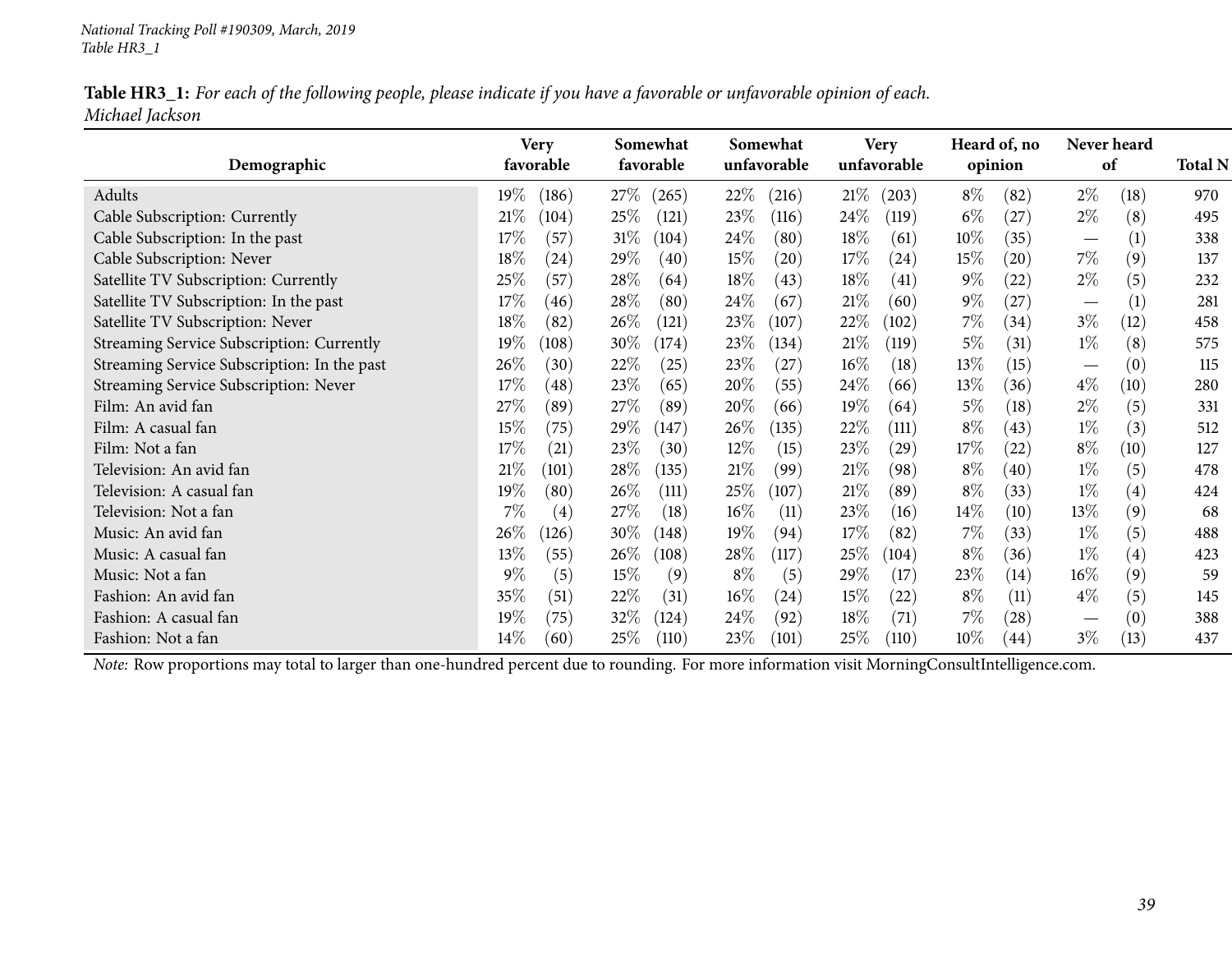|          |  | Table HR3_2: For each of the following people, please indicate if you have a favorable or unfavorable opinion of each. |  |
|----------|--|------------------------------------------------------------------------------------------------------------------------|--|
| R. Kelly |  |                                                                                                                        |  |

|                          |       | <b>Very</b> |        | Somewhat  |        | Somewhat    |        | <b>Very</b>  |        | Heard of, no |        | Never heard |                |
|--------------------------|-------|-------------|--------|-----------|--------|-------------|--------|--------------|--------|--------------|--------|-------------|----------------|
| Demographic              |       | favorable   |        | favorable |        | unfavorable |        | unfavorable  |        | opinion      | of     |             | <b>Total N</b> |
| Adults                   | $4\%$ | (42)        | $7\%$  | (66)      | 17\%   | (161)       |        | $46\%$ (445) | $16\%$ | (159)        | $10\%$ | (97)        | 970            |
| Gender: Male             | $5\%$ | (24)        | $8\%$  | (38)      | 17%    | (78)        | $46\%$ | (209)        | 14%    | (63)         | 10%    | (44)        | 456            |
| Gender: Female           | $4\%$ | (19)        | $6\%$  | (29)      | 16%    | (83)        | 46\%   | (236)        | 19%    | (96)         | 10%    | (52)        | 515            |
| Age: 18-29               | $9\%$ | (16)        | $8\%$  | (14)      | 16%    | (29)        | 38\%   | (68)         | 18%    | (32)         | 12%    | (22)        | 181            |
| Age: 30-44               | $5\%$ | (12)        | $11\%$ | (24)      | $20\%$ | (44)        | 43\%   | (94)         | 16%    | (35)         | $4\%$  | (9)         | 217            |
| Age: 45-54               | $4\%$ | (6)         | $8\%$  | (13)      | 17%    | (27)        | 48\%   | (77)         | 13%    | (21)         | $11\%$ | (17)        | 161            |
| Age: 55-64               | $3\%$ | (5)         | $5\%$  | (9)       | 19%    | (34)        | $46\%$ | (85)         | 17%    | (31)         | 10%    | (18)        | 182            |
| Age: 65+                 | $2\%$ | (4)         | $2\%$  | (5)       | 12%    | (27)        | 53\%   | (122)        | 17%    | (40)         | 13%    | (30)        | 229            |
| Generation Z: 18-21      | $7\%$ | (5)         | $9\%$  | (6)       | $11\%$ | (8)         | $40\%$ | (27)         | 19%    | (13)         | 13%    | (9)         | 67             |
| Millennial: Age 22-37    | $8\%$ | (20)        | $9\%$  | (21)      | 22\%   | (50)        | 38\%   | (89)         | 16%    | (36)         | $7\%$  | (16)        | 232            |
| Generation X: Age 38-53  | $3\%$ | (8)         | $9\%$  | (22)      | 16%    | (39)        | 47\%   | (112)        | 15%    | (35)         | 10%    | (23)        | 239            |
| Boomers: Age 54-72       | $3\%$ | (10)        | $4\%$  | (14)      | 15\%   | (55)        | 53\%   | (195)        | 15%    | (54)         | $11\%$ | (42)        | 369            |
| PID: Dem (no lean)       | $4\%$ | (12)        | $7\%$  | (22)      | 19%    | (61)        | 50\%   | (160)        | 16%    | (51)         | $4\%$  | (13)        | 319            |
| PID: Ind (no lean)       | $6\%$ | (19)        | $7\%$  | (24)      | 18%    | (58)        | $41\%$ | (132)        | 18%    | (58)         | $11\%$ | (34)        | 325            |
| PID: Rep (no lean)       | $3\%$ | (11)        | $6\%$  | (20)      | 13%    | (43)        | 47\%   | (152)        | 15%    | (50)         | 15%    | (49)        | 326            |
| PID/Gender: Dem Men      | $2\%$ | (3)         | $7\%$  | (10)      | 19%    | (25)        | 54\%   | (72)         | 15%    | (20)         | $2\%$  | (3)         | 133            |
| PID/Gender: Dem Women    | $5\%$ | (9)         | $7\%$  | (13)      | 19%    | (36)        | 47\%   | (88)         | 16%    | (30)         | $5\%$  | (10)        | 186            |
| PID/Gender: Ind Men      | $8\%$ | (12)        | $10\%$ | (16)      | $21\%$ | (33)        | 40\%   | (64)         | 13%    | (21)         | $9\%$  | (14)        | 159            |
| PID/Gender: Ind Women    | $4\%$ | (7)         | $5\%$  | (8)       | 15%    | (25)        | 41\%   | (69)         | 22%    | (37)         | 12%    | (21)        | 167            |
| PID/Gender: Rep Men      | $5\%$ | (9)         | $7\%$  | (12)      | 13\%   | (21)        | 44\%   | (73)         | 13%    | (22)         | 17\%   | (28)        | 164            |
| PID/Gender: Rep Women    | $2\%$ | (3)         | $5\%$  | (8)       | $14\%$ | (22)        | 49%    | (79)         | 18%    | (29)         | 13\%   | (21)        | 162            |
| Ideo: Liberal (1-3)      | $4\%$ | (12)        | $5\%$  | (16)      | 18%    | (56)        | 53\%   | (162)        | $11\%$ | (35)         | $8\%$  | (24)        | 305            |
| Ideo: Moderate (4)       | $3\%$ | (7)         | $12\%$ | (25)      | $21\%$ | (43)        | 36\%   | (75)         | 19%    | (40)         | $8\%$  | (16)        | 206            |
| Ideo: Conservative (5-7) | $4\%$ | (15)        | $4\%$  | (16)      | $11\%$ | (40)        | 52\%   | (180)        | $16\%$ | (54)         | 13%    | (44)        | 347            |
| Educ: < College          | $5\%$ | (30)        | $8\%$  | (49)      | 14%    | (87)        | 43%    | (261)        | 19%    | (118)        | $11\%$ | (66)        | 610            |
| Educ: Bachelors degree   | $3\%$ | (6)         | $5\%$  | (11)      | 23\%   | (52)        | 51%    | (118)        | $11\%$ | (25)         | $8\%$  | (19)        | 230            |
| Educ: Post-grad          | $4\%$ | (6)         | $5\%$  | (6)       | 18%    | (23)        | $51\%$ | (67)         | 13%    | (17)         | $9\%$  | (12)        | 130            |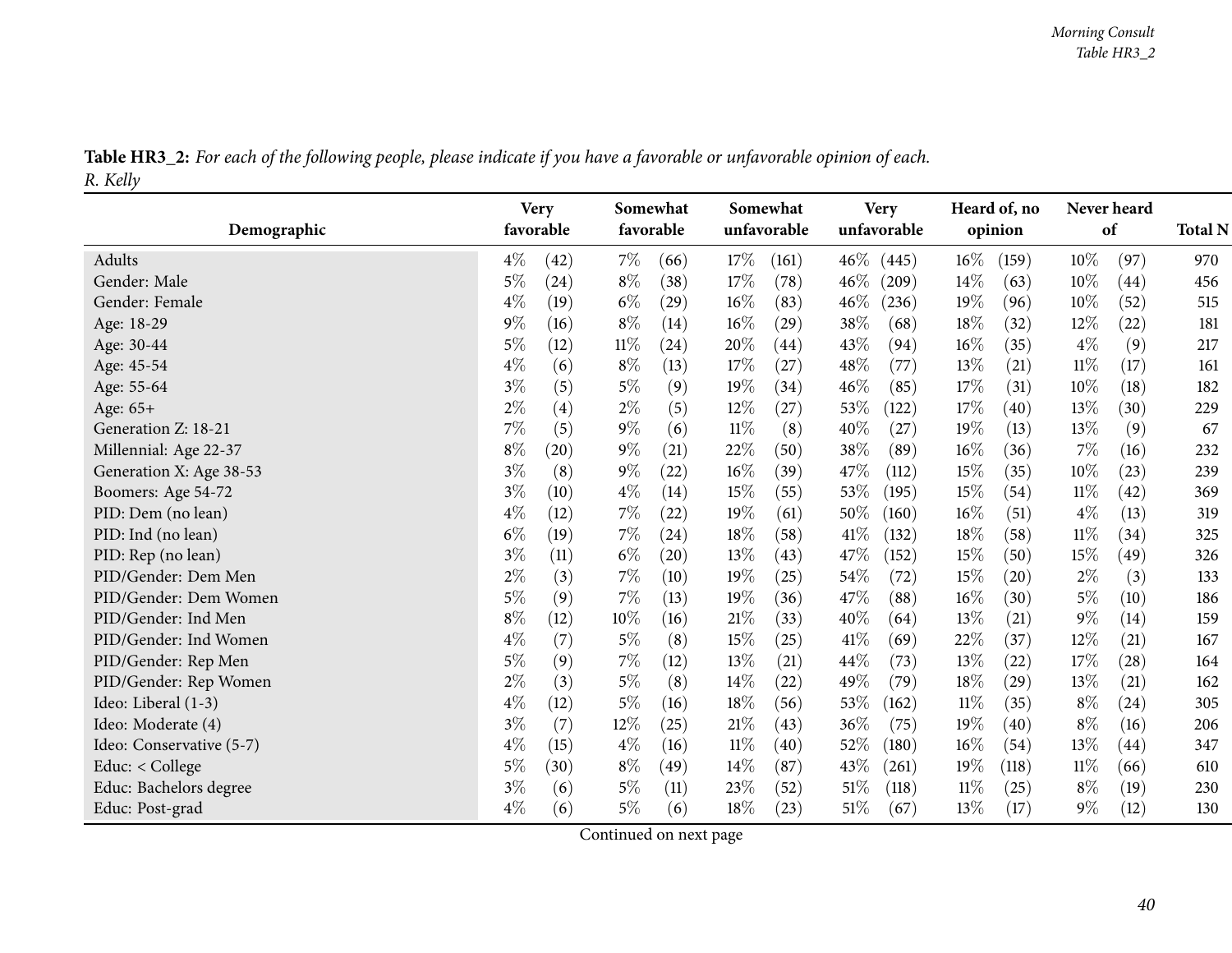|          | Table HR3_2: For each of the following people, please indicate if you have a favorable or unfavorable opinion of each. |  |  |  |  |
|----------|------------------------------------------------------------------------------------------------------------------------|--|--|--|--|
| R. Kelly |                                                                                                                        |  |  |  |  |

|                               |       | <b>Very</b> |        | Somewhat  |        | Somewhat           |        | <b>Very</b> |        | Heard of, no |        | Never heard |                |
|-------------------------------|-------|-------------|--------|-----------|--------|--------------------|--------|-------------|--------|--------------|--------|-------------|----------------|
| Demographic                   |       | favorable   |        | favorable |        | unfavorable        |        | unfavorable |        | opinion      |        | of          | <b>Total N</b> |
| Adults                        | $4\%$ | (42)        | $7\%$  | (66)      | 17%    | (161)              | $46\%$ | (445)       | $16\%$ | (159)        | $10\%$ | (97)        | 970            |
| Income: Under 50k             | $6\%$ | (30)        | $7\%$  | (38)      | $16\%$ | (83)               | 40%    | (210)       | 19%    | (101)        | $11\%$ | (60)        | 521            |
| Income: 50k-100k              | $2\%$ | (7)         | $8\%$  | (24)      | 18%    | (55)               | 52\%   | (164)       | $11\%$ | (35)         | $9\%$  | (28)        | 312            |
| Income: 100k+                 | $4\%$ | (6)         | $4\%$  | (5)       | 17\%   | (24)               | 52\%   | (71)        | 17%    | (23)         | $6\%$  | (9)         | 137            |
| Ethnicity: White              | $3\%$ | (26)        | $5\%$  | (43)      | 17%    | (135)              | 48\%   | (382)       | $16\%$ | (126)        | $11\%$ | (89)        | 800            |
| Ethnicity: Hispanic           | $6\%$ | (6)         | $6\%$  | (6)       | 18%    | (17)               | 39%    | (39)        | 19%    | (18)         | 13%    | (13)        | 99             |
| Ethnicity: Afr. Am.           | 13%   | (14)        | 16%    | (17)      | $16\%$ | (17)               | $31\%$ | (33)        | 19%    | (20)         | $4\%$  | (5)         | 104            |
| Ethnicity: Other              | $4\%$ | (3)         | $9\%$  | (6)       | 14%    | (9)                | 46%    | (31)        | 20%    | (13)         | $5\%$  | (3)         | 66             |
| Relig: Protestant             | $2\%$ | (5)         | $7\%$  | (16)      | $16\%$ | (40)               | 46%    | (115)       | 19%    | (47)         | 10%    | (25)        | 249            |
| Relig: Roman Catholic         | $3\%$ | (6)         | $6\%$  | (10)      | $16\%$ | (28)               | 53%    | (94)        | 10%    | (18)         | $11\%$ | (20)        | 176            |
| Relig: Something Else         | $5\%$ | (5)         | 11%    | (11)      | 14%    | (14)               | 41\%   | (40)        | 21%    | (20)         | $8\%$  | (8)         | 97             |
| Relig: Jewish                 |       | (0)         |        | (0)       | 35%    | (6)                | 50%    | (9)         | $14\%$ | (2)          |        | (0)         | 17             |
| Relig: Evangelical            | $2\%$ | (9)         | $6\%$  | (19)      | 17%    | (58)               | $51\%$ | (177)       | $16\%$ | (55)         | $8\%$  | (29)        | 347            |
| Relig: Non-Evang. Catholics   | $4\%$ | (7)         | $11\%$ | (19)      | 13%    | (23)               | 40%    | (71)        | 18%    | (31)         | 13\%   | (23)        | 174            |
| Relig: All Christian          | $3\%$ | (16)        | $7\%$  | (38)      | $16\%$ | (81)               | 48\%   | (248)       | 16%    | (86)         | 10%    | (53)        | 521            |
| Relig: All Non-Christian      | 9%    | (10)        | $7\%$  | (8)       | 21%    | (24)               | 31%    | (35)        | 21%    | (23)         | 10%    | (11)        | 111            |
| Community: Urban              | $8\%$ | (18)        | $12\%$ | (28)      | 13%    | (30)               | 43\%   | (100)       | 15%    | (34)         | 10%    | (24)        | 233            |
| Community: Suburban           | $4\%$ | (16)        | $4\%$  | (15)      | 18%    | (79)               | 52\%   | (228)       | 14%    | (61)         | $9\%$  | (38)        | 437            |
| Community: Rural              | $3\%$ | (9)         | $8\%$  | (23)      | 18%    | (53)               | 39%    | (117)       | 21%    | (64)         | $11\%$ | (34)        | 301            |
| <b>Employ: Private Sector</b> | $4\%$ | (10)        | $6\%$  | (16)      | 20%    | (57)               | 50\%   | (146)       | 13%    | (39)         | 7%     | (21)        | 289            |
| Employ: Government            | $3\%$ | (1)         | $9\%$  | (4)       | 19%    | (10)               | 48%    | (24)        | 13%    | (7)          | $8\%$  | (4)         | 50             |
| Employ: Self-Employed         | $8\%$ | (8)         | $9\%$  | (9)       | 22%    | $\left( 22\right)$ | 42%    | (41)        | $14\%$ | (14)         | $5\%$  | (5)         | 99             |
| Employ: Homemaker             | $4\%$ | (3)         | $7\%$  | (6)       | 14%    | (12)               | 35%    | (29)        | 24\%   | (20)         | 15%    | (13)        | 84             |
| Employ: Student               | $2\%$ | (1)         | $7\%$  | (2)       | 15%    | (5)                | 55%    | (17)        | $12\%$ | (4)          | $9\%$  | (3)         | 31             |
| Employ: Retired               | $2\%$ | (6)         | $5\%$  | (12)      | 14%    | (36)               | 48\%   | (124)       | 18%    | (46)         | 13%    | (32)        | 256            |
| Employ: Unemployed            | 9%    | (8)         | $9\%$  | (7)       | 10%    | (8)                | 43%    | (37)        | 20%    | (17)         | $10\%$ | (9)         | 86             |
| Employ: Other                 | $7\%$ | (5)         | $11\%$ | (8)       | 17%    | (13)               | 36%    | (27)        | 17%    | (13)         | 12%    | (9)         | 74             |
| Military HH: Yes              |       | (1)         | $8\%$  | (15)      | 20%    | (37)               | 42%    | (77)        | 18%    | (33)         | 12%    | (22)        | 184            |
| Military HH: No               | $5\%$ | (42)        | $6\%$  | (51)      | $16\%$ | (125)              | 47\%   | (368)       | $16\%$ | (125)        | 10%    | (75)        | 786            |
| RD/WT: Right Direction        | $6\%$ | (23)        | $8\%$  | (30)      | 13%    | (49)               | 41\%   | (153)       | 18%    | (66)         | 13%    | (48)        | 369            |
| RD/WT: Wrong Track            | $3\%$ | (19)        | $6\%$  | (36)      | 19%    | (113)              | 49%    | (292)       | 15%    | (93)         | $8\%$  | (48)        | 602            |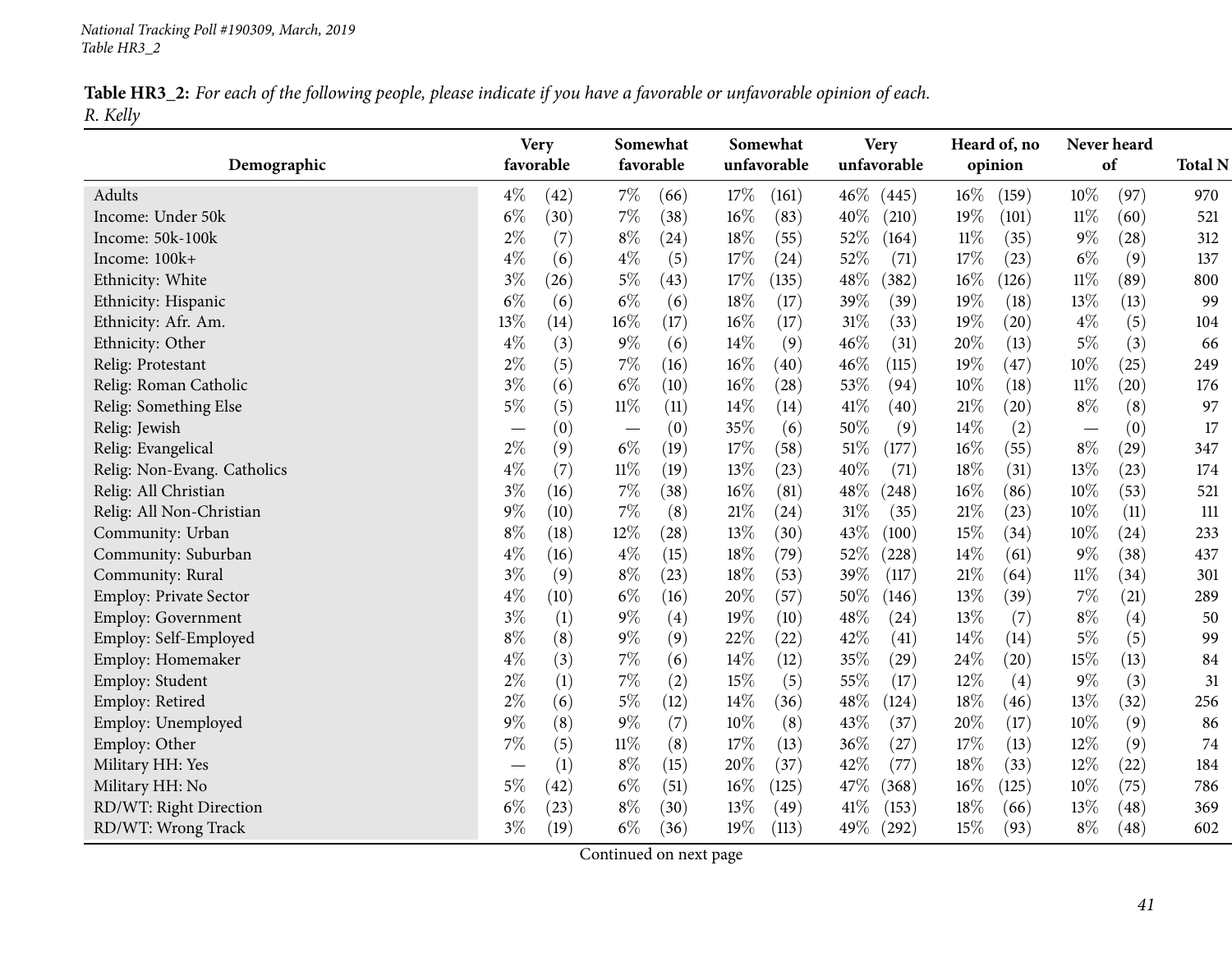Table HR3\_2: For each of the following people, please indicate if you have a favorable or unfavorable opinion of each. *R. Kelly*

|                                      | <b>Very</b> |      |       | Somewhat  |        | Somewhat    |        | <b>Very</b> |        | Heard of, no       |        | Never heard |                |
|--------------------------------------|-------------|------|-------|-----------|--------|-------------|--------|-------------|--------|--------------------|--------|-------------|----------------|
| Demographic                          | favorable   |      |       | favorable |        | unfavorable |        | unfavorable |        | opinion            |        | of          | <b>Total N</b> |
| Adults                               | $4\%$       | (42) | $7\%$ | (66)      | 17%    | (161)       | $46\%$ | (445)       | $16\%$ | (159)              | 10%    | (97)        | 970            |
| Trump Job Approve                    | 5%          | (19) | $9\%$ | (37)      | 13%    | (54)        | 44%    | (183)       | 17%    | (70)               | 13%    | (54)        | 417            |
| Trump Job Disapprove                 | $4\%$       | (20) | $5\%$ | (26)      | 19%    | (100)       | 50%    | (256)       | 15%    | (79)               | $6\%$  | (32)        | 513            |
| Trump Job Strongly Approve           | $5\%$       | (12) | $8\%$ | (19)      | $9\%$  | (20)        | 46%    | (105)       | $15\%$ | (35)               | 17%    | (38)        | 230            |
| Trump Job Somewhat Approve           | $4\%$       | (7)  | 10%   | (18)      | 18%    | (34)        | 41\%   | (77)        | 18%    | (34)               | $9\%$  | (16)        | 187            |
| Trump Job Somewhat Disapprove        | 7%          | (7)  | $4\%$ | (5)       | 21%    | (22)        | 41\%   | (43)        | 19%    | (20)               | $8\%$  | (9)         | 106            |
| Trump Job Strongly Disapprove        | $3\%$       | (13) | $5\%$ | (22)      | 19%    | (78)        | 52%    | (212)       | 14%    | (58)               | $6\%$  | (23)        | 407            |
| Favorable of Trump                   | $4\%$       | (16) | $9\%$ | (36)      | 14%    | (55)        | 44%    | (176)       | 16%    | (63)               | 13%    | (53)        | 399            |
| Unfavorable of Trump                 | 5%          | (25) | $5\%$ | (27)      | 20%    | (100)       | 50%    | (259)       | 15%    | (76)               | $5\%$  | (26)        | 513            |
| Very Favorable of Trump              | 5%          | (12) | $9\%$ | (21)      | $8\%$  | (20)        | 46\%   | (109)       | 17%    | (40)               | 16%    | (37)        | 239            |
| Somewhat Favorable of Trump          | $2\%$       | (4)  | 10%   | (16)      | 21%    | (34)        | 42%    | (67)        | 14%    | (23)               | 10%    | (16)        | 160            |
| Somewhat Unfavorable of Trump        | $8\%$       | (7)  | $4\%$ | (4)       | 27%    | (24)        | 39%    | (36)        | 17%    | (16)               | $5\%$  | (5)         | 92             |
| Very Unfavorable of Trump            | $4\%$       | (18) | $6\%$ | (24)      | 18%    | (76)        | 53%    | (223)       | 14%    | (60)               | $5\%$  | (21)        | 421            |
| #1 Issue: Economy                    | 5%          | (14) | $9\%$ | (26)      | 18%    | (51)        | 44%    | (121)       | 17%    | (47)               | $6\%$  | (17)        | 275            |
| #1 Issue: Security                   | $2\%$       | (5)  | $6\%$ | (13)      | 13%    | (28)        | 50%    | (109)       | 15%    | (33)               | 13%    | (29)        | 218            |
| #1 Issue: Health Care                | $3\%$       | (5)  | $7\%$ | (11)      | 18%    | (26)        | 49%    | (69)        | 15%    | (21)               | $7\%$  | (9)         | 141            |
| #1 Issue: Medicare / Social Security | 5%          | (7)  | $3\%$ | (5)       | $11\%$ | (16)        | 43%    | (61)        | 21%    | $\left( 29\right)$ | 17%    | (24)        | 142            |
| #1 Issue: Women's Issues             | 7%          | (3)  | $4\%$ | (2)       | 32%    | (15)        | 42%    | (19)        | 12%    | (6)                | $2\%$  | (1)         | 46             |
| #1 Issue: Education                  | 5%          | (3)  | 14%   | (7)       | 15%    | (8)         | 40%    | (21)        | 13%    | (7)                | 12%    | (6)         | 51             |
| #1 Issue: Energy                     | $6\%$       | (3)  | $3\%$ | (1)       | 18%    | (8)         | 43%    | (20)        | 25%    | (11)               | $5\%$  | (2)         | 46             |
| #1 Issue: Other                      | $8\%$       | (4)  | $1\%$ | (1)       | 19%    | (10)        | 47%    | (24)        | $9\%$  | (5)                | 15%    | (8)         | 52             |
| 2018 House Vote: Democrat            | $4\%$       | (14) | $5\%$ | (17)      | 19%    | (65)        | 49%    | (169)       | 18%    | (60)               | $5\%$  | (17)        | 343            |
| 2018 House Vote: Republican          | $3\%$       | (9)  | $6\%$ | (22)      | 13%    | (46)        | $51\%$ | (180)       | 13%    | (47)               | $14\%$ | (48)        | 352            |
| 2018 House Vote: Someone else        | $1\%$       | (1)  | 17%   | (8)       | $11\%$ | (5)         | 43%    | (19)        | 19%    | (9)                | $7\%$  | (3)         | 44             |
| 2018 House Vote: Didnt Vote          | $8\%$       | (18) | $8\%$ | (19)      | 20%    | (46)        | 33%    | (76)        | 19%    | (43)               | 12%    | (29)        | 231            |
| 2016 Vote: Hillary Clinton           | 5%          | (14) | $5\%$ | (16)      | 20%    | (59)        | 50%    | (146)       | 15%    | (43)               | $4\%$  | (12)        | 291            |
| 2016 Vote: Donald Trump              | $3\%$       | (11) | $6\%$ | (22)      | 13%    | (46)        | 47\%   | (162)       | 16%    | (57)               | 14\%   | (49)        | 346            |
| 2016 Vote: Someone else              | $3\%$       | (3)  | $5\%$ | (4)       | 15%    | (11)        | 51\%   | (40)        | 19%    | (15)               | $7\%$  | (5)         | 77             |
| 2016 Vote: Didnt Vote                | $6\%$       | (15) | $9\%$ | (22)      | 18%    | (46)        | 37%    | (93)        | 18%    | (44)               | 12%    | (30)        | 250            |
| Voted in 2014: Yes                   | $4\%$       | (26) | $6\%$ | (37)      | 17%    | (109)       | 48%    | (305)       | 15%    | (94)               | $9\%$  | (59)        | 629            |
| Voted in 2014: No                    | 5%          | (17) | $9\%$ | (29)      | 15%    | (52)        | $41\%$ | (140)       | 19%    | (65)               | $11\%$ | (38)        | 341            |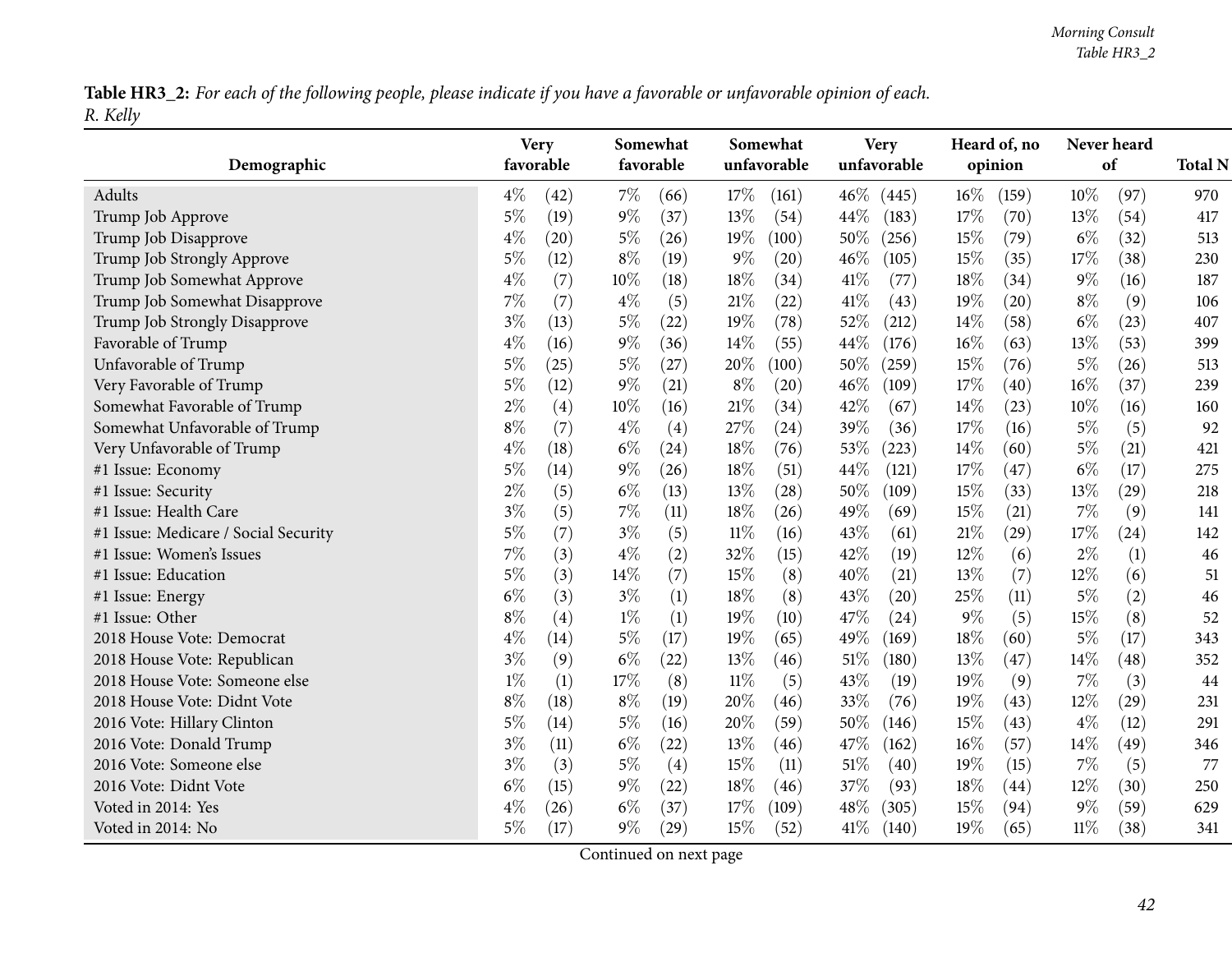Table HR3\_2: For each of the following people, please indicate if you have a favorable or unfavorable opinion of each. *R. Kelly*

|                                                       |        | <b>Very</b> |        | Somewhat  |        | Somewhat    |        | <b>Very</b> |        | Heard of, no |        | Never heard |                |
|-------------------------------------------------------|--------|-------------|--------|-----------|--------|-------------|--------|-------------|--------|--------------|--------|-------------|----------------|
| Demographic                                           |        | favorable   |        | favorable |        | unfavorable |        | unfavorable |        | opinion      |        | of          | <b>Total N</b> |
| Adults                                                | $4\%$  | (42)        | $7\%$  | (66)      | 17%    | (161)       | $46\%$ | (445)       | $16\%$ | (159)        | $10\%$ | (97)        | 970            |
| 2012 Vote: Barack Obama                               | $4\%$  | (15)        | $7\%$  | (26)      | 19%    | (68)        | $52\%$ | (186)       | 14%    | (51)         | $4\%$  | (14)        | 361            |
| 2012 Vote: Mitt Romney                                | $4\%$  | (10)        | $4\%$  | (10)      | 14\%   | (38)        | 48\%   | (130)       | 15%    | (41)         | $16\%$ | (44)        | 273            |
| 2012 Vote: Other                                      | $4\%$  | (2)         | $7\%$  | (3)       | $4\%$  | (2)         | 52%    | (25)        | 21\%   | (10)         | $11\%$ | (5)         | 48             |
| 2012 Vote: Didn't Vote                                | $5\%$  | (15)        | $9\%$  | (26)      | 19%    | (54)        | 36\%   | (103)       | 20%    | (57)         | 11%    | (33)        | 288            |
| 4-Region: Northeast                                   | $5\%$  | (9)         | $3\%$  | (5)       | 18%    | (31)        | 50%    | (87)        | 14%    | (25)         | 10%    | (17)        | 174            |
| 4-Region: Midwest                                     | $3\%$  | (6)         | $9\%$  | (20)      | 22%    | (49)        | 48%    | (107)       | 12%    | (26)         | 7%     | (15)        | 223            |
| 4-Region: South                                       | $4\%$  | (16)        | $8\%$  | (28)      | 13%    | (47)        | 43\%   | (153)       | 19%    | (69)         | 12%    | (42)        | 355            |
| 4-Region: West                                        | $5\%$  | (11)        | $6\%$  | (13)      | 16%    | (35)        | 45\%   | (98)        | 18%    | (39)         | $10\%$ | (23)        | 218            |
| Watch TV Shows: Every day                             | $5\%$  | (26)        | $7\%$  | (37)      | 18%    | (93)        | $46\%$ | (238)       | 15%    | (78)         | $9\%$  | (48)        | 520            |
| Watch TV Shows: Several times per week                | $6\%$  | (12)        | $6\%$  | (13)      | 18\%   | (40)        | 50%    | (108)       | 17\%   | (36)         | $3\%$  | (7)         | 216            |
| Watch TV Shows: About once per week                   | $3\%$  | (1)         | $10\%$ | (6)       | $8\%$  | (4)         | 42%    | (23)        | 24%    | (13)         | 13%    | (7)         | 55             |
| Watch TV Shows: Several times per month               | $5\%$  | (2)         | 10%    | (5)       | 13%    | (6)         | 44\%   | (20)        | $11\%$ | (5)          | 17%    | (8)         | 46             |
| Watch TV Shows: About once per month                  |        | (0)         | $3\%$  | (1)       | 10%    | (3)         | 49%    | (14)        | 18%    | (5)          | 20%    | (6)         | 29             |
| Watch TV Shows: Less often than once per month        | $3\%$  | (1)         | $6\%$  | (2)       | 23\%   | (8)         | 39%    | (13)        | 18%    | (6)          | 10%    | (3)         | 33             |
| Watch TV Shows: Never                                 |        | (0)         | $4\%$  | (3)       | $11\%$ | (8)         | 39%    | (28)        | 22%    | (16)         | 23%    | (17)        | 72             |
| Watch Movies: Every day                               | 12%    | (17)        | 18%    | (26)      | 14%    | (20)        | 38%    | (54)        | 12%    | (17)         | 7%     | (10)        | 144            |
| Watch Movies: Several times per week                  | $6\%$  | (14)        | $6\%$  | (14)      | 19%    | (46)        | 47%    | (117)       | 15%    | (37)         | $9\%$  | (21)        | 249            |
| Watch Movies: About once per week                     | $1\%$  | (2)         | $6\%$  | (10)      | 19%    | (32)        | 52%    | (89)        | 15%    | (25)         | 7%     | (12)        | 172            |
| Watch Movies: Several times per month                 | $3\%$  | (4)         | $5\%$  | (7)       | 16%    | (23)        | 50%    | (73)        | 17%    | (25)         | $9\%$  | (13)        | 145            |
| Watch Movies: About once per month                    | $3\%$  | (3)         | $4\%$  | (5)       | 13%    | (13)        | 51\%   | (52)        | 20%    | (20)         | $9\%$  | (10)        | 103            |
| Watch Movies: Less often than once per month          | $3\%$  | (2)         | $3\%$  | (2)       | 28%    | (21)        | 33%    | (25)        | 19%    | (14)         | 14%    | (11)        | 75             |
| Watch Movies: Never                                   |        | (0)         | $3\%$  | (2)       | $8\%$  | (7)         | 41\%   | (34)        | 24%    | (20)         | 24\%   | (20)        | 83             |
| Watch Sporting Events: Every day                      | 13%    | (11)        | 15%    | (13)      | $11\%$ | (10)        | 39%    | (33)        | 14\%   | (12)         | $8\%$  | (7)         | 86             |
| Watch Sporting Events: Several times per week         | $5\%$  | (8)         | $4\%$  | (6)       | $21\%$ | (30)        | 46%    | (65)        | 14%    | (19)         | $9\%$  | (12)        | 140            |
| Watch Sporting Events: About once per week            | $2\%$  | (2)         | $10\%$ | (13)      | 21%    | (27)        | 47%    | (60)        | 14\%   | (18)         | $6\%$  | (8)         | 128            |
| Watch Sporting Events: Several times per month        | $5\%$  | (5)         | $8\%$  | (8)       | 13\%   | (13)        | 54%    | (54)        | 14%    | (14)         | 7%     | (7)         | 100            |
| Watch Sporting Events: About once per month           | $11\%$ | (8)         | $6\%$  | (4)       | 17%    | (13)        | 48%    | (37)        | $11\%$ | (8)          | 7%     | (5)         | 76             |
| Watch Sporting Events: Less often than once per month | $2\%$  | (3)         | $6\%$  | (9)       | 16%    | (23)        | 47\%   | (68)        | 18%    | (27)         | 11%    | (16)        | 146            |
| Watch Sporting Events: Never                          | $2\%$  | (6)         | $5\%$  | (14)      | $16\%$ | (46)        | 43\%   | (128)       | 21%    | (61)         | 14%    | (41)        | 295            |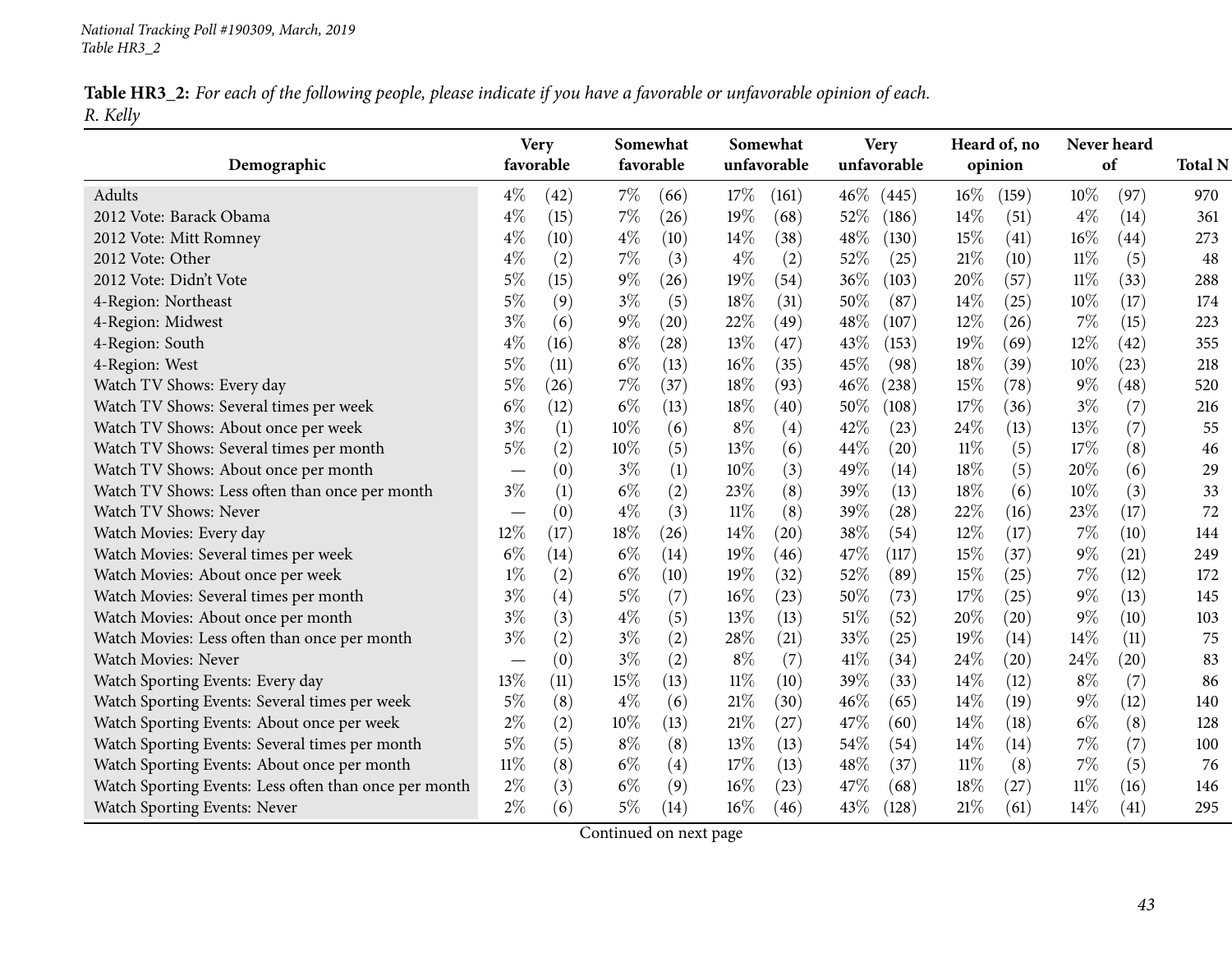Table HR3\_2: For each of the following people, please indicate if you have a favorable or unfavorable opinion of each. *R. Kelly*

|                                             | <b>Very</b> |                             | Somewhat  |        | Somewhat    |        | Very        |        | Heard of, no       |        | Never heard |                |
|---------------------------------------------|-------------|-----------------------------|-----------|--------|-------------|--------|-------------|--------|--------------------|--------|-------------|----------------|
| Demographic                                 | favorable   |                             | favorable |        | unfavorable |        | unfavorable |        | opinion            |        | of          | <b>Total N</b> |
| Adults                                      | $4\%$       | $7\%$<br>$\left( 42\right)$ | (66)      | 17\%   | (161)       | $46\%$ | (445)       | $16\%$ | (159)              | $10\%$ | (97)        | 970            |
| Cable Subscription: Currently               | $4\%$       | (21)<br>$6\%$               | (32)      | 17\%   | (85)        | $48\%$ | (238)       | $14\%$ | (69)               | $10\%$ | (50)        | 495            |
| Cable Subscription: In the past             | $5\%$       | $8\%$<br>(16)               | (26)      | $16\%$ | (54)        | $46\%$ | (156)       | 18%    | (60)               | $8\%$  | (27)        | 338            |
| Cable Subscription: Never                   | $4\%$       | $6\%$<br>(6)                | (8)       | 17\%   | (23)        | 37\%   | (51)        | 22\%   | (30)               | $14\%$ | (19)        | 137            |
| Satellite TV Subscription: Currently        | 5%          | $11\%$<br>(12)              | (24)      | $14\%$ | (33)        | 43\%   | (100)       | $19\%$ | (44)               | $8\%$  | (18)        | 232            |
| Satellite TV Subscription: In the past      | $3\%$       | (8)<br>$9\%$                | (24)      | 20%    | (57)        | $44\%$ | (123)       | $15\%$ | (43)               | $9\%$  | (26)        | 281            |
| Satellite TV Subscription: Never            | $5\%$       | (22)<br>$4\%$               | (17)      | $16\%$ | (71)        | 49\%   | (222)       | $16\%$ | (72)               | $12\%$ | (53)        | 458            |
| Streaming Service Subscription: Currently   | 5%          | $7\%$<br>(29)               | (40)      | $18\%$ | (106)       | $50\%$ | (286)       | $13\%$ | (74)               | $7\%$  | (41)        | 575            |
| Streaming Service Subscription: In the past | 5%          | $12\%$<br>(6)               | (14)      | 20%    | (23)        | 35\%   | (41)        | 20%    | (23)               | $8\%$  | (9)         | 115            |
| Streaming Service Subscription: Never       | $3\%$       | (8)<br>$4\%$                | (13)      | $12\%$ | (33)        | 42\%   | (118)       | 22\%   | (63)               | 17%    | (46)        | 280            |
| Film: An avid fan                           | $5\%$       | $9\%$<br>$\left(18\right)$  | (31)      | 18%    | (59)        | 50\%   | (164)       | 13\%   | (43)               | 5%     | (16)        | 331            |
| Film: A casual fan                          | $4\%$       | $5\%$<br>(19)               | (26)      | 17\%   | (88)        | 47\%   | (240)       | 17%    | (86)               | $10\%$ | (52)        | 512            |
| Film: Not a fan                             | $4\%$       | $7\%$<br>(6)                | (8)       | $11\%$ | (15)        | 32\%   | (41)        | 24\%   | (30)               | 22%    | (28)        | 127            |
| Television: An avid fan                     | $4\%$       | $7\%$<br>(19)               | (33)      | 17%    | (83)        | $50\%$ | (239)       | $16\%$ | (75)               | $6\%$  | (29)        | 478            |
| Television: A casual fan                    | $4\%$       | $8\%$<br>(17)               | (33)      | $16\%$ | (69)        | 43\%   | (184)       | 17%    | $\left( 72\right)$ | 12\%   | (49`        | 424            |
| Television: Not a fan                       | $10\%$      | (7)                         | (0)       | 13\%   | (9)         | 32\%   | (22)        | 17%    | (11)               | 28%    | (19)        | 68             |
| Music: An avid fan                          | $5\%$       | $10\%$<br>(24)              | (47)      | 17%    | (84)        | 49\%   | (239)       | $14\%$ | (70)               | $5\%$  | (24)        | 488            |
| Music: A casual fan                         | $4\%$       | $4\%$<br>(16)               | (17)      | 18%    | (74)        | 43\%   | (184)       | 18%    | (74)               | $14\%$ | (57)        | 423            |
| Music: Not a fan                            | $4\%$       | (2)<br>$2\%$                | (1)       | $6\%$  | (3)         | 38\%   | (22)        | 24\%   | (14)               | 26\%   | (15)        | 59             |
| Fashion: An avid fan                        | $8\%$       | $9\%$<br>(11)               | (14)      | $18\%$ | (27)        | $45\%$ | (65)        | $13\%$ | (19)               | $6\%$  | (9)         | 145            |
| Fashion: A casual fan                       | $6\%$       | $7\%$<br>(22)               | (29)      | $18\%$ | (70)        | $46\%$ | (179)       | $15\%$ | (58)               | $8\%$  | (30)        | 388            |
| Fashion: Not a fan                          | $2\%$       | 5%<br>(9)                   | (24)      | 15\%   | (65)        | $46\%$ | (201)       | 19%    | (81)               | 13\%   | (58)        | 437            |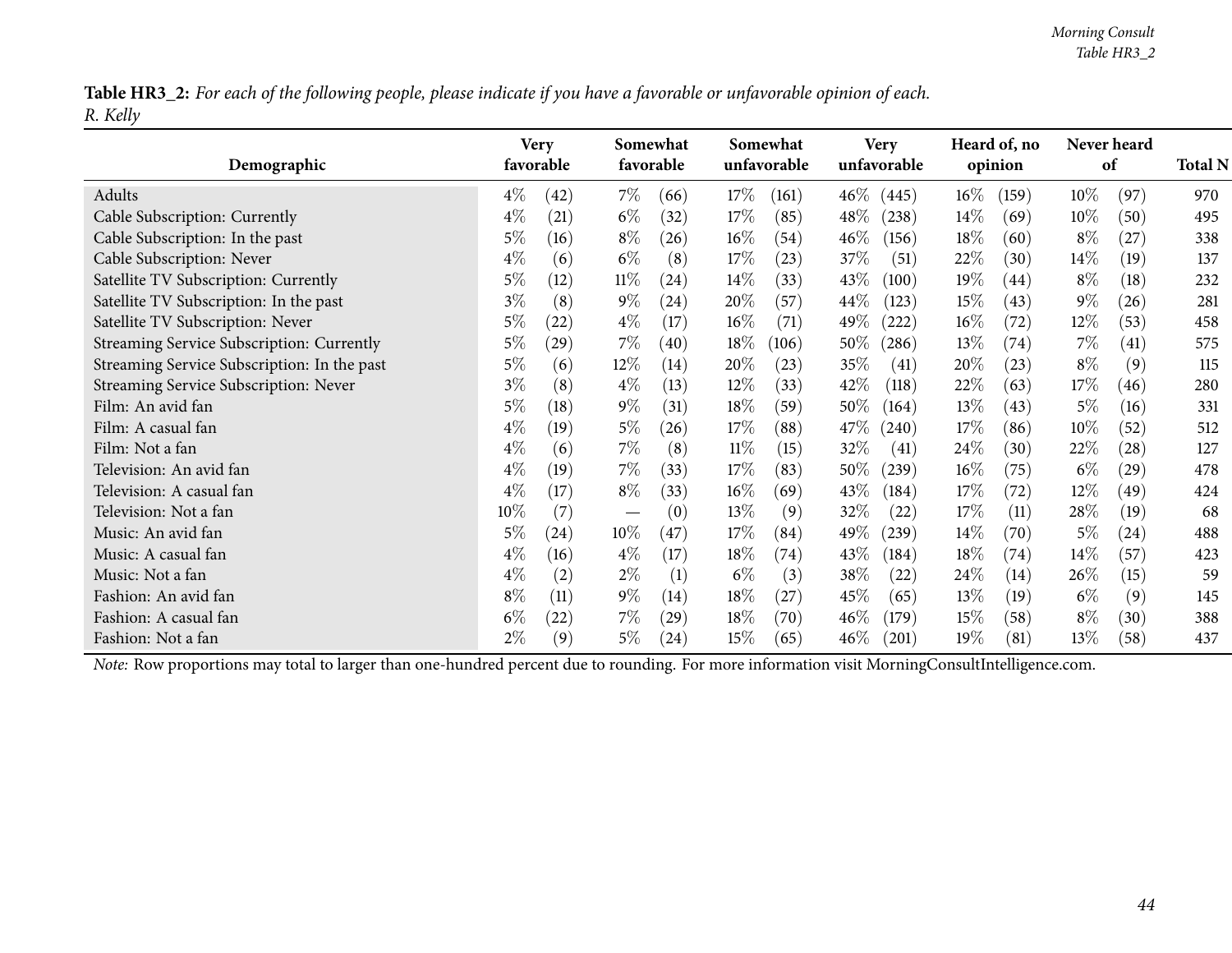Table HR3\_3: For each of the following people, please indicate if you have a favorable or unfavorable opinion of each. *Chris Brown*

|                          | <b>Very</b> |                   |        | Somewhat  |             | Somewhat |        | <b>Very</b> |        | Heard of, no       |        | Never heard |                |
|--------------------------|-------------|-------------------|--------|-----------|-------------|----------|--------|-------------|--------|--------------------|--------|-------------|----------------|
| Demographic              |             | favorable         |        | favorable | unfavorable |          |        | unfavorable |        | opinion            |        | of          | <b>Total N</b> |
| Adults                   | $7\%$       | (67)              | $13\%$ | (127)     | 21%         | (208)    | 30\%   | (296)       | $17\%$ | (166)              | $11\%$ | (107)       | 970            |
| Gender: Male             | $8\%$       | (36)              | 15%    | (69)      | 19%         | (87)     | 29%    | (132)       | 17%    | (76)               | 12%    | (56)        | 456            |
| Gender: Female           | $6\%$       | (30)              | $11\%$ | (59)      | 23%         | (120)    | 32%    | (164)       | 18%    | (90)               | $10\%$ | (51)        | 515            |
| Age: 18-29               | 16%         | $^{'}28)$         | $21\%$ | (38)      | 25%         | (45)     | $26\%$ | (48)        | $6\%$  | (11)               | $6\%$  | (12)        | 181            |
| Age: 30-44               | $11\%$      | (24)              | 17%    | (38)      | 21%         | (45)     | 33\%   | (71)        | 14%    | (31)               | $4\%$  | (8)         | 217            |
| Age: 45-54               | $3\%$       | (4)               | $16\%$ | (25)      | 17\%        | (27)     | 35%    | (56)        | 18%    | (29)               | $12\%$ | (19)        | 161            |
| Age: 55-64               | $4\%$       | (6)               | $10\%$ | (18)      | 25%         | (46)     | 32%    | (58)        | 18%    | (33)               | 12%    | (22)        | 182            |
| Age: 65+                 | $2\%$       | $\left( 4\right)$ | $4\%$  | (9)       | 20%         | (45)     | 28\%   | (63)        | 27\%   | (61)               | 20%    | (47)        | 229            |
| Generation Z: 18-21      | 14%         | (10)              | 27\%   | (18)      | 24%         | (16)     | $17\%$ | (12)        | $7\%$  | (4)                | 12%    | (8)         | 67             |
| Millennial: Age 22-37    | 15%         | (36)              | 17%    | (40)      | 24\%        | (56)     | $31\%$ | (72)        | $10\%$ | (23)               | $3\%$  | (6)         | 232            |
| Generation X: Age 38-53  | $5\%$       | (11)              | 17%    | (40)      | $16\%$      | (39)     | 35%    | (83)        | 18%    | (44)               | $9\%$  | (21)        | 239            |
| Boomers: Age 54-72       | $2\%$       | (8)               | $7\%$  | (26)      | 23%         | (86)     | 32%    | (117)       | $21\%$ | (76)               | 15%    | (56)        | 369            |
| PID: Dem (no lean)       | $6\%$       | (21)              | $16\%$ | (50)      | 24%         | (75)     | 34\%   | (109)       | 15%    | (48)               | $5\%$  | (16)        | 319            |
| PID: Ind (no lean)       | $9\%$       | $^{'}29)$         | $12\%$ | (41)      | 21%         | (68)     | 25\%   | (82)        | 19%    | (61)               | 14%    | (44)        | 325            |
| PID: Rep (no lean)       | $5\%$       | (17)              | $11\%$ | (36)      | 20%         | (64)     | 32%    | (105)       | 18%    | (57)               | 15%    | (47)        | 326            |
| PID/Gender: Dem Men      | 7%          | (9)               | 19%    | (25)      | 24\%        | (32)     | 33%    | (43)        | 13%    | (17)               | $5\%$  | (7)         | 133            |
| PID/Gender: Dem Women    | $6\%$       | (12)              | $14\%$ | (26)      | 23%         | (44)     | 35%    | (65)        | 16%    | (30)               | $5\%$  | (9)         | 186            |
| PID/Gender: Ind Men      | $11\%$      | (18)              | $16\%$ | (25)      | 17%         | (26)     | 27\%   | (43)        | 17%    | (27)               | 12%    | (19)        | 159            |
| PID/Gender: Ind Women    | 7%          | (12)              | $9\%$  | (15)      | 25%         | (42)     | 23\%   | (39)        | 20%    | (33)               | 15%    | (25)        | 167            |
| PID/Gender: Rep Men      | $6\%$       | (10)              | $11\%$ | (19)      | 18%         | (30)     | $27\%$ | (45)        | 19%    | (31)               | 19%    | (31)        | 164            |
| PID/Gender: Rep Women    | $4\%$       | (7)               | $11\%$ | (18)      | 21%         | (34)     | 37\%   | (60)        | 16%    | (26)               | $10\%$ | (17)        | 162            |
| Ideo: Liberal (1-3)      | $10\%$      | (30)              | $11\%$ | (35)      | $21\%$      | (63)     | 35%    | (107)       | 13%    | (39)               | $10\%$ | (30)        | 305            |
| Ideo: Moderate (4)       | $4\%$       | (9)               | 19%    | (38)      | 24%         | (50)     | 26\%   | (54)        | 19%    | (39)               | $8\%$  | (17)        | 206            |
| Ideo: Conservative (5-7) | $4\%$       | (15)              | $9\%$  | (31)      | 21%         | (71)     | 35\%   | (120)       | 17%    | (60)               | $14\%$ | (49)        | 347            |
| Educ: < College          | 7%          | (44)              | $14\%$ | (88)      | 20%         | (121)    | 27\%   | (165)       | 20%    | (121)              | $12\%$ | (71)        | 610            |
| Educ: Bachelors degree   | $5\%$       | (13)              | $12\%$ | (29)      | 25%         | (57)     | 38%    | (88)        | $12\%$ | $\left( 27\right)$ | $7\%$  | (17)        | 230            |
| Educ: Post-grad          | 7%          | (10)              | $8\%$  | (10)      | 22%         | (29)     | 33%    | (43)        | 14\%   | (18)               | 15%    | (20)        | 130            |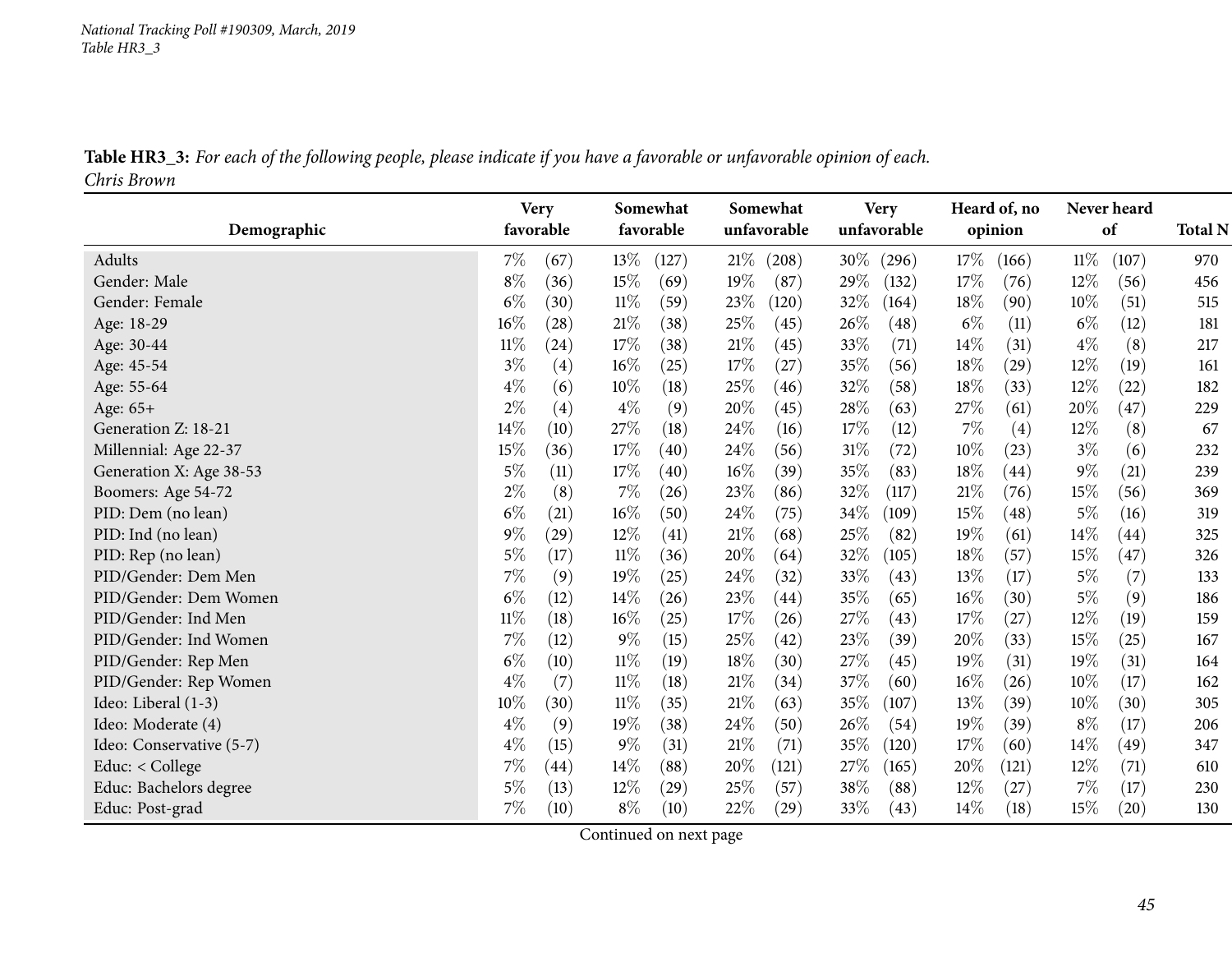Table HR3\_3: For each of the following people, please indicate if you have a favorable or unfavorable opinion of each. *Chris Brown*

|                               |        | Somewhat<br><b>Very</b><br>favorable<br>favorable |        |                   | Somewhat | <b>Very</b><br>unfavorable |        | Heard of, no |        | Never heard |        |       |                |
|-------------------------------|--------|---------------------------------------------------|--------|-------------------|----------|----------------------------|--------|--------------|--------|-------------|--------|-------|----------------|
| Demographic                   |        |                                                   |        |                   |          | unfavorable                |        |              |        | opinion     |        | of    | <b>Total N</b> |
| Adults                        | $7\%$  | (67)                                              | 13\%   | (127)             | 21%      | (208)                      | 30\%   | (296)        | 17%    | (166)       | $11\%$ | (107) | 970            |
| Income: Under 50k             | $8\%$  | (39)                                              | 14%    | (75)              | 20%      | (102)                      | 26\%   | (138)        | 20%    | (102)       | 13%    | (65)  | 521            |
| Income: 50k-100k              | $6\%$  | (19)                                              | $12\%$ | (38)              | 24\%     | (73)                       | 36%    | (112)        | 13%    | (40)        | $9\%$  | (30)  | 312            |
| Income: 100k+                 | $6\%$  | (8)                                               | $11\%$ | (15)              | 24\%     | (32)                       | 34\%   | (46)         | 17%    | (24)        | $9\%$  | (13)  | 137            |
| Ethnicity: White              | $5\%$  | (41)                                              | 10%    | (78)              | 22%      | (177)                      | 33%    | (260)        | $18\%$ | (145)       | 12%    | (98)  | 800            |
| Ethnicity: Hispanic           | $13\%$ | (13)                                              | 14%    | (14)              | 30%      | (30)                       | 24%    | (24)         | 9%     | (9)         | 10%    | (10)  | 99             |
| Ethnicity: Afr. Am.           | 17%    | (18)                                              | $36\%$ | (38)              | 14%      | (14)                       | 15%    | (16)         | 14%    | (15)        | $3\%$  | (4)   | 104            |
| Ethnicity: Other              | $11\%$ | (8)                                               | $16\%$ | (11)              | 24%      | (16)                       | 30%    | (20)         | 9%     | (6)         | $9\%$  | (6)   | 66             |
| Relig: Protestant             | $2\%$  | (6)                                               | 13%    | (32)              | 21%      | (52)                       | 30%    | (75)         | 21%    | (52)        | 13%    | (32)  | 249            |
| Relig: Roman Catholic         | $8\%$  | (13)                                              | $11\%$ | (20)              | 22%      | (39)                       | $31\%$ | (55)         | 13%    | (23)        | 14%    | (25)  | 176            |
| Relig: Something Else         | $9\%$  | (8)                                               | $13\%$ | (12)              | 29%      | (28)                       | 25%    | (25)         | 17%    | (16)        | $8\%$  | (8)   | 97             |
| Relig: Jewish                 |        | (0)                                               | $4\%$  | (1)               | $9\%$    | (2)                        | 46%    | (8)          | 41\%   | (7)         |        | (0)   | 17             |
| Relig: Evangelical            | $6\%$  | (19)                                              | $11\%$ | (37)              | 26%      | (91)                       | $30\%$ | (103)        | 17%    | (58)        | $11\%$ | (38)  | 347            |
| Relig: Non-Evang. Catholics   | $5\%$  | (9)                                               | 15%    | (27)              | 16%      | (28)                       | 29%    | (51)         | 19%    | (33)        | $16\%$ | (28)  | 174            |
| Relig: All Christian          | $5\%$  | (28)                                              | 12%    | (64)              | 23%      | (119)                      | 30\%   | (154)        | 18%    | (91)        | 13%    | (65)  | 521            |
| Relig: All Non-Christian      | 14%    | (16)                                              | 19%    | (21)              | 18%      | (20)                       | 22%    | (24)         | 22%    | (24)        | $5\%$  | (6)   | 111            |
| Community: Urban              | $11\%$ | (25)                                              | 14%    | (34)              | 19%      | (45)                       | 31%    | (72)         | 16%    | (37)        | $9\%$  | (21)  | 233            |
| Community: Suburban           | $7\%$  | (32)                                              | $11\%$ | (48)              | 22%      | (98)                       | 35%    | (152)        | 13%    | (57)        | 12%    | (50)  | 437            |
| Community: Rural              | $3\%$  | (10)                                              | 15%    | (45)              | 22%      | (65)                       | 24\%   | (72)         | 24%    | (72)        | 12%    | (37)  | 301            |
| <b>Employ: Private Sector</b> | $6\%$  | (18)                                              | 13%    | (38)              | $21\%$   | (60)                       | 38%    | (110)        | 12%    | (35)        | $9\%$  | (27)  | 289            |
| <b>Employ: Government</b>     | 13%    | (7)                                               | $16\%$ | (8)               | 17%      | (8)                        | 43%    | (22)         | $5\%$  | (2)         | 7%     | (4)   | 50             |
| Employ: Self-Employed         | $8\%$  | (8)                                               | 27\%   | (27)              | 18%      | (18)                       | 24\%   | (24)         | 17%    | (17)        | $6\%$  | (6)   | 99             |
| Employ: Homemaker             | $8\%$  | (7)                                               | $5\%$  | $\left( 4\right)$ | 25%      | (21)                       | 32%    | (27)         | 20%    | (17)        | 10%    | (9)   | 84             |
| Employ: Student               | $5\%$  | (2)                                               | 25\%   | (8)               | 34\%     | (11)                       | 21%    | (7)          | 10%    | (3)         | $4\%$  | (1)   | 31             |
| Employ: Retired               | $2\%$  | (6)                                               | $8\%$  | (19)              | 21%      | (55)                       | 26%    | (66)         | 27%    | (68)        | 16%    | (42)  | 256            |
| Employ: Unemployed            | $9\%$  | (8)                                               | $11\%$ | (10)              | 25%      | (22)                       | 30%    | (26)         | 15%    | (13)        | $9\%$  | (8)   | 86             |
| Employ: Other                 | 15%    | (11)                                              | 18\%   | (13)              | 18%      | (13)                       | 20%    | (15)         | 15%    | (11)        | 15%    | (11)  | 74             |
| Military HH: Yes              | $4\%$  | (7)                                               | 13%    | (24)              | 20%      | (37)                       | 28\%   | (51)         | 20%    | (37)        | 15%    | (28)  | 184            |
| Military HH: No               | $8\%$  | (59)                                              | 13\%   | (103)             | 22%      | (171)                      | $31\%$ | (245)        | $16\%$ | (129)       | 10%    | (79)  | 786            |
| RD/WT: Right Direction        | 10%    | (35)                                              | 13%    | (49)              | 20%      | (73)                       | 26\%   | (97)         | 18%    | (66)        | 13%    | (48)  | 369            |
| RD/WT: Wrong Track            | 5%     | (31)                                              | 13\%   | (78)              | 22\%     | (134)                      | 33\%   | (198)        | 17%    | (99)        | 10%    | (60)  | 602            |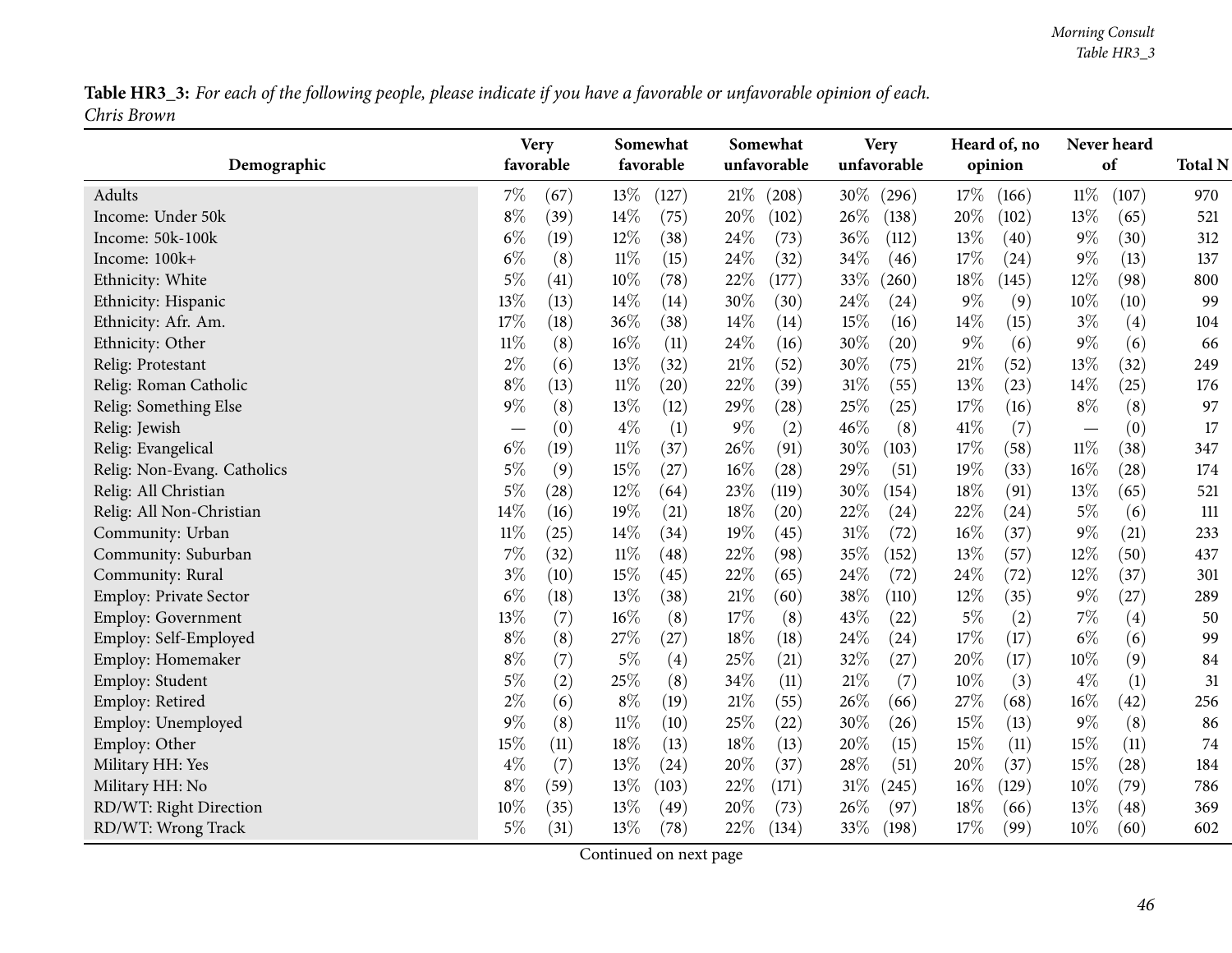| <b>Table HR3_3:</b> For each of the following people, please indicate if you have a favorable or unfavorable opinion of each. |  |
|-------------------------------------------------------------------------------------------------------------------------------|--|
| Chris Brown                                                                                                                   |  |

|                                      |        | <b>Very</b>       |        | Somewhat  |        | Somewhat    |        | <b>Very</b> |         | Heard of, no |        | Never heard |                |
|--------------------------------------|--------|-------------------|--------|-----------|--------|-------------|--------|-------------|---------|--------------|--------|-------------|----------------|
| Demographic                          |        | favorable         |        | favorable |        | unfavorable |        | unfavorable | opinion |              | of     |             | <b>Total N</b> |
| Adults                               | $7\%$  | (67)              | $13\%$ | (127)     | 21%    | (208)       | $30\%$ | (296)       | 17%     | (166)        | $11\%$ | (107)       | 970            |
| Trump Job Approve                    | 7%     | (29)              | 12%    | (51)      | 21%    | (87)        | 29%    | (120)       | 18%     | (73)         | 14%    | (57)        | 417            |
| Trump Job Disapprove                 | $6\%$  | (31)              | 14\%   | (73)      | 22\%   | (114)       | 34\%   | (172)       | $16\%$  | (82)         | $8\%$  | (40)        | 513            |
| Trump Job Strongly Approve           | $8\%$  | (18)              | $11\%$ | (24)      | $16\%$ | (37)        | $31\%$ | (71)        | 17%     | (39)         | 18%    | (40)        | 230            |
| Trump Job Somewhat Approve           | $6\%$  | (10)              | 14\%   | (27)      | 26%    | (49)        | 27%    | (50)        | 18%     | (34)         | $9\%$  | (17)        | 187            |
| Trump Job Somewhat Disapprove        | $6\%$  | (7)               | 15%    | (16)      | 32%    | (34)        | 24%    | (25)        | 14%     | (15)         | $10\%$ | (10)        | 106            |
| Trump Job Strongly Disapprove        | $6\%$  | (25)              | 14%    | (57)      | 20%    | (80)        | 36%    | (147)       | 17%     | (67)         | 7%     | (30)        | 407            |
| Favorable of Trump                   | $6\%$  | (24)              | $12\%$ | (49)      | 21%    | (84)        | $28\%$ | (113)       | 18%     | (71)         | 14\%   | (57)        | 399            |
| Unfavorable of Trump                 | 7%     | (36)              | $14\%$ | (73)      | 23%    | (117)       | 33%    | (171)       | 16%     | (81)         | 7%     | (35)        | 513            |
| Very Favorable of Trump              | $6\%$  | (14)              | 10%    | (25)      | 19%    | (45)        | 29%    | (70)        | 17%     | (41)         | 18%    | (43)        | 239            |
| Somewhat Favorable of Trump          | $6\%$  | (10)              | 15%    | (24)      | 24%    | (39)        | 27%    | (44)        | 19%     | (30)         | $9\%$  | (14)        | 160            |
| Somewhat Unfavorable of Trump        | 13%    | (12)              | 14\%   | (13)      | 26%    | (24)        | 24\%   | (22)        | 14\%    | (13)         | 10%    | (9)         | 92             |
| Very Unfavorable of Trump            | $6\%$  | (24)              | $14\%$ | (60)      | 22%    | (93)        | 36\%   | (150)       | 16%     | (68)         | $6\%$  | (26)        | 421            |
| #1 Issue: Economy                    | 7%     | (18)              | $16\%$ | (43)      | 23%    | (63)        | 30%    | (82)        | 17%     | (46)         | $9\%$  | (24)        | 275            |
| #1 Issue: Security                   | $3\%$  | (7)               | 12%    | (25)      | 19%    | (41)        | 32%    | (69)        | 18%     | (40)         | 16%    | (35)        | 218            |
| #1 Issue: Health Care                | $9\%$  | (13)              | 18%    | (25)      | 20%    | (29)        | 31%    | (44)        | 14%     | (20)         | 7%     | (10)        | 141            |
| #1 Issue: Medicare / Social Security | $3\%$  | $\left( 4\right)$ | $8\%$  | (12)      | 18%    | (26)        | 28\%   | (40)        | 29%     | (41)         | 14\%   | (20)        | 142            |
| #1 Issue: Women's Issues             | 17%    | (8)               | 15%    | (7)       | 26%    | (12)        | 30%    | (14)        | 7%      | (3)          | $5\%$  | (2)         | 46             |
| #1 Issue: Education                  | 14%    | (7)               | 15%    | (8)       | 24%    | (13)        | 35%    | (18)        | $5\%$   | (3)          | $6\%$  | (3)         | 51             |
| #1 Issue: Energy                     | 10%    | (5)               | $9\%$  | (4)       | 24%    | (11)        | 33%    | (15)        | 15%     | (7)          | $9\%$  | (4)         | 46             |
| #1 Issue: Other                      | 10%    | (5)               | $6\%$  | (3)       | 26%    | (14)        | 27%    | (14)        | 12%     | (6)          | 18%    | (9)         | 52             |
| 2018 House Vote: Democrat            | $8\%$  | (27)              | 14\%   | (48)      | 21%    | (72)        | 35%    | (120)       | 15%     | (53)         | 7%     | (23)        | 343            |
| 2018 House Vote: Republican          | $4\%$  | (14)              | $10\%$ | (34)      | 22%    | (79)        | 32\%   | (114)       | 17%     | (60)         | 15%    | (51)        | 352            |
| 2018 House Vote: Someone else        | $1\%$  | (1)               | 16%    | (7)       | 17%    | (8)         | 36%    | (16)        | 17%     | (7)          | 13%    | (6)         | 44             |
| 2018 House Vote: Didnt Vote          | $11\%$ | (25)              | 16%    | (38)      | 21%    | (49)        | 20%    | (46)        | 20%     | (45)         | 12%    | (27)        | 231            |
| 2016 Vote: Hillary Clinton           | $9\%$  | (25)              | 14\%   | (42)      | 20%    | (58)        | 36%    | (106)       | 15%     | (42)         | $6\%$  | (17)        | 291            |
| 2016 Vote: Donald Trump              | $4\%$  | (15)              | $9\%$  | (31)      | 23%    | (78)        | 29%    | (102)       | 19%     | (65)         | $16\%$ | (56)        | 346            |
| 2016 Vote: Someone else              | $4\%$  | (3)               | $8\%$  | (6)       | 19%    | (15)        | 39%    | (30)        | 19%     | (14)         | $11\%$ | (8)         | 77             |
| 2016 Vote: Didnt Vote                | $9\%$  | (24)              | 18\%   | (46)      | 22%    | (56)        | 22%    | (55)        | 18%     | (45)         | 10%    | (26)        | 250            |
| Voted in 2014: Yes                   | $6\%$  | (39)              | 11%    | (69)      | 21%    | (134)       | 33%    | (210)       | 17%     | (105)        | 11%    | (72)        | 629            |
| Voted in 2014: No                    | $8\%$  | (28)              | 17%    | (58)      | 22%    | (74)        | 25%    | (85)        | 18%     | (60)         | 10%    | (36)        | 341            |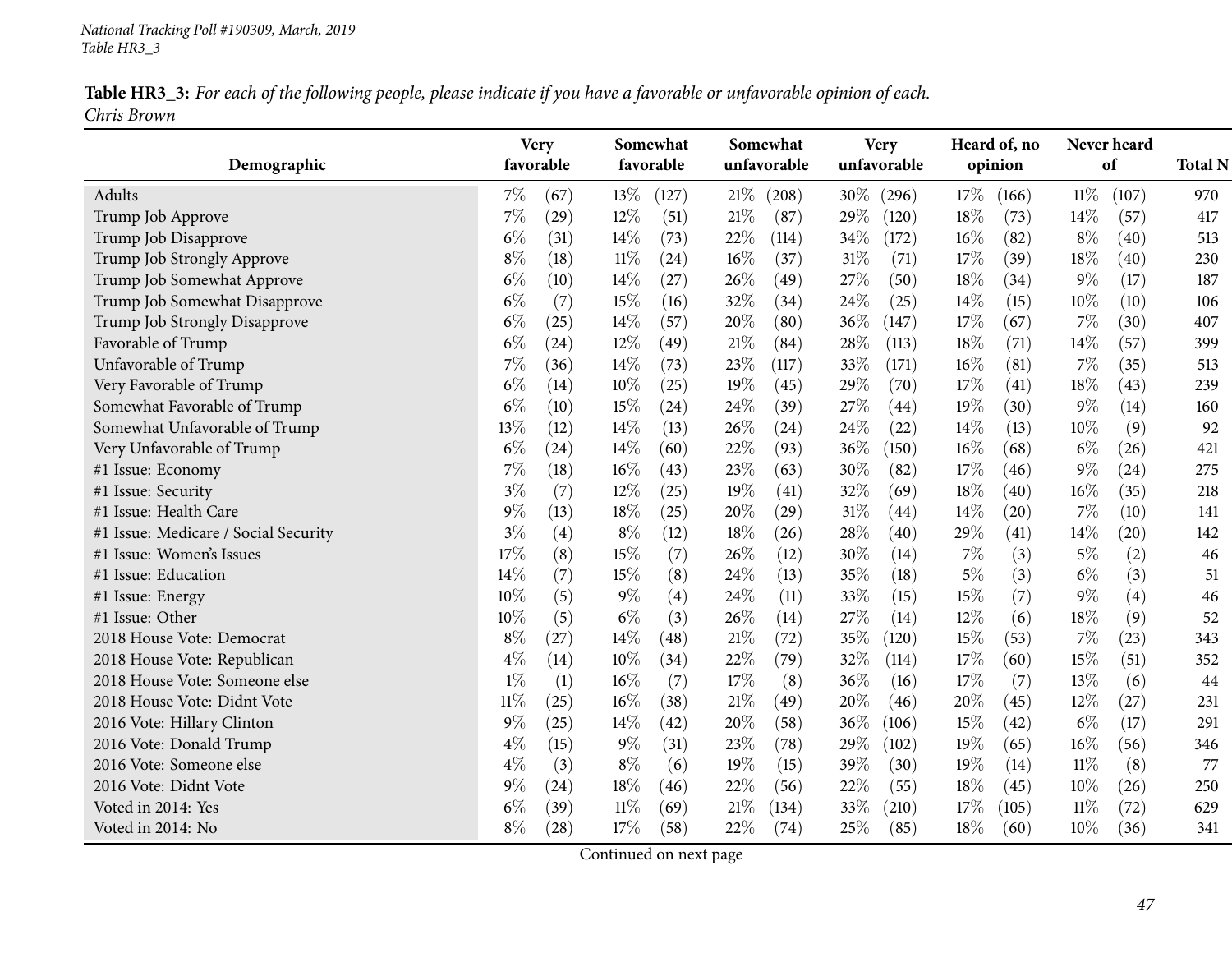Table HR3\_3: For each of the following people, please indicate if you have a favorable or unfavorable opinion of each. *Chris Brown*

|                                                       |       | <b>Very</b>        | Somewhat |           | Somewhat |             | <b>Very</b> |             | Heard of, no |                    | Never heard |       |                |
|-------------------------------------------------------|-------|--------------------|----------|-----------|----------|-------------|-------------|-------------|--------------|--------------------|-------------|-------|----------------|
| Demographic                                           |       | favorable          |          | favorable |          | unfavorable |             | unfavorable |              | opinion            |             | of    | <b>Total N</b> |
| Adults                                                | $7\%$ | (67)               | $13\%$   | (127)     | 21%      | (208)       | $30\%$      | (296)       | 17%          | (166)              | $11\%$      | (107) | 970            |
| 2012 Vote: Barack Obama                               | 7%    | (25)               | $15\%$   | (55)      | 23%      | (84)        | 32%         | (116)       | 16%          | (57)               | $6\%$       | (23)  | 361            |
| 2012 Vote: Mitt Romney                                | $5\%$ | (12)               | $5\%$    | (14)      | 21%      | (56)        | 34%         | (93)        | 18%          | (50)               | 18%         | (48)  | 273            |
| 2012 Vote: Other                                      | $4\%$ | (2)                | $8\%$    | (4)       | 24%      | (12)        | 32%         | (16)        | 16%          | (8)                | 15%         | (7)   | 48             |
| 2012 Vote: Didn't Vote                                | $9\%$ | (27)               | $19\%$   | (54)      | 19%      | (56)        | 25%         | (71)        | 18%          | (51)               | 10%         | (29)  | 288            |
| 4-Region: Northeast                                   | $6\%$ | (10)               | $11\%$   | (19)      | 21%      | (36)        | 34%         | (59)        | 20%          | (34)               | $9\%$       | (16)  | 174            |
| 4-Region: Midwest                                     | 7%    | (16)               | 13%      | (29)      | 22%      | (49)        | 32%         | (71)        | 18%          | (40)               | $9\%$       | (20)  | 223            |
| 4-Region: South                                       | $6\%$ | $\left( 20\right)$ | $16\%$   | (56)      | 20%      | (73)        | 26\%        | (92)        | 19%          | (69)               | 13%         | (45)  | 355            |
| 4-Region: West                                        | 10%   | (21)               | $11\%$   | (24)      | 23%      | (51)        | 34%         | (74)        | 10%          | (23)               | 12%         | (26)  | 218            |
| Watch TV Shows: Every day                             | 7%    | (36)               | $12\%$   | (63)      | 22%      | (116)       | 30%         | (154)       | 18%          | (96)               | $11\%$      | (56)  | 520            |
| Watch TV Shows: Several times per week                | $9\%$ | $\left( 20\right)$ | 18%      | (39)      | 22%      | (47)        | 33%         | (71)        | $11\%$       | (24)               | $6\%$       | (14)  | 216            |
| Watch TV Shows: About once per week                   | $5\%$ | (3)                | $16\%$   | (9)       | 20%      | (11)        | 33%         | (18)        | $11\%$       | (6)                | 15%         | (8)   | 55             |
| Watch TV Shows: Several times per month               | $5\%$ | (2)                | 13%      | (6)       | 12%      | (5)         | 33%         | (15)        | 20%          | (9)                | $16\%$      | (7)   | 46             |
| Watch TV Shows: About once per month                  |       | (0)                | $9\%$    | (3)       | 28%      | (8)         | 42%         | (12)        | 14%          | (4)                | $8\%$       | (2)   | 29             |
| Watch TV Shows: Less often than once per month        | $5\%$ | (2)                | 13\%     | (4)       | 21%      | (7)         | 36%         | (12)        | 16%          | (5)                | $9\%$       | (3)   | 33             |
| Watch TV Shows: Never                                 | $5\%$ | (4)                | $4\%$    | (3)       | 19%      | (13)        | 18%         | (13)        | 30%          | (22)               | 24\%        | (17)  | 72             |
| Watch Movies: Every day                               | 17%   | (24)               | 19%      | (27)      | 20%      | (29)        | 27%         | (38)        | $9\%$        | (14)               | $8\%$       | (12)  | 144            |
| Watch Movies: Several times per week                  | $6\%$ | (14)               | $16\%$   | (40)      | 21%      | (52)        | 31%         | (76)        | 17%          | $\left( 44\right)$ | $9\%$       | (23)  | 249            |
| Watch Movies: About once per week                     | $4\%$ | (7)                | 17%      | (29)      | 21%      | (37)        | 34%         | (58)        | 17%          | (28)               | 7%          | (13)  | 172            |
| Watch Movies: Several times per month                 | $8\%$ | (12)               | $11\%$   | (16)      | 21%      | (30)        | 32%         | (46)        | 18%          | (25)               | 10%         | (15)  | 145            |
| Watch Movies: About once per month                    | $2\%$ | (2)                | $10\%$   | (10)      | 25%      | (26)        | 36%         | (38)        | 17%          | (17)               | 10%         | (10)  | 103            |
| Watch Movies: Less often than once per month          | $4\%$ | (3)                | $4\%$    | (3)       | 29%      | (22)        | 28%         | (21)        | 22%          | (16)               | 13%         | (10)  | 75             |
| Watch Movies: Never                                   | $5\%$ | (4)                | $2\%$    | (2)       | 14\%     | (12)        | 23%         | (19)        | 26%          | (21)               | 30%         | (25)  | 83             |
| Watch Sporting Events: Every day                      | 25%   | (21)               | 21%      | (18)      | 14%      | (12)        | 28%         | (24)        | $5\%$        | (4)                | 7%          | (6)   | 86             |
| Watch Sporting Events: Several times per week         | $6\%$ | (8)                | 15%      | (20)      | 22%      | (31)        | 31%         | (44)        | 17%          | (23)               | 10%         | (14)  | 140            |
| Watch Sporting Events: About once per week            | $3\%$ | (3)                | 17%      | (22)      | 21%      | (26)        | 38%         | (49)        | 15%          | (19)               | $7\%$       | (9)   | 128            |
| Watch Sporting Events: Several times per month        | $4\%$ | (4)                | 20%      | (20)      | 23%      | (23)        | 37%         | (37)        | $11\%$       | (11)               | $5\%$       | (5)   | 100            |
| Watch Sporting Events: About once per month           | 13%   | (10)               | $11\%$   | (8)       | 26%      | (19)        | $31\%$      | (24)        | 12%          | (9)                | $8\%$       | (6)   | 76             |
| Watch Sporting Events: Less often than once per month | $2\%$ | (2)                | $9\%$    | (13)      | 26%      | (38)        | 31%         | (46)        | 17%          | (25)               | 14%         | (21)  | 146            |
| Watch Sporting Events: Never                          | $6\%$ | (18)               | $9\%$    | (26)      | 19%      | (58)        | $25\%$      | (73)        | 25%          | (74)               | 16%         | (47)  | 295            |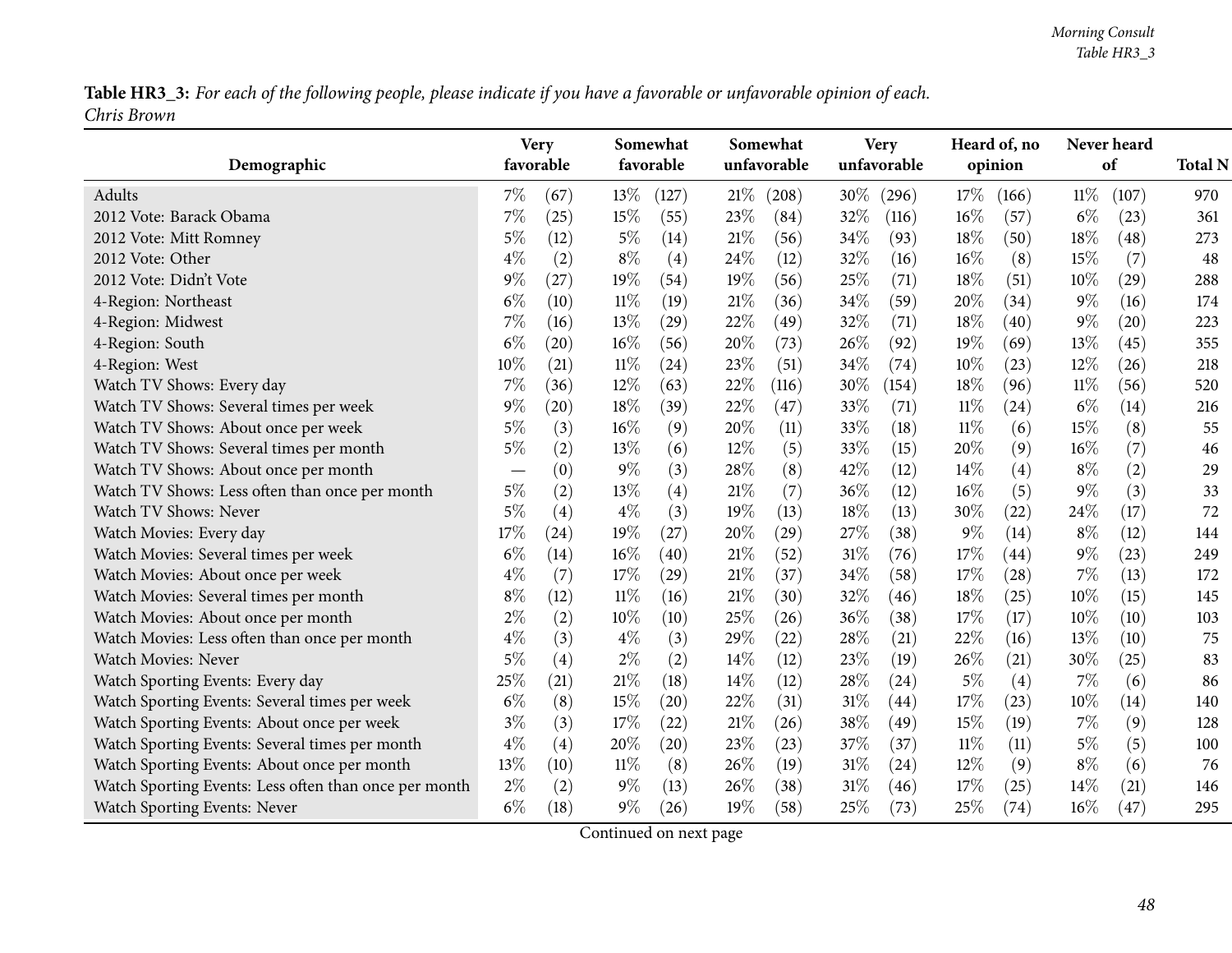| Table HR3_3: For each of the following people, please indicate if you have a favorable or unfavorable opinion of each. |  |
|------------------------------------------------------------------------------------------------------------------------|--|
| Chris Brown                                                                                                            |  |

| Demographic                                 | <b>Very</b><br>favorable |                     | Somewhat<br>favorable |        | Somewhat<br>unfavorable | <b>Very</b><br>unfavorable |       |        | Heard of, no<br>opinion |        | Never heard<br><sub>of</sub> |     |
|---------------------------------------------|--------------------------|---------------------|-----------------------|--------|-------------------------|----------------------------|-------|--------|-------------------------|--------|------------------------------|-----|
| Adults                                      | 7%                       | (67)<br>$13\%$      | (127)                 | 21%    | (208)                   | $30\%$                     | (296) | $17\%$ | (166)                   | $11\%$ | (107)                        | 970 |
| Cable Subscription: Currently               | $8\%$                    | $12\%$<br>(41)      | (61)                  | 21%    | (104)                   | 33\%                       | (161) | $15\%$ | (76)                    | $10\%$ | (52)                         | 495 |
| Cable Subscription: In the past             | $5\%$                    | 15%<br>(15)         | (51)                  | 22\%   | (76)                    | $31\%$                     | (105) | 18%    | (61)                    | $9\%$  | (31)                         | 338 |
| Cable Subscription: Never                   | $8\%$                    | $11\%$<br>(11)      | (15)                  | 20%    | (28)                    | 22%                        | (30)  | 21%    | $\left( 29\right)$      | $18\%$ | (25)                         | 137 |
| Satellite TV Subscription: Currently        | $11\%$                   | $12\%$<br>(26)      | (28)                  | 22%    | (52)                    | 28\%                       | (64)  | $19\%$ | (44)                    | $8\%$  | (17)                         | 232 |
| Satellite TV Subscription: In the past      | $6\%$                    | $18\%$<br>(18)      | (51)                  | 21%    | (59)                    | 29\%                       | (83)  | $15\%$ | $\left( 41\right)$      | $11\%$ | (30)                         | 281 |
| Satellite TV Subscription: Never            | $5\%$                    | $11\%$<br>(23)      | (48)                  | 21%    | (97)                    | 33\%                       | (149) | 18%    | (81)                    | 13\%   | (60)                         | 458 |
| Streaming Service Subscription: Currently   | $8\%$                    | 15%<br>(46)         | (84)                  | 25\%   | (142)                   | 32\%                       | (183) | 13\%   | (73)                    | $8\%$  | (47)                         | 575 |
| Streaming Service Subscription: In the past | $10\%$                   | $19\%$<br>(11)      | (21)                  | 20%    | (24)                    | 25\%                       | (29)  | 21%    | (24)                    | $5\%$  | (6)                          | 115 |
| Streaming Service Subscription: Never       | $3\%$                    | (10)<br>$8\%$       | $\left( 22\right)$    | 15\%   | (42)                    | 30\%                       | (84)  | $24\%$ | (69)                    | $20\%$ | (55)                         | 280 |
| Film: An avid fan                           | 12\%                     | 15%<br>(39)         | (49)                  | 23\%   | (74)                    | 33\%                       | (108) | $11\%$ | (36)                    | $8\%$  | (25)                         | 331 |
| Film: A casual fan                          | $4\%$                    | $13\%$<br>$^{(20)}$ | (68)                  | 23\%   | (118)                   | $31\%$                     | (158) | $19\%$ | (96)                    | $10\%$ | (52)                         | 512 |
| Film: Not a fan                             | $6\%$                    | $8\%$<br>(8)        | (10)                  | $12\%$ | (15)                    | 23\%                       | (30)  | 26\%   | (34)                    | $24\%$ | (30)                         | 127 |
| Television: An avid fan                     | $8\%$                    | $13\%$<br>(36)      | (63)                  | 23\%   | (108)                   | 30\%                       | (145) | 17%    | (83)                    | $9\%$  | (43)                         | 478 |
| Television: A casual fan                    | 5%                       | 15%<br>(21)         | (63)                  | 22%    | (92)                    | 31%                        | (132) | $16\%$ | (70)                    | $11\%$ | (45)                         | 424 |
| Television: Not a fan                       | $14\%$                   | $2\%$<br>(9)        | (1)                   | $10\%$ | (7)                     | 27\%                       | (19)  | 19%    | (13)                    | $28\%$ | (19)                         | 68  |
| Music: An avid fan                          | $10\%$                   | 17%<br>(49)         | (84)                  | 22\%   | (108)                   | 30\%                       | (147) | $14\%$ | (69)                    | $6\%$  | (30)                         | 488 |
| Music: A casual fan                         | $4\%$                    | $9\%$<br>(16)       | (40)                  | 22\%   | (92)                    | $31\%$                     | (133) | 20%    | (84)                    | 14\%   | (58)                         | 423 |
| Music: Not a fan                            | $2\%$                    | $5\%$<br>(1)        | (3)                   | 13\%   | (8)                     | $26\%$                     | (15)  | 21%    | (12)                    | 32\%   | (19)                         | 59  |
| Fashion: An avid fan                        | $18\%$                   | $14\%$<br>(26)      | $\left( 20\right)$    | 24\%   | (35)                    | 29\%                       | (42)  | $9\%$  | (13)                    | $6\%$  | (9)                          | 145 |
| Fashion: A casual fan                       | $6\%$                    | $17\%$<br>(25)      | (67)                  | 21%    | (82)                    | 32\%                       | (126) | 18%    | (68)                    | $5\%$  | (20)                         | 388 |
| Fashion: Not a fan                          | $4\%$                    | $9\%$<br>(16)       | (40)                  | 21%    | (90)                    | 29\%                       | (128) | 19%    | (85)                    | $18\%$ | (78)                         | 437 |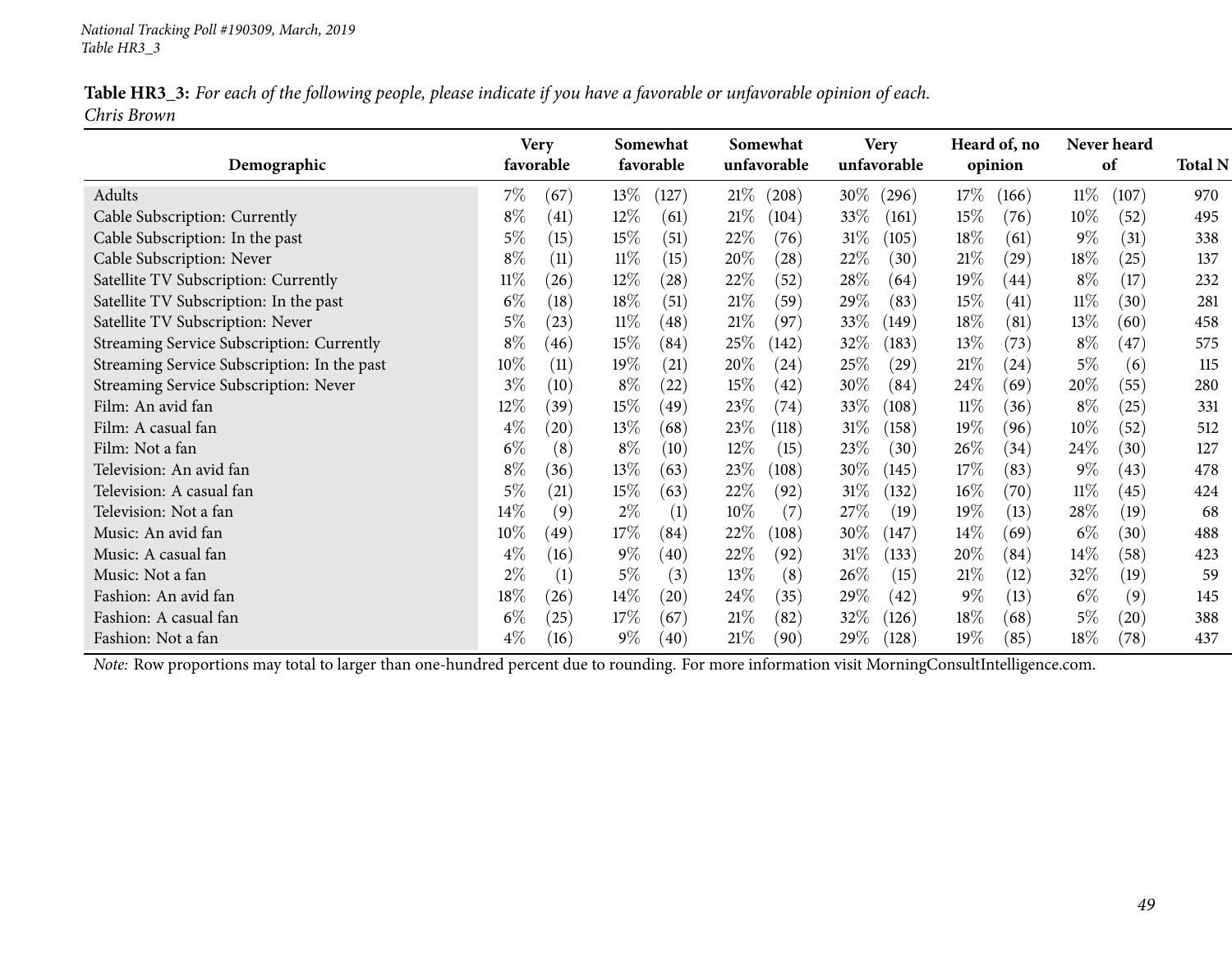| Table HR3_4: For each of the following people, please indicate if you have a favorable or unfavorable opinion of each. |  |
|------------------------------------------------------------------------------------------------------------------------|--|
| Ryan Adams                                                                                                             |  |

|                          | <b>Very</b>                   |      |        | Somewhat  |        | Somewhat    |        | <b>Very</b> |         | Heard of, no |      | Never heard |                |
|--------------------------|-------------------------------|------|--------|-----------|--------|-------------|--------|-------------|---------|--------------|------|-------------|----------------|
| Demographic              | favorable                     |      |        | favorable |        | unfavorable |        | unfavorable | opinion |              | of   |             | <b>Total N</b> |
| Adults                   | $3\%$                         | (26) | $7\%$  | (68)      | $8\%$  | (76)        | $7\%$  | (69)        | $20\%$  | (196)        | 55%  | (535)       | 970            |
| Gender: Male             | $4\%$                         | (19) | $9\%$  | (41)      | $9\%$  | (43)        | $8\%$  | (37)        | 19%     | (89)         | 50%  | (227)       | 456            |
| Gender: Female           | $1\%$                         | (7)  | $5\%$  | (27)      | $7\%$  | (34)        | $6\%$  | (31)        | 21%     | (108)        | 60%  | (308)       | 515            |
| Age: 18-29               | 5%                            | (10) | $8\%$  | (15)      | $6\%$  | (11)        | $5\%$  | (9)         | 17%     | (32)         | 58%  | (105)       | 181            |
| Age: 30-44               | $3\%$                         | (8)  | $9\%$  | (21)      | $11\%$ | (23)        | $10\%$ | (21)        | 21%     | (47)         | 45%  | (98)        | 217            |
| Age: 45-54               | $2\%$                         | (3)  | $10\%$ | (15)      | $9\%$  | (14)        | 7%     | (11)        | 20%     | (32)         | 53%  | (85)        | 161            |
| Age: 55-64               | $2\%$                         | (3)  | $4\%$  | (8)       | $9\%$  | (16)        | $7\%$  | (14)        | 23%     | (42)         | 54%  | (99)        | 182            |
| Age: 65+                 | $1\%$                         | (3)  | $4\%$  | (10)      | 5%     | (11)        | $6\%$  | (14)        | 19%     | (44)         | 65%  | (148)       | 229            |
| Generation Z: 18-21      | $1\%$                         | (1)  | $7\%$  | (5)       | $5\%$  | (3)         | $2\%$  | (1)         | 15%     | (10)         | 69%  | (47)        | 67             |
| Millennial: Age 22-37    | $6\%$                         | (15) | $10\%$ | (23)      | 7%     | (16)        | $9\%$  | (21)        | 19%     | (43)         | 50%  | (115)       | 232            |
| Generation X: Age 38-53  | $2\%$                         | (5)  | $9\%$  | (21)      | $11\%$ | (26)        | $7\%$  | (17)        | 22%     | (52)         | 50%  | (118)       | 239            |
| Boomers: Age 54-72       | $2\%$                         | (6)  | $5\%$  | (19)      | $8\%$  | (28)        | $7\%$  | (26)        | 21%     | (78)         | 58%  | (213)       | 369            |
| PID: Dem (no lean)       | $2\%$                         | (8)  | $5\%$  | (16)      | $11\%$ | (36)        | $9\%$  | (27)        | 22%     | (72)         | 50%  | (159)       | 319            |
| PID: Ind (no lean)       | $2\%$                         | (8)  | $10\%$ | (32)      | $5\%$  | (18)        | $5\%$  | (18)        | 20%     | (66)         | 57%  | (185)       | 325            |
| PID: Rep (no lean)       | $3\%$                         | (10) | $6\%$  | (20)      | 7%     | (22)        | $7\%$  | (24)        | 18%     | (59)         | 59%  | (192)       | 326            |
| PID/Gender: Dem Men      | $4\%$                         | (6)  | $6\%$  | (8)       | $16\%$ | (21)        | $11\%$ | (15)        | 22%     | (29)         | 41\% | (54)        | 133            |
| PID/Gender: Dem Women    | $1\%$                         | (2)  | $4\%$  | (8)       | $8\%$  | (16)        | $7\%$  | (13)        | 23%     | (43)         | 56%  | (105)       | 186            |
| PID/Gender: Ind Men      | $4\%$                         | (6)  | $14\%$ | (22)      | $6\%$  | (10)        | $9\%$  | (14)        | 20%     | (31)         | 48%  | (77)        | 159            |
| PID/Gender: Ind Women    | $1\%$                         | (2)  | $6\%$  | (10)      | $5\%$  | (8)         | $2\%$  | (4)         | $21\%$  | (34)         | 65%  | (108)       | 167            |
| PID/Gender: Rep Men      | $4\%$                         | (7)  | $7\%$  | (11)      | $7\%$  | (12)        | $5\%$  | (9)         | 18%     | (29)         | 59%  | (96)        | 164            |
| PID/Gender: Rep Women    | $2\%$                         | (3)  | $5\%$  | (9)       | $6\%$  | (10)        | $9\%$  | (15)        | 19%     | (30)         | 59%  | (95)        | 162            |
| Ideo: Liberal (1-3)      | $4\%$                         | (11) | $5\%$  | (17)      | $11\%$ | (33)        | $8\%$  | (26)        | 19%     | (57)         | 53%  | (161)       | 305            |
| Ideo: Moderate (4)       | $3\%$                         | (5)  | 13\%   | (26)      | $8\%$  | (17)        | 7%     | (14)        | 17%     | (36)         | 52%  | (108)       | 206            |
| Ideo: Conservative (5-7) | $2\%$                         | (6)  | $5\%$  | (18)      | $7\%$  | (24)        | $7\%$  | (24)        | 22%     | (76)         | 57%  | (198)       | 347            |
| Educ: < College          | $3\%$                         | (18) | $7\%$  | (41)      | 7%     | (42)        | $6\%$  | (37)        | $21\%$  | (128)        | 56%  | (344)       | 610            |
| Educ: Bachelors degree   | $\overbrace{\phantom{13333}}$ | (1)  | $9\%$  | (21)      | $9\%$  | (21)        | $10\%$ | (23)        | 18\%    | (42)         | 53%  | (123)       | 230            |
| Educ: Post-grad          | $5\%$                         | (7)  | $4\%$  | (6)       | $11\%$ | (14)        | 7%     | (9)         | 21%     | (27)         | 53%  | (68)        | 130            |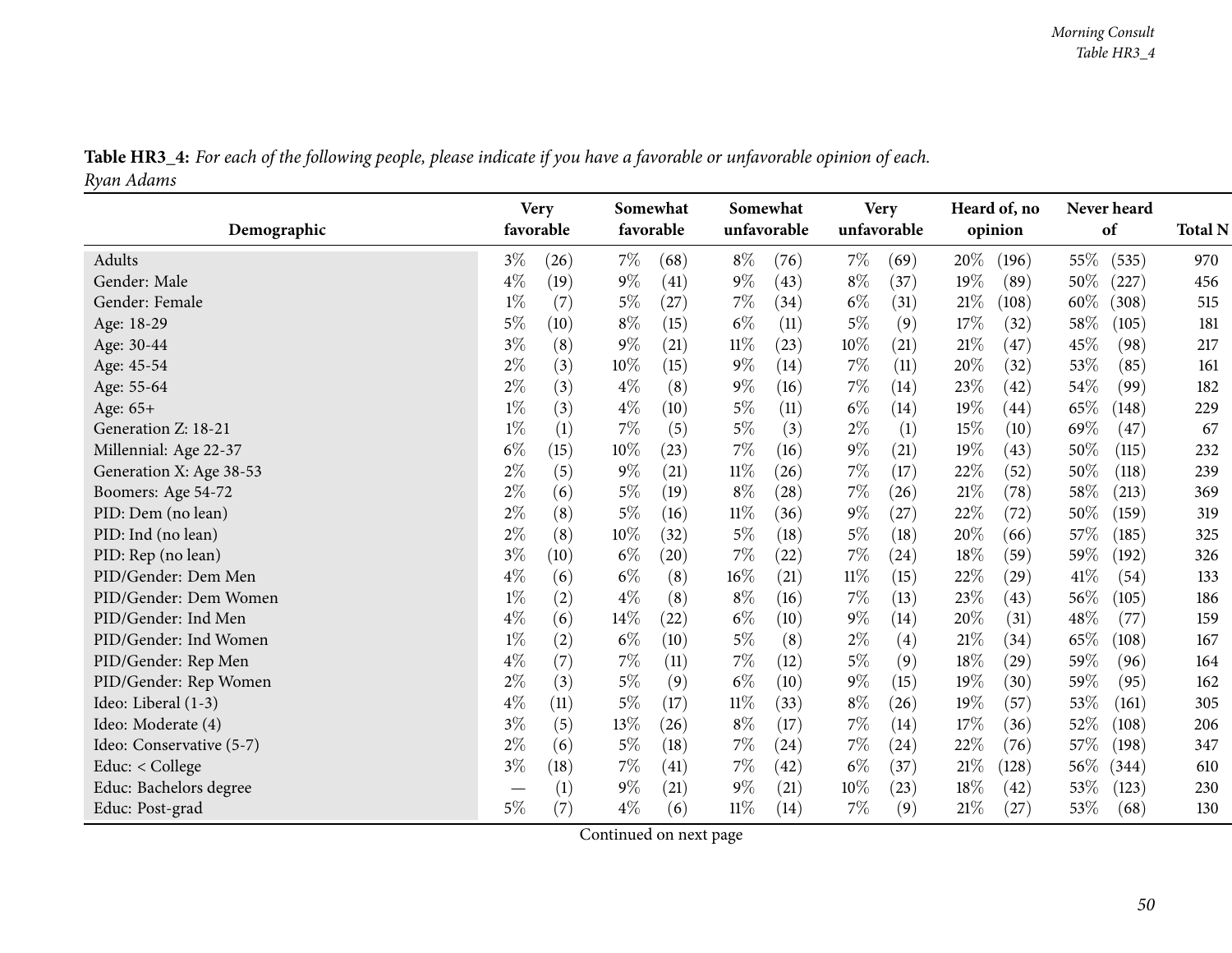Table HR3\_4: For each of the following people, please indicate if you have a favorable or unfavorable opinion of each. *Ryan Adams*

|                               | <b>Very</b>                     |                          | Somewhat           |        | Somewhat    |                          | <b>Very</b> |        | Heard of, no |        | Never heard |                |
|-------------------------------|---------------------------------|--------------------------|--------------------|--------|-------------|--------------------------|-------------|--------|--------------|--------|-------------|----------------|
| Demographic                   | favorable                       |                          | favorable          |        | unfavorable |                          | unfavorable |        | opinion      |        | of          | <b>Total N</b> |
| Adults                        | $3\%$<br>(26)                   | $7\%$                    | (68)               | $8\%$  | (76)        | $7\%$                    | (69)        | 20%    | (196)        | 55%    | (535)       | 970            |
| Income: Under 50k             | $2\%$<br>(10)                   | $7\%$                    | (37)               | $8\%$  | (39)        | $6\%$                    | (34)        | 18%    | (95)         | 59%    | (306)       | 521            |
| Income: 50k-100k              | $3\%$<br>(9)                    | $8\%$                    | (26)               | $8\%$  | (26)        | $8\%$                    | (24)        | $21\%$ | (67)         | 52%    | (161)       | 312            |
| Income: 100k+                 | $5\%$<br>(7)                    | $4\%$                    | (6)                | $8\%$  | (11)        | $8\%$                    | (12)        | 25%    | (34)         | 49%    | (68)        | 137            |
| Ethnicity: White              | $3\%$<br>(21)                   | $6\%$                    | (51)               | $8\%$  | (62)        | $7\%$                    | (56)        | $21\%$ | (165)        | 55\%   | (444)       | 800            |
| Ethnicity: Hispanic           | $9\%$<br>(9)                    | $8\%$                    | (8)                | $7\%$  | (7)         | $9\%$                    | (8)         | 14%    | (13)         | 54%    | (54)        | 99             |
| Ethnicity: Afr. Am.           | $3\%$                           | (3)<br>10%               | (10)               | $4\%$  | (5)         | $7\%$                    | (7)         | 21%    | (22)         | 55%    | (58)        | 104            |
| Ethnicity: Other              | $2\%$                           | $11\%$<br>(1)            | (7)                | 14%    | (9)         | $8\%$                    | (5)         | 14%    | (9)          | 51\%   | (34)        | 66             |
| Relig: Protestant             | $2\%$                           | $8\%$<br>(4)             | (19)               | $9\%$  | (23)        | $5\%$                    | (12)        | 22%    | (54)         | 55%    | (136)       | 249            |
| Relig: Roman Catholic         | $3\%$                           | $6\%$<br>(6)             | (10)               | $8\%$  | (14)        | $9\%$                    | (16)        | 17%    | (30)         | 57%    | (100)       | 176            |
| Relig: Something Else         | $1\%$                           | (1)<br>$7\%$             | (6)                | $8\%$  | (8)         | 13%                      | (13)        | 18%    | (17)         | 53%    | (51)        | 97             |
| Relig: Jewish                 | (0)<br>—                        | $\overline{\phantom{m}}$ | (0)                | 14\%   | (2)         | $\overline{\phantom{m}}$ | (0)         | 30%    | (5)          | 56%    | (9)         | 17             |
| Relig: Evangelical            | $1\%$                           | $6\%$<br>(4)             | $\left( 20\right)$ | $9\%$  | (31)        | $10\%$                   | (34)        | 19%    | (65)         | 56\%   | (193)       | 347            |
| Relig: Non-Evang. Catholics   | $5\%$<br>(8)                    | $9\%$                    | (15)               | $8\%$  | (14)        | $4\%$                    | (7)         | 20%    | (36)         | 54%    | (94)        | 174            |
| Relig: All Christian          | $2\%$<br>(12)                   | $7\%$                    | (36)               | $9\%$  | (45)        | $8\%$                    | (41)        | 19%    | (101)        | 55%    | (287)       | 521            |
| Relig: All Non-Christian      | $3\%$<br>(3)                    | $9\%$                    | (10)               | 10%    | (11)        | $4\%$                    | (4)         | 24\%   | (27)         | 51%    | (56)        | 111            |
| Community: Urban              | $4\%$<br>(9)                    | $7\%$                    | (17)               | $11\%$ | (26)        | $6\%$                    | (15)        | 20%    | (46)         | 51\%   | (119)       | 233            |
| Community: Suburban           | $3\%$<br>(15)                   | $7\%$                    | (32)               | $9\%$  | (37)        | $8\%$                    | (35)        | 20%    | (88)         | 52\%   | (229)       | 437            |
| Community: Rural              |                                 | $6\%$<br>(1)             | (19)               | $4\%$  | (13)        | $6\%$                    | (19)        | 21%    | (62)         | 62%    | (186)       | 301            |
| <b>Employ: Private Sector</b> | $4\%$<br>(11)                   | $8\%$                    | (24)               | 13%    | (36)        | $7\%$                    | (19)        | 20%    | (57)         | 49%    | (142)       | 289            |
| Employ: Government            | $3\%$                           | (1)<br>19%               | (10)               | $3\%$  | (2)         | $2\%$                    | (1)         | $21\%$ | (10)         | 52%    | (26)        | 50             |
| Employ: Self-Employed         | $6\%$                           | (6)<br>$9\%$             | (9)                | $11\%$ | (11)        | $12\%$                   | (12)        | $21\%$ | (21)         | 41\%   | (40)        | 99             |
| Employ: Homemaker             | $2\%$                           | $5\%$<br>(1)             | (4)                | $5\%$  | (4)         | $10\%$                   | (8)         | 23%    | (19)         | 56%    | (47)        | 84             |
| Employ: Student               | (0)<br>$\overline{\phantom{0}}$ | $2\%$                    | (1)                |        | (0)         | $6\%$                    | (2)         | 22\%   | (7)          | 70%    | (22)        | 31             |
| Employ: Retired               | $1\%$                           | (2)<br>$5\%$             | (13)               | $6\%$  | (15)        | $6\%$                    | (16)        | 19%    | (49)         | 63%    | (161)       | 256            |
| Employ: Unemployed            | $2\%$                           | (1)<br>$4\%$             | (4)                | $6\%$  | (5)         | $9\%$                    | (8)         | 25%    | (21)         | 55%    | (47)        | 86             |
| Employ: Other                 | $3\%$<br>(2)                    | $6\%$                    | (4)                | $5\%$  | (4)         | $4\%$                    | (3)         | 16%    | (12)         | 66%    | (49)        | 74             |
| Military HH: Yes              | $2\%$<br>(4)                    | $7\%$                    | (12)               | $8\%$  | (15)        | $5\%$                    | (9)         | 20%    | (37)         | 59%    | (108)       | 184            |
| Military HH: No               | $3\%$<br>(22)                   | $7\%$                    | (56)               | $8\%$  | (61)        | $8\%$                    | (60)        | 20%    | (159)        | 54%    | (427)       | 786            |
| RD/WT: Right Direction        | 5%<br>(18)                      | 9%                       | (33)               | 7%     | (27)        | $5\%$                    | (20)        | 20%    | (75)         | 53%    | (196)       | 369            |
| RD/WT: Wrong Track            | $1\%$<br>(8)                    | $6\%$                    | (35)               | $8\%$  | (49)        | $8\%$                    | (49)        | $20\%$ | (121)        | $56\%$ | (339)       | 602            |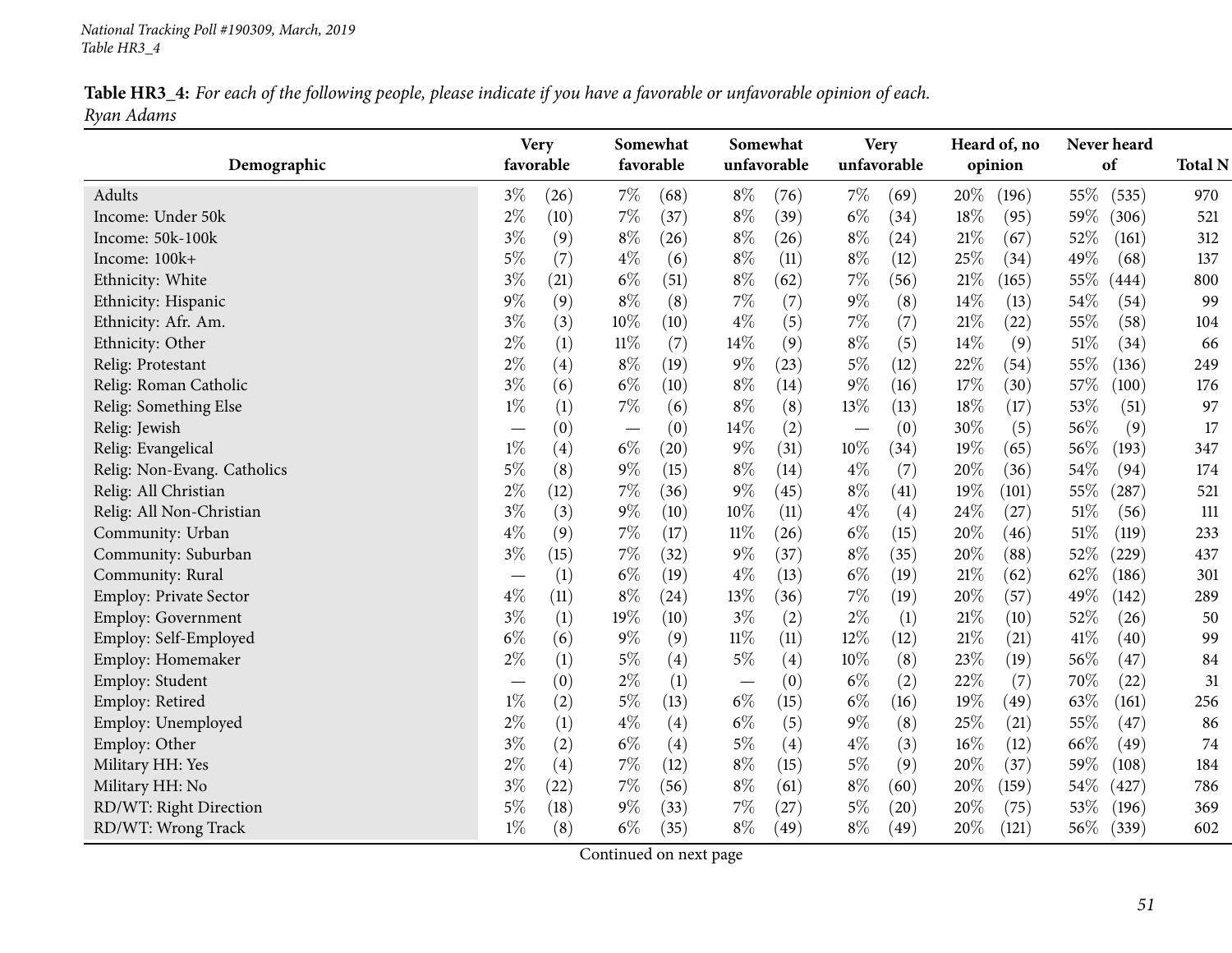Table HR3\_4: For each of the following people, please indicate if you have a favorable or unfavorable opinion of each. *Ryan Adams*

| Demographic                                                  | <b>Very</b><br>favorable |              | Somewhat<br>favorable |              | Somewhat<br>unfavorable |              | <b>Very</b><br>unfavorable |              | Heard of, no<br>opinion |               | Never heard<br>of |                     | <b>Total N</b> |
|--------------------------------------------------------------|--------------------------|--------------|-----------------------|--------------|-------------------------|--------------|----------------------------|--------------|-------------------------|---------------|-------------------|---------------------|----------------|
|                                                              | $3\%$                    |              | $7\%$                 |              | $8\%$                   |              | $7\%$                      |              |                         |               |                   |                     |                |
| Adults<br>Trump Job Approve                                  | $4\%$                    | (26)<br>(15) | $8\%$                 | (68)<br>(31) | $6\%$                   | (76)<br>(27) | $6\%$                      | (69)<br>(27) | 20%<br>20%              | (196)<br>(84) | 55%<br>56%        | (535)<br>(233)      | 970<br>417     |
| Trump Job Disapprove                                         | $2\%$                    | (9)          | $7\%$                 | (35)         | $9\%$                   | (48)         | $8\%$                      | (41)         | 20%                     | (101)         | 54\%              | (279)               | 513            |
| Trump Job Strongly Approve                                   | $5\%$                    | (11)         | $6\%$                 | (13)         | 5%                      | (11)         | $7\%$                      | (15)         | 23%                     | (52)          | 55\%              | (127)               | 230            |
| Trump Job Somewhat Approve                                   | $2\%$                    | (4)          | 10%                   | (18)         | $8\%$                   | (16)         | $6\%$                      | (11)         | 17%                     | (32)          | 57%               | (107)               | 187            |
| Trump Job Somewhat Disapprove                                | $2\%$                    |              | $8\%$                 | (8)          | 16%                     | (16)         | $2\%$                      | (3)          | 18%                     | (19)          | 54%               | (57)                | 106            |
|                                                              | $2\%$                    | (2)<br>(7)   | $7\%$                 | (27)         | $8\%$                   | (32)         | $9\%$                      | (38)         | 20%                     | (82)          | 54%               | (221)               | 407            |
| Trump Job Strongly Disapprove<br>Favorable of Trump          | $3\%$                    |              | $7\%$                 |              | 7%                      |              | $7\%$                      | (27)         | 20%                     |               | 57%               |                     | 399            |
| Unfavorable of Trump                                         | $2\%$                    | (12)<br>(11) | $8\%$                 | (27)         | 10%                     | (26)<br>(50) | $8\%$                      |              | 20%                     | (80)          | 52%               | (227)               | 513            |
|                                                              | $5\%$                    | (11)         | $6\%$                 | (40)         | $6\%$                   |              | $6\%$                      | (41)<br>(15) | 22%                     | (102)         | 55%               | (269)               | 239            |
| Very Favorable of Trump                                      | $1\%$                    |              | $8\%$                 | (14)         | 7%                      | (15)         | $7\%$                      |              | 17%                     | (53)          | 60%               | (131)               |                |
| Somewhat Favorable of Trump<br>Somewhat Unfavorable of Trump | $4\%$                    | (1)          | $11\%$                | (13)         | 13%                     | (12)         | $4\%$                      | (12)         | 19%                     | (27)          | 49%               | (96)                | 160<br>92      |
|                                                              | $2\%$                    | (4)          |                       | (10)         |                         | (12)         |                            | (4)          |                         | (17)          |                   | (45)                |                |
| Very Unfavorable of Trump                                    |                          | (8)          | $7\%$                 | (30)         | $9\%$                   | (38)         | $9\%$                      | (37)         | 20%                     | (84)          | 53%               | (224)               | 421            |
| #1 Issue: Economy                                            | $5\%$                    | (15)         | $9\%$                 | (25)         | 12%                     | (32)         | $7\%$                      | (20)         | 18%                     | (49)          | 49%               | (134)               | 275            |
| #1 Issue: Security                                           | $1\%$                    | (2)          | $7\%$                 | (14)         | $6\%$                   | (13)         | $8\%$                      | (17)         | 21%                     | (46)          | 58%               | (126)               | 218            |
| #1 Issue: Health Care                                        | $3\%$                    | (4)          | $9\%$                 | (12)         | $9\%$                   | (12)         | $6\%$                      | (9)          | 26%                     | (36)          | 47%               | (67)                | 141            |
| #1 Issue: Medicare / Social Security                         |                          | (0)          | $5\%$                 | (7)          | $3\%$                   | (4)          | $7\%$                      | (9)          | 21%                     | (30)          | 64%               | (91)                | 142            |
| #1 Issue: Women's Issues                                     | $3\%$                    | (1)          | $3\%$                 | (1)          | 10%                     | (5)          | $13\%$                     | (6)          | 17%                     | (8)           | 53%               | (24)                | 46             |
| #1 Issue: Education                                          | $6\%$                    | (3)          | $7\%$                 | (3)          | $11\%$                  | (6)          | $7\%$                      | (4)          | $11\%$                  | (6)           | 59%               | (30)                | 51             |
| #1 Issue: Energy                                             |                          | (0)          | $5\%$                 | (2)          |                         | (0)          | $4\%$                      | (2)          | 26%                     | (12)          | 65%               | (30)                | 46             |
| #1 Issue: Other                                              |                          | (0)          | $3\%$                 | (1)          | $10\%$                  | (5)          | $4\%$                      | (2)          | 19%                     | (10)          | 64\%              | (33)                | 52             |
| 2018 House Vote: Democrat                                    | $3\%$                    | (11)         | $8\%$                 | (27)         | 10%                     | (35)         | $8\%$                      | (26)         | 21%                     | (73)          | 50%               | (170)               | 343            |
| 2018 House Vote: Republican                                  | $2\%$                    | (8)          | $7\%$                 | (24)         | $8\%$                   | (27)         | $7\%$                      | (25)         | 19%                     | (67)          | 57%               | $\left( 201\right)$ | 352            |
| 2018 House Vote: Someone else                                |                          | (0)          | 14%                   | (6)          | $8\%$                   | (4)          | $6\%$                      | (3)          | 26%                     | (12)          | 46%               | (20)                | 44             |
| 2018 House Vote: Didnt Vote                                  | $3\%$                    | (7)          | $5\%$                 | (11)         | $5\%$                   | (11)         | $6\%$                      | (14)         | 19%                     | (45)          | 62%               | (143)               | 231            |
| 2016 Vote: Hillary Clinton                                   | $4\%$                    | (10)         | $5\%$                 | (15)         | $11\%$                  | (32)         | $9\%$                      | (25)         | 21%                     | (62)          | 50%               | (146)               | 291            |
| 2016 Vote: Donald Trump                                      | $2\%$                    | (8)          | $7\%$                 | (24)         | $5\%$                   | (18)         | $7\%$                      | (25)         | 21%                     | (72)          | 58%               | (199)               | 346            |
| 2016 Vote: Someone else                                      |                          | (0)          | $7\%$                 | (5)          | $12\%$                  | (9)          | $8\%$                      | (6)          | 22%                     | (17)          | 51\%              | (39)                | 77             |
| 2016 Vote: Didnt Vote                                        | $3\%$                    | (7)          | $8\%$                 | (21)         | $6\%$                   | (15)         | $5\%$                      | (12)         | 18%                     | (46)          | 60%               | (149)               | 250            |
| Voted in 2014: Yes                                           | $3\%$                    | (19)         | $6\%$                 | (40)         | $9\%$                   | (56)         | $8\%$                      | (52)         | 21%                     | (130)         | 53%               | (332)               | 629            |
| Voted in 2014: No                                            | $2\%$                    | (7)          | $8\%$                 | (28)         | $6\%$                   | (20)         | $5\%$                      | (17)         | 19%                     | (66)          | 60%               | (203)               | 341            |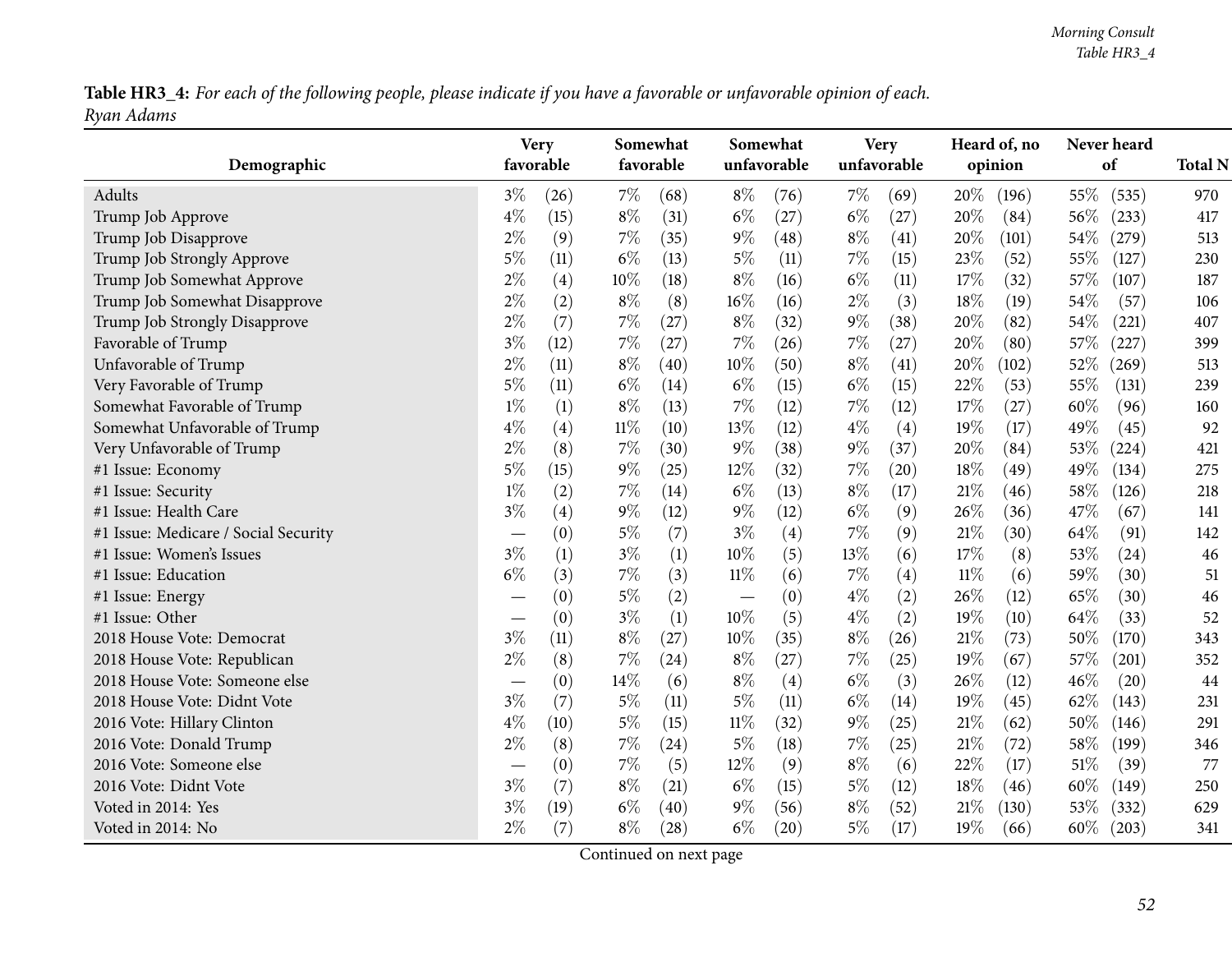Table HR3\_4: For each of the following people, please indicate if you have a favorable or unfavorable opinion of each. *Ryan Adams*

|                                                       |                          | <b>Very</b> |                          | Somewhat  |        | Somewhat    |        | <b>Very</b> |        | Heard of, no |      | Never heard |                |
|-------------------------------------------------------|--------------------------|-------------|--------------------------|-----------|--------|-------------|--------|-------------|--------|--------------|------|-------------|----------------|
| Demographic                                           |                          | favorable   |                          | favorable |        | unfavorable |        | unfavorable |        | opinion      |      | of          | <b>Total N</b> |
| Adults                                                | $3\%$                    | (26)        | $7\%$                    | (68)      | $8\%$  | (76)        | $7\%$  | (69)        | 20%    | (196)        | 55\% | (535)       | 970            |
| 2012 Vote: Barack Obama                               | $2\%$                    | (9)         | $7\%$                    | (25)      | $10\%$ | (37)        | $10\%$ | (34)        | 22%    | (80)         | 49%  | (175)       | 361            |
| 2012 Vote: Mitt Romney                                | $4\%$                    | (11)        | $5\%$                    | (12)      | $8\%$  | (21)        | $5\%$  | (15)        | 19%    | (52)         | 59%  | (161)       | 273            |
| 2012 Vote: Other                                      |                          | (0)         | $11\%$                   | (5)       | $3\%$  | (1)         | $9\%$  | (4)         | 16%    | (8)          | 61\% | (29)        | 48             |
| 2012 Vote: Didn't Vote                                | $2\%$                    | (6)         | $9\%$                    | (25)      | $6\%$  | (16)        | $5\%$  | (15)        | 20%    | (57)         | 59%  | (169)       | 288            |
| 4-Region: Northeast                                   | $3\%$                    | (5)         | $6\%$                    | (11)      | $6\%$  | (11)        | $7\%$  | (11)        | 17\%   | (30)         | 61%  | (106)       | 174            |
| 4-Region: Midwest                                     | $2\%$                    | (5)         | $5\%$                    | (12)      | 10%    | (22)        | 7%     | (17)        | 22%    | (49)         | 53%  | (118)       | 223            |
| 4-Region: South                                       | $2\%$                    | (8)         | $6\%$                    | (21)      | $6\%$  | (22)        | $7\%$  | (25)        | 22%    | (77)         | 57%  | (201)       | 355            |
| 4-Region: West                                        | $4\%$                    | (8)         | $11\%$                   | (24)      | 10%    | (21)        | $7\%$  | (15)        | 18%    | (40)         | 51%  | (110)       | 218            |
| Watch TV Shows: Every day                             | $3\%$                    | (15)        | $6\%$                    | (33)      | $8\%$  | (42)        | $7\%$  | (34)        | 20%    | (103)        | 56%  | (292)       | 520            |
| Watch TV Shows: Several times per week                | $3\%$                    | (7)         | $9\%$                    | (20)      | 10%    | (22)        | $6\%$  | (14)        | 22%    | (48)         | 49%  | (105)       | 216            |
| Watch TV Shows: About once per week                   |                          | (0)         | $9\%$                    | (5)       | $4\%$  | (2)         | 10%    | (6)         | 27%    | (15)         | 50%  | (27)        | 55             |
| Watch TV Shows: Several times per month               | $5\%$                    | (2)         | 15%                      | (7)       | $3\%$  | (1)         | $10\%$ | (5)         | $11\%$ | (5)          | 56%  | (26)        | 46             |
| Watch TV Shows: About once per month                  |                          | (0)         |                          | (0)       | 10%    | (3)         | $5\%$  | (2)         | 21%    | (6)          | 64%  | (18)        | 29             |
| Watch TV Shows: Less often than once per month        | $2\%$                    | (1)         | $5\%$                    | (2)       | 13\%   | (4)         | 13%    | (4)         | 17%    | (5)          | 50%  | (17)        | 33             |
| Watch TV Shows: Never                                 |                          | (0)         | $3\%$                    | (2)       | $3\%$  | (2)         | $6\%$  | (5)         | 20%    | (14)         | 68\% | (49)        | 72             |
| Watch Movies: Every day                               | $5\%$                    | (7)         | $11\%$                   | (16)      | 12%    | (17)        | $9\%$  | (13)        | 21%    | (31)         | 43%  | (61)        | 144            |
| Watch Movies: Several times per week                  | $4\%$                    | (11)        | $8\%$                    | (19)      | $9\%$  | (22)        | $7\%$  | (18)        | 18%    | (46)         | 53%  | (133)       | 249            |
| Watch Movies: About once per week                     |                          | (0)         | $9\%$                    | (16)      | $11\%$ | (19)        | $5\%$  | (9)         | 23%    | (40)         | 51%  | (88)        | 172            |
| Watch Movies: Several times per month                 | $4\%$                    | (5)         | $6\%$                    | (9)       | $6\%$  | (9)         | $9\%$  | (14)        | 16%    | (23)         | 59%  | (85)        | 145            |
| Watch Movies: About once per month                    | $1\%$                    | (1)         | $5\%$                    | (5)       | $2\%$  | (2)         | $5\%$  | (5)         | 26%    | (26)         | 61%  | (63)        | 103            |
| Watch Movies: Less often than once per month          |                          | (0)         | $4\%$                    | (3)       | 7%     | (5)         | $4\%$  | (3)         | 22%    | (16)         | 63%  | (47)        | 75             |
| Watch Movies: Never                                   | $2\%$                    | (1)         | $\overline{\phantom{m}}$ | (0)       | $2\%$  | (2)         | $9\%$  | (7)         | 18%    | (15)         | 70%  | (58)        | 83             |
| Watch Sporting Events: Every day                      | $16\%$                   | (14)        | $7\%$                    | (6)       | 17%    | (14)        | $9\%$  | (8)         | 14%    | (12)         | 37%  | (31)        | 86             |
| Watch Sporting Events: Several times per week         | $3\%$                    | (5)         | $8\%$                    | (12)      | $8\%$  | (11)        | $8\%$  | (11)        | 24\%   | (33)         | 49%  | (69)        | 140            |
| Watch Sporting Events: About once per week            | $2\%$                    | (3)         | $9\%$                    | (11)      | $8\%$  | (10)        | $8\%$  | (10)        | 22%    | (28)         | 51\% | (66)        | 128            |
| Watch Sporting Events: Several times per month        | $1\%$                    | (1)         | $5\%$                    | (5)       | $11\%$ | (11)        | $10\%$ | (10)        | 19%    | (19)         | 53%  | (53)        | 100            |
| Watch Sporting Events: About once per month           | $2\%$                    | (1)         | $10\%$                   | (8)       | $9\%$  | (7)         | $1\%$  | (1)         | 25%    | (19)         | 53%  | (40)        | 76             |
| Watch Sporting Events: Less often than once per month | $\overline{\phantom{m}}$ | (0)         | $7\%$                    | (11)      | $8\%$  | (11)        | $6\%$  | (9)         | 23%    | (34)         | 56%  | (81)        | 146            |
| Watch Sporting Events: Never                          | $1\%$                    | (2)         | $5\%$                    | (15)      | $4\%$  | (12)        | $7\%$  | (21)        | 17%    | (50)         | 66\% | (195)       | 295            |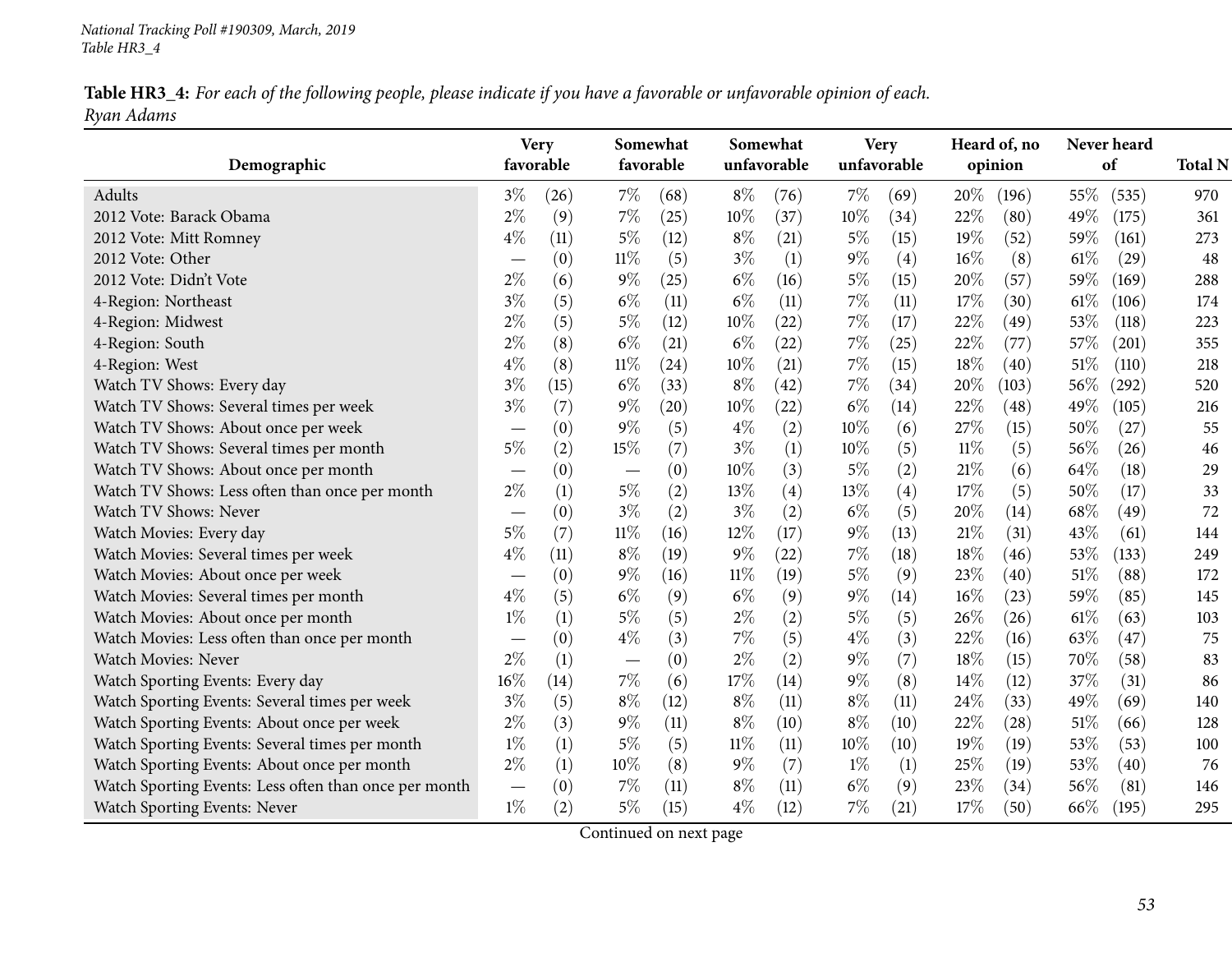Table HR3\_4: For each of the following people, please indicate if you have a favorable or unfavorable opinion of each. *Ryan Adams*

| Demographic                                 |                               | <b>Very</b><br>favorable |                   | Somewhat<br>favorable |        | Somewhat<br>unfavorable |        | <b>Very</b><br>unfavorable |        | Heard of, no<br>opinion |        | Never heard<br>of | <b>Total N</b> |
|---------------------------------------------|-------------------------------|--------------------------|-------------------|-----------------------|--------|-------------------------|--------|----------------------------|--------|-------------------------|--------|-------------------|----------------|
| Adults                                      | $3\%$                         | (26)                     | $7\%$             | (68)                  | $8\%$  | (76)                    | $7\%$  | (69)                       | $20\%$ | (196)                   | 55\%   | (535)             | 970            |
| Cable Subscription: Currently               | $3\%$                         | (16)                     | $7\%$             | (35)                  | $8\%$  | (39)                    | $8\%$  | (39)                       | 19%    | (96)                    | 54\%   | (270)             | 495            |
| Cable Subscription: In the past             | $3\%$                         | (9)                      | $8\%$             | (26)                  | $9\%$  | (30)                    | 7%     | (23)                       | 20%    | (66)                    | 54\%   | (184)             | 338            |
| Cable Subscription: Never                   | $1\%$                         | (1)                      | $5\%$             | (7)                   | 5%     | (7)                     | $5\%$  | (7)                        | 24\%   | (34)                    | 60%    | (82)              | 137            |
| Satellite TV Subscription: Currently        | 5%                            | (11)                     | $8\%$             | (18)                  | $8\%$  | (18)                    | 7%     | (15)                       | 24%    | (54)                    | 49\%   | (115)             | 232            |
| Satellite TV Subscription: In the past      | $2\%$                         | (6)                      | $9\%$             | (25)                  | $10\%$ | (27)                    | $4\%$  | (11)                       | $18\%$ | (52)                    | 57\%   | (160)             | 281            |
| Satellite TV Subscription: Never            | $2\%$                         | (8)                      | $6\%$             | (26)                  | 7%     | (31)                    | $9\%$  | (42)                       | 20%    | (90)                    | 57%    | (260)             | 458            |
| Streaming Service Subscription: Currently   | $3\%$                         | (17)                     | $10\%$            | (56)                  | $9\%$  | (50)                    | 7%     | (43)                       | 20%    | (113)                   | 52\%   | (296)             | 575            |
| Streaming Service Subscription: In the past | $6\%$                         | (7)                      | $6\%$             | (6)                   | 7%     | (8)                     | 7%     | (8)                        | 23\%   | (26)                    | 52%    | (59)              | 115            |
| Streaming Service Subscription: Never       | $1\%$                         | (1)                      | $2\%$             | (6)                   | $6\%$  | (18)                    | 7%     | $\left(18\right)$          | 20%    | (57)                    | 64\%   | (179)             | 280            |
| Film: An avid fan                           | $3\%$                         | (10)                     | $10\%$            | (32)                  | $11\%$ | (38)                    | $6\%$  | (21)                       | $20\%$ | (66)                    | 49\%   | (164)             | 331            |
| Film: A casual fan                          | $3\%$                         | (13)                     | $6\%$             | (30)                  | $6\%$  | (33)                    | 7%     | (34)                       | 21%    | (108)                   | $57\%$ | (294)             | 512            |
| Film: Not a fan                             | $2\%$                         | (3)                      | $5\%$             | (6)                   | $5\%$  | (6)                     | $11\%$ | (14)                       | 17%    | (22)                    | $61\%$ | (78)              | 127            |
| Television: An avid fan                     | $3\%$                         | (12)                     | $9\%$             | (43)                  | $11\%$ | (50)                    | 7%     | (32)                       | 19%    | (90)                    | 52\%   | (250)             | 478            |
| Television: A casual fan                    | $2\%$                         | (10)                     | $6\%$             | (24)                  | $6\%$  | (23)                    | $8\%$  | (33)                       | 22\%   | (94)                    | 57\%   | (240)             | 424            |
| Television: Not a fan                       | 5%                            | (4)                      | $2\%$             | (1)                   | $4\%$  | (3)                     | $6\%$  | (4)                        | 17%    | (12)                    | 66\%   | (45)              | 68             |
| Music: An avid fan                          | $4\%$                         | (20)                     | $7\%$             | (34)                  | $10\%$ | (49)                    | $8\%$  | (39)                       | $18\%$ | (90)                    | $53\%$ | (256)             | 488            |
| Music: A casual fan                         | $1\%$                         | (6)                      | $8\%$             | (34)                  | $6\%$  | (25)                    | 7%     | (28)                       | 21%    | (90)                    | $57\%$ | (242)             | 423            |
| Music: Not a fan                            | $\overbrace{\phantom{aaaaa}}$ | (0)                      | $\hspace{0.05cm}$ | (0)                   | $4\%$  | (2)                     | $5\%$  | (3)                        | $29\%$ | (17)                    | 63\%   | (37)              | 59             |
| Fashion: An avid fan                        | $4\%$                         | (6)                      | $8\%$             | (12)                  | $10\%$ | (15)                    | $5\%$  | (8)                        | 22%    | (31)                    | 50\%   | (73)              | 145            |
| Fashion: A casual fan                       | $4\%$                         | $\left(14\right)$        | $9\%$             | (35)                  | $8\%$  | (32)                    | $10\%$ | (39)                       | $18\%$ | (70)                    | 51%    | (198)             | 388            |
| Fashion: Not a fan                          | $1\%$                         | (5)                      | $5\%$             | (21)                  | 7%     | (30)                    | 5%     | (22)                       | 22%    | (95)                    | $61\%$ | (265)             | 437            |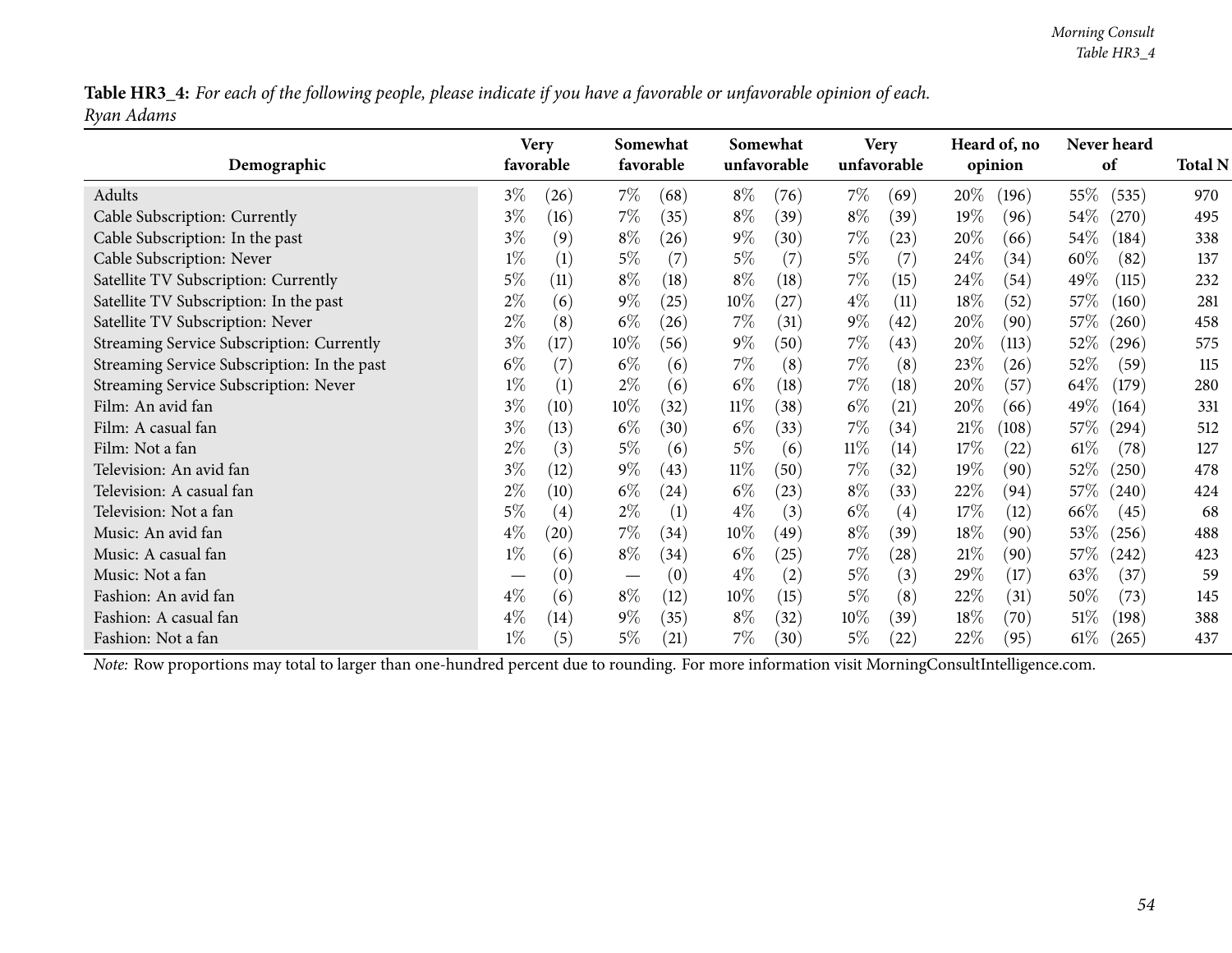Table HR3\_5: For each of the following people, please indicate if you have a favorable or unfavorable opinion of each. *Gayle King*

|                          | <b>Very</b>               | Somewhat       | Somewhat       | <b>Very</b>   | Heard of, no | Never heard    |                |
|--------------------------|---------------------------|----------------|----------------|---------------|--------------|----------------|----------------|
| Demographic              | favorable                 | favorable      | unfavorable    | unfavorable   | opinion      | of             | <b>Total N</b> |
| Adults                   | 19%<br>(180)              | 25\%<br>(239)  | $10\%$<br>(94) | $5\%$<br>(50) | 20%<br>(197) | 22%<br>(212)   | 970            |
| Gender: Male             | 21%<br>(95)               | 21%<br>(94)    | $12\%$<br>(53) | $6\%$<br>(27) | 17\%<br>(78) | 24\%<br>(108)  | 456            |
| Gender: Female           | 16%<br>(85)               | 28%<br>(144)   | $8\%$<br>(41)  | $4\%$<br>(22) | 23%<br>(118) | 20%<br>(104)   | 515            |
| Age: 18-29               | 12%<br>(21)               | $16\%$<br>(29) | $8\%$<br>(15)  | $4\%$<br>(7)  | 19%<br>(34)  | 41\%<br>(74)   | 181            |
| Age: 30-44               | 19%<br>(40)               | 20%<br>(44)    | 14\%<br>(31)   | $6\%$<br>(13) | 23%<br>(51)  | 18%<br>(38)    | 217            |
| Age: 45-54               | 23%<br>(37)               | 28%<br>(45)    | 11%<br>(17)    | $3\%$<br>(5)  | 19%<br>(31)  | $16\%$<br>(25) | 161            |
| Age: 55-64               | 22%<br>(40)               | 29%<br>(52)    | 10%<br>(18)    | $7\%$<br>(13) | 18%<br>(33)  | 14%<br>(26)    | 182            |
| Age: 65+                 | 18%<br>$\left( 41\right)$ | 30\%<br>(68)   | 5%<br>(12)     | $5\%$<br>(12) | 20%<br>(47)  | 21%<br>(48)    | 229            |
| Generation Z: 18-21      | 14%<br>(9)                | $9\%$<br>(6)   | $8\%$<br>(6)   | $1\%$<br>(1)  | 14%<br>(10)  | 53%<br>(36)    | 67             |
| Millennial: Age 22-37    | 12%<br>(29)               | 19%<br>(44)    | $10\%$<br>(23) | $8\%$<br>(19) | 23%<br>(54)  | 28\%<br>(65)   | 232            |
| Generation X: Age 38-53  | 23%<br>(56)               | 26%<br>(63)    | 14%<br>(33)    | $2\%$<br>(6)  | 20%<br>(49)  | 14%<br>(33)    | 239            |
| Boomers: Age 54-72       | 21%<br>(77)               | 29%<br>(108)   | $9\%$<br>(32)  | $6\%$<br>(23) | 19%<br>(69)  | $16\%$<br>(61) | 369            |
| PID: Dem (no lean)       | 27%<br>(85)               | $31\%$<br>(99) | 5%<br>(14)     | $3\%$<br>(9)  | 19%<br>(60)  | 16%<br>(52)    | 319            |
| PID: Ind (no lean)       | 14%<br>(46)               | 23\%<br>(76)   | $12\%$<br>(37) | $5\%$<br>(15) | 20%<br>(66)  | 26\%<br>(84)   | 325            |
| PID: Rep (no lean)       | 15%<br>$\left( 48\right)$ | 20%<br>(64)    | 13%<br>(42)    | $8\%$<br>(25) | 22%<br>(70)  | 23%<br>(76)    | 326            |
| PID/Gender: Dem Men      | 29%<br>(39)               | 27\%<br>(36)   | 5%<br>(7)      | $3\%$<br>(3)  | 18%<br>(24)  | 17%<br>(23)    | 133            |
| PID/Gender: Dem Women    | 25%<br>(46)               | 34%<br>(63)    | $4\%$<br>(8)   | $3\%$<br>(6)  | 19%<br>(36)  | 15%<br>(29)    | 186            |
| PID/Gender: Ind Men      | 16%<br>(25)               | 19%<br>(30)    | $16\%$<br>(25) | $7\%$<br>(11) | 18%<br>(29)  | 24\%<br>(39)   | 159            |
| PID/Gender: Ind Women    | 13%<br>(21)               | 28\%<br>(47)   | 7%<br>(12)     | $3\%$<br>(5)  | 22%<br>(37)  | 27%<br>(45)    | 167            |
| PID/Gender: Rep Men      | 19%<br>(31)               | 18%<br>(29)    | 13%<br>(21)    | $8\%$<br>(13) | 15%<br>(25)  | 28\%<br>(46)   | 164            |
| PID/Gender: Rep Women    | $11\%$<br>(18)            | 22\%<br>(35)   | 13%<br>(21)    | $7\%$<br>(12) | 28%<br>(46)  | 19%<br>(30)    | 162            |
| Ideo: Liberal (1-3)      | 25%<br>(76)               | 29%<br>(88)    | 7%<br>(23)     | $3\%$<br>(8)  | 16%<br>(47)  | 21%<br>(63)    | 305            |
| Ideo: Moderate (4)       | 20%<br>(41)               | $31\%$<br>(65) | $9\%$<br>(19)  | $5\%$<br>(10) | 16%<br>(33)  | 19%<br>(39)    | 206            |
| Ideo: Conservative (5-7) | 13%<br>(43)               | 19%<br>(66)    | 14\%<br>(47)   | $8\%$<br>(26) | 25%<br>(88)  | 22%<br>(76)    | 347            |
| Educ: < College          | 18%<br>(112)              | 23%<br>(142)   | $9\%$<br>(54)  | $5\%$<br>(32) | 22%<br>(136) | 22%<br>(134)   | 610            |
| Educ: Bachelors degree   | 16%<br>(36)               | 29%<br>(66)    | $12\%$<br>(27) | $6\%$<br>(14) | 17%<br>(39)  | 21%<br>(47)    | 230            |
| Educ: Post-grad          | $24\%$<br>(31)            | 23\%<br>(30)   | 10%<br>(13)    | $3\%$<br>(4)  | 16%<br>(21)  | 23%<br>(30)    | 130            |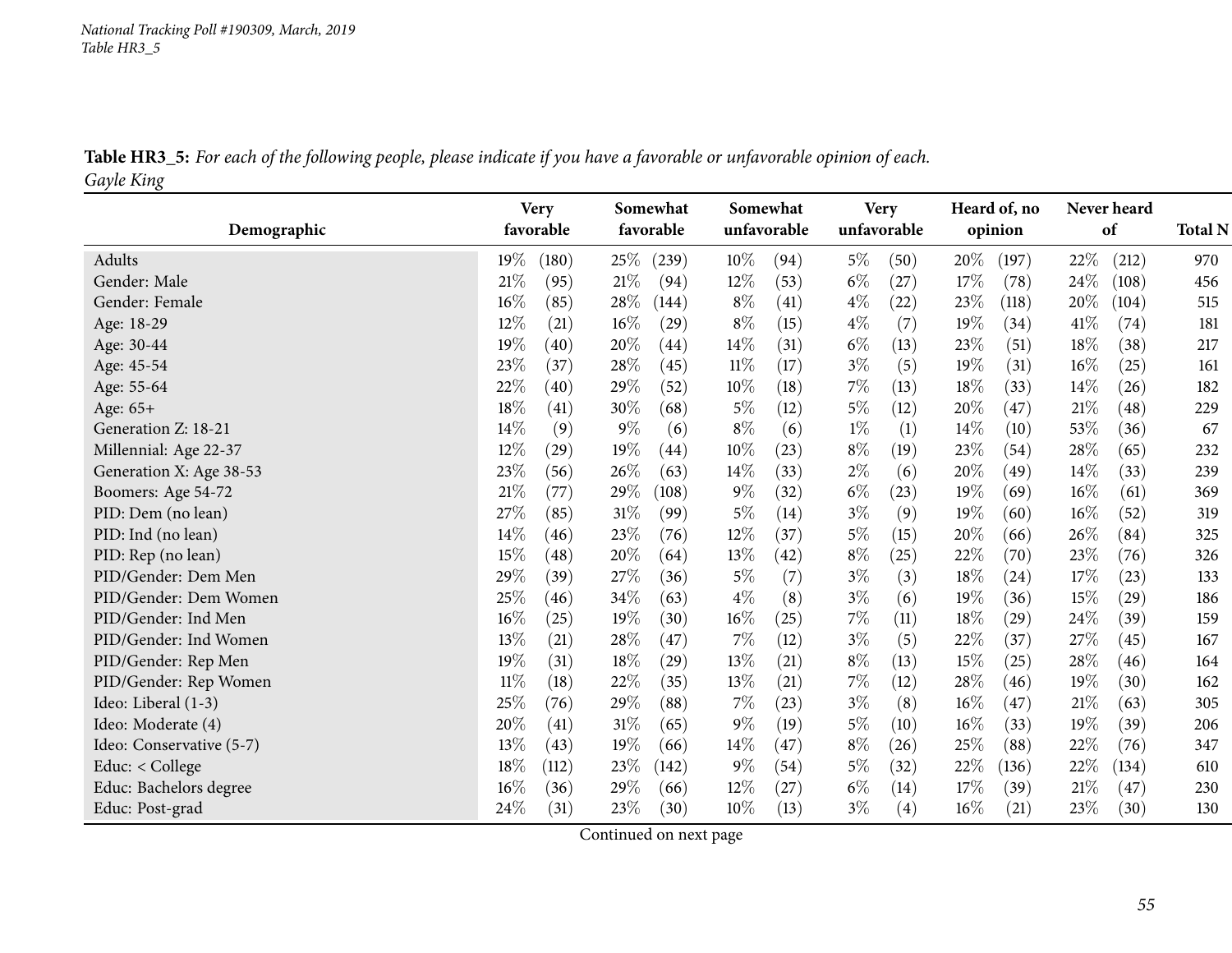Table HR3\_5: For each of the following people, please indicate if you have a favorable or unfavorable opinion of each. *Gayle King*

|                               | <b>Very</b>               | Somewhat       | Somewhat       | <b>Very</b>                     | Heard of, no              | Never heard    |                |
|-------------------------------|---------------------------|----------------|----------------|---------------------------------|---------------------------|----------------|----------------|
| Demographic                   | favorable                 | favorable      | unfavorable    | unfavorable                     | opinion                   | of             | <b>Total N</b> |
| Adults                        | 19%<br>(180)              | 25\%<br>(239)  | $10\%$<br>(94) | $5\%$<br>(50)                   | 20%<br>(197)              | 22\%<br>(212)  | 970            |
| Income: Under 50k             | 18%<br>(96)               | 25\%<br>(128)  | $9\%$<br>(44)  | $6\%$<br>(29)                   | 19%<br>(101)              | 23\%<br>(122)  | 521            |
| Income: 50k-100k              | 17%<br>(54)               | 22%<br>(69)    | 13\%<br>(41)   | $5\%$<br>(16)                   | 22\%<br>(70)              | 20%<br>(62)    | 312            |
| Income: 100k+                 | $22\%$<br>(30)            | 30%<br>(41)    | $7\%$<br>(9)   | $3\%$<br>(5)                    | 18%<br>(25)               | $20\%$<br>(27) | 137            |
| Ethnicity: White              | 17%<br>(133)              | 24\%<br>(189)  | $11\%$<br>(84) | $5\%$<br>(41)                   | $21\%$<br>(168)           | 23\%<br>(185)  | 800            |
| Ethnicity: Hispanic           | 25%<br>(25)               | 24\%<br>(24)   | $4\%$<br>(4)   | $9\%$<br>(9)                    | $6\%$<br>(6)              | 32%<br>(32)    | 99             |
| Ethnicity: Afr. Am.           | 34%<br>(35)               | 30%<br>(31)    | $4\%$<br>(4)   | $4\%$<br>(4)                    | 18%<br>(19)               | 10%<br>(11)    | 104            |
| Ethnicity: Other              | 17%<br>(11)               | 28%<br>(19)    | $9\%$<br>(6)   | $7\%$<br>(4)                    | 14%<br>(10)               | 25%<br>(16)    | 66             |
| Relig: Protestant             | $16\%$<br>(40)            | 29%<br>(73)    | $11\%$<br>(27) | $2\%$<br>(6)                    | 22%<br>(54)               | 20%<br>(50)    | 249            |
| Relig: Roman Catholic         | 23%<br>(40)               | 27%<br>(48)    | 10%<br>(18)    | $7\%$<br>(12)                   | 16%<br>(28)               | 17%<br>(29)    | 176            |
| Relig: Something Else         | 25%<br>(24)               | 21%<br>(20)    | $10\%$<br>(10) | $1\%$<br>(1)                    | 22%<br>(22)               | 20%<br>(20)    | 97             |
| Relig: Jewish                 | 34%<br>(6)                | 34\%<br>(6)    | (0)            | (0)<br>$\overline{\phantom{m}}$ | 22%<br>(4)                | 10%<br>(2)     | 17             |
| Relig: Evangelical            | 20%<br>(69)               | 26\%<br>(90)   | $11\%$<br>(38) | $4\%$<br>(15)                   | 21%<br>(73)               | 18%<br>(62)    | 347            |
| Relig: Non-Evang. Catholics   | 20%<br>(35)               | 29%<br>(51)    | $9\%$<br>(16)  | $3\%$<br>(4)                    | 18%<br>(31)               | 21\%<br>(36)   | 174            |
| Relig: All Christian          | 20%<br>(104)              | 27%<br>(141)   | 10%<br>(54)    | $4\%$<br>(20)                   | 20%<br>(104)              | 19%<br>(99)    | 521            |
| Relig: All Non-Christian      | 19%<br>(21)               | 26\%<br>(29)   | $9\%$<br>(10)  | $5\%$<br>(5)                    | 24\%<br>(27)              | 18%<br>(19)    | 111            |
| Community: Urban              | 22%<br>(52)               | 27%<br>(62)    | $9\%$<br>(21)  | $5\%$<br>(12)                   | 18%<br>(42)               | 19%<br>(43)    | 233            |
| Community: Suburban           | 19%<br>(83)               | 25\%<br>(109)  | 10%<br>(45)    | $5\%$<br>(23)                   | 19%<br>(83)               | 21%<br>(94)    | 437            |
| Community: Rural              | 15%<br>(44)               | 23%<br>(68)    | $9\%$<br>(28)  | $5\%$<br>(14)                   | 24%<br>$\left( 72\right)$ | 25%<br>(75)    | 301            |
| <b>Employ: Private Sector</b> | $16\%$<br>(48)            | 30%<br>(87)    | 12%<br>(35)    | $4\%$<br>(10)                   | 15%<br>(44)               | 22%<br>(65)    | 289            |
| <b>Employ: Government</b>     | 27%<br>(14)               | 15%<br>(8)     | $2\%$<br>(1)   | $8\%$<br>(4)                    | 24%<br>(12)               | 23%<br>(12)    | 50             |
| Employ: Self-Employed         | 20%<br>$\left( 20\right)$ | 25\%<br>(24)   | 15%<br>(15)    | $4\%$<br>(4)                    | 19%<br>(19)               | 17%<br>(17)    | 99             |
| Employ: Homemaker             | 15%<br>(12)               | 14\%<br>(12)   | $9\%$<br>(7)   | $11\%$<br>(9)                   | 32%<br>(27)               | 19%<br>(16)    | 84             |
| Employ: Student               | 14%<br>(4)                | 10%<br>(3)     | (0)            | $5\%$<br>(1)                    | 27%<br>(8)                | 45%<br>(14)    | 31             |
| Employ: Retired               | 19%<br>(49)               | 30%<br>(76)    | $7\%$<br>(19)  | $5\%$<br>(12)                   | 21%<br>(54)               | 18%<br>(45)    | 256            |
| Employ: Unemployed            | $21\%$<br>(18)            | $16\%$<br>(14) | $10\%$<br>(8)  | $6\%$<br>(6)                    | 20%<br>(17)               | 26%<br>(23)    | 86             |
| Employ: Other                 | 19%<br>(14)               | 19%<br>(14)    | $11\%$<br>(8)  | $4\%$<br>(3)                    | 19%<br>(14)               | 28\%<br>(21)   | 74             |
| Military HH: Yes              | 17%<br>(31)               | 26\%<br>(48)   | 7%<br>(13)     | $6\%$<br>(11)                   | 24\%<br>(44)              | 20%<br>(38)    | 184            |
| Military HH: No               | 19%<br>(148)              | 24\%<br>(191)  | 10%<br>(81)    | $5\%$<br>(39)                   | 19%<br>(153)              | 22%<br>(174)   | 786            |
| RD/WT: Right Direction        | 13%<br>(47)               | 20%<br>(75)    | 15%<br>(54)    | $8\%$<br>(29)                   | 22%<br>(80)               | 22%<br>(83)    | 369            |
| RD/WT: Wrong Track            | 22%<br>(132)              | 27\%<br>(164)  | $7\%$<br>(40)  | $3\%$<br>(20)                   | 19%<br>(116)              | 21%<br>(129)   | 602            |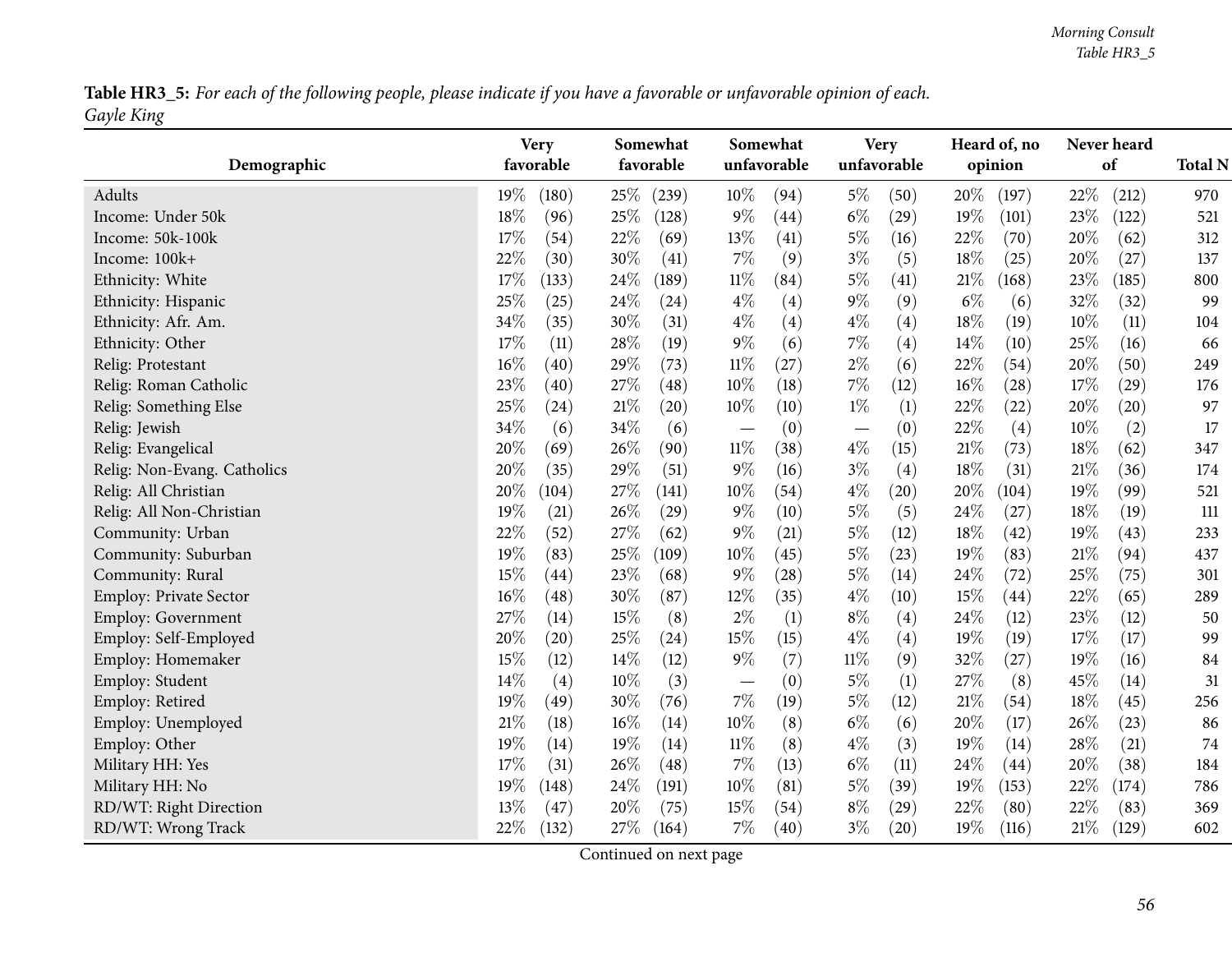Table HR3\_5: For each of the following people, please indicate if you have a favorable or unfavorable opinion of each. *Gayle King*

| Demographic                          | <b>Very</b><br>favorable | Somewhat<br>favorable | Somewhat<br>unfavorable | <b>Very</b><br>unfavorable | Heard of, no<br>opinion | Never heard<br>of | <b>Total N</b> |
|--------------------------------------|--------------------------|-----------------------|-------------------------|----------------------------|-------------------------|-------------------|----------------|
| Adults                               | 19%<br>(180)             | 25\%<br>(239)         | $10\%$<br>(94)          | $5\%$<br>(50)              | 20%<br>(197)            | 22%<br>(212)      | 970            |
| Trump Job Approve                    | $11\%$<br>(47)           | 18%<br>(77)           | $14\%$<br>(59)          | $8\%$<br>(32)              | 24\%<br>(100)           | 25%<br>(103)      | 417            |
| Trump Job Disapprove                 | 25%<br>(128)             | $31\%$<br>(157)       | $6\%$<br>(33)           | $3\%$<br>(16)              | $16\%$<br>(84)          | 18%<br>(94)       | 513            |
| Trump Job Strongly Approve           | $12\%$<br>(27)           | 13%<br>(30)           | 15%<br>(35)             | 12%<br>(27)                | 23%<br>(53)             | 25%<br>(57)       | 230            |
| Trump Job Somewhat Approve           | 10%<br>(20)              | 25%<br>(47)           | 13%<br>(24)             | $3\%$<br>(5)               | 25%<br>(47)             | 24\%<br>(46)      | 187            |
| Trump Job Somewhat Disapprove        | 15%<br>(16)              | 29%<br>(30)           | 12%<br>(13)             | $3\%$<br>(3)               | 19%<br>(20)             | 23%<br>(24)       | 106            |
| Trump Job Strongly Disapprove        | 28%<br>(112)             | 31%<br>(127)          | $5\%$<br>(21)           | $3\%$<br>(13)              | 16%<br>(64)             | 17%<br>(70)       | 407            |
| Favorable of Trump                   | 11%<br>(43)              | 17%<br>(70)           | 15%<br>(59)             | $8\%$<br>(33)              | 24%<br>(96)             | 25%<br>(98)       | 399            |
| Unfavorable of Trump                 | 25%<br>(127)             | 32%<br>(164)          | 7%<br>(34)              | $2\%$<br>(13)              | 16%<br>(84)             | 18%<br>(92)       | 513            |
| Very Favorable of Trump              | $11\%$<br>(25)           | $16\%$<br>(39)        | 17%<br>(40)             | $11\%$<br>(26)             | 23%<br>(56)             | 22%<br>(52)       | 239            |
| Somewhat Favorable of Trump          | $11\%$<br>(18)           | 19%<br>(31)           | 12%<br>(19)             | $4\%$<br>(7)               | 25%<br>(40)             | 29%<br>(46)       | 160            |
| Somewhat Unfavorable of Trump        | 13%<br>(12)              | $31\%$<br>(29)        | 11%<br>(10)             | $4\%$<br>(4)               | 17%<br>(16)             | 23%<br>(21)       | 92             |
| Very Unfavorable of Trump            | 27%<br>(115)             | 32\%<br>(135)         | $6\%$<br>(24)           | $2\%$<br>(9)               | $16\%$<br>(68)          | 17\%<br>(70)      | 421            |
| #1 Issue: Economy                    | 19%<br>(51)              | 24\%<br>(66)          | 13%<br>(35)             | $5\%$<br>(14)              | 18%<br>(49)             | $21\%$<br>(59)    | 275            |
| #1 Issue: Security                   | 13%<br>(28)              | 21\%<br>(46)          | $8\%$<br>(18)           | 10%<br>(22)                | 24%<br>(52)             | 24%<br>(52)       | 218            |
| #1 Issue: Health Care                | 29%<br>(40)              | 26\%<br>(36)          | 7%<br>(10)              | $3\%$<br>(4)               | 18%<br>(25)             | 17%<br>(24)       | 141            |
| #1 Issue: Medicare / Social Security | 23%<br>(33)              | 33%<br>(47)           | 7%<br>(11)              | $1\%$<br>(2)               | 20%<br>(28)             | 15%<br>(22)       | 142            |
| #1 Issue: Women's Issues             | 14\%<br>(7)              | 28%<br>(13)           | $6\%$<br>(3)            | $6\%$<br>(3)               | $19\%$<br>(9)           | 27%<br>(12)       | 46             |
| #1 Issue: Education                  | 15%<br>(8)               | 29%<br>(15)           | 16%<br>(8)              | (0)                        | 13%<br>(7)              | 26%<br>(13)       | 51             |
| #1 Issue: Energy                     | 16%<br>(7)               | 13%<br>(6)            | (7)<br>15%              | $3\%$<br>(1)               | 24%<br>(11)             | 29%<br>(13)       | 46             |
| #1 Issue: Other                      | 10%<br>(5)               | 17%<br>(9)            | $4\%$<br>(2)            | $8\%$<br>(4)               | 29%<br>(15)             | 32%<br>(17)       | 52             |
| 2018 House Vote: Democrat            | 29%<br>(99)              | 35%<br>(121)          | $5\%$<br>(17)           | $2\%$<br>(8)               | $14\%$<br>(49)          | $14\%$<br>(48)    | 343            |
| 2018 House Vote: Republican          | 13%<br>(47)              | $21\%$<br>(75)        | 14\%<br>(48)            | $8\%$<br>(27)              | 22%<br>(77)             | 22%<br>(79)       | 352            |
| 2018 House Vote: Someone else        | $1\%$<br>(1)             | 25%<br>(11)           | 19%<br>(8)              | $8\%$<br>(4)               | 24%<br>(11)             | 22%<br>(10)       | 44             |
| 2018 House Vote: Didnt Vote          | 14%<br>(33)              | 14%<br>(32)           | $9\%$<br>(21)           | $4\%$<br>(10)              | 26%<br>(60)             | 32%<br>(75)       | 231            |
| 2016 Vote: Hillary Clinton           | 32%<br>(93)              | 35%<br>(102)          | $5\%$<br>(16)           | $2\%$<br>(7)               | 13%<br>(39)             | 12%<br>(35)       | 291            |
| 2016 Vote: Donald Trump              | 13%<br>(44)              | 19%<br>(65)           | 13%<br>(46)             | $8\%$<br>(29)              | 26%<br>(89)             | 21%<br>(73)       | 346            |
| 2016 Vote: Someone else              | 10%<br>(7)               | 36%<br>(27)           | $11\%$<br>(8)           | $4\%$<br>(3)               | 21%<br>(16)             | 18%<br>(14)       | 77             |
| 2016 Vote: Didnt Vote                | 14%<br>(35)              | $16\%$<br>(39)        | 10%<br>(24)             | $4\%$<br>(11)              | 21\%<br>(53)            | 35%<br>(88)       | 250            |
| Voted in 2014: Yes                   | 21%<br>(135)             | 29%<br>(179)          | 10%<br>(61)             | $5\%$<br>(33)              | 18%<br>(114)            | 17%<br>(107)      | 629            |
| Voted in 2014: No                    | 13\%<br>(44)             | 17%<br>(59)           | 10%<br>(33)             | $5\%$<br>(17)              | 24%<br>(83)             | $31\%$<br>(105)   | 341            |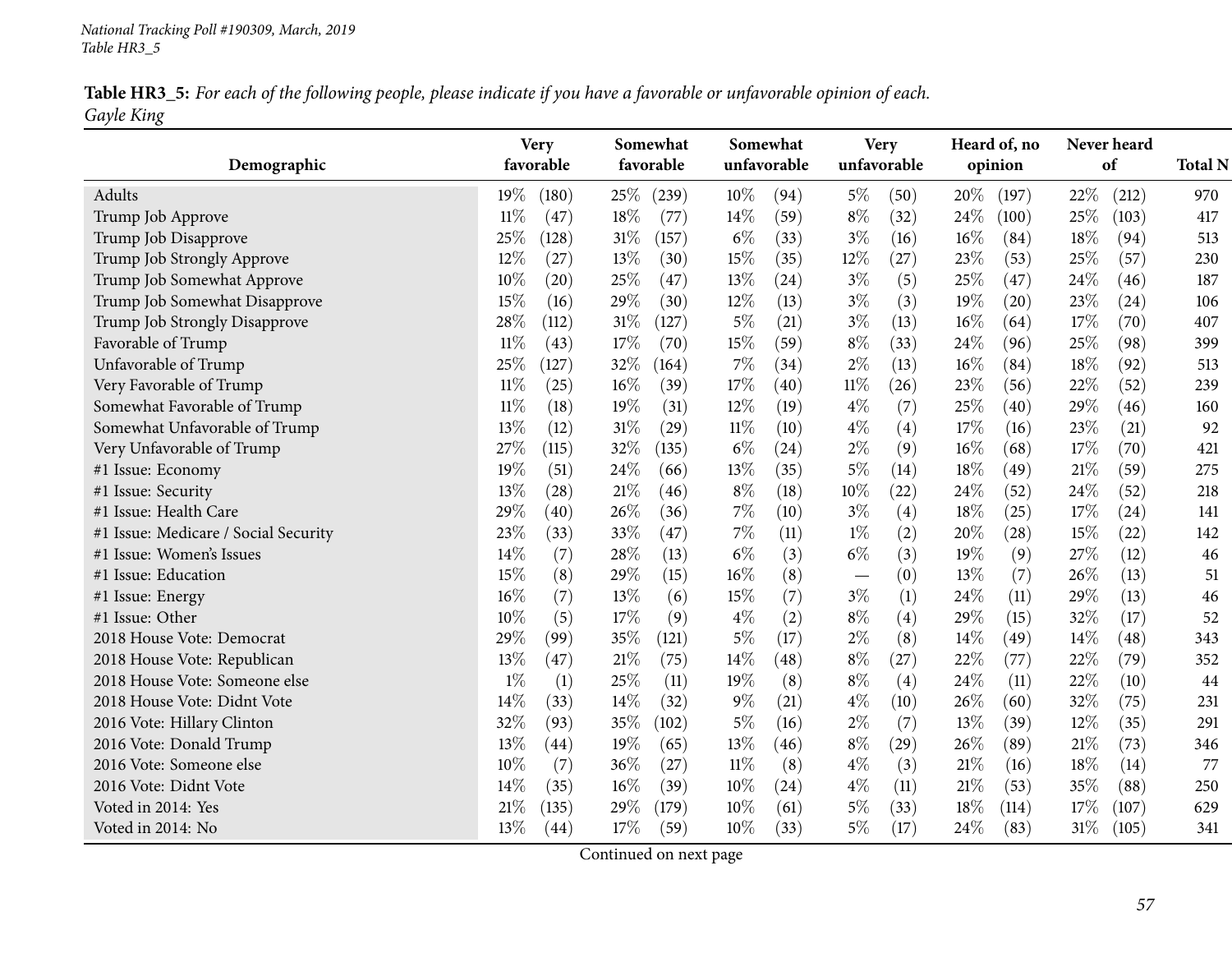Table HR3\_5: For each of the following people, please indicate if you have a favorable or unfavorable opinion of each. *Gayle King*

|                                                       | <b>Very</b> |                    |        | Somewhat  |        | Somewhat    |        | <b>Very</b> |        | Heard of, no |        | Never heard        |                |
|-------------------------------------------------------|-------------|--------------------|--------|-----------|--------|-------------|--------|-------------|--------|--------------|--------|--------------------|----------------|
| Demographic                                           | favorable   |                    |        | favorable |        | unfavorable |        | unfavorable |        | opinion      |        | of                 | <b>Total N</b> |
| Adults                                                | 19%         | (180)              | 25%    | (239)     | $10\%$ | (94)        | $5\%$  | (50)        | $20\%$ | (197)        | 22%    | (212)              | 970            |
| 2012 Vote: Barack Obama                               | 30%         | (106)              | 34\%   | (123)     | $6\%$  | (21)        | $3\%$  | (11)        | 16%    | (57)         | 12%    | (42)               | 361            |
| 2012 Vote: Mitt Romney                                | 14%         | (37)               | 22%    | (60)      | $12\%$ | (33)        | $7\%$  | (18)        | 23\%   | (64)         | 22%    | (61)               | 273            |
| 2012 Vote: Other                                      | $3\%$       | (2)                | 24\%   | (11)      | 22%    | (10)        | $7\%$  | (3)         | 18%    | (9)          | 26%    | (13)               | 48             |
| 2012 Vote: Didn't Vote                                | 12%         | (35)               | 15%    | (44)      | $10\%$ | (30)        | $6\%$  | (17)        | 23%    | (67)         | 33%    | (96)               | 288            |
| 4-Region: Northeast                                   | 19%         | (33)               | 22%    | (39)      | $6\%$  | (11)        | $7\%$  | (12)        | 26%    | (46)         | 19%    | (34)               | 174            |
| 4-Region: Midwest                                     | 18%         | (40)               | $31\%$ | (68)      | $11\%$ | (24)        | $7\%$  | (15)        | 17%    | (39)         | 16%    | (36)               | 223            |
| 4-Region: South                                       | 15%         | (53)               | 24\%   | (83)      | $11\%$ | (39)        | $3\%$  | (12)        | $21\%$ | (76)         | 26%    | (91)               | 355            |
| 4-Region: West                                        | 24%         | (53)               | 22%    | (48)      | $9\%$  | (20)        | $5\%$  | (10)        | 16%    | (36)         | 23%    | (51)               | 218            |
| Watch TV Shows: Every day                             | 22%         | (114)              | 25%    | (130)     | $8\%$  | (41)        | $5\%$  | (27)        | 21%    | (110)        | 19%    | (98)               | 520            |
| Watch TV Shows: Several times per week                | 17%         | (37)               | 30%    | (66)      | 14\%   | (30)        | $3\%$  | (6)         | 18%    | (39)         | 17%    | (37)               | 216            |
| Watch TV Shows: About once per week                   | $4\%$       | (2)                | 26\%   | (14)      | $6\%$  | (3)         | $10\%$ | (5)         | 18%    | (10)         | 36%    | (20)               | 55             |
| Watch TV Shows: Several times per month               | 21%         | (10)               | 21%    | (10)      | $7\%$  | (3)         | $3\%$  | (1)         | $12\%$ | (5)          | 36%    | (16)               | 46             |
| Watch TV Shows: About once per month                  | 18%         | (5)                | 15%    | (4)       | $4\%$  | (1)         | $2\%$  | (1)         | 18%    | (5)          | 43%    | (13)               | 29             |
| Watch TV Shows: Less often than once per month        | $4\%$       | (1)                | 20%    | (7)       | 22%    | (7)         | $11\%$ | (4)         | 22%    | (7)          | 21%    | (7)                | 33             |
| Watch TV Shows: Never                                 | 13%         | (9)                | $12\%$ | (9)       | $11\%$ | (8)         | $7\%$  | (5)         | 28\%   | (20)         | 29%    | (21)               | 72             |
| Watch Movies: Every day                               | 25%         | (37)               | 23\%   | (34)      | $6\%$  | (9)         | $7\%$  | (10)        | 18%    | (27)         | 20%    | $\left( 28\right)$ | 144            |
| Watch Movies: Several times per week                  | 18%         | (45)               | 28\%   | (71)      | $10\%$ | (24)        | $5\%$  | (13)        | 20%    | (50)         | 19%    | (47)               | 249            |
| Watch Movies: About once per week                     | 18\%        | (31)               | 25%    | (43)      | $10\%$ | (17)        | $4\%$  | (6)         | 24\%   | (41)         | 20%    | (34)               | 172            |
| Watch Movies: Several times per month                 | 20%         | (30)               | 25%    | (36)      | $8\%$  | (11)        | $7\%$  | (10)        | 20%    | (28)         | 20%    | (29)               | 145            |
| Watch Movies: About once per month                    | 14%         | (15)               | 23\%   | (24)      | 13%    | (14)        | $2\%$  | (2)         | 21%    | (21)         | 26\%   | (27)               | 103            |
| Watch Movies: Less often than once per month          | 14%         | (10)               | 27%    | (20)      | 16%    | (12)        | $2\%$  | (1)         | 15%    | (11)         | 27%    | (20)               | 75             |
| Watch Movies: Never                                   | 16%         | (13)               | 14%    | (12)      | $8\%$  | (7)         | $8\%$  | (7)         | 22%    | (19)         | 32%    | (27)               | 83             |
| Watch Sporting Events: Every day                      | 38%         | (32)               | 29%    | (25)      | $7\%$  | (6)         | $4\%$  | (3)         | $9\%$  | (8)          | 13%    | (11)               | 86             |
| Watch Sporting Events: Several times per week         | 21%         | $\left( 29\right)$ | $22\%$ | (31)      | $16\%$ | (22)        | $6\%$  | (8)         | 21%    | (30)         | 15%    | (21)               | 140            |
| Watch Sporting Events: About once per week            | 15%         | (19)               | 32%    | (42)      | $10\%$ | (12)        | $8\%$  | (10)        | $21\%$ | (26)         | 15%    | (19)               | 128            |
| Watch Sporting Events: Several times per month        | 17%         | (17)               | 26\%   | (26)      | $16\%$ | (16)        | $5\%$  | (5)         | 17%    | (16)         | $21\%$ | (20)               | 100            |
| Watch Sporting Events: About once per month           | 23%         | (18)               | 23\%   | (18)      | $2\%$  | (1)         | $2\%$  | (2)         | 21%    | (16)         | 28\%   | (21)               | 76             |
| Watch Sporting Events: Less often than once per month | 13%         | (19)               | 24\%   | (35)      | $12\%$ | (18)        | $6\%$  | (8)         | 20%    | (30)         | 25%    | (36)               | 146            |
| Watch Sporting Events: Never                          | $16\%$      | (47)               | 21%    | (63)      | $6\%$  | (19)        | $5\%$  | (13)        | 24%    | (70)         | 28\%   | (83)               | 295            |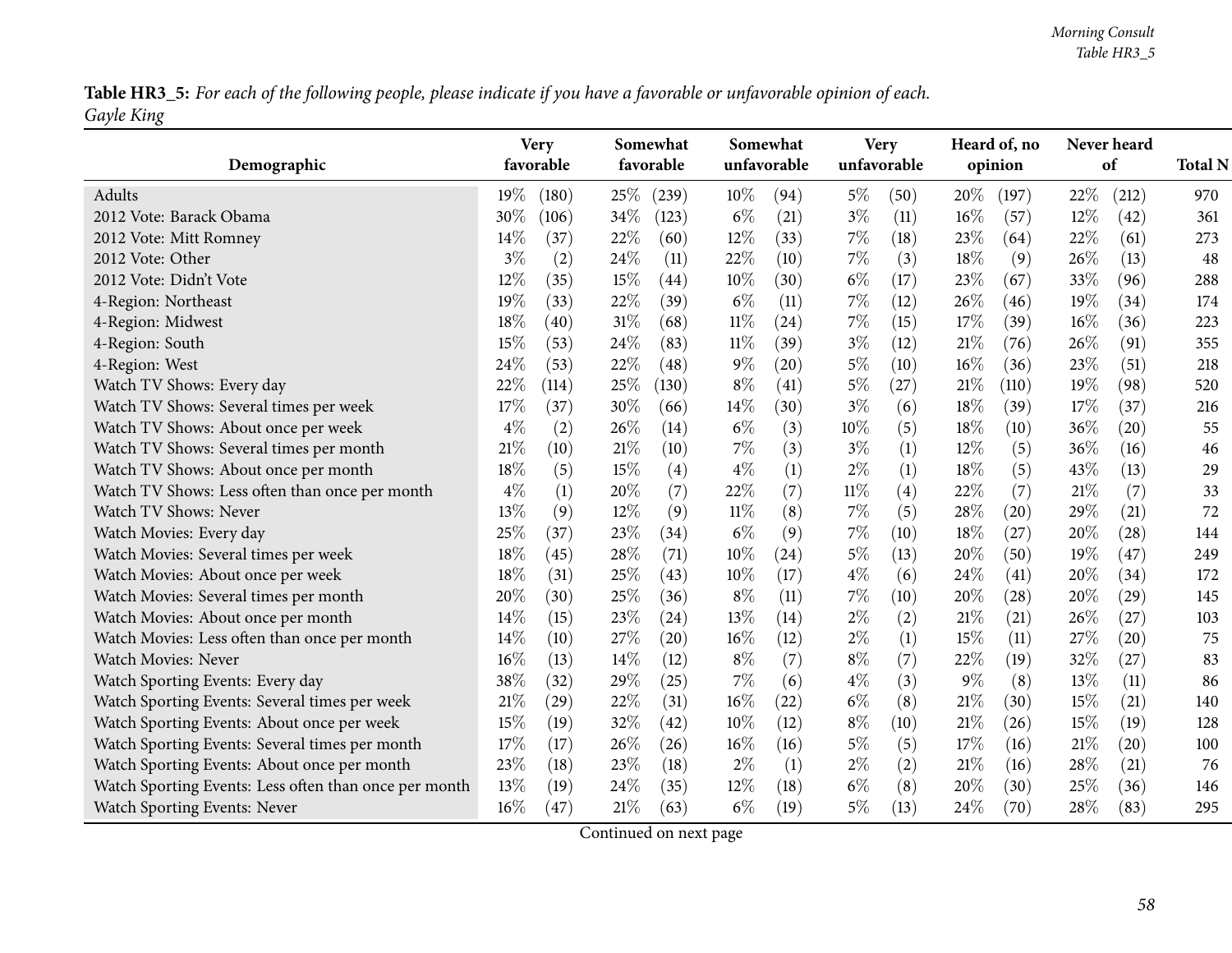| Table HR3_5: For each of the following people, please indicate if you have a favorable or unfavorable opinion of each. |  |
|------------------------------------------------------------------------------------------------------------------------|--|
| Gayle King                                                                                                             |  |

| Demographic                                 | <b>Very</b><br>favorable     | Somewhat<br>favorable | Somewhat<br>unfavorable      | <b>Very</b><br>unfavorable |                 | Never heard<br>of | <b>Total N</b> |
|---------------------------------------------|------------------------------|-----------------------|------------------------------|----------------------------|-----------------|-------------------|----------------|
| Adults                                      | $19\%$<br>(180)              | 25%<br>(239)          | $10\%$<br>(94)               | $5\%$<br>(50)              | $20\%$<br>(197) | $22\%$<br>(212)   | 970            |
| Cable Subscription: Currently               | 23\%<br>(112)                | 25%<br>(125)          | $9\%$<br>(43)                | $5\%$<br>(24)              | $18\%$<br>(91)  | $20\%$<br>(100)   | 495            |
| Cable Subscription: In the past             | 14\%<br>(47)                 | 26\%<br>(88)          | $12\%$<br>$\left( 42\right)$ | $6\%$<br>(19)              | 23%<br>(76)     | $20\%$<br>(67)    | 338            |
| Cable Subscription: Never                   | 15%<br>$\left( 20\right)$    | $19\%$<br>(26)        | $7\%$<br>(10)                | $5\%$<br>(6)               | 22\%<br>(29)    | 33\%<br>(45)      | 137            |
| Satellite TV Subscription: Currently        | 23%<br>(52)                  | 23\%<br>(54)          | $11\%$<br>(26)               | $6\%$<br>(14)              | $19\%$<br>(45)  | 17%<br>(40)       | 232            |
| Satellite TV Subscription: In the past      | $14\%$<br>$\left( 40\right)$ | $29\%$<br>(81)        | $12\%$<br>(33)               | $3\%$<br>(10)              | 22\%<br>(63)    | 19%<br>(54)       | 281            |
| Satellite TV Subscription: Never            | 19%<br>(87)                  | $23\%$<br>(103)       | $8\%$<br>(35)                | $6\%$<br>(26)              | 19%<br>(89)     | $26\%$<br>(118)   | 458            |
| Streaming Service Subscription: Currently   | 18%<br>(106)                 | $26\%$<br>(152)       | 9%<br>(51)                   | $5\%$<br>(26)              | $20\%$<br>(114) | $22\%$<br>(127)   | 575            |
| Streaming Service Subscription: In the past | 23\%<br>(26)                 | 25%<br>(29)           | $16\%$<br>(18)               | $5\%$<br>(5)               | 13\%<br>(15)    | 18\%<br>(21)      | 115            |
| Streaming Service Subscription: Never       | 17%<br>(48)                  | 21%<br>(58)           | $9\%$<br>(25)                | $6\%$<br>(18)              | $24\%$<br>(68)  | 23%<br>(64)       | 280            |
| Film: An avid fan                           | 25\%<br>(82)                 | 25\%<br>(84)          | $9\%$<br>(30)                | $4\%$<br>(14)              | 17%<br>(56)     | 19%<br>(64)       | 331            |
| Film: A casual fan                          | 18\%<br>(90)                 | 27\%<br>(138)         | $10\%$<br>(49)               | $4\%$<br>(21)              | 23\%<br>(116)   | 19%<br>(98)       | 512            |
| Film: Not a fan                             | $6\%$<br>(8)                 | $13\%$<br>(17)        | $12\%$<br>(15)               | $11\%$<br>(14)             | 19%<br>(24)     | 39\%<br>(49       | 127            |
| Television: An avid fan                     | $24\%$<br>(117)              | 25%<br>(119)          | $9\%$<br>(45)                | $5\%$<br>(26)              | 18\%<br>(88)    | 17%<br>(83)       | 478            |
| Television: A casual fan                    | $14\%$<br>(59)               | $26\%$<br>(111)       | $11\%$<br>(45)               | $4\%$<br>(16)              | 22\%<br>(93)    | $24\%$<br>(100)   | 424            |
| Television: Not a fan                       | 5%<br>(3)                    | $14\%$<br>(9)         | $6\%$<br>$\left( 4\right)$   | $10\%$<br>(7)              | 22\%<br>(15)    | 43\%<br>(29)      | 68             |
| Music: An avid fan                          | 21\%<br>104)                 | 25\%<br>(123)         | $10\%$<br>(50)               | $5\%$<br>(24)              | 18%<br>(89)     | $20\%$<br>(98)    | 488            |
| Music: A casual fan                         | 17%<br>(71)                  | $26\%$<br>(108)       | $10\%$<br>(43)               | $5\%$<br>(23)              | 21%<br>(89)     | 21%<br>(90)       | 423            |
| Music: Not a fan                            | $8\%$<br>(5)                 | $13\%$<br>(8)         | (2)<br>$3\%$                 | $5\%$<br>(3)               | 31%<br>(18)     | $40\%$<br>(24)    | 59             |
| Fashion: An avid fan                        | 28\%<br>$\left( 40\right)$   | 23%<br>(33)           | $6\%$<br>(9)                 | 7%<br>(10)                 | $20\%$<br>(29)  | $16\%$<br>(22)    | 145            |
| Fashion: A casual fan                       | 22%<br>(87)                  | $29\%$<br>(111)       | $10\%$<br>(37)               | $4\%$<br>(16)              | 18%<br>(72)     | 17%<br>(65)       | 388            |
| Fashion: Not a fan                          | 12%<br>(52)                  | 22\%<br>(94)          | $11\%$<br>(48)               | $5\%$<br>(23)              | 22\%<br>(96)    | $28\%$<br>(124)   | 437            |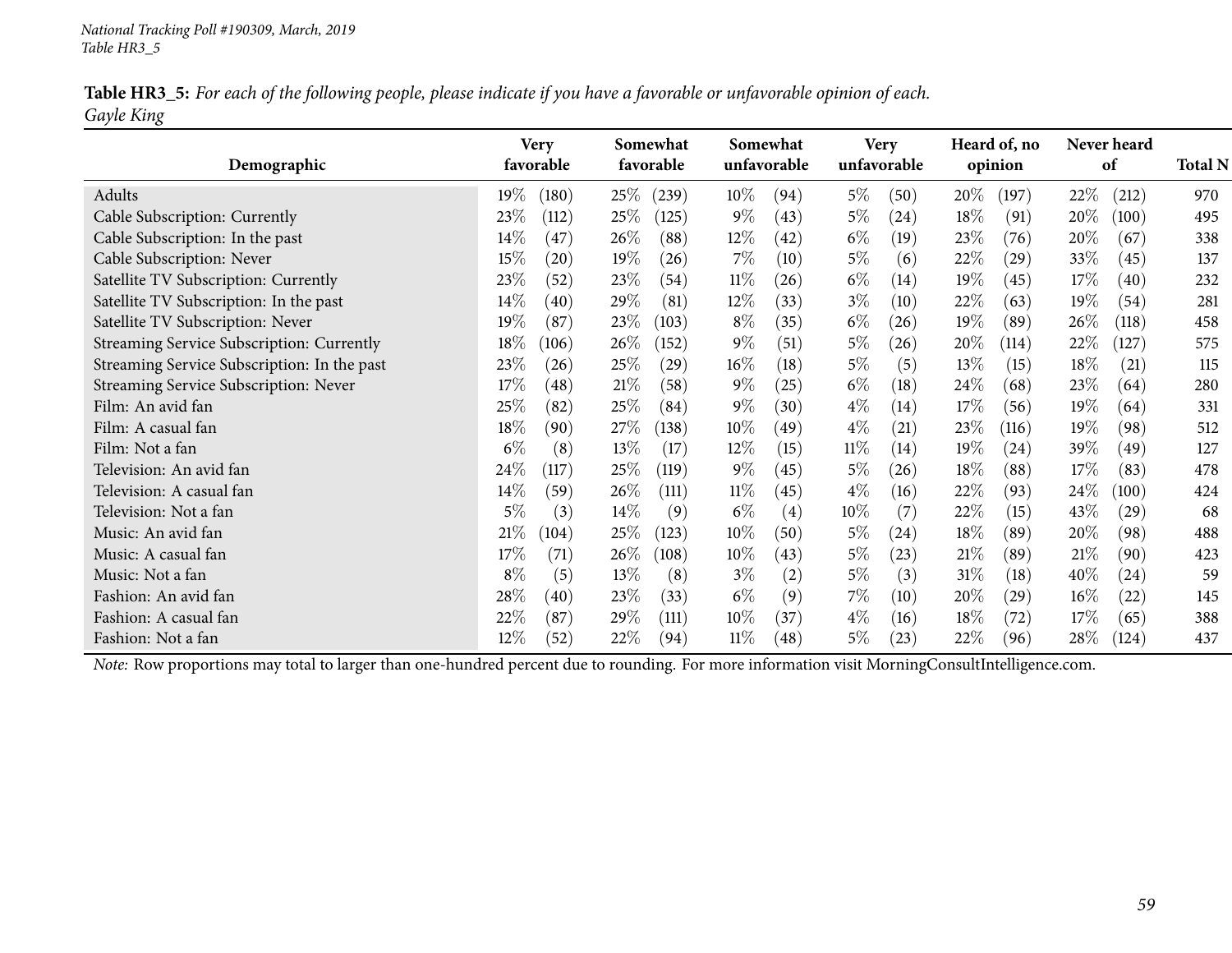| Demographic              |        | A lot |        | Some  |        | Not much |        | Nothing at all | <b>Total N</b> |
|--------------------------|--------|-------|--------|-------|--------|----------|--------|----------------|----------------|
| Adults                   | 17\%   | (340) | 30%    | (589) | $18\%$ | (343)    | 35%    | (680)          | 1952           |
| Gender: Male             | 20%    | (183) | $31\%$ | (281) | $16\%$ | (147)    | 33%    | (302)          | 914            |
| Gender: Female           | 15%    | (157) | 30%    | (308) | 19%    | (196)    | 36\%   | (378)          | 1038           |
| Age: 18-29               | 15%    | (52)  | 30%    | (105) | $16\%$ | (54)     | 39%    | (136)          | 348            |
| Age: 30-44               | 19%    | (81)  | 23%    | (103) | 23\%   | (103)    | $35\%$ | (153)          | 439            |
| Age: 45-54               | 15%    | (51)  | 30%    | (104) | 19%    | (66)     | $35\%$ | (121)          | 341            |
| Age: 55-64               | 22\%   | (80)  | $34\%$ | (127) | 14%    | (51)     | $31\%$ | (113)          | 369            |
| Age: 65+                 | $17\%$ | (76)  | 33%    | (151) | 15%    | (70)     | $35\%$ | (157)          | 454            |
| Generation Z: 18-21      | $17\%$ | (20)  | 29%    | (33)  | 13%    | (15)     | $41\%$ | (48)           | 116            |
| Millennial: Age 22-37    | $16\%$ | (78)  | 26\%   | (125) | $21\%$ | (101)    | 36%    | (173)          | 478            |
| Generation X: Age 38-53  | $16\%$ | (81)  | 29%    | (142) | 19%    | (95)     | 36%    | (180)          | 498            |
| Boomers: Age 54-72       | 19%    | (141) | 33%    | (244) | $16\%$ | (117)    | 32%    | (234)          | 736            |
| PID: Dem (no lean)       | 26%    | (176) | 34\%   | (228) | 15\%   | (98)     | 25\%   | (172)          | 674            |
| PID: Ind (no lean)       | 12%    | (79)  | 29%    | (188) | $18\%$ | (117)    | 42\%   | (274)          | 659            |
| PID: Rep (no lean)       | $14\%$ | (84)  | 28\%   | (173) | 21%    | (128)    | $38\%$ | (234)          | 619            |
| PID/Gender: Dem Men      | 30%    | (85)  | 32%    | (90)  | 13\%   | (37)     | $25\%$ | (69)           | 282            |
| PID/Gender: Dem Women    | 23\%   | (91)  | 35%    | (138) | 15%    | (61)     | 26\%   | (102)          | 392            |
| PID/Gender: Ind Men      | $14\%$ | (44)  | 33%    | (103) | 14\%   | (45)     | 39%    | (121)          | 313            |
| PID/Gender: Ind Women    | $10\%$ | (35)  | 25%    | (85)  | $21\%$ | (72)     | $44\%$ | (154)          | 347            |
| PID/Gender: Rep Men      | $17\%$ | (54)  | $28\%$ | (88)  | 20%    | (65)     | $35\%$ | (112)          | 319            |
| PID/Gender: Rep Women    | $10\%$ | (30)  | 28\%   | (85)  | 21%    | (63)     | 41\%   | (122)          | 299            |
| Ideo: Liberal (1-3)      | $25\%$ | (155) | $31\%$ | (192) | $16\%$ | (96)     | $28\%$ | (172)          | 614            |
| Ideo: Moderate (4)       | $17\%$ | (72)  | 29%    | (121) | $17\%$ | (73)     | $37\%$ | (153)          | 419            |
| Ideo: Conservative (5-7) | $13\%$ | (89)  | 32%    | (226) | 19%    | (130)    | 36%    | (250)          | 695            |
| Educ: < College          | 17%    | (211) | 28\%   | (340) | 18\%   | (219)    | $37\%$ | (457)          | 1228           |
| Educ: Bachelors degree   | $17\%$ | (80)  | 34%    | (155) | $18\%$ | (83)     | $31\%$ | (144)          | 462            |
| Educ: Post-grad          | 19%    | (49)  | $35\%$ | (93)  | $16\%$ | (41)     | 30%    | (79)           | 263            |

Table HR4\_1: How much have you seen, read or heard about the following? *Gayle King interviewing R. Kelly on 'CBS This Morning'*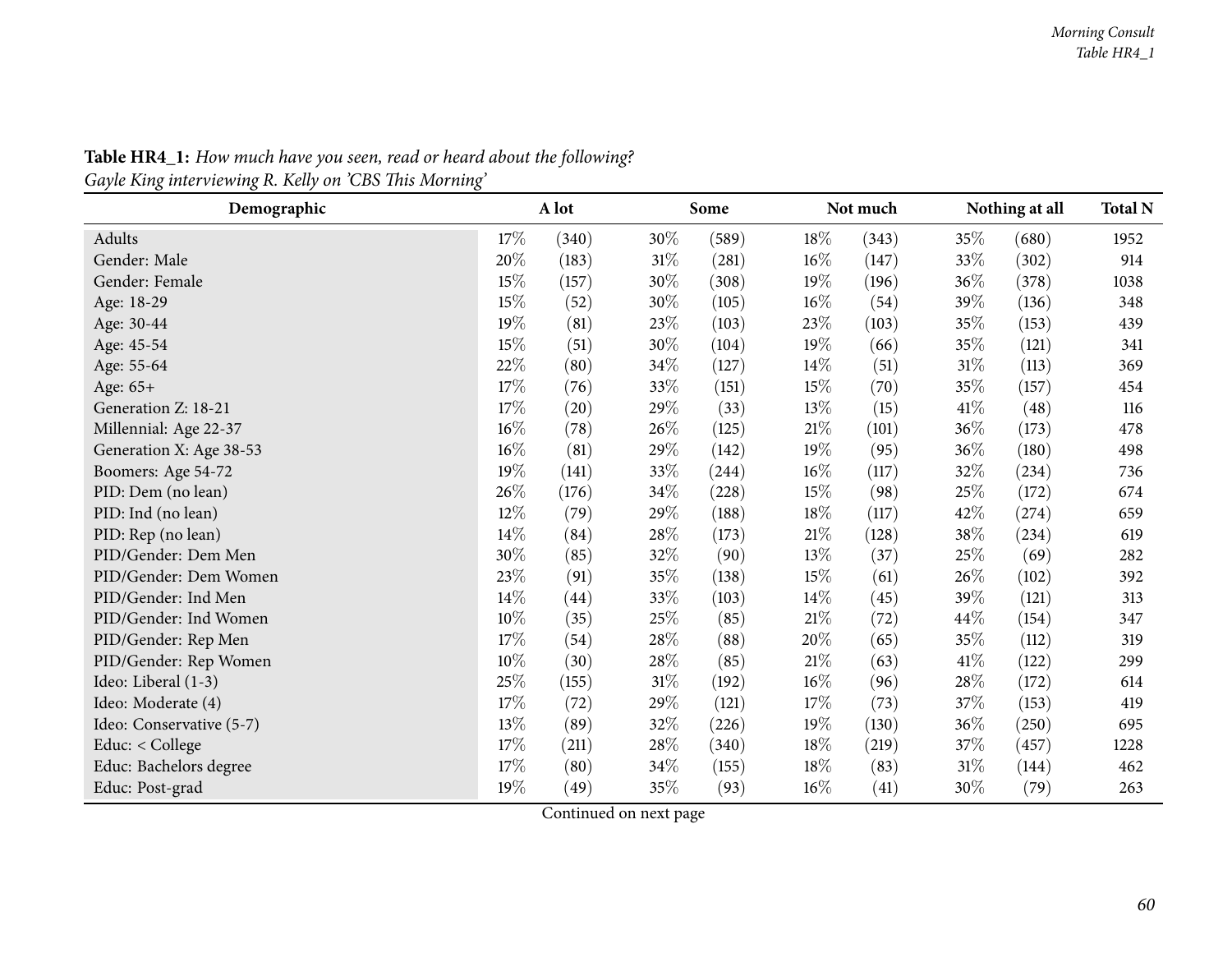### Table HR4\_1: How much have you seen, read or heard about the following? *Gayle King interviewing R. Kelly on 'CBS This Morning'*

| Demographic                 |     | A lot |        | Some  |        | Not much |        | Nothing at all | <b>Total N</b> |
|-----------------------------|-----|-------|--------|-------|--------|----------|--------|----------------|----------------|
| Adults                      | 17% | (340) | 30%    | (589) | 18%    | (343)    | 35%    | (680)          | 1952           |
| Income: Under 50k           | 16% | (172) | 29%    | (304) | 16%    | (173)    | 39%    | (415)          | 1065           |
| Income: 50k-100k            | 18% | (109) | $33\%$ | (202) | 20%    | (124)    | 29%    | (180)          | 616            |
| Income: 100k+               | 22% | (59)  | $30\%$ | (82)  | 17%    | (46)     | $31\%$ | (84)           | 272            |
| Ethnicity: White            | 15% | (236) | 29%    | (462) | 18%    | (291)    | 37%    | (590)          | 1579           |
| Ethnicity: Hispanic         | 14% | (26)  | 29%    | (54)  | 21\%   | (39)     | 37%    | (69)           | 189            |
| Ethnicity: Afr. Am.         | 35% | (86)  | $37\%$ | (92)  | 10%    | (26)     | 18%    | (44)           | 248            |
| Ethnicity: Other            | 14% | (18)  | 27%    | (34)  | 22%    | (27)     | 37\%   | (46)           | 126            |
| Relig: Protestant           | 16% | (79)  | 35%    | (168) | 16%    | (75)     | 33%    | (155)          | 477            |
| Relig: Roman Catholic       | 21% | (76)  | 29%    | (106) | 20%    | (73)     | 30%    | (110)          | 364            |
| Relig: Something Else       | 20% | (38)  | 25%    | (47)  | 16%    | (31)     | 39%    | (74)           | 189            |
| Relig: Jewish               | 31% | (13)  | 22\%   | (9)   | 17%    | (7)      | $31\%$ | (13)           | 42             |
| Relig: Evangelical          | 20% | (142) | 30%    | (211) | 19%    | (131)    | $31\%$ | (222)          | 707            |
| Relig: Non-Evang. Catholics | 16% | (51)  | 34%    | (110) | 14%    | (47)     | 36%    | (117)          | 324            |
| Relig: All Christian        | 19% | (193) | $31\%$ | (321) | 17%    | (178)    | 33%    | (339)          | 1030           |
| Relig: All Non-Christian    | 20% | (44)  | 24\%   | (53)  | 14%    | (31)     | 41\%   | (91)           | 219            |
| Community: Urban            | 22% | (103) | 32%    | (147) | 14%    | (62)     | 32%    | (148)          | 460            |
| Community: Suburban         | 17% | (154) | 32%    | (283) | 18%    | (158)    | 33%    | (297)          | 892            |
| Community: Rural            | 14% | (84)  | 26%    | (158) | 20%    | (123)    | 39%    | (235)          | 601            |
| Employ: Private Sector      | 18% | (106) | 30%    | (170) | 19%    | (110)    | 33%    | (189)          | 575            |
| Employ: Government          | 23% | (28)  | 34%    | (42)  | 18%    | (21)     | 25%    | (31)           | 121            |
| Employ: Self-Employed       | 18% | (34)  | 32%    | (60)  | 18%    | (34)     | $31\%$ | (58)           | 187            |
| Employ: Homemaker           | 13% | (21)  | $22\%$ | (35)  | $21\%$ | (34)     | 45%    | (72)           | 162            |
| Employ: Student             | 18% | (14)  | 34%    | (26)  | 15%    | (11)     | 34\%   | (26)           | 76             |
| Employ: Retired             | 18% | (95)  | $35\%$ | (179) | 15%    | (76)     | 32%    | (168)          | 518            |
| Employ: Unemployed          | 13% | (20)  | 23%    | (35)  | 16%    | (24)     | 49%    | (75)           | 155            |
| Employ: Other               | 14% | (22)  | 27%    | (42)  | 20%    | (32)     | 39%    | (61)           | 157            |
| Military HH: Yes            | 19% | (68)  | $31\%$ | (113) | 15%    | (56)     | 35%    | (128)          | 365            |
| Military HH: No             | 17% | (272) | $30\%$ | (476) | 18%    | (287)    | 35%    | (552)          | 1587           |
| RD/WT: Right Direction      | 14% | (102) | 27%    | (196) | 20%    | (145)    | 40%    | (293)          | 736            |
| RD/WT: Wrong Track          | 20% | (238) | 32%    | (393) | 16%    | (198)    | 32%    | (387)          | 1216           |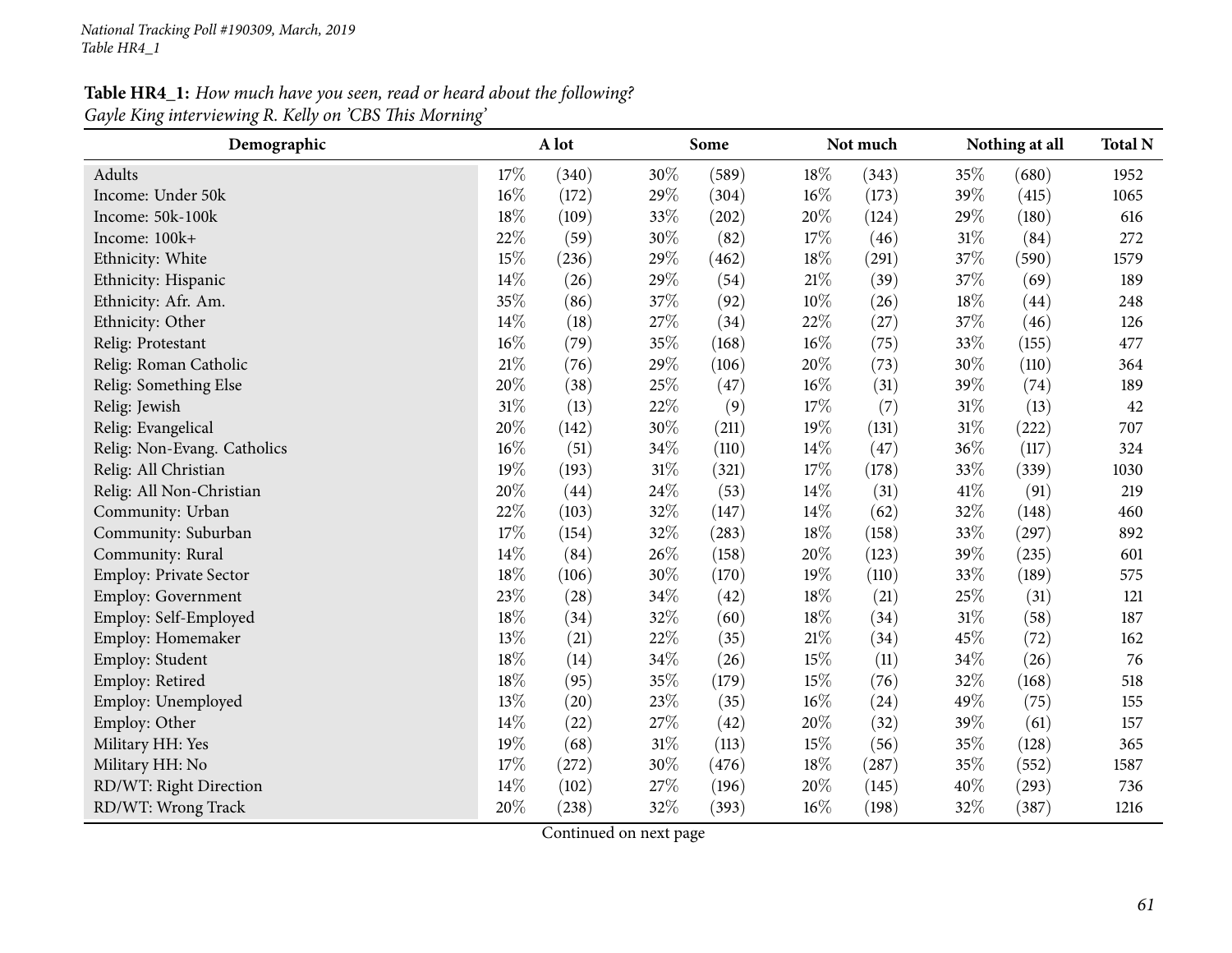# **Table HR4\_1:** How much have you seen, read or heard about the following?

*Gayle King interviewing R. Kelly on 'CBS This Morning'*

| Demographic                          |        | A lot |        | Some  |      | Not much |      | Nothing at all | <b>Total N</b> |
|--------------------------------------|--------|-------|--------|-------|------|----------|------|----------------|----------------|
| Adults                               | 17%    | (340) | 30%    | (589) | 18%  | (343)    | 35%  | (680)          | 1952           |
| Trump Job Approve                    | 12%    | (98)  | 28%    | (225) | 19%  | (152)    | 41\% | (335)          | 810            |
| Trump Job Disapprove                 | 22%    | (233) | 34%    | (351) | 16%  | (171)    | 28%  | (291)          | 1046           |
| Trump Job Strongly Approve           | 14%    | (61)  | 27%    | (120) | 17%  | (77)     | 42%  | (186)          | 444            |
| Trump Job Somewhat Approve           | 10%    | (37)  | 29%    | (105) | 20%  | (75)     | 41%  | (149)          | 366            |
| Trump Job Somewhat Disapprove        | 15%    | (36)  | 36%    | (88)  | 15%  | (36)     | 34%  | (83)           | 242            |
| Trump Job Strongly Disapprove        | 24%    | (197) | 33%    | (264) | 17%  | (135)    | 26%  | (208)          | 804            |
| Favorable of Trump                   | 12%    | (94)  | 27%    | (214) | 21%  | (165)    | 40%  | (321)          | 794            |
| Unfavorable of Trump                 | 22%    | (233) | 33%    | (349) | 15%  | (158)    | 29%  | (305)          | 1045           |
| Very Favorable of Trump              | 12%    | (56)  | 26%    | (122) | 19%  | (88)     | 43%  | (197)          | 463            |
| Somewhat Favorable of Trump          | $11\%$ | (38)  | 28%    | (92)  | 23%  | (77)     | 37%  | (124)          | 331            |
| Somewhat Unfavorable of Trump        | 12%    | (24)  | 36%    | (73)  | 15%  | (29)     | 37%  | (74)           | 200            |
| Very Unfavorable of Trump            | 25%    | (209) | 33%    | (276) | 15%  | (129)    | 27\% | (231)          | 845            |
| #1 Issue: Economy                    | 17%    | (96)  | 30%    | (163) | 20%  | (110)    | 33%  | (183)          | 553            |
| #1 Issue: Security                   | 13%    | (54)  | 32%    | (134) | 19%  | (81)     | 36%  | (150)          | 419            |
| #1 Issue: Health Care                | 21%    | (61)  | 35%    | (100) | 13%  | (36)     | 32%  | (92)           | 289            |
| #1 Issue: Medicare / Social Security | 23%    | (66)  | 29%    | (83)  | 13%  | (37)     | 34%  | (96)           | 281            |
| #1 Issue: Women's Issues             | 18%    | (16)  | 27%    | (24)  | 17%  | (15)     | 38%  | (34)           | 89             |
| #1 Issue: Education                  | 16%    | (19)  | 27%    | (33)  | 21\% | (26)     | 36%  | (43)           | 121            |
| #1 Issue: Energy                     | 15%    | (14)  | 33%    | (31)  | 17%  | (16)     | 36%  | (34)           | 96             |
| #1 Issue: Other                      | 14%    | (15)  | 20%    | (21)  | 20%  | (22)     | 45%  | (48)           | 105            |
| 2018 House Vote: Democrat            | 27%    | (196) | 35%    | (248) | 13%  | (94)     | 25%  | (176)          | 713            |
| 2018 House Vote: Republican          | 12%    | (83)  | $31\%$ | (209) | 18%  | (121)    | 38%  | (255)          | 669            |
| 2018 House Vote: Someone else        | $5\%$  | (5)   | 31%    | (28)  | 23%  | (21)     | 40%  | (36)           | 90             |
| 2018 House Vote: Didnt Vote          | 12%    | (56)  | $21\%$ | (101) | 22%  | (107)    | 44\% | (212)          | 476            |
| 2016 Vote: Hillary Clinton           | 28%    | (174) | 35%    | (218) | 13%  | (82)     | 24%  | (151)          | 624            |
| 2016 Vote: Donald Trump              | 12%    | (79)  | 30%    | (199) | 19%  | (124)    | 40%  | (263)          | 664            |
| 2016 Vote: Someone else              | 10%    | (14)  | $31\%$ | (44)  | 23%  | (33)     | 37%  | (54)           | 145            |
| 2016 Vote: Didnt Vote                | 14%    | (72)  | 24\%   | (123) | 20%  | (103)    | 41\% | (211)          | 510            |
| Voted in 2014: Yes                   | 19%    | (240) | 34%    | (429) | 17%  | (212)    | 31%  | (394)          | 1275           |
| Voted in 2014: No                    | 15%    | (100) | 24\%   | (160) | 19%  | (131)    | 42%  | (286)          | 677            |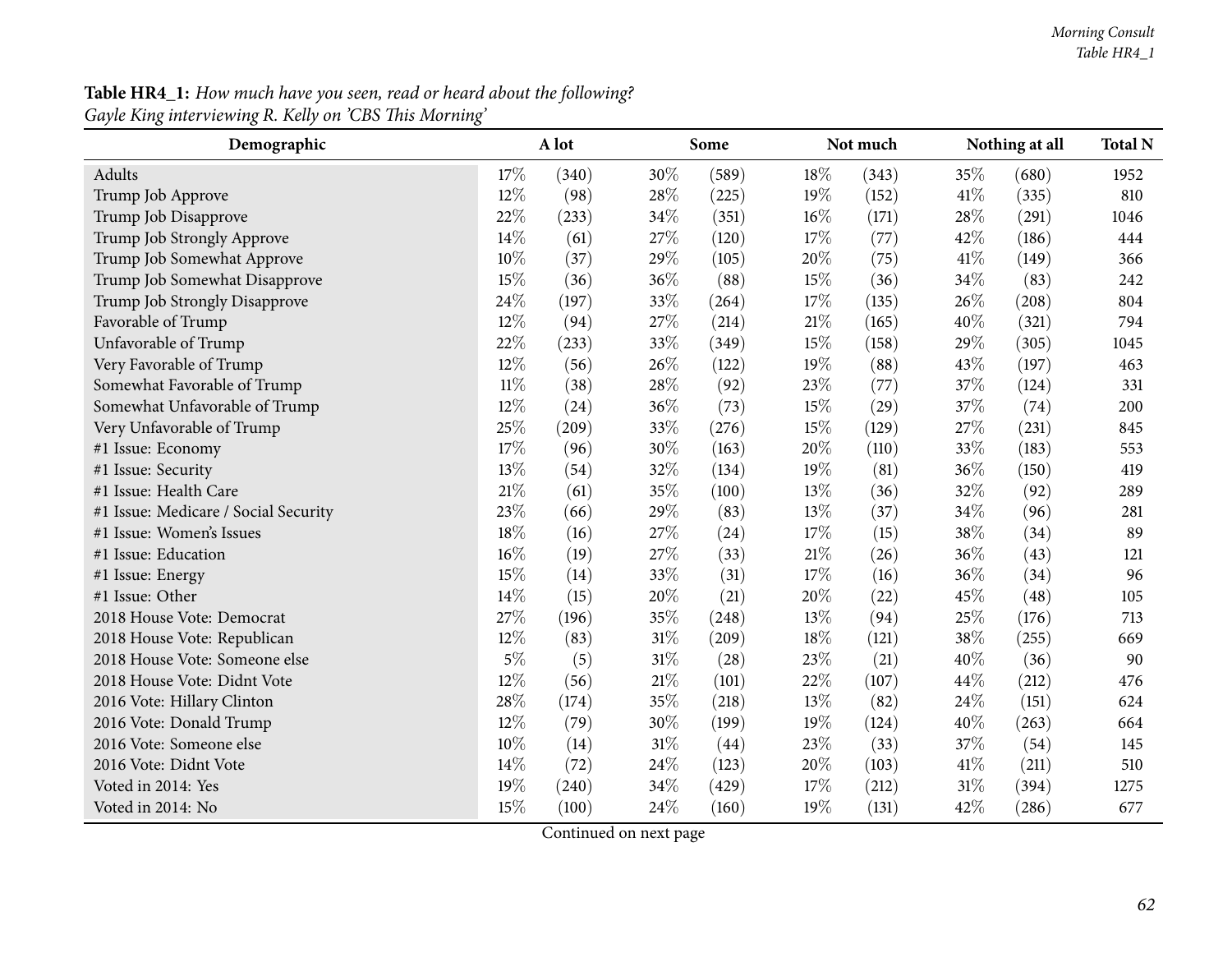### Table HR4\_1: How much have you seen, read or heard about the following? *Gayle King interviewing R. Kelly on 'CBS This Morning'*

| Demographic                                           |        | A lot |        | Some  |        | Not much |      | Nothing at all | <b>Total N</b> |
|-------------------------------------------------------|--------|-------|--------|-------|--------|----------|------|----------------|----------------|
| Adults                                                | 17%    | (340) | 30%    | (589) | 18%    | (343)    | 35%  | (680)          | 1952           |
| 2012 Vote: Barack Obama                               | 26%    | (193) | 33%    | (247) | 15%    | (113)    | 25\% | (186)          | 740            |
| 2012 Vote: Mitt Romney                                | 12%    | (65)  | 30%    | (165) | 18%    | (99)     | 39%  | (213)          | 542            |
| 2012 Vote: Other                                      | $8\%$  | (7)   | 37%    | (33)  | 21%    | (19)     | 34%  | (30)           | 88             |
| 2012 Vote: Didn't Vote                                | 13%    | (75)  | 25%    | (144) | 19%    | (112)    | 43%  | (251)          | 582            |
| 4-Region: Northeast                                   | 20%    | (69)  | 29%    | (101) | 17%    | (60)     | 34%  | (118)          | 348            |
| 4-Region: Midwest                                     | 16%    | (74)  | $31\%$ | (140) | 17%    | (75)     | 36%  | (160)          | 448            |
| 4-Region: South                                       | 18%    | (133) | 29%    | (210) | 17%    | (124)    | 36%  | (261)          | 729            |
| 4-Region: West                                        | 15%    | (64)  | 32%    | (137) | 20%    | (84)     | 33%  | (142)          | 427            |
| Watch TV Shows: Every day                             | 22%    | (227) | $31\%$ | (322) | 17%    | (177)    | 30%  | (318)          | 1044           |
| Watch TV Shows: Several times per week                | 17%    | (73)  | 35%    | (146) | 16%    | (68)     | 32%  | (133)          | 420            |
| Watch TV Shows: About once per week                   | $8\%$  | (9)   | $21\%$ | (23)  | 31%    | (34)     | 40%  | (44)           | 110            |
| Watch TV Shows: Several times per month               | 12%    | (11)  | 34%    | (32)  | 15%    | (14)     | 39%  | (37)           | 95             |
| Watch TV Shows: About once per month                  | $5\%$  | (3)   | 30%    | (18)  | 13%    | (8)      | 52%  | (31)           | 60             |
| Watch TV Shows: Less often than once per month        | 9%     | (7)   | 27%    | (20)  | $21\%$ | (16)     | 43%  | (32)           | 74             |
| Watch TV Shows: Never                                 | 7%     | (11)  | 19%    | (28)  | 18%    | (26)     | 57%  | (84)           | 149            |
| Watch Movies: Every day                               | 25%    | (86)  | 25%    | (85)  | 17%    | (58)     | 32%  | (110)          | 339            |
| Watch Movies: Several times per week                  | 19%    | (96)  | 34%    | (170) | 16%    | (79)     | 31%  | (152)          | 497            |
| Watch Movies: About once per week                     | 16%    | (53)  | 35%    | (115) | 19%    | (63)     | 29%  | (95)           | 326            |
| Watch Movies: Several times per month                 | 18%    | (46)  | 32%    | (82)  | 19%    | (49)     | 32%  | (82)           | 260            |
| Watch Movies: About once per month                    | 12%    | (24)  | 27%    | (53)  | 19%    | (37)     | 43%  | (84)           | 198            |
| Watch Movies: Less often than once per month          | $9\%$  | (16)  | 28%    | (46)  | 18%    | (29)     | 45%  | (74)           | 164            |
| Watch Movies: Never                                   | $11\%$ | (19)  | 22%    | (38)  | 17%    | (28)     | 50%  | (83)           | 168            |
| Watch Sporting Events: Every day                      | 30%    | (50)  | $31\%$ | (53)  | 12%    | (20)     | 27\% | (45)           | 168            |
| Watch Sporting Events: Several times per week         | 25%    | (70)  | $30\%$ | (86)  | 20%    | (57)     | 25%  | (72)           | 285            |
| Watch Sporting Events: About once per week            | 20%    | (50)  | 37%    | (94)  | 19%    | (47)     | 25%  | (62)           | 253            |
| Watch Sporting Events: Several times per month        | 21%    | (39)  | 35%    | (66)  | 17%    | (31)     | 28%  | (52)           | 188            |
| Watch Sporting Events: About once per month           | 14%    | (21)  | 33%    | (51)  | 20%    | (31)     | 34%  | (52)           | 155            |
| Watch Sporting Events: Less often than once per month | 13%    | (42)  | 29%    | (91)  | 20%    | (64)     | 37%  | (116)          | 313            |
| Watch Sporting Events: Never                          | 12%    | (68)  | 25%    | (149) | 16%    | (93)     | 48%  | (281)          | 591            |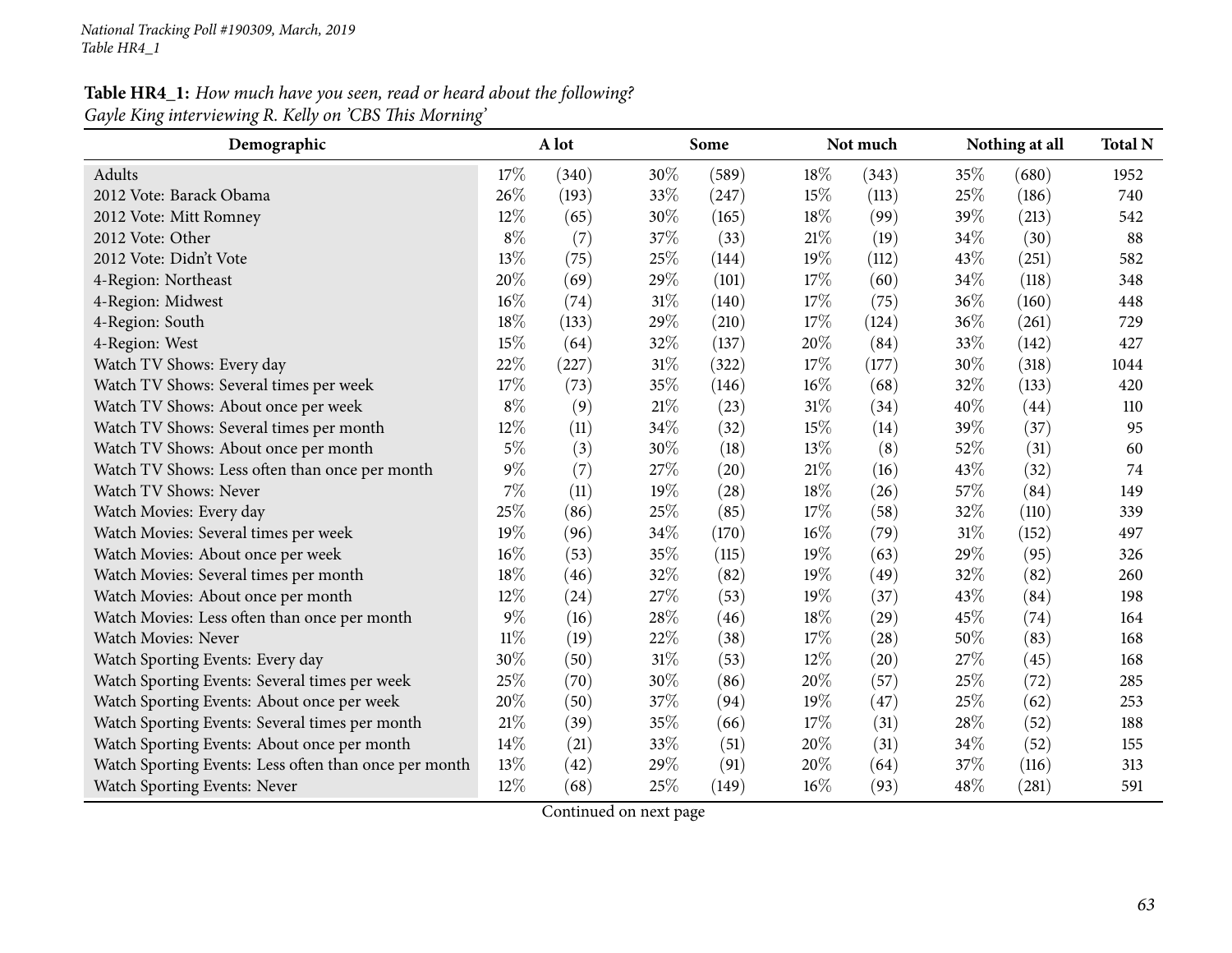# Table HR4\_1: How much have you seen, read or heard about the following?

*Gayle King interviewing R. Kelly on 'CBS This Morning'*

| Demographic                                 |        | A lot |        | Some  |        | Not much |        | Nothing at all | <b>Total N</b> |
|---------------------------------------------|--------|-------|--------|-------|--------|----------|--------|----------------|----------------|
| Adults                                      | 17%    | (340) | 30\%   | (589) | 18%    | (343)    | 35\%   | (680)          | 1952           |
| Cable Subscription: Currently               | 21%    | (206) | $31\%$ | (299) | $16\%$ | (150)    | 32\%   | (314)          | 969            |
| Cable Subscription: In the past             | 14\%   | (99)  | $31\%$ | (215) | 19%    | (136)    | $36\%$ | (250)          | 699            |
| Cable Subscription: Never                   | 12%    | (35)  | 26\%   | (74)  | 20%    | (57)     | 41\%   | (117)          | 283            |
| Satellite TV Subscription: Currently        | 23%    | (110) | $31\%$ | (152) | 17\%   | (84)     | $29\%$ | (143)          | 489            |
| Satellite TV Subscription: In the past      | 15%    | (83)  | 33\%   | (182) | 17%    | (95)     | $34\%$ | (185)          | 545            |
| Satellite TV Subscription: Never            | $16\%$ | (147) | 28\%   | (255) | 18%    | (164)    | 38\%   | (352)          | 918            |
| Streaming Service Subscription: Currently   | 20%    | (236) | 29\%   | (342) | 17%    | (200)    | $33\%$ | (387)          | 1165           |
| Streaming Service Subscription: In the past | 15%    | (31)  | 37\%   | (77)  | 19%    | (41)     | 29%    | (60)           | 209            |
| Streaming Service Subscription: Never       | 13%    | (73)  | 29%    | (170) | 18%    | (102)    | 40%    | (233)          | 578            |
| Film: An avid fan                           | 23\%   | (156) | 29%    | (197) | $16\%$ | (107)    | 32\%   | (221)          | 681            |
| Film: A casual fan                          | $16\%$ | (163) | 32\%   | (340) | 19%    | (200)    | 33%    | (345)          | 1049           |
| Film: Not a fan                             | 10%    | (21)  | 23\%   | (51)  | $16\%$ | (36)     | 51%    | (114)          | 222            |
| Television: An avid fan                     | 22%    | (218) | $31\%$ | (300) | 17%    | (169)    | 29%    | (286)          | 973            |
| Television: A casual fan                    | 14\%   | (120) | $31\%$ | (267) | $16\%$ | (140)    | 38\%   | (325)          | 852            |
| Television: Not a fan                       | $2\%$  | (3)   | $16\%$ | (21)  | 27\%   | (35)     | 54\%   | (69)           | 128            |
| Music: An avid fan                          | 21%    | (212) | 32%    | (324) | 17%    | (165)    | $30\%$ | (297)          | 998            |
| Music: A casual fan                         | 13%    | (113) | 29%    | (248) | 19%    | (159)    | 39\%   | (329)          | 849            |
| Music: Not a fan                            | 14\%   | (15)  | $16\%$ | (16)  | 18%    | (18)     | 52\%   | (54)           | 104            |
| Fashion: An avid fan                        | 28%    | (82)  | 32\%   | (93)  | 15%    | (45)     | 24%    | (70)           | 290            |
| Fashion: A casual fan                       | 21\%   | (158) | 35\%   | (263) | 17%    | (128)    | 28\%   | (213)          | 762            |
| Fashion: Not a fan                          | $11\%$ | (100) | $26\%$ | (233) | 19%    | (170)    | 44\%   | (397)          | 900            |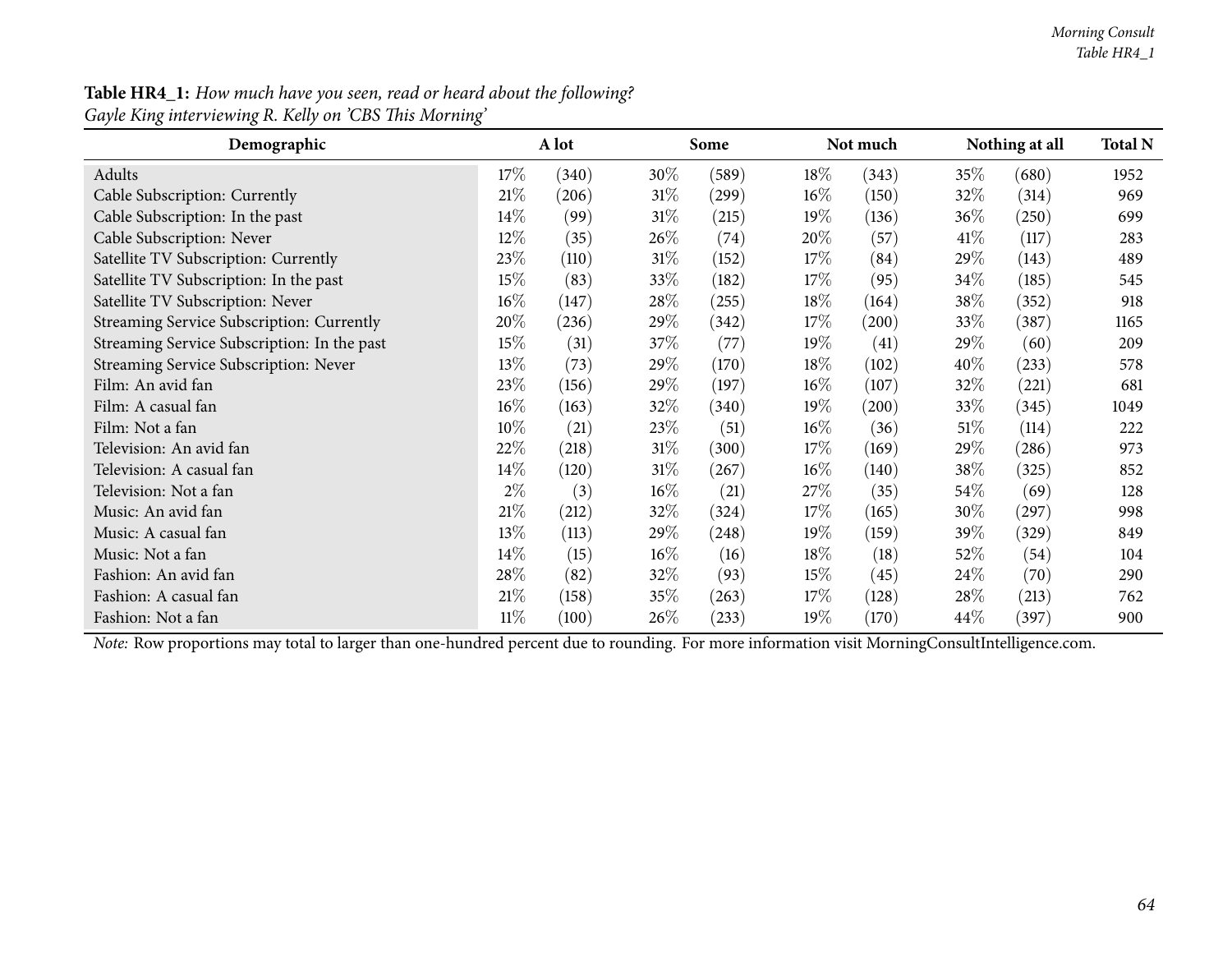| Demographic              |        | A lot |        | Some  |        | Not much |        | Nothing at all |      |
|--------------------------|--------|-------|--------|-------|--------|----------|--------|----------------|------|
| Adults                   | 15%    | (299) | 25\%   | (480) | $20\%$ | (393)    | 40\%   | (779)          | 1952 |
| Gender: Male             | 15%    | (140) | 24\%   | (220) | 20%    | (187)    | 40%    | (366)          | 914  |
| Gender: Female           | 15\%   | (159) | 25\%   | (260) | 20%    | (206)    | 40%    | (413)          | 1038 |
| Age: 18-29               | 23%    | (78)  | 23\%   | (79)  | 21%    | (74)     | 33%    | (116)          | 348  |
| Age: 30-44               | $21\%$ | (93)  | 27\%   | (118) | 19%    | (85)     | 33%    | (143)          | 439  |
| Age: 45-54               | 15%    | (51)  | 25\%   | (87)  | 15%    | (52)     | 44%    | (152)          | 341  |
| Age: 55-64               | 12\%   | (43)  | 28\%   | (103) | 21%    | (77)     | 40%    | (146)          | 369  |
| Age: 65+                 | $7\%$  | (34)  | $21\%$ | (94)  | 23%    | (104)    | 49%    | (222)          | 454  |
| Generation Z: 18-21      | 24\%   | (28)  | 23\%   | (26)  | 22%    | (26)     | $31\%$ | (36)           | 116  |
| Millennial: Age 22-37    | $21\%$ | (102) | 26\%   | (122) | 22\%   | (103)    | 32%    | (151)          | 478  |
| Generation X: Age 38-53  | 18%    | (89)  | 26\%   | (127) | 15%    | (74)     | 42\%   | (207)          | 498  |
| Boomers: Age 54-72       | $10\%$ | (74)  | 25\%   | (183) | 22%    | (164)    | 43%    | (316)          | 736  |
| PID: Dem (no lean)       | 22%    | (147) | 29%    | (196) | 20%    | (134)    | 29\%   | (197)          | 674  |
| PID: Ind (no lean)       | 12%    | (82)  | 24\%   | (156) | 20%    | (130)    | 44%    | (292)          | 659  |
| PID: Rep (no lean)       | $11\%$ | (71)  | $21\%$ | (129) | $21\%$ | (130)    | 47\%   | (290)          | 619  |
| PID/Gender: Dem Men      | 20%    | (56)  | 29%    | (81)  | 22%    | (61)     | 29%    | (83)           | 282  |
| PID/Gender: Dem Women    | 23%    | (91)  | 29%    | (115) | 18%    | (72)     | 29\%   | (114)          | 392  |
| PID/Gender: Ind Men      | 13%    | (41)  | 25\%   | (79)  | 20%    | (62)     | 42%    | (130)          | 313  |
| PID/Gender: Ind Women    | 12%    | (40)  | 22%    | (76)  | 19%    | (67)     | 47\%   | (162)          | 347  |
| PID/Gender: Rep Men      | 13%    | (43)  | 19%    | (60)  | 20%    | (63)     | 48\%   | (154)          | 319  |
| PID/Gender: Rep Women    | $9\%$  | (28)  | 23\%   | (69)  | 22%    | (66)     | 45%    | (136)          | 299  |
| Ideo: Liberal (1-3)      | 22\%   | (136) | 28\%   | (174) | 19%    | (115)    | $31\%$ | (190)          | 614  |
| Ideo: Moderate (4)       | $16\%$ | (67)  | 27\%   | (113) | 22%    | (93)     | 35%    | (146)          | 419  |
| Ideo: Conservative (5-7) | $9\%$  | (66)  | 22\%   | (153) | 20%    | (136)    | 49\%   | (340)          | 695  |
| Educ: < College          | $15\%$ | (182) | 23\%   | (285) | 20%    | (243)    | 42%    | (518)          | 1228 |
| Educ: Bachelors degree   | 16%    | (74)  | 27\%   | (125) | 21%    | (98)     | 36%    | (165)          | 462  |
| Educ: Post-grad          | $17\%$ | (43)  | $27\%$ | (70)  | 20%    | (52)     | 37%    | (97)           | 263  |

**Table HR4\_2:** How much have you seen, read or heard about the following? *The Lifetime documentary series 'Surviving R. Kelly'*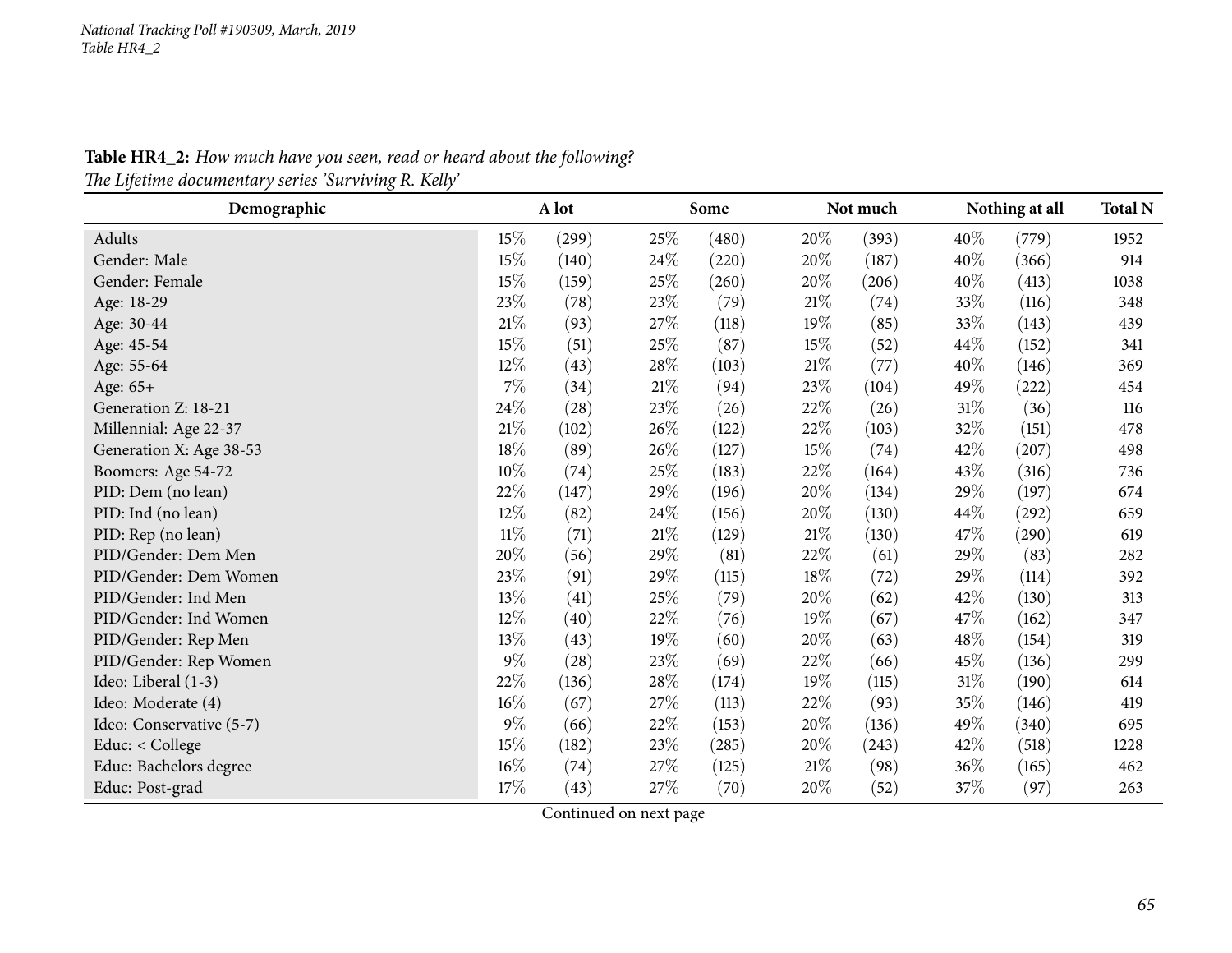#### Table HR4\_2: How much have you seen, read or heard about the following? *The Lifetime documentary series 'Surviving R. Kelly'*

| $\cdots$ $\cdots$<br>Demographic |        | A lot | Some   |       |        | Not much |      | Nothing at all |      |
|----------------------------------|--------|-------|--------|-------|--------|----------|------|----------------|------|
| Adults                           | 15%    | (299) | 25%    | (480) | 20%    | (393)    | 40%  | (779)          | 1952 |
| Income: Under 50k                | 14%    | (152) | 24\%   | (251) | 19%    | (201)    | 43%  | (460)          | 1065 |
| Income: 50k-100k                 | 15%    | (94)  | 26%    | (162) | 22%    | (133)    | 37%  | (227)          | 616  |
| Income: 100k+                    | 20%    | (54)  | $25\%$ | (67)  | 22%    | (59)     | 34%  | (92)           | 272  |
| Ethnicity: White                 | $11\%$ | (179) | 24%    | (373) | 21%    | (335)    | 44%  | (692)          | 1579 |
| Ethnicity: Hispanic              | 17%    | (32)  | $24\%$ | (46)  | 26%    | (50)     | 33%  | (61)           | 189  |
| Ethnicity: Afr. Am.              | 39%    | (96)  | $31\%$ | (76)  | 12%    | (31)     | 18%  | (45)           | 248  |
| Ethnicity: Other                 | 20%    | (25)  | $25\%$ | (31)  | 21%    | (27)     | 34%  | (43)           | 126  |
| Relig: Protestant                | 12%    | (59)  | 25%    | (120) | 19%    | (90)     | 44%  | (208)          | 477  |
| Relig: Roman Catholic            | 16%    | (59)  | 22%    | (81)  | 28%    | (101)    | 34%  | (123)          | 364  |
| Relig: Something Else            | 19%    | (36)  | 26%    | (49)  | 16%    | (29)     | 40%  | (76)           | 189  |
| Relig: Jewish                    | 17%    | (7)   | $17\%$ | (7)   | 34%    | (14)     | 33%  | (14)           | 42   |
| Relig: Evangelical               | 16%    | (110) | $25\%$ | (175) | 22%    | (157)    | 37%  | (265)          | 707  |
| Relig: Non-Evang. Catholics      | 13%    | (44)  | 23%    | (75)  | 20%    | (63)     | 44%  | (142)          | 324  |
| Relig: All Christian             | 15%    | (154) | $24\%$ | (250) | 21%    | (220)    | 39%  | (407)          | 1030 |
| Relig: All Non-Christian         | 20%    | (44)  | 17%    | (38)  | 15%    | (33)     | 48%  | (104)          | 219  |
| Community: Urban                 | 21%    | (95)  | $26\%$ | (119) | 19%    | (87)     | 34%  | (158)          | 460  |
| Community: Suburban              | 15%    | (133) | 26%    | (231) | $21\%$ | (186)    | 38%  | (341)          | 892  |
| Community: Rural                 | 12%    | (71)  | 22%    | (131) | 20%    | (119)    | 47%  | (280)          | 601  |
| Employ: Private Sector           | 18%    | (104) | 27%    | (153) | 21%    | (120)    | 34%  | (198)          | 575  |
| Employ: Government               | 18%    | (22)  | $37\%$ | (45)  | 15%    | (18)     | 30%  | (37)           | 121  |
| Employ: Self-Employed            | 17%    | (32)  | 24\%   | (45)  | 23%    | (42)     | 36%  | (67)           | 187  |
| Employ: Homemaker                | 14%    | (23)  | $21\%$ | (34)  | 19%    | (31)     | 45%  | (74)           | 162  |
| Employ: Student                  | 28%    | (22)  | 23%    | (17)  | 20%    | (15)     | 29%  | (22)           | 76   |
| Employ: Retired                  | 9%     | (47)  | 23%    | (120) | 22%    | (112)    | 46%  | (239)          | 518  |
| Employ: Unemployed               | 14%    | (21)  | 23%    | (36)  | 13%    | (20)     | 50%  | (78)           | 155  |
| Employ: Other                    | 18%    | (28)  | 19%    | (29)  | 22%    | (35)     | 41\% | (65)           | 157  |
| Military HH: Yes                 | 14%    | (49)  | 19%    | (71)  | $21\%$ | (77)     | 46%  | (168)          | 365  |
| Military HH: No                  | 16%    | (250) | $26\%$ | (410) | 20%    | (316)    | 39%  | (612)          | 1587 |
| RD/WT: Right Direction           | $11\%$ | (82)  | $21\%$ | (158) | 20%    | (150)    | 47%  | (346)          | 736  |
| RD/WT: Wrong Track               | 18%    | (217) | 27%    | (322) | 20%    | (243)    | 36%  | (433)          | 1216 |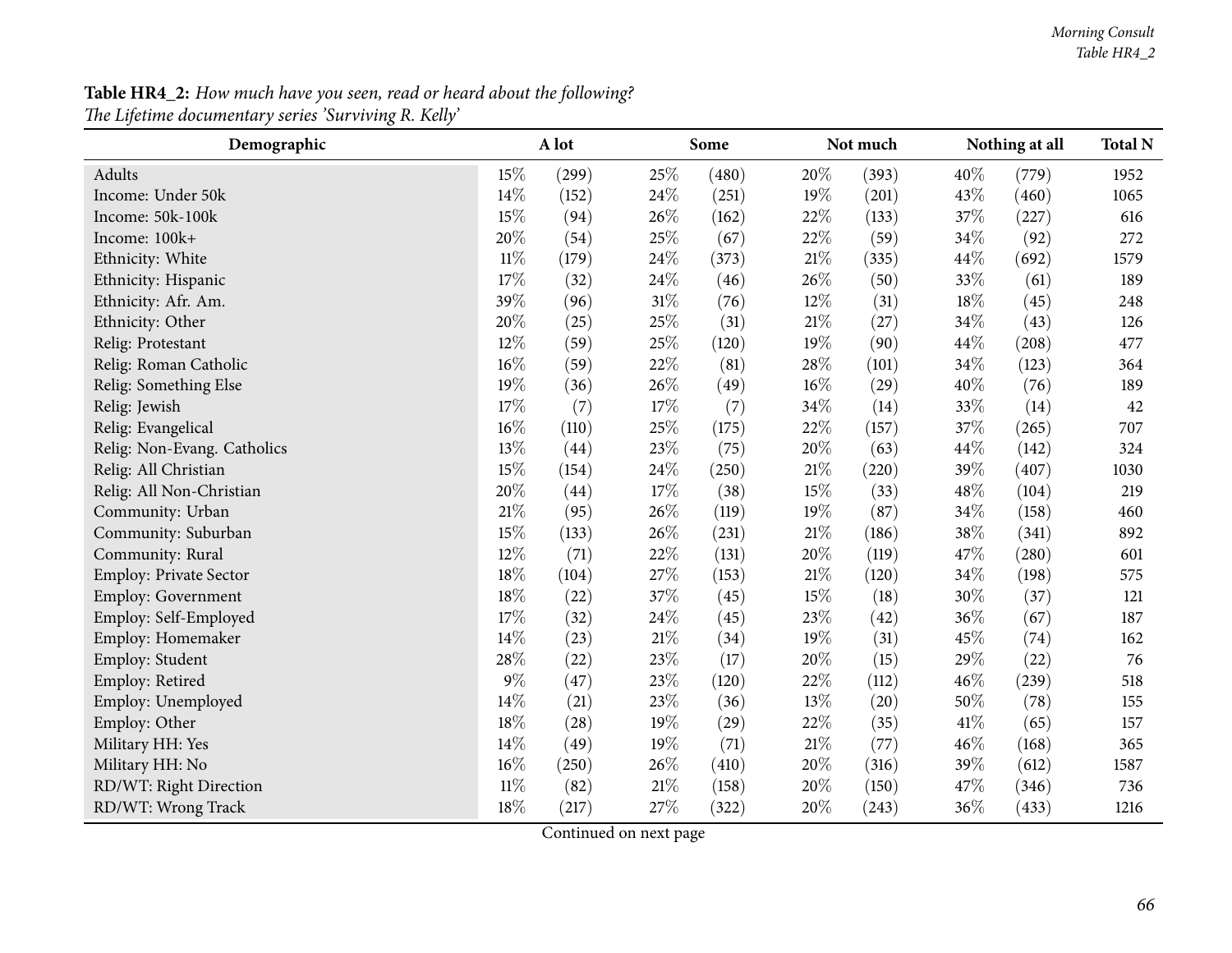### Table HR4\_2: How much have you seen, read or heard about the following? *The Lifetime documentary series 'Surviving R. Kelly'*

| Demographic                          |        | A lot |        | Some  |        | Not much |      | Nothing at all |      |
|--------------------------------------|--------|-------|--------|-------|--------|----------|------|----------------|------|
| Adults                               | 15\%   | (299) | 25%    | (480) | 20%    | (393)    | 40%  | (779)          | 1952 |
| Trump Job Approve                    | 10%    | (79)  | $21\%$ | (171) | 20%    | (158)    | 50%  | (402)          | 810  |
| Trump Job Disapprove                 | 20%    | (210) | 28%    | (295) | 21%    | (218)    | 31%  | (323)          | 1046 |
| Trump Job Strongly Approve           | 10%    | (44)  | 18%    | (82)  | 19%    | (86)     | 52%  | (232)          | 444  |
| Trump Job Somewhat Approve           | 10%    | (35)  | 24%    | (89)  | 20%    | (73)     | 46%  | (169)          | 366  |
| Trump Job Somewhat Disapprove        | 16%    | (39)  | 27%    | (65)  | 20%    | (48)     | 37%  | (90)           | 242  |
| Trump Job Strongly Disapprove        | 21%    | (171) | 29%    | (231) | $21\%$ | (169)    | 29%  | (233)          | 804  |
| Favorable of Trump                   | $9\%$  | (72)  | 20%    | (157) | 20%    | (162)    | 51\% | (403)          | 794  |
| Unfavorable of Trump                 | 20%    | (213) | 28%    | (297) | 20%    | (214)    | 31%  | (321)          | 1045 |
| Very Favorable of Trump              | $11\%$ | (49)  | 17%    | (78)  | 19%    | (87)     | 54%  | (249)          | 463  |
| Somewhat Favorable of Trump          | 7%     | (23)  | 24%    | (79)  | 23%    | (75)     | 47%  | (155)          | 331  |
| Somewhat Unfavorable of Trump        | 15%    | (30)  | 27%    | (54)  | 22%    | (43)     | 36%  | (73)           | 200  |
| Very Unfavorable of Trump            | 22%    | (182) | 29%    | (244) | 20%    | (170)    | 29%  | (248)          | 845  |
| #1 Issue: Economy                    | 18%    | (99)  | 24%    | (135) | 20%    | (113)    | 37%  | (206)          | 553  |
| #1 Issue: Security                   | $11\%$ | (44)  | 22%    | (92)  | 20%    | (84)     | 47%  | (199)          | 419  |
| #1 Issue: Health Care                | 15%    | (44)  | 31%    | (89)  | 20%    | (58)     | 34%  | (98)           | 289  |
| #1 Issue: Medicare / Social Security | $10\%$ | (28)  | $21\%$ | (60)  | 20%    | (56)     | 48%  | (136)          | 281  |
| #1 Issue: Women's Issues             | 24%    | (22)  | 29%    | (26)  | $16\%$ | (15)     | 30%  | (27)           | 89   |
| #1 Issue: Education                  | 25%    | (30)  | 18%    | (22)  | 22%    | (26)     | 35%  | (42)           | 121  |
| #1 Issue: Energy                     | 19%    | (18)  | 29%    | (28)  | 23%    | (22)     | 29%  | (28)           | 96   |
| #1 Issue: Other                      | 14%    | (14)  | 27%    | (28)  | 18%    | (19)     | 42%  | (44)           | 105  |
| 2018 House Vote: Democrat            | $23\%$ | (163) | 29%    | (205) | 21\%   | (152)    | 27%  | (194)          | 713  |
| 2018 House Vote: Republican          | 10%    | (65)  | 22%    | (149) | 21%    | (140)    | 47%  | (315)          | 669  |
| 2018 House Vote: Someone else        | 14%    | (12)  | 23%    | (20)  | 17\%   | (16)     | 46%  | (42)           | 90   |
| 2018 House Vote: Didnt Vote          | 12%    | (58)  | 22%    | (106) | 18%    | (85)     | 48%  | (227)          | 476  |
| 2016 Vote: Hillary Clinton           | 23%    | (142) | 30%    | (188) | 19%    | (119)    | 28%  | (174)          | 624  |
| 2016 Vote: Donald Trump              | $8\%$  | (50)  | $21\%$ | (141) | 20%    | (135)    | 51%  | (338)          | 664  |
| 2016 Vote: Someone else              | 10%    | (15)  | 27%    | (39)  | 25%    | (37)     | 37%  | (54)           | 145  |
| 2016 Vote: Didnt Vote                | 17%    | (87)  | 22%    | (110) | 20%    | (101)    | 42%  | (213)          | 510  |
| Voted in 2014: Yes                   | 15%    | (194) | 27%    | (339) | 19%    | (248)    | 39%  | (494)          | 1275 |
| Voted in 2014: No                    | 15%    | (105) | 21%    | (142) | 21\%   | (145)    | 42%  | (286)          | 677  |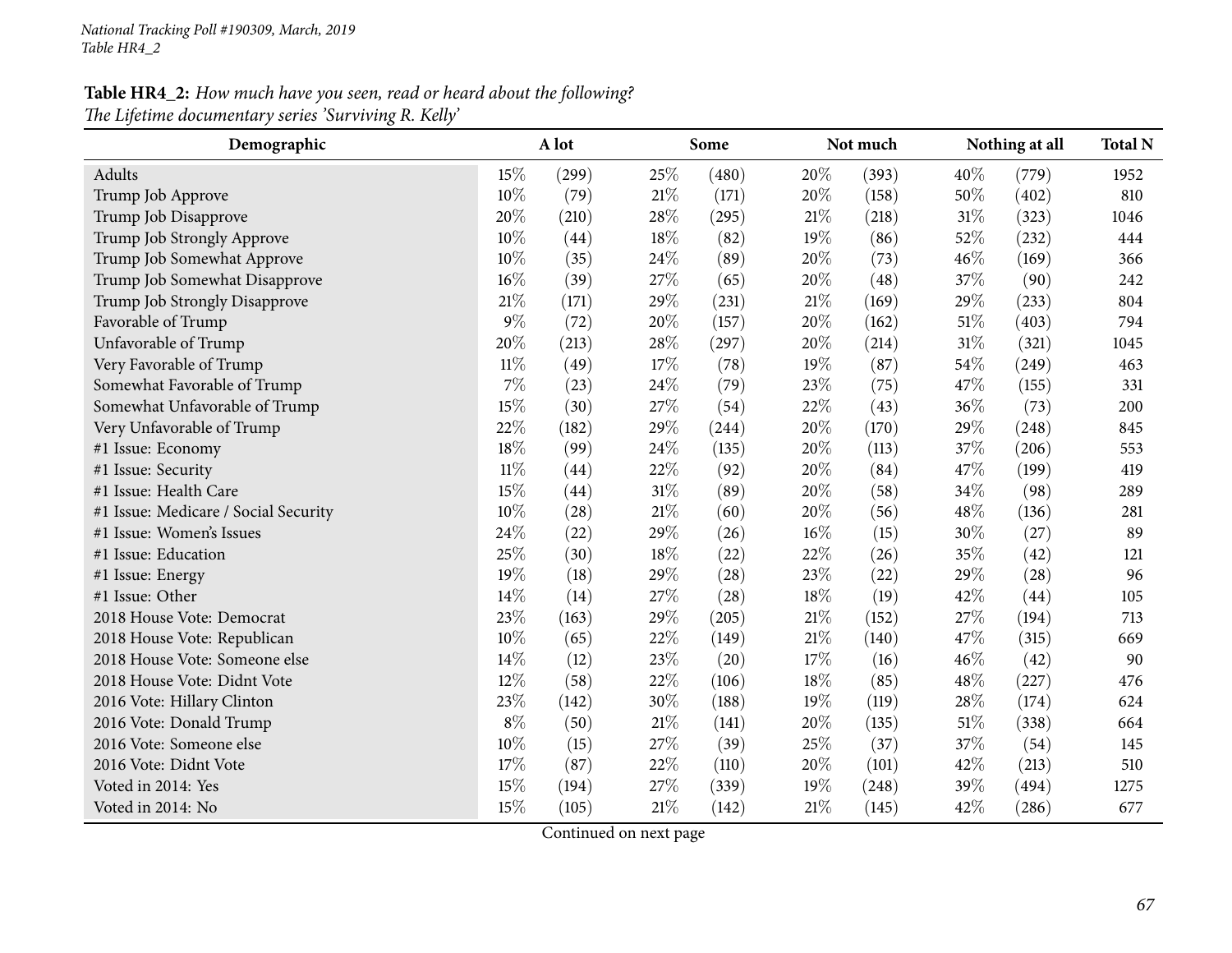# **Table HR4\_2:** How much have you seen, read or heard about the following?

*The Lifetime documentary series 'Surviving R. Kelly'*

| Demographic                                           |        | A lot |        | Some  |        | Not much |      | Nothing at all |      |
|-------------------------------------------------------|--------|-------|--------|-------|--------|----------|------|----------------|------|
| Adults                                                | 15%    | (299) | 25\%   | (480) | 20%    | (393)    | 40%  | (779)          | 1952 |
| 2012 Vote: Barack Obama                               | 21%    | (154) | 29%    | (211) | 20%    | (150)    | 30%  | (224)          | 740  |
| 2012 Vote: Mitt Romney                                | $8\%$  | (42)  | 22%    | (121) | 20%    | (107)    | 50%  | (272)          | 542  |
| 2012 Vote: Other                                      | $8\%$  | (7)   | 28\%   | (25)  | 18%    | (16)     | 45%  | (40)           | 88   |
| 2012 Vote: Didn't Vote                                | 16%    | (96)  | $21\%$ | (123) | 21%    | (119)    | 42%  | (243)          | 582  |
| 4-Region: Northeast                                   | 17%    | (60)  | 23%    | (82)  | 20%    | (71)     | 39%  | (136)          | 348  |
| 4-Region: Midwest                                     | 16%    | (71)  | 23\%   | (105) | 21\%   | (95)     | 40%  | (178)          | 448  |
| 4-Region: South                                       | 16%    | (118) | 24\%   | (178) | 18%    | (132)    | 41\% | (301)          | 729  |
| 4-Region: West                                        | 12%    | (51)  | 27%    | (116) | 22%    | (95)     | 39%  | (165)          | 427  |
| Watch TV Shows: Every day                             | 18%    | (191) | 26\%   | (270) | 20%    | (206)    | 36%  | (378)          | 1044 |
| Watch TV Shows: Several times per week                | 16%    | (68)  | 24%    | (102) | 23%    | (95)     | 37%  | (156)          | 420  |
| Watch TV Shows: About once per week                   | $5\%$  | (5)   | 27%    | (30)  | 22%    | (24)     | 47\% | (51)           | 110  |
| Watch TV Shows: Several times per month               | 15%    | (14)  | 24\%   | (22)  | 13%    | (12)     | 48\% | (46)           | 95   |
| Watch TV Shows: About once per month                  | $9\%$  | (6)   | 20%    | (12)  | 13%    | (8)      | 58%  | (35)           | 60   |
| Watch TV Shows: Less often than once per month        | $8\%$  | (6)   | 33%    | (24)  | 19%    | (14)     | 40%  | (29)           | 74   |
| Watch TV Shows: Never                                 | 7%     | (10)  | 14%    | (21)  | 23%    | (34)     | 57%  | (85)           | 149  |
| Watch Movies: Every day                               | 28%    | (93)  | 25%    | (85)  | 16%    | (53)     | 32%  | (107)          | 339  |
| Watch Movies: Several times per week                  | 17%    | (84)  | 29%    | (144) | 19%    | (96)     | 35%  | (173)          | 497  |
| Watch Movies: About once per week                     | 12%    | (40)  | 25%    | (83)  | 27%    | (87)     | 36%  | (116)          | 326  |
| Watch Movies: Several times per month                 | 15%    | (39)  | 23%    | (59)  | 21%    | (56)     | 41\% | (107)          | 260  |
| Watch Movies: About once per month                    | $11\%$ | (21)  | $18\%$ | (36)  | 24%    | (47)     | 47%  | (93)           | 198  |
| Watch Movies: Less often than once per month          | 7%     | (12)  | 26%    | (43)  | $11\%$ | (19)     | 55%  | (90)           | 164  |
| Watch Movies: Never                                   | $6\%$  | (9)   | 18%    | (31)  | 21%    | (35)     | 55%  | (93)           | 168  |
| Watch Sporting Events: Every day                      | 30%    | (50)  | 29%    | (49)  | 12%    | (19)     | 30\% | (50)           | 168  |
| Watch Sporting Events: Several times per week         | 17%    | (48)  | 27%    | (76)  | 26%    | (74)     | 30%  | (87)           | 285  |
| Watch Sporting Events: About once per week            | 15%    | (39)  | 29%    | (73)  | 24%    | (60)     | 32%  | (82)           | 253  |
| Watch Sporting Events: Several times per month        | 18%    | (34)  | 27%    | (50)  | 18%    | (34)     | 37%  | (70)           | 188  |
| Watch Sporting Events: About once per month           | 19%    | (30)  | 24\%   | (38)  | 25%    | (38)     | 32%  | (49)           | 155  |
| Watch Sporting Events: Less often than once per month | 10%    | (30)  | 25%    | (78)  | 19%    | (58)     | 47%  | (146)          | 313  |
| Watch Sporting Events: Never                          | 12%    | (68)  | 20%    | (117) | 18%    | (109)    | 50%  | (297)          | 591  |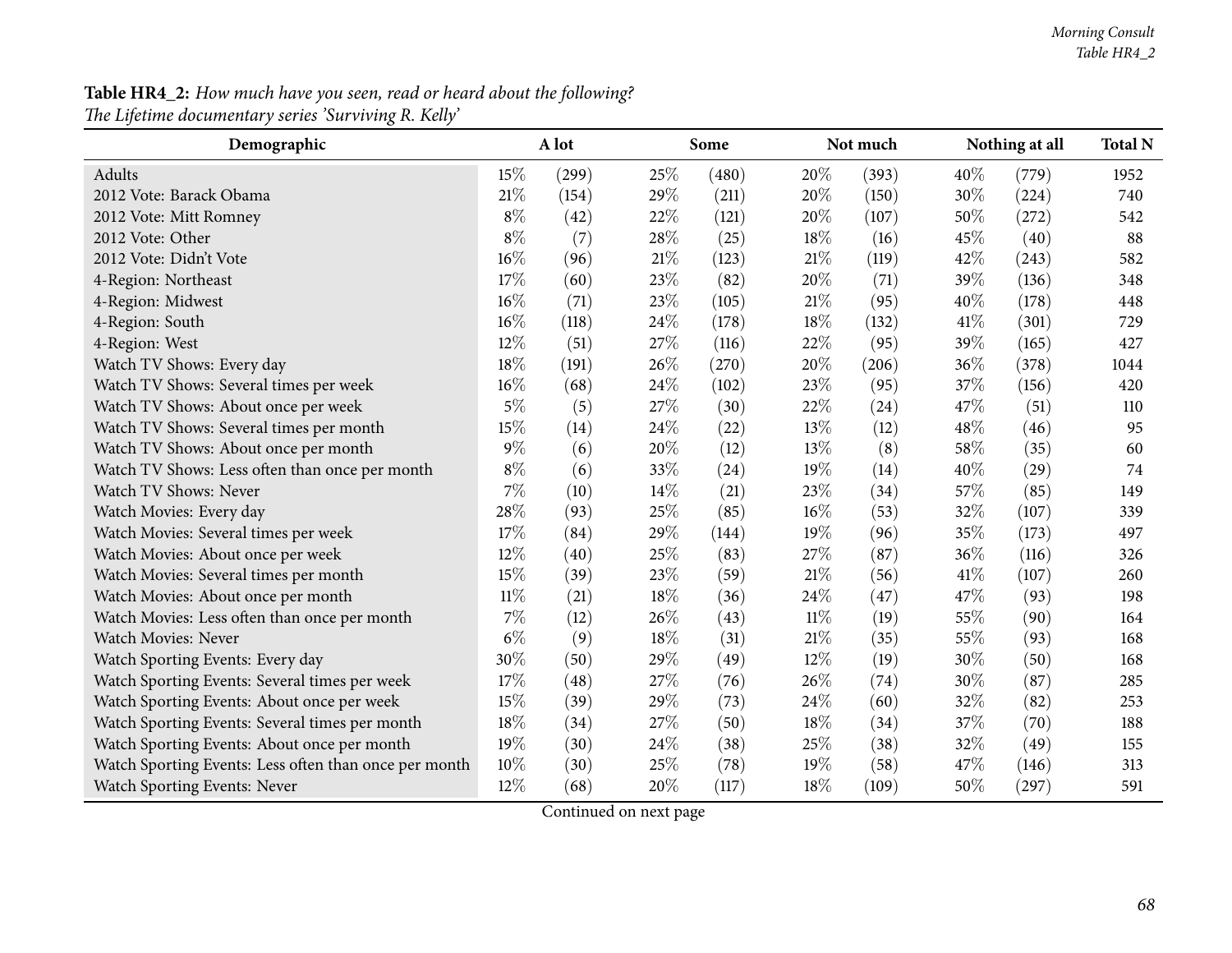### Table HR4\_2: How much have you seen, read or heard about the following? *The Lifetime documentary series 'Surviving R. Kelly'*

| Demographic                                 | A lot  |       |        | Some  |        | Not much |        | Nothing at all |      |
|---------------------------------------------|--------|-------|--------|-------|--------|----------|--------|----------------|------|
| Adults                                      | 15%    | (299) | 25%    | (480) | 20%    | (393)    | $40\%$ | (779)          | 1952 |
| Cable Subscription: Currently               | $18\%$ | (173) | 24\%   | (233) | 21%    | (199)    | 37%    | (363)          | 969  |
| Cable Subscription: In the past             | $14\%$ | (99)  | 27\%   | (189) | 19%    | (134)    | $40\%$ | (277)          | 699  |
| Cable Subscription: Never                   | $10\%$ | (27)  | 21%    | (58)  | 21%    | (59)     | 49\%   | (139)          | 283  |
| Satellite TV Subscription: Currently        | 17%    | (84)  | 29%    | (140) | 21%    | (105)    | 33\%   | (160)          | 489  |
| Satellite TV Subscription: In the past      | $16\%$ | (86)  | 25\%   | (139) | 19%    | (104)    | $40\%$ | (217)          | 545  |
| Satellite TV Subscription: Never            | $14\%$ | (129) | 22\%   | (202) | 20%    | (184)    | $44\%$ | (403)          | 918  |
| Streaming Service Subscription: Currently   | 20%    | (230) | $26\%$ | (307) | 20%    | (233)    | 34\%   | (395)          | 1165 |
| Streaming Service Subscription: In the past | 12%    | (25)  | $28\%$ | (58)  | 23\%   | (49)     | 37\%   | (77)           | 209  |
| Streaming Service Subscription: Never       | $8\%$  | (44)  | $20\%$ | (115) | 19%    | (111)    | 53%    | (307)          | 578  |
| Film: An avid fan                           | 24\%   | (162) | $26\%$ | (177) | 19%    | (127)    | 32\%   | (215)          | 681  |
| Film: A casual fan                          | 12%    | (121) | $26\%$ | (275) | 22\%   | (227)    | 41\%   | (427)          | 1049 |
| Film: Not a fan                             | $7\%$  | (16)  | 13\%   | (29)  | 18%    | (40)     | 62\%   | (138)          | 222  |
| Television: An avid fan                     | 19%    | (186) | 27\%   | (260) | 20%    | (191)    | 34\%   | (335)          | 973  |
| Television: A casual fan                    | 12%    | (104) | 23\%   | (195) | 21%    | (178)    | $44\%$ | (373)          | 852  |
| Television: Not a fan                       | $7\%$  | (9)   | 20%    | (25)  | 18%    | (23)     | 55%    | (71)           | 128  |
| Music: An avid fan                          | 22%    | (224) | $26\%$ | (262) | 19%    | (190)    | 32\%   | (322)          | 998  |
| Music: A casual fan                         | $8\%$  | (67)  | 23%    | (199) | 22\%   | (186)    | 47\%   | (397)          | 849  |
| Music: Not a fan                            | $8\%$  | (8)   | 19%    | (20)  | $16\%$ | (16)     | 58\%   | (60)           | 104  |
| Fashion: An avid fan                        | 30%    | (86)  | $28\%$ | (81)  | 17%    | (51)     | 25%    | (73)           | 290  |
| Fashion: A casual fan                       | 17\%   | (133) | 30\%   | (232) | 19%    | (147)    | 33\%   | (249)          | 762  |
| Fashion: Not a fan                          | $9\%$  | (80)  | 19%    | (167) | 22%    | (195)    | 51\%   | (457)          | 900  |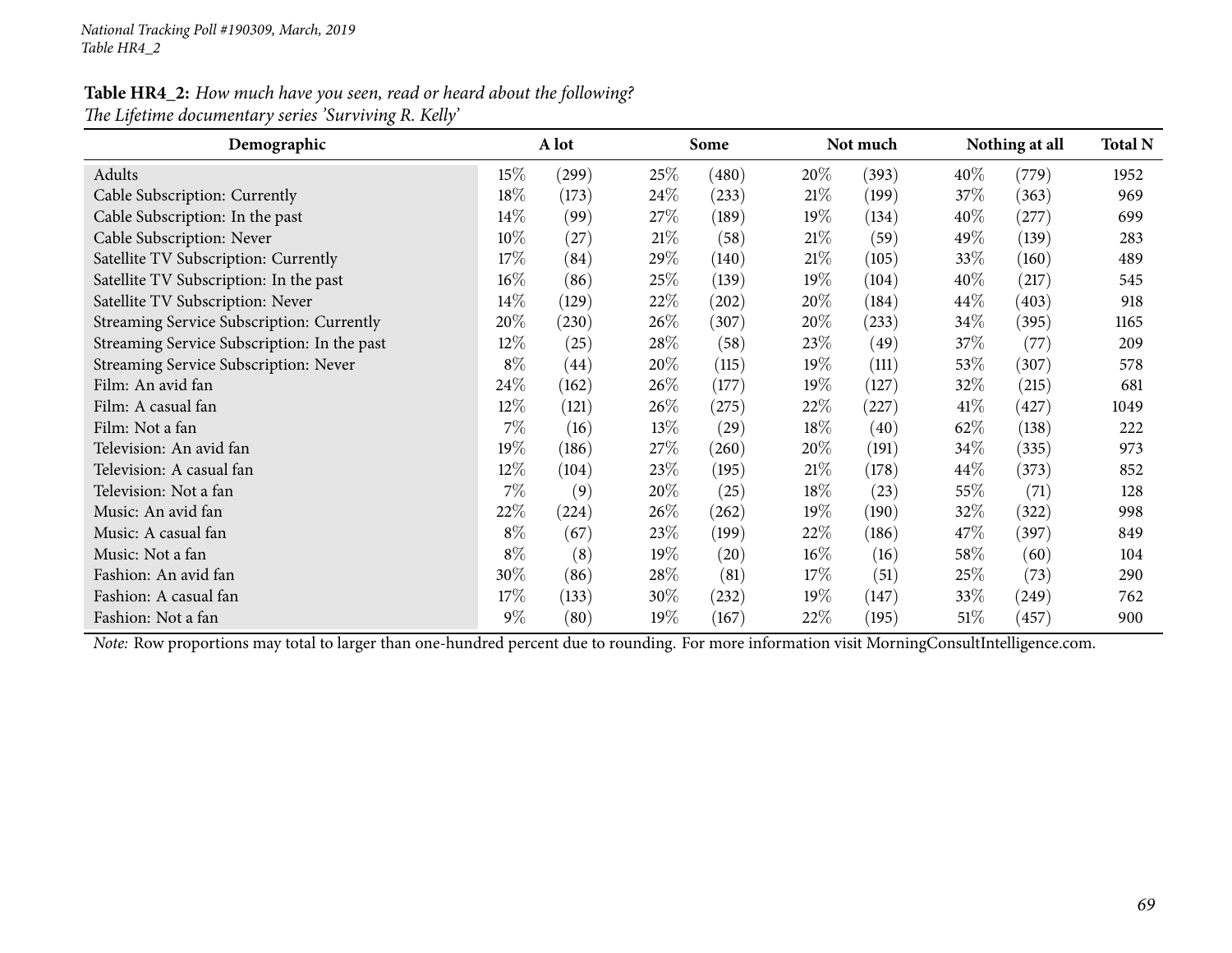| Demographic              |        | A lot | Some   |       |        | Not much |        | Nothing at all |      |
|--------------------------|--------|-------|--------|-------|--------|----------|--------|----------------|------|
| Adults                   | 12\%   | (243) | 31%    | (600) | 24\%   | (461)    | 33%    | (647)          | 1952 |
| Gender: Male             | $15\%$ | (136) | 30%    | (277) | 23%    | (210)    | 32%    | (291)          | 914  |
| Gender: Female           | $10\%$ | (107) | $31\%$ | (324) | 24\%   | (251)    | $34\%$ | (356)          | 1038 |
| Age: 18-29               | 15\%   | (53)  | 22\%   | (76)  | $21\%$ | (71)     | 42\%   | (147)          | 348  |
| Age: 30-44               | $15\%$ | (66)  | 32%    | (141) | 22%    | (98)     | 30%    | (134)          | 439  |
| Age: 45-54               | $12\%$ | (40)  | 32%    | (108) | 20%    | (69)     | 36\%   | (125)          | 341  |
| Age: 55-64               | $11\%$ | (41)  | 39%    | (144) | 24\%   | (87)     | 26\%   | (98)           | 369  |
| Age: 65+                 | $10\%$ | (43)  | 29%    | (132) | 30%    | (135)    | 32\%   | (144)          | 454  |
| Generation Z: 18-21      | $9\%$  | (10)  | $16\%$ | (19)  | 20%    | (24)     | 55\%   | (63)           | 116  |
| Millennial: Age 22-37    | $16\%$ | (78)  | 28\%   | (133) | 22\%   | (105)    | $34\%$ | (162)          | 478  |
| Generation X: Age 38-53  | 13%    | (67)  | 32%    | (160) | 21%    | (107)    | 33\%   | (164)          | 498  |
| Boomers: Age 54-72       | $11\%$ | (81)  | 35%    | (261) | 25%    | (182)    | 29%    | (212)          | 736  |
| PID: Dem (no lean)       | $16\%$ | (105) | $34\%$ | (230) | 23\%   | (153)    | 28\%   | (186)          | 674  |
| PID: Ind (no lean)       | $9\%$  | (62)  | $30\%$ | (198) | 24\%   | (156)    | 37\%   | (243)          | 659  |
| PID: Rep (no lean)       | 12%    | (76)  | $28\%$ | (173) | 24\%   | (151)    | $35\%$ | (219)          | 619  |
| PID/Gender: Dem Men      | 19%    | (54)  | 34%    | (95)  | 20%    | (56)     | 27\%   | (77)           | 282  |
| PID/Gender: Dem Women    | 13%    | (51)  | $34\%$ | (135) | 25%    | (97)     | 28%    | (109)          | 392  |
| PID/Gender: Ind Men      | $11\%$ | (35)  | $31\%$ | (98)  | 25%    | (78)     | 33%    | (102)          | 313  |
| PID/Gender: Ind Women    | $8\%$  | (27)  | 29%    | (100) | 23\%   | (78)     | $41\%$ | (141)          | 347  |
| PID/Gender: Rep Men      | 15%    | (47)  | $26\%$ | (84)  | 24\%   | (76)     | $35\%$ | (113)          | 319  |
| PID/Gender: Rep Women    | $10\%$ | (29)  | 30%    | (89)  | 25\%   | (75)     | 35%    | (106)          | 299  |
| Ideo: Liberal (1-3)      | 20%    | (124) | 33%    | (202) | 23\%   | (142)    | 24\%   | (147)          | 614  |
| Ideo: Moderate (4)       | 12%    | (50)  | $33\%$ | (139) | 24\%   | (99)     | $31\%$ | (131)          | 419  |
| Ideo: Conservative (5-7) | $8\%$  | (58)  | $31\%$ | (214) | 25%    | (172)    | 36\%   | (251)          | 695  |
| Educ: < College          | $10\%$ | (122) | 28\%   | (339) | 24\%   | (296)    | 38\%   | (471)          | 1228 |
| Educ: Bachelors degree   | $15\%$ | (71)  | 37\%   | (169) | 21%    | (98)     | 27\%   | (123)          | 462  |
| Educ: Post-grad          | 19%    | (51)  | $35\%$ | (92)  | $25\%$ | (66)     | $20\%$ | (53)           | 263  |

Table HR4\_3: How much have you seen, read or heard about the following? *The HBO documentary 'Leaving Neverland'*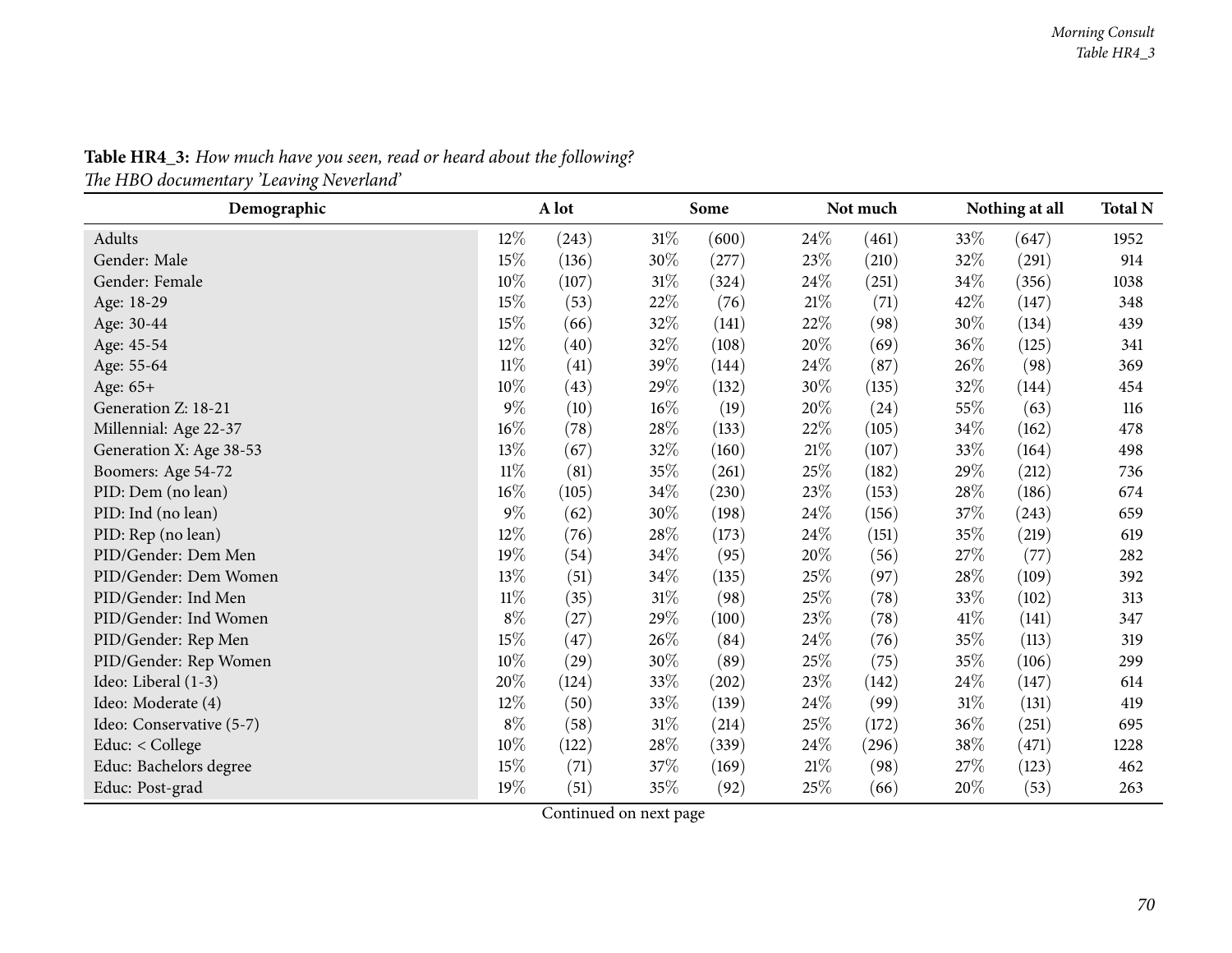## Table HR4\_3: How much have you seen, read or heard about the following? *The HBO documentary 'Leaving Neverland'*

| Demographic                 |        | A lot |        | Some  |     | Not much |        | Nothing at all | <b>Total N</b> |
|-----------------------------|--------|-------|--------|-------|-----|----------|--------|----------------|----------------|
| Adults                      | 12%    | (243) | $31\%$ | (600) | 24% | (461)    | 33%    | (647)          | 1952           |
| Income: Under 50k           | 10%    | (109) | 27%    | (288) | 24% | (256)    | 39%    | (412)          | 1065           |
| Income: 50k-100k            | 13%    | (80)  | 34%    | (209) | 23% | (143)    | 30%    | (182)          | 616            |
| Income: 100k+               | 20%    | (54)  | 38\%   | (103) | 22% | (61)     | 20%    | (53)           | 272            |
| Ethnicity: White            | $11\%$ | (180) | $31\%$ | (494) | 24% | (384)    | 33%    | (520)          | 1579           |
| Ethnicity: Hispanic         | 14%    | (26)  | $28\%$ | (53)  | 25% | (47)     | 34%    | (64)           | 189            |
| Ethnicity: Afr. Am.         | 20%    | (50)  | 26%    | (64)  | 21% | (53)     | 33%    | (81)           | 248            |
| Ethnicity: Other            | $11\%$ | (13)  | 33%    | (42)  | 19% | (24)     | 37%    | (46)           | 126            |
| Relig: Protestant           | 12%    | (56)  | 34%    | (160) | 24% | (116)    | 30%    | (144)          | 477            |
| Relig: Roman Catholic       | $15\%$ | (53)  | 34%    | (123) | 23% | (83)     | 29%    | (105)          | 364            |
| Relig: Something Else       | 10%    | (20)  | 27%    | (50)  | 29% | (55)     | 34%    | (64)           | 189            |
| Relig: Jewish               | 18%    | (7)   | 36%    | (15)  | 30% | (13)     | 16%    | (7)            | 42             |
| Relig: Evangelical          | $13\%$ | (89)  | 32%    | (228) | 26% | (186)    | 29%    | (203)          | 707            |
| Relig: Non-Evang. Catholics | 12%    | (40)  | $33\%$ | (105) | 21% | (67)     | 34%    | (111)          | 324            |
| Relig: All Christian        | 13%    | (129) | 32%    | (333) | 25% | (254)    | 30%    | (314)          | 1030           |
| Relig: All Non-Christian    | 10%    | (23)  | 24\%   | (52)  | 23% | (51)     | 43%    | (93)           | 219            |
| Community: Urban            | 15%    | (68)  | $34\%$ | (155) | 20% | (90)     | 32%    | (146)          | 460            |
| Community: Suburban         | 14%    | (124) | $31\%$ | (277) | 24% | (216)    | $31\%$ | (275)          | 892            |
| Community: Rural            | 9%     | (52)  | 28\%   | (168) | 26% | (154)    | 38%    | (227)          | 601            |
| Employ: Private Sector      | 16%    | (91)  | $34\%$ | (196) | 23% | (133)    | 27%    | (154)          | 575            |
| Employ: Government          | 19%    | (23)  | 27%    | (33)  | 30% | (36)     | 24%    | (30)           | 121            |
| Employ: Self-Employed       | 15%    | (29)  | 33%    | (63)  | 22% | (41)     | 29%    | (55)           | 187            |
| Employ: Homemaker           | $8\%$  | (13)  | $23\%$ | (38)  | 27% | (44)     | 42%    | (67)           | 162            |
| Employ: Student             | 12%    | (9)   | $27\%$ | (20)  | 12% | (9)      | 50%    | (38)           | 76             |
| Employ: Retired             | 10%    | (53)  | 32%    | (168) | 28% | (145)    | 29%    | (153)          | 518            |
| Employ: Unemployed          | $6\%$  | (9)   | $27\%$ | (42)  | 17% | (26)     | 50%    | (78)           | 155            |
| Employ: Other               | 10%    | (16)  | $27\%$ | (42)  | 17% | (27)     | 46%    | (72)           | 157            |
| Military HH: Yes            | 13%    | (49)  | 29%    | (104) | 27% | (99)     | $31\%$ | (113)          | 365            |
| Military HH: No             | 12%    | (195) | $31\%$ | (496) | 23% | (362)    | $34\%$ | (534)          | 1587           |
| RD/WT: Right Direction      | 13%    | (97)  | $26\%$ | (194) | 23% | (166)    | 38%    | (280)          | 736            |
| RD/WT: Wrong Track          | 12%    | (147) | 33%    | (406) | 24% | (295)    | 30%    | (367)          | 1216           |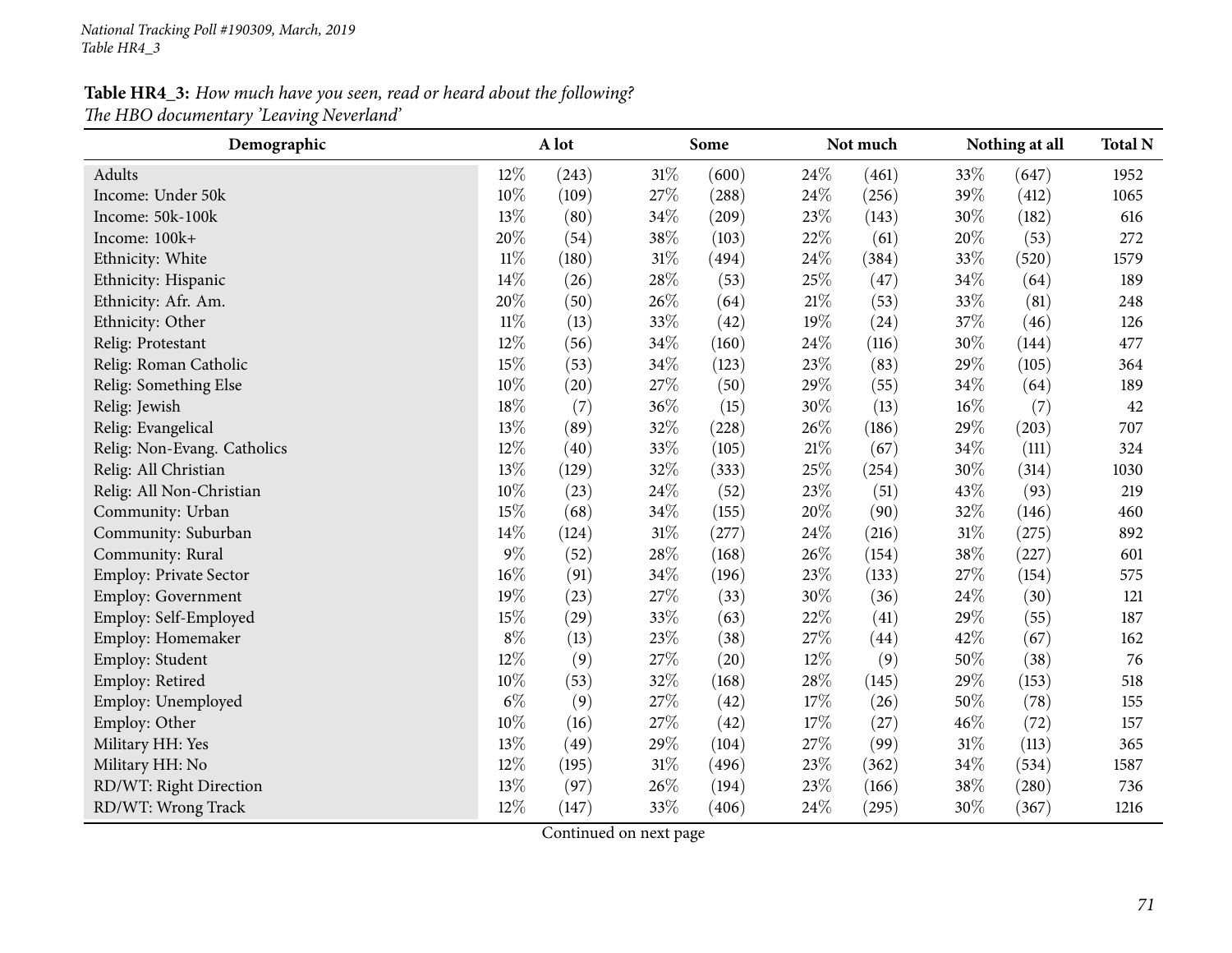# **Table HR4\_3:** How much have you seen, read or heard about the following?

| Demographic                          | A lot  |       |        | Some  |      | Not much |        | Nothing at all |      |
|--------------------------------------|--------|-------|--------|-------|------|----------|--------|----------------|------|
| Adults                               | 12%    | (243) | $31\%$ | (600) | 24%  | (461)    | 33%    | (647)          | 1952 |
| Trump Job Approve                    | 12%    | (96)  | 26\%   | (214) | 24\% | (191)    | 38%    | (310)          | 810  |
| Trump Job Disapprove                 | 14%    | (145) | 35%    | (370) | 24%  | (252)    | 27%    | (278)          | 1046 |
| Trump Job Strongly Approve           | 13%    | (57)  | 26\%   | (114) | 22%  | (97)     | 40%    | (176)          | 444  |
| Trump Job Somewhat Approve           | $11\%$ | (38)  | 27\%   | (100) | 26%  | (94)     | 37%    | (134)          | 366  |
| Trump Job Somewhat Disapprove        | $8\%$  | (18)  | 36%    | (86)  | 24%  | (58)     | 33%    | (79)           | 242  |
| Trump Job Strongly Disapprove        | $16\%$ | (127) | 35%    | (284) | 24%  | (194)    | 25%    | (199)          | 804  |
| Favorable of Trump                   | $11\%$ | (85)  | $27\%$ | (215) | 24%  | (191)    | 38%    | (302)          | 794  |
| Unfavorable of Trump                 | 14%    | (150) | 35%    | (364) | 24%  | (248)    | 27%    | (283)          | 1045 |
| Very Favorable of Trump              | $11\%$ | (51)  | 26%    | (119) | 23%  | (107)    | 40%    | (185)          | 463  |
| Somewhat Favorable of Trump          | 10%    | (34)  | 29%    | (96)  | 26\% | (85)     | 35%    | (117)          | 331  |
| Somewhat Unfavorable of Trump        | $8\%$  | (16)  | 33%    | (66)  | 25%  | (51)     | 33%    | (67)           | 200  |
| Very Unfavorable of Trump            | $16\%$ | (134) | 35%    | (298) | 23%  | (197)    | 26%    | (216)          | 845  |
| #1 Issue: Economy                    | 13%    | (74)  | $31\%$ | (172) | 23%  | (129)    | 32%    | (177)          | 553  |
| #1 Issue: Security                   | 12%    | (51)  | 29%    | (121) | 24%  | (100)    | 35%    | (148)          | 419  |
| #1 Issue: Health Care                | 12%    | (35)  | 39%    | (111) | 21%  | (61)     | 28%    | (81)           | 289  |
| #1 Issue: Medicare / Social Security | $11\%$ | (31)  | $28\%$ | (79)  | 27%  | (75)     | 34\%   | (96)           | 281  |
| #1 Issue: Women's Issues             | 14%    | (12)  | 24\%   | (21)  | 24%  | (21)     | 39%    | (34)           | 89   |
| #1 Issue: Education                  | 10%    | (13)  | 32%    | (38)  | 22%  | (27)     | 36%    | (43)           | 121  |
| #1 Issue: Energy                     | 13%    | (13)  | 37%    | (36)  | 22%  | (21)     | 28%    | (26)           | 96   |
| #1 Issue: Other                      | 15%    | (15)  | 21%    | (22)  | 25%  | (26)     | 40%    | (42)           | 105  |
| 2018 House Vote: Democrat            | 19%    | (134) | $36\%$ | (255) | 23%  | (166)    | 22%    | (158)          | 713  |
| 2018 House Vote: Republican          | 10%    | (68)  | $31\%$ | (207) | 23%  | (156)    | 35%    | (237)          | 669  |
| 2018 House Vote: Someone else        | $7\%$  | (6)   | 26\%   | (24)  | 30%  | (27)     | $37\%$ | (33)           | 90   |
| 2018 House Vote: Didnt Vote          | 7%     | (34)  | 24%    | (114) | 23%  | (110)    | 46%    | (217)          | 476  |
| 2016 Vote: Hillary Clinton           | 19%    | (116) | 36%    | (224) | 24%  | (147)    | 22%    | (136)          | 624  |
| 2016 Vote: Donald Trump              | $9\%$  | (61)  | 30%    | (202) | 23%  | (151)    | 38%    | (250)          | 664  |
| 2016 Vote: Someone else              | 10%    | (14)  | 33%    | (48)  | 28%  | (40)     | 29%    | (42)           | 145  |
| 2016 Vote: Didnt Vote                | 10%    | (49)  | 24\%   | (122) | 24\% | (121)    | 43%    | (217)          | 510  |
| Voted in 2014: Yes                   | 14%    | (173) | 35%    | (441) | 24%  | (301)    | 28%    | (360)          | 1275 |
| Voted in 2014: No                    | 10%    | (70)  | 24%    | (159) | 24%  | (160)    | 42%    | (287)          | 677  |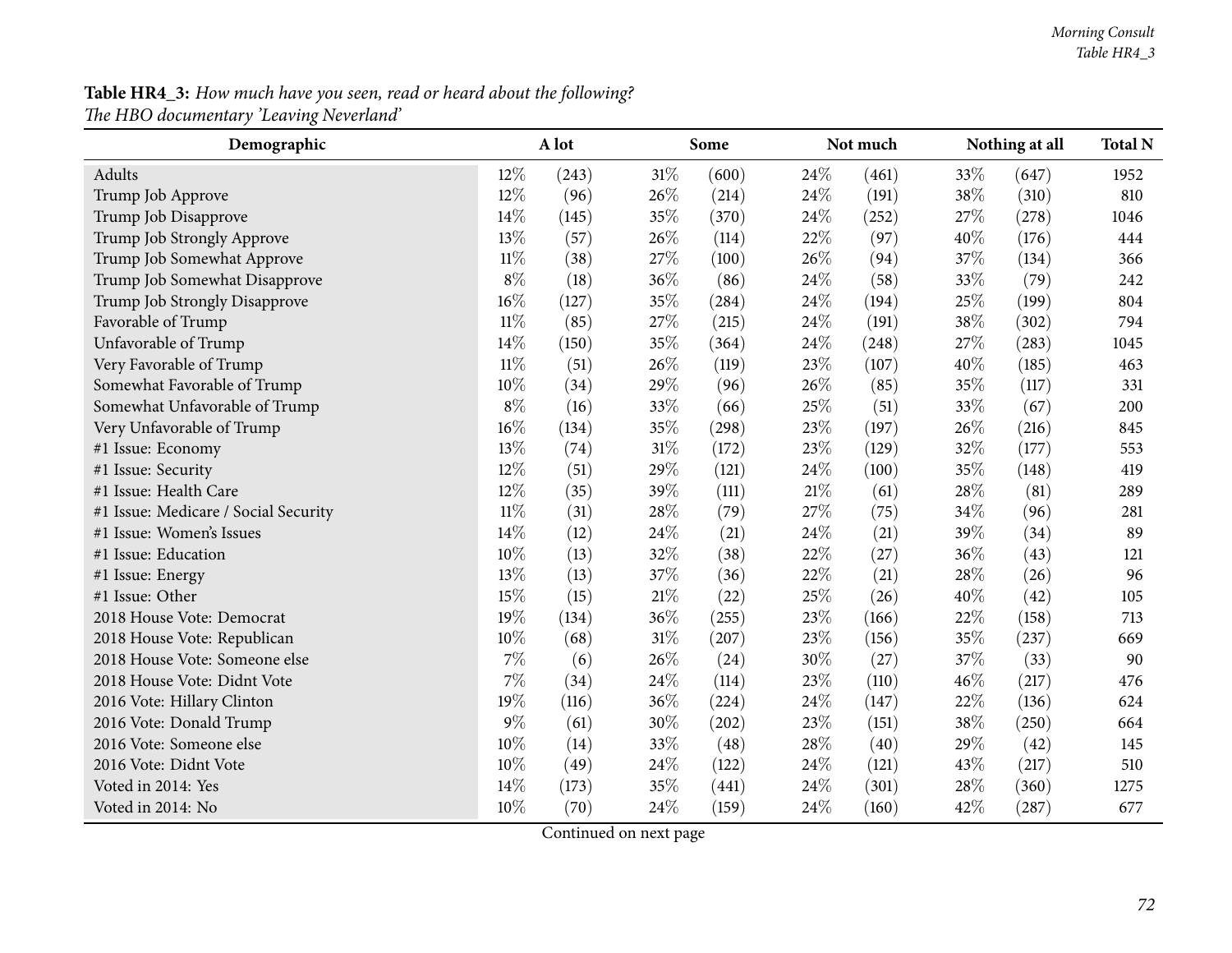## Table HR4\_3: How much have you seen, read or heard about the following? *The HBO documentary 'Leaving Neverland'*

| Demographic                                           |        | A lot |        | Some  |     | Not much |        | Nothing at all | <b>Total N</b> |
|-------------------------------------------------------|--------|-------|--------|-------|-----|----------|--------|----------------|----------------|
| Adults                                                | $12\%$ | (243) | $31\%$ | (600) | 24% | (461)    | 33\%   | (647)          | 1952           |
| 2012 Vote: Barack Obama                               | 17%    | (128) | 37\%   | (274) | 22% | (166)    | 23%    | (171)          | 740            |
| 2012 Vote: Mitt Romney                                | 10%    | (54)  | $31\%$ | (166) | 23% | (124)    | 36%    | (197)          | 542            |
| 2012 Vote: Other                                      | $6\%$  | (5)   | 29%    | (26)  | 35% | (31)     | 30%    | (26)           | 88             |
| 2012 Vote: Didn't Vote                                | 10%    | (57)  | 23%    | (134) | 24% | (139)    | 43%    | (252)          | 582            |
| 4-Region: Northeast                                   | 14%    | (48)  | 30%    | (106) | 22% | (78)     | 33%    | (116)          | 348            |
| 4-Region: Midwest                                     | $11\%$ | (50)  | 32%    | (143) | 29% | (128)    | 28\%   | (127)          | 448            |
| 4-Region: South                                       | 14%    | (99)  | 28\%   | (205) | 22% | (158)    | 37%    | (267)          | 729            |
| 4-Region: West                                        | $11\%$ | (46)  | 34%    | (146) | 23% | (97)     | 32%    | (138)          | 427            |
| Watch TV Shows: Every day                             | 14%    | (145) | 32%    | (335) | 24% | (251)    | 30%    | (313)          | 1044           |
| Watch TV Shows: Several times per week                | 15%    | (62)  | 34%    | (145) | 24% | (99)     | 27\%   | (114)          | 420            |
| Watch TV Shows: About once per week                   | $9\%$  | (10)  | $31\%$ | (34)  | 24% | (26)     | 37%    | (40)           | 110            |
| Watch TV Shows: Several times per month               | 10%    | (10)  | 29%    | (28)  | 20% | (19)     | 41\%   | (39)           | 95             |
| Watch TV Shows: About once per month                  | 12%    | (7)   | 17%    | (10)  | 16% | (10)     | 54%    | (32)           | 60             |
| Watch TV Shows: Less often than once per month        | $8\%$  | (6)   | 30%    | (22)  | 22% | (16)     | 40%    | (30)           | 74             |
| Watch TV Shows: Never                                 | $2\%$  | (3)   | 18%    | (27)  | 27% | (40)     | 52%    | (78)           | 149            |
| Watch Movies: Every day                               | 21%    | (70)  | 27%    | (93)  | 21% | (73)     | $31\%$ | (104)          | 339            |
| Watch Movies: Several times per week                  | 16%    | (82)  | 34%    | (171) | 21% | (102)    | 29%    | (142)          | 497            |
| Watch Movies: About once per week                     | $8\%$  | (27)  | 41\%   | (133) | 24% | (78)     | 27\%   | (88)           | 326            |
| Watch Movies: Several times per month                 | 14%    | (36)  | 29%    | (76)  | 28% | (74)     | 29%    | (74)           | 260            |
| Watch Movies: About once per month                    | $6\%$  | (12)  | 26%    | (50)  | 27% | (54)     | 41\%   | (82)           | 198            |
| Watch Movies: Less often than once per month          | $6\%$  | (10)  | 26%    | (42)  | 25% | (41)     | 43%    | (71)           | 164            |
| Watch Movies: Never                                   | $4\%$  | (6)   | $21\%$ | (35)  | 24% | (40)     | 52%    | (87)           | 168            |
| Watch Sporting Events: Every day                      | 27%    | (46)  | 29%    | (49)  | 12% | (20)     | 32%    | (53)           | 168            |
| Watch Sporting Events: Several times per week         | 17%    | (48)  | 37%    | (104) | 23% | (66)     | 23%    | (66)           | 285            |
| Watch Sporting Events: About once per week            | $11\%$ | (28)  | 38%    | (97)  | 24% | (62)     | 27%    | (67)           | 253            |
| Watch Sporting Events: Several times per month        | 16%    | (31)  | 36%    | (67)  | 20% | (38)     | 28%    | (52)           | 188            |
| Watch Sporting Events: About once per month           | 12%    | (18)  | 33%    | (51)  | 27% | (42)     | 28%    | (44)           | 155            |
| Watch Sporting Events: Less often than once per month | 9%     | (28)  | 29%    | (91)  | 28% | (88)     | 34%    | (107)          | 313            |
| Watch Sporting Events: Never                          | $8\%$  | (46)  | 24\%   | (142) | 25% | (146)    | 44%    | (258)          | 591            |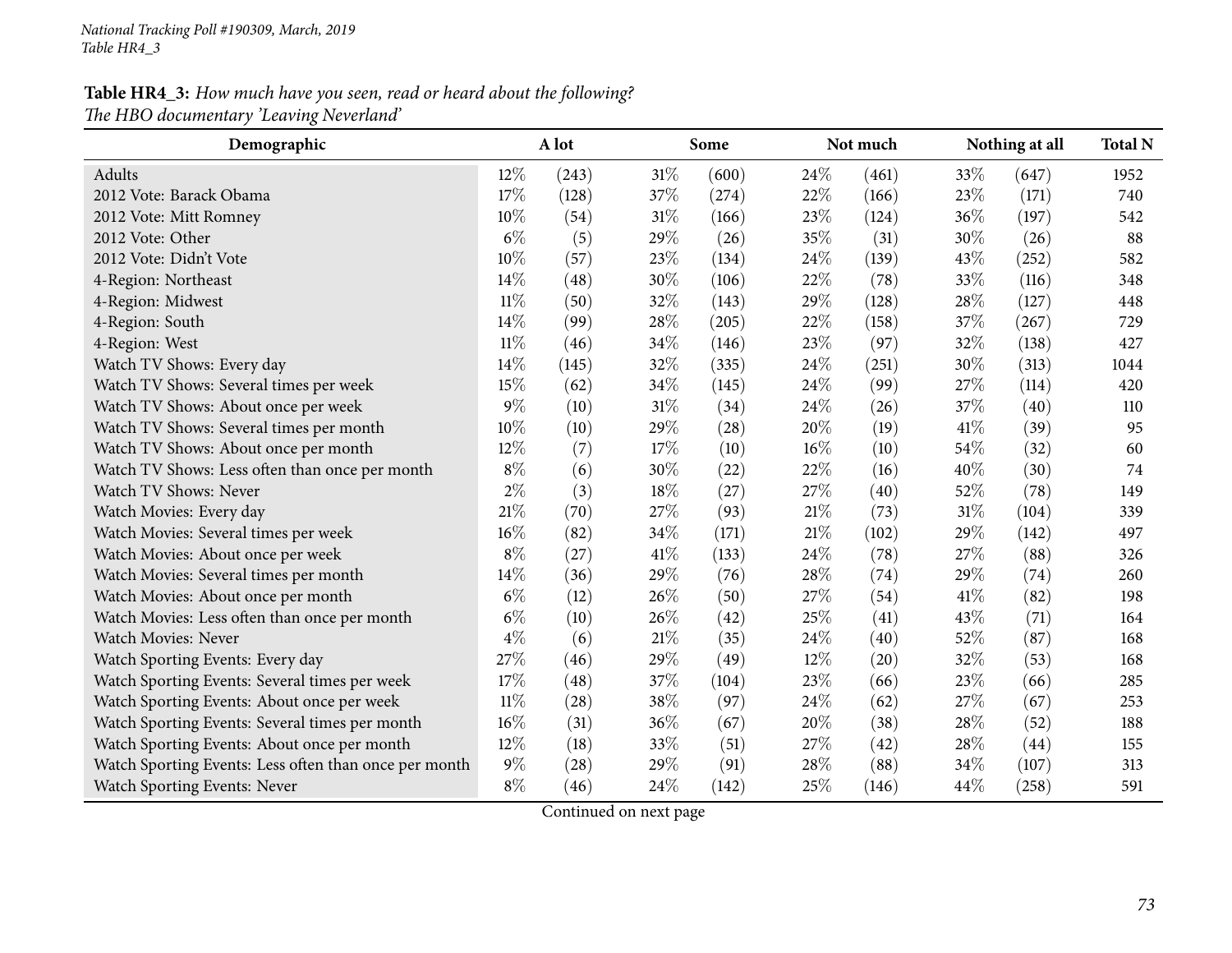## Table HR4\_3: How much have you seen, read or heard about the following?

*The HBO documentary 'Leaving Neverland'*

| Demographic                                 | A lot  |       |        | Some  |      | Not much           |        | Nothing at all |      |  |
|---------------------------------------------|--------|-------|--------|-------|------|--------------------|--------|----------------|------|--|
| Adults                                      | $12\%$ | (243) | $31\%$ | (600) | 24\% | (461)              | 33\%   | (647)          | 1952 |  |
| Cable Subscription: Currently               | 15%    | (150) | $31\%$ | (301) | 23%  | (221)              | $31\%$ | (297)          | 969  |  |
| Cable Subscription: In the past             | $11\%$ | (75)  | $34\%$ | (235) | 24\% | (169)              | 32%    | (221)          | 699  |  |
| Cable Subscription: Never                   | 7%     | (19)  | 23\%   | (64)  | 25%  | (71)               | $46\%$ | (130)          | 283  |  |
| Satellite TV Subscription: Currently        | 15\%   | (73)  | 32%    | (157) | 24\% | (117)              | 29%    | (143)          | 489  |  |
| Satellite TV Subscription: In the past      | 14\%   | (76)  | 29\%   | (157) | 22\% | (118)              | $36\%$ | (194)          | 545  |  |
| Satellite TV Subscription: Never            | 10%    | (95)  | $31\%$ | (286) | 25\% | (226)              | 34\%   | (311)          | 918  |  |
| Streaming Service Subscription: Currently   | 16%    | (190) | 34\%   | (397) | 21%  | (243)              | $29\%$ | (334)          | 1165 |  |
| Streaming Service Subscription: In the past | 13%    | (27)  | 28\%   | (58)  | 29%  | (61)               | 30\%   | (64)           | 209  |  |
| Streaming Service Subscription: Never       | $5\%$  | (26)  | 25%    | (145) | 27\% | (157)              | 43\%   | (250)          | 578  |  |
| Film: An avid fan                           | 19%    | (129) | 33%    | (227) | 19%  | (129)              | 29%    | (196)          | 681  |  |
| Film: A casual fan                          | 10%    | (102) | $31\%$ | (326) | 27%  | (281)              | 32\%   | (341)          | 1049 |  |
| Film: Not a fan                             | $6\%$  | (13)  | 21%    | (47)  | 23%  | (51)               | 50\%   | (111)          | 222  |  |
| Television: An avid fan                     | 14\%   | (139) | 34\%   | (326) | 23\% | (223)              | 29%    | (284)          | 973  |  |
| Television: A casual fan                    | $11\%$ | (94)  | 29\%   | (248) | 25%  | (209)              | 35%    | (300)          | 852  |  |
| Television: Not a fan                       | $8\%$  | (10)  | $21\%$ | (26)  | 22%  | $\left( 28\right)$ | 49\%   | (63)           | 128  |  |
| Music: An avid fan                          | 17%    | (172) | 30\%   | (296) | 20%  | (204)              | 33\%   | (326)          | 998  |  |
| Music: A casual fan                         | $8\%$  | (66)  | 34\%   | (285) | 27\% | (233)              | $31\%$ | (266)          | 849  |  |
| Music: Not a fan                            | $6\%$  | (6)   | 19%    | (20)  | 22%  | (23)               | 53\%   | (55)           | 104  |  |
| Fashion: An avid fan                        | 16%    | (48)  | 34\%   | (100) | 18%  | (51)               | 32\%   | (92)           | 290  |  |
| Fashion: A casual fan                       | 17%    | (126) | 34\%   | (258) | 21%  | (163)              | 28\%   | (215)          | 762  |  |
| Fashion: Not a fan                          | $8\%$  | (70)  | 27%    | (243) | 27%  | (246)              | 38\%   | (340)          | 900  |  |

*Note:* Row proportions may total to larger than one-hundred percen<sup>t</sup> due to rounding. For more information visit [MorningConsultIntelligence.com](https://morningconsultintelligence.com).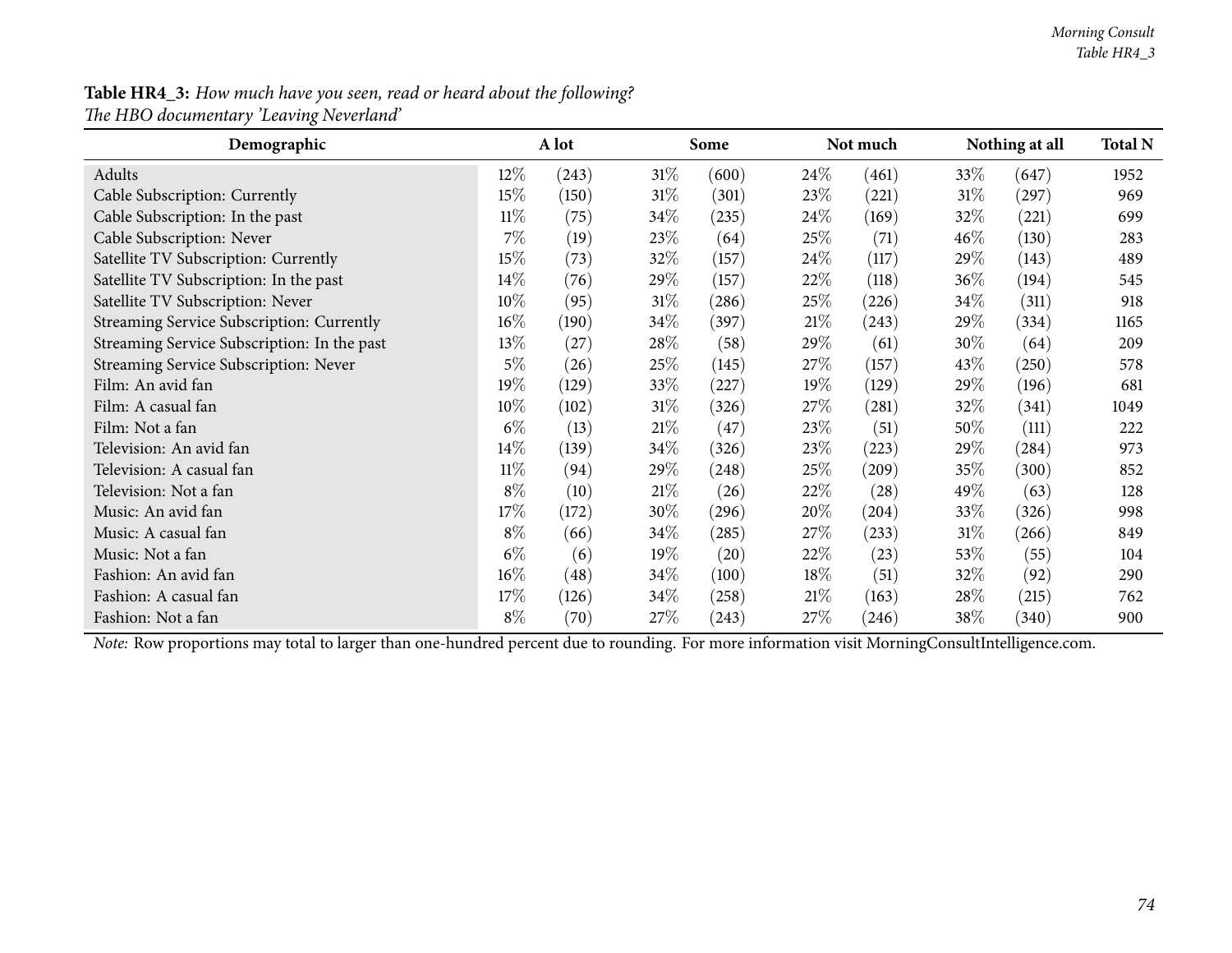| o<br>Demographic         | A lot  |       |        | Some  |        | Not much |        | Nothing at all |      |  |
|--------------------------|--------|-------|--------|-------|--------|----------|--------|----------------|------|--|
| Adults                   | $5\%$  | (104) | $14\%$ | (273) | 22%    | (433)    | 59%    | (1142)         | 1952 |  |
| Gender: Male             | $6\%$  | (58)  | $16\%$ | (143) | 23%    | (214)    | 54%    | (498)          | 914  |  |
| Gender: Female           | $4\%$  | (46)  | 12\%   | (130) | 21%    | (218)    | 62%    | (645)          | 1038 |  |
| Age: 18-29               | $7\%$  | (25)  | $16\%$ | (56)  | 16%    | (57)     | $61\%$ | (211)          | 348  |  |
| Age: 30-44               | $9\%$  | (38)  | $16\%$ | (68)  | $21\%$ | (92)     | 55%    | (242)          | 439  |  |
| Age: 45-54               | $4\%$  | (14)  | $14\%$ | (47)  | $21\%$ | (72)     | $61\%$ | (208)          | 341  |  |
| Age: 55-64               | $5\%$  | (19)  | $16\%$ | (58)  | 22%    | (80)     | 57\%   | (212)          | 369  |  |
| Age: 65+                 | $2\%$  | (8)   | $10\%$ | (44)  | 29%    | (132)    | $60\%$ | (271)          | 454  |  |
| Generation Z: 18-21      | $6\%$  | (7)   | 18%    | (21)  | 10%    | (12)     | 65\%   | (76)           | 116  |  |
| Millennial: Age 22-37    | $8\%$  | (37)  | 14\%   | (69)  | 21%    | (101)    | 57%    | (271)          | 478  |  |
| Generation X: Age 38-53  | $6\%$  | (31)  | 15\%   | (75)  | 20%    | (98)     | 59\%   | (293)          | 498  |  |
| Boomers: Age 54-72       | $4\%$  | (28)  | 13\%   | (92)  | 25%    | (187)    | 58\%   | (430)          | 736  |  |
| PID: Dem (no lean)       | $7\%$  | (45)  | 17\%   | (115) | 22%    | (151)    | 54%    | (363)          | 674  |  |
| PID: Ind (no lean)       | $3\%$  | (20)  | 13\%   | (83)  | 21%    | (138)    | 63%    | (417)          | 659  |  |
| PID: Rep (no lean)       | $6\%$  | (38)  | $12\%$ | (74)  | 23%    | (144)    | 59%    | (363)          | 619  |  |
| PID/Gender: Dem Men      | $6\%$  | (16)  | 20%    | (57)  | 22%    | (61)     | 52\%   | (147)          | 282  |  |
| PID/Gender: Dem Women    | $7\%$  | (29)  | 15\%   | (58)  | 23%    | (90)     | 55%    | (215)          | 392  |  |
| PID/Gender: Ind Men      | $4\%$  | (14)  | $15\%$ | (48)  | 23%    | (72)     | 57\%   | (179)          | 313  |  |
| PID/Gender: Ind Women    | $2\%$  | (7)   | $10\%$ | (35)  | 19%    | (67)     | 69%    | (238)          | 347  |  |
| PID/Gender: Rep Men      | $9\%$  | (28)  | $12\%$ | (39)  | 26%    | (82)     | 54%    | (171)          | 319  |  |
| PID/Gender: Rep Women    | $3\%$  | (10)  | $12\%$ | (36)  | $21\%$ | (62)     | 64\%   | (192)          | 299  |  |
| Ideo: Liberal (1-3)      | $10\%$ | (60)  | 17\%   | (104) | 23\%   | (140)    | $51\%$ | (311)          | 614  |  |
| Ideo: Moderate (4)       | $4\%$  | (16)  | 15\%   | (63)  | $21\%$ | (88)     | $60\%$ | (252)          | 419  |  |
| Ideo: Conservative (5-7) | $3\%$  | (21)  | 12\%   | (86)  | $24\%$ | (164)    | 61%    | (425)          | 695  |  |
| Educ: < College          | 5%     | (60)  | 13\%   | (154) | 21%    | (261)    | 61%    | (753)          | 1228 |  |
| Educ: Bachelors degree   | $4\%$  | (19)  | $16\%$ | (72)  | 26%    | (122)    | 54\%   | (249)          | 462  |  |
| Educ: Post-grad          | 10%    | (25)  | $18\%$ | (47)  | 19%    | (50)     | 54\%   | (141)          | 263  |  |

Table HR4\_4: How much have you seen, read or heard about the following? The New York Times investigation of sexual misconduct allegations against Ryan Adams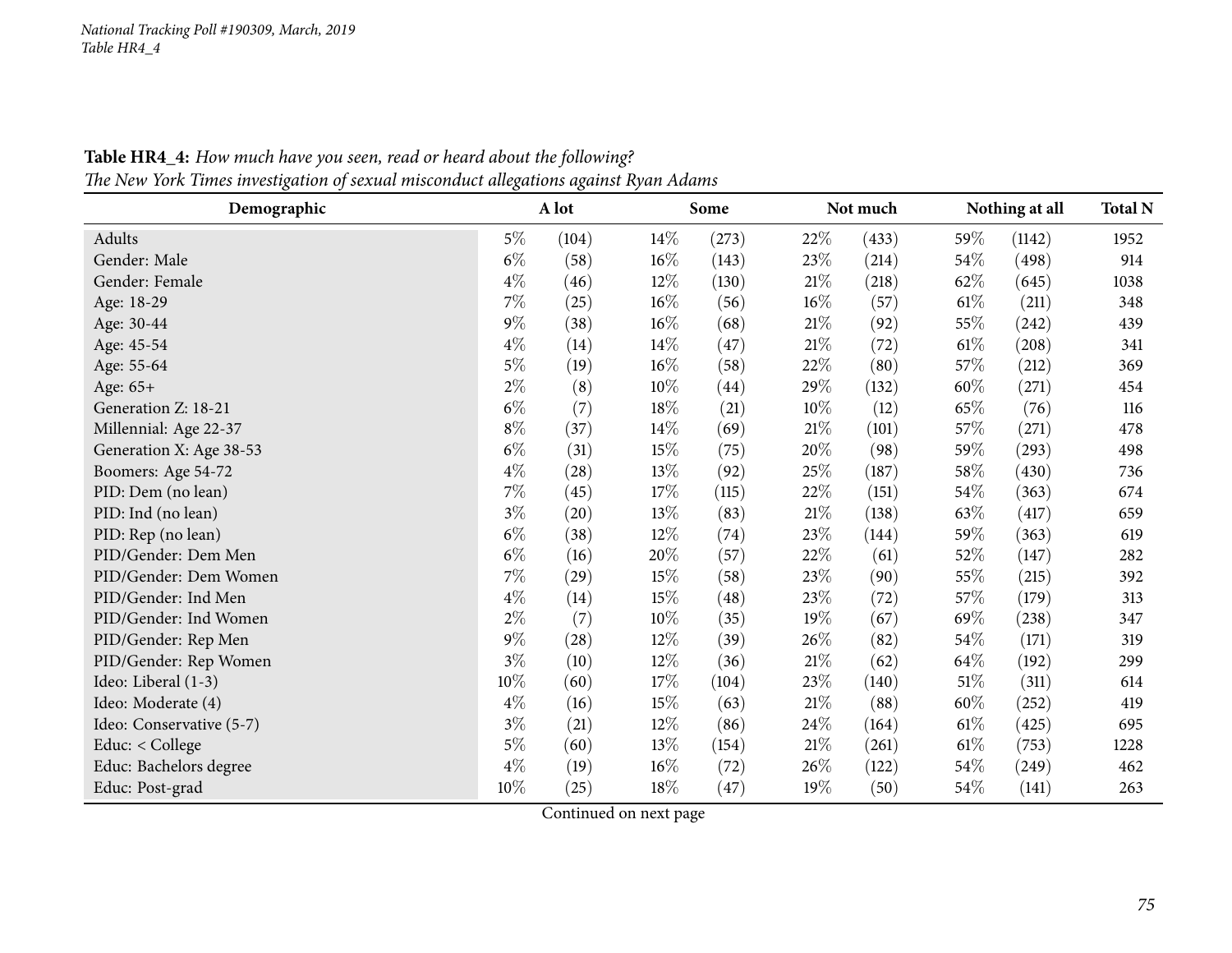| Demographic                   |        | A lot |        | Some  |        | Not much |        | Nothing at all | <b>Total N</b> |
|-------------------------------|--------|-------|--------|-------|--------|----------|--------|----------------|----------------|
| Adults                        | $5\%$  | (104) | 14%    | (273) | 22%    | (433)    | 59%    | (1142)         | 1952           |
| Income: Under 50k             | $5\%$  | (56)  | 13%    | (133) | 21%    | (226)    | 61\%   | (650)          | 1065           |
| Income: 50k-100k              | $5\%$  | (32)  | 16%    | (97)  | 24%    | (148)    | 55%    | (340)          | 616            |
| Income: 100k+                 | $6\%$  | (17)  | $16\%$ | (43)  | 22%    | (59)     | 56%    | (153)          | 272            |
| Ethnicity: White              | $5\%$  | (73)  | 14%    | (216) | 23%    | (357)    | 59%    | (933)          | 1579           |
| Ethnicity: Hispanic           | $6\%$  | (12)  | 17%    | (31)  | 28%    | (53)     | 49%    | (92)           | 189            |
| Ethnicity: Afr. Am.           | $10\%$ | (25)  | $14\%$ | (34)  | 18%    | (44)     | 58%    | (145)          | 248            |
| Ethnicity: Other              | $5\%$  | (7)   | 18%    | (22)  | 25%    | (31)     | 52%    | (65)           | 126            |
| Relig: Protestant             | $4\%$  | (17)  | 14%    | (68)  | 24%    | (114)    | 58%    | (277)          | 477            |
| Relig: Roman Catholic         | $7\%$  | (27)  | 17%    | (63)  | $21\%$ | (76)     | 55%    | (199)          | 364            |
| Relig: Something Else         | $6\%$  | (11)  | 16%    | (31)  | 20%    | (38)     | 58%    | (109)          | 189            |
| Relig: Jewish                 | $4\%$  | (2)   | 12%    | (5)   | 28%    | (12)     | 56%    | (24)           | 42             |
| Relig: Evangelical            | $5\%$  | (34)  | 17%    | (119) | 23%    | (161)    | 56%    | (393)          | 707            |
| Relig: Non-Evang. Catholics   | $6\%$  | (21)  | 13%    | (43)  | $21\%$ | (67)     | 59%    | (193)          | 324            |
| Relig: All Christian          | $5\%$  | (54)  | $16\%$ | (162) | 22%    | (229)    | 57%    | (585)          | 1030           |
| Relig: All Non-Christian      | $4\%$  | (8)   | 10%    | (22)  | 19%    | (41)     | 68%    | (148)          | 219            |
| Community: Urban              | $7\%$  | (33)  | 15%    | (67)  | 22%    | (103)    | 56%    | (256)          | 460            |
| Community: Suburban           | $5\%$  | (47)  | $15\%$ | (135) | 22%    | (199)    | 57%    | (511)          | 892            |
| Community: Rural              | $4\%$  | (23)  | 12%    | (71)  | 22%    | (131)    | 62%    | (375)          | 601            |
| <b>Employ: Private Sector</b> | $7\%$  | (39)  | 18%    | (101) | 21\%   | (122)    | 54%    | (313)          | 575            |
| Employ: Government            | $10\%$ | (12)  | 19%    | (23)  | 24%    | (29)     | 47%    | (57)           | 121            |
| Employ: Self-Employed         | $8\%$  | (14)  | 15%    | (28)  | 27%    | (50)     | 51%    | (95)           | 187            |
| Employ: Homemaker             | $3\%$  | (5)   | 12%    | (19)  | 16%    | (25)     | 70%    | (113)          | 162            |
| Employ: Student               | $8\%$  | (6)   | 23%    | (18)  | $16\%$ | (12)     | 53%    | (40)           | 76             |
| Employ: Retired               | $3\%$  | (16)  | $11\%$ | (59)  | 26\%   | (134)    | 60%    | (309)          | 518            |
| Employ: Unemployed            | $4\%$  | (6)   | $8\%$  | (12)  | 17%    | (26)     | 71%    | (111)          | 155            |
| Employ: Other                 | $4\%$  | (6)   | $8\%$  | (13)  | 22%    | (35)     | 66\%   | (104)          | 157            |
| Military HH: Yes              | $6\%$  | (21)  | 12%    | (43)  | 23%    | (85)     | 59%    | (216)          | 365            |
| Military HH: No               | $5\%$  | (83)  | $14\%$ | (230) | 22%    | (348)    | 58%    | (927)          | 1587           |
| RD/WT: Right Direction        | $7\%$  | (51)  | 13%    | (93)  | 23%    | (168)    | $58\%$ | (424)          | 736            |
| RD/WT: Wrong Track            | $4\%$  | (53)  | 15%    | (180) | 22%    | (264)    | 59%    | (718)          | 1216           |

Table HR4\_4: How much have you seen, read or heard about the following? The New York Times investigation of sexual misconduct allegations against Ryan Adams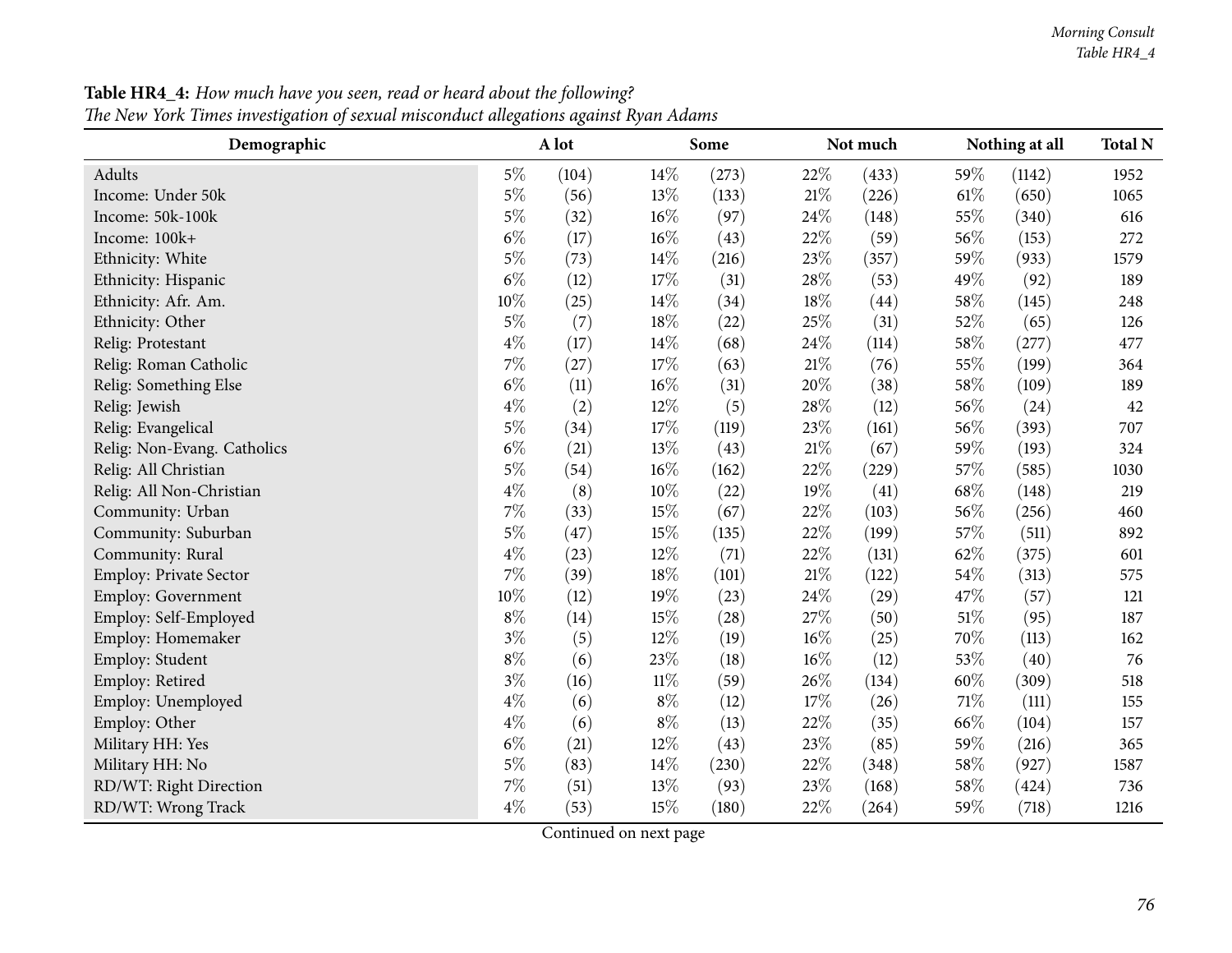## Table HR4\_4: How much have you seen, read or heard about the following? The New York Times investigation of sexual misconduct allegations against Ryan Adams

| Demographic                          |       | A lot | $\sim$ | Some  |     | Not much |        | Nothing at all |      |  |
|--------------------------------------|-------|-------|--------|-------|-----|----------|--------|----------------|------|--|
| Adults                               | $5\%$ | (104) | 14%    | (273) | 22% | (433)    | 59%    | (1142)         | 1952 |  |
| Trump Job Approve                    | 7%    | (54)  | $11\%$ | (91)  | 21% | (173)    | $61\%$ | (492)          | 810  |  |
| Trump Job Disapprove                 | $5\%$ | (49)  | $17\%$ | (177) | 23% | (244)    | 55%    | (576)          | 1046 |  |
| Trump Job Strongly Approve           | $8\%$ | (35)  | 13%    | (56)  | 21% | (93)     | 59%    | (261)          | 444  |  |
| Trump Job Somewhat Approve           | $5\%$ | (19)  | $10\%$ | (35)  | 22% | (80)     | 63%    | (231)          | 366  |  |
| Trump Job Somewhat Disapprove        | $4\%$ | (9)   | 17%    | (41)  | 23% | (56)     | 56%    | (136)          | 242  |  |
| Trump Job Strongly Disapprove        | $5\%$ | (40)  | 17%    | (135) | 23% | (188)    | 55%    | (441)          | 804  |  |
| Favorable of Trump                   | $5\%$ | (43)  | $10\%$ | (81)  | 23% | (186)    | 61%    | (483)          | 794  |  |
| Unfavorable of Trump                 | $5\%$ | (52)  | 17%    | (177) | 22% | (231)    | 56%    | (585)          | 1045 |  |
| Very Favorable of Trump              | $6\%$ | (29)  | $11\%$ | (51)  | 23% | (105)    | 60%    | (277)          | 463  |  |
| Somewhat Favorable of Trump          | $4\%$ | (14)  | $9\%$  | (30)  | 24% | (81)     | 62%    | (206)          | 331  |  |
| Somewhat Unfavorable of Trump        | $4\%$ | (7)   | $14\%$ | (28)  | 23% | (45)     | 60%    | (120)          | 200  |  |
| Very Unfavorable of Trump            | $5\%$ | (45)  | 18%    | (149) | 22% | (186)    | 55%    | (464)          | 845  |  |
| #1 Issue: Economy                    | $6\%$ | (32)  | 15%    | (83)  | 23% | (129)    | 56%    | (308)          | 553  |  |
| #1 Issue: Security                   | $4\%$ | (18)  | $11\%$ | (45)  | 23% | (95)     | 62%    | (262)          | 419  |  |
| #1 Issue: Health Care                | $6\%$ | (17)  | 19%    | (55)  | 20% | (58)     | 55%    | (158)          | 289  |  |
| #1 Issue: Medicare / Social Security | $4\%$ | (12)  | $9\%$  | (25)  | 25% | (70)     | 62%    | (174)          | 281  |  |
| #1 Issue: Women's Issues             | 7%    | (6)   | $16\%$ | (15)  | 18% | (16)     | 59%    | (52)           | 89   |  |
| #1 Issue: Education                  | $8\%$ | (10)  | 17\%   | (20)  | 20% | (24)     | 55%    | (66)           | 121  |  |
| #1 Issue: Energy                     | $4\%$ | (4)   | 20%    | (19)  | 17% | (16)     | 59%    | (57)           | 96   |  |
| #1 Issue: Other                      | $5\%$ | (5)   | $11\%$ | (12)  | 23% | (24)     | 62%    | (65)           | 105  |  |
| 2018 House Vote: Democrat            | $8\%$ | (56)  | $18\%$ | (126) | 24% | (169)    | $51\%$ | (362)          | 713  |  |
| 2018 House Vote: Republican          | $5\%$ | (33)  | 14%    | (92)  | 22% | (150)    | 59%    | (393)          | 669  |  |
| 2018 House Vote: Someone else        | $3\%$ | (2)   | 15%    | (13)  | 21% | (19)     | 61%    | (55)           | 90   |  |
| 2018 House Vote: Didnt Vote          | $2\%$ | (10)  | $9\%$  | (41)  | 20% | (94)     | 70%    | (331)          | 476  |  |
| 2016 Vote: Hillary Clinton           | $8\%$ | (53)  | $17\%$ | (108) | 23% | (144)    | $51\%$ | (319)          | 624  |  |
| 2016 Vote: Donald Trump              | $4\%$ | (29)  | 13%    | (89)  | 22% | (148)    | 60%    | (398)          | 664  |  |
| 2016 Vote: Someone else              | $3\%$ | (4)   | $11\%$ | (16)  | 27% | (39)     | 59%    | (86)           | 145  |  |
| 2016 Vote: Didnt Vote                | $3\%$ | (17)  | $11\%$ | (55)  | 19% | (99)     | 67%    | (339)          | 510  |  |
| Voted in 2014: Yes                   | $6\%$ | (74)  | $16\%$ | (209) | 23% | (297)    | 54%    | (694)          | 1275 |  |
| Voted in 2014: No                    | $4\%$ | (30)  | $9\%$  | (64)  | 20% | (135)    | 66%    | (448)          | 677  |  |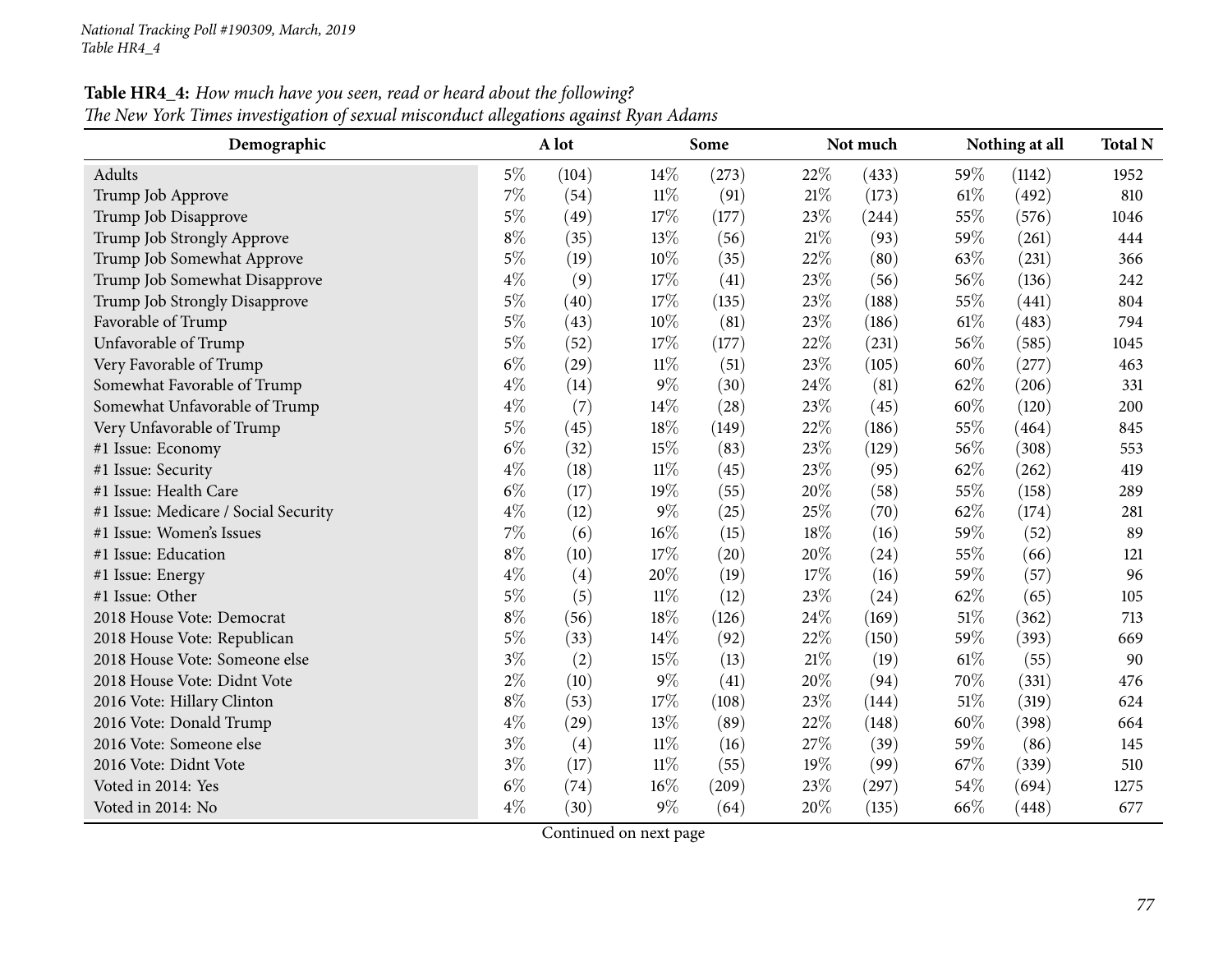| Demographic                                           |        | $\sim$<br>A lot |        | Some  |      | Not much |        | Nothing at all | <b>Total N</b> |
|-------------------------------------------------------|--------|-----------------|--------|-------|------|----------|--------|----------------|----------------|
| Adults                                                | $5\%$  | (104)           | 14%    | (273) | 22%  | (433)    | 59%    | (1142)         | 1952           |
| 2012 Vote: Barack Obama                               | $7\%$  | (52)            | 18%    | (131) | 24%  | (176)    | 52%    | (381)          | 740            |
| 2012 Vote: Mitt Romney                                | $5\%$  | (25)            | 12%    | (63)  | 22\% | (119)    | 62%    | (335)          | 542            |
| 2012 Vote: Other                                      | $3\%$  | (3)             | 17%    | (15)  | 21%  | (18)     | 59%    | (53)           | 88             |
| 2012 Vote: Didn't Vote                                | $4\%$  | (24)            | $11\%$ | (64)  | 21%  | (120)    | 64\%   | (374)          | 582            |
| 4-Region: Northeast                                   | $6\%$  | (21)            | 14%    | (48)  | 19%  | (68)     | $61\%$ | (212)          | 348            |
| 4-Region: Midwest                                     | $3\%$  | (15)            | 15%    | (68)  | 21%  | (93)     | $61\%$ | (273)          | 448            |
| 4-Region: South                                       | $7\%$  | (48)            | 13%    | (92)  | 24%  | (172)    | 57%    | (417)          | 729            |
| 4-Region: West                                        | $5\%$  | (21)            | 15%    | (65)  | 23%  | (100)    | 56%    | (241)          | 427            |
| Watch TV Shows: Every day                             | $7\%$  | (70)            | 12%    | (123) | 23%  | (239)    | 59%    | (612)          | 1044           |
| Watch TV Shows: Several times per week                | $4\%$  | (15)            | $21\%$ | (87)  | 22%  | (93)     | 54%    | (225)          | 420            |
| Watch TV Shows: About once per week                   | $2\%$  | (2)             | 18%    | (20)  | 26%  | (28)     | 54\%   | (59)           | 110            |
| Watch TV Shows: Several times per month               | $7\%$  | (6)             | 14%    | (14)  | 22%  | (21)     | 57%    | (54)           | 95             |
| Watch TV Shows: About once per month                  | $6\%$  | (3)             | $16\%$ | (10)  | 17%  | (10)     | 61%    | (36)           | 60             |
| Watch TV Shows: Less often than once per month        | $6\%$  | (4)             | 14%    | (10)  | 18%  | (14)     | 62%    | (46)           | 74             |
| Watch TV Shows: Never                                 | $2\%$  | (3)             | $6\%$  | (10)  | 18%  | (27)     | 73%    | (110)          | 149            |
| Watch Movies: Every day                               | $11\%$ | (38)            | $11\%$ | (39)  | 24\% | (81)     | 53%    | (181)          | 339            |
| Watch Movies: Several times per week                  | $7\%$  | (35)            | 18%    | (89)  | 21%  | (106)    | 54\%   | (267)          | 497            |
| Watch Movies: About once per week                     | $2\%$  | (7)             | 17%    | (57)  | 26%  | (85)     | 54%    | (177)          | 326            |
| Watch Movies: Several times per month                 | $6\%$  | (15)            | 14%    | (37)  | 22%  | (56)     | 59%    | (152)          | 260            |
| Watch Movies: About once per month                    | $1\%$  | (2)             | 12%    | (23)  | 21%  | (41)     | 67\%   | (132)          | 198            |
| Watch Movies: Less often than once per month          | $3\%$  | (5)             | $9\%$  | (15)  | 18%  | (29)     | 71%    | (116)          | 164            |
| Watch Movies: Never                                   | $1\%$  | (2)             | $8\%$  | (14)  | 21%  | (35)     | 70%    | (117)          | 168            |
| Watch Sporting Events: Every day                      | 19%    | (31)            | 17%    | (29)  | 18%  | (30)     | 46%    | (77)           | 168            |
| Watch Sporting Events: Several times per week         | $5\%$  | (13)            | 17%    | (50)  | 26%  | (75)     | 52%    | (147)          | 285            |
| Watch Sporting Events: About once per week            | $6\%$  | (16)            | 14%    | (34)  | 26%  | (66)     | 54\%   | (138)          | 253            |
| Watch Sporting Events: Several times per month        | $7\%$  | (14)            | 16%    | (30)  | 24%  | (46)     | 52%    | (98)           | 188            |
| Watch Sporting Events: About once per month           | $5\%$  | (8)             | $16\%$ | (25)  | 25%  | (39)     | 53%    | (82)           | 155            |
| Watch Sporting Events: Less often than once per month | $2\%$  | (6)             | 14\%   | (44)  | 23%  | (72)     | 61%    | (191)          | 313            |
| Watch Sporting Events: Never                          | $3\%$  | (16)            | 10%    | (61)  | 18%  | (106)    | 69%    | (409)          | 591            |

Table HR4\_4: How much have you seen, read or heard about the following? The New York Times investigation of sexual misconduct allegations against Ryan Adams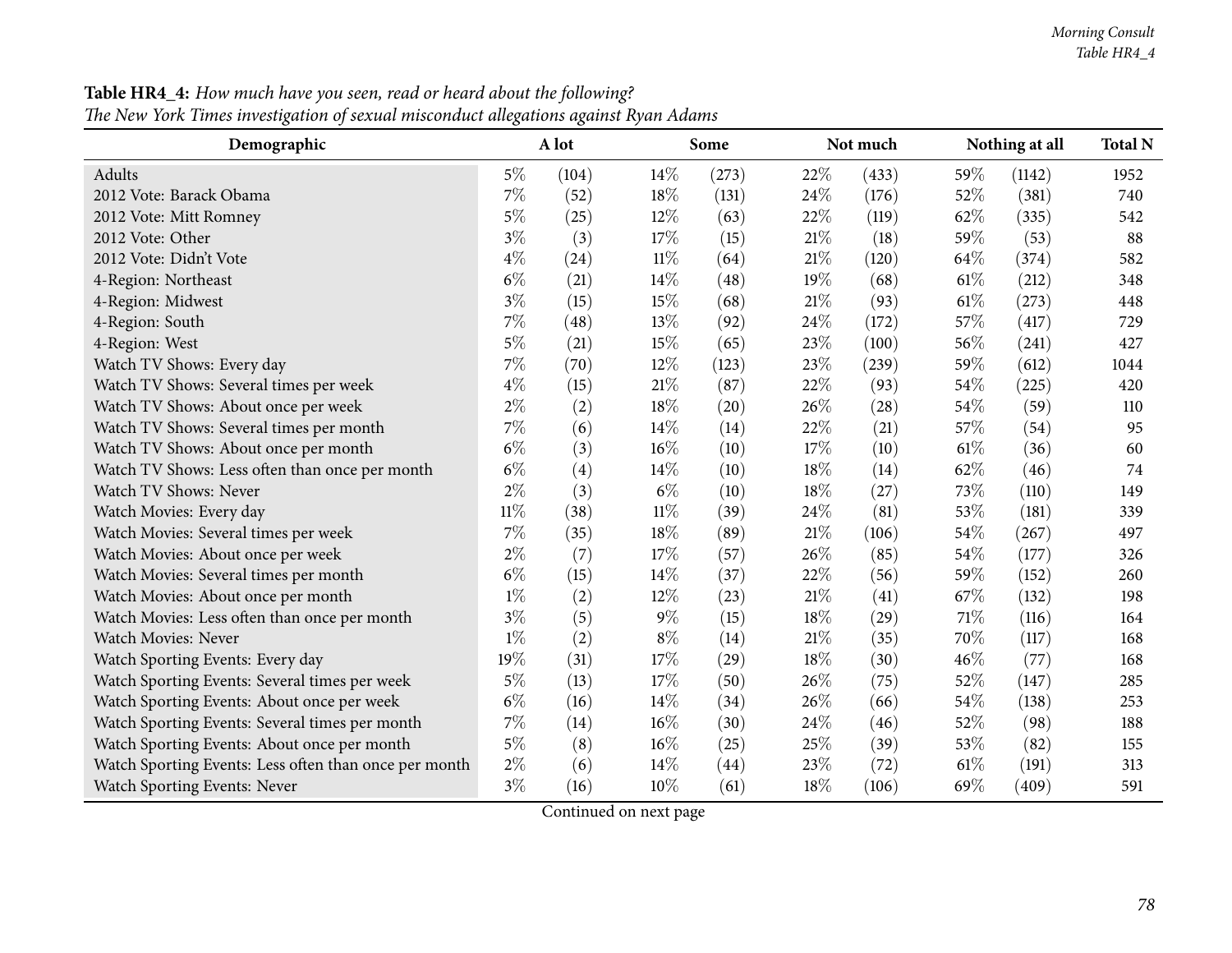| Table HR4_4: How much have you seen, read or heard about the following?                                  |  |  |  |
|----------------------------------------------------------------------------------------------------------|--|--|--|
| $\tau$ at $\tau$ if $\tau$ is the contract of the contract of $\tau$ is the contract of $\tau$ in $\tau$ |  |  |  |

| Demographic                                 |       | A lot              |        | Some  |      | Not much |        | Nothing at all | <b>Total N</b> |
|---------------------------------------------|-------|--------------------|--------|-------|------|----------|--------|----------------|----------------|
| Adults                                      | $5\%$ | (104)              | $14\%$ | (273) | 22\% | (433)    | $59\%$ | (1142)         | 1952           |
| Cable Subscription: Currently               | $7\%$ | (72)               | 13\%   | (124) | 22\% | (216)    | 57\%   | (556)          | 969            |
| Cable Subscription: In the past             | $3\%$ | (23)               | $16\%$ | (113) | 23\% | (158)    | 58\%   | (405)          | 699            |
| Cable Subscription: Never                   | $3\%$ | (9)                | $12\%$ | (35)  | 20%  | (58)     | 64\%   | (181)          | 283            |
| Satellite TV Subscription: Currently        | $9\%$ | (42)               | 17\%   | (81)  | 22\% | (108)    | $53\%$ | (258)          | 489            |
| Satellite TV Subscription: In the past      | $5\%$ | (26)               | 15\%   | (84)  | 20%  | (109)    | $60\%$ | (324)          | 545            |
| Satellite TV Subscription: Never            | $4\%$ | (35)               | 12\%   | (108) | 23\% | (215)    | 61%    | (560)          | 918            |
| Streaming Service Subscription: Currently   | $7\%$ | (80)               | 15\%   | (178) | 23\% | (263)    | 55%    | (644)          | 1165           |
| Streaming Service Subscription: In the past | $6\%$ | (12)               | 18\%   | (37)  | 21%  | (45)     | $55\%$ | (116)          | 209            |
| Streaming Service Subscription: Never       | $2\%$ | (12)               | $10\%$ | (58)  | 22\% | (125)    | 66\%   | (383)          | 578            |
| Film: An avid fan                           | $8\%$ | (54)               | 15\%   | (100) | 24\% | (160)    | 54\%   | (366)          | 681            |
| Film: A casual fan                          | $4\%$ | (40)               | $14\%$ | (149) | 22%  | (236)    | 59\%   | (624)          | 1049           |
| Film: Not a fan                             | $4\%$ | (9)                | $11\%$ | (24)  | 17\% | (37)     | 69\%   | (153)          | 222            |
| Television: An avid fan                     | $5\%$ | (53)               | $14\%$ | (133) | 23\% | (225)    | 58\%   | (562)          | 973            |
| Television: A casual fan                    | $5\%$ | (43)               | 15\%   | (129) | 21%  | (182)    | $58\%$ | (498)          | 852            |
| Television: Not a fan                       | $6\%$ | (8)                | $9\%$  | (11)  | 21%  | (26)     | 64\%   | (82)           | 128            |
| Music: An avid fan                          | $8\%$ | (80)               | $14\%$ | (145) | 23\% | (225)    | $55\%$ | (548)          | 998            |
| Music: A casual fan                         | $3\%$ | (22)               | $14\%$ | (116) | 22\% | (190)    | $61\%$ | (521)          | 849            |
| Music: Not a fan                            | $1\%$ | (1)                | $11\%$ | (12)  | 17\% | (18)     | 70\%   | (73)           | 104            |
| Fashion: An avid fan                        | 12\%  | (34)               | 18\%   | (52)  | 20%  | (59)     | $50\%$ | (145)          | 290            |
| Fashion: A casual fan                       | $7\%$ | (50)               | $15\%$ | (117) | 25\% | (188)    | 53\%   | (406)          | 762            |
| Fashion: Not a fan                          | $2\%$ | $\left( 20\right)$ | $11\%$ | (103) | 21%  | (185)    | 66\%   | (591)          | 900            |

*Note:* Row proportions may total to larger than one-hundred percen<sup>t</sup> due to rounding. For more information visit [MorningConsultIntelligence.com](https://morningconsultintelligence.com).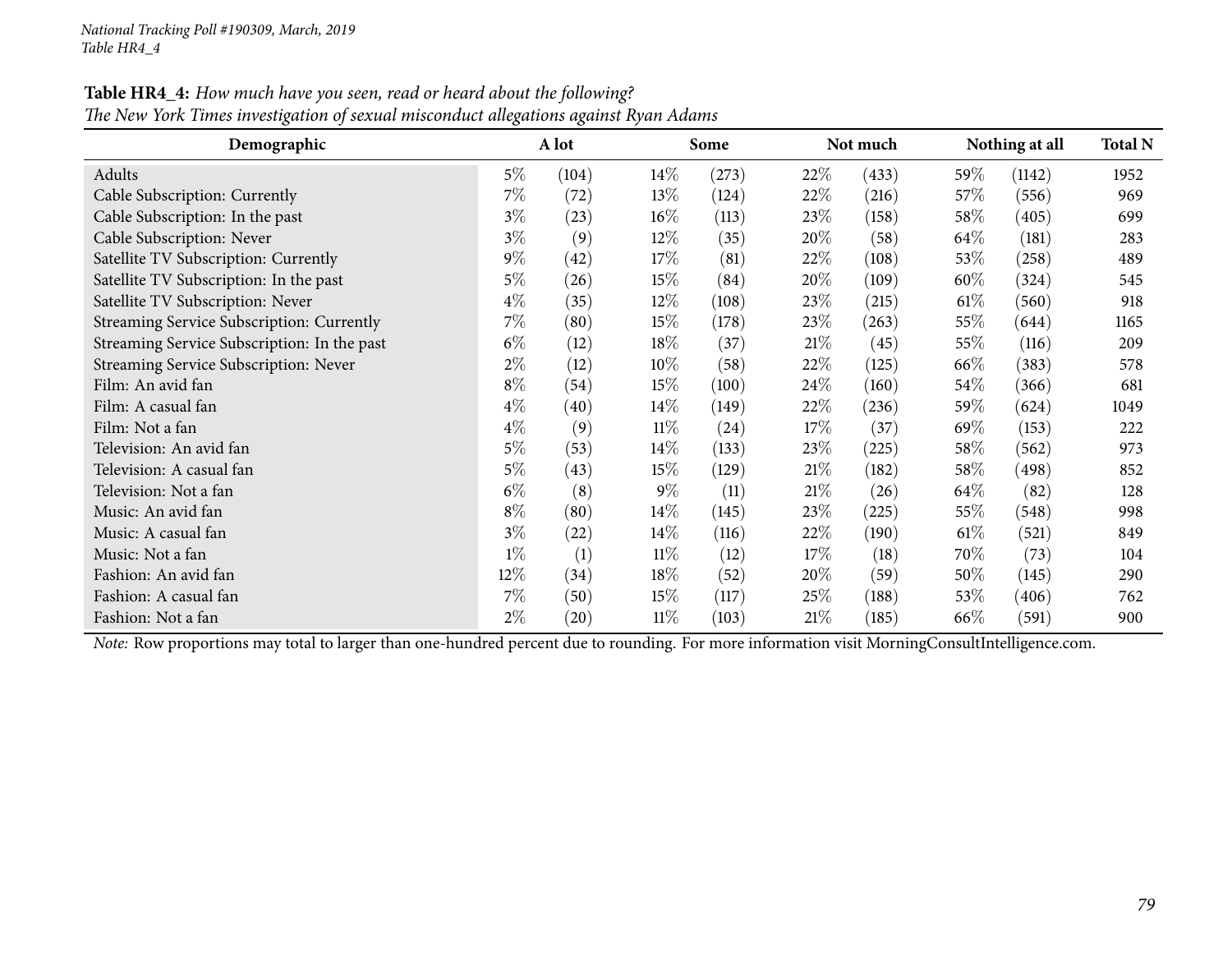|                          | Very favorable |                    | Somewhat<br>favorable |       |        | Somewhat<br>unfavorable |        | <b>Very</b><br>unfavorable |        | Don't know / |                |
|--------------------------|----------------|--------------------|-----------------------|-------|--------|-------------------------|--------|----------------------------|--------|--------------|----------------|
| Demographic              |                |                    |                       |       |        |                         |        |                            |        | No opinion   | <b>Total N</b> |
| Adults                   | $5\%$          | (98)               | $9\%$                 | (181) | 20%    | (398)                   | 46%    | (893)                      | 20%    | (382)        | 1952           |
| Gender: Male             | 7%             | (68)               | 10%                   | (89)  | $21\%$ | (192)                   | 43%    | (393)                      | 19%    | (171)        | 914            |
| Gender: Female           | $3\%$          | (30)               | $9\%$                 | (92)  | 20%    | (205)                   | 48%    | (500)                      | 20%    | (211)        | 1038           |
| Age: 18-29               | 7%             | (25)               | 10%                   | (35)  | 23%    | (79)                    | 38%    | (132)                      | 22\%   | (76)         | 348            |
| Age: 30-44               | 7%             | (29)               | 14%                   | (63)  | 17%    | (76)                    | 44\%   | (192)                      | 18%    | (80)         | 439            |
| Age: 45-54               | $4\%$          | (15)               | 10%                   | (35)  | 21%    | (71)                    | 41\%   | (139)                      | 24\%   | (82)         | 341            |
| Age: 55-64               | $4\%$          | (16)               | 7%                    | (26)  | 22%    | (81)                    | $51\%$ | (187)                      | $16\%$ | (59)         | 369            |
| Age: 65+                 | $3\%$          | (12)               | $5\%$                 | (22)  | 20%    | (91)                    | $54\%$ | (243)                      | 19%    | (86)         | 454            |
| Generation Z: 18-21      | $6\%$          | (7)                | $9\%$                 | (10)  | 26%    | (31)                    | 35%    | (41)                       | 24\%   | (27)         | 116            |
| Millennial: Age 22-37    | 7%             | (34)               | 12%                   | (59)  | 19%    | (93)                    | 41\%   | (195)                      | 20%    | (96)         | 478            |
| Generation X: Age 38-53  | $5\%$          | (26)               | 12%                   | (59)  | 19%    | (96)                    | 42\%   | (211)                      | 21%    | (106)        | 498            |
| Boomers: Age 54-72       | $4\%$          | $\left( 29\right)$ | 7%                    | (48)  | 20%    | (148)                   | 52%    | (386)                      | 17%    | (125)        | 736            |
| PID: Dem (no lean)       | $4\%$          | (25)               | 10%                   | (64)  | $21\%$ | (140)                   | $51\%$ | (341)                      | 15%    | (104)        | 674            |
| PID: Ind (no lean)       | $5\%$          | (30)               | $9\%$                 | (59)  | 22%    | (144)                   | 41\%   | (268)                      | 24%    | (158)        | 659            |
| PID: Rep (no lean)       | 7%             | (43)               | $9\%$                 | (58)  | 18%    | (114)                   | 46%    | (285)                      | 19%    | (119)        | 619            |
| PID/Gender: Dem Men      | $4\%$          | (12)               | 12%                   | (32)  | 20%    | (57)                    | 46\%   | (131)                      | 18%    | (50)         | 282            |
| PID/Gender: Dem Women    | $3\%$          | (13)               | $8\%$                 | (32)  | 21%    | (83)                    | 53%    | (210)                      | $14\%$ | (55)         | 392            |
| PID/Gender: Ind Men      | $6\%$          | (19)               | $8\%$                 | (26)  | 26%    | (82)                    | 38%    | (119)                      | $21\%$ | (66)         | 313            |
| PID/Gender: Ind Women    | $3\%$          | (11)               | $9\%$                 | (33)  | 18%    | (62)                    | 43%    | (149)                      | 27\%   | (92)         | 347            |
| PID/Gender: Rep Men      | $11\%$         | (37)               | $9\%$                 | (30)  | 17%    | (53)                    | 45\%   | (144)                      | 17\%   | (55)         | 319            |
| PID/Gender: Rep Women    | $2\%$          | (6)                | $9\%$                 | (28)  | 20%    | (60)                    | 47\%   | (141)                      | $21\%$ | (64)         | 299            |
| Ideo: Liberal (1-3)      | $6\%$          | (36)               | $8\%$                 | (48)  | $21\%$ | (128)                   | 53%    | (323)                      | 13%    | (81)         | 614            |
| Ideo: Moderate (4)       | $4\%$          | (17)               | 10%                   | (44)  | 23%    | (96)                    | 39%    | (165)                      | 23%    | (97)         | 419            |
| Ideo: Conservative (5-7) | $4\%$          | (28)               | $9\%$                 | (61)  | 20%    | (137)                   | 48%    | (333)                      | 20%    | (137)        | 695            |
| Educ: < College          | $5\%$          | (62)               | 11%                   | (135) | 20%    | (242)                   | 43\%   | (533)                      | 21%    | (255)        | 1228           |
| Educ: Bachelors degree   | $4\%$          | (19)               | 7%                    | (33)  | 21%    | (97)                    | 50%    | (230)                      | 18%    | (83)         | 462            |
| Educ: Post-grad          | 7%             | (17)               | $5\%$                 | (13)  | 22%    | (58)                    | 50%    | (130)                      | 17%    | (44)         | 263            |

Table HR4a\_1: Based on what you saw and know about this interview, please indicate if you have a favorable or unfavorable opinion of each. *R. Kelly*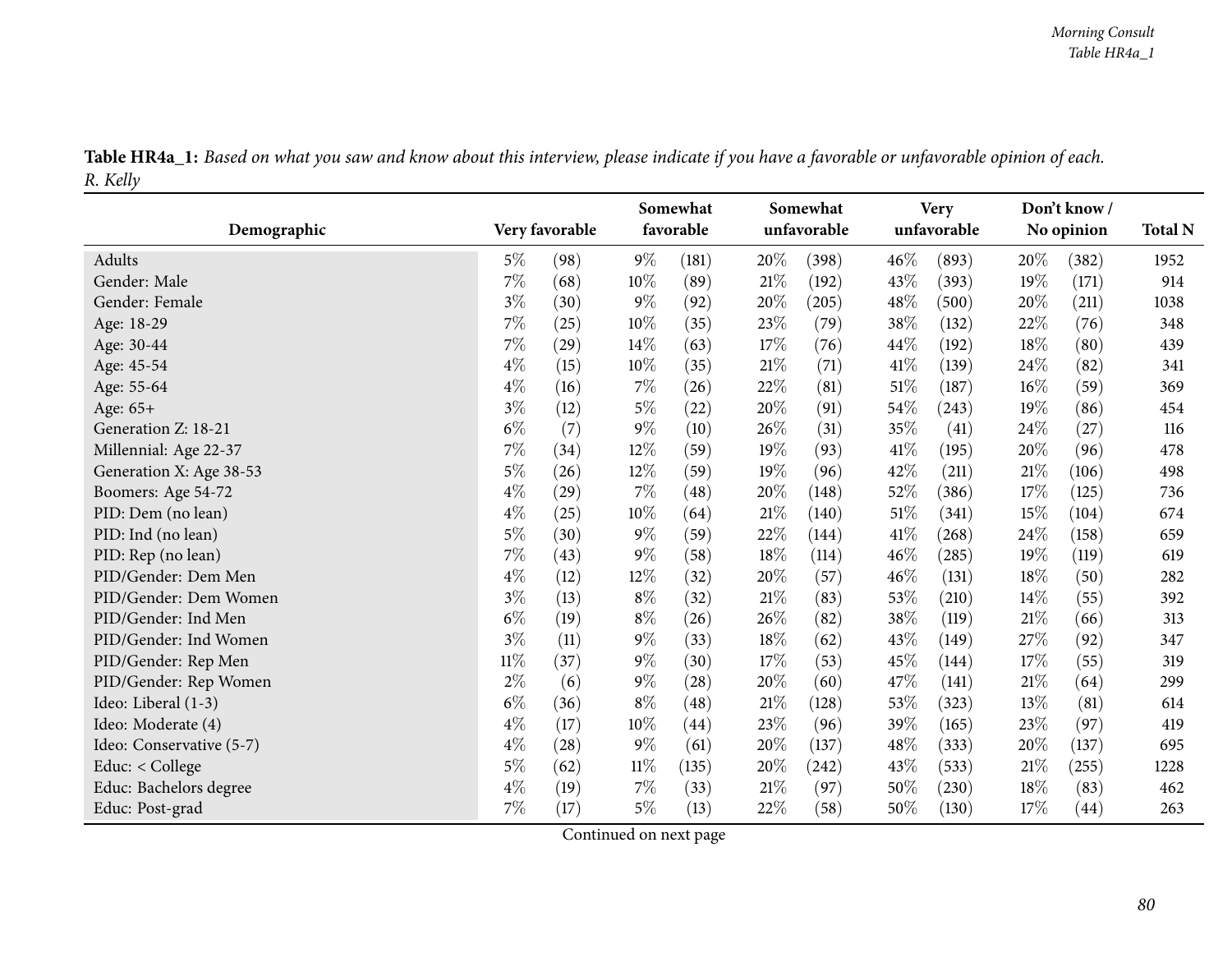| Demographic                 | Very favorable |      | Somewhat<br>favorable |       |        | Somewhat<br>unfavorable |        | <b>Very</b><br>unfavorable |        | Don't know /<br>No opinion |      |
|-----------------------------|----------------|------|-----------------------|-------|--------|-------------------------|--------|----------------------------|--------|----------------------------|------|
| Adults                      | $5\%$          | (98) | $9\%$                 | (181) | 20%    | (398)                   | 46%    | (893)                      | 20\%   | (382)                      | 1952 |
| Income: Under 50k           | $6\%$          | (60) | $11\%$                | (115) | 22%    | (231)                   | 41\%   | (433)                      | $21\%$ | (225)                      | 1065 |
| Income: 50k-100k            | $3\%$          | (20) | $8\%$                 | (50)  | 20%    | (126)                   | $51\%$ | (315)                      | 17%    | (106)                      | 616  |
| Income: 100k+               | $7\%$          | (18) | $6\%$                 | (16)  | 15%    | (40)                    | 54\%   | (146)                      | 19%    | (52)                       | 272  |
| Ethnicity: White            | $4\%$          | (67) | $9\%$                 | (142) | 20%    | (317)                   | 47%    | (745)                      | $20\%$ | (309)                      | 1579 |
| Ethnicity: Hispanic         | $9\%$          | (17) | $8\%$                 | (15)  | 22%    | (41)                    | 37%    | (69)                       | 25%    | (47)                       | 189  |
| Ethnicity: Afr. Am.         | $9\%$          | (23) | $11\%$                | (28)  | 21%    | (53)                    | 38%    | (94)                       | 20%    | (49)                       | 248  |
| Ethnicity: Other            | $7\%$          | (8)  | $9\%$                 | (11)  | 22%    | (27)                    | 44%    | (55)                       | 19%    | (24)                       | 126  |
| Relig: Protestant           | $3\%$          | (13) | $7\%$                 | (33)  | 21%    | (102)                   | 47\%   | (225)                      | 22%    | (103)                      | 477  |
| Relig: Roman Catholic       | $6\%$          | (21) | $9\%$                 | (34)  | 20%    | (72)                    | 50%    | (182)                      | 15%    | (54)                       | 364  |
| Relig: Something Else       | $4\%$          | (8)  | $9\%$                 | (17)  | 23%    | (43)                    | 41\%   | (77)                       | 24\%   | (45)                       | 189  |
| Relig: Jewish               | $3\%$          | (1)  | $6\%$                 | (3)   | 21\%   | (9)                     | 54%    | (23)                       | $16\%$ | (7)                        | 42   |
| Relig: Evangelical          | $4\%$          | (30) | $8\%$                 | (56)  | 23%    | (160)                   | 48%    | (342)                      | 17%    | (119)                      | 707  |
| Relig: Non-Evang. Catholics | $4\%$          | (13) | $9\%$                 | (28)  | 18%    | (57)                    | 44%    | (142)                      | 26%    | (83)                       | 324  |
| Relig: All Christian        | $4\%$          | (43) | $8\%$                 | (84)  | 21%    | (218)                   | 47%    | (484)                      | $20\%$ | (202)                      | 1030 |
| Relig: All Non-Christian    | $7\%$          | (14) | 18%                   | (39)  | 17%    | (37)                    | 35%    | (76)                       | 24\%   | (53)                       | 219  |
| Community: Urban            | $8\%$          | (37) | $8\%$                 | (39)  | 19%    | (87)                    | 44%    | (203)                      | 20%    | (93)                       | 460  |
| Community: Suburban         | $5\%$          | (41) | $8\%$                 | (71)  | 22%    | (194)                   | 48%    | (429)                      | $18\%$ | (158)                      | 892  |
| Community: Rural            | $3\%$          | (19) | 12%                   | (72)  | 19%    | (117)                   | 44%    | (262)                      | 22%    | (132)                      | 601  |
| Employ: Private Sector      | $6\%$          | (34) | $11\%$                | (62)  | 20%    | (113)                   | 47%    | (271)                      | 17%    | (95)                       | 575  |
| Employ: Government          | $6\%$          | (7)  | $9\%$                 | (11)  | 19%    | (23)                    | 52%    | (63)                       | $14\%$ | (17)                       | 121  |
| Employ: Self-Employed       | $7\%$          | (12) | 17%                   | (33)  | 18%    | (34)                    | 38%    | (71)                       | 20%    | (37)                       | 187  |
| Employ: Homemaker           | $4\%$          | (7)  | $4\%$                 | (6)   | 20%    | (32)                    | 45%    | (73)                       | 27%    | (44)                       | 162  |
| Employ: Student             | $5\%$          | (4)  | $9\%$                 | (7)   | 20%    | (15)                    | 46%    | (35)                       | $20\%$ | (15)                       | 76   |
| Employ: Retired             | $3\%$          | (15) | $5\%$                 | (28)  | 22%    | (113)                   | 54%    | (278)                      | $16\%$ | (83)                       | 518  |
| Employ: Unemployed          | $7\%$          | (10) | $11\%$                | (16)  | 22%    | (34)                    | 33%    | (52)                       | 27%    | (42)                       | 155  |
| Employ: Other               | $5\%$          | (8)  | 12%                   | (18)  | 20%    | (32)                    | 32%    | (50)                       | $31\%$ | (48)                       | 157  |
| Military HH: Yes            | $5\%$          | (19) | $9\%$                 | (33)  | 22%    | (81)                    | 43%    | (158)                      | 20%    | (74)                       | 365  |
| Military HH: No             | $5\%$          | (79) | $9\%$                 | (148) | 20%    | (317)                   | 46%    | (736)                      | 19%    | (308)                      | 1587 |
| RD/WT: Right Direction      | 7%             | (54) | 10%                   | (76)  | 19%    | (138)                   | 41\%   | (302)                      | 22%    | (165)                      | 736  |
| RD/WT: Wrong Track          | $4\%$          | (43) | $9\%$                 | (105) | $21\%$ | (259)                   | 49%    | (591)                      | $18\%$ | (217)                      | 1216 |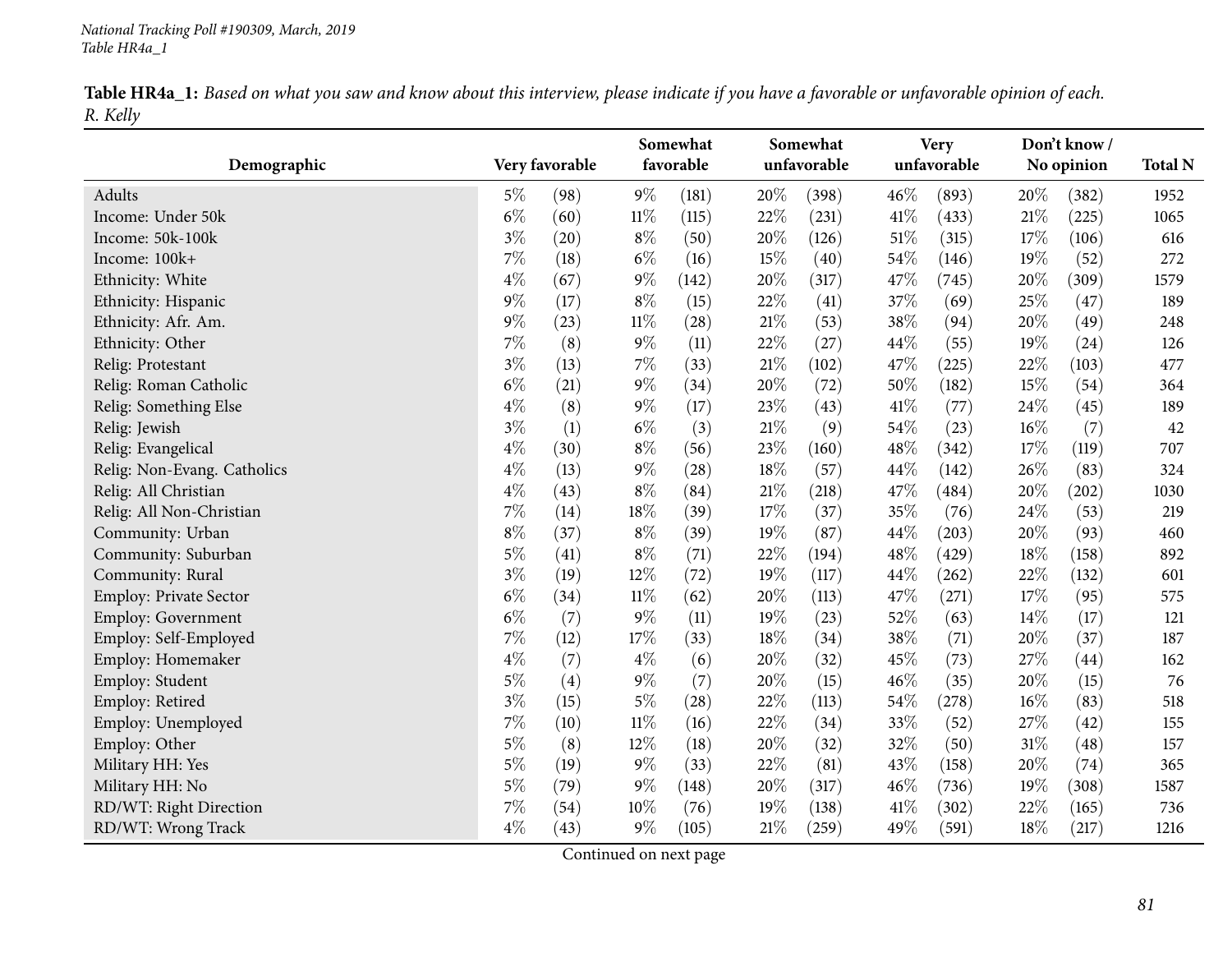| Demographic                          | Very favorable |      | Somewhat<br>favorable |       |      | Somewhat<br>unfavorable |      | <b>Very</b><br>unfavorable |        | Don't know /<br>No opinion |      |
|--------------------------------------|----------------|------|-----------------------|-------|------|-------------------------|------|----------------------------|--------|----------------------------|------|
| Adults                               | 5%             | (98) | $9\%$                 | (181) | 20%  | (398)                   | 46%  | (893)                      | 20%    | (382)                      | 1952 |
| Trump Job Approve                    | $6\%$          | (51) | $11\%$                | (85)  | 18%  | (149)                   | 43%  | (352)                      | $21\%$ | (172)                      | 810  |
| Trump Job Disapprove                 | $4\%$          | (45) | $9\%$                 | (90)  | 22%  | (235)                   | 50%  | (522)                      | 15%    | (154)                      | 1046 |
| Trump Job Strongly Approve           | 7%             | (33) | 10%                   | (45)  | 17%  | (74)                    | 44%  | (197)                      | $21\%$ | (95)                       | 444  |
| Trump Job Somewhat Approve           | $5\%$          | (18) | $11\%$                | (40)  | 21%  | (75)                    | 42%  | (155)                      | $21\%$ | (77)                       | 366  |
| Trump Job Somewhat Disapprove        | $4\%$          | (10) | 10%                   | (24)  | 27%  | (65)                    | 39%  | (95)                       | 20%    | (47)                       | 242  |
| Trump Job Strongly Disapprove        | $4\%$          | (35) | $8\%$                 | (66)  | 21\% | (170)                   | 53%  | (427)                      | 13%    | (107)                      | 804  |
| Favorable of Trump                   | $6\%$          | (45) | 10%                   | (83)  | 18%  | (144)                   | 43%  | (342)                      | 23%    | (180)                      | 794  |
| Unfavorable of Trump                 | $4\%$          | (46) | $9\%$                 | (93)  | 22%  | (234)                   | 50%  | (526)                      | 14\%   | (146)                      | 1045 |
| Very Favorable of Trump              | $6\%$          | (27) | 10%                   | (48)  | 16%  | (73)                    | 46%  | (212)                      | 22%    | (102)                      | 463  |
| Somewhat Favorable of Trump          | $5\%$          | (17) | 10%                   | (35)  | 21%  | (71)                    | 39%  | (130)                      | 24\%   | (78)                       | 331  |
| Somewhat Unfavorable of Trump        | 5%             | (9)  | $11\%$                | (21)  | 28%  | (57)                    | 39%  | (79)                       | 17%    | (34)                       | 200  |
| Very Unfavorable of Trump            | $4\%$          | (36) | $8\%$                 | (72)  | 21\% | (178)                   | 53%  | (447)                      | 13%    | (112)                      | 845  |
| #1 Issue: Economy                    | $5\%$          | (26) | 10%                   | (54)  | 21%  | (115)                   | 45%  | (248)                      | 20%    | (110)                      | 553  |
| #1 Issue: Security                   | $5\%$          | (21) | $8\%$                 | (34)  | 19%  | (79)                    | 47%  | (199)                      | $21\%$ | (86)                       | 419  |
| #1 Issue: Health Care                | $5\%$          | (14) | $8\%$                 | (22)  | 22%  | (63)                    | 48%  | (138)                      | 18%    | (51)                       | 289  |
| #1 Issue: Medicare / Social Security | $4\%$          | (11) | $5\%$                 | (15)  | 20%  | (57)                    | 51%  | (145)                      | 19%    | (53)                       | 281  |
| #1 Issue: Women's Issues             | $5\%$          | (4)  | $11\%$                | (9)   | 20%  | (18)                    | 39%  | (34)                       | 26%    | (23)                       | 89   |
| #1 Issue: Education                  | $8\%$          | (9)  | 20%                   | (24)  | 15%  | (18)                    | 40%  | (48)                       | 17%    | (21)                       | 121  |
| #1 Issue: Energy                     | $9\%$          | (9)  | 10%                   | (9)   | 22%  | (21)                    | 45%  | (43)                       | 14%    | (14)                       | 96   |
| #1 Issue: Other                      | $4\%$          | (4)  | 12%                   | (13)  | 25%  | (26)                    | 37%  | (39)                       | 23%    | (24)                       | 105  |
| 2018 House Vote: Democrat            | $6\%$          | (39) | $8\%$                 | (58)  | 21%  | (151)                   | 52%  | (371)                      | 13\%   | (94)                       | 713  |
| 2018 House Vote: Republican          | $5\%$          | (32) | $9\%$                 | (59)  | 18%  | (122)                   | 49%  | (326)                      | 19%    | (129)                      | 669  |
| 2018 House Vote: Someone else        | $1\%$          | (1)  | $9\%$                 | (8)   | 27%  | (24)                    | 39%  | (35)                       | 24%    | (22)                       | 90   |
| 2018 House Vote: Didnt Vote          | $5\%$          | (24) | 12%                   | (56)  | 21%  | (100)                   | 33%  | (159)                      | 29%    | (137)                      | 476  |
| 2016 Vote: Hillary Clinton           | $6\%$          | (35) | $8\%$                 | (50)  | 21%  | (132)                   | 52%  | (325)                      | 13%    | (81)                       | 624  |
| 2016 Vote: Donald Trump              | $4\%$          | (28) | $9\%$                 | (60)  | 18%  | (119)                   | 47%  | (311)                      | 22%    | (146)                      | 664  |
| 2016 Vote: Someone else              | 7%             | (10) | $7\%$                 | (11)  | 20%  | (29)                    | 47%  | (68)                       | 19%    | (28)                       | 145  |
| 2016 Vote: Didnt Vote                | $5\%$          | (24) | 12%                   | (61)  | 22%  | (114)                   | 36%  | (184)                      | 25%    | (128)                      | 510  |
| Voted in 2014: Yes                   | $5\%$          | (63) | $8\%$                 | (108) | 20%  | (260)                   | 48%  | (618)                      | 18%    | (226)                      | 1275 |
| Voted in 2014: No                    | $5\%$          | (35) | $11\%$                | (74)  | 20%  | (137)                   | 41\% | (275)                      | 23%    | (156)                      | 677  |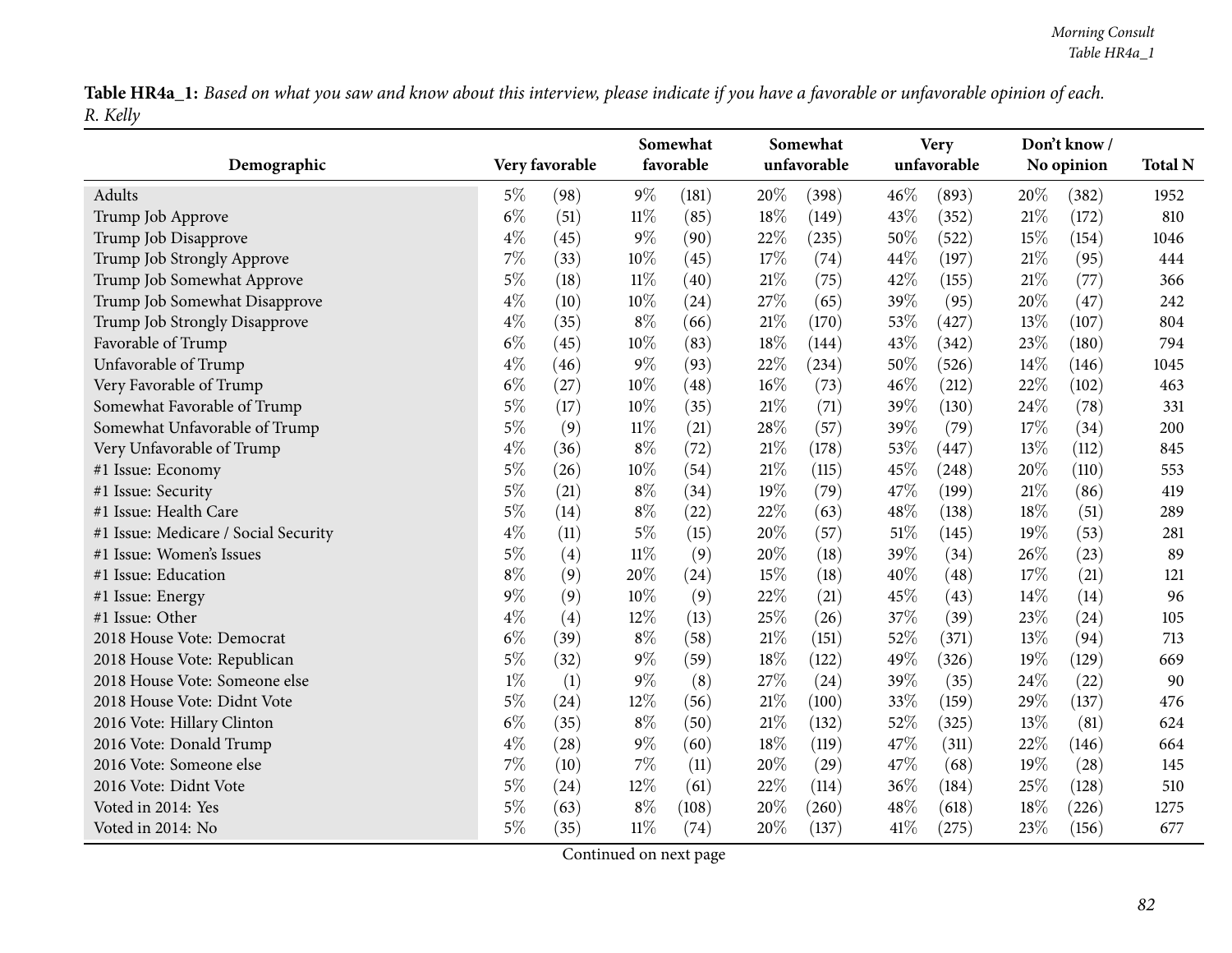| Demographic                                           | Very favorable |      | Somewhat<br>favorable |       |      | Somewhat<br>unfavorable |      | <b>Very</b><br>unfavorable |     | Don't know /<br>No opinion |      |
|-------------------------------------------------------|----------------|------|-----------------------|-------|------|-------------------------|------|----------------------------|-----|----------------------------|------|
| Adults                                                | $5\%$          | (98) | $9\%$                 | (181) | 20%  | (398)                   | 46%  | (893)                      | 20% | (382)                      | 1952 |
| 2012 Vote: Barack Obama                               | $4\%$          | (33) | $9\%$                 | (67)  | 21\% | (158)                   | 50%  | (367)                      | 15% | (114)                      | 740  |
| 2012 Vote: Mitt Romney                                | $5\%$          | (29) | $7\%$                 | (40)  | 20%  | (110)                   | 49%  | (263)                      | 19% | (101)                      | 542  |
| 2012 Vote: Other                                      | $5\%$          | (5)  | $7\%$                 | (6)   | 15%  | (14)                    | 49%  | (43)                       | 24% | (21)                       | 88   |
| 2012 Vote: Didn't Vote                                | $5\%$          | (31) | 12%                   | (69)  | 20%  | (116)                   | 38%  | (220)                      | 25% | (147)                      | 582  |
| 4-Region: Northeast                                   | 7%             | (26) | $8\%$                 | (29)  | 20%  | (69)                    | 48%  | (167)                      | 16% | (57)                       | 348  |
| 4-Region: Midwest                                     | $4\%$          | (19) | 10%                   | (43)  | 19%  | (85)                    | 49%  | (221)                      | 18% | (81)                       | 448  |
| 4-Region: South                                       | $4\%$          | (26) | $11\%$                | (82)  | 19%  | (141)                   | 44%  | (321)                      | 22% | (159)                      | 729  |
| 4-Region: West                                        | $6\%$          | (27) | $6\%$                 | (27)  | 24%  | (102)                   | 43%  | (184)                      | 20% | (85)                       | 427  |
| Watch TV Shows: Every day                             | $5\%$          | (53) | 10%                   | (100) | 19%  | (203)                   | 49%  | (509)                      | 17% | (179)                      | 1044 |
| Watch TV Shows: Several times per week                | $5\%$          | (23) | 10%                   | (40)  | 21%  | (90)                    | 44%  | (185)                      | 20% | (82)                       | 420  |
| Watch TV Shows: About once per week                   | $4\%$          | (4)  | $9\%$                 | (10)  | 23%  | (25)                    | 44%  | (48)                       | 20% | (22)                       | 110  |
| Watch TV Shows: Several times per month               | $4\%$          | (3)  | $5\%$                 | (5)   | 25%  | (24)                    | 44%  | (42)                       | 22% | (21)                       | 95   |
| Watch TV Shows: About once per month                  | 15%            | (9)  | 12%                   | (7)   | 14%  | (9)                     | 32%  | (19)                       | 26% | (15)                       | 60   |
| Watch TV Shows: Less often than once per month        | $1\%$          | (1)  | $9\%$                 | (7)   | 25%  | (18)                    | 44%  | (33)                       | 20% | (15)                       | 74   |
| Watch TV Shows: Never                                 | $3\%$          | (5)  | $8\%$                 | (12)  | 19%  | (29)                    | 38%  | (56)                       | 32% | (48)                       | 149  |
| Watch Movies: Every day                               | $11\%$         | (39) | 14%                   | (48)  | 13%  | (46)                    | 41\% | (139)                      | 20% | (67)                       | 339  |
| Watch Movies: Several times per week                  | $5\%$          | (24) | 10%                   | (52)  | 22%  | (109)                   | 44%  | (218)                      | 19% | (95)                       | 497  |
| Watch Movies: About once per week                     | $4\%$          | (13) | $7\%$                 | (24)  | 21\% | (69)                    | 53%  | (172)                      | 15% | (48)                       | 326  |
| Watch Movies: Several times per month                 | $2\%$          | (6)  | $5\%$                 | (14)  | 28\% | (74)                    | 49%  | (128)                      | 15% | (38)                       | 260  |
| Watch Movies: About once per month                    | $3\%$          | (6)  | 10%                   | (20)  | 16%  | (32)                    | 47%  | (93)                       | 23% | (46)                       | 198  |
| Watch Movies: Less often than once per month          | $3\%$          | (5)  | $9\%$                 | (14)  | 23%  | (38)                    | 43%  | (70)                       | 23% | (37)                       | 164  |
| Watch Movies: Never                                   | $3\%$          | (5)  | $5\%$                 | (8)   | 18%  | (31)                    | 44%  | (74)                       | 30% | (51)                       | 168  |
| Watch Sporting Events: Every day                      | 16%            | (27) | $9\%$                 | (15)  | 13%  | (22)                    | 48%  | (81)                       | 14% | (23)                       | 168  |
| Watch Sporting Events: Several times per week         | 5%             | (15) | $9\%$                 | (27)  | 26%  | (75)                    | 42%  | (119)                      | 17% | (48)                       | 285  |
| Watch Sporting Events: About once per week            | $1\%$          | (2)  | 10%                   | (25)  | 18%  | (45)                    | 52%  | (132)                      | 19% | (49)                       | 253  |
| Watch Sporting Events: Several times per month        | $3\%$          | (5)  | $8\%$                 | (15)  | 22%  | (41)                    | 52%  | (97)                       | 16% | (30)                       | 188  |
| Watch Sporting Events: About once per month           | $11\%$         | (17) | $9\%$                 | (14)  | 22%  | (34)                    | 42%  | (64)                       | 17% | (26)                       | 155  |
| Watch Sporting Events: Less often than once per month | $2\%$          | (5)  | 10%                   | (31)  | 22%  | (68)                    | 47%  | (146)                      | 20% | (64)                       | 313  |
| Watch Sporting Events: Never                          | $4\%$          | (26) | $9\%$                 | (54)  | 19%  | (113)                   | 43%  | (255)                      | 24% | (142)                      | 591  |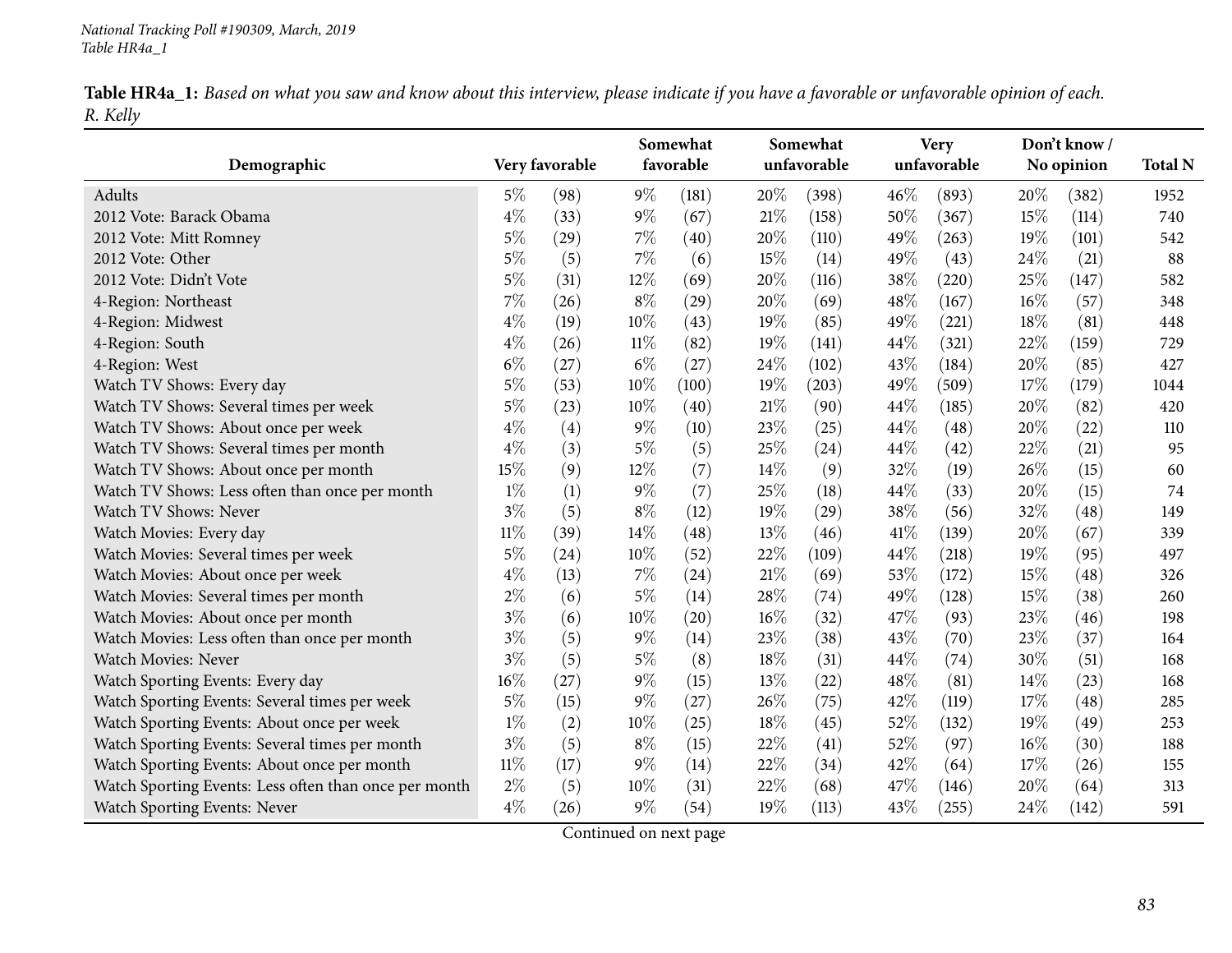| Demographic                                 |        | Very favorable |        | Somewhat<br>favorable |        | Somewhat<br>unfavorable |        | <b>Very</b><br>unfavorable |        | Don't know /<br>No opinion | <b>Total N</b> |
|---------------------------------------------|--------|----------------|--------|-----------------------|--------|-------------------------|--------|----------------------------|--------|----------------------------|----------------|
| Adults                                      | $5\%$  | (98)           | $9\%$  | (181)                 | 20%    | (398)                   | $46\%$ | (893)                      | 20%    | (382)                      | 1952           |
| Cable Subscription: Currently               | $6\%$  | (58)           | $8\%$  | (81)                  | 20%    | (189)                   | 48\%   | (466)                      | 18%    | (175)                      | 969            |
| Cable Subscription: In the past             | $4\%$  | (29)           | $10\%$ | (72)                  | 21%    | (145)                   | $46\%$ | (321)                      | 19%    | (132)                      | 699            |
| Cable Subscription: Never                   | $4\%$  | (11)           | $10\%$ | (28)                  | 22%    | (64)                    | 37\%   | (106)                      | 26\%   | (75)                       | 283            |
| Satellite TV Subscription: Currently        | $8\%$  | (39)           | $10\%$ | (49)                  | $19\%$ | (91)                    | 47\%   | (231)                      | $16\%$ | (79)                       | 489            |
| Satellite TV Subscription: In the past      | $4\%$  | (24)           | $9\%$  | (51)                  | 23\%   | (125)                   | 44\%   | (242)                      | $19\%$ | (103)                      | 545            |
| Satellite TV Subscription: Never            | $4\%$  | (35)           | $9\%$  | (82)                  | 20%    | (182)                   | $46\%$ | (420)                      | 22\%   | (200)                      | 918            |
| Streaming Service Subscription: Currently   | $6\%$  | (64)           | $10\%$ | (113)                 | 21%    | (240)                   | $46\%$ | (539)                      | 18%    | (209)                      | 1165           |
| Streaming Service Subscription: In the past | 7%     | (14)           | $10\%$ | (21)                  | 25\%   | (53)                    | 43\%   | (90)                       | $15\%$ | (31)                       | 209            |
| Streaming Service Subscription: Never       | $3\%$  | (20)           | $8\%$  | (47)                  | 18%    | (104)                   | $46\%$ | (265)                      | 25\%   | (142)                      | 578            |
| Film: An avid fan                           | 7%     | (47)           | $11\%$ | (78)                  | 19%    | (132)                   | $46\%$ | (314)                      | $16\%$ | (110)                      | 681            |
| Film: A casual fan                          | $4\%$  | (38)           | $8\%$  | (86)                  | 22%    | (235)                   | 47\%   | (491)                      | $19\%$ | (199)                      | 1049           |
| Film: Not a fan                             | $6\%$  | (13)           | $8\%$  | (18)                  | $14\%$ | (30)                    | $40\%$ | (88)                       | 33\%   | (73)                       | 222            |
| Television: An avid fan                     | $5\%$  | (49)           | $9\%$  | (91)                  | 20%    | (196)                   | 49%    | (473)                      | 17%    | (164)                      | 973            |
| Television: A casual fan                    | $4\%$  | (37)           | $9\%$  | (79)                  | 21%    | (183)                   | 45\%   | (382)                      | 20%    | (171)                      | 852            |
| Television: Not a fan                       | $9\%$  | (12)           | $9\%$  | (11)                  | $15\%$ | (19)                    | 30\%   | (38)                       | 37\%   | (47)                       | 128            |
| Music: An avid fan                          | 7%     | (71)           | 12\%   | (115)                 | 19%    | (186)                   | 45\%   | (449)                      | $18\%$ | (177)                      | 998            |
| Music: A casual fan                         | $2\%$  | (19)           | $7\%$  | (63)                  | 24\%   | (201)                   | 47\%   | (396)                      | 20\%   | (170)                      | 849            |
| Music: Not a fan                            | 7%     | (8)            | $3\%$  | (3)                   | $10\%$ | (10)                    | $46\%$ | $\left( 48\right)$         | $34\%$ | (35)                       | 104            |
| Fashion: An avid fan                        | $10\%$ | (29)           | $12\%$ | (35)                  | 21%    | (61)                    | 45\%   | (131)                      | $12\%$ | (35)                       | 290            |
| Fashion: A casual fan                       | $5\%$  | (40)           | $9\%$  | (70)                  | 21%    | (161)                   | 45\%   | (346)                      | $19\%$ | (146)                      | 762            |
| Fashion: Not a fan                          | $3\%$  | (29)           | $8\%$  | (76)                  | 19%    | (175)                   | 46\%   | (417)                      | 22%    | (202)                      | 900            |

*Note:* Row proportions may total to larger than one-hundred percen<sup>t</sup> due to rounding. For more information visit [MorningConsultIntelligence.com](https://morningconsultintelligence.com).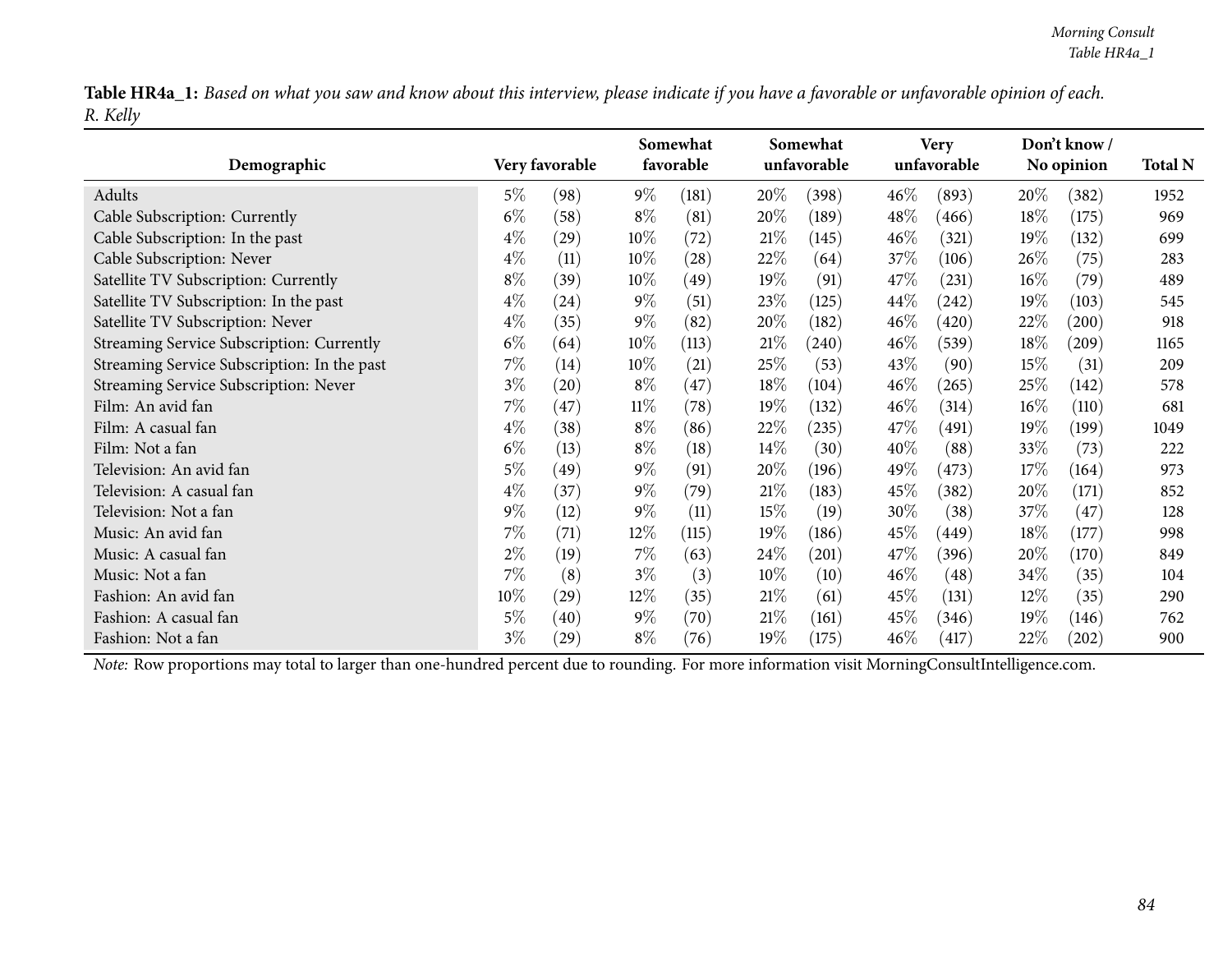|                          |        |                |        | Somewhat  |        | Somewhat    |       | <b>Very</b> |        | Don't know / |                |
|--------------------------|--------|----------------|--------|-----------|--------|-------------|-------|-------------|--------|--------------|----------------|
| Demographic              |        | Very favorable |        | favorable |        | unfavorable |       | unfavorable |        | No opinion   | <b>Total N</b> |
| Adults                   | 25\%   | (488)          | 28%    | (552)     | 13%    | (260)       | $6\%$ | (123)       | 27\%   | (528)        | 1952           |
| Gender: Male             | $24\%$ | (217)          | 27%    | (250)     | 16%    | (146)       | $8\%$ | (73)        | $25\%$ | (228)        | 914            |
| Gender: Female           | 26\%   | (272)          | 29%    | (302)     | $11\%$ | (114)       | $5\%$ | (50)        | 29%    | (300)        | 1038           |
| Age: 18-29               | 12%    | (43)           | 24\%   | (83)      | 15%    | (52)        | $7\%$ | (25)        | 42%    | (145)        | 348            |
| Age: 30-44               | 20%    | (89)           | 25%    | (111)     | 13%    | (57)        | $7\%$ | (31)        | 35%    | (152)        | 439            |
| Age: 45-54               | 28\%   | (97)           | 28%    | (94)      | 15%    | (51)        | $5\%$ | (18)        | 24%    | (81)         | 341            |
| Age: 55-64               | 34\%   | (124)          | 34\%   | (125)     | $11\%$ | (41)        | $5\%$ | (18)        | $17\%$ | (62)         | 369            |
| Age: 65+                 | 30%    | (135)          | $31\%$ | (140)     | 13%    | (59)        | $7\%$ | (31)        | 20%    | (89)         | 454            |
| Generation Z: 18-21      | 10%    | (12)           | 22%    | (25)      | 18%    | (21)        | $6\%$ | (6)         | 44%    | (51)         | 116            |
| Millennial: Age 22-37    | $17\%$ | (81)           | 25%    | (117)     | 13%    | (60)        | $8\%$ | (40)        | 38%    | (180)        | 478            |
| Generation X: Age 38-53  | 25%    | (126)          | 27\%   | (137)     | 14%    | (71)        | $5\%$ | (26)        | 28\%   | (138)        | 498            |
| Boomers: Age 54-72       | 32%    | (235)          | 32%    | (234)     | 13%    | (96)        | $6\%$ | (45)        | 17%    | (127)        | 736            |
| PID: Dem (no lean)       | $38\%$ | (258)          | 29%    | (192)     | 10%    | (71)        | $3\%$ | (19)        | 20%    | (134)        | 674            |
| PID: Ind (no lean)       | 19%    | (126)          | 28%    | (183)     | 12%    | (81)        | $6\%$ | (41)        | 35%    | (229)        | 659            |
| PID: Rep (no lean)       | $17\%$ | (105)          | 29%    | (177)     | 17%    | (108)       | 10%   | (63)        | 27\%   | (165)        | 619            |
| PID/Gender: Dem Men      | $37\%$ | (105)          | 27%    | (76)      | $11\%$ | (32)        | $4\%$ | (10)        | $21\%$ | (59)         | 282            |
| PID/Gender: Dem Women    | 39%    | (154)          | 30%    | (117)     | $10\%$ | (38)        | $2\%$ | (9)         | 19%    | (75)         | 392            |
| PID/Gender: Ind Men      | 17%    | (54)           | 30%    | (93)      | 15%    | (48)        | $7\%$ | (22)        | $31\%$ | (96)         | 313            |
| PID/Gender: Ind Women    | 21\%   | (72)           | 26%    | (90)      | $9\%$  | (33)        | $5\%$ | (19)        | 38%    | (133)        | 347            |
| PID/Gender: Rep Men      | 18%    | (58)           | 26%    | (82)      | $21\%$ | (66)        | 13%   | (41)        | 23%    | (73)         | 319            |
| PID/Gender: Rep Women    | 15%    | (46)           | 32%    | (96)      | $14\%$ | (43)        | $8\%$ | (23)        | $31\%$ | (92)         | 299            |
| Ideo: Liberal (1-3)      | 35%    | (218)          | 28%    | (173)     | 10%    | (61)        | $4\%$ | (26)        | 22%    | (137)        | 614            |
| Ideo: Moderate (4)       | $27\%$ | (112)          | 29%    | (123)     | 13%    | (56)        | $6\%$ | (25)        | 25%    | (104)        | 419            |
| Ideo: Conservative (5-7) | 18%    | (127)          | 30%    | (205)     | 17%    | (115)       | $9\%$ | (65)        | 26%    | (183)        | 695            |
| Educ: < College          | $24\%$ | (293)          | 28\%   | (341)     | 13\%   | (161)       | $6\%$ | (76)        | 29%    | (356)        | 1228           |
| Educ: Bachelors degree   | 26%    | (122)          | 30%    | (137)     | 13%    | (61)        | $7\%$ | (31)        | 24\%   | (112)        | 462            |
| Educ: Post-grad          | 28%    | (74)           | 29%    | (75)      | $14\%$ | (38)        | $6\%$ | (17)        | 23%    | (60)         | 263            |

Table HR4a\_2: Based on what you saw and know about this interview, please indicate if you have a favorable or unfavorable opinion of each. *Gayle King*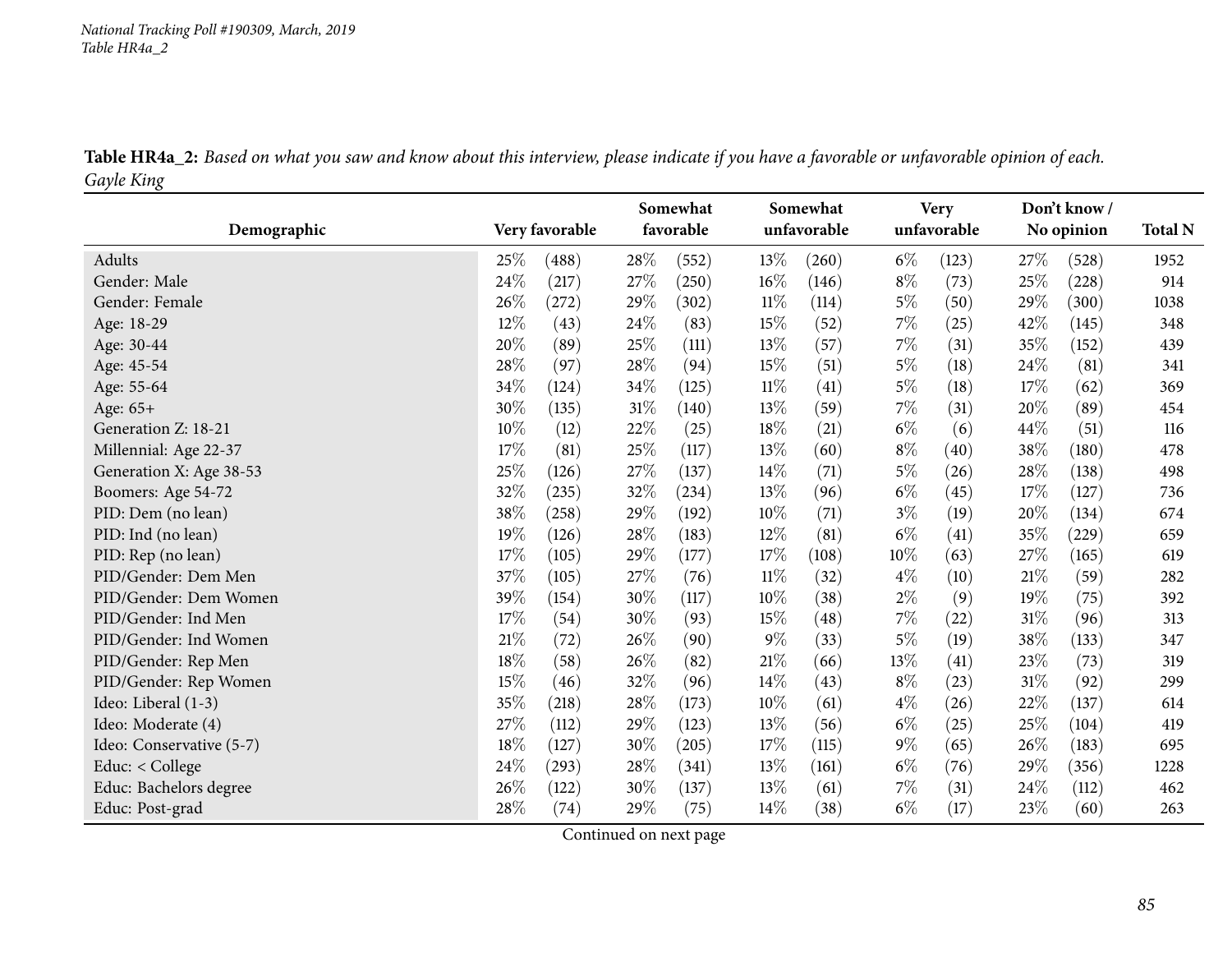|                             |        | Very favorable |        | Somewhat<br>favorable |        | Somewhat<br>unfavorable |        | <b>Very</b><br>unfavorable |        | Don't know /<br>No opinion | <b>Total N</b> |
|-----------------------------|--------|----------------|--------|-----------------------|--------|-------------------------|--------|----------------------------|--------|----------------------------|----------------|
| Demographic                 |        |                |        |                       |        |                         |        |                            |        |                            |                |
| Adults                      | 25%    | (488)          | 28%    | (552)                 | 13%    | (260)                   | $6\%$  | (123)                      | 27\%   | (528)                      | 1952           |
| Income: Under 50k           | 23%    | (246)          | 29%    | (306)                 | 13%    | (142)                   | $7\%$  | (73)                       | $28\%$ | (297)                      | 1065           |
| Income: 50k-100k            | 27%    | (163)          | 28%    | (175)                 | 13%    | (81)                    | $6\%$  | (37)                       | 26%    | (159)                      | 616            |
| Income: 100k+               | 29%    | (79)           | 27%    | (72)                  | 14%    | (37)                    | $5\%$  | (13)                       | 26%    | (72)                       | 272            |
| Ethnicity: White            | 24%    | (380)          | 29%    | (453)                 | 13%    | (211)                   | $7\%$  | (104)                      | 27%    | (430)                      | 1579           |
| Ethnicity: Hispanic         | 24%    | (45)           | $21\%$ | (39)                  | $11\%$ | (21)                    | $11\%$ | (21)                       | 33%    | (63)                       | 189            |
| Ethnicity: Afr. Am.         | 34%    | (83)           | 28%    | (68)                  | $11\%$ | (27)                    | $3\%$  | (8)                        | 25%    | (62)                       | 248            |
| Ethnicity: Other            | 20%    | (25)           | 25%    | (31)                  | 18%    | (22)                    | $9\%$  | (11)                       | 29%    | (36)                       | 126            |
| Relig: Protestant           | 24%    | (116)          | 33%    | (159)                 | 13%    | (63)                    | $7\%$  | (35)                       | 22%    | (104)                      | 477            |
| Relig: Roman Catholic       | 32%    | (116)          | 24%    | (88)                  | 16%    | (57)                    | $8\%$  | (27)                       | $21\%$ | (77)                       | 364            |
| Relig: Something Else       | 29%    | (55)           | 26%    | (49)                  | 13%    | (25)                    | $3\%$  | (6)                        | 29%    | (55)                       | 189            |
| Relig: Jewish               | 30%    | (13)           | 31%    | (13)                  | $9\%$  | $\left( 4\right)$       | $2\%$  | $\left(1\right)$           | $27\%$ | (11)                       | 42             |
| Relig: Evangelical          | 30%    | (210)          | 29%    | (205)                 | 15%    | (105)                   | $5\%$  | (37)                       | $21\%$ | (149)                      | 707            |
| Relig: Non-Evang. Catholics | 24%    | (77)           | 28%    | (91)                  | 12%    | (39)                    | 10%    | (31)                       | 27%    | (87)                       | 324            |
| Relig: All Christian        | 28%    | (287)          | 29%    | (296)                 | $14\%$ | (144)                   | $7\%$  | (68)                       | 23%    | (236)                      | 1030           |
| Relig: All Non-Christian    | 22%    | (48)           | 27%    | (59)                  | 14%    | (30)                    | $7\%$  | (16)                       | $30\%$ | (66)                       | 219            |
| Community: Urban            | $31\%$ | (143)          | 27%    | (124)                 | 10%    | (47)                    | $6\%$  | (26)                       | 26%    | (120)                      | 460            |
| Community: Suburban         | 25%    | (222)          | 28%    | (254)                 | 14%    | (122)                   | $7\%$  | (61)                       | 26%    | (234)                      | 892            |
| Community: Rural            | 21%    | (124)          | 29%    | (175)                 | 15%    | (91)                    | $6\%$  | (37)                       | 29%    | (174)                      | 601            |
| Employ: Private Sector      | 23%    | (130)          | 31%    | (177)                 | 15%    | (87)                    | $5\%$  | (30)                       | 26%    | (150)                      | 575            |
| Employ: Government          | 27%    | (33)           | 28%    | (34)                  | $6\%$  | (7)                     | $10\%$ | (12)                       | 29%    | (36)                       | 121            |
| Employ: Self-Employed       | $21\%$ | (40)           | 29%    | (55)                  | 20%    | (37)                    | $6\%$  | (12)                       | 24%    | (44)                       | 187            |
| Employ: Homemaker           | 23%    | (37)           | 26%    | (43)                  | 13%    | (21)                    | $6\%$  | (10)                       | 31%    | (51)                       | 162            |
| Employ: Student             | 10%    | (8)            | 25%    | (19)                  | 13%    | (10)                    | $9\%$  | (7)                        | 43%    | (33)                       | 76             |
| Employ: Retired             | 33%    | (169)          | 32%    | (167)                 | $11\%$ | (59)                    | $7\%$  | (34)                       | 17%    | (88)                       | 518            |
| Employ: Unemployed          | 22%    | (34)           | 19%    | (29)                  | $11\%$ | (17)                    | $5\%$  | (7)                        | 43%    | (67)                       | 155            |
| Employ: Other               | 24\%   | (38)           | 18%    | (28)                  | 14%    | (21)                    | $7\%$  | (11)                       | 38\%   | (60)                       | 157            |
| Military HH: Yes            | 25%    | (92)           | 31%    | (113)                 | 14%    | (51)                    | $8\%$  | (30)                       | 22%    | (79)                       | 365            |
| Military HH: No             | 25%    | (396)          | 28%    | (440)                 | 13%    | (209)                   | $6\%$  | (93)                       | 28%    | (449)                      | 1587           |
| RD/WT: Right Direction      | 17%    | (126)          | 27%    | (201)                 | 17%    | (124)                   | 10%    | (74)                       | 29%    | (212)                      | 736            |
| RD/WT: Wrong Track          | 30%    | (363)          | 29%    | (352)                 | $11\%$ | (136)                   | $4\%$  | (49)                       | 26%    | (316)                      | 1216           |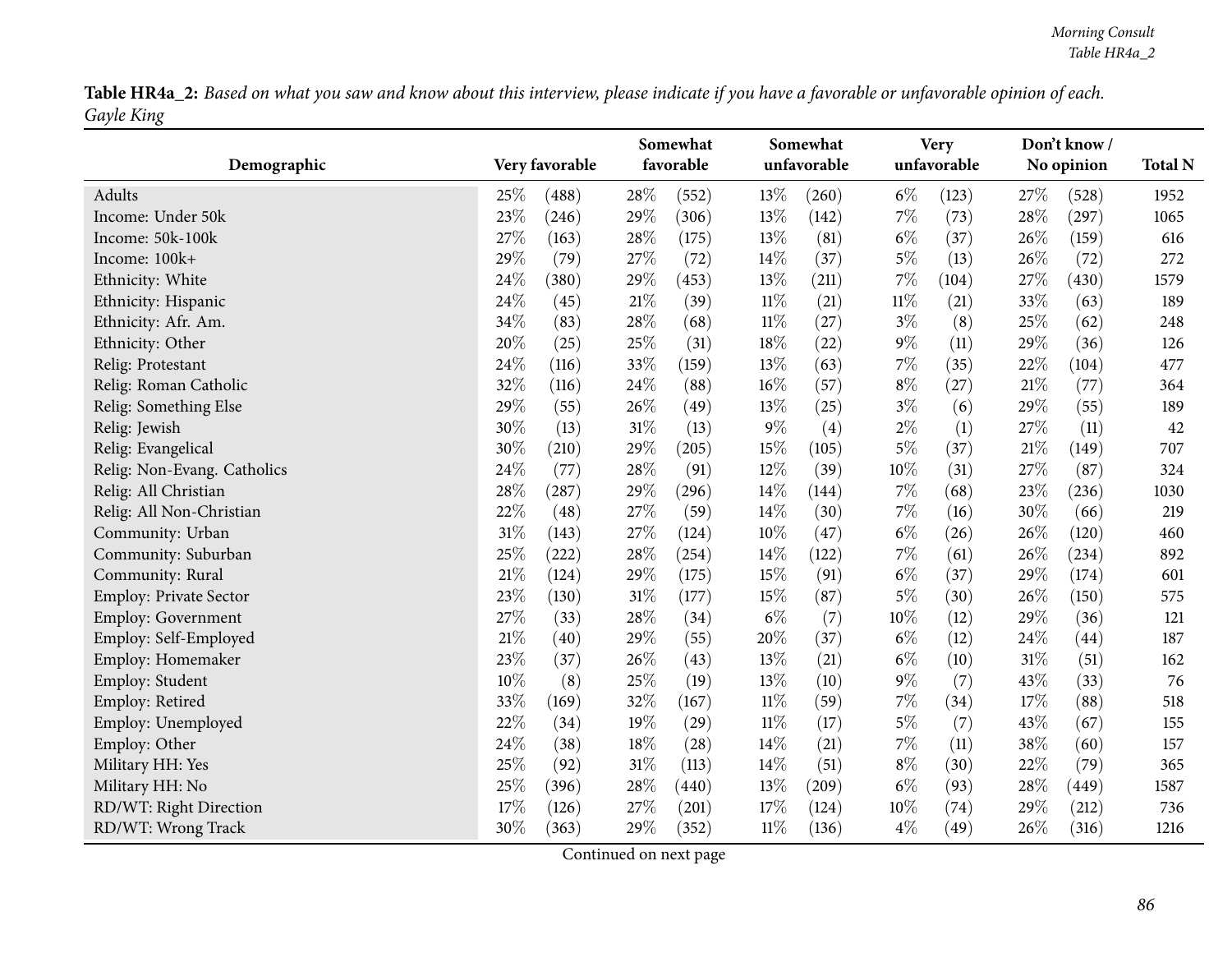|            | <b>Table HR4a_2:</b> Based on what you saw and know about this interview, please indicate if you have a favorable or unfavorable opinion of each. |  |  |  |  |
|------------|---------------------------------------------------------------------------------------------------------------------------------------------------|--|--|--|--|
| Gayle King |                                                                                                                                                   |  |  |  |  |

|                                      |        |                |      | Somewhat  |        | Somewhat    |        | <b>Very</b> |        | Don't know/ |                |
|--------------------------------------|--------|----------------|------|-----------|--------|-------------|--------|-------------|--------|-------------|----------------|
| Demographic                          |        | Very favorable |      | favorable |        | unfavorable |        | unfavorable |        | No opinion  | <b>Total N</b> |
| Adults                               | 25%    | (488)          | 28%  | (552)     | 13\%   | (260)       | $6\%$  | (123)       | 27%    | (528)       | 1952           |
| Trump Job Approve                    | 16%    | (127)          | 28%  | (230)     | 17%    | (140)       | 10%    | (82)        | 28%    | (231)       | 810            |
| Trump Job Disapprove                 | 34%    | (357)          | 29%  | (306)     | $11\%$ | (113)       | $4\%$  | (39)        | 22%    | (231)       | 1046           |
| Trump Job Strongly Approve           | $17\%$ | (73)           | 24%  | (108)     | 20%    | (88)        | $11\%$ | (50)        | 28%    | (124)       | 444            |
| Trump Job Somewhat Approve           | 15%    | (54)           | 33%  | (122)     | 14\%   | (51)        | $9\%$  | (32)        | 29%    | (106)       | 366            |
| Trump Job Somewhat Disapprove        | 20%    | (49)           | 29%  | (71)      | 18%    | (42)        | $3\%$  | (7)         | 30%    | (72)        | 242            |
| Trump Job Strongly Disapprove        | 38%    | (308)          | 29%  | (235)     | $9\%$  | (71)        | $4\%$  | (32)        | 20%    | (159)       | 804            |
| Favorable of Trump                   | $16\%$ | (125)          | 27%  | (217)     | 18%    | (140)       | 10%    | (80)        | 29%    | (232)       | 794            |
| Unfavorable of Trump                 | 34\%   | (354)          | 30%  | (319)     | 10%    | (109)       | $4\%$  | (38)        | 22%    | (225)       | 1045           |
| Very Favorable of Trump              | 15%    | (70)           | 26%  | (121)     | 19%    | (89)        | $11\%$ | (49)        | 29%    | (134)       | 463            |
| Somewhat Favorable of Trump          | $17\%$ | (55)           | 29%  | (96)      | 15%    | (51)        | $9\%$  | (31)        | 30%    | (98)        | 331            |
| Somewhat Unfavorable of Trump        | 16%    | (32)           | 38%  | (77)      | 15%    | (29)        | $3\%$  | (6)         | 28%    | (56)        | 200            |
| Very Unfavorable of Trump            | 38%    | (322)          | 29%  | (242)     | $9\%$  | (80)        | $4\%$  | (32)        | 20%    | (169)       | 845            |
| #1 Issue: Economy                    | $21\%$ | (119)          | 26%  | (141)     | 16%    | (89)        | $6\%$  | (34)        | $31\%$ | (170)       | 553            |
| #1 Issue: Security                   | $21\%$ | (89)           | 28%  | (117)     | 15%    | (63)        | $9\%$  | (38)        | 26%    | (111)       | 419            |
| #1 Issue: Health Care                | 33%    | (94)           | 35%  | (101)     | $11\%$ | (32)        | $3\%$  | (8)         | 19%    | (54)        | 289            |
| #1 Issue: Medicare / Social Security | 35%    | (97)           | 32%  | (91)      | 10%    | (27)        | $6\%$  | (16)        | 18%    | (50)        | 281            |
| #1 Issue: Women's Issues             | 24%    | (21)           | 15%  | (13)      | 15%    | (14)        | $8\%$  | (7)         | 37%    | (33)        | 89             |
| #1 Issue: Education                  | $21\%$ | (25)           | 31%  | (37)      | $9\%$  | (11)        | $6\%$  | (8)         | 33%    | (39)        | 121            |
| #1 Issue: Energy                     | 27%    | (26)           | 23%  | (22)      | $11\%$ | (11)        | $5\%$  | (5)         | 33%    | (31)        | 96             |
| #1 Issue: Other                      | $16\%$ | (17)           | 28%  | (30)      | 13%    | (13)        | $6\%$  | (6)         | 37%    | (39)        | 105            |
| 2018 House Vote: Democrat            | 41\%   | (290)          | 31%  | (223)     | $9\%$  | (61)        | $2\%$  | (17)        | 17%    | (121)       | 713            |
| 2018 House Vote: Republican          | $17\%$ | (116)          | 29%  | (192)     | 17%    | (111)       | 10%    | (64)        | 28%    | (186)       | 669            |
| 2018 House Vote: Someone else        | $7\%$  | (6)            | 28%  | (25)      | 18%    | (16)        | $8\%$  | (7)         | 40%    | (35)        | 90             |
| 2018 House Vote: Didnt Vote          | 15%    | (73)           | 24\% | (112)     | 15%    | (71)        | $7\%$  | (35)        | 39%    | (185)       | 476            |
| 2016 Vote: Hillary Clinton           | 44%    | (274)          | 30%  | (185)     | $8\%$  | (53)        | $2\%$  | (13)        | 16%    | (99)        | 624            |
| 2016 Vote: Donald Trump              | 17%    | (113)          | 27%  | (177)     | 18%    | (120)       | 10%    | (65)        | 28%    | (189)       | 664            |
| 2016 Vote: Someone else              | 19%    | (27)           | 30%  | (43)      | 13%    | (19)        | $8\%$  | (11)        | 31%    | (44)        | 145            |
| 2016 Vote: Didnt Vote                | 14\%   | (73)           | 28%  | (145)     | 13%    | (65)        | $6\%$  | (31)        | 38%    | (195)       | 510            |
| Voted in 2014: Yes                   | 30%    | (378)          | 29%  | (370)     | 13%    | (170)       | $6\%$  | (78)        | 22%    | (279)       | 1275           |
| Voted in 2014: No                    | 16%    | (110)          | 27%  | (182)     | 13%    | (90)        | 7%     | (45)        | 37%    | (249)       | 677            |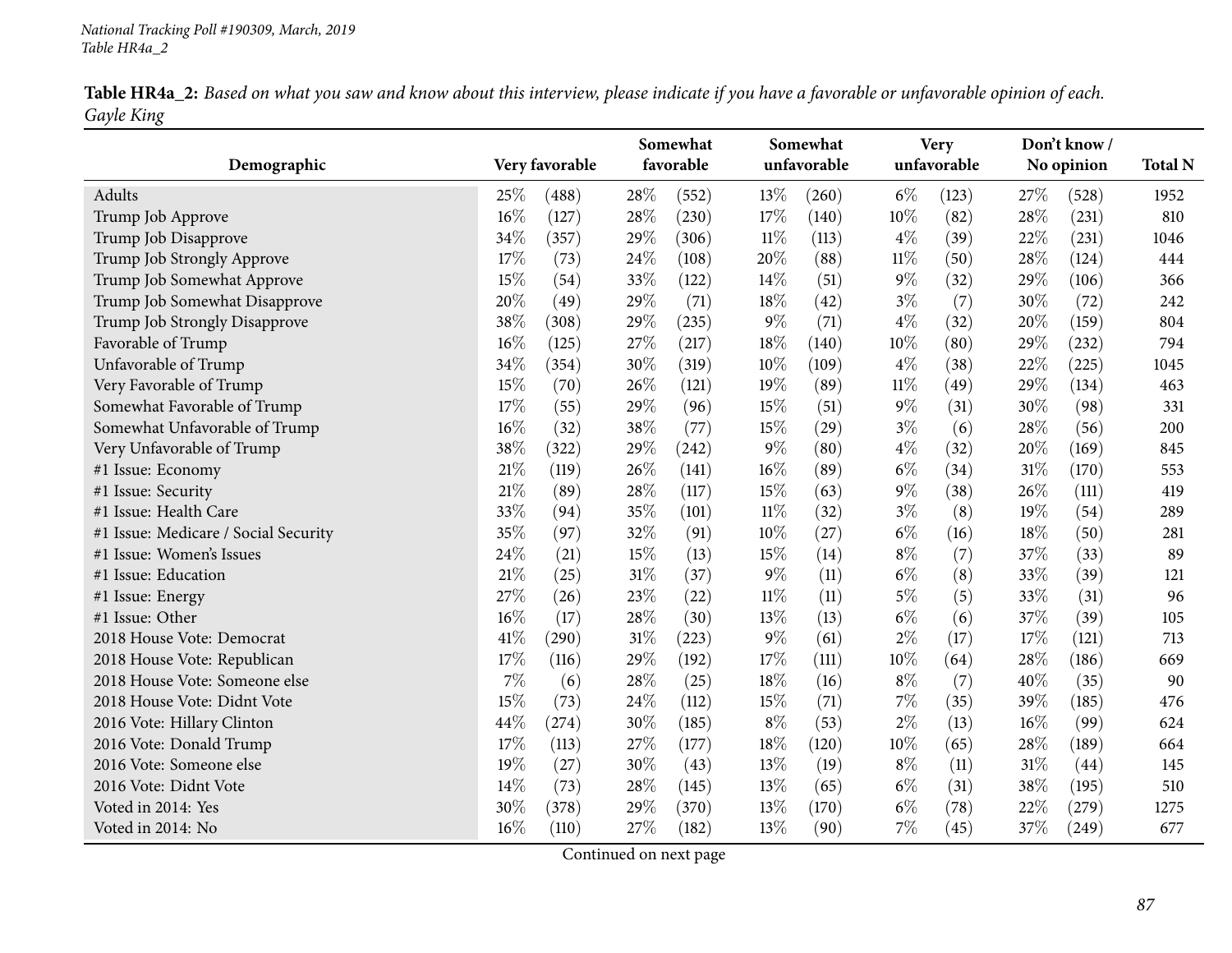| Demographic                                           |        | Very favorable |     | Somewhat<br>favorable |        | Somewhat<br>unfavorable |        | <b>Very</b><br>unfavorable |        | Don't know /<br>No opinion | <b>Total N</b> |
|-------------------------------------------------------|--------|----------------|-----|-----------------------|--------|-------------------------|--------|----------------------------|--------|----------------------------|----------------|
|                                                       |        |                |     |                       |        |                         |        |                            |        |                            |                |
| Adults                                                | 25%    | (488)          | 28% | (552)                 | 13%    | (260)                   | $6\%$  | (123)                      | 27\%   | (528)                      | 1952           |
| 2012 Vote: Barack Obama                               | 41\%   | (300)          | 31% | (230)                 | 7%     | (55)                    | $3\%$  | (23)                       | 18%    | (132)                      | 740            |
| 2012 Vote: Mitt Romney                                | 17%    | (94)           | 30% | (161)                 | 18%    | (100)                   | $10\%$ | (53)                       | 25%    | (135)                      | 542            |
| 2012 Vote: Other                                      | 14%    | (13)           | 22% | (19)                  | 19%    | (17)                    | $6\%$  | (5)                        | 39%    | (34)                       | 88             |
| 2012 Vote: Didn't Vote                                | 14%    | (82)           | 24% | (142)                 | 15%    | (88)                    | $7\%$  | (43)                       | 39%    | (227)                      | 582            |
| 4-Region: Northeast                                   | 28%    | (97)           | 29% | (103)                 | $11\%$ | (38)                    | $6\%$  | (23)                       | 25%    | (87)                       | 348            |
| 4-Region: Midwest                                     | 25%    | (110)          | 30% | (136)                 | $12\%$ | (55)                    | $6\%$  | (28)                       | 26%    | (119)                      | 448            |
| 4-Region: South                                       | 23%    | (169)          | 28% | (204)                 | 13%    | (97)                    | $6\%$  | (45)                       | 29%    | (213)                      | 729            |
| 4-Region: West                                        | 26%    | (112)          | 26% | (109)                 | 16%    | (69)                    | $7\%$  | (28)                       | 25%    | (109)                      | 427            |
| Watch TV Shows: Every day                             | 29%    | (304)          | 29% | (306)                 | 12%    | (121)                   | $5\%$  | (56)                       | 25%    | (257)                      | 1044           |
| Watch TV Shows: Several times per week                | $25\%$ | (105)          | 32% | (132)                 | 15%    | (62)                    | $5\%$  | (21)                       | 24%    | (100)                      | 420            |
| Watch TV Shows: About once per week                   | $11\%$ | (12)           | 24% | (26)                  | 24%    | (27)                    | $11\%$ | (12)                       | 31%    | (34)                       | 110            |
| Watch TV Shows: Several times per month               | 19%    | (18)           | 23% | (22)                  | 19%    | (18)                    | $8\%$  | (8)                        | 31%    | (29)                       | 95             |
| Watch TV Shows: About once per month                  | 23%    | (14)           | 25% | (15)                  | $9\%$  | (5)                     | $9\%$  | (5)                        | 35%    | (21)                       | 60             |
| Watch TV Shows: Less often than once per month        | 13%    | (9)            | 22% | (16)                  | 15%    | (11)                    | 13%    | (9)                        | 38%    | (28)                       | 74             |
| Watch TV Shows: Never                                 | 18%    | (26)           | 24% | (36)                  | 10%    | (15)                    | $8\%$  | (12)                       | 40%    | (59)                       | 149            |
| Watch Movies: Every day                               | 25%    | (86)           | 25% | (84)                  | 13%    | (45)                    | $8\%$  | (29)                       | 28%    | (94)                       | 339            |
| Watch Movies: Several times per week                  | 27%    | (134)          | 32% | (157)                 | 12%    | (62)                    | $5\%$  | (25)                       | 24%    | (119)                      | 497            |
| Watch Movies: About once per week                     | 27%    | (87)           | 29% | (94)                  | 14%    | (47)                    | $6\%$  | (21)                       | 24%    | (77)                       | 326            |
| Watch Movies: Several times per month                 | 29%    | (75)           | 28% | (72)                  | 14\%   | (37)                    | $4\%$  | (11)                       | 25%    | (64)                       | 260            |
| Watch Movies: About once per month                    | 20%    | (40)           | 31% | (61)                  | 13%    | (25)                    | $6\%$  | (12)                       | 30%    | (59)                       | 198            |
| Watch Movies: Less often than once per month          | 21%    | (34)           | 28% | (46)                  | 17%    | (28)                    | $5\%$  | (9)                        | 29%    | (48)                       | 164            |
| <b>Watch Movies: Never</b>                            | 19%    | (33)           | 22% | (37)                  | 10%    | (16)                    | $9\%$  | (16)                       | 40%    | (66)                       | 168            |
| Watch Sporting Events: Every day                      | $31\%$ | (51)           | 27% | (45)                  | $11\%$ | (19)                    | 10%    | (16)                       | 21%    | (36)                       | 168            |
| Watch Sporting Events: Several times per week         | 29%    | (83)           | 25% | (72)                  | 20%    | (56)                    | $5\%$  | (14)                       | $21\%$ | (60)                       | 285            |
| Watch Sporting Events: About once per week            | 27\%   | (68)           | 34% | (87)                  | $12\%$ | (31)                    | $7\%$  | (17)                       | 20%    | (51)                       | 253            |
| Watch Sporting Events: Several times per month        | 21%    | (39)           | 34% | (64)                  | 18%    | (33)                    | $4\%$  | (8)                        | 23%    | (43)                       | 188            |
| Watch Sporting Events: About once per month           | 27%    | (42)           | 31% | (48)                  | 10%    | (16)                    | $6\%$  | (9)                        | 25%    | (39)                       | 155            |
| Watch Sporting Events: Less often than once per month | 21\%   | (65)           | 29% | (92)                  | 13%    | (41)                    | $5\%$  | (17)                       | 31%    | (98)                       | 313            |
| Watch Sporting Events: Never                          | 24%    | (140)          | 24% | (143)                 | $11\%$ | (64)                    | 7%     | (43)                       | 34%    | (201)                      | 591            |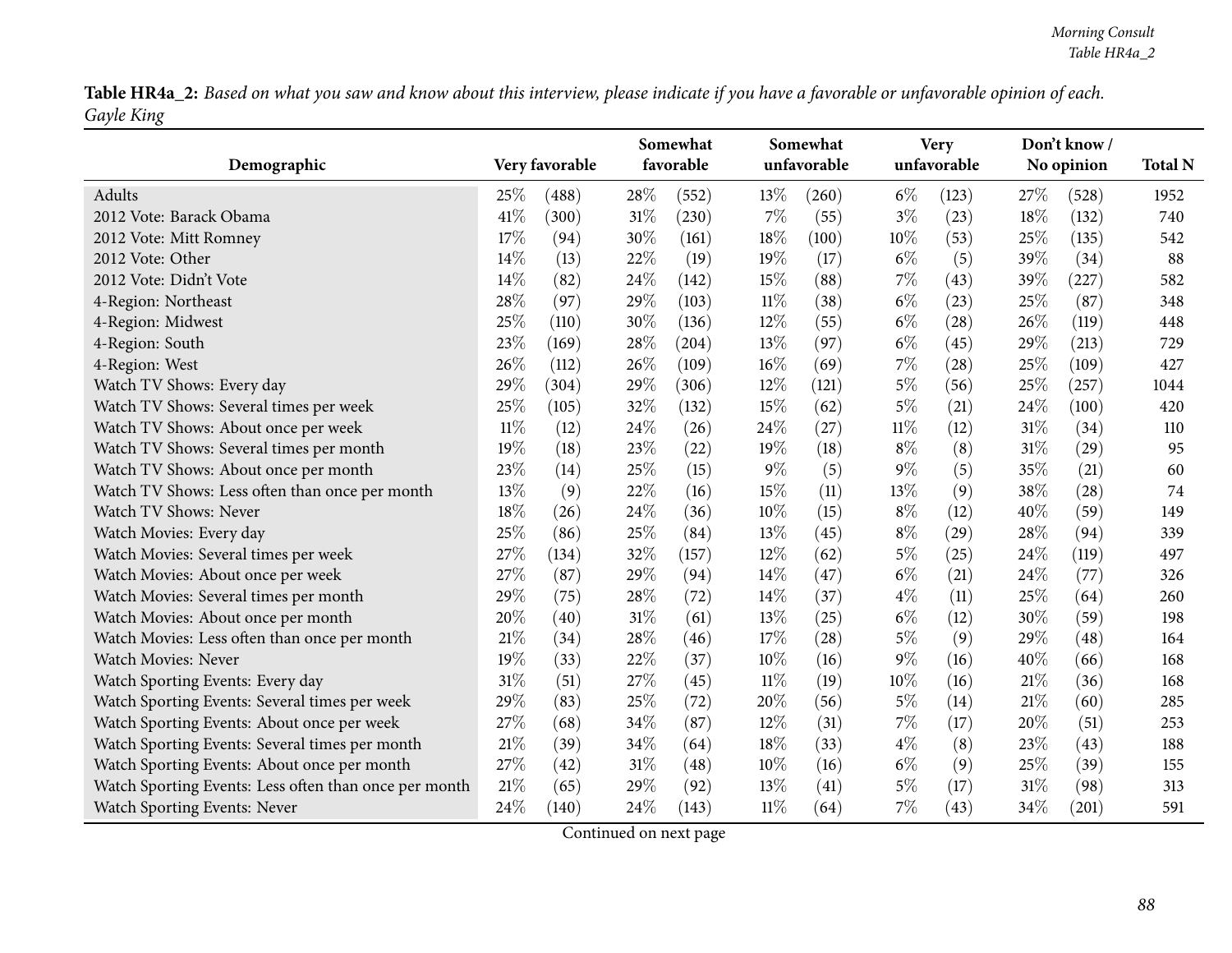|            | <b>Table HR4a_2:</b> Based on what you saw and know about this interview, please indicate if you have a favorable or unfavorable opinion of each. |  |  |  |
|------------|---------------------------------------------------------------------------------------------------------------------------------------------------|--|--|--|
| Gayle King |                                                                                                                                                   |  |  |  |

|                                             |        |                |        | Somewhat  |        | Somewhat    |        | <b>Very</b>        |      | Don't know / |                |
|---------------------------------------------|--------|----------------|--------|-----------|--------|-------------|--------|--------------------|------|--------------|----------------|
| Demographic                                 |        | Very favorable |        | favorable |        | unfavorable |        | unfavorable        |      | No opinion   | <b>Total N</b> |
| Adults                                      | $25\%$ | (488)          | 28\%   | (552)     | 13\%   | (260)       | $6\%$  | (123)              | 27\% | (528)        | 1952           |
| Cable Subscription: Currently               | 29\%   | (283)          | $28\%$ | (273)     | 13%    | (125)       | $6\%$  | (55)               | 24\% | (234)        | 969            |
| Cable Subscription: In the past             | 22\%   | (155)          | 30\%   | (208)     | $14\%$ | (96)        | $7\%$  | (51)               | 27%  | (189)        | 699            |
| Cable Subscription: Never                   | 18%    | (50)           | 25%    | (72)      | 14\%   | (39)        | $6\%$  | (17)               | 37\% | (105)        | 283            |
| Satellite TV Subscription: Currently        | 27\%   | (130)          | 32\%   | (156)     | $11\%$ | (54)        | $6\%$  | (30)               | 24\% | (119)        | 489            |
| Satellite TV Subscription: In the past      | 20\%   | (110)          | 30\%   | (165)     | 17\%   | (91)        | $7\%$  | (35)               | 26\% | (144)        | 545            |
| Satellite TV Subscription: Never            | 27\%   | (249)          | 25%    | (232)     | 13\%   | (115)       | $6\%$  | (58)               | 29\% | (265)        | 918            |
| Streaming Service Subscription: Currently   | 26\%   | (298)          | 29%    | (338)     | 13%    | (153)       | $6\%$  | (73)               | 26\% | (303)        | 1165           |
| Streaming Service Subscription: In the past | 25\%   | (53)           | 27%    | (57)      | $16\%$ | (32)        | $4\%$  | (9)                | 28\% | (58)         | 209            |
| Streaming Service Subscription: Never       | $24\%$ | (138)          | 27%    | (157)     | 13\%   | (74)        | $7\%$  | (41)               | 29\% | (167)        | 578            |
| Film: An avid fan                           | 29\%   | (200)          | 28\%   | (190)     | $12\%$ | (84)        | $6\%$  | (42)               | 24\% | (165)        | 681            |
| Film: A casual fan                          | $25\%$ | (262)          | $30\%$ | (314)     | 13\%   | (138)       | $6\%$  | (59)               | 26\% | (275)        | 1049           |
| Film: Not a fan                             | 12\%   | (26)           | 22\%   | (48)      | 17\%   | (38)        | $10\%$ | (23)               | 39\% | (88)         | 222            |
| Television: An avid fan                     | 32%    | (313)          | 27%    | (264)     | 12%    | (116)       | $6\%$  | (54)               | 23\% | (225)        | 973            |
| Television: A casual fan                    | 19%    | (166)          | $31\%$ | (265)     | $15\%$ | (129)       | $6\%$  | (50)               | 28\% | (242)        | 852            |
| Television: Not a fan                       | $8\%$  | (10)           | 18\%   | (24)      | $12\%$ | (15)        | $14\%$ | (18)               | 48\% | (61)         | 128            |
| Music: An avid fan                          | 27\%   | (269)          | 29%    | (288)     | 13%    | (127)       | $6\%$  | (62)               | 25\% | (252)        | 998            |
| Music: A casual fan                         | 24\%   | (201)          | 30\%   | (251)     | $14\%$ | (122)       | $6\%$  | $\left( 48\right)$ | 27\% | (227)        | 849            |
| Music: Not a fan                            | 18\%   | (19)           | 13\%   | (13)      | $10\%$ | (11)        | $12\%$ | (13)               | 47\% | (49)         | 104            |
| Fashion: An avid fan                        | $31\%$ | (90)           | 27\%   | (78)      | 10%    | (30)        | $10\%$ | (28)               | 22\% | (64)         | 290            |
| Fashion: A casual fan                       | 28\%   | (216)          | 29%    | (224)     | 13%    | (102)       | $4\%$  | (27)               | 25\% | (194)        | 762            |
| Fashion: Not a fan                          | 20%    | (183)          | $28\%$ | (251)     | $14\%$ | (128)       | $8\%$  | (68)               | 30\% | (270)        | 900            |

*Note:* Row proportions may total to larger than one-hundred percen<sup>t</sup> due to rounding. For more information visit [MorningConsultIntelligence.com](https://morningconsultintelligence.com).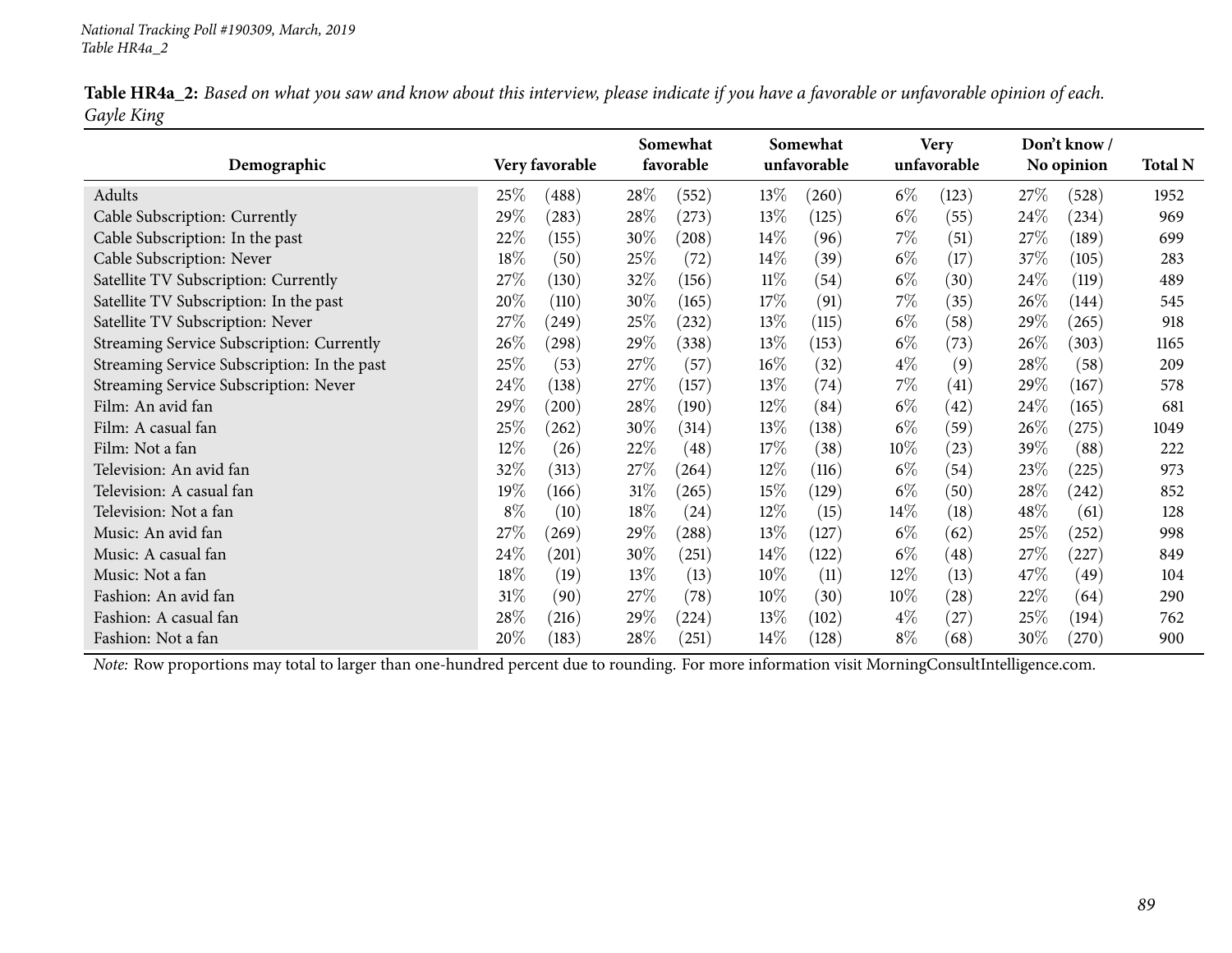| 0                        |        |                |        | Somewhat  |        | Somewhat    |        | <b>Very</b> |      | Don't know / |                |
|--------------------------|--------|----------------|--------|-----------|--------|-------------|--------|-------------|------|--------------|----------------|
| Demographic              |        | Very favorable |        | favorable |        | unfavorable |        | unfavorable |      | No opinion   | <b>Total N</b> |
| Adults                   | $10\%$ | (194)          | 14\%   | (282)     | 28\%   | (539)       | 27%    | (529)       | 21%  | (408)        | 1952           |
| Gender: Male             | 12%    | (113)          | 14%    | (127)     | 26%    | (234)       | 28%    | (257)       | 20%  | (183)        | 914            |
| Gender: Female           | $8\%$  | (82)           | 15%    | (155)     | 29%    | (304)       | 26%    | (272)       | 22%  | (225)        | 1038           |
| Age: 18-29               | 13%    | (46)           | 16%    | (56)      | 28%    | (97)        | $21\%$ | (73)        | 22%  | (76)         | 348            |
| Age: 30-44               | $14\%$ | (63)           | 17%    | (74)      | $27\%$ | (118)       | 22%    | (97)        | 20%  | (87)         | 439            |
| Age: 45-54               | $10\%$ | (36)           | 15%    | (52)      | 23%    | (79)        | 25%    | (84)        | 27%  | (91)         | 341            |
| Age: 55-64               | $8\%$  | (30)           | 14\%   | (51)      | 32%    | (118)       | 26\%   | (95)        | 20%  | (76)         | 369            |
| Age: 65+                 | $4\%$  | (19)           | $11\%$ | (50)      | 28%    | (126)       | 40\%   | (180)       | 17%  | (79)         | 454            |
| Generation Z: 18-21      | $15\%$ | (18)           | 13%    | (15)      | 26%    | (30)        | $17\%$ | (20)        | 29%  | (33)         | 116            |
| Millennial: Age 22-37    | 13%    | (62)           | 17%    | (83)      | 28%    | (133)       | $21\%$ | (103)       | 20%  | (97)         | 478            |
| Generation X: Age 38-53  | 13%    | (63)           | 15%    | (77)      | 25%    | (124)       | 23%    | (114)       | 24%  | (119)        | 498            |
| Boomers: Age 54-72       | $6\%$  | (46)           | 13%    | (97)      | 30%    | (219)       | 33\%   | (246)       | 17\% | (128)        | 736            |
| PID: Dem (no lean)       | $11\%$ | (74)           | 18%    | (119)     | 27%    | (181)       | 25%    | (171)       | 19%  | (130)        | 674            |
| PID: Ind (no lean)       | $9\%$  | (59)           | 14\%   | (91)      | 25%    | (168)       | 27%    | (179)       | 25%  | (163)        | 659            |
| PID: Rep (no lean)       | $10\%$ | (62)           | 12%    | (72)      | 31%    | (191)       | 29%    | (180)       | 19%  | (116)        | 619            |
| PID/Gender: Dem Men      | 15%    | (41)           | 18%    | (50)      | 24%    | (69)        | 25%    | (71)        | 18%  | (52)         | 282            |
| PID/Gender: Dem Women    | $8\%$  | (33)           | 18%    | (69)      | 29%    | (112)       | 25%    | (100)       | 20%  | (78)         | 392            |
| PID/Gender: Ind Men      | $10\%$ | (32)           | 14%    | (43)      | 25%    | (79)        | 29%    | (90)        | 22%  | (69)         | 313            |
| PID/Gender: Ind Women    | $8\%$  | (27)           | 14\%   | (48)      | 25%    | (88)        | 26%    | (89)        | 27%  | (94)         | 347            |
| PID/Gender: Rep Men      | 13%    | (40)           | $11\%$ | (34)      | 27%    | (86)        | 30%    | (96)        | 20%  | (62)         | 319            |
| PID/Gender: Rep Women    | $7\%$  | (22)           | 12%    | (37)      | $35\%$ | (104)       | 28%    | (83)        | 18%  | (53)         | 299            |
| Ideo: Liberal (1-3)      | 12\%   | (76)           | 14\%   | (87)      | 27%    | (167)       | 29%    | (178)       | 17%  | (106)        | 614            |
| Ideo: Moderate (4)       | $8\%$  | (33)           | 16%    | (65)      | 29%    | (121)       | $23\%$ | (98)        | 24%  | (102)        | 419            |
| Ideo: Conservative (5-7) | $7\%$  | (46)           | 14\%   | (98)      | 29%    | (203)       | 32%    | (222)       | 18%  | (126)        | 695            |
| Educ: < College          | $11\%$ | (132)          | 14%    | (176)     | $25\%$ | (312)       | $26\%$ | (318)       | 24%  | (291)        | 1228           |
| Educ: Bachelors degree   | $7\%$  | (34)           | 14\%   | (64)      | 34%    | (158)       | $26\%$ | (121)       | 18%  | (84)         | 462            |
| Educ: Post-grad          | $11\%$ | (29)           | 16%    | (41)      | 26%    | (69)        | $34\%$ | (90)        | 13%  | (33)         | 263            |

Table HR5: As you may know, HBO recently released a documentary that focuses on two men who allege they were sexually abused as children by singer Michael Jackson. Based on what you know now, please indicate if you have a favorable or unfavorable view of Michael Jackson.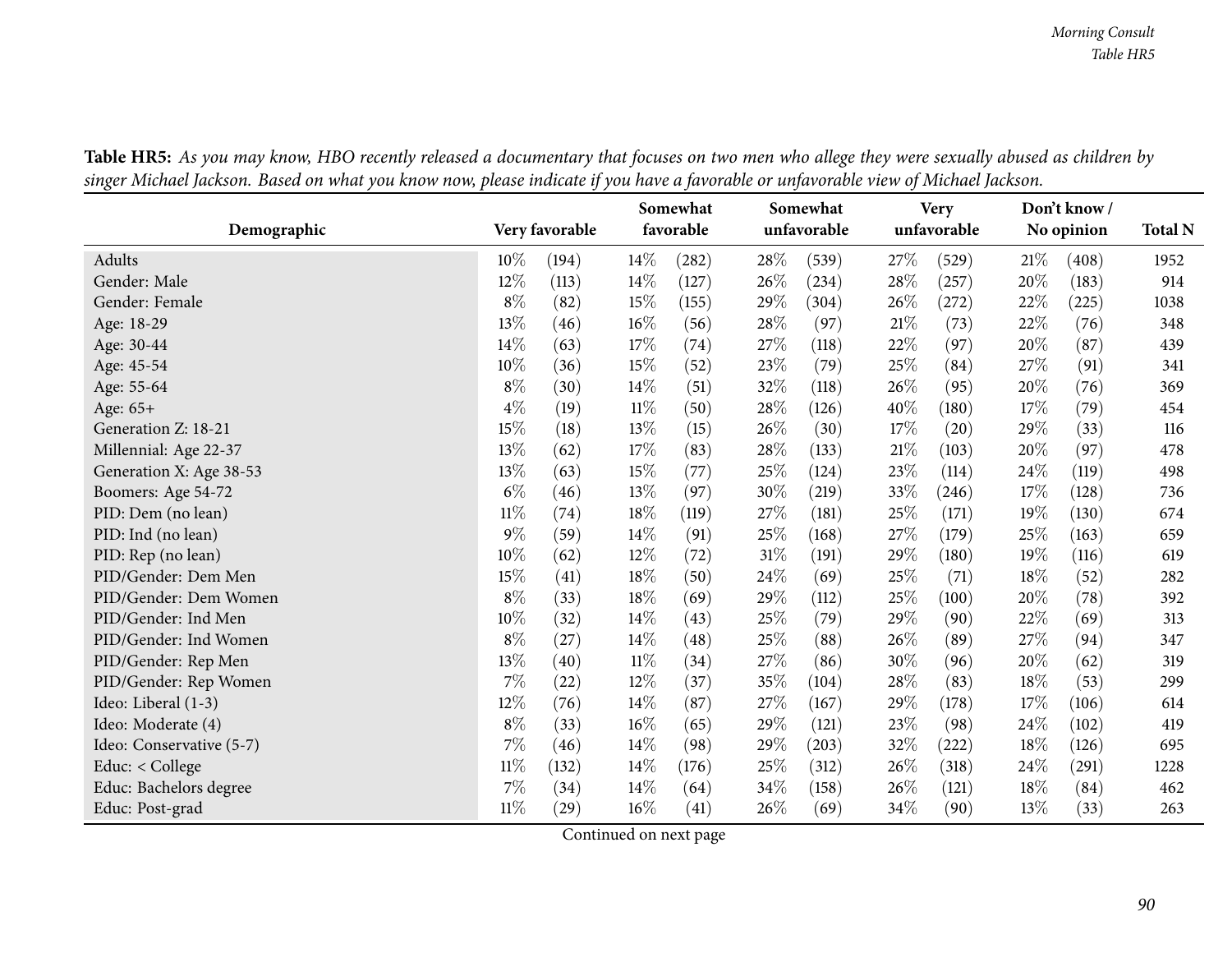| Demographic                   |        | Very favorable |        | Somewhat<br>favorable |        | Somewhat<br>unfavorable |     | <b>Very</b><br>unfavorable |        | Don't know/<br>No opinion | <b>Total N</b> |
|-------------------------------|--------|----------------|--------|-----------------------|--------|-------------------------|-----|----------------------------|--------|---------------------------|----------------|
| <b>Adults</b>                 | 10%    | (194)          | 14%    | (282)                 | 28\%   | (539)                   | 27% | (529)                      | $21\%$ | (408)                     | 1952           |
| Income: Under 50k             | $11\%$ | (114)          | 14%    | (151)                 | 26%    | (278)                   | 26% | (273)                      | 23%    | (249)                     | 1065           |
| Income: 50k-100k              | $9\%$  | (55)           | $16\%$ | (96)                  | 29%    | (178)                   | 28% | (170)                      | 19%    | (117)                     | 616            |
| Income: 100k+                 | $9\%$  | (25)           | 13%    | (35)                  | $30\%$ | (82)                    | 32% | (87)                       | 16%    | (42)                      | 272            |
| Ethnicity: White              | $8\%$  | (125)          | 14%    | (215)                 | 29%    | (457)                   | 29% | (464)                      | 20%    | (319)                     | 1579           |
| Ethnicity: Hispanic           | $11\%$ | (20)           | 18%    | (34)                  | 21%    | (40)                    | 26% | (48)                       | 25%    | (47)                      | 189            |
| Ethnicity: Afr. Am.           | 22%    | (55)           | 18%    | (44)                  | 22%    | (54)                    | 14% | (34)                       | 24%    | (60)                      | 248            |
| Ethnicity: Other              | 12%    | (15)           | 18%    | (23)                  | 22%    | (28)                    | 25% | (31)                       | 23%    | (29)                      | 126            |
| Relig: Protestant             | $8\%$  | (40)           | 15%    | (71)                  | 29%    | (139)                   | 28% | (136)                      | 19%    | (92)                      | 477            |
| Relig: Roman Catholic         | 10%    | (37)           | 15%    | (53)                  | 25%    | (91)                    | 31% | (112)                      | 19%    | (71)                      | 364            |
| Relig: Something Else         | $11\%$ | (20)           | 17%    | (31)                  | 32%    | (60)                    | 20% | (39)                       | 21%    | (40)                      | 189            |
| Relig: Jewish                 | $8\%$  | (3)            | 10%    | (4)                   | 29%    | (12)                    | 35% | (15)                       | 17%    | (7)                       | 42             |
| Relig: Evangelical            | 10%    | (68)           | $16\%$ | (111)                 | 29%    | (203)                   | 27% | (188)                      | 19%    | (137)                     | 707            |
| Relig: Non-Evang. Catholics   | $9\%$  | (29)           | 14%    | (44)                  | 27%    | (87)                    | 30% | (98)                       | 20%    | (66)                      | 324            |
| Relig: All Christian          | $9\%$  | (97)           | 15%    | (155)                 | 28%    | (290)                   | 28% | (286)                      | 20%    | (202)                     | 1030           |
| Relig: All Non-Christian      | 14%    | (32)           | $12\%$ | (26)                  | 27%    | (60)                    | 23% | (51)                       | 23%    | (51)                      | 219            |
| Community: Urban              | 14%    | (64)           | $16\%$ | (73)                  | 22%    | (100)                   | 26% | (119)                      | 23%    | (104)                     | 460            |
| Community: Suburban           | $9\%$  | (84)           | 15%    | (131)                 | 28%    | (252)                   | 28% | (248)                      | 20%    | (178)                     | 892            |
| Community: Rural              | $8\%$  | (46)           | 13%    | (77)                  | $31\%$ | (187)                   | 27% | (163)                      | 21%    | (127)                     | 601            |
| <b>Employ: Private Sector</b> | 12%    | (71)           | 14%    | (80)                  | $31\%$ | (176)                   | 24% | (139)                      | 19%    | (109)                     | 575            |
| <b>Employ: Government</b>     | 16%    | (20)           | $8\%$  | (10)                  | 31%    | (38)                    | 26% | (32)                       | 18%    | (22)                      | 121            |
| Employ: Self-Employed         | 12%    | (22)           | 19%    | (36)                  | 26%    | (48)                    | 30% | (56)                       | 13%    | (25)                      | 187            |
| Employ: Homemaker             | $3\%$  | (5)            | 19%    | (32)                  | $26\%$ | (42)                    | 26% | (42)                       | 26%    | (42)                      | 162            |
| Employ: Student               | $8\%$  | (6)            | 23%    | (18)                  | 34%    | (26)                    | 18% | (14)                       | 17%    | (13)                      | 76             |
| Employ: Retired               | $4\%$  | (22)           | 12%    | (63)                  | 27%    | (140)                   | 37% | (191)                      | 20%    | (102)                     | 518            |
| Employ: Unemployed            | 16%    | (25)           | 13%    | (19)                  | 23%    | (36)                    | 16% | (25)                       | 32%    | (49)                      | 155            |
| Employ: Other                 | 15%    | (24)           | 15%    | (24)                  | $21\%$ | (33)                    | 19% | (30)                       | 29%    | (46)                      | 157            |
| Military HH: Yes              | 13%    | (48)           | 10%    | (37)                  | $26\%$ | (97)                    | 27% | (99)                       | 23%    | (84)                      | 365            |
| Military HH: No               | $9\%$  | (146)          | 15%    | (245)                 | $28\%$ | (442)                   | 27% | (430)                      | $20\%$ | (324)                     | 1587           |
| RD/WT: Right Direction        | 10%    | (72)           | 15%    | (108)                 | 26%    | (193)                   | 28% | (209)                      | 21\%   | (155)                     | 736            |
| RD/WT: Wrong Track            | 10%    | (123)          | 14%    | (173)                 | 28\%   | (346)                   | 26% | (321)                      | 21%    | (253)                     | 1216           |

Table HR5: As you may know, HBO recently released a documentary that focuses on two men who allege they were sexually abused as children by singer Michael Jackson. Based on what you know now, please indicate if you have a favorable or unfavorable view of Michael Jackson.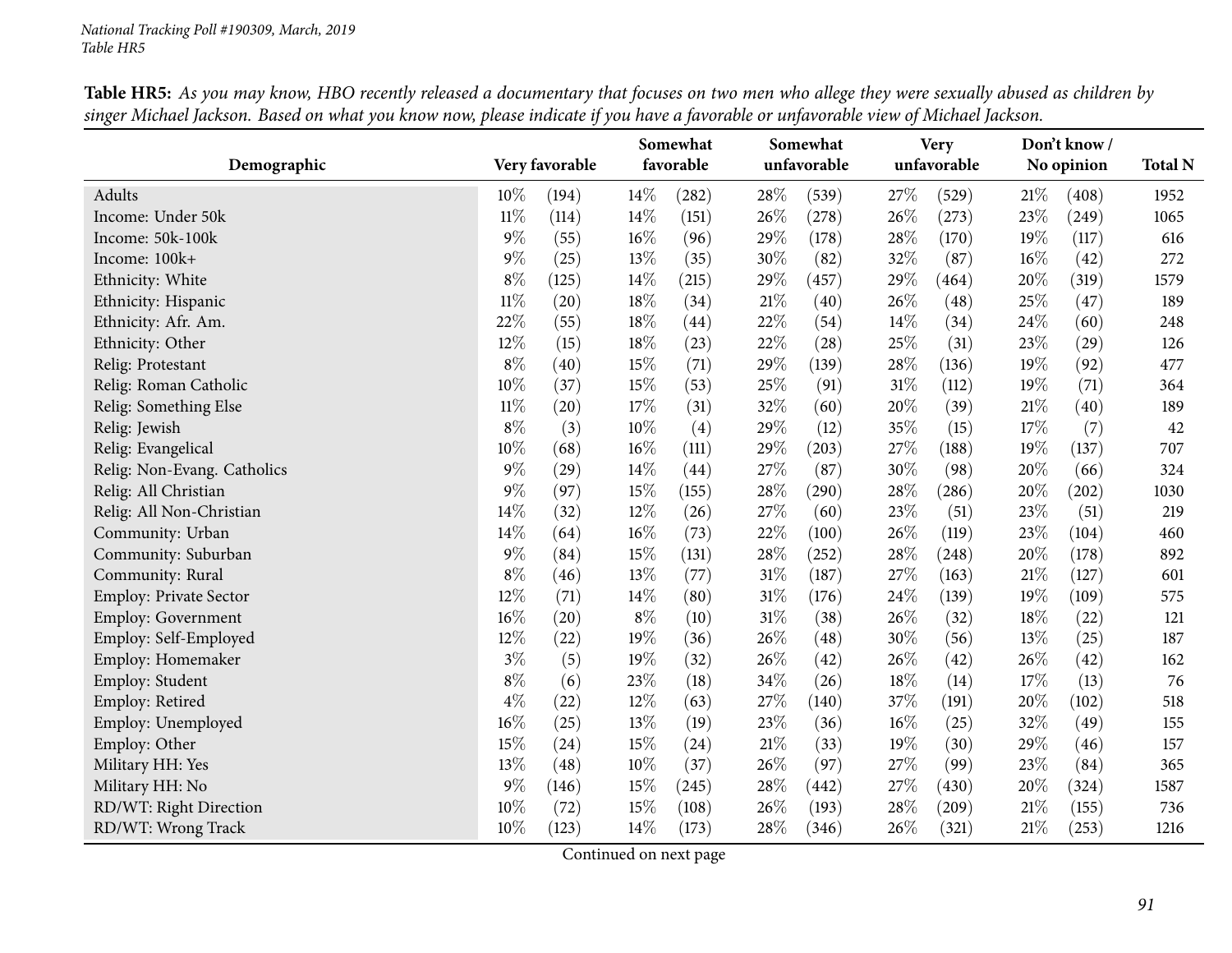Table HR5: As you may know, HBO recently released a documentary that focuses on two men who allege they were sexually abused as children by singer Michael Jackson. Based on what you know now, please indicate if you have a favorable or unfavorable view of Michael Jackson.

| ပ                                    |        |                |        | Somewhat  |        | Somewhat    |      | <b>Very</b> |        | Don't know / |                |
|--------------------------------------|--------|----------------|--------|-----------|--------|-------------|------|-------------|--------|--------------|----------------|
| Demographic                          |        | Very favorable |        | favorable |        | unfavorable |      | unfavorable |        | No opinion   | <b>Total N</b> |
| Adults                               | 10%    | (194)          | 14%    | (282)     | 28%    | (539)       | 27\% | (529)       | 21%    | (408)        | 1952           |
| Trump Job Approve                    | 9%     | (74)           | 14%    | (110)     | 27%    | (223)       | 29%  | (236)       | $21\%$ | (168)        | 810            |
| Trump Job Disapprove                 | $11\%$ | (116)          | 15%    | (159)     | 29%    | (298)       | 27%  | (281)       | $18\%$ | (192)        | 1046           |
| Trump Job Strongly Approve           | 10%    | (46)           | $11\%$ | (48)      | 25%    | (111)       | 33%  | (145)       | $21\%$ | (94)         | 444            |
| Trump Job Somewhat Approve           | $8\%$  | (28)           | 17%    | (62)      | 30%    | (111)       | 25%  | (91)        | 20%    | (74)         | 366            |
| Trump Job Somewhat Disapprove        | 14%    | (34)           | 17%    | (42)      | 32%    | (78)        | 17%  | (42)        | 19%    | (46)         | 242            |
| Trump Job Strongly Disapprove        | 10%    | (82)           | 15%    | (117)     | 27%    | (220)       | 30%  | (239)       | 18%    | (146)        | 804            |
| Favorable of Trump                   | 10%    | (77)           | 13%    | (106)     | 27%    | (215)       | 29%  | (233)       | $21\%$ | (164)        | 794            |
| Unfavorable of Trump                 | 10%    | (110)          | 16%    | (165)     | 29%    | (304)       | 27%  | (283)       | 18%    | (184)        | 1045           |
| Very Favorable of Trump              | 9%     | (42)           | 10%    | (48)      | 26%    | (119)       | 33%  | (155)       | $21\%$ | (99)         | 463            |
| Somewhat Favorable of Trump          | $11\%$ | (35)           | 17%    | (58)      | 29%    | (96)        | 24%  | (78)        | 20%    | (65)         | 331            |
| Somewhat Unfavorable of Trump        | $9\%$  | (17)           | 18%    | (36)      | 37%    | (74)        | 20%  | (40)        | $16\%$ | (33)         | 200            |
| Very Unfavorable of Trump            | $11\%$ | (93)           | 15%    | (129)     | 27%    | (229)       | 29%  | (243)       | 18%    | (151)        | 845            |
| #1 Issue: Economy                    | 12%    | (64)           | 15%    | (80)      | 30%    | (164)       | 22%  | (124)       | 22%    | (120)        | 553            |
| #1 Issue: Security                   | $8\%$  | (33)           | 13%    | (54)      | 27%    | (113)       | 32%  | (134)       | $20\%$ | (84)         | 419            |
| #1 Issue: Health Care                | 12%    | (33)           | 16%    | (46)      | 26%    | (76)        | 26%  | (75)        | 20%    | (58)         | 289            |
| #1 Issue: Medicare / Social Security | $5\%$  | (15)           | $9\%$  | (24)      | 25%    | (71)        | 35%  | (97)        | 26%    | (74)         | 281            |
| #1 Issue: Women's Issues             | 9%     | (8)            | 20%    | (18)      | 30%    | (27)        | 17%  | (15)        | 23%    | (20)         | 89             |
| #1 Issue: Education                  | 12%    | (15)           | 22%    | (26)      | 29%    | (35)        | 17%  | (21)        | 19%    | (23)         | 121            |
| #1 Issue: Energy                     | 12%    | (11)           | 18%    | (17)      | 34%    | (32)        | 28%  | (27)        | $9\%$  | (9)          | 96             |
| #1 Issue: Other                      | 14%    | (14)           | 15%    | (15)      | 19%    | (20)        | 34\% | (35)        | 19%    | (20)         | 105            |
| 2018 House Vote: Democrat            | $11\%$ | (80)           | 17%    | (119)     | 28%    | (201)       | 27%  | (193)       | 17%    | (121)        | 713            |
| 2018 House Vote: Republican          | $8\%$  | (52)           | 12%    | (79)      | $31\%$ | (207)       | 30%  | (203)       | 19%    | (128)        | 669            |
| 2018 House Vote: Someone else        | 12%    | (11)           | 12%    | (11)      | 20%    | (18)        | 29%  | (26)        | 27%    | (24)         | 90             |
| 2018 House Vote: Didnt Vote          | 10%    | (48)           | 15%    | (73)      | 24%    | (113)       | 22%  | (107)       | 28%    | (135)        | 476            |
| 2016 Vote: Hillary Clinton           | 12%    | (74)           | 17%    | (106)     | 26%    | (164)       | 28%  | (174)       | 17%    | (106)        | 624            |
| 2016 Vote: Donald Trump              | 7%     | (47)           | $12\%$ | (77)      | 30%    | (199)       | 31%  | (204)       | $21\%$ | (137)        | 664            |
| 2016 Vote: Someone else              | $8\%$  | (11)           | 13%    | (20)      | 24%    | (36)        | 36%  | (52)        | 19%    | (27)         | 145            |
| 2016 Vote: Didnt Vote                | 12%    | (61)           | $16\%$ | (79)      | 26%    | (134)       | 19%  | (98)        | 27%    | (137)        | 510            |
| Voted in 2014: Yes                   | 10%    | (123)          | 14%    | (173)     | 29%    | (365)       | 29%  | (369)       | 19%    | (246)        | 1275           |
| Voted in 2014: No                    | $11\%$ | (72)           | 16%    | (109)     | 26%    | (174)       | 24\% | (160)       | 24%    | (162)        | 677            |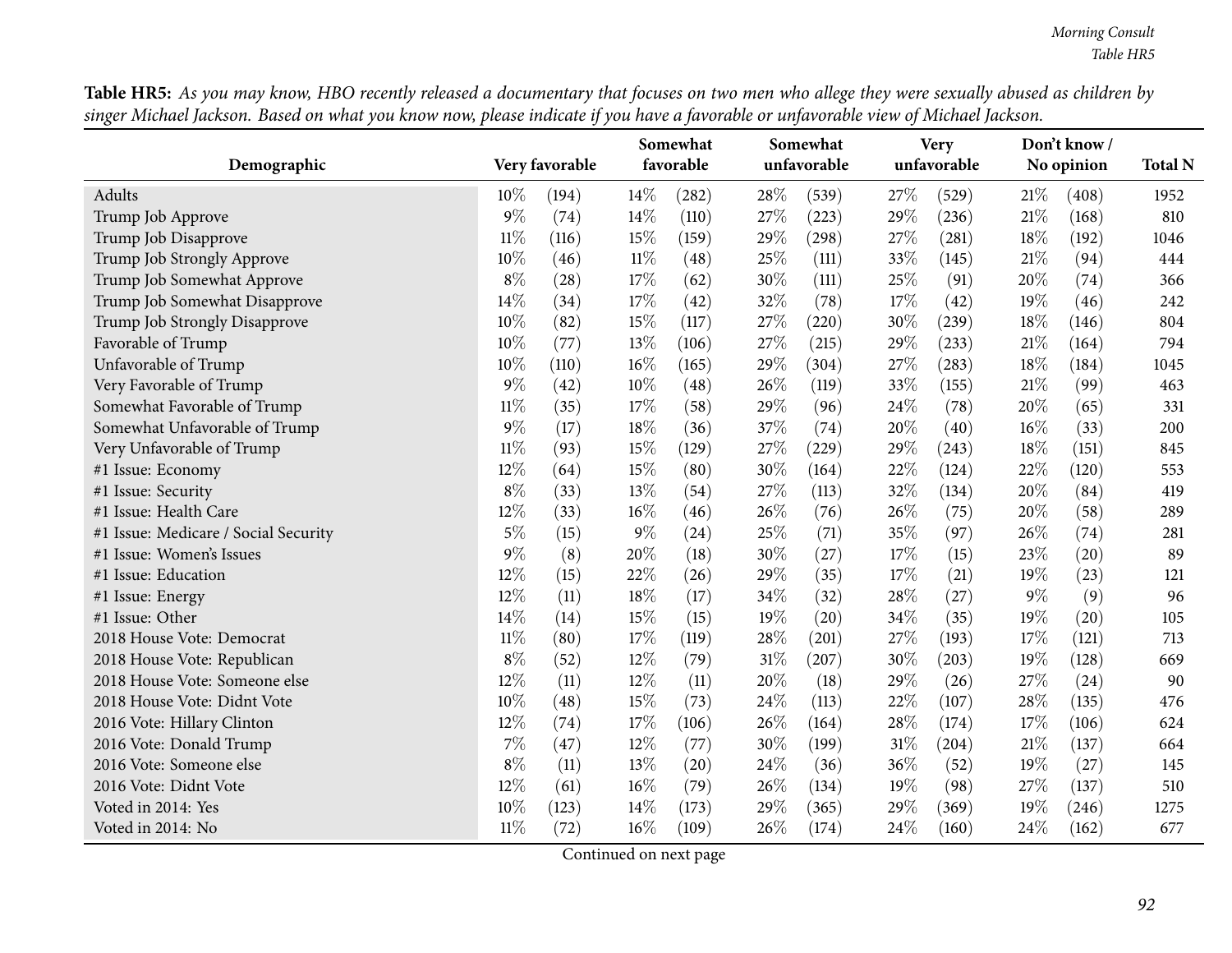| Demographic                                           |        | Very favorable |        | Somewhat<br>favorable |     | Somewhat<br>unfavorable |      | <b>Very</b><br>unfavorable |     | Don't know/<br>No opinion | <b>Total N</b> |
|-------------------------------------------------------|--------|----------------|--------|-----------------------|-----|-------------------------|------|----------------------------|-----|---------------------------|----------------|
| Adults                                                | 10%    | (194)          | 14%    | (282)                 | 28% | (539)                   | 27%  | (529)                      | 21% | (408)                     | 1952           |
| 2012 Vote: Barack Obama                               | 12%    | (86)           | 18%    | (130)                 | 27% | (197)                   | 26%  | (190)                      | 19% | (137)                     | 740            |
| 2012 Vote: Mitt Romney                                | $8\%$  | (42)           | 11%    | (58)                  | 32% | (175)                   | 33%  | (178)                      | 17% | (90)                      | 542            |
| 2012 Vote: Other                                      | $6\%$  | (5)            | 10%    | (9)                   | 21% | (18)                    | 44\% | (38)                       | 19% | (17)                      | 88             |
| 2012 Vote: Didn't Vote                                | 10%    | (61)           | 15%    | (85)                  | 26% | (149)                   | 21\% | (124)                      | 28% | (164)                     | 582            |
| 4-Region: Northeast                                   | 12%    | (41)           | 14%    | (49)                  | 25% | (86)                    | 28%  | (98)                       | 21% | (73)                      | 348            |
| 4-Region: Midwest                                     | 10%    | (43)           | 13%    | (58)                  | 32% | (144)                   | 25%  | (111)                      | 20% | (92)                      | 448            |
| 4-Region: South                                       | 10%    | (72)           | 14%    | (103)                 | 26% | (190)                   | 28%  | (201)                      | 22% | (162)                     | 729            |
| 4-Region: West                                        | $9\%$  | (38)           | 17\%   | (71)                  | 28% | (117)                   | 28%  | (120)                      | 19% | (81)                      | 427            |
| Watch TV Shows: Every day                             | $11\%$ | (115)          | 15%    | (160)                 | 26% | (273)                   | 29%  | (300)                      | 19% | (195)                     | 1044           |
| Watch TV Shows: Several times per week                | $10\%$ | (42)           | 13%    | (53)                  | 34% | (142)                   | 24\% | (99)                       | 20% | (85)                      | 420            |
| Watch TV Shows: About once per week                   | $4\%$  | (4)            | 17%    | (18)                  | 30% | (32)                    | 25%  | (28)                       | 25% | (27)                      | 110            |
| Watch TV Shows: Several times per month               | $6\%$  | (6)            | $16\%$ | (15)                  | 29% | (28)                    | 31%  | $\left( 29\right)$         | 18% | (17)                      | 95             |
| Watch TV Shows: About once per month                  | $11\%$ | (6)            | $11\%$ | (7)                   | 23% | (14)                    | 25%  | (15)                       | 30% | (18)                      | 60             |
| Watch TV Shows: Less often than once per month        | $8\%$  | (6)            | $11\%$ | (8)                   | 29% | (21)                    | 26%  | (19)                       | 26% | (20)                      | 74             |
| Watch TV Shows: Never                                 | $9\%$  | (14)           | 14%    | (21)                  | 19% | (28)                    | 27%  | (40)                       | 31% | (46)                      | 149            |
| Watch Movies: Every day                               | 21%    | (70)           | $16\%$ | (53)                  | 19% | (66)                    | 24%  | (80)                       | 21% | (70)                      | 339            |
| Watch Movies: Several times per week                  | $11\%$ | (53)           | $16\%$ | (80)                  | 29% | (145)                   | 28%  | (141)                      | 16% | (78)                      | 497            |
| Watch Movies: About once per week                     | $7\%$  | (24)           | 16%    | (54)                  | 33% | (109)                   | 23%  | (75)                       | 20% | (65)                      | 326            |
| Watch Movies: Several times per month                 | $4\%$  | (12)           | 16%    | (41)                  | 29% | (75)                    | 27%  | (71)                       | 24% | (62)                      | 260            |
| Watch Movies: About once per month                    | $5\%$  | (11)           | 13%    | (26)                  | 27% | (54)                    | 31%  | (61)                       | 23% | (46)                      | 198            |
| Watch Movies: Less often than once per month          | $6\%$  | (9)            | $6\%$  | (9)                   | 36% | (59)                    | 33%  | (55)                       | 20% | (32)                      | 164            |
| Watch Movies: Never                                   | $9\%$  | (15)           | $11\%$ | (19)                  | 19% | (32)                    | 28%  | (47)                       | 33% | (55)                      | 168            |
| Watch Sporting Events: Every day                      | 22%    | (37)           | 17%    | (29)                  | 22% | (36)                    | 27%  | (45)                       | 12% | (20)                      | 168            |
| Watch Sporting Events: Several times per week         | 12%    | (33)           | 17%    | (49)                  | 27% | (77)                    | 25%  | (72)                       | 19% | (53)                      | 285            |
| Watch Sporting Events: About once per week            | $8\%$  | (21)           | 15%    | (37)                  | 30% | (77)                    | 25%  | (64)                       | 21% | (54)                      | 253            |
| Watch Sporting Events: Several times per month        | $7\%$  | (13)           | $9\%$  | (18)                  | 33% | (62)                    | 32%  | (60)                       | 19% | (35)                      | 188            |
| Watch Sporting Events: About once per month           | $11\%$ | (17)           | 15%    | (23)                  | 29% | (45)                    | 25%  | (39)                       | 19% | (30)                      | 155            |
| Watch Sporting Events: Less often than once per month | $5\%$  | (16)           | $12\%$ | (38)                  | 31% | (98)                    | 28%  | (89)                       | 23% | (73)                      | 313            |
| Watch Sporting Events: Never                          | $9\%$  | (56)           | 15%    | (87)                  | 24% | (144)                   | 27%  | (161)                      | 24% | (143)                     | 591            |

Table HR5: As you may know, HBO recently released a documentary that focuses on two men who allege they were sexually abused as children by singer Michael Jackson. Based on what you know now, please indicate if you have a favorable or unfavorable view of Michael Jackson.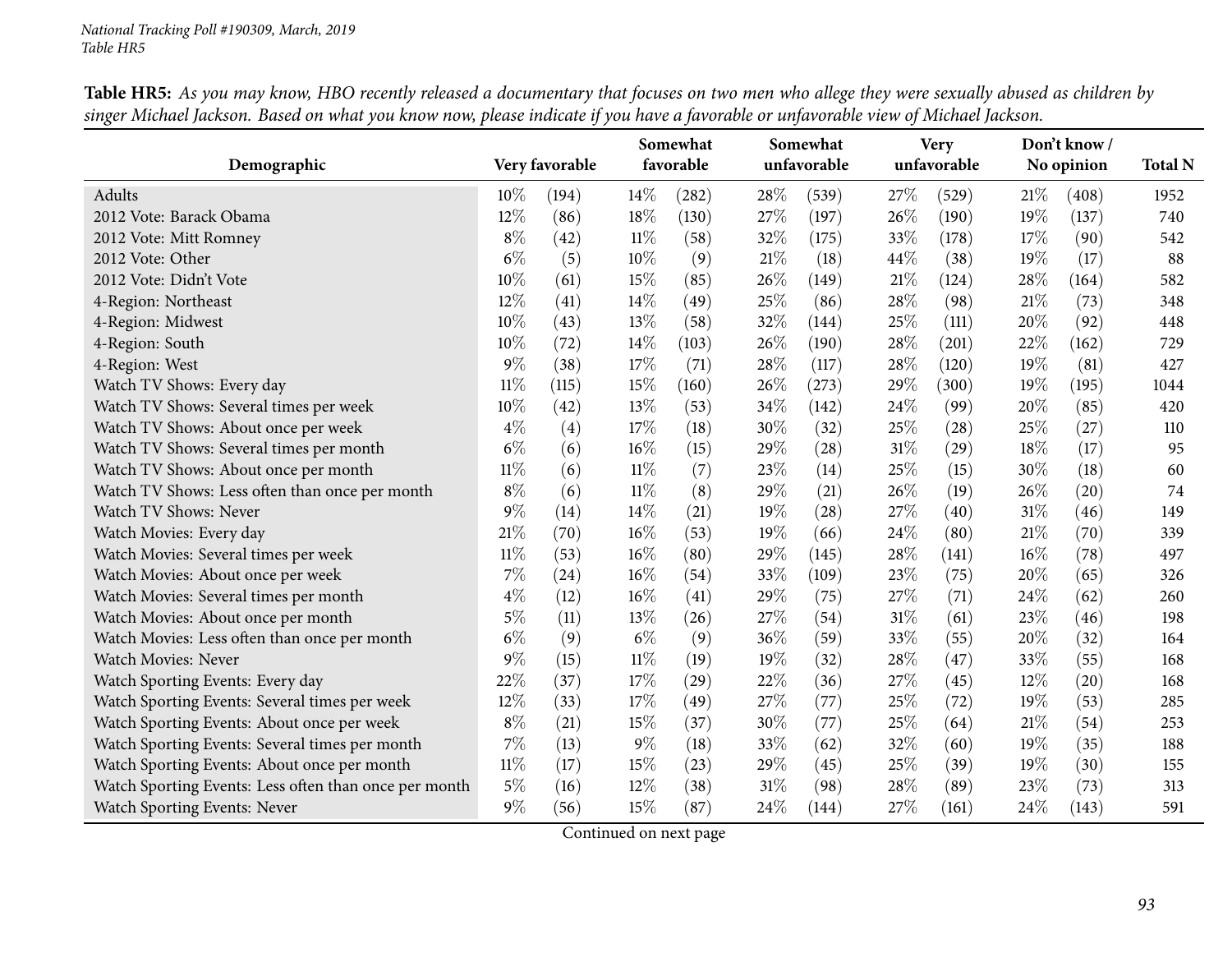| Table HR5: As you may know, HBO recently released a documentary that focuses on two men who allege they were sexually abused as children by |  |
|---------------------------------------------------------------------------------------------------------------------------------------------|--|
| singer Michael Jackson. Based on what you know now, please indicate if you have a favorable or unfavorable view of Michael Jackson.         |  |

| Demographic                                 | Very favorable |       | Somewhat<br>favorable |       |        | Somewhat<br>unfavorable |        | <b>Very</b><br>unfavorable |        | Don't know/<br>No opinion |      |  |
|---------------------------------------------|----------------|-------|-----------------------|-------|--------|-------------------------|--------|----------------------------|--------|---------------------------|------|--|
| Adults                                      | $10\%$         | (194) | $14\%$                | (282) | 28\%   | (539)                   | 27\%   | (529)                      | 21%    | (408)                     | 1952 |  |
| Cable Subscription: Currently               | 12%            | (114) | $14\%$                | (140) | 26\%   | (253)                   | 28\%   | (275)                      | 19%    | (187)                     | 969  |  |
| Cable Subscription: In the past             | $8\%$          | (56)  | 15%                   | (103) | $31\%$ | (214)                   | 27%    | (188)                      | $20\%$ | (139)                     | 699  |  |
| Cable Subscription: Never                   | $8\%$          | (24)  | $14\%$                | (39)  | 25%    | (72)                    | 23\%   | (66)                       | 29%    | (83)                      | 283  |  |
| Satellite TV Subscription: Currently        | 13%            | (64)  | $16\%$                | (80)  | 28\%   | (135)                   | 23%    | (113)                      | $20\%$ | (98)                      | 489  |  |
| Satellite TV Subscription: In the past      | $11\%$         | (58)  | 15%                   | (83)  | 29\%   | (158)                   | 28\%   | (151)                      | 17%    | (94)                      | 545  |  |
| Satellite TV Subscription: Never            | $8\%$          | (73)  | 13\%                  | (118) | 27\%   | (246)                   | 29%    | (265)                      | 24\%   | (216)                     | 918  |  |
| Streaming Service Subscription: Currently   | $11\%$         | (132) | 17\%                  | (197) | 29\%   | (341)                   | 26\%   | (299)                      | 17%    | (196)                     | 1165 |  |
| Streaming Service Subscription: In the past | $8\%$          | (17)  | 13\%                  | (27)  | $31\%$ | (65)                    | 29%    | (60)                       | 19%    | (40)                      | 209  |  |
| Streaming Service Subscription: Never       | $8\%$          | (45)  | $10\%$                | (57)  | 23%    | (133)                   | 29\%   | (170)                      | $30\%$ | (172)                     | 578  |  |
| Film: An avid fan                           | $15\%$         | (104) | 17\%                  | (117) | 25%    | (172)                   | 23%    | (156)                      | 19%    | (131)                     | 681  |  |
| Film: A casual fan                          | 7%             | (76)  | $13\%$                | (134) | $31\%$ | (324)                   | 30\%   | (312)                      | $19\%$ | (204)                     | 1049 |  |
| Film: Not a fan                             | $6\%$          | (14)  | $14\%$                | (31)  | 19%    | (43)                    | 28\%   | (61)                       | 33\%   | (73)                      | 222  |  |
| Television: An avid fan                     | 12%            | (119) | 15\%                  | (149) | 26\%   | (248)                   | $27\%$ | (263)                      | $20\%$ | (194)                     | 973  |  |
| Television: A casual fan                    | $8\%$          | (66)  | $14\%$                | (118) | $31\%$ | (265)                   | 27\%   | (227)                      | 21%    | (175)                     | 852  |  |
| Television: Not a fan                       | 7%             | (9)   | $12\%$                | (15)  | 20%    | (25)                    | $31\%$ | (39)                       | $30\%$ | (39)                      | 128  |  |
| Music: An avid fan                          | 15\%           | (145) | 17%                   | (166) | 23\%   | (231)                   | 25\%   | (247)                      | 21%    | (209)                     | 998  |  |
| Music: A casual fan                         | $5\%$          | (46)  | $12\%$                | (100) | 35\%   | $^{'}297)$              | 28\%   | (239)                      | $20\%$ | (167)                     | 849  |  |
| Music: Not a fan                            | $3\%$          | (3)   | 15\%                  | (15)  | $10\%$ | (10)                    | 41%    | (43)                       | 31%    | (32)                      | 104  |  |
| Fashion: An avid fan                        | 22%            | (63)  | 15%                   | (44)  | 23\%   | (67)                    | 20%    | (59)                       | $20\%$ | (57)                      | 290  |  |
| Fashion: A casual fan                       | $9\%$          | (72)  | $16\%$                | (125) | 30\%   | (227)                   | 27%    | (205)                      | 17%    | (133)                     | 762  |  |
| Fashion: Not a fan                          | 7%             | (60)  | 13\%                  | (113) | 27\%   | (245)                   | 29\%   | (265)                      | 24\%   | (217)                     | 900  |  |

*Note:* Row proportions may total to larger than one-hundred percen<sup>t</sup> due to rounding. For more information visit [MorningConsultIntelligence.com](https://morningconsultintelligence.com).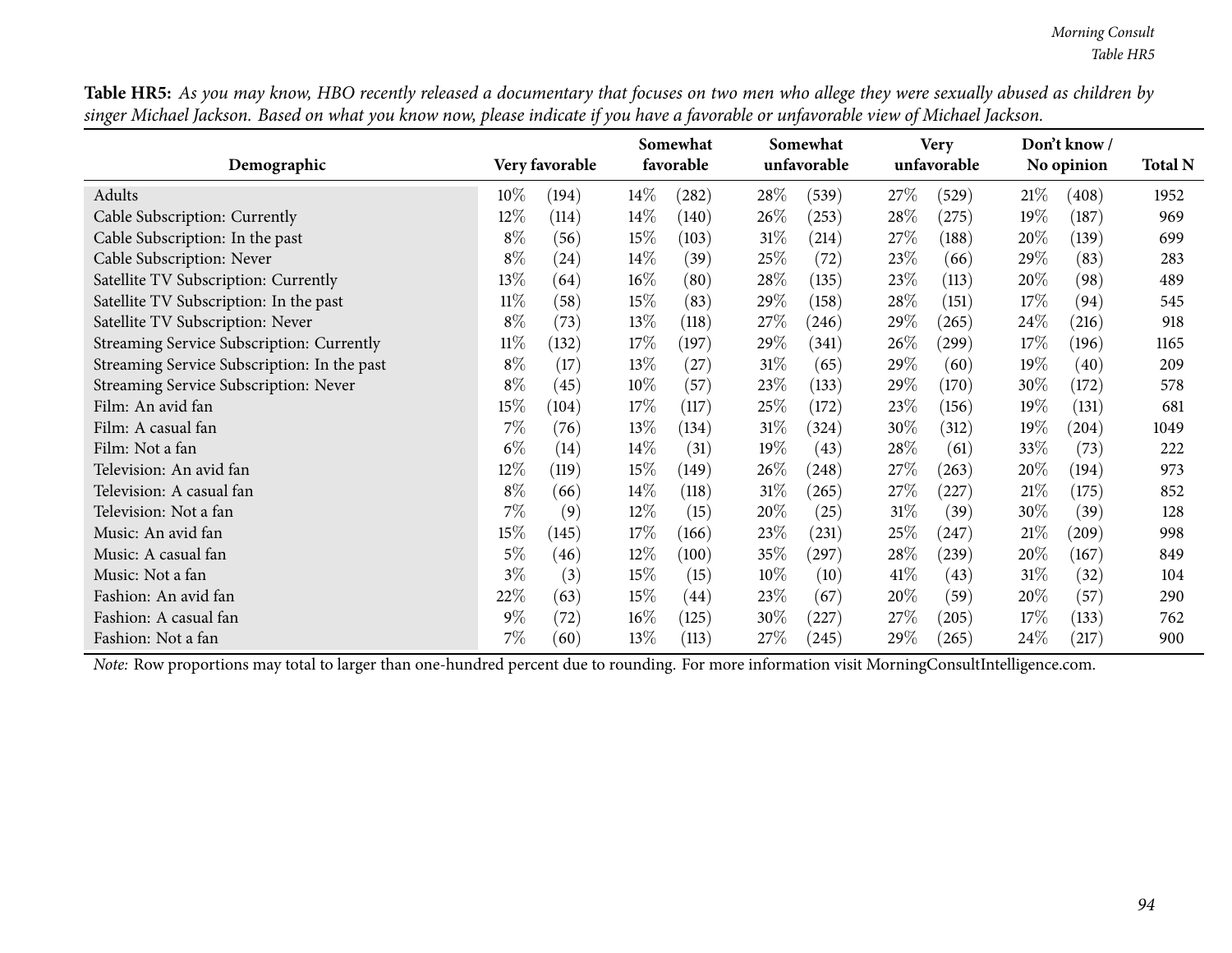*National Tracking Poll #190309, March, <sup>2019</sup> Table HR6\_1*

| Demographic              | Very credible |       |     |       |        | Somewhat<br>credible |        | Not very<br>credible |        | Not credible at<br>all |      | Don't know /<br>No opinion | <b>Total N</b> |
|--------------------------|---------------|-------|-----|-------|--------|----------------------|--------|----------------------|--------|------------------------|------|----------------------------|----------------|
|                          |               |       |     |       |        |                      |        |                      |        |                        |      |                            |                |
| Adults                   | 22%           | (434) | 30% | (577) | 16%    | (312)                | 13%    | (247)                | 20%    | (382)                  | 1952 |                            |                |
| Gender: Male             | 23%           | (213) | 25% | (232) | 18%    | (161)                | $15\%$ | (136)                | 19%    | (171)                  | 914  |                            |                |
| Gender: Female           | 21%           | (221) | 33% | (344) | 15%    | (152)                | $11\%$ | (111)                | 20%    | (211)                  | 1038 |                            |                |
| Age: 18-29               | $21\%$        | (73)  | 28% | (96)  | 17%    | (60)                 | 12%    | (43)                 | 22%    | (75)                   | 348  |                            |                |
| Age: 30-44               | 22\%          | (98)  | 29% | (129) | 16%    | (69)                 | 12%    | (51)                 | $21\%$ | (92)                   | 439  |                            |                |
| Age: 45-54               | 19%           | (64)  | 30% | (102) | 15%    | (50)                 | 14%    | (46)                 | 23%    | (80)                   | 341  |                            |                |
| Age: 55-64               | $21\%$        | (76)  | 32% | (117) | 17%    | (63)                 | 14%    | (50)                 | 17%    | (63)                   | 369  |                            |                |
| Age: 65+                 | $27\%$        | (122) | 29% | (133) | 15%    | (69)                 | 12%    | (57)                 | $16\%$ | (73)                   | 454  |                            |                |
| Generation Z: 18-21      | 15\%          | (18)  | 19% | (22)  | 23%    | (26)                 | $16\%$ | (19)                 | 27\%   | (31)                   | 116  |                            |                |
| Millennial: Age 22-37    | 23%           | (110) | 31% | (147) | 16%    | (75)                 | $9\%$  | (45)                 | $21\%$ | (100)                  | 478  |                            |                |
| Generation X: Age 38-53  | 20%           | (101) | 30% | (149) | 14%    | (69)                 | 14%    | (70)                 | 22\%   | (108)                  | 498  |                            |                |
| Boomers: Age 54-72       | 24%           | (177) | 31% | (225) | $16\%$ | (120)                | $13\%$ | (95)                 | $16\%$ | (120)                  | 736  |                            |                |
| PID: Dem (no lean)       | $21\%$        | (138) | 31% | (211) | 17%    | (114)                | 14%    | (97)                 | 17\%   | (115)                  | 674  |                            |                |
| PID: Ind (no lean)       | $21\%$        | (139) | 30% | (198) | 14%    | (94)                 | $11\%$ | (73)                 | 24%    | (155)                  | 659  |                            |                |
| PID: Rep (no lean)       | 25\%          | (157) | 27% | (168) | 17%    | (105)                | 12%    | (77)                 | $18\%$ | (112)                  | 619  |                            |                |
| PID/Gender: Dem Men      | $21\%$        | (59)  | 27% | (77)  | $17\%$ | (47)                 | 18%    | (50)                 | 17\%   | (48)                   | 282  |                            |                |
| PID/Gender: Dem Women    | $20\%$        | (79)  | 34% | (134) | 17%    | (66)                 | 12%    | (47)                 | 17%    | (66)                   | 392  |                            |                |
| PID/Gender: Ind Men      | 21%           | (67)  | 26% | (80)  | 18%    | (55)                 | 14%    | (45)                 | $21\%$ | (66)                   | 313  |                            |                |
| PID/Gender: Ind Women    | $21\%$        | (73)  | 34% | (118) | $11\%$ | (39)                 | $8\%$  | (28)                 | 26%    | (89)                   | 347  |                            |                |
| PID/Gender: Rep Men      | $27\%$        | (88)  | 24% | (75)  | 18%    | (58)                 | 13%    | (42)                 | 18%    | (57)                   | 319  |                            |                |
| PID/Gender: Rep Women    | $23\%$        | (69)  | 31% | (93)  | 16%    | (47)                 | 12%    | (35)                 | 19%    | (56)                   | 299  |                            |                |
| Ideo: Liberal (1-3)      | 26\%          | (160) | 32% | (198) | 16%    | (98)                 | $12\%$ | (71)                 | $14\%$ | (87)                   | 614  |                            |                |
| Ideo: Moderate (4)       | 17%           | (70)  | 28% | (118) | 20%    | (83)                 | 13%    | (55)                 | 22%    | (93)                   | 419  |                            |                |
| Ideo: Conservative (5-7) | 23%           | (163) | 31% | (216) | 14%    | (100)                | 13%    | (91)                 | 18%    | (126)                  | 695  |                            |                |
| Educ: < College          | 20%           | (242) | 27% | (329) | 17%    | (213)                | $14\%$ | (170)                | 22%    | (274)                  | 1228 |                            |                |
| Educ: Bachelors degree   | 22%           | (103) | 36% | (168) | 14%    | (64)                 | $11\%$ | (51)                 | $16\%$ | (76)                   | 462  |                            |                |
| Educ: Post-grad          | $34\%$        | (90)  | 30% | (80)  | 14%    | (36)                 | 10%    | (26)                 | 12%    | (32)                   | 263  |                            |                |

Table HR6\_1: As you may know, the following artists have faced or are currently facing allegations for sexual misconduct or abuse. Based on what *you know about each, how credible do you find these allegations?*

*Michael Jackson*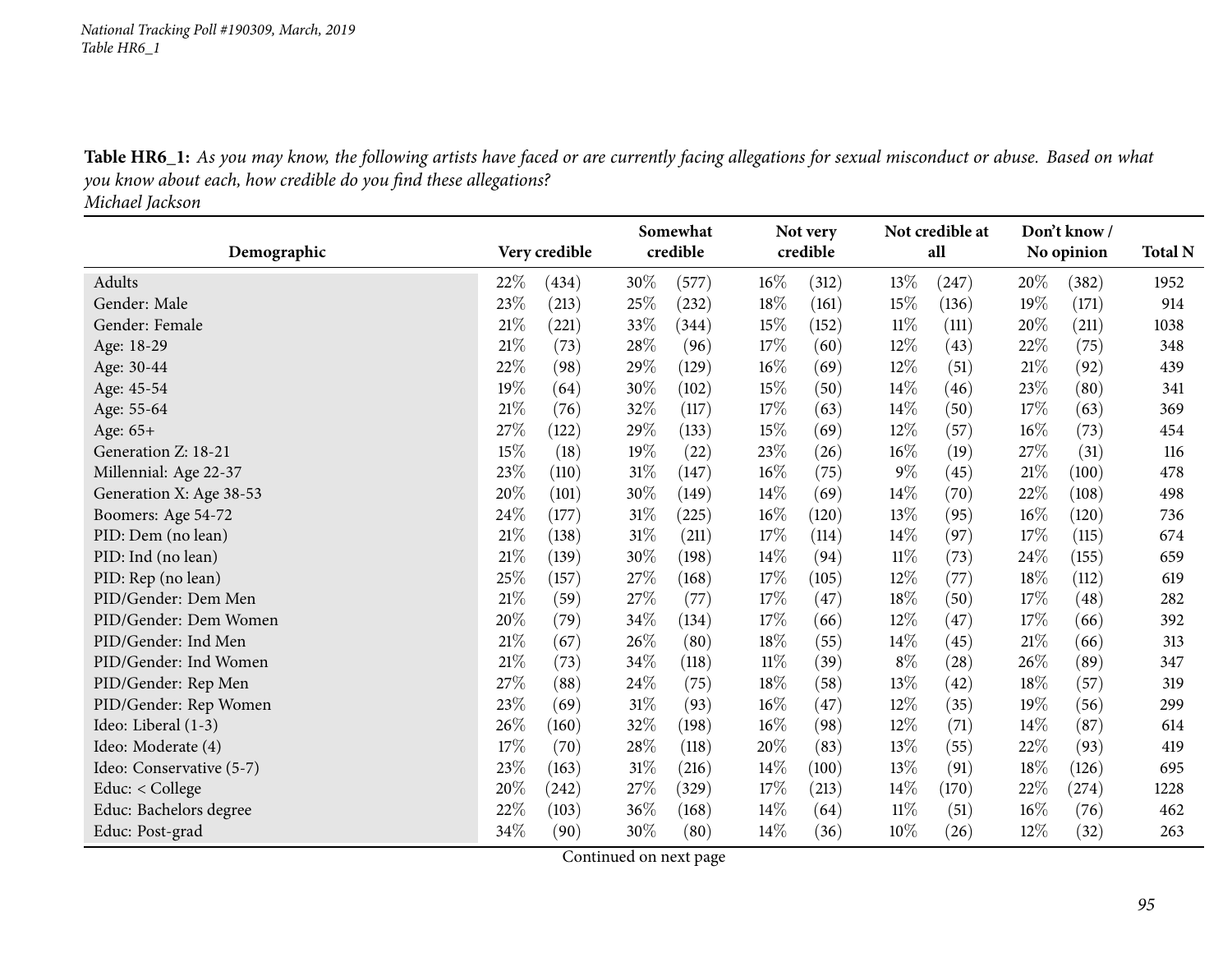Table HR6\_1: As you may know, the following artists have faced or are currently facing allegations for sexual misconduct or abuse. Based on what *you know about each, how credible do you find these allegations? Michael Jackson*

|                               |        |               |        | Somewhat<br>Not very |        |          | Not credible at |       | Don't know / |                |      |  |
|-------------------------------|--------|---------------|--------|----------------------|--------|----------|-----------------|-------|--------------|----------------|------|--|
| Demographic                   |        | Very credible |        | credible             |        | credible |                 | all   | No opinion   | <b>Total N</b> |      |  |
| Adults                        | 22\%   | (434)         | 30\%   | (577)                | 16%    | (312)    | 13\%            | (247) | 20%          | (382)          | 1952 |  |
| Income: Under 50k             | 20%    | (218)         | 29%    | (313)                | 14%    | (153)    | 13%             | (141) | 22%          | (239)          | 1065 |  |
| Income: 50k-100k              | 23%    | (142)         | $28\%$ | (173)                | 20%    | (121)    | 12%             | (75)  | 17%          | (105)          | 616  |  |
| Income: 100k+                 | 27%    | (74)          | 33%    | (91)                 | 14%    | (38)     | $11\%$          | (31)  | 14%          | (39)           | 272  |  |
| Ethnicity: White              | 24%    | (371)         | 30%    | (477)                | 16%    | (256)    | 12%             | (188) | 18%          | (287)          | 1579 |  |
| Ethnicity: Hispanic           | 20%    | (37)          | 27%    | (51)                 | 20%    | (38)     | $11\%$          | (21)  | 22%          | (42)           | 189  |  |
| Ethnicity: Afr. Am.           | 13%    | (31)          | 28\%   | (69)                 | 14%    | (35)     | 17%             | (41)  | 29%          | (71)           | 248  |  |
| Ethnicity: Other              | 25%    | (32)          | 24\%   | (30)                 | $18\%$ | (22)     | 14\%            | (18)  | 19%          | (24)           | 126  |  |
| Relig: Protestant             | 23%    | (108)         | 32%    | (153)                | 15%    | (71)     | 12%             | (55)  | 19%          | (89)           | 477  |  |
| Relig: Roman Catholic         | 25%    | (93)          | 30%    | (111)                | 15%    | (56)     | $14\%$          | (51)  | 15%          | (54)           | 364  |  |
| Relig: Something Else         | 18%    | (35)          | 32%    | (60)                 | $21\%$ | (40)     | $8\%$           | (14)  | 21%          | (41)           | 189  |  |
| Relig: Jewish                 | 29%    | (12)          | 32%    | (13)                 | $11\%$ | (5)      | $9\%$           | (4)   | 19%          | (8)            | 42   |  |
| Relig: Evangelical            | 22%    | (154)         | 32\%   | (226)                | 18%    | (128)    | 12%             | (84)  | 16%          | (115)          | 707  |  |
| Relig: Non-Evang. Catholics   | 25%    | (82)          | 30%    | (98)                 | 12%    | (39)     | $11\%$          | (36)  | 21%          | (68)           | 324  |  |
| Relig: All Christian          | 23%    | (236)         | $31\%$ | (324)                | 16%    | (167)    | 12%             | (120) | 18%          | (184)          | 1030 |  |
| Relig: All Non-Christian      | 17%    | (36)          | 25%    | (55)                 | 15%    | (33)     | 16%             | (36)  | 27%          | (59)           | 219  |  |
| Community: Urban              | 20%    | (93)          | 32%    | (148)                | 13%    | (60)     | 14%             | (63)  | 21%          | (96)           | 460  |  |
| Community: Suburban           | 25%    | (220)         | 29%    | (259)                | 16%    | (141)    | 12%             | (105) | 19%          | (168)          | 892  |  |
| Community: Rural              | 20%    | (122)         | 28\%   | (170)                | $19\%$ | (112)    | 13%             | (79)  | 20%          | (118)          | 601  |  |
| <b>Employ: Private Sector</b> | 22%    | (129)         | 30%    | (173)                | 16%    | (90)     | 14%             | (79)  | 18%          | (103)          | 575  |  |
| <b>Employ: Government</b>     | 23%    | (28)          | 25%    | (30)                 | 22%    | (27)     | 16%             | (19)  | 14%          | (17)           | 121  |  |
| Employ: Self-Employed         | 29%    | (53)          | 34\%   | (64)                 | 14%    | (27)     | 10%             | (20)  | 13%          | (24)           | 187  |  |
| Employ: Homemaker             | 20%    | (32)          | 28%    | (46)                 | 15%    | (25)     | $11\%$          | (18)  | 25%          | (41)           | 162  |  |
| Employ: Student               | 18%    | (14)          | 35%    | (27)                 | 16%    | (12)     | 10%             | (8)   | 20%          | (15)           | 76   |  |
| Employ: Retired               | 24\%   | (123)         | 29%    | (152)                | 16%    | (84)     | 14%             | (73)  | 16%          | (85)           | 518  |  |
| Employ: Unemployed            | 22%    | (33)          | 24%    | (37)                 | 14%    | (22)     | 10%             | (15)  | 31%          | (48)           | 155  |  |
| Employ: Other                 | $13\%$ | (21)          | $31\%$ | (48)                 | $16\%$ | (26)     | $9\%$           | (14)  | $31\%$       | (49)           | 157  |  |
| Military HH: Yes              | 22%    | (79)          | 26\%   | (96)                 | 15%    | (54)     | 18%             | (67)  | 19%          | (69)           | 365  |  |
| Military HH: No               | 22%    | (355)         | 30%    | (481)                | 16%    | (258)    | 11%             | (180) | 20%          | (313)          | 1587 |  |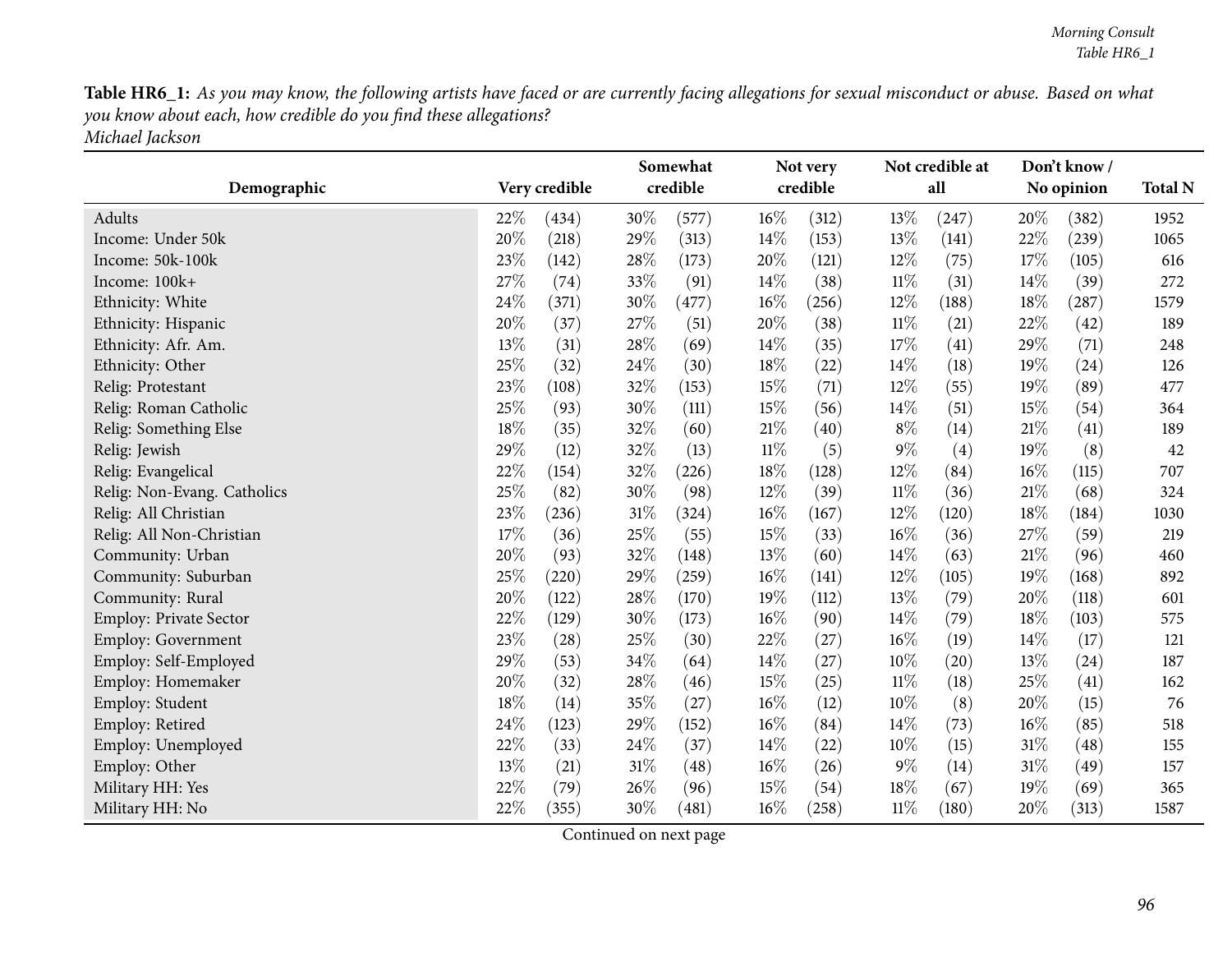Table HR6\_1: As you may know, the following artists have faced or are currently facing allegations for sexual misconduct or abuse. Based on what *you know about each, how credible do you find these allegations? Michael Jackson*

| Demographic                          |      | Very credible  |        |       |        | Somewhat<br>credible |        | Not very<br>credible |        | Not credible at<br>all | Don't know/<br>No opinion |  | <b>Total N</b> |
|--------------------------------------|------|----------------|--------|-------|--------|----------------------|--------|----------------------|--------|------------------------|---------------------------|--|----------------|
| Adults                               | 22\% |                | 30%    |       | 16%    | (312)                | $13\%$ |                      | 20%    |                        | 1952                      |  |                |
|                                      | 24%  | (434)<br>(178) | 27\%   | (577) | 16%    |                      | 12%    | (247)                | $21\%$ | (382)                  |                           |  |                |
| RD/WT: Right Direction               |      |                |        | (202) |        | (118)                |        | (86)                 |        | (151)                  | 736                       |  |                |
| RD/WT: Wrong Track                   | 21%  | (256)          | $31\%$ | (374) | $16\%$ | (194)                | 13%    | (161)                | 19%    | (231)                  | 1216                      |  |                |
| Trump Job Approve                    | 23%  | (189)          | 27%    | (215) | $17\%$ | (134)                | 13%    | (103)                | $21\%$ | (169)                  | 810                       |  |                |
| Trump Job Disapprove                 | 22%  | (235)          | 32%    | (330) | $16\%$ | (170)                | 13%    | (136)                | $17\%$ | (174)                  | 1046                      |  |                |
| Trump Job Strongly Approve           | 29%  | (128)          | 22\%   | (97)  | $16\%$ | (70)                 | $13\%$ | (60)                 | 20%    | (89)                   | 444                       |  |                |
| Trump Job Somewhat Approve           | 17%  | (61)           | 32%    | (118) | 17%    | (64)                 | $12\%$ | (43)                 | 22%    | (79)                   | 366                       |  |                |
| Trump Job Somewhat Disapprove        | 16%  | (40)           | 37\%   | (90)  | 19%    | (46)                 | $12\%$ | $\left( 29\right)$   | 15%    | (37)                   | 242                       |  |                |
| Trump Job Strongly Disapprove        | 24%  | (196)          | 30%    | (240) | 16%    | (125)                | 13%    | (107)                | 17%    | (137)                  | 804                       |  |                |
| Favorable of Trump                   | 24\% | (191)          | 27%    | (215) | $16\%$ | (124)                | 13%    | (103)                | 20%    | (161)                  | 794                       |  |                |
| Unfavorable of Trump                 | 23%  | (238)          | 32%    | (337) | 17%    | (176)                | 13\%   | (133)                | 15%    | (162)                  | 1045                      |  |                |
| Very Favorable of Trump              | 28%  | (129)          | 23\%   | (108) | 16%    | (73)                 | $13\%$ | (61)                 | 20%    | (91)                   | 463                       |  |                |
| Somewhat Favorable of Trump          | 19%  | (62)           | 32%    | (107) | 15%    | (51)                 | 13\%   | $\left( 42\right)$   | 21%    | (70)                   | 331                       |  |                |
| Somewhat Unfavorable of Trump        | 16%  | (32)           | 37\%   | (74)  | 22%    | (45)                 | $9\%$  | (17)                 | 16%    | (32)                   | 200                       |  |                |
| Very Unfavorable of Trump            | 24%  | (206)          | 31%    | (263) | 15%    | (131)                | 14\%   | (115)                | 15%    | (130)                  | 845                       |  |                |
| #1 Issue: Economy                    | 19%  | (105)          | 29%    | (162) | 16%    | (87)                 | 12%    | (66)                 | 24\%   | (133)                  | 553                       |  |                |
| #1 Issue: Security                   | 28%  | (116)          | 28%    | (116) | 17%    | (69)                 | 11%    | (48)                 | 17%    | (70)                   | 419                       |  |                |
| #1 Issue: Health Care                | 23%  | (66)           | 33%    | (95)  | 19%    | (54)                 | $11\%$ | (31)                 | 15%    | (44)                   | 289                       |  |                |
| #1 Issue: Medicare / Social Security | 21%  | (59)           | 29%    | (83)  | $14\%$ | (40)                 | 16%    | $\left( 44\right)$   | 20%    | (56)                   | 281                       |  |                |
| #1 Issue: Women's Issues             | 24%  | (22)           | 26\%   | (23)  | $17\%$ | (15)                 | 15%    | (13)                 | 18%    | (16)                   | 89                        |  |                |
| #1 Issue: Education                  | 16%  | (19)           | 32\%   | (39)  | $15\%$ | (18)                 | $16\%$ | $\left( 20\right)$   | 21%    | (25)                   | 121                       |  |                |
| #1 Issue: Energy                     | 25%  | (24)           | 36\%   | (34)  | 12%    | (11)                 | $10\%$ | (9)                  | 18%    | (17)                   | 96                        |  |                |
| #1 Issue: Other                      | 23%  | (24)           | 24\%   | (25)  | 18%    | (19)                 | 15%    | (16)                 | 21%    | (22)                   | 105                       |  |                |
| 2018 House Vote: Democrat            | 23%  | (164)          | 32%    | (230) | 17%    | (120)                | 13%    | (92)                 | 15%    | (108)                  | 713                       |  |                |
| 2018 House Vote: Republican          | 25%  | (165)          | $28\%$ | (190) | $15\%$ | (102)                | $13\%$ | (86)                 | 19%    | (126)                  | 669                       |  |                |
| 2018 House Vote: Someone else        | 19%  | (17)           | 26%    | (23)  | 15%    | (14)                 | $11\%$ | (10)                 | 29%    | (26)                   | 90                        |  |                |
| 2018 House Vote: Didnt Vote          | 18%  | (86)           | $28\%$ | (132) | $16\%$ | (77)                 | 12%    | (59)                 | 26\%   | (122)                  | 476                       |  |                |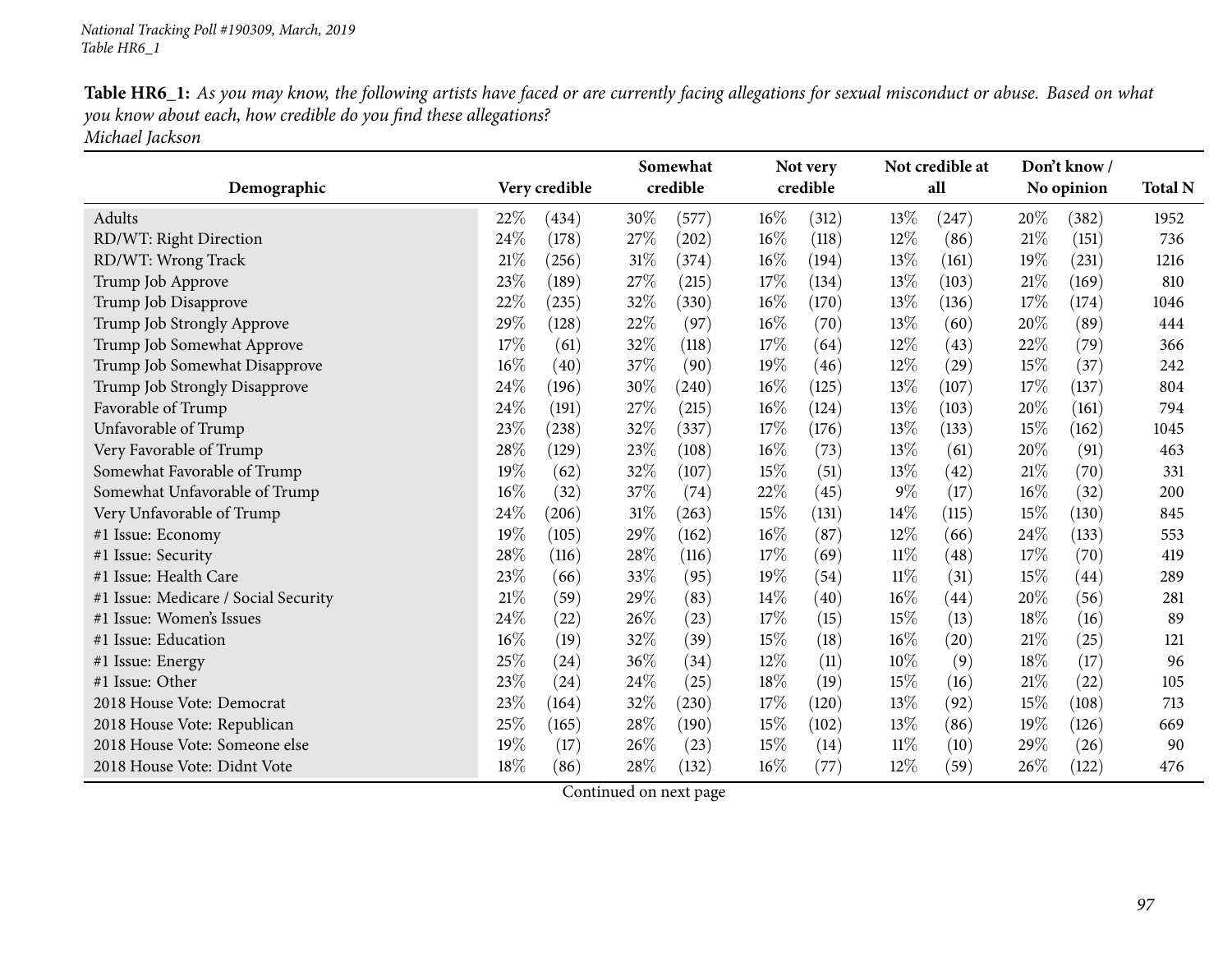Table HR6\_1: As you may know, the following artists have faced or are currently facing allegations for sexual misconduct or abuse. Based on what *you know about each, how credible do you find these allegations? Michael Jackson*

|                                                |        |               |        | Somewhat |        | Not very |        | Not credible at | Don't know/ |            |                |
|------------------------------------------------|--------|---------------|--------|----------|--------|----------|--------|-----------------|-------------|------------|----------------|
| Demographic                                    |        | Very credible |        | credible |        | credible |        | all             |             | No opinion | <b>Total N</b> |
| <b>Adults</b>                                  | 22%    | (434)         | 30\%   | (577)    | 16%    | (312)    | 13%    | (247)           | 20%         | (382)      | 1952           |
| 2016 Vote: Hillary Clinton                     | 23%    | (142)         | 32%    | (201)    | 16%    | (102)    | $13\%$ | (81)            | 16%         | (97)       | 624            |
| 2016 Vote: Donald Trump                        | 25%    | (165)         | 26%    | (174)    | 17%    | (114)    | $13\%$ | (83)            | 19%         | (128)      | 664            |
| 2016 Vote: Someone else                        | 25%    | (36)          | 32%    | (47)     | 15%    | (22)     | $11\%$ | (15)            | 17%         | (25)       | 145            |
| 2016 Vote: Didnt Vote                          | 17%    | (87)          | 30%    | (153)    | 14%    | (74)     | 13%    | (64)            | 26%         | (132)      | 510            |
| Voted in 2014: Yes                             | 24\%   | (307)         | 30%    | (379)    | $16\%$ | (203)    | 13%    | (165)           | 17%         | (222)      | 1275           |
| Voted in 2014: No                              | 19%    | (127)         | 29%    | (198)    | 16%    | (110)    | $12\%$ | (82)            | 24%         | (160)      | 677            |
| 2012 Vote: Barack Obama                        | 22%    | (166)         | 32%    | (238)    | 16%    | (116)    | 13%    | (93)            | 17%         | (126)      | 740            |
| 2012 Vote: Mitt Romney                         | 24%    | (132)         | 30%    | (161)    | $17\%$ | (90)     | $14\%$ | (74)            | 16%         | (86)       | 542            |
| 2012 Vote: Other                               | 25%    | (22)          | 21%    | (19)     | 16%    | (14)     | $12\%$ | (10)            | 25%         | (22)       | 88             |
| 2012 Vote: Didn't Vote                         | 20%    | (114)         | 27%    | (158)    | 16%    | (92)     | $12\%$ | (70)            | 25%         | (148)      | 582            |
| 4-Region: Northeast                            | 24%    | (83)          | $31\%$ | (108)    | $16\%$ | (56)     | $11\%$ | (40)            | 18%         | (61)       | 348            |
| 4-Region: Midwest                              | 23%    | (102)         | 30%    | (134)    | 16%    | (73)     | 12%    | (54)            | 19%         | (85)       | 448            |
| 4-Region: South                                | $21\%$ | (150)         | 30%    | (217)    | 15%    | (108)    | 14%    | (99)            | 21%         | (155)      | 729            |
| 4-Region: West                                 | 23%    | (100)         | 28%    | (117)    | 18%    | (75)     | 13%    | (54)            | 19%         | (80)       | 427            |
| Watch TV Shows: Every day                      | 23%    | (241)         | 29%    | (305)    | 17%    | (174)    | $12\%$ | (130)           | 19%         | (195)      | 1044           |
| Watch TV Shows: Several times per week         | 22%    | (92)          | 33%    | (137)    | 16%    | (66)     | $12\%$ | (51)            | 18%         | (74)       | 420            |
| Watch TV Shows: About once per week            | 24\%   | (27)          | 31%    | (34)     | 18%    | (20)     | $10\%$ | (11)            | 16%         | (18)       | 110            |
| Watch TV Shows: Several times per month        | 23%    | (22)          | 25%    | (24)     | 15%    | (15)     | 18%    | (17)            | 18%         | (17)       | 95             |
| Watch TV Shows: About once per month           | 29%    | (17)          | $21\%$ | (12)     | 13%    | (7)      | $11\%$ | (7)             | 27%         | (16)       | 60             |
| Watch TV Shows: Less often than once per month | 15%    | (11)          | 28%    | (21)     | 15%    | (11)     | 17%    | (13)            | 24%         | (18)       | 74             |
| Watch TV Shows: Never                          | 16%    | (24)          | 29%    | (44)     | 13%    | (19)     | $12\%$ | (18)            | 30%         | (44)       | 149            |
| Watch Movies: Every day                        | 27%    | (93)          | 25%    | (85)     | 15%    | (50)     | 14%    | (49)            | 18%         | (63)       | 339            |
| Watch Movies: Several times per week           | 23%    | (114)         | 31%    | (154)    | 17%    | (87)     | $12\%$ | (61)            | 16%         | (82)       | 497            |
| Watch Movies: About once per week              | 19%    | (61)          | 33%    | (108)    | 18%    | (58)     | 13%    | (43)            | 17%         | (56)       | 326            |
| Watch Movies: Several times per month          | 24%    | (62)          | 30%    | (78)     | 15%    | (39)     | $11\%$ | (27)            | 21%         | (54)       | 260            |
| Watch Movies: About once per month             | 19%    | (38)          | 30%    | (59)     | 16%    | (31)     | $11\%$ | (22)            | 23%         | (46)       | 198            |
| Watch Movies: Less often than once per month   | 21%    | (34)          | 31%    | (50)     | 17%    | (27)     | $12\%$ | (19)            | 20%         | (33)       | 164            |
| <b>Watch Movies: Never</b>                     | 19%    | (32)          | 25%    | (42)     | 12%    | (20)     | 15%    | (25)            | 29%         | (48)       | 168            |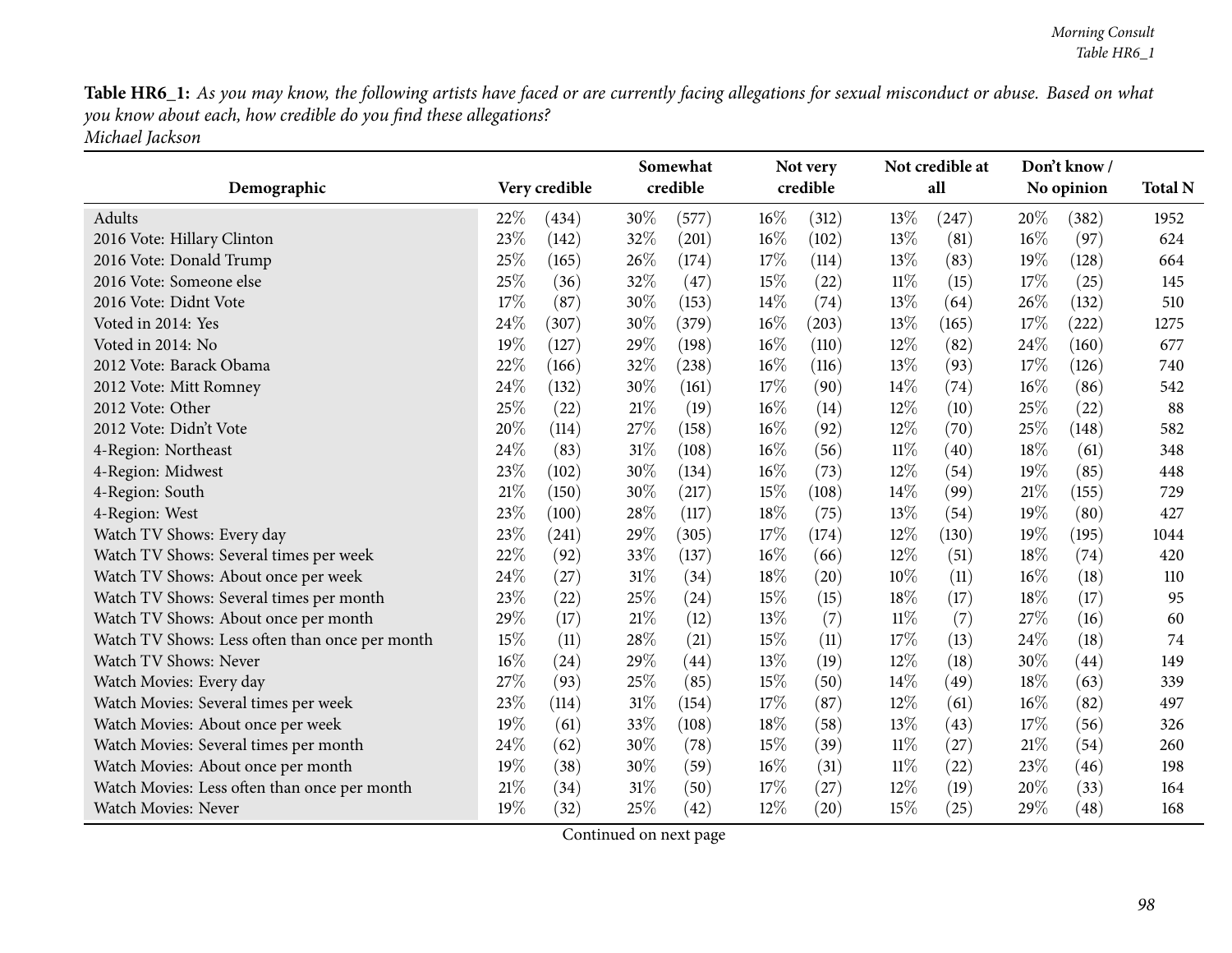| Table HR6_1: As you may know, the following artists have faced or are currently facing allegations for sexual misconduct or abuse. Based on what |  |
|--------------------------------------------------------------------------------------------------------------------------------------------------|--|
| you know about each, how credible do you find these allegations?                                                                                 |  |
| Michael Jackson                                                                                                                                  |  |

| Demographic                                           |        | Very credible |        | Somewhat<br>credible | Not very<br>credible |       | Not credible at<br>all |                    | Don't know/<br>No opinion |       | <b>Total N</b> |
|-------------------------------------------------------|--------|---------------|--------|----------------------|----------------------|-------|------------------------|--------------------|---------------------------|-------|----------------|
| <b>Adults</b>                                         | 22%    | (434)         | 30%    | (577)                | 16%                  | (312) | 13%                    | (247)              | 20%                       | (382) | 1952           |
| Watch Sporting Events: Every day                      | 27%    | (45)          | 25%    | (42)                 | 17%                  | (29)  | 18%                    | (30)               | 13%                       | (22)  | 168            |
| Watch Sporting Events: Several times per week         | 20%    | (57)          | $31\%$ | (89)                 | 19%                  | (53)  | $11\%$                 | (32)               | 19%                       | (53)  | 285            |
| Watch Sporting Events: About once per week            | 28\%   | (71)          | 30%    | (77)                 | 14%                  | (35)  | $11\%$                 | $\left( 28\right)$ | 17%                       | (43)  | 253            |
| Watch Sporting Events: Several times per month        | 22%    | (41)          | 34\%   | (63)                 | 12%                  | (23)  | $13\%$                 | (25)               | 19%                       | (36)  | 188            |
| Watch Sporting Events: About once per month           | 23%    | (35)          | 37%    | (58)                 | 14%                  | (22)  | $13\%$                 | (21)               | 12%                       | (19)  | 155            |
| Watch Sporting Events: Less often than once per month | 18%    | (57)          | 32\%   | (99)                 | 19%                  | (59)  | $12\%$                 | (37)               | 20%                       | (62)  | 313            |
| Watch Sporting Events: Never                          | 22%    | (128)         | 25%    | (149)                | 16%                  | (92)  | $13\%$                 | (75)               | 25%                       | (148) | 591            |
| Cable Subscription: Currently                         | 24%    | (232)         | 29%    | (281)                | 16%                  | (151) | $14\%$                 | (140)              | 17%                       | (165) | 969            |
| Cable Subscription: In the past                       | $22\%$ | (155)         | 32%    | (226)                | 16%                  | (110) | 10%                    | (73)               | 19%                       | (135) | 699            |
| Cable Subscription: Never                             | 17%    | (47)          | 24\%   | (69)                 | 18%                  | (51)  | $12\%$                 | (34)               | 29%                       | (82)  | 283            |
| Satellite TV Subscription: Currently                  | 22%    | (109)         | 30%    | (145)                | 17%                  | (82)  | $11\%$                 | (56)               | 20%                       | (97)  | 489            |
| Satellite TV Subscription: In the past                | 22%    | (120)         | 33\%   | (181)                | 16%                  | (89)  | $11\%$                 | (60)               | 17%                       | (95)  | 545            |
| Satellite TV Subscription: Never                      | 22%    | (205)         | 27%    | (250)                | 15%                  | (141) | 14%                    | (131)              | 21%                       | (190) | 918            |
| Streaming Service Subscription: Currently             | 24%    | (282)         | $31\%$ | (356)                | 16%                  | (184) | 12%                    | (137)              | 18%                       | (207) | 1165           |
| Streaming Service Subscription: In the past           | 22%    | (45)          | 30%    | (63)                 | 22%                  | (46)  | 12%                    | (25)               | 14%                       | (29)  | 209            |
| Streaming Service Subscription: Never                 | 19%    | (107)         | 27%    | (157)                | 14%                  | (82)  | 15%                    | (86)               | 25%                       | (146) | 578            |
| Film: An avid fan                                     | 25%    | (168)         | 28%    | (188)                | 17%                  | (117) | 13%                    | (91)               | 17%                       | (116) | 681            |
| Film: A casual fan                                    | 22%    | (229)         | 32%    | (332)                | 16%                  | (163) | 12%                    | (124)              | 19%                       | (201) | 1049           |
| Film: Not a fan                                       | 17%    | (37)          | 25%    | (57)                 | 14%                  | (32)  | 14%                    | (32)               | 29%                       | (64)  | 222            |
| Television: An avid fan                               | $23\%$ | (226)         | 29%    | (278)                | 17%                  | (169) | 13%                    | (123)              | 18%                       | (177) | 973            |
| Television: A casual fan                              | 22%    | (188)         | 31%    | (265)                | 15%                  | (128) | 13%                    | (109)              | 19%                       | (162) | 852            |
| Television: Not a fan                                 | 16%    | (20)          | 26%    | (33)                 | 12%                  | (16)  | 12%                    | (16)               | 34%                       | (43)  | 128            |
| Music: An avid fan                                    | 23\%   | (229)         | 28%    | (283)                | 16%                  | (155) | $14\%$                 | (143)              | 19%                       | (189) | 998            |
| Music: A casual fan                                   | 22%    | (184)         | 33%    | (278)                | 17%                  | (144) | 10%                    | (89)               | 18%                       | (154) | 849            |
| Music: Not a fan                                      | 20%    | (21)          | 15%    | (16)                 | 12%                  | (13)  | 15%                    | (16)               | 37%                       | (39)  | 104            |
| Fashion: An avid fan                                  | 28\%   | (80)          | 29%    | (85)                 | 12%                  | (34)  | 15%                    | (44)               | $16\%$                    | (48)  | 290            |
| Fashion: A casual fan                                 | 23%    | (173)         | 32%    | (241)                | 17%                  | (127) | $11\%$                 | (87)               | 18%                       | (135) | 762            |
| Fashion: Not a fan                                    | 20%    | (181)         | 28%    | (251)                | 17%                  | (152) | 13%                    | (116)              | 22%                       | (200) | 900            |

*Note:* Row proportions may total to larger than one-hundred percen<sup>t</sup> due to rounding. For more information visit [MorningConsultIntelligence.com](https://morningconsultintelligence.com).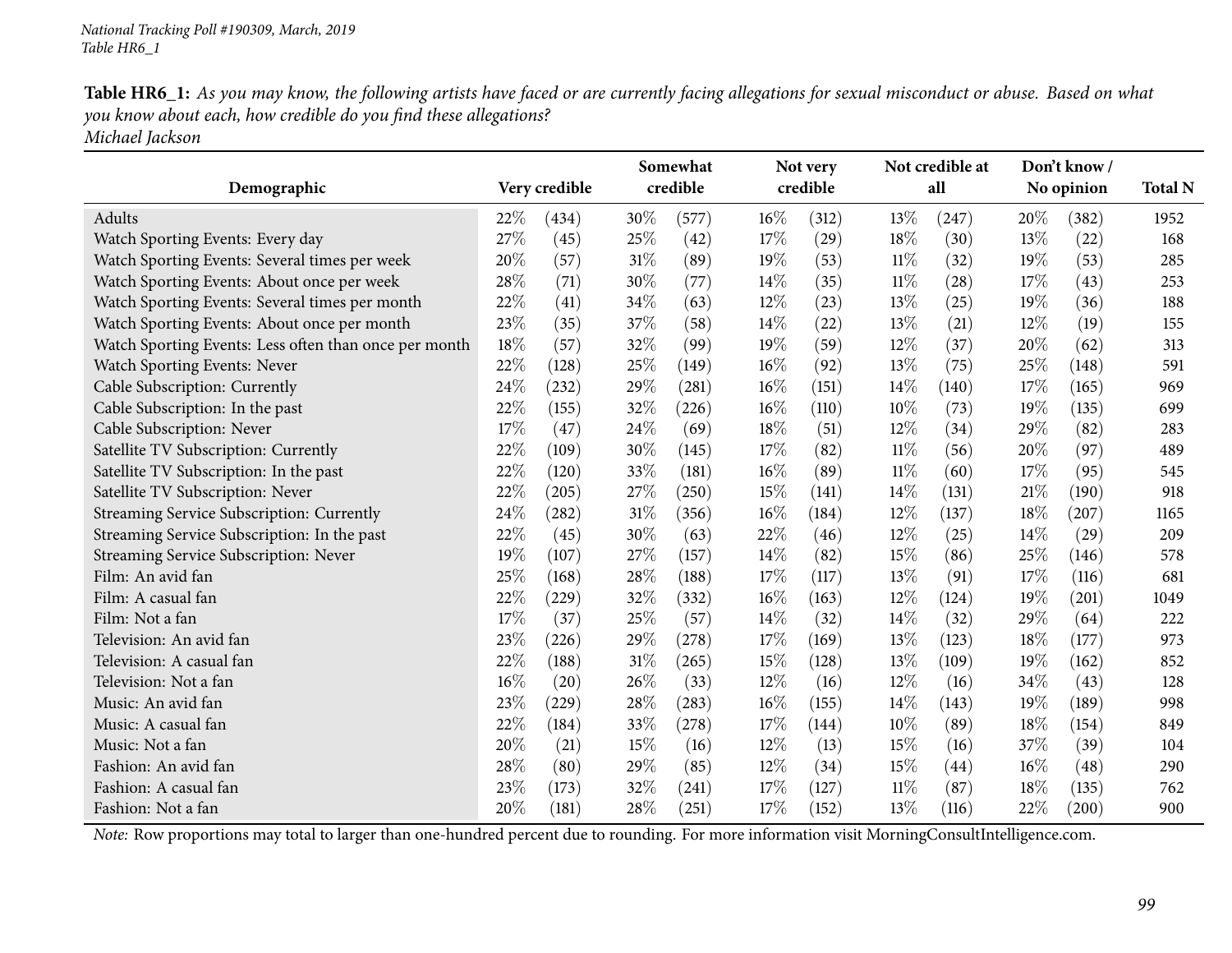| Demographic              | Very credible |       | Somewhat<br>credible |       |        | Not very<br>credible |        | Not credible at<br>all |        | Don't know /<br>No opinion |                |  |
|--------------------------|---------------|-------|----------------------|-------|--------|----------------------|--------|------------------------|--------|----------------------------|----------------|--|
|                          |               |       |                      |       |        |                      |        |                        |        |                            | <b>Total N</b> |  |
| Adults                   | 29%           | (560) | $21\%$               | (419) | $12\%$ | (228)                | 14%    | (277)                  | 24\%   | (467)                      | 1952           |  |
| Gender: Male             | 26%           | (237) | 21%                  | (188) | 13%    | (119)                | 17%    | (154)                  | 24\%   | (215)                      | 914            |  |
| Gender: Female           | 31%           | (323) | 22%                  | (231) | $11\%$ | (109)                | 12%    | (122)                  | 24\%   | (253)                      | 1038           |  |
| Age: 18-29               | 30%           | (105) | 22%                  | (78)  | 14%    | (48)                 | 12%    | (40)                   | 22%    | (77)                       | 348            |  |
| Age: 30-44               | 30%           | (132) | 23%                  | (102) | 12%    | (52)                 | 14%    | (63)                   | 20%    | (90)                       | 439            |  |
| Age: 45-54               | 27%           | (94)  | 21%                  | (72)  | 12%    | (42)                 | 13%    | (45)                   | 26%    | (89)                       | 341            |  |
| Age: 55-64               | 28%           | (103) | 20%                  | (74)  | 12%    | (43)                 | 16%    | (60)                   | 24%    | (89)                       | 369            |  |
| Age: 65+                 | 28\%          | (127) | 20%                  | (93)  | $10\%$ | (44)                 | 15%    | (69)                   | 27\%   | (122)                      | 454            |  |
| Generation Z: 18-21      | 28\%          | (33)  | 23%                  | (27)  | 13%    | (15)                 | 10%    | (12)                   | 25\%   | (30)                       | 116            |  |
| Millennial: Age 22-37    | 32%           | (151) | 21%                  | (101) | 12%    | (59)                 | 14%    | (67)                   | $21\%$ | (99)                       | 478            |  |
| Generation X: Age 38-53  | 27\%          | (135) | 24%                  | (119) | 13%    | (63)                 | 12%    | (61)                   | $24\%$ | (120)                      | 498            |  |
| Boomers: Age 54-72       | 29%           | (212) | 21%                  | (151) | $10\%$ | (73)                 | $16\%$ | (120)                  | 25\%   | (180)                      | 736            |  |
| PID: Dem (no lean)       | 35%           | (233) | 21%                  | (139) | 10%    | (71)                 | 17%    | (111)                  | $18\%$ | (119)                      | 674            |  |
| PID: Ind (no lean)       | 25%           | (162) | 24%                  | (157) | 12%    | (78)                 | $11\%$ | (74)                   | 29%    | (189)                      | 659            |  |
| PID: Rep (no lean)       | 27\%          | (165) | 20%                  | (123) | 13%    | (80)                 | 15%    | (92)                   | 26\%   | (159)                      | 619            |  |
| PID/Gender: Dem Men      | 30%           | (85)  | 18%                  | (51)  | 13\%   | (36)                 | 20%    | (57)                   | 19%    | (52)                       | 282            |  |
| PID/Gender: Dem Women    | $38\%$        | (148) | $22\%$               | (88)  | $9\%$  | (35)                 | 14%    | (55)                   | 17%    | (67)                       | 392            |  |
| PID/Gender: Ind Men      | 23%           | (71)  | 25%                  | (77)  | 13%    | (39)                 | 13\%   | (42)                   | 27%    | (84)                       | 313            |  |
| PID/Gender: Ind Women    | 26%           | (91)  | 23%                  | (80)  | $11\%$ | (38)                 | $9\%$  | (32)                   | 30%    | (105)                      | 347            |  |
| PID/Gender: Rep Men      | $25\%$        | (80)  | 19%                  | (60)  | 14%    | (44)                 | 18%    | (56)                   | 25%    | (79)                       | 319            |  |
| PID/Gender: Rep Women    | 28\%          | (85)  | 21%                  | (63)  | $12\%$ | (36)                 | 12%    | (36)                   | 27%    | (80)                       | 299            |  |
| Ideo: Liberal (1-3)      | 38\%          | (233) | 24\%                 | (147) | $9\%$  | (57)                 | 13%    | (79)                   | 16%    | (97)                       | 614            |  |
| Ideo: Moderate (4)       | 23%           | (94)  | 22%                  | (92)  | 13%    | (54)                 | 17%    | (69)                   | 26%    | (109)                      | 419            |  |
| Ideo: Conservative (5-7) | $26\%$        | (181) | 21%                  | (143) | 13%    | (92)                 | 14%    | (100)                  | 26%    | (179)                      | 695            |  |
| Educ: < College          | 26%           | (323) | $21\%$               | (263) | $12\%$ | (152)                | $14\%$ | (168)                  | 26%    | (322)                      | 1228           |  |
| Educ: Bachelors degree   | $31\%$        | (144) | 21%                  | (97)  | 11%    | (52)                 | 16%    | (76)                   | 20%    | (93)                       | 462            |  |
| Educ: Post-grad          | 36%           | (93)  | 23%                  | (59)  | $9\%$  | (25)                 | 13%    | (33)                   | 20%    | (52)                       | 263            |  |

Table HR6\_2: As you may know, the following artists have faced or are currently facing allegations for sexual misconduct or abuse. Based on what *you know about each, how credible do you find these allegations? R. Kelly*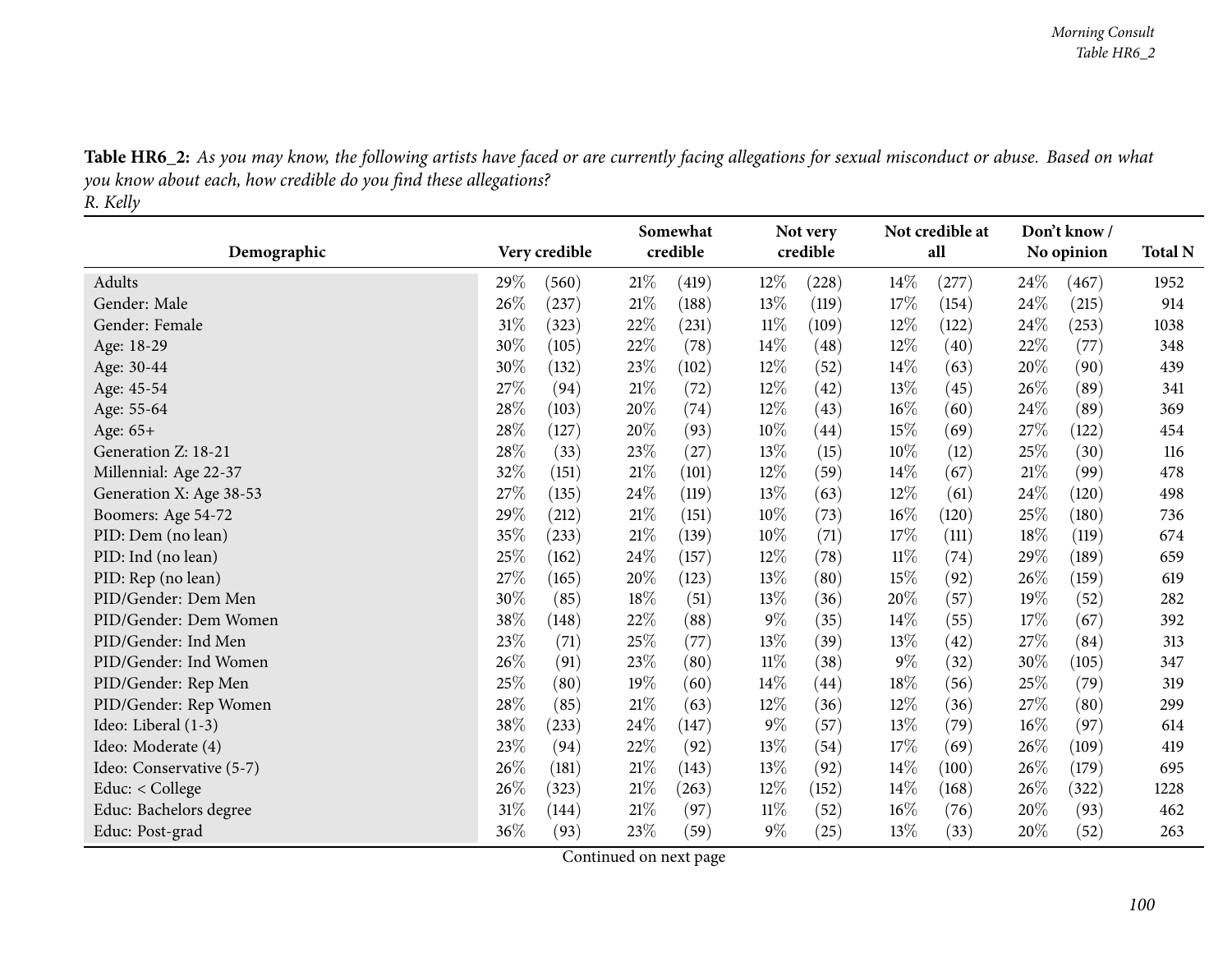Table HR6\_2: As you may know, the following artists have faced or are currently facing allegations for sexual misconduct or abuse. Based on what *you know about each, how credible do you find these allegations? R. Kelly*

|                               |      |               |        | Somewhat |        | Not very |        | Not credible at |        | Don't know / |      |  |  |
|-------------------------------|------|---------------|--------|----------|--------|----------|--------|-----------------|--------|--------------|------|--|--|
| Demographic                   |      | Very credible |        | credible |        | credible |        | all             |        | No opinion   |      |  |  |
| Adults                        | 29%  | (560)         | $21\%$ | (419)    | 12%    | (228)    | 14%    | (277)           | 24%    | (467)        | 1952 |  |  |
| Income: Under 50k             | 25%  | (265)         | 22%    | (237)    | $11\%$ | (116)    | 14%    | (149)           | 28%    | (298)        | 1065 |  |  |
| Income: 50k-100k              | 31%  | (189)         | $21\%$ | (130)    | 13%    | (83)     | 15%    | (95)            | 19%    | (120)        | 616  |  |  |
| Income: 100k+                 | 39%  | (106)         | 19%    | (53)     | $11\%$ | (29)     | 12%    | (34)            | 18%    | (50)         | 272  |  |  |
| Ethnicity: White              | 29%  | (459)         | $21\%$ | (336)    | $11\%$ | (177)    | 14%    | (217)           | 25%    | (391)        | 1579 |  |  |
| Ethnicity: Hispanic           | 27%  | (52)          | 18%    | (35)     | 13%    | (25)     | $16\%$ | (31)            | 25%    | (47)         | 189  |  |  |
| Ethnicity: Afr. Am.           | 28%  | (69)          | $21\%$ | (52)     | 15%    | (38)     | 14%    | (35)            | 22%    | (54)         | 248  |  |  |
| Ethnicity: Other              | 26%  | (33)          | 25%    | (32)     | $11\%$ | (14)     | 20%    | (25)            | 18%    | (23)         | 126  |  |  |
| Relig: Protestant             | 26%  | (122)         | 22%    | (104)    | $11\%$ | (53)     | 14%    | (65)            | 28\%   | (132)        | 477  |  |  |
| Relig: Roman Catholic         | 34%  | (123)         | 23%    | (84)     | $9\%$  | (34)     | 15%    | (55)            | 18%    | (67)         | 364  |  |  |
| Relig: Something Else         | 28%  | (53)          | 23%    | (44)     | 15%    | (28)     | $11\%$ | (21)            | 22%    | (43)         | 189  |  |  |
| Relig: Jewish                 | 32%  | (13)          | 20%    | (8)      | $5\%$  | (2)      | 16%    | (7)             | 26%    | (11)         | 42   |  |  |
| Relig: Evangelical            | 31%  | (216)         | 24\%   | (170)    | $11\%$ | (81)     | 14\%   | (97)            | $20\%$ | (143)        | 707  |  |  |
| Relig: Non-Evang. Catholics   | 26%  | (83)          | 19%    | (63)     | $11\%$ | (35)     | 14%    | (44)            | 31%    | (99)         | 324  |  |  |
| Relig: All Christian          | 29%  | (299)         | 23%    | (233)    | $11\%$ | (116)    | 14%    | (141)           | 23%    | (242)        | 1030 |  |  |
| Relig: All Non-Christian      | 20%  | (43)          | 24\%   | (52)     | 12%    | (26)     | 15%    | (32)            | 30%    | (65)         | 219  |  |  |
| Community: Urban              | 28%  | (128)         | 22%    | (103)    | 10%    | (44)     | 15%    | (70)            | 25%    | (114)        | 460  |  |  |
| Community: Suburban           | 32%  | (283)         | $21\%$ | (186)    | 12%    | (103)    | 14%    | (125)           | 22%    | (194)        | 892  |  |  |
| Community: Rural              | 25%  | (149)         | 22%    | (130)    | 13%    | (81)     | 14%    | (82)            | 26%    | (159)        | 601  |  |  |
| <b>Employ: Private Sector</b> | 30%  | (173)         | 23%    | (131)    | $11\%$ | (64)     | 15%    | (88)            | 21%    | (119)        | 575  |  |  |
| Employ: Government            | 30%  | (37)          | 23%    | (28)     | $10\%$ | (13)     | 20%    | (25)            | 16%    | (19)         | 121  |  |  |
| Employ: Self-Employed         | 30%  | (56)          | 24%    | (45)     | 13%    | (24)     | 14%    | (25)            | 20%    | (37)         | 187  |  |  |
| Employ: Homemaker             | 27%  | (43)          | 20%    | (32)     | 10%    | (17)     | 13%    | (20)            | 31%    | (50)         | 162  |  |  |
| Employ: Student               | 31%  | (24)          | 20%    | (15)     | 17%    | (13)     | 13%    | (10)            | $19\%$ | (15)         | 76   |  |  |
| Employ: Retired               | 28%  | (146)         | $21\%$ | (109)    | $11\%$ | (56)     | $16\%$ | (81)            | 24%    | (127)        | 518  |  |  |
| Employ: Unemployed            | 28\% | (43)          | 17%    | (26)     | 14%    | (22)     | $7\%$  | (11)            | 34%    | (53)         | 155  |  |  |
| Employ: Other                 | 25%  | (39)          | $21\%$ | (33)     | 13%    | (20)     | $11\%$ | (17)            | 30%    | (48)         | 157  |  |  |
| Military HH: Yes              | 27%  | (100)         | 20%    | (72)     | $11\%$ | (40)     | 15%    | (53)            | 27%    | (100)        | 365  |  |  |
| Military HH: No               | 29%  | (460)         | 22%    | (347)    | 12%    | (189)    | 14%    | (224)           | 23%    | (367)        | 1587 |  |  |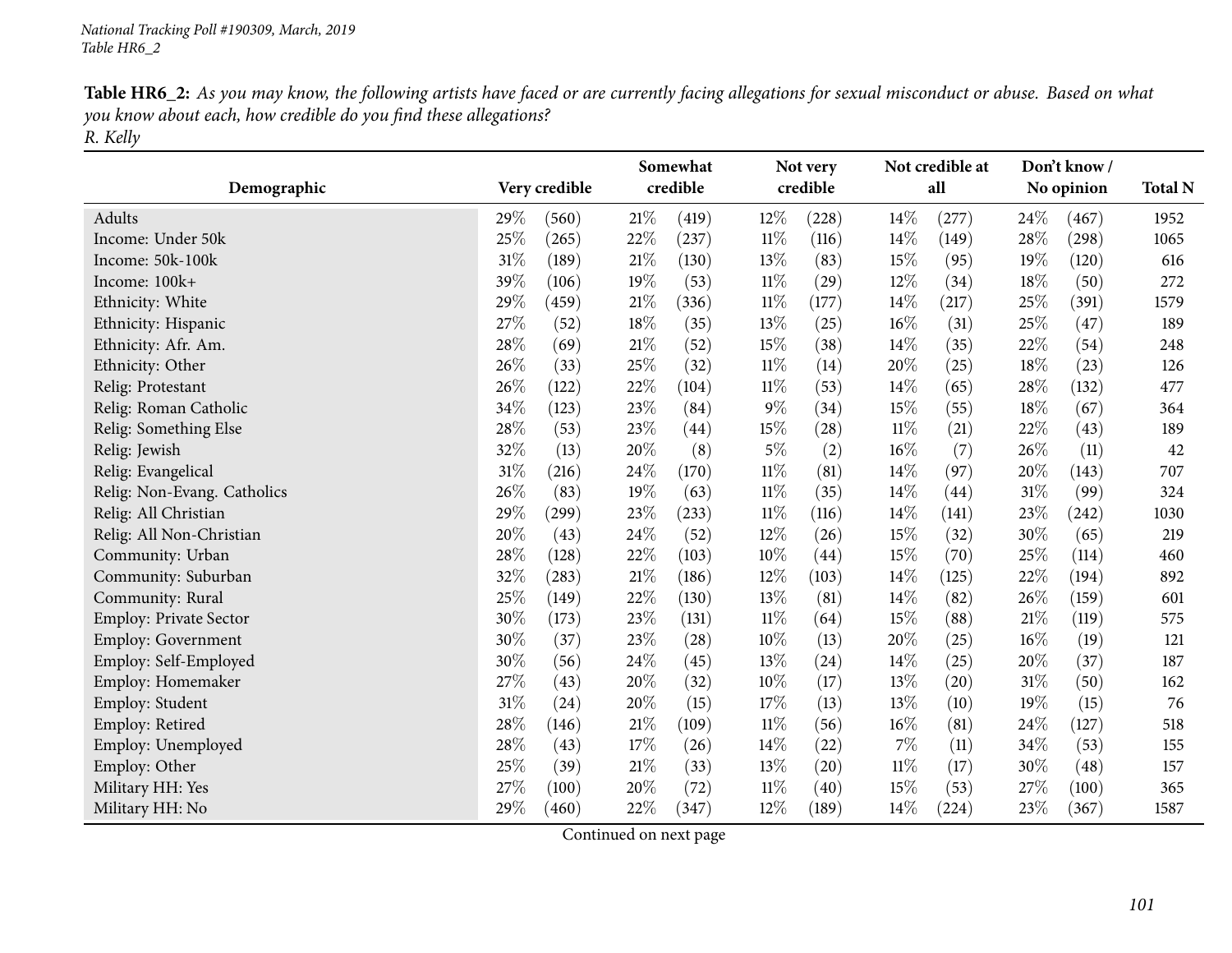Table HR6\_2: As you may know, the following artists have faced or are currently facing allegations for sexual misconduct or abuse. Based on what *you know about each, how credible do you find these allegations? R. Kelly*

|                                      |               |       |        | Somewhat |        | Not very           |        | Not credible at | Don't know/ | <b>Total N</b> |      |
|--------------------------------------|---------------|-------|--------|----------|--------|--------------------|--------|-----------------|-------------|----------------|------|
| Demographic                          | Very credible |       |        | credible |        | credible           |        | all             |             | No opinion     |      |
| Adults                               | 29\%          | (560) | 21%    | (419)    | $12\%$ | (228)              | 14%    | (277)           | 24\%        | (467)          | 1952 |
| RD/WT: Right Direction               | 24%           | (176) | 21%    | (156)    | $13\%$ | (98)               | 14%    | (105)           | $28\%$      | (203)          | 736  |
| RD/WT: Wrong Track                   | 32%           | (384) | 22%    | (264)    | 11%    | (131)              | 14%    | (172)           | 22%         | (265)          | 1216 |
| Trump Job Approve                    | 25%           | (202) | 21%    | (167)    | 13%    | (107)              | 13%    | (109)           | 28%         | (226)          | 810  |
| Trump Job Disapprove                 | 33%           | (345) | 23%    | (240)    | $11\%$ | (114)              | 15%    | (156)           | 18%         | (190)          | 1046 |
| Trump Job Strongly Approve           | 25%           | (111) | 20%    | (89)     | 12%    | (52)               | 15%    | (66)            | 28%         | (125)          | 444  |
| Trump Job Somewhat Approve           | 25%           | (90)  | 21%    | (77)     | 15%    | (54)               | 12%    | (43)            | 28%         | (101)          | 366  |
| Trump Job Somewhat Disapprove        | 24%           | (58)  | $31\%$ | (75)     | 11%    | (26)               | $11\%$ | (26)            | 24%         | (57)           | 242  |
| Trump Job Strongly Disapprove        | 36%           | (287) | 21%    | (166)    | $11\%$ | (89)               | 16%    | (130)           | 17%         | (133)          | 804  |
| Favorable of Trump                   | $25\%$        | (202) | 21%    | (164)    | 12%    | (96)               | 14\%   | (108)           | 28%         | (224)          | 794  |
| Unfavorable of Trump                 | 33%           | (347) | 23%    | (243)    | 12%    | (123)              | 15%    | (156)           | 17%         | (175)          | 1045 |
| Very Favorable of Trump              | 28%           | (128) | 19%    | (90)     | 11%    | (52)               | 15%    | (67)            | 27%         | (125)          | 463  |
| Somewhat Favorable of Trump          | 22%           | (73)  | 22%    | (74)     | 13%    | (44)               | 12%    | (40)            | 30%         | (99)           | 331  |
| Somewhat Unfavorable of Trump        | 21%           | (43)  | 33%    | (67)     | 14%    | (28)               | 12%    | (25)            | 19%         | (38)           | 200  |
| Very Unfavorable of Trump            | 36%           | (304) | 21%    | (177)    | 11%    | (95)               | 16%    | (132)           | 16%         | (138)          | 845  |
| #1 Issue: Economy                    | 25%           | (136) | 23\%   | (128)    | 12%    | (69)               | 14%    | (79)            | 25%         | (141)          | 553  |
| #1 Issue: Security                   | 31%           | (129) | 21%    | (88)     | 10%    | (42)               | 14\%   | (57)            | 24%         | (102)          | 419  |
| #1 Issue: Health Care                | 34%           | (98)  | 19%    | (54)     | 12%    | (35)               | 17%    | (48)            | 19%         | (54)           | 289  |
| #1 Issue: Medicare / Social Security | 26%           | (74)  | 19%    | (52)     | 10%    | $\left( 29\right)$ | 18\%   | (52)            | 26%         | (74)           | 281  |
| #1 Issue: Women's Issues             | 38%           | (34)  | 24\%   | (21)     | 9%     | (8)                | $8\%$  | (7)             | 21\%        | (19)           | 89   |
| #1 Issue: Education                  | 26%           | (32)  | 27%    | (33)     | 13%    | (16)               | 13%    | (16)            | 21%         | (25)           | 121  |
| #1 Issue: Energy                     | 34%           | (33)  | 21%    | (20)     | 17%    | (16)               | 7%     | (7)             | 21%         | (20)           | 96   |
| #1 Issue: Other                      | 23%           | (24)  | 22\%   | (23)     | 12%    | (13)               | 12%    | (12)            | 31%         | (33)           | 105  |
| 2018 House Vote: Democrat            | 34%           | (243) | 22%    | (155)    | $11\%$ | (79)               | 16%    | (112)           | 17%         | (125)          | 713  |
| 2018 House Vote: Republican          | $28\%$        | (188) | 20%    | (133)    | $11\%$ | (75)               | 15%    | (98)            | 26\%        | (174)          | 669  |
| 2018 House Vote: Someone else        | 20%           | (18)  | 18%    | (16)     | 12%    | (11)               | 11%    | (10)            | 39%         | (35)           | 90   |
| 2018 House Vote: Didnt Vote          | 23%           | (110) | 24\%   | (114)    | 13%    | (63)               | 12%    | (55)            | 28\%        | (133)          | 476  |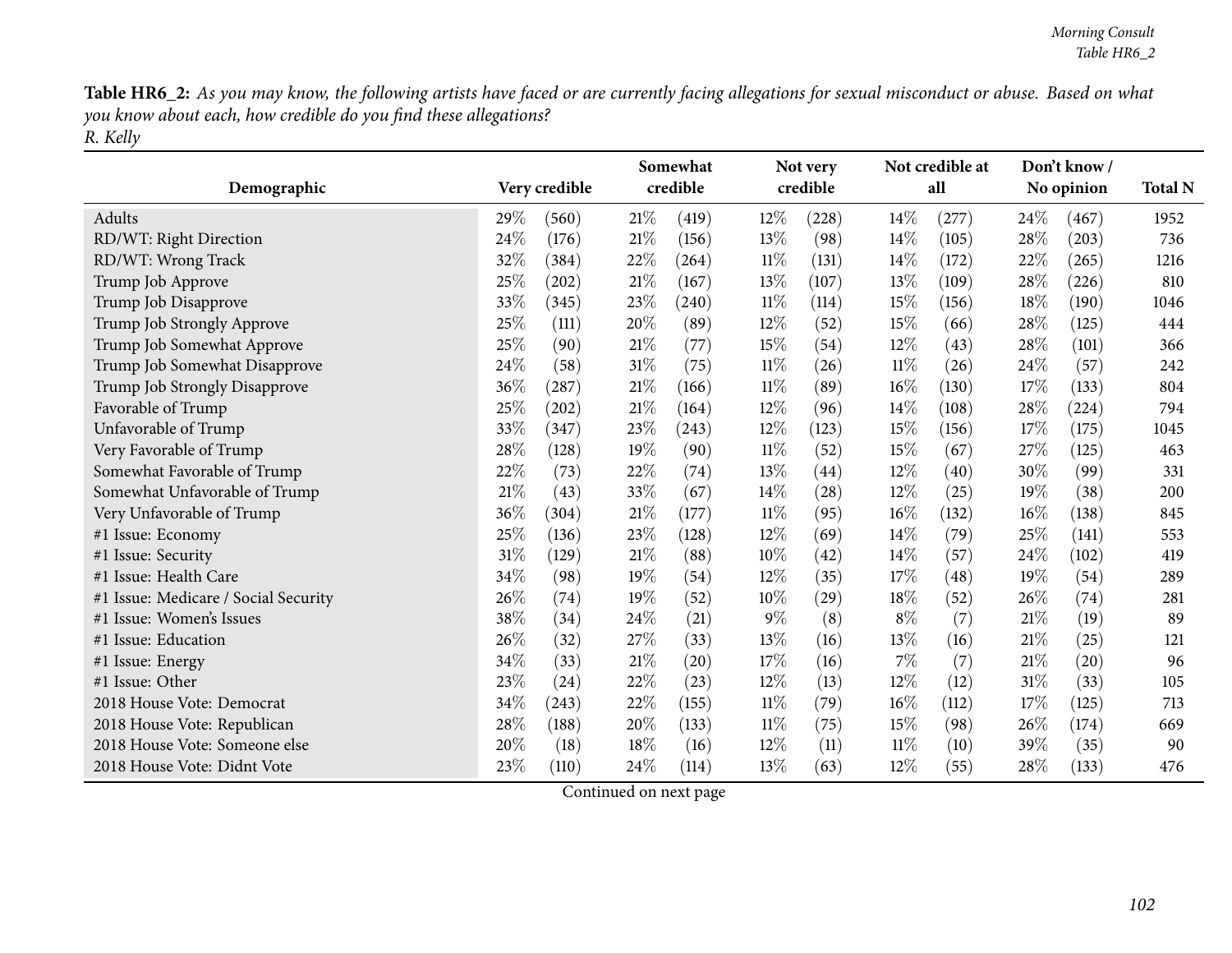Table HR6\_2: As you may know, the following artists have faced or are currently facing allegations for sexual misconduct or abuse. Based on what *you know about each, how credible do you find these allegations? R. Kelly*

|                                                |        |               |        | Somewhat |        | Not very |        | Not credible at | Don't know/ |            |      |  |
|------------------------------------------------|--------|---------------|--------|----------|--------|----------|--------|-----------------|-------------|------------|------|--|
| Demographic                                    |        | Very credible |        | credible |        | credible |        | all             |             | No opinion |      |  |
| Adults                                         | 29%    | (560)         | 21%    | (419)    | $12\%$ | (228)    | 14%    | (277)           | 24\%        | (467)      | 1952 |  |
| 2016 Vote: Hillary Clinton                     | 34%    | (213)         | 23%    | (142)    | 10%    | (60)     | 17%    | (103)           | 17%         | (105)      | 624  |  |
| 2016 Vote: Donald Trump                        | 25%    | (165)         | 20%    | (130)    | 12%    | (80)     | $16\%$ | (103)           | 28%         | (185)      | 664  |  |
| 2016 Vote: Someone else                        | 35%    | (50)          | 20%    | (29)     | $8\%$  | (11)     | $11\%$ | (16)            | 27%         | (39)       | 145  |  |
| 2016 Vote: Didnt Vote                          | 25%    | (129)         | 23%    | (117)    | 15%    | (74)     | 10%    | (52)            | 27%         | (138)      | 510  |  |
| Voted in 2014: Yes                             | 29%    | (372)         | $21\%$ | (273)    | $11\%$ | (143)    | $16\%$ | (205)           | 22%         | (282)      | 1275 |  |
| Voted in 2014: No                              | 28%    | (188)         | 22%    | (147)    | 13%    | (85)     | $11\%$ | (72)            | 27%         | (185)      | 677  |  |
| 2012 Vote: Barack Obama                        | 33%    | (247)         | 21\%   | (158)    | $11\%$ | (81)     | 15%    | (112)           | 19%         | (141)      | 740  |  |
| 2012 Vote: Mitt Romney                         | 25%    | (136)         | 22%    | (117)    | 12%    | (63)     | 17\%   | (93)            | 24%         | (132)      | 542  |  |
| 2012 Vote: Other                               | 30%    | (27)          | 13%    | (11)     | $11\%$ | (10)     | $10\%$ | (8)             | 36%         | (32)       | 88   |  |
| 2012 Vote: Didn't Vote                         | 26%    | (150)         | 23%    | (133)    | 13%    | (74)     | $11\%$ | (63)            | 28%         | (162)      | 582  |  |
| 4-Region: Northeast                            | 30%    | (106)         | 25%    | (86)     | $11\%$ | (40)     | $12\%$ | (43)            | 21\%        | (74)       | 348  |  |
| 4-Region: Midwest                              | 29%    | (128)         | 21%    | (96)     | 12%    | (54)     | 15%    | (67)            | 23%         | (104)      | 448  |  |
| 4-Region: South                                | 29%    | (214)         | 20%    | (145)    | $11\%$ | (82)     | 13%    | (95)            | 26%         | (193)      | 729  |  |
| 4-Region: West                                 | 26%    | (112)         | 22%    | (93)     | 12%    | (53)     | 17%    | (72)            | 23%         | (97)       | 427  |  |
| Watch TV Shows: Every day                      | 31%    | (328)         | 23%    | (235)    | $11\%$ | (117)    | 13%    | (141)           | 21%         | (224)      | 1044 |  |
| Watch TV Shows: Several times per week         | 27%    | (115)         | 23%    | (98)     | 14%    | (58)     | 14%    | (57)            | 22%         | (92)       | 420  |  |
| Watch TV Shows: About once per week            | 23%    | (26)          | $21\%$ | (23)     | $11\%$ | (12)     | 19%    | (21)            | 26%         | (28)       | 110  |  |
| Watch TV Shows: Several times per month        | 26%    | (25)          | 13%    | (12)     | $21\%$ | (20)     | 14%    | (13)            | 26%         | (25)       | 95   |  |
| Watch TV Shows: About once per month           | 29%    | (17)          | 12%    | (7)      | $6\%$  | (3)      | 14%    | (8)             | 39%         | (23)       | 60   |  |
| Watch TV Shows: Less often than once per month | 30%    | (23)          | $21\%$ | (16)     | $5\%$  | (4)      | 20%    | (15)            | 23%         | (17)       | 74   |  |
| Watch TV Shows: Never                          | 18%    | (27)          | 19%    | (28)     | $9\%$  | (14)     | 15%    | (22)            | 39%         | (58)       | 149  |  |
| Watch Movies: Every day                        | 32%    | (108)         | 21%    | (73)     | 10%    | (34)     | 15%    | (50)            | 22%         | (75)       | 339  |  |
| Watch Movies: Several times per week           | 29%    | (144)         | 25%    | (124)    | 14%    | (69)     | 13%    | (64)            | 19%         | (96)       | 497  |  |
| Watch Movies: About once per week              | 28%    | (93)          | 23%    | (75)     | $11\%$ | (36)     | $16\%$ | (54)            | 21%         | (69)       | 326  |  |
| Watch Movies: Several times per month          | $31\%$ | (81)          | 22%    | (56)     | $11\%$ | (28)     | 14%    | (37)            | 22%         | (58)       | 260  |  |
| Watch Movies: About once per month             | 30%    | (59)          | 14%    | (29)     | 13%    | (26)     | $10\%$ | (21)            | 32%         | (63)       | 198  |  |
| Watch Movies: Less often than once per month   | 23%    | (37)          | 24\%   | (39)     | 13%    | (21)     | 13%    | (22)            | 27%         | (45)       | 164  |  |
| Watch Movies: Never                            | 22%    | (37)          | 14%    | (24)     | $9\%$  | (15)     | 18%    | (30)            | 37%         | (61)       | 168  |  |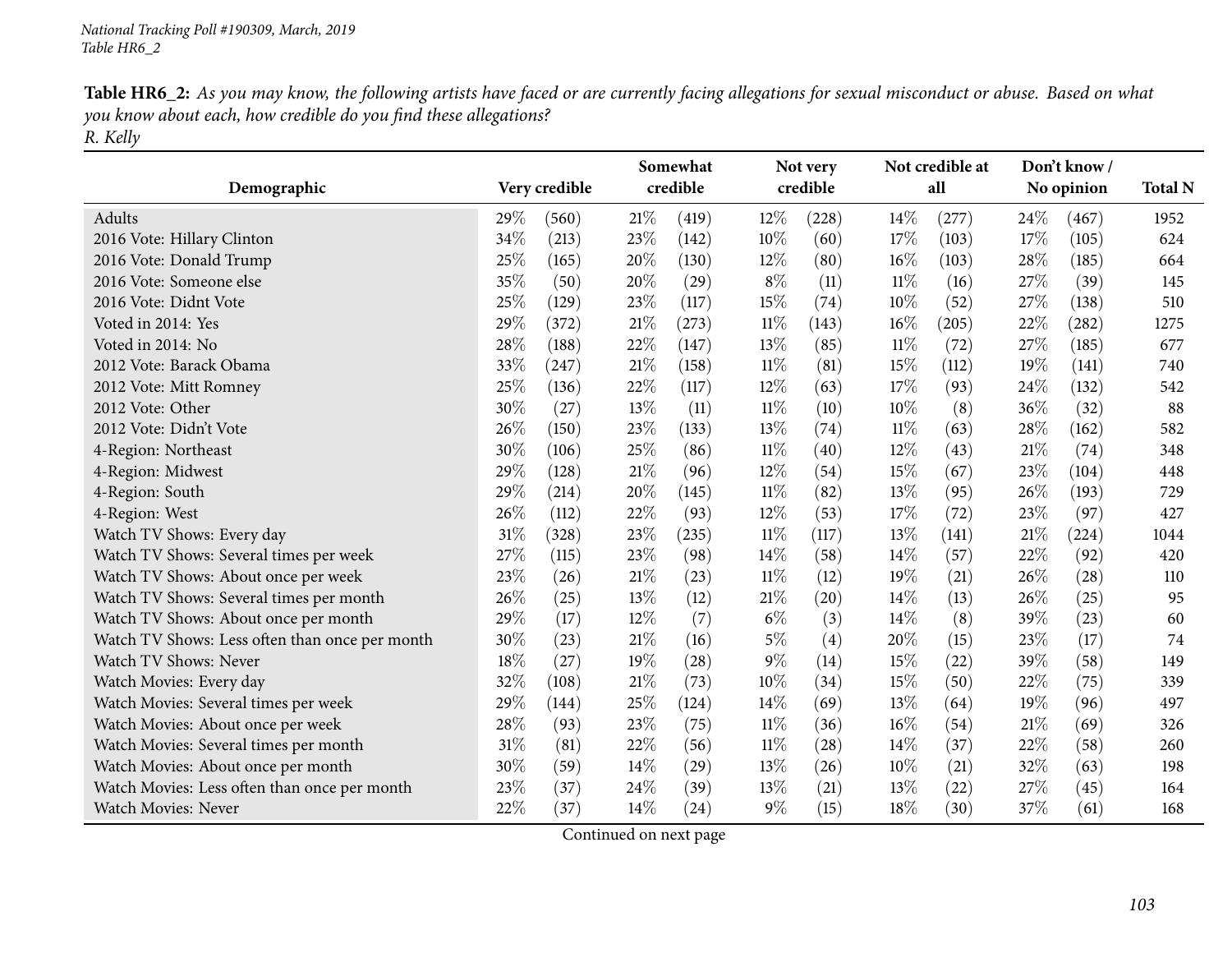Table HR6\_2: As you may know, the following artists have faced or are currently facing allegations for sexual misconduct or abuse. Based on what *you know about each, how credible do you find these allegations? R. Kelly*

| Demographic                                           |     | Very credible | Somewhat<br>credible |       |        | Not very<br>credible |        | Not credible at<br>all |      | Don't know/<br>No opinion |                |
|-------------------------------------------------------|-----|---------------|----------------------|-------|--------|----------------------|--------|------------------------|------|---------------------------|----------------|
|                                                       |     |               |                      |       |        |                      |        |                        |      |                           | <b>Total N</b> |
| Adults                                                | 29% | (560)         | 21%                  | (419) | 12%    | (228)                | $14\%$ | (277)                  | 24\% | (467)                     | 1952           |
| Watch Sporting Events: Every day                      | 35% | (58)          | 19%                  | (32)  | 10%    | (17)                 | 21%    | (35)                   | 15%  | (25)                      | 168            |
| Watch Sporting Events: Several times per week         | 25% | (70)          | 22%                  | (63)  | 18%    | (51)                 | 14\%   | (41)                   | 21%  | (59)                      | 285            |
| Watch Sporting Events: About once per week            | 32% | (82)          | 25%                  | (64)  | 9%     | (24)                 | 15%    | (38)                   | 18%  | (46)                      | 253            |
| Watch Sporting Events: Several times per month        | 33% | (62)          | 25%                  | (47)  | $9\%$  | (16)                 | 14\%   | (27)                   | 19%  | (36)                      | 188            |
| Watch Sporting Events: About once per month           | 29% | (45)          | 22%                  | (34)  | 10%    | (16)                 | 17%    | (26)                   | 22%  | (34)                      | 155            |
| Watch Sporting Events: Less often than once per month | 27% | (85)          | 24\%                 | (76)  | $14\%$ | (42)                 | 10%    | (31)                   | 25%  | (79)                      | 313            |
| Watch Sporting Events: Never                          | 27% | (159)         | 18%                  | (104) | 10%    | (62)                 | 13%    | (79)                   | 32%  | (188)                     | 591            |
| Cable Subscription: Currently                         | 31% | (305)         | 21%                  | (207) | 10%    | (101)                | 15%    | (141)                  | 22%  | (215)                     | 969            |
| Cable Subscription: In the past                       | 29% | (200)         | 23%                  | (160) | 12%    | (87)                 | 13%    | (93)                   | 23%  | (159)                     | 699            |
| Cable Subscription: Never                             | 19% | (55)          | 18%                  | (52)  | 14%    | (40)                 | 15%    | (43)                   | 33%  | (94)                      | 283            |
| Satellite TV Subscription: Currently                  | 31% | (151)         | 23%                  | (113) | 10%    | (51)                 | 16%    | (79)                   | 19%  | (94)                      | 489            |
| Satellite TV Subscription: In the past                | 30% | (165)         | 23%                  | (126) | 13%    | (68)                 | $11\%$ | (62)                   | 23%  | (123)                     | 545            |
| Satellite TV Subscription: Never                      | 27% | (243)         | 20%                  | (180) | 12%    | (109)                | 15%    | (135)                  | 27%  | (250)                     | 918            |
| Streaming Service Subscription: Currently             | 33% | (387)         | 23%                  | (267) | 10%    | (120)                | 13%    | (152)                  | 21%  | (239)                     | 1165           |
| Streaming Service Subscription: In the past           | 24% | (49)          | 26\%                 | (55)  | 17%    | (35)                 | 16%    | (34)                   | 17%  | (37)                      | 209            |
| Streaming Service Subscription: Never                 | 21% | (124)         | 17%                  | (98)  | 13%    | (73)                 | 16%    | (91)                   | 33%  | (191)                     | 578            |
| Film: An avid fan                                     | 34% | (229)         | 24\%                 | (161) | 10%    | (70)                 | 13%    | (88)                   | 19%  | (132)                     | 681            |
| Film: A casual fan                                    | 27% | (286)         | $21\%$               | (223) | 13%    | (135)                | 14%    | (152)                  | 24%  | (254)                     | 1049           |
| Film: Not a fan                                       | 20% | (45)          | $16\%$               | (35)  | 10%    | (23)                 | 17%    | (37)                   | 37%  | (82)                      | 222            |
| Television: An avid fan                               | 32% | (312)         | 23\%                 | (222) | 9%     | (90)                 | 15%    | (143)                  | 21%  | (205)                     | 973            |
| Television: A casual fan                              | 26% | (223)         | 21\%                 | (177) | 15%    | (124)                | 13%    | (114)                  | 25%  | (213)                     | 852            |
| Television: Not a fan                                 | 19% | (25)          | 16%                  | (21)  | 11%    | (14)                 | 15%    | (20)                   | 38%  | (49)                      | 128            |
| Music: An avid fan                                    | 32% | (318)         | 22%                  | (219) | 12%    | (118)                | 14\%   | (141)                  | 20%  | (203)                     | 998            |
| Music: A casual fan                                   | 26% | (219)         | 23%                  | (192) | 12%    | (101)                | 14%    | (118)                  | 26%  | (219)                     | 849            |
| Music: Not a fan                                      | 23% | (24)          | $8\%$                | (8)   | $9\%$  | (9)                  | 18%    | (19)                   | 43%  | (45)                      | 104            |
| Fashion: An avid fan                                  | 38% | (111)         | 26\%                 | (76)  | $8\%$  | (22)                 | 13%    | (38)                   | 15%  | (42)                      | 290            |
| Fashion: A casual fan                                 | 30% | (227)         | 23%                  | (179) | 13%    | (99)                 | 13%    | (101)                  | 20%  | (156)                     | 762            |
| Fashion: Not a fan                                    | 25% | (222)         | 18%                  | (164) | 12%    | (107)                | 15%    | (138)                  | 30%  | (269)                     | 900            |

*Note:* Row proportions may total to larger than one-hundred percen<sup>t</sup> due to rounding. For more information visit [MorningConsultIntelligence.com](https://morningconsultintelligence.com).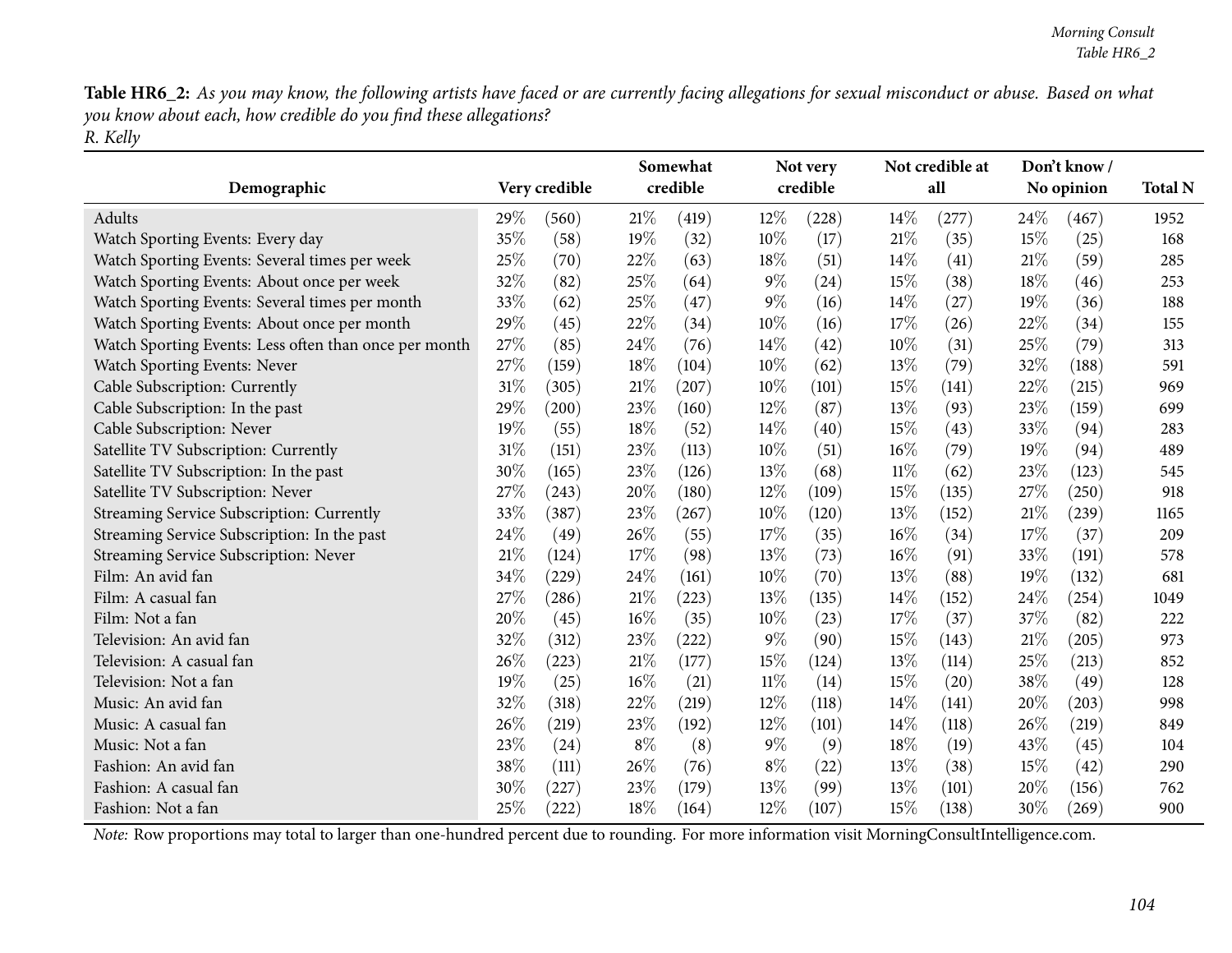| Demographic              |        | Very credible | Somewhat<br>credible |                     | Not very<br>credible |       | Not credible at<br>all |       | Don't know /<br>No opinion |       | <b>Total N</b> |
|--------------------------|--------|---------------|----------------------|---------------------|----------------------|-------|------------------------|-------|----------------------------|-------|----------------|
|                          |        |               |                      |                     |                      |       |                        |       |                            |       |                |
| Adults                   | 24\%   | (477)         | 23%                  | (449)               | $11\%$               | (209) | $11\%$                 | (210) | $31\%$                     | (608) | 1952           |
| Gender: Male             | 23%    | (212)         | 22%                  | (202)               | 12%                  | (105) | 13%                    | (122) | 30%                        | (272) | 914            |
| Gender: Female           | 26%    | (265)         | 24\%                 | (247)               | 10%                  | (103) | $8\%$                  | (88)  | 32%                        | (336) | 1038           |
| Age: 18-29               | 29%    | (102)         | 24%                  | (82)                | 15%                  | (51)  | $9\%$                  | (32)  | 23%                        | (80)  | 348            |
| Age: 30-44               | 30%    | (132)         | 25%                  | (109)               | 10%                  | (45)  | $11\%$                 | (47)  | 24%                        | (105) | 439            |
| Age: 45-54               | 22%    | (77)          | 23%                  | (79)                | 10%                  | (35)  | 13%                    | (44)  | 31%                        | (107) | 341            |
| Age: 55-64               | 23%    | (85)          | 22%                  | (83)                | 10%                  | (36)  | $11\%$                 | (40)  | 34\%                       | (126) | 369            |
| Age: 65+                 | $18\%$ | (81)          | 21%                  | (96)                | $9\%$                | (41)  | 10%                    | (46)  | 42%                        | (190) | 454            |
| Generation Z: 18-21      | 28\%   | (32)          | 24\%                 | (28)                | 18%                  | (21)  | $6\%$                  | (7)   | 24\%                       | (28)  | 116            |
| Millennial: Age 22-37    | $31\%$ | (147)         | 24%                  | (114)               | $11\%$               | (54)  | $11\%$                 | (50)  | 23%                        | (111) | 478            |
| Generation X: Age 38-53  | $24\%$ | (121)         | 25%                  | (125)               | $11\%$               | (54)  | 12%                    | (59)  | 28\%                       | (139) | 498            |
| Boomers: Age 54-72       | 22%    | (161)         | 22%                  | (161)               | $9\%$                | (64)  | $11\%$                 | (82)  | 36\%                       | (268) | 736            |
| PID: Dem (no lean)       | 29%    | (197)         | 25%                  | (166)               | $11\%$               | (77)  | $11\%$                 | (74)  | 24\%                       | (161) | 674            |
| PID: Ind (no lean)       | 22\%   | (143)         | 23%                  | (154)               | 10%                  | (64)  | $9\%$                  | (56)  | 37\%                       | (242) | 659            |
| PID: Rep (no lean)       | 22\%   | (137)         | 21%                  | (129)               | $11\%$               | (68)  | 13%                    | (80)  | 33%                        | (205) | 619            |
| PID/Gender: Dem Men      | $27\%$ | (75)          | 24\%                 | (67)                | $11\%$               | (32)  | 16%                    | (44)  | 23%                        | (63)  | 282            |
| PID/Gender: Dem Women    | $31\%$ | (122)         | 25%                  | (99)                | $11\%$               | (45)  | $8\%$                  | (30)  | $25\%$                     | (97)  | 392            |
| PID/Gender: Ind Men      | $21\%$ | (67)          | 25%                  | (79)                | $11\%$               | (34)  | $8\%$                  | (25)  | 34\%                       | (107) | 313            |
| PID/Gender: Ind Women    | 22%    | (76)          | 22%                  | (75)                | $9\%$                | (30)  | $9\%$                  | (31)  | 39%                        | (135) | 347            |
| PID/Gender: Rep Men      | 22\%   | (70)          | 17%                  | (56)                | 12%                  | (39)  | 16%                    | (53)  | 32%                        | (102) | 319            |
| PID/Gender: Rep Women    | 22\%   | (67)          | 24%                  | (73)                | 10%                  | (29)  | $9\%$                  | (27)  | 35%                        | (104) | 299            |
| Ideo: Liberal (1-3)      | $34\%$ | (212)         | 24%                  | (147)               | $9\%$                | (56)  | 10%                    | (64)  | 22%                        | (137) | 614            |
| Ideo: Moderate (4)       | 20%    | (83)          | 23%                  | (96)                | 14%                  | (59)  | 12%                    | (52)  | $31\%$                     | (130) | 419            |
| Ideo: Conservative (5-7) | 22%    | (150)         | 23%                  | (161)               | $9\%$                | (66)  | $11\%$                 | (78)  | 35%                        | (241) | 695            |
| Educ: < College          | 22%    | (267)         | 24%                  | $\left( 290\right)$ | 12%                  | (143) | 10%                    | (125) | 33%                        | (403) | 1228           |
| Educ: Bachelors degree   | 30%    | (137)         | 21%                  | (95)                | 10%                  | (46)  | 13%                    | (59)  | 27%                        | (124) | 462            |
| Educ: Post-grad          | 28\%   | (73)          | 24%                  | (63)                | $8\%$                | (20)  | 10%                    | (26)  | 31%                        | (80)  | 263            |

Table HR6\_3: As you may know, the following artists have faced or are currently facing allegations for sexual misconduct or abuse. Based on what *you know about each, how credible do you find these allegations?*

*Chris Brown*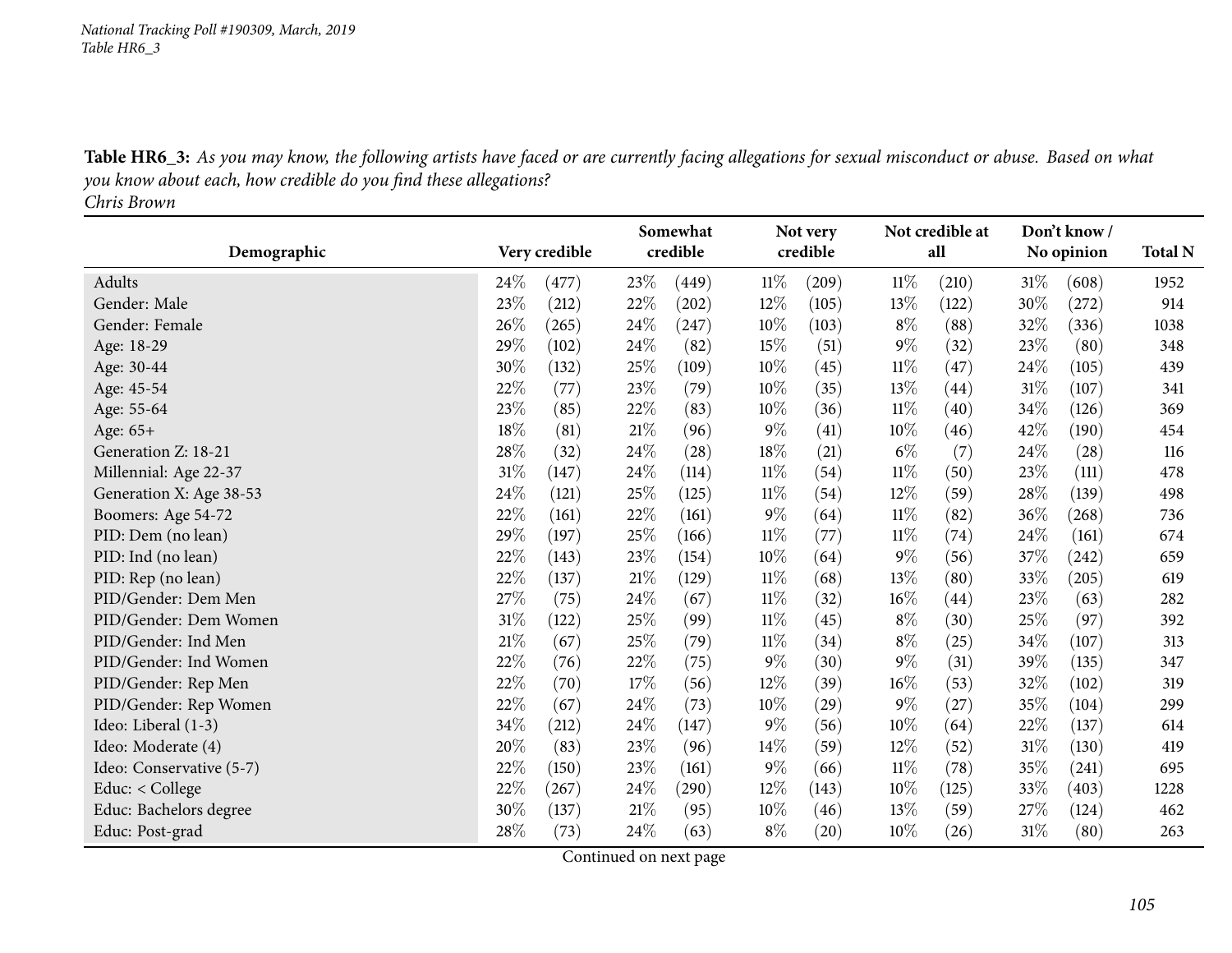Table HR6\_3: As you may know, the following artists have faced or are currently facing allegations for sexual misconduct or abuse. Based on what *you know about each, how credible do you find these allegations? Chris Brown*

|                               |        |               | Somewhat |       |        | Not very |        | Not credible at |        | Don't know / |      |
|-------------------------------|--------|---------------|----------|-------|--------|----------|--------|-----------------|--------|--------------|------|
| Demographic                   |        | Very credible | credible |       |        | credible |        | all             |        | No opinion   |      |
| Adults                        | 24%    | (477)         | 23%      | (449) | $11\%$ | (209)    | $11\%$ | (210)           | $31\%$ | (608)        | 1952 |
| Income: Under 50k             | 22%    | (235)         | 23%      | (243) | $11\%$ | (112)    | 10%    | (111)           | 34%    | (363)        | 1065 |
| Income: 50k-100k              | 26%    | (162)         | 23%      | (144) | 12%    | (71)     | 12%    | (71)            | 27\%   | (167)        | 616  |
| Income: 100k+                 | 29%    | (80)          | 23%      | (62)  | $9\%$  | (25)     | 10%    | (27)            | 29%    | (78)         | 272  |
| Ethnicity: White              | 25%    | (398)         | 22%      | (347) | 10%    | (157)    | 10%    | (165)           | 32%    | (512)        | 1579 |
| Ethnicity: Hispanic           | 28%    | (53)          | 22%      | (41)  | 14%    | (26)     | 13%    | (25)            | 23%    | (43)         | 189  |
| Ethnicity: Afr. Am.           | 18%    | (45)          | 28\%     | (68)  | 16%    | (39)     | $10\%$ | (24)            | 29%    | (71)         | 248  |
| Ethnicity: Other              | 26%    | (33)          | 27%      | (34)  | 10%    | (12)     | 17%    | (21)            | 20%    | (25)         | 126  |
| Relig: Protestant             | 19%    | (89)          | 24\%     | (116) | $9\%$  | (43)     | 12%    | (55)            | 36%    | (173)        | 477  |
| Relig: Roman Catholic         | 29%    | (107)         | 21%      | (76)  | $11\%$ | (39)     | $11\%$ | (39)            | 28%    | (103)        | 364  |
| Relig: Something Else         | 23%    | (44)          | 23%      | (43)  | 13%    | (25)     | 12%    | (22)            | 29%    | (55)         | 189  |
| Relig: Jewish                 | 23%    | (10)          | 20%      | (8)   | $9\%$  | (4)      | $14\%$ | (6)             | 34\%   | (14)         | 42   |
| Relig: Evangelical            | 24%    | (173)         | 22%      | (156) | 13%    | (89)     | 10%    | (74)            | 30%    | (215)        | 707  |
| Relig: Non-Evang. Catholics   | $21\%$ | (68)          | 24\%     | (79)  | $6\%$  | (19)     | 13%    | (42)            | 36%    | (116)        | 324  |
| Relig: All Christian          | 23%    | (241)         | 23%      | (235) | 10%    | (108)    | $11\%$ | (116)           | 32%    | (331)        | 1030 |
| Relig: All Non-Christian      | 17%    | (38)          | 29%      | (64)  | $11\%$ | (25)     | 7%     | (16)            | 34%    | (75)         | 219  |
| Community: Urban              | 27%    | (125)         | 24\%     | (109) | 10%    | (46)     | $11\%$ | (51)            | 28%    | (128)        | 460  |
| Community: Suburban           | 28%    | (248)         | 22\%     | (194) | 10%    | (91)     | $11\%$ | (94)            | $30\%$ | (265)        | 892  |
| Community: Rural              | 17%    | (103)         | 24\%     | (146) | 12%    | (71)     | $11\%$ | (65)            | 36%    | (215)        | 601  |
| <b>Employ: Private Sector</b> | 25%    | (145)         | 25%      | (143) | 10%    | (58)     | 15%    | (84)            | 25%    | (146)        | 575  |
| Employ: Government            | $31\%$ | (37)          | 15%      | (19)  | 17%    | (20)     | 14\%   | (18)            | 23%    | (27)         | 121  |
| Employ: Self-Employed         | 32%    | (60)          | 23%      | (44)  | 10%    | (19)     | $9\%$  | (17)            | 25%    | (47)         | 187  |
| Employ: Homemaker             | 25%    | (41)          | 24\%     | (39)  | $8\%$  | (13)     | $11\%$ | (17)            | 32%    | (52)         | 162  |
| Employ: Student               | 37%    | (28)          | 26\%     | (20)  | 14%    | (11)     | $4\%$  | (3)             | 18%    | (14)         | 76   |
| Employ: Retired               | 20%    | (101)         | 22%      | (116) | 10%    | (53)     | 10%    | (51)            | 38%    | (197)        | 518  |
| Employ: Unemployed            | 25%    | (39)          | $21\%$   | (32)  | $11\%$ | (17)     | $8\%$  | (12)            | 35%    | (54)         | 155  |
| Employ: Other                 | $16\%$ | (25)          | 23%      | (36)  | 12%    | (18)     | $5\%$  | (8)             | 45%    | (70)         | 157  |
| Military HH: Yes              | 23%    | (83)          | 22%      | (79)  | $8\%$  | (30)     | 10%    | (36)            | 37%    | (136)        | 365  |
| Military HH: No               | 25%    | (394)         | 23%      | (369) | $11\%$ | (179)    | $11\%$ | (174)           | 30%    | (472)        | 1587 |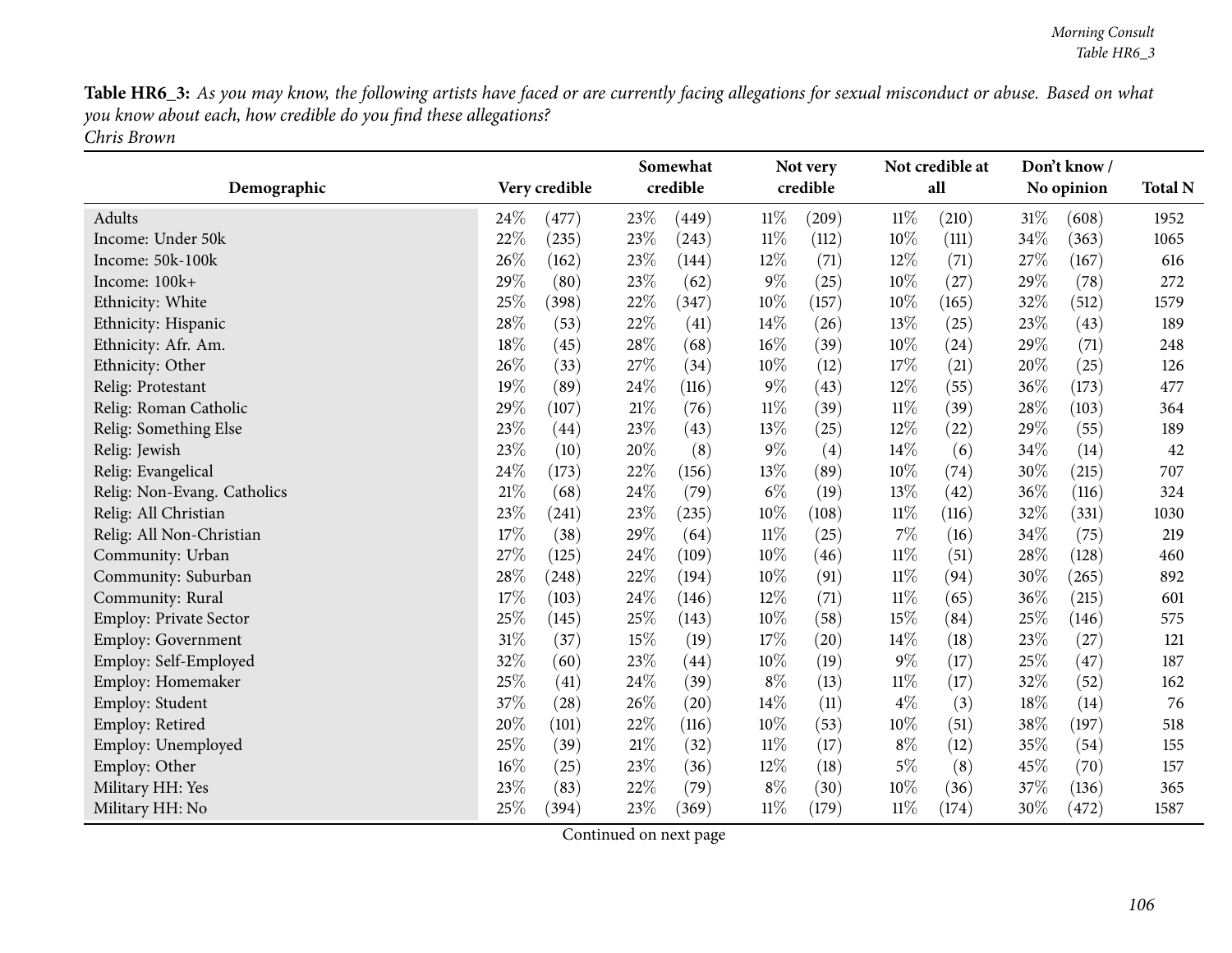Table HR6\_3: As you may know, the following artists have faced or are currently facing allegations for sexual misconduct or abuse. Based on what *you know about each, how credible do you find these allegations? Chris Brown*

| Demographic                          | Very credible  |        | Somewhat<br>credible |        | Not very<br>credible |        | Not credible at<br>all |      | Don't know/<br>No opinion |                |
|--------------------------------------|----------------|--------|----------------------|--------|----------------------|--------|------------------------|------|---------------------------|----------------|
|                                      |                |        |                      |        |                      |        |                        |      |                           | <b>Total N</b> |
| Adults                               | 24\%<br>(477)  | 23\%   | (449)                | $11\%$ | (209)                | $11\%$ | (210)                  | 31%  | (608)                     | 1952           |
| RD/WT: Right Direction               | 23%<br>(167)   | 23\%   | (166)                | $11\%$ | (78)                 | $11\%$ | (80)                   | 33%  | (246)                     | 736            |
| RD/WT: Wrong Track                   | 25%<br>(310)   | 23%    | (283)                | $11\%$ | (131)                | $11\%$ | (130)                  | 30%  | (362)                     | 1216           |
| Trump Job Approve                    | 22%<br>(179)   | 22%    | (178)                | 10%    | (78)                 | 10%    | (80)                   | 36%  | (295)                     | 810            |
| Trump Job Disapprove                 | 28%<br>(290)   | 24\%   | (254)                | $11\%$ | (119)                | 12%    | (121)                  | 25%  | (262)                     | 1046           |
| Trump Job Strongly Approve           | 24%<br>(105)   | 20%    | (88)                 | $10\%$ | (44)                 | $11\%$ | (49)                   | 36%  | (158)                     | 444            |
| Trump Job Somewhat Approve           | 20%<br>(74)    | 25%    | (90)                 | 9%     | (34)                 | 9%     | (31)                   | 37%  | (137)                     | 366            |
| Trump Job Somewhat Disapprove        | 20%<br>(50)    | $31\%$ | (75)                 | 15%    | (37)                 | $6\%$  | (15)                   | 27%  | (65)                      | 242            |
| Trump Job Strongly Disapprove        | 30%<br>(240)   | 22%    | (179)                | $10\%$ | (82)                 | 13%    | (106)                  | 25%  | (197)                     | 804            |
| Favorable of Trump                   | 22%<br>(174)   | 22%    | (171)                | 10%    | (78)                 | $11\%$ | (84)                   | 36%  | (286)                     | 794            |
| Unfavorable of Trump                 | 28%<br>(293)   | 25%    | (260)                | $11\%$ | (118)                | $11\%$ | (114)                  | 25%  | (259)                     | 1045           |
| Very Favorable of Trump              | 22%<br>(104)   | 21%    | (96)                 | 9%     | (43)                 | $11\%$ | (52)                   | 36%  | (168)                     | 463            |
| Somewhat Favorable of Trump          | 21%<br>(70)    | 23%    | (76)                 | $11\%$ | (35)                 | 10%    | (32)                   | 36%  | (118)                     | 331            |
| Somewhat Unfavorable of Trump        | 20%<br>(40)    | 32%    | (65)                 | 15%    | (30)                 | $5\%$  | (10)                   | 28%  | (56)                      | 200            |
| Very Unfavorable of Trump            | 30%<br>(254)   | 23%    | (196)                | 10%    | (89)                 | 12%    | (104)                  | 24%  | (203)                     | 845            |
| #1 Issue: Economy                    | 25%<br>(137)   | 24\%   | (131)                | $9\%$  | (52)                 | 10%    | (57)                   | 32%  | (175)                     | 553            |
| #1 Issue: Security                   | 24%<br>(102)   | 22%    | (90)                 | $11\%$ | (45)                 | $11\%$ | (47)                   | 32%  | (135)                     | 419            |
| #1 Issue: Health Care                | 28%<br>(81)    | 21%    | (61)                 | 13%    | (38)                 | 10%    | (30)                   | 27\% | (79)                      | 289            |
| #1 Issue: Medicare / Social Security | 18%<br>(51)    | 23%    | (63)                 | 12%    | (34)                 | $11\%$ | (31)                   | 36%  | (101)                     | 281            |
| #1 Issue: Women's Issues             | 29%<br>(26)    | 25%    | (22)                 | 7%     | (6)                  | 10%    | (9)                    | 28%  | (25)                      | 89             |
| #1 Issue: Education                  | 26\%<br>(31)   | 24\%   | (28)                 | 13%    | (16)                 | 17%    | (20)                   | 21%  | (25)                      | 121            |
| #1 Issue: Energy                     | 34%<br>(33)    | 25%    | (24)                 | $9\%$  | (9)                  | $6\%$  | (6)                    | 25%  | (24)                      | 96             |
| #1 Issue: Other                      | 15%<br>(16)    | 27%    | (29)                 | $8\%$  | (8)                  | 9%     | (9)                    | 41\% | (43)                      | 105            |
| 2018 House Vote: Democrat            | 28%<br>(202)   | 25%    | (180)                | $11\%$ | (77)                 | 12%    | (86)                   | 23%  | (167)                     | 713            |
| 2018 House Vote: Republican          | 23%<br>(153)   | 21%    | (141)                | $10\%$ | (65)                 | 12%    | (79)                   | 35%  | (231)                     | 669            |
| 2018 House Vote: Someone else        | $22\%$<br>(20) | 19%    | (17)                 | 12%    | (10)                 | $8\%$  | (7)                    | 39%  | (35)                      | 90             |
| 2018 House Vote: Didnt Vote          | 21%<br>(99)    | 23\%   | (110)                | 12\%   | (55)                 | $8\%$  | (38)                   | 37%  | (174)                     | 476            |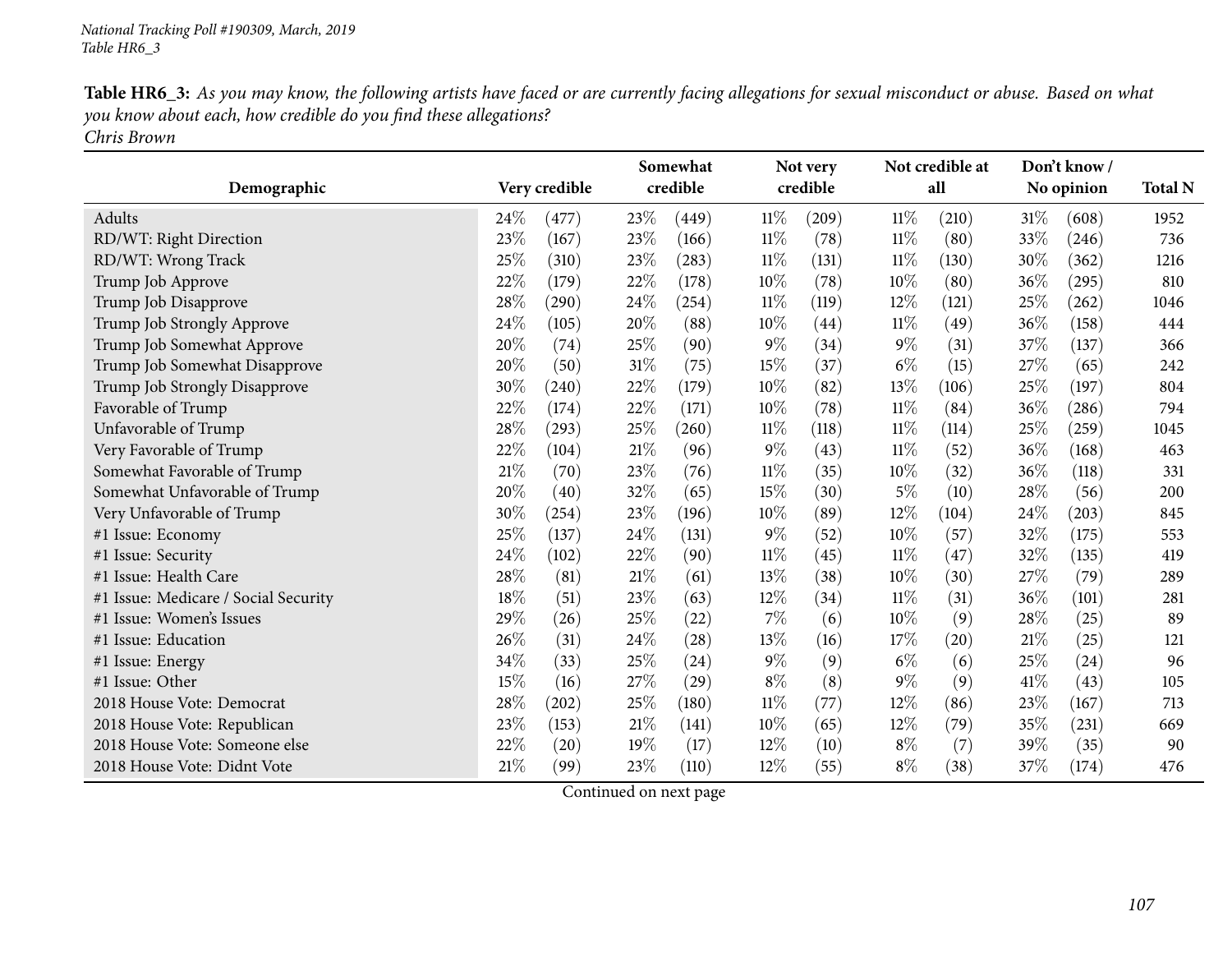Table HR6\_3: As you may know, the following artists have faced or are currently facing allegations for sexual misconduct or abuse. Based on what *you know about each, how credible do you find these allegations? Chris Brown*

|                                                |        |               | Somewhat |          |        | Not very |        | Not credible at    |            | Don't know/ |                |
|------------------------------------------------|--------|---------------|----------|----------|--------|----------|--------|--------------------|------------|-------------|----------------|
| Demographic                                    |        | Very credible |          | credible |        | credible | all    |                    | No opinion |             | <b>Total N</b> |
| Adults                                         | 24\%   | (477)         | 23\%     | (449)    | $11\%$ | (209)    | $11\%$ | (210)              | $31\%$     | (608)       | 1952           |
| 2016 Vote: Hillary Clinton                     | 30%    | (188)         | 26%      | (162)    | $10\%$ | (63)     | $12\%$ | (73)               | 22%        | (138)       | 624            |
| 2016 Vote: Donald Trump                        | 21\%   | (141)         | 19%      | (128)    | 10%    | (65)     | 12%    | (82)               | 37%        | (248)       | 664            |
| 2016 Vote: Someone else                        | 25%    | (37)          | 25\%     | (36)     | 7%     | (10)     | 7%     | (11)               | 36%        | (52)        | 145            |
| 2016 Vote: Didnt Vote                          | 21\%   | (107)         | 24%      | (123)    | 13%    | (66)     | $8\%$  | (43)               | 33%        | (170)       | 510            |
| Voted in 2014: Yes                             | 25%    | (315)         | 24\%     | (301)    | $9\%$  | (119)    | 12%    | (154)              | 30\%       | (387)       | 1275           |
| Voted in 2014: No                              | 24%    | (162)         | 22\%     | (148)    | 13%    | (89)     | $8\%$  | (56)               | 33%        | (221)       | 677            |
| 2012 Vote: Barack Obama                        | 28%    | (206)         | 25%      | (187)    | $9\%$  | (70)     | $11\%$ | (82)               | 26%        | (194)       | 740            |
| 2012 Vote: Mitt Romney                         | 22%    | (120)         | $21\%$   | (112)    | $9\%$  | (49)     | $13\%$ | (71)               | 35%        | (189)       | 542            |
| 2012 Vote: Other                               | 24%    | (21)          | 20%      | (18)     | 7%     | (6)      | 7%     | (6)                | 42%        | (37)        | 88             |
| 2012 Vote: Didn't Vote                         | 22%    | (129)         | 23%      | (132)    | 14%    | (83)     | $9\%$  | (51)               | 32%        | (187)       | 582            |
| 4-Region: Northeast                            | 25%    | (88)          | 23\%     | (81)     | $11\%$ | (39)     | $9\%$  | (32)               | 31%        | (109)       | 348            |
| 4-Region: Midwest                              | 24%    | (106)         | 24\%     | (106)    | $11\%$ | (47)     | $11\%$ | (51)               | 31%        | (138)       | 448            |
| 4-Region: South                                | 23%    | (169)         | 22%      | (157)    | $11\%$ | (79)     | 10%    | (76)               | 34%        | (247)       | 729            |
| 4-Region: West                                 | 27%    | (114)         | 24\%     | (104)    | 10%    | (43)     | 12%    | (51)               | 27%        | (114)       | 427            |
| Watch TV Shows: Every day                      | 27%    | (278)         | 23\%     | (243)    | $11\%$ | (119)    | 10%    | (104)              | 29%        | (300)       | 1044           |
| Watch TV Shows: Several times per week         | 26%    | (111)         | 23%      | (96)     | $11\%$ | (48)     | 10%    | (42)               | 30%        | (124)       | 420            |
| Watch TV Shows: About once per week            | 19%    | (21)          | 25%      | (27)     | 10%    | (11)     | $13\%$ | (15)               | 33%        | (36)        | 110            |
| Watch TV Shows: Several times per month        | 15%    | (14)          | 21%      | (20)     | $11\%$ | (10)     | 14%    | (14)               | 39%        | (37)        | 95             |
| Watch TV Shows: About once per month           | 29%    | (17)          | 15%      | (9)      | $6\%$  | (4)      | $13\%$ | (8)                | 36\%       | (21)        | 60             |
| Watch TV Shows: Less often than once per month | 22%    | (16)          | 26%      | (19)     | $3\%$  | (3)      | 16%    | (12)               | 32%        | (24)        | 74             |
| Watch TV Shows: Never                          | 14%    | (21)          | 23%      | (34)     | 10%    | (14)     | $11\%$ | (16)               | 43%        | (64)        | 149            |
| Watch Movies: Every day                        | 30%    | (103)         | 18%      | (62)     | 15%    | (52)     | $8\%$  | $\left( 28\right)$ | 28\%       | (94)        | 339            |
| Watch Movies: Several times per week           | 25%    | (126)         | 29%      | (143)    | 10%    | (51)     | $8\%$  | (41)               | 27\%       | (137)       | 497            |
| Watch Movies: About once per week              | 24%    | (79)          | 24\%     | (79)     | $11\%$ | (37)     | 13%    | (41)               | 28%        | (90)        | 326            |
| Watch Movies: Several times per month          | 26%    | (67)          | 19%      | (48)     | $11\%$ | (27)     | $13\%$ | (35)               | 32%        | (83)        | 260            |
| Watch Movies: About once per month             | 25%    | (49)          | 22%      | (43)     | $8\%$  | (17)     | $10\%$ | (19)               | 35%        | (69)        | 198            |
| Watch Movies: Less often than once per month   | $16\%$ | (26)          | 28\%     | (46)     | $9\%$  | (14)     | 11%    | (18)               | 37\%       | (61)        | 164            |
| <b>Watch Movies: Never</b>                     | 16%    | (27)          | 17%      | (28)     | $6\%$  | (10)     | 16%    | (27)               | 44%        | (75)        | 168            |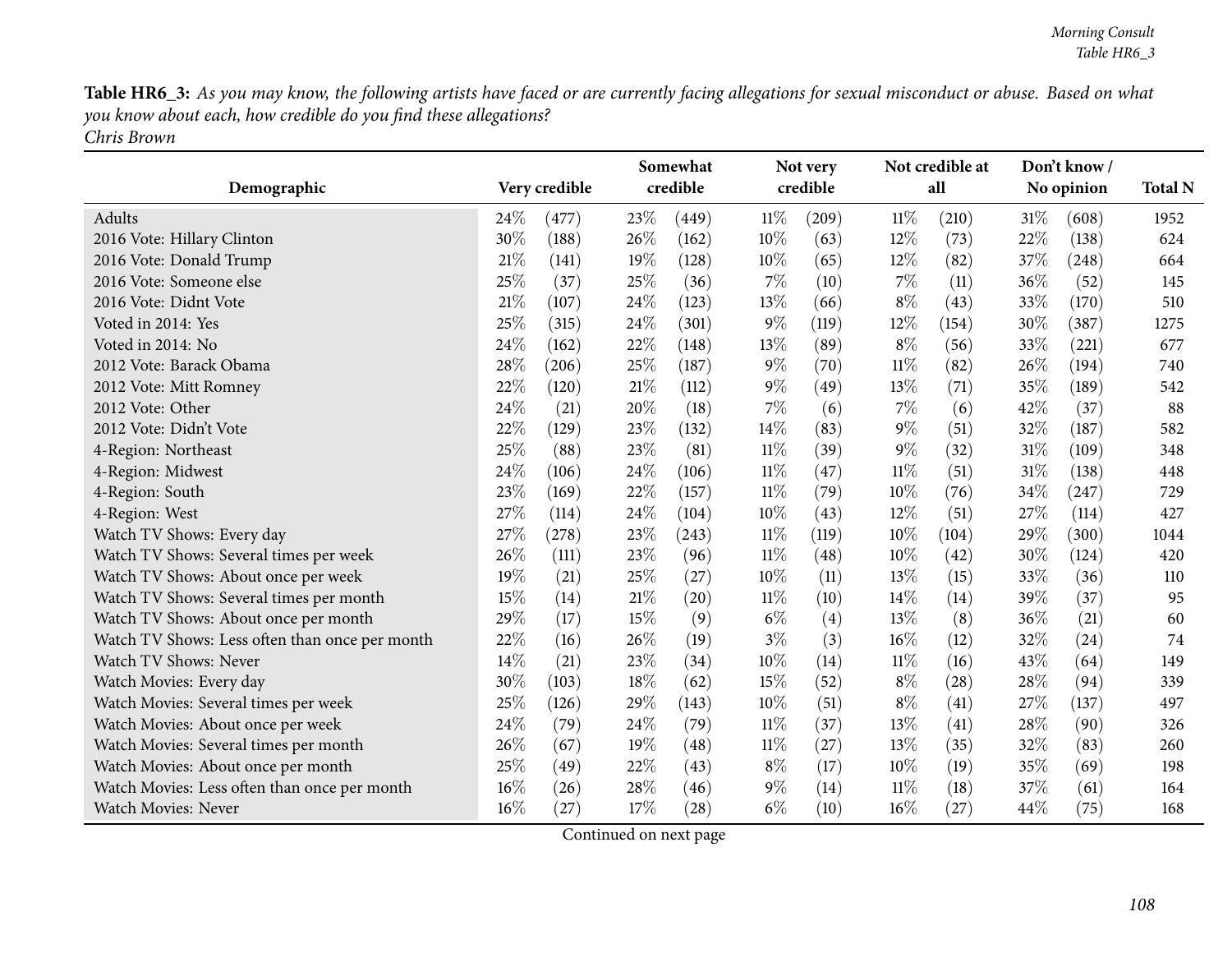| Table HR6_3: As you may know, the following artists have faced or are currently facing allegations for sexual misconduct or abuse. Based on what |  |
|--------------------------------------------------------------------------------------------------------------------------------------------------|--|
| you know about each, how credible do you find these allegations?                                                                                 |  |
| Chris Brown                                                                                                                                      |  |

|                                                       |      |               |        | Somewhat |        | Not very |        | Not credible at |        | Don't know/ |                |
|-------------------------------------------------------|------|---------------|--------|----------|--------|----------|--------|-----------------|--------|-------------|----------------|
| Demographic                                           |      | Very credible |        | credible |        | credible |        | all             |        | No opinion  | <b>Total N</b> |
| Adults                                                | 24\% | (477)         | 23%    | (449)    | $11\%$ | (209)    | $11\%$ | (210)           | $31\%$ | (608)       | 1952           |
| Watch Sporting Events: Every day                      | 29%  | (48)          | 25%    | (42)     | 10%    | (16)     | 17%    | (29)            | 19%    | (32)        | 168            |
| Watch Sporting Events: Several times per week         | 21%  | (59)          | 27%    | (78)     | 13%    | (37)     | 12%    | (35)            | 27%    | (76)        | 285            |
| Watch Sporting Events: About once per week            | 31%  | (78)          | 24%    | (61)     | 9%     | (24)     | 10%    | (25)            | 26%    | (66)        | 253            |
| Watch Sporting Events: Several times per month        | 24%  | (45)          | 23%    | (44)     | 13%    | (25)     | $11\%$ | (20)            | 29%    | (54)        | 188            |
| Watch Sporting Events: About once per month           | 28%  | (43)          | 23%    | (36)     | 12%    | (19)     | 10%    | (15)            | 27%    | (42)        | 155            |
| Watch Sporting Events: Less often than once per month | 22%  | (69)          | 25%    | (77)     | 10%    | (33)     | 7%     | (23)            | 35%    | (111)       | 313            |
| Watch Sporting Events: Never                          | 23%  | (135)         | 19%    | (112)    | 9%     | (55)     | $11\%$ | (63)            | 38%    | (227)       | 591            |
| Cable Subscription: Currently                         | 28%  | (271)         | $21\%$ | (207)    | $11\%$ | (102)    | $11\%$ | (110)           | 29%    | (279)       | 969            |
| Cable Subscription: In the past                       | 23%  | (160)         | 25%    | (175)    | $11\%$ | (74)     | 10%    | (70)            | 31%    | (220)       | 699            |
| Cable Subscription: Never                             | 16%  | (45)          | 23%    | (66)     | 12%    | (33)     | $11\%$ | (30)            | 38%    | (109)       | 283            |
| Satellite TV Subscription: Currently                  | 22%  | (107)         | 25%    | (120)    | 12%    | (60)     | 11%    | (52)            | 31%    | (150)       | 489            |
| Satellite TV Subscription: In the past                | 25%  | (138)         | 26\%   | (140)    | 12%    | (67)     | $9\%$  | (50)            | 27%    | (150)       | 545            |
| Satellite TV Subscription: Never                      | 25%  | (232)         | 21%    | (189)    | $9\%$  | (81)     | 12%    | (108)           | 34%    | (308)       | 918            |
| Streaming Service Subscription: Currently             | 29%  | (337)         | 24\%   | (283)    | $11\%$ | (124)    | 9%     | (107)           | 27%    | (314)       | 1165           |
| Streaming Service Subscription: In the past           | 21%  | (44)          | 26\%   | (55)     | 17%    | (36)     | 13%    | (27)            | 23%    | (48)        | 209            |
| Streaming Service Subscription: Never                 | 17%  | (96)          | 19%    | (111)    | $8\%$  | (48)     | 13%    | (76)            | 43%    | (246)       | 578            |
| Film: An avid fan                                     | 32%  | (215)         | 22\%   | (152)    | 12%    | (81)     | 10%    | (66)            | 24%    | (166)       | 681            |
| Film: A casual fan                                    | 21\% | (225)         | 25%    | (261)    | 10%    | (110)    | $11\%$ | (111)           | 33%    | (343)       | 1049           |
| Film: Not a fan                                       | 17%  | (37)          | 16%    | (36)     | $8\%$  | (18)     | 15%    | (33)            | 45%    | (99)        | 222            |
| Television: An avid fan                               | 27%  | (261)         | 25%    | (242)    | $11\%$ | (104)    | 10%    | (98)            | 28%    | (268)       | 973            |
| Television: A casual fan                              | 23%  | (192)         | $21\%$ | (182)    | $11\%$ | (94)     | $11\%$ | (96)            | 34%    | (287)       | 852            |
| Television: Not a fan                                 | 19%  | (24)          | 19%    | (25)     | $8\%$  | (11)     | 12%    | (16)            | 41\%   | (53)        | 128            |
| Music: An avid fan                                    | 29%  | (286)         | 24\%   | (240)    | $11\%$ | (109)    | $11\%$ | (111)           | 25%    | (253)       | 998            |
| Music: A casual fan                                   | 20%  | (173)         | 23%    | (198)    | $11\%$ | (96)     | 10%    | (85)            | 35%    | (298)       | 849            |
| Music: Not a fan                                      | 17%  | (18)          | 10%    | (11)     | $4\%$  | (4)      | 14%    | (14)            | 55%    | (57)        | 104            |
| Fashion: An avid fan                                  | 34%  | (99)          | 26%    | (77)     | $11\%$ | (32)     | 10%    | (29)            | 19%    | (54)        | 290            |
| Fashion: A casual fan                                 | 27%  | (209)         | 25%    | (191)    | $11\%$ | (87)     | 10%    | (74)            | 26%    | (200)       | 762            |
| Fashion: Not a fan                                    | 19%  | (169)         | 20%    | (181)    | 10%    | (90)     | 12%    | (107)           | 39%    | (354)       | 900            |

*Note:* Row proportions may total to larger than one-hundred percen<sup>t</sup> due to rounding. For more information visit [MorningConsultIntelligence.com](https://morningconsultintelligence.com).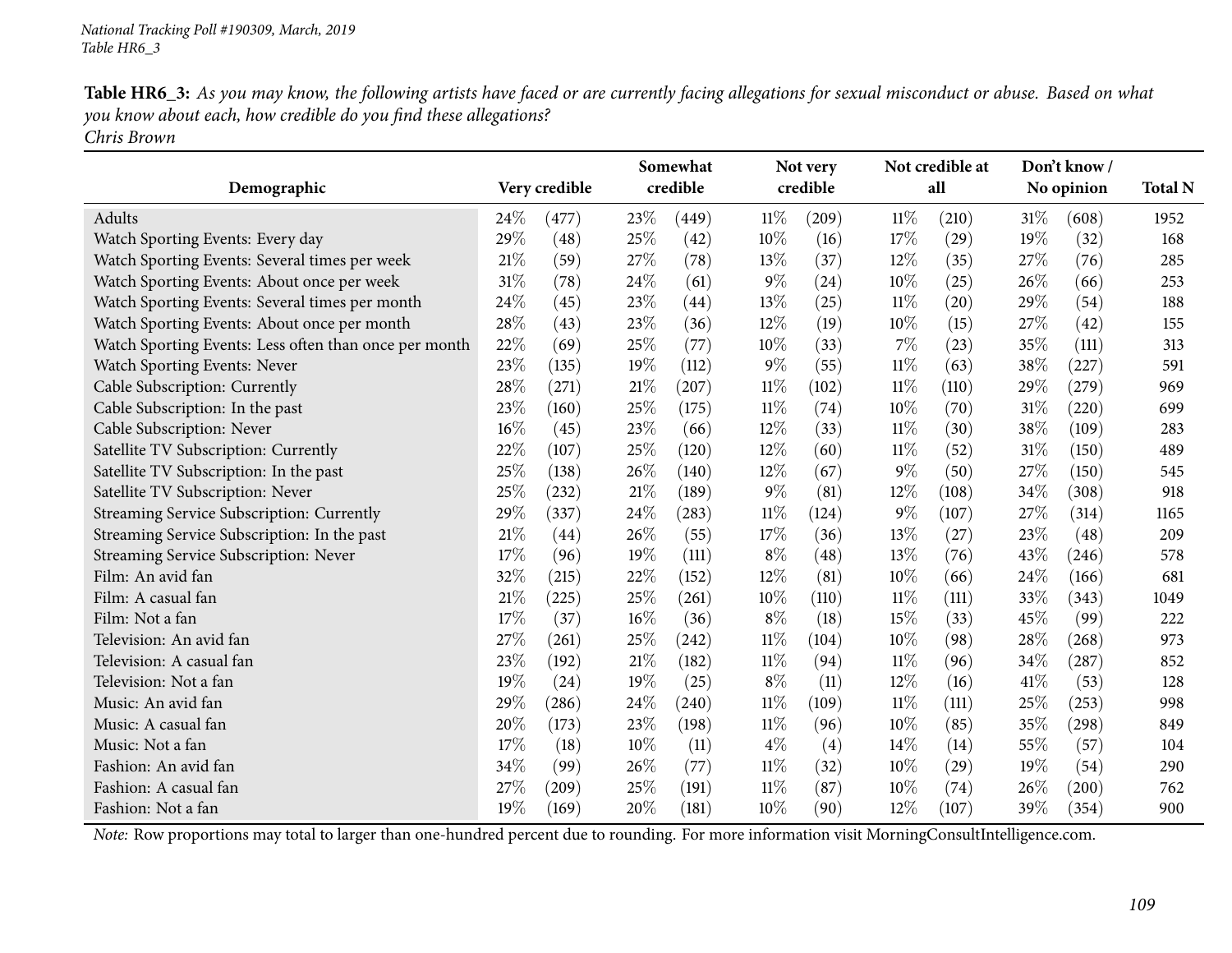| Demographic              | Very credible |       | Somewhat<br>credible |       |        | Not very<br>credible |        | Not credible at<br>all |        | Don't know/<br>No opinion | <b>Total N</b> |
|--------------------------|---------------|-------|----------------------|-------|--------|----------------------|--------|------------------------|--------|---------------------------|----------------|
|                          |               |       |                      |       |        |                      |        |                        |        |                           |                |
| <b>Adults</b>            | $9\%$         | (169) | 15%                  | (295) | $8\%$  | (153)                | $6\%$  | (115)                  | 62%    | (1219)                    | 1952           |
| Gender: Male             | 10%           | (92)  | 16%                  | (150) | $9\%$  | (82)                 | $8\%$  | (76)                   | 56%    | (514)                     | 914            |
| Gender: Female           | 7%            | (77)  | 14\%                 | (145) | 7%     | (71)                 | $4\%$  | (39)                   | 68%    | (706)                     | 1038           |
| Age: 18-29               | $11\%$        | (39)  | 16%                  | (57)  | 10%    | (34)                 | $6\%$  | (22)                   | $56\%$ | (196)                     | 348            |
| Age: 30-44               | 10%           | (46)  | 16%                  | (69)  | $8\%$  | (36)                 | $6\%$  | (24)                   | 60%    | (265)                     | 439            |
| Age: 45-54               | $5\%$         | (17)  | 13%                  | (46)  | 7%     | (25)                 | $7\%$  | (24)                   | 67%    | (230)                     | 341            |
| Age: 55-64               | $11\%$        | (41)  | 13%                  | (50)  | $8\%$  | $\left( 29\right)$   | $4\%$  | (16)                   | 63%    | (233)                     | 369            |
| Age: 65+                 | $6\%$         | (26)  | 16%                  | (74)  | $6\%$  | (29)                 | $6\%$  | (28)                   | 65%    | (297)                     | 454            |
| Generation Z: 18-21      | $13\%$        | (15)  | 13%                  | (16)  | $12\%$ | (14)                 | $2\%$  | (3)                    | 59%    | (69)                      | 116            |
| Millennial: Age 22-37    | $10\%$        | (46)  | 16%                  | (75)  | 10%    | (48)                 | $7\%$  | (33)                   | 58%    | (276)                     | 478            |
| Generation X: Age 38-53  | $8\%$         | (39)  | 14\%                 | (71)  | $7\%$  | (33)                 | $7\%$  | (33)                   | 65%    | (322)                     | 498            |
| Boomers: Age 54-72       | $8\%$         | (61)  | 16%                  | (120) | 7%     | (49)                 | $6\%$  | (42)                   | 63%    | (464)                     | 736            |
| PID: Dem (no lean)       | $10\%$        | (70)  | 17%                  | (117) | $9\%$  | (62)                 | 7%     | (45)                   | 56%    | (380)                     | 674            |
| PID: Ind (no lean)       | $6\%$         | (42)  | 14%                  | (93)  | $6\%$  | (41)                 | $5\%$  | (30)                   | 69%    | (453)                     | 659            |
| PID: Rep (no lean)       | $9\%$         | (57)  | 14\%                 | (85)  | $8\%$  | (50)                 | 7%     | (41)                   | 62\%   | (386)                     | 619            |
| PID/Gender: Dem Men      | 12%           | (35)  | 17%                  | (47)  | $9\%$  | (26)                 | $11\%$ | (30)                   | $51\%$ | (143)                     | 282            |
| PID/Gender: Dem Women    | $9\%$         | (35)  | 18%                  | (70)  | $9\%$  | (35)                 | $4\%$  | (14)                   | $61\%$ | (238)                     | 392            |
| PID/Gender: Ind Men      | $8\%$         | (24)  | 18%                  | (57)  | $9\%$  | (28)                 | $5\%$  | (16)                   | 60%    | (187)                     | 313            |
| PID/Gender: Ind Women    | $5\%$         | (19)  | 10%                  | (36)  | $4\%$  | (13)                 | $4\%$  | (13)                   | $77\%$ | (265)                     | 347            |
| PID/Gender: Rep Men      | $10\%$        | (33)  | 14%                  | (46)  | $9\%$  | (27)                 | $9\%$  | (29)                   | 58%    | (184)                     | 319            |
| PID/Gender: Rep Women    | $8\%$         | (24)  | 13%                  | (39)  | $8\%$  | (22)                 | $4\%$  | (12)                   | 68\%   | (203)                     | 299            |
| Ideo: Liberal (1-3)      | $13\%$        | (83)  | 18%                  | (109) | $8\%$  | (51)                 | $6\%$  | (36)                   | 55%    | (336)                     | 614            |
| Ideo: Moderate (4)       | $6\%$         | (24)  | 19%                  | (78)  | $8\%$  | (34)                 | $6\%$  | (25)                   | 62%    | (259)                     | 419            |
| Ideo: Conservative (5-7) | 7%            | (52)  | 13%                  | (92)  | $8\%$  | (57)                 | $6\%$  | (41)                   | 65%    | (454)                     | 695            |
| Educ: < College          | $8\%$         | (100) | 15%                  | (185) | $8\%$  | (99)                 | $6\%$  | (70)                   | 63%    | (773)                     | 1228           |
| Educ: Bachelors degree   | $9\%$         | (41)  | 14%                  | (66)  | 9%     | (40)                 | $7\%$  | (33)                   | 61%    | (280)                     | 462            |
| Educ: Post-grad          | $11\%$        | (29)  | 17%                  | (44)  | $5\%$  | (13)                 | $5\%$  | (12)                   | 63%    | (165)                     | 263            |

Table HR6\_4: As you may know, the following artists have faced or are currently facing allegations for sexual misconduct or abuse. Based on what *you know about each, how credible do you find these allegations?*

*Ryan Adams*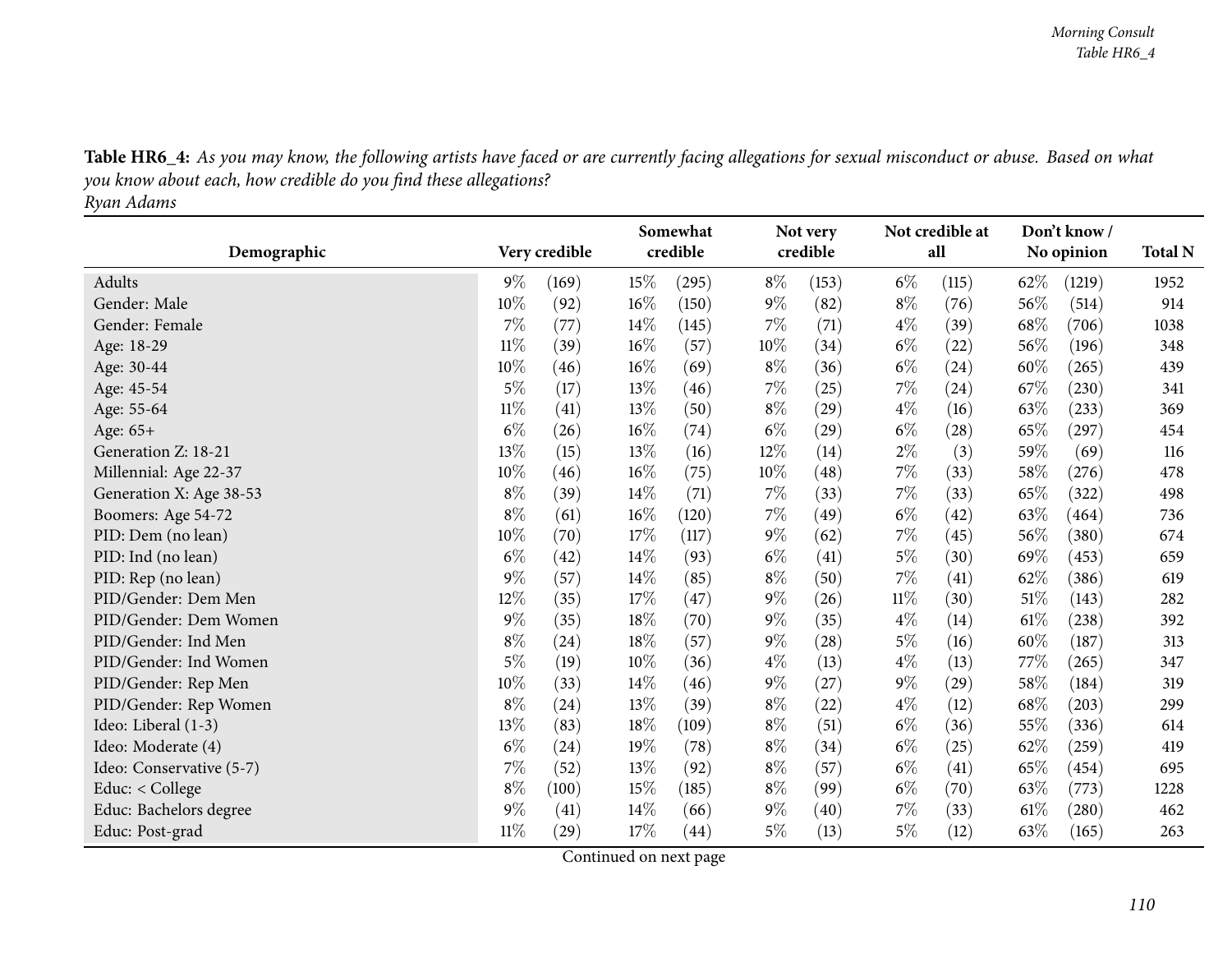Table HR6\_4: As you may know, the following artists have faced or are currently facing allegations for sexual misconduct or abuse. Based on what *you know about each, how credible do you find these allegations? Ryan Adams*

| Demographic                   |        | Very credible |        | Somewhat<br>credible |        | Not very<br>credible |        | Not credible at<br>all |      | Don't know/<br>No opinion | <b>Total N</b> |
|-------------------------------|--------|---------------|--------|----------------------|--------|----------------------|--------|------------------------|------|---------------------------|----------------|
| Adults                        | $9\%$  | (169)         | 15%    | (295)                | $8\%$  | (153)                | $6\%$  | (115)                  | 62\% | (1219)                    | 1952           |
| Income: Under 50k             | $8\%$  | (82)          | 14\%   | (149)                | $8\%$  | (90)                 | $6\%$  | (65)                   | 64\% | (679)                     | 1065           |
| Income: 50k-100k              | $8\%$  | (51)          | 17%    | (102)                | $8\%$  | (50)                 | $6\%$  | (36)                   | 61\% | (376)                     | 616            |
| Income: 100k+                 | 13%    | (36)          | $16\%$ | (44)                 | $5\%$  | (13)                 | $5\%$  | (14)                   | 61\% | (165)                     | 272            |
| Ethnicity: White              | $9\%$  | (141)         | 15%    | (238)                | $8\%$  | (121)                | $6\%$  | (89)                   | 63%  | (989)                     | 1579           |
| Ethnicity: Hispanic           | $9\%$  | (18)          | 15%    | (29)                 | 14%    | (27)                 | $7\%$  | (12)                   | 55%  | (103)                     | 189            |
| Ethnicity: Afr. Am.           | $6\%$  | (16)          | 14\%   | (34)                 | $7\%$  | (17)                 | $7\%$  | (18)                   | 66%  | (162)                     | 248            |
| Ethnicity: Other              | $10\%$ | (12)          | 19%    | (24)                 | $11\%$ | (14)                 | $7\%$  | (8)                    | 54%  | (68)                      | 126            |
| Relig: Protestant             | $7\%$  | (35)          | $14\%$ | (68)                 | $7\%$  | (34)                 | $6\%$  | (27)                   | 66\% | (312)                     | 477            |
| Relig: Roman Catholic         | 12%    | (43)          | $16\%$ | (58)                 | $8\%$  | (29)                 | $7\%$  | (27)                   | 57\% | (208)                     | 364            |
| Relig: Something Else         | $6\%$  | (11)          | 17\%   | (33)                 | $9\%$  | (18)                 | $2\%$  | (5)                    | 65%  | (123)                     | 189            |
| Relig: Jewish                 | 7%     | (3)           | $9\%$  | (4)                  | $6\%$  | (2)                  | $4\%$  | (2)                    | 74%  | (31)                      | 42             |
| Relig: Evangelical            | $8\%$  | (58)          | $16\%$ | (114)                | $9\%$  | (63)                 | $5\%$  | (38)                   | 61\% | (433)                     | 707            |
| Relig: Non-Evang. Catholics   | $10\%$ | (31)          | 14\%   | (45)                 | $6\%$  | (18)                 | $6\%$  | (20)                   | 65%  | (210)                     | 324            |
| Relig: All Christian          | $9\%$  | (89)          | 15%    | (159)                | $8\%$  | (81)                 | $6\%$  | (58)                   | 62%  | (643)                     | 1030           |
| Relig: All Non-Christian      | $6\%$  | (14)          | 12%    | (26)                 | $8\%$  | (18)                 | $6\%$  | (14)                   | 67%  | (147)                     | 219            |
| Community: Urban              | $8\%$  | (38)          | 17%    | (77)                 | $7\%$  | (34)                 | $7\%$  | (34)                   | 60%  | (276)                     | 460            |
| Community: Suburban           | 10%    | (92)          | 15%    | (135)                | $6\%$  | (55)                 | $6\%$  | (49)                   | 63%  | (561)                     | 892            |
| Community: Rural              | $6\%$  | (39)          | 14\%   | (84)                 | $11\%$ | (65)                 | $5\%$  | (31)                   | 64%  | (382)                     | 601            |
| <b>Employ: Private Sector</b> | 10%    | (56)          | $18\%$ | (102)                | $8\%$  | (44)                 | $6\%$  | (34)                   | 59%  | (338)                     | 575            |
| <b>Employ: Government</b>     | $13\%$ | (16)          | $10\%$ | (12)                 | 10%    | (13)                 | $11\%$ | (13)                   | 55%  | (67)                      | 121            |
| Employ: Self-Employed         | $9\%$  | (17)          | 20%    | (38)                 | $9\%$  | (17)                 | $7\%$  | (12)                   | 55%  | (103)                     | 187            |
| Employ: Homemaker             | $8\%$  | (12)          | $11\%$ | (17)                 | $7\%$  | (12)                 | $5\%$  | (8)                    | 69%  | (113)                     | 162            |
| Employ: Student               | 12%    | (9)           | 19%    | (15)                 | 13%    | (10)                 | $4\%$  | (3)                    | 53%  | (40)                      | 76             |
| Employ: Retired               | $6\%$  | (33)          | 15%    | (78)                 | $7\%$  | (38)                 | $6\%$  | (33)                   | 65%  | (335)                     | 518            |
| Employ: Unemployed            | 12%    | (18)          | $9\%$  | (14)                 | $8\%$  | (12)                 | $4\%$  | (7)                    | 67\% | (104)                     | 155            |
| Employ: Other                 | $5\%$  | (8)           | 12%    | (19)                 | $4\%$  | (6)                  | $3\%$  | (5)                    | 76%  | (120)                     | 157            |
| Military HH: Yes              | 10%    | (37)          | 15%    | (55)                 | $8\%$  | (28)                 | $6\%$  | (23)                   | 61\% | (223)                     | 365            |
| Military HH: No               | $8\%$  | (133)         | 15%    | (240)                | $8\%$  | (125)                | $6\%$  | (93)                   | 63%  | (996)                     | 1587           |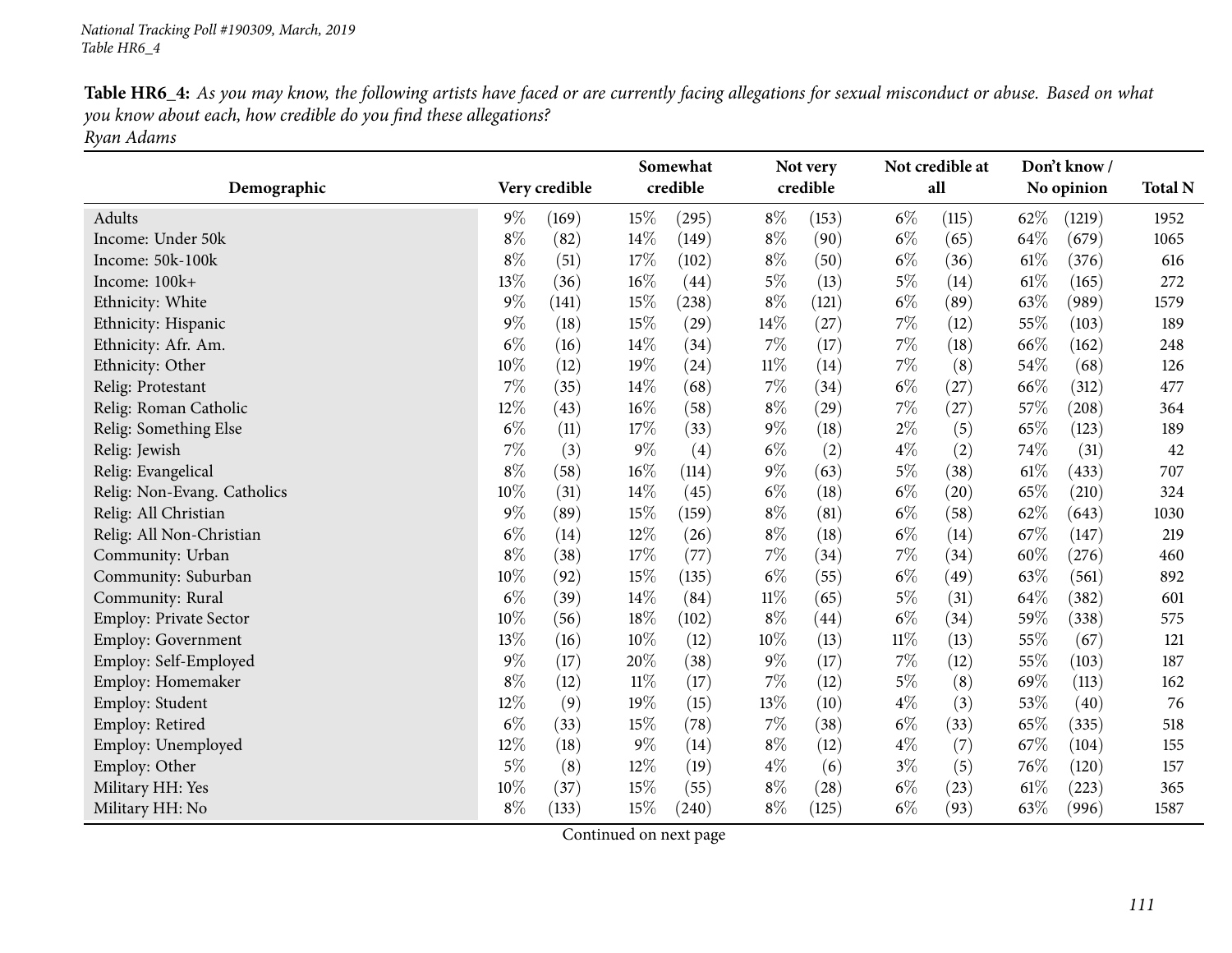Table HR6\_4: As you may know, the following artists have faced or are currently facing allegations for sexual misconduct or abuse. Based on what *you know about each, how credible do you find these allegations? Ryan Adams*

|                                      |        |               |        | Somewhat<br>credible |        | Not very<br>credible |       | Not credible at<br>all |        | Don't know/ |                |
|--------------------------------------|--------|---------------|--------|----------------------|--------|----------------------|-------|------------------------|--------|-------------|----------------|
| Demographic                          |        | Very credible |        |                      |        |                      |       |                        |        | No opinion  | <b>Total N</b> |
| Adults                               | $9\%$  | (169)         | 15%    | (295)                | $8\%$  | (153)                | $6\%$ | (115)                  | 62%    | (1219)      | 1952           |
| RD/WT: Right Direction               | 10%    | (74)          | $14\%$ | (106)                | $7\%$  | (53)                 | $7\%$ | (50)                   | $61\%$ | (453)       | 736            |
| RD/WT: Wrong Track                   | $8\%$  | (95)          | 16%    | (189)                | $8\%$  | (100)                | $5\%$ | (65)                   | 63%    | (766)       | 1216           |
| Trump Job Approve                    | $9\%$  | (75)          | 15%    | (118)                | 7%     | (54)                 | $6\%$ | (45)                   | 64\%   | (519)       | 810            |
| Trump Job Disapprove                 | $9\%$  | (93)          | $16\%$ | (172)                | 9%     | (93)                 | $6\%$ | (62)                   | $60\%$ | (626)       | 1046           |
| Trump Job Strongly Approve           | $13\%$ | (56)          | 13%    | (59)                 | $7\%$  | (33)                 | 7%    | $^{(29)}$              | $60\%$ | (266)       | 444            |
| Trump Job Somewhat Approve           | $5\%$  | (19)          | $16\%$ | (59)                 | $6\%$  | (20)                 | $4\%$ | (16)                   | 69%    | (252)       | 366            |
| Trump Job Somewhat Disapprove        | $6\%$  | (14)          | 17%    | (42)                 | 13%    | (31)                 | $5\%$ | (12)                   | 59%    | (142)       | 242            |
| Trump Job Strongly Disapprove        | $10\%$ | (79)          | $16\%$ | (129)                | $8\%$  | (62)                 | $6\%$ | (50)                   | 60%    | (483)       | 804            |
| Favorable of Trump                   | $9\%$  | (73)          | $14\%$ | (110)                | $6\%$  | (50)                 | $6\%$ | (46)                   | 65%    | (515)       | 794            |
| Unfavorable of Trump                 | 9%     | (96)          | 17%    | (176)                | 9%     | (95)                 | $6\%$ | (59)                   | 59%    | (619)       | 1045           |
| Very Favorable of Trump              | 12%    | (54)          | $14\%$ | (64)                 | 7%     | (31)                 | $6\%$ | $\left( 28\right)$     | 62%    | (285)       | 463            |
| Somewhat Favorable of Trump          | $6\%$  | (19)          | 14%    | (46)                 | $6\%$  | (19)                 | $5\%$ | (17)                   | 70%    | (230)       | 331            |
| Somewhat Unfavorable of Trump        | $4\%$  | (9)           | 17%    | (33)                 | $13\%$ | (26)                 | $5\%$ | (10)                   | $61\%$ | (122)       | 200            |
| Very Unfavorable of Trump            | 10%    | (87)          | 17\%   | (143)                | $8\%$  | (69)                 | $6\%$ | (48)                   | 59%    | (498)       | 845            |
| #1 Issue: Economy                    | $8\%$  | (45)          | 15%    | (82)                 | $9\%$  | (49)                 | $6\%$ | (35)                   | 62%    | (341)       | 553            |
| #1 Issue: Security                   | $10\%$ | (41)          | 15%    | (63)                 | 7%     | (30)                 | 5%    | (19)                   | 63%    | (266)       | 419            |
| #1 Issue: Health Care                | $11\%$ | (33)          | $16\%$ | (47)                 | 9%     | (25)                 | $5\%$ | (15)                   | 59%    | (170)       | 289            |
| #1 Issue: Medicare / Social Security | 7%     | (18)          | 17%    | (48)                 | $7\%$  | (21)                 | 7%    | (20)                   | 62%    | (174)       | 281            |
| #1 Issue: Women's Issues             | $9\%$  | (8)           | 14\%   | (12)                 | 9%     | (8)                  | $8\%$ | (7)                    | 61\%   | (54)        | 89             |
| #1 Issue: Education                  | $8\%$  | (9)           | 16%    | (19)                 | $7\%$  | (9)                  | $5\%$ | (6)                    | 65%    | (78)        | 121            |
| #1 Issue: Energy                     | 10%    | (10)          | $14\%$ | (13)                 | $8\%$  | (8)                  | $8\%$ | (7)                    | 60%    | (57)        | 96             |
| #1 Issue: Other                      | $5\%$  | (5)           | $11\%$ | (12)                 | $3\%$  | (3)                  | $6\%$ | (6)                    | 75%    | (79)        | 105            |
| 2018 House Vote: Democrat            | $11\%$ | (75)          | 18%    | (129)                | 9%     | (65)                 | $6\%$ | (45)                   | 56%    | (399)       | 713            |
| 2018 House Vote: Republican          | $9\%$  | (59)          | $14\%$ | (94)                 | $6\%$  | (43)                 | $6\%$ | (40)                   | 65%    | (432)       | 669            |
| 2018 House Vote: Someone else        | 7%     | (6)           | $11\%$ | (10)                 | $9\%$  | (8)                  | $2\%$ | (1)                    | 71\%   | (64)        | 90             |
| 2018 House Vote: Didnt Vote          | $6\%$  | (29)          | $13\%$ | (60)                 | $8\%$  | (37)                 | $6\%$ | (28)                   | 68\%   | (323)       | 476            |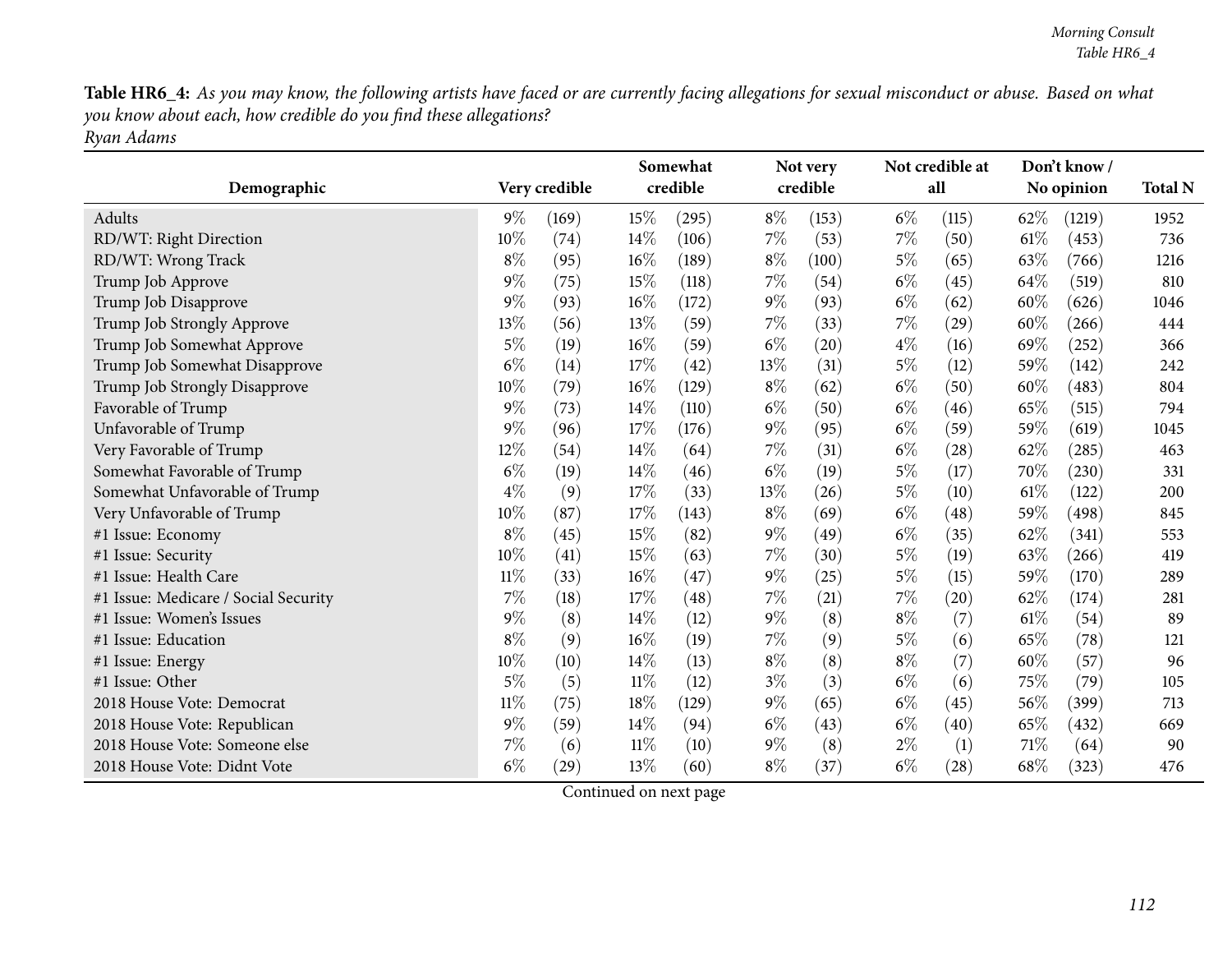Table HR6\_4: As you may know, the following artists have faced or are currently facing allegations for sexual misconduct or abuse. Based on what *you know about each, how credible do you find these allegations? Ryan Adams*

| Demographic                                    |        | Very credible |        | Somewhat<br>credible |        | Not very<br>credible |       | Not credible at<br>all |        | Don't know /<br>No opinion | <b>Total N</b> |
|------------------------------------------------|--------|---------------|--------|----------------------|--------|----------------------|-------|------------------------|--------|----------------------------|----------------|
| Adults                                         | $9\%$  | (169)         | 15%    | (295)                | $8\%$  | (153)                | $6\%$ | (115)                  | 62\%   | (1219)                     | 1952           |
| 2016 Vote: Hillary Clinton                     | 10%    | (62)          | 18%    | (113)                | $9\%$  | (56)                 | $6\%$ | (39)                   | 57%    | (354)                      | 624            |
| 2016 Vote: Donald Trump                        | $9\%$  | (58)          | 14%    | (91)                 | $7\%$  | (44)                 | $6\%$ | (43)                   | 65%    | (429)                      | 664            |
| 2016 Vote: Someone else                        | 10%    | (14)          | 18%    | (26)                 | $7\%$  | (10)                 | $3\%$ | (5)                    | 62%    | (90)                       | 145            |
| 2016 Vote: Didnt Vote                          | $7\%$  | (34)          | $12\%$ | (63)                 | $8\%$  | (40)                 | $5\%$ | $\left( 27\right)$     | 68\%   | (346)                      | 510            |
| Voted in 2014: Yes                             | $9\%$  | (116)         | $16\%$ | (208)                | $8\%$  | (106)                | $6\%$ | (78)                   | 60%    | (768)                      | 1275           |
| Voted in 2014: No                              | $8\%$  | (54)          | 13\%   | (87)                 | $7\%$  | (47)                 | $5\%$ | (37)                   | 67\%   | (451)                      | 677            |
| 2012 Vote: Barack Obama                        | 10%    | (72)          | $16\%$ | (119)                | $8\%$  | (61)                 | $6\%$ | (41)                   | 60%    | (447)                      | 740            |
| 2012 Vote: Mitt Romney                         | $8\%$  | (43)          | 15%    | (84)                 | $8\%$  | (42)                 | $6\%$ | (34)                   | 63%    | (339)                      | 542            |
| 2012 Vote: Other                               | 7%     | (6)           | $14\%$ | (12)                 | $6\%$  | (6)                  | $2\%$ | (2)                    | 71%    | (63)                       | 88             |
| 2012 Vote: Didn't Vote                         | $8\%$  | (49)          | 14%    | (80)                 | $8\%$  | (44)                 | $7\%$ | (38)                   | 64%    | (371)                      | 582            |
| 4-Region: Northeast                            | 10%    | (33)          | 15%    | (53)                 | $6\%$  | (21)                 | $6\%$ | $\left( 20\right)$     | 63\%   | (221)                      | 348            |
| 4-Region: Midwest                              | $7\%$  | (33)          | 15%    | (66)                 | $7\%$  | (31)                 | $6\%$ | (26)                   | 65%    | (292)                      | 448            |
| 4-Region: South                                | $9\%$  | (62)          | 15%    | (107)                | $9\%$  | (64)                 | $7\%$ | (48)                   | $61\%$ | (447)                      | 729            |
| 4-Region: West                                 | $9\%$  | (40)          | $16\%$ | (69)                 | $9\%$  | (37)                 | $5\%$ | (21)                   | 61\%   | (259)                      | 427            |
| Watch TV Shows: Every day                      | $9\%$  | (93)          | 15%    | (155)                | $7\%$  | (77)                 | $6\%$ | (60)                   | 63\%   | (659)                      | 1044           |
| Watch TV Shows: Several times per week         | $8\%$  | (35)          | 18%    | (76)                 | $8\%$  | (33)                 | $5\%$ | (19)                   | 61\%   | (258)                      | 420            |
| Watch TV Shows: About once per week            | 10%    | (11)          | 13%    | (14)                 | 13%    | (14)                 | $6\%$ | (7)                    | 58%    | (63)                       | 110            |
| Watch TV Shows: Several times per month        | $7\%$  | (6)           | $11\%$ | (11)                 | 10%    | (9)                  | 12%   | (12)                   | 60%    | (57)                       | 95             |
| Watch TV Shows: About once per month           | 12%    | (7)           | 13%    | (8)                  | $5\%$  | (3)                  | $7\%$ | (4)                    | 63%    | (38)                       | 60             |
| Watch TV Shows: Less often than once per month | $7\%$  | (6)           | 21%    | (16)                 | 10%    | (7)                  | $5\%$ | (4)                    | 56\%   | (42)                       | 74             |
| Watch TV Shows: Never                          | $8\%$  | (12)          | $11\%$ | (16)                 | $6\%$  | (9)                  | $6\%$ | (9)                    | 69%    | (103)                      | 149            |
| Watch Movies: Every day                        | 14\%   | (47)          | $16\%$ | (53)                 | $11\%$ | (36)                 | $6\%$ | $\left( 20\right)$     | 54%    | (183)                      | 339            |
| Watch Movies: Several times per week           | $9\%$  | (47)          | 17%    | (87)                 | $9\%$  | (43)                 | $5\%$ | (26)                   | 59%    | (295)                      | 497            |
| Watch Movies: About once per week              | $6\%$  | (19)          | 19%    | (61)                 | $7\%$  | (23)                 | $8\%$ | (26)                   | 60%    | (197)                      | 326            |
| Watch Movies: Several times per month          | $8\%$  | (21)          | $11\%$ | (30)                 | $7\%$  | (19)                 | $5\%$ | (13)                   | 68%    | (177)                      | 260            |
| Watch Movies: About once per month             | $4\%$  | (8)           | $12\%$ | (24)                 | $7\%$  | (15)                 | $5\%$ | (9)                    | 72%    | (142)                      | 198            |
| Watch Movies: Less often than once per month   | $5\%$  | (9)           | 18%    | (30)                 | $6\%$  | (11)                 | 5%    | (8)                    | 65%    | (107)                      | 164            |
| <b>Watch Movies: Never</b>                     | $11\%$ | (18)          | $7\%$  | (11)                 | $4\%$  | (6)                  | $8\%$ | (13)                   | 71%    | (119)                      | 168            |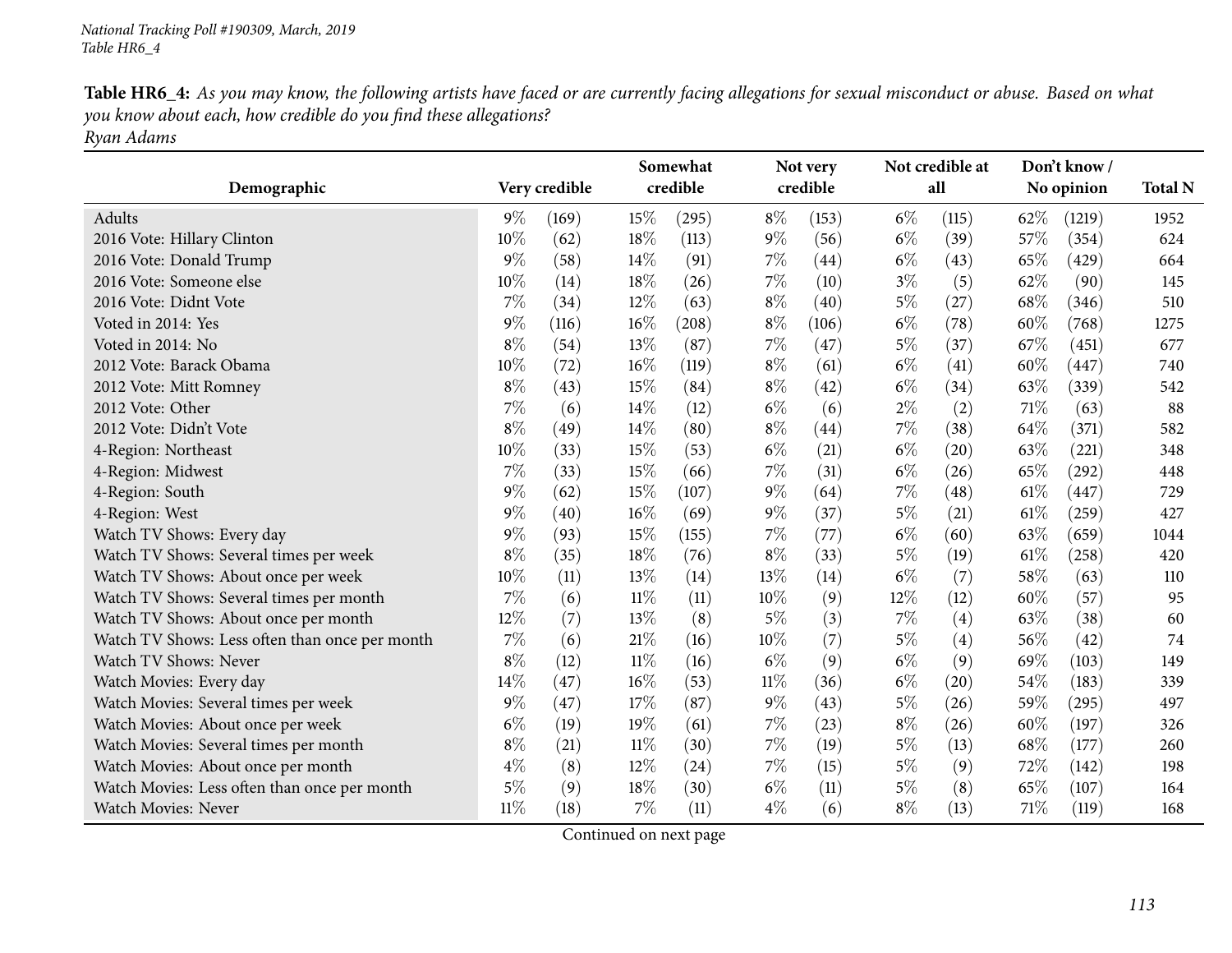Table HR6\_4: As you may know, the following artists have faced or are currently facing allegations for sexual misconduct or abuse. Based on what *you know about each, how credible do you find these allegations? Ryan Adams*

| Demographic                                           | Very credible |       | Somewhat<br>credible |       |       | Not very<br>credible |        | Not credible at<br>all |        | Don't know/<br>No opinion |      |
|-------------------------------------------------------|---------------|-------|----------------------|-------|-------|----------------------|--------|------------------------|--------|---------------------------|------|
| Adults                                                | $9\%$         | (169) | 15%                  | (295) | $8\%$ | (153)                | $6\%$  | (115)                  | 62\%   | (1219)                    | 1952 |
| Watch Sporting Events: Every day                      | 16%           | (26)  | 22%                  | (36)  | 9%    | (15)                 | $14\%$ | (23)                   | 40%    | (67)                      | 168  |
| Watch Sporting Events: Several times per week         | 7%            | (19)  | 20%                  | (57)  | 10%   | (28)                 | $5\%$  | (15)                   | 58%    | (166)                     | 285  |
| Watch Sporting Events: About once per week            | 12%           | (31)  | 12%                  | (29)  | 7%    | (18)                 | $6\%$  | (16)                   | 63%    | (158)                     | 253  |
| Watch Sporting Events: Several times per month        | 7%            | (12)  | 18%                  | (34)  | 7%    | (14)                 | $6\%$  | (11)                   | 62%    | (117)                     | 188  |
| Watch Sporting Events: About once per month           | $8\%$         | (12)  | 18%                  | (27)  | $8\%$ | (13)                 | $5\%$  | (8)                    | 61%    | (95)                      | 155  |
| Watch Sporting Events: Less often than once per month | $5\%$         | (16)  | 16%                  | (51)  | $9\%$ | (27)                 | $4\%$  | (13)                   | 66%    | (206)                     | 313  |
| Watch Sporting Events: Never                          | 9%            | (53)  | 10%                  | (61)  | $6\%$ | (38)                 | $5\%$  | (29)                   | 69%    | (410)                     | 591  |
| Cable Subscription: Currently                         | 10%           | (101) | 16%                  | (154) | $6\%$ | (63)                 | 7%     | (66)                   | $60\%$ | (585)                     | 969  |
| Cable Subscription: In the past                       | 7%            | (51)  | 15%                  | (104) | 9%    | (62)                 | $5\%$  | (33)                   | 64%    | (448)                     | 699  |
| Cable Subscription: Never                             | $6\%$         | (17)  | 13%                  | (37)  | 10%   | (28)                 | $6\%$  | (16)                   | 65%    | (186)                     | 283  |
| Satellite TV Subscription: Currently                  | $11\%$        | (56)  | 17%                  | (85)  | $9\%$ | (42)                 | $6\%$  | (28)                   | 57%    | (278)                     | 489  |
| Satellite TV Subscription: In the past                | $8\%$         | (42)  | 16%                  | (88)  | 9%    | (49)                 | $5\%$  | (25)                   | 62%    | (340)                     | 545  |
| Satellite TV Subscription: Never                      | $8\%$         | (72)  | 13%                  | (122) | 7%    | (63)                 | $7\%$  | (61)                   | 65%    | (601)                     | 918  |
| Streaming Service Subscription: Currently             | $10\%$        | (117) | 17%                  | (196) | 7%    | (86)                 | $5\%$  | (61)                   | 61\%   | (706)                     | 1165 |
| Streaming Service Subscription: In the past           | $11\%$        | (24)  | 14\%                 | (30)  | 15%   | (30)                 | $6\%$  | (12)                   | 54%    | (113)                     | 209  |
| Streaming Service Subscription: Never                 | 5%            | (29)  | 12%                  | (70)  | $6\%$ | (36)                 | 7%     | (43)                   | 69%    | (400)                     | 578  |
| Film: An avid fan                                     | 13%           | (90)  | 16%                  | (110) | 7%    | (45)                 | $6\%$  | (43)                   | 58%    | (392)                     | 681  |
| Film: A casual fan                                    | $6\%$         | (63)  | 16%                  | (165) | $8\%$ | (88)                 | $5\%$  | (53)                   | 65%    | (680)                     | 1049 |
| Film: Not a fan                                       | 7%            | (16)  | $9\%$                | (20)  | 9%    | (19)                 | $8\%$  | (19)                   | 67%    | (148)                     | 222  |
| Television: An avid fan                               | 10%           | (101) | 16%                  | (152) | 9%    | (85)                 | $5\%$  | (51)                   | 60%    | (584)                     | 973  |
| Television: A casual fan                              | 7%            | (63)  | 14\%                 | (120) | 7%    | (58)                 | $6\%$  | (55)                   | 65%    | (555)                     | 852  |
| Television: Not a fan                                 | $4\%$         | (5)   | 18%                  | (23)  | 7%    | (9)                  | $8\%$  | (10)                   | $62\%$ | (80)                      | 128  |
| Music: An avid fan                                    | $11\%$        | (106) | 17\%                 | (171) | $8\%$ | (82)                 | $6\%$  | (61)                   | 58%    | (579)                     | 998  |
| Music: A casual fan                                   | 7%            | (57)  | 14%                  | (119) | $8\%$ | (66)                 | $5\%$  | (45)                   | 66%    | (561)                     | 849  |
| Music: Not a fan                                      | $6\%$         | (6)   | $5\%$                | (5)   | $4\%$ | (5)                  | $8\%$  | (8)                    | 76%    | (80)                      | 104  |
| Fashion: An avid fan                                  | 15%           | (43)  | 19%                  | (55)  | $6\%$ | (17)                 | 7%     | (20)                   | 53%    | (154)                     | 290  |
| Fashion: A casual fan                                 | 9%            | (71)  | 18%                  | (135) | 10%   | (76)                 | $5\%$  | (41)                   | 58%    | (439)                     | 762  |
| Fashion: Not a fan                                    | $6\%$         | (56)  | 12%                  | (105) | 7%    | (59)                 | $6\%$  | (54)                   | 70%    | (626)                     | 900  |

*Note:* Row proportions may total to larger than one-hundred percen<sup>t</sup> due to rounding. For more information visit [MorningConsultIntelligence.com](https://morningconsultintelligence.com).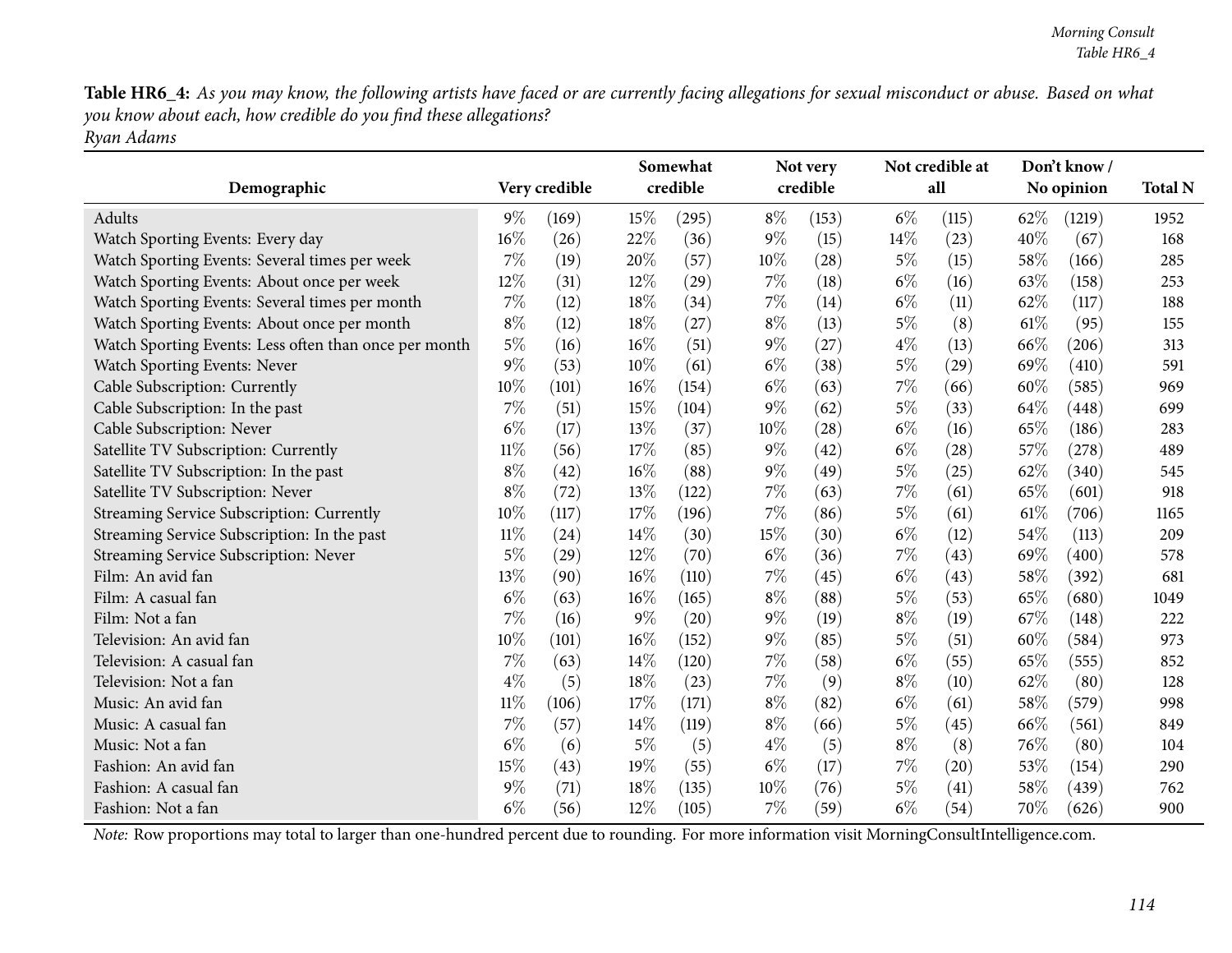*National Tracking Poll #190309, March, <sup>2019</sup> Table HR7\_1*

Table HR7\_1: Based on what you know about each of the following artists and allegations they have faced or are facing, do you feel like you should *stop listening to the music from each artist?*

*Michael Jackson*

|                          |        |            |      |           |        | I did not listen to<br>this artist before |        |                 |                |
|--------------------------|--------|------------|------|-----------|--------|-------------------------------------------|--------|-----------------|----------------|
|                          |        |            |      |           |        | or after these                            |        | Don't know / No |                |
| Demographic              |        | <b>Yes</b> |      | <b>No</b> |        | allegations.                              |        | opinion         | <b>Total N</b> |
| Adults                   | 18%    | (357)      | 48\% | (935)     | $19\%$ | (378)                                     | $14\%$ | (282)           | 1952           |
| Gender: Male             | 19%    | (174)      | 47\% | (429)     | $21\%$ | (190)                                     | 13\%   | (121)           | 914            |
| Gender: Female           | 18%    | (183)      | 49%  | (507)     | 18\%   | (188)                                     | $16\%$ | (161)           | 1038           |
| Age: 18-29               | $18\%$ | (62)       | 48\% | (167)     | 19%    | (64)                                      | $16\%$ | (54)            | 348            |
| Age: 30-44               | 19%    | (82)       | 54\% | (236)     | 13\%   | (55)                                      | $15\%$ | (66)            | 439            |
| Age: 45-54               | 18%    | (63)       | 53%  | (179)     | 17%    | (57)                                      | $12\%$ | (42)            | 341            |
| Age: 55-64               | 17%    | (64)       | 48\% | (177)     | 19%    | (69)                                      | 16%    | (60)            | 369            |
| Age: 65+                 | 19%    | (85)       | 39%  | (177)     | 29%    | (132)                                     | 13%    | (60)            | 454            |
| Generation Z: 18-21      | 12\%   | (14)       | 47\% | (54)      | 22\%   | (26)                                      | 19%    | (23)            | 116            |
| Millennial: Age 22-37    | $18\%$ | (88)       | 51\% | (243)     | 15\%   | (72)                                      | $16\%$ | (75)            | 478            |
| Generation X: Age 38-53  | 20%    | (99)       | 53%  | (265)     | 15\%   | (72)                                      | $12\%$ | (61)            | 498            |
| Boomers: Age 54-72       | 18%    | (131)      | 44\% | (326)     | 23\%   | (170)                                     | $15\%$ | (110)           | 736            |
| PID: Dem (no lean)       | 19%    | (130)      | 53%  | (355)     | 14%    | (92)                                      | 14\%   | (96)            | 674            |
| PID: Ind (no lean)       | $14\%$ | (91)       | 47\% | (308)     | 22\%   | (143)                                     | 18%    | (117)           | 659            |
| PID: Rep (no lean)       | 22%    | (135)      | 44%  | (273)     | 23%    | (142)                                     | $11\%$ | (69)            | 619            |
| PID/Gender: Dem Men      | $21\%$ | (59)       | 55%  | (154)     | 13%    | (37)                                      | $11\%$ | (31)            | 282            |
| PID/Gender: Dem Women    | 18%    | (71)       | 51\% | (201)     | $14\%$ | (55)                                      | 17\%   | (65)            | 392            |
| PID/Gender: Ind Men      | 13%    | (39)       | 47\% | (147)     | 25\%   | (77)                                      | $16\%$ | (49)            | 313            |
| PID/Gender: Ind Women    | 15%    | (52)       | 46\% | (161)     | 19%    | (65)                                      | 20%    | (68)            | 347            |
| PID/Gender: Rep Men      | $24\%$ | (76)       | 40\% | (128)     | 23\%   | (75)                                      | 13\%   | (40)            | 319            |
| PID/Gender: Rep Women    | 20%    | (59)       | 48%  | (144)     | 23\%   | (68)                                      | $9\%$  | (28)            | 299            |
| Ideo: Liberal (1-3)      | 22%    | (136)      | 48\% | (293)     | 15\%   | (90)                                      | $15\%$ | (94)            | 614            |
| Ideo: Moderate (4)       | $16\%$ | (65)       | 53\% | (223)     | 17%    | (72)                                      | $14\%$ | (58)            | 419            |
| Ideo: Conservative (5-7) | 18%    | (124)      | 44\% | (307)     | 27%    | (188)                                     | $11\%$ | (77)            | 695            |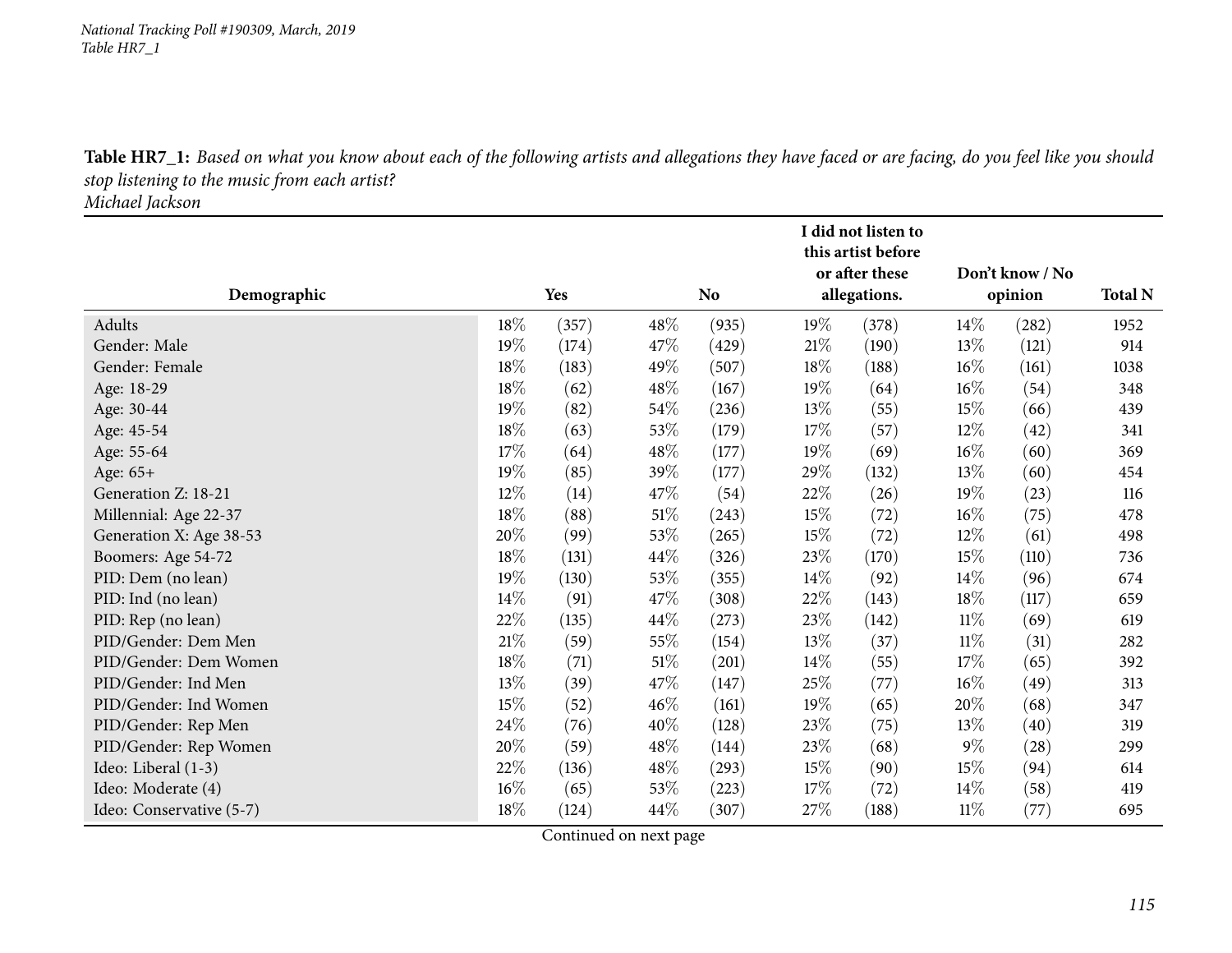| Demographic                          |        | Yes<br><b>No</b> |        |                |        | I did not listen to<br>this artist before<br>or after these<br>allegations. |        | Don't know / No<br>opinion |              |  |  |
|--------------------------------------|--------|------------------|--------|----------------|--------|-----------------------------------------------------------------------------|--------|----------------------------|--------------|--|--|
| Adults                               | 18%    |                  | 48\%   |                | $19\%$ |                                                                             | $14\%$ |                            |              |  |  |
| Educ: < College                      | 17%    | (357)            | $50\%$ | (935)          | 19%    | (378)                                                                       | 15%    | (282)                      | 1952<br>1228 |  |  |
|                                      | 19%    | (206)<br>(87)    | 46%    | (608)          | $20\%$ | (230)                                                                       | 16%    | (183)                      | 462          |  |  |
| Educ: Bachelors degree               | 24\%   | (64)             | 44\%   | (212)          | 21%    | (91)                                                                        | $10\%$ | (73)                       | 263          |  |  |
| Educ: Post-grad<br>Income: Under 50k | 17\%   | (180)            | 48\%   | (115)<br>(508) | 21%    | (56)                                                                        | 15%    | (27)                       | 1065         |  |  |
| Income: 50k-100k                     | 19%    |                  | 49%    |                | 18%    | (221)                                                                       | 14\%   | (155)                      | 616          |  |  |
| Income: 100k+                        | $21\%$ | (120)            | 47%    | (300)          | 17%    | (109)                                                                       | 15%    | (87)                       | 272          |  |  |
|                                      |        | (57)             |        | (127)          |        | (47)                                                                        |        | (41)                       |              |  |  |
| Ethnicity: White                     | 19%    | (299)            | 45\%   | (708)          | 22\%   | (348)                                                                       | 14\%   | (224)                      | 1579         |  |  |
| Ethnicity: Hispanic                  | 28\%   | (54)             | 39%    | (75)           | 13%    | (26)                                                                        | 19%    | (35)                       | 189          |  |  |
| Ethnicity: Afr. Am.                  | 12\%   | (30)             | 67\%   | (165)          | $5\%$  | (11)                                                                        | 17%    | (41)                       | 248          |  |  |
| Ethnicity: Other                     | 22%    | (28)             | 50%    | (63)           | 15%    | (19)                                                                        | 13%    | (17)                       | 126          |  |  |
| Relig: Protestant                    | 19%    | (89)             | 46%    | (218)          | 23\%   | (111)                                                                       | $12\%$ | (59)                       | 477          |  |  |
| Relig: Roman Catholic                | 23%    | (82)             | 47\%   | (171)          | 18%    | (64)                                                                        | 13%    | (47)                       | 364          |  |  |
| Relig: Something Else                | $16\%$ | (31)             | 55%    | (104)          | 15%    | (28)                                                                        | 14\%   | $^{(27)}$                  | 189          |  |  |
| Relig: Jewish                        | 18%    | (8)              | $30\%$ | (13)           | $29\%$ | (12)                                                                        | 23%    | (10)                       | 42           |  |  |
| Relig: Evangelical                   | 19%    | (133)            | 50%    | (356)          | 18%    | (125)                                                                       | 13%    | (94)                       | 707          |  |  |
| Relig: Non-Evang. Catholics          | $21\%$ | (69)             | 43%    | (138)          | 24\%   | (78)                                                                        | $12\%$ | (39)                       | 324          |  |  |
| Relig: All Christian                 | 20%    | (202)            | 48\%   | (493)          | $20\%$ | (203)                                                                       | 13%    | (132)                      | 1030         |  |  |
| Relig: All Non-Christian             | $14\%$ | (30)             | $54\%$ | (118)          | 15\%   | (32)                                                                        | 18%    | (38)                       | 219          |  |  |
| Community: Urban                     | $16\%$ | (75)             | 50%    | (230)          | 17%    | (78)                                                                        | 17%    | (76)                       | 460          |  |  |
| Community: Suburban                  | 19%    | (167)            | $50\%$ | (446)          | 18\%   | (163)                                                                       | 13%    | (115)                      | 892          |  |  |
| Community: Rural                     | 19%    | (114)            | 43%    | (259)          | 23\%   | (137)                                                                       | $15\%$ | (91)                       | 601          |  |  |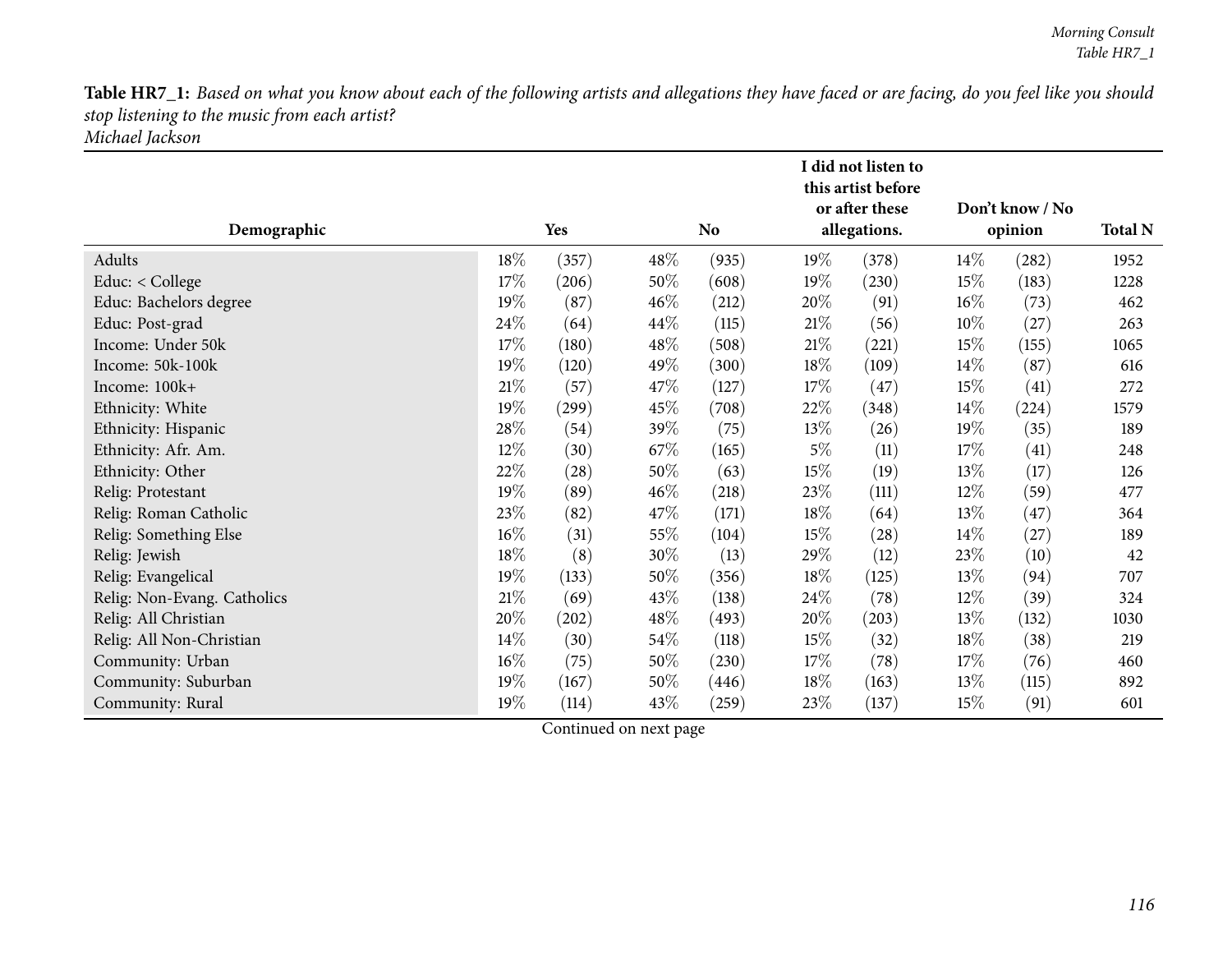|                               |        |       |        |           | I did not listen to<br>this artist before<br>or after these |              | Don't know / No |         |                |
|-------------------------------|--------|-------|--------|-----------|-------------------------------------------------------------|--------------|-----------------|---------|----------------|
| Demographic                   |        | Yes   |        | <b>No</b> |                                                             | allegations. |                 | opinion | <b>Total N</b> |
| Adults                        | 18%    | (357) | 48\%   | (935)     | 19%                                                         | (378)        | 14%             | (282)   | 1952           |
| Employ: Private Sector        | 19%    | (107) | 52%    | (297)     | 16%                                                         | (89)         | 14%             | (81)    | 575            |
| Employ: Government            | 26%    | (32)  | 44\%   | (53)      | 15%                                                         | (18)         | $15\%$          | (18)    | 121            |
| Employ: Self-Employed         | 14\%   | (27)  | 48%    | (89)      | 24\%                                                        | (45)         | 14%             | (26)    | 187            |
| Employ: Homemaker             | 21%    | (34)  | 47\%   | (77)      | 18%                                                         | (29)         | 14%             | (22)    | 162            |
| Employ: Student               | 22\%   | (17)  | 44\%   | (34)      | 24\%                                                        | (18)         | 10%             | (8)     | 76             |
| Employ: Retired               | 19%    | (100) | 42\%   | (217)     | 26\%                                                        | (136)        | 12%             | (64)    | 518            |
| Employ: Unemployed            | $11\%$ | (17)  | 49%    | (76)      | 17%                                                         | (26)         | 23%             | (36)    | 155            |
| Employ: Other                 | $15\%$ | (23)  | 59%    | (92)      | 10%                                                         | (15)         | 17%             | (27)    | 157            |
| Military HH: Yes              | 22\%   | (79)  | 45%    | (165)     | 20%                                                         | (74)         | 13%             | (46)    | 365            |
| Military HH: No               | $17\%$ | (278) | 49%    | (770)     | 19%                                                         | (303)        | 15%             | (236)   | 1587           |
| RD/WT: Right Direction        | $20\%$ | (146) | $46\%$ | (337)     | 22%                                                         | (165)        | 12%             | (89)    | 736            |
| RD/WT: Wrong Track            | 17%    | (211) | 49%    | (599)     | 18%                                                         | (213)        | 16%             | (193)   | 1216           |
| Trump Job Approve             | 19%    | (158) | 44%    | (354)     | 26\%                                                        | (208)        | 11%             | (90)    | 810            |
| Trump Job Disapprove          | $18\%$ | (190) | 52\%   | (541)     | 15%                                                         | (160)        | 15%             | (155)   | 1046           |
| Trump Job Strongly Approve    | 21%    | (91)  | 39%    | (174)     | 29%                                                         | (127)        | 12%             | (52)    | 444            |
| Trump Job Somewhat Approve    | 18%    | (67)  | 49%    | (180)     | 22\%                                                        | (82)         | 10%             | (38)    | 366            |
| Trump Job Somewhat Disapprove | 15%    | (36)  | 58%    | (140)     | 18%                                                         | (43)         | 10%             | (23)    | 242            |
| Trump Job Strongly Disapprove | 19%    | (155) | $50\%$ | (401)     | 15%                                                         | (117)        | $16\%$          | (132)   | 804            |
| Favorable of Trump            | 19%    | (150) | 45%    | (354)     | 26\%                                                        | (206)        | $11\%$          | (84)    | 794            |
| Unfavorable of Trump          | 19%    | (194) | 52\%   | (548)     | 15%                                                         | (158)        | 14%             | (145)   | 1045           |
| Very Favorable of Trump       | $22\%$ | (102) | 41\%   | (188)     | 27\%                                                        | (124)        | 11%             | (49)    | 463            |
| Somewhat Favorable of Trump   | 14%    | (48)  | 50%    | (166)     | 25%                                                         | (83)         | $11\%$          | (35)    | 331            |
| Somewhat Unfavorable of Trump | 16%    | (31)  | 55%    | (109)     | 17%                                                         | (34)         | 13%             | (25)    | 200            |
| Very Unfavorable of Trump     | 19%    | (163) | 52%    | (439)     | 15%                                                         | (123)        | 14%             | (120)   | 845            |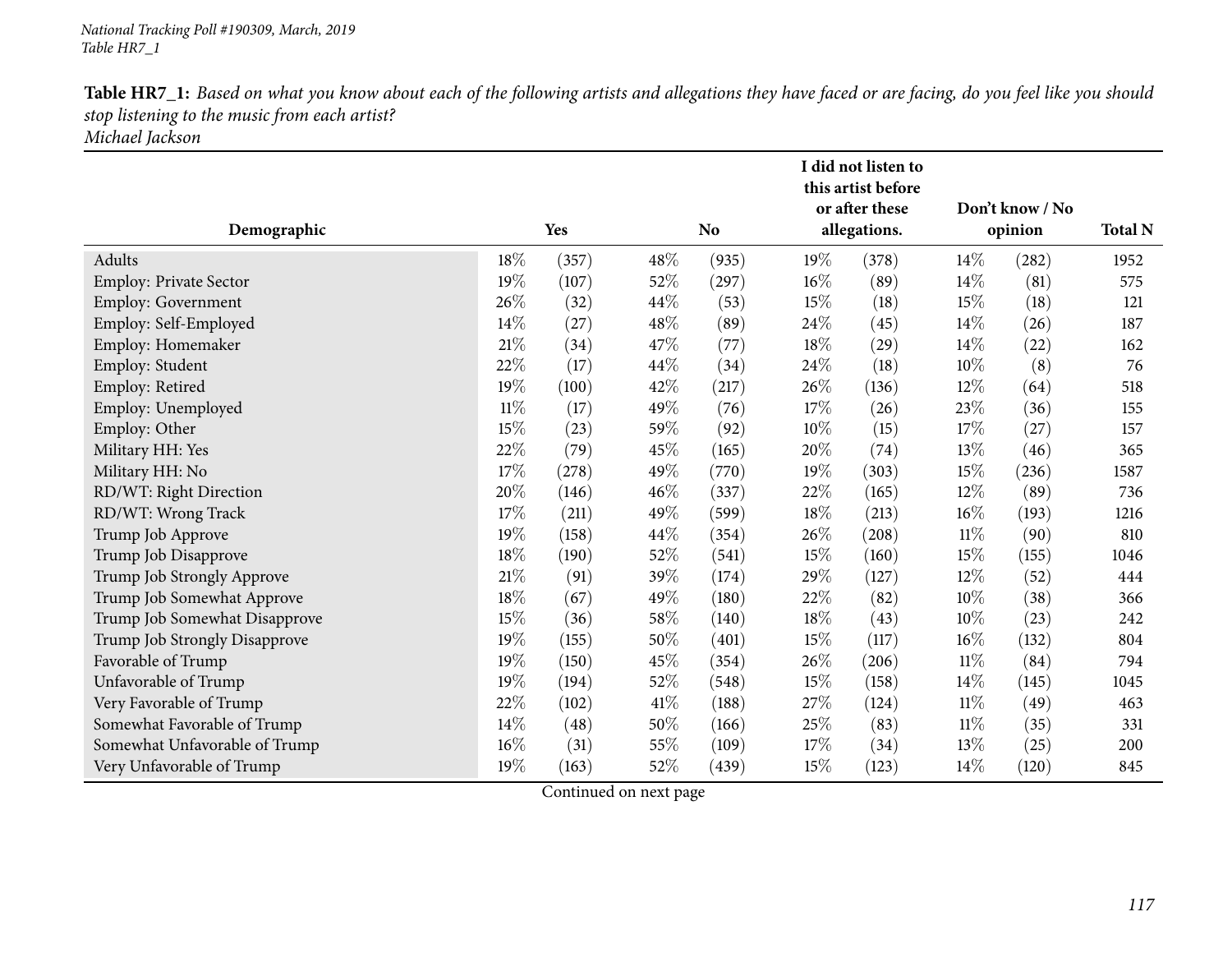|                                      |        |       | I did not listen to<br>this artist before<br>or after these<br>Don't know / No |           |              |       |        |         |                |
|--------------------------------------|--------|-------|--------------------------------------------------------------------------------|-----------|--------------|-------|--------|---------|----------------|
| Demographic                          | Yes    |       |                                                                                | <b>No</b> | allegations. |       |        | opinion | <b>Total N</b> |
| Adults                               | 18%    | (357) | 48\%                                                                           | (935)     | 19%          | (378) | 14%    | (282)   | 1952           |
| #1 Issue: Economy                    | 19%    | (103) | 52%                                                                            | (286)     | 15%          | (80)  | 15%    | (83)    | 553            |
| #1 Issue: Security                   | 20%    | (85)  | 43%                                                                            | (180)     | 25%          | (103) | 12%    | (51)    | 419            |
| #1 Issue: Health Care                | 14%    | (42)  | 52%                                                                            | (150)     | 20%          | (59)  | 13%    | (39)    | 289            |
| #1 Issue: Medicare / Social Security | 18%    | (49)  | 44%                                                                            | (123)     | 22%          | (62)  | 17\%   | (47)    | 281            |
| #1 Issue: Women's Issues             | 16%    | (15)  | 52%                                                                            | (46)      | 14%          | (12)  | 18%    | (16)    | 89             |
| #1 Issue: Education                  | 23%    | (28)  | 47%                                                                            | (57)      | 16%          | (20)  | 13%    | (16)    | 121            |
| #1 Issue: Energy                     | 25%    | (24)  | 42%                                                                            | (40)      | 19%          | (18)  | 14%    | (14)    | 96             |
| #1 Issue: Other                      | $10\%$ | (11)  | $51\%$                                                                         | (54)      | 22%          | (23)  | 17\%   | (18)    | 105            |
| 2018 House Vote: Democrat            | 21%    | (150) | $51\%$                                                                         | (360)     | 14%          | (101) | 14%    | (102)   | 713            |
| 2018 House Vote: Republican          | 19%    | (124) | 44\%                                                                           | (294)     | 27%          | (178) | 11%    | (73)    | 669            |
| 2018 House Vote: Someone else        | 15%    | (14)  | 44\%                                                                           | (39)      | 21%          | (19)  | 20%    | (18)    | 90             |
| 2018 House Vote: Didnt Vote          | 14%    | (68)  | $51\%$                                                                         | (241)     | 17%          | (81)  | 18%    | (87)    | 476            |
| 2016 Vote: Hillary Clinton           | 20%    | (126) | 53%                                                                            | (331)     | $11\%$       | (69)  | 16%    | (99)    | 624            |
| 2016 Vote: Donald Trump              | 20%    | (130) | 41\%                                                                           | (269)     | 29%          | (195) | 10%    | (70)    | 664            |
| 2016 Vote: Someone else              | $11\%$ | (16)  | 45%                                                                            | (65)      | 23%          | (33)  | 22%    | (31)    | 145            |
| 2016 Vote: Didnt Vote                | 16%    | (80)  | 53%                                                                            | (268)     | 16%          | (80)  | 16%    | (83)    | 510            |
| Voted in 2014: Yes                   | 19%    | (247) | 47%                                                                            | (604)     | 20%          | (251) | 14%    | (174)   | 1275           |
| Voted in 2014: No                    | 16%    | (110) | 49%                                                                            | (332)     | 19%          | (126) | 16%    | (109)   | 677            |
| 2012 Vote: Barack Obama              | 18%    | (136) | 54\%                                                                           | (400)     | 13%          | (95)  | 15%    | (108)   | 740            |
| 2012 Vote: Mitt Romney               | 20%    | (109) | 40%                                                                            | (216)     | 30%          | (162) | 10%    | (56)    | 542            |
| 2012 Vote: Other                     | 14\%   | (12)  | 46%                                                                            | (40)      | 23%          | (20)  | 17\%   | (15)    | 88             |
| 2012 Vote: Didn't Vote               | 17%    | (100) | 48%                                                                            | (279)     | 17%          | (100) | 18%    | (103)   | 582            |
| 4-Region: Northeast                  | 20%    | (68)  | 47%                                                                            | (165)     | 22%          | (75)  | $11\%$ | (40)    | 348            |
| 4-Region: Midwest                    | 16%    | (71)  | 49%                                                                            | (220)     | 20%          | (89)  | 15%    | (68)    | 448            |
| 4-Region: South                      | 18%    | (134) | 47%                                                                            | (342)     | 20%          | (145) | 15%    | (109)   | 729            |
| 4-Region: West                       | 20%    | (84)  | 49%                                                                            | (209)     | 16%          | (68)  | 15%    | (66)    | 427            |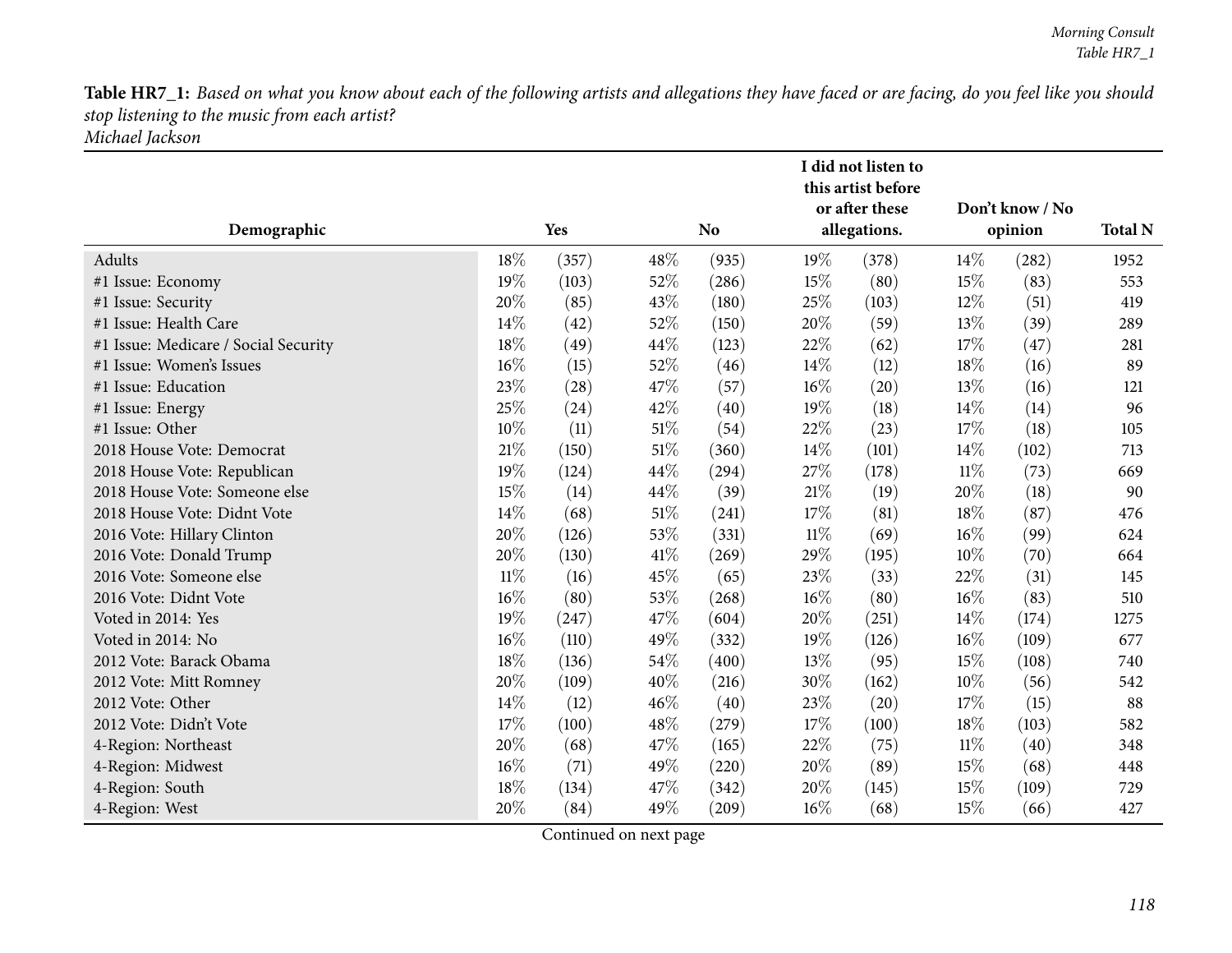*Michael Jackson*

|                                                       |        |       |        |                |     | I did not listen to<br>this artist before<br>or after these |      | Don't know / No |                |
|-------------------------------------------------------|--------|-------|--------|----------------|-----|-------------------------------------------------------------|------|-----------------|----------------|
| Demographic                                           |        | Yes   |        | N <sub>o</sub> |     | allegations.                                                |      | opinion         | <b>Total N</b> |
| Adults                                                | 18%    | (357) | 48%    | (935)          | 19% | (378)                                                       | 14\% | (282)           | 1952           |
| Watch TV Shows: Every day                             | 18%    | (189) | $51\%$ | (528)          | 19% | (194)                                                       | 13%  | (133)           | 1044           |
| Watch TV Shows: Several times per week                | 19%    | (79)  | 48%    | (201)          | 18% | (76)                                                        | 15%  | (65)            | 420            |
| Watch TV Shows: About once per week                   | 22%    | (24)  | 44%    | (48)           | 16% | (18)                                                        | 18%  | (20)            | 110            |
| Watch TV Shows: Several times per month               | 26%    | (25)  | 37%    | (35)           | 23% | (22)                                                        | 14\% | (13)            | 95             |
| Watch TV Shows: About once per month                  | 15%    | (9)   | 38%    | (23)           | 27% | (16)                                                        | 19%  | (12)            | 60             |
| Watch TV Shows: Less often than once per month        | $11\%$ | (8)   | 48%    | (36)           | 29% | $\left( 22\right)$                                          | 12%  | (9)             | 74             |
| Watch TV Shows: Never                                 | 15%    | (23)  | 44%    | (65)           | 20% | (30)                                                        | 21%  | (31)            | 149            |
| Watch Movies: Every day                               | 22%    | (74)  | 52%    | (175)          | 12% | (42)                                                        | 14%  | (48)            | 339            |
| Watch Movies: Several times per week                  | 20%    | (98)  | 54%    | (271)          | 15% | (74)                                                        | 11%  | (55)            | 497            |
| Watch Movies: About once per week                     | 17%    | (54)  | $51\%$ | (165)          | 19% | (62)                                                        | 14%  | (46)            | 326            |
| Watch Movies: Several times per month                 | $15\%$ | (40)  | 45%    | (116)          | 26% | (67)                                                        | 15%  | (38)            | 260            |
| Watch Movies: About once per month                    | 18%    | (35)  | 42%    | (82)           | 23% | (46)                                                        | 18%  | (35)            | 198            |
| Watch Movies: Less often than once per month          | 18%    | (29)  | 39%    | (65)           | 29% | (48)                                                        | 13%  | (22)            | 164            |
| Watch Movies: Never                                   | 16%    | (27)  | 37%    | (62)           | 24% | (40)                                                        | 23\% | (39)            | 168            |
| Watch Sporting Events: Every day                      | 27%    | (45)  | 56%    | (94)           | 10% | (16)                                                        | 7%   | (12)            | 168            |
| Watch Sporting Events: Several times per week         | 18%    | (52)  | 52%    | (149)          | 14% | (40)                                                        | 16%  | (44)            | 285            |
| Watch Sporting Events: About once per week            | 18%    | (47)  | 53%    | (133)          | 18% | (46)                                                        | 11%  | (28)            | 253            |
| Watch Sporting Events: Several times per month        | $25\%$ | (46)  | 43%    | (81)           | 20% | (37)                                                        | 12%  | (23)            | 188            |
| Watch Sporting Events: About once per month           | 18%    | (28)  | 49%    | (76)           | 17% | (26)                                                        | 16%  | (24)            | 155            |
| Watch Sporting Events: Less often than once per month | 18%    | (56)  | 45%    | (140)          | 21% | (67)                                                        | 16%  | (51)            | 313            |
| Watch Sporting Events: Never                          | 14\%   | (84)  | 44\%   | (262)          | 25% | (146)                                                       | 17%  | (100)           | 591            |
| Cable Subscription: Currently                         | 22%    | (209) | 48\%   | (463)          | 18% | (170)                                                       | 13%  | (127)           | 969            |
| Cable Subscription: In the past                       | 16%    | (111) | $51\%$ | (355)          | 21% | (146)                                                       | 12%  | (87)            | 699            |
| Cable Subscription: Never                             | 13%    | (36)  | 41\%   | (117)          | 22% | (61)                                                        | 24\% | (69)            | 283            |
| Satellite TV Subscription: Currently                  | 20%    | (100) | 47%    | (231)          | 19% | (94)                                                        | 13%  | (65)            | 489            |
| Satellite TV Subscription: In the past                | 21%    | (113) | 48%    | (262)          | 19% | (106)                                                       | 12%  | (64)            | 545            |
| Satellite TV Subscription: Never                      | 16%    | (145) | 48%    | (442)          | 19% | (178)                                                       | 17%  | (154)           | 918            |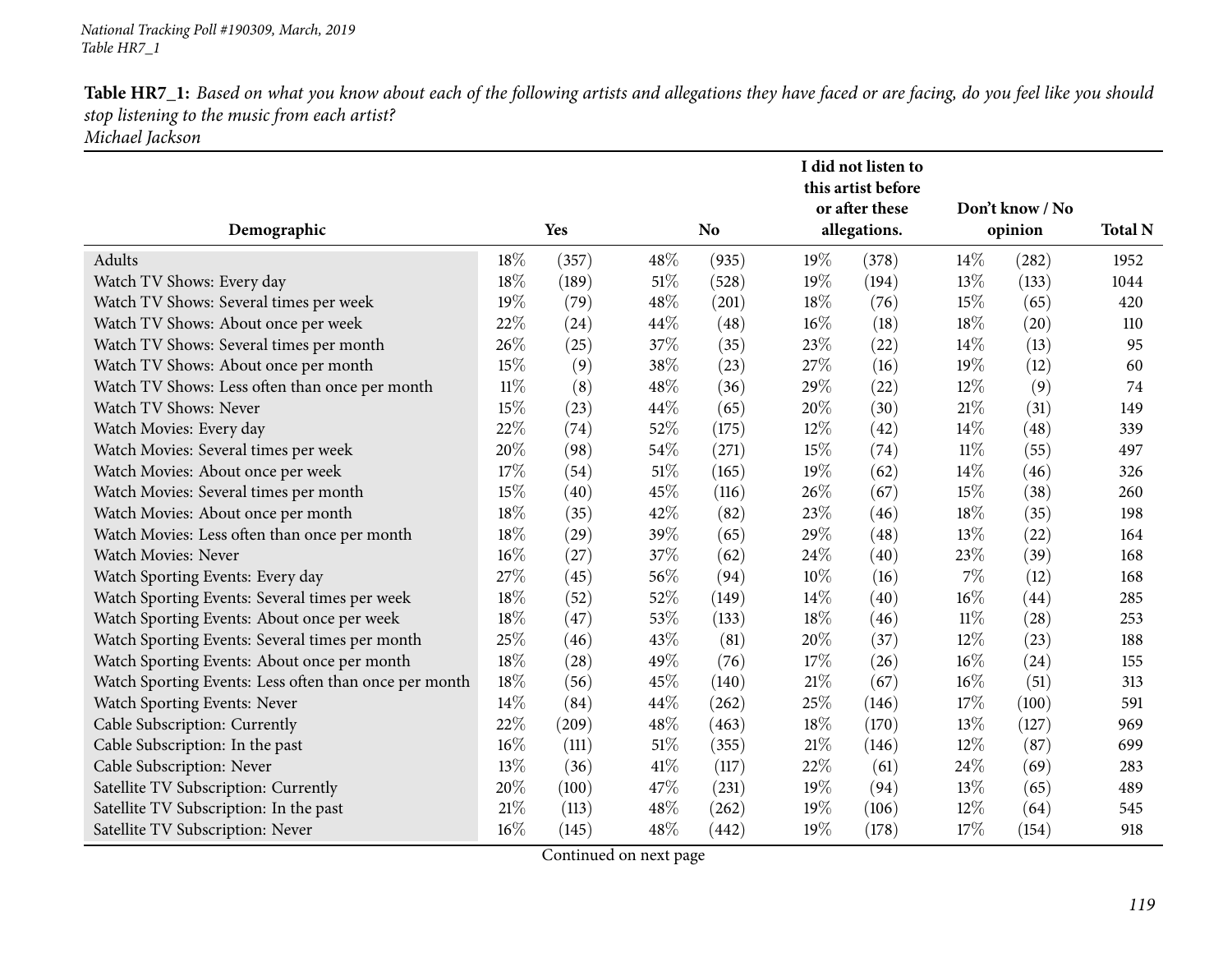|                                             |        |                       |        | I did not listen to<br>this artist before<br>or after these |              |       |         | Don't know / No |      |  |  |
|---------------------------------------------|--------|-----------------------|--------|-------------------------------------------------------------|--------------|-------|---------|-----------------|------|--|--|
| Demographic                                 |        | Yes<br>N <sub>o</sub> |        |                                                             | allegations. |       | opinion |                 |      |  |  |
| Adults                                      | 18%    | (357)                 | 48\%   | (935)                                                       | 19%          | (378) | $14\%$  | (282)           | 1952 |  |  |
| Streaming Service Subscription: Currently   | 20%    | (233)                 | $50\%$ | (584)                                                       | 17%          | (194) | $13\%$  | (155)           | 1165 |  |  |
| Streaming Service Subscription: In the past | 15%    | (32)                  | 47%    | (99)                                                        | 25%          | (52)  | $12\%$  | (25)            | 209  |  |  |
| Streaming Service Subscription: Never       | $16\%$ | (92)                  | 44\%   | (252)                                                       | 23%          | (132) | 18%     | (102)           | 578  |  |  |
| Film: An avid fan                           | 20%    | (136)                 | $56\%$ | (379)                                                       | $12\%$       | (83)  | $12\%$  | (82)            | 681  |  |  |
| Film: A casual fan                          | 18\%   | (186)                 | 46\%   | (482)                                                       | 23\%         | (246) | 13\%    | (135)           | 1049 |  |  |
| Film: Not a fan                             | $16\%$ | (35)                  | 33\%   | (74)                                                        | 22\%         | (49)  | 29\%    | (65)            | 222  |  |  |
| Television: An avid fan                     | 20%    | (191)                 | $51\%$ | (497)                                                       | $16\%$       | (153) | $14\%$  | (133)           | 973  |  |  |
| Television: A casual fan                    | 17%    | (142)                 | 47\%   | (399)                                                       | 23%          | (197) | 13\%    | (114)           | 852  |  |  |
| Television: Not a fan                       | $19\%$ | (24)                  | 31%    | (40)                                                        | 22\%         | (28)  | 28\%    | (36)            | 128  |  |  |
| Music: An avid fan                          | $19\%$ | (192)                 | 54%    | (541)                                                       | $14\%$       | (136) | 13\%    | (129)           | 998  |  |  |
| Music: A casual fan                         | 17%    | (145)                 | 44\%   | (376)                                                       | 25%          | (212) | $14\%$  | (116)           | 849  |  |  |
| Music: Not a fan                            | $19\%$ | (20)                  | 17%    | (18)                                                        | 29\%         | (30)  | $35\%$  | (36)            | 104  |  |  |
| Fashion: An avid fan                        | 23\%   | (66)                  | 53\%   | (154)                                                       | 11%          | (32)  | $13\%$  | (38)            | 290  |  |  |
| Fashion: A casual fan                       | 20%    | (152)                 | 52\%   | (397)                                                       | 15%          | (113) | $13\%$  | (100)           | 762  |  |  |
| Fashion: Not a fan                          | 15%    | (139)                 | 43\%   | (385)                                                       | 26%          | (233) | $16\%$  | (144)           | 900  |  |  |

*Note:* Row proportions may total to larger than one-hundred percen<sup>t</sup> due to rounding. For more information visit [MorningConsultIntelligence.com](https://morningconsultintelligence.com).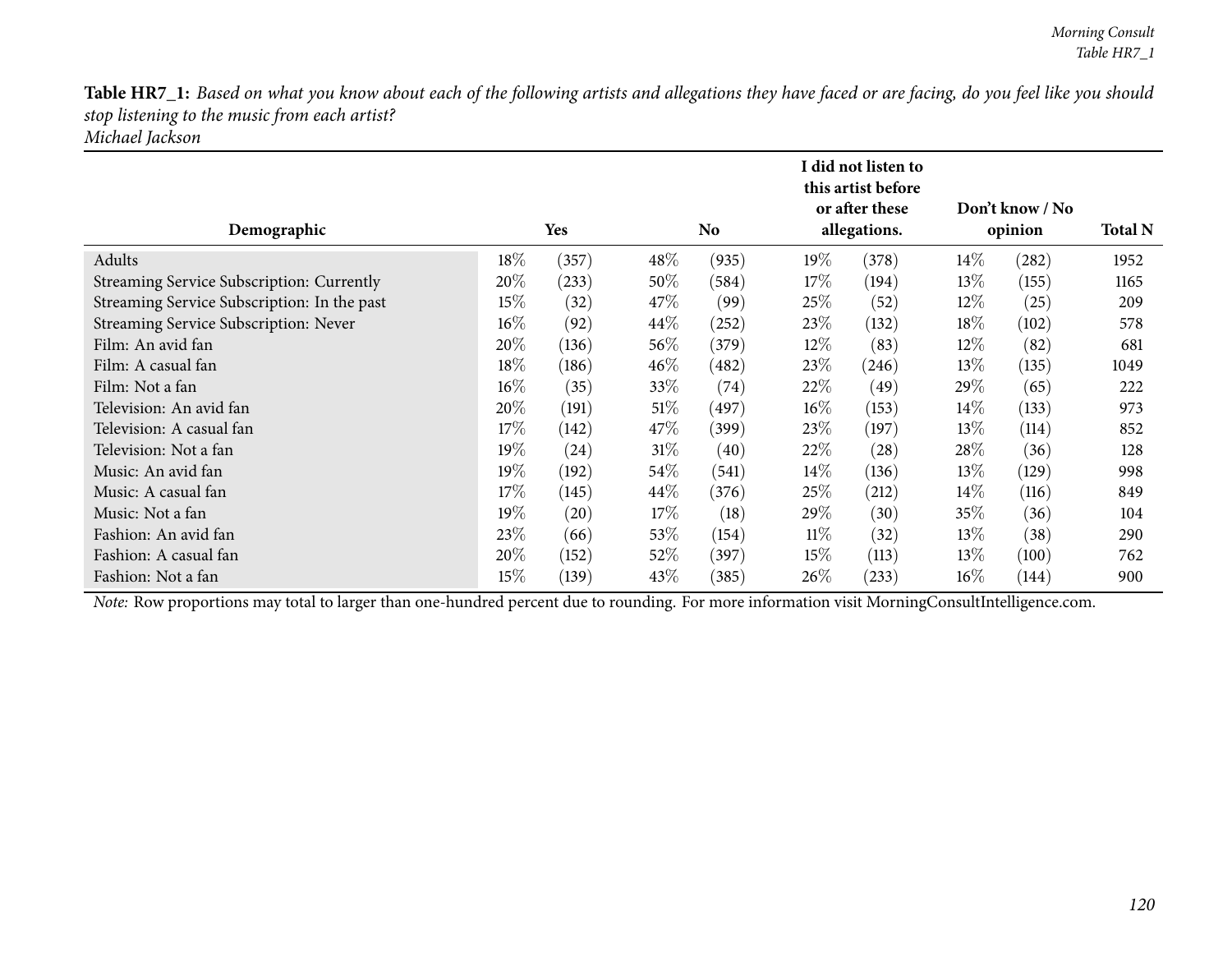*National Tracking Poll #190309, March, <sup>2019</sup> Table HR7\_2*

Table HR7\_2: Based on what you know about each of the following artists and allegations they have faced or are facing, do you feel like you should *stop listening to the music from each artist?*

*R. Kelly*

|                          |        |       |        |       |        | I did not listen to<br>this artist before |        |                 |                |
|--------------------------|--------|-------|--------|-------|--------|-------------------------------------------|--------|-----------------|----------------|
|                          |        |       |        |       |        | or after these                            |        | Don't know / No |                |
| Demographic              |        | Yes   |        | No    |        | allegations.                              |        | opinion         | <b>Total N</b> |
| Adults                   | 20%    | (388) | 21\%   | (405) | 48\%   | (931)                                     | 12%    | (228)           | 1952           |
| Gender: Male             | 21%    | (192) | 23\%   | (213) | 44%    | (405)                                     | $11\%$ | (103)           | 914            |
| Gender: Female           | 19%    | (196) | 18%    | (192) | 51\%   | (526)                                     | $12\%$ | (125)           | 1038           |
| Age: 18-29               | $21\%$ | (72)  | 30%    | (104) | 33%    | (115)                                     | 17\%   | (57)            | 348            |
| Age: 30-44               | 29%    | (125) | 29%    | (127) | 29%    | (129)                                     | 13\%   | (58)            | 439            |
| Age: 45-54               | $18\%$ | (62)  | 20%    | (68)  | $51\%$ | (174)                                     | $11\%$ | (37)            | 341            |
| Age: 55-64               | 15%    | (56)  | 18\%   | (67)  | 57\%   | (209)                                     | $10\%$ | (37)            | 369            |
| Age: 65+                 | $16\%$ | (73)  | $8\%$  | (38)  | 67\%   | (305)                                     | $8\%$  | (38)            | 454            |
| Generation Z: 18-21      | $17\%$ | (20)  | 30%    | (35)  | 36%    | (42)                                      | 17\%   | (20)            | 116            |
| Millennial: Age 22-37    | 27%    | (127) | 29%    | (139) | 29%    | (137)                                     | $16\%$ | (75)            | 478            |
| Generation X: Age 38-53  | $21\%$ | (105) | 24%    | (119) | 44%    | (217)                                     | $11\%$ | (56)            | 498            |
| Boomers: Age 54-72       | $16\%$ | (121) | 14%    | (102) | 61%    | (449)                                     | $9\%$  | (64)            | 736            |
| PID: Dem (no lean)       | $24\%$ | (161) | 24\%   | (160) | 42%    | (283)                                     | $10\%$ | (70)            | 674            |
| PID: Ind (no lean)       | 15%    | (102) | $21\%$ | (141) | 47\%   | (311)                                     | $16\%$ | (105)           | 659            |
| PID: Rep (no lean)       | 20%    | (125) | 17%    | (103) | 55%    | (338)                                     | $9\%$  | (53)            | 619            |
| PID/Gender: Dem Men      | 26%    | (74)  | 28\%   | (78)  | $36\%$ | (102)                                     | $10\%$ | (27)            | 282            |
| PID/Gender: Dem Women    | 22%    | (88)  | $21\%$ | (82)  | 46%    | (180)                                     | $11\%$ | (42)            | 392            |
| PID/Gender: Ind Men      | 13%    | (41)  | 24\%   | (76)  | 48\%   | (151)                                     | 15%    | (46)            | 313            |
| PID/Gender: Ind Women    | $18\%$ | (61)  | 19%    | (66)  | 46%    | (160)                                     | 17\%   | (60)            | 347            |
| PID/Gender: Rep Men      | 24\%   | (78)  | 19%    | (59)  | 48%    | (152)                                     | $9\%$  | (30)            | 319            |
| PID/Gender: Rep Women    | $16\%$ | (47)  | 15%    | (43)  | 62%    | (186)                                     | $8\%$  | (23)            | 299            |
| Ideo: Liberal (1-3)      | 26%    | (162) | 20%    | (125) | 43\%   | (263)                                     | $10\%$ | (64)            | 614            |
| Ideo: Moderate (4)       | 19%    | (78)  | 25%    | (104) | 43%    | (180)                                     | 14\%   | (57)            | 419            |
| Ideo: Conservative (5-7) | 17%    | (118) | 15%    | (103) | 59%    | (414)                                     | $9\%$  | (60)            | 695            |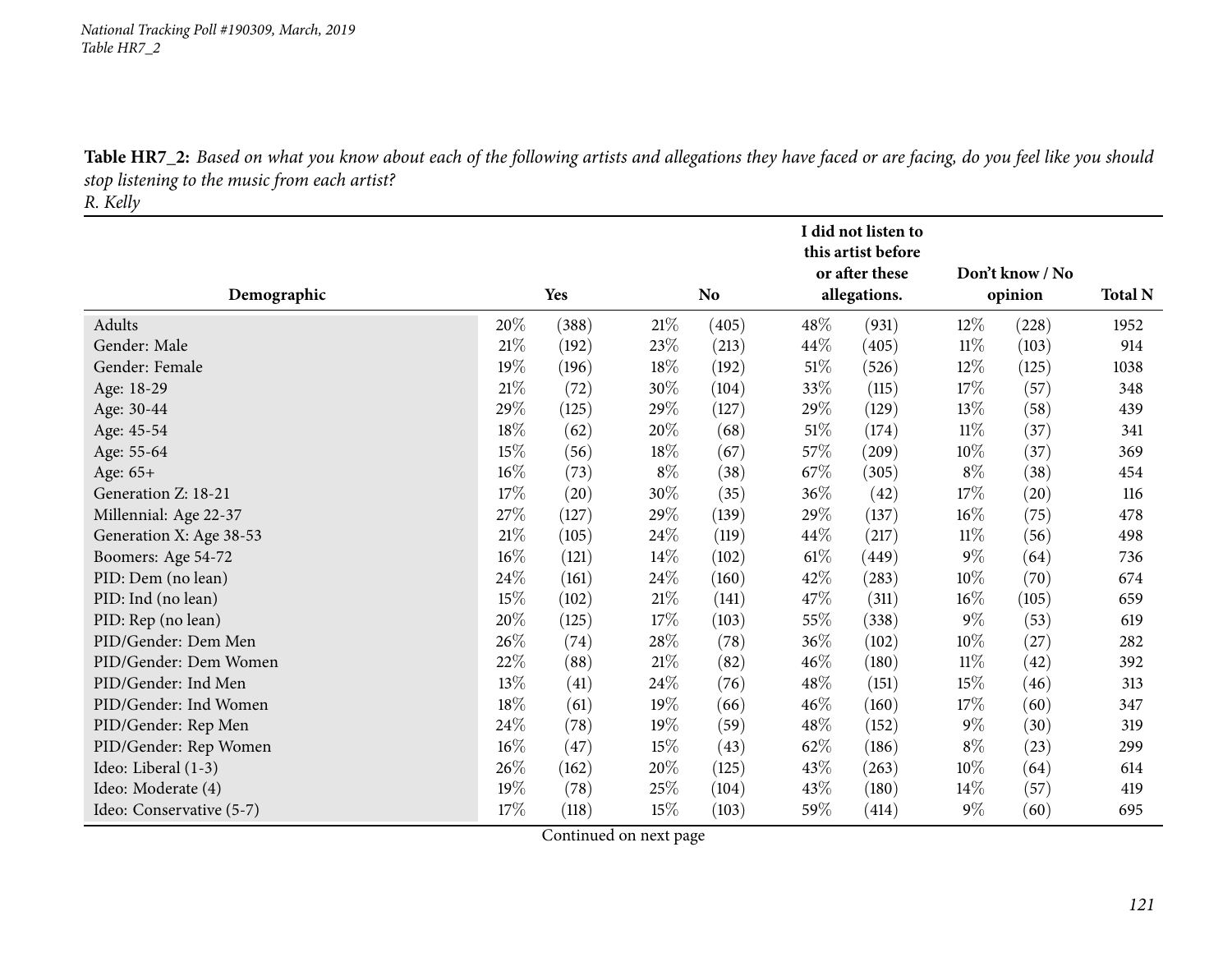| Demographic                 | Yes<br><b>No</b> |       |        |       |        | I did not listen to<br>this artist before<br>or after these<br>allegations. |        | Don't know / No<br>opinion |                |  |
|-----------------------------|------------------|-------|--------|-------|--------|-----------------------------------------------------------------------------|--------|----------------------------|----------------|--|
|                             |                  |       |        |       |        |                                                                             |        |                            | <b>Total N</b> |  |
| Adults                      | 20%              | (388) | 21%    | (405) | 48\%   | (931)                                                                       | $12\%$ | (228)                      | 1952           |  |
| Educ: < College             | 19%              | (230) | 23\%   | (277) | 46\%   | (560)                                                                       | 13\%   | (161)                      | 1228           |  |
| Educ: Bachelors degree      | 22%              | (102) | 18%    | (81)  | 51%    | (234)                                                                       | $10\%$ | (44)                       | 462            |  |
| Educ: Post-grad             | 22%              | (57)  | 18%    | (46)  | $52\%$ | (137)                                                                       | $9\%$  | (22)                       | 263            |  |
| Income: Under 50k           | 19%              | (197) | 23\%   | (243) | 45\%   | (484)                                                                       | 13%    | (140)                      | 1065           |  |
| Income: 50k-100k            | 22%              | (136) | 20%    | (121) | 49%    | (299)                                                                       | $10\%$ | (60)                       | 616            |  |
| Income: 100k+               | 20%              | (55)  | $15\%$ | (41)  | $55\%$ | (149)                                                                       | $10\%$ | (27)                       | 272            |  |
| Ethnicity: White            | $18\%$           | (289) | 17%    | (265) | 54\%   | (852)                                                                       | $11\%$ | (173)                      | 1579           |  |
| Ethnicity: Hispanic         | 32%              | (60)  | 23%    | (43)  | $25\%$ | (48)                                                                        | 20%    | (38)                       | 189            |  |
| Ethnicity: Afr. Am.         | 26\%             | (64)  | 46\%   | (113) | $14\%$ | (35)                                                                        | $14\%$ | (35)                       | 248            |  |
| Ethnicity: Other            | 28\%             | (35)  | $21\%$ | (26)  | 36\%   | (45)                                                                        | $16\%$ | $\left( 20\right)$         | 126            |  |
| Relig: Protestant           | $17\%$           | (83)  | $17\%$ | (83)  | $57\%$ | (270)                                                                       | $8\%$  | (40)                       | 477            |  |
| Relig: Roman Catholic       | 23%              | (82)  | 19%    | (69)  | $52\%$ | (188)                                                                       | $7\%$  | (26)                       | 364            |  |
| Relig: Something Else       | 24\%             | (45)  | 25\%   | (47)  | 36\%   | (69)                                                                        | 15%    | $\left( 29\right)$         | 189            |  |
| Relig: Jewish               | 20%              | (8)   | $5\%$  | (2)   | $61\%$ | (26)                                                                        | 13\%   | (6)                        | 42             |  |
| Relig: Evangelical          | 20%              | (139) | 20%    | (140) | 51\%   | (360)                                                                       | $10\%$ | (68)                       | 707            |  |
| Relig: Non-Evang. Catholics | 22%              | (71)  | $18\%$ | (59)  | $52\%$ | (167)                                                                       | $8\%$  | (27)                       | 324            |  |
| Relig: All Christian        | 20%              | (210) | 19%    | (199) | 51%    | (527)                                                                       | $9\%$  | (95)                       | 1030           |  |
| Relig: All Non-Christian    | $17\%$           | (38)  | 30%    | (66)  | 36\%   | (79)                                                                        | $16\%$ | (36)                       | 219            |  |
| Community: Urban            | 20%              | (94)  | 26\%   | (119) | 40\%   | (184)                                                                       | $14\%$ | (63)                       | 460            |  |
| Community: Suburban         | 19%              | (172) | $21\%$ | (184) | 50%    | (450)                                                                       | $10\%$ | (86)                       | 892            |  |
| Community: Rural            | 20%              | (123) | 17%    | (102) | 49%    | (297)                                                                       | 13%    | (78)                       | 601            |  |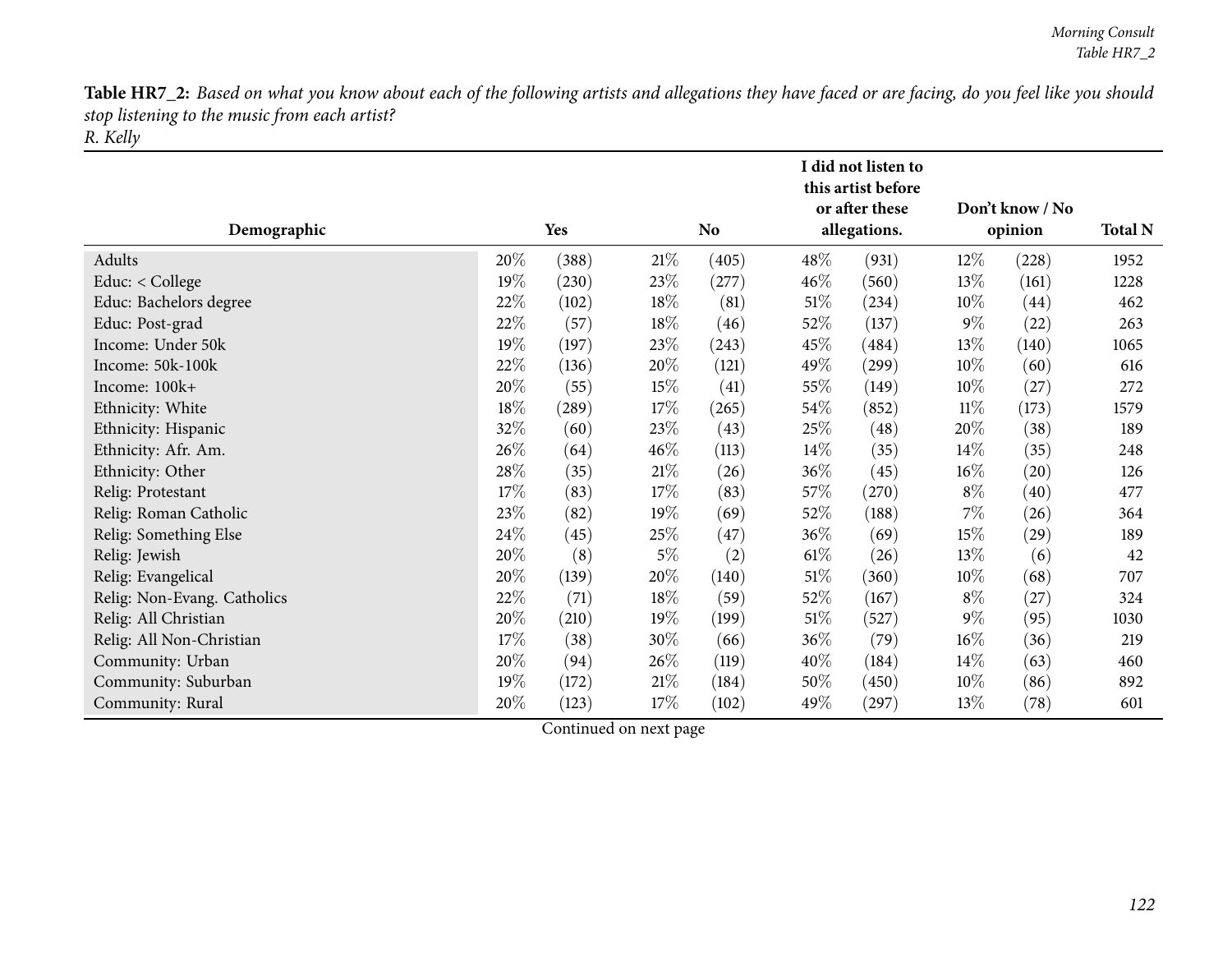|                               |        |       |        |                |        | I did not listen to<br>this artist before<br>or after these |        | Don't know / No |                |
|-------------------------------|--------|-------|--------|----------------|--------|-------------------------------------------------------------|--------|-----------------|----------------|
| Demographic                   |        | Yes   |        | N <sub>o</sub> |        | allegations.                                                |        | opinion         | <b>Total N</b> |
| Adults                        | 20%    | (388) | 21%    | (405)          | 48%    | (931)                                                       | 12%    | (228)           | 1952           |
| Employ: Private Sector        | 22%    | (127) | 23%    | (134)          | 43%    | (249)                                                       | 11%    | (65)            | 575            |
| Employ: Government            | 30%    | (37)  | 22%    | (27)           | 43%    | (52)                                                        | $5\%$  | (6)             | 121            |
| Employ: Self-Employed         | 17%    | (31)  | 28%    | (52)           | 45%    | (84)                                                        | 10%    | (19)            | 187            |
| Employ: Homemaker             | 22%    | (36)  | 18%    | (29)           | 48%    | (77)                                                        | 13%    | (20)            | 162            |
| Employ: Student               | 17%    | (13)  | 26%    | (20)           | 43%    | (33)                                                        | 15%    | (11)            | 76             |
| Employ: Retired               | $16\%$ | (84)  | $11\%$ | (56)           | 64\%   | (330)                                                       | $9\%$  | (47)            | 518            |
| Employ: Unemployed            | 17%    | (26)  | 25%    | (39)           | 37%    | (58)                                                        | $21\%$ | (33)            | 155            |
| Employ: Other                 | 22%    | (35)  | 30%    | (47)           | 31%    | (49)                                                        | 17%    | (26)            | 157            |
| Military HH: Yes              | 17%    | (61)  | 18%    | (64)           | 57%    | (206)                                                       | $9\%$  | (34)            | 365            |
| Military HH: No               | $21\%$ | (327) | $21\%$ | (341)          | 46%    | (725)                                                       | 12%    | (194)           | 1587           |
| RD/WT: Right Direction        | $20\%$ | (148) | $20\%$ | (149)          | 49%    | (358)                                                       | $11\%$ | (82)            | 736            |
| RD/WT: Wrong Track            | 20%    | (241) | $21\%$ | (255)          | 47%    | (574)                                                       | 12%    | (146)           | 1216           |
| Trump Job Approve             | 18%    | (147) | 18%    | (146)          | 53%    | (432)                                                       | 10%    | (85)            | 810            |
| Trump Job Disapprove          | 22%    | (232) | 23%    | (237)          | 45%    | (471)                                                       | 10%    | (106)           | 1046           |
| Trump Job Strongly Approve    | 18%    | (82)  | $16\%$ | (71)           | 56%    | (248)                                                       | $9\%$  | (42)            | 444            |
| Trump Job Somewhat Approve    | $18\%$ | (65)  | $20\%$ | (75)           | 50%    | (184)                                                       | 12%    | (43)            | 366            |
| Trump Job Somewhat Disapprove | 19%    | (46)  | 27%    | (66)           | 43%    | (103)                                                       | $11\%$ | (27)            | 242            |
| Trump Job Strongly Disapprove | 23\%   | (186) | $21\%$ | (171)          | 46%    | (368)                                                       | $10\%$ | (79)            | 804            |
| Favorable of Trump            | 18%    | (142) | $17\%$ | (136)          | 56%    | (441)                                                       | $9\%$  | (75)            | 794            |
| Unfavorable of Trump          | 22%    | (232) | 24\%   | (251)          | 44\%   | (462)                                                       | 10%    | (100)           | 1045           |
| Very Favorable of Trump       | $20\%$ | (91)  | 16%    | (72)           | $56\%$ | (261)                                                       | $8\%$  | (39)            | 463            |
| Somewhat Favorable of Trump   | 15%    | (51)  | 20%    | (65)           | $54\%$ | (180)                                                       | 11%    | (36)            | 331            |
| Somewhat Unfavorable of Trump | 19%    | (37)  | $27\%$ | (54)           | 42%    | (84)                                                        | 12%    | (25)            | 200            |
| Very Unfavorable of Trump     | 23%    | (195) | 23%    | (197)          | 45\%   | (378)                                                       | $9\%$  | (75)            | 845            |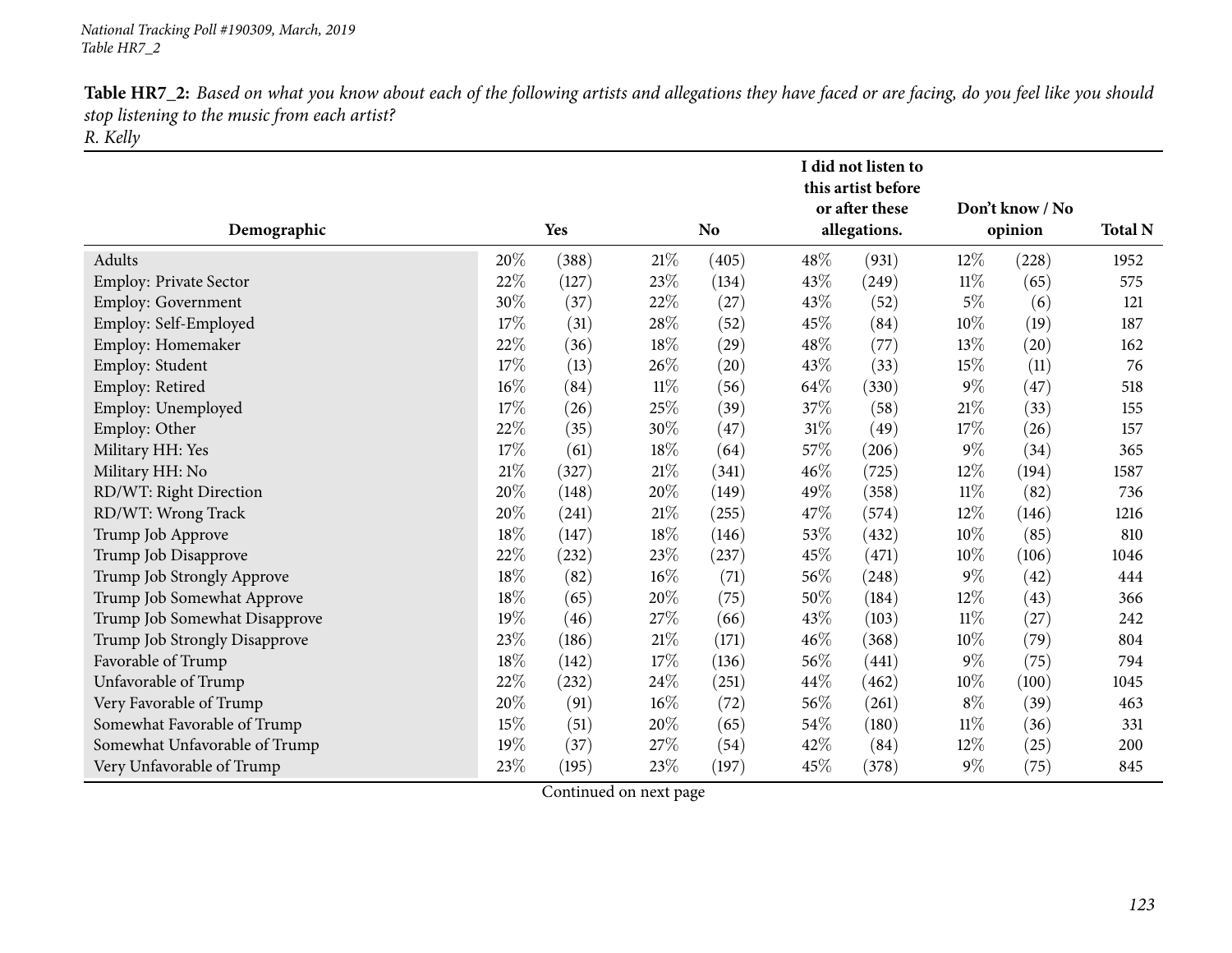*R. Kelly*

| Demographic                          | Yes<br>N <sub>o</sub> |       |        |       |        | I did not listen to<br>this artist before<br>or after these<br>allegations. | Don't know / No<br>opinion | <b>Total N</b> |      |
|--------------------------------------|-----------------------|-------|--------|-------|--------|-----------------------------------------------------------------------------|----------------------------|----------------|------|
| Adults                               | 20%                   | (388) | 21\%   | (405) | 48\%   | (931)                                                                       | 12%                        | (228)          | 1952 |
| #1 Issue: Economy                    | 22%                   | (123) | 22%    | (121) | 42\%   | (235)                                                                       | 13%                        | (74)           | 553  |
| #1 Issue: Security                   | 20%                   | (82)  | 18%    | (76)  | 53%    | (224)                                                                       | $9\%$                      | (38)           | 419  |
| #1 Issue: Health Care                | 20%                   | (57)  | 22%    | (64)  | 48%    | (138)                                                                       | 10%                        | (29)           | 289  |
| #1 Issue: Medicare / Social Security | 15%                   | (42)  | 16%    | (45)  | 56%    | (159)                                                                       | 12%                        | (35)           | 281  |
| #1 Issue: Women's Issues             | 24%                   | (21)  | 24%    | (21)  | 42\%   | (37)                                                                        | 10%                        | (9)            | 89   |
| #1 Issue: Education                  | 21%                   | (26)  | $31\%$ | (38)  | 36%    | (44)                                                                        | $11\%$                     | (13)           | 121  |
| #1 Issue: Energy                     | 26%                   | (25)  | 15%    | (14)  | 43%    | (41)                                                                        | 17%                        | (16)           | 96   |
| #1 Issue: Other                      | $11\%$                | (11)  | 24%    | (26)  | 52%    | (54)                                                                        | 13%                        | (14)           | 105  |
| 2018 House Vote: Democrat            | 23%                   | (163) | 22%    | (160) | 46%    | (327)                                                                       | $9\%$                      | (64)           | 713  |
| 2018 House Vote: Republican          | 19%                   | (127) | 14\%   | (96)  | 59%    | (393)                                                                       | $8\%$                      | (53)           | 669  |
| 2018 House Vote: Someone else        | 15%                   | (13)  | 20%    | (18)  | 41\%   | (37)                                                                        | 24%                        | (21)           | 90   |
| 2018 House Vote: Didnt Vote          | 18%                   | (84)  | 27%    | (131) | 36\%   | (173)                                                                       | 19%                        | (89)           | 476  |
| 2016 Vote: Hillary Clinton           | 24%                   | (150) | 23%    | (140) | 43%    | (270)                                                                       | 10%                        | (63)           | 624  |
| 2016 Vote: Donald Trump              | 18%                   | (120) | 15%    | (99)  | 59%    | (391)                                                                       | $8\%$                      | (54)           | 664  |
| 2016 Vote: Someone else              | 15%                   | (21)  | 17%    | (25)  | 51%    | (75)                                                                        | 17%                        | (24)           | 145  |
| 2016 Vote: Didnt Vote                | 19%                   | (96)  | 27%    | (136) | 38%    | (192)                                                                       | 17%                        | (86)           | 510  |
| Voted in 2014: Yes                   | 20%                   | (257) | 19%    | (239) | 51%    | (650)                                                                       | 10%                        | (129)          | 1275 |
| Voted in 2014: No                    | 19%                   | (131) | 24%    | (166) | 42\%   | (282)                                                                       | 15%                        | (98)           | 677  |
| 2012 Vote: Barack Obama              | 22%                   | (164) | 24%    | (176) | 44%    | (326)                                                                       | 10%                        | (74)           | 740  |
| 2012 Vote: Mitt Romney               | $18\%$                | (99)  | $11\%$ | (60)  | 62%    | (338)                                                                       | $8\%$                      | (45)           | 542  |
| 2012 Vote: Other                     | 12%                   | (10)  | 17%    | (15)  | $61\%$ | (54)                                                                        | 11%                        | (9)            | 88   |
| 2012 Vote: Didn't Vote               | 20%                   | (115) | 26%    | (153) | 37\%   | (213)                                                                       | 17%                        | (100)          | 582  |
| 4-Region: Northeast                  | 19%                   | (65)  | 19%    | (66)  | 53%    | (186)                                                                       | $9\%$                      | (31)           | 348  |
| 4-Region: Midwest                    | 22%                   | (97)  | 20%    | (88)  | 49%    | (218)                                                                       | 10%                        | (46)           | 448  |
| 4-Region: South                      | 20%                   | (143) | 22%    | (157) | 46%    | (336)                                                                       | 13%                        | (92)           | 729  |
| 4-Region: West                       | 20%                   | (84)  | 22%    | (94)  | 45%    | (191)                                                                       | 14%                        | (59)           | 427  |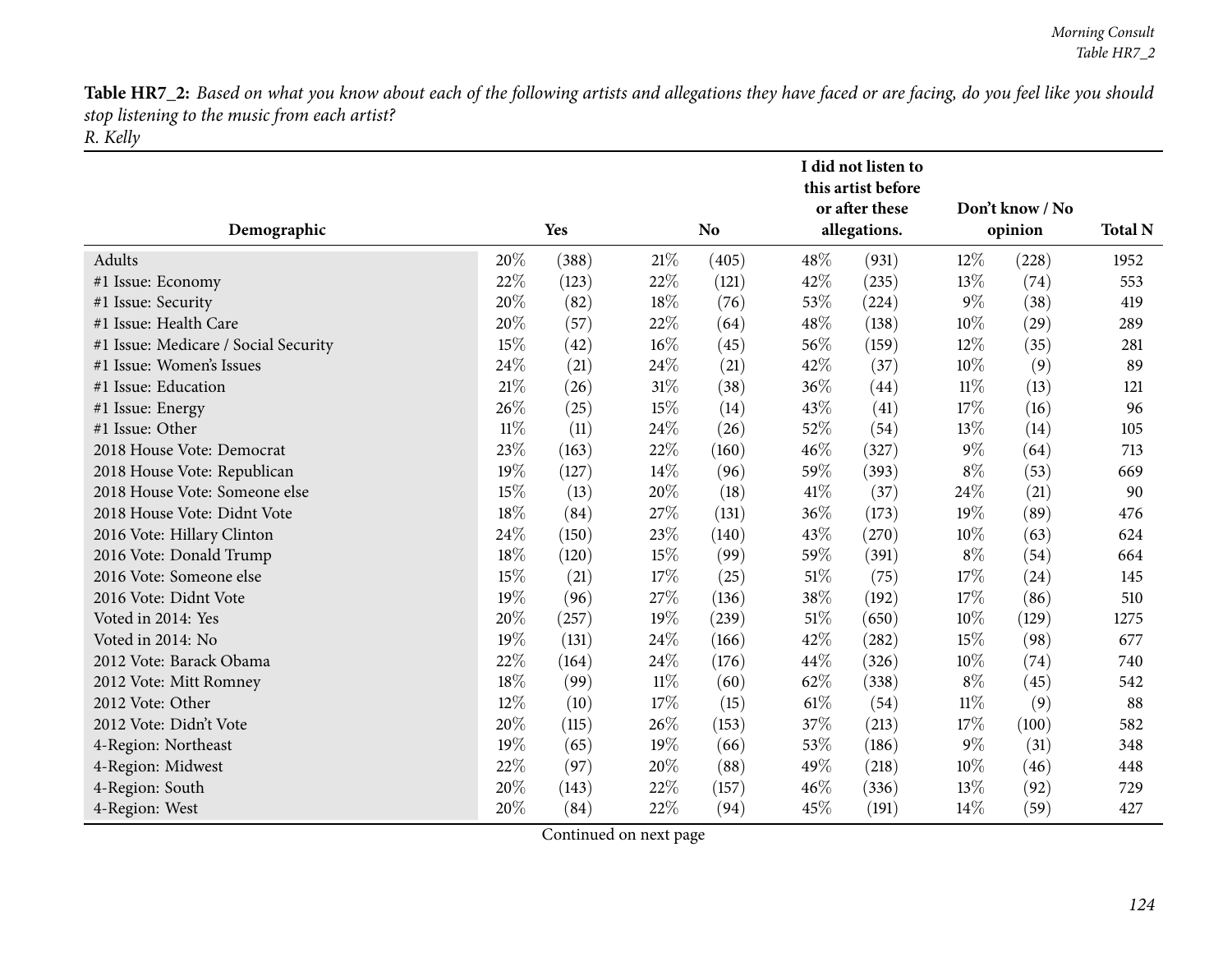*R. Kelly*

|                                                       |        |       |        | I did not listen to<br>this artist before<br>Don't know / No |      |              |        |         |                |
|-------------------------------------------------------|--------|-------|--------|--------------------------------------------------------------|------|--------------|--------|---------|----------------|
| Demographic                                           |        | Yes   |        | <b>No</b>                                                    |      | allegations. |        | opinion | <b>Total N</b> |
| Adults                                                | 20%    | (388) | 21%    | (405)                                                        | 48\% | (931)        | 12%    | (228)   | 1952           |
| Watch TV Shows: Every day                             | $21\%$ | (214) | 22%    | (228)                                                        | 48%  | (503)        | $9\%$  | (98)    | 1044           |
| Watch TV Shows: Several times per week                | 19%    | (78)  | 22%    | (92)                                                         | 49%  | (205)        | $11\%$ | (45)    | 420            |
| Watch TV Shows: About once per week                   | 24\%   | (26)  | 18%    | (19)                                                         | 41%  | (45)         | 17%    | (19)    | 110            |
| Watch TV Shows: Several times per month               | 17%    | (16)  | 19%    | (18)                                                         | 42%  | (40)         | 22%    | (21)    | 95             |
| Watch TV Shows: About once per month                  | 20%    | (12)  | $16\%$ | (10)                                                         | 47\% | (28)         | 18%    | (10)    | 60             |
| Watch TV Shows: Less often than once per month        | 21\%   | (16)  | 16%    | (12)                                                         | 54\% | (40)         | $9\%$  | (7)     | 74             |
| Watch TV Shows: Never                                 | 17%    | (26)  | 17%    | (25)                                                         | 47%  | (70)         | 19%    | (28)    | 149            |
| Watch Movies: Every day                               | 26%    | (89)  | 28\%   | (96)                                                         | 32%  | (107)        | 14\%   | (47)    | 339            |
| Watch Movies: Several times per week                  | 20%    | (99)  | 26%    | (130)                                                        | 46%  | (229)        | $8\%$  | (39)    | 497            |
| Watch Movies: About once per week                     | 19%    | (63)  | 18%    | (60)                                                         | 52\% | (169)        | 11%    | (35)    | 326            |
| Watch Movies: Several times per month                 | 20%    | (52)  | 19%    | (49)                                                         | 53%  | (137)        | $8\%$  | (22)    | 260            |
| Watch Movies: About once per month                    | 15%    | (31)  | 12%    | (24)                                                         | 56\% | (110)        | 17%    | (33)    | 198            |
| Watch Movies: Less often than once per month          | 17%    | (29)  | 13%    | (21)                                                         | 59%  | (97)         | $11\%$ | (18)    | 164            |
| Watch Movies: Never                                   | 15%    | (26)  | 15%    | (26)                                                         | 49%  | (83)         | 20%    | (33)    | 168            |
| Watch Sporting Events: Every day                      | 32%    | (54)  | $31\%$ | (51)                                                         | 28%  | (47)         | $9\%$  | (15)    | 168            |
| Watch Sporting Events: Several times per week         | 19%    | (53)  | 27%    | (76)                                                         | 43%  | (123)        | 12%    | (33)    | 285            |
| Watch Sporting Events: About once per week            | 21\%   | (53)  | 23%    | (58)                                                         | 48\% | (121)        | $8\%$  | (21)    | 253            |
| Watch Sporting Events: Several times per month        | 21%    | (39)  | 18%    | (33)                                                         | 53%  | (100)        | $8\%$  | (16)    | 188            |
| Watch Sporting Events: About once per month           | 21%    | (33)  | 23%    | (35)                                                         | 42\% | (65)         | 14\%   | (22)    | 155            |
| Watch Sporting Events: Less often than once per month | 19%    | (60)  | $16\%$ | (51)                                                         | 54\% | (169)        | 11%    | (34)    | 313            |
| Watch Sporting Events: Never                          | 16%    | (96)  | 17%    | (101)                                                        | 52%  | (307)        | 15%    | (87)    | 591            |
| Cable Subscription: Currently                         | 23%    | (218) | 19%    | (185)                                                        | 48%  | (464)        | 10%    | (102)   | 969            |
| Cable Subscription: In the past                       | 18%    | (123) | 22%    | (153)                                                        | 51\% | (356)        | 10%    | (67)    | 699            |
| Cable Subscription: Never                             | 17%    | (47)  | 23%    | (66)                                                         | 39%  | (111)        | 21%    | (60)    | 283            |
| Satellite TV Subscription: Currently                  | 27%    | (131) | 19%    | (93)                                                         | 45%  | (222)        | $9\%$  | (44)    | 489            |
| Satellite TV Subscription: In the past                | 18%    | (100) | 25%    | (138)                                                        | 48%  | (262)        | $8\%$  | (44)    | 545            |
| Satellite TV Subscription: Never                      | 17%    | (157) | 19%    | (173)                                                        | 49%  | (448)        | 15%    | (140)   | 918            |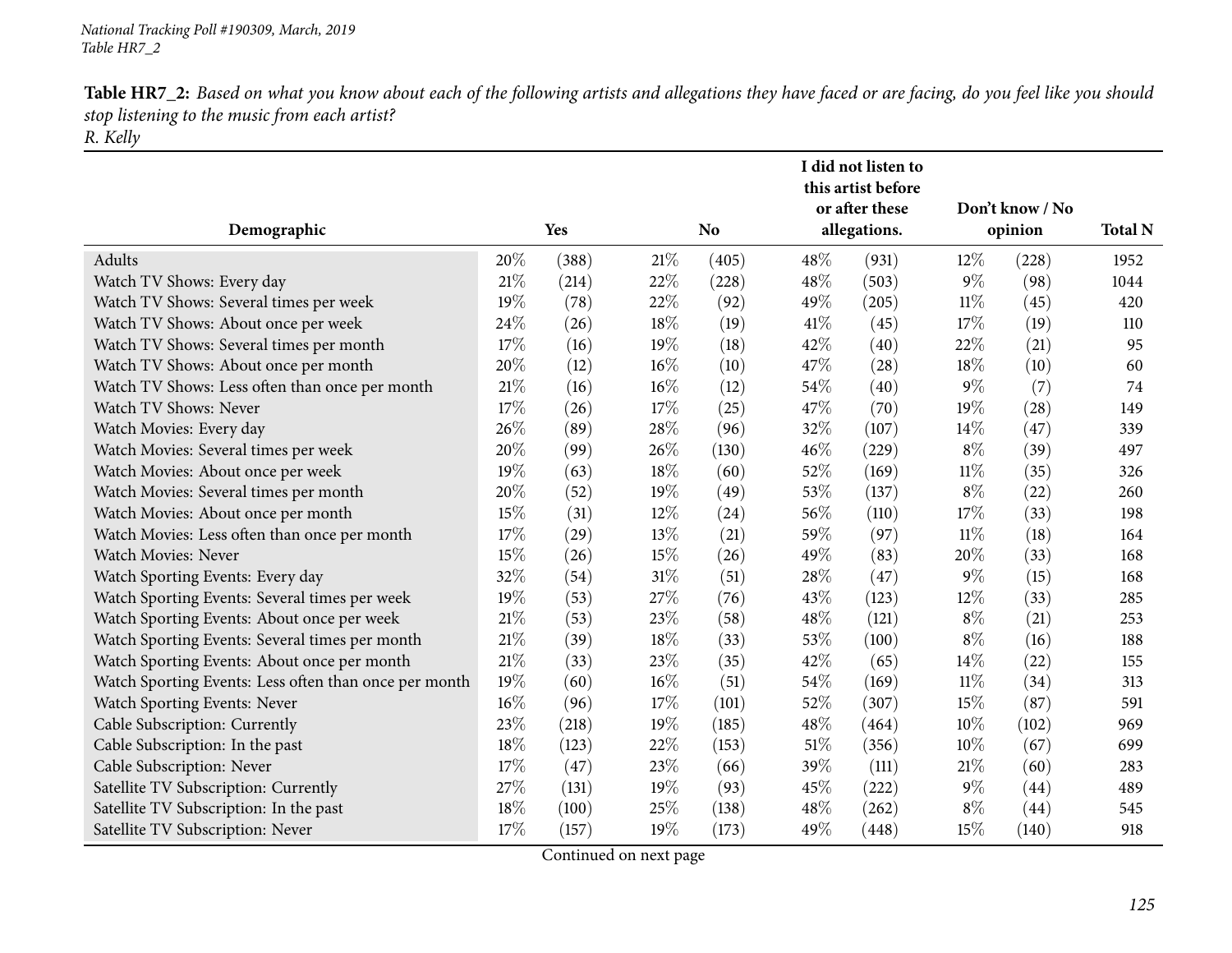*R. Kelly*

|                                             |        |                     |        |       |        | I did not listen to<br>this artist before |        |                 |                |
|---------------------------------------------|--------|---------------------|--------|-------|--------|-------------------------------------------|--------|-----------------|----------------|
|                                             |        |                     |        |       |        | or after these                            |        | Don't know / No |                |
| Demographic                                 |        | Yes                 |        | No.   |        | allegations.                              |        | opinion         | <b>Total N</b> |
| Adults                                      | 20%    | (388)               | 21%    | (405) | 48\%   | (931)                                     | 12%    | (228)           | 1952           |
| Streaming Service Subscription: Currently   | 23\%   | (268)               | 23\%   | (264) | $45\%$ | (522)                                     | $9\%$  | (111)           | 1165           |
| Streaming Service Subscription: In the past | 17%    | (36)                | 28\%   | (58)  | 49%    | (102)                                     | $7\%$  | (14)            | 209            |
| Streaming Service Subscription: Never       | 15\%   | (85)                | $14\%$ | (82)  | 53\%   | (307)                                     | $18\%$ | (103)           | 578            |
| Film: An avid fan                           | 23\%   | (159)               | 25\%   | (173) | 41%    | $^{'}278)$                                | $10\%$ | (71)            | 681            |
| Film: A casual fan                          | 19%    | (196)               | 19%    | (202) | 53\%   | (557)                                     | $9\%$  | (93)            | 1049           |
| Film: Not a fan                             | 15\%   | (33)                | 13\%   | (29)  | $43\%$ | (96)                                      | 28\%   | (63)            | 222            |
| Television: An avid fan                     | 22%    | (216)               | 23\%   | (221) | $45\%$ | (441)                                     | $10\%$ | (95)            | 973            |
| Television: A casual fan                    | 17%    | (148)               | 19%    | (163) | 52\%   | (440)                                     | $12\%$ | (101)           | 852            |
| Television: Not a fan                       | $19\%$ | (25)                | $16\%$ | (21)  | 39\%   | (50)                                      | 25%    | (32)            | 128            |
| Music: An avid fan                          | 23%    | $\left( 229\right)$ | 27%    | (270) | 39\%   | (391)                                     | $11\%$ | (108)           | 998            |
| Music: A casual fan                         | 17%    | (140)               | $15\%$ | (128) | 59%    | (498)                                     | $10\%$ | (83)            | 849            |
| Music: Not a fan                            | 18%    | (19)                | $6\%$  | (6)   | 40%    | (42)                                      | 35\%   | (37)            | 104            |
| Fashion: An avid fan                        | 33\%   | (95)                | 30%    | (87)  | 27\%   | (78)                                      | $11\%$ | (31)            | 290            |
| Fashion: A casual fan                       | 21%    | (160)               | 23\%   | (177) | $45\%$ | (340)                                     | $11\%$ | (85)            | 762            |
| Fashion: Not a fan                          | 15%    | (134)               | $16\%$ | (141) | $57\%$ | (513)                                     | 12%    | (112)           | 900            |

*Note:* Row proportions may total to larger than one-hundred percen<sup>t</sup> due to rounding. For more information visit [MorningConsultIntelligence.com](https://morningconsultintelligence.com).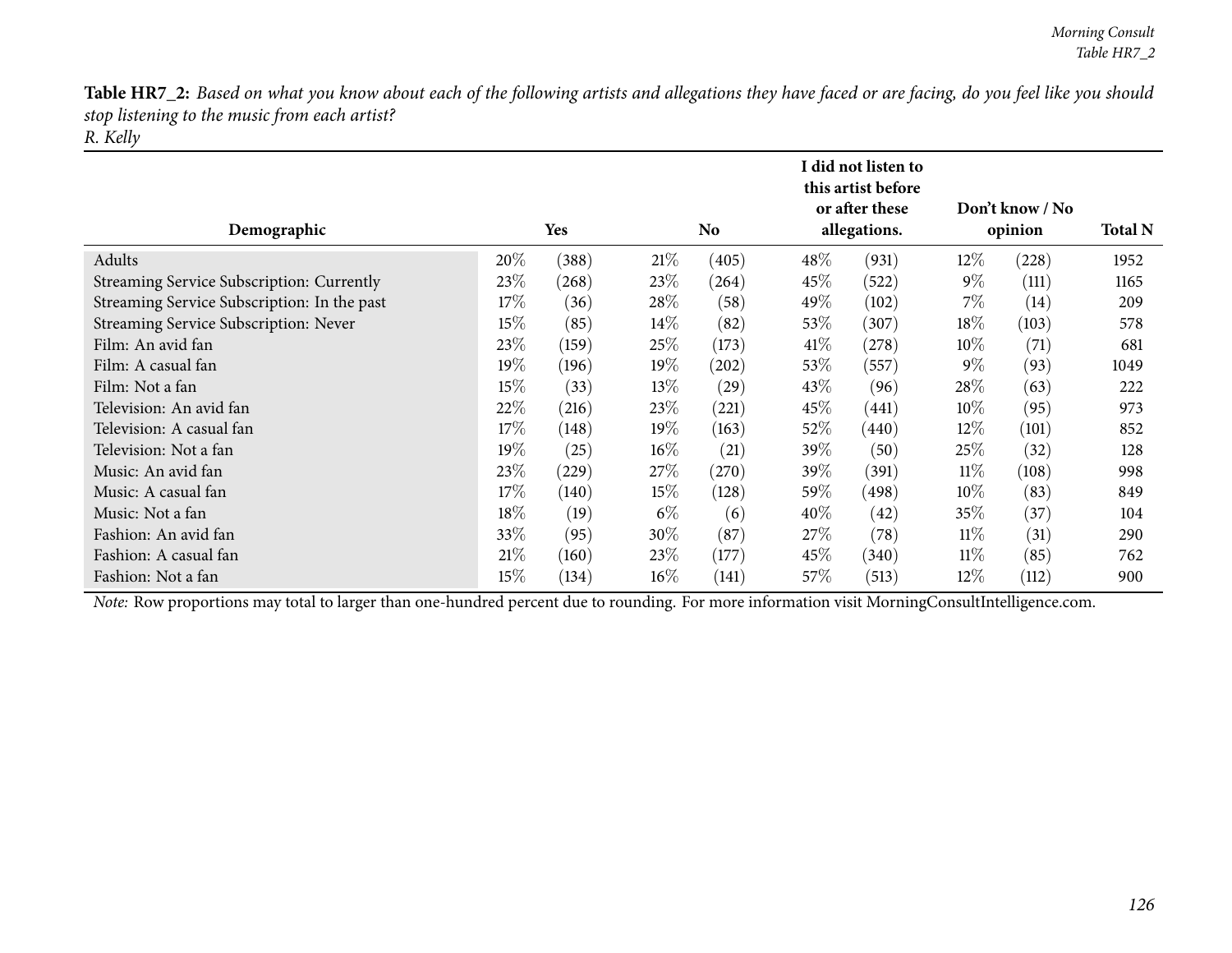*National Tracking Poll #190309, March, <sup>2019</sup> Table HR7\_3*

Table HR7\_3: Based on what you know about each of the following artists and allegations they have faced or are facing, do you feel like you should *stop listening to the music from each artist?*

*Chris Brown*

|                          |        |       |        |           |        | I did not listen to<br>this artist before |        |                 |                |
|--------------------------|--------|-------|--------|-----------|--------|-------------------------------------------|--------|-----------------|----------------|
|                          |        |       |        |           |        | or after these                            |        | Don't know / No |                |
| Demographic              |        | Yes   |        | <b>No</b> |        | allegations.                              |        | opinion         | <b>Total N</b> |
| Adults                   | $16\%$ | (316) | 23%    | (451)     | 48\%   | (941)                                     | 13%    | (244)           | 1952           |
| Gender: Male             | 17%    | (156) | 23\%   | (210)     | $46\%$ | (424)                                     | 14\%   | (124)           | 914            |
| Gender: Female           | 15%    | (160) | 23%    | (242)     | 50%    | (517)                                     | 12%    | (120)           | 1038           |
| Age: 18-29               | 20%    | (69)  | 39%    | (136)     | 26\%   | (89)                                      | 15%    | (53)            | 348            |
| Age: 30-44               | $21\%$ | (93)  | 32%    | (140)     | 34\%   | (150)                                     | 13\%   | (57)            | 439            |
| Age: 45-54               | 12%    | (40)  | 25\%   | (84)      | 52%    | (176)                                     | $12\%$ | (42)            | 341            |
| Age: 55-64               | $14\%$ | (50)  | 15\%   | (57)      | $60\%$ | (222)                                     | $11\%$ | (40)            | 369            |
| Age: 65+                 | 14%    | (64)  | $8\%$  | (35)      | $67\%$ | (304)                                     | $11\%$ | (51)            | 454            |
| Generation Z: 18-21      | 19%    | (22)  | 38%    | (44)      | 25%    | (29)                                      | 19%    | (22)            | 116            |
| Millennial: Age 22-37    | $21\%$ | (101) | 35%    | (167)     | 29\%   | (139)                                     | 15\%   | (71)            | 478            |
| Generation X: Age 38-53  | $15\%$ | (77)  | 28\%   | (142)     | 45\%   | (224)                                     | $11\%$ | (55)            | 498            |
| Boomers: Age 54-72       | 14%    | (103) | $12\%$ | (92)      | 63%    | (462)                                     | $11\%$ | (79)            | 736            |
| PID: Dem (no lean)       | $18\%$ | (123) | 30\%   | (199)     | 41\%   | (277)                                     | $11\%$ | (74)            | 674            |
| PID: Ind (no lean)       | 12%    | (78)  | 24\%   | (158)     | 48\%   | (318)                                     | $16\%$ | (106)           | 659            |
| PID: Rep (no lean)       | 19%    | (115) | $15\%$ | (94)      | 56%    | (346)                                     | 10%    | (64)            | 619            |
| PID/Gender: Dem Men      | 19%    | (54)  | 32%    | (91)      | 38%    | (107)                                     | $10\%$ | (29)            | 282            |
| PID/Gender: Dem Women    | 18%    | (69)  | 28\%   | (108)     | 43\%   | (170)                                     | $11\%$ | (45)            | 392            |
| PID/Gender: Ind Men      | $11\%$ | (34)  | 23\%   | (71)      | $51\%$ | (158)                                     | $16\%$ | (49)            | 313            |
| PID/Gender: Ind Women    | 13%    | (43)  | 25\%   | (87)      | $46\%$ | (160)                                     | 16%    | (56)            | 347            |
| PID/Gender: Rep Men      | $21\%$ | (67)  | 15\%   | (48)      | 50%    | (159)                                     | $14\%$ | (45)            | 319            |
| PID/Gender: Rep Women    | $16\%$ | (47)  | 15\%   | (46)      | 62\%   | (187)                                     | $6\%$  | (19)            | 299            |
| Ideo: Liberal (1-3)      | 22%    | (135) | 24\%   | (145)     | 43\%   | (264)                                     | $12\%$ | (71)            | 614            |
| Ideo: Moderate (4)       | $13\%$ | (54)  | 27\%   | (112)     | 47\%   | (195)                                     | $14\%$ | (59)            | 419            |
| Ideo: Conservative (5-7) | 15%    | (102) | $16\%$ | (114)     | 59%    | (413)                                     | $9\%$  | (66)            | 695            |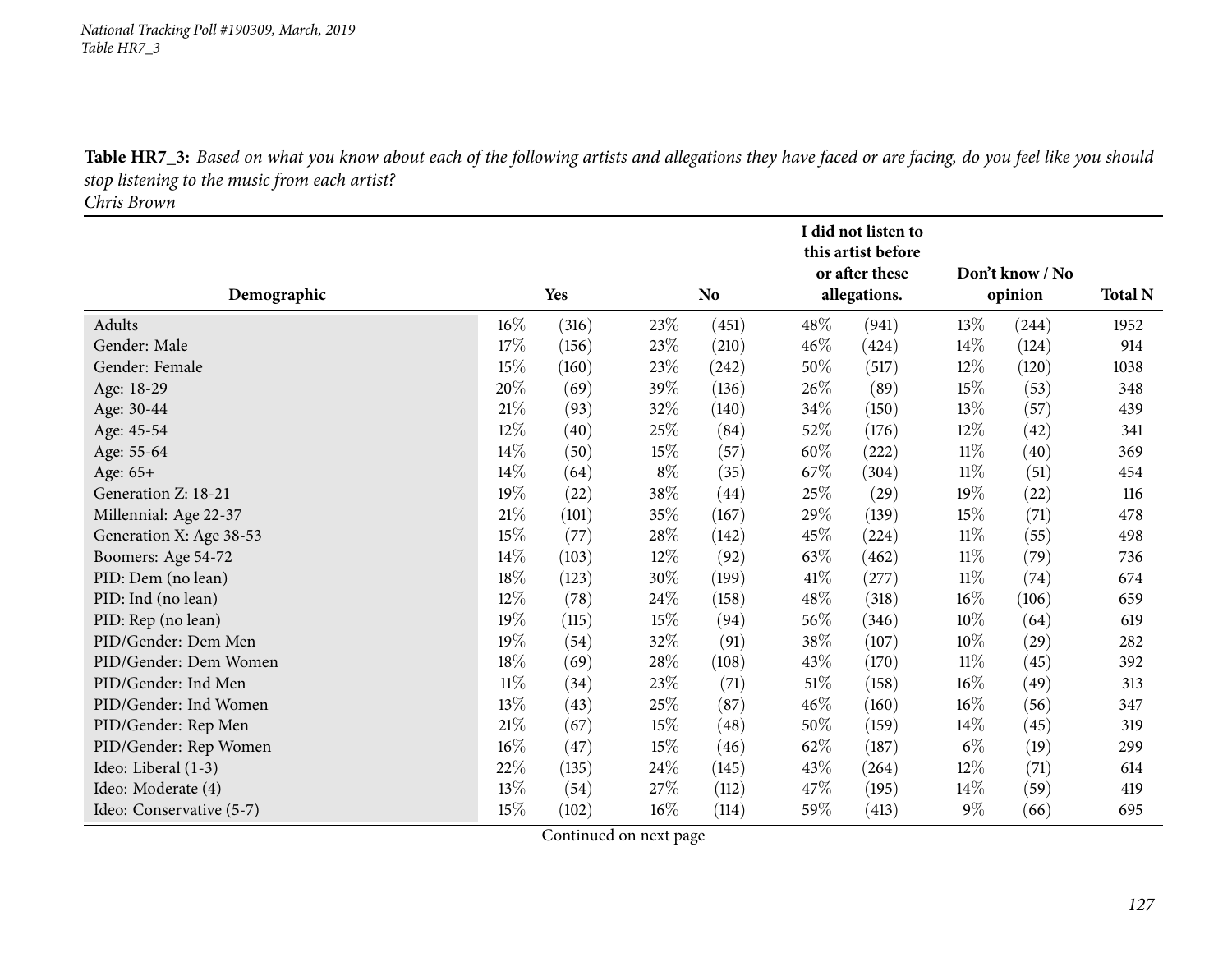|                             | Yes<br><b>No</b> |       |        |       |        | I did not listen to<br>this artist before<br>or after these |        | Don't know / No |                |  |
|-----------------------------|------------------|-------|--------|-------|--------|-------------------------------------------------------------|--------|-----------------|----------------|--|
| Demographic                 |                  |       |        |       |        | allegations.                                                |        | opinion         | <b>Total N</b> |  |
| Adults                      | $16\%$           | (316) | 23\%   | (451) | 48\%   | (941)                                                       | 13\%   | (244)           | 1952           |  |
| Educ: < College             | 15%              | (189) | 26\%   | (318) | 45\%   | (552)                                                       | $14\%$ | (168)           | 1228           |  |
| Educ: Bachelors degree      | 18%              | (83)  | 20%    | (91)  | 52%    | (240)                                                       | $10\%$ | (47)            | 462            |  |
| Educ: Post-grad             | 17\%             | (44)  | $16\%$ | (43)  | 56\%   | (148)                                                       | $11\%$ | (28)            | 263            |  |
| Income: Under 50k           | $16\%$           | (169) | 25%    | (261) | 46\%   | (490)                                                       | $14\%$ | (145)           | 1065           |  |
| Income: 50k-100k            | 17%              | (103) | 24\%   | (145) | 49\%   | (300)                                                       | $11\%$ | (68)            | 616            |  |
| Income: 100k+               | $16\%$           | (44)  | $17\%$ | (46)  | 56\%   | (152)                                                       | $11\%$ | (31)            | 272            |  |
| Ethnicity: White            | $16\%$           | (255) | 17\%   | (275) | 55%    | (865)                                                       | 12%    | (184)           | 1579           |  |
| Ethnicity: Hispanic         | 27%              | (51)  | 27\%   | (51)  | 26\%   | (49)                                                        | 20%    | (38)            | 189            |  |
| Ethnicity: Afr. Am.         | 12%              | (30)  | 56\%   | (138) | 17%    | (42)                                                        | $15\%$ | (37)            | 248            |  |
| Ethnicity: Other            | 25%              | (31)  | $31\%$ | (38)  | 27\%   | (34)                                                        | 18\%   | (23)            | 126            |  |
| Relig: Protestant           | $16\%$           | (75)  | 17\%   | (80)  | 57\%   | (273)                                                       | $10\%$ | (49)            | 477            |  |
| Relig: Roman Catholic       | 17%              | (61)  | 23%    | (83)  | 50\%   | (183)                                                       | $10\%$ | (38)            | 364            |  |
| Relig: Something Else       | 18%              | (34)  | 33%    | (62)  | 36\%   | (69)                                                        | 13\%   | (24)            | 189            |  |
| Relig: Jewish               | 13%              | (6)   | $6\%$  | (3)   | $61\%$ | (26)                                                        | 19%    | (8)             | 42             |  |
| Relig: Evangelical          | 14%              | (100) | 24\%   | (172) | 51\%   | (361)                                                       | $10\%$ | (74)            | 707            |  |
| Relig: Non-Evang. Catholics | 22%              | (70)  | $17\%$ | (54)  | 51%    | (164)                                                       | $11\%$ | (36)            | 324            |  |
| Relig: All Christian        | $16\%$           | (170) | 22%    | (225) | $51\%$ | (525)                                                       | $11\%$ | (110)           | 1030           |  |
| Relig: All Non-Christian    | 14\%             | (30)  | 33\%   | (72)  | 36\%   | (79)                                                        | 17\%   | (38)            | 219            |  |
| Community: Urban            | 20%              | (90)  | 28\%   | (129) | 37\%   | (170)                                                       | $15\%$ | (70)            | 460            |  |
| Community: Suburban         | 14%              | (128) | 23\%   | (207) | 52\%   | (466)                                                       | $10\%$ | (91)            | 892            |  |
| Community: Rural            | $16\%$           | (98)  | 19%    | (115) | $51\%$ | (304)                                                       | $14\%$ | (82)            | 601            |  |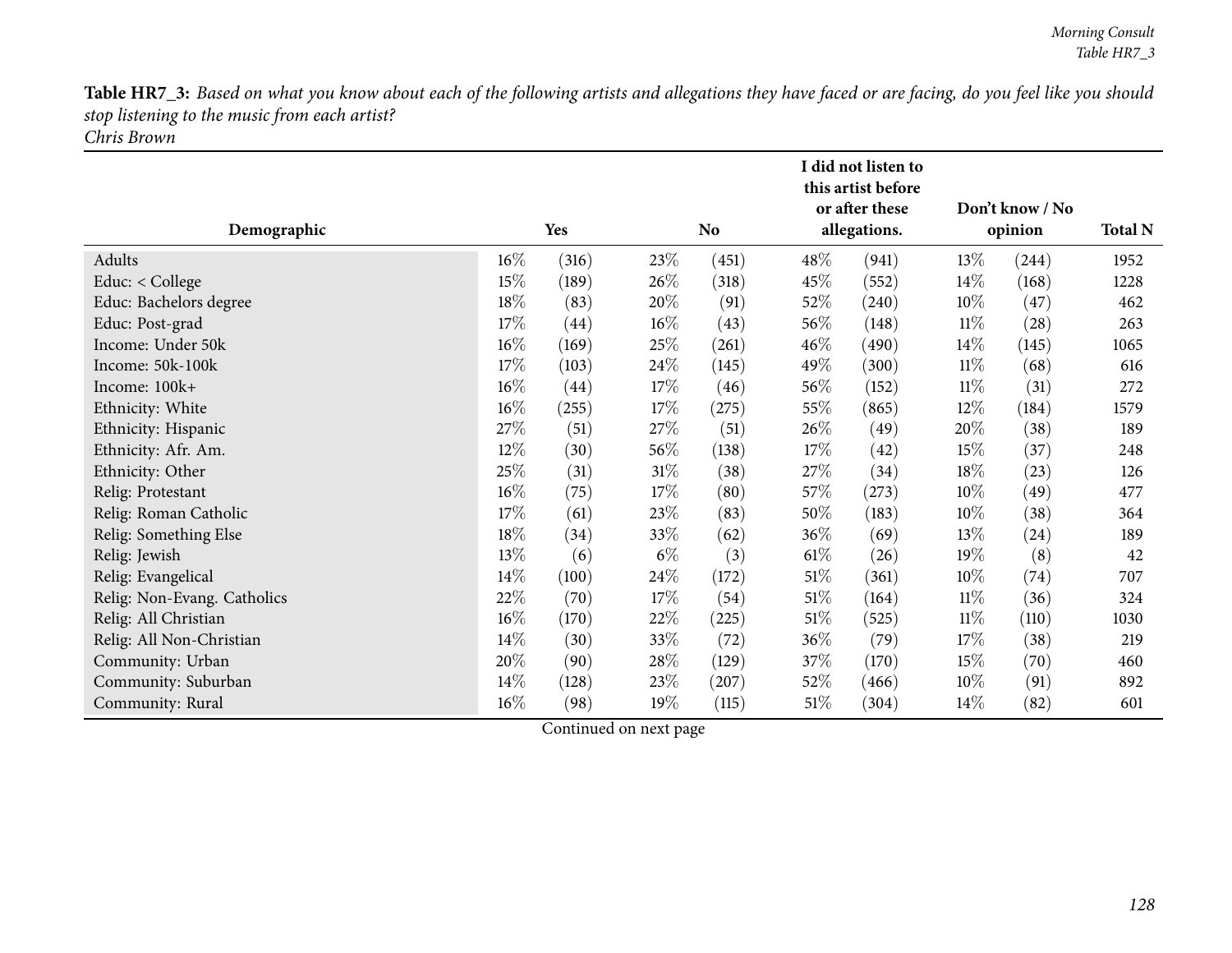*Chris Brown*

|                               |        |       |        | I did not listen to<br>this artist before<br>or after these |      | Don't know / No |        |                    |                |
|-------------------------------|--------|-------|--------|-------------------------------------------------------------|------|-----------------|--------|--------------------|----------------|
| Demographic                   |        | Yes   |        | <b>No</b>                                                   |      | allegations.    |        | opinion            | <b>Total N</b> |
| Adults                        | 16%    | (316) | 23\%   | (451)                                                       | 48%  | (941)           | 13%    | (244)              | 1952           |
| Employ: Private Sector        | 18%    | (104) | 26\%   | (149)                                                       | 44\% | (253)           | 12%    | (69)               | 575            |
| <b>Employ: Government</b>     | $21\%$ | (25)  | $23\%$ | (28)                                                        | 46%  | (56)            | 10%    | (13)               | 121            |
| Employ: Self-Employed         | $14\%$ | (27)  | 25\%   | (47)                                                        | 50%  | (93)            | $11\%$ | (20)               | 187            |
| Employ: Homemaker             | 21%    | (34)  | 23%    | (37)                                                        | 47%  | (77)            | $9\%$  | (15)               | 162            |
| Employ: Student               | 18%    | (14)  | 40%    | (31)                                                        | 32%  | (24)            | 10%    | (8)                | 76             |
| Employ: Retired               | 14%    | (71)  | $10\%$ | (51)                                                        | 64\% | (333)           | 12%    | (63)               | 518            |
| Employ: Unemployed            | $11\%$ | (17)  | 32%    | (50)                                                        | 36%  | (56)            | 21%    | (33)               | 155            |
| Employ: Other                 | $15\%$ | (24)  | 38%    | (59)                                                        | 31%  | (49)            | 16%    | (25)               | 157            |
| Military HH: Yes              | $15\%$ | (55)  | 20%    | (72)                                                        | 56%  | (204)           | 10%    | (35)               | 365            |
| Military HH: No               | $16\%$ | (261) | 24\%   | (380)                                                       | 46%  | (737)           | 13%    | (209)              | 1587           |
| RD/WT: Right Direction        | $17\%$ | (126) | 20%    | (150)                                                       | 50%  | (370)           | $12\%$ | (92)               | 736            |
| RD/WT: Wrong Track            | 16%    | (190) | $25\%$ | (302)                                                       | 47%  | (571)           | 13%    | (153)              | 1216           |
| Trump Job Approve             | 16%    | (131) | $17\%$ | (140)                                                       | 55\% | (445)           | 12%    | (94)               | 810            |
| Trump Job Disapprove          | $17\%$ | (176) | $27\%$ | (282)                                                       | 45%  | (474)           | $11\%$ | (115)              | 1046           |
| Trump Job Strongly Approve    | 17%    | (76)  | 14%    | (62)                                                        | 58%  | (257)           | $11\%$ | (49)               | 444            |
| Trump Job Somewhat Approve    | 15%    | (54)  | 21\%   | (79)                                                        | 51%  | (188)           | 12%    | (45)               | 366            |
| Trump Job Somewhat Disapprove | $13\%$ | (32)  | 33%    | (81)                                                        | 43%  | (105)           | 10%    | (24)               | 242            |
| Trump Job Strongly Disapprove | $18\%$ | (144) | $25\%$ | (201)                                                       | 46%  | (369)           | 11%    | (90)               | 804            |
| Favorable of Trump            | 16%    | (128) | $17\%$ | (137)                                                       | 56\% | (446)           | 11%    | (84)               | 794            |
| Unfavorable of Trump          | 17%    | (178) | 28%    | (294)                                                       | 45%  | (467)           | 10%    | (106)              | 1045           |
| Very Favorable of Trump       | 19%    | (87)  | 13%    | (62)                                                        | 58%  | (266)           | $10\%$ | (47)               | 463            |
| Somewhat Favorable of Trump   | 12%    | (40)  | $23\%$ | (75)                                                        | 54\% | (179)           | $11\%$ | (36)               | 331            |
| Somewhat Unfavorable of Trump | 15%    | (30)  | $31\%$ | (62)                                                        | 43%  | (86)            | 11%    | $\left( 22\right)$ | 200            |
| Very Unfavorable of Trump     | 18%    | (148) | 27%    | (232)                                                       | 45%  | (381)           | 10%    | (84)               | 845            |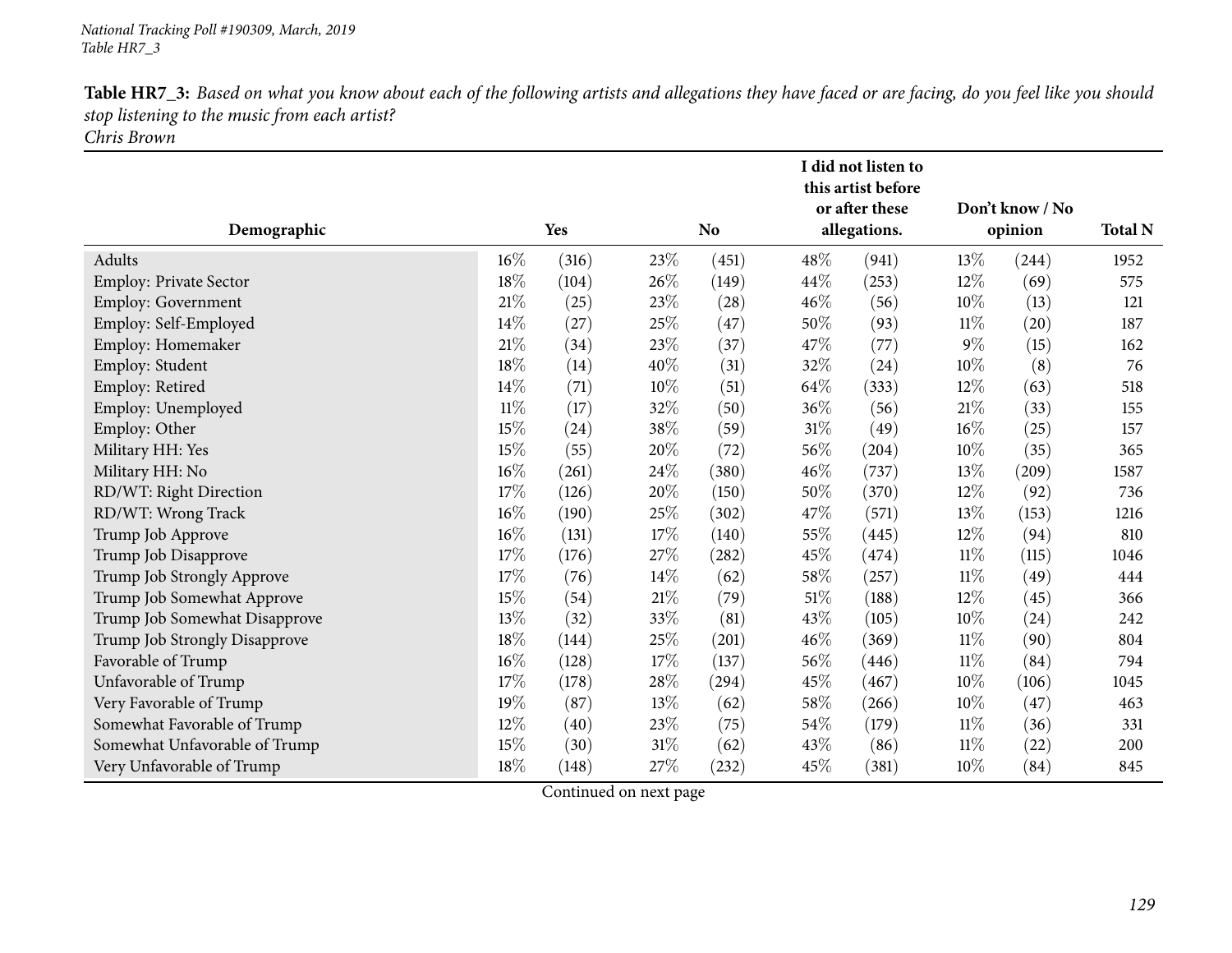*Chris Brown*

|                                      |        |       | I did not listen to<br>this artist before | Don't know / No |      |              |        |         |                |
|--------------------------------------|--------|-------|-------------------------------------------|-----------------|------|--------------|--------|---------|----------------|
| Demographic                          |        | Yes   |                                           | <b>No</b>       |      | allegations. |        | opinion | <b>Total N</b> |
| Adults                               | $16\%$ | (316) | 23%                                       | (451)           | 48\% | (941)        | 13%    | (244)   | 1952           |
| #1 Issue: Economy                    | 17%    | (96)  | 28\%                                      | (155)           | 42\% | (232)        | 13%    | (70)    | 553            |
| #1 Issue: Security                   | 16%    | (69)  | 18%                                       | (74)            | 54%  | (226)        | 12%    | (50)    | 419            |
| #1 Issue: Health Care                | 14%    | (40)  | 24%                                       | (70)            | 50%  | (144)        | 12%    | (34)    | 289            |
| #1 Issue: Medicare / Social Security | 13%    | (37)  | 14%                                       | (40)            | 59%  | (165)        | 14%    | (39)    | 281            |
| #1 Issue: Women's Issues             | $18\%$ | (16)  | $31\%$                                    | (28)            | 37%  | (32)         | 14%    | (12)    | 89             |
| #1 Issue: Education                  | 22%    | (27)  | 34\%                                      | (41)            | 33%  | (39)         | 12%    | (14)    | 121            |
| #1 Issue: Energy                     | 22%    | (21)  | $16\%$                                    | (16)            | 49%  | (47)         | 13%    | (12)    | 96             |
| #1 Issue: Other                      | 9%     | (10)  | 27%                                       | (28)            | 52%  | (55)         | 12%    | (13)    | 105            |
| 2018 House Vote: Democrat            | 18%    | (126) | 26%                                       | (186)           | 46%  | (331)        | 10%    | (71)    | 713            |
| 2018 House Vote: Republican          | 16%    | (107) | 14%                                       | (96)            | 60%  | (399)        | 10%    | (67)    | 669            |
| 2018 House Vote: Someone else        | 12%    | (11)  | 20%                                       | (18)            | 47%  | (42)         | 21%    | (19)    | 90             |
| 2018 House Vote: Didnt Vote          | 15%    | (72)  | 32%                                       | (150)           | 35%  | (168)        | 18%    | (86)    | 476            |
| 2016 Vote: Hillary Clinton           | 18%    | (114) | 27%                                       | (168)           | 44%  | (273)        | 11%    | (69)    | 624            |
| 2016 Vote: Donald Trump              | 17%    | (110) | 14%                                       | (93)            | 59%  | (390)        | 11%    | (71)    | 664            |
| 2016 Vote: Someone else              | $11\%$ | (16)  | 16%                                       | (23)            | 56%  | (81)         | 17%    | (25)    | 145            |
| 2016 Vote: Didnt Vote                | 15%    | (76)  | 32%                                       | (161)           | 38%  | (194)        | $16\%$ | (80)    | 510            |
| Voted in 2014: Yes                   | 16%    | (209) | 20%                                       | (252)           | 52%  | (665)        | 12%    | (150)   | 1275           |
| Voted in 2014: No                    | 16%    | (107) | 30%                                       | (200)           | 41\% | (276)        | 14%    | (94)    | 677            |
| 2012 Vote: Barack Obama              | 17%    | (125) | 27%                                       | (200)           | 45%  | (331)        | $11\%$ | (84)    | 740            |
| 2012 Vote: Mitt Romney               | 15%    | (84)  | 10%                                       | (53)            | 64\% | (348)        | $11\%$ | (58)    | 542            |
| 2012 Vote: Other                     | 10%    | (9)   | $12\%$                                    | (10)            | 69%  | (61)         | 10%    | (9)     | 88             |
| 2012 Vote: Didn't Vote               | 17%    | (98)  | 32%                                       | (189)           | 35%  | (201)        | $16\%$ | (94)    | 582            |
| 4-Region: Northeast                  | 17%    | (59)  | 23%                                       | (81)            | 51%  | (179)        | $8\%$  | (29)    | 348            |
| 4-Region: Midwest                    | 17%    | (75)  | 22%                                       | (100)           | 50%  | (226)        | $11\%$ | (47)    | 448            |
| 4-Region: South                      | 15%    | (110) | 25%                                       | (184)           | 46%  | (335)        | 14%    | (101)   | 729            |
| 4-Region: West                       | 17%    | (72)  | 20%                                       | (86)            | 47%  | (202)        | 16%    | (67)    | 427            |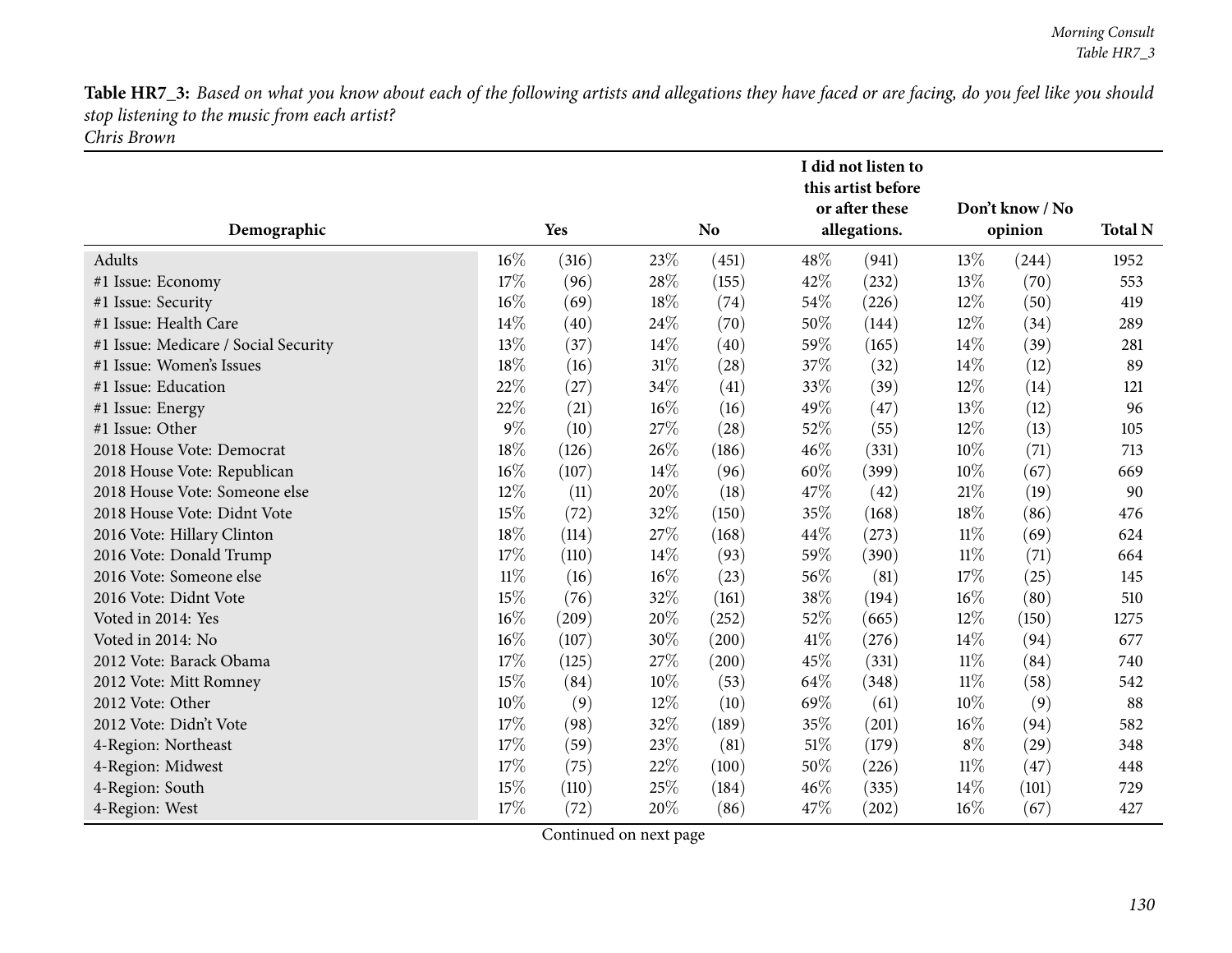*Chris Brown*

|                                                       | I did not listen to<br>this artist before<br>or after these |       |        |           |        |              |        | Don't know / No |                |  |
|-------------------------------------------------------|-------------------------------------------------------------|-------|--------|-----------|--------|--------------|--------|-----------------|----------------|--|
| Demographic                                           |                                                             | Yes   |        | <b>No</b> |        | allegations. |        | opinion         | <b>Total N</b> |  |
| Adults                                                | $16\%$                                                      | (316) | 23\%   | (451)     | 48%    | (941)        | 13%    | (244)           | 1952           |  |
| Watch TV Shows: Every day                             | 16%                                                         | (169) | 25%    | (256)     | 48%    | (505)        | 11%    | (113)           | 1044           |  |
| Watch TV Shows: Several times per week                | 17%                                                         | (70)  | 23%    | (95)      | $50\%$ | (210)        | $11\%$ | (45)            | 420            |  |
| Watch TV Shows: About once per week                   | 18%                                                         | (20)  | 24\%   | (27)      | 41\%   | (45)         | $16\%$ | (18)            | 110            |  |
| Watch TV Shows: Several times per month               | 14\%                                                        | (13)  | $21\%$ | (20)      | 45%    | (43)         | 20%    | (19)            | 95             |  |
| Watch TV Shows: About once per month                  | 19%                                                         | (12)  | 19%    | (11)      | 43%    | (25)         | 19%    | (11)            | 60             |  |
| Watch TV Shows: Less often than once per month        | $11\%$                                                      | (8)   | 19%    | (14)      | 58%    | (43)         | $11\%$ | (9)             | 74             |  |
| Watch TV Shows: Never                                 | 15%                                                         | (23)  | 19%    | (29)      | 46%    | (69)         | 20%    | (30)            | 149            |  |
| Watch Movies: Every day                               | 22%                                                         | (74)  | 35%    | (120)     | $30\%$ | (101)        | 13%    | (45)            | 339            |  |
| Watch Movies: Several times per week                  | 17%                                                         | (84)  | 26%    | (130)     | $50\%$ | (246)        | $8\%$  | (38)            | 497            |  |
| Watch Movies: About once per week                     | 15%                                                         | (50)  | 22%    | (70)      | 52%    | (169)        | $11\%$ | (37)            | 326            |  |
| Watch Movies: Several times per month                 | 15%                                                         | (40)  | 19%    | (50)      | 52%    | (136)        | 13%    | (34)            | 260            |  |
| Watch Movies: About once per month                    | 13%                                                         | (26)  | 17%    | (33)      | 54%    | (107)        | 16%    | (32)            | 198            |  |
| Watch Movies: Less often than once per month          | 12%                                                         | (20)  | 14%    | (23)      | 61\%   | (100)        | 13%    | (22)            | 164            |  |
| Watch Movies: Never                                   | 13%                                                         | (22)  | 15%    | (26)      | 49%    | (83)         | 22%    | (37)            | 168            |  |
| Watch Sporting Events: Every day                      | 28%                                                         | (47)  | 36%    | (60)      | 29%    | (49)         | $7\%$  | (13)            | 168            |  |
| Watch Sporting Events: Several times per week         | 14%                                                         | (39)  | 27%    | (78)      | 47%    | (132)        | $12\%$ | (35)            | 285            |  |
| Watch Sporting Events: About once per week            | 16%                                                         | (42)  | 26%    | (66)      | 47%    | (119)        | $11\%$ | (27)            | 253            |  |
| Watch Sporting Events: Several times per month        | 22%                                                         | (41)  | 18%    | (34)      | 50%    | (94)         | 10%    | (19)            | 188            |  |
| Watch Sporting Events: About once per month           | 15%                                                         | (22)  | 25%    | (39)      | 45%    | (69)         | 16%    | (24)            | 155            |  |
| Watch Sporting Events: Less often than once per month | 15%                                                         | (48)  | 19%    | (61)      | 52%    | (163)        | 13%    | (42)            | 313            |  |
| Watch Sporting Events: Never                          | $13\%$                                                      | (77)  | 19%    | (115)     | 53%    | (314)        | 14\%   | (84)            | 591            |  |
| Cable Subscription: Currently                         | 17%                                                         | (168) | 23%    | (226)     | 48%    | (462)        | 12%    | (113)           | 969            |  |
| Cable Subscription: In the past                       | 15%                                                         | (106) | 23%    | (163)     | 52%    | (365)        | 9%     | (65)            | 699            |  |
| Cable Subscription: Never                             | 15%                                                         | (41)  | 22%    | (63)      | 40%    | (114)        | 23%    | (66)            | 283            |  |
| Satellite TV Subscription: Currently                  | 19%                                                         | (95)  | 21%    | (105)     | 49%    | (239)        | 10%    | (50)            | 489            |  |
| Satellite TV Subscription: In the past                | 15%                                                         | (84)  | 28%    | (152)     | 47%    | (253)        | 10%    | (55)            | 545            |  |
| Satellite TV Subscription: Never                      | 15%                                                         | (137) | 21%    | (194)     | 49%    | (449)        | 15%    | (139)           | 918            |  |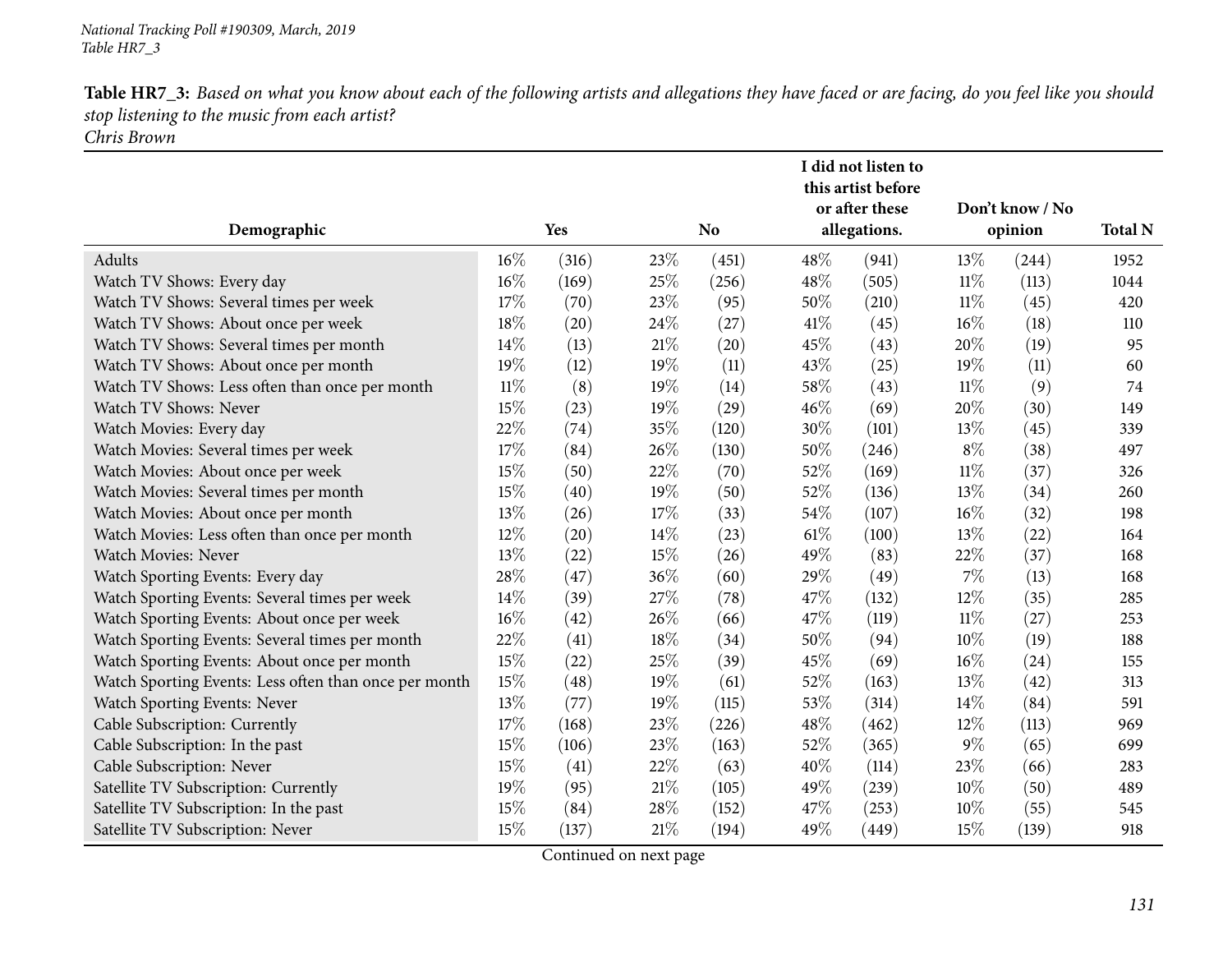*Chris Brown*

| Demographic                                  | Yes<br>No |       |        |       |        | I did not listen to<br>this artist before<br>or after these<br>allegations. |        | Don't know / No<br>opinion |      |  |
|----------------------------------------------|-----------|-------|--------|-------|--------|-----------------------------------------------------------------------------|--------|----------------------------|------|--|
| Adults                                       | $16\%$    | (316) | 23\%   | (451) | 48\%   |                                                                             | $13\%$ | (244)                      | 1952 |  |
|                                              |           |       |        |       |        | (941)                                                                       |        |                            |      |  |
| Streaming Service Subscription: Currently    | 19%       | (220) | 25\%   | (294) | 45\%   | (525)                                                                       | $11\%$ | (127)                      | 1165 |  |
| Streaming Service Subscription: In the past  | 15%       | (31)  | 30%    | (63)  | 48\%   | (101)                                                                       | $7\%$  | (14)                       | 209  |  |
| <b>Streaming Service Subscription: Never</b> | $11\%$    | (65)  | $16\%$ | (94)  | $55\%$ | (315)                                                                       | $18\%$ | (103)                      | 578  |  |
| Film: An avid fan                            | $19\%$    | (131) | $30\%$ | (206) | $40\%$ | (274)                                                                       | $10\%$ | (69)                       | 681  |  |
| Film: A casual fan                           | 15%       | (156) | $20\%$ | (211) | $54\%$ | (571)                                                                       | $11\%$ | (112)                      | 1049 |  |
| Film: Not a fan                              | 13%       | (29)  | 15%    | (34)  | 43\%   | (96)                                                                        | 29%    | (63)                       | 222  |  |
| Television: An avid fan                      | 19%       | (182) | 25%    | (248) | $45\%$ | (436)                                                                       | $11\%$ | (107)                      | 973  |  |
| Television: A casual fan                     | 13%       | (115) | 22\%   | (185) | $52\%$ | (446)                                                                       | $13\%$ | (107)                      | 852  |  |
| Television: Not a fan                        | 15%       | (19)  | 15%    | (19)  | $46\%$ | (59)                                                                        | 24\%   | (31)                       | 128  |  |
| Music: An avid fan                           | 19%       | (191) | $31\%$ | (307) | 39\%   | (392)                                                                       | $11\%$ | (109)                      | 998  |  |
| Music: A casual fan                          | 12\%      | (106) | $16\%$ | (136) | $60\%$ | (508)                                                                       | $12\%$ | (99)                       | 849  |  |
| Music: Not a fan                             | 18%       | (18)  | $8\%$  | (8)   | 39\%   | (41)                                                                        | 35%    | (37)                       | 104  |  |
| Fashion: An avid fan                         | 25%       | (74)  | 40\%   | (117) | $25\%$ | (74)                                                                        | $9\%$  | (26)                       | 290  |  |
| Fashion: A casual fan                        | 17%       | (127) | 27%    | (204) | $45\%$ | (345)                                                                       | $11\%$ | (87)                       | 762  |  |
| Fashion: Not a fan                           | 13%       | (115) | 14\%   | (130) | $58\%$ | (523)                                                                       | 15%    | (131)                      | 900  |  |

*Note:* Row proportions may total to larger than one-hundred percen<sup>t</sup> due to rounding. For more information visit [MorningConsultIntelligence.com](https://morningconsultintelligence.com).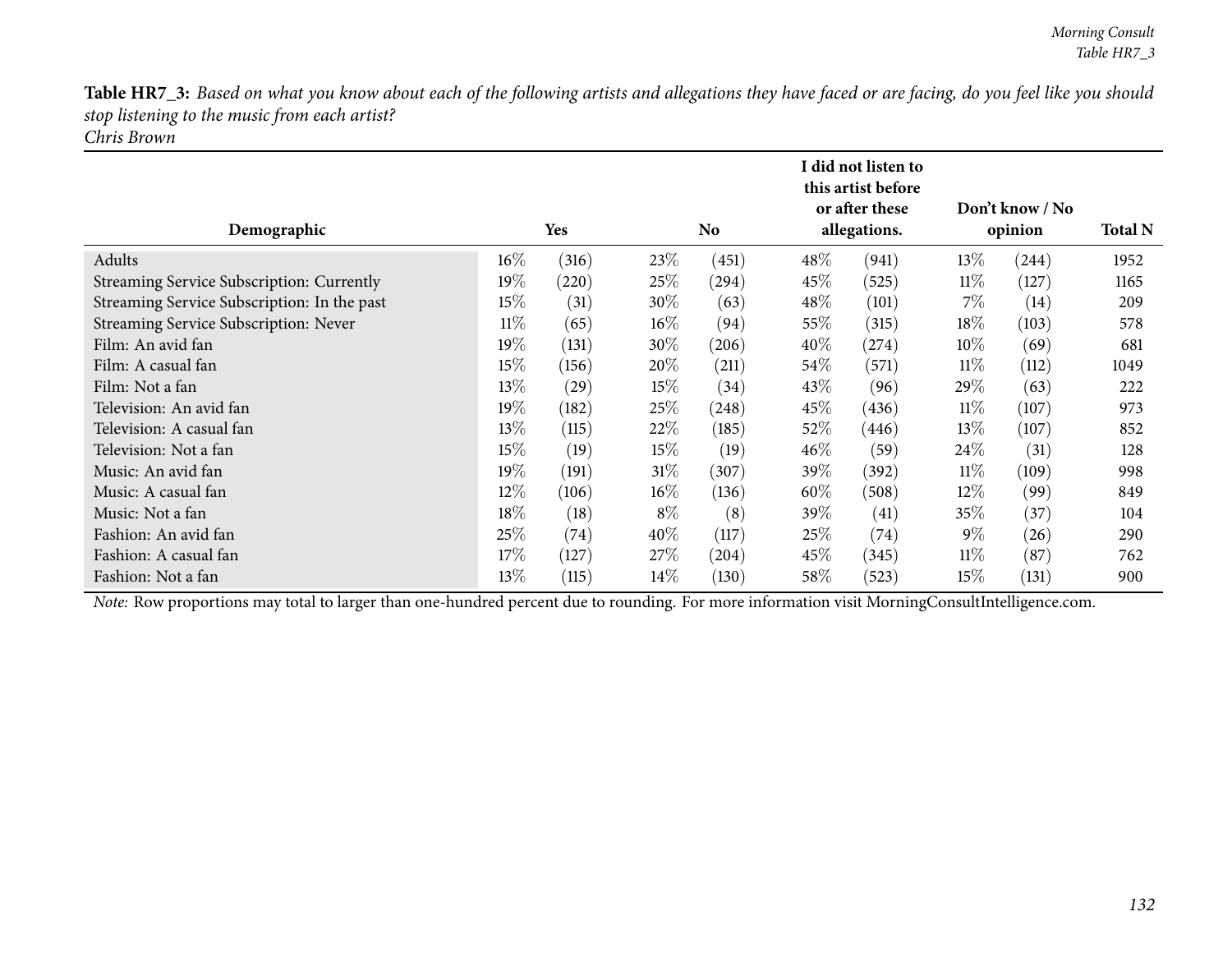*National Tracking Poll #190309, March, <sup>2019</sup> Table HR7\_4*

Table HR7\_4: Based on what you know about each of the following artists and allegations they have faced or are facing, do you feel like you should *stop listening to the music from each artist?*

*Ryan Adams*

|                          |        |            |        |           |        | I did not listen to<br>this artist before |        |                 |                |
|--------------------------|--------|------------|--------|-----------|--------|-------------------------------------------|--------|-----------------|----------------|
|                          |        |            |        |           |        | or after these                            |        | Don't know / No |                |
| Demographic              |        | <b>Yes</b> |        | <b>No</b> |        | allegations.                              |        | opinion         | <b>Total N</b> |
| Adults                   | $10\%$ | (202)      | 13%    | (257)     | 55\%   | (1066)                                    | 22\%   | (427)           | 1952           |
| Gender: Male             | 13%    | (115)      | 16%    | (147)     | $51\%$ | (463)                                     | 21%    | (189)           | 914            |
| Gender: Female           | $8\%$  | (86)       | $11\%$ | (110)     | 58\%   | (603)                                     | 23\%   | (238)           | 1038           |
| Age: 18-29               | $8\%$  | (29)       | 13\%   | (46)      | 52\%   | (182)                                     | 26%    | (91)            | 348            |
| Age: 30-44               | 13%    | (56)       | 19%    | (85)      | 44\%   | (193)                                     | 24\%   | (105)           | 439            |
| Age: 45-54               | 10%    | (35)       | 15\%   | (51)      | 51%    | (175)                                     | 24\%   | (81)            | 341            |
| Age: 55-64               | $9\%$  | (35)       | $11\%$ | (40)      | 61\%   | (225)                                     | 19%    | (70)            | 369            |
| Age: 65+                 | $11\%$ | (48)       | $8\%$  | (36)      | 64\%   | (291)                                     | 18\%   | (80)            | 454            |
| Generation Z: 18-21      | 5%     | (6)        | $9\%$  | (11)      | 58%    | (67)                                      | $28\%$ | (32)            | 116            |
| Millennial: Age 22-37    | $10\%$ | (49)       | $16\%$ | (78)      | 47%    | (226)                                     | 26\%   | (124)           | 478            |
| Generation X: Age 38-53  | 13%    | (63)       | 17%    | (86)      | 47%    | (233)                                     | 23\%   | (115)           | 498            |
| Boomers: Age 54-72       | 10%    | (73)       | $10\%$ | (73)      | 62%    | (455)                                     | 18\%   | (136)           | 736            |
| PID: Dem (no lean)       | 12%    | (81)       | 14\%   | (95)      | 50%    | (340)                                     | 23%    | (158)           | 674            |
| PID: Ind (no lean)       | $6\%$  | (42)       | 14\%   | (94)      | 55%    | (365)                                     | 24\%   | (158)           | 659            |
| PID: Rep (no lean)       | 13%    | (78)       | $11\%$ | (69)      | 58\%   | (361)                                     | 18%    | (111)           | 619            |
| PID/Gender: Dem Men      | 16%    | (44)       | 20%    | (57)      | 44\%   | (124)                                     | 20%    | (56)            | 282            |
| PID/Gender: Dem Women    | $9\%$  | (37)       | $10\%$ | (38)      | 55\%   | (216)                                     | $26\%$ | (102)           | 392            |
| PID/Gender: Ind Men      | $6\%$  | (18)       | 15\%   | (48)      | 57\%   | (177)                                     | 22\%   | (70)            | 313            |
| PID/Gender: Ind Women    | $7\%$  | $^{(25)}$  | 13\%   | (46)      | 54\%   | (188)                                     | 25%    | (87)            | 347            |
| PID/Gender: Rep Men      | 17\%   | (54)       | 13%    | (42)      | 51\%   | (162)                                     | $19\%$ | (62)            | 319            |
| PID/Gender: Rep Women    | $8\%$  | (25)       | $9\%$  | (27)      | 67\%   | (199)                                     | $16\%$ | (49)            | 299            |
| Ideo: Liberal (1-3)      | 14%    | (87)       | $16\%$ | (95)      | 50%    | (306)                                     | 21%    | (126)           | 614            |
| Ideo: Moderate (4)       | 10%    | (42)       | 15\%   | (64)      | 49%    | (207)                                     | 26\%   | (107)           | 419            |
| Ideo: Conservative (5-7) | $9\%$  | (65)       | 10%    | (68)      | 64\%   | (447)                                     | 17\%   | (115)           | 695            |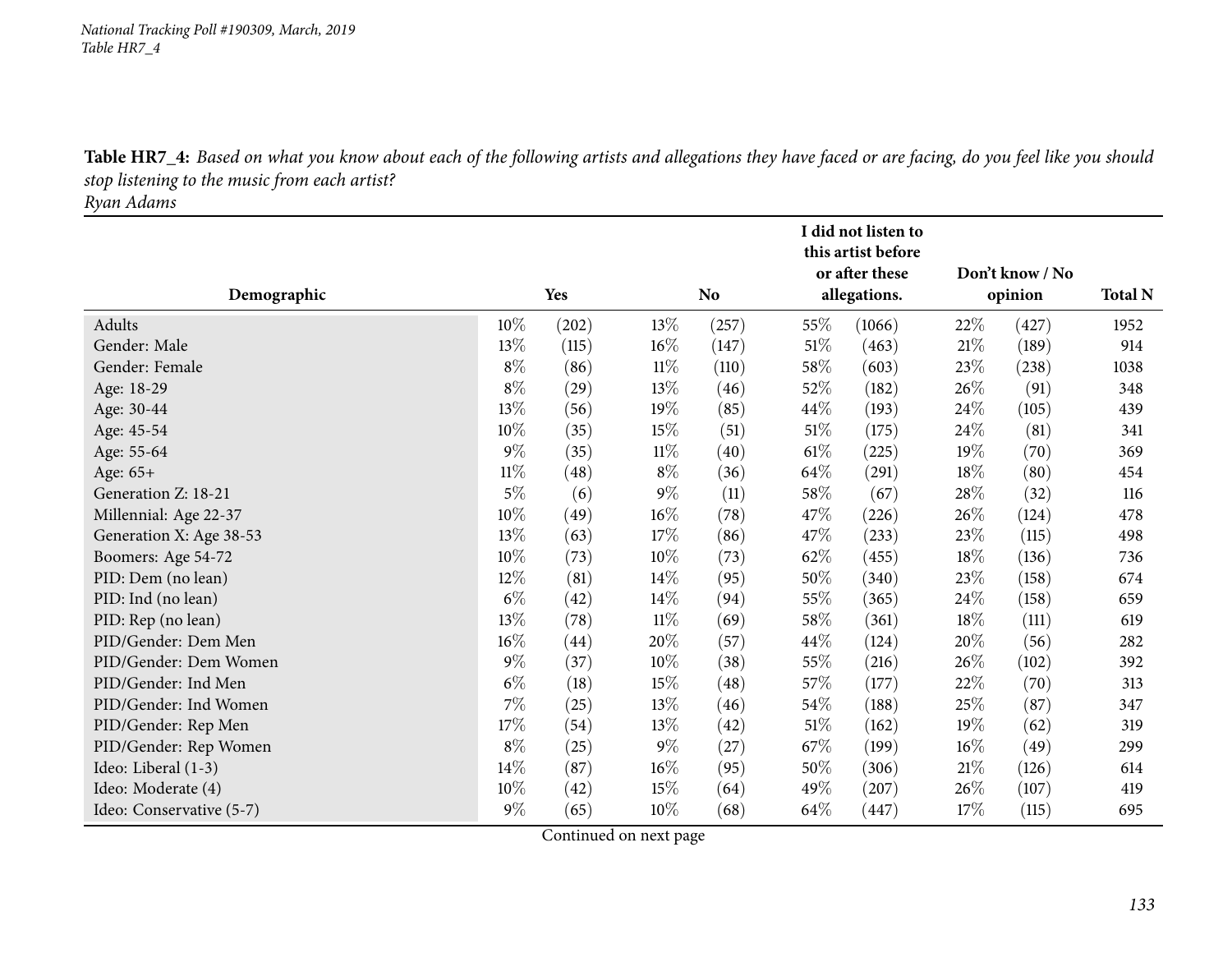**Demographic Yes No<sup>I</sup> did not listen to this artist before or after these allegations.Don't know / Noopinion Total <sup>N</sup>**Adultss and  $10\%$  (202)  $)$  13% (257) 55% (1066) 22% (427) 1952 1228 Educ: < College 10% (122)  $10\%$  (122)  $14\%$  (173)  $52\%$  (643)  $24\%$  (290) 1228 Educ: Bachelors degree  $\begin{array}{cccc} 11\% & (53) & 12\% & (55) & 57\% & (262) & 20\% & (91) & 462 \ \text{Educ: Post-grad} & 10\% & (27) & 11\% & (29) & 61\% & (161) & 17\% & (45) & 263 \end{array}$ Educ: Post-gradd  $10\%$   $(27)$   $11\%$   $(29)$   $61\%$   $(161)$   $17\%$   $(45)$   $263$ Income: Under 50k 11% 11% (116)  $11\%$  (116)  $13\%$  (140)  $54\%$  (574)  $22\%$  (235) 1065 Income: 50k-100k <sup>9</sup>% (58) <sup>14</sup>% (88) <sup>55</sup>% (340) <sup>21</sup>% (129) <sup>616</sup> Income: 100k+<br>Ethnicity: White  $+$  10% (28)  $11\%$  (29) 56% (151) 23% (64) 272 Ethnicity: White 10% (164)  $10\%$  (164)  $12\%$  (193)  $58\%$  (909)  $20\%$  (312) 1579 Ethnicity: Hispanic 17% (32) 12% (22) 42% (79) 30% (57) 189 Ethnicity: Afr. Am. <sup>8</sup>% (19) <sup>18</sup>% (44) <sup>41</sup>% (101) <sup>34</sup>% (83) <sup>248</sup> Ethnicity: Other 15% (19)  $15\%$  (19)  $16\%$  (20)  $44\%$  (56)  $25\%$  (32) 126 Relig: Protestant 10% (50)  $14\%$  (67)  $58\%$  (276)  $18\%$  (83)  $477$ Relig: Roman Catholic 11% (42) 11% (41) 59% (215) 18% (66) 364<br>
Relig: Something Else 9% (18) 15% (28) 52% (98) 24% (45) 189 Relig: Something Else  $9\%$  (18)  $15\%$  (28)  $52\%$  (98)  $24\%$  (45)<br>
Relig: Jewish  $13\%$  (5)  $2\%$  (1)  $68\%$  (28)  $18\%$  (7) Relig: Jewish<br>Relig: Evangelical h  $13\%$  (5)  $2\%$  (1)  $68\%$  (28)  $18\%$  (7)  $42$ Relig: Evangelical <sup>9</sup>% (60) <sup>12</sup>% (88) <sup>59</sup>% (417) <sup>20</sup>% (141) <sup>707</sup> Relig: Non-Evang. Catholics 15% (49) 15% (48) 53% (173) 17% (54) 324<br>
Relig: All Christian 19% 11% (109) 13% (136) 57% (590) 19% (195) 1030 Relig: All Christian**11%** (109) 13% (136) 57% (590) 19% (195) 1030 Relig: All Non-Christian**n** and  $8\%$  (18)  $17\%$  (37)  $45\%$  (99)  $30\%$  (65) 219 Community: Urban**11%** (51)  $15\%$  (69)  $49\%$  (225)  $25\%$  (115)  $460$ Community: Suburbann 9% (83)  $13\%$  (117)  $58\%$  (516)  $20\%$  (176) 892 Community: Rural 11<sup>%</sup> (68) 12% (72) 54% (325) 23% (136) 601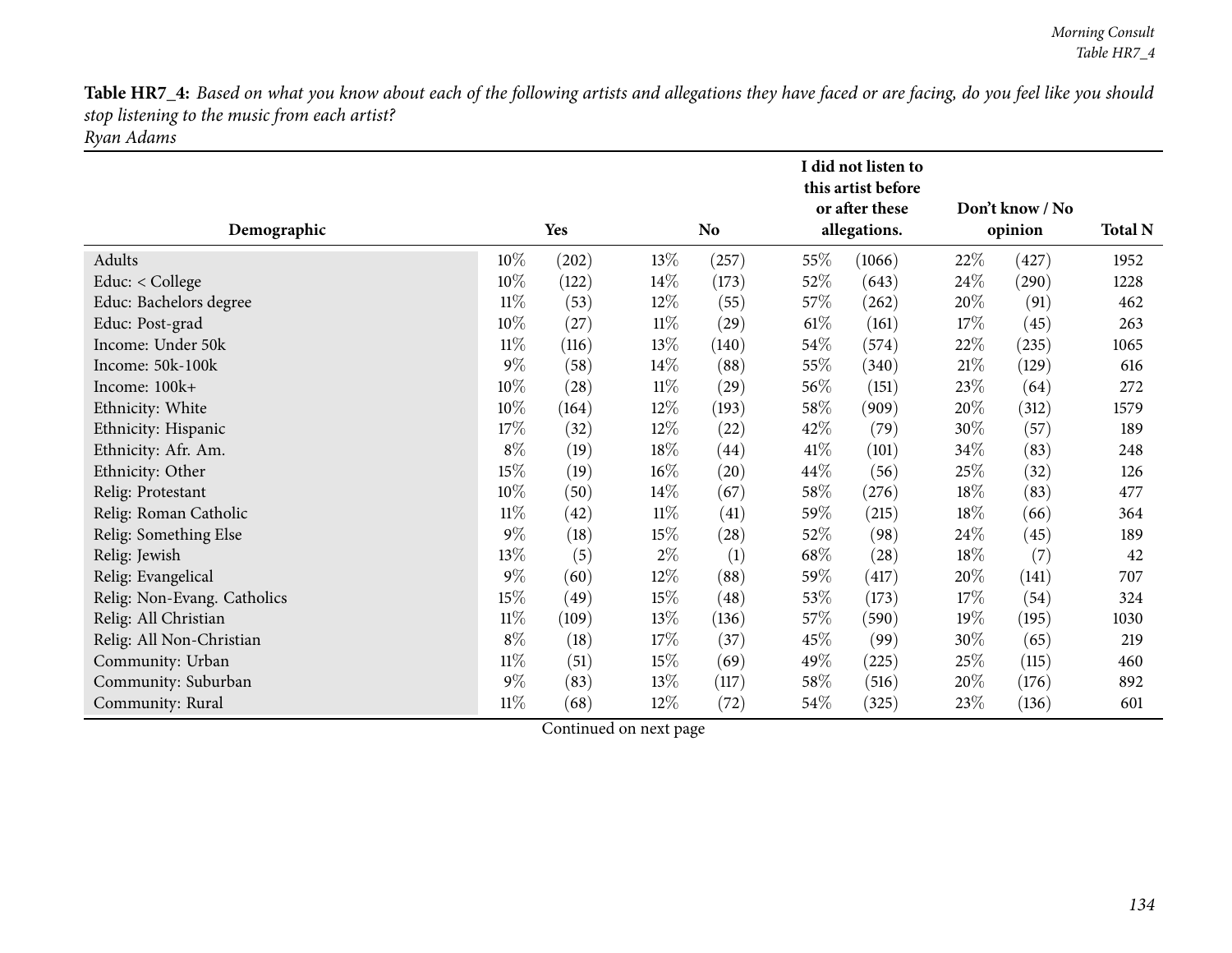*Ryan Adams*

|                               |        |       |        |           |      | I did not listen to<br>this artist before<br>or after these |        | Don't know / No     |                |
|-------------------------------|--------|-------|--------|-----------|------|-------------------------------------------------------------|--------|---------------------|----------------|
| Demographic                   |        | Yes   |        | <b>No</b> |      | allegations.                                                |        | opinion             | <b>Total N</b> |
| Adults                        | 10%    | (202) | 13\%   | (257)     | 55\% | (1066)                                                      | 22%    | (427)               | 1952           |
| Employ: Private Sector        | $11\%$ | (62)  | 16%    | (92)      | 50%  | (285)                                                       | 24%    | (136)               | 575            |
| <b>Employ: Government</b>     | $14\%$ | (17)  | 10%    | (13)      | 60%  | (73)                                                        | 16%    | (19)                | 121            |
| Employ: Self-Employed         | $10\%$ | (19)  | 20%    | (37)      | 51%  | (95)                                                        | 19%    | (36)                | 187            |
| Employ: Homemaker             | 10%    | (16)  | 13\%   | (21)      | 54\% | (88)                                                        | 23%    | (38)                | 162            |
| Employ: Student               | $6\%$  | (5)   | 13\%   | (10)      | 63%  | (48)                                                        | 18%    | (14)                | 76             |
| Employ: Retired               | 10%    | (53)  | $8\%$  | (43)      | 64\% | (330)                                                       | $18\%$ | (92)                | 518            |
| Employ: Unemployed            | $9\%$  | (14)  | $11\%$ | (17)      | 49%  | (76)                                                        | 31%    | (48)                | 155            |
| Employ: Other                 | $11\%$ | (17)  | $16\%$ | (25)      | 45%  | (71)                                                        | 28%    | (45)                | 157            |
| Military HH: Yes              | $11\%$ | (40)  | $11\%$ | (40)      | 59%  | (215)                                                       | 19%    | (70)                | 365            |
| Military HH: No               | $10\%$ | (162) | $14\%$ | (217)     | 54%  | (851)                                                       | 22%    | (357)               | 1587           |
| RD/WT: Right Direction        | 12%    | (91)  | $14\%$ | (105)     | 55%  | (403)                                                       | 19%    | (137)               | 736            |
| RD/WT: Wrong Track            | $9\%$  | (111) | $12\%$ | (152)     | 55%  | (663)                                                       | 24%    | $\left( 289\right)$ | 1216           |
| Trump Job Approve             | $11\%$ | (89)  | 13\%   | (102)     | 57%  | (465)                                                       | 19%    | (154)               | 810            |
| Trump Job Disapprove          | $10\%$ | (106) | $14\%$ | (145)     | 54%  | (566)                                                       | 22%    | (229)               | 1046           |
| Trump Job Strongly Approve    | 12%    | (55)  | 12%    | (55)      | 58%  | (257)                                                       | 18%    | (78)                | 444            |
| Trump Job Somewhat Approve    | $9\%$  | (35)  | 13%    | (48)      | 57%  | (208)                                                       | 21%    | (76)                | 366            |
| Trump Job Somewhat Disapprove | $9\%$  | (21)  | $15\%$ | (37)      | 55\% | (132)                                                       | 21%    | (52)                | 242            |
| Trump Job Strongly Disapprove | $11\%$ | (85)  | $13\%$ | (108)     | 54\% | (434)                                                       | 22\%   | (177)               | 804            |
| Favorable of Trump            | $11\%$ | (89)  | $12\%$ | (93)      | 60%  | (473)                                                       | 18%    | (139)               | 794            |
| Unfavorable of Trump          | 10%    | (105) | 15%    | (160)     | 53%  | (551)                                                       | 22%    | (228)               | 1045           |
| Very Favorable of Trump       | 13%    | (59)  | $12\%$ | (57)      | 59%  | (271)                                                       | 16%    | (75)                | 463            |
| Somewhat Favorable of Trump   | $9\%$  | (29)  | $11\%$ | (36)      | 61%  | (201)                                                       | 19%    | (64)                | 331            |
| Somewhat Unfavorable of Trump | $9\%$  | (18)  | 20%    | (40)      | 47%  | (94)                                                        | 24%    | (48)                | 200            |
| Very Unfavorable of Trump     | 10%    | (87)  | $14\%$ | (120)     | 54\% | (458)                                                       | 21%    | (180)               | 845            |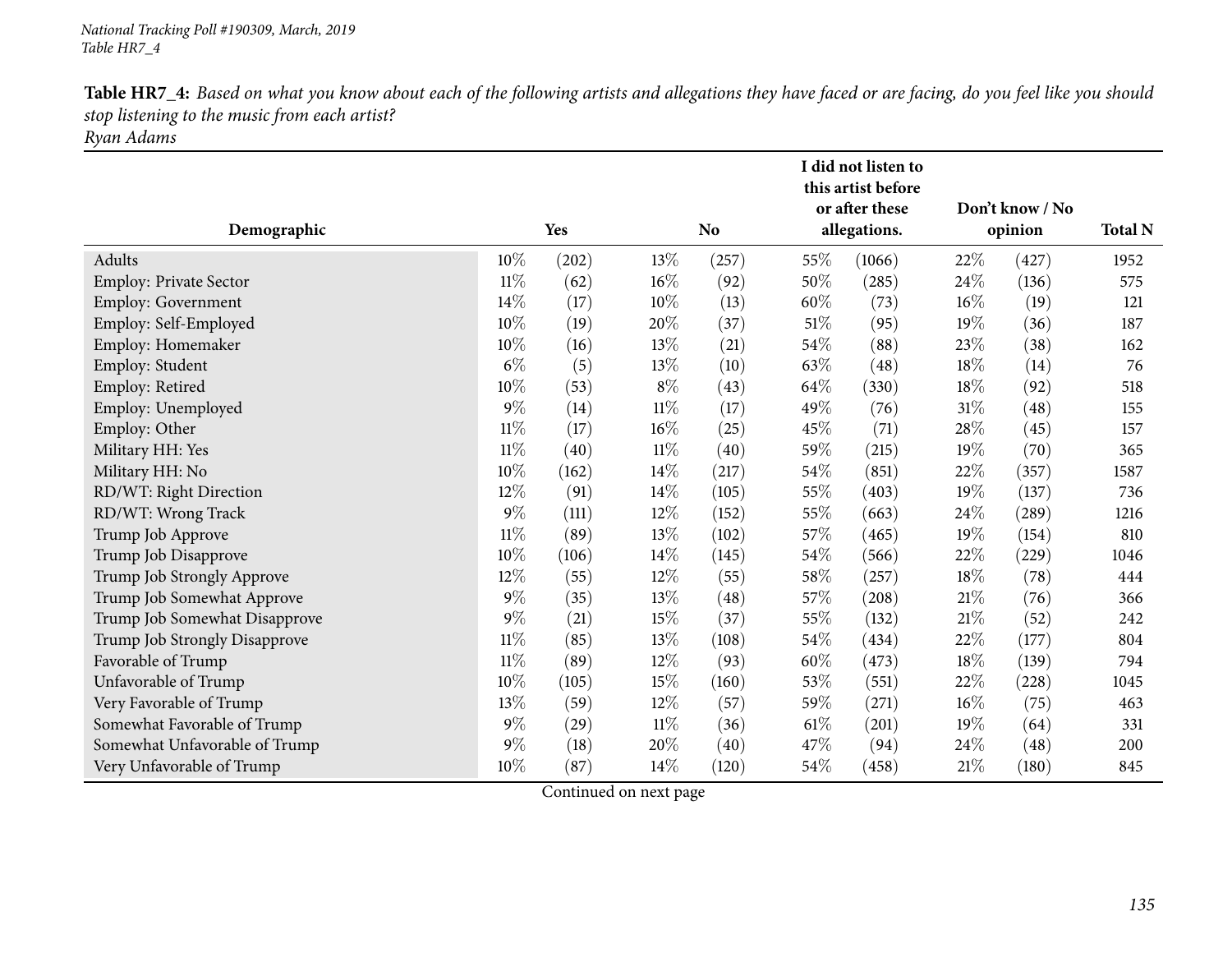*Ryan Adams*

|                                      |        |       | I did not listen to<br>this artist before<br>or after these<br>Don't know / No |           |        |              |      |         |                |
|--------------------------------------|--------|-------|--------------------------------------------------------------------------------|-----------|--------|--------------|------|---------|----------------|
| Demographic                          |        | Yes   |                                                                                | <b>No</b> |        | allegations. |      | opinion | <b>Total N</b> |
| Adults                               | 10%    | (202) | 13\%                                                                           | (257)     | 55%    | (1066)       | 22%  | (427)   | 1952           |
| #1 Issue: Economy                    | $11\%$ | (63)  | 13\%                                                                           | (72)      | $51\%$ | (280)        | 25%  | (138)   | 553            |
| #1 Issue: Security                   | 10%    | (43)  | 13%                                                                            | (54)      | 58%    | (241)        | 19%  | (80)    | 419            |
| #1 Issue: Health Care                | $9\%$  | (25)  | 16%                                                                            | (45)      | 55%    | (159)        | 21%  | (60)    | 289            |
| #1 Issue: Medicare / Social Security | 10%    | (27)  | 12%                                                                            | (33)      | 58%    | (164)        | 20%  | (57)    | 281            |
| #1 Issue: Women's Issues             | 10%    | (9)   | $10\%$                                                                         | (9)       | 56%    | (50)         | 24%  | (21)    | 89             |
| #1 Issue: Education                  | 12%    | (15)  | 17%                                                                            | (20)      | 48%    | (57)         | 23%  | (28)    | 121            |
| #1 Issue: Energy                     | $13\%$ | (13)  | $9\%$                                                                          | (8)       | 54%    | (51)         | 24\% | (23)    | 96             |
| #1 Issue: Other                      | 7%     | (7)   | 15%                                                                            | (15)      | 61%    | (64)         | 18%  | (19)    | 105            |
| 2018 House Vote: Democrat            | $11\%$ | (79)  | 16\%                                                                           | (111)     | 52%    | (369)        | 22%  | (154)   | 713            |
| 2018 House Vote: Republican          | $11\%$ | (71)  | $11\%$                                                                         | (74)      | 61%    | (410)        | 17\% | (113)   | 669            |
| 2018 House Vote: Someone else        | $6\%$  | (5)   | 12%                                                                            | (11)      | 53%    | (48)         | 29%  | (26)    | 90             |
| 2018 House Vote: Didnt Vote          | 10%    | (47)  | 13%                                                                            | (60)      | 50%    | (238)        | 28%  | (132)   | 476            |
| 2016 Vote: Hillary Clinton           | $11\%$ | (70)  | 17%                                                                            | (103)     | 50%    | (312)        | 22%  | (139)   | 624            |
| 2016 Vote: Donald Trump              | 12%    | (78)  | $10\%$                                                                         | (68)      | 61\%   | (404)        | 17%  | (114)   | 664            |
| 2016 Vote: Someone else              | $8\%$  | (11)  | $7\%$                                                                          | (10)      | 62%    | (90)         | 24%  | (34)    | 145            |
| 2016 Vote: Didnt Vote                | $8\%$  | (42)  | 14\%                                                                           | (71)      | 51%    | (258)        | 27%  | (138)   | 510            |
| Voted in 2014: Yes                   | $11\%$ | (145) | 14%                                                                            | (174)     | 54%    | (690)        | 21%  | (266)   | 1275           |
| Voted in 2014: No                    | $8\%$  | (57)  | 12%                                                                            | (83)      | 56%    | (377)        | 24\% | (161)   | 677            |
| 2012 Vote: Barack Obama              | $11\%$ | (82)  | 17\%                                                                           | (123)     | 50%    | (367)        | 23%  | (167)   | 740            |
| 2012 Vote: Mitt Romney               | $11\%$ | (59)  | $8\%$                                                                          | (42)      | 64%    | (349)        | 17%  | (93)    | 542            |
| 2012 Vote: Other                     | $5\%$  | (4)   | 7%                                                                             | (6)       | 68%    | (60)         | 20%  | (18)    | 88             |
| 2012 Vote: Didn't Vote               | 10%    | (57)  | 15%                                                                            | (86)      | 50%    | (290)        | 26\% | (150)   | 582            |
| 4-Region: Northeast                  | 13%    | (45)  | $10\%$                                                                         | (37)      | $59\%$ | (205)        | 18%  | (62)    | 348            |
| 4-Region: Midwest                    | $10\%$ | (44)  | 10%                                                                            | (47)      | 56%    | (251)        | 24\% | (107)   | 448            |
| 4-Region: South                      | 10%    | (70)  | 15%                                                                            | (111)     | 54%    | (390)        | 22%  | (157)   | 729            |
| 4-Region: West                       | 10%    | (42)  | 15%                                                                            | (63)      | 52%    | (221)        | 24\% | (100)   | 427            |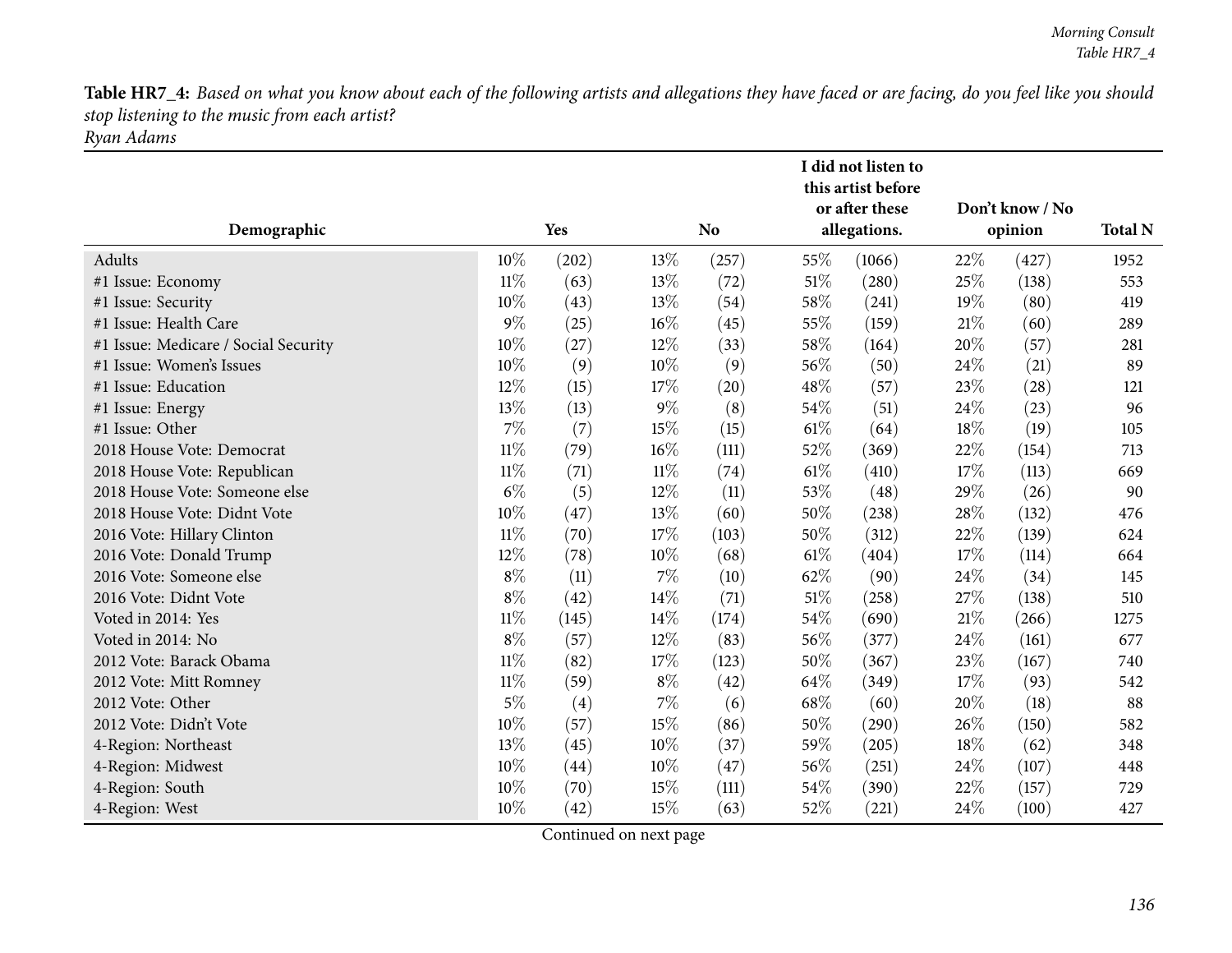*Ryan Adams*

|                                                       |        |       |        |                |      | I did not listen to<br>this artist before<br>or after these |        | Don't know / No |                |
|-------------------------------------------------------|--------|-------|--------|----------------|------|-------------------------------------------------------------|--------|-----------------|----------------|
| Demographic                                           |        | Yes   |        | N <sub>o</sub> |      | allegations.                                                |        | opinion         | <b>Total N</b> |
| Adults                                                | $10\%$ | (202) | 13\%   | (257)          | 55%  | (1066)                                                      | 22%    | (427)           | 1952           |
| Watch TV Shows: Every day                             | 10%    | (105) | 14%    | (142)          | 55%  | (573)                                                       | 21%    | (224)           | 1044           |
| Watch TV Shows: Several times per week                | 10%    | (42)  | 13%    | (56)           | 58%  | (244)                                                       | 19%    | (79)            | 420            |
| Watch TV Shows: About once per week                   | 12%    | (13)  | $11\%$ | (12)           | 48%  | (52)                                                        | 29%    | (32)            | 110            |
| Watch TV Shows: Several times per month               | $11\%$ | (10)  | 18%    | (17)           | 49%  | (47)                                                        | 21%    | (20)            | 95             |
| Watch TV Shows: About once per month                  | 15%    | (9)   | 12%    | (7)            | 47%  | (28)                                                        | 25%    | (15)            | 60             |
| Watch TV Shows: Less often than once per month        | $6\%$  | (4)   | $11\%$ | (8)            | 66\% | (49)                                                        | 17%    | (13)            | 74             |
| Watch TV Shows: Never                                 | 12%    | (18)  | 10%    | (15)           | 49%  | (73)                                                        | 29%    | (44)            | 149            |
| Watch Movies: Every day                               | 13%    | (46)  | 22%    | (73)           | 41\% | (138)                                                       | 24%    | (82)            | 339            |
| Watch Movies: Several times per week                  | $11\%$ | (55)  | $16\%$ | (82)           | 56%  | (278)                                                       | 17%    | (83)            | 497            |
| Watch Movies: About once per week                     | 10%    | (33)  | $11\%$ | (35)           | 56%  | (182)                                                       | 23%    | (76)            | 326            |
| Watch Movies: Several times per month                 | $9\%$  | (23)  | 10%    | (25)           | 58%  | (152)                                                       | 23%    | (59)            | 260            |
| Watch Movies: About once per month                    | $6\%$  | (13)  | $8\%$  | (15)           | 60%  | (118)                                                       | 26%    | (51)            | 198            |
| Watch Movies: Less often than once per month          | $8\%$  | (12)  | $7\%$  | (11)           | 68\% | (111)                                                       | 18%    | (30)            | 164            |
| Watch Movies: Never                                   | 12%    | (19)  | 10%    | (16)           | 52%  | (86)                                                        | 27%    | (45)            | 168            |
| Watch Sporting Events: Every day                      | 21%    | (36)  | 25%    | (42)           | 37%  | (62)                                                        | 17%    | (28)            | 168            |
| Watch Sporting Events: Several times per week         | $11\%$ | (32)  | 15%    | (44)           | 52%  | (148)                                                       | $21\%$ | (61)            | 285            |
| Watch Sporting Events: About once per week            | 10%    | (24)  | 17%    | (44)           | 55%  | (140)                                                       | 18%    | (44)            | 253            |
| Watch Sporting Events: Several times per month        | $11\%$ | (22)  | 9%     | (16)           | 58%  | (109)                                                       | 22%    | (41)            | 188            |
| Watch Sporting Events: About once per month           | $9\%$  | (13)  | 17%    | (27)           | 48%  | (74)                                                        | 26%    | (40)            | 155            |
| Watch Sporting Events: Less often than once per month | $8\%$  | (26)  | 10%    | (31)           | 61\% | (189)                                                       | 21\%   | (67)            | 313            |
| Watch Sporting Events: Never                          | $8\%$  | (49)  | $9\%$  | (54)           | 58%  | (343)                                                       | 25%    | (146)           | 591            |
| Cable Subscription: Currently                         | 12%    | (115) | 13%    | (127)          | 54%  | (527)                                                       | 21%    | (200)           | 969            |
| Cable Subscription: In the past                       | $9\%$  | (60)  | 14%    | (98)           | 58%  | (404)                                                       | 20%    | (138)           | 699            |
| Cable Subscription: Never                             | 10%    | (27)  | 11%    | (32)           | 48%  | (135)                                                       | 31%    | (89)            | 283            |
| Satellite TV Subscription: Currently                  | 14%    | (70)  | 12%    | (60)           | 53%  | (258)                                                       | $21\%$ | (102)           | 489            |
| Satellite TV Subscription: In the past                | $8\%$  | (45)  | 17%    | (95)           | 56%  | (304)                                                       | 18%    | (100)           | 545            |
| Satellite TV Subscription: Never                      | 10%    | (87)  | $11\%$ | (103)          | 55%  | (504)                                                       | 24%    | (225)           | 918            |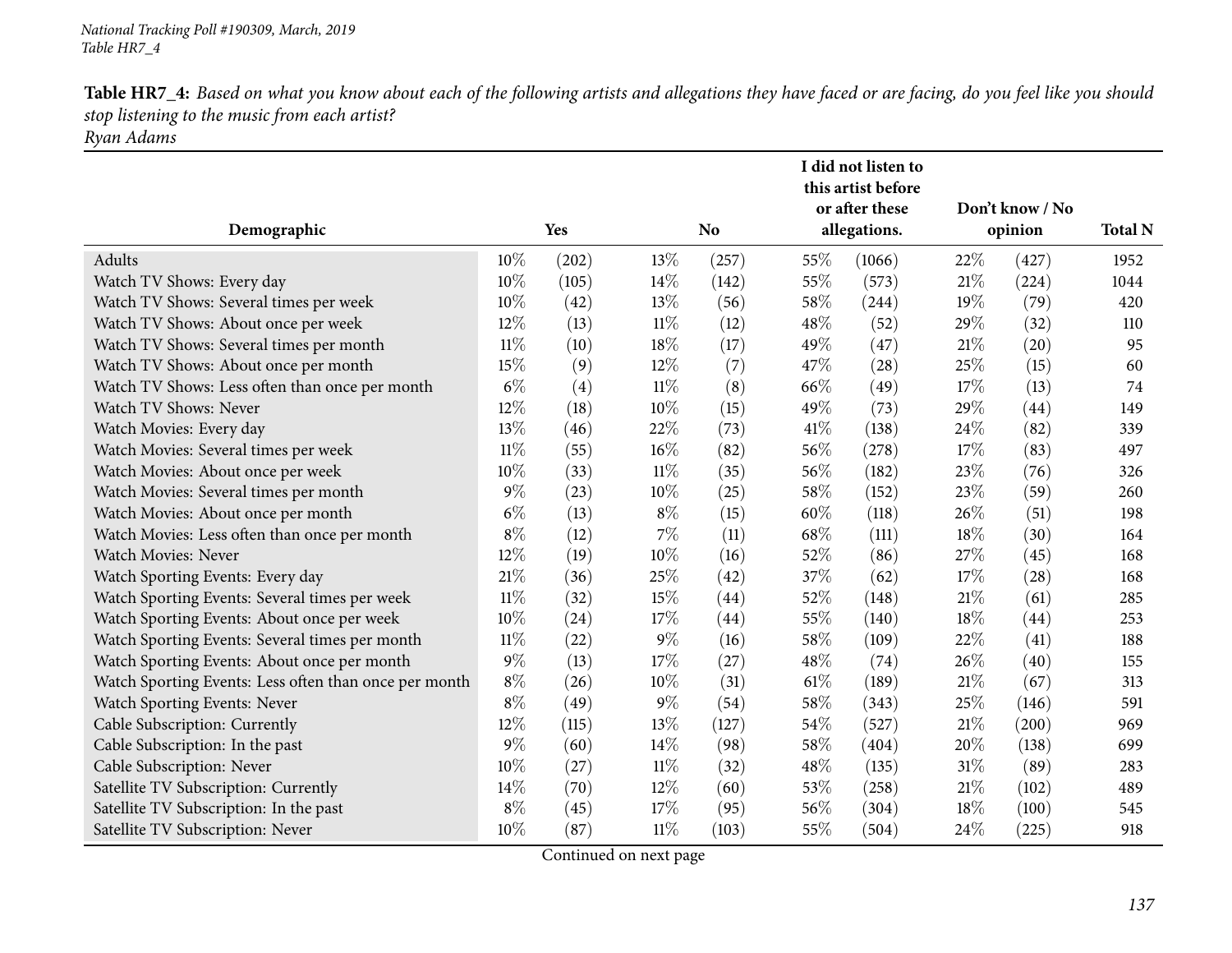*Ryan Adams*

| Demographic                                  |        | Yes   |        | No    |        | I did not listen to<br>this artist before<br>or after these<br>allegations. |        | Don't know / No<br>opinion |      |  |
|----------------------------------------------|--------|-------|--------|-------|--------|-----------------------------------------------------------------------------|--------|----------------------------|------|--|
| Adults                                       | $10\%$ | (202) | 13\%   | (257) | $55\%$ | (1066)                                                                      | 22%    | (427)                      | 1952 |  |
| Streaming Service Subscription: Currently    | $11\%$ | (129) | 15%    | (169) | $53\%$ | (621)                                                                       | 21%    | (246)                      | 1165 |  |
| Streaming Service Subscription: In the past  | 12\%   | (24)  | $16\%$ | (33)  | $54\%$ | (113)                                                                       | 18%    | (38)                       | 209  |  |
| <b>Streaming Service Subscription: Never</b> | $8\%$  | (49)  | $10\%$ | (55)  | $57\%$ | (332)                                                                       | 25%    | (142)                      | 578  |  |
| Film: An avid fan                            | 12\%   | (85)  | $18\%$ | (120) | 49\%   | (337)                                                                       | 20%    | (139)                      | 681  |  |
| Film: A casual fan                           | $9\%$  | (96)  | $11\%$ | (117) | $60\%$ | (629)                                                                       | $20\%$ | (207)                      | 1049 |  |
| Film: Not a fan                              | $9\%$  | (21)  | $9\%$  | (20)  | 45\%   | (101)                                                                       | $36\%$ | (80)                       | 222  |  |
| Television: An avid fan                      | 12\%   | (118) | $14\%$ | (139) | 52\%   | (510)                                                                       | 21%    | (206)                      | 973  |  |
| Television: A casual fan                     | $8\%$  | (70)  | $12\%$ | (101) | 59%    | (499)                                                                       | 21%    | (182)                      | 852  |  |
| Television: Not a fan                        | $11\%$ | (14)  | $13\%$ | (17)  | $45\%$ | (57)                                                                        | $31\%$ | (39)                       | 128  |  |
| Music: An avid fan                           | 12\%   | (119) | $16\%$ | (163) | $50\%$ | (500)                                                                       | 22%    | (216)                      | 998  |  |
| Music: A casual fan                          | $8\%$  | (69)  | $10\%$ | (89)  | 62\%   | (525)                                                                       | 20%    | (167)                      | 849  |  |
| Music: Not a fan                             | $14\%$ | (14)  | $5\%$  | (5)   | 39\%   | (41)                                                                        | 42\%   | (44)                       | 104  |  |
| Fashion: An avid fan                         | 17%    | (49)  | 17%    | (50)  | 41%    | (119)                                                                       | 25%    | (72)                       | 290  |  |
| Fashion: A casual fan                        | $10\%$ | (79)  | $17\%$ | (132) | $53\%$ | (406)                                                                       | $19\%$ | (145)                      | 762  |  |
| Fashion: Not a fan                           | $8\%$  | (74)  | $8\%$  | (74)  | $60\%$ | (541)                                                                       | 23%    | (210)                      | 900  |  |

*Note:* Row proportions may total to larger than one-hundred percen<sup>t</sup> due to rounding. For more information visit [MorningConsultIntelligence.com](https://morningconsultintelligence.com).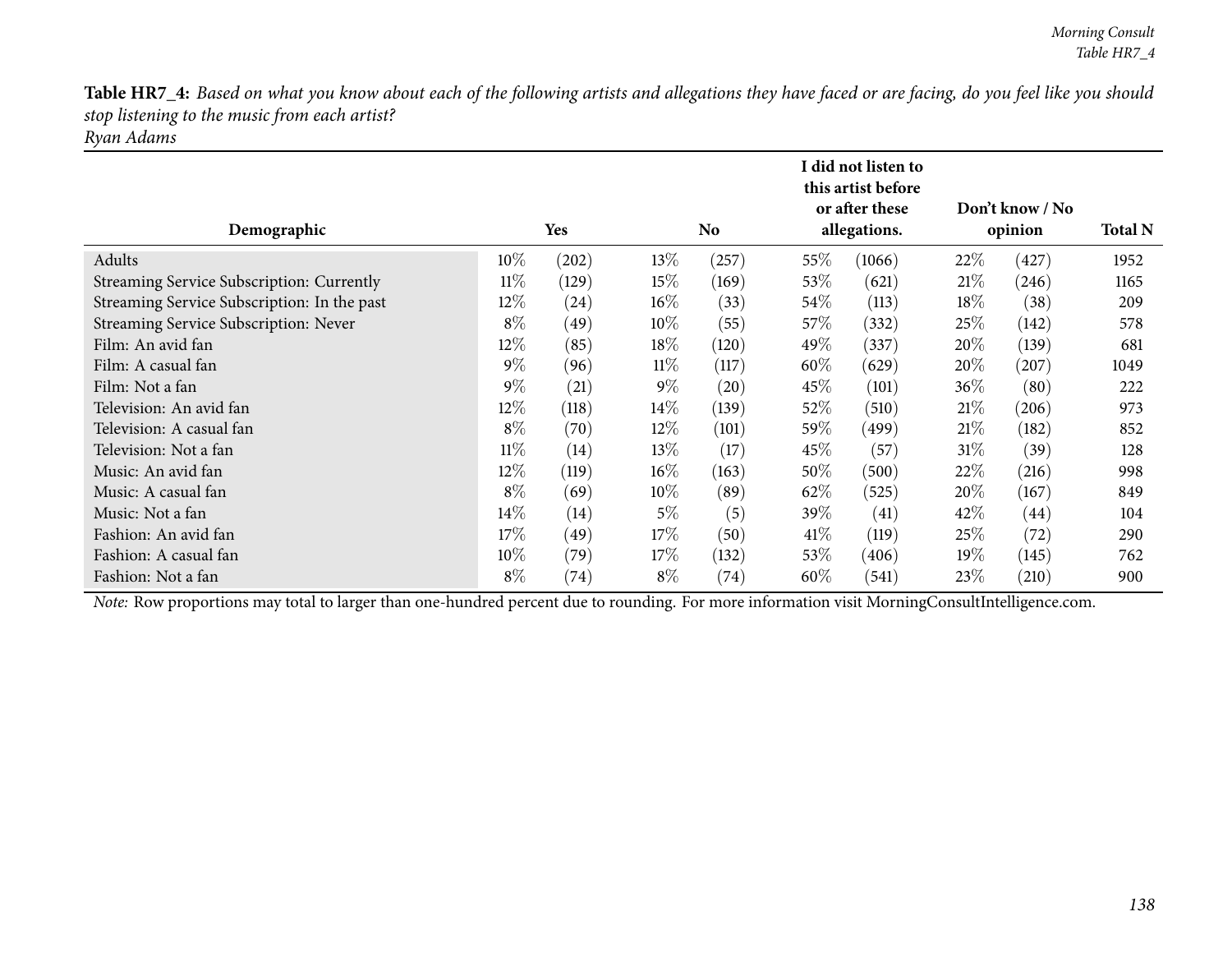|                          |        |       |        |                |        | I did not listen to                  |        |                 |                |
|--------------------------|--------|-------|--------|----------------|--------|--------------------------------------|--------|-----------------|----------------|
|                          |        |       |        |                |        | this artist before<br>or after these |        | Don't know / No |                |
| Demographic              |        | Yes   |        | N <sub>o</sub> |        | allegations.                         |        | opinion         | <b>Total N</b> |
|                          |        |       |        |                |        |                                      |        |                 |                |
| Adults                   | $16\%$ | (308) | $54\%$ | (1047)         | 22%    | (431)                                | $9\%$  | (166)           | 1952           |
| Gender: Male             | $16\%$ | (146) | $51\%$ | (467)          | 24%    | (215)                                | $9\%$  | (85)            | 914            |
| Gender: Female           | $16\%$ | (162) | 56\%   | (580)          | 21%    | (216)                                | $8\%$  | (81)            | 1038           |
| Age: 18-29               | 15%    | (50)  | 55%    | (192)          | 21%    | (74)                                 | $9\%$  | (31)            | 348            |
| Age: 30-44               | $16\%$ | (72)  | 62%    | (270)          | 15%    | (64)                                 | 7%     | (32)            | 439            |
| Age: 45-54               | $15\%$ | (51)  | $58\%$ | (197)          | 19%    | (64)                                 | $9\%$  | (29)            | 341            |
| Age: 55-64               | 17\%   | (63)  | 54\%   | (200)          | 20%    | (74)                                 | $9\%$  | (33)            | 369            |
| Age: 65+                 | 15%    | (70)  | $41\%$ | (188)          | 34%    | (155)                                | $9\%$  | (41)            | 454            |
| Generation Z: 18-21      | $9\%$  | (11)  | 56%    | (65)           | 23%    | (27)                                 | $11\%$ | (13)            | 116            |
| Millennial: Age 22-37    | 17\%   | (81)  | 57\%   | (275)          | 17%    | (82)                                 | $8\%$  | (40)            | 478            |
| Generation X: Age 38-53  | $15\%$ | (75)  | $60\%$ | (299)          | 17\%   | (86)                                 | $8\%$  | (38)            | 498            |
| Boomers: Age 54-72       | $16\%$ | (121) | 49%    | (363)          | 25%    | (187)                                | $9\%$  | (66)            | 736            |
| PID: Dem (no lean)       | 15%    | (102) | $60\%$ | (406)          | 17\%   | (115)                                | $8\%$  | (51)            | 674            |
| PID: Ind (no lean)       | 13%    | (89)  | 52\%   | (344)          | 24\%   | (159)                                | $10\%$ | (68)            | 659            |
| PID: Rep (no lean)       | 19%    | (117) | 48\%   | (297)          | 26%    | (158)                                | $8\%$  | (47)            | 619            |
| PID/Gender: Dem Men      | $14\%$ | (40)  | $61\%$ | (171)          | $16\%$ | (46)                                 | $9\%$  | (24)            | 282            |
| PID/Gender: Dem Women    | $16\%$ | (62)  | 60%    | (235)          | 18%    | (69)                                 | 7%     | $^{(27)}$       | 392            |
| PID/Gender: Ind Men      | 12%    | (37)  | $50\%$ | (157)          | 27\%   | (86)                                 | $10\%$ | (32)            | 313            |
| PID/Gender: Ind Women    | $15\%$ | (51)  | 54\%   | (186)          | $21\%$ | (73)                                 | $10\%$ | (36)            | 347            |
| PID/Gender: Rep Men      | $21\%$ | (69)  | 43%    | (139)          | 26%    | (84)                                 | $9\%$  | (28)            | 319            |
| PID/Gender: Rep Women    | 16%    | (48)  | $53\%$ | (158)          | 25%    | (74)                                 | $6\%$  | (19)            | 299            |
| Ideo: Liberal (1-3)      | 18%    | (111) | 57\%   | (352)          | 17\%   | (105)                                | 7%     | (46)            | 614            |
| Ideo: Moderate (4)       | 15%    | (63)  | 58\%   | (245)          | 20%    | (83)                                 | 7%     | $^{(29)}$       | 419            |
| Ideo: Conservative (5-7) | 15%    | (105) | 47\%   | (327)          | 29%    | (205)                                | $9\%$  | (59)            | 695            |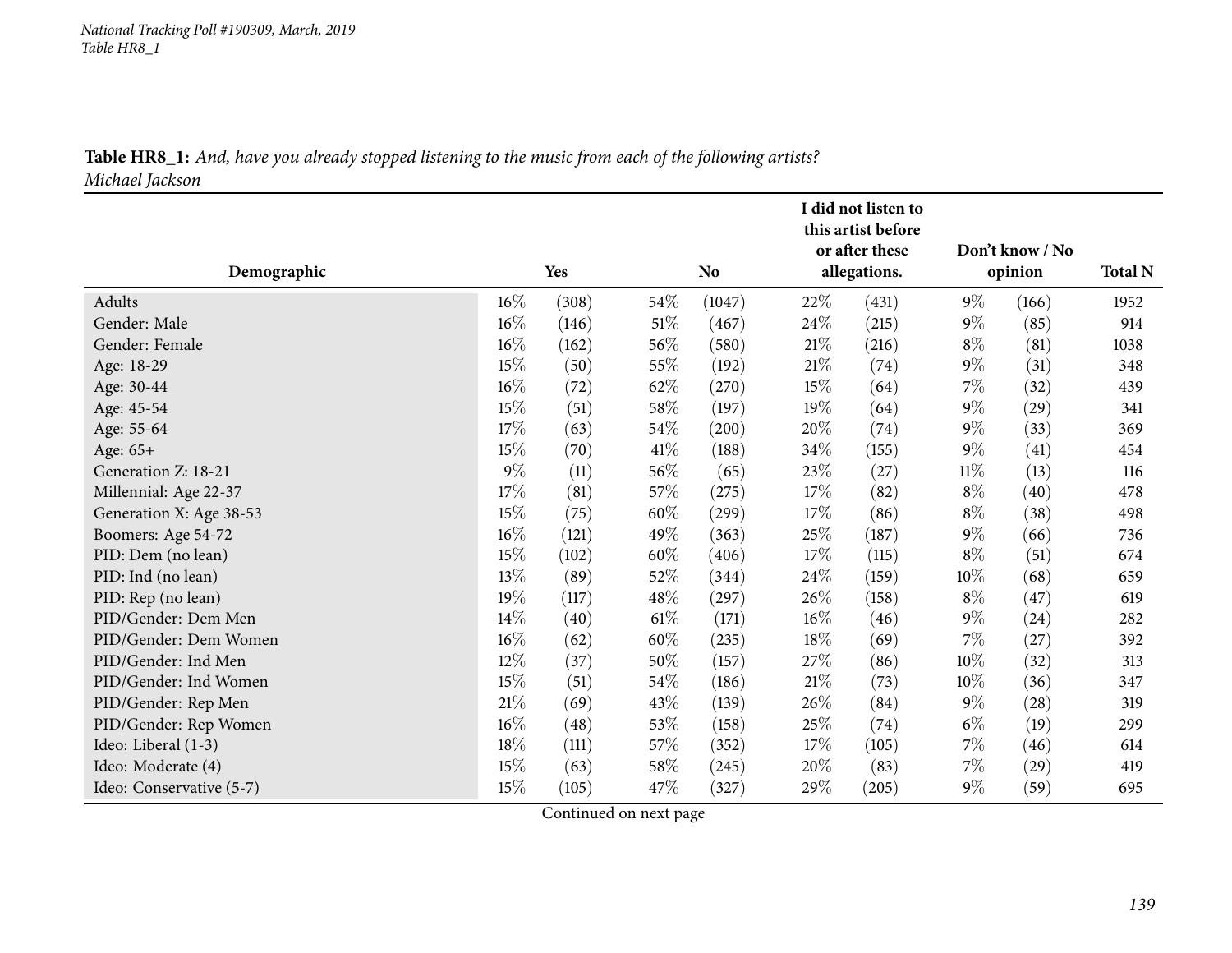|                             |        |       |        |           |        | I did not listen to<br>this artist before |        |                            |                |
|-----------------------------|--------|-------|--------|-----------|--------|-------------------------------------------|--------|----------------------------|----------------|
| Demographic                 |        | Yes   |        | <b>No</b> |        | or after these<br>allegations.            |        | Don't know / No<br>opinion | <b>Total N</b> |
| Adults                      | $16\%$ | (308) | $54\%$ | (1047)    | 22%    | (431)                                     | $9\%$  | (166)                      | 1952           |
| Educ: < College             | $16\%$ | (196) | 55%    | (677)     | 20%    | (242)                                     | $9\%$  | (113)                      | 1228           |
| Educ: Bachelors degree      | 13%    | (62)  | 52\%   | (242)     | 26\%   | (122)                                     | $8\%$  | (36)                       | 462            |
| Educ: Post-grad             | 19%    | (50)  | 49%    | (128)     | $26\%$ | (67)                                      | $7\%$  | (17)                       | 263            |
| Income: Under 50k           | 15%    | (161) | 54\%   | (572)     | 23\%   | (241)                                     | $8\%$  | (90)                       | 1065           |
| Income: 50k-100k            | $16\%$ | (98)  | 53%    | (327)     | 23\%   | (139)                                     | $8\%$  | (51)                       | 616            |
| Income: 100k+               | 18%    | (49)  | 54\%   | (147)     | 19%    | (51)                                      | $9\%$  | (25)                       | 272            |
| Ethnicity: White            | $16\%$ | (254) | 50%    | (794)     | 25\%   | (397)                                     | $8\%$  | (133)                      | 1579           |
| Ethnicity: Hispanic         | 22%    | (41)  | 55%    | (105)     | $15\%$ | (29)                                      | $8\%$  | (15)                       | 189            |
| Ethnicity: Afr. Am.         | $11\%$ | (28)  | 72\%   | (178)     | $6\%$  | (15)                                      | $10\%$ | (26)                       | 248            |
| Ethnicity: Other            | 20%    | (25)  | 59%    | (75)      | $15\%$ | (19)                                      | $5\%$  | (7)                        | 126            |
| Relig: Protestant           | $16\%$ | (76)  | 49%    | (235)     | $25\%$ | (121)                                     | $9\%$  | (44)                       | 477            |
| Relig: Roman Catholic       | 17%    | (63)  | 57\%   | (206)     | 19%    | (68)                                      | 7%     | (27)                       | 364            |
| Relig: Something Else       | 13%    | (25)  | 62%    | (117)     | $18\%$ | (33)                                      | 7%     | (14)                       | 189            |
| Relig: Jewish               | 23\%   | (10)  | 25%    | (10)      | 39\%   | (16)                                      | 13\%   | (6)                        | 42             |
| Relig: Evangelical          | $15\%$ | (105) | 58\%   | (407)     | 19%    | (136)                                     | $8\%$  | (59)                       | 707            |
| Relig: Non-Evang. Catholics | 18%    | (59)  | 47%    | (152)     | 27\%   | (86)                                      | $8\%$  | $^{(27)}$                  | 324            |
| Relig: All Christian        | $16\%$ | (164) | 54\%   | (559)     | 22\%   | (222)                                     | $8\%$  | (86)                       | 1030           |
| Relig: All Non-Christian    | 14\%   | (30)  | $61\%$ | (133)     | $16\%$ | (35)                                      | $9\%$  | (21)                       | 219            |
| Community: Urban            | $14\%$ | (64)  | 58\%   | (265)     | 19%    | (86)                                      | $9\%$  | (44)                       | 460            |
| Community: Suburban         | $15\%$ | (135) | 56\%   | (496)     | 21%    | (185)                                     | $9\%$  | (76)                       | 892            |
| Community: Rural            | 18\%   | (109) | 48\%   | (286)     | 27\%   | (160)                                     | $8\%$  | (46)                       | 601            |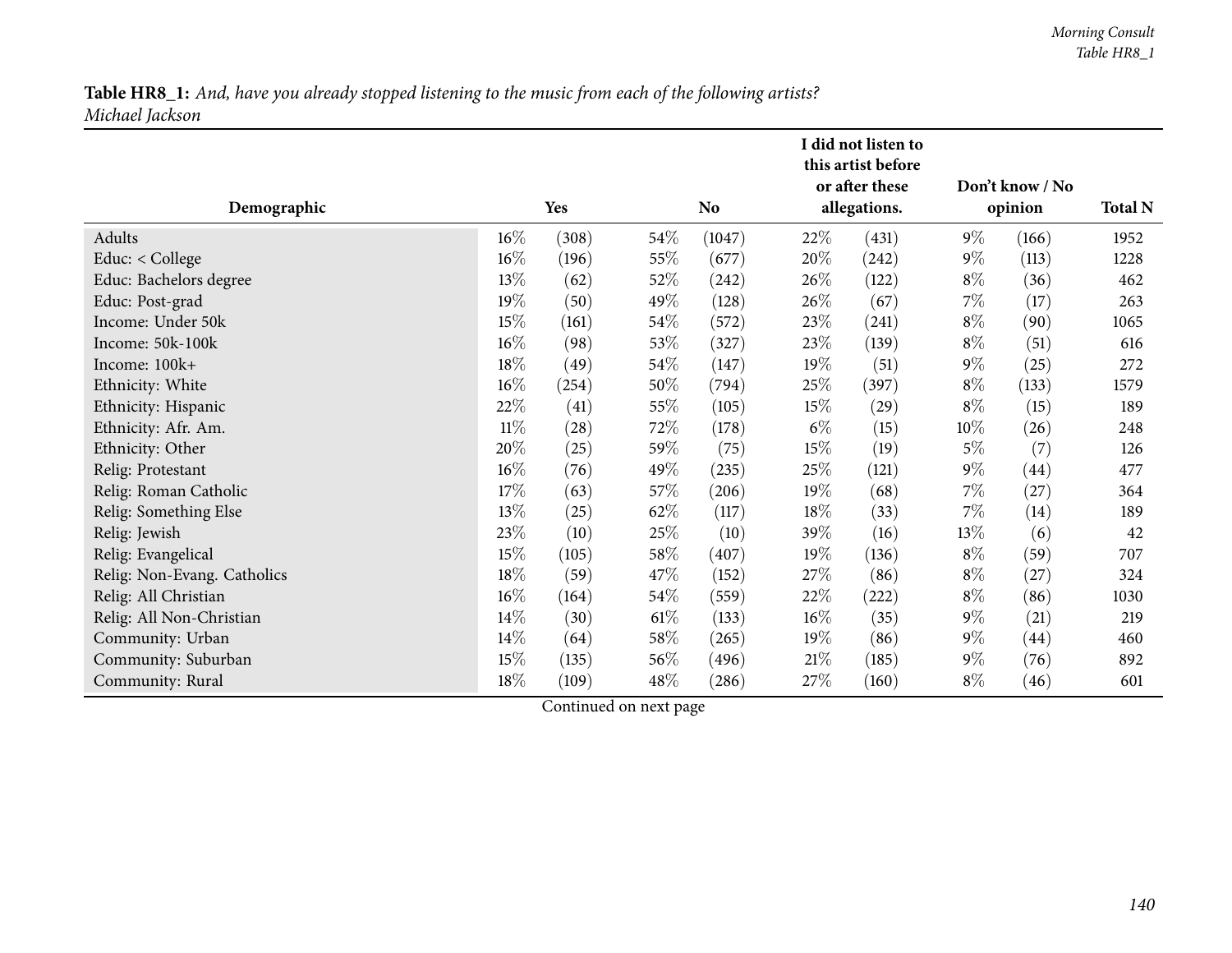|                               |        |       |        |           |        | I did not listen to<br>this artist before |        |                 |                |
|-------------------------------|--------|-------|--------|-----------|--------|-------------------------------------------|--------|-----------------|----------------|
|                               |        |       |        |           |        | or after these                            |        | Don't know / No |                |
| Demographic                   |        | Yes   |        | <b>No</b> |        | allegations.                              |        | opinion         | <b>Total N</b> |
| Adults                        | $16\%$ | (308) | 54%    | (1047)    | 22%    | (431)                                     | $9\%$  | (166)           | 1952           |
| Employ: Private Sector        | 15%    | (87)  | 59%    | (339)     | 18%    | (104)                                     | $8\%$  | (45)            | 575            |
| Employ: Government            | 26%    | (32)  | 49%    | (59)      | 19%    | (23)                                      | $6\%$  | (8)             | 121            |
| Employ: Self-Employed         | $14\%$ | (27)  | 54%    | (101)     | 25%    | (47)                                      | $7\%$  | (12)            | 187            |
| Employ: Homemaker             | $17\%$ | (27)  | 49%    | (80)      | 22%    | (35)                                      | 12%    | (20)            | 162            |
| Employ: Student               | $15\%$ | (11)  | $56\%$ | (43)      | 26%    | (20)                                      | $4\%$  | (3)             | 76             |
| Employ: Retired               | 16%    | (85)  | 46%    | (239)     | 30%    | (154)                                     | $8\%$  | (40)            | 518            |
| Employ: Unemployed            | $14\%$ | (22)  | 54%    | (84)      | 19%    | (29)                                      | 13%    | (20)            | 155            |
| Employ: Other                 | $11\%$ | (17)  | 65%    | (102)     | 13%    | (20)                                      | $11\%$ | (18)            | 157            |
| Military HH: Yes              | 19%    | (71)  | 48%    | (176)     | 24\%   | (89)                                      | $8\%$  | (29)            | 365            |
| Military HH: No               | $15\%$ | (237) | 55%    | (871)     | 22%    | (343)                                     | $9\%$  | (137)           | 1587           |
| RD/WT: Right Direction        | 17\%   | (123) | $51\%$ | (378)     | 24%    | (177)                                     | $8\%$  | (59)            | 736            |
| RD/WT: Wrong Track            | 15%    | (185) | 55%    | (669)     | 21\%   | (254)                                     | $9\%$  | (107)           | 1216           |
| Trump Job Approve             | $16\%$ | (130) | 49%    | (398)     | 27\%   | (218)                                     | $8\%$  | (64)            | 810            |
| Trump Job Disapprove          | 16%    | (165) | 57%    | (598)     | 19%    | (198)                                     | $8\%$  | (85)            | 1046           |
| Trump Job Strongly Approve    | 17%    | (75)  | 45%    | (198)     | $31\%$ | (136)                                     | $8\%$  | (36)            | 444            |
| Trump Job Somewhat Approve    | 15%    | (55)  | 55%    | (201)     | 22%    | (82)                                      | $8\%$  | (28)            | 366            |
| Trump Job Somewhat Disapprove | 13%    | (32)  | 62%    | (151)     | 18%    | (43)                                      | $6\%$  | (15)            | 242            |
| Trump Job Strongly Disapprove | 17%    | (133) | 56%    | (447)     | 19%    | (154)                                     | $9\%$  | (70)            | 804            |
| Favorable of Trump            | 16%    | (128) | 50%    | (395)     | 27%    | (214)                                     | $7\%$  | (57)            | 794            |
| Unfavorable of Trump          | 16%    | (166) | 58\%   | (608)     | 19%    | (198)                                     | $7\%$  | (73)            | 1045           |
| Very Favorable of Trump       | $18\%$ | (84)  | 45%    | (208)     | 29%    | (136)                                     | $8\%$  | (35)            | 463            |
| Somewhat Favorable of Trump   | 13%    | (44)  | 56%    | (187)     | 24%    | (78)                                      | $7\%$  | (22)            | 331            |
| Somewhat Unfavorable of Trump | 13%    | (26)  | 61%    | (123)     | 20%    | (39)                                      | $6\%$  | (12)            | 200            |
| Very Unfavorable of Trump     | 17%    | (140) | 57%    | (485)     | 19%    | (159)                                     | $7\%$  | (61)            | 845            |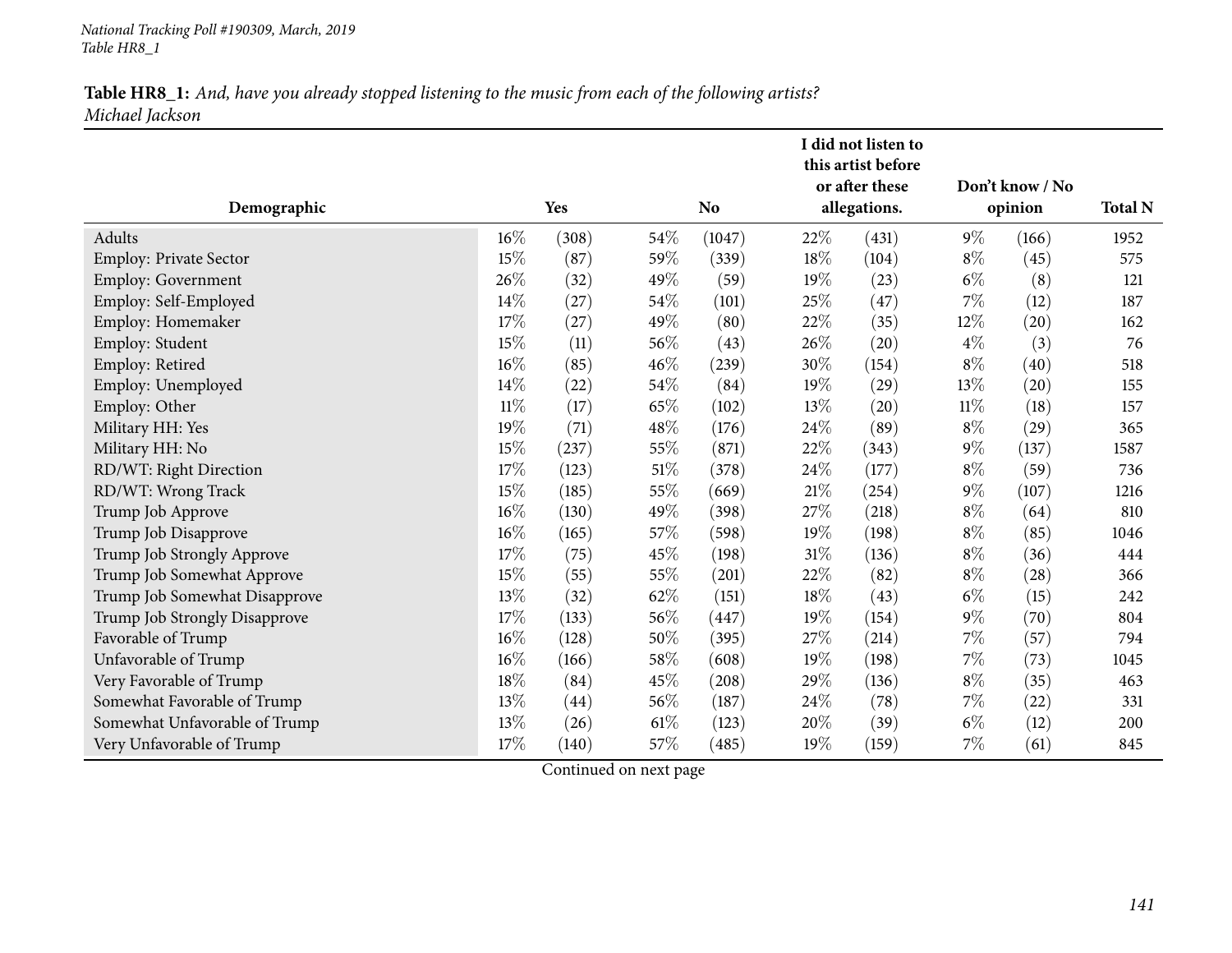| Demographic                          |        | Yes   |      | <b>No</b> |      | I did not listen to<br>this artist before<br>or after these<br>allegations. |        | Don't know / No<br>opinion | <b>Total N</b> |
|--------------------------------------|--------|-------|------|-----------|------|-----------------------------------------------------------------------------|--------|----------------------------|----------------|
|                                      |        |       |      |           |      |                                                                             |        |                            |                |
| Adults                               | 16%    | (308) | 54%  | (1047)    | 22%  | (431)                                                                       | $9\%$  | (166)                      | 1952           |
| #1 Issue: Economy                    | 16%    | (89)  | 58%  | (320)     | 18%  | (97)                                                                        | $8\%$  | (47)                       | 553            |
| #1 Issue: Security                   | 18%    | (75)  | 46\% | (194)     | 27%  | (114)                                                                       | $8\%$  | (35)                       | 419            |
| #1 Issue: Health Care                | 13%    | (37)  | 56%  | (162)     | 21%  | (62)                                                                        | $10\%$ | (28)                       | 289            |
| #1 Issue: Medicare / Social Security | 18%    | (50)  | 47%  | (132)     | 26\% | (72)                                                                        | $9\%$  | (26)                       | 281            |
| #1 Issue: Women's Issues             | 14%    | (12)  | 59%  | (52)      | 17%  | (15)                                                                        | $11\%$ | (10)                       | 89             |
| #1 Issue: Education                  | 14%    | (17)  | 59%  | (71)      | 19%  | (22)                                                                        | $9\%$  | (11)                       | 121            |
| #1 Issue: Energy                     | 16%    | (15)  | 57%  | (54)      | 24%  | (23)                                                                        | $4\%$  | (4)                        | 96             |
| #1 Issue: Other                      | $11\%$ | (12)  | 59%  | (62)      | 24\% | (25)                                                                        | $6\%$  | (7)                        | 105            |
| 2018 House Vote: Democrat            | 18%    | (125) | 58%  | (411)     | 18%  | (125)                                                                       | $7\%$  | (52)                       | 713            |
| 2018 House Vote: Republican          | 16%    | (110) | 48%  | (322)     | 28%  | (188)                                                                       | $7\%$  | (50)                       | 669            |
| 2018 House Vote: Someone else        | $9\%$  | (8)   | 46%  | (41)      | 31%  | (28)                                                                        | 13%    | (12)                       | 90             |
| 2018 House Vote: Didnt Vote          | 13%    | (62)  | 57%  | (271)     | 19%  | (91)                                                                        | $11\%$ | (52)                       | 476            |
| 2016 Vote: Hillary Clinton           | 18%    | (110) | 59%  | (371)     | 15%  | (93)                                                                        | $8\%$  | (50)                       | 624            |
| 2016 Vote: Donald Trump              | 17%    | (112) | 46%  | (305)     | 30%  | (198)                                                                       | $7\%$  | (49)                       | 664            |
| 2016 Vote: Someone else              | 12%    | (18)  | 47%  | (68)      | 29%  | (43)                                                                        | 12%    | (17)                       | 145            |
| 2016 Vote: Didnt Vote                | 12%    | (63)  | 59%  | (300)     | 19%  | (96)                                                                        | $10\%$ | (50)                       | 510            |
| Voted in 2014: Yes                   | 17%    | (216) | 52%  | (666)     | 23%  | (290)                                                                       | $8\%$  | (104)                      | 1275           |
| Voted in 2014: No                    | 13%    | (91)  | 56%  | (381)     | 21%  | (142)                                                                       | $9\%$  | (62)                       | 677            |
| 2012 Vote: Barack Obama              | 17%    | (125) | 58%  | (432)     | 16%  | (120)                                                                       | $8\%$  | (62)                       | 740            |
| 2012 Vote: Mitt Romney               | 17%    | (90)  | 46%  | (247)     | 32%  | (172)                                                                       | $6\%$  | (33)                       | 542            |
| 2012 Vote: Other                     | 13%    | (12)  | 47\% | (41)      | 28%  | (25)                                                                        | 12%    | (10)                       | 88             |
| 2012 Vote: Didn't Vote               | 14%    | (81)  | 56%  | (326)     | 20%  | (114)                                                                       | 10%    | (61)                       | 582            |
| 4-Region: Northeast                  | 16%    | (57)  | 52%  | (182)     | 25%  | (88)                                                                        | $6\%$  | (22)                       | 348            |
| 4-Region: Midwest                    | 14%    | (62)  | 53%  | (239)     | 23%  | (103)                                                                       | 10%    | (45)                       | 448            |
| 4-Region: South                      | 16%    | (116) | 53%  | (384)     | 22%  | (160)                                                                       | $9\%$  | (69)                       | 729            |
| 4-Region: West                       | 17%    | (74)  | 57%  | (242)     | 19%  | (80)                                                                        | $7\%$  | (30)                       | 427            |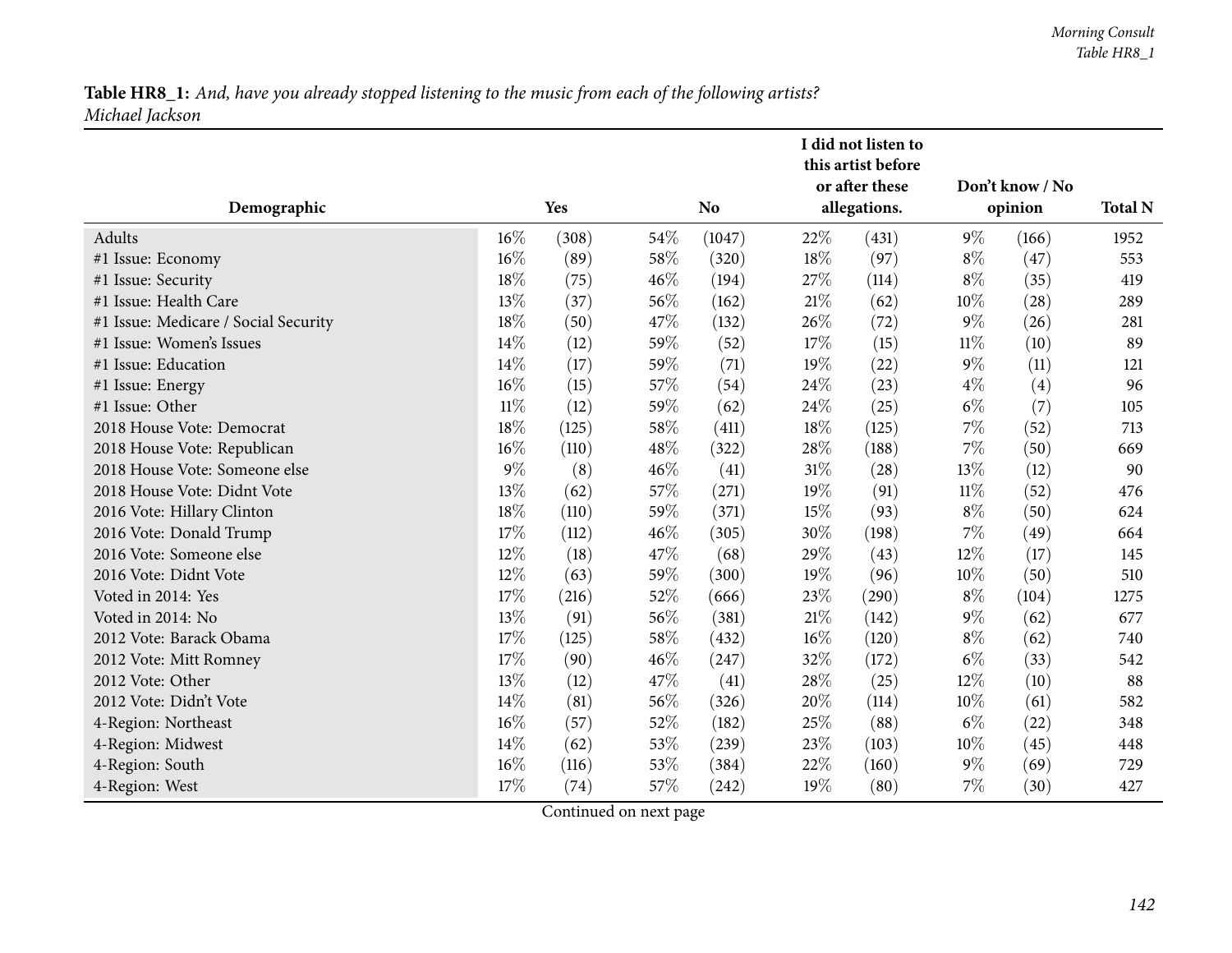|                                                       |        |       |     |           |        | I did not listen to<br>this artist before<br>or after these |        | Don't know / No |                |
|-------------------------------------------------------|--------|-------|-----|-----------|--------|-------------------------------------------------------------|--------|-----------------|----------------|
| Demographic                                           |        | Yes   |     | <b>No</b> |        | allegations.                                                |        | opinion         | <b>Total N</b> |
| Adults                                                | $16\%$ | (308) | 54% | (1047)    | 22%    | (431)                                                       | $9\%$  | (166)           | 1952           |
| Watch TV Shows: Every day                             | 17%    | (174) | 56% | (585)     | 19%    | (202)                                                       | $8\%$  | (82)            | 1044           |
| Watch TV Shows: Several times per week                | 14%    | (61)  | 54% | (227)     | 24\%   | (102)                                                       | $7\%$  | (31)            | 420            |
| Watch TV Shows: About once per week                   | 16%    | (17)  | 52% | (57)      | 19%    | (21)                                                        | 13%    | (14)            | 110            |
| Watch TV Shows: Several times per month               | 16%    | (16)  | 52% | (49)      | 28%    | (26)                                                        | $4\%$  | (3)             | 95             |
| Watch TV Shows: About once per month                  | 15%    | (9)   | 49% | (29)      | 25%    | (15)                                                        | $11\%$ | (7)             | 60             |
| Watch TV Shows: Less often than once per month        | 15%    | (11)  | 43% | (32)      | 36%    | (27)                                                        | $6\%$  | (4)             | 74             |
| Watch TV Shows: Never                                 | 13%    | (19)  | 45% | (67)      | 26%    | (39)                                                        | 17%    | (25)            | 149            |
| Watch Movies: Every day                               | 20%    | (68)  | 59% | (201)     | $11\%$ | (37)                                                        | 10%    | (32)            | 339            |
| Watch Movies: Several times per week                  | 16%    | (82)  | 59% | (292)     | 19%    | (93)                                                        | $6\%$  | (31)            | 497            |
| Watch Movies: About once per week                     | 14\%   | (46)  | 56% | (183)     | $21\%$ | (70)                                                        | $9\%$  | (28)            | 326            |
| Watch Movies: Several times per month                 | 14\%   | (35)  | 52% | (135)     | 27%    | (71)                                                        | $7\%$  | (18)            | 260            |
| Watch Movies: About once per month                    | 13%    | (25)  | 50% | (98)      | 28%    | (56)                                                        | $9\%$  | (18)            | 198            |
| Watch Movies: Less often than once per month          | 16%    | (26)  | 41% | (68)      | 36%    | (59)                                                        | 7%     | (11)            | 164            |
| <b>Watch Movies: Never</b>                            | 15%    | (26)  | 41% | (70)      | 27%    | (45)                                                        | 16%    | (27)            | 168            |
| Watch Sporting Events: Every day                      | 23%    | (38)  | 65% | (109)     | $9\%$  | (15)                                                        | $3\%$  | (6)             | 168            |
| Watch Sporting Events: Several times per week         | 12%    | (34)  | 60% | (171)     | 19%    | (53)                                                        | $9\%$  | (26)            | 285            |
| Watch Sporting Events: About once per week            | 17%    | (44)  | 57% | (145)     | 20%    | (50)                                                        | $6\%$  | (14)            | 253            |
| Watch Sporting Events: Several times per month        | $21\%$ | (40)  | 50% | (94)      | 23%    | (44)                                                        | $5\%$  | (10)            | 188            |
| Watch Sporting Events: About once per month           | 12%    | (19)  | 60% | (93)      | 18%    | (27)                                                        | $10\%$ | (16)            | 155            |
| Watch Sporting Events: Less often than once per month | 15%    | (47)  | 52% | (164)     | 23%    | (73)                                                        | $9\%$  | (29)            | 313            |
| Watch Sporting Events: Never                          | 15%    | (86)  | 46% | (271)     | 29%    | (168)                                                       | $11\%$ | (66)            | 591            |
| Cable Subscription: Currently                         | 18%    | (171) | 54% | (519)     | 20%    | (198)                                                       | $8\%$  | (82)            | 969            |
| Cable Subscription: In the past                       | 15%    | (108) | 56% | (392)     | $23\%$ | (159)                                                       | $6\%$  | (41)            | 699            |
| Cable Subscription: Never                             | 10%    | (29)  | 48% | (136)     | 26%    | (74)                                                        | 15%    | (44)            | 283            |
| Satellite TV Subscription: Currently                  | 18%    | (87)  | 54% | (265)     | 20%    | (98)                                                        | $8\%$  | (39)            | 489            |
| Satellite TV Subscription: In the past                | 19%    | (104) | 53% | (288)     | 22%    | (121)                                                       | $6\%$  | (32)            | 545            |
| Satellite TV Subscription: Never                      | 13%    | (117) | 54% | (493)     | 23%    | (212)                                                       | $10\%$ | (96)            | 918            |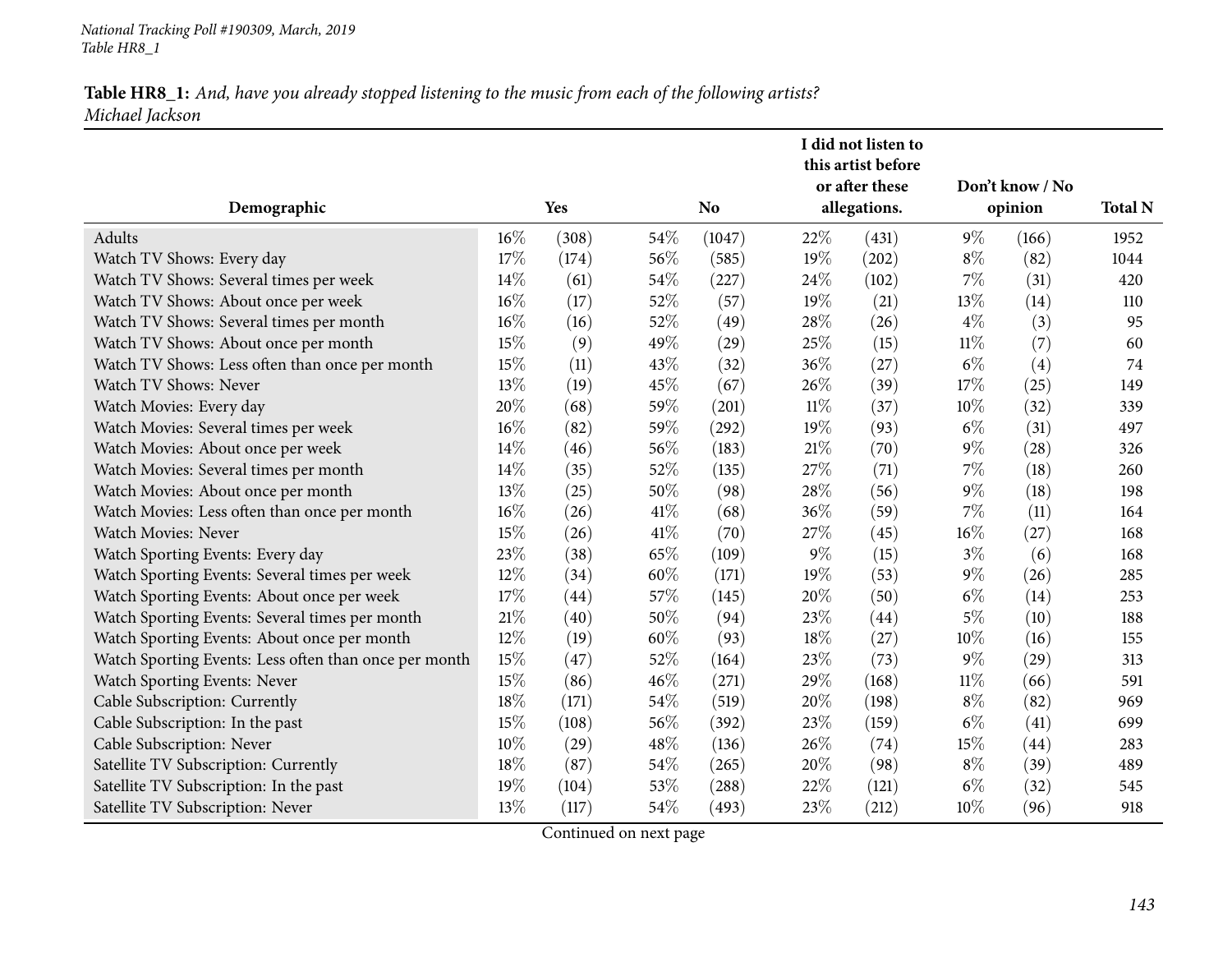| Demographic                                 |        | Yes   |        | No.    |        | I did not listen to<br>this artist before<br>or after these<br>allegations. | Don't know / No<br>opinion | <b>Total N</b> |      |
|---------------------------------------------|--------|-------|--------|--------|--------|-----------------------------------------------------------------------------|----------------------------|----------------|------|
| Adults                                      | $16\%$ | (308) | $54\%$ | (1047) | 22%    | (431)                                                                       | $9\%$                      | (166)          | 1952 |
| Streaming Service Subscription: Currently   | $16\%$ | (187) | $56\%$ | (657)  | 20%    | (235)                                                                       | $7\%$                      | (87)           | 1165 |
| Streaming Service Subscription: In the past | $15\%$ | (31)  | $54\%$ | (114)  | 24\%   | (51)                                                                        | $6\%$                      | (14)           | 209  |
| Streaming Service Subscription: Never       | 15%    | (89)  | $48\%$ | (276)  | 25%    | (146)                                                                       | $11\%$                     | (66)           | 578  |
| Film: An avid fan                           | $16\%$ | (107) | 63\%   | (428)  | $14\%$ | (92)                                                                        | $8\%$                      | (53)           | 681  |
| Film: A casual fan                          | $16\%$ | (165) | $51\%$ | (533)  | $26\%$ | (277)                                                                       | $7\%$                      | (74)           | 1049 |
| Film: Not a fan                             | $16\%$ | (36)  | 39\%   | (86)   | 28\%   | (62)                                                                        | 18%                        | (39)           | 222  |
| Television: An avid fan                     | 17%    | (163) | 58\%   | (563)  | $18\%$ | (173)                                                                       | $7\%$                      | (73)           | 973  |
| Television: A casual fan                    | 14%    | (119) | 52\%   | (440)  | 26\%   | (220)                                                                       | $9\%$                      | (73)           | 852  |
| Television: Not a fan                       | 20%    | (25)  | 35%    | (44)   | $30\%$ | (38)                                                                        | $16\%$                     | (21)           | 128  |
| Music: An avid fan                          | 16%    | (158) | $61\%$ | (610)  | 15%    | (155)                                                                       | $8\%$                      | (76)           | 998  |
| Music: A casual fan                         | 15%    | (128) | 49\%   | (416)  | 28%    | (237)                                                                       | $8\%$                      | (68)           | 849  |
| Music: Not a fan                            | 20%    | (21)  | 20%    | (21)   | 38\%   | (40)                                                                        | 22\%                       | (23)           | 104  |
| Fashion: An avid fan                        | $19\%$ | (54)  | 65\%   | (188)  | $9\%$  | (25)                                                                        | $8\%$                      | (23)           | 290  |
| Fashion: A casual fan                       | 18\%   | (137) | 57\%   | (432)  | $18\%$ | (140)                                                                       | $7\%$                      | (53)           | 762  |
| Fashion: Not a fan                          | 13%    | (116) | 47\%   | (427)  | 30%    | (266)                                                                       | $10\%$                     | (91)           | 900  |

*Note:* Row proportions may total to larger than one-hundred percen<sup>t</sup> due to rounding. For more information visit [MorningConsultIntelligence.com](https://morningconsultintelligence.com).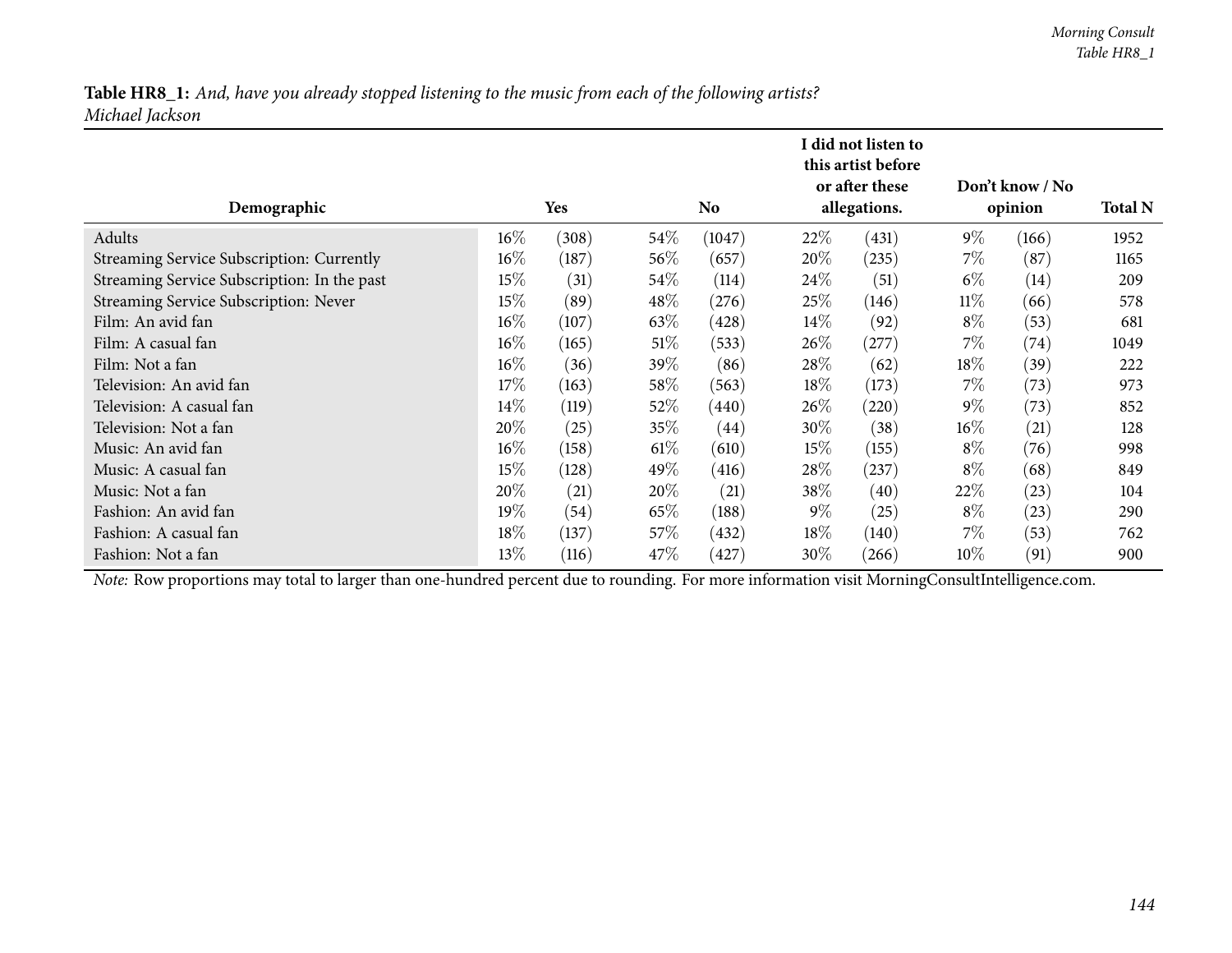|                          |        |       |        |           |        | I did not listen to                  |        |                 |                |
|--------------------------|--------|-------|--------|-----------|--------|--------------------------------------|--------|-----------------|----------------|
|                          |        |       |        |           |        | this artist before<br>or after these |        | Don't know / No |                |
| Demographic              |        | Yes   |        | <b>No</b> |        | allegations.                         |        | opinion         | <b>Total N</b> |
| Adults                   | 18%    | (352) | 22\%   | (432)     | 53%    | (1033)                               | $7\%$  | (135)           | 1952           |
| Gender: Male             | 19%    | (175) | 22%    | (205)     | 50%    | (461)                                | $8\%$  | (72)            | 914            |
| Gender: Female           | $17\%$ | (177) | 22\%   | (227)     | $55\%$ | (572)                                | $6\%$  | (62)            | 1038           |
| Age: 18-29               | $21\%$ | (73)  | $31\%$ | (109)     | $38\%$ | (133)                                | $10\%$ | (33)            | 348            |
| Age: 30-44               | 26\%   | (114) | $34\%$ | (150)     | $34\%$ | (149)                                | $6\%$  | (26)            | 439            |
| Age: 45-54               | $16\%$ | (54)  | 22\%   | (76)      | 53\%   | (179)                                | $9\%$  | (32)            | 341            |
| Age: 55-64               | 17\%   | (62)  | 17%    | (63)      | 62%    | (229)                                | $4\%$  | (15)            | 369            |
| Age: 65+                 | $11\%$ | (50)  | $8\%$  | (34)      | 75%    | (342)                                | $6\%$  | (28)            | 454            |
| Generation Z: 18-21      | $21\%$ | (24)  | $31\%$ | (36)      | 36%    | (42)                                 | $12\%$ | (14)            | 116            |
| Millennial: Age 22-37    | 25%    | (121) | 32%    | (154)     | 35%    | (167)                                | $8\%$  | (36)            | 478            |
| Generation X: Age 38-53  | 18%    | (89)  | $28\%$ | (138)     | 47%    | (232)                                | $8\%$  | (38)            | 498            |
| Boomers: Age 54-72       | 15%    | (109) | 13\%   | (98)      | 67\%   | (495)                                | $5\%$  | (35)            | 736            |
| PID: Dem (no lean)       | 22%    | (148) | 26\%   | (177)     | 47\%   | (314)                                | $5\%$  | (35)            | 674            |
| PID: Ind (no lean)       | 16%    | (104) | $23\%$ | (154)     | 51\%   | (334)                                | $10\%$ | (68)            | 659            |
| PID: Rep (no lean)       | 16%    | (101) | $16\%$ | (101)     | 62%    | (385)                                | $5\%$  | (32)            | 619            |
| PID/Gender: Dem Men      | 23\%   | (66)  | $27\%$ | (75)      | 42\%   | (119)                                | $8\%$  | (22)            | 282            |
| PID/Gender: Dem Women    | $21\%$ | (82)  | 26%    | (102)     | 50%    | (195)                                | $3\%$  | (14)            | 392            |
| PID/Gender: Ind Men      | $14\%$ | (45)  | 24\%   | (76)      | $51\%$ | (161)                                | 10%    | (32)            | 313            |
| PID/Gender: Ind Women    | 17%    | (59)  | 23%    | (79)      | 50%    | (173)                                | $10\%$ | (36)            | 347            |
| PID/Gender: Rep Men      | 20%    | (65)  | $17\%$ | (55)      | $57\%$ | (181)                                | $6\%$  | (19)            | 319            |
| PID/Gender: Rep Women    | 12%    | (37)  | 15%    | (46)      | 68\%   | (204)                                | $4\%$  | (13)            | 299            |
| Ideo: Liberal (1-3)      | 26%    | (158) | 23\%   | (144)     | 47\%   | (291)                                | $4\%$  | (22)            | 614            |
| Ideo: Moderate (4)       | 17%    | (69)  | 25%    | (105)     | $51\%$ | (212)                                | $8\%$  | (32)            | 419            |
| Ideo: Conservative (5-7) | $14\%$ | (96)  | 15\%   | (104)     | 64\%   | (444)                                | $7\%$  | (51)            | 695            |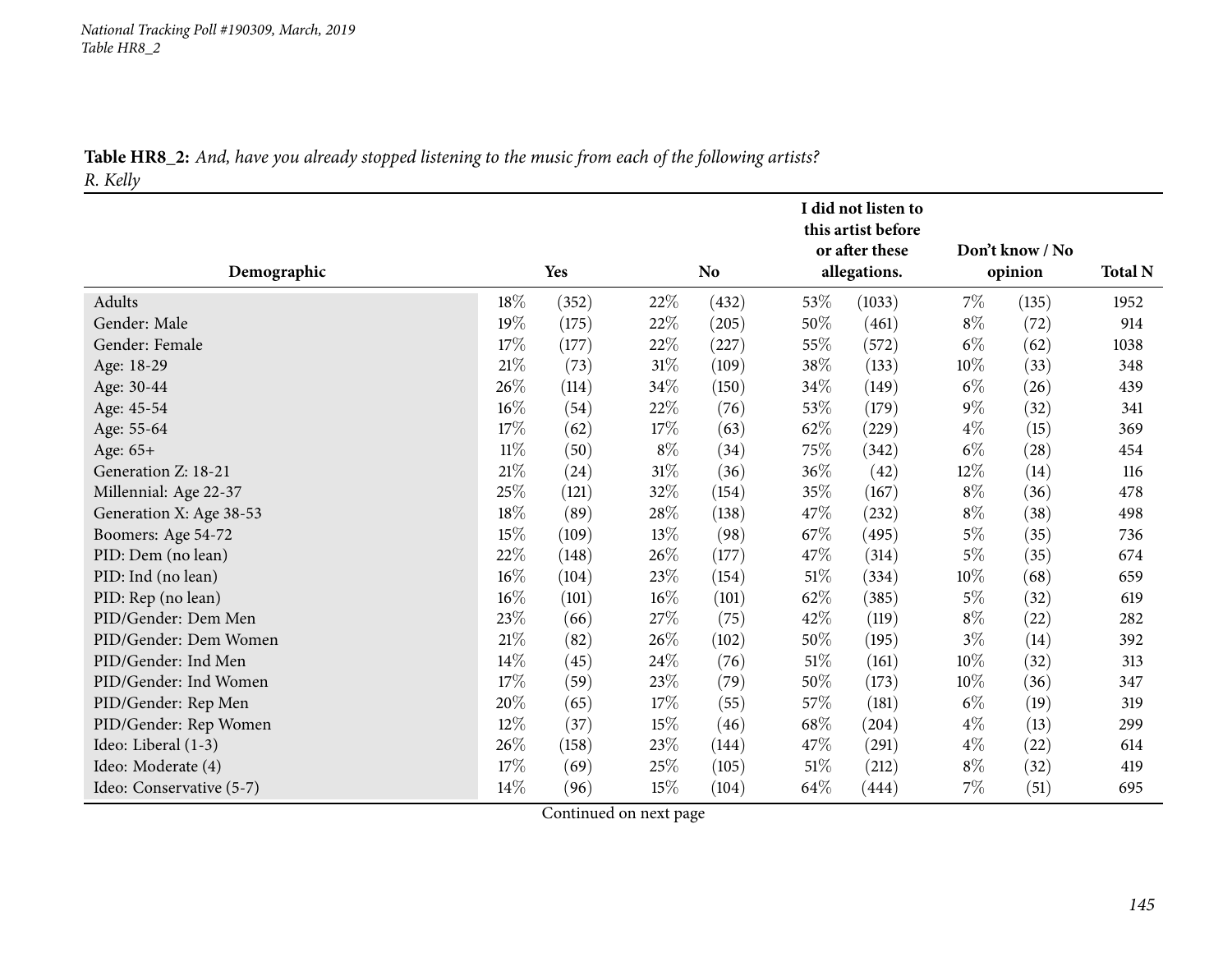|                             |        |       |        |           |        | I did not listen to<br>this artist before<br>or after these |        | Don't know / No |                |
|-----------------------------|--------|-------|--------|-----------|--------|-------------------------------------------------------------|--------|-----------------|----------------|
| Demographic                 |        | Yes   |        | <b>No</b> |        | allegations.                                                |        | opinion         | <b>Total N</b> |
| Adults                      | 18\%   | (352) | 22\%   | (432)     | $53\%$ | (1033)                                                      | $7\%$  | (135)           | 1952           |
| Educ: < College             | 19%    | (232) | $24\%$ | (298)     | 49\%   | (596)                                                       | $8\%$  | (101)           | 1228           |
| Educ: Bachelors degree      | $16\%$ | (74)  | 19%    | (88)      | $61\%$ | (280)                                                       | $4\%$  | (20)            | 462            |
| Educ: Post-grad             | $17\%$ | (46)  | 17%    | (46)      | $60\%$ | (157)                                                       | $5\%$  | (14)            | 263            |
| Income: Under 50k           | 19%    | (198) | $25\%$ | (266)     | 49%    | (517)                                                       | $8\%$  | (83)            | 1065           |
| Income: 50k-100k            | $17\%$ | (103) | 21\%   | (127)     | $57\%$ | (351)                                                       | $5\%$  | (33)            | 616            |
| Income: 100k+               | 19%    | (51)  | 14\%   | (39)      | $60\%$ | (164)                                                       | 7%     | (18)            | 272            |
| Ethnicity: White            | 17\%   | (261) | $17\%$ | (270)     | $60\%$ | (944)                                                       | 7%     | (104)           | 1579           |
| Ethnicity: Hispanic         | 29%    | (55)  | 28\%   | (52)      | 34\%   | (64)                                                        | $9\%$  | (17)            | 189            |
| Ethnicity: Afr. Am.         | 25%    | (61)  | 50%    | (125)     | 15\%   | (37)                                                        | $10\%$ | (25)            | 248            |
| Ethnicity: Other            | 24\%   | (31)  | 30%    | (38)      | 41\%   | (52)                                                        | $4\%$  | (5)             | 126            |
| Relig: Protestant           | 14%    | (66)  | 17%    | (79)      | 63\%   | (303)                                                       | $6\%$  | (28)            | 477            |
| Relig: Roman Catholic       | 19%    | (69)  | 22\%   | (79)      | 54\%   | (198)                                                       | $5\%$  | (19)            | 364            |
| Relig: Something Else       | 26\%   | (49)  | 26\%   | (50)      | 39%    | (74)                                                        | $9\%$  | (17)            | 189            |
| Relig: Jewish               | $17\%$ | (7)   | $6\%$  | (2)       | 70\%   | (29)                                                        | 7%     | (3)             | 42             |
| Relig: Evangelical          | $18\%$ | (130) | 20%    | (145)     | 55\%   | (391)                                                       | $6\%$  | (42)            | 707            |
| Relig: Non-Evang. Catholics | 17%    | (54)  | 20%    | (64)      | 57\%   | (184)                                                       | $7\%$  | (22)            | 324            |
| Relig: All Christian        | 18%    | (184) | 20%    | (208)     | $56\%$ | (575)                                                       | $6\%$  | (63)            | 1030           |
| Relig: All Non-Christian    | 19%    | (41)  | 33%    | (72)      | $39\%$ | (86)                                                        | $9\%$  | (19)            | 219            |
| Community: Urban            | $21\%$ | (97)  | 29%    | (132)     | 43\%   | (198)                                                       | 7%     | (32)            | 460            |
| Community: Suburban         | 17%    | (149) | $21\%$ | (187)     | 55\%   | (491)                                                       | 7%     | (64)            | 892            |
| Community: Rural            | 18%    | (106) | 19%    | (113)     | 57\%   | (343)                                                       | $6\%$  | (38)            | 601            |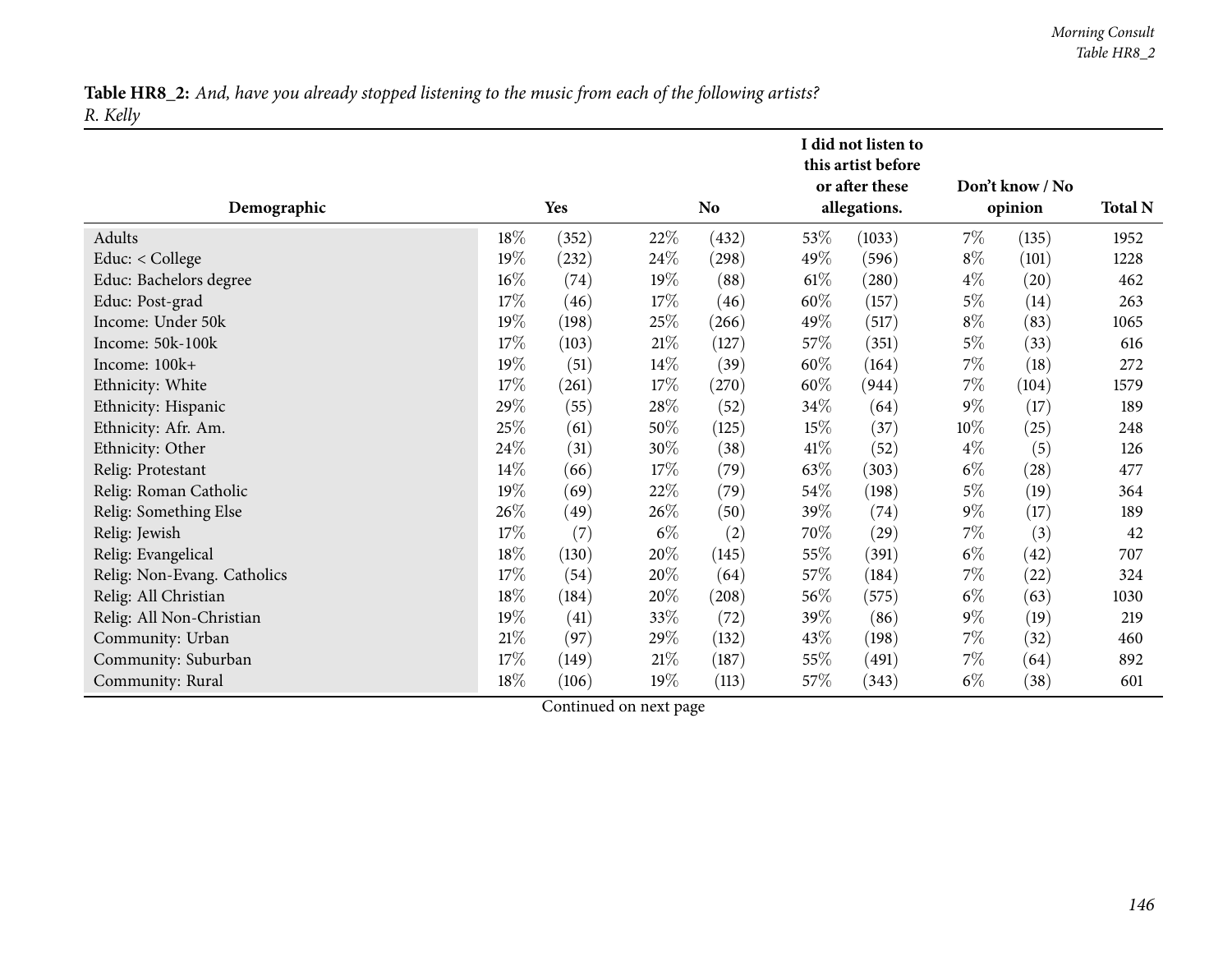|                               |        |       |        |                |        | I did not listen to<br>this artist before |       |                 |                |
|-------------------------------|--------|-------|--------|----------------|--------|-------------------------------------------|-------|-----------------|----------------|
|                               |        |       |        |                |        | or after these                            |       | Don't know / No |                |
| Demographic                   |        | Yes   |        | N <sub>o</sub> |        | allegations.                              |       | opinion         | <b>Total N</b> |
| Adults                        | $18\%$ | (352) | 22%    | (432)          | 53%    | (1033)                                    | 7%    | (135)           | 1952           |
| Employ: Private Sector        | 21%    | (119) | $25\%$ | (141)          | 49%    | (284)                                     | $5\%$ | (30)            | 575            |
| <b>Employ: Government</b>     | 25%    | (30)  | 24\%   | (29)           | 49%    | (60)                                      | $2\%$ | (3)             | 121            |
| Employ: Self-Employed         | 17%    | (31)  | $27\%$ | (50)           | 49%    | (92)                                      | 7%    | (13)            | 187            |
| Employ: Homemaker             | 18%    | (29)  | 19%    | (30)           | 55%    | (90)                                      | $8\%$ | (13)            | 162            |
| Employ: Student               | 18%    | (14)  | $31\%$ | (24)           | 45%    | (34)                                      | $6\%$ | (4)             | 76             |
| Employ: Retired               | $14\%$ | (71)  | $10\%$ | (50)           | 71\%   | (368)                                     | $5\%$ | (28)            | 518            |
| Employ: Unemployed            | 20%    | (32)  | 32%    | (50)           | 33%    | (51)                                      | 15%   | (23)            | 155            |
| Employ: Other                 | 16%    | (26)  | $37\%$ | (58)           | 34%    | (54)                                      | 13%   | (20)            | 157            |
| Military HH: Yes              | 14%    | (52)  | 17%    | (63)           | 64%    | (233)                                     | $5\%$ | (17)            | 365            |
| Military HH: No               | 19%    | (300) | 23%    | (370)          | 50%    | (800)                                     | 7%    | (118)           | 1587           |
| RD/WT: Right Direction        | $17\%$ | (128) | 19%    | (143)          | 56\%   | (410)                                     | $8\%$ | (56)            | 736            |
| RD/WT: Wrong Track            | 18%    | (225) | 24%    | (289)          | $51\%$ | (623)                                     | $6\%$ | (79)            | 1216           |
| Trump Job Approve             | 16%    | (126) | $18\%$ | (143)          | 59%    | (480)                                     | $8\%$ | (61)            | 810            |
| Trump Job Disapprove          | 20%    | (211) | $25\%$ | (262)          | 50%    | (519)                                     | $5\%$ | (54)            | 1046           |
| Trump Job Strongly Approve    | 16%    | (72)  | 15%    | (66)           | 62%    | (275)                                     | 7%    | (32)            | 444            |
| Trump Job Somewhat Approve    | 15%    | (54)  | $21\%$ | (77)           | 56%    | (205)                                     | $8\%$ | (29)            | 366            |
| Trump Job Somewhat Disapprove | 18%    | (43)  | 30%    | (72)           | 45%    | (110)                                     | 7%    | (17)            | 242            |
| Trump Job Strongly Disapprove | 21%    | (168) | 24\%   | (190)          | $51\%$ | (409)                                     | $5\%$ | (37)            | 804            |
| Favorable of Trump            | 16%    | (126) | 17%    | (137)          | 60%    | (476)                                     | 7%    | (55)            | 794            |
| Unfavorable of Trump          | $20\%$ | (209) | 26\%   | (273)          | 50%    | (521)                                     | $4\%$ | (41)            | 1045           |
| Very Favorable of Trump       | $17\%$ | (79)  | $14\%$ | (65)           | 62%    | (288)                                     | 7%    | (31)            | 463            |
| Somewhat Favorable of Trump   | $14\%$ | (47)  | 22\%   | (72)           | 57\%   | (188)                                     | $7\%$ | (24)            | 331            |
| Somewhat Unfavorable of Trump | 16%    | (33)  | 28%    | (56)           | $51\%$ | (102)                                     | $4\%$ | (8)             | 200            |
| Very Unfavorable of Trump     | $21\%$ | (176) | 26%    | (217)          | 50%    | (419)                                     | $4\%$ | (33)            | 845            |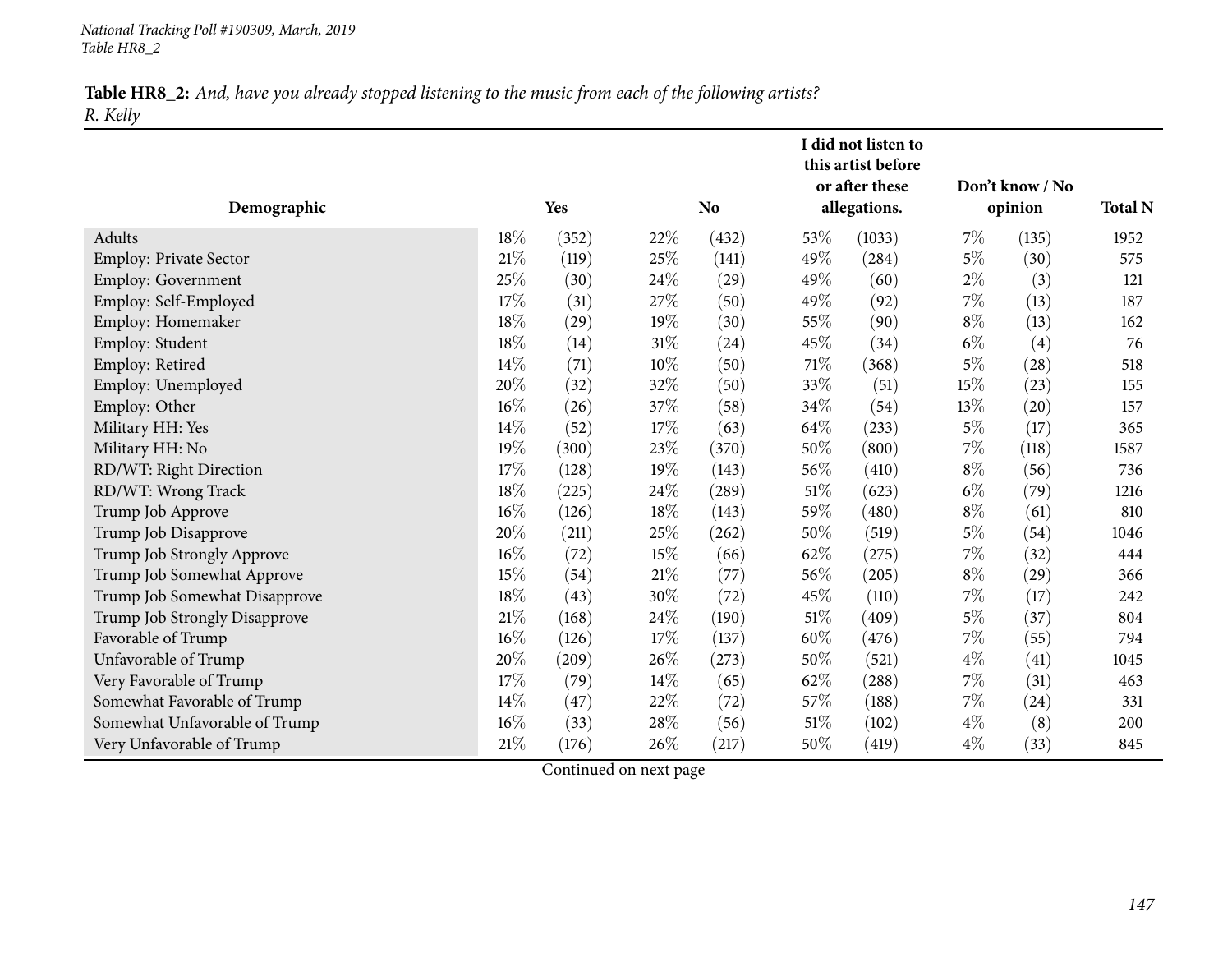|                                      |        |       |        |           |        | I did not listen to<br>this artist before |        |                 |                |
|--------------------------------------|--------|-------|--------|-----------|--------|-------------------------------------------|--------|-----------------|----------------|
|                                      |        |       |        |           |        | or after these                            |        | Don't know / No |                |
| Demographic                          |        | Yes   |        | <b>No</b> |        | allegations.                              |        | opinion         | <b>Total N</b> |
| Adults                               | 18%    | (352) | 22%    | (432)     | 53\%   | (1033)                                    | 7%     | (135)           | 1952           |
| #1 Issue: Economy                    | 20%    | (109) | 25%    | (138)     | 48%    | (265)                                     | $7\%$  | (40)            | 553            |
| #1 Issue: Security                   | 17%    | (73)  | 17%    | (72)      | 58\%   | (244)                                     | 7%     | (30)            | 419            |
| #1 Issue: Health Care                | 18%    | (53)  | 22%    | (65)      | 52%    | (149)                                     | 7%     | (21)            | 289            |
| #1 Issue: Medicare / Social Security | 15%    | (41)  | 15%    | (43)      | 65\%   | (181)                                     | $6\%$  | (16)            | 281            |
| #1 Issue: Women's Issues             | 22%    | (20)  | 24%    | (21)      | 43%    | (38)                                      | $11\%$ | (10)            | 89             |
| #1 Issue: Education                  | 23%    | (27)  | 37%    | (44)      | 35%    | (43)                                      | $5\%$  | (6)             | 121            |
| #1 Issue: Energy                     | 17%    | (16)  | 25%    | (24)      | 53%    | (51)                                      | $5\%$  | (5)             | 96             |
| #1 Issue: Other                      | 13%    | (14)  | 24%    | (25)      | 58%    | (61)                                      | $6\%$  | (6)             | 105            |
| 2018 House Vote: Democrat            | 21%    | (153) | 23%    | (167)     | 52\%   | (368)                                     | $4\%$  | (25)            | 713            |
| 2018 House Vote: Republican          | 15%    | (103) | 15%    | (100)     | 64\%   | (426)                                     | $6\%$  | (40)            | 669            |
| 2018 House Vote: Someone else        | 12%    | (10)  | 23%    | (21)      | 49%    | (44)                                      | 16%    | (14)            | 90             |
| 2018 House Vote: Didnt Vote          | 18%    | (86)  | 30%    | (142)     | $41\%$ | (194)                                     | $11\%$ | (54)            | 476            |
| 2016 Vote: Hillary Clinton           | 22%    | (139) | 25%    | (159)     | 48%    | (298)                                     | $4\%$  | (28)            | 624            |
| 2016 Vote: Donald Trump              | 15%    | (99)  | 15%    | (100)     | 63\%   | (421)                                     | 7%     | (44)            | 664            |
| 2016 Vote: Someone else              | $9\%$  | (13)  | 19%    | (28)      | 63\%   | (92)                                      | $8\%$  | (12)            | 145            |
| 2016 Vote: Didnt Vote                | 19%    | (98)  | 28%    | (142)     | 43%    | (219)                                     | 10%    | (51)            | 510            |
| Voted in 2014: Yes                   | $17\%$ | (222) | 20%    | (256)     | 56%    | (720)                                     | $6\%$  | (77)            | 1275           |
| Voted in 2014: No                    | 19%    | (130) | 26%    | (176)     | 46%    | (313)                                     | $8\%$  | (57)            | 677            |
| 2012 Vote: Barack Obama              | 21%    | (156) | 25%    | (185)     | 49%    | (364)                                     | $5\%$  | (35)            | 740            |
| 2012 Vote: Mitt Romney               | 14%    | (77)  | 12%    | (62)      | 68\%   | (369)                                     | $6\%$  | (33)            | 542            |
| 2012 Vote: Other                     | $6\%$  | (5)   | $21\%$ | (19)      | $61\%$ | (54)                                      | 12%    | (11)            | 88             |
| 2012 Vote: Didn't Vote               | 20%    | (114) | 29%    | (166)     | 42%    | (246)                                     | 10%    | (56)            | 582            |
| 4-Region: Northeast                  | 19%    | (65)  | 18%    | (62)      | 59%    | (206)                                     | $4\%$  | (15)            | 348            |
| 4-Region: Midwest                    | 18%    | (81)  | 20%    | (91)      | 55%    | (247)                                     | $6\%$  | (28)            | 448            |
| 4-Region: South                      | 17%    | (125) | 24%    | (172)     | 51\%   | (369)                                     | $8\%$  | (62)            | 729            |
| 4-Region: West                       | 19%    | (81)  | 25%    | (106)     | 49%    | (210)                                     | 7%     | (29)            | 427            |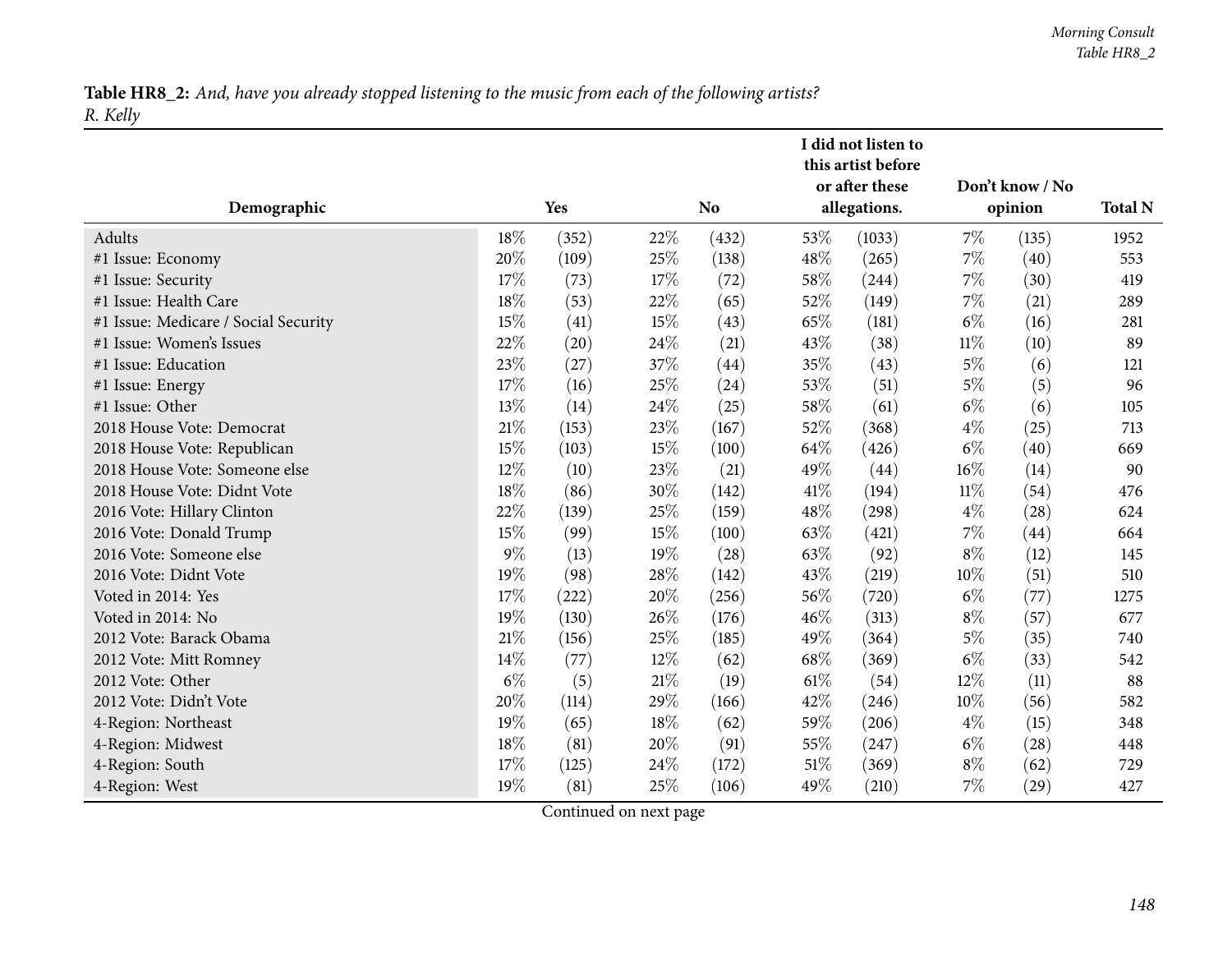|                                                       |        |            |        |           |        | I did not listen to<br>this artist before<br>or after these |        | Don't know / No |                |
|-------------------------------------------------------|--------|------------|--------|-----------|--------|-------------------------------------------------------------|--------|-----------------|----------------|
| Demographic                                           |        | <b>Yes</b> |        | <b>No</b> |        | allegations.                                                |        | opinion         | <b>Total N</b> |
| Adults                                                | 18%    | (352)      | 22%    | (432)     | 53\%   | (1033)                                                      | 7%     | (135)           | 1952           |
| Watch TV Shows: Every day                             | 18%    | (193)      | 22%    | (234)     | 52%    | (548)                                                       | 7%     | (70)            | 1044           |
| Watch TV Shows: Several times per week                | 17%    | (70)       | 24%    | (99)      | 55%    | (232)                                                       | $5\%$  | (20)            | 420            |
| Watch TV Shows: About once per week                   | 19%    | (21)       | 25%    | (28)      | 47\%   | (51)                                                        | $9\%$  | (10)            | 110            |
| Watch TV Shows: Several times per month               | 18%    | (17)       | $21\%$ | (20)      | 55%    | (52)                                                        | $6\%$  | (6)             | 95             |
| Watch TV Shows: About once per month                  | 24%    | (14)       | $21\%$ | (12)      | 44\%   | (26)                                                        | $11\%$ | (7)             | 60             |
| Watch TV Shows: Less often than once per month        | 21\%   | (15)       | 12%    | (9)       | 63\%   | (47)                                                        | $4\%$  | (3)             | 74             |
| Watch TV Shows: Never                                 | 15%    | (22)       | 20%    | (30)      | 51\%   | (77)                                                        | 13%    | (20)            | 149            |
| Watch Movies: Every day                               | 24%    | (80)       | 33%    | (113)     | 33%    | (113)                                                       | 10%    | (33)            | 339            |
| Watch Movies: Several times per week                  | $18\%$ | (89)       | 27%    | (134)     | $51\%$ | (254)                                                       | $4\%$  | (20)            | 497            |
| Watch Movies: About once per week                     | 18%    | (58)       | 18%    | (57)      | 59%    | (192)                                                       | $6\%$  | (19)            | 326            |
| Watch Movies: Several times per month                 | 19%    | (48)       | 18%    | (48)      | 59%    | (152)                                                       | $5\%$  | (12)            | 260            |
| Watch Movies: About once per month                    | 15%    | (30)       | 14%    | (28)      | 61\%   | (120)                                                       | 10%    | (19)            | 198            |
| Watch Movies: Less often than once per month          | 15%    | (24)       | 12%    | (20)      | 66%    | (109)                                                       | $6\%$  | (11)            | 164            |
| Watch Movies: Never                                   | 14%    | (23)       | 19%    | (32)      | 55%    | (92)                                                        | 13%    | (21)            | 168            |
| Watch Sporting Events: Every day                      | 29%    | (48)       | 36%    | (61)      | $31\%$ | (51)                                                        | $5\%$  | (8)             | 168            |
| Watch Sporting Events: Several times per week         | 20%    | (56)       | 26%    | (75)      | 47\%   | (134)                                                       | 7%     | (21)            | 285            |
| Watch Sporting Events: About once per week            | 17%    | (43)       | 23%    | (59)      | 56%    | (141)                                                       | $4\%$  | (10)            | 253            |
| Watch Sporting Events: Several times per month        | 19%    | (36)       | 16%    | (31)      | 60%    | (113)                                                       | $5\%$  | (9)             | 188            |
| Watch Sporting Events: About once per month           | 19%    | (30)       | 25%    | (39)      | 49%    | (75)                                                        | $7\%$  | (11)            | 155            |
| Watch Sporting Events: Less often than once per month | 15%    | (46)       | 18%    | (56)      | 60%    | (187)                                                       | $8\%$  | (24)            | 313            |
| Watch Sporting Events: Never                          | 16%    | (94)       | 19%    | (113)     | 56%    | (332)                                                       | $9\%$  | (52)            | 591            |
| Cable Subscription: Currently                         | 19%    | (187)      | 22%    | (211)     | 53%    | (511)                                                       | $6\%$  | (60)            | 969            |
| Cable Subscription: In the past                       | 18%    | (123)      | 22%    | (151)     | 56%    | (389)                                                       | $5\%$  | (37)            | 699            |
| Cable Subscription: Never                             | 15%    | (42)       | 25%    | (71)      | 47%    | (133)                                                       | 13%    | (37)            | 283            |
| Satellite TV Subscription: Currently                  | 23%    | (111)      | 23%    | (111)     | 49%    | (242)                                                       | $5\%$  | (25)            | 489            |
| Satellite TV Subscription: In the past                | 16%    | (89)       | 26%    | (142)     | 53%    | (290)                                                       | $4\%$  | (23)            | 545            |
| Satellite TV Subscription: Never                      | 17%    | (152)      | 20%    | (179)     | 55%    | (501)                                                       | $9\%$  | (86)            | 918            |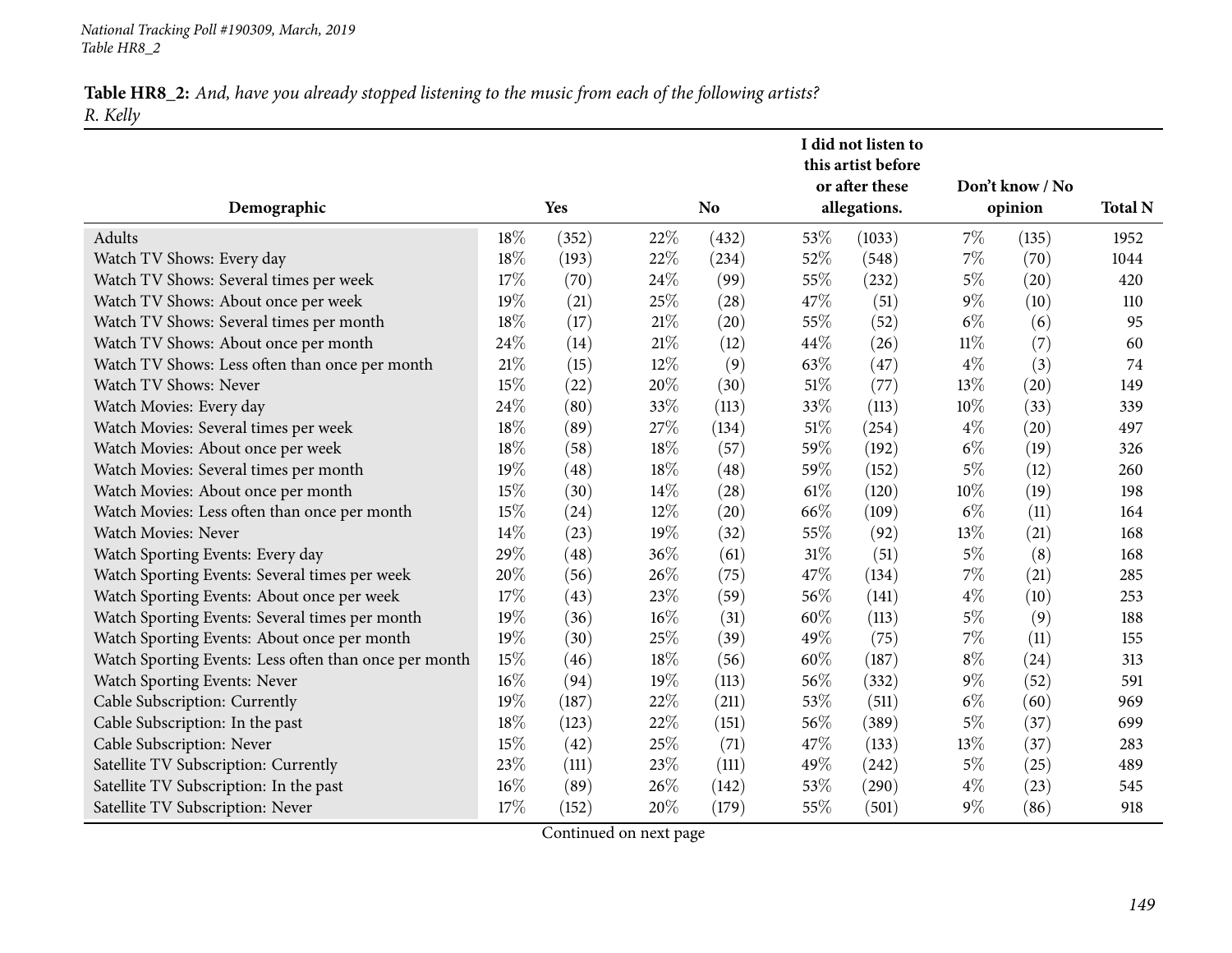| Demographic                                  |        | Yes   |        | No.   | I did not listen to<br>this artist before<br>or after these<br>allegations. | Don't know / No<br>opinion | <b>Total N</b> |       |      |
|----------------------------------------------|--------|-------|--------|-------|-----------------------------------------------------------------------------|----------------------------|----------------|-------|------|
| Adults                                       | 18%    | (352) | 22%    | (432) | $53\%$                                                                      | (1033)                     | $7\%$          | (135) | 1952 |
| Streaming Service Subscription: Currently    | 20%    | (229) | 23\%   | (267) | $51\%$                                                                      | (597)                      | $6\%$          | (73)  | 1165 |
| Streaming Service Subscription: In the past  | 18%    | (38)  | 29%    | (61)  | 49\%                                                                        | (102)                      | $4\%$          | (8)   | 209  |
| <b>Streaming Service Subscription: Never</b> | 15%    | (85)  | 18%    | (105) | 58%                                                                         | (334)                      | $9\%$          | (53)  | 578  |
| Film: An avid fan                            | 21\%   | (143) | 27%    | (183) | $46\%$                                                                      | (313)                      | $6\%$          | (42)  | 681  |
|                                              | 17%    |       |        |       | 58\%                                                                        |                            | $5\%$          |       |      |
| Film: A casual fan                           |        | (177) | 20%    | (212) |                                                                             | (607)                      |                | (53)  | 1049 |
| Film: Not a fan                              | 15%    | (33)  | 17%    | (37)  | $51\%$                                                                      | (113)                      | 18%            | (39)  | 222  |
| Television: An avid fan                      | $19\%$ | (186) | 24\%   | (230) | $51\%$                                                                      | (496)                      | $6\%$          | (61)  | 973  |
| Television: A casual fan                     | 17%    | (143) | 21%    | (182) | 55\%                                                                        | (472)                      | $7\%$          | (56)  | 852  |
| Television: Not a fan                        | 18%    | (23)  | 17%    | (21)  | $51\%$                                                                      | (65)                       | $14\%$         | (18)  | 128  |
| Music: An avid fan                           | 21\%   | (211) | 30%    | (297) | 42\%                                                                        | (417)                      | 7%             | (73)  | 998  |
| Music: A casual fan                          | 15%    | (126) | 15%    | (128) | 65\%                                                                        | (555)                      | $5\%$          | (40)  | 849  |
| Music: Not a fan                             | 15%    | (16)  | $7\%$  | (7)   | 57\%                                                                        | (60)                       | 20%            | (21)  | 104  |
| Fashion: An avid fan                         | 31\%   | (91)  | $36\%$ | (105) | 27\%                                                                        | (78)                       | $6\%$          | (16)  | 290  |
| Fashion: A casual fan                        | $19\%$ | (148) | 24%    | (181) | 51%                                                                         | (389)                      | $6\%$          | (45)  | 762  |
| Fashion: Not a fan                           | 13%    | (113) | $16\%$ | (147) | 63\%                                                                        | (566)                      | $8\%$          | (74)  | 900  |

*Note:* Row proportions may total to larger than one-hundred percen<sup>t</sup> due to rounding. For more information visit [MorningConsultIntelligence.com](https://morningconsultintelligence.com).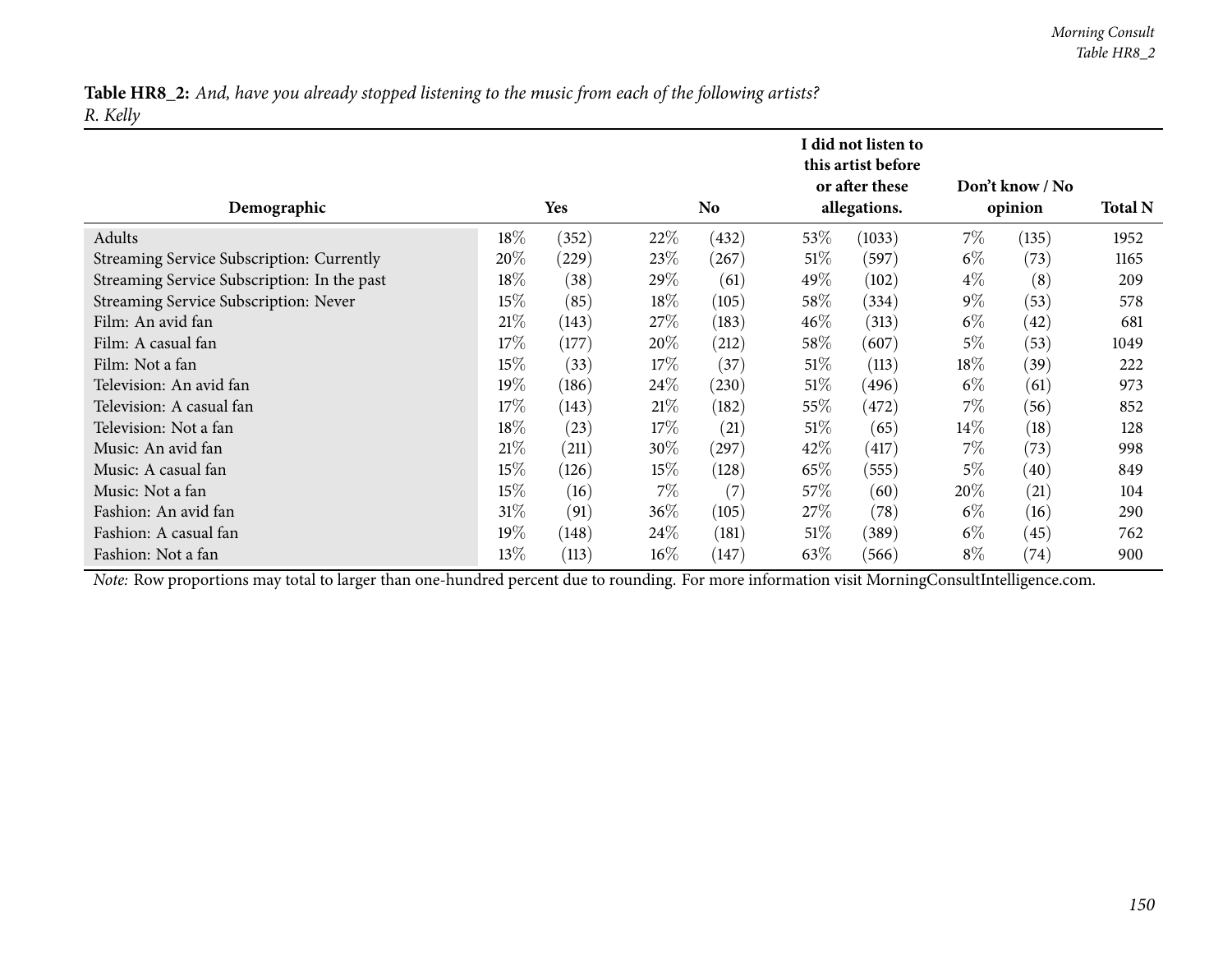|                          |        |       |        |           |        | I did not listen to                  |        |                    |                |
|--------------------------|--------|-------|--------|-----------|--------|--------------------------------------|--------|--------------------|----------------|
|                          |        |       |        |           |        | this artist before<br>or after these |        | Don't know / No    |                |
| Demographic              |        | Yes   |        | <b>No</b> |        | allegations.                         |        | opinion            | <b>Total N</b> |
|                          |        |       |        |           |        |                                      |        |                    |                |
| Adults                   | $16\%$ | (303) | 25\%   | (492)     | $53\%$ | (1030)                               | $7\%$  | (127)              | 1952           |
| Gender: Male             | 17\%   | (153) | 25\%   | (229)     | 50%    | (460)                                | $8\%$  | (72)               | 914            |
| Gender: Female           | $14\%$ | (150) | 25%    | (263)     | $55\%$ | (570)                                | $5\%$  | (55)               | 1038           |
| Age: 18-29               | 20%    | (68)  | $46\%$ | (158)     | 27%    | (93)                                 | $8\%$  | $\left( 28\right)$ | 348            |
| Age: 30-44               | $21\%$ | (90)  | 36%    | (159)     | 38\%   | (165)                                | $6\%$  | (26)               | 439            |
| Age: 45-54               | $11\%$ | (39)  | 26%    | (87)      | $56\%$ | (190)                                | $7\%$  | (26)               | 341            |
| Age: 55-64               | 16%    | (59)  | $16\%$ | (58)      | 64\%   | (238)                                | $4\%$  | (15)               | 369            |
| Age: 65+                 | $10\%$ | (47)  | $7\%$  | (30)      | 76\%   | (344)                                | $7\%$  | (33)               | 454            |
| Generation Z: 18-21      | 14%    | (16)  | 52\%   | (60)      | 23%    | (27)                                 | $11\%$ | (13)               | 116            |
| Millennial: Age 22-37    | $22\%$ | (107) | 39%    | (186)     | $32\%$ | (152)                                | $7\%$  | (32)               | 478            |
| Generation X: Age 38-53  | $14\%$ | (69)  | $31\%$ | (154)     | 49%    | (242)                                | $7\%$  | (32)               | 498            |
| Boomers: Age 54-72       | 14%    | (102) | 12%    | (87)      | 69%    | (510)                                | $5\%$  | (37)               | 736            |
| PID: Dem (no lean)       | 19%    | (129) | 30%    | (203)     | 46%    | (307)                                | $5\%$  | (34)               | 674            |
| PID: Ind (no lean)       | $11\%$ | (75)  | 28\%   | (183)     | $52\%$ | (344)                                | $9\%$  | (57)               | 659            |
| PID: Rep (no lean)       | 16%    | (100) | 17%    | (105)     | $61\%$ | (378)                                | $6\%$  | (36)               | 619            |
| PID/Gender: Dem Men      | $21\%$ | (59)  | $31\%$ | (88)      | 41\%   | (115)                                | $7\%$  | (20)               | 282            |
| PID/Gender: Dem Women    | 18%    | (70)  | 29%    | (116)     | 49%    | (193)                                | $4\%$  | (14)               | 392            |
| PID/Gender: Ind Men      | $11\%$ | (34)  | 26\%   | (81)      | $54\%$ | (169)                                | $9\%$  | (28)               | 313            |
| PID/Gender: Ind Women    | 12%    | (41)  | 29%    | (102)     | 51\%   | (175)                                | $8\%$  | $\left( 29\right)$ | 347            |
| PID/Gender: Rep Men      | 19%    | (60)  | 19%    | (60)      | $55\%$ | (176)                                | $7\%$  | (23)               | 319            |
| PID/Gender: Rep Women    | $13\%$ | (39)  | 15%    | (46)      | 67%    | (202)                                | $4\%$  | (12)               | 299            |
| Ideo: Liberal (1-3)      | 24\%   | (147) | 29%    | (176)     | 44%    | (272)                                | $3\%$  | (20)               | 614            |
| Ideo: Moderate (4)       | 13%    | (55)  | 27%    | (112)     | 54\%   | (226)                                | $6\%$  | $^{(25)}$          | 419            |
| Ideo: Conservative (5-7) | $11\%$ | (79)  | 17\%   | (116)     | 65%    | (451)                                | 7%     | (49)               | 695            |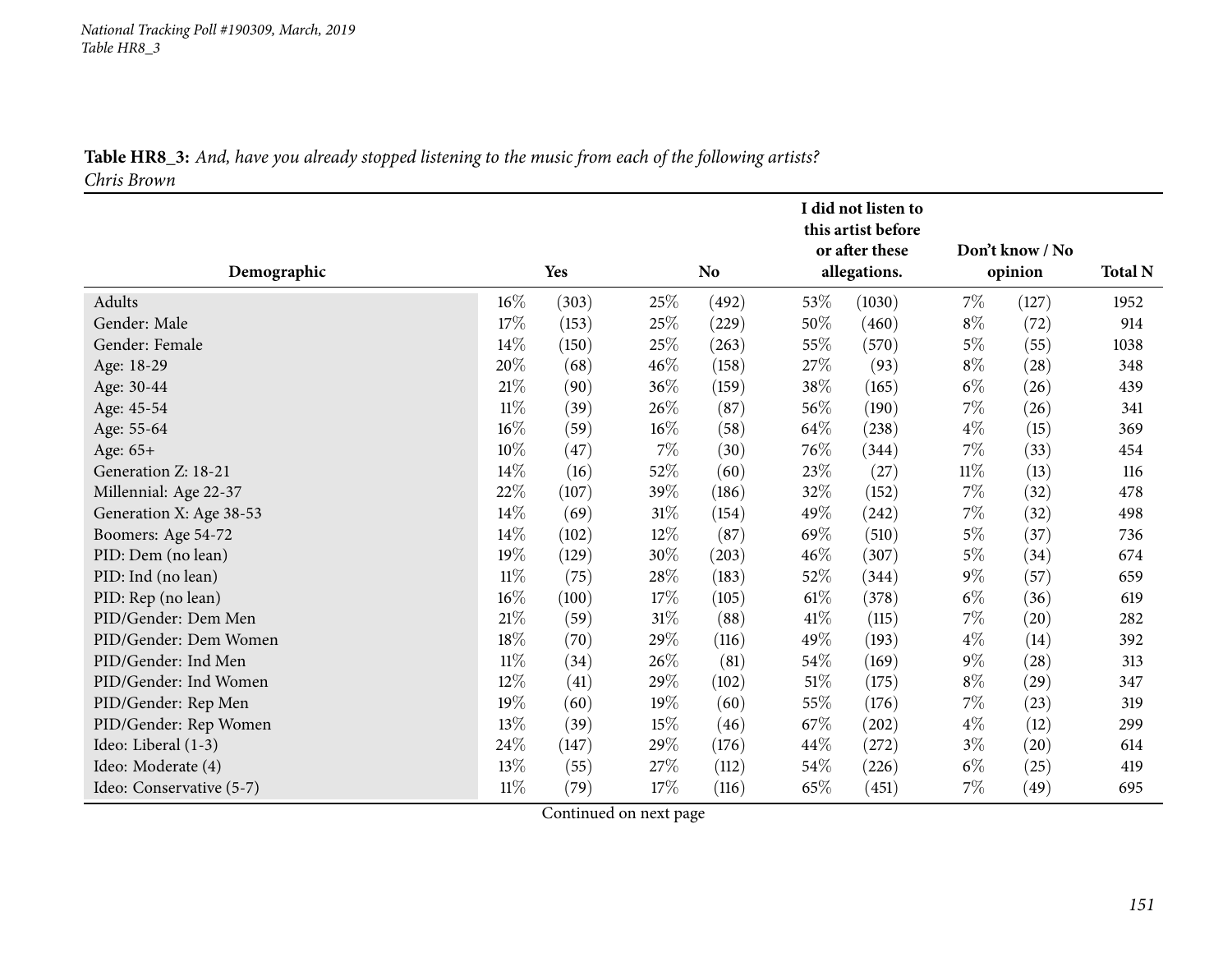|                             |        |       |        |           |        | I did not listen to<br>this artist before<br>or after these |       | Don't know / No |      |
|-----------------------------|--------|-------|--------|-----------|--------|-------------------------------------------------------------|-------|-----------------|------|
| Demographic                 |        | Yes   |        | <b>No</b> |        | allegations.                                                |       | opinion         |      |
| Adults                      | $16\%$ | (303) | 25\%   | (492)     | 53\%   | (1030)                                                      | $7\%$ | (127)           | 1952 |
| Educ: < College             | 16%    | (191) | 28\%   | (349)     | 49\%   | (600)                                                       | $7\%$ | (87)            | 1228 |
| Educ: Bachelors degree      | 17\%   | (77)  | 20%    | (94)      | 58\%   | (266)                                                       | $5\%$ | (24)            | 462  |
| Educ: Post-grad             | $13\%$ | (35)  | 19%    | (49)      | 62%    | (163)                                                       | $6\%$ | (16)            | 263  |
| Income: Under 50k           | 16%    | (168) | 28\%   | (298)     | 49\%   | (526)                                                       | $7\%$ | (73)            | 1065 |
| Income: 50k-100k            | $16\%$ | (96)  | 24\%   | (146)     | 55\%   | (340)                                                       | $5\%$ | (34)            | 616  |
| Income: 100k+               | 15%    | (40)  | 18\%   | (48)      | $60\%$ | (164)                                                       | $7\%$ | (20)            | 272  |
| Ethnicity: White            | 15%    | (244) | 19%    | (294)     | $60\%$ | (940)                                                       | $6\%$ | (100)           | 1579 |
| Ethnicity: Hispanic         | 29%    | (54)  | 36\%   | (67)      | 29\%   | (56)                                                        | $6\%$ | (12)            | 189  |
| Ethnicity: Afr. Am.         | 14\%   | (34)  | $60\%$ | (149)     | 17\%   | (43)                                                        | $9\%$ | (22)            | 248  |
| Ethnicity: Other            | 20%    | (25)  | 39%    | (49)      | 37\%   | (47)                                                        | $4\%$ | (6)             | 126  |
| Relig: Protestant           | 12%    | (56)  | 17%    | (81)      | 65%    | (308)                                                       | 7%    | (32)            | 477  |
| Relig: Roman Catholic       | 19%    | (68)  | 25\%   | (91)      | 50%    | (183)                                                       | $6\%$ | (23)            | 364  |
| Relig: Something Else       | $18\%$ | (34)  | 32%    | (61)      | $44\%$ | (83)                                                        | $6\%$ | (12)            | 189  |
| Relig: Jewish               | 17%    | (7)   | $6\%$  | (2)       | 70\%   | (29)                                                        | $7\%$ | (3)             | 42   |
| Relig: Evangelical          | 15%    | (103) | 24\%   | (168)     | 55%    | (389)                                                       | $7\%$ | (46)            | 707  |
| Relig: Non-Evang. Catholics | 17\%   | (54)  | 20%    | (64)      | 57%    | (185)                                                       | $6\%$ | (21)            | 324  |
| Relig: All Christian        | 15%    | (157) | 23\%   | (233)     | 56\%   | (574)                                                       | $6\%$ | (67)            | 1030 |
| Relig: All Non-Christian    | $13\%$ | (28)  | 41\%   | (90)      | 39\%   | (84)                                                        | $8\%$ | (17)            | 219  |
| Community: Urban            | 19%    | (89)  | 33%    | (150)     | 41\%   | (190)                                                       | $7\%$ | (30)            | 460  |
| Community: Suburban         | $14\%$ | (121) | 24\%   | (214)     | 55%    | (494)                                                       | $7\%$ | (63)            | 892  |
| Community: Rural            | 15%    | (93)  | 21\%   | (128)     | 58%    | (346)                                                       | $6\%$ | (34)            | 601  |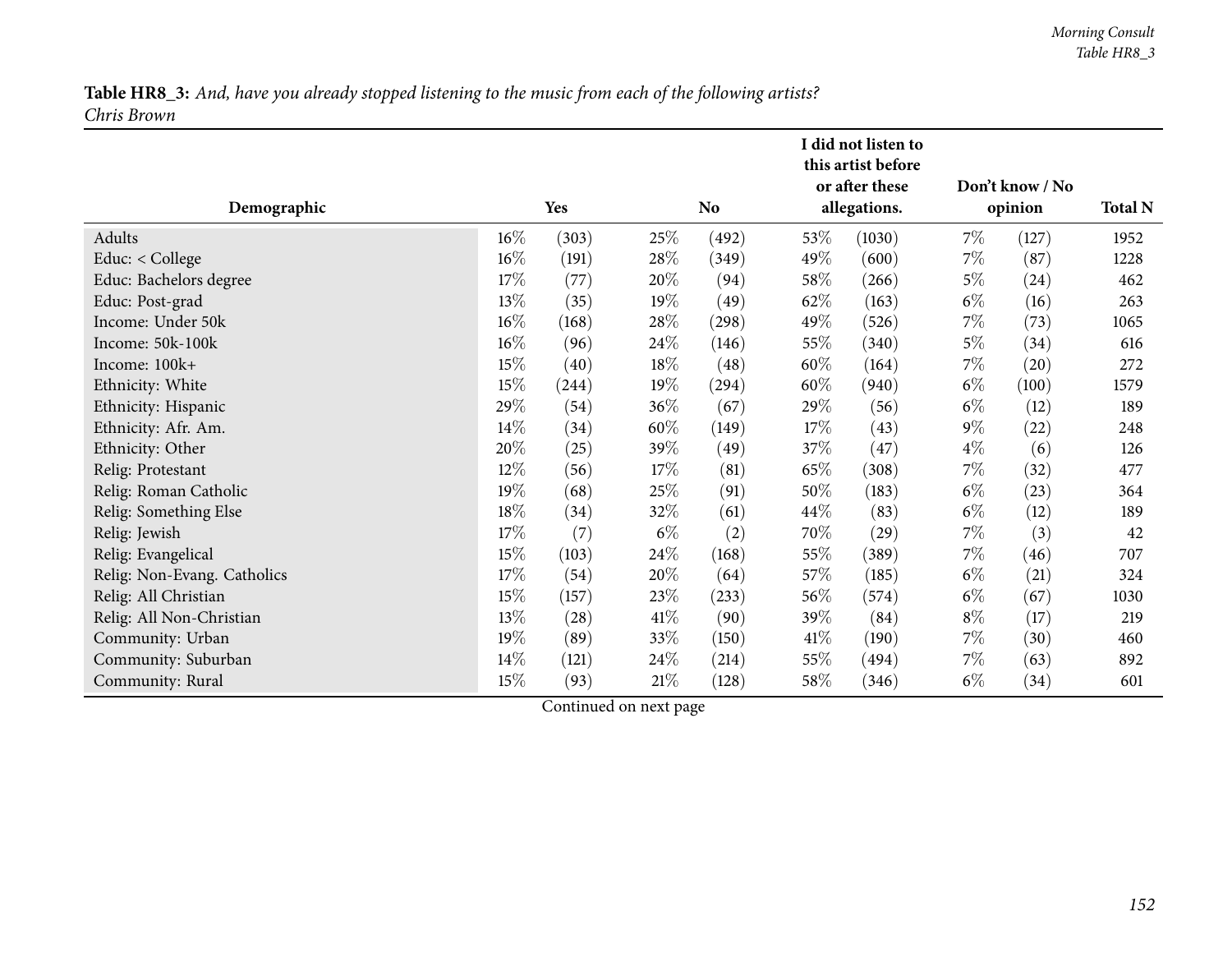|                               |        |           |        |           |      | I did not listen to<br>this artist before |        |                 |                |
|-------------------------------|--------|-----------|--------|-----------|------|-------------------------------------------|--------|-----------------|----------------|
|                               |        |           |        |           |      | or after these                            |        | Don't know / No |                |
| Demographic                   |        | Yes       |        | <b>No</b> |      | allegations.                              |        | opinion         | <b>Total N</b> |
| Adults                        | 16%    | (303)     | 25%    | (492)     | 53%  | (1030)                                    | $7\%$  | (127)           | 1952           |
| <b>Employ: Private Sector</b> | 16%    | (95)      | 28\%   | (160)     | 50%  | (287)                                     | $6\%$  | (33)            | 575            |
| <b>Employ: Government</b>     | $24\%$ | $^{(29)}$ | 27%    | (33)      | 47%  | (57)                                      | $2\%$  | (2)             | 121            |
| Employ: Self-Employed         | $15\%$ | (28)      | 28\%   | (53)      | 50%  | (93)                                      | $7\%$  | (13)            | 187            |
| Employ: Homemaker             | $17\%$ | (28)      | 23%    | (38)      | 52%  | (84)                                      | $8\%$  | (13)            | 162            |
| Employ: Student               | $18\%$ | (13)      | 46%    | (35)      | 32%  | (24)                                      | $5\%$  | (4)             | 76             |
| Employ: Retired               | $13\%$ | (65)      | $9\%$  | (47)      | 72%  | (374)                                     | $6\%$  | (31)            | 518            |
| Employ: Unemployed            | $13\%$ | (21)      | 38%    | (58)      | 39%  | (61)                                      | 10%    | (15)            | 155            |
| Employ: Other                 | $15\%$ | (24)      | 43%    | (68)      | 31%  | (49)                                      | $10\%$ | (16)            | 157            |
| Military HH: Yes              | 13%    | (47)      | 20%    | (72)      | 62%  | (227)                                     | $5\%$  | (20)            | 365            |
| Military HH: No               | $16\%$ | (256)     | 26%    | (421)     | 51\% | (803)                                     | $7\%$  | (107)           | 1587           |
| RD/WT: Right Direction        | 17%    | (125)     | 21%    | (158)     | 54%  | (401)                                     | $7\%$  | (53)            | 736            |
| RD/WT: Wrong Track            | $15\%$ | (178)     | 27%    | (334)     | 52%  | (629)                                     | $6\%$  | (74)            | 1216           |
| Trump Job Approve             | 15%    | (118)     | 20%    | (162)     | 59%  | (477)                                     | $7\%$  | (54)            | 810            |
| Trump Job Disapprove          | 17%    | (173)     | $28\%$ | (295)     | 50%  | (524)                                     | $5\%$  | (53)            | 1046           |
| Trump Job Strongly Approve    | 15%    | (64)      | 16%    | (71)      | 63%  | (281)                                     | $6\%$  | (27)            | 444            |
| Trump Job Somewhat Approve    | 15%    | (53)      | 25%    | (90)      | 53%  | (196)                                     | $7\%$  | (26)            | 366            |
| Trump Job Somewhat Disapprove | 14%    | (35)      | 34%    | (82)      | 45%  | (109)                                     | $7\%$  | (16)            | 242            |
| Trump Job Strongly Disapprove | 17%    | (138)     | 26%    | (213)     | 52%  | (415)                                     | $5\%$  | (38)            | 804            |
| Favorable of Trump            | 14%    | (113)     | 19%    | (151)     | 60%  | (480)                                     | $6\%$  | (50)            | 794            |
| Unfavorable of Trump          | 17%    | (177)     | 30%    | (311)     | 49%  | (516)                                     | $4\%$  | (41)            | 1045           |
| Very Favorable of Trump       | 16%    | (72)      | 15%    | (68)      | 64\% | (295)                                     | $6\%$  | (27)            | 463            |
| Somewhat Favorable of Trump   | 12%    | (41)      | 25\%   | (82)      | 56%  | (185)                                     | $7\%$  | (23)            | 331            |
| Somewhat Unfavorable of Trump | 16%    | (32)      | 33%    | (67)      | 47%  | (94)                                      | $3\%$  | (7)             | 200            |
| Very Unfavorable of Trump     | 17%    | (144)     | 29\%   | (244)     | 50%  | (422)                                     | $4\%$  | (34)            | 845            |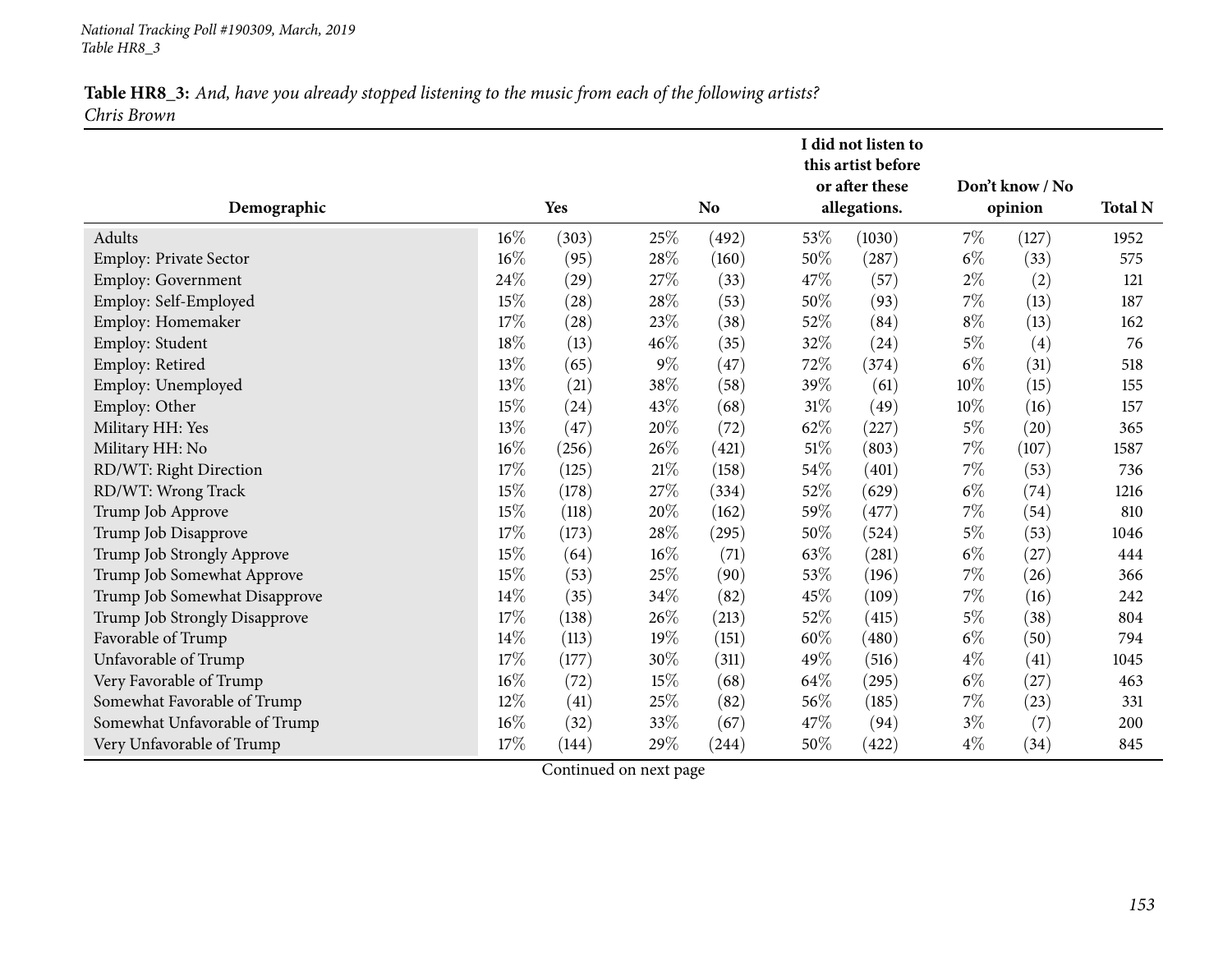|                                      |        |       |        |           |        | I did not listen to<br>this artist before |        |                 |                |
|--------------------------------------|--------|-------|--------|-----------|--------|-------------------------------------------|--------|-----------------|----------------|
|                                      |        |       |        |           |        | or after these                            |        | Don't know / No |                |
| Demographic                          |        | Yes   |        | <b>No</b> |        | allegations.                              |        | opinion         | <b>Total N</b> |
| Adults                               | $16\%$ | (303) | 25%    | (492)     | 53%    | (1030)                                    | $7\%$  | (127)           | 1952           |
| #1 Issue: Economy                    | 16%    | (89)  | $31\%$ | (169)     | 47%    | (259)                                     | $6\%$  | (36)            | 553            |
| #1 Issue: Security                   | 16%    | (65)  | 17%    | (73)      | $60\%$ | (253)                                     | $7\%$  | (28)            | 419            |
| #1 Issue: Health Care                | 14%    | (40)  | 27%    | (77)      | 52%    | (149)                                     | $8\%$  | (22)            | 289            |
| #1 Issue: Medicare / Social Security | 14%    | (41)  | 14%    | (41)      | 66\%   | (185)                                     | $5\%$  | (15)            | 281            |
| #1 Issue: Women's Issues             | 19%    | (17)  | 33%    | (29)      | 38%    | (34)                                      | $11\%$ | (9)             | 89             |
| #1 Issue: Education                  | $20\%$ | (24)  | 42%    | (51)      | $31\%$ | (38)                                      | 7%     | (9)             | 121            |
| #1 Issue: Energy                     | 18%    | (17)  | 24%    | (23)      | 54%    | (52)                                      | $4\%$  | (4)             | 96             |
| #1 Issue: Other                      | 10%    | (11)  | 28%    | (30)      | 58%    | (61)                                      | $4\%$  | (4)             | 105            |
| 2018 House Vote: Democrat            | $20\%$ | (141) | 27%    | (192)     | 50%    | (354)                                     | $4\%$  | (27)            | 713            |
| 2018 House Vote: Republican          | 13%    | (89)  | 15%    | (102)     | 66\%   | (439)                                     | $6\%$  | (39)            | 669            |
| 2018 House Vote: Someone else        | 7%     | (7)   | $21\%$ | (19)      | 58%    | (52)                                      | 13%    | (11)            | 90             |
| 2018 House Vote: Didnt Vote          | 14%    | (66)  | 37%    | (177)     | 39%    | (184)                                     | $11\%$ | (50)            | 476            |
| 2016 Vote: Hillary Clinton           | 20%    | (122) | 27%    | (169)     | 49%    | (303)                                     | $5\%$  | (29)            | 624            |
| 2016 Vote: Donald Trump              | 14%    | (90)  | 15%    | (103)     | 65%    | (431)                                     | $6\%$  | (41)            | 664            |
| 2016 Vote: Someone else              | $9\%$  | (13)  | 19%    | (27)      | 65%    | (95)                                      | $7\%$  | (11)            | 145            |
| 2016 Vote: Didnt Vote                | 15%    | (75)  | 37%    | (189)     | 39%    | (199)                                     | $9\%$  | (46)            | 510            |
| Voted in 2014: Yes                   | 15%    | (196) | 20%    | (260)     | 58%    | (744)                                     | $6\%$  | (75)            | 1275           |
| Voted in 2014: No                    | $16\%$ | (107) | 34%    | (232)     | 42%    | (286)                                     | $8\%$  | (52)            | 677            |
| 2012 Vote: Barack Obama              | 17%    | (123) | 28%    | (206)     | 50%    | (373)                                     | $5\%$  | (37)            | 740            |
| 2012 Vote: Mitt Romney               | 13%    | (71)  | $11\%$ | (57)      | 71\%   | (385)                                     | $5\%$  | (29)            | 542            |
| 2012 Vote: Other                     | $6\%$  | (5)   | 18%    | (16)      | 64%    | (56)                                      | $12\%$ | (11)            | 88             |
| 2012 Vote: Didn't Vote               | $18\%$ | (104) | 37%    | (212)     | 37%    | (215)                                     | $9\%$  | (50)            | 582            |
| 4-Region: Northeast                  | 16%    | (56)  | 24%    | (84)      | 55%    | (191)                                     | $5\%$  | (17)            | 348            |
| 4-Region: Midwest                    | 15%    | (67)  | 23%    | (103)     | 56%    | (249)                                     | $6\%$  | (29)            | 448            |
| 4-Region: South                      | 14%    | (103) | 28%    | (207)     | 50%    | (363)                                     | $8\%$  | (56)            | 729            |
| 4-Region: West                       | 18%    | (78)  | 23%    | (98)      | 53%    | (226)                                     | $6\%$  | (25)            | 427            |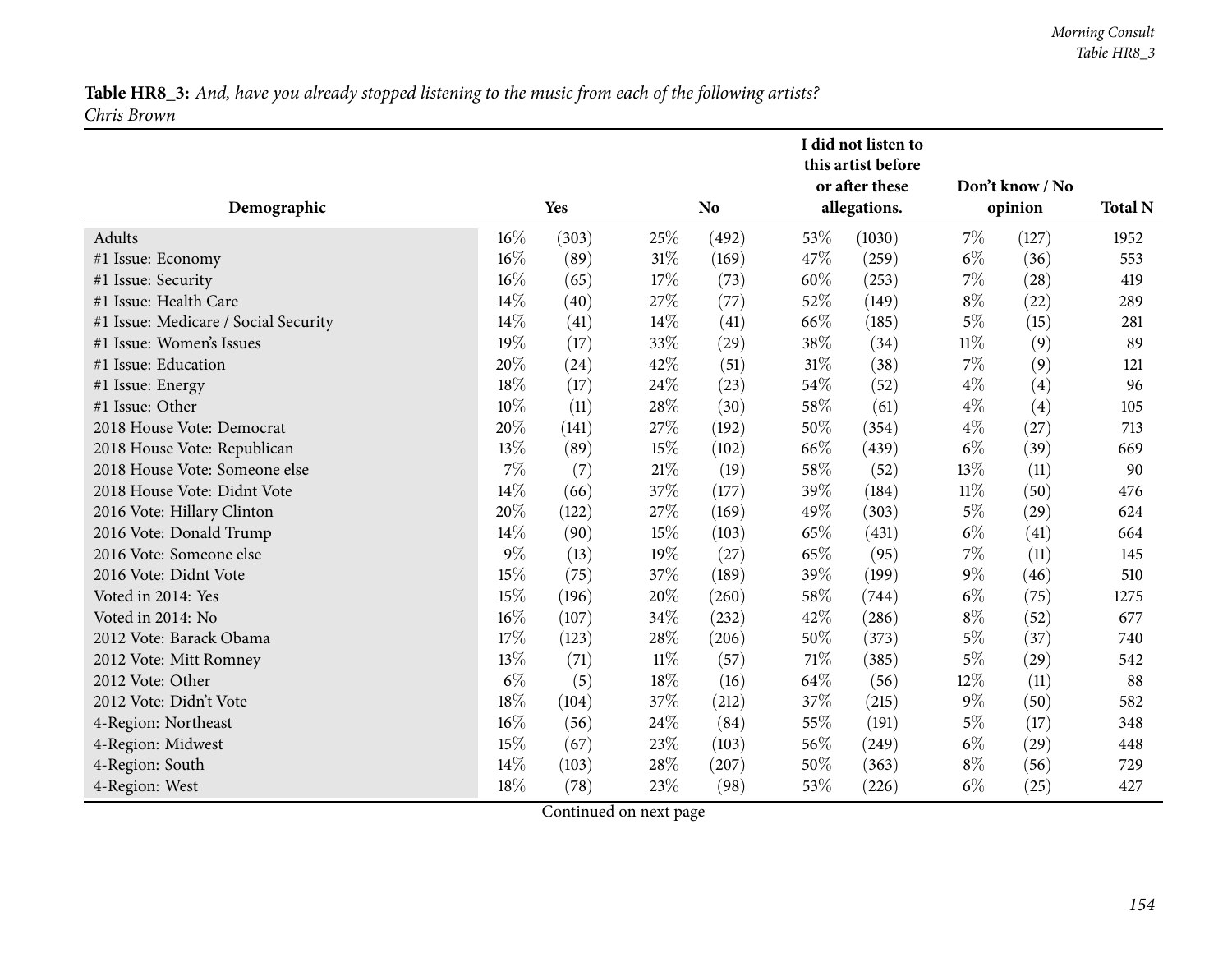|                                                       |        |       |     |           |        | I did not listen to<br>this artist before<br>or after these |        | Don't know / No |                |
|-------------------------------------------------------|--------|-------|-----|-----------|--------|-------------------------------------------------------------|--------|-----------------|----------------|
| Demographic                                           |        | Yes   |     | <b>No</b> |        | allegations.                                                |        | opinion         | <b>Total N</b> |
| Adults                                                | 16%    | (303) | 25% | (492)     | 53%    | (1030)                                                      | 7%     | (127)           | 1952           |
| Watch TV Shows: Every day                             | 16%    | (166) | 26% | (268)     | 52%    | (545)                                                       | $6\%$  | (65)            | 1044           |
| Watch TV Shows: Several times per week                | 13%    | (56)  | 27% | (112)     | 56\%   | (236)                                                       | $4\%$  | (16)            | 420            |
| Watch TV Shows: About once per week                   | 19%    | (21)  | 25% | (27)      | 45%    | (50)                                                        | $10\%$ | (11)            | 110            |
| Watch TV Shows: Several times per month               | 18%    | (18)  | 21% | (20)      | 57%    | (54)                                                        | $4\%$  | (4)             | 95             |
| Watch TV Shows: About once per month                  | 15%    | (9)   | 36% | (21)      | 39%    | (23)                                                        | 10%    | (6)             | 60             |
| Watch TV Shows: Less often than once per month        | 14\%   | (11)  | 18% | (14)      | 63%    | (47)                                                        | $4\%$  | (3)             | 74             |
| Watch TV Shows: Never                                 | 16%    | (23)  | 20% | (30)      | 50%    | (74)                                                        | 15%    | (22)            | 149            |
| Watch Movies: Every day                               | 21\%   | (71)  | 39% | (133)     | 32%    | (109)                                                       | $8\%$  | (26)            | 339            |
| Watch Movies: Several times per week                  | 15%    | (76)  | 29% | (144)     | 52%    | (260)                                                       | $3\%$  | (17)            | 497            |
| Watch Movies: About once per week                     | 15%    | (49)  | 20% | (66)      | 58\%   | (190)                                                       | $6\%$  | (21)            | 326            |
| Watch Movies: Several times per month                 | 15%    | (38)  | 22% | (56)      | 59%    | (155)                                                       | $4\%$  | (11)            | 260            |
| Watch Movies: About once per month                    | 14%    | (28)  | 19% | (38)      | 57%    | (113)                                                       | $9\%$  | (18)            | 198            |
| Watch Movies: Less often than once per month          | 12%    | (19)  | 16% | (26)      | 66\%   | (109)                                                       | $6\%$  | (11)            | 164            |
| <b>Watch Movies: Never</b>                            | 13%    | (22)  | 17% | (29)      | 56%    | (94)                                                        | 14%    | (23)            | 168            |
| Watch Sporting Events: Every day                      | 28\%   | (47)  | 37% | (62)      | $31\%$ | (53)                                                        | $3\%$  | (6)             | 168            |
| Watch Sporting Events: Several times per week         | 16%    | (45)  | 30% | (86)      | 47%    | (134)                                                       | $7\%$  | (21)            | 285            |
| Watch Sporting Events: About once per week            | 17%    | (43)  | 25% | (62)      | 54\%   | (136)                                                       | $5\%$  | (13)            | 253            |
| Watch Sporting Events: Several times per month        | 17%    | (32)  | 17% | (32)      | $61\%$ | (114)                                                       | $5\%$  | (10)            | 188            |
| Watch Sporting Events: About once per month           | 14%    | (22)  | 33% | (50)      | 48\%   | (74)                                                        | $6\%$  | (9)             | 155            |
| Watch Sporting Events: Less often than once per month | 13%    | (40)  | 23% | (72)      | 57%    | (179)                                                       | 7%     | (22)            | 313            |
| Watch Sporting Events: Never                          | 13%    | (76)  | 22% | (127)     | 58%    | (341)                                                       | $8\%$  | (47)            | 591            |
| Cable Subscription: Currently                         | $16\%$ | (157) | 25% | (240)     | 52%    | (508)                                                       | 7%     | (64)            | 969            |
| Cable Subscription: In the past                       | 16%    | (111) | 24% | (169)     | 56\%   | (392)                                                       | $4\%$  | (28)            | 699            |
| Cable Subscription: Never                             | 13%    | (36)  | 29% | (82)      | $46\%$ | (130)                                                       | 12%    | (35)            | 283            |
| Satellite TV Subscription: Currently                  | 19%    | (93)  | 25% | (124)     | 50%    | (245)                                                       | $5\%$  | (27)            | 489            |
| Satellite TV Subscription: In the past                | 15%    | (84)  | 30% | (166)     | 50%    | (274)                                                       | $4\%$  | (21)            | 545            |
| Satellite TV Subscription: Never                      | 14%    | (127) | 22% | (202)     | 56\%   | (510)                                                       | $9\%$  | (80)            | 918            |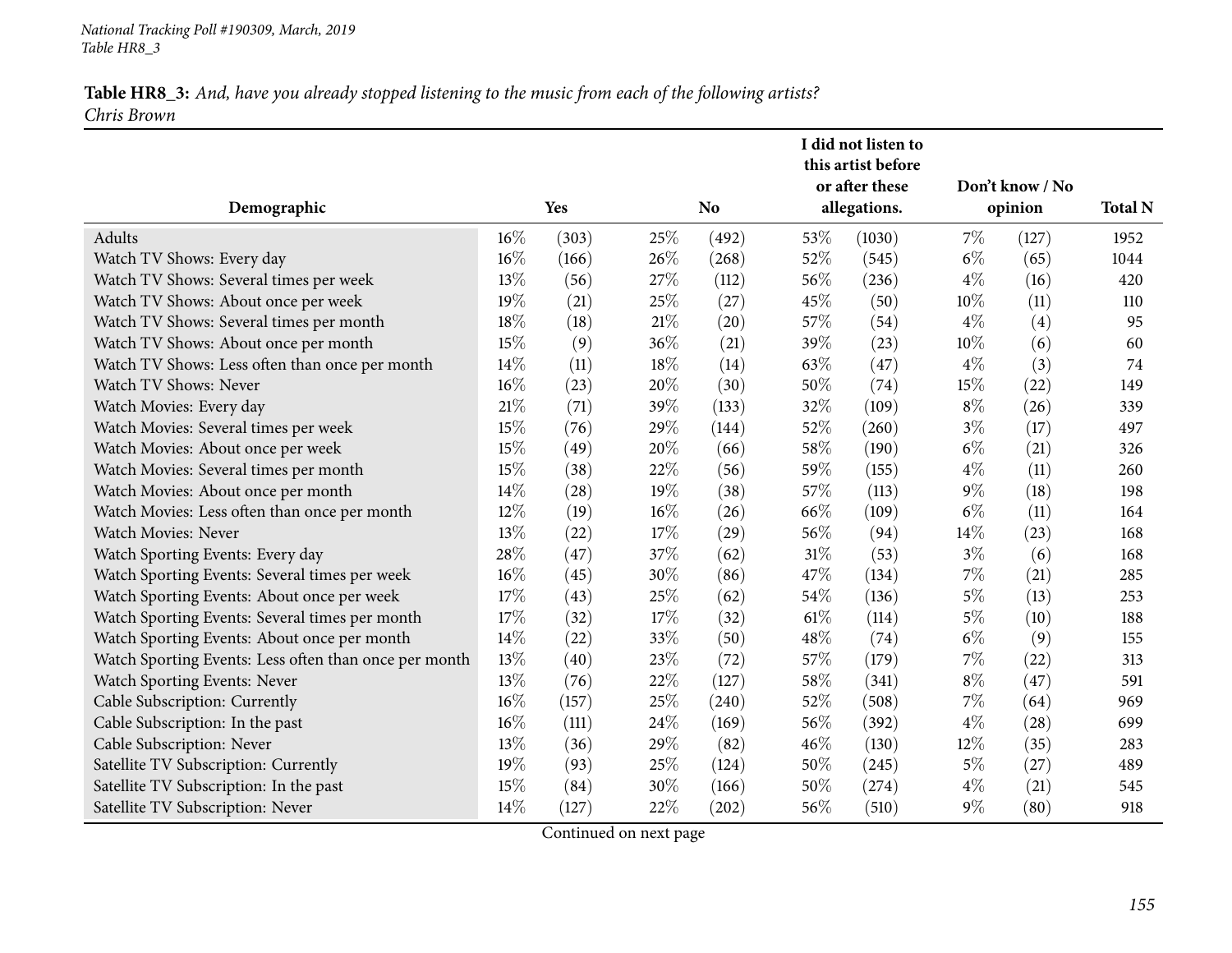| Demographic                                 |        | Yes   |        |       | I did not listen to<br>this artist before<br>or after these<br>allegations. | Don't know / No<br>opinion | <b>Total N</b> |       |      |
|---------------------------------------------|--------|-------|--------|-------|-----------------------------------------------------------------------------|----------------------------|----------------|-------|------|
| Adults                                      | $16\%$ | (303) | 25\%   | (492) | $53\%$                                                                      | (1030)                     | $7\%$          | (127) | 1952 |
| Streaming Service Subscription: Currently   | 17%    | (198) | 27\%   | (314) | $51\%$                                                                      | (590)                      | $6\%$          | (64)  | 1165 |
| Streaming Service Subscription: In the past | 17%    | (35)  | 33\%   | (68)  | 46%                                                                         | (97)                       | $4\%$          | (9)   | 209  |
| Streaming Service Subscription: Never       | 12%    | (71)  | 19%    | (110) | 59%                                                                         | (343)                      | $9\%$          | (54)  | 578  |
| Film: An avid fan                           | 17%    | (118) | 34\%   | (230) | 43\%                                                                        | (294)                      | $6\%$          | (39)  | 681  |
| Film: A casual fan                          | $14\%$ | (152) | 21%    | (224) | $59\%$                                                                      | (623)                      | $5\%$          | (51)  | 1049 |
| Film: Not a fan                             | 15%    | (34)  | 17\%   | (38)  | $51\%$                                                                      | (113)                      | $17\%$         | (38)  | 222  |
| Television: An avid fan                     | 17%    | (163) | 28\%   | (272) | 49\%                                                                        | (481)                      | $6\%$          | (57)  | 973  |
| Television: A casual fan                    | 14%    | (115) | 23\%   | (196) | 57\%                                                                        | $\left( 488\right)$        | $6\%$          | (52)  | 852  |
| Television: Not a fan                       | 20%    | (25)  | $19\%$ | (24)  | 47\%                                                                        | (60)                       | $14\%$         | (18)  | 128  |
| Music: An avid fan                          | 18%    | (180) | 34%    | (341) | 42\%                                                                        | (416)                      | $6\%$          | (61)  | 998  |
| Music: A casual fan                         | 13%    | (109) | 17\%   | (142) | 65%                                                                         | (556)                      | $5\%$          | (43)  | 849  |
| Music: Not a fan                            | $14\%$ | (15)  | $9\%$  | (9)   | 55\%                                                                        | (57)                       | 22\%           | (23)  | 104  |
| Fashion: An avid fan                        | 23%    | (66)  | 45\%   | (130) | 27\%                                                                        | (78)                       | $6\%$          | (17)  | 290  |
| Fashion: A casual fan                       | 18%    | (137) | 28\%   | (213) | 49\%                                                                        | (375)                      | $5\%$          | (37)  | 762  |
| Fashion: Not a fan                          | $11\%$ | (101) | $17\%$ | (150) | 64\%                                                                        | (576)                      | $8\%$          | (73)  | 900  |

*Note:* Row proportions may total to larger than one-hundred percen<sup>t</sup> due to rounding. For more information visit [MorningConsultIntelligence.com](https://morningconsultintelligence.com).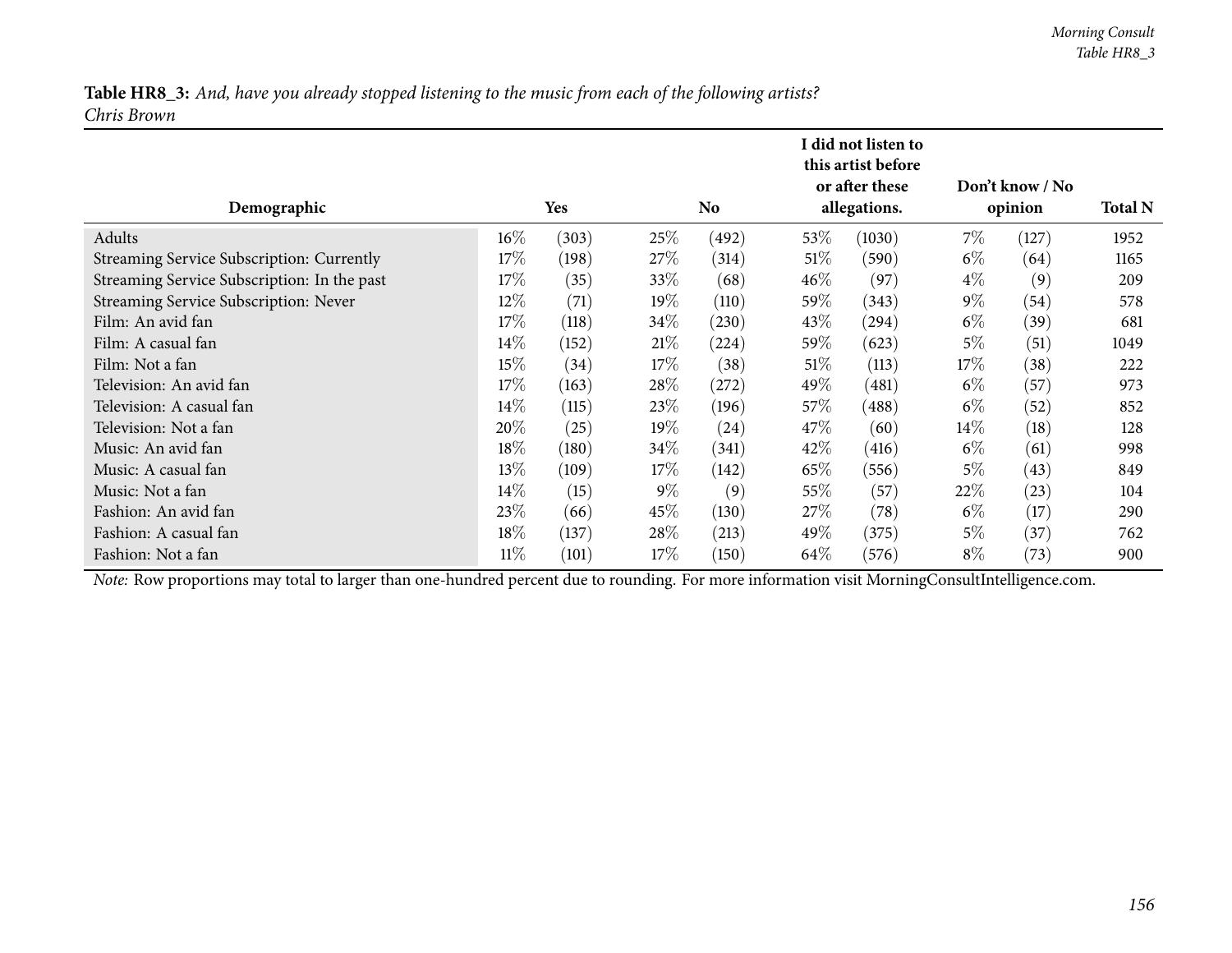|                          |        |       |        |                |        | I did not listen to<br>this artist before |        |                 |                |
|--------------------------|--------|-------|--------|----------------|--------|-------------------------------------------|--------|-----------------|----------------|
|                          |        |       |        |                |        | or after these                            |        | Don't know / No |                |
| Demographic              | Yes    |       |        | N <sub>o</sub> |        | allegations.                              |        | opinion         | <b>Total N</b> |
| Adults                   | $11\%$ | (208) | $14\%$ | (271)          | 63\%   | (1233)                                    | $12\%$ | (240)           | 1952           |
| Gender: Male             | 14\%   | (126) | 15\%   | (139)          | 59%    | (536)                                     | $12\%$ | (113)           | 914            |
| Gender: Female           | $8\%$  | (83)  | 13%    | (133)          | 67\%   | (697)                                     | 12%    | (127)           | 1038           |
| Age: 18-29               | $10\%$ | (34)  | 14%    | (49)           | 59%    | (204)                                     | 17%    | (60)            | 348            |
| Age: 30-44               | 14\%   | (61)  | 20%    | (86)           | $53\%$ | (233)                                     | 13%    | (59)            | 439            |
| Age: 45-54               | $8\%$  | (27)  | 18%    | (61)           | 59%    | (201)                                     | $15\%$ | (53)            | 341            |
| Age: 55-64               | 13%    | (48)  | $11\%$ | (41)           | 69%    | (256)                                     | 7%     | (25)            | 369            |
| Age: 65+                 | $8\%$  | (39)  | $7\%$  | (34)           | 75%    | (339)                                     | $9\%$  | (43)            | 454            |
| Generation Z: 18-21      | $4\%$  | (5)   | $16\%$ | (18)           | 60%    | (70)                                      | 20%    | (23)            | 116            |
| Millennial: Age 22-37    | $13\%$ | (61)  | $17\%$ | (79)           | 56%    | (267)                                     | $15\%$ | (71)            | 478            |
| Generation X: Age 38-53  | 11%    | (54)  | 19%    | (95)           | 55\%   | (273)                                     | 15%    | (75)            | 498            |
| Boomers: Age 54-72       | $11\%$ | (81)  | $10\%$ | (74)           | 71\%   | (524)                                     | $8\%$  | (56)            | 736            |
| PID: Dem (no lean)       | $13\%$ | (89)  | $13\%$ | (90)           | $61\%$ | (411)                                     | 13%    | (85)            | 674            |
| PID: Ind (no lean)       | $7\%$  | (46)  | $16\%$ | (106)          | 62%    | (409)                                     | 15%    | (98)            | 659            |
| PID: Rep (no lean)       | 12%    | (73)  | 12%    | (75)           | 67%    | (413)                                     | $9\%$  | (57)            | 619            |
| PID/Gender: Dem Men      | 19%    | (53)  | $16\%$ | (45)           | 53\%   | (148)                                     | 13\%   | (36)            | 282            |
| PID/Gender: Dem Women    | $9\%$  | (36)  | $11\%$ | (45)           | 67\%   | (263)                                     | $12\%$ | (49)            | 392            |
| PID/Gender: Ind Men      | $7\%$  | (23)  | $16\%$ | (50)           | 62\%   | (194)                                     | $15\%$ | (46)            | 313            |
| PID/Gender: Ind Women    | $7\%$  | (23)  | $16\%$ | (57)           | 62%    | (215)                                     | 15%    | (51)            | 347            |
| PID/Gender: Rep Men      | $16\%$ | (50)  | 14%    | (45)           | $61\%$ | (194)                                     | 10%    | (31)            | 319            |
| PID/Gender: Rep Women    | $8\%$  | (23)  | $10\%$ | (31)           | 73\%   | (219)                                     | $9\%$  | (26)            | 299            |
| Ideo: Liberal (1-3)      | $16\%$ | (97)  | $17\%$ | (106)          | 57\%   | (348)                                     | 10%    | (63)            | 614            |
| Ideo: Moderate (4)       | 10%    | (43)  | 15%    | (61)           | 62%    | (259)                                     | 13%    | (56)            | 419            |
| Ideo: Conservative (5-7) | $8\%$  | (57)  | $9\%$  | (64)           | 72%    | (498)                                     | $11\%$ | (75)            | 695            |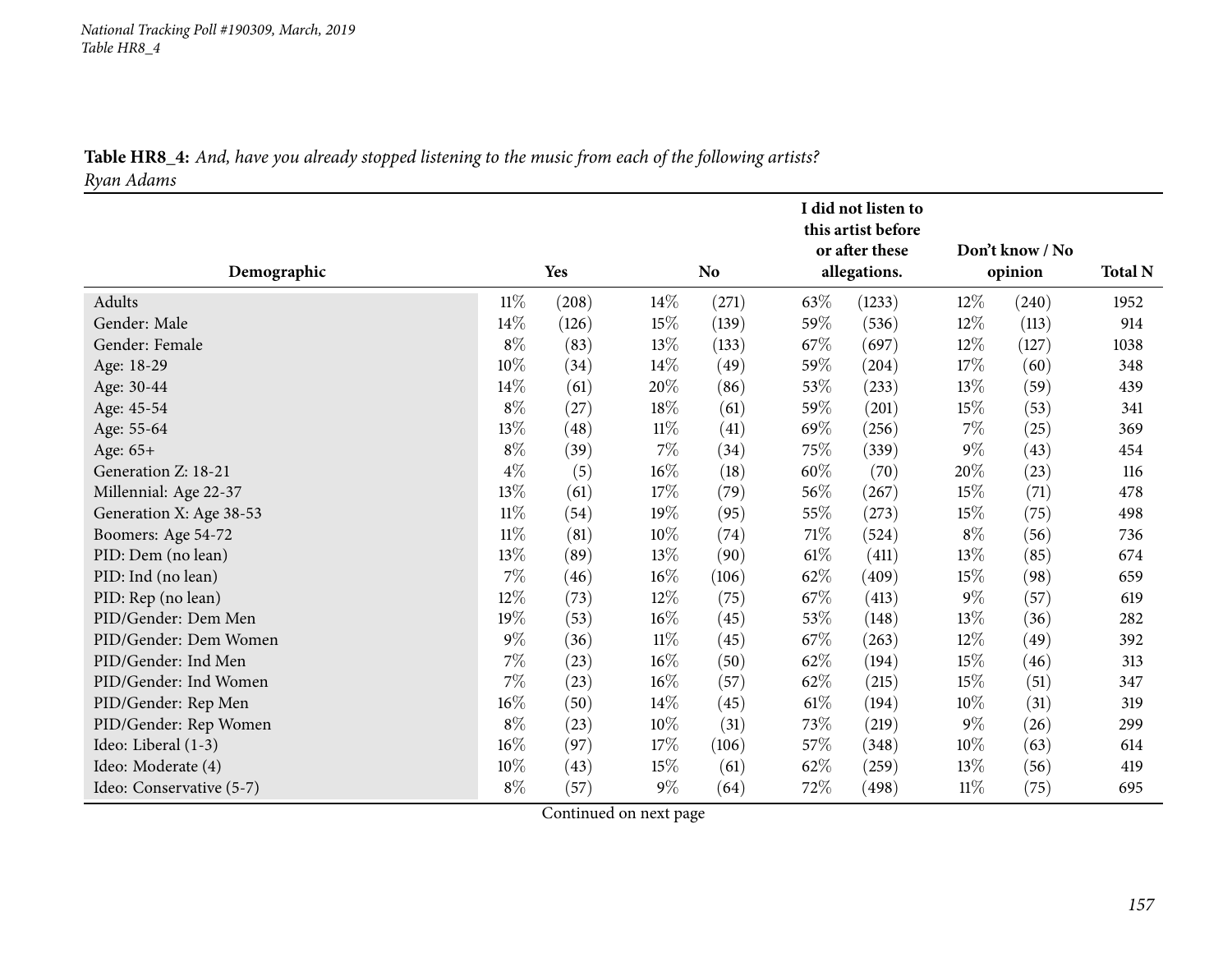|                             |        |       |        |           |        | I did not listen to<br>this artist before<br>or after these |        | Don't know / No |                |
|-----------------------------|--------|-------|--------|-----------|--------|-------------------------------------------------------------|--------|-----------------|----------------|
| Demographic                 | Yes    |       |        | <b>No</b> |        | allegations.                                                |        | opinion         | <b>Total N</b> |
| Adults                      | $11\%$ | (208) | $14\%$ | (271)     | 63\%   | (1233)                                                      | $12\%$ | (240)           | 1952           |
| Educ: < College             | $11\%$ | (129) | 15%    | (188)     | $61\%$ | (743)                                                       | 14\%   | (167)           | 1228           |
| Educ: Bachelors degree      | $10\%$ | (48)  | 12%    | (53)      | 68\%   | (313)                                                       | $10\%$ | (48)            | 462            |
| Educ: Post-grad             | $12\%$ | (31)  | $11\%$ | (30)      | $67\%$ | (177)                                                       | $10\%$ | (25)            | 263            |
| Income: Under 50k           | 12\%   | (124) | 15%    | (163)     | $61\%$ | (653)                                                       | $12\%$ | (125)           | 1065           |
| Income: 50k-100k            | $9\%$  | (53)  | $14\%$ | (83)      | 66\%   | (404)                                                       | $12\%$ | (75)            | 616            |
| Income: 100k+               | $11\%$ | (31)  | $9\%$  | (25)      | 65\%   | (175)                                                       | 15%    | (40)            | 272            |
| Ethnicity: White            | $11\%$ | (168) | 13%    | (207)     | 66\%   | (1035)                                                      | $11\%$ | (169)           | 1579           |
| Ethnicity: Hispanic         | 20%    | (39)  | 13\%   | (25)      | $51\%$ | (96)                                                        | $16\%$ | (29)            | 189            |
| Ethnicity: Afr. Am.         | $10\%$ | (25)  | $16\%$ | (40)      | $53\%$ | (130)                                                       | $21\%$ | (53)            | 248            |
| Ethnicity: Other            | 12%    | (15)  | 20%    | (25)      | 54\%   | (68)                                                        | 15%    | (18)            | 126            |
| Relig: Protestant           | $9\%$  | (41)  | 13%    | (63)      | 68\%   | (324)                                                       | $10\%$ | (49)            | 477            |
| Relig: Roman Catholic       | $14\%$ | (49)  | 13\%   | (47)      | 62\%   | (227)                                                       | $11\%$ | (41)            | 364            |
| Relig: Something Else       | $11\%$ | (20)  | 14\%   | (26)      | $60\%$ | (113)                                                       | 16%    | (30)            | 189            |
| Relig: Jewish               | 19%    | (8)   | $2\%$  | (1)       | 72\%   | (30)                                                        | 7%     | (3)             | 42             |
| Relig: Evangelical          | $10\%$ | (69)  | 12%    | (88)      | 65\%   | (458)                                                       | 13\%   | (92)            | 707            |
| Relig: Non-Evang. Catholics | 13%    | (41)  | $15\%$ | (49)      | 64\%   | (206)                                                       | $9\%$  | (28)            | 324            |
| Relig: All Christian        | $11\%$ | (110) | 13%    | (136)     | 64\%   | (664)                                                       | $12\%$ | (120)           | 1030           |
| Relig: All Non-Christian    | $8\%$  | (18)  | 17%    | (36)      | $61\%$ | (134)                                                       | 14\%   | (31)            | 219            |
| Community: Urban            | $11\%$ | (52)  | $15\%$ | (69)      | $61\%$ | (279)                                                       | $13\%$ | (60)            | 460            |
| Community: Suburban         | $9\%$  | (83)  | 14\%   | (123)     | 64\%   | (570)                                                       | 13%    | (116)           | 892            |
| Community: Rural            | 12%    | (73)  | 13\%   | (80)      | 64\%   | (383)                                                       | $11\%$ | (64)            | 601            |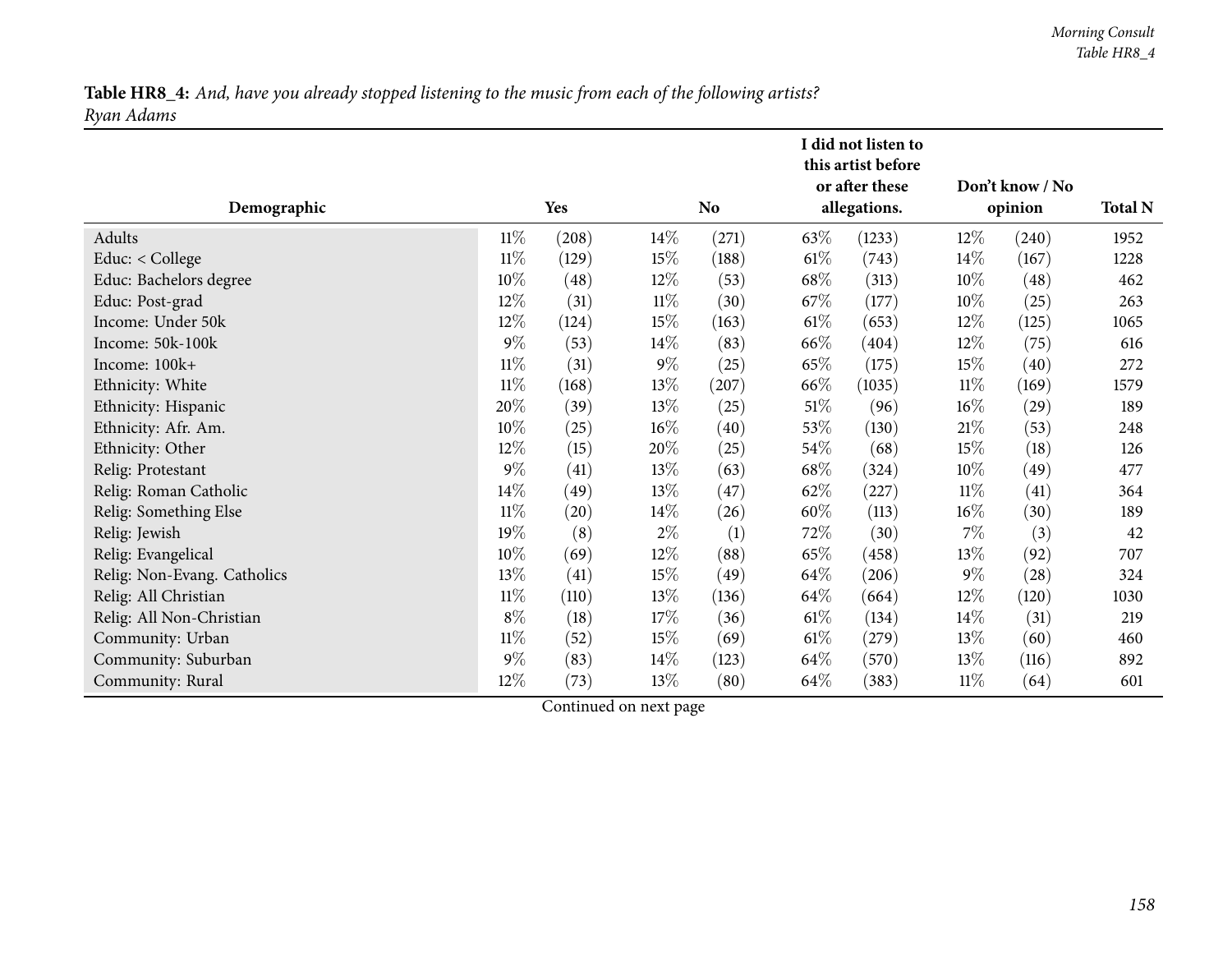|                               |        |       |        |           |        | I did not listen to<br>this artist before |        |                    |                |
|-------------------------------|--------|-------|--------|-----------|--------|-------------------------------------------|--------|--------------------|----------------|
|                               |        |       |        |           |        | or after these                            |        | Don't know / No    |                |
| Demographic                   |        | Yes   |        | <b>No</b> |        | allegations.                              |        | opinion            | <b>Total N</b> |
| Adults                        | $11\%$ | (208) | 14\%   | (271)     | 63%    | (1233)                                    | $12\%$ | (240)              | 1952           |
| <b>Employ: Private Sector</b> | 10%    | (58)  | 16%    | (93)      | $61\%$ | (352)                                     | $12\%$ | (72)               | 575            |
| <b>Employ: Government</b>     | 16%    | (20)  | 12%    | (15)      | 65%    | (79)                                      | $7\%$  | (8)                | 121            |
| Employ: Self-Employed         | $12\%$ | (23)  | 19%    | (35)      | 54\%   | (102)                                     | $15\%$ | (28)               | 187            |
| Employ: Homemaker             | $6\%$  | (10)  | 13%    | (21)      | 64%    | (104)                                     | 17%    | (27)               | 162            |
| Employ: Student               | 9%     | (7)   | $16\%$ | (13)      | 66%    | (51)                                      | $8\%$  | (6)                | 76             |
| Employ: Retired               | $11\%$ | (57)  | $8\%$  | (41)      | 73%    | (378)                                     | $8\%$  | (42)               | 518            |
| Employ: Unemployed            | $10\%$ | (16)  | 17%    | (26)      | 55%    | (85)                                      | $18\%$ | (29)               | 155            |
| Employ: Other                 | $11\%$ | (18)  | 18%    | (29)      | 52%    | (82)                                      | 18%    | $\left( 29\right)$ | 157            |
| Military HH: Yes              | $11\%$ | (40)  | 12%    | (42)      | 67%    | (246)                                     | $10\%$ | (37)               | 365            |
| Military HH: No               | $11\%$ | (168) | 14%    | (229)     | 62%    | (987)                                     | $13\%$ | (203)              | 1587           |
| RD/WT: Right Direction        | 13%    | (95)  | 14%    | (101)     | 63%    | (467)                                     | $10\%$ | (74)               | 736            |
| RD/WT: Wrong Track            | $9\%$  | (113) | 14%    | (171)     | 63%    | (765)                                     | $14\%$ | (167)              | 1216           |
| Trump Job Approve             | $11\%$ | (88)  | 13%    | (109)     | 65%    | (526)                                     | $11\%$ | (87)               | 810            |
| Trump Job Disapprove          | $11\%$ | (110) | 14%    | (146)     | 63%    | (664)                                     | $12\%$ | (126)              | 1046           |
| Trump Job Strongly Approve    | 12%    | (54)  | $11\%$ | (49)      | 67%    | (298)                                     | 10%    | (43)               | 444            |
| Trump Job Somewhat Approve    | $9\%$  | (34)  | $16\%$ | (60)      | 62%    | (229)                                     | $12\%$ | (44)               | 366            |
| Trump Job Somewhat Disapprove | 10%    | (25)  | 15%    | (37)      | 58%    | (140)                                     | 16%    | (40)               | 242            |
| Trump Job Strongly Disapprove | $11\%$ | (85)  | 13%    | (108)     | 65%    | (524)                                     | $11\%$ | (87)               | 804            |
| Favorable of Trump            | $11\%$ | (87)  | 12%    | (98)      | 66%    | (527)                                     | 10%    | (82)               | 794            |
| Unfavorable of Trump          | 10%    | (108) | 15\%   | (161)     | 63%    | (660)                                     | $11\%$ | (115)              | 1045           |
| Very Favorable of Trump       | $12\%$ | (58)  | $10\%$ | (48)      | 68%    | (312)                                     | $10\%$ | (44)               | 463            |
| Somewhat Favorable of Trump   | $9\%$  | (29)  | 15\%   | (50)      | 65%    | (214)                                     | $11\%$ | (38)               | 331            |
| Somewhat Unfavorable of Trump | $8\%$  | (17)  | $21\%$ | (41)      | 58%    | (116)                                     | 13%    | (26)               | 200            |
| Very Unfavorable of Trump     | $11\%$ | (92)  | 14%    | (120)     | 64\%   | (544)                                     | $11\%$ | (89)               | 845            |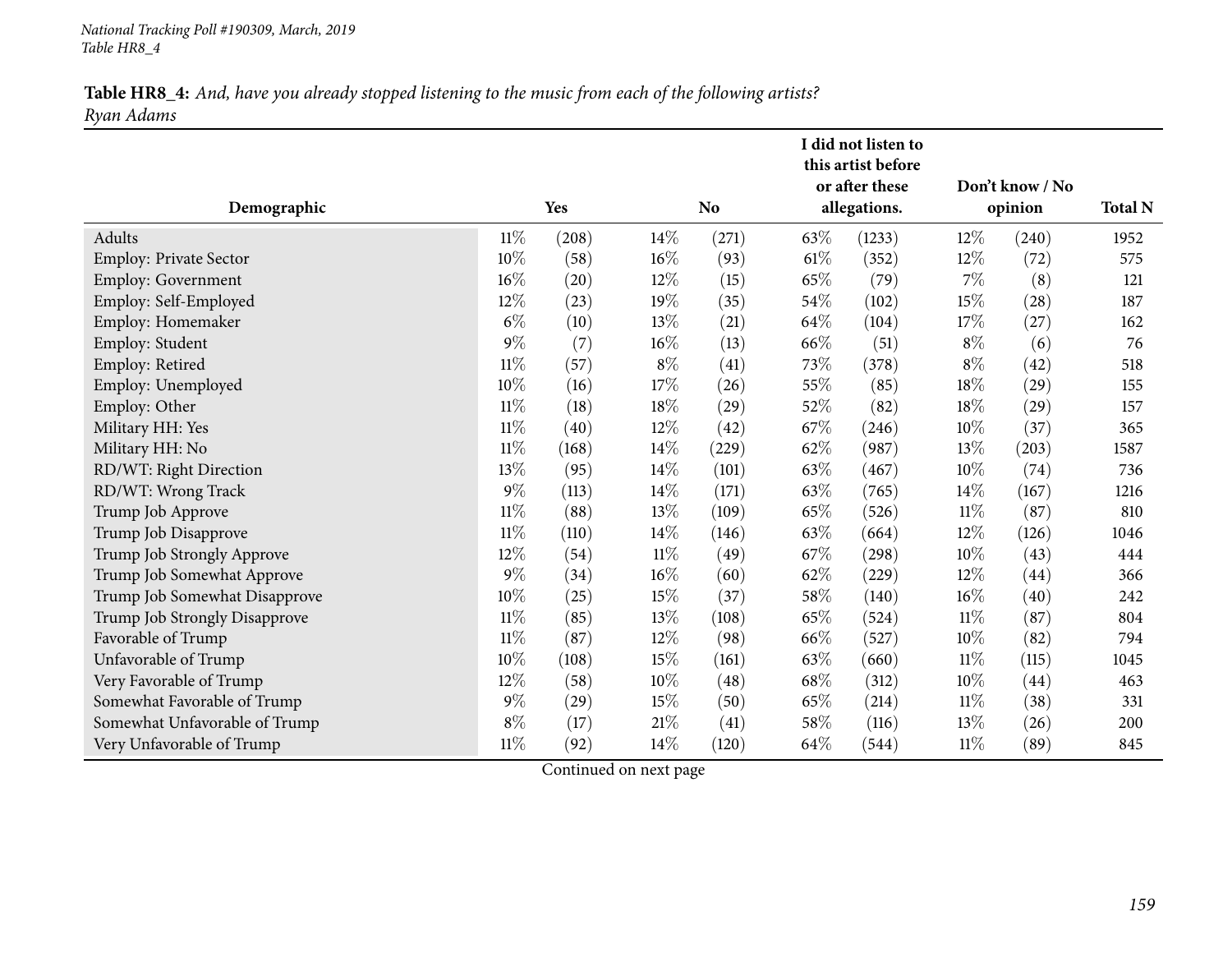|                                      |        |       |        |           |        | I did not listen to<br>this artist before |        |                 |                |
|--------------------------------------|--------|-------|--------|-----------|--------|-------------------------------------------|--------|-----------------|----------------|
|                                      |        |       |        |           |        | or after these                            |        | Don't know / No |                |
| Demographic                          |        | Yes   |        | <b>No</b> |        | allegations.                              |        | opinion         | <b>Total N</b> |
| Adults                               | $11\%$ | (208) | 14%    | (271)     | 63%    | (1233)                                    | $12\%$ | (240)           | 1952           |
| #1 Issue: Economy                    | $11\%$ | (61)  | 15%    | (82)      | 59%    | (327)                                     | 15%    | (82)            | 553            |
| #1 Issue: Security                   | 12%    | (49)  | 13%    | (53)      | 65%    | (274)                                     | $10\%$ | (42)            | 419            |
| #1 Issue: Health Care                | $11\%$ | (31)  | 15%    | (44)      | 63%    | (181)                                     | $11\%$ | (33)            | 289            |
| #1 Issue: Medicare / Social Security | $11\%$ | (32)  | $11\%$ | (30)      | 69%    | (193)                                     | $9\%$  | (26)            | 281            |
| #1 Issue: Women's Issues             | 12%    | (10)  | 14%    | (12)      | 58%    | (51)                                      | 17%    | (15)            | 89             |
| #1 Issue: Education                  | $11\%$ | (14)  | 23%    | (27)      | 51\%   | (61)                                      | 15%    | (18)            | 121            |
| #1 Issue: Energy                     | 7%     | (7)   | 9%     | (9)       | 70%    | (67)                                      | 13%    | (13)            | 96             |
| #1 Issue: Other                      | $4\%$  | (4)   | 12%    | (13)      | 74%    | (78)                                      | $10\%$ | (10)            | 105            |
| 2018 House Vote: Democrat            | 13%    | (95)  | 15%    | (104)     | $61\%$ | (433)                                     | $12\%$ | (82)            | 713            |
| 2018 House Vote: Republican          | 10%    | (64)  | $11\%$ | (72)      | 70%    | (468)                                     | $10\%$ | (65)            | 669            |
| 2018 House Vote: Someone else        | $8\%$  | (7)   | $11\%$ | (10)      | 61%    | (54)                                      | 20%    | (18)            | 90             |
| 2018 House Vote: Didnt Vote          | $8\%$  | (40)  | 18%    | (84)      | 58%    | (277)                                     | $16\%$ | (75)            | 476            |
| 2016 Vote: Hillary Clinton           | 14%    | (86)  | 15%    | (96)      | 59%    | (371)                                     | $11\%$ | (71)            | 624            |
| 2016 Vote: Donald Trump              | $11\%$ | (72)  | $11\%$ | (73)      | 68%    | (454)                                     | 10%    | (65)            | 664            |
| 2016 Vote: Someone else              | $4\%$  | (6)   | 12%    | (17)      | 73%    | (106)                                     | $11\%$ | (17)            | 145            |
| 2016 Vote: Didnt Vote                | $8\%$  | (42)  | 16%    | (82)      | 58%    | (297)                                     | 17%    | (88)            | 510            |
| Voted in 2014: Yes                   | 12%    | (156) | 13%    | (167)     | 64\%   | (811)                                     | $11\%$ | (141)           | 1275           |
| Voted in 2014: No                    | $8\%$  | (52)  | 15%    | (105)     | 62%    | (421)                                     | 15%    | (99)            | 677            |
| 2012 Vote: Barack Obama              | 13%    | (98)  | 16%    | (119)     | 60%    | (441)                                     | $11\%$ | (82)            | 740            |
| 2012 Vote: Mitt Romney               | 10%    | (52)  | $8\%$  | (45)      | 73%    | (395)                                     | $9\%$  | (50)            | 542            |
| 2012 Vote: Other                     | $9\%$  | (8)   | $11\%$ | (10)      | 65%    | (58)                                      | 15%    | (13)            | 88             |
| 2012 Vote: Didn't Vote               | $9\%$  | (50)  | 17%    | (97)      | 58%    | (339)                                     | $16\%$ | (95)            | 582            |
| 4-Region: Northeast                  | 13%    | (44)  | $11\%$ | (39)      | 64%    | (224)                                     | $12\%$ | (41)            | 348            |
| 4-Region: Midwest                    | 9%     | (43)  | $11\%$ | (47)      | 67%    | (301)                                     | 13\%   | (58)            | 448            |
| 4-Region: South                      | 10%    | (74)  | 14%    | (103)     | 62%    | (454)                                     | 13\%   | (98)            | 729            |
| 4-Region: West                       | $11\%$ | (47)  | 19%    | (82)      | 59%    | (253)                                     | $10\%$ | (44)            | 427            |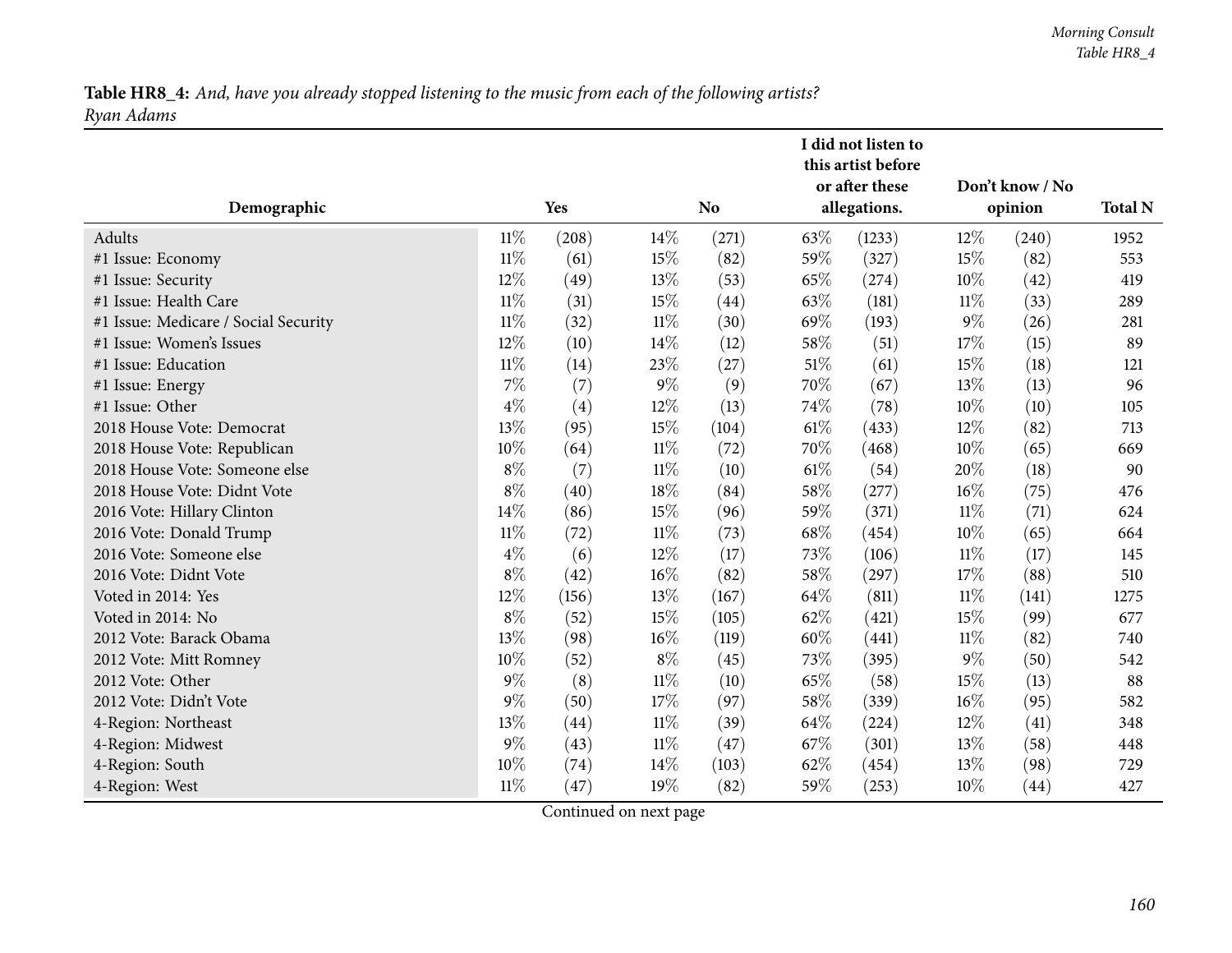|                                                       |        |       |        |           |      | I did not listen to<br>this artist before<br>or after these |        | Don't know / No |                |
|-------------------------------------------------------|--------|-------|--------|-----------|------|-------------------------------------------------------------|--------|-----------------|----------------|
| Demographic                                           | Yes    |       |        | <b>No</b> |      | allegations.                                                |        | opinion         | <b>Total N</b> |
| Adults                                                | $11\%$ | (208) | 14\%   | (271)     | 63\% | (1233)                                                      | 12%    | (240)           | 1952           |
| Watch TV Shows: Every day                             | 10%    | (108) | 13%    | (140)     | 63%  | (657)                                                       | 13%    | (138)           | 1044           |
| Watch TV Shows: Several times per week                | $8\%$  | (35)  | 15%    | (63)      | 68\% | (285)                                                       | 9%     | (38)            | 420            |
| Watch TV Shows: About once per week                   | 13%    | (14)  | 16%    | (17)      | 54\% | (60)                                                        | 17%    | (19)            | 110            |
| Watch TV Shows: Several times per month               | 14%    | (13)  | 18%    | (17)      | 63%  | (60)                                                        | $4\%$  | (4)             | 95             |
| Watch TV Shows: About once per month                  | 18%    | (10)  | $21\%$ | (12)      | 47%  | (28)                                                        | 15%    | (9)             | 60             |
| Watch TV Shows: Less often than once per month        | 14\%   | (10)  | $5\%$  | (4)       | 76%  | (57)                                                        | $5\%$  | (4)             | 74             |
| Watch TV Shows: Never                                 | 12%    | (18)  | 12%    | (18)      | 57%  | (85)                                                        | 19%    | (28)            | 149            |
| Watch Movies: Every day                               | 14%    | (46)  | 20%    | (68)      | 49%  | (166)                                                       | 18%    | (60)            | 339            |
| Watch Movies: Several times per week                  | 13%    | (66)  | 17%    | (86)      | 60%  | (300)                                                       | $9\%$  | (46)            | 497            |
| Watch Movies: About once per week                     | $6\%$  | (20)  | 13%    | (42)      | 70%  | (230)                                                       | $11\%$ | (35)            | 326            |
| Watch Movies: Several times per month                 | $9\%$  | (24)  | 12%    | (30)      | 68\% | (177)                                                       | $11\%$ | (29)            | 260            |
| Watch Movies: About once per month                    | $6\%$  | (12)  | $9\%$  | (18)      | 70%  | (139)                                                       | 14%    | (28)            | 198            |
| Watch Movies: Less often than once per month          | 12%    | (20)  | $4\%$  | (7)       | 74%  | (121)                                                       | $10\%$ | (16)            | 164            |
| Watch Movies: Never                                   | 12\%   | (20)  | 12%    | (20)      | 60%  | (100)                                                       | $16\%$ | (27)            | 168            |
| Watch Sporting Events: Every day                      | 24\%   | (40)  | $21\%$ | (35)      | 46\% | (76)                                                        | $10\%$ | (16)            | 168            |
| Watch Sporting Events: Several times per week         | 12%    | (35)  | 18%    | (50)      | 57%  | (164)                                                       | 13%    | (36)            | 285            |
| Watch Sporting Events: About once per week            | $9\%$  | (23)  | $16\%$ | (40)      | 63%  | (159)                                                       | 12%    | (31)            | 253            |
| Watch Sporting Events: Several times per month        | 12%    | (22)  | $9\%$  | (18)      | 68\% | (129)                                                       | $10\%$ | (19)            | 188            |
| Watch Sporting Events: About once per month           | $10\%$ | (16)  | 17%    | (27)      | 60%  | (92)                                                        | 13%    | (20)            | 155            |
| Watch Sporting Events: Less often than once per month | $7\%$  | (20)  | 12%    | (37)      | 68%  | (211)                                                       | 14%    | (44)            | 313            |
| Watch Sporting Events: Never                          | $9\%$  | (52)  | $11\%$ | (63)      | 68%  | (401)                                                       | 13%    | (74)            | 591            |
| Cable Subscription: Currently                         | 13%    | (122) | 14%    | (134)     | 62%  | (599)                                                       | 12%    | (114)           | 969            |
| Cable Subscription: In the past                       | $8\%$  | (58)  | 13%    | (94)      | 68%  | (476)                                                       | 10%    | (72)            | 699            |
| Cable Subscription: Never                             | 10%    | (28)  | 15%    | (43)      | 56\% | (158)                                                       | 19%    | (54)            | 283            |
| Satellite TV Subscription: Currently                  | 15%    | (74)  | 14%    | (69)      | 61\% | (297)                                                       | $10\%$ | (48)            | 489            |
| Satellite TV Subscription: In the past                | 9%     | (47)  | 18%    | (95)      | 63\% | (344)                                                       | $11\%$ | (58)            | 545            |
| Satellite TV Subscription: Never                      | 9%     | (87)  | 12%    | (107)     | 64\% | (591)                                                       | 15%    | (134)           | 918            |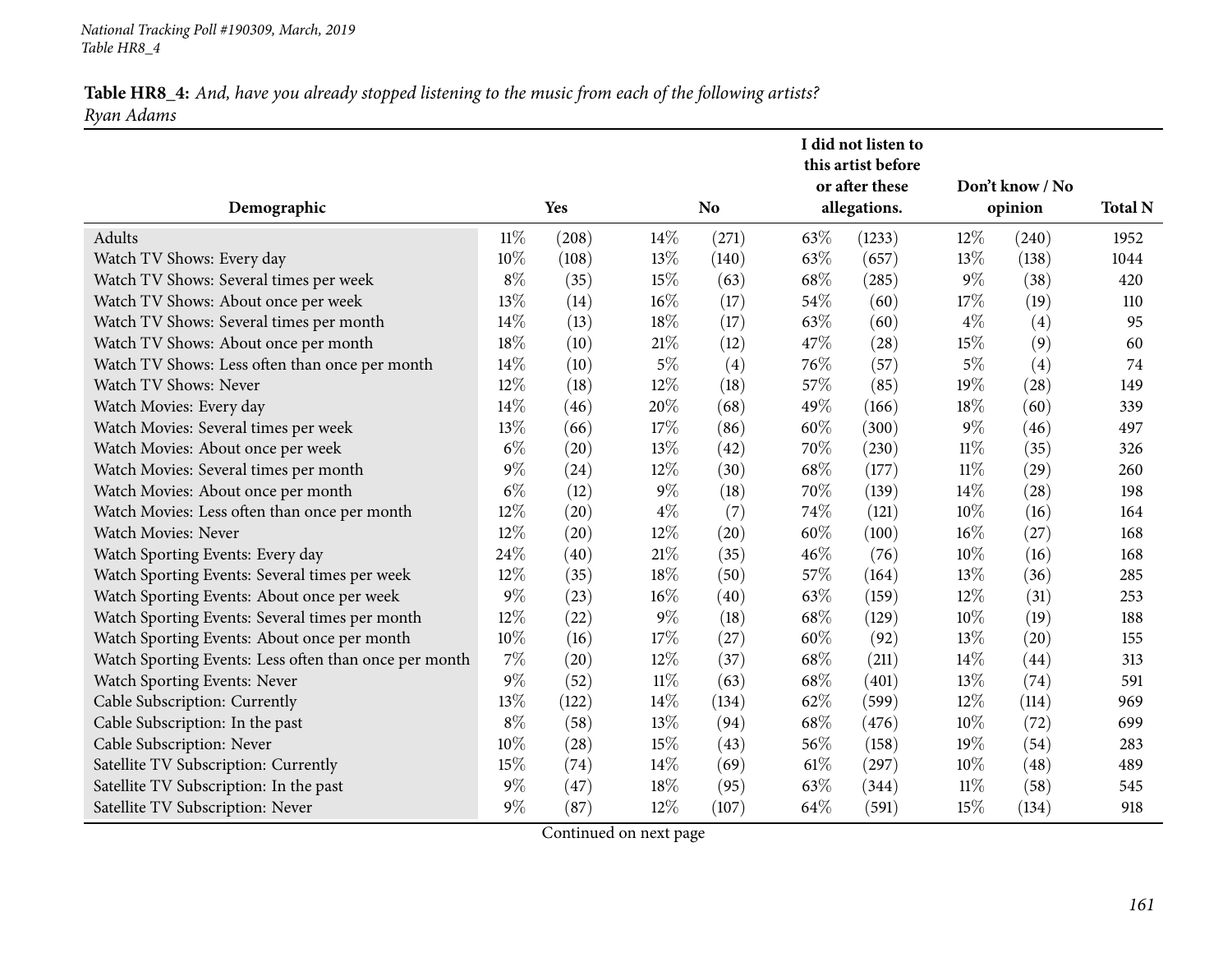| Demographic                                 | <b>Yes</b><br>No. |       |        |       |        | I did not listen to<br>this artist before<br>or after these<br>allegations. |        | Don't know / No<br>opinion |      |  |
|---------------------------------------------|-------------------|-------|--------|-------|--------|-----------------------------------------------------------------------------|--------|----------------------------|------|--|
| Adults                                      | $11\%$            | (208) | $14\%$ | (271) | 63\%   | (1233)                                                                      | $12\%$ | (240)                      | 1952 |  |
| Streaming Service Subscription: Currently   | $10\%$            | (119) | 15\%   | (173) | 63%    | (732)                                                                       | $12\%$ | (141)                      | 1165 |  |
| Streaming Service Subscription: In the past | $12\%$            | (25)  | $16\%$ | (34)  | 62\%   | (129)                                                                       | $10\%$ | (21)                       | 209  |  |
| Streaming Service Subscription: Never       | $11\%$            | (65)  | $11\%$ | (64)  | 64\%   | (371)                                                                       | $14\%$ | (78)                       | 578  |  |
| Film: An avid fan                           | $12\%$            | (78)  | 18\%   | (125) | 57\%   | (390)                                                                       | $13\%$ | (87)                       | 681  |  |
| Film: A casual fan                          | $9\%$             | (97)  | 12\%   | (122) | $68\%$ | (716)                                                                       | $11\%$ | (114)                      | 1049 |  |
| Film: Not a fan                             | 15%               | (32)  | $11\%$ | (24)  | 57%    | (127)                                                                       | 17%    | (39)                       | 222  |  |
| Television: An avid fan                     | 12%               | (113) | 15\%   | (150) | $61\%$ | (597)                                                                       | $12\%$ | (113)                      | 973  |  |
| Television: A casual fan                    | $9\%$             | (78)  | 12\%   | (104) | 66\%   | (565)                                                                       | $12\%$ | (104)                      | 852  |  |
| Television: Not a fan                       | $13\%$            | (17)  | $14\%$ | (18)  | 55\%   | (70)                                                                        | 18%    | (23)                       | 128  |  |
| Music: An avid fan                          | 12%               | (119) | 18%    | (177) | 57%    | (569)                                                                       | 13\%   | (133)                      | 998  |  |
| Music: A casual fan                         | $9\%$             | (76)  | $10\%$ | (89)  | 71%    | (602)                                                                       | $10\%$ | (83)                       | 849  |  |
| Music: Not a fan                            | $13\%$            | (14)  | $5\%$  | (5)   | $59\%$ | (62)                                                                        | 23%    | (24)                       | 104  |  |
| Fashion: An avid fan                        | $16\%$            | (46)  | 23\%   | (66)  | 48%    | (140)                                                                       | $13\%$ | (38)                       | 290  |  |
| Fashion: A casual fan                       | $11\%$            | (84)  | 17\%   | (132) | $61\%$ | (462)                                                                       | $11\%$ | (85)                       | 762  |  |
| Fashion: Not a fan                          | $9\%$             | (78)  | $8\%$  | (74)  | 70\%   | (631)                                                                       | 13\%   | (118)                      | 900  |  |

*Note:* Row proportions may total to larger than one-hundred percen<sup>t</sup> due to rounding. For more information visit [MorningConsultIntelligence.com](https://morningconsultintelligence.com).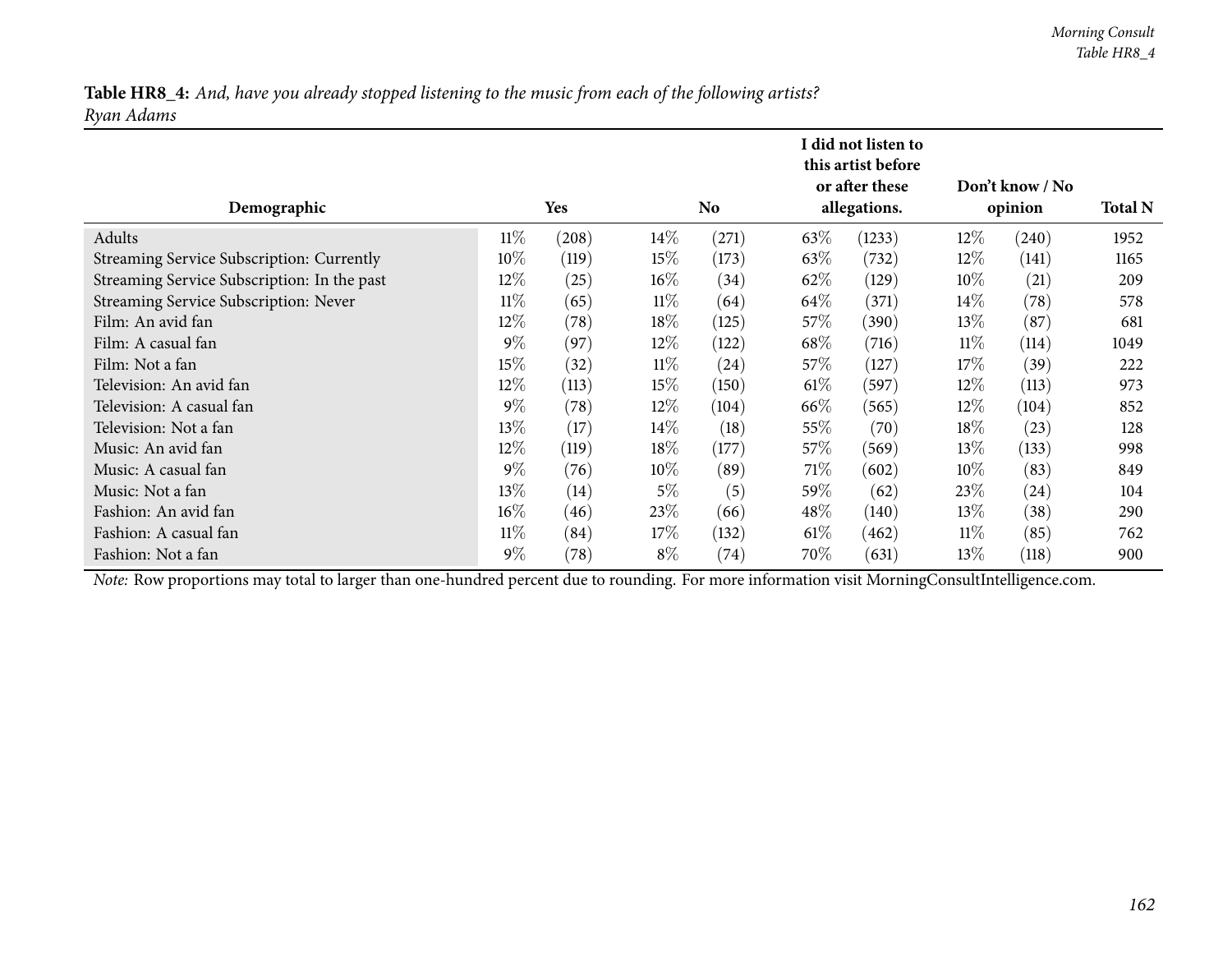| o                        |        |                       |     | Somewhat |        | Somewhat |        | <b>Strongly</b> |      | Don't know/ |                |
|--------------------------|--------|-----------------------|-----|----------|--------|----------|--------|-----------------|------|-------------|----------------|
| Demographic              |        | <b>Strongly agree</b> |     | agree    |        | disagree |        | disagree        |      | No opinion  | <b>Total N</b> |
| <b>Adults</b>            | 15%    | (286)                 | 24% | (478)    | 27%    | (522)    | 16%    | (305)           | 18\% | (361)       | 1952           |
| Gender: Male             | 16%    | (149)                 | 22% | (203)    | 25%    | (224)    | 18%    | (162)           | 19%  | (175)       | 914            |
| Gender: Female           | 13%    | (137)                 | 27% | (275)    | 29%    | (298)    | 14%    | (143)           | 18%  | (186)       | 1038           |
| Age: 18-29               | 12%    | (42)                  | 28% | (97)     | 29%    | (102)    | 13%    | (47)            | 17%  | (60)        | 348            |
| Age: 30-44               | $18\%$ | (78)                  | 27% | (120)    | 28%    | (122)    | 15%    | (66)            | 12%  | (54)        | 439            |
| Age: 45-54               | 12%    | (43)                  | 20% | (67)     | 27%    | (91)     | $21\%$ | (72)            | 20%  | (69)        | 341            |
| Age: 55-64               | 14%    | (52)                  | 24% | (90)     | 25%    | (94)     | 17%    | (62)            | 20%  | (72)        | 369            |
| Age: 65+                 | $16\%$ | (71)                  | 23% | (105)    | $25\%$ | (114)    | 13%    | (59)            | 23%  | (106)       | 454            |
| Generation Z: 18-21      | $9\%$  | (11)                  | 27% | (31)     | 30%    | (35)     | 13%    | (15)            | 20%  | (24)        | 116            |
| Millennial: Age 22-37    | $15\%$ | (73)                  | 29% | (141)    | 27%    | (131)    | 14%    | (68)            | 14%  | (65)        | 478            |
| Generation X: Age 38-53  | $14\%$ | (71)                  | 21% | (107)    | $28\%$ | (140)    | 19%    | (92)            | 18%  | (88)        | 498            |
| Boomers: Age 54-72       | 15%    | (107)                 | 24% | (179)    | 25%    | (184)    | 16%    | (114)           | 21%  | (151)       | 736            |
| PID: Dem (no lean)       | $14\%$ | (94)                  | 29% | (195)    | $25\%$ | (171)    | 17%    | (116)           | 15%  | (98)        | 674            |
| PID: Ind (no lean)       | $11\%$ | (74)                  | 20% | (132)    | 30%    | (195)    | 16%    | (103)           | 24%  | (155)       | 659            |
| PID: Rep (no lean)       | 19%    | (118)                 | 24% | (150)    | 25%    | (156)    | 14%    | (87)            | 17%  | (107)       | 619            |
| PID/Gender: Dem Men      | $14\%$ | (39)                  | 28% | (78)     | 23%    | (66)     | 20%    | (56)            | 15%  | (43)        | 282            |
| PID/Gender: Dem Women    | $14\%$ | (56)                  | 30% | (118)    | 27%    | (105)    | 15%    | (59)            | 14%  | (55)        | 392            |
| PID/Gender: Ind Men      | 13%    | (39)                  | 19% | (59)     | $29\%$ | (89)     | $17\%$ | (54)            | 23%  | (71)        | 313            |
| PID/Gender: Ind Women    | $10\%$ | (35)                  | 21% | (73)     | 30%    | (106)    | 14%    | (49)            | 24%  | (85)        | 347            |
| PID/Gender: Rep Men      | $22\%$ | (72)                  | 21% | (66)     | 22%    | (69)     | $16\%$ | (52)            | 19%  | (62)        | 319            |
| PID/Gender: Rep Women    | $16\%$ | (47)                  | 28% | (85)     | 29%    | (87)     | 12%    | (35)            | 15%  | (46)        | 299            |
| Ideo: Liberal (1-3)      | 18%    | (109)                 | 29% | (178)    | 26%    | (162)    | 13%    | (81)            | 14%  | (84)        | 614            |
| Ideo: Moderate (4)       | $11\%$ | (47)                  | 19% | (80)     | 31%    | (129)    | 19%    | (79)            | 20%  | (84)        | 419            |
| Ideo: Conservative (5-7) | $15\%$ | (101)                 | 26% | (180)    | 26%    | (180)    | 14%    | (99)            | 20%  | (136)       | 695            |
| Educ: < College          | $15\%$ | (187)                 | 22% | (265)    | 27%    | (333)    | 17%    | (203)           | 20%  | (241)       | 1228           |
| Educ: Bachelors degree   | 13%    | (62)                  | 30% | (140)    | 27%    | (125)    | 12%    | (56)            | 17%  | (78)        | 462            |
| Educ: Post-grad          | 14%    | (38)                  | 28% | (73)     | 24%    | (64)     | 18%    | (46)            | 16%  | (42)        | 263            |

Table HR9: Sometimes in surveys like this, people change their minds. Do you agree or disagree with the following statement? When an artist faces allegations of sexual misconduct, we should stop listening to his or her music.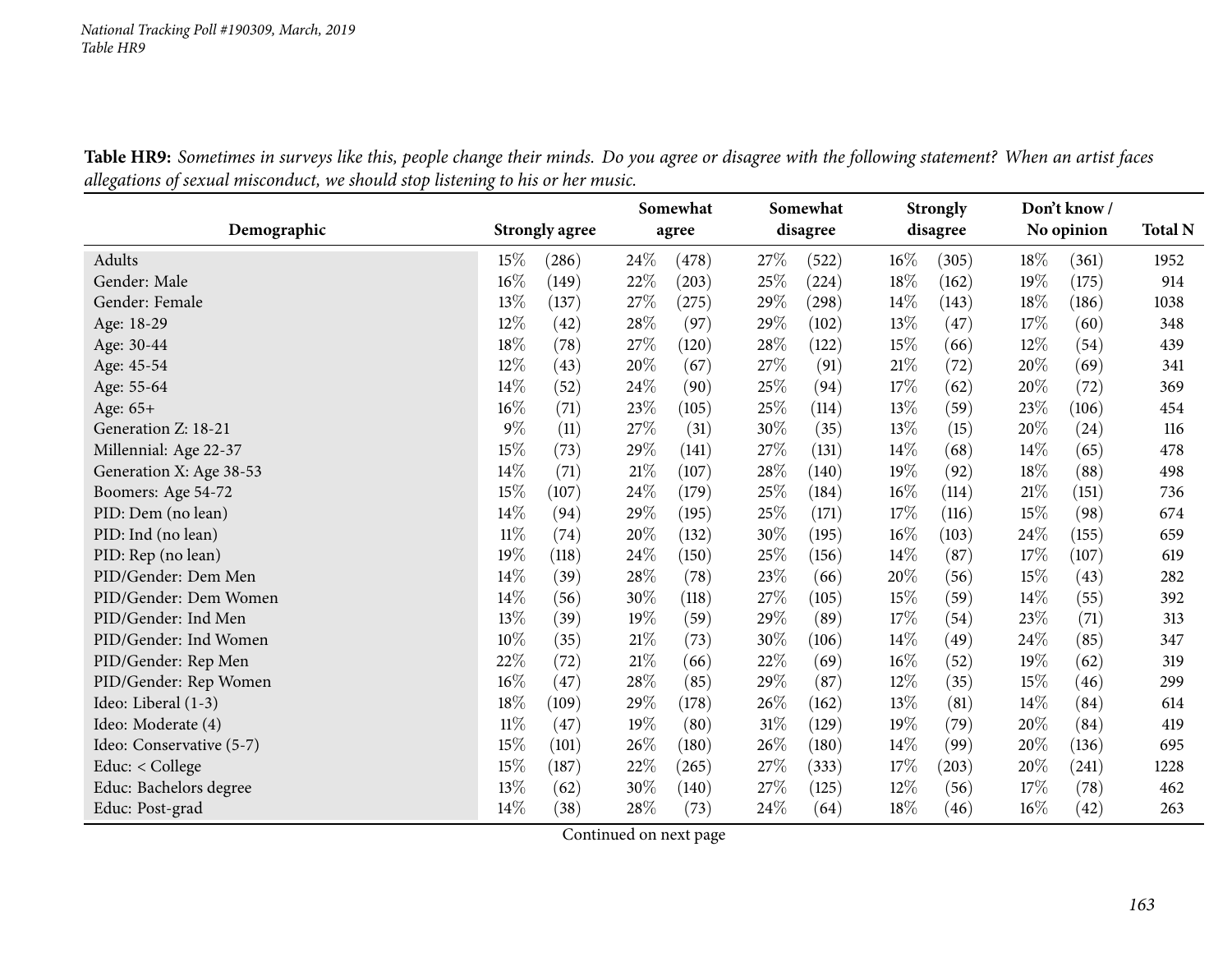Table HR9: Sometimes in surveys like this, people change their minds. Do you agree or disagree with the following statement? When an artist faces allegations of sexual misconduct, we should stop listening to his or her music.

|                               |        |                       | Somewhat |       |        | Somewhat | <b>Strongly</b> |          |        | Don't know / |                |  |
|-------------------------------|--------|-----------------------|----------|-------|--------|----------|-----------------|----------|--------|--------------|----------------|--|
| Demographic                   |        | <b>Strongly agree</b> |          | agree |        | disagree |                 | disagree |        | No opinion   | <b>Total N</b> |  |
| Adults                        | 15%    | (286)                 | 24\%     | (478) | 27\%   | (522)    | $16\%$          | (305)    | 18%    | (361)        | 1952           |  |
| Income: Under 50k             | $16\%$ | (166)                 | 22%      | (232) | 26%    | (275)    | 17%             | (178)    | 20%    | (213)        | 1065           |  |
| Income: 50k-100k              | 13%    | (83)                  | 27%      | (168) | 29%    | (176)    | 14%             | (85)     | 17%    | (104)        | 616            |  |
| Income: 100k+                 | 14%    | (37)                  | 29%      | (78)  | 26%    | (71)     | 15%             | (42)     | 16%    | (44)         | 272            |  |
| Ethnicity: White              | 15%    | (235)                 | 25%      | (390) | 27%    | (433)    | 14%             | (225)    | 19%    | (296)        | 1579           |  |
| Ethnicity: Hispanic           | 23%    | (43)                  | 28\%     | (53)  | 22%    | (42)     | $10\%$          | (19)     | 17%    | (33)         | 189            |  |
| Ethnicity: Afr. Am.           | $11\%$ | (28)                  | 22%      | (54)  | 22%    | (55)     | 26%             | (65)     | 18%    | (46)         | 248            |  |
| Ethnicity: Other              | 19%    | (24)                  | 27%      | (34)  | 27%    | (33)     | 12%             | (15)     | 15%    | (19)         | 126            |  |
| Relig: Protestant             | 17%    | (80)                  | 24%      | (113) | 26%    | (125)    | 12%             | (59)     | 21%    | (99)         | 477            |  |
| Relig: Roman Catholic         | 16%    | (59)                  | 27%      | (98)  | 26%    | (95)     | $16\%$          | (60)     | 15%    | (53)         | 364            |  |
| Relig: Something Else         | 15%    | (29)                  | 24%      | (45)  | 30%    | (56)     | 14%             | (26)     | 18%    | (33)         | 189            |  |
| Relig: Jewish                 | 19%    | (8)                   | 38%      | (16)  | $16\%$ | (7)      | $3\%$           | (1)      | 23%    | (10)         | 42             |  |
| Relig: Evangelical            | 14%    | (98)                  | 26%      | (183) | 28%    | (198)    | 15%             | (103)    | 18%    | (125)        | 707            |  |
| Relig: Non-Evang. Catholics   | 22%    | (70)                  | 22%      | (73)  | 24%    | (78)     | 13%             | (43)     | 19%    | (61)         | 324            |  |
| Relig: All Christian          | 16%    | (168)                 | 25%      | (256) | 27%    | (276)    | 14%             | (146)    | 18%    | (186)        | 1030           |  |
| Relig: All Non-Christian      | 13%    | (28)                  | 23%      | (50)  | 21%    | (46)     | 21%             | (47)     | 22%    | (48)         | 219            |  |
| Community: Urban              | 16%    | (76)                  | 20%      | (92)  | 27%    | (124)    | 15%             | (69)     | 22%    | (99)         | 460            |  |
| Community: Suburban           | 13%    | (119)                 | 26%      | (232) | 26%    | (234)    | 17%             | (154)    | 17%    | (153)        | 892            |  |
| Community: Rural              | 15%    | (92)                  | 26%      | (154) | 27%    | (164)    | 14%             | (82)     | 18%    | (109)        | 601            |  |
| <b>Employ: Private Sector</b> | 14%    | (82)                  | 27%      | (154) | 29%    | (167)    | 14%             | (78)     | 16%    | (93)         | 575            |  |
| Employ: Government            | $16\%$ | (19)                  | 28\%     | (34)  | 31%    | (37)     | $14\%$          | (17)     | $11\%$ | (13)         | 121            |  |
| Employ: Self-Employed         | $16\%$ | (30)                  | 23%      | (44)  | 24%    | (45)     | 23%             | (44)     | 13%    | (24)         | 187            |  |
| Employ: Homemaker             | 17%    | (28)                  | 28%      | (46)  | 29%    | (47)     | 10%             | (16)     | 16%    | (25)         | 162            |  |
| Employ: Student               | 14%    | (11)                  | 37%      | (28)  | 26%    | (20)     | 10%             | (8)      | 13%    | (10)         | 76             |  |
| Employ: Retired               | 15%    | (79)                  | 21%      | (108) | 27%    | (140)    | 14%             | (71)     | 23%    | (119)        | 518            |  |
| Employ: Unemployed            | 17%    | (26)                  | 12%      | (18)  | 18%    | (27)     | 24\%            | (38)     | 30%    | (46)         | 155            |  |
| Employ: Other                 | $7\%$  | (11)                  | 29%      | (45)  | 24%    | (38)     | 21\%            | (33)     | 19%    | (30)         | 157            |  |
| Military HH: Yes              | 15%    | (53)                  | $21\%$   | (78)  | 29%    | (105)    | 17%             | (60)     | 19%    | (68)         | 365            |  |
| Military HH: No               | 15%    | (233)                 | 25%      | (400) | 26%    | (417)    | 15%             | (245)    | 18%    | (293)        | 1587           |  |
| RD/WT: Right Direction        | 17%    | (129)                 | 24%      | (178) | 25%    | (181)    | 15%             | (113)    | 18%    | (136)        | 736            |  |
| RD/WT: Wrong Track            | 13%    | (158)                 | 25%      | (300) | 28%    | (340)    | $16\%$          | (193)    | 19%    | (225)        | 1216           |  |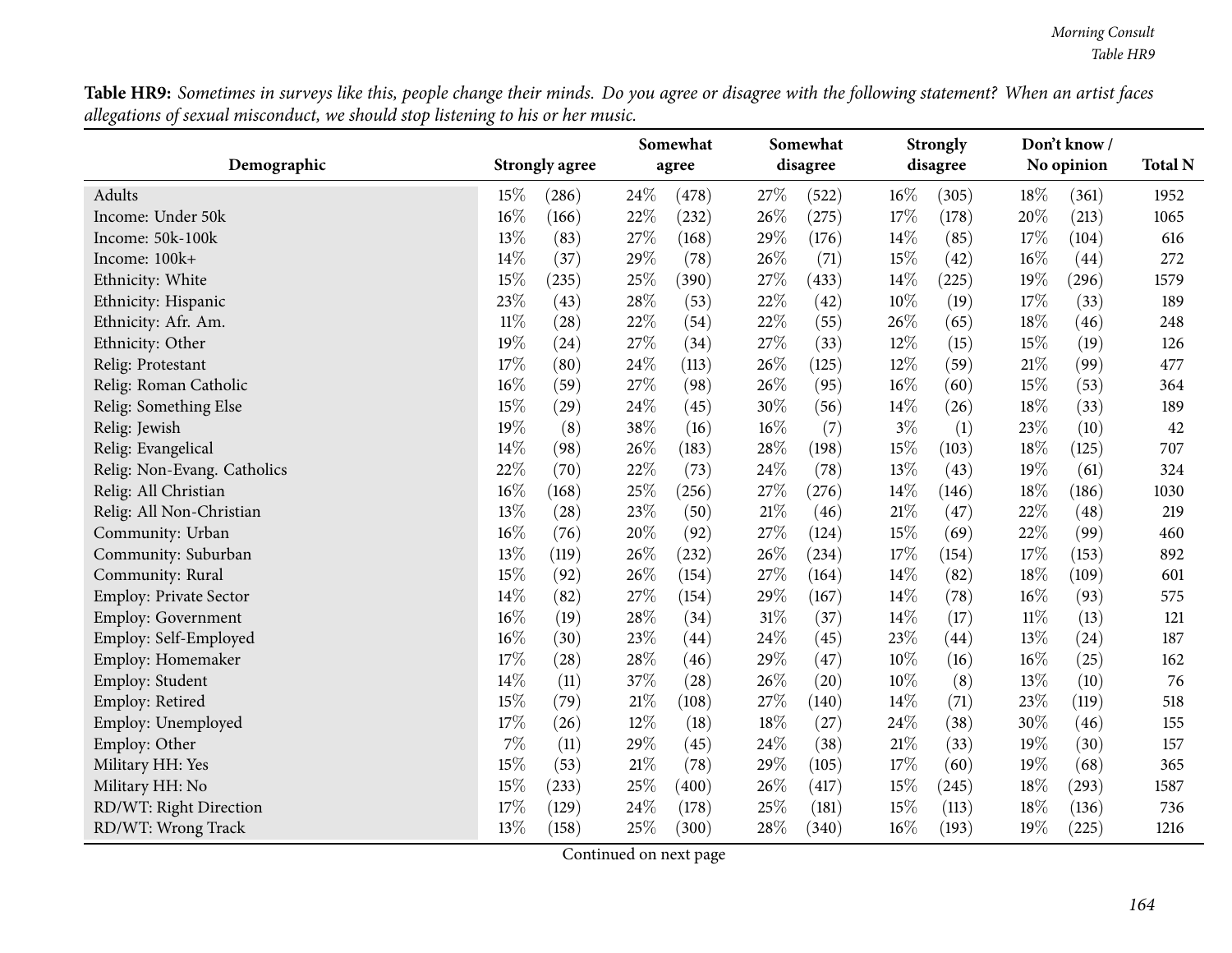Table HR9: Sometimes in surveys like this, people change their minds. Do you agree or disagree with the following statement? When an artist faces allegations of sexual misconduct, we should stop listening to his or her music.

|                                      |        |                       |        | Somewhat |      | Somewhat |        | <b>Strongly</b> |        | Don't know/ |                |
|--------------------------------------|--------|-----------------------|--------|----------|------|----------|--------|-----------------|--------|-------------|----------------|
| Demographic                          |        | <b>Strongly agree</b> |        | agree    |      | disagree |        | disagree        |        | No opinion  | <b>Total N</b> |
| Adults                               | 15%    | (286)                 | 24\%   | (478)    | 27\% | (522)    | 16%    | (305)           | 18%    | (361)       | 1952           |
| Trump Job Approve                    | 16%    | (132)                 | 24%    | (195)    | 26%  | (207)    | 16%    | (126)           | 18%    | (150)       | 810            |
| Trump Job Disapprove                 | 14%    | (147)                 | 26\%   | (272)    | 28%  | (289)    | 16%    | (170)           | 16%    | (168)       | 1046           |
| Trump Job Strongly Approve           | 22%    | (96)                  | 19%    | (86)     | 24%  | (105)    | 16%    | (69)            | 20%    | (87)        | 444            |
| Trump Job Somewhat Approve           | $10\%$ | (36)                  | 30%    | (109)    | 28%  | (102)    | 15%    | (57)            | 17%    | (62)        | 366            |
| Trump Job Somewhat Disapprove        | 13%    | (31)                  | 27%    | (66)     | 31%  | (75)     | 16%    | (39)            | 12%    | (30)        | 242            |
| Trump Job Strongly Disapprove        | 14%    | (116)                 | 26%    | (206)    | 27%  | (213)    | 16%    | (131)           | 17%    | (138)       | 804            |
| Favorable of Trump                   | 17%    | (133)                 | 23%    | (181)    | 26%  | (205)    | 16%    | (127)           | 19%    | (148)       | 794            |
| Unfavorable of Trump                 | 14%    | (142)                 | 27%    | (286)    | 28%  | (288)    | 16%    | (167)           | 16%    | (162)       | 1045           |
| Very Favorable of Trump              | 21%    | (95)                  | $21\%$ | (96)     | 22%  | (104)    | 15%    | (68)            | $22\%$ | (100)       | 463            |
| Somewhat Favorable of Trump          | $11\%$ | (38)                  | 26%    | (85)     | 31%  | (102)    | 18%    | (59)            | 14%    | (47)        | 331            |
| Somewhat Unfavorable of Trump        | $9\%$  | (18)                  | 30%    | (59)     | 32%  | (63)     | 13%    | (26)            | 17%    | (33)        | 200            |
| Very Unfavorable of Trump            | 15%    | (124)                 | 27%    | (227)    | 27%  | (225)    | 17%    | (141)           | 15%    | (129)       | 845            |
| #1 Issue: Economy                    | 13%    | (71)                  | 29%    | (159)    | 26%  | (143)    | 16%    | (87)            | 17%    | (93)        | 553            |
| #1 Issue: Security                   | 19%    | (78)                  | 21\%   | (87)     | 29%  | (121)    | 16%    | (65)            | 16%    | (67)        | 419            |
| #1 Issue: Health Care                | 15%    | (43)                  | 23%    | (65)     | 28%  | (81)     | 16%    | (45)            | 19%    | (54)        | 289            |
| #1 Issue: Medicare / Social Security | 15%    | (41)                  | 20%    | (56)     | 23%  | (64)     | 15%    | (43)            | 27%    | (77)        | 281            |
| #1 Issue: Women's Issues             | 12%    | (10)                  | 28%    | (25)     | 32%  | (28)     | $11\%$ | (10)            | 18%    | (16)        | 89             |
| #1 Issue: Education                  | 14%    | (17)                  | 23%    | (28)     | 25%  | (30)     | $21\%$ | (26)            | 16%    | (20)        | 121            |
| #1 Issue: Energy                     | 15%    | (15)                  | 35%    | (33)     | 27%  | (26)     | $11\%$ | (10)            | 12%    | (11)        | 96             |
| #1 Issue: Other                      | $11\%$ | (12)                  | 22%    | (23)     | 27%  | (28)     | 18%    | (19)            | 22%    | (23)        | 105            |
| 2018 House Vote: Democrat            | 15%    | (105)                 | 29%    | (205)    | 27%  | (191)    | 16%    | (113)           | 14%    | (100)       | 713            |
| 2018 House Vote: Republican          | 16%    | (109)                 | 24\%   | (158)    | 28%  | (185)    | 14\%   | (90)            | 19%    | (127)       | 669            |
| 2018 House Vote: Someone else        | 10%    | (9)                   | 23%    | (21)     | 25%  | (23)     | 12%    | (11)            | 29%    | (26)        | 90             |
| 2018 House Vote: Didnt Vote          | 13%    | (62)                  | 20%    | (93)     | 26%  | (123)    | 19%    | (90)            | 23%    | (109)       | 476            |
| 2016 Vote: Hillary Clinton           | 16%    | (100)                 | 26%    | (161)    | 26%  | (164)    | 17%    | (105)           | 15%    | (95)        | 624            |
| 2016 Vote: Donald Trump              | 17%    | (116)                 | 23%    | (155)    | 25%  | (165)    | 14%    | (95)            | 20%    | (133)       | 664            |
| 2016 Vote: Someone else              | $9\%$  | (13)                  | 22%    | (31)     | 28%  | (41)     | 18%    | (26)            | 23%    | (34)        | 145            |
| 2016 Vote: Didnt Vote                | $11\%$ | (56)                  | 25%    | (127)    | 30%  | (152)    | 15%    | (77)            | 19%    | (98)        | 510            |
| Voted in 2014: Yes                   | 16%    | (204)                 | 25%    | (317)    | 26%  | (332)    | 15%    | (197)           | 18%    | (225)       | 1275           |
| Voted in 2014: No                    | 12%    | (82)                  | 24%    | (161)    | 28%  | (190)    | 16%    | (108)           | 20%    | (136)       | 677            |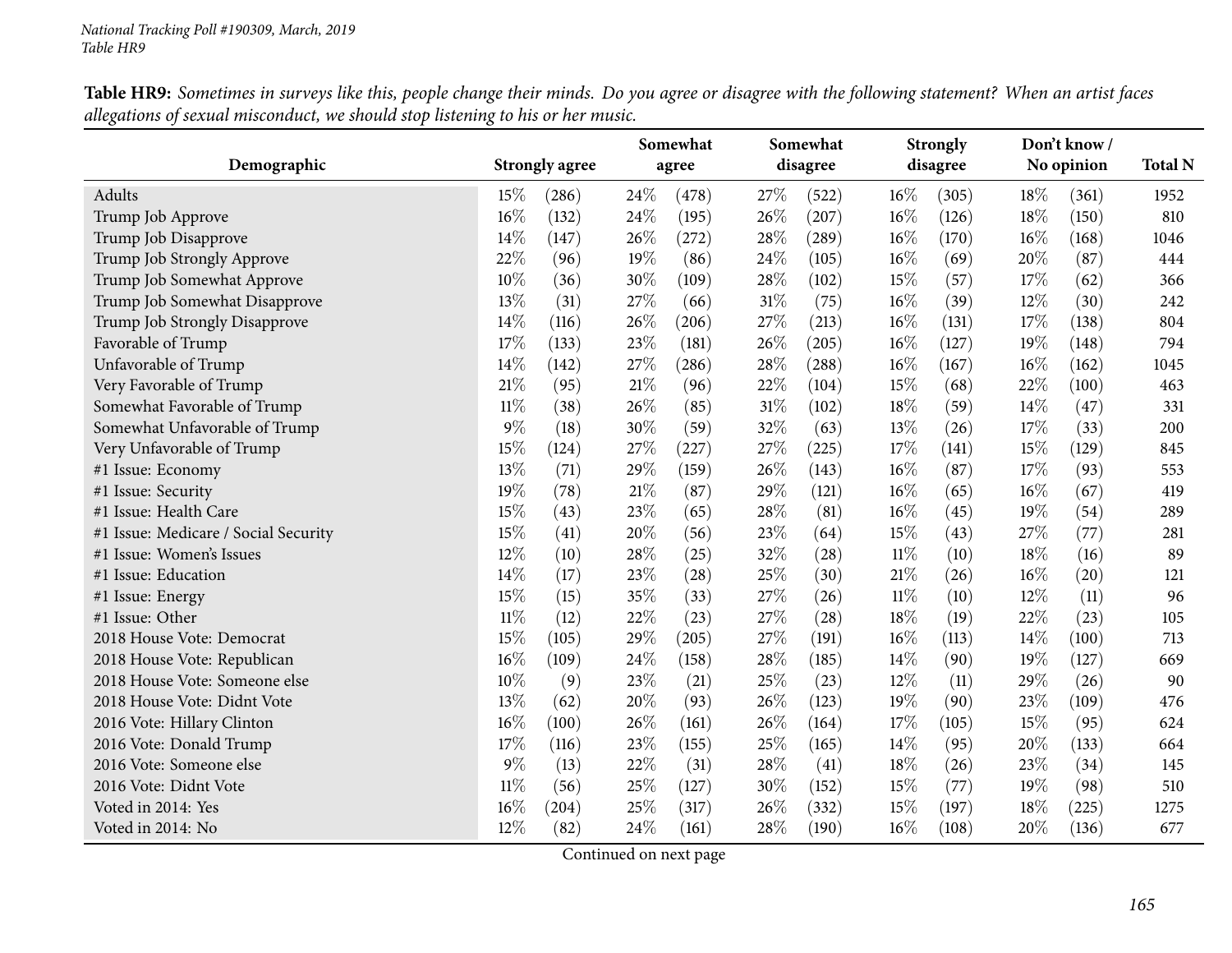Table HR9: Sometimes in surveys like this, people change their minds. Do you agree or disagree with the following statement? When an artist faces allegations of sexual misconduct, we should stop listening to his or her music.

|                                                       |        |                       |      | Somewhat |        | Somewhat |        | <b>Strongly</b> |       | Don't know / |                |
|-------------------------------------------------------|--------|-----------------------|------|----------|--------|----------|--------|-----------------|-------|--------------|----------------|
| Demographic                                           |        | <b>Strongly agree</b> |      | agree    |        | disagree |        | disagree        |       | No opinion   | <b>Total N</b> |
| Adults                                                | 15%    | (286)                 | 24\% | (478)    | 27\%   | (522)    | $16\%$ | (305)           | 18\%  | (361)        | 1952           |
| 2012 Vote: Barack Obama                               | 15%    | (113)                 | 25%  | (185)    | 26%    | (191)    | 19%    | (143)           | 15%   | (108)        | 740            |
| 2012 Vote: Mitt Romney                                | 16%    | (88)                  | 28%  | (152)    | 25%    | (137)    | $11\%$ | (60)            | 19%   | (104)        | 542            |
| 2012 Vote: Other                                      | 10%    | (9)                   | 15%  | (13)     | 23%    | (20)     | 21%    | (19)            | 31%   | (27)         | 88             |
| 2012 Vote: Didn't Vote                                | 13%    | (76)                  | 22%  | (128)    | 30%    | (174)    | 14%    | (83)            | 21%   | (121)        | 582            |
| 4-Region: Northeast                                   | 16%    | (55)                  | 23%  | (79)     | 28%    | (96)     | 16%    | (54)            | 18%   | (63)         | 348            |
| 4-Region: Midwest                                     | $11\%$ | (50)                  | 28%  | (126)    | 24\%   | (108)    | 18%    | (78)            | 19%   | (86)         | 448            |
| 4-Region: South                                       | 16%    | (117)                 | 24%  | (172)    | 26\%   | (188)    | 14%    | (101)           | 21%   | (151)        | 729            |
| 4-Region: West                                        | 15%    | (65)                  | 24%  | (101)    | 30%    | (129)    | 17%    | (71)            | 14%   | (60)         | 427            |
| Watch TV Shows: Every day                             | 15%    | (161)                 | 24%  | (253)    | 27%    | (279)    | 17%    | (181)           | 16%   | (170)        | 1044           |
| Watch TV Shows: Several times per week                | $14\%$ | (60)                  | 24%  | (101)    | 29%    | (123)    | 13%    | (57)            | 19%   | (81)         | 420            |
| Watch TV Shows: About once per week                   | 16%    | (18)                  | 24%  | (26)     | 28%    | (31)     | 12%    | (13)            | 20%   | (22)         | 110            |
| Watch TV Shows: Several times per month               | 15%    | (14)                  | 26%  | (24)     | 28%    | (26)     | 13%    | (13)            | 18%   | (17)         | 95             |
| Watch TV Shows: About once per month                  | 12%    | (7)                   | 25%  | (15)     | 27%    | (16)     | $11\%$ | (6)             | 24%   | (14)         | 60             |
| Watch TV Shows: Less often than once per month        | 13%    | (9)                   | 32%  | (24)     | $21\%$ | (16)     | 15%    | (11)            | 20%   | (15)         | 74             |
| Watch TV Shows: Never                                 | 12%    | (17)                  | 23%  | (35)     | 21%    | (31)     | $16\%$ | (24)            | 28%   | (42)         | 149            |
| Watch Movies: Every day                               | 24\%   | (83)                  | 17%  | (57)     | 20%    | (68)     | 23%    | (79)            | 15%   | (52)         | 339            |
| Watch Movies: Several times per week                  | 13%    | (67)                  | 24%  | (117)    | 30%    | (152)    | 16%    | (80)            | 16%   | (82)         | 497            |
| Watch Movies: About once per week                     | $9\%$  | (29)                  | 29%  | (94)     | 31%    | (101)    | 15%    | (49)            | 16%   | (53)         | 326            |
| Watch Movies: Several times per month                 | $11\%$ | (28)                  | 31%  | (80)     | 29%    | (76)     | $11\%$ | (28)            | 19%   | (48)         | 260            |
| Watch Movies: About once per month                    | 15%    | (29)                  | 24%  | (47)     | 30%    | (59)     | 10%    | (21)            | 22%   | (43)         | 198            |
| Watch Movies: Less often than once per month          | 14%    | (24)                  | 30%  | (50)     | 20%    | (33)     | 13%    | (22)            | 22%   | (36)         | 164            |
| Watch Movies: Never                                   | 16%    | (27)                  | 21%  | (34)     | 20%    | (33)     | $16\%$ | (26)            | 28\%  | (47)         | 168            |
| Watch Sporting Events: Every day                      | 27%    | (45)                  | 25%  | (42)     | 24\%   | (40)     | 16%    | (27)            | $8\%$ | (14)         | 168            |
| Watch Sporting Events: Several times per week         | 13%    | (36)                  | 26%  | (75)     | 26%    | (75)     | 17%    | (48)            | 17%   | (50)         | 285            |
| Watch Sporting Events: About once per week            | 14%    | (34)                  | 23%  | (58)     | 29%    | (72)     | 16%    | (41)            | 19%   | (48)         | 253            |
| Watch Sporting Events: Several times per month        | 16%    | (30)                  | 24%  | (45)     | 32%    | (60)     | $11\%$ | (21)            | 17%   | (32)         | 188            |
| Watch Sporting Events: About once per month           | 12%    | (18)                  | 30%  | (46)     | 25%    | (39)     | 20%    | (30)            | 14%   | (21)         | 155            |
| Watch Sporting Events: Less often than once per month | 13%    | (39)                  | 28%  | (86)     | 27%    | (84)     | 14\%   | (43)            | 20%   | (61)         | 313            |
| Watch Sporting Events: Never                          | 14%    | (83)                  | 21%  | (126)    | 26%    | (151)    | 16%    | (94)            | 23%   | (135)        | 591            |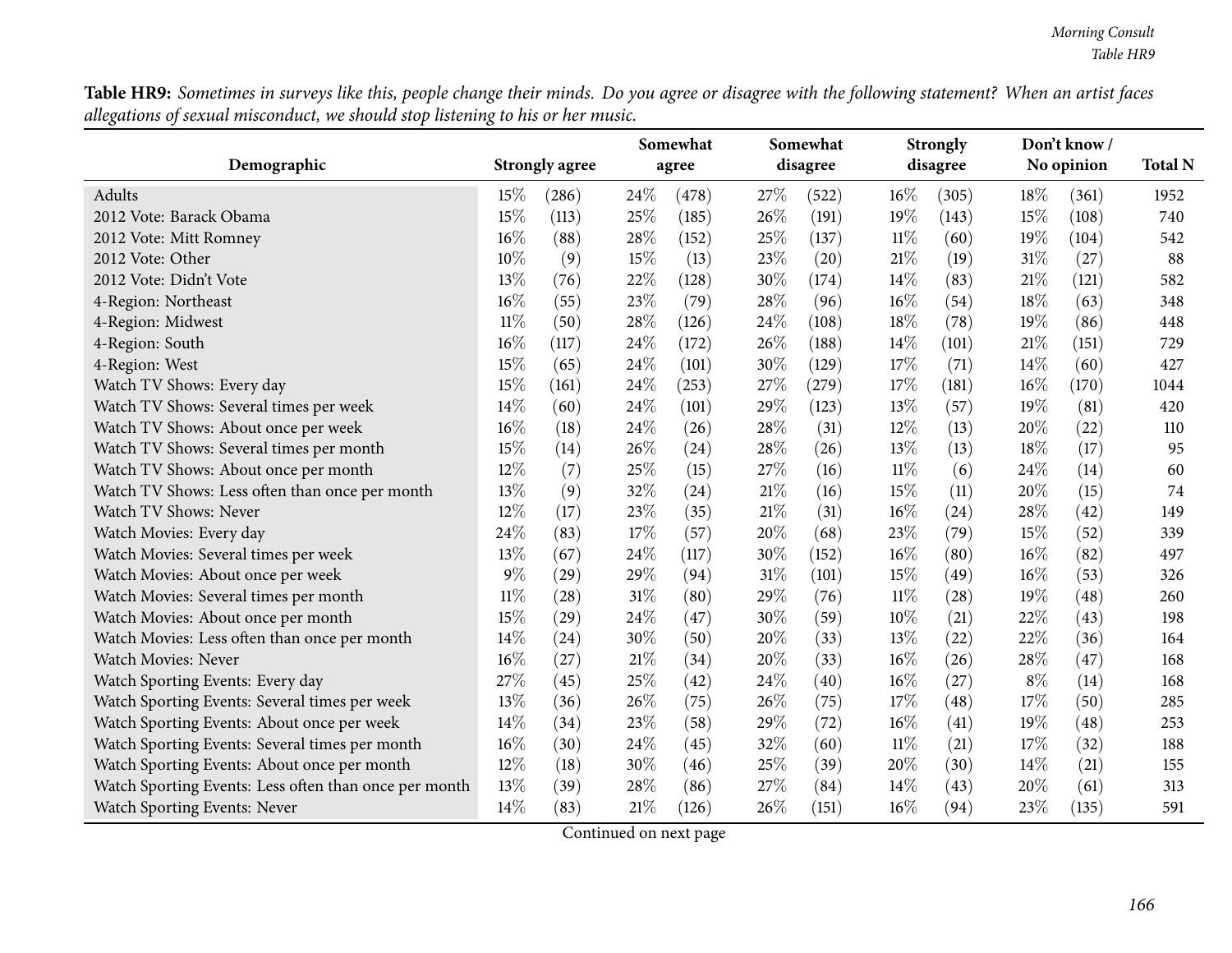| <b>Table HR9:</b> Sometimes in surveys like this, people change their minds. Do you agree or disagree with the following statement? When an artist faces |  |
|----------------------------------------------------------------------------------------------------------------------------------------------------------|--|
| allegations of sexual misconduct, we should stop listening to his or her music.                                                                          |  |

|                                             |                       | Somewhat        | Somewhat       | <b>Strongly</b> | Don't know /    |                |
|---------------------------------------------|-----------------------|-----------------|----------------|-----------------|-----------------|----------------|
| Demographic                                 | <b>Strongly agree</b> | agree           | disagree       | disagree        | No opinion      | <b>Total N</b> |
| Adults                                      | $15\%$<br>(286)       | 24\%<br>(478)   | 27\%<br>(522)  | $16\%$<br>(305) | $18\%$<br>(361) | 1952           |
| Cable Subscription: Currently               | 18\%<br>(170)         | 24\%<br>(236)   | 27\%<br>(259)  | 15%<br>(146)    | $16\%$<br>(159) | 969            |
| Cable Subscription: In the past             | 12%<br>(84)           | 25%<br>(177)    | 29%<br>(201)   | $16\%$<br>(110) | 18\%<br>(128)   | 699            |
| Cable Subscription: Never                   | $11\%$<br>(32)        | 23\%<br>(66)    | 22\%<br>(63)   | 17%<br>(49)     | 26\%<br>(74)    | 283            |
| Satellite TV Subscription: Currently        | 18\%<br>(90)          | 25\%<br>(120)   | 25\%<br>(122)  | 14%<br>(70)     | 18\%<br>(87)    | 489            |
| Satellite TV Subscription: In the past      | $12\%$<br>(67)        | 27\%<br>(145)   | 28\%<br>(154)  | 17%<br>(94)     | $15\%$<br>(84)  | 545            |
| Satellite TV Subscription: Never            | $14\%$<br>(129)       | 23\%<br>(213)   | 27\%<br>(245)  | 15%<br>(141)    | 21%<br>(190)    | 918            |
| Streaming Service Subscription: Currently   | 15\%<br>(177)         | 27%<br>(313)    | 29%<br>(337)   | 14%<br>(168)    | $15\%$<br>(171) | 1165           |
| Streaming Service Subscription: In the past | $11\%$<br>(23)        | 25%<br>(53)     | 29\%<br>(60)   | 20%<br>(41)     | $15\%$<br>(32)  | 209            |
| Streaming Service Subscription: Never       | 15%<br>(86)           | $19\%$<br>(112) | 22\%<br>(125)  | 17%<br>(96)     | 27\%<br>(158)   | 578            |
| Film: An avid fan                           | 17%<br>(116)          | 22\%<br>(152)   | 28\%<br>(192)  | 18%<br>(123)    | $14\%$<br>(98)  | 681            |
| Film: A casual fan                          | 13\%<br>(133)         | 27\%<br>(280)   | 27\%<br>(283)  | 15%<br>(158)    | 19%<br>(194)    | 1049           |
| Film: Not a fan                             | 17\%<br>(37)          | 21%<br>(46)     | 21%<br>(46)    | $11\%$<br>(24)  | 31\%<br>(69)    | 222            |
| Television: An avid fan                     | 17%<br>(167)          | 23%<br>(223)    | 27\%<br>(259)  | 17%<br>(167)    | $16\%$<br>(157) | 973            |
| Television: A casual fan                    | 13%<br>(109)          | $26\%$<br>(218) | 28\%<br>(235)  | 14%<br>(119)    | 20%<br>(171)    | 852            |
| Television: Not a fan                       | $9\%$<br>(11)         | 29 $\%$<br>(37) | 22\%<br>(28)   | 15%<br>(19)     | 26\%<br>(33)    | 128            |
| Music: An avid fan                          | $16\%$<br>(163)       | 23\%<br>(233)   | 26\%<br>(262)  | 19%<br>(186)    | $15\%$<br>(154) | 998            |
| Music: A casual fan                         | 12\%<br>(100)         | 27\%<br>(230)   | 29\%<br>(245)  | $12\%$<br>(105) | 20%<br>(169)    | 849            |
| Music: Not a fan                            | 23\%<br>(24)          | $14\%$<br>(15)  | $14\%$<br>(15) | $13\%$<br>(14)  | 36\%<br>(37)    | 104            |
| Fashion: An avid fan                        | 22\%<br>(65)          | 25%<br>(73)     | 21%<br>(62)    | 21%<br>(62)     | $10\%$<br>(28)  | 290            |
| Fashion: A casual fan                       | 14\%<br>(106)         | 25\%<br>(190)   | 30%<br>(230)   | 14%<br>(106)    | 17\%<br>(130)   | 762            |
| Fashion: Not a fan                          | 13%<br>(115)          | $24\%$<br>(215) | 26\%<br>(230)  | 15%<br>(137)    | 23\%<br>(202)   | 900            |

*Note:* Row proportions may total to larger than one-hundred percen<sup>t</sup> due to rounding. For more information visit [MorningConsultIntelligence.com](https://morningconsultintelligence.com).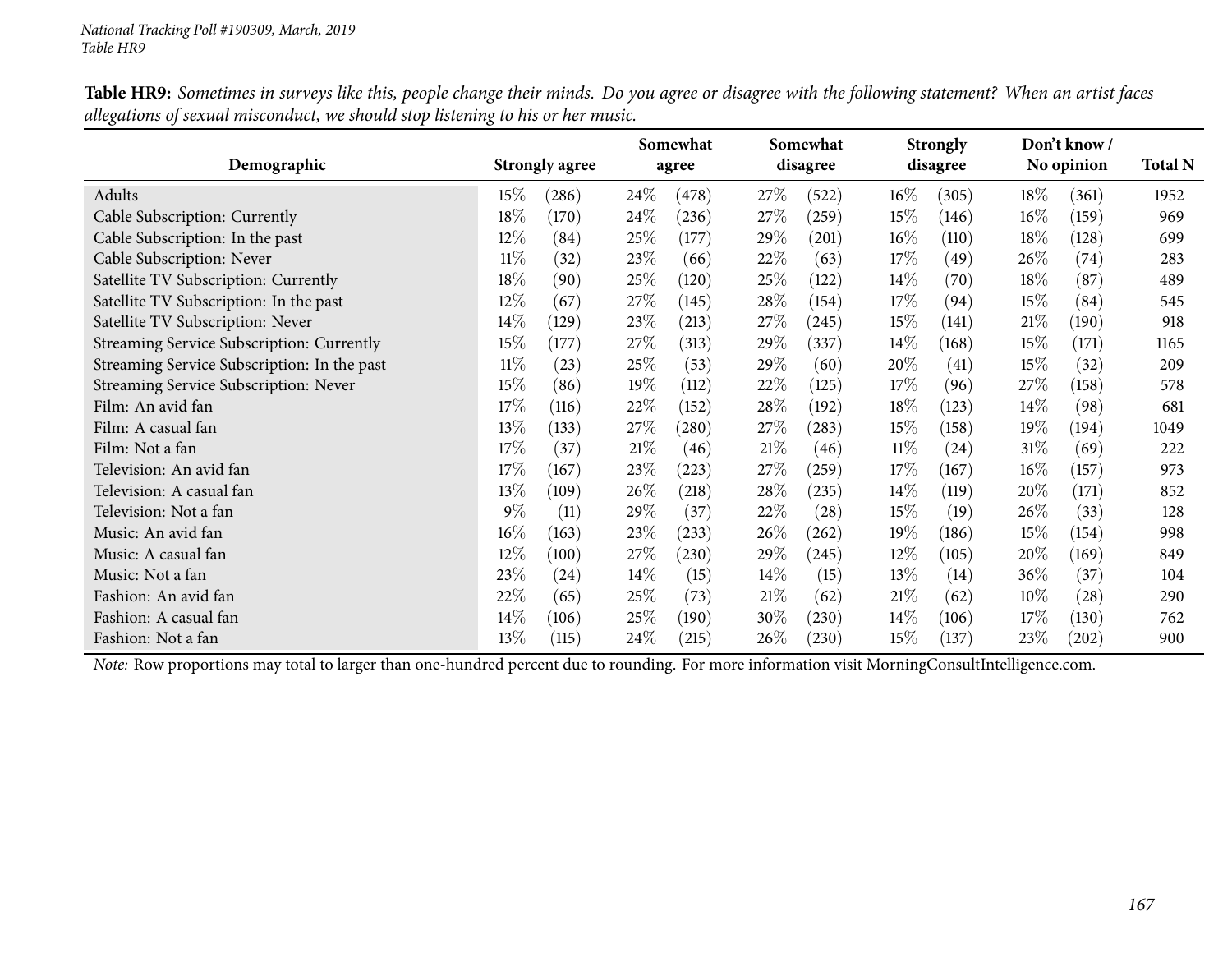#### **Table HRdem1\_1:** *How often do you watch or stream the following? TV shows*

|                          |              | Watch TV<br>Shows: | Watch TV                    | Watch TV<br>Shows: | Watch TV      | Watch TV<br><b>Shows: Less</b> |                |                         |
|--------------------------|--------------|--------------------|-----------------------------|--------------------|---------------|--------------------------------|----------------|-------------------------|
|                          | Watch TV     | Several            | Shows:                      | Several            | Shows:        | often than                     | Watch TV       |                         |
|                          | Shows:       | times per          | About once                  | times per          | About once    | once per                       | Shows:         |                         |
| Demographic              | Every day    | week               | per week                    | month              | per month     | month                          | Never          | Tota                    |
| Adults                   | 53\%(1044)   | 22\% (420)         | $6\%$ (110)                 | $5\%$<br>(95)      | $3\%$<br>(60) | $4\%$<br>(74)                  | $8\%$ (149)    | 19 <sub>1</sub>         |
| Gender: Male             | $52\%$ (474) | $21\%$ (196)       | $6\%$<br>(52)               | $5\%$<br>(47)      | $3\%$<br>(31) | $5\%$<br>(43)                  | $8\%$<br>(70)  | $\overline{9}$          |
| Gender: Female           | 55\% (570)   | $22\%$ (224)       | $6\%$<br>(58)               | $5\%$<br>(48)      | $3\%$<br>(29) | $3\%$<br>(31)                  | $8\%$<br>(80)  | 103                     |
| Age: 18-29               | 49\% (172)   | $28\%$<br>(97)     | $6\%$<br>$\left( 20\right)$ | $5\%$<br>(18)      | $4\%$<br>(14) | $4\%$<br>(12)                  | $4\%$<br>(14)  | 34                      |
| Age: 30-44               | 54\% (236)   | 20\%<br>(89)       | $7\%$<br>(30)               | $4\%$<br>(18)      | $3\%$<br>(13) | $6\%$<br>(26)                  | $6\%$<br>(26)  | 43                      |
| Age: 45-54               | 50\% (171)   | 28\%<br>(96)       | $4\%$<br>(12)               | $6\%$<br>(21)      | $2\%$<br>(6)  | $3\%$<br>(11)                  | $7\%$<br>(24)  | 3 <sub>1</sub>          |
| Age: 55-64               | 55\% (203)   | 19%<br>(70)        | $6\%$<br>(21)               | $5\%$<br>(19)      | $4\%$<br>(14) | $4\%$<br>(13)                  | $8\%$<br>(30)  | 36                      |
| Age: 65+                 | 58\% (262)   | 15%<br>(68)        | $6\%$<br>(27)               | $4\%$<br>(19)      | $3\%$<br>(12) | $3\%$<br>(12)                  | 12%<br>(55)    | 4 <sup>1</sup>          |
| Generation Z: 18-21      | $42\%$ (48)  | 32%<br>(37)        | $8\%$<br>(9)                | $4\%$<br>(5)       | $6\%$<br>(7)  | $1\%$<br>(1)                   | $7\%$<br>(8)   | $\mathbf{1}$            |
| Millennial: Age 22-37    | 55% (263)    | $24\%$ (113)       | $5\%$<br>(26)               | $5\%$<br>(22)      | $2\%$<br>(11) | $5\%$<br>(26)                  | $3\%$<br>(17)  | 47                      |
| Generation X: Age 38-53  | 50\% (249)   | 25\% (123)         | $5\%$<br>(26)               | $6\%$<br>(30)      | $3\%$<br>(15) | $4\%$<br>(21)                  | $7\%$<br>(34)  | 49                      |
| Boomers: Age 54-72       | 57\% (417)   | 17\% (129)         | $6\%$<br>(41)               | $5\%$<br>(33)      | $3\%$<br>(23) | $3\%$<br>(23)                  | $9\%$<br>(70)  | 73                      |
| PID: Dem (no lean)       | 58\% (388)   | 20\% (133)         | $4\%$<br>(27)               | $5\%$<br>(35)      | $3\%$<br>(21) | $3\%$<br>(23)                  | $7\%$<br>(48)  | 67                      |
| PID: Ind (no lean)       | 47\% (311)   | 23\% (153)         | $7\%$<br>(47)               | $6\%$<br>(37)      | $3\%$<br>(19) | $5\%$<br>(32)                  | $9\%$<br>(59)  | 65                      |
| PID: Rep (no lean)       | 56\% (345)   | 22\% (134)         | $6\%$<br>(36)               | $4\%$<br>(23)      | $3\%$<br>(20) | $3\%$<br>(19)                  | $7\%$<br>(42)  | 6                       |
| PID/Gender: Dem Men      | 57\% (162)   | $16\%$<br>(46)     | $4\%$<br>(11)               | $6\%$<br>(17)      | $3\%$<br>(10) | $4\%$<br>(11)                  | $9\%$<br>(26)  | 28                      |
| PID/Gender: Dem Women    | 58\% (226)   | 22\%<br>(87)       | $4\%$<br>(16)               | $5\%$<br>(18)      | $3\%$<br>(11) | $3\%$<br>(12)                  | $6\%$<br>(22)  | 39                      |
| PID/Gender: Ind Men      | 45\% (139)   | $25\%$<br>(78)     | $6\%$<br>(18)               | $5\%$<br>(17)      | $3\%$<br>(9)  | $6\%$<br>(20)                  | $10\%$<br>(31) | $\overline{\mathbf{3}}$ |
| PID/Gender: Ind Women    | 50\% (172)   | 22\%<br>(75)       | $8\%$<br>$\left( 29\right)$ | $6\%$<br>(20)      | $3\%$<br>(10) | $4\%$<br>(12)                  | $8\%$<br>(28)  | 3 <sup>2</sup>          |
| PID/Gender: Rep Men      | 54\% (173)   | 23\%<br>(73)       | 7%<br>(23)                  | $4\%$<br>(13)      | $4\%$<br>(12) | $4\%$<br>(12)                  | $4\%$<br>(13)  | 3 <sup>i</sup>          |
| PID/Gender: Rep Women    | 57\% (171)   | $21\%$<br>(62)     | $4\%$<br>(13)               | $3\%$<br>(9)       | $3\%$<br>(8)  | $2\%$<br>(7)                   | $10\%$<br>(29) | 2 <sub>5</sub>          |
| Ideo: Liberal (1-3)      | 55\% (340)   | 24\% (148)         | $5\%$<br>(30)               | $5\%$<br>(30)      | $3\%$<br>(17) | $2\%$<br>(14)                  | $6\%$<br>(36)  | 61                      |
| Ideo: Moderate (4)       | $53\%$ (224) | 21%<br>(86)        | $5\%$<br>(21)               | $5\%$<br>(20)      | $3\%$<br>(14) | $5\%$<br>(23)                  | $7\%$<br>(31)  | $\overline{4}$          |
| Ideo: Conservative (5-7) | 53\% (371)   | $21\%$ (149)       | $6\%$<br>(44)               | $5\%$<br>(32)      | $3\%$<br>(23) | $4\%$<br>(27)                  | $7\%$<br>(51)  | 69                      |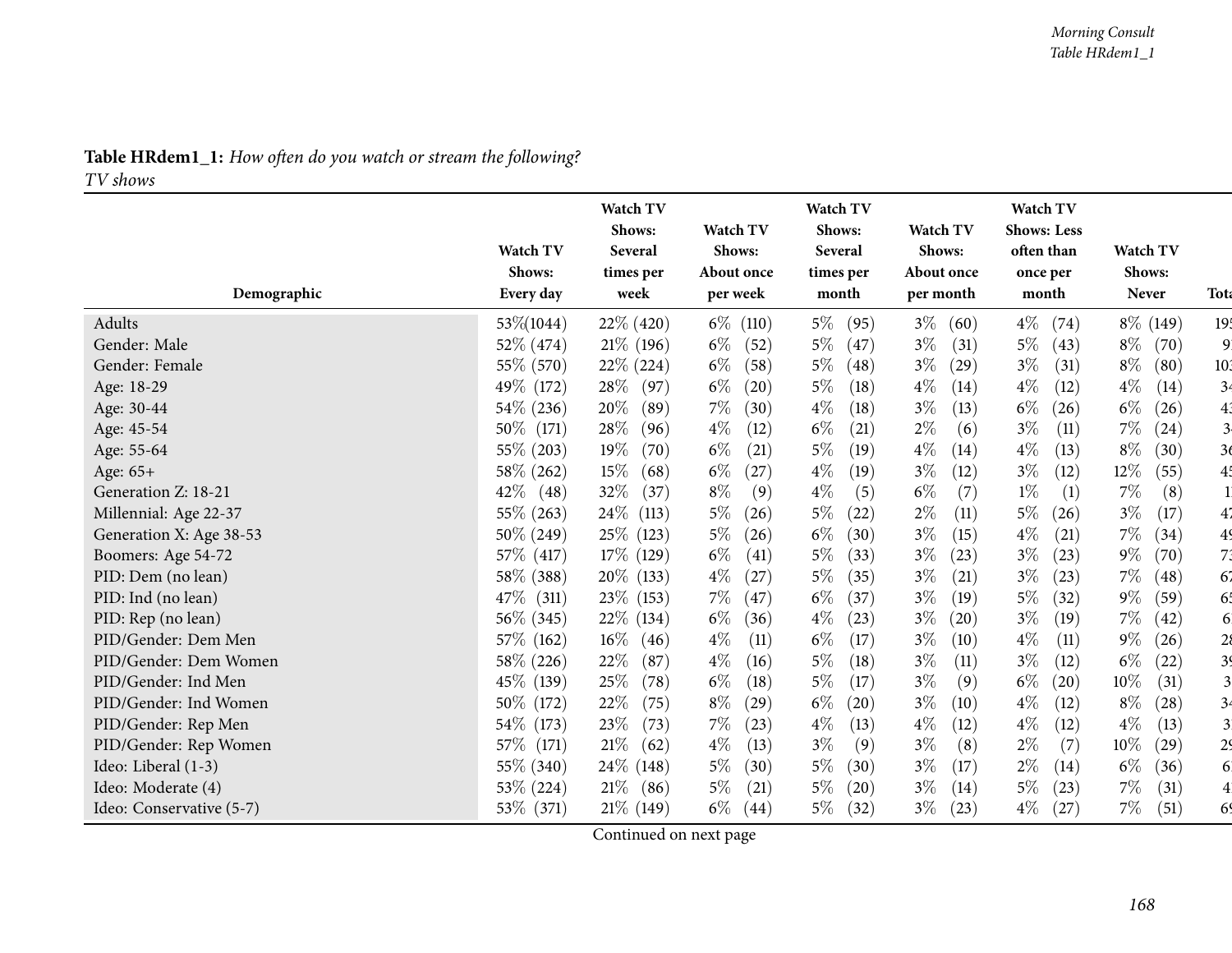# **Table HRdem1\_1:** *How often do you watch or stream the following?*

*TV shows*

|                             | <b>Watch TV</b><br>Shows: | Watch TV<br>Shows:<br>Several<br>times per | Watch TV<br>Shows:<br>About once | Watch TV<br>Shows:<br>Several<br>times per | Watch TV<br>Shows:<br>About once | Watch TV<br><b>Shows: Less</b><br>often than<br>once per | Watch TV<br>Shows: |                 |
|-----------------------------|---------------------------|--------------------------------------------|----------------------------------|--------------------------------------------|----------------------------------|----------------------------------------------------------|--------------------|-----------------|
| Demographic                 | Every day                 | week                                       | per week                         | month                                      | per month                        | month                                                    | <b>Never</b>       | <b>Tota</b>     |
| Adults                      | 53\%(1044)                | $22\%$ (420)                               | $6\%$<br>(110)                   | $5\%$<br>(95)                              | $3\%$<br>(60)                    | $4\%$<br>(74)                                            | $8\%$ (149)        | 19 <sup>t</sup> |
| Educ: < College             | 56\% (682)                | $18\%$ (222)                               | $6\%$<br>(71)                    | $5\%$<br>(59)                              | $3\%$<br>(37)                    | $4\%$<br>(44)                                            | $9\%$<br>(113)     | 122             |
| Educ: Bachelors degree      | 51\% (235)                | 28\% (131)                                 | $5\%$<br>(23)                    | 5%<br>(21)                                 | $3\%$<br>(15)                    | $3\%$<br>(15)                                            | $4\%$<br>(21)      | 4 <sub>6</sub>  |
| Educ: Post-grad             | 48\% (127)                | $26\%$<br>(67)                             | $6\%$<br>(15)                    | $6\%$<br>(15)                              | $3\%$<br>(7)                     | $6\%$<br>(15)                                            | $6\%$<br>(16)      | 2 <sub>6</sub>  |
| Income: Under 50k           | 54\% (576)                | $18\%$ (192)                               | $6\%$<br>(62)                    | $6\%$<br>(60)                              | $3\%$<br>(37)                    | $4\%$<br>(45)                                            | $9\%$<br>(92)      | 10 <sub>6</sub> |
| Income: 50k-100k            | 54% (330)                 | 25\% (155)                                 | $6\%$<br>(34)                    | $4\%$<br>(25)                              | $2\%$<br>(15)                    | $3\%$<br>$\left(19\right)$                               | $6\%$<br>(38)      | 6               |
| Income: 100k+               | 51\% (138)                | 27\%<br>(73)                               | $5\%$<br>(14)                    | $4\%$<br>(10)                              | $3\%$<br>(8)                     | $4\%$<br>(11)                                            | 7%<br>(19)         | 2 <sub>1</sub>  |
| Ethnicity: White            | 54\% (849)                | $22\%$ (341)                               | $6\%$<br>(91)                    | 5%<br>(74)                                 | $3\%$<br>(47)                    | $4\%$<br>(59)                                            | $7\%$<br>(118)     | 157             |
| Ethnicity: Hispanic         | 49%<br>(93)               | 21%<br>(40)                                | $5\%$<br>(10)                    | $8\%$<br>(14)                              | 7%<br>(14)                       | $2\%$<br>(4)                                             | 7%<br>(13)         | 18              |
| Ethnicity: Afr. Am.         | 57\% (141)                | 19%<br>(47)                                | $4\%$<br>(11)                    | $5\%$<br>(13)                              | $2\%$<br>(5)                     | $4\%$<br>$\left(10\right)$                               | $9\%$<br>(21)      | 24              |
| Ethnicity: Other            | 42\%<br>(53)              | 26\%<br>(32)                               | 7%<br>(8)                        | $6\%$<br>(8)                               | $6\%$<br>(8)                     | $5\%$<br>(6)                                             | $8\%$<br>(10)      | 12              |
| Relig: Protestant           | 56\% (268)                | 23\%<br>(110)                              | $7\%$<br>(31)                    | $4\%$<br>(18)                              | $2\%$<br>(8)                     | $2\%$<br>(12)                                            | $6\%$<br>(30)      | 47              |
| Relig: Roman Catholic       | 52% (189)                 | 25\%<br>(92)                               | $5\%$<br>(19)                    | $6\%$<br>(20)                              | $2\%$<br>(6)                     | $4\%$<br>(13)                                            | 7%<br>(25)         | 36              |
| Relig: Something Else       | 56\% (106)                | 19%<br>(35)                                | $6\%$<br>(11)                    | $3\%$<br>(6)                               | $4\%$<br>(8)                     | $3\%$<br>(6)                                             | $8\%$<br>(16)      | 18              |
| Relig: Jewish               | 58\%<br>(24)              | 22%<br>(9)                                 | $7\%$<br>(3)                     | (0)                                        | $2\%$<br>(1)                     | $1\%$<br>(1)                                             | $10\%$<br>(4)      |                 |
| Relig: Evangelical          | 53% (373)                 | 25\% (173)                                 | $6\%$<br>(42)                    | $4\%$<br>(32)                              | $2\%$<br>(16)                    | $3\%$<br>(22)                                            | 7%<br>(48)         | 70              |
| Relig: Non-Evang. Catholics | 59\% (189)                | $20\%$<br>(64)                             | $6\%$<br>(19)                    | $4\%$<br>(13)                              | $2\%$<br>(6)                     | $3\%$<br>(9)                                             | 7%<br>(22)         | 3 <sub>2</sub>  |
| Relig: All Christian        | 55% (563)                 | $23\%$ (238)                               | $6\%$<br>(61)                    | $4\%$<br>(45)                              | $2\%$<br>(23)                    | $3\%$<br>(31)                                            | $7\%$<br>(70)      | 103             |
| Relig: All Non-Christian    | 55% (120)                 | $18\%$<br>(40)                             | $6\%$<br>(13)                    | $4\%$<br>(8)                               | $4\%$<br>(9)                     | $4\%$<br>$\left(10\right)$                               | $9\%$<br>(19)      | $\overline{2}$  |
| Community: Urban            | 54\% (248)                | $21\%$<br>(97)                             | $5\%$<br>(24)                    | $3\%$<br>(16)                              | $4\%$<br>(20)                    | $3\%$<br>(14)                                            | $9\%$<br>(41)      | 46              |
| Community: Suburban         | 54\% (480)                | 22\% (198)                                 | $6\%$<br>(50)                    | $4\%$<br>(40)                              | $2\%$<br>(21)                    | $4\%$<br>(33)                                            | $8\%$<br>(70)      | 89              |
| Community: Rural            | 53\% (316)                | $21\%$ (125)                               | $6\%$<br>(35)                    | $7\%$<br>(39)                              | $3\%$<br>(18)                    | $5\%$<br>(28)                                            | $6\%$<br>(38)      | 6               |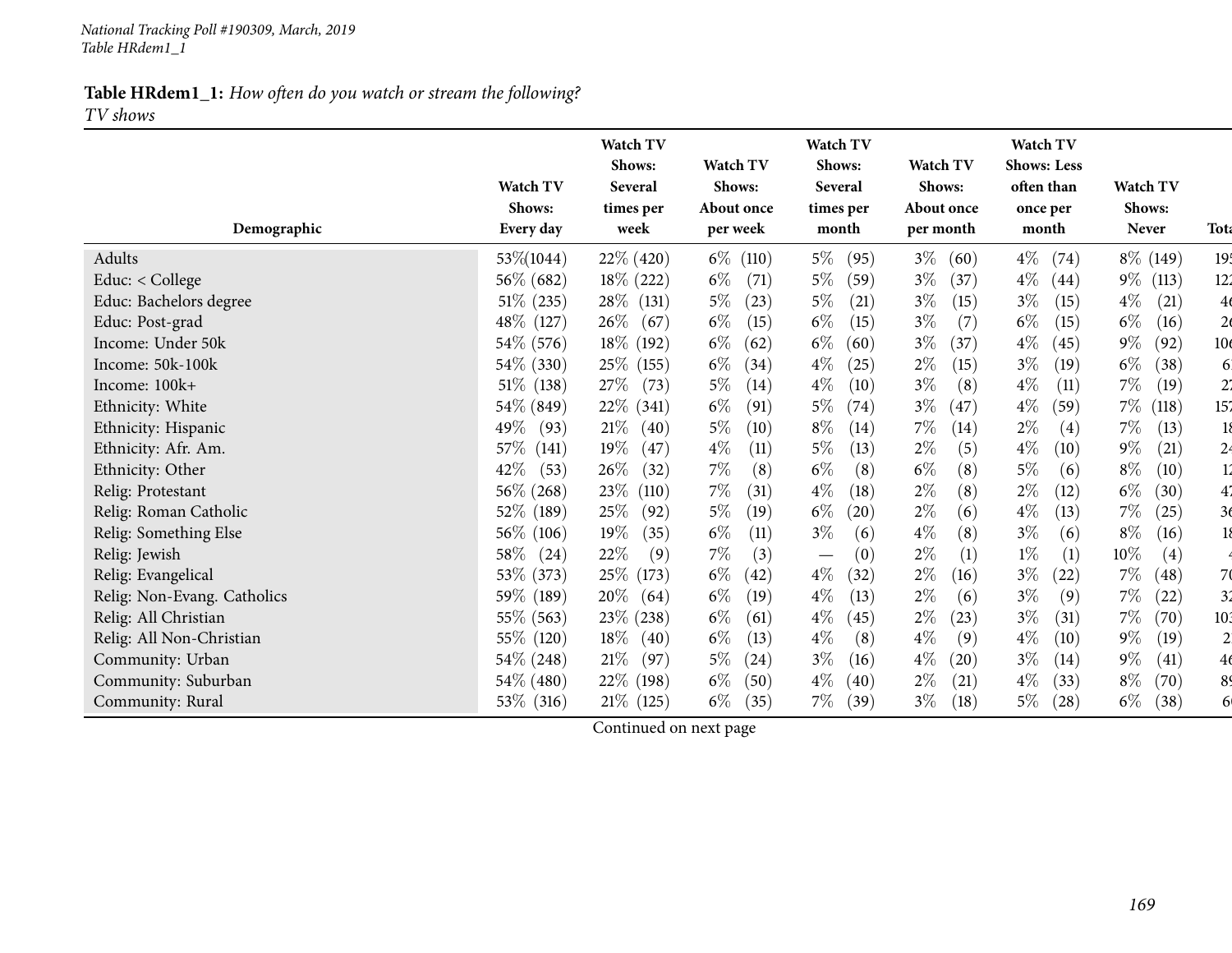#### **Table HRdem1\_1:** *How often do you watch or stream the following? TV shows*

|                               | Watch TV<br>Shows: | <b>Watch TV</b><br>Shows:<br>Several<br>times per | Watch TV<br>Shows:<br>About once | Watch TV<br>Shows:<br>Several<br>times per | Watch TV<br>Shows:<br>About once | Watch TV<br><b>Shows: Less</b><br>often than<br>once per | Watch TV<br>Shows: |                 |
|-------------------------------|--------------------|---------------------------------------------------|----------------------------------|--------------------------------------------|----------------------------------|----------------------------------------------------------|--------------------|-----------------|
| Demographic                   | Every day          | week                                              | per week                         | month                                      | per month                        | month                                                    | Never              | Tota            |
| Adults                        | 53\%(1044)         | $22\%$ (420)                                      | $6\%$<br>(110)                   | $5\%$<br>(95)                              | $3\%$<br>(60)                    | $4\%$<br>(74)                                            | $8\%$ (149)        | 19 <sup>t</sup> |
| <b>Employ: Private Sector</b> | 51\% (296)         | 28\% (162)                                        | $5\%$<br>(27)                    | $5\%$<br>(26)                              | $3\%$<br>(17)                    | $4\%$<br>(23)                                            | $4\%$<br>(24)      | 5.              |
| Employ: Government            | 49%<br>(59)        | 23\%<br>(28)                                      | $8\%$<br>(10)                    | $6\%$<br>(8)                               | $4\%$<br>(5)                     | $4\%$<br>(5)                                             | 5%<br>(6)          |                 |
| Employ: Self-Employed         | 50%<br>(93)        | 28\%<br>(52)                                      | 7%<br>(13)                       | $3\%$<br>(6)                               | $3\%$<br>(6)                     | $4\%$<br>(7)                                             | 5%<br>(10)         | 18              |
| Employ: Homemaker             | 58%<br>(95)        | 15%<br>(24)                                       | $6\%$<br>(10)                    | $6\%$<br>(10)                              | $3\%$<br>(5)                     | $3\%$<br>(5)                                             | $8\%$<br>(14)      | 16              |
| Employ: Student               | 37%<br>(28)        | 35\%<br>(27)                                      | $9\%$<br>(7)                     | 10%<br>(8)                                 | $7\%$<br>(5)                     | (0)                                                      | $1\%$<br>(1)       |                 |
| Employ: Retired               | $61\%$ (314)       | 13\%<br>(65)                                      | $4\%$<br>(21)                    | $5\%$<br>(27)                              | $3\%$<br>(14)                    | $3\%$<br>$\left(14\right)$                               | 12\%<br>(62)       | 5.              |
| Employ: Unemployed            | 58\%<br>(89)       | 14%<br>(21)                                       | $5\%$<br>(8)                     | $3\%$<br>(5)                               | $3\%$<br>(5)                     | $5\%$<br>(8)                                             | $11\%$<br>(17)     | 1 <sub>1</sub>  |
| Employ: Other                 | 45\%<br>(70)       | $27\%$<br>(42)                                    | $8\%$<br>(13)                    | $2\%$<br>(4)                               | $1\%$<br>(2)                     | $7\%$<br>(11)                                            | 10%<br>(15)        | 15              |
| Military HH: Yes              | 57\% (208)         | 20%<br>(72)                                       | $4\%$<br>(15)                    | 5%<br>(19)                                 | $3\%$<br>(9)                     | $4\%$<br>(15)                                            | 7%<br>(26)         | 3 <sub>6</sub>  |
| Military HH: No               | 53\% (836)         | 22\% (349)                                        | $6\%$<br>(94)                    | 5%<br>(76)                                 | $3\%$<br>(50)                    | $4\%$<br>(59)                                            | $8\%$<br>(123)     | 158             |
| RD/WT: Right Direction        | 52\% (380)         | 22\% (159)                                        | $7\%$<br>(53)                    | $5\%$<br>(33)                              | $3\%$<br>(26)                    | $4\%$<br>(28)                                            | $8\%$<br>(58)      | 73              |
| RD/WT: Wrong Track            | 55\% (664)         | $22\%$ (262)                                      | $5\%$<br>(57)                    | 5%<br>(62)                                 | $3\%$<br>(34)                    | $4\%$<br>(47)                                            | 7%<br>(91)         | 12 <sup>1</sup> |
| Trump Job Approve             | 53\% (431)         | $21\%$ (172)                                      | $6\%$<br>(52)                    | $4\%$<br>(33)                              | $3\%$<br>(25)                    | $4\%$<br>(34)                                            | $8\%$<br>(62)      | 8               |
| Trump Job Disapprove          | 55\% (575)         | 22% (230)                                         | $5\%$<br>(51)                    | $5\%$<br>(54)                              | $3\%$<br>(31)                    | $3\%$<br>(36)                                            | 7%<br>(69)         | 10 <sub>4</sub> |
| Trump Job Strongly Approve    | 55\% (246)         | $19\%$<br>(86)                                    | $6\%$<br>(27)                    | $4\%$<br>(18)                              | $3\%$<br>(14)                    | $4\%$<br>(18)                                            | $8\%$<br>(35)      | 44              |
| Trump Job Somewhat Approve    | $51\%$ (185)       | $24\%$<br>(86)                                    | $7\%$<br>(25)                    | $4\%$<br>(15)                              | $3\%$<br>(11)                    | $5\%$<br>(17)                                            | 7%<br>(27)         | 36              |
| Trump Job Somewhat Disapprove | 52\% (126)         | $21\%$<br>(52)                                    | 7%<br>(16)                       | $5\%$<br>(12)                              | $5\%$<br>(11)                    | $5\%$<br>(13)                                            | $5\%$<br>(11)      | 2 <sup>4</sup>  |
| Trump Job Strongly Disapprove | 56% (448)          | 22\% (178)                                        | $4\%$<br>(34)                    | $5\%$<br>(42)                              | $3\%$<br>(20)                    | $3\%$<br>(23)                                            | 7%<br>(57)         | 80              |
| Favorable of Trump            | 54\% (430)         | $21\%$ (164)                                      | $7\%$<br>(57)                    | $4\%$<br>(31)                              | $3\%$<br>(24)                    | $3\%$<br>(27)                                            | $8\%$<br>(60)      | 79              |
| Unfavorable of Trump          | 54\% (563)         | $23\% (240)$                                      | $4\%$<br>(44)                    | $6\%$<br>(59)                              | $3\%$<br>(31)                    | $4\%$<br>(39)                                            | 7%<br>(69)         | 10 <sub>4</sub> |
| Very Favorable of Trump       | 54\% (250)         | 21%<br>(98)                                       | $7\%$<br>(32)                    | $4\%$<br>(18)                              | $2\%$<br>(10)                    | $4\%$<br>(16)                                            | $8\%$<br>(38)      | 4 <sub>6</sub>  |
| Somewhat Favorable of Trump   | 54\% (180)         | 20%<br>(66)                                       | $8\%$<br>(26)                    | $4\%$<br>(13)                              | $4\%$<br>(14)                    | $3\%$<br>(10)                                            | 7%<br>(22)         | 3               |
| Somewhat Unfavorable of Trump | $46\%$<br>(92)     | 23\%<br>(46)                                      | $6\%$<br>(12)                    | $6\%$<br>(13)                              | $5\%$<br>(10)                    | $7\%$<br>(14)                                            | 7%<br>(14)         | 2 <sub>0</sub>  |
| Very Unfavorable of Trump     | 56\% (471)         | 23\% (194)                                        | $4\%$<br>(32)                    | $6\%$<br>(47)                              | $3\%$<br>(22)                    | $3\%$<br>(25)                                            | $6\%$<br>(55)      | 8 <sup>4</sup>  |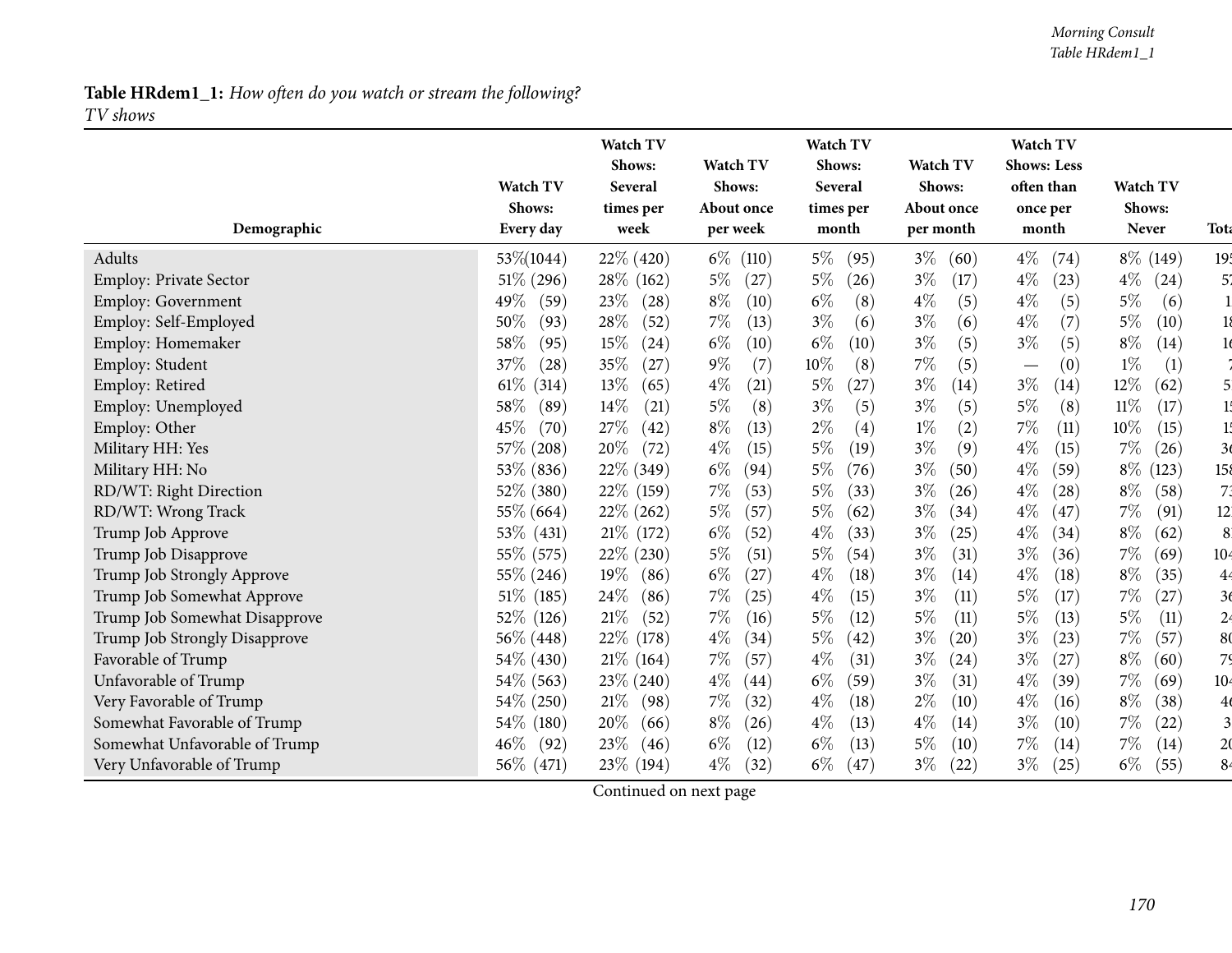# **Table HRdem1\_1:** *How often do you watch or stream the following?*

*TV shows*

|                                      | Watch TV<br>Shows: | Watch TV<br>Shows:<br>Several<br>times per | Watch TV<br>Shows:<br>About once | Watch TV<br>Shows:<br>Several<br>times per | <b>Watch TV</b><br>Shows:<br>About once | Watch TV<br><b>Shows: Less</b><br>often than<br>once per | Watch TV<br>Shows: |                 |
|--------------------------------------|--------------------|--------------------------------------------|----------------------------------|--------------------------------------------|-----------------------------------------|----------------------------------------------------------|--------------------|-----------------|
| Demographic                          | Every day          | week                                       | per week                         | month                                      | per month                               | month                                                    | <b>Never</b>       | <b>Tota</b>     |
| Adults                               | 53\%(1044)         | 22\% (420)                                 | $6\%$ (110)                      | $5\%$<br>(95)                              | $3\%$<br>(60)                           | $4\%$<br>(74)                                            | $8\%$ (149)        | 19 <sub>1</sub> |
| #1 Issue: Economy                    | 52% (286)          | $24\%$ (131)                               | $7\%$<br>(41)                    | $5\%$<br>(29)                              | $2\%$<br>(12)                           | $4\%$<br>(21)                                            | $6\%$<br>(33)      | 5 <sup>1</sup>  |
| #1 Issue: Security                   | 54\% (227)         | 20%<br>(82)                                | $5\%$<br>$\left( 20\right)$      | $5\%$<br>(20)                              | $3\%$<br>(11)                           | $4\%$<br>(17)                                            | 10%<br>(42)        | $\overline{4}$  |
| #1 Issue: Health Care                | 56\% (162)         | 24\%<br>(69)                               | $6\%$<br>(16)                    | $4\%$<br>(11)                              | $3\%$<br>(9)                            | $3\%$<br>(8)                                             | $5\%$<br>(13)      | 28              |
| #1 Issue: Medicare / Social Security | 62\%<br>(173)      | 14\%<br>(39)                               | $3\%$<br>(9)                     | $4\%$<br>(10)                              | $2\%$<br>(7)                            | $4\%$<br>(10)                                            | $11\%$<br>(32)     | $\overline{c}$  |
| #1 Issue: Women's Issues             | 59%<br>(52)        | 24\%<br>(22)                               | $3\%$<br>(3)                     | $5\%$<br>(4)                               | $4\%$<br>(4)                            | $3\%$<br>(2)                                             | $2\%$<br>(2)       |                 |
| #1 Issue: Education                  | 47\%<br>(57)       | 24\%<br>(29)                               | (7)<br>$6\%$                     | $5\%$<br>(6)                               | $7\%$<br>(9)                            | $5\%$<br>(5)                                             | $7\%$<br>(8)       |                 |
| #1 Issue: Energy                     | 37\%<br>(36)       | 32%<br>(31)                                | (6)<br>$6\%$                     | $9\%$<br>(9)                               | $4\%$<br>(3)                            | $6\%$<br>(5)                                             | $6\%$<br>(6)       |                 |
| #1 Issue: Other                      | 48%<br>(51)        | 16%<br>(17)                                | (8)<br>$7\%$                     | $6\%$<br>(7)                               | $5\%$<br>(5)                            | $4\%$<br>(5)                                             | 13%<br>(13)        |                 |
| 2018 House Vote: Democrat            | 56\% (397)         | 23\%<br>(161)                              | $4\%$<br>(25)                    | $6\%$<br>(42)                              | $3\%$<br>(22)                           | $3\%$<br>(23)                                            | $6\%$<br>(44)      | 7               |
| 2018 House Vote: Republican          | 54\% (364)         | $21\%$ (143)                               | $6\%$<br>(43)                    | $4\%$<br>(25)                              | $3\%$<br>(22)                           | $3\%$<br>(23)                                            | 7%<br>(49)         | 66              |
| 2018 House Vote: Someone else        | $39\%$<br>(35)     | 28\%<br>(26)                               | $8\%$<br>(7)                     | $6\%$<br>(6)                               | $2\%$<br>(1)                            | $10\%$<br>(9)                                            | 7%<br>(6)          |                 |
| 2018 House Vote: Didnt Vote          | $51\%$ (245)       | 19%<br>(91)                                | $7\%$<br>(34)                    | $4\%$<br>(21)                              | $3\%$<br>(15)                           | $4\%$<br>(20)                                            | $11\%$<br>(51)     | 47              |
| 2016 Vote: Hillary Clinton           | 55\% (340)         | 24\% (147)                                 | $4\%$<br>(25)                    | $5\%$<br>(31)                              | $3\%$<br>(19)                           | $3\%$<br>(19)                                            | $7\%$<br>(43)      | 62              |
| 2016 Vote: Donald Trump              | 55\% (363)         | 21\% (139)                                 | $7\%$<br>(43)                    | $4\%$<br>(28)                              | $3\%$<br>(20)                           | $3\%$<br>(20)                                            | $8\%$<br>(51)      | 66              |
| 2016 Vote: Someone else              | 47\%<br>(68)       | 27\%<br>(39)                               | $5\%$<br>(7)                     | $7\%$<br>(10)                              | $2\%$<br>(2)                            | $6\%$<br>(9)                                             | 7%<br>(10)         | 14              |
| 2016 Vote: Didnt Vote                | 53\% (270)         | $18\%$<br>(94)                             | $6\%$<br>(33)                    | $5\%$<br>(25)                              | $3\%$<br>(18)                           | $5\%$<br>(26)                                            | $9\%$<br>(45)      | 5               |
| Voted in 2014: Yes                   | 55\% (705)         | $22\%$ (280)                               | $5\%$<br>(66)                    | $5\%$<br>(60)                              | $3\%$<br>(35)                           | $3\%$<br>(44)                                            | 7%<br>(85)         | 127             |
| Voted in 2014: No                    | 50\% (339)         | $21\%$ (140)                               | $6\%$<br>(44)                    | $5\%$<br>(35)                              | $4\%$<br>(25)                           | $4\%$<br>(30)                                            | 10%<br>(64)        | 67              |
| 2012 Vote: Barack Obama              | 58% (428)          | $21\%$ (158)                               | $4\%$<br>(32)                    | $4\%$<br>(33)                              | $3\%$<br>(21)                           | $3\%$<br>(23)                                            | $6\%$<br>(44)      | 74              |
| 2012 Vote: Mitt Romney               | 55\% (296)         | $21\%$ (115)                               | $5\%$<br>(26)                    | $4\%$<br>(24)                              | $3\%$<br>(15)                           | $4\%$<br>(20)                                            | $9\%$<br>(46)      | 54              |
| 2012 Vote: Other                     | 47\%<br>(41)       | 22\%<br>(19)                               | $9\%$<br>(8)                     | $4\%$<br>(3)                               | $1\%$<br>(1)                            | $9\%$<br>(8)                                             | $8\%$<br>(7)       |                 |
| 2012 Vote: Didn't Vote               | 48\% (278)         | $22\%$ (128)                               | $8\%$<br>(44)                    | $6\%$<br>(35)                              | $4\%$<br>(23)                           | $4\%$<br>(23)                                            | $9\%$<br>(52)      | 58              |
| 4-Region: Northeast                  | 54\% (190)         | $21\%$<br>(75)                             | $6\%$<br>(20)                    | $4\%$<br>(15)                              | $2\%$<br>(8)                            | $4\%$<br>(15)                                            | 7%<br>(26)         | 34              |
| 4-Region: Midwest                    | 58\% (261)         | $19\%$<br>(85)                             | $6\%$<br>(25)                    | $3\%$<br>(15)                              | $3\%$<br>(11)                           | $4\%$<br>(18)                                            | 7%<br>(32)         | 4 <sub>4</sub>  |
| 4-Region: South                      | 55% (399)          | 20\% (147)                                 | $4\%$<br>$\left( 28\right)$      | $5\%$<br>(40)                              | $3\%$<br>(23)                           | $5\%$<br>(33)                                            | $8\%$<br>(58)      | 7 <sup>1</sup>  |
| 4-Region: West                       | 46\% (194)         | $27\%$ (113)                               | $8\%$<br>(36)                    | $6\%$<br>(25)                              | $4\%$<br>(17)                           | $2\%$<br>(8)                                             | $8\%$<br>(33)      | 42              |

Continued on next page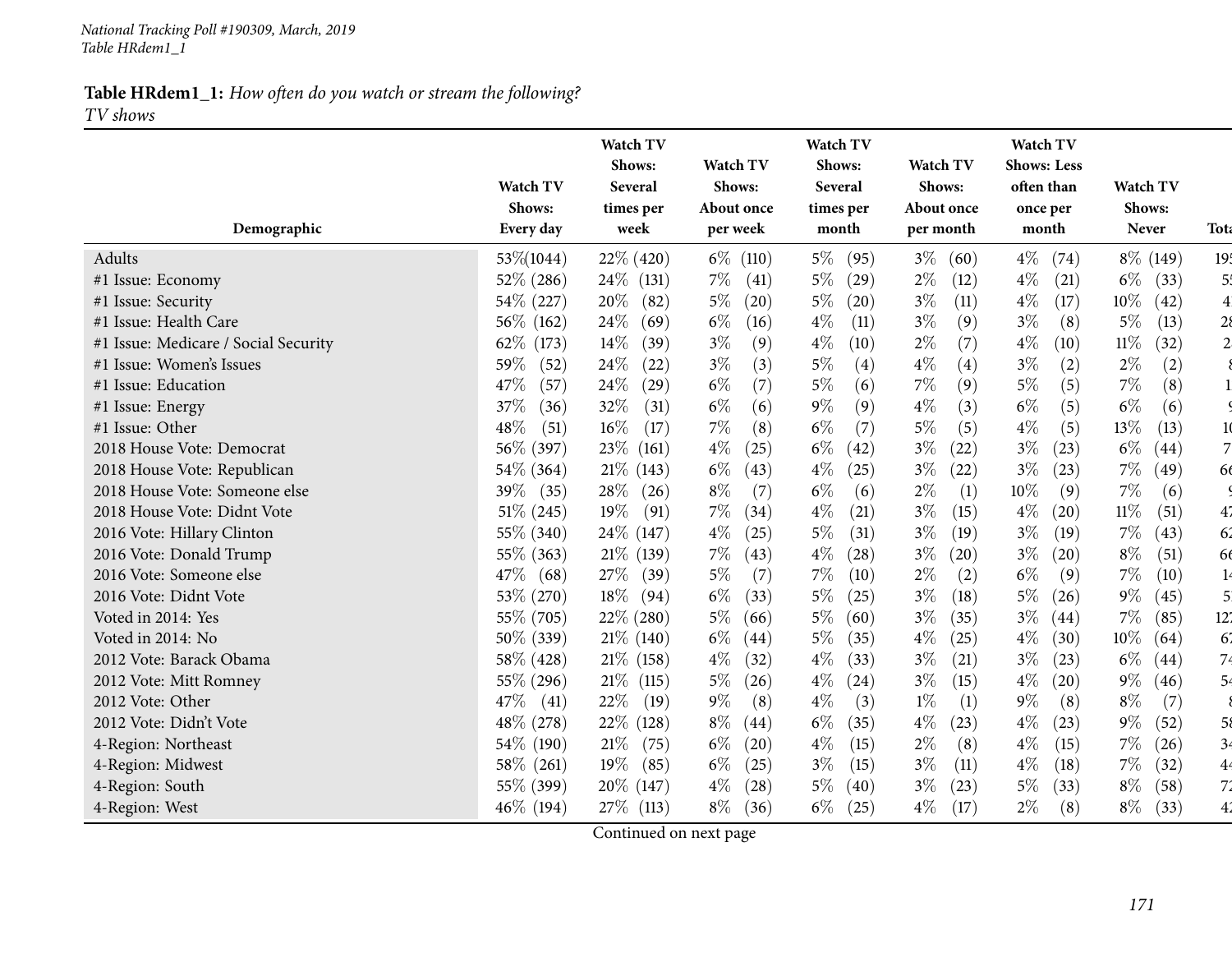#### *Morning Consult Table HRdem1\_1*

### **Table HRdem1\_1:** *How often do you watch or stream the following? TV shows*

| Demographic                                           | Watch TV<br>Shows:<br>Every day | <b>Watch TV</b><br>Shows:<br>Several<br>times per<br>week | Watch TV<br>Shows:<br>About once<br>per week | Watch TV<br>Shows:<br>Several<br>times per<br>month | Watch TV<br>Shows:<br>About once<br>per month | Watch TV<br><b>Shows: Less</b><br>often than<br>once per<br>month | Watch TV<br>Shows:<br><b>Never</b>     | <b>Tota</b>     |
|-------------------------------------------------------|---------------------------------|-----------------------------------------------------------|----------------------------------------------|-----------------------------------------------------|-----------------------------------------------|-------------------------------------------------------------------|----------------------------------------|-----------------|
| Adults                                                | 53\%(1044)                      | 22% (420)                                                 | $6\%$ (110)                                  | $5\%$<br>(95)                                       | $3\%$<br>(60)                                 | $4\%$<br>(74)                                                     | $8\%$ (149)                            | 19 <sup>t</sup> |
| Watch TV Shows: Every day                             | $100\% (1044)$                  | (0)                                                       | (0)                                          | (0)                                                 | (0)                                           | (0)                                                               | (0)                                    | 10 <sub>4</sub> |
| Watch TV Shows: Several times per week                | (0)                             | 100% (420)                                                | (0)<br>$\overline{\phantom{m}}$              | (0)                                                 | (0)                                           | (0)<br>$\qquad \qquad \longleftarrow$                             | (0)<br>$\hspace{0.1mm}-\hspace{0.1mm}$ | 4 <sup>′</sup>  |
| Watch TV Shows: About once per week                   | (0)                             | (0)                                                       | $100\%$<br>(110)                             | (0)                                                 | (0)<br>$\overbrace{\phantom{12322111}}$       | (0)                                                               | (0)                                    |                 |
| Watch TV Shows: Several times per month               | (0)                             | (0)<br>$\overbrace{\phantom{12322111}}$                   | (0)                                          | 100%<br>(95)                                        | (0)                                           | (0)                                                               | (0)                                    |                 |
| Watch TV Shows: About once per month                  | (0)                             | (0)                                                       | (0)                                          | (0)                                                 | 100%<br>(60)                                  | (0)                                                               | (0)                                    |                 |
| Watch TV Shows: Less often than once per month        | (0)                             | (0)                                                       | (0)                                          | (0)                                                 | (0)                                           | $100\%$<br>(74)                                                   | (0)                                    |                 |
| Watch TV Shows: Never                                 | (0)                             | (0)<br>$\overline{\phantom{m}}$                           | (0)<br>$\overline{\phantom{m}}$              | (0)                                                 | (0)<br>$\hspace{0.1mm}-\hspace{0.1mm}$        | (0)<br>$\overline{\phantom{m}}$                                   | $100\%$<br>(149)                       | 14              |
| Watch Movies: Every day                               | 84\% (283)                      | $10\%$<br>(33)                                            | $3\%$<br>(10)                                | $1\%$<br>(2)                                        | (1)<br>$\overline{\phantom{m}}$               | $1\%$<br>(5)                                                      | $2\%$<br>(6)                           | 3 <sup>1</sup>  |
| Watch Movies: Several times per week                  | 58% (291)                       | 32\% (157)                                                | $4\%$<br>(18)                                | $3\%$<br>(14)                                       | $1\%$<br>(6)                                  | (2)<br>$\overline{\phantom{m}}$                                   | $2\%$<br>(9)                           | 49              |
| Watch Movies: About once per week                     | 55\% (178)                      | 29%<br>(95)                                               | 10%<br>(31)                                  | $1\%$<br>(3)                                        | $1\%$<br>(4)                                  | $2\%$<br>(5)                                                      | $3\%$<br>(9)                           | 3 <sup>2</sup>  |
| Watch Movies: Several times per month                 | 44\%<br>(116)                   | 25%<br>(65)                                               | $8\%$<br>(21)                                | 14%<br>(35)                                         | $3\%$<br>(9)                                  | (5)<br>$2\%$                                                      | $3\%$<br>(9)                           | $2\epsilon$     |
| Watch Movies: About once per month                    | 41%<br>(81)                     | $20\%$<br>(39)                                            | $9\%$<br>(17)                                | $11\%$<br>(22)                                      | $12\%$<br>(24)                                | $4\%$<br>(9)                                                      | $3\%$<br>(5)                           | 1 <sub>5</sub>  |
| Watch Movies: Less often than once per month          | 37\%<br>(60)                    | 15\%<br>(24)                                              | $5\%$<br>(9)                                 | $8\%$<br>(13)                                       | $5\%$<br>(8)                                  | 24%<br>(39)                                                       | $6\%$<br>(11)                          | 16              |
| Watch Movies: Never                                   | 21%<br>(35)                     | $4\%$<br>(7)                                              | $2\%$<br>(4)                                 | $3\%$<br>(5)                                        | $4\%$<br>(7)                                  | $5\%$<br>(9)                                                      | 60%<br>(101)                           | 1 <sub>0</sub>  |
| Watch Sporting Events: Every day                      | 76\% (128)                      | 16%<br>(27)                                               | (4)<br>$3\%$                                 | $4\%$<br>(7)                                        | (0)                                           | (0)<br>$\overline{\phantom{0}}$                                   | $1\%$<br>(2)                           | 16              |
| Watch Sporting Events: Several times per week         | 59\% (167)                      | 32%<br>(92)                                               | $4\%$<br>(11)                                | $2\%$<br>(7)                                        | $1\%$<br>(3)                                  | $1\%$<br>(4)                                                      | (1)                                    | 28              |
| Watch Sporting Events: About once per week            | 67\% (169)                      | 18%<br>(45)                                               | $9\%$<br>(22)                                | $2\%$<br>(6)                                        | $1\%$<br>(3)                                  | $2\%$<br>(6)                                                      | $1\%$<br>(3)                           | 2!              |
| Watch Sporting Events: Several times per month        | 58\% (108)                      | 22%<br>(41)                                               | $3\%$<br>(5)                                 | 12%<br>(23)                                         | $1\%$<br>(2)                                  | $4\%$<br>(7)                                                      | $1\%$<br>(1)                           | 18              |
| Watch Sporting Events: About once per month           | 44\%<br>(69)                    | $28\%$<br>(43)                                            | 10%<br>(15)                                  | 5%<br>(8)                                           | $8\%$<br>(13)                                 | $3\%$<br>(4)                                                      | $2\%$<br>(2)                           | 1!              |
| Watch Sporting Events: Less often than once per month | 55%<br>(171)                    | 20%<br>(62)                                               | $6\%$<br>(20)                                | $5\%$<br>(16)                                       | $4\%$<br>(14)                                 | $7\%$<br>(22)                                                     | $3\%$<br>(9)                           |                 |
| Watch Sporting Events: Never                          | 39\% (233)                      | $19\%$ (109)                                              | $5\%$<br>(32)                                | $5\%$<br>(29)                                       | $4\%$<br>(25)                                 | $5\%$<br>(32)                                                     | 22%<br>(131)                           | 5               |
| Cable Subscription: Currently                         | 58% (565)                       | $21\%$ (202)                                              | $5\%$<br>(52)                                | $4\%$<br>(41)                                       | $2\%$<br>(22)                                 | $4\%$<br>(35)                                                     | $5\%$<br>(52)                          | 96              |
| Cable Subscription: In the past                       | 50\% (351)                      | 24\% (171)                                                | $5\%$<br>(35)                                | $6\%$<br>(41)                                       | $3\%$<br>(23)                                 | $4\%$<br>$\left( 28\right)$                                       | $7\%$<br>(51)                          | 69              |
| Cable Subscription: Never                             | 45\% (128)                      | $17\%$<br>(48)                                            | $8\%$<br>(22)                                | $5\%$<br>(13)                                       | $5\%$<br>(14)                                 | $4\%$<br>(11)                                                     | 16%<br>(47)                            | 2 <sub>8</sub>  |
| Satellite TV Subscription: Currently                  | 56\% (272)                      | 22%<br>(110)                                              | $5\%$<br>(26)                                | $3\%$<br>(17)                                       | $3\%$<br>(15)                                 | $3\%$<br>(14)                                                     | $8\%$<br>(37)                          | 48              |
| Satellite TV Subscription: In the past                | 55\% (297)                      | $23\%$ (128)                                              | $5\%$<br>(26)                                | $5\%$<br>(29)                                       | $1\%$<br>(8)                                  | 5%<br>(28)                                                        | 5%<br>(29)                             | 5 <sup>4</sup>  |
| Satellite TV Subscription: Never                      | 52\% (475)                      | $20\%$ (183)                                              | $6\%$<br>(57)                                | $5\%$<br>(49)                                       | $4\%$<br>(37)                                 | $4\%$<br>(33)                                                     | $9\%$<br>(83)                          | 9               |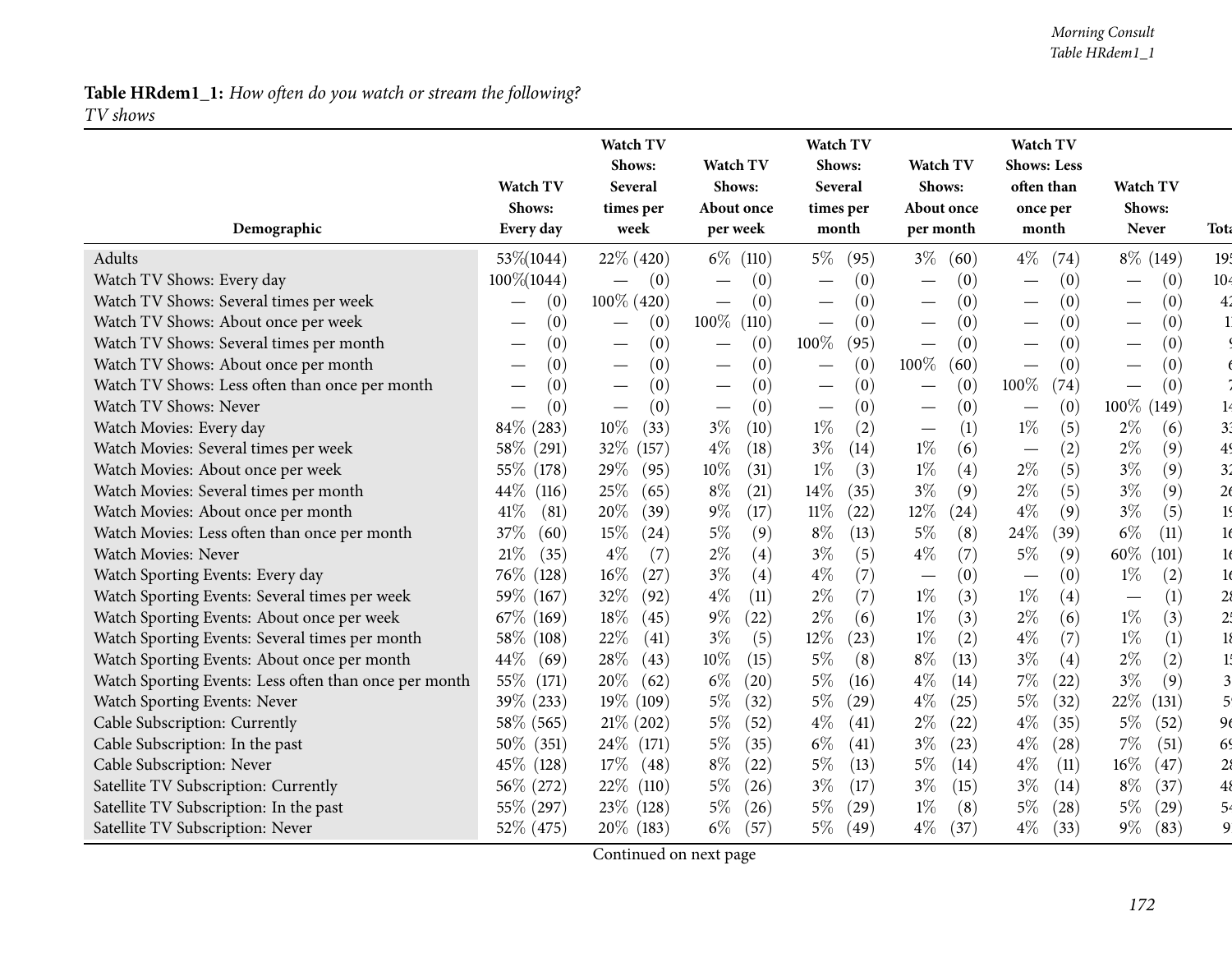# **Table HRdem1\_1:** *How often do you watch or stream the following?*

*TV shows*

| Demographic                                 | Watch TV<br>Shows:<br>Every day | Watch TV<br>Shows:<br>Several<br>times per<br>week | <b>Watch TV</b><br>Shows:<br>About once<br>per week | <b>Watch TV</b><br>Shows:<br>Several<br>times per<br>month | Watch TV<br>Shows:<br>About once<br>per month | Watch TV<br><b>Shows: Less</b><br>often than<br>once per<br>month | <b>Watch TV</b><br>Shows:<br><b>Never</b> | <b>Tota</b>     |
|---------------------------------------------|---------------------------------|----------------------------------------------------|-----------------------------------------------------|------------------------------------------------------------|-----------------------------------------------|-------------------------------------------------------------------|-------------------------------------------|-----------------|
| Adults                                      | 53\%(1044)                      | 22\% (420)                                         | $6\%$ (110)                                         | $5\%$<br>(95)                                              | $3\%$<br>(60)                                 | $4\%$<br>(74)                                                     | $8\%$ (149)                               | 19 <sup>t</sup> |
| Streaming Service Subscription: Currently   | 56\% (651)                      | 26\% (307)                                         | $5\%$<br>(64)                                       | $4\%$<br>(51)                                              | $2\%$<br>(27)                                 | $3\%$<br>(32)                                                     | $3\%$<br>(34)                             | 116             |
| Streaming Service Subscription: In the past | $45\%$<br>(94)                  | $16\%$<br>(34)                                     | $7\%$<br>(15)                                       | $10\%$<br>(21)                                             | $6\%$<br>(13)                                 | $8\%$<br>(16)                                                     | $7\%$<br>(15)                             | 2 <sub>0</sub>  |
| Streaming Service Subscription: Never       | 52\% (299)                      | $14\%$<br>(79)                                     | $5\%$<br>(31)                                       | $4\%$<br>(24)                                              | $3\%$<br>(20)                                 | $4\%$<br>(25)                                                     | 17\% (100)                                | 57              |
| Film: An avid fan                           | $62\%$ (422)                    | $22\%$<br>(151)                                    | $5\%$<br>(33)                                       | $3\%$<br>(20)                                              | $2\%$<br>(15)                                 | $2\%$<br>(15)                                                     | $4\%$<br>(25)                             | 61              |
| Film: A casual fan                          | 50\% (530)                      | $23\%$ (241)                                       | $6\%$<br>(63)                                       | $5\%$<br>(56)                                              | $4\%$<br>(38)                                 | $4\%$<br>(42)                                                     | $8\%$<br>(79)                             | 10 <sub>4</sub> |
| Film: Not a fan                             | $41\%$<br>(92)                  | $13\%$<br>(28)                                     | $6\%$<br>(14)                                       | $8\%$<br>(18)                                              | $3\%$<br>(6)                                  | $8\%$<br>$\left(18\right)$                                        | 20\%<br>(46)                              | $2^{\prime}$    |
| Television: An avid fan                     | 70\% (684)                      | $16\%$ (156)                                       | $4\%$<br>(39)                                       | $2\%$<br>(20)                                              | $1\%$<br>(13)                                 | $2\%$<br>(15)                                                     | $5\%$<br>(44)                             | 97              |
| Television: A casual fan                    | $41\%$ (348)                    | 29\% (246)                                         | $7\%$<br>(63)                                       | $7\%$<br>(62)                                              | $4\%$<br>(34)                                 | $5\%$<br>(42)                                                     | $7\%$<br>(57)                             | 85              |
| Television: Not a fan                       | $10\%$<br>(12)                  | $14\%$<br>(18)                                     | $6\%$<br>(7)                                        | $10\%$<br>(13)                                             | $9\%$<br>(12)                                 | $14\%$<br>(17)                                                    | 38\%<br>(48)                              | Ľ               |
| Music: An avid fan                          | 58\% (575)                      | $22\%$ (216)                                       | $5\%$<br>(50)                                       | $4\%$<br>(42)                                              | $3\%$<br>(30)                                 | $4\%$<br>(36)                                                     | $5\%$<br>(50)                             | 99              |
| Music: A casual fan                         | $51\%$ (432)                    | 23\% (195)                                         | $6\%$<br>(53)                                       | $5\%$<br>(46)                                              | $3\%$<br>(25)                                 | $4\%$<br>(35)                                                     | $8\%$<br>(64)                             | 84              |
| Music: Not a fan                            | $35\%$<br>(37)                  | $10\%$<br>(10)                                     | $7\%$<br>(7)                                        | $7\%$<br>(7)                                               | $4\%$<br>(5)                                  | $3\%$<br>(3)                                                      | 34\%<br>(36)                              | 10              |
| Fashion: An avid fan                        | 58\% (169)                      | 24%<br>(69)                                        | $4\%$<br>(12)                                       | $3\%$<br>(9)                                               | $3\%$<br>(9)                                  | $2\%$<br>(4)                                                      | $6\%$<br>(17)                             | 29              |
| Fashion: A casual fan                       | 57\% (432)                      | $21\%$ (159)                                       | $5\%$<br>(35)                                       | $6\%$<br>(46)                                              | $2\%$<br>(18)                                 | $4\%$<br>(32)                                                     | $5\%$<br>(40)                             | 76              |
| Fashion: Not a fan                          | 49% (442)                       | $21\%$ (193)                                       | 7%<br>(63)                                          | $4\%$<br>(40)                                              | $4\%$<br>(32)                                 | $4\%$<br>(37)                                                     | $10\%$<br>(92)                            | 90              |

*Note:* Row proportions may total to larger than one-hundred percen<sup>t</sup> due to rounding. For more information visit [MorningConsultIntelligence.com](https://morningconsultintelligence.com).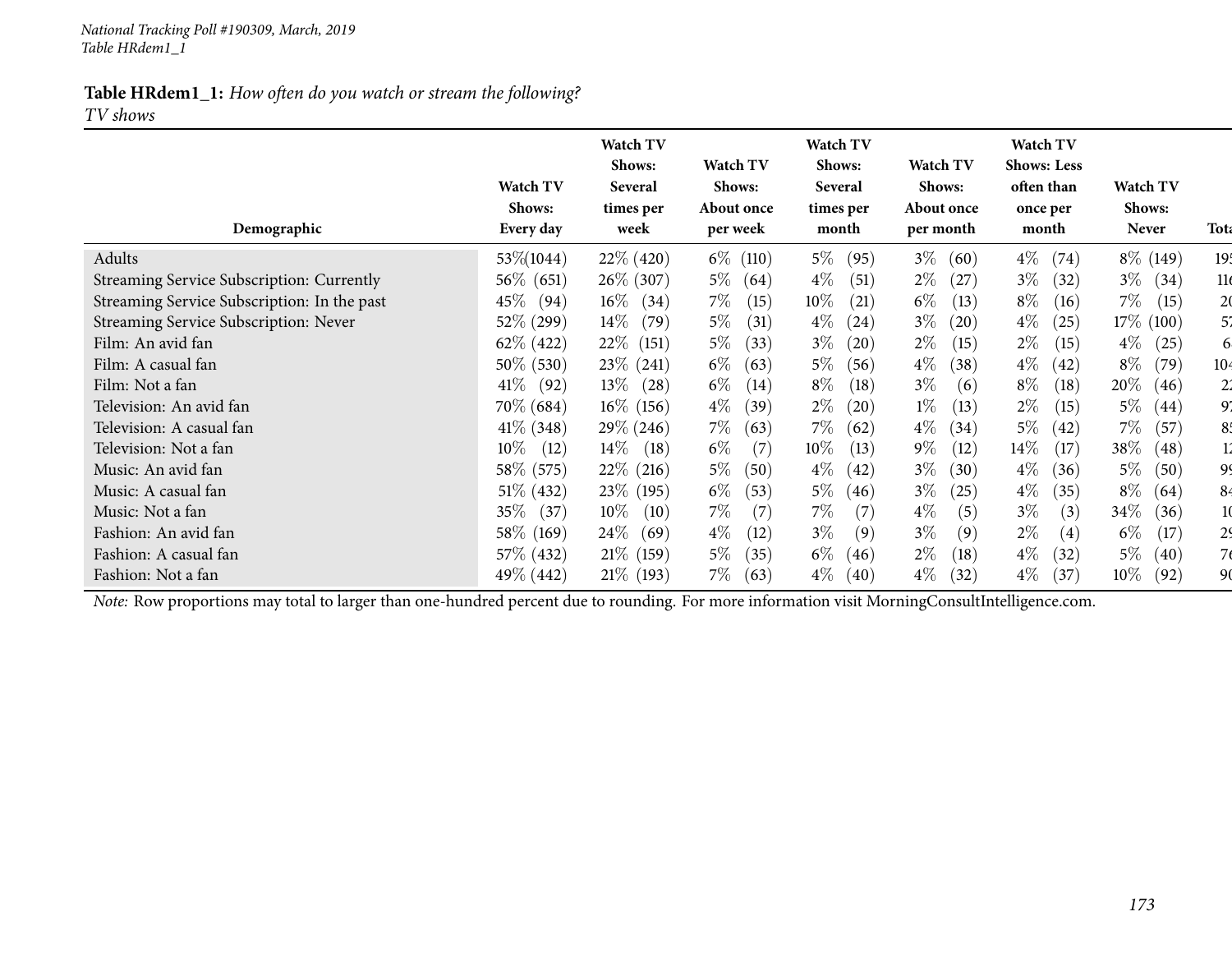#### **Table HRdem1\_2:** *How often do you watch or stream the following? Movies*

|                          | Watch                       | Watch<br>Movies:<br>Several | Watch<br><b>Movies:</b>       | Watch<br><b>Movies:</b><br>Several | Watch<br>Movies:        | Watch<br><b>Movies: Less</b><br>often than | Watch                          |                |
|--------------------------|-----------------------------|-----------------------------|-------------------------------|------------------------------------|-------------------------|--------------------------------------------|--------------------------------|----------------|
| Demographic              | <b>Movies:</b><br>Every day | times per<br>week           | <b>About once</b><br>per week | times per<br>month                 | About once<br>per month | once per<br>month                          | <b>Movies:</b><br><b>Never</b> | <b>Tota</b>    |
| Adults                   | $17\%$ (339)                | 25\% (497)                  | $17\%$ (326)                  | $13\% (260)$                       | $10\%$ (198)            | $8\%$ (164)                                | $9\%$ (168)                    | 195            |
| Gender: Male             | $20\%$ (184)                | 27\% (248)                  | $16\%$ (145)                  | $10\%$ (96)                        | $10\%$<br>(89)          | $10\%$<br>(87)                             | $7\%$<br>(65)                  | $\overline{9}$ |
| Gender: Female           | $15\%$ (155)                | $24\%$ (249)                | $17\%$ (181)                  | $16\%$ (164)                       | $10\%$ (108)            | $7\%$<br>(77)                              | $10\%$ (102)                   | 103            |
| Age: 18-29               | 23%<br>(80)                 | 29\% (100)                  | 17%<br>(59)                   | $14\%$<br>(47)                     | $9\%$<br>(33)           | $5\%$<br>(16)                              | $4\%$<br>(13)                  | 34             |
| Age: 30-44               | 26\%<br>(115)               | 23\% (102)                  | 15%<br>(68)                   | $12\%$<br>(53)                     | $11\%$<br>(47)          | $7\%$<br>(31)                              | 5%<br>(24)                     | 43             |
| Age: 45-54               | 17%<br>(59)                 | $28\%$<br>(96)              | 18\%<br>(60)                  | $12\%$<br>(42)                     | 10%<br>(35)             | $6\%$<br>(19)                              | $9\%$<br>(29)                  | 3 <sup>1</sup> |
| Age: 55-64               | 13%<br>(48)                 | 24\%<br>(90)                | 17%<br>(64)                   | 13%<br>(49)                        | $11\%$<br>(42)          | $10\%$<br>(37)                             | $11\%$<br>(39)                 | 3 <sub>6</sub> |
| Age: 65+                 | $8\%$<br>(37)               | $24\%$<br>(110)             | $16\%$<br>(74)                | 15%<br>(68)                        | $9\%$<br>(41)           | 13\%<br>(60)                               | $14\%$<br>(63)                 | 45             |
| Generation Z: 18-21      | 20%<br>(23)                 | $24\%$<br>(28)              | 23\%<br>(26)                  | 13%<br>(16)                        | 7%<br>(8)               | $5\%$<br>(6)                               | $8\%$<br>(9)                   | $\mathbf{1}$   |
| Millennial: Age 22-37    | 25%<br>(118)                | 29\% (140)                  | $14\%$<br>(66)                | 14%<br>(65)                        | 10%<br>(49)             | $6\%$<br>(27)                              | $3\%$<br>(13)                  | 47             |
| Generation X: Age 38-53  | 22\% (108)                  | 24\% (120)                  | 17%<br>(86)                   | 12%<br>(60)                        | $10\%$<br>(52)          | $7\%$<br>(33)                              | $8\%$<br>(38)                  | 49             |
| Boomers: Age 54-72       | $11\%$<br>(81)              | 25\% (187)                  | $17\%$ (128)                  | 13%<br>(99)                        | $11\%$<br>(78)          | $11\%$<br>(81)                             | $11\%$<br>(82)                 | 73             |
| PID: Dem (no lean)       | 20\% (134)                  | $24\%$ (163)                | $18\%$ (121)                  | 14%<br>(97)                        | $9\%$<br>(58)           | $8\%$<br>(53)                              | $7\%$<br>(48)                  | 61             |
| PID: Ind (no lean)       | $16\%$ (108)                | 26\% (172)                  | $15\%$<br>(97)                | 13%<br>(89)                        | $9\%$<br>(63)           | $9\%$<br>(58)                              | $11\%$<br>(72)                 | 65             |
| PID: Rep (no lean)       | 16%<br>(97)                 | 26\% (163)                  | $18\%$ (109)                  | $12\%$<br>(74)                     | $12\%$<br>(77)          | $8\%$<br>(52)                              | $8\%$<br>(47)                  | 6              |
| PID/Gender: Dem Men      | 26%<br>(73)                 | 27\%<br>(77)                | 15%<br>(42)                   | $10\%$<br>(28)                     | 7%<br>(20)              | $8\%$<br>(21)                              | 7%<br>(20)                     | 28             |
| PID/Gender: Dem Women    | 16%<br>(61)                 | 22\%<br>(85)                | 20%<br>(78)                   | 18%<br>(69)                        | $10\%$<br>(39)          | $8\%$<br>(32)                              | $7\%$<br>(28)                  | 39             |
| PID/Gender: Ind Men      | 16%<br>(50)                 | 28\%<br>(87)                | 15%<br>(47)                   | $12\%$<br>(37)                     | 10%<br>(31)             | $9\%$<br>(29)                              | $10\%$<br>(31)                 | $\mathbf{3}$   |
| PID/Gender: Ind Women    | $17\%$<br>(58)              | 25\%<br>(85)                | $14\%$<br>(50)                | 15\%<br>(52)                       | $9\%$<br>(31)           | $8\%$<br>(29)                              | 12\%<br>(42)                   | 3 <sub>4</sub> |
| PID/Gender: Rep Men      | 19%<br>(61)                 | $26\%$<br>(84)              | 17%<br>(56)                   | $10\%$<br>(30)                     | 12%<br>(38)             | $11\%$<br>(36)                             | $5\%$<br>(14)                  | 3 <sup>i</sup> |
| PID/Gender: Rep Women    | 12%<br>(36)                 | $26\%$<br>(79)              | 18\%<br>(53)                  | 15%<br>(44)                        | 13\%<br>(39)            | $5\%$<br>(16)                              | $11\%$<br>(33)                 | 2 <sub>5</sub> |
| Ideo: Liberal (1-3)      | 19%<br>(116)                | 29\% (176)                  | $17\%$ (103)                  | 14%<br>(84)                        | $9\%$<br>(56)           | $7\%$<br>(45)                              | $5\%$<br>(33)                  | 61             |
| Ideo: Moderate (4)       | 19%<br>(78)                 | 23\%<br>(98)                | 17%<br>(71)                   | $12\%$<br>(52)                     | $10\%$<br>(43)          | $9\%$<br>(36)                              | $10\%$<br>(42)                 | $\overline{4}$ |
| Ideo: Conservative (5-7) | 14\%<br>(95)                | 25\% (176)                  | $18\%$ (126)                  | 13%<br>(91)                        | $11\%$<br>(75)          | $10\%$<br>(70)                             | $9\%$<br>(61)                  | 69             |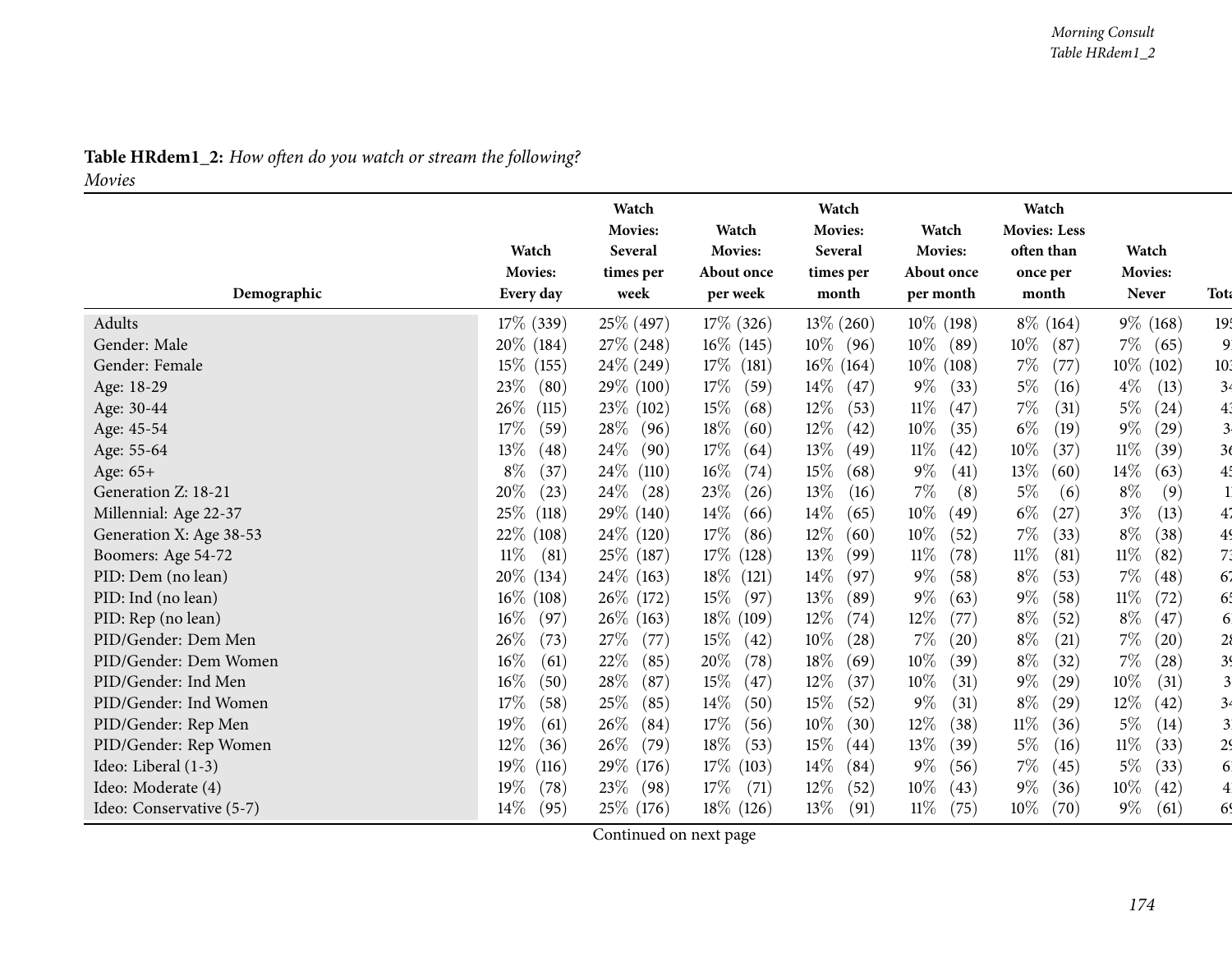#### **Table HRdem1\_2:** *How often do you watch or stream the following? Movies*

|                             | Watch<br><b>Movies:</b>   | Watch<br>Movies:<br>Several<br>times per | Watch<br>Movies:<br>About once | Watch<br><b>Movies:</b><br>Several<br>times per | Watch<br><b>Movies:</b><br>About once | Watch<br><b>Movies: Less</b><br>often than<br>once per | Watch<br><b>Movies:</b> |                 |
|-----------------------------|---------------------------|------------------------------------------|--------------------------------|-------------------------------------------------|---------------------------------------|--------------------------------------------------------|-------------------------|-----------------|
| Demographic                 | Every day                 | week                                     | per week                       | month                                           | per month                             | month                                                  | Never                   | <b>Tota</b>     |
| Adults                      | $17\%$ (339)              | 25\% (497)                               | $17\%$ (326)                   | $13\% (260)$                                    | $10\%$ (198)                          | $8\%$ (164)                                            | $9\%$ (168)             | 19 <sup>t</sup> |
| Educ: < College             | 19% (239)                 | $25\%$ (306)                             | $15\%$ (182)                   | $13\%$ (156)                                    | $10\%$ (124)                          | $8\%$<br>(95)                                          | $10\%$ (126)            | 122             |
| Educ: Bachelors degree      | $15\%$<br>(70)            | 29\% (135)                               | $19\%$<br>(88)                 | $14\%$<br>(65)                                  | $9\%$<br>(43)                         | $9\%$<br>(40)                                          | $5\%$<br>(22)           | 4 <sub>6</sub>  |
| Educ: Post-grad             | 12%<br>(31)               | 22\%<br>(56)                             | 22\%<br>(57)                   | $15\%$<br>(39)                                  | $12\%$<br>(31)                        | $11\%$<br>(29)                                         | $7\%$<br>(20)           | 2 <sub>6</sub>  |
| Income: Under 50k           | 20% (210)                 | $25\%$ (268)                             | $14\%$ (144)                   | $13\%$<br>(141)                                 | $9\%$<br>(96)                         | $9\%$<br>(95)                                          | $10\%$<br>(110)         | 10 <sub>6</sub> |
| Income: 50k-100k            | $14\%$<br>(87)            | 25\% (157)                               | $21\%$ (127)                   | $14\%$<br>(84)                                  | $11\%$<br>(71)                        | $8\%$<br>(47)                                          | 7%<br>(43)              | 6               |
| Income: 100k+               | 15%<br>(41)               | $27\%$<br>(73)                           | $20\%$<br>(55)                 | 13\%<br>(35)                                    | $11\%$<br>(31)                        | $8\%$<br>(23)                                          | $5\%$<br>(14)           | 2 <sub>1</sub>  |
| Ethnicity: White            | $15\%$ (233)              | $26\%$ (403)                             | $18\%$ (283)                   | $13\% (207)$                                    | $11\%$<br>(173)                       | $9\%$ (145)                                            | $9\%$<br>(135)          | 157             |
| Ethnicity: Hispanic         | 30%<br>(56)               | $24\%$<br>(46)                           | $10\%$<br>(20)                 | 15\%<br>(28)                                    | $10\%$<br>(19)                        | $7\%$<br>(13)                                          | $4\%$<br>(7)            | 18              |
| Ethnicity: Afr. Am.         | $31\%$<br>(77)            | 27\%<br>(66)                             | $11\%$<br>(26)                 | $11\%$<br>(27)                                  | $6\%$<br>(14)                         | $6\%$<br>(14)                                          | $10\%$<br>(24)          | 2 <sup>4</sup>  |
| Ethnicity: Other            | 23%<br>$\left( 29\right)$ | 23\%<br>(29)                             | $14\%$<br>(18)                 | $21\%$<br>(26)                                  | $8\%$<br>(10)                         | $4\%$<br>(5)                                           | 7%<br>(9)               | 12              |
| Relig: Protestant           | $16\%$<br>(76)            | 27\% (130)                               | 17%<br>(82)                    | $11\%$<br>(51)                                  | $10\%$<br>(49)                        | $11\%$<br>(50)                                         | $8\%$<br>(39)           | 47              |
| Relig: Roman Catholic       | 15%<br>(54)               | 25%<br>(89)                              | 18%<br>(66)                    | $14\%$<br>(52)                                  | 12%<br>(43)                           | $8\%$<br>(29)                                          | $9\%$<br>(32)           | 36              |
| Relig: Something Else       | 22%<br>(41)               | 28\%<br>(52)                             | $14\%$<br>(26)                 | $11\%$<br>(20)                                  | $11\%$<br>(21)                        | $6\%$<br>(12)                                          | $9\%$<br>(16)           | 18              |
| Relig: Jewish               | $8\%$<br>(3)              | 39\%<br>(16)                             | $16\%$<br>(7)                  | $7\%$<br>(3)                                    | $12\%$<br>(5)                         | $10\%$<br>(4)                                          | $8\%$<br>(4)            |                 |
| Relig: Evangelical          | $14\%$<br>(100)           | 26\% (182)                               | 18\% (125)                     | $14\%$<br>(96)                                  | $11\%$<br>(79)                        | $8\%$<br>(57)                                          | $10\%$<br>(68)          | 70              |
| Relig: Non-Evang. Catholics | 22%<br>(71)               | 28\%<br>(90)                             | $15\%$<br>(49)                 | $8\%$<br>(27)                                   | $11\%$<br>(35)                        | $10\%$<br>(33)                                         | $6\%$<br>(19)           | 3 <sup>2</sup>  |
| Relig: All Christian        | 17%<br>(171)              | 26\% (271)                               | $17\%$ (174)                   | 12\% (123)                                      | $11\%$<br>(113)                       | $9\%$<br>(91)                                          | $8\%$<br>(87)           | 103             |
| Relig: All Non-Christian    | 23%<br>(50)               | 22\%<br>(48)                             | 17%<br>(38)                    | 12\%<br>(25)                                    | $10\%$<br>(21)                        | $9\%$<br>(19)                                          | $8\%$<br>(17)           | 2 <sub>i</sub>  |
| Community: Urban            | 21%<br>(95)               | $25\%$ (114)                             | $18\%$<br>(81)                 | $11\%$<br>(51)                                  | $10\%$<br>(47)                        | 7%<br>(31)                                             | $9\%$<br>(40)           | 46              |
| Community: Suburban         | 15\% (135)                | 28\% (246)                               | $17\%$ (150)                   | $14\%$ (129)                                    | $9\%$<br>(84)                         | $8\%$<br>(73)                                          | $8\%$<br>(74)           | 89              |
| Community: Rural            | 18\% (109)                | 23\% (137)                               | $16\%$<br>(95)                 | $13\%$<br>(81)                                  | $11\%$<br>(66)                        | $10\%$<br>(59)                                         | $9\%$<br>(54)           | 61              |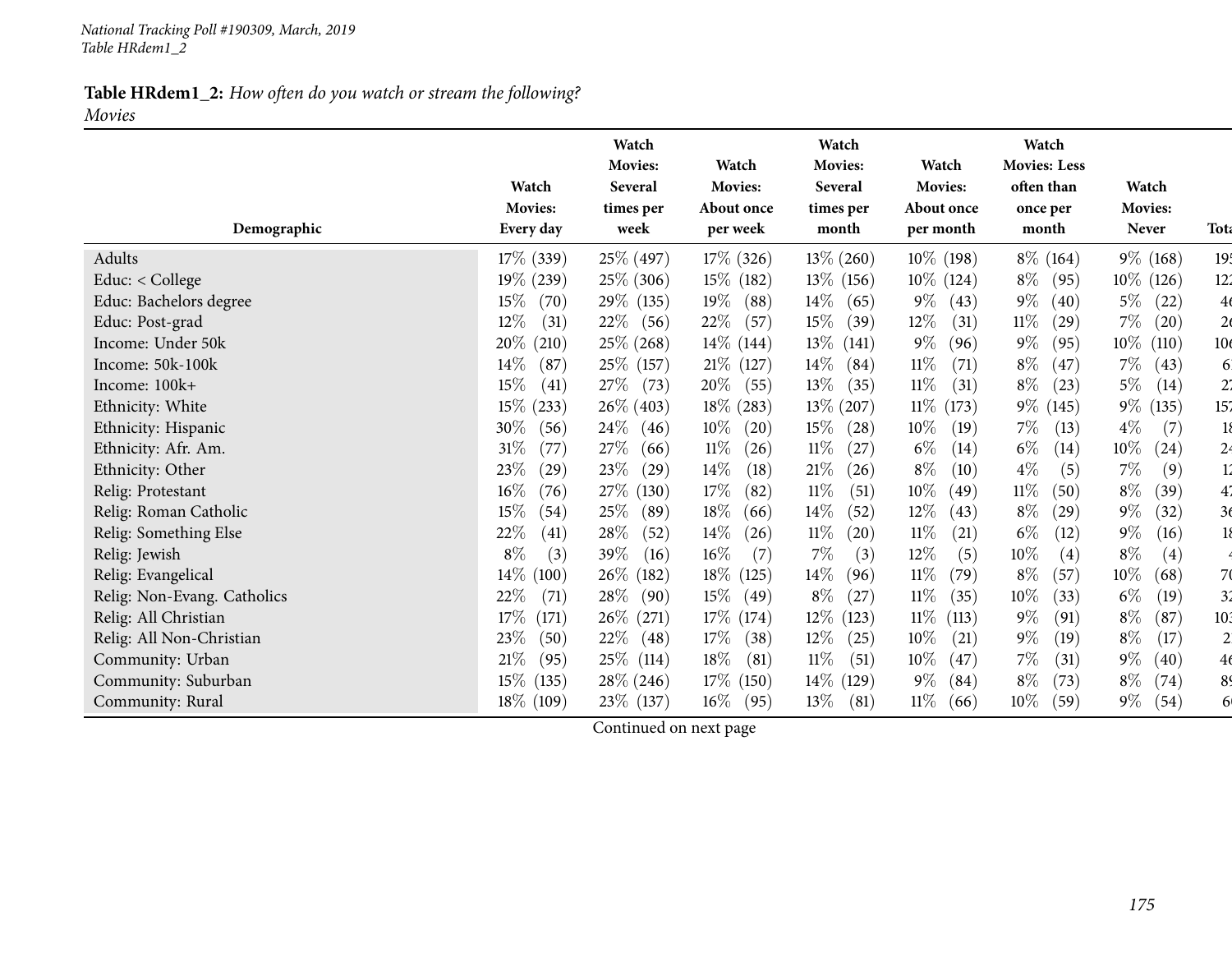#### *Morning Consult Table HRdem1\_2*

#### **Table HRdem1\_2:** *How often do you watch or stream the following? Movies*

|                               | Watch<br>Movies: | Watch<br><b>Movies:</b><br>Several | Watch<br>Movies:<br>About once | Watch<br>Movies:<br>Several | Watch<br>Movies:<br>About once | Watch<br><b>Movies: Less</b><br>often than | Watch<br><b>Movies:</b> |                 |
|-------------------------------|------------------|------------------------------------|--------------------------------|-----------------------------|--------------------------------|--------------------------------------------|-------------------------|-----------------|
| Demographic                   | Every day        | times per<br>week                  | per week                       | times per<br>month          | per month                      | once per<br>month                          | <b>Never</b>            | <b>Tota</b>     |
| Adults                        | 17\% (339)       | 25\% (497)                         | $17\%$ (326)                   | $13\% (260)$                | $10\%$ (198)                   | $8\%$ (164)                                | $9\%$ (168)             | 19 <sup>t</sup> |
| <b>Employ: Private Sector</b> | $18\%$ (103)     | 28\% (158)                         | $19\%$ (108)                   | $12\%$<br>(67)              | $10\%$<br>(60)                 | $9\%$<br>(51)                              | $5\%$<br>(27)           | 5.              |
| Employ: Government            | 21%<br>(26)      | $16\%$<br>(19)                     | 21%<br>(26)                    | 20%<br>(24)                 | $8\%$<br>(10)                  | $7\%$<br>(8)                               | 7%<br>(9)               |                 |
| Employ: Self-Employed         | $22\%$<br>(41)   | 30%<br>(55)                        | 18%<br>(33)                    | 10%<br>(20)                 | 10%<br>(18)                    | $5\%$<br>(9)                               | $6\%$<br>(11)           | 18              |
| Employ: Homemaker             | 21%<br>(34)      | 23\%<br>(37)                       | 10%<br>(17)                    | $16\%$<br>(26)              | $12\%$<br>(20)                 | $7\%$<br>(11)                              | 11%<br>(18)             | 16              |
| Employ: Student               | 15%<br>(12)      | 23%<br>(18)                        | 25%<br>(19)                    | 20%<br>(15)                 | 9%<br>(7)                      | $5\%$<br>(4)                               | $2\%$<br>(1)            |                 |
| Employ: Retired               | $11\%$<br>(55)   | 26\% (134)                         | 15%<br>(78)                    | 14%<br>(74)                 | $10\%$<br>(54)                 | $11\%$<br>(55)                             | 13%<br>(68)             | 5.              |
| Employ: Unemployed            | 26\%<br>(40)     | 20%<br>(31)                        | 12\%<br>(18)                   | 11%<br>(18)                 | $9\%$<br>(14)                  | $10\%$<br>(15)                             | 13%<br>(20)             | 15              |
| Employ: Other                 | 18%<br>(29)      | 28\%<br>(44)                       | 17%<br>(27)                    | $11\%$<br>(17)              | $9\%$<br>(14)                  | $8\%$<br>(12)                              | $9\%$<br>(14)           | 15              |
| Military HH: Yes              | $18\%$<br>(65)   | 27\%<br>(99)                       | $16\%$<br>(59)                 | 12%<br>(44)                 | $11\%$<br>(39)                 | $9\%$<br>(31)                              | $8\%$<br>(27)           | 3 <sub>6</sub>  |
| Military HH: No               | $17\%$ (274)     | 25% (399)                          | $17\%$ (268)                   | $14\%$ (216)                | $10\%$<br>(158)                | $8\%$<br>(133)                             | $9\%$ (<br>(140)        | 158             |
| RD/WT: Right Direction        | $17\%$ (129)     | 24\% (179)                         | $16\%$ (114)                   | $13\%$<br>(98)              | $12\%$<br>(86)                 | $8\%$<br>(61)                              | $9\%$<br>(69)           | 73              |
| RD/WT: Wrong Track            | 17\%<br>(210)    | 26% (318)                          | $17\%$ (212)                   | $13\%$ (162)                | $9\%$<br>(111)                 | $8\%$<br>(103)                             | $8\%$<br>(99)           | 12 <sub>i</sub> |
| Trump Job Approve             | 17%<br>(138)     | $23\%$ (186)                       | $17\%$ (140)                   | 13\% (106)                  | $11\%$<br>(91)                 | $10\%$<br>(79)                             | $9\%$<br>(69)           | 8               |
| Trump Job Disapprove          | 18\%<br>(185)    | 27\% (283)                         | $17\%$ (177)                   | $14\%$ (142)                | $10\%$ (104)                   | $7\%$<br>(77)                              | 7%<br>(78)              | 10 <sup>2</sup> |
| Trump Job Strongly Approve    | 19%<br>(84)      | 22\%<br>(96)                       | $15\%$<br>(66)                 | 12%<br>(55)                 | $11\%$<br>(50)                 | 10%<br>(46)                                | $11\%$<br>(47)          | 4 <sub>4</sub>  |
| Trump Job Somewhat Approve    | 15%<br>(54)      | 25\%<br>(91)                       | 20%<br>(74)                    | 14\%<br>(51)                | $11\%$<br>(41)                 | $9\%$<br>(33)                              | $6\%$<br>(22)           | 36              |
| Trump Job Somewhat Disapprove | $14\%$<br>(35)   | 29%<br>(70)                        | 13%<br>(31)                    | 13%<br>(32)                 | 14%<br>(35)                    | $9\%$<br>(21)                              | $8\%$<br>(18)           | 24              |
| Trump Job Strongly Disapprove | 19% (150)        | $26\%$ (213)                       | $18\%$ (146)                   | $14\%$<br>(110)             | $9\%$<br>(69)                  | $7\%$<br>(56)                              | $7\%$<br>(59)           | 80              |
| Favorable of Trump            | $16\%$<br>(130)  | 24\% (189)                         | $18\%$ (140)                   | $12\%$<br>(99)              | $12\%$<br>(94)                 | $9\%$<br>(72)                              | $9\%$<br>(70)           | 79              |
| Unfavorable of Trump          | 17%<br>(183)     | 27\% (287)                         | $17\%$ (177)                   | $14\%$ (148)                | $9\%$<br>(98)                  | $8\%$<br>(78)                              | $7\%$<br>(74)           | 10 <sub>4</sub> |
| Very Favorable of Trump       | 18\%<br>(82)     | $25\%$ (114)                       | $14\%$<br>(66)                 | $12\%$<br>(54)              | $11\%$<br>(50)                 | $10\%$<br>(48)                             | 10%<br>(48)             | 4 <sub>6</sub>  |
| Somewhat Favorable of Trump   | 15%<br>(48)      | 22\%<br>(74)                       | 22\%<br>(74)                   | 14%<br>(45)                 | 13%<br>(44)                    | $7\%$<br>(24)                              | 7%<br>(22)              | 3               |
| Somewhat Unfavorable of Trump | 14\%<br>(28)     | 29%<br>(57)                        | $12\%$<br>(24)                 | $14\%$<br>(28)              | $14\%$<br>(28)                 | $11\%$<br>(21)                             | $6\%$<br>(13)           | 2 <sub>0</sub>  |
| Very Unfavorable of Trump     | $18\%$ (154)     | 27\% (229)                         | $18\%$ (153)                   | 14\% (120)                  | $8\%$<br>(70)                  | $7\%$<br>(57)                              | $7\%$<br>(61)           | 8 <sup>4</sup>  |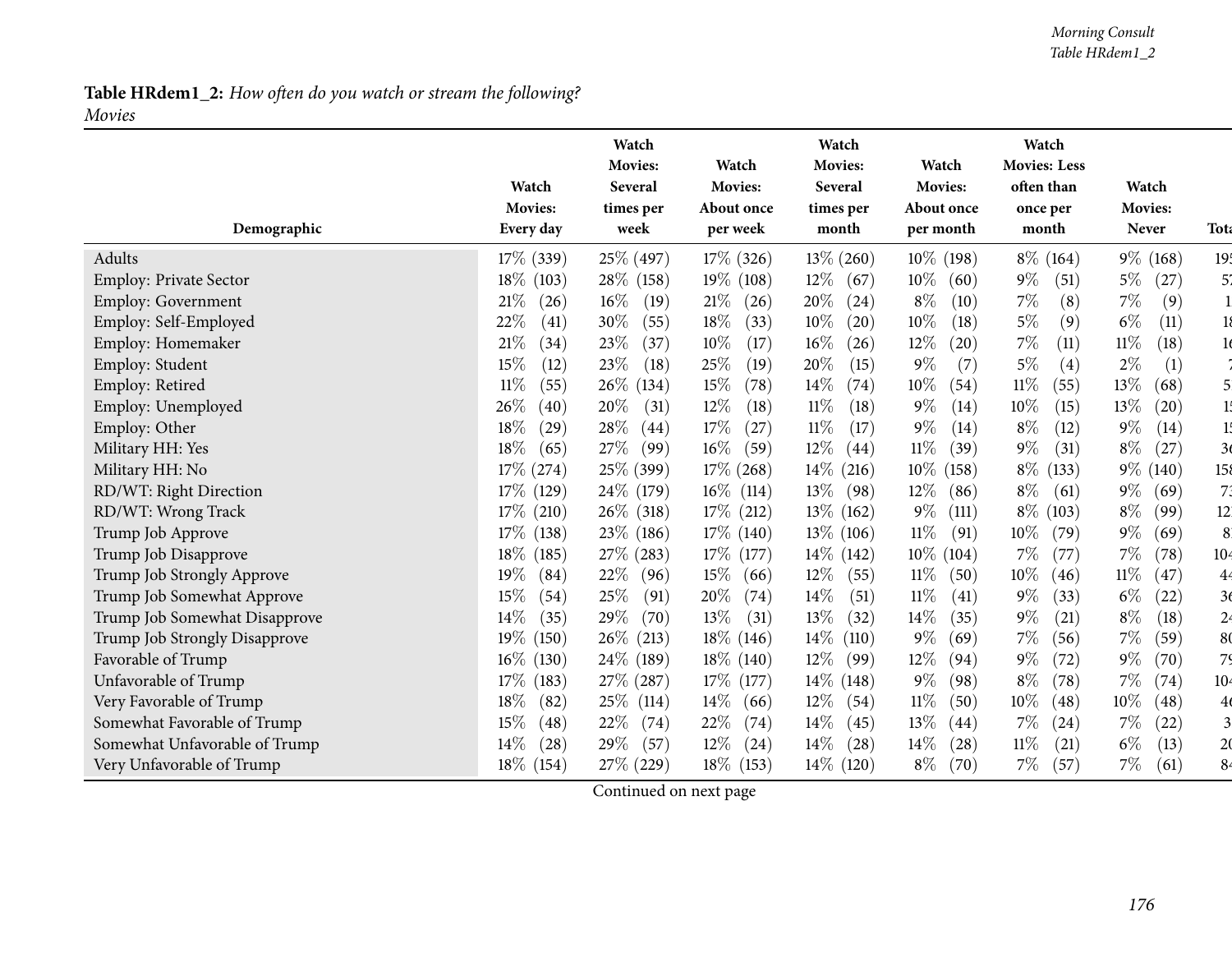#### **Table HRdem1\_2:** *How often do you watch or stream the following? Movies*

|                                      |                  | Watch                       |                              | Watch                |                              | Watch               |                         |                 |
|--------------------------------------|------------------|-----------------------------|------------------------------|----------------------|------------------------------|---------------------|-------------------------|-----------------|
|                                      |                  | <b>Movies:</b>              | Watch                        | <b>Movies:</b>       | Watch                        | <b>Movies: Less</b> |                         |                 |
|                                      | Watch<br>Movies: | <b>Several</b><br>times per | <b>Movies:</b><br>About once | Several<br>times per | <b>Movies:</b><br>About once | often than          | Watch<br><b>Movies:</b> |                 |
| Demographic                          | Every day        | week                        | per week                     | month                | per month                    | once per<br>month   | <b>Never</b>            | <b>Tota</b>     |
| Adults                               | 17\% (339)       | 25\% (497)                  | $17\%$ (326)                 | $13\% (260)$         | $10\%$ (198)                 | $8\%$ (164)         | $9\%$ (168)             | 19 <sub>1</sub> |
| #1 Issue: Economy                    | 20%<br>(110)     | 25\% (139)                  | $18\%$ (101)                 | $13\%$<br>(74)       | $9\%$<br>(50)                | $8\%$<br>(47)       | $6\%$<br>(32)           | 5!              |
| #1 Issue: Security                   | 15\%<br>(62)     | $26\%$ (108)                | $16\%$<br>(65)               | $12\%$<br>(49)       | 12%<br>(52)                  | 7%<br>(31)          | 12%<br>(51)             | $\overline{4}$  |
| #1 Issue: Health Care                | 21%<br>(62)      | 27\%<br>(79)                | 18%<br>(52)                  | $11\%$<br>(32)       | $8\%$<br>(24)                | $9\%$<br>(26)       | $5\%$<br>(13)           | $2\epsilon$     |
| #1 Issue: Medicare / Social Security | 9%<br>(25)       | 26%<br>(72)                 | 13%<br>(37)                  | $16\%$<br>(44)       | $8\%$<br>(22)                | 13%<br>(35)         | 16%<br>(45)             | $\overline{c}$  |
| #1 Issue: Women's Issues             | $14\%$<br>(12)   | $30\%$<br>(27)              | 20%<br>(18)                  | 20%<br>(18)          | $9\%$<br>(8)                 | $5\%$<br>(4)        | $2\%$<br>(1)            |                 |
| #1 Issue: Education                  | 25%<br>(30)      | 25%<br>(30)                 | $14\%$<br>(16)               | $10\%$<br>(12)       | $15\%$<br>(19)               | $6\%$<br>(7)        | $5\%$<br>(7)            |                 |
| #1 Issue: Energy                     | 10%<br>(10)      | 20%<br>(20)                 | 23\%<br>(22)                 | 16%<br>(16)          | 17\%<br>(16)                 | 7%<br>(7)           | $6\%$<br>(6)            |                 |
| #1 Issue: Other                      | 26%<br>(28)      | $21\%$<br>(22)              | 14\%<br>(14)                 | 15%<br>(16)          | $6\%$<br>(7)                 | $7\%$<br>(7)        | $11\%$<br>(12)          | 10              |
| 2018 House Vote: Democrat            | 17%<br>(119)     | $26\%$ (186)                | $20\%$ (140)                 | $15\%$<br>(105)      | $9\%$<br>(61)                | $8\%$<br>(56)       | $6\%$<br>(46)           | 7               |
| 2018 House Vote: Republican          | 14\%<br>(96)     | 27\% (179)                  | $17\%$ (113)                 | $12\%$<br>(80)       | $12\%$<br>(79)               | $9\%$<br>(59)       | $9\%$<br>(62)           | 66              |
| 2018 House Vote: Someone else        | 22%<br>(20)      | 20%<br>(18)                 | $11\%$<br>(10)               | 15%<br>(14)          | 10%<br>(9)                   | $9\%$<br>(8)        | 13%<br>(11)             |                 |
| 2018 House Vote: Didnt Vote          | 21%<br>(101)     | $24\%$ (115)                | $13\%$<br>(64)               | 13%<br>(60)          | 10%<br>(47)                  | $9\%$<br>(41)       | 10%<br>(48)             | 47              |
| 2016 Vote: Hillary Clinton           | 19%<br>(118)     | 26% (164)                   | $20\%$ (124)                 | 13\%<br>(82)         | $7\%$<br>(43)                | $7\%$<br>(47)       | $7\%$<br>(46)           | 62              |
| 2016 Vote: Donald Trump              | 13%<br>(89)      | 25\% (165)                  | $16\%$ (104)                 | 13%<br>(87)          | $12\%$<br>(79)               | $10\%$<br>(69)      | 10%<br>(69)             | 66              |
| 2016 Vote: Someone else              | 15%<br>(22)      | $21\%$<br>(30)              | $19\%$<br>(28)               | 13%<br>(18)          | 14%<br>(20)                  | 10%<br>(15)         | $8\%$<br>(12)           | 14              |
| 2016 Vote: Didnt Vote                | 21\%<br>(106)    | 27\% (136)                  | 13\%<br>(68)                 | 14%<br>(70)          | $11\%$<br>(55)               | $6\%$<br>(33)       | $8\%$<br>(41)           | 5 <sup>1</sup>  |
| Voted in 2014: Yes                   | $17\%$ (215)     | $26\%$ (328)                | $18\%$ (224)                 | $13\%$<br>(163)      | $9\%$<br>(118)               | $9\%$<br>(118)      | $9\%$<br>(110)          | 127             |
| Voted in 2014: No                    | 18\% (124)       | 25\% (170)                  | $15\%$ (102)                 | $14\%$<br>(97)       | 12%<br>(79)                  | $7\%$<br>(46)       | $8\%$<br>(57)           | 67              |
| 2012 Vote: Barack Obama              | 21%<br>(153)     | 25\% (184)                  | $18\%$ (133)                 | $12\%$<br>(89)       | $9\%$<br>(65)                | $8\%$<br>(59)       | $8\%$<br>(56)           | 74              |
| 2012 Vote: Mitt Romney               | $11\%$<br>(61)   | $26\%$ (141)                | $18\%$<br>(97)               | 13%<br>(70)          | $11\%$<br>(59)               | 10%<br>(53)         | $11\%$<br>(60)          | 54              |
| 2012 Vote: Other                     | 12%<br>(11)      | 22\%<br>(20)                | $14\%$<br>(12)               | 19%<br>(17)          | $8\%$<br>(7)                 | 18%<br>(16)         | 7%<br>(6)               |                 |
| 2012 Vote: Didn't Vote               | 20%<br>(114)     | $26\%$ (152)                | 14\%<br>(84)                 | 14%<br>(84)          | 12%<br>(67)                  | $6\%$<br>(36)       | $8\%$<br>(45)           | 58              |
| 4-Region: Northeast                  | 17%<br>(58)      | 25\%<br>(86)                | 20%<br>(68)                  | $12\%$<br>(42)       | 9%<br>(33)                   | $9\%$<br>(30)       | $9\%$<br>(31)           | 34              |
| 4-Region: Midwest                    | 15%<br>(69)      | 23\% (105)                  | 19%<br>(87)                  | 13%<br>(59)          | 10%<br>(43)                  | $11\%$<br>(48)      | $8\%$<br>(37)           | 4 <sub>4</sub>  |
| 4-Region: South                      | 19%<br>(141)     | $26\%$ (189)                | $13\%$<br>(97)               | $13\%$<br>(97)       | 12%<br>(85)                  | $8\%$<br>(60)       | $8\%$<br>(59)           | 7 <sup>2</sup>  |
| 4-Region: West                       | 17%<br>(71)      | 27\% (117)                  | 17%<br>(74)                  | 14%<br>(61)          | $9\%$<br>(37)                | $6\%$<br>(26)       | $9\%$<br>(40)           | 42              |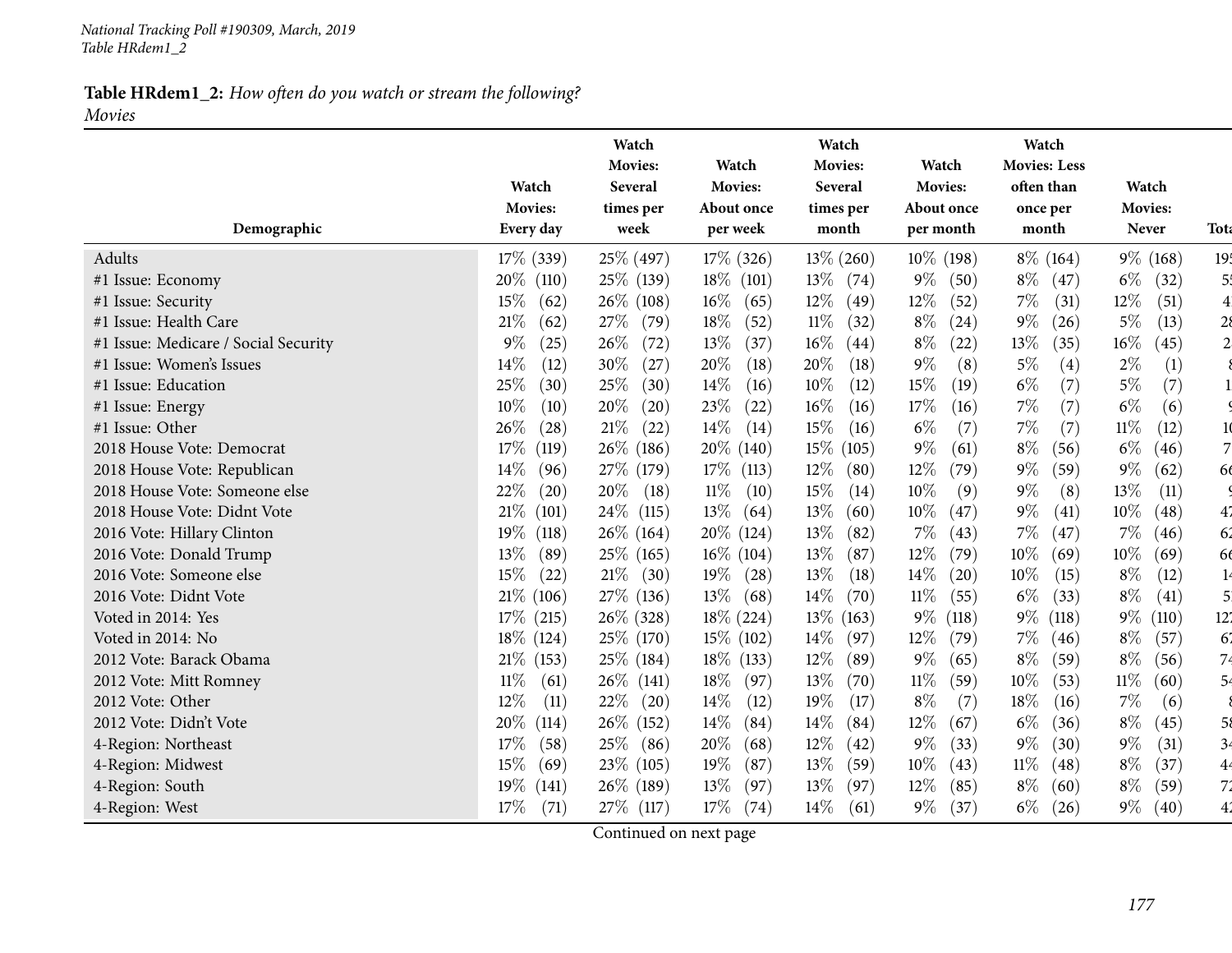#### *Morning Consult Table HRdem1\_2*

#### **Table HRdem1\_2:** *How often do you watch or stream the following? Movies*

|                                                       |                 | Watch                           |                                 | Watch                                |                                 | Watch                                |                                 |                         |
|-------------------------------------------------------|-----------------|---------------------------------|---------------------------------|--------------------------------------|---------------------------------|--------------------------------------|---------------------------------|-------------------------|
|                                                       | Watch           | <b>Movies:</b><br>Several       | Watch<br>Movies:                | Movies:<br>Several                   | Watch<br><b>Movies:</b>         | <b>Movies: Less</b><br>often than    | Watch                           |                         |
|                                                       | <b>Movies:</b>  | times per                       | About once                      | times per                            | About once                      | once per                             | <b>Movies:</b>                  |                         |
| Demographic                                           | Every day       | week                            | per week                        | month                                | per month                       | month                                | <b>Never</b>                    | <b>Tota</b>             |
| Adults                                                | $17\%$ (339)    | 25\% (497)                      | $17\%$ (326)                    | $13\% (260)$                         | $10\%$ (198)                    | $8\%$ (164)                          | $9\%$ (168)                     | 19 <sup>t</sup>         |
| Watch TV Shows: Every day                             | 27% (283)       | 28\% (291)                      | 17\% (178)                      | $11\%$<br>(116)                      | $8\%$<br>(81)                   | $6\%$<br>(60)                        | $3\%$<br>(35)                   | 10 <sub>4</sub>         |
| Watch TV Shows: Several times per week                | $8\%$<br>(33)   | 37% (157)                       | 23\%<br>(95)                    | 15%<br>(65)                          | $9\%$<br>(39)                   | $6\%$<br>(24)                        | (7)<br>$2\%$                    | 4 <sup>′</sup>          |
| Watch TV Shows: About once per week                   | 9%<br>(10)      | $16\%$<br>(18)                  | 29%<br>(31)                     | 19%<br>(21)                          | $16\%$<br>(17)                  | $8\%$<br>(9)                         | $4\%$<br>(4)                    |                         |
| Watch TV Shows: Several times per month               | $2\%$<br>(2)    | 15%<br>(14)                     | $4\%$<br>(3)                    | $37\%$<br>(35)                       | 23%<br>(22)                     | 14\%<br>(13)                         | $5\%$<br>(5)                    |                         |
| Watch TV Shows: About once per month                  | $2\%$<br>(1)    | 11%<br>(6)                      | $6\%$<br>(4)                    | 15%<br>(9)                           | 40%<br>(24)                     | 14\%<br>(8)                          | $11\%$<br>(7)                   |                         |
| Watch TV Shows: Less often than once per month        | $6\%$<br>(5)    | $3\%$<br>(2)                    | 7%<br>(5)                       | $7\%$<br>(5)                         | 12%<br>(9)                      | 52%<br>(39)                          | 12%<br>(9)                      |                         |
| Watch TV Shows: Never                                 | $4\%$<br>(6)    | $6\%$<br>(9)                    | (9)<br>$6\%$                    | $6\%$<br>(9)                         | $4\%$<br>(5)                    | $7\%$<br>(11)                        | 68\%<br>(101)                   | 14                      |
| Watch Movies: Every day                               | 100\% (339)     | (0)<br>$\overline{\phantom{m}}$ | (0)<br>$\overline{\phantom{m}}$ | (0)                                  | (0)                             | (0)                                  | (0)<br>$\overline{\phantom{0}}$ | 3 <sup>2</sup>          |
| Watch Movies: Several times per week                  | (0)             | 100\% (497)                     | (0)<br>$\overline{\phantom{m}}$ | (0)                                  | (0)                             | (0)                                  | (0)                             | 49                      |
| Watch Movies: About once per week                     | (0)             | (0)<br>$\overline{\phantom{m}}$ | 100\% (326)                     | (0)                                  | (0)                             | (0)                                  | (0)                             | 3 <sup>2</sup>          |
| Watch Movies: Several times per month                 | (0)             | (0)                             | (0)                             | 100\% (260)                          | (0)                             | (0)                                  | (0)<br>$\overline{\phantom{0}}$ | 2 <sub>6</sub>          |
| Watch Movies: About once per month                    | (0)             | (0)                             | (0)                             | (0)<br>$\overline{\phantom{0}}$      | $100\%$ (198)                   | (0)                                  | (0)                             | 19                      |
| Watch Movies: Less often than once per month          | (0)             | (0)                             | (0)                             | (0)                                  | (0)                             | $100\%$ (164)                        | (0)                             | 16                      |
| Watch Movies: Never                                   | (0)             | (0)<br>$\overline{\phantom{m}}$ | (0)<br>$\overline{\phantom{m}}$ | (0)<br>$\overbrace{\phantom{13333}}$ | (0)<br>$\overline{\phantom{m}}$ | (0)<br>$\overbrace{\phantom{13333}}$ | $100\%$<br>(168)                | 16                      |
| Watch Sporting Events: Every day                      | 50%<br>(84)     | 23%<br>(39)                     | $11\%$<br>(19)                  | $5\%$<br>(8)                         | $6\%$<br>(10)                   | $2\%$<br>(3)                         | $2\%$<br>(4)                    | 1 <sub>0</sub>          |
| Watch Sporting Events: Several times per week         | 17%<br>(49)     | 37\% (105)                      | 20%<br>(58)                     | $9\%$<br>(27)                        | $9\%$<br>(25)                   | $5\%$<br>(14)                        | $3\%$<br>(7)                    | 2 <sub>8</sub>          |
| Watch Sporting Events: About once per week            | 14%<br>(37)     | 30%<br>(77)                     | $24\%$<br>(60)                  | 13%<br>(33)                          | $6\%$<br>(15)                   | $8\%$<br>(20)                        | $5\%$<br>(12)                   | 2!                      |
| Watch Sporting Events: Several times per month        | 13%<br>(25)     | 24\%<br>(45)                    | $13\%$<br>(25)                  | 22%<br>(42)                          | 18%<br>(35)                     | 7%<br>(14)                           | $1\%$<br>(2)                    | 18                      |
| Watch Sporting Events: About once per month           | 17%<br>(26)     | 20%<br>(31)                     | 21%<br>(32)                     | 17%<br>(26)                          | 14\%<br>(21)                    | $9\%$<br>(14)                        | $3\%$<br>(4)                    | 14                      |
| Watch Sporting Events: Less often than once per month | 13%<br>(40)     | 22%<br>(70)                     | $18\%$<br>(55)                  | $16\%$<br>(49)                       | 12%<br>(38)                     | 16%<br>(51)                          | $3\%$<br>(11)                   | $\overline{\mathbf{3}}$ |
| Watch Sporting Events: Never                          | 13%<br>(79)     | 22\%<br>(131)                   | 13\%<br>(76)                    | 13%<br>(75)                          | $9\%$<br>(54)                   | $8\%$<br>(49)                        | 22\%<br>(127)                   | 5                       |
| Cable Subscription: Currently                         | $20\%$ (194)    | 24\% (234)                      | $17\%$ (164)                    | $14\%$ (136)                         | 10%<br>(97)                     | $8\%$<br>(79)                        | $7\%$<br>(66)                   | 96                      |
| Cable Subscription: In the past                       | $16\%$<br>(113) | $30\% (207)$                    | $17\%$<br>(121)                 | $13\%$<br>(89)                       | $9\%$<br>(65)                   | $8\%$<br>(59)                        | $6\%$<br>(45)                   | 69                      |
| Cable Subscription: Never                             | 12%<br>(33)     | $20\%$<br>(56)                  | 15%<br>(41)                     | $12\%$<br>(35)                       | 12%<br>(35)                     | $9\%$<br>(26)                        | $20\%$<br>(57)                  | 2 <sub>8</sub>          |
| Satellite TV Subscription: Currently                  | 19%<br>(91)     | $25\%$ (121)                    | 18%<br>(88)                     | 13%<br>(64)                          | $10\%$<br>(49)                  | $8\%$<br>(39)                        | $8\%$<br>(37)                   | 48                      |
| Satellite TV Subscription: In the past                | 22%<br>(118)    | $26\%$ (144)                    | $16\%$<br>(86)                  | $14\%$<br>(74)                       | $8\%$<br>(43)                   | $9\%$<br>(49)                        | $6\%$<br>(31)                   | 54                      |
| Satellite TV Subscription: Never                      | $14\%$ (130)    | 25\% (232)                      | $17\%$ (152)                    | $13\%$ (123)                         | $11\%$ (105)                    | $8\%$<br>(77)                        | $11\%$ (100)                    | 9 <sub>1</sub>          |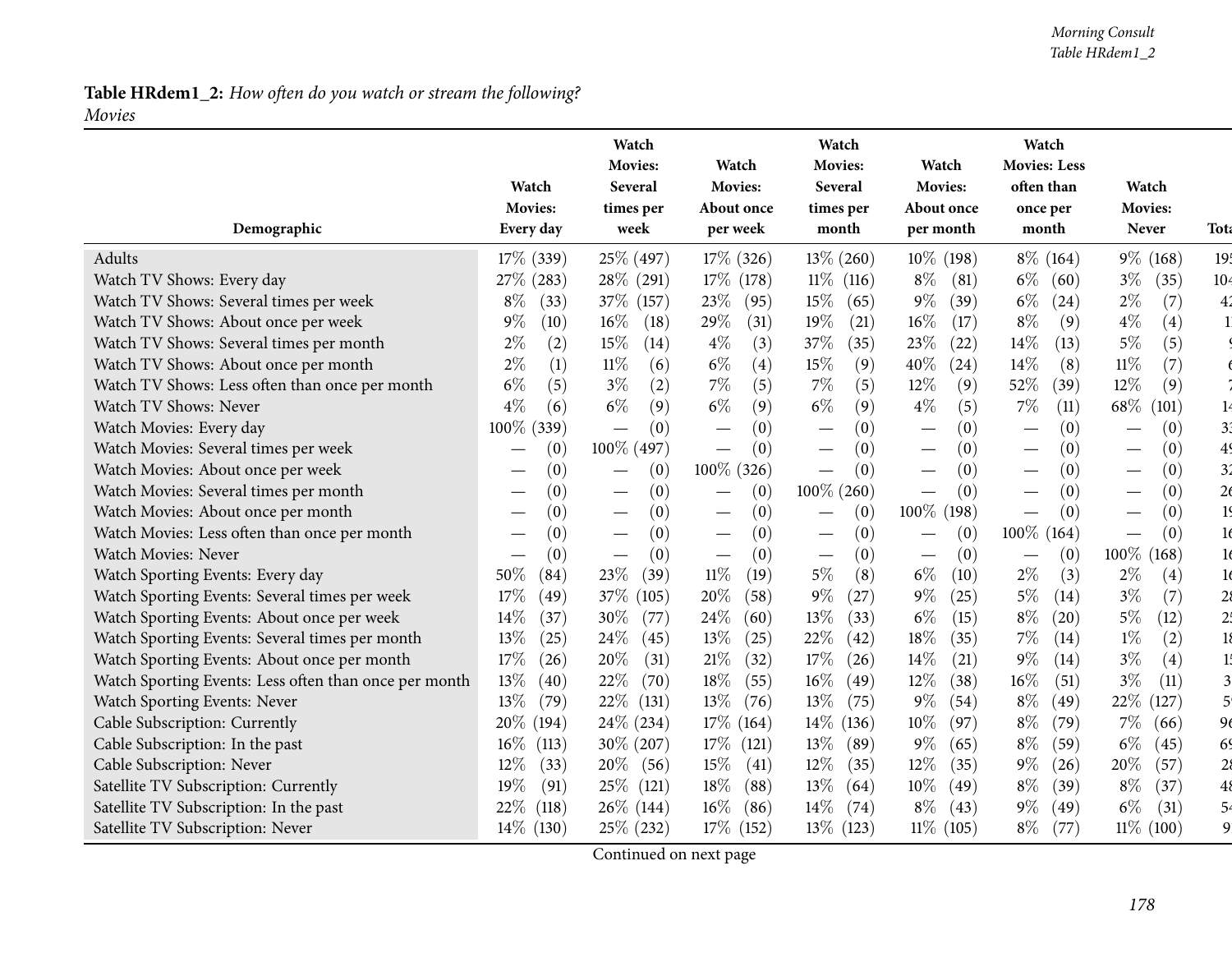#### **Table HRdem1\_2:** *How often do you watch or stream the following? Movies*

| Demographic                                 | Watch<br><b>Movies:</b><br>Every day | Watch<br><b>Movies:</b><br>Several<br>times per<br>week | Watch<br><b>Movies:</b><br>About once<br>per week | Watch<br><b>Movies:</b><br>Several<br>times per<br>month | Watch<br><b>Movies:</b><br>About once<br>per month | Watch<br><b>Movies: Less</b><br>often than<br>once per<br>month | Watch<br>Movies:<br><b>Never</b> | <b>Tota</b>     |
|---------------------------------------------|--------------------------------------|---------------------------------------------------------|---------------------------------------------------|----------------------------------------------------------|----------------------------------------------------|-----------------------------------------------------------------|----------------------------------|-----------------|
|                                             |                                      |                                                         |                                                   |                                                          |                                                    |                                                                 |                                  |                 |
| Adults                                      | 17\% (339)                           | 25\% (497)                                              | $17\%$ (326)                                      | $13\%$ (260)                                             | $10\%$ (198)                                       | $8\%$ (164)                                                     | $9\%$ (168)                      | 19 <sup>t</sup> |
| Streaming Service Subscription: Currently   | 22\% (259)                           | $31\%$ (361)                                            | $19\%$ (216)                                      | $13\%$ (153)                                             | $8\%$<br>(91)                                      | $5\%$<br>(58)                                                   | $2\%$<br>(28)                    | 116             |
| Streaming Service Subscription: In the past | 12%<br>(25)                          | $17\%$<br>(35)                                          | $18\%$<br>(37)                                    | $19\%$<br>(39)                                           | $15\%$<br>(31)                                     | $14\%$<br>(29)                                                  | $6\%$<br>(12)                    | 20              |
| Streaming Service Subscription: Never       | $10\%$<br>(56)                       | $18\%$ (101)                                            | $13\%$<br>(73)                                    | $12\%$<br>(68)                                           | 13\%<br>(75)                                       | $13\%$<br>(77)                                                  | $22\%$<br>(127)                  | 51              |
| Film: An avid fan                           | $31\%$ (211)                         | 35\% (236)                                              | $14\%$<br>(97)                                    | $9\%$<br>(64)                                            | $6\%$<br>(38)                                      | $3\%$<br>(19)                                                   | $2\%$<br>(15)                    | 61              |
| Film: A casual fan                          | $10\%$ (109)                         | $22\%$ (235)                                            | $19\%$ (202)                                      | $17\%$<br>(181)                                          | $12\%$ (126)                                       | $11\%$<br>(110)                                                 | $8\%$<br>(86)                    | 10 <sup>2</sup> |
| Film: Not a fan                             | $8\%$<br>(19)                        | $12\%$<br>(26)                                          | $12\%$<br>(27)                                    | $7\%$<br>(15)                                            | $15\%$<br>(34)                                     | $16\%$<br>(35)                                                  | 30\%<br>(66)                     | 2 <sup>1</sup>  |
| Television: An avid fan                     | 23\% (227)                           | 29\% (278)                                              | $16\%$ (157)                                      | $11\%$ (110)                                             | $9\%$<br>(84)                                      | $6\%$<br>(57)                                                   | $6\%$<br>(58)                    | 91              |
| Television: A casual fan                    | $12\%$<br>(101)                      | $24\%$ (207)                                            | $18\%$ (156)                                      | $16\%$ (134)                                             | $12\%$<br>(99)                                     | $10\%$<br>(83)                                                  | $8\%$<br>(72)                    | 85              |
| Television: Not a fan                       | $9\%$<br>(11)                        | $10\%$<br>(12)                                          | $10\%$<br>(13)                                    | $12\%$<br>(16)                                           | $11\%$<br>(14)                                     | $19\%$<br>(24)                                                  | 29\%<br>(37)                     | Ľ               |
| Music: An avid fan                          | 23\% (231)                           | 28\% (283)                                              | $17\%$ (169)                                      | $12\%$<br>(123)                                          | $9\%$<br>(85)                                      | $6\%$<br>(60)                                                   | $5\%$<br>(47)                    | 99              |
| Music: A casual fan                         | $12\%$<br>(99)                       | 23\% (197)                                              | $17\%$ (143)                                      | 15\% (129)                                               | $12\%$ (106)                                       | $11\%$<br>(96)                                                  | $9\%$<br>(80)                    | 84              |
| Music: Not a fan                            | $9\%$<br>(9)                         | $16\%$<br>(17)                                          | $14\%$<br>(14)                                    | $8\%$<br>(9)                                             | $6\%$<br>(6)                                       | $8\%$<br>(8)                                                    | 39\%<br>(41)                     | 10              |
| Fashion: An avid fan                        | 32\%<br>(92)                         | $26\%$<br>(75)                                          | $14\%$<br>(40)                                    | $11\%$<br>(31)                                           | $8\%$<br>(22)                                      | $5\%$<br>(14)                                                   | $5\%$<br>(15)                    | 29              |
| Fashion: A casual fan                       | $18\%$ (141)                         | $26\%$ (198)                                            | $18\%$ (137)                                      | $15\%$ (115)                                             | $9\%$<br>(71)                                      | $7\%$<br>(56)                                                   | $6\%$<br>(43)                    | 76              |
| Fashion: Not a fan                          | 12\% (106)                           | 25\% (225)                                              | $16\%$ (148)                                      | $13\%$<br>(113)                                          | $12\%$ (104)                                       | $10\%$<br>(94)                                                  | $12\%$ (109)                     | 90              |

*Note:* Row proportions may total to larger than one-hundred percen<sup>t</sup> due to rounding. For more information visit [MorningConsultIntelligence.com](https://morningconsultintelligence.com).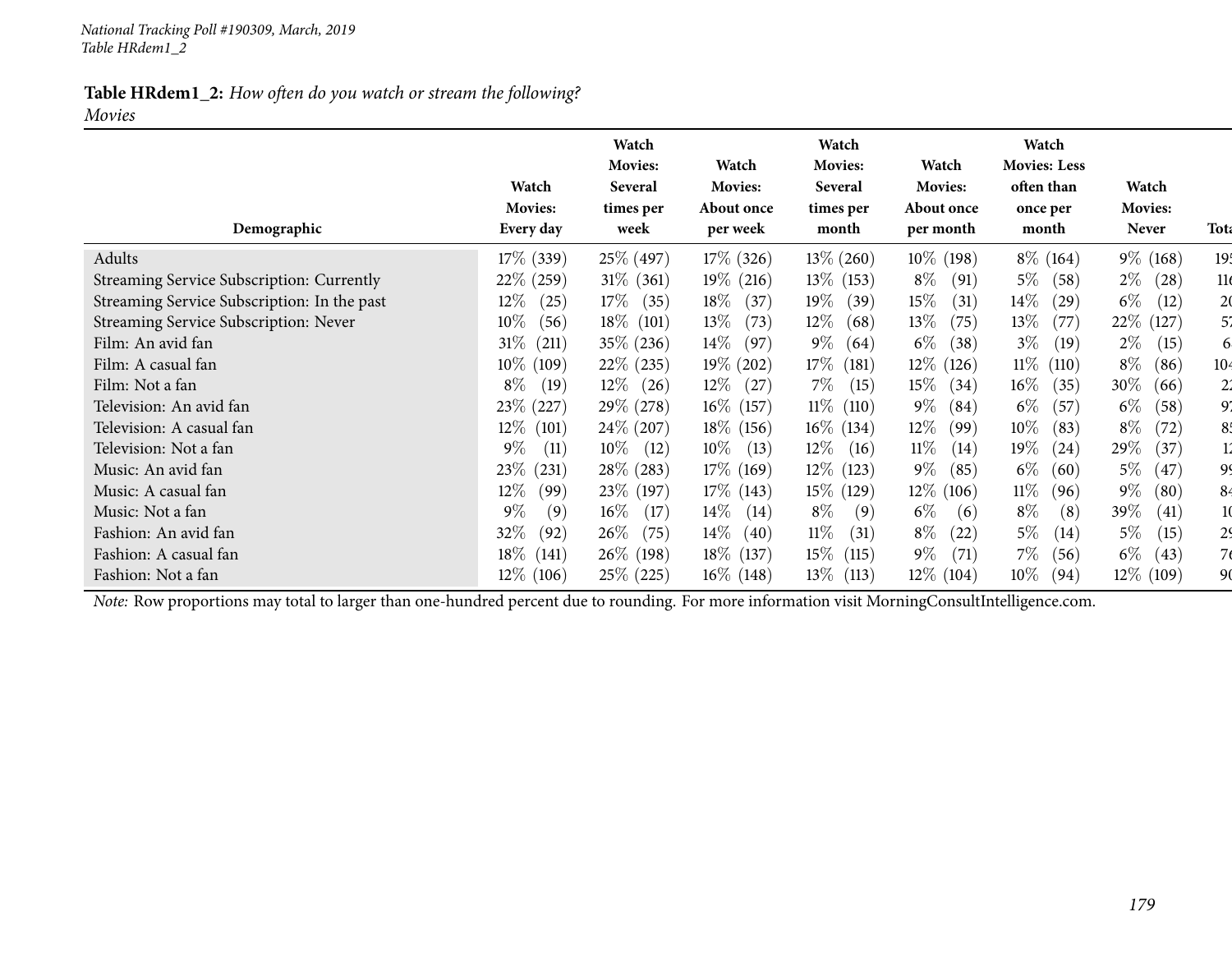|                 | <b>Table HRdem1_3:</b> How often do you watch or stream the following? |  |
|-----------------|------------------------------------------------------------------------|--|
| Sporting events |                                                                        |  |

|                          | Watch<br>Sporting    | Watch<br><b>Sporting</b><br>Events:<br>Several | Watch<br><b>Sporting</b><br>Events: | Watch<br><b>Sporting</b><br>Events:<br>Several | Watch<br>Sporting<br>Events: | Watch<br><b>Sporting</b><br><b>Events: Less</b><br>often than | Watch<br>Sporting |                 |
|--------------------------|----------------------|------------------------------------------------|-------------------------------------|------------------------------------------------|------------------------------|---------------------------------------------------------------|-------------------|-----------------|
| Demographic              | Events:<br>Every day | times per<br>week                              | About once<br>per week              | times per<br>month                             | About once<br>per month      | once per<br>month                                             | Events:<br>Never  | Tota            |
| Adults                   | $9\%$ (168)          | $15\%$ (285)                                   | $13\%$ (253)                        | $10\%$ (188)                                   | $8\%$ (155)                  | $16\%$ (313)                                                  | 30\% (591)        | 19 <sup>t</sup> |
| Gender: Male             | $14\%$<br>(131)      | $21\%$ (196)                                   | $15\%$ (134)                        | $8\%$<br>(74)                                  | $6\%$<br>(59)                | $14\%$ (124)                                                  | $21\%$ (196)      | 91              |
| Gender: Female           | $4\%$<br>(37)        | $9\%$<br>(89)                                  | $12\%$ (120)                        | $11\%$<br>(114)                                | $9\%$<br>(95)                | $18\%$ (189)                                                  | 38\% (395)        | 103             |
| Age: 18-29               | $12\%$<br>(42)       | $10\%$<br>(34)                                 | $12\%$<br>(43)                      | $8\%$<br>(27)                                  | 10%<br>(34)                  | $16\%$<br>(56)                                                | 32\%<br>(111)     | 34              |
| Age: 30-44               | 13%<br>(58)          | 14\%<br>(62)                                   | 12%<br>(52)                         | 10%<br>(43)                                    | $8\%$<br>(34)                | 16%<br>(71)                                                   | 27\% (120)        | 4 <sup>3</sup>  |
| Age: 45-54               | $5\%$<br>(18)        | 18\%<br>(62)                                   | $14\%$<br>(46)                      | 12%<br>(41)                                    | $10\%$<br>(33)               | $15\%$<br>$\left( 51\right)$                                  | 26\%<br>(90)      | 3 <sub>1</sub>  |
| Age: 55-64               | $7\%$<br>(25)        | $16\%$<br>(60)                                 | 14\%<br>(51)                        | $9\%$<br>(34)                                  | $6\%$<br>(22)                | 16%<br>(61)                                                   | 32\%<br>(117)     | 36              |
| Age: 65+                 | $5\%$<br>(25)        | 15%<br>(67)                                    | $14\%$<br>(62)                      | $9\%$<br>(42)                                  | $7\%$<br>(31)                | $16\%$<br>(74)                                                | 34\% (153)        | 4 <sup>t</sup>  |
| Generation Z: 18-21      | $9\%$<br>(10)        | $6\%$<br>(7)                                   | 12%<br>(14)                         | 7%<br>(8)                                      | 10%<br>(12)                  | 16%<br>(18)                                                   | $40\%$<br>(46)    | $\mathbf{1}$    |
| Millennial: Age 22-37    | $12\%$<br>(58)       | 13%<br>(62)                                    | $12\%$<br>(56)                      | $9\%$<br>(43)                                  | $9\%$<br>(44)                | 16%<br>(78)                                                   | 28\% (136)        | 4 <sub>1</sub>  |
| Generation X: Age 38-53  | $9\%$<br>(46)        | $16\%$<br>(78)                                 | $14\%$<br>(68)                      | 11%<br>(55)                                    | $9\%$<br>(42)                | $16\%$<br>(78)                                                | $26\%$ (129)      | 49              |
| Boomers: Age 54-72       | $6\%$<br>(45)        | $16\%$<br>(121)                                | 13\%<br>(92)                        | $9\%$<br>(65)                                  | $7\%$<br>(54)                | $17\%$ (125)                                                  | 32% (234)         | 73              |
| PID: Dem (no lean)       | $9\%$<br>(62)        | $14\%$<br>(97)                                 | $15\%$ (100)                        | 10%<br>(67)                                    | $7\%$<br>(46)                | 14\%<br>(97)                                                  | $30\% (204)$      | 67              |
| PID: Ind (no lean)       | $6\%$<br>(43)        | $12\%$<br>(80)                                 | $11\%$<br>(72)                      | 10%<br>(65)                                    | $9\%$<br>(56)                | $17\%$<br>(113)                                               | 35% (230)         | 6 <sup>1</sup>  |
| PID: Rep (no lean)       | 10%<br>(63)          | 17%<br>(107)                                   | 13%<br>(81)                         | $9\%$<br>(56)                                  | $8\%$<br>(52)                | $17\%$ (102)                                                  | 25\% (157)        | 6               |
| PID/Gender: Dem Men      | 18%<br>(50)          | 21%<br>(60)                                    | 15%<br>(42)                         | $8\%$<br>(21)                                  | $4\%$<br>(11)                | $11\%$<br>(32)                                                | 23\%<br>(66)      | 28              |
| PID/Gender: Dem Women    | $3\%$<br>(12)        | $10\%$<br>(37)                                 | 15%<br>(59)                         | 12%<br>(45)                                    | $9\%$<br>(35)                | 17\%<br>(65)                                                  | 35\% (138)        | 39              |
| PID/Gender: Ind Men      | $11\%$<br>(34)       | 17%<br>(53)                                    | $12\%$<br>(37)                      | $10\%$<br>(30)                                 | $7\%$<br>(23)                | 14\%<br>(43)                                                  | $30\%$<br>(92)    | $\overline{3}$  |
| PID/Gender: Ind Women    | $3\%$<br>(9)         | $8\%$<br>(28)                                  | $10\%$<br>(35)                      | 10%<br>(35)                                    | 10%<br>(33)                  | 20%<br>(70)                                                   | 40\% (138)        | 3 <sup>4</sup>  |
| PID/Gender: Rep Men      | $14\%$<br>(46)       | 26%<br>(84)                                    | 17%<br>(55)                         | $7\%$<br>(23)                                  | $8\%$<br>(25)                | 15%<br>(48)                                                   | 12\%<br>(38)      | 3 <sup>i</sup>  |
| PID/Gender: Rep Women    | $5\%$<br>(16)        | $8\%$<br>(24)                                  | $9\%$<br>(26)                       | $11\%$<br>(34)                                 | $9\%$<br>(27)                | 18%<br>(54)                                                   | $40\%$<br>(119)   | 2 <sub>5</sub>  |
| Ideo: Liberal (1-3)      | 10%<br>(61)          | $16\%$<br>(97)                                 | $14\%$<br>(89)                      | $9\%$<br>(57)                                  | $6\%$<br>(38)                | 14\%<br>(85)                                                  | $31\%$ (188)      | 6               |
| Ideo: Moderate (4)       | $7\%$<br>(29)        | $16\%$<br>(66)                                 | $14\%$<br>(60)                      | $11\%$<br>(44)                                 | 7%<br>(28)                   | $16\%$<br>(69)                                                | 29\% (122)        | $\overline{4}$  |
| Ideo: Conservative (5-7) | $9\%$<br>(59)        | $15\%$ (106)                                   | 13%<br>(91)                         | $10\%$<br>(72)                                 | $9\%$<br>(64)                | 17\% (120)                                                    | 26\% (183)        | 69              |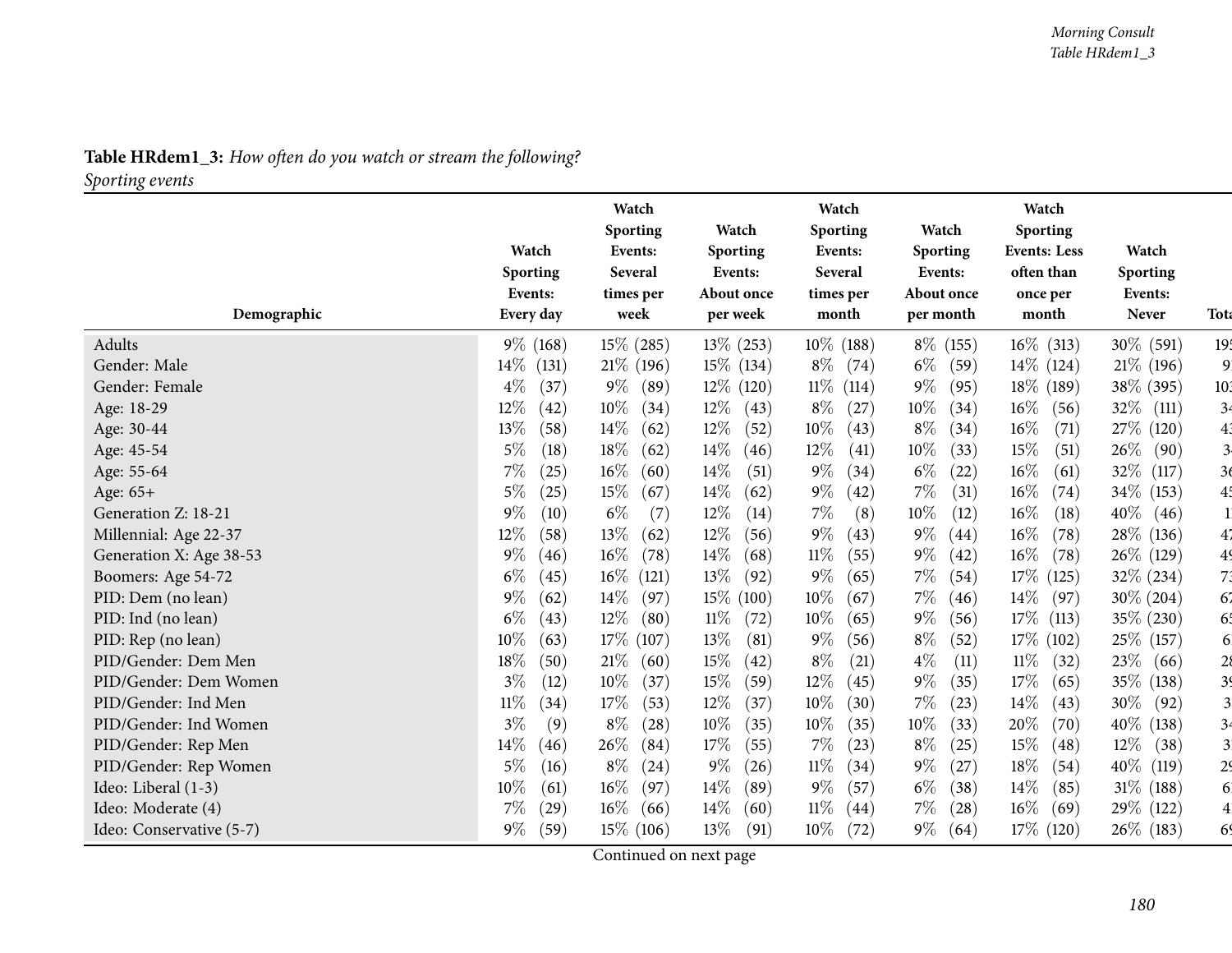### **Table HRdem1\_3:** *How often do you watch or stream the following? Sporting events*

|                             |                | Watch<br>Sporting | Watch           | Watch<br>Sporting | Watch           | Watch<br>Sporting   |                |                 |
|-----------------------------|----------------|-------------------|-----------------|-------------------|-----------------|---------------------|----------------|-----------------|
|                             | Watch          | Events:           | Sporting        | Events:           | <b>Sporting</b> | <b>Events: Less</b> | Watch          |                 |
|                             | Sporting       | Several           | Events:         | Several           | Events:         | often than          | Sporting       |                 |
|                             | Events:        | times per         | About once      | times per         | About once      | once per            | Events:        |                 |
| Demographic                 | Every day      | week              | per week        | month             | per month       | month               | <b>Never</b>   | <b>Tota</b>     |
| Adults                      | $9\%$ (168)    | $15\%$ (285)      | $13\%$ (253)    | $10\%$ (188)      | $8\%$ (155)     | $16\%$ (313)        | $30\%$ (591)   | 19 <sup>t</sup> |
| Educ: < College             | $7\%$<br>(90)  | $12\%$ (152)      | $13\%$ (154)    | $9\%$ (109)       | 8% (103)        | $16\%$ (196)        | $35\%$ (424)   | 122             |
| Educ: Bachelors degree      | $9\%$<br>(44)  | $19\%$<br>(87)    | $14\%$<br>(66)  | $11\%$<br>(53)    | $7\%$<br>(32)   | $15\%$<br>(67)      | 24\% (112)     | 46              |
| Educ: Post-grad             | $13\%$<br>(34) | $17\%$<br>(46)    | 13\%<br>(33)    | $10\%$<br>(27)    | $7\%$<br>(19)   | $19\%$<br>(50)      | $21\%$<br>(55) | 2 <sub>6</sub>  |
| Income: Under 50k           | 7%<br>(78)     | 12\% (127)        | $11\%$<br>(119) | $9\%$<br>(91)     | $8\%$<br>(86)   | $18\%$ (188)        | 35% (376)      | 10 <sub>6</sub> |
| Income: 50k-100k            | $9\%$<br>(58)  | $17\%$ (102)      | $16\%$<br>(101) | $10\%$<br>(64)    | $7\%$<br>(44)   | $14\%$<br>(84)      | $26\%$ (163)   | 6               |
| Income: 100k+               | 12%<br>(32)    | 20%<br>(56)       | $12\%$<br>(33)  | 12%<br>(33)       | $9\%$<br>(25)   | $15\%$<br>(41)      | $19\%$<br>(52) | 2 <sub>1</sub>  |
| Ethnicity: White            | 7%<br>(109)    | $14\%$ (219)      | $13\%$<br>(211) | $10\%$<br>(151)   | $8\%$<br>(121)  | $17\%$ (274)        | $31\%$ (494)   | 157             |
| Ethnicity: Hispanic         | $13\%$<br>(24) | $13\%$<br>(25)    | $10\%$<br>(18)  | $4\%$<br>(7)      | $11\%$<br>(21)  | $17\%$<br>(31)      | 33\%<br>(63)   | 18              |
| Ethnicity: Afr. Am.         | 19%<br>(47)    | 19%<br>(46)       | $11\%$<br>(26)  | 10%<br>(24)       | $7\%$<br>(17)   | $9\%$<br>(23)       | $26\%$<br>(65) | 24              |
| Ethnicity: Other            | $9\%$<br>(12)  | $16\%$<br>(20)    | $12\%$<br>(16)  | $11\%$<br>(14)    | $13\%$<br>(17)  | $13\%$<br>(16)      | $25\%$<br>(32) | 12              |
| Relig: Protestant           | 10%<br>(48)    | 19%<br>(91)       | 13\%<br>(63)    | 10%<br>(48)       | $8\%$<br>(36)   | $16\%$<br>(78)      | 24\%<br>(113)  | 41              |
| Relig: Roman Catholic       | $8\%$<br>(30)  | 19%<br>(69)       | 17%<br>(60)     | $12\%$<br>(45)    | $6\%$<br>(22)   | 15%<br>(53)         | 23%<br>(84)    | 36              |
| Relig: Something Else       | $8\%$<br>(15)  | $12\%$<br>(22)    | $10\%$<br>(20)  | $6\%$<br>(12)     | $8\%$<br>(15)   | $18\%$<br>(34)      | 38\%<br>(72)   | 18              |
| Relig: Jewish               | 9%<br>(4)      | 22%<br>(9)        | $9\%$<br>(4)    | $6\%$<br>(3)      | $10\%$<br>(4)   | $6\%$<br>(3)        | 36\%<br>(15)   |                 |
| Relig: Evangelical          | 7%<br>(49)     | 17\% (120)        | $14\%$ (102)    | $11\%$<br>(78)    | $8\%$<br>(54)   | $17\%$<br>(117)     | 27%<br>(188)   | 7               |
| Relig: Non-Evang. Catholics | $14\%$<br>(45) | 19%<br>(61)       | 13\%<br>(41)    | $9\%$<br>(28)     | $6\%$<br>(19)   | $15\%$<br>(48)      | 25\%<br>(81)   | 3 <sub>2</sub>  |
| Relig: All Christian        | $9\%$<br>(94)  | $18\%$<br>(181)   | $14\%$ (143)    | $10\%$<br>(106)   | 7%<br>(73)      | $16\%$ (165)        | $26\%$ (268)   | 103             |
| Relig: All Non-Christian    | $8\%$<br>(18)  | $11\%$<br>(24)    | $12\%$<br>(27)  | $10\%$<br>(23)    | $7\%$<br>(15)   | $18\%$<br>(39)      | 33\%<br>(71)   | $\overline{2}$  |
| Community: Urban            | $9\%$<br>(39)  | $16\%$<br>(73)    | $13\%$<br>(61)  | $8\%$<br>(38)     | $8\%$<br>(35)   | $16\%$<br>(72)      | 31% (141)      | 46              |
| Community: Suburban         | $8\%$<br>(75)  | $16\%$ (144)      | $13\%$ (120)    | $9\%$<br>(82)     | $9\%$<br>(80)   | $16\%$ (139)        | $28\%$ (252)   | 89              |
| Community: Rural            | $9\%$<br>(53)  | $11\%$<br>(67)    | $12\%$<br>(72)  | $11\%$<br>(68)    | $7\%$<br>(39)   | 17\% (103)          | 33% (198)      | 61              |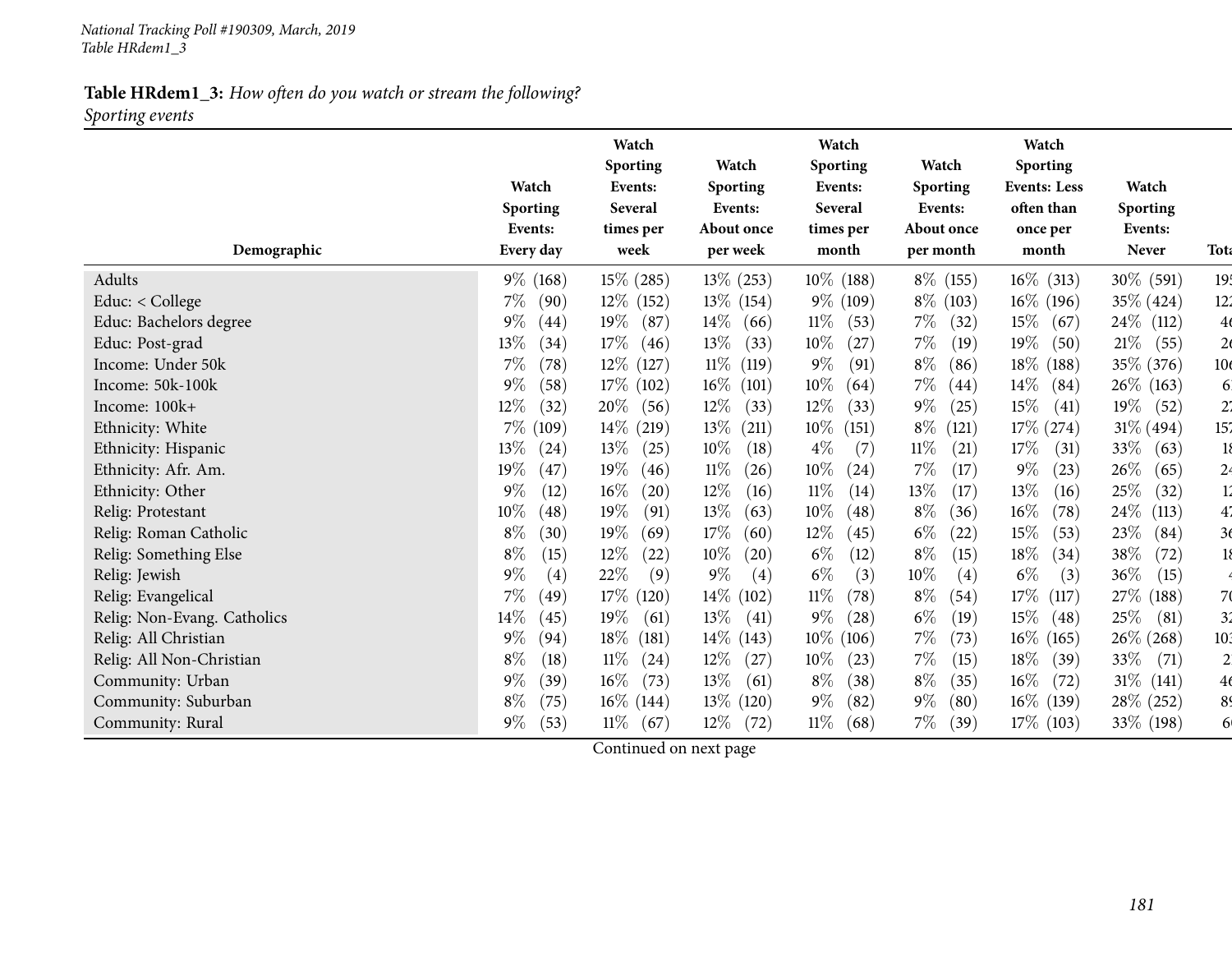#### *Morning Consult Table HRdem1\_3*

# **Table HRdem1\_3:** *How often do you watch or stream the following? Sporting events*

|                               | Watch<br>Sporting    | Watch<br>Sporting<br>Events:<br>Several | Watch<br>Sporting<br>Events: | Watch<br>Sporting<br>Events:<br>Several | Watch<br><b>Sporting</b><br>Events: | Watch<br>Sporting<br><b>Events: Less</b><br>often than | Watch<br>Sporting       |                         |
|-------------------------------|----------------------|-----------------------------------------|------------------------------|-----------------------------------------|-------------------------------------|--------------------------------------------------------|-------------------------|-------------------------|
| Demographic                   | Events:<br>Every day | times per<br>week                       | About once<br>per week       | times per<br>month                      | About once<br>per month             | once per<br>month                                      | Events:<br><b>Never</b> | Tota                    |
| Adults                        | $9\%$ (168)          | $15\%$ (285)                            | $13\%$ (253)                 | $10\%$<br>(188)                         | $8\%$ (155)                         | $16\%$ (313)                                           | 30\% (591)              | 19 <sub>1</sub>         |
| <b>Employ: Private Sector</b> | 13%<br>(75)          | $17\%$<br>(99)                          | 13\%<br>(76)                 | $11\%$<br>(66)                          | $8\%$<br>(44)                       | 15%<br>(84)                                            | 23\%<br>(131)           | 5.                      |
| Employ: Government            | $9\%$<br>(12)        | 16%<br>(19)                             | $10\%$<br>(12)               | 13%<br>(15)                             | 14\%<br>(17)                        | 15%<br>(18)                                            | 22%<br>(27)             |                         |
| Employ: Self-Employed         | 10%<br>(19)          | 12%<br>(23)                             | 14\%<br>(26)                 | $8\%$<br>(14)                           | $12\%$<br>(22)                      | 17%<br>(32)                                            | 28%<br>(52)             | 18                      |
| Employ: Homemaker             | $2\%$<br>(3)         | $9\%$<br>(14)                           | $9\%$<br>(14)                | $8\%$<br>(13)                           | $6\%$<br>(10)                       | 18%<br>(29)                                            | 49%<br>(80)             | 1 <sub>d</sub>          |
| Employ: Student               | $5\%$<br>(4)         | $7\%$<br>(5)                            | $11\%$<br>(8)                | $9\%$<br>(7)                            | 12%<br>(9)                          | 26\%<br>(20)                                           | 29%<br>(22)             |                         |
| Employ: Retired               | $6\%$<br>(33)        | 15%<br>(78)                             | 15%<br>(80)                  | 10%<br>(51)                             | $5\%$<br>(25)                       | 17%<br>(87)                                            | 32\% (163)              | 5.                      |
| Employ: Unemployed            | $6\%$<br>(10)        | 12%<br>(18)                             | $13\%$<br>(20)               | $9\%$<br>(14)                           | 7%<br>(11)                          | 13%<br>(21)                                            | 40%<br>(61)             | 15                      |
| Employ: Other                 | $8\%$<br>(12)        | 18%<br>(28)                             | 11%<br>(17)                  | $5\%$<br>(8)                            | 10%<br>(16)                         | 14%<br>(22)                                            | 35%<br>(54)             | 15                      |
| Military HH: Yes              | $9\%$<br>(32)        | 19%<br>(68)                             | 13\%<br>(46)                 | 11%<br>(41)                             | $9\%$<br>(33)                       | 14\%<br>(51)                                           | 26%<br>(94)             | 3 <sub>6</sub>          |
| Military HH: No               | $9\%$<br>(136)       | $14\%$ (217)                            | $13\%$ (207)                 | $9\%$ (147)                             | $8\%$<br>(122)                      | $16\%$ (262)                                           | 31% (497)               | 158                     |
| RD/WT: Right Direction        | $11\%$<br>(81)       | $17\%$ (128)                            | $12\%$<br>(89)               | $10\%$<br>(74)                          | $9\%$<br>(64)                       | $14\%$ (105)                                           | 27\% (195)              | 7 <sub>3</sub>          |
| RD/WT: Wrong Track            | $7\%$<br>(86)        | $13\%$ (156)                            | $14\%$ (165)                 | $9\%$<br>(114)                          | $7\%$<br>(90)                       | $17\%$ (208)                                           | 33% (396)               | 12 <sub>i</sub>         |
| Trump Job Approve             | $9\%$<br>(74)        | $15\%$ (121)                            | $12\%$ (101)                 | $10\%$<br>(80)                          | $9\%$<br>(74)                       | 17\% (140)                                             | 27\% (220)              | 8                       |
| Trump Job Disapprove          | $8\%$<br>(88)        | $15\%$ (157)                            | $14\%$ (146)                 | $10\%$<br>(103)                         | $7\%$<br>(71)                       | $15\%$ (158)                                           | $31\%$ (323)            | 10 <sub>4</sub>         |
| Trump Job Strongly Approve    | $11\%$<br>(48)       | $15\%$<br>(68)                          | $12\%$<br>(54)               | $9\%$<br>(41)                           | $7\%$<br>(29)                       | $19\%$<br>(84)                                         | 27\% (119)              | 4 <sub>4</sub>          |
| Trump Job Somewhat Approve    | 7%<br>(26)           | 14%<br>(53)                             | 13\%<br>(47)                 | $11\%$<br>(39)                          | 12%<br>(44)                         | 15%<br>(56)                                            | 28\%<br>(101)           | 36                      |
| Trump Job Somewhat Disapprove | $8\%$<br>(18)        | 14\%<br>(33)                            | 15%<br>(36)                  | $8\%$<br>(19)                           | $9\%$<br>(23)                       | 18%<br>(44)                                            | 28\%<br>(69)            | 24                      |
| Trump Job Strongly Disapprove | $9\%$<br>(70)        | $15\%$ (123)                            | $14\%$<br>(110)              | 10%<br>(84)                             | $6\%$<br>(49)                       | $14\%$<br>(114)                                        | 32% (255)               | 80                      |
| Favorable of Trump            | $9\%$<br>(73)        | $16\%$ (127)                            | $14\%$ (108)                 | 10%<br>(77)                             | $8\%$<br>(67)                       | $16\%$ (128)                                           | 27\% (214)              | 79                      |
| Unfavorable of Trump          | $8\%$<br>(83)        | $14\%$ (145)                            | $13\%$ (140)                 | $10\%$<br>(105)                         | $8\%$<br>(80)                       | $16\%$ (163)                                           | $31\%$ (327)            | 10 <sub>4</sub>         |
| Very Favorable of Trump       | $10\%$<br>(46)       | 17\%<br>(77)                            | $12\%$<br>(56)               | $9\%$<br>(43)                           | 7%<br>(31)                          | 18%<br>(82)                                            | 28\% (128)              | 4 <sub>6</sub>          |
| Somewhat Favorable of Trump   | $8\%$<br>(27)        | 15\%<br>(50)                            | 15%<br>(51)                  | 10%<br>(35)                             | $11\%$<br>(36)                      | 14%<br>(46)                                            | 26\%<br>(86)            | $\overline{\mathbf{3}}$ |
| Somewhat Unfavorable of Trump | $9\%$<br>(17)        | $11\%$<br>(22)                          | $14\%$<br>(27)               | $8\%$<br>(15)                           | 12%<br>(23)                         | 19%<br>(38)                                            | 28\%<br>(57)            | 2 <sub>0</sub>          |
| Very Unfavorable of Trump     | $8\%$<br>(66)        | 15\% (123)                              | $13\%$<br>(113)              | $11\%$<br>(90)                          | $7\%$<br>(57)                       | 15\% (125)                                             | 32\% (271)              | 8 <sup>4</sup>          |

Continued on next page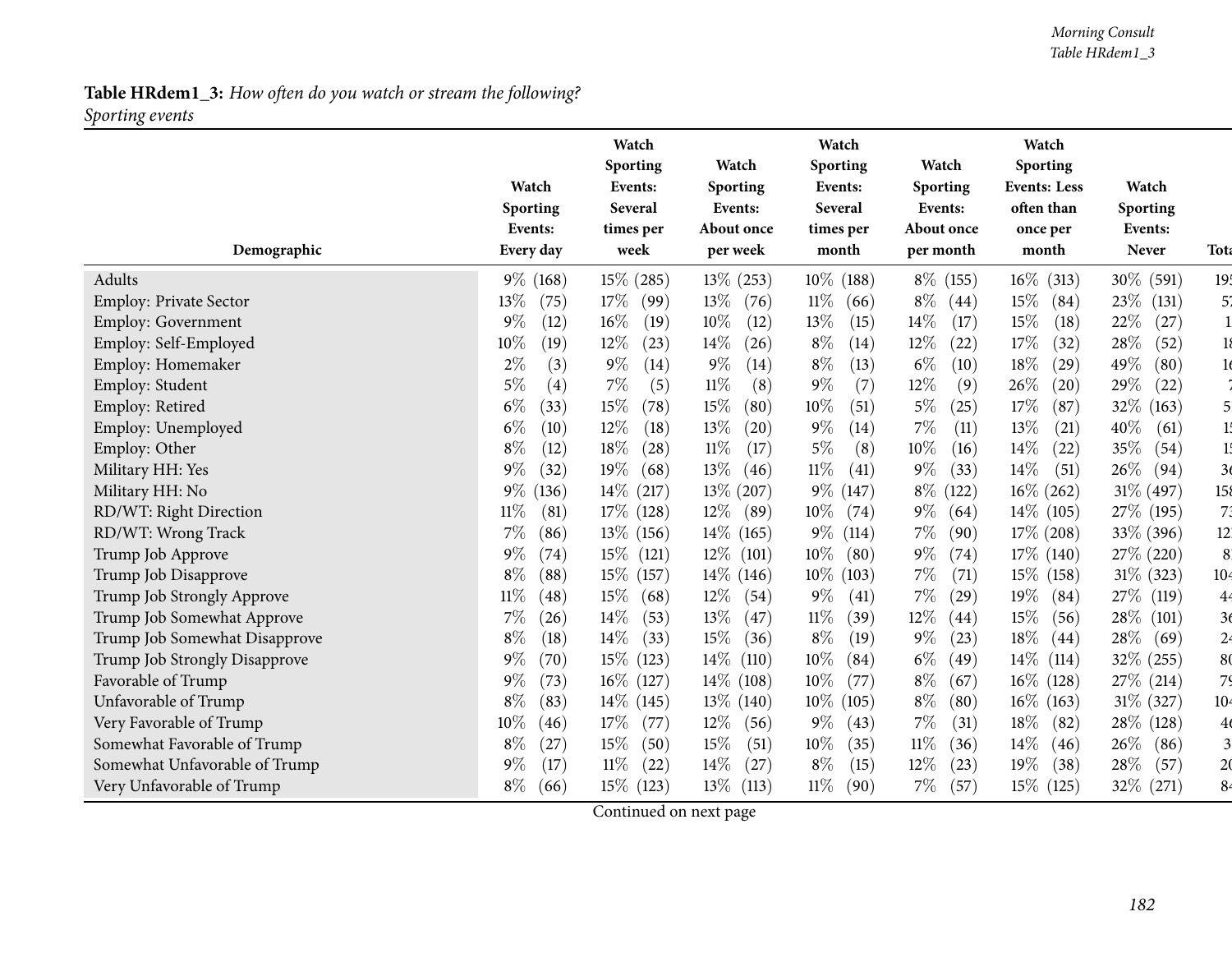### **Table HRdem1\_3:** *How often do you watch or stream the following? Sporting events*

| Demographic                          | Watch<br>Sporting<br>Events:<br>Every day | Watch<br>Sporting<br>Events:<br>Several<br>times per<br>week | Watch<br>Sporting<br>Events:<br>About once<br>per week | Watch<br>Sporting<br>Events:<br>Several<br>times per<br>month | Watch<br>Sporting<br>Events:<br>About once<br>per month | Watch<br><b>Sporting</b><br><b>Events: Less</b><br>often than<br>once per<br>month | Watch<br>Sporting<br>Events:<br><b>Never</b> | <b>Tota</b>     |
|--------------------------------------|-------------------------------------------|--------------------------------------------------------------|--------------------------------------------------------|---------------------------------------------------------------|---------------------------------------------------------|------------------------------------------------------------------------------------|----------------------------------------------|-----------------|
| Adults                               | $9\%$ (168)                               | 15% (285)                                                    | $13\%$ (253)                                           | $10\%$ (188)                                                  | 8\% (155)                                               | $16\%$ (313)                                                                       | 30\% (591)                                   | 19 <sup>t</sup> |
| #1 Issue: Economy                    | 10%<br>(54)                               | $14\%$<br>(78)                                               | $13\%$<br>(69)                                         | $11\%$<br>(58)                                                | $9\%$<br>(50)                                           | 19\% (107)                                                                         | 25\% (137)                                   | 5!              |
| #1 Issue: Security                   | 9%<br>(36)                                | 17%<br>(71)                                                  | $12\%$<br>(50)                                         | $9\%$<br>(39)                                                 | $7\%$<br>(28)                                           | $15\%$<br>(64)                                                                     | $31\%$<br>(131)                              | $\overline{4}$  |
| #1 Issue: Health Care                | $9\%$<br>(25)                             | 14%<br>(39)                                                  | $14\%$<br>(42)                                         | 12%<br>(34)                                                   | $9\%$<br>(27)                                           | 14\%<br>(41)                                                                       | 28\%<br>(82)                                 | $2\epsilon$     |
| #1 Issue: Medicare / Social Security | $6\%$<br>(16)                             | $18\%$<br>(50)                                               | $16\%$<br>(44)                                         | $8\%$<br>(23)                                                 | $6\%$<br>(17)                                           | 13%<br>(37)                                                                        | 33%<br>(94)                                  | $\overline{2}$  |
| #1 Issue: Women's Issues             | $3\%$<br>(3)                              | $9\%$<br>(8)                                                 | $16\%$<br>(14)                                         | $8\%$<br>(7)                                                  | $5\%$<br>(4)                                            | 16%<br>(14)                                                                        | 43%<br>(38)                                  |                 |
| #1 Issue: Education                  | 15%<br>(18)                               | 14\%<br>(17)                                                 | $9\%$<br>(11)                                          | $10\%$<br>(12)                                                | 14\%<br>(17)                                            | $12\%$<br>(15)                                                                     | 26%<br>(32)                                  |                 |
| #1 Issue: Energy                     | $8\%$<br>(7)                              | 13%<br>(12)                                                  | $12\%$<br>(12)                                         | $8\%$<br>(8)                                                  | $4\%$<br>(4)                                            | 18%<br>(18)                                                                        | 37%<br>(35)                                  |                 |
| #1 Issue: Other                      | $8\%$<br>(9)                              | $9\%$<br>(9)                                                 | $11\%$<br>(11)                                         | $8\%$<br>(8)                                                  | $7\%$<br>(7)                                            | 17%<br>(18)                                                                        | 40%<br>(42)                                  | 10              |
| 2018 House Vote: Democrat            | 10%<br>(68)                               | $16\%$<br>(111)                                              | $15\%$ (106)                                           | $10\%$<br>(70)                                                | $8\%$<br>(55)                                           | $14\%$ (103)                                                                       | 28\% (199)                                   | $\overline{7}$  |
| 2018 House Vote: Republican          | 10%<br>(64)                               | $16\%$ (108)                                                 | $14\%$<br>(92)                                         | $9\%$<br>(62)                                                 | $9\%$<br>(59)                                           | $16\%$ (105)                                                                       | 27\% (180)                                   | 66              |
| 2018 House Vote: Someone else        | 5%<br>(5)                                 | 17%<br>(15)                                                  | $8\%$<br>(7)                                           | $9\%$<br>(8)                                                  | $8\%$<br>(7)                                            | 19%<br>(17)                                                                        | 33\%<br>(30)                                 |                 |
| 2018 House Vote: Didnt Vote          | 7%<br>(31)                                | $10\%$<br>(49)                                               | 10%<br>(48)                                            | $10\%$<br>(49)                                                | $7\%$<br>(33)                                           | 18%<br>(87)                                                                        | 38\% (180)                                   | 47              |
| 2016 Vote: Hillary Clinton           | 11%<br>(70)                               | $16\%$<br>(98)                                               | 15%<br>(92)                                            | $11\%$<br>(66)                                                | $7\%$<br>(41)                                           | 13%<br>(82)                                                                        | 28\% (175)                                   | 62              |
| 2016 Vote: Donald Trump              | $9\%$<br>(58)                             | $16\%$ (108)                                                 | 13\%<br>(89)                                           | 10%<br>(64)                                                   | $9\%$<br>(58)                                           | $16\%$ (108)                                                                       | 27\% (180)                                   | 66              |
| 2016 Vote: Someone else              | 7%<br>(10)                                | $16\%$<br>(23)                                               | $12\%$<br>(18)                                         | $9\%$<br>(12)                                                 | $8\%$<br>(12)                                           | 22\%<br>(32)                                                                       | 27\% (38)                                    | 14              |
| 2016 Vote: Didnt Vote                | $6\%$<br>(30)                             | $11\%$<br>(54)                                               | $10\%$<br>(53)                                         | $9\%$<br>(44)                                                 | $8\%$<br>(41)                                           | 18%<br>(91)                                                                        | 38\% (196)                                   | 5 <sup>1</sup>  |
| Voted in 2014: Yes                   | $10\%$<br>(127)                           | $17\%$ (222)                                                 | $14\%$<br>(181)                                        | $10\%$<br>(127)                                               | $8\%$<br>(96)                                           | 15\% (196)                                                                         | 26\% (328)                                   | 12'             |
| Voted in 2014: No                    | $6\%$<br>(41)                             | $9\%$<br>(63)                                                | $11\%$<br>(73)                                         | $9\%$<br>(61)                                                 | $9\%$<br>(59)                                           | $17\%$ (117)                                                                       | 39\% (263)                                   | 67              |
| 2012 Vote: Barack Obama              | $9\%$<br>(66)                             | 17\% (123)                                                   | $14\%$ (104)                                           | $10\%$<br>(77)                                                | $8\%$<br>(56)                                           | $14\%$ (102)                                                                       | $29\%$ (211)                                 | 74              |
| 2012 Vote: Mitt Romney               | $11\%$<br>(60)                            | 17%<br>(93)                                                  | $13\%$<br>(71)                                         | $10\%$<br>(54)                                                | $7\%$<br>(35)                                           | 17%<br>(91)                                                                        | 25\% (137)                                   | 54              |
| 2012 Vote: Other                     | 3%<br>(2)                                 | $11\%$<br>(10)                                               | 15%<br>(13)                                            | $9\%$<br>(8)                                                  | $11\%$<br>(10)                                          | 22%<br>(19)                                                                        | 30\%<br>(27)                                 |                 |
| 2012 Vote: Didn't Vote               | 7%<br>(39)                                | 10%<br>(59)                                                  | $11\%$<br>(65)                                         | $8\%$<br>(49)                                                 | $9\%$<br>(53)                                           | $17\%$<br>(101)                                                                    | 37\% (216)                                   | 58              |
| 4-Region: Northeast                  | 11%<br>(37)                               | 16%<br>(57)                                                  | 15%<br>(53)                                            | $10\%$<br>(34)                                                | $7\%$<br>(25)                                           | 13\%<br>(45)                                                                       | 28\%<br>(97)                                 | 34              |
| 4-Region: Midwest                    | 7%<br>(31)                                | 14%<br>(61)                                                  | $14\%$<br>(64)                                         | 13%<br>(57)                                                   | $10\%$<br>(44)                                          | $16\%$<br>(71)                                                                     | 27\% (120)                                   | 4 <sub>4</sub>  |
| 4-Region: South                      | 10%<br>(70)                               | 13%<br>(97)                                                  | $12\%$<br>(88)                                         | $8\%$<br>(61)                                                 | $6\%$<br>(46)                                           | $18\%$ (134)                                                                       | 32\% (233)                                   | 7 <sup>2</sup>  |
| 4-Region: West                       | $7\%$<br>(30)                             | $16\%$<br>(69)                                               | $11\%$<br>(48)                                         | $9\%$<br>(36)                                                 | $9\%$<br>(40)                                           | $15\%$<br>(63)                                                                     | $33\%$ (141)                                 | $4^{\prime}$    |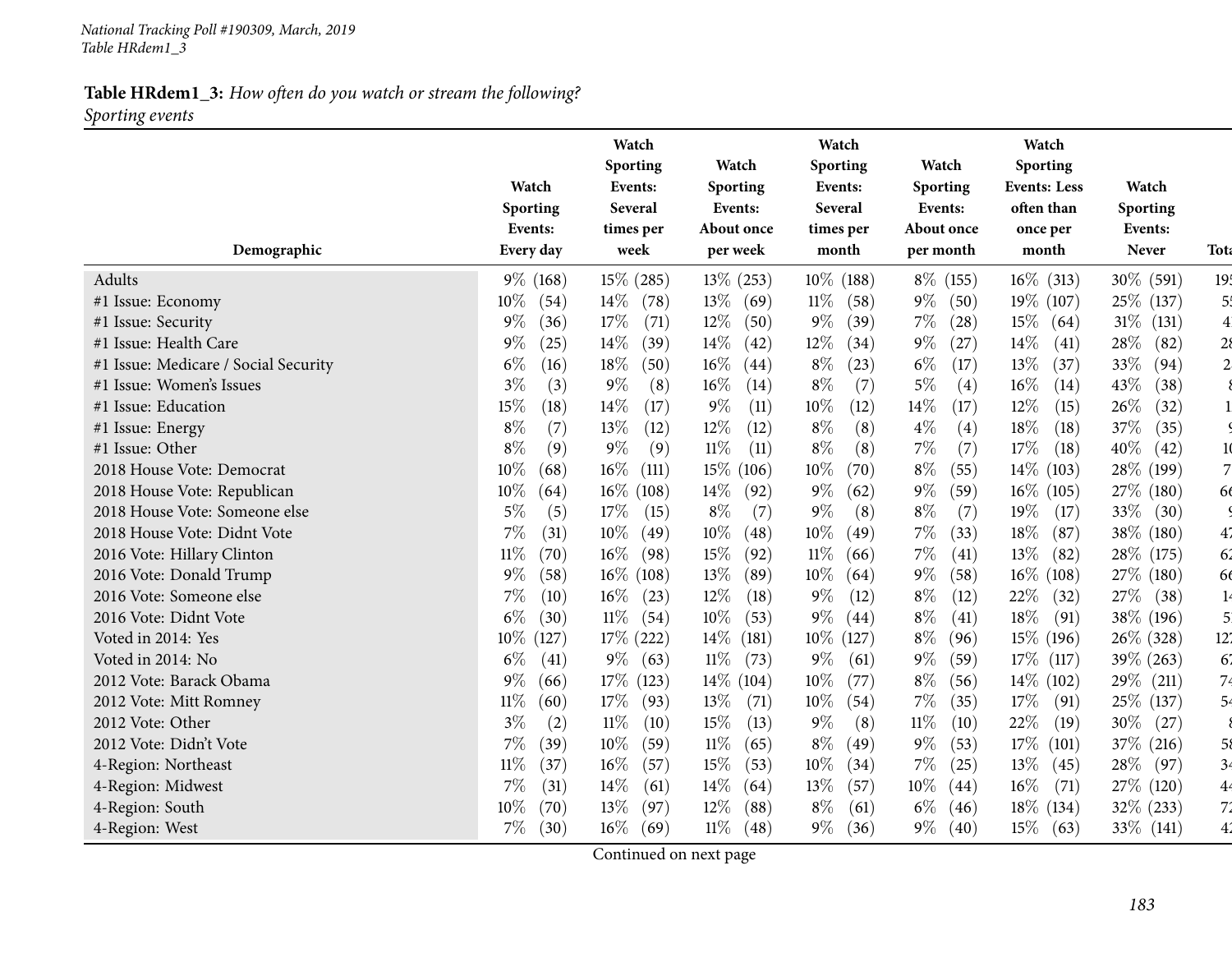#### *Morning Consult Table HRdem1\_3*

# **Table HRdem1\_3:** *How often do you watch or stream the following? Sporting events*

|                                                       |                     | Watch<br>Sporting                      | Watch                 | Watch<br>Sporting                    | Watch                                | Watch<br><b>Sporting</b>                 |                                 |                         |
|-------------------------------------------------------|---------------------|----------------------------------------|-----------------------|--------------------------------------|--------------------------------------|------------------------------------------|---------------------------------|-------------------------|
|                                                       | Watch               | Events:                                | Sporting              | Events:                              | Sporting                             | <b>Events: Less</b>                      | Watch                           |                         |
|                                                       | Sporting<br>Events: | Several<br>times per                   | Events:<br>About once | Several<br>times per                 | Events:<br>About once                | often than<br>once per                   | Sporting<br>Events:             |                         |
| Demographic                                           | Every day           | week                                   | per week              | month                                | per month                            | month                                    | Never                           | <b>Tota</b>             |
| Adults                                                | $9\%$ (168)         | $15\%$ (285)                           | $13\%$ (253)          | $10\%$ (188)                         | $8\%$ (155)                          | $16\%$ (313)                             | 30\% (591)                      | 19 <sub>1</sub>         |
| Watch TV Shows: Every day                             | 12%<br>(128)        | $16\%$ (167)                           | $16\%$ (169)          | $10\%$ (108)                         | $7\%$<br>(69)                        | $16\%$<br>(171)                          | $22\%$ (233)                    | 10 <sup>2</sup>         |
| Watch TV Shows: Several times per week                | $6\%$<br>(27)       | 22\%<br>(92)                           | $11\%$<br>(45)        | $10\%$<br>(41)                       | 10%<br>(43)                          | 15%<br>(62)                              | $26\%$ (109)                    | 4 <sup>2</sup>          |
| Watch TV Shows: About once per week                   | $4\%$<br>(4)        | 10%<br>(11)                            | 20%<br>(22)           | $5\%$<br>(5)                         | 14\%<br>(15)                         | 18%<br>(20)                              | 29%<br>(32)                     |                         |
| Watch TV Shows: Several times per month               | 7%<br>(7)           | (7)<br>7%                              | $6\%$<br>(6)          | 24%<br>(23)                          | $8\%$<br>(8)                         | 17%<br>(16)                              | 30%<br>(29)                     |                         |
| Watch TV Shows: About once per month                  | (0)                 | 5%<br>(3)                              | $4\%$<br>(3)          | $4\%$<br>(2)                         | 22%<br>(13)                          | 23%<br>(14)                              | 42%<br>(25)                     |                         |
| Watch TV Shows: Less often than once per month        | (0)                 | $6\%$<br>(4)                           | $8\%$<br>(6)          | (7)<br>$9\%$                         | $5\%$<br>(4)                         | 29%<br>(22)                              | 43%<br>(32)                     |                         |
| Watch TV Shows: Never                                 | $1\%$<br>(2)        | (1)                                    | $2\%$<br>(3)          | $1\%$<br>(1)                         | $2\%$<br>(2)                         | $6\%$<br>(9)                             | 88%<br>(131)                    | 14                      |
| Watch Movies: Every day                               | 25%<br>(84)         | $14\%$<br>(49)                         | $11\%$<br>(37)        | $7\%$<br>(25)                        | $8\%$<br>(26)                        | 12%<br>(40)                              | 23%<br>(79)                     | 3 <sup>1</sup>          |
| Watch Movies: Several times per week                  | $8\%$<br>(39)       | 21%<br>(105)                           | 15%<br>(77)           | $9\%$<br>(45)                        | $6\%$<br>(31)                        | 14%<br>(70)                              | 26%<br>(131)                    | 49                      |
| Watch Movies: About once per week                     | $6\%$<br>(19)       | 18%<br>(58)                            | 18\%<br>(60)          | $8\%$<br>(25)                        | 10%<br>(32)                          | 17%<br>(55)                              | 23%<br>(76)                     | 3 <sup>2</sup>          |
| Watch Movies: Several times per month                 | $3\%$<br>(8)        | 10%<br>(27)                            | 13%<br>(33)           | $16\%$<br>(42)                       | 10%<br>(26)                          | 19%<br>(49)                              | 29%<br>(75)                     | 2 <sub>6</sub>          |
| Watch Movies: About once per month                    | $5\%$<br>(10)       | 13%<br>(25)                            | $8\%$<br>(15)         | 18%<br>(35)                          | 11%<br>(21)                          | 19%<br>(38)                              | 27%<br>(54)                     | 19                      |
| Watch Movies: Less often than once per month          | $2\%$<br>(3)        | $8\%$<br>(14)                          | $12\%$<br>(20)        | $9\%$<br>(14)                        | $8\%$<br>(14)                        | $31\%$<br>(51)                           | 30%<br>(49)                     | 16                      |
| <b>Watch Movies: Never</b>                            | $2\%$<br>(4)        | $4\%$<br>(7)                           | $7\%$<br>(12)         | $1\%$<br>(2)                         | $2\%$<br>(4)                         | $6\%$<br>(11)                            | $76\%$<br>(127)                 | 16                      |
| Watch Sporting Events: Every day                      | 100%<br>(168)       | (0)                                    | (0)                   | (0)                                  | (0)                                  | (0)                                      | (0)                             | 16                      |
| Watch Sporting Events: Several times per week         | (0)                 | $100\%$ (285)                          | (0)                   | (0)<br>$\overline{\phantom{0}}$      | (0)<br>$\overbrace{\phantom{13333}}$ | (0)<br>$\qquad \qquad -$                 | (0)                             | $2\mathcal{S}$          |
| Watch Sporting Events: About once per week            | (0)                 | (0)<br>$\hspace{0.1mm}-\hspace{0.1mm}$ | $100\%$ (253)         | (0)                                  | (0)                                  | (0)                                      | (0)                             | 2!                      |
| Watch Sporting Events: Several times per month        | (0)                 | (0)                                    | (0)                   | 100%<br>(188)                        | (0)<br>$\overbrace{\phantom{13333}}$ | (0)                                      | (0)<br>$\overline{\phantom{0}}$ |                         |
| Watch Sporting Events: About once per month           | (0)                 | (0)                                    | (0)                   | (0)                                  | $100\%$<br>(155)                     | (0)<br>$\overbrace{\phantom{123221111}}$ | (0)                             |                         |
| Watch Sporting Events: Less often than once per month | (0)                 | (0)                                    | (0)                   | (0)                                  | (0)                                  | $100\%$ (313)                            | (0)                             | $\overline{\mathbf{3}}$ |
| Watch Sporting Events: Never                          | (0)                 | (0)                                    | (0)                   | (0)<br>$\overbrace{\phantom{aaaaa}}$ | (0)                                  | (0)                                      | 100\% (591)                     | 5 <sub>1</sub>          |
| Cable Subscription: Currently                         | 12%<br>(112)        | $17\%$ (165)                           | $15\%$ (142)          | $11\%$ (103)                         | $9\%$<br>(84)                        | $12\%$ (120)                             | $25\%$ (244)                    | 96                      |
| Cable Subscription: In the past                       | 7%<br>(48)          | $12\%$<br>(86)                         | $12\%$<br>(81)        | $9\%$<br>(66)                        | $7\%$<br>(52)                        | $20\%$ (143)                             | 32\% (222)                      | 69                      |
| Cable Subscription: Never                             | $3\%$<br>(7)        | 12%<br>(33)                            | $11\%$<br>(30)        | $7\%$<br>(19)                        | $7\%$<br>(19)                        | $18\%$<br>(50)                           | 44\% (125)                      | 28                      |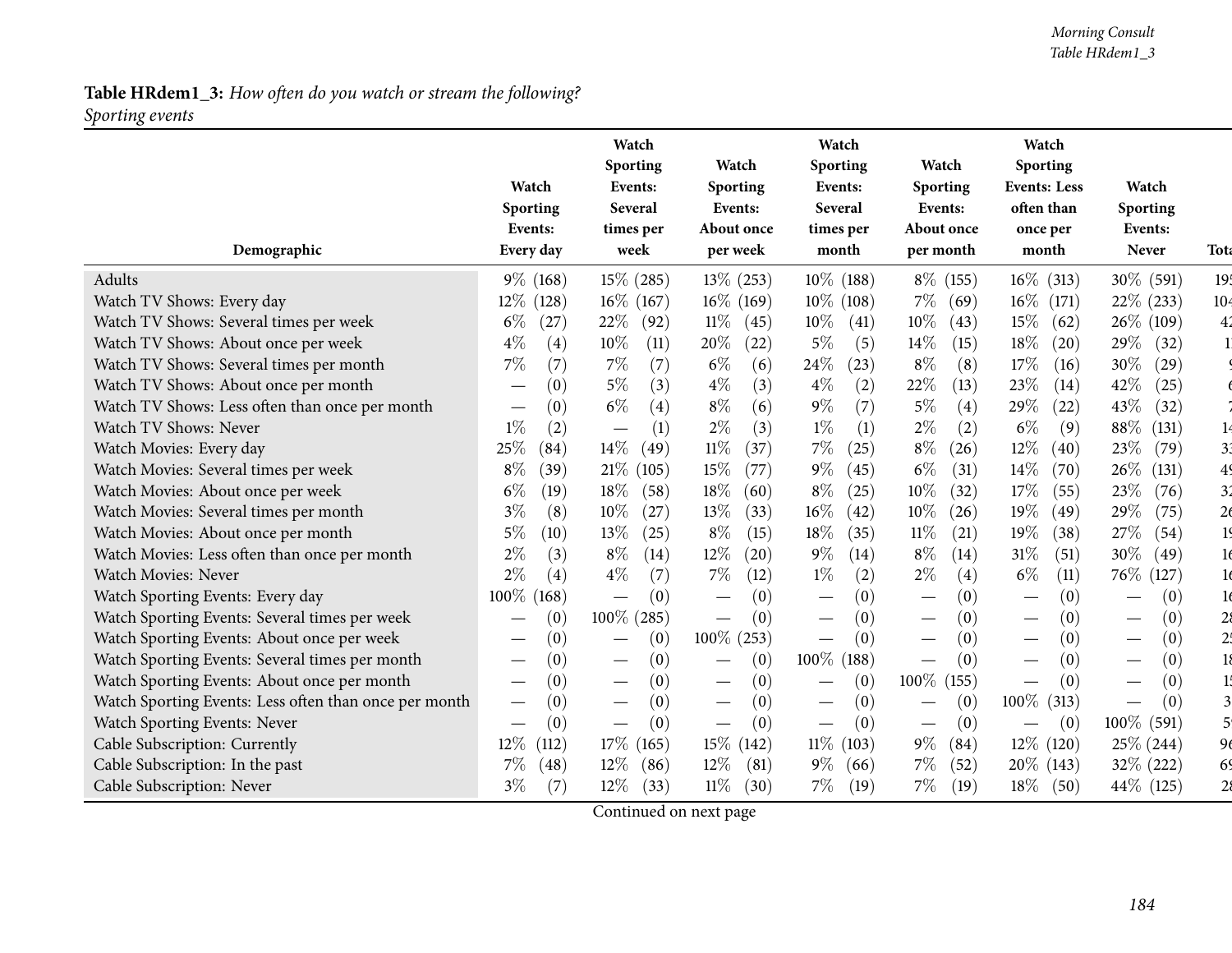### **Table HRdem1\_3:** *How often do you watch or stream the following? Sporting events*

|                                             | Watch<br><b>Sporting</b><br>Events: | Watch<br>Sporting<br>Events:<br><b>Several</b><br>times per | Watch<br>Sporting<br>Events:<br>About once | Watch<br><b>Sporting</b><br>Events:<br>Several<br>times per | Watch<br><b>Sporting</b><br>Events:<br>About once | Watch<br>Sporting<br><b>Events: Less</b><br>often than<br>once per | Watch<br><b>Sporting</b><br>Events: |                 |
|---------------------------------------------|-------------------------------------|-------------------------------------------------------------|--------------------------------------------|-------------------------------------------------------------|---------------------------------------------------|--------------------------------------------------------------------|-------------------------------------|-----------------|
| Demographic                                 | Every day                           | week                                                        | per week                                   | month                                                       | per month                                         | month                                                              | <b>Never</b>                        | <b>Tota</b>     |
| Adults                                      | $9\%$ (168)                         | $15\%$ (285)                                                | $13\%$ (253)                               | $10\%$<br>(188)                                             | $8\%$ (155)                                       | $16\%$ (313)                                                       | 30\% (591)                          | 19 <sup>t</sup> |
| Satellite TV Subscription: Currently        | $12\%$<br>(57)                      | $16\%$<br>(80)                                              | $13\%$<br>(62)                             | $10\%$<br>(50)                                              | $9\%$<br>(42)                                     | $14\%$<br>(66)                                                     | 27\% (132)                          | 48              |
| Satellite TV Subscription: In the past      | $9\%$<br>(49)                       | $14\%$<br>(75)                                              | $12\%$<br>(67)                             | $10\%$<br>(53)                                              | $7\%$<br>(39)                                     | $19\%$ (104)                                                       | 29\% (157)                          | 54              |
| Satellite TV Subscription: Never            | 7%<br>(62)                          | $14\%$ (129)                                                | $14\%$ (125)                               | $9\%$<br>(85)                                               | $8\%$<br>(74)                                     | $16\%$ (142)                                                       | 33\% (302)                          | 9               |
| Streaming Service Subscription: Currently   | $10\%$<br>(118)                     | $16\%$ (184)                                                | $13\%$ (154)                               | $9\%$ (106)                                                 | $8\%$<br>(92)                                     | $15\%$ (180)                                                       | 28\% (332)                          | 11 <sub>6</sub> |
| Streaming Service Subscription: In the past | $11\%$<br>(23)                      | $11\%$<br>(24)                                              | $12\%$<br>(24)                             | $14\%$<br>(29)                                              | $8\%$<br>(16)                                     | $19\%$<br>(40)                                                     | $25\%$ (53)                         | 2 <sub>0</sub>  |
| Streaming Service Subscription: Never       | $5\%$<br>(27)                       | $13\%$<br>(77)                                              | $13\%$<br>(75)                             | $9\%$<br>(53)                                               | $8\%$<br>(47)                                     | $16\%$<br>(93)                                                     | $36\% (206)$                        | 5,              |
| Film: An avid fan                           | $13\%$<br>(89)                      | $16\%$ (107)                                                | $16\%$ (107)                               | $6\%$<br>(43)                                               | $8\%$<br>(53)                                     | $13\%$<br>(90)                                                     | 28\% (191)                          | 6               |
| Film: A casual fan                          | $6\%$<br>(65)                       | 15\% (156)                                                  | $12\%$ (123)                               | $11\%$<br>(121)                                             | $8\%$<br>(84)                                     | $18\%$ (187)                                                       | 30\% (314)                          | 10 <sub>4</sub> |
| Film: Not a fan                             | $6\%$<br>(14)                       | $10\%$<br>(22)                                              | $11\%$<br>(23)                             | $11\%$<br>(24)                                              | $8\%$<br>(18)                                     | $16\%$<br>(36)                                                     | 39\%<br>(86)                        | 2 <sup>1</sup>  |
| Television: An avid fan                     | $12\%$<br>(115)                     | $16\%$ (156)                                                | $15\%$ (146)                               | $9\%$<br>(86)                                               | $6\%$<br>(62)                                     | $14\%$ (137)                                                       | 28\% (272)                          | 91              |
| Television: A casual fan                    | $5\%$<br>(43)                       | $14\%$<br>(121)                                             | $12\%$ (100)                               | $11\%$<br>(94)                                              | $10\%$<br>(83)                                    | 17\% (149)                                                         | $31\%$ (261)                        | 85              |
| Television: Not a fan                       | $7\%$<br>(9)                        | $6\%$<br>(7)                                                | $6\%$<br>(8)                               | $6\%$<br>(8)                                                | $8\%$<br>(10)                                     | $22\%$<br>(28)                                                     | $45\%$<br>(58)                      | 12              |
| Music: An avid fan                          | $11\%$<br>(114)                     | $16\%$ (157)                                                | $14\%$ (144)                               | $8\%$<br>(83)                                               | $8\%$<br>(77)                                     | $15\%$ (147)                                                       | 28\% (276)                          | 99              |
| Music: A casual fan                         | $6\%$<br>(48)                       | $14\%$ (116)                                                | $12\%$ (102)                               | $11\%$<br>(97)                                              | $8\%$<br>(71)                                     | $18\%$ (155)                                                       | $31\% (259)$                        | 84              |
| Music: Not a fan                            | $5\%$<br>(5)                        | $11\%$<br>(11)                                              | $7\%$<br>(7)                               | $7\%$<br>(8)                                                | $7\%$<br>(7)                                      | $11\%$<br>(11)                                                     | $53\%$<br>(55)                      | 10              |
| Fashion: An avid fan                        | $15\%$<br>(44)                      | $13\%$<br>(38)                                              | $12\%$<br>(36)                             | $9\%$<br>(26)                                               | $9\%$<br>(27)                                     | $12\%$<br>(36)                                                     | 28\%<br>(82)                        | 2 <sup>5</sup>  |
| Fashion: A casual fan                       | 7%<br>(54)                          | $14\%$ (105)                                                | $15\%$<br>(114)                            | $10\%$<br>(78)                                              | $9\%$<br>(66)                                     | $16\%$ (124)                                                       | 29\% (221)                          | 7 <sub>6</sub>  |
| Fashion: Not a fan                          | $8\%$<br>(69)                       | $16\%$ (142)                                                | $11\%$ (103)                               | $9\%$<br>(83)                                               | $7\%$<br>(61)                                     | $17\%$ (153)                                                       | 32% (288)                           | 90              |

*Note:* Row proportions may total to larger than one-hundred percen<sup>t</sup> due to rounding. For more information visit [MorningConsultIntelligence.com](https://morningconsultintelligence.com).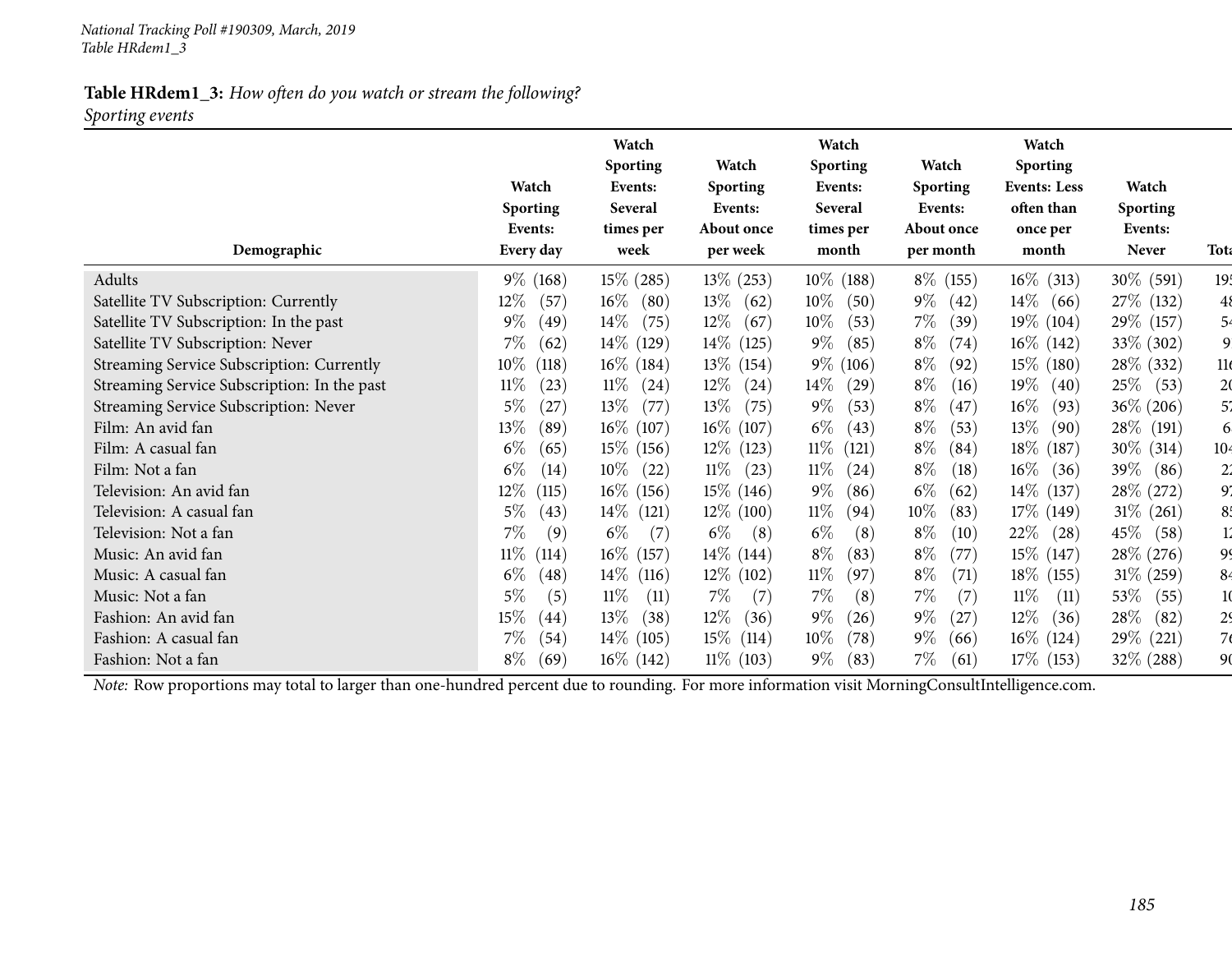| Table HRdem2_1: Do you, or anyone in your household, subscribe to the following? |  |  |  |
|----------------------------------------------------------------------------------|--|--|--|
| $-11$ , $1$ , $1$                                                                |  |  |  |

*Cable television*

|                          |        | <b>Cable Subscription:</b> |        | Cable Subscription: In |        | <b>Cable Subscription:</b> |                |
|--------------------------|--------|----------------------------|--------|------------------------|--------|----------------------------|----------------|
| Demographic              |        | Currently                  |        | the past               |        | <b>Never</b>               | <b>Total N</b> |
| Adults                   | 50%    | (969)                      | 36%    | (699)                  | 15%    | (283)                      | 1952           |
| Gender: Male             | 50%    | (458)                      | 36%    | (332)                  | 14%    | (124)                      | 914            |
| Gender: Female           | 49%    | (511)                      | 35%    | (368)                  | 15%    | (159)                      | 1038           |
| Age: 18-29               | 44%    | (152)                      | 38%    | (133)                  | 18%    | (63)                       | 348            |
| Age: 30-44               | 44%    | (195)                      | 39%    | (173)                  | 16%    | (71)                       | 439            |
| Age: 45-54               | $51\%$ | (176)                      | 35%    | (120)                  | 13%    | (45)                       | 341            |
| Age: 55-64               | 52%    | (191)                      | 35%    | (130)                  | 13%    | (49)                       | 369            |
| Age: 65+                 | 56%    | (255)                      | 32%    | (143)                  | 12%    | (56)                       | 454            |
| Generation Z: 18-21      | 44\%   | (51)                       | 32%    | (37)                   | 24%    | (28)                       | 116            |
| Millennial: Age 22-37    | 44%    | (211)                      | 40%    | (190)                  | 16%    | (77)                       | 478            |
| Generation X: Age 38-53  | 48%    | (240)                      | 38%    | (188)                  | 14%    | (70)                       | 498            |
| Boomers: Age 54-72       | 54%    | (396)                      | 34%    | (248)                  | 12%    | (92)                       | 736            |
| PID: Dem (no lean)       | 54%    | (367)                      | 32%    | (218)                  | 13%    | (89)                       | 674            |
| PID: Ind (no lean)       | 45%    | (297)                      | 37%    | (246)                  | 18%    | (117)                      | 659            |
| PID: Rep (no lean)       | 49%    | (305)                      | 38%    | (235)                  | 13%    | (78)                       | 619            |
| PID/Gender: Dem Men      | 53%    | (148)                      | 35%    | (99)                   | 12%    | (34)                       | 282            |
| PID/Gender: Dem Women    | 56%    | (219)                      | 30%    | (119)                  | 14\%   | (55)                       | 392            |
| PID/Gender: Ind Men      | 42%    | (131)                      | $41\%$ | (127)                  | $18\%$ | (55)                       | 313            |
| PID/Gender: Ind Women    | 48%    | (166)                      | 34%    | (119)                  | 18%    | (62)                       | 347            |
| PID/Gender: Rep Men      | 56%    | (179)                      | 33%    | (105)                  | $11\%$ | (35)                       | 319            |
| PID/Gender: Rep Women    | 42%    | (126)                      | 43%    | (130)                  | $14\%$ | (43)                       | 299            |
| Ideo: Liberal (1-3)      | 52%    | (320)                      | 34%    | (208)                  | 14%    | (87)                       | 614            |
| Ideo: Moderate (4)       | 52%    | (218)                      | 33%    | (140)                  | 15%    | (61)                       | 419            |
| Ideo: Conservative (5-7) | 47%    | (327)                      | 40%    | (279)                  | 13%    | (89)                       | 695            |
| Educ: < College          | 49%    | (603)                      | 35%    | (425)                  | 16%    | (200)                      | 1228           |
| Educ: Bachelors degree   | 48%    | (223)                      | 39%    | (180)                  | 13%    | (59)                       | 462            |
| Educ: Post-grad          | 54%    | (143)                      | 36\%   | (95)                   | 10%    | (25)                       | 263            |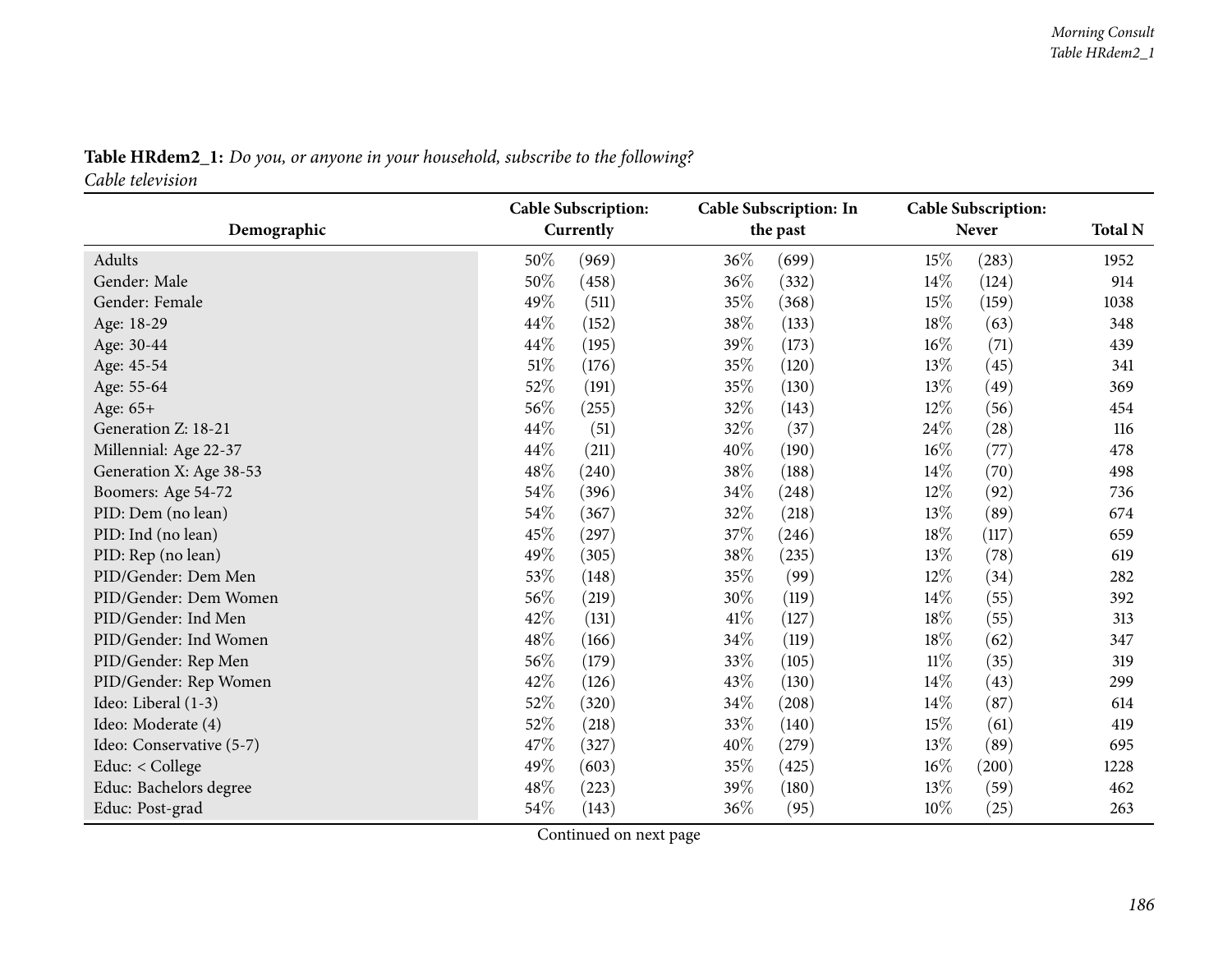#### *National Tracking Poll #190309, March, <sup>2019</sup> Table HRdem2\_1*

### Table HRdem2\_1: Do you, or anyone in your household, subscribe to the following? *Cable television*

|                             |        | <b>Cable Subscription:</b> |      | Cable Subscription: In |        | <b>Cable Subscription:</b> |                |
|-----------------------------|--------|----------------------------|------|------------------------|--------|----------------------------|----------------|
| Demographic                 |        | Currently                  |      | the past               |        | Never                      | <b>Total N</b> |
| Adults                      | 50%    | (969)                      | 36%  | (699)                  | 15%    | (283)                      | 1952           |
| Income: Under 50k           | 44%    | (472)                      | 38%  | (401)                  | 18%    | (192)                      | 1065           |
| Income: 50k-100k            | 52%    | (323)                      | 37%  | (230)                  | 10%    | (63)                       | 616            |
| Income: 100k+               | 64%    | (175)                      | 25%  | (68)                   | $10\%$ | (28)                       | 272            |
| Ethnicity: White            | 49%    | (773)                      | 37%  | (587)                  | 14%    | (219)                      | 1579           |
| Ethnicity: Hispanic         | 39%    | (73)                       | 43%  | (80)                   | 19%    | (36)                       | 189            |
| Ethnicity: Afr. Am.         | 53%    | (130)                      | 30%  | (73)                   | $18\%$ | (44)                       | 248            |
| Ethnicity: Other            | 53%    | (66)                       | 31%  | (38)                   | 17%    | (21)                       | 126            |
| Relig: Protestant           | 48%    | (230)                      | 40%  | (190)                  | 12%    | (56)                       | 477            |
| Relig: Roman Catholic       | 60%    | (217)                      | 29%  | (105)                  | $11\%$ | (42)                       | 364            |
| Relig: Something Else       | 47%    | (88)                       | 37%  | (71)                   | 16%    | (30)                       | 189            |
| Relig: Jewish               | 75%    | (31)                       | 20%  | (8)                    | $5\%$  | (2)                        | 42             |
| Relig: Evangelical          | 53%    | (373)                      | 35%  | (247)                  | 12%    | (87)                       | 707            |
| Relig: Non-Evang. Catholics | 50%    | (163)                      | 37%  | (119)                  | 13%    | (42)                       | 324            |
| Relig: All Christian        | 52%    | (536)                      | 36%  | (366)                  | 12%    | (128)                      | 1030           |
| Relig: All Non-Christian    | 42%    | (91)                       | 41\% | (90)                   | 18%    | (38)                       | 219            |
| Community: Urban            | 47%    | (215)                      | 37%  | (169)                  | 17%    | (76)                       | 460            |
| Community: Suburban         | 57%    | (509)                      | 32%  | (286)                  | $11\%$ | (97)                       | 892            |
| Community: Rural            | 41%    | (246)                      | 41\% | (244)                  | 18%    | (110)                      | 601            |
| Employ: Private Sector      | 50%    | (287)                      | 38%  | (217)                  | 12%    | (70)                       | 575            |
| <b>Employ: Government</b>   | 52%    | (63)                       | 35%  | (42)                   | 13\%   | (16)                       | 121            |
| Employ: Self-Employed       | 46%    | (87)                       | 40%  | (75)                   | 14\%   | (26)                       | 187            |
| Employ: Homemaker           | 42%    | (69)                       | 35%  | (56)                   | 23%    | (37)                       | 162            |
| Employ: Student             | 44%    | (34)                       | 40%  | (30)                   | $16\%$ | (12)                       | 76             |
| Employ: Retired             | $54\%$ | (282)                      | 33%  | (170)                  | 13%    | (66)                       | 518            |
| Employ: Unemployed          | 45%    | (70)                       | 33%  | (52)                   | $21\%$ | (33)                       | 155            |
| Employ: Other               | 49%    | (78)                       | 36%  | (57)                   | 15%    | (23)                       | 157            |
| Military HH: Yes            | 51%    | (187)                      | 37%  | (136)                  | $11\%$ | (42)                       | 365            |
| Military HH: No             | 49%    | (782)                      | 35%  | (563)                  | 15%    | (242)                      | 1587           |
| RD/WT: Right Direction      | 50%    | (369)                      | 36%  | (269)                  | 13\%   | (99)                       | 736            |
| RD/WT: Wrong Track          | 49%    | (600)                      | 35%  | (431)                  | 15%    | (184)                      | 1216           |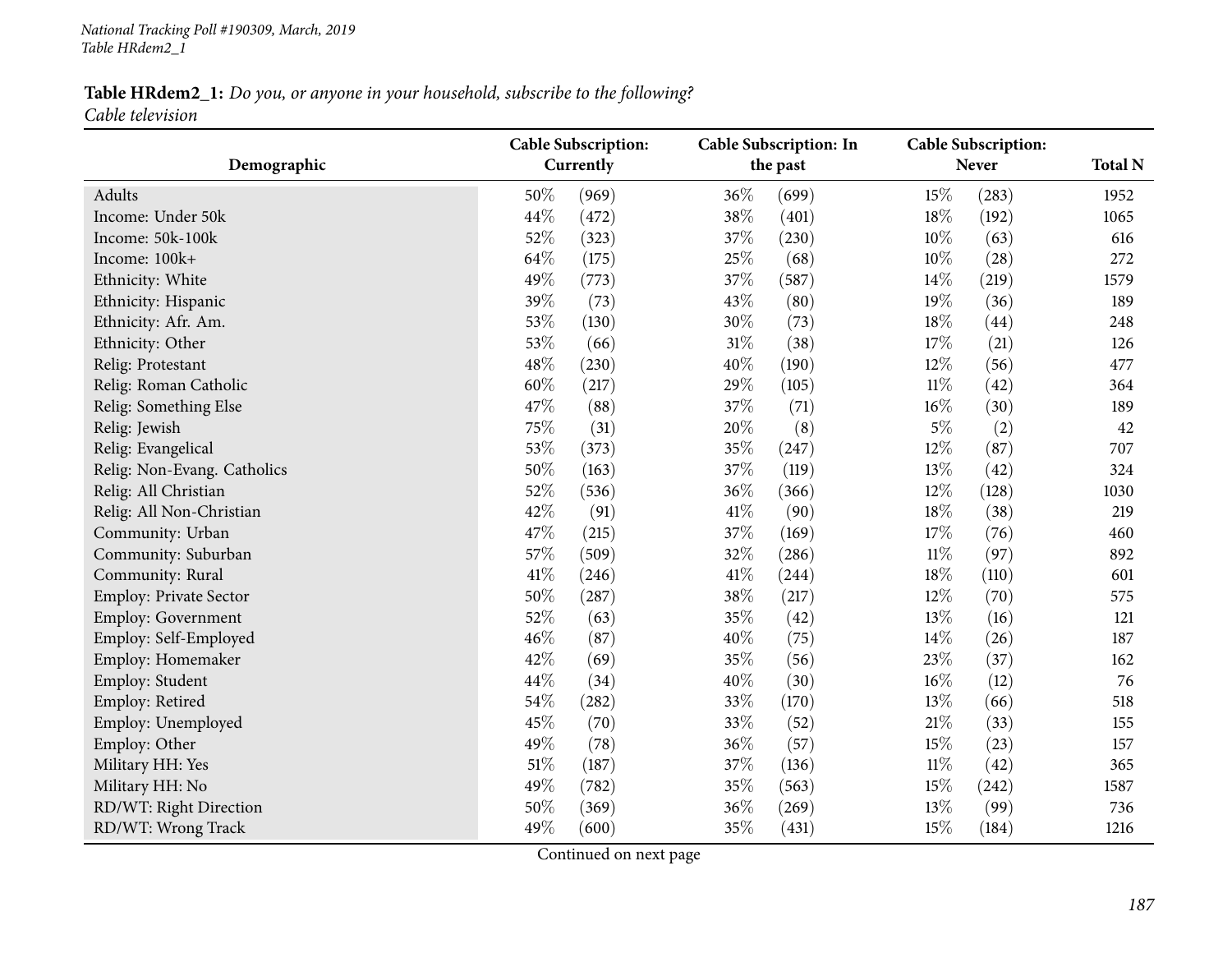|                                      |      | <b>Cable Subscription:</b> |        | Cable Subscription: In |        | <b>Cable Subscription:</b> |                |
|--------------------------------------|------|----------------------------|--------|------------------------|--------|----------------------------|----------------|
| Demographic                          |      | Currently                  |        | the past               |        | <b>Never</b>               | <b>Total N</b> |
| Adults                               | 50%  | (969)                      | 36%    | (699)                  | 15%    | (283)                      | 1952           |
| Trump Job Approve                    | 48%  | (389)                      | 39%    | (312)                  | 13%    | (108)                      | 810            |
| Trump Job Disapprove                 | 52%  | (546)                      | 34\%   | (355)                  | 14%    | (146)                      | 1046           |
| Trump Job Strongly Approve           | 46%  | (206)                      | 41\%   | (183)                  | $12\%$ | (55)                       | 444            |
| Trump Job Somewhat Approve           | 50%  | (184)                      | 35%    | (129)                  | 15%    | (53)                       | 366            |
| Trump Job Somewhat Disapprove        | 49%  | (119)                      | 36%    | (88)                   | 14%    | (34)                       | 242            |
| Trump Job Strongly Disapprove        | 53%  | (426)                      | 33%    | (267)                  | 14%    | (111)                      | 804            |
| Favorable of Trump                   | 49%  | (390)                      | 38%    | (300)                  | 13%    | (104)                      | 794            |
| Unfavorable of Trump                 | 51\% | (536)                      | $36\%$ | (373)                  | 13\%   | (136)                      | 1045           |
| Very Favorable of Trump              | 47%  | (218)                      | 41\%   | (191)                  | 12%    | (53)                       | 463            |
| Somewhat Favorable of Trump          | 52%  | (172)                      | 33%    | (109)                  | 15%    | (50)                       | 331            |
| Somewhat Unfavorable of Trump        | 46%  | (91)                       | 41\%   | (81)                   | 14%    | (28)                       | 200            |
| Very Unfavorable of Trump            | 53%  | (445)                      | 35%    | (292)                  | 13%    | (108)                      | 845            |
| #1 Issue: Economy                    | 49%  | (272)                      | 35%    | (194)                  | 16%    | (86)                       | 553            |
| #1 Issue: Security                   | 49%  | (205)                      | 39%    | (164)                  | 12%    | (50)                       | 419            |
| #1 Issue: Health Care                | 51%  | (148)                      | 39%    | (113)                  | 10%    | (28)                       | 289            |
| #1 Issue: Medicare / Social Security | 55%  | (156)                      | 30%    | (84)                   | 15%    | (41)                       | 281            |
| #1 Issue: Women's Issues             | 45%  | (40)                       | 32%    | (28)                   | 23%    | (20)                       | 89             |
| #1 Issue: Education                  | 53%  | (64)                       | 32%    | (39)                   | 14%    | (17)                       | 121            |
| #1 Issue: Energy                     | 41%  | (39)                       | 39%    | (38)                   | 20%    | (19)                       | 96             |
| #1 Issue: Other                      | 43%  | (45)                       | 37\%   | (39)                   | 20%    | (21)                       | 105            |
| 2018 House Vote: Democrat            | 55%  | (392)                      | 33%    | (236)                  | 12%    | (85)                       | 713            |
| 2018 House Vote: Republican          | 50%  | (333)                      | 38\%   | (255)                  | 12%    | (80)                       | 669            |
| 2018 House Vote: Someone else        | 47%  | (42)                       | 32%    | (29)                   | 21\%   | (19)                       | 90             |
| 2018 House Vote: Didnt Vote          | 42%  | (200)                      | 37%    | (177)                  | 21%    | (99)                       | 476            |
| 2016 Vote: Hillary Clinton           | 55%  | (346)                      | 33%    | (208)                  | $11\%$ | (70)                       | 624            |
| 2016 Vote: Donald Trump              | 50%  | (332)                      | 37%    | (243)                  | 13%    | (89)                       | 664            |
| 2016 Vote: Someone else              | 45%  | (66)                       | 40%    | (58)                   | 14\%   | (21)                       | 145            |
| 2016 Vote: Didnt Vote                | 44%  | (222)                      | 37%    | (187)                  | 20%    | (101)                      | 510            |
| Voted in 2014: Yes                   | 53%  | (678)                      | 34%    | (434)                  | 13%    | (164)                      | 1275           |
| Voted in 2014: No                    | 43%  | (291)                      | 39%    | (266)                  | 18%    | (120)                      | 677            |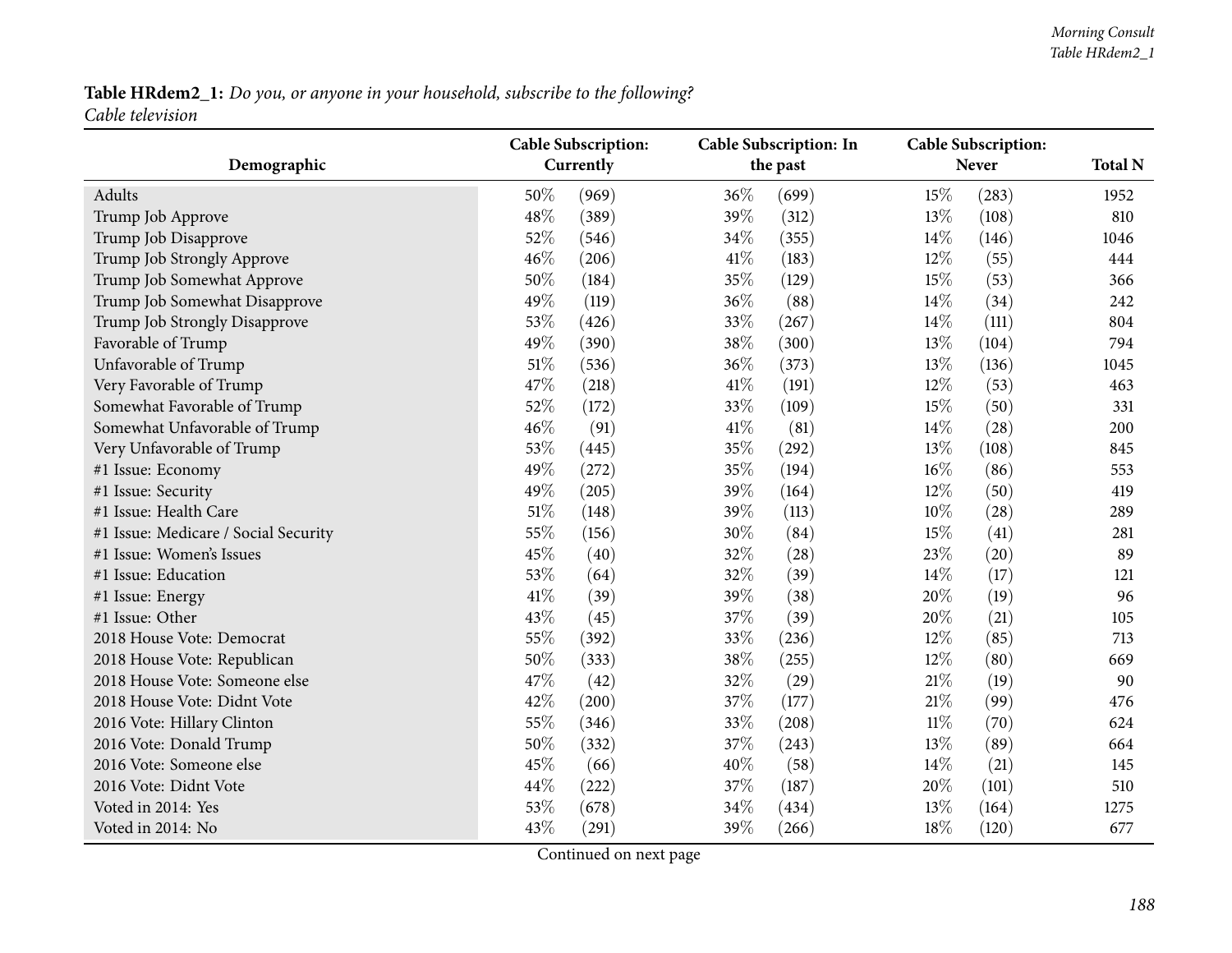| Demographic                                           |      | <b>Cable Subscription:</b><br>Currently |      | Cable Subscription: In<br>the past |        | <b>Cable Subscription:</b><br><b>Never</b> | <b>Total N</b> |
|-------------------------------------------------------|------|-----------------------------------------|------|------------------------------------|--------|--------------------------------------------|----------------|
| Adults                                                | 50%  | (969)                                   | 36%  | (699)                              | 15%    | (283)                                      | 1952           |
| 2012 Vote: Barack Obama                               | 55%  | (407)                                   | 33%  | (244)                              | $12\%$ | (88)                                       | 740            |
| 2012 Vote: Mitt Romney                                | 48%  | (262)                                   | 38%  | (206)                              | 14%    | (73)                                       | 542            |
| 2012 Vote: Other                                      | 51%  | (45)                                    | 30%  | (26)                               | 19%    | (17)                                       | 88             |
| 2012 Vote: Didn't Vote                                | 44%  | (255)                                   | 38%  | (223)                              | 18%    | (104)                                      | 582            |
| 4-Region: Northeast                                   | 64%  | (224)                                   | 27%  | (93)                               | $9\%$  | (32)                                       | 348            |
| 4-Region: Midwest                                     | 46%  | (208)                                   | 40%  | (179)                              | 14%    | (61)                                       | 448            |
| 4-Region: South                                       | 46%  | (338)                                   | 37%  | (273)                              | 16%    | (118)                                      | 729            |
| 4-Region: West                                        | 47%  | (199)                                   | 36%  | (154)                              | 17%    | (73)                                       | 427            |
| Watch TV Shows: Every day                             | 54%  | (565)                                   | 34%  | (351)                              | 12%    | (128)                                      | 1044           |
| Watch TV Shows: Several times per week                | 48%  | (202)                                   | 41\% | (171)                              | $11\%$ | (48)                                       | 420            |
| Watch TV Shows: About once per week                   | 47%  | (52)                                    | 32%  | (35)                               | 20%    | (22)                                       | 110            |
| Watch TV Shows: Several times per month               | 43%  | (41)                                    | 43%  | (41)                               | 14%    | (13)                                       | 95             |
| Watch TV Shows: About once per month                  | 37%  | (22)                                    | 39%  | (23)                               | 24\%   | (14)                                       | 60             |
| Watch TV Shows: Less often than once per month        | 47%  | (35)                                    | 37%  | (28)                               | 15%    | (11)                                       | 74             |
| Watch TV Shows: Never                                 | 35%  | (52)                                    | 34%  | (51)                               | 31%    | (47)                                       | 149            |
| Watch Movies: Every day                               | 57%  | (194)                                   | 33%  | (113)                              | $10\%$ | (33)                                       | 339            |
| Watch Movies: Several times per week                  | 47%  | (234)                                   | 42\% | (207)                              | 11%    | (56)                                       | 497            |
| Watch Movies: About once per week                     | 50%  | (164)                                   | 37%  | (121)                              | 13%    | (41)                                       | 326            |
| Watch Movies: Several times per month                 | 52%  | (136)                                   | 34%  | (89)                               | 13%    | (35)                                       | 260            |
| Watch Movies: About once per month                    | 49%  | (97)                                    | 33%  | (65)                               | 18%    | (35)                                       | 198            |
| Watch Movies: Less often than once per month          | 48%  | (79)                                    | 36%  | (59)                               | 16%    | (26)                                       | 164            |
| Watch Movies: Never                                   | 39%  | (66)                                    | 27%  | (45)                               | 34%    | (57)                                       | 168            |
| Watch Sporting Events: Every day                      | 67%  | (112)                                   | 29%  | (48)                               | $4\%$  | (7)                                        | 168            |
| Watch Sporting Events: Several times per week         | 58%  | (165)                                   | 30%  | (86)                               | 12%    | (33)                                       | 285            |
| Watch Sporting Events: About once per week            | 56%  | (142)                                   | 32%  | (81)                               | 12%    | (30)                                       | 253            |
| Watch Sporting Events: Several times per month        | 55%  | (103)                                   | 35%  | (66)                               | $10\%$ | (19)                                       | 188            |
| Watch Sporting Events: About once per month           | 54%  | (84)                                    | 34%  | (52)                               | 12%    | (19)                                       | 155            |
| Watch Sporting Events: Less often than once per month | 38%  | (120)                                   | 46\% | (143)                              | 16%    | (50)                                       | 313            |
| Watch Sporting Events: Never                          | 41\% | (244)                                   | 38%  | (222)                              | 21%    | (125)                                      | 591            |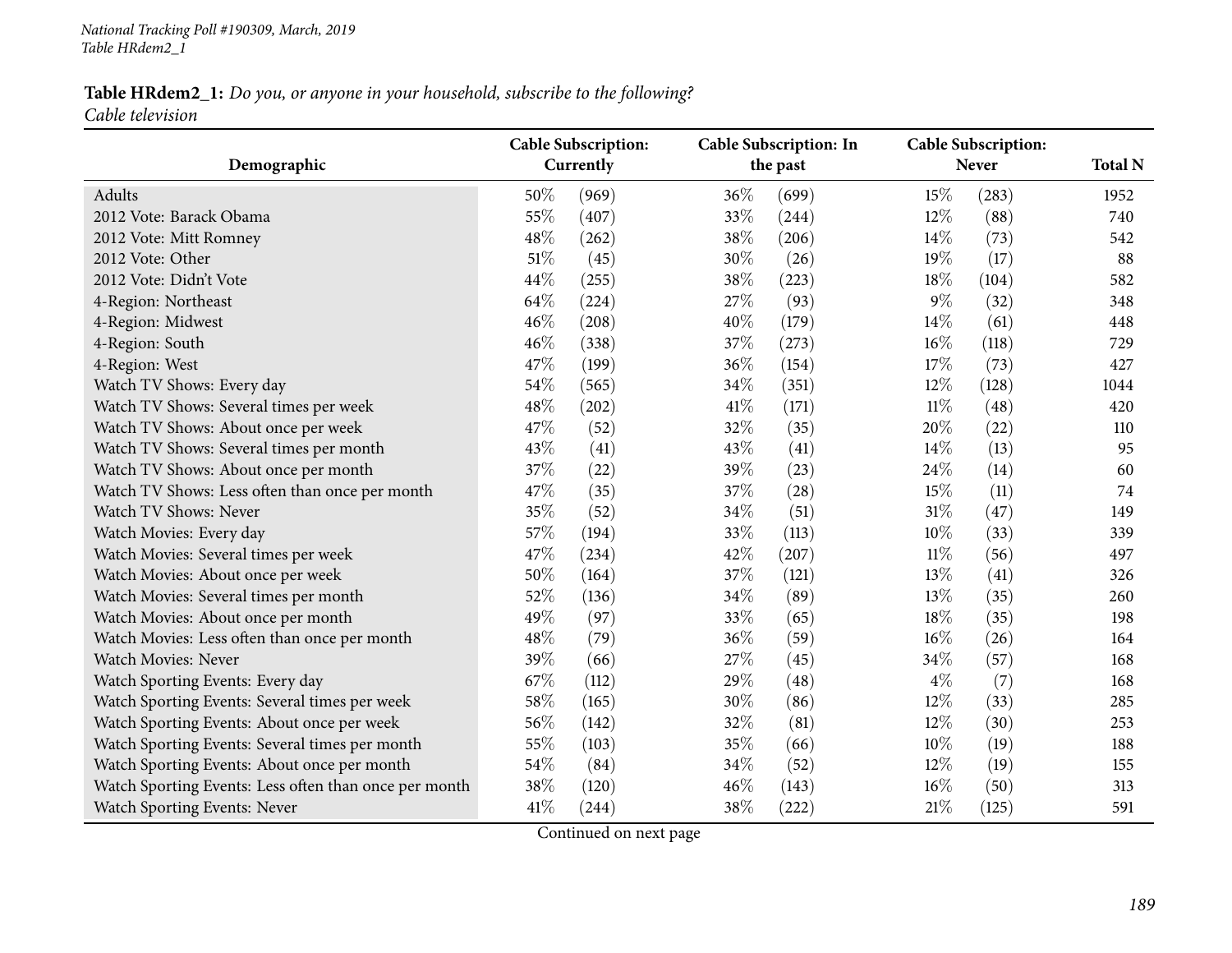| Demographic                                 |        | <b>Cable Subscription:</b><br>Currently |        | Cable Subscription: In<br>the past |        | <b>Cable Subscription:</b><br><b>Never</b> | <b>Total N</b> |
|---------------------------------------------|--------|-----------------------------------------|--------|------------------------------------|--------|--------------------------------------------|----------------|
|                                             |        |                                         |        |                                    |        |                                            |                |
| Adults                                      | 50%    | (969)                                   | 36%    | (699)                              | 15%    | (283)                                      | 1952           |
| Cable Subscription: Currently               | 100%   | (969)                                   |        | (0)                                |        | (0)                                        | 969            |
| Cable Subscription: In the past             |        | (0)                                     | 100%   | (699)                              |        | (0)                                        | 699            |
| Cable Subscription: Never                   |        | (0)                                     |        | (0)                                | 100%   | (283)                                      | 283            |
| Satellite TV Subscription: Currently        | 28\%   | (137)                                   | 53%    | (259)                              | 19%    | (93)                                       | 489            |
| Satellite TV Subscription: In the past      | 49%    | (266)                                   | 46\%   | (250)                              | 5%     | (29)                                       | 545            |
| Satellite TV Subscription: Never            | 62\%   | (566)                                   | 21%    | (190)                              | 18%    | (162)                                      | 918            |
| Streaming Service Subscription: Currently   | 50%    | (580)                                   | 39%    | (456)                              | $11\%$ | (129)                                      | 1165           |
| Streaming Service Subscription: In the past | $46\%$ | (97)                                    | $44\%$ | (92)                               | $9\%$  | (20)                                       | 209            |
| Streaming Service Subscription: Never       | 51%    | (292)                                   | 26\%   | (151)                              | 23\%   | (135)                                      | 578            |
| Film: An avid fan                           | 54\%   | (370)                                   | 35%    | (239)                              | $11\%$ | (72)                                       | 681            |
| Film: A casual fan                          | 48\%   | (502)                                   | 38%    | (400)                              | $14\%$ | (147)                                      | 1049           |
| Film: Not a fan                             | $44\%$ | (98)                                    | 27\%   | (60)                               | 29%    | (64)                                       | 222            |
| Television: An avid fan                     | 55%    | (538)                                   | 32%    | (314)                              | 12\%   | (120)                                      | 973            |
| Television: A casual fan                    | 46\%   | (392)                                   | 40%    | (338)                              | $14\%$ | (122)                                      | 852            |
| Television: Not a fan                       | $31\%$ | (39)                                    | 37%    | (47)                               | 33%    | (42)                                       | 128            |
| Music: An avid fan                          | 52%    | (516)                                   | 36\%   | (360)                              | $12\%$ | (121)                                      | 998            |
| Music: A casual fan                         | 48\%   | (410)                                   | 37%    | (313)                              | 15%    | (126)                                      | 849            |
| Music: Not a fan                            | 41\%   | (43)                                    | 25%    | (26)                               | $34\%$ | (36)                                       | 104            |
| Fashion: An avid fan                        | 57\%   | (165)                                   | $31\%$ | (91)                               | $12\%$ | (34)                                       | 290            |
| Fashion: A casual fan                       | 50%    | (385)                                   | 37%    | (280)                              | 13%    | (97)                                       | 762            |
| Fashion: Not a fan                          | 47%    | (420)                                   | 36\%   | (328)                              | 17\%   | (152)                                      | 900            |

*Note:* Row proportions may total to larger than one-hundred percen<sup>t</sup> due to rounding. For more information visit [MorningConsultIntelligence.com](https://morningconsultintelligence.com).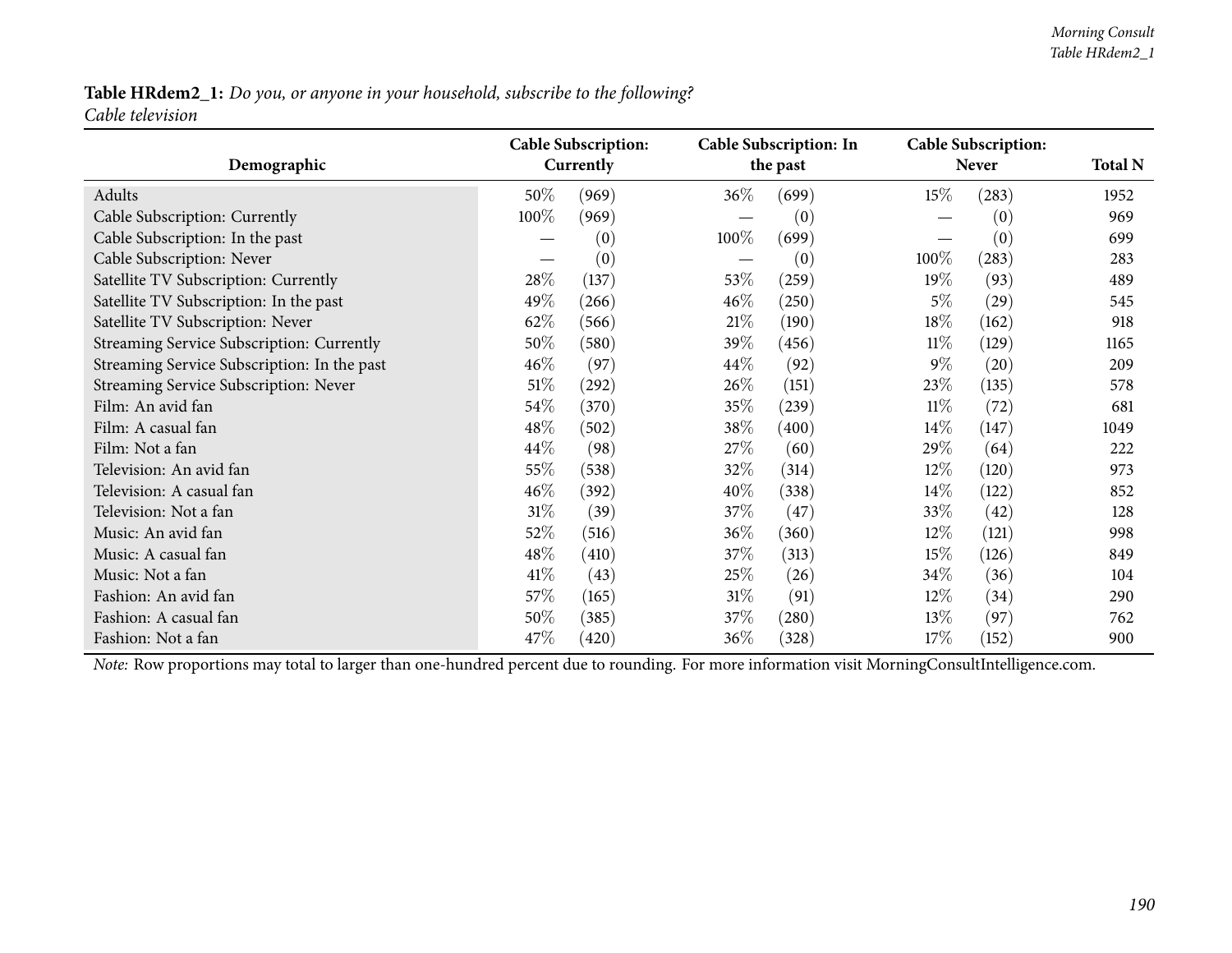|                      | <b>Table HRdem2_2:</b> Do you, or anyone in your household, subscribe to the following? |  |
|----------------------|-----------------------------------------------------------------------------------------|--|
| Satellite television |                                                                                         |  |

| Demographic              | <b>Satellite TV</b><br>Subscription:<br>Currently | <b>Satellite TV</b><br>Subscription: In the<br>past | <b>Satellite TV</b><br><b>Subscription: Never</b> | <b>Total N</b> |
|--------------------------|---------------------------------------------------|-----------------------------------------------------|---------------------------------------------------|----------------|
| Adults                   | 25%                                               | 28%                                                 |                                                   |                |
| Gender: Male             | (489)                                             | (545)                                               | 47\%<br>(918)                                     | 1952           |
| Gender: Female           | 25%<br>(230)<br>25%                               | 29%<br>(263)                                        | 46%<br>(421)                                      | 914            |
|                          | (259)                                             | 27%<br>(282)                                        | 48%<br>(497)                                      | 1038           |
| Age: 18-29               | 21%<br>(72)                                       | 34%<br>(117)                                        | 46\%<br>(159)                                     | 348            |
| Age: 30-44               | 25%<br>(112)                                      | 32%<br>(140)                                        | 43%<br>(187)                                      | 439            |
| Age: 45-54               | 28%<br>(96)                                       | 27%<br>(91)                                         | 45%<br>(154)                                      | 341            |
| Age: 55-64               | 26%<br>(95)                                       | 27%<br>(99)                                         | 48%<br>(176)                                      | 369            |
| Age: 65+                 | 25%<br>(114)                                      | 21%<br>(98)                                         | 53%<br>(242)                                      | 454            |
| Generation Z: 18-21      | 24%<br>(28)                                       | 30%<br>(35)                                         | 45%<br>(53)                                       | 116            |
| Millennial: Age 22-37    | $21\%$<br>(101)                                   | 34%<br>(161)                                        | 45%<br>(216)                                      | 478            |
| Generation X: Age 38-53  | 28%<br>(138)                                      | 29%<br>(142)                                        | 44%<br>(217)                                      | 498            |
| Boomers: Age 54-72       | 26%<br>(189)                                      | 25%<br>(183)                                        | 49%<br>(364)                                      | 736            |
| PID: Dem (no lean)       | 22%<br>(145)                                      | 27%<br>(184)                                        | $51\%$<br>(345)                                   | 674            |
| PID: Ind (no lean)       | 20%<br>(134)                                      | 29%<br>(191)                                        | $51\%$<br>(334)                                   | 659            |
| PID: Rep (no lean)       | 34%<br>(209)                                      | 27%<br>(170)                                        | 39%<br>(240)                                      | 619            |
| PID/Gender: Dem Men      | 21%<br>(60)                                       | 29%<br>(82)                                         | 49%<br>(139)                                      | 282            |
| PID/Gender: Dem Women    | 22%<br>(85)                                       | $26\%$<br>(102)                                     | 52%<br>(205)                                      | 392            |
| PID/Gender: Ind Men      | 19%<br>(60)                                       | 29%<br>(91)                                         | 52%<br>(162)                                      | 313            |
| PID/Gender: Ind Women    | 21%<br>(74)                                       | 29%<br>(100)                                        | 50%<br>(172)                                      | 347            |
| PID/Gender: Rep Men      | 34%<br>(110)                                      | 28%<br>(90)                                         | 38%<br>(120)                                      | 319            |
| PID/Gender: Rep Women    | 33%<br>(100)                                      | 27%<br>(80)                                         | 40%<br>(120)                                      | 299            |
| Ideo: Liberal (1-3)      | $22\%$<br>(136)                                   | 29%<br>(176)                                        | 49%<br>(302)                                      | 614            |
| Ideo: Moderate (4)       | 25%<br>(104)                                      | 27%<br>(115)                                        | 48%<br>(200)                                      | 419            |
| Ideo: Conservative (5-7) | 28%<br>(196)                                      | 27%<br>(190)                                        | 45%<br>(310)                                      | 695            |
| Educ: < College          | 25%<br>(309)                                      | 28%<br>(348)                                        | 47\%<br>(571)                                     | 1228           |
| Educ: Bachelors degree   | 23%<br>(107)                                      | 27%<br>(123)                                        | 50%<br>(231)                                      | 462            |
| Educ: Post-grad          | 28%<br>(73)                                       | 28%<br>(74)                                         | 44%<br>(115)                                      | 263            |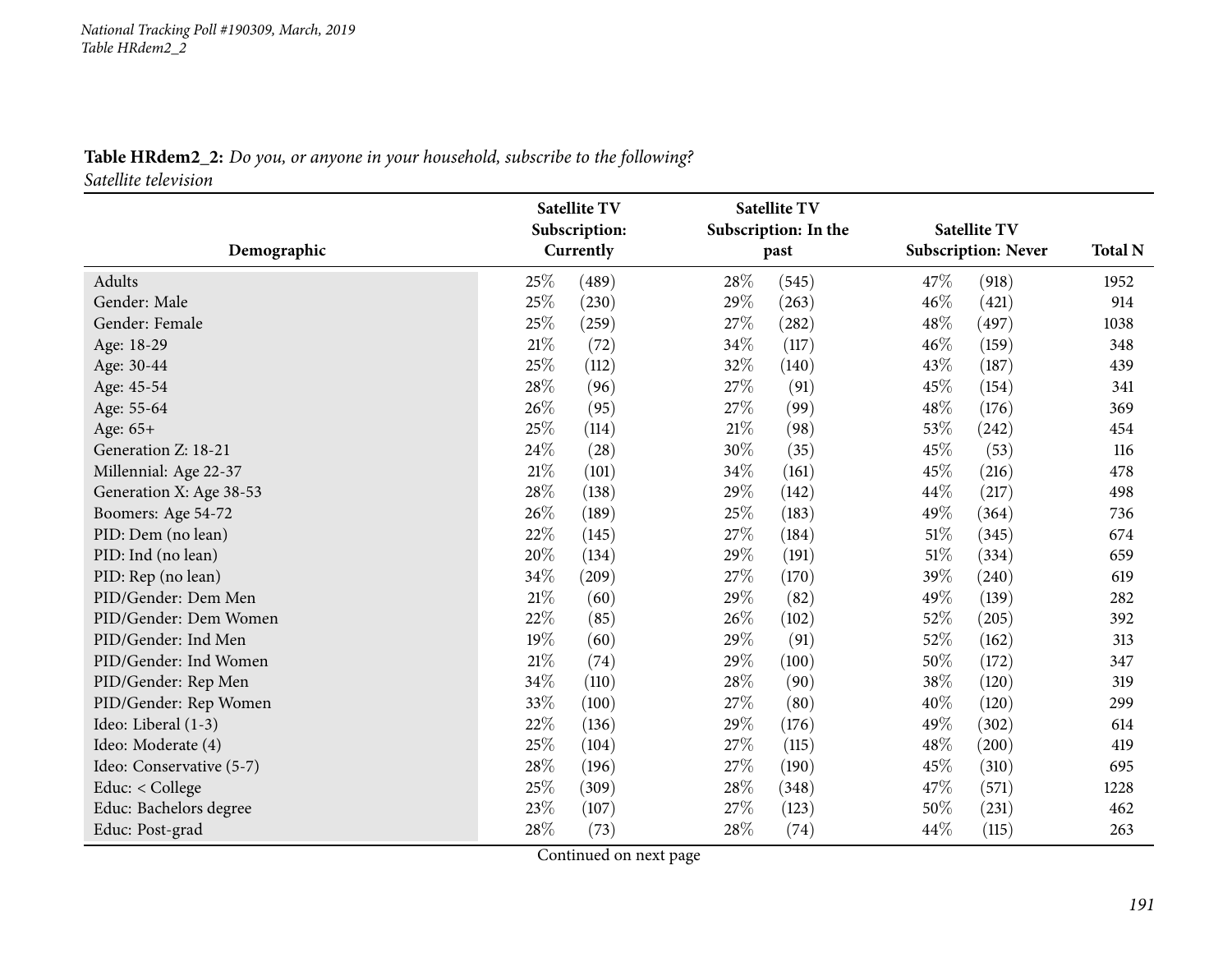|                               |     | <b>Satellite TV</b> |      | <b>Satellite TV</b>  |        |                            |                |
|-------------------------------|-----|---------------------|------|----------------------|--------|----------------------------|----------------|
|                               |     | Subscription:       |      | Subscription: In the |        | <b>Satellite TV</b>        |                |
| Demographic                   |     | Currently           |      | past                 |        | <b>Subscription: Never</b> | <b>Total N</b> |
| Adults                        | 25% | (489)               | 28%  | (545)                | 47\%   | (918)                      | 1952           |
| Income: Under 50k             | 23% | (244)               | 29%  | (306)                | 48%    | (514)                      | 1065           |
| Income: 50k-100k              | 26% | (160)               | 28%  | (175)                | 46%    | (281)                      | 616            |
| Income: 100k+                 | 31% | (85)                | 23%  | (63)                 | 45%    | (123)                      | 272            |
| Ethnicity: White              | 26% | (407)               | 28%  | (445)                | 46%    | (727)                      | 1579           |
| Ethnicity: Hispanic           | 26% | (50)                | 26%  | (50)                 | 47%    | (89)                       | 189            |
| Ethnicity: Afr. Am.           | 23% | (57)                | 27%  | (68)                 | 50%    | (123)                      | 248            |
| Ethnicity: Other              | 20% | (25)                | 26%  | (32)                 | 55%    | (69)                       | 126            |
| Relig: Protestant             | 32% | (152)               | 27%  | (130)                | 41\%   | (194)                      | 477            |
| Relig: Roman Catholic         | 28% | (100)               | 24\% | (86)                 | 49%    | (178)                      | 364            |
| Relig: Something Else         | 28% | (53)                | 28%  | (52)                 | 44%    | (84)                       | 189            |
| Relig: Jewish                 | 18% | (8)                 | 24%  | (10)                 | 58%    | (24)                       | 42             |
| Relig: Evangelical            | 29% | (203)               | 24%  | (169)                | 47%    | (334)                      | 707            |
| Relig: Non-Evang. Catholics   | 32% | (102)               | 31%  | (99)                 | 38%    | (122)                      | 324            |
| Relig: All Christian          | 30% | (305)               | 26%  | (269)                | 44%    | (456)                      | 1030           |
| Relig: All Non-Christian      | 25% | (54)                | 29%  | (63)                 | 46%    | (101)                      | 219            |
| Community: Urban              | 22% | (99)                | 28%  | (129)                | $50\%$ | (231)                      | 460            |
| Community: Suburban           | 21% | (191)               | 27%  | (244)                | $51\%$ | (458)                      | 892            |
| Community: Rural              | 33% | (200)               | 29%  | (171)                | 38%    | (229)                      | 601            |
| <b>Employ: Private Sector</b> | 25% | (146)               | 26%  | (148)                | 49%    | (281)                      | 575            |
| <b>Employ: Government</b>     | 26% | (32)                | 37%  | (44)                 | 37%    | (45)                       | 121            |
| Employ: Self-Employed         | 22% | (40)                | 34%  | (64)                 | 44%    | (82)                       | 187            |
| Employ: Homemaker             | 26% | (43)                | 29%  | (47)                 | 44%    | (72)                       | 162            |
| Employ: Student               | 31% | (24)                | 33%  | (25)                 | 36%    | (27)                       | 76             |
| Employ: Retired               | 27% | (138)               | 23%  | (118)                | $51\%$ | (262)                      | 518            |
| Employ: Unemployed            | 19% | (30)                | 28%  | (43)                 | 53%    | (82)                       | 155            |
| Employ: Other                 | 23% | (37)                | 34%  | (54)                 | 42%    | (67)                       | 157            |
| Military HH: Yes              | 34% | (123)               | 29%  | (107)                | 37%    | (135)                      | 365            |
| Military HH: No               | 23% | (366)               | 28\% | (438)                | 49%    | (783)                      | 1587           |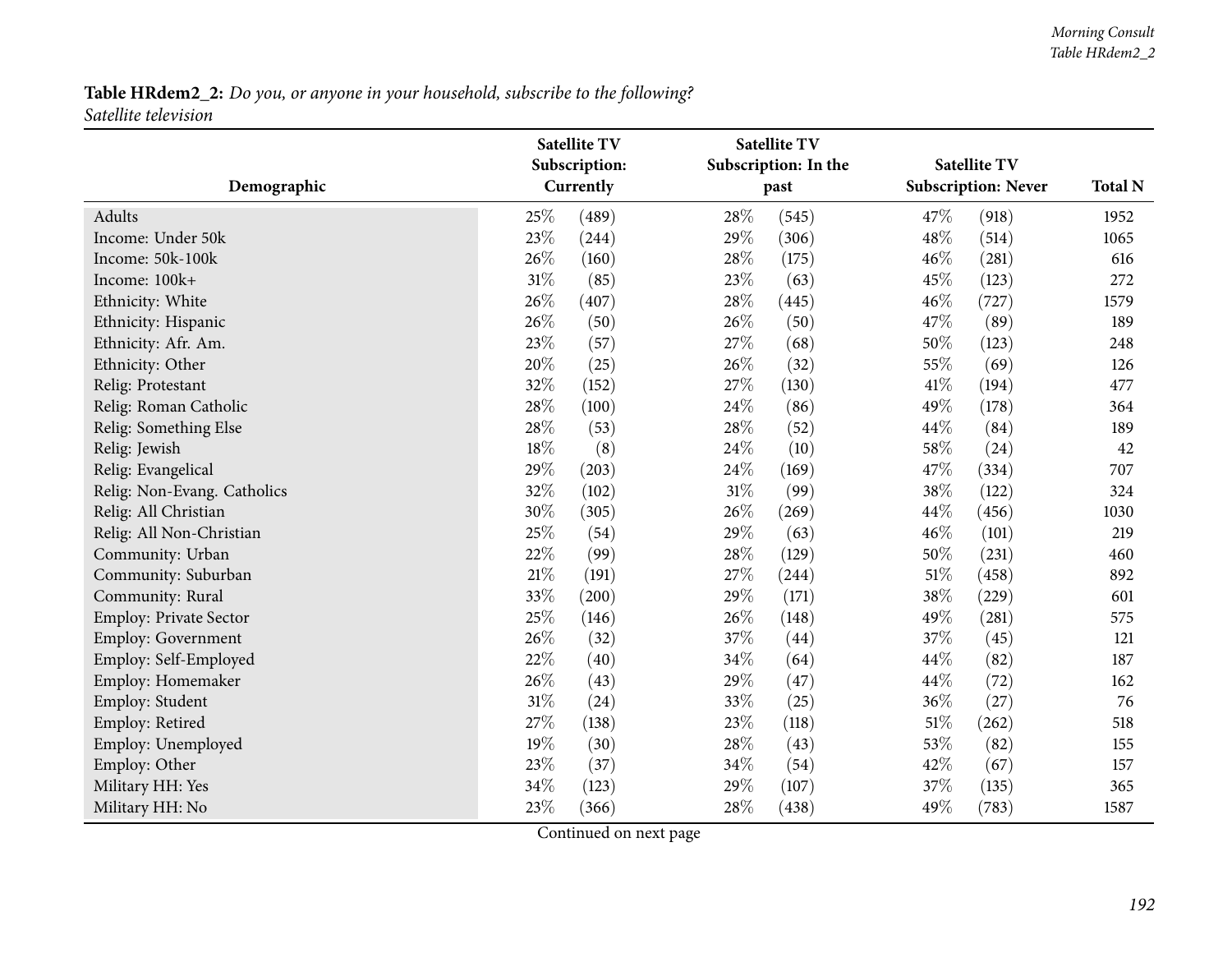|                                      |        | <b>Satellite TV</b> |     | <b>Satellite TV</b>  |        |                            |                |
|--------------------------------------|--------|---------------------|-----|----------------------|--------|----------------------------|----------------|
|                                      |        | Subscription:       |     | Subscription: In the |        | <b>Satellite TV</b>        |                |
| Demographic                          |        | Currently           |     | past                 |        | <b>Subscription: Never</b> | <b>Total N</b> |
| Adults                               | 25%    | (489)               | 28% | (545)                | 47\%   | (918)                      | 1952           |
| RD/WT: Right Direction               | 30%    | (220)               | 28% | (208)                | 42%    | (308)                      | 736            |
| RD/WT: Wrong Track                   | 22%    | (269)               | 28% | (337)                | 50%    | (610)                      | 1216           |
| Trump Job Approve                    | 30%    | (242)               | 28% | (224)                | 42%    | (344)                      | 810            |
| Trump Job Disapprove                 | 22%    | (229)               | 29% | (298)                | 50%    | (519)                      | 1046           |
| Trump Job Strongly Approve           | 33%    | (149)               | 27% | (120)                | 40%    | (175)                      | 444            |
| Trump Job Somewhat Approve           | 25%    | (93)                | 28% | (104)                | 46%    | (169)                      | 366            |
| Trump Job Somewhat Disapprove        | 27%    | (66)                | 30% | (72)                 | 43%    | (104)                      | 242            |
| Trump Job Strongly Disapprove        | 20%    | (162)               | 28% | (226)                | 52%    | (415)                      | 804            |
| Favorable of Trump                   | 30%    | (239)               | 27% | (216)                | 43%    | (339)                      | 794            |
| Unfavorable of Trump                 | 22%    | (229)               | 29% | (303)                | 49%    | (513)                      | 1045           |
| Very Favorable of Trump              | 34%    | (156)               | 27% | (126)                | 39%    | (181)                      | 463            |
| Somewhat Favorable of Trump          | 25%    | (83)                | 27% | (90)                 | 48%    | (158)                      | 331            |
| Somewhat Unfavorable of Trump        | 23%    | (47)                | 29% | (58)                 | 48%    | (95)                       | 200            |
| Very Unfavorable of Trump            | 22%    | (182)               | 29% | (244)                | 49%    | (418)                      | 845            |
| #1 Issue: Economy                    | $24\%$ | (134)               | 29% | (161)                | 47%    | (258)                      | 553            |
| #1 Issue: Security                   | 30%    | (124)               | 29% | (123)                | 41\%   | (173)                      | 419            |
| #1 Issue: Health Care                | 29%    | (83)                | 30% | (87)                 | 41\%   | (119)                      | 289            |
| #1 Issue: Medicare / Social Security | 24%    | (66)                | 22% | (62)                 | 54%    | (152)                      | 281            |
| #1 Issue: Women's Issues             | 24%    | (21)                | 21% | (19)                 | 55%    | (49)                       | 89             |
| #1 Issue: Education                  | 17%    | (21)                | 31% | (37)                 | 52%    | (63)                       | 121            |
| #1 Issue: Energy                     | 24%    | (23)                | 24% | (23)                 | 52%    | (49)                       | 96             |
| #1 Issue: Other                      | 17%    | (17)                | 31% | (33)                 | 53%    | (55)                       | 105            |
| 2018 House Vote: Democrat            | 24%    | (172)               | 27% | (192)                | 49%    | (350)                      | 713            |
| 2018 House Vote: Republican          | 32%    | (213)               | 26% | (175)                | 42%    | (281)                      | 669            |
| 2018 House Vote: Someone else        | 22%    | (20)                | 29% | (26)                 | 49%    | (44)                       | 90             |
| 2018 House Vote: Didnt Vote          | 18%    | (84)                | 32% | (150)                | $51\%$ | (242)                      | 476            |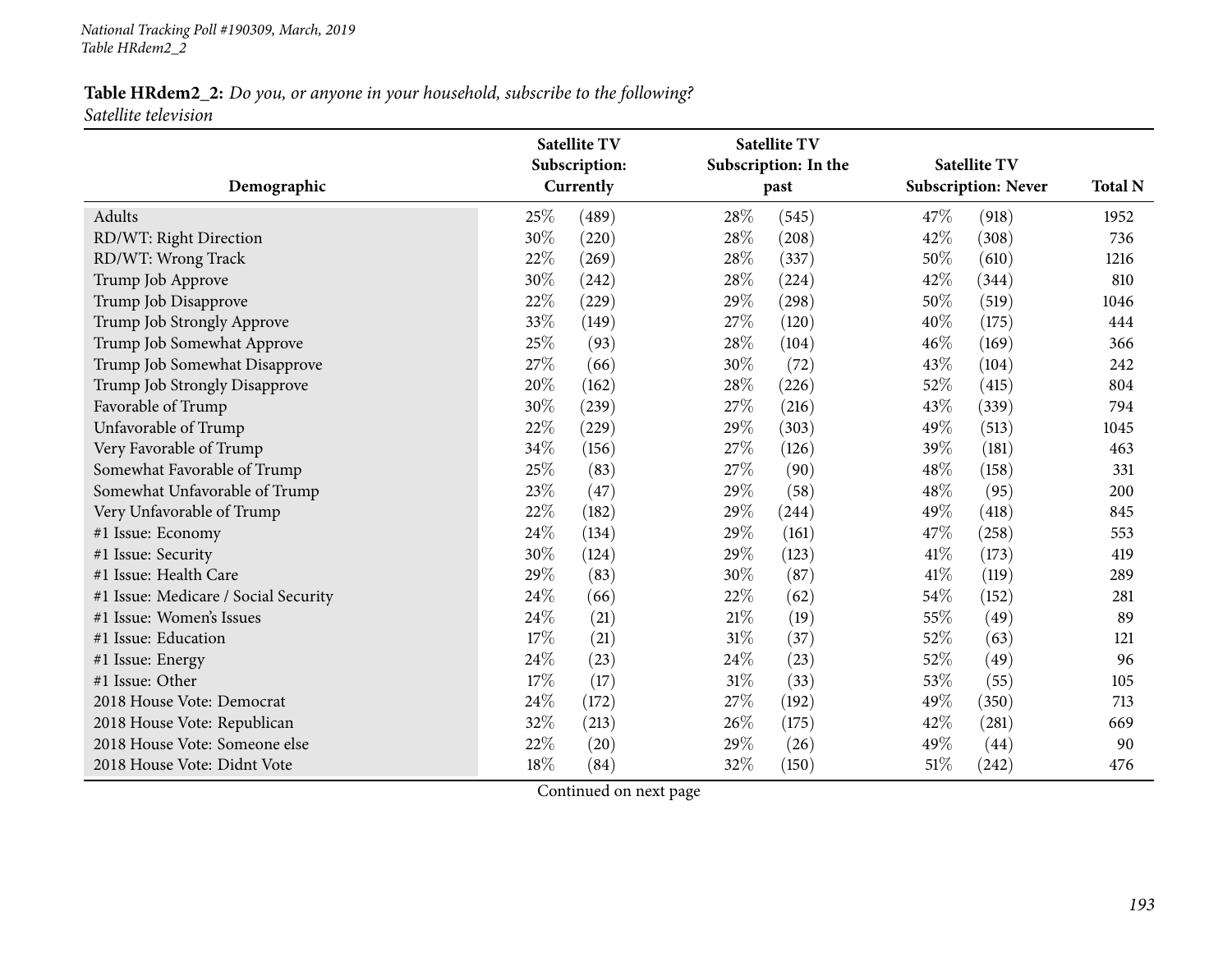|                                                | <b>Satellite TV</b> | <b>Satellite TV</b>  |                            |                |
|------------------------------------------------|---------------------|----------------------|----------------------------|----------------|
|                                                | Subscription:       | Subscription: In the | <b>Satellite TV</b>        |                |
| Demographic                                    | Currently           | past                 | <b>Subscription: Never</b> | <b>Total N</b> |
| Adults                                         | 25%<br>(489)        | 28%<br>(545)         | 47\%<br>(918)              | 1952           |
| 2016 Vote: Hillary Clinton                     | 24%<br>(151)        | 26%<br>(163)         | 50%<br>(310)               | 624            |
| 2016 Vote: Donald Trump                        | 31%<br>(206)        | 25%<br>(168)         | 44%<br>(289)               | 664            |
| 2016 Vote: Someone else                        | 22%<br>(32)         | 29%<br>(42)          | 49%<br>(71)                | 145            |
| 2016 Vote: Didnt Vote                          | 19%<br>(96)         | 33%<br>(166)         | 49%<br>(247)               | 510            |
| Voted in 2014: Yes                             | 27%<br>(346)        | 25%<br>(320)         | 48%<br>(609)               | 1275           |
| Voted in 2014: No                              | 21\%<br>(144)       | 33%<br>(224)         | 46%<br>(309)               | 677            |
| 2012 Vote: Barack Obama                        | 23%<br>(169)        | 27%<br>(203)         | 50%<br>(368)               | 740            |
| 2012 Vote: Mitt Romney                         | 32%<br>(173)        | 25%<br>(134)         | 43%<br>(235)               | 542            |
| 2012 Vote: Other                               | 20%<br>(17)         | 19%<br>(17)          | 61\%<br>(54)               | 88             |
| 2012 Vote: Didn't Vote                         | 22%<br>(130)        | 33%<br>(190)         | 45%<br>(262)               | 582            |
| 4-Region: Northeast                            | 17%<br>(60)         | 23%<br>(81)          | 60%<br>(207)               | 348            |
| 4-Region: Midwest                              | 26%<br>(115)        | 30%<br>(134)         | 44\%<br>(199)              | 448            |
| 4-Region: South                                | 28%<br>(207)        | 30%<br>(218)         | 42%<br>(303)               | 729            |
| 4-Region: West                                 | 25%<br>(107)        | 26%<br>(111)         | 49%<br>(209)               | 427            |
| Watch TV Shows: Every day                      | 26%<br>(272)        | 28%<br>(297)         | $46\%$<br>(475)            | 1044           |
| Watch TV Shows: Several times per week         | 26%<br>(110)        | 30%<br>(128)         | 44\%<br>(183)              | 420            |
| Watch TV Shows: About once per week            | 24%<br>(26)         | 24%<br>(26)          | 52%<br>(57)                | 110            |
| Watch TV Shows: Several times per month        | 18%<br>(17)         | 31%<br>(29)          | 52%<br>(49)                | 95             |
| Watch TV Shows: About once per month           | 25%<br>(15)         | 13%<br>(8)           | 62%<br>(37)                | 60             |
| Watch TV Shows: Less often than once per month | 18%<br>(14)         | 37%<br>(28)          | 44%<br>(33)                | 74             |
| Watch TV Shows: Never                          | 25%<br>(37)         | 19%<br>(29)          | (83)<br>56%                | 149            |
| Watch Movies: Every day                        | 27%<br>(91)         | 35%<br>(118)         | 38%<br>(130)               | 339            |
| Watch Movies: Several times per week           | 24%<br>(121)        | 29%<br>(144)         | 47%<br>(232)               | 497            |
| Watch Movies: About once per week              | 27%<br>(88)         | 26%<br>(86)          | 46%<br>(152)               | 326            |
| Watch Movies: Several times per month          | 24%<br>(64)         | 28%<br>(74)          | 47%<br>(123)               | 260            |
| Watch Movies: About once per month             | 25%<br>(49)         | 22%<br>(43)          | 53%<br>(105)               | 198            |
| Watch Movies: Less often than once per month   | 23%<br>(39)         | 30%<br>(49)          | 47%<br>(77)                | 164            |
| <b>Watch Movies: Never</b>                     | 22%<br>(37)         | 18%<br>(31)          | 59%<br>(100)               | 168            |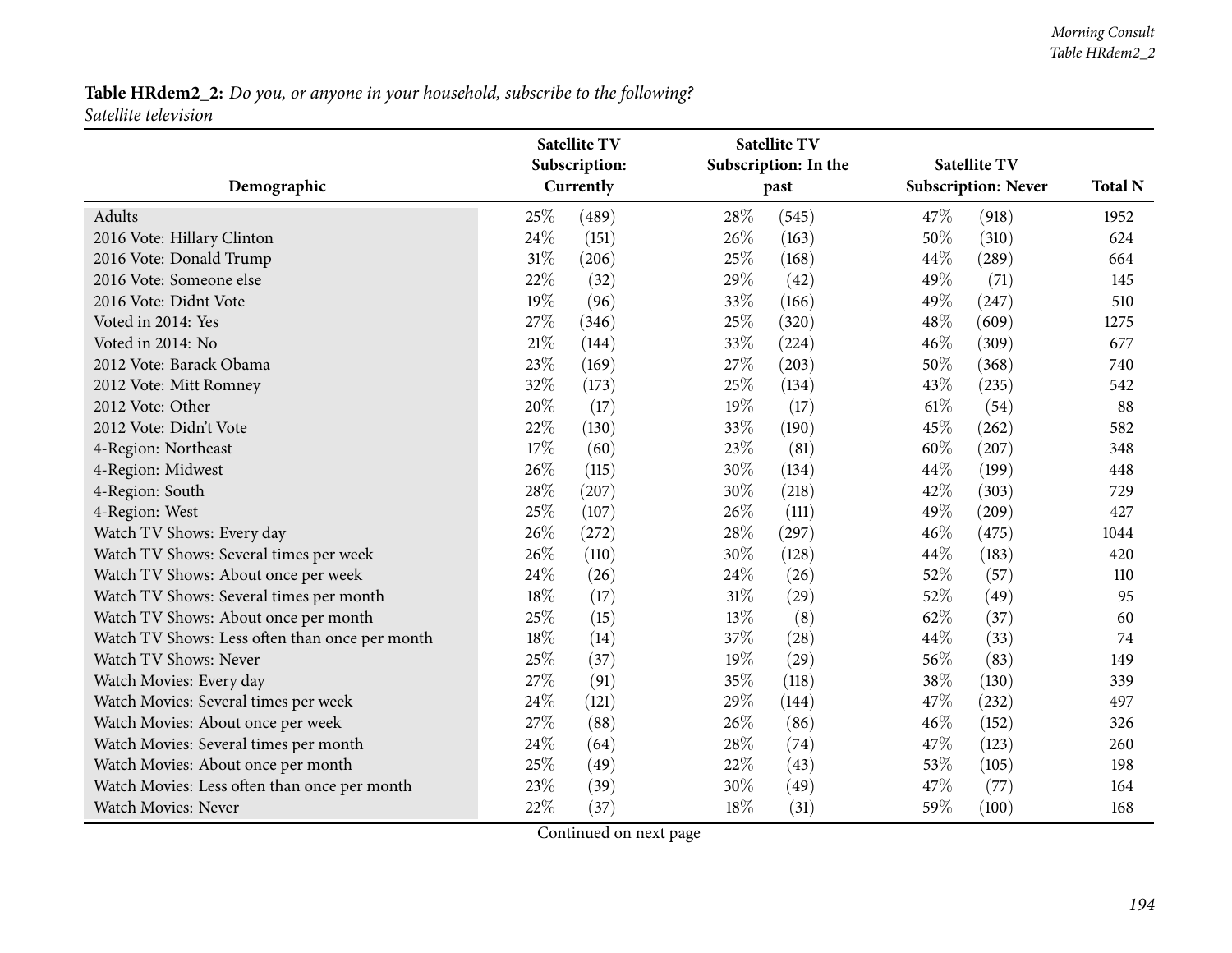|                                                       |        | <b>Satellite TV</b> |        | <b>Satellite TV</b>  |      |                            |                |
|-------------------------------------------------------|--------|---------------------|--------|----------------------|------|----------------------------|----------------|
|                                                       |        | Subscription:       |        | Subscription: In the |      | <b>Satellite TV</b>        |                |
| Demographic                                           |        | Currently           |        | past                 |      | <b>Subscription: Never</b> | <b>Total N</b> |
| Adults                                                | 25%    | (489)               | 28%    | (545)                | 47%  | (918)                      | 1952           |
| Watch Sporting Events: Every day                      | 34%    | (57)                | 29%    | (49)                 | 37%  | (62)                       | 168            |
| Watch Sporting Events: Several times per week         | 28%    | (80)                | 26\%   | (75)                 | 45%  | (129)                      | 285            |
| Watch Sporting Events: About once per week            | 24%    | (62)                | 26%    | (67)                 | 49%  | (125)                      | 253            |
| Watch Sporting Events: Several times per month        | 27%    | (50)                | 28%    | (53)                 | 45%  | (85)                       | 188            |
| Watch Sporting Events: About once per month           | 27%    | (42)                | 25%    | (39)                 | 48%  | (74)                       | 155            |
| Watch Sporting Events: Less often than once per month | $21\%$ | (66)                | 33%    | (104)                | 45%  | (142)                      | 313            |
| Watch Sporting Events: Never                          | 22%    | (132)               | 27\%   | (157)                | 51\% | (302)                      | 591            |
| Cable Subscription: Currently                         | 14%    | (137)               | 27%    | (266)                | 58%  | (566)                      | 969            |
| Cable Subscription: In the past                       | 37%    | (259)               | 36%    | (250)                | 27%  | (190)                      | 699            |
| Cable Subscription: Never                             | 33%    | (93)                | 10%    | (29)                 | 57%  | (162)                      | 283            |
| Satellite TV Subscription: Currently                  | 100%   | (489)               |        | (0)                  |      | (0)                        | 489            |
| Satellite TV Subscription: In the past                |        | (0)                 | 100%   | (545)                |      | (0)                        | 545            |
| Satellite TV Subscription: Never                      |        | (0)                 |        | (0)                  | 100% | (918)                      | 918            |
| Streaming Service Subscription: Currently             | 25%    | (286)               | 32%    | (372)                | 44%  | (507)                      | 1165           |
| Streaming Service Subscription: In the past           | 29%    | (60)                | 37%    | (77)                 | 35%  | (72)                       | 209            |
| Streaming Service Subscription: Never                 | 25%    | (144)               | $16\%$ | (95)                 | 59%  | (339)                      | 578            |
| Film: An avid fan                                     | 26%    | (175)               | 32%    | (218)                | 42%  | (288)                      | 681            |
| Film: A casual fan                                    | 25%    | (264)               | 27\%   | (282)                | 48%  | (504)                      | 1049           |
| Film: Not a fan                                       | 23%    | (50)                | 20%    | (45)                 | 57%  | (127)                      | 222            |
| Television: An avid fan                               | 27%    | (262)               | 28\%   | (269)                | 45%  | (442)                      | 973            |
| Television: A casual fan                              | 25%    | (213)               | 28\%   | (242)                | 46\% | (396)                      | 852            |
| Television: Not a fan                                 | $11\%$ | (14)                | 26%    | (33)                 | 63%  | (81)                       | 128            |
| Music: An avid fan                                    | 26%    | (255)               | $31\%$ | (314)                | 43%  | (430)                      | 998            |
| Music: A casual fan                                   | 25%    | (215)               | 25%    | (216)                | 49%  | (418)                      | 849            |
| Music: Not a fan                                      | 18%    | (19)                | 14%    | (15)                 | 68%  | (71)                       | 104            |
| Fashion: An avid fan                                  | 35%    | (102)               | 26%    | (77)                 | 38%  | (111)                      | 290            |
| Fashion: A casual fan                                 | 24%    | (183)               | 32%    | (241)                | 44%  | (338)                      | 762            |
| Fashion: Not a fan                                    | 23%    | (204)               | 25%    | (227)                | 52%  | (468)                      | 900            |

*Note:* Row proportions may total to larger than one-hundred percen<sup>t</sup> due to rounding. For more information visit [MorningConsultIntelligence.com](https://morningconsultintelligence.com).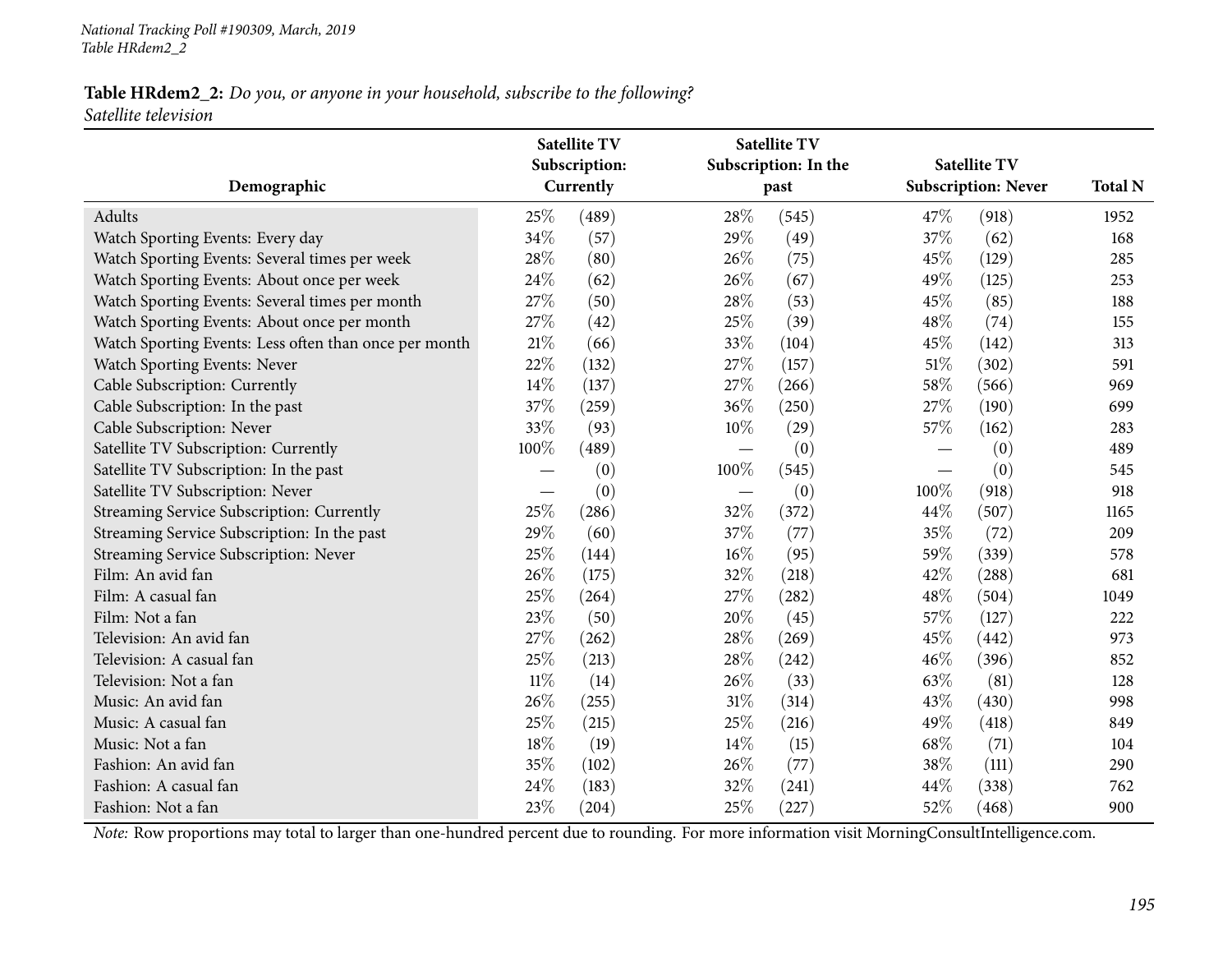| <b>Table HRdem2_3:</b> Do you, or anyone in your household, subscribe to the following? |  |  |  |
|-----------------------------------------------------------------------------------------|--|--|--|
| Streaming service(s)                                                                    |  |  |  |

| Demographic              |      | <b>Streaming Service</b><br>Subscription:<br>Currently |        | <b>Streaming Service</b><br>Subscription: In the<br>past |        | <b>Streaming Service</b><br><b>Subscription: Never</b> | <b>Total N</b> |
|--------------------------|------|--------------------------------------------------------|--------|----------------------------------------------------------|--------|--------------------------------------------------------|----------------|
| Adults                   | 60%  | (1165)                                                 | $11\%$ | (209)                                                    | 30%    | (578)                                                  | 1952           |
| Gender: Male             | 59%  | (543)                                                  | $11\%$ | (98)                                                     | 30%    | (273)                                                  | 914            |
| Gender: Female           | 60%  | (622)                                                  | $11\%$ | (111)                                                    | 29%    | (305)                                                  | 1038           |
| Age: 18-29               | 76%  | (265)                                                  | 12%    | (41)                                                     | $12\%$ | (42)                                                   | 348            |
| Age: 30-44               | 73%  | (320)                                                  | 10%    | (46)                                                     | 17%    | (73)                                                   | 439            |
| Age: 45-54               | 60%  | (205)                                                  | $11\%$ | (37)                                                     | 29%    | (99)                                                   | 341            |
| Age: 55-64               | 48%  | (176)                                                  | 14%    | (51)                                                     | 39%    | (143)                                                  | 369            |
| Age: 65+                 | 44%  | (199)                                                  | $8\%$  | (34)                                                     | 49%    | (221)                                                  | 454            |
| Generation Z: 18-21      | 72%  | (84)                                                   | 13%    | (16)                                                     | 15%    | (17)                                                   | 116            |
| Millennial: Age 22-37    | 77%  | (366)                                                  | $11\%$ | (53)                                                     | 12%    | (59)                                                   | 478            |
| Generation X: Age 38-53  | 65%  | (321)                                                  | $11\%$ | (53)                                                     | 25%    | (123)                                                  | 498            |
| Boomers: Age 54-72       | 49%  | (358)                                                  | $11\%$ | (79)                                                     | 41\%   | (300)                                                  | 736            |
| PID: Dem (no lean)       | 61\% | (408)                                                  | $11\%$ | (74)                                                     | 28%    | (191)                                                  | 674            |
| PID: Ind (no lean)       | 61%  | (400)                                                  | 12%    | (77)                                                     | 28%    | (182)                                                  | 659            |
| PID: Rep (no lean)       | 58%  | (357)                                                  | $9\%$  | (58)                                                     | 33%    | (204)                                                  | 619            |
| PID/Gender: Dem Men      | 61\% | (171)                                                  | $11\%$ | (32)                                                     | 28%    | (79)                                                   | 282            |
| PID/Gender: Dem Women    | 61\% | (237)                                                  | $11\%$ | (42)                                                     | 29%    | (113)                                                  | 392            |
| PID/Gender: Ind Men      | 63%  | (198)                                                  | $11\%$ | (34)                                                     | 26\%   | (81)                                                   | 313            |
| PID/Gender: Ind Women    | 58%  | (202)                                                  | 12%    | (42)                                                     | 29%    | (102)                                                  | 347            |
| PID/Gender: Rep Men      | 55%  | (174)                                                  | 10%    | (31)                                                     | 36%    | (114)                                                  | 319            |
| PID/Gender: Rep Women    | 61%  | (182)                                                  | $9\%$  | (27)                                                     | 30%    | (90)                                                   | 299            |
| Ideo: Liberal (1-3)      | 68%  | (416)                                                  | 12%    | (72)                                                     | $21\%$ | (127)                                                  | 614            |
| Ideo: Moderate (4)       | 59%  | (246)                                                  | 12%    | (51)                                                     | 29%    | (122)                                                  | 419            |
| Ideo: Conservative (5-7) | 54%  | (376)                                                  | $8\%$  | (55)                                                     | 38%    | (264)                                                  | 695            |
| Educ: < College          | 55%  | (681)                                                  | 12%    | (147)                                                    | 33%    | (399)                                                  | 1228           |
| Educ: Bachelors degree   | 69%  | (317)                                                  | $9\%$  | (41)                                                     | 22%    | (104)                                                  | 462            |
| Educ: Post-grad          | 64%  | (167)                                                  | $8\%$  | (21)                                                     | $28\%$ | (75)                                                   | 263            |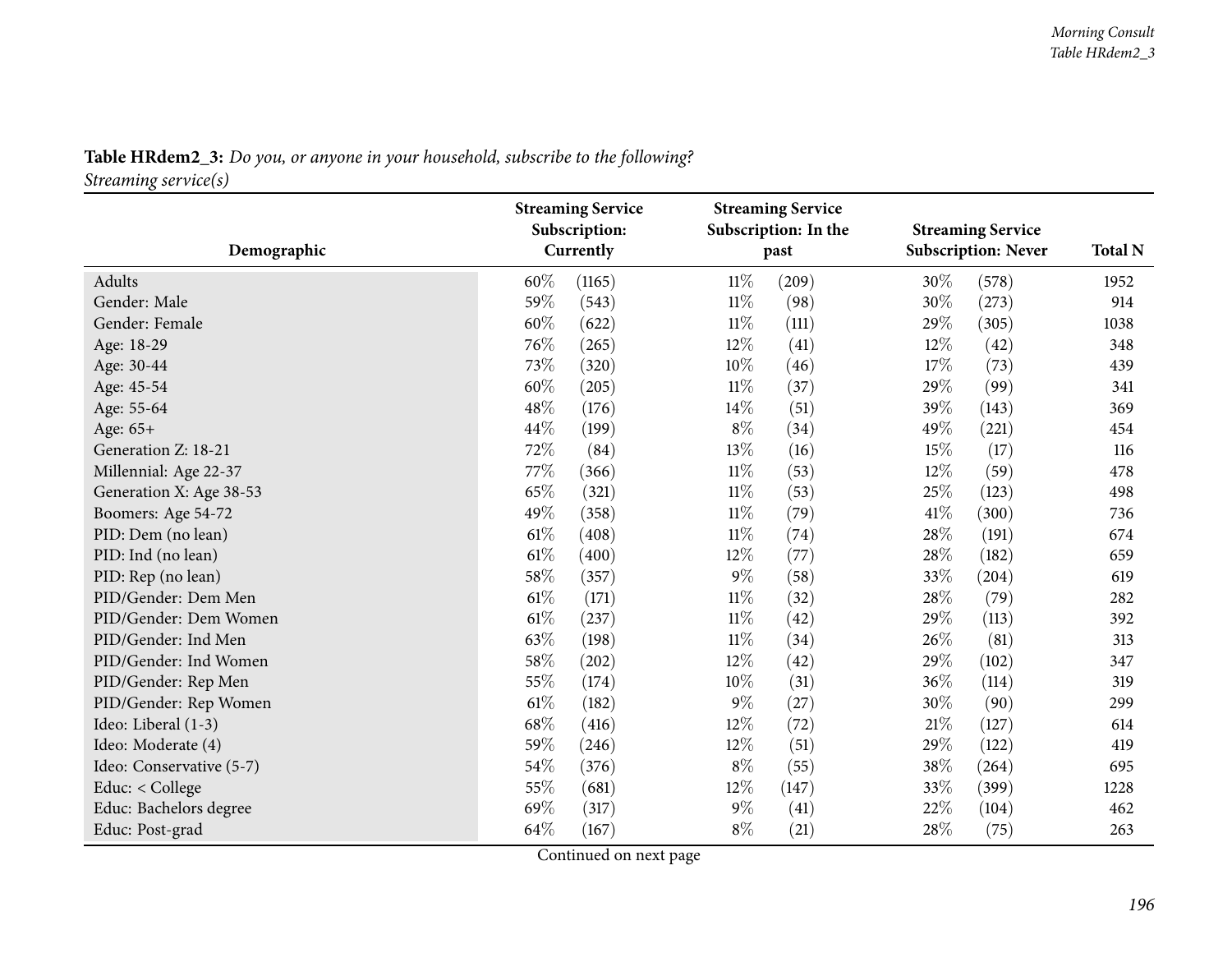|                             |     | <b>Streaming Service</b><br>Subscription: |        | <b>Streaming Service</b><br>Subscription: In the |        | <b>Streaming Service</b>   |                |
|-----------------------------|-----|-------------------------------------------|--------|--------------------------------------------------|--------|----------------------------|----------------|
| Demographic                 |     | Currently                                 |        | past                                             |        | <b>Subscription: Never</b> | <b>Total N</b> |
| Adults                      | 60% | (1165)                                    | $11\%$ | (209)                                            | 30%    | (578)                      | 1952           |
| Income: Under 50k           | 53% | (560)                                     | 12%    | (126)                                            | 35%    | (378)                      | 1065           |
| Income: 50k-100k            | 66% | (409)                                     | 10%    | (62)                                             | 24%    | (145)                      | 616            |
| Income: 100k+               | 72% | (196)                                     | $8\%$  | (21)                                             | 20%    | (55)                       | 272            |
| Ethnicity: White            | 60% | (952)                                     | 10%    | (157)                                            | 30%    | (470)                      | 1579           |
| Ethnicity: Hispanic         | 69% | (131)                                     | 13%    | (25)                                             | 18%    | (34)                       | 189            |
| Ethnicity: Afr. Am.         | 57% | (142)                                     | 13%    | (33)                                             | 29%    | (73)                       | 248            |
| Ethnicity: Other            | 57% | (72)                                      | 15%    | (19)                                             | 28\%   | (35)                       | 126            |
| Relig: Protestant           | 56% | (267)                                     | $8\%$  | (38)                                             | 36%    | (171)                      | 477            |
| Relig: Roman Catholic       | 61% | (223)                                     | $9\%$  | (32)                                             | 30%    | (110)                      | 364            |
| Relig: Something Else       | 61% | (116)                                     | $11\%$ | (20)                                             | 28\%   | (53)                       | 189            |
| Relig: Jewish               | 68% | (28)                                      | $11\%$ | (5)                                              | $21\%$ | (9)                        | 42             |
| Relig: Evangelical          | 59% | (415)                                     | $9\%$  | (65)                                             | 32%    | (227)                      | 707            |
| Relig: Non-Evang. Catholics | 59% | (191)                                     | $8\%$  | (26)                                             | 33%    | (107)                      | 324            |
| Relig: All Christian        | 59% | (606)                                     | $9\%$  | (91)                                             | 32%    | (334)                      | 1030           |
| Relig: All Non-Christian    | 48% | (105)                                     | 19%    | (42)                                             | 33%    | (72)                       | 219            |
| Community: Urban            | 58% | (265)                                     | $11\%$ | (52)                                             | $31\%$ | (143)                      | 460            |
| Community: Suburban         | 62% | (552)                                     | 10%    | (89)                                             | 28%    | (251)                      | 892            |
| Community: Rural            | 58% | (348)                                     | $11\%$ | (68)                                             | $31\%$ | (184)                      | 601            |
| Employ: Private Sector      | 68% | (389)                                     | $11\%$ | (65)                                             | 21\%   | (122)                      | 575            |
| Employ: Government          | 67% | (81)                                      | 14\%   | (17)                                             | $19\%$ | (23)                       | 121            |
| Employ: Self-Employed       | 63% | (117)                                     | 12%    | (23)                                             | 25%    | (47)                       | 187            |
| Employ: Homemaker           | 66% | (107)                                     | 10%    | (16)                                             | 24\%   | (40)                       | 162            |
| Employ: Student             | 84% | (64)                                      | 7%     | (5)                                              | $8\%$  | (6)                        | 76             |
| Employ: Retired             | 45% | (234)                                     | $9\%$  | (45)                                             | 46%    | (240)                      | 518            |
| Employ: Unemployed          | 52% | (81)                                      | 10%    | (16)                                             | 37%    | (58)                       | 155            |
| Employ: Other               | 59% | (93)                                      | 14%    | (22)                                             | 27%    | (43)                       | 157            |
| Military HH: Yes            | 58% | (212)                                     | $11\%$ | (39)                                             | $31\%$ | (114)                      | 365            |
| Military HH: No             | 60% | (954)                                     | $11\%$ | (169)                                            | 29%    | (464)                      | 1587           |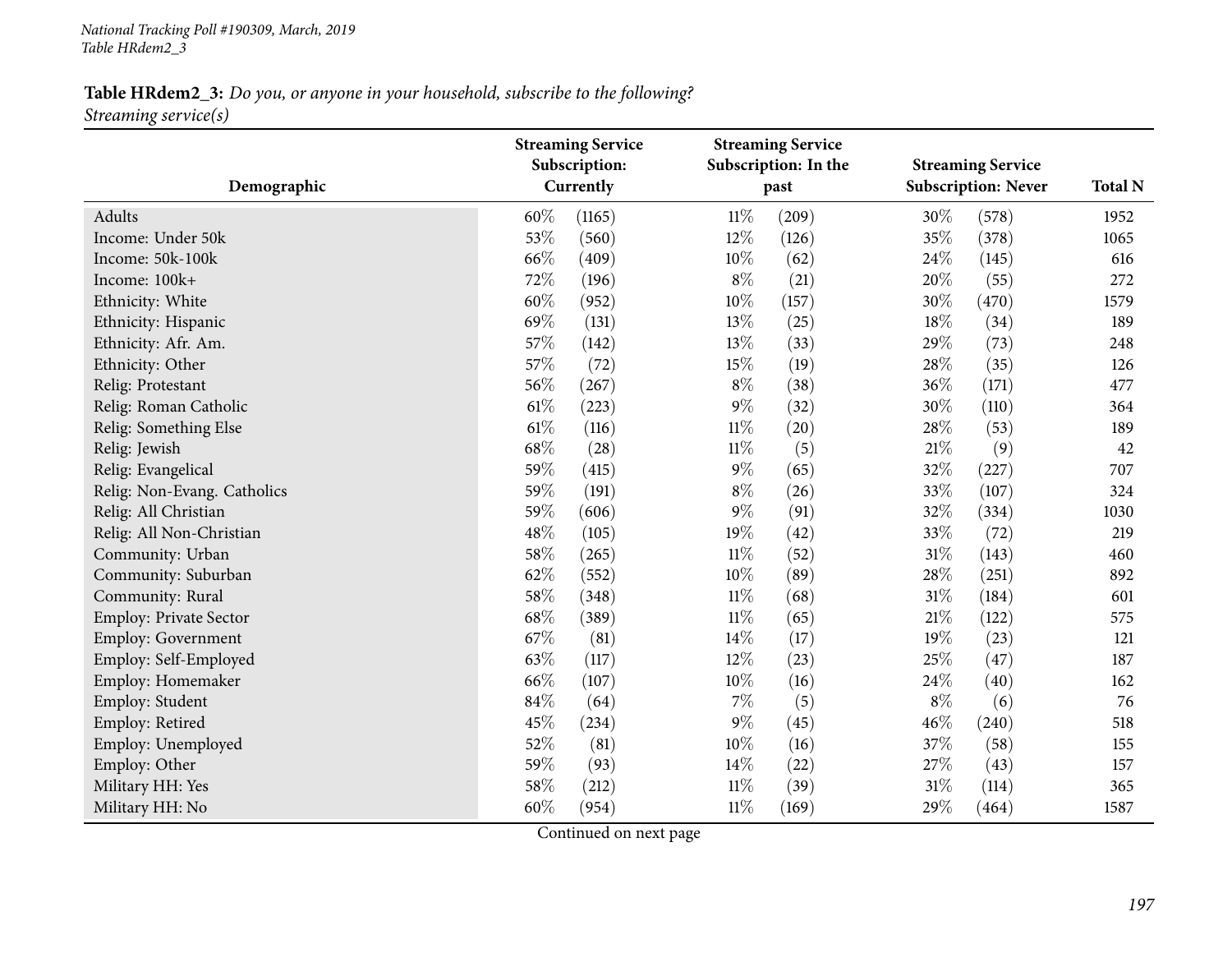|                                      |           | <b>Streaming Service</b><br>Subscription: |        | <b>Streaming Service</b><br>Subscription: In the |       | <b>Streaming Service</b>   |                |
|--------------------------------------|-----------|-------------------------------------------|--------|--------------------------------------------------|-------|----------------------------|----------------|
| Demographic                          | Currently |                                           |        | past                                             |       | <b>Subscription: Never</b> | <b>Total N</b> |
| Adults                               | 60%       | (1165)                                    | $11\%$ | (209)                                            | 30%   | (578)                      | 1952           |
| RD/WT: Right Direction               | 57%       | (417)                                     | $11\%$ | (80)                                             | 32%   | (239)                      | 736            |
| RD/WT: Wrong Track                   | 62%       | (748)                                     | $11\%$ | (129)                                            | 28%   | (339)                      | 1216           |
| Trump Job Approve                    | 57%       | (461)                                     | $9\%$  | (77)                                             | 34%   | (272)                      | 810            |
| Trump Job Disapprove                 | 62%       | (649)                                     | 12%    | (122)                                            | 26\%  | (274)                      | 1046           |
| Trump Job Strongly Approve           | 53%       | (234)                                     | 10%    | (46)                                             | 37%   | (164)                      | 444            |
| Trump Job Somewhat Approve           | 62%       | (227)                                     | $8\%$  | (31)                                             | 29%   | (108)                      | 366            |
| Trump Job Somewhat Disapprove        | 63%       | (153)                                     | 14%    | (35)                                             | 22%   | (54)                       | 242            |
| Trump Job Strongly Disapprove        | 62%       | (497)                                     | $11\%$ | (87)                                             | 27%   | (220)                      | 804            |
| Favorable of Trump                   | 56%       | (444)                                     | 10%    | (78)                                             | 34%   | (272)                      | 794            |
| Unfavorable of Trump                 | 63%       | (657)                                     | $11\%$ | (118)                                            | 26%   | (271)                      | 1045           |
| Very Favorable of Trump              | 53%       | (247)                                     | 10%    | (46)                                             | 37%   | (170)                      | 463            |
| Somewhat Favorable of Trump          | 59%       | (197)                                     | 10%    | (33)                                             | 31%   | (101)                      | 331            |
| Somewhat Unfavorable of Trump        | 64%       | (129)                                     | 11%    | (23)                                             | 24\%  | (48)                       | 200            |
| Very Unfavorable of Trump            | 62%       | (528)                                     | 11%    | (95)                                             | 26%   | (223)                      | 845            |
| #1 Issue: Economy                    | 66%       | (366)                                     | $9\%$  | (50)                                             | 25%   | (137)                      | 553            |
| #1 Issue: Security                   | 52%       | (217)                                     | $11\%$ | (45)                                             | 37%   | (157)                      | 419            |
| #1 Issue: Health Care                | 64%       | (185)                                     | $11\%$ | (31)                                             | 25%   | (72)                       | 289            |
| #1 Issue: Medicare / Social Security | 43%       | (121)                                     | 12%    | (33)                                             | 45%   | (127)                      | 281            |
| #1 Issue: Women's Issues             | 84%       | (74)                                      | $8\%$  | (7)                                              | $9\%$ | (8)                        | 89             |
| #1 Issue: Education                  | 68%       | (82)                                      | 12%    | (15)                                             | 20%   | (24)                       | 121            |
| #1 Issue: Energy                     | 66%       | (63)                                      | 14\%   | (13)                                             | 20%   | (20)                       | 96             |
| #1 Issue: Other                      | 54%       | (57)                                      | 13%    | (14)                                             | 32%   | (34)                       | 105            |
| 2018 House Vote: Democrat            | 62%       | (445)                                     | 12%    | (82)                                             | 26%   | (186)                      | 713            |
| 2018 House Vote: Republican          | 57%       | (383)                                     | $9\%$  | (63)                                             | 33%   | (223)                      | 669            |
| 2018 House Vote: Someone else        | 63%       | (57)                                      | 7%     | (7)                                              | 29%   | (26)                       | 90             |
| 2018 House Vote: Didnt Vote          | 59%       | (279)                                     | 12%    | (56)                                             | 30%   | (141)                      | 476            |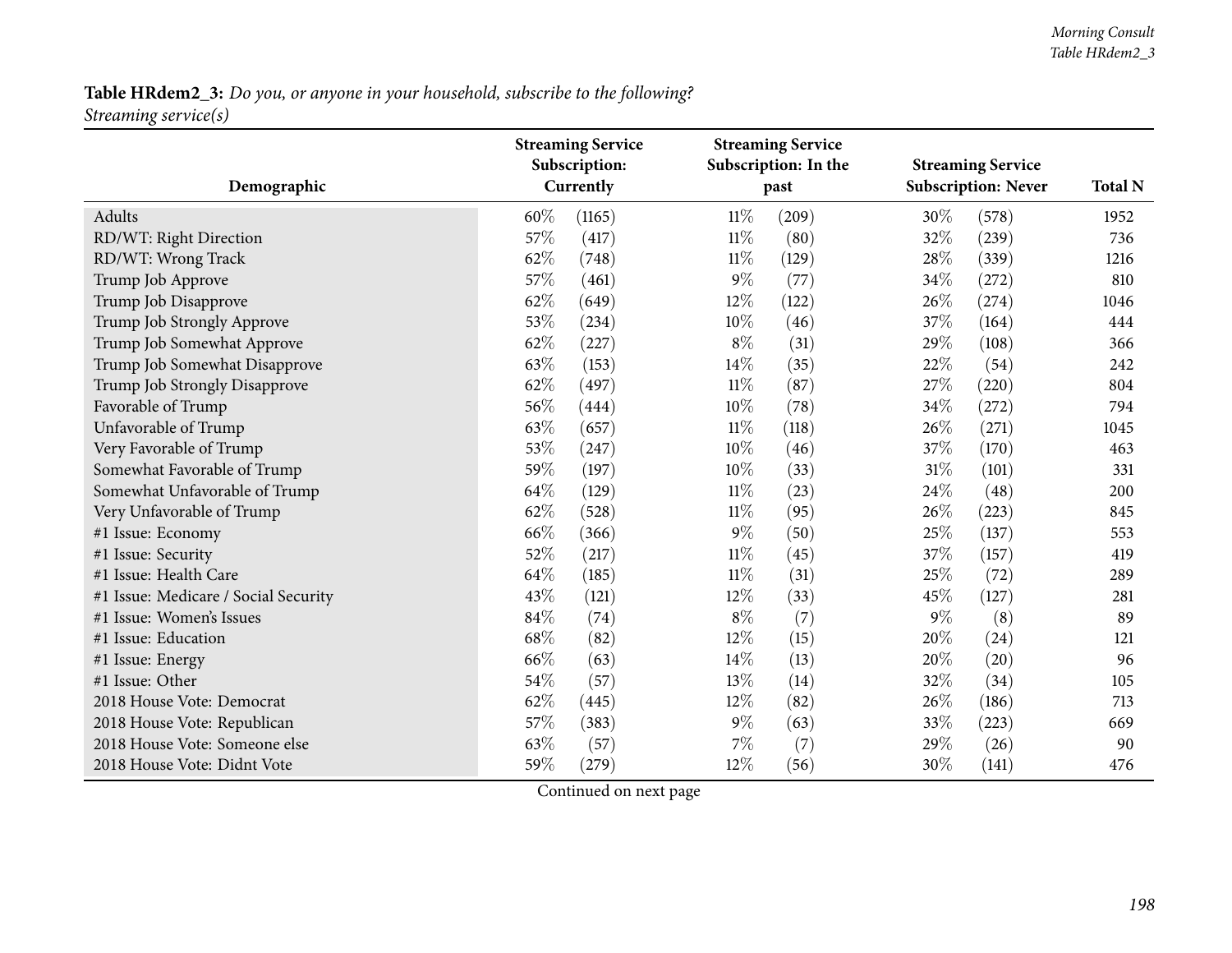|                                                | <b>Streaming Service</b><br>Subscription: |        | <b>Streaming Service</b><br>Subscription: In the |        | <b>Streaming Service</b>   |                |
|------------------------------------------------|-------------------------------------------|--------|--------------------------------------------------|--------|----------------------------|----------------|
| Demographic                                    | Currently                                 |        | past                                             |        | <b>Subscription: Never</b> | <b>Total N</b> |
| Adults                                         | 60%<br>(1165)                             | $11\%$ | (209)                                            | $30\%$ | (578)                      | 1952           |
| 2016 Vote: Hillary Clinton                     | 62%<br>(390)                              | 10%    | (63)                                             | 27%    | (171)                      | 624            |
| 2016 Vote: Donald Trump                        | 54%<br>(359)                              | 10%    | (70)                                             | 35%    | (235)                      | 664            |
| 2016 Vote: Someone else                        | 55%<br>(79)                               | 13%    | (18)                                             | 33%    | (48)                       | 145            |
| 2016 Vote: Didnt Vote                          | 65%<br>(333)                              | $11\%$ | (54)                                             | 24\%   | (122)                      | 510            |
| Voted in 2014: Yes                             | 58%<br>(737)                              | 10%    | (125)                                            | 32%    | (413)                      | 1275           |
| Voted in 2014: No                              | 63%<br>(429)                              | 12%    | (84)                                             | 24%    | (165)                      | 677            |
| 2012 Vote: Barack Obama                        | 62%<br>(459)                              | 10%    | (74)                                             | 28%    | (206)                      | 740            |
| 2012 Vote: Mitt Romney                         | 54%<br>(295)                              | 10%    | (52)                                             | 36%    | (195)                      | 542            |
| 2012 Vote: Other                               | 45%<br>(40)                               | $11\%$ | (10)                                             | 44%    | (39)                       | 88             |
| 2012 Vote: Didn't Vote                         | 64%<br>(372)                              | 13%    | (73)                                             | 24%    | (137)                      | 582            |
| 4-Region: Northeast                            | 63%<br>(218)                              | $8\%$  | (28)                                             | 29%    | (103)                      | 348            |
| 4-Region: Midwest                              | 57%<br>(255)                              | $11\%$ | (49)                                             | 32%    | (145)                      | 448            |
| 4-Region: South                                | 59%<br>(430)                              | 12%    | (90)                                             | 29%    | (209)                      | 729            |
| 4-Region: West                                 | 62%<br>(263)                              | 10%    | (42)                                             | 28%    | (121)                      | 427            |
| Watch TV Shows: Every day                      | 62%<br>(651)                              | 9%     | (94)                                             | 29%    | (299)                      | 1044           |
| Watch TV Shows: Several times per week         | 73%<br>(307)                              | $8\%$  | (34)                                             | 19%    | (79)                       | 420            |
| Watch TV Shows: About once per week            | 58%<br>(64)                               | 14%    | (15)                                             | 28%    | (31)                       | 110            |
| Watch TV Shows: Several times per month        | 53%<br>(51)                               | 22%    | (21)                                             | 25%    | (24)                       | 95             |
| Watch TV Shows: About once per month           | 45%<br>(27)                               | 22%    | (13)                                             | 33%    | (20)                       | 60             |
| Watch TV Shows: Less often than once per month | 44%<br>(32)                               | 22%    | (16)                                             | 34%    | (25)                       | 74             |
| Watch TV Shows: Never                          | 23%<br>(34)                               | 10%    | (15)                                             | 67%    | (100)                      | 149            |
| Watch Movies: Every day                        | 76%<br>(259)                              | $7\%$  | (25)                                             | 16%    | (56)                       | 339            |
| Watch Movies: Several times per week           | 73%<br>(361)                              | 7%     | (35)                                             | 20%    | (101)                      | 497            |
| Watch Movies: About once per week              | 66%<br>(216)                              | $11\%$ | (37)                                             | 22%    | (73)                       | 326            |
| Watch Movies: Several times per month          | 59%<br>(153)                              | 15%    | (39)                                             | 26%    | (68)                       | 260            |
| Watch Movies: About once per month             | 46%<br>(91)                               | 16%    | (31)                                             | 38%    | (75)                       | 198            |
| Watch Movies: Less often than once per month   | 35%<br>(58)                               | 18%    | (29)                                             | 47%    | (77)                       | 164            |
| Watch Movies: Never                            | 17%<br>(28)                               | $7\%$  | (12)                                             | 76%    | (127)                      | 168            |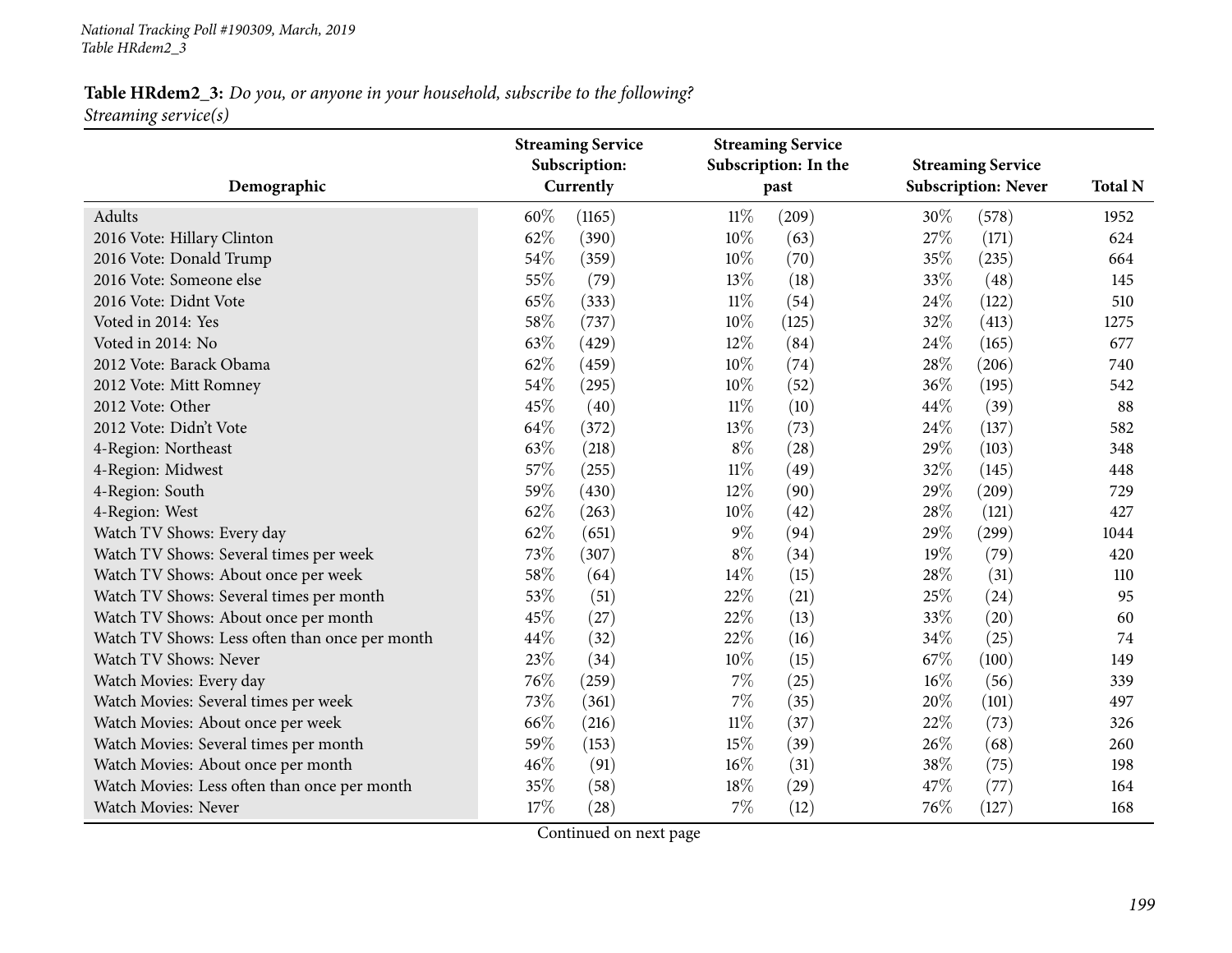| Demographic                                           |                                 | <b>Streaming Service</b><br>Subscription:<br>Currently |        | <b>Streaming Service</b><br>Subscription: In the<br>past |                               | <b>Streaming Service</b><br><b>Subscription: Never</b> | <b>Total N</b> |
|-------------------------------------------------------|---------------------------------|--------------------------------------------------------|--------|----------------------------------------------------------|-------------------------------|--------------------------------------------------------|----------------|
|                                                       |                                 |                                                        |        |                                                          |                               |                                                        |                |
| <b>Adults</b>                                         | 60%                             | (1165)                                                 | $11\%$ | (209)                                                    | 30\%                          | (578)                                                  | 1952           |
| Watch Sporting Events: Every day                      | 70%                             | (118)                                                  | 14%    | (23)                                                     | $16\%$                        | (27)                                                   | 168            |
| Watch Sporting Events: Several times per week         | 65%                             | (184)                                                  | $8\%$  | (24)                                                     | 27%                           | (77)                                                   | 285            |
| Watch Sporting Events: About once per week            | 61\%                            | (154)                                                  | 10%    | (24)                                                     | 30%                           | (75)                                                   | 253            |
| Watch Sporting Events: Several times per month        | 56%                             | (106)                                                  | 16%    | (29)                                                     | 28%                           | (53)                                                   | 188            |
| Watch Sporting Events: About once per month           | 60%                             | (92)                                                   | 10%    | (16)                                                     | 30%                           | (47)                                                   | 155            |
| Watch Sporting Events: Less often than once per month | 58%                             | (180)                                                  | 13%    | (40)                                                     | 30%                           | (93)                                                   | 313            |
| Watch Sporting Events: Never                          | 56%                             | (332)                                                  | $9\%$  | (53)                                                     | 35%                           | (206)                                                  | 591            |
| Cable Subscription: Currently                         | 60%                             | (580)                                                  | 10%    | (97)                                                     | 30%                           | (292)                                                  | 969            |
| Cable Subscription: In the past                       | 65%                             | (456)                                                  | 13%    | (92)                                                     | 22%                           | (151)                                                  | 699            |
| Cable Subscription: Never                             | 46%                             | (129)                                                  | $7\%$  | (20)                                                     | 48%                           | (135)                                                  | 283            |
| Satellite TV Subscription: Currently                  | 58%                             | (286)                                                  | $12\%$ | (60)                                                     | 29%                           | (144)                                                  | 489            |
| Satellite TV Subscription: In the past                | 68%                             | (372)                                                  | 14%    | (77)                                                     | 17%                           | (95)                                                   | 545            |
| Satellite TV Subscription: Never                      | 55%                             | (507)                                                  | $8\%$  | (72)                                                     | 37\%                          | (339)                                                  | 918            |
| Streaming Service Subscription: Currently             | 100%                            | (1165)                                                 |        | (0)                                                      |                               | (0)                                                    | 1165           |
| Streaming Service Subscription: In the past           | $\hspace{0.1mm}-\hspace{0.1mm}$ | (0)                                                    | 100%   | (209)                                                    | $\overbrace{\phantom{aaaaa}}$ | (0)                                                    | 209            |
| Streaming Service Subscription: Never                 |                                 | (0)                                                    |        | (0)                                                      | 100%                          | (578)                                                  | 578            |
| Film: An avid fan                                     | 74%                             | (503)                                                  | $9\%$  | (61)                                                     | 17%                           | (117)                                                  | 681            |
| Film: A casual fan                                    | 56%                             | (589)                                                  | 12%    | (125)                                                    | 32%                           | (335)                                                  | 1049           |
| Film: Not a fan                                       | 33%                             | (73)                                                   | 10%    | (23)                                                     | 57%                           | (126)                                                  | 222            |
| Television: An avid fan                               | 63%                             | (614)                                                  | 10%    | (99)                                                     | 27\%                          | (260)                                                  | 973            |
| Television: A casual fan                              | 59%                             | (501)                                                  | $11\%$ | (93)                                                     | 30%                           | (258)                                                  | 852            |
| Television: Not a fan                                 | 39%                             | (50)                                                   | 14%    | (18)                                                     | 47%                           | (60)                                                   | 128            |
| Music: An avid fan                                    | 68%                             | (682)                                                  | 10%    | (104)                                                    | $21\%$                        | (213)                                                  | 998            |
| Music: A casual fan                                   | 52%                             | (445)                                                  | 12%    | (100)                                                    | 36%                           | (304)                                                  | 849            |
| Music: Not a fan                                      | 37%                             | (38)                                                   | $4\%$  | (5)                                                      | 59%                           | (61)                                                   | 104            |
| Fashion: An avid fan                                  | 70%                             | (203)                                                  | 10%    | (30)                                                     | 20%                           | (57)                                                   | 290            |
| Fashion: A casual fan                                 | 62%                             | (471)                                                  | $12\%$ | (90)                                                     | 26%                           | (201)                                                  | 762            |
| Fashion: Not a fan                                    | 55%                             | (492)                                                  | 10%    | (88)                                                     | $36\%$                        | (319)                                                  | 900            |

*Note:* Row proportions may total to larger than one-hundred percen<sup>t</sup> due to rounding. For more information visit [MorningConsultIntelligence.com](https://morningconsultintelligence.com).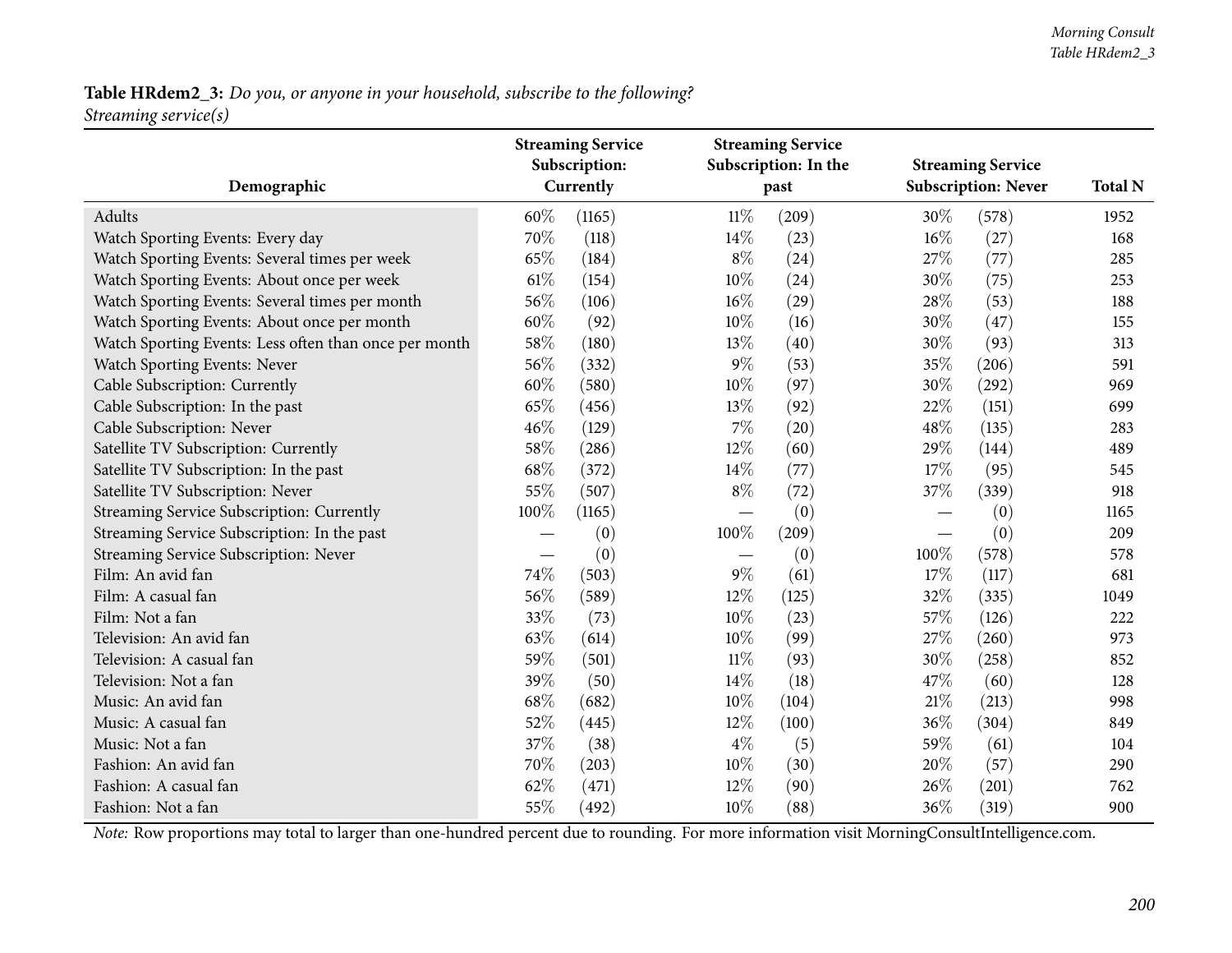Table HRdem3\_1: In general, what kind of fan do you consider yourself of the following? *Film*

| Demographic              | Film: An avid fan | Film: A casual fan         | Film: Not a fan | <b>Total N</b> |
|--------------------------|-------------------|----------------------------|-----------------|----------------|
| Adults                   | 35%<br>(681)      | 54\%<br>(1049)             | $11\%$<br>(222) | 1952           |
| Gender: Male             | 38%<br>(348)      | $51\%$<br>(464)            | $11\%$<br>(102) | 914            |
| Gender: Female           | 32%<br>(333)      | 56%<br>(585)               | $12\%$<br>(120) | 1038           |
| Age: 18-29               | 44%<br>(152)      | 45%<br>(156)               | $11\%$<br>(40)  | 348            |
| Age: 30-44               | 42%<br>(186)      | $51\%$<br>(224)            | $7\%$<br>(29)   | 439            |
| Age: 45-54               | 36%<br>(123)      | 53\%<br>(182)              | $11\%$<br>(37)  | 341            |
| Age: 55-64               | 30%<br>(112)      | 58%<br>(215)               | $11\%$<br>(42)  | 369            |
| Age: 65+                 | 24\%<br>(108)     | 60%<br>(272)               | $16\%$<br>(74)  | 454            |
| Generation Z: 18-21      | 39%<br>(46)       | 44\%<br>(51)               | $16\%$<br>(19)  | 116            |
| Millennial: Age 22-37    | 43%<br>(207)      | 49%<br>(232)               | $8\%$<br>(39)   | 478            |
| Generation X: Age 38-53  | 39%<br>(195)      | 52%<br>(258)               | $9\%$<br>(44)   | 498            |
| Boomers: Age 54-72       | 29%<br>(211)      | 59%<br>(432)               | 13%<br>(93)     | 736            |
| PID: Dem (no lean)       | 40%<br>(267)      | 52\%<br>(347)              | $9\%$<br>(59)   | 674            |
| PID: Ind (no lean)       | 32%<br>(208)      | 55%<br>(360)               | (91)<br>$14\%$  | 659            |
| PID: Rep (no lean)       | 33%<br>(205)      | 55%<br>(342)               | (71)<br>$12\%$  | 619            |
| PID/Gender: Dem Men      | 46%<br>(128)      | 47%<br>(133)               | $7\%$<br>(20)   | 282            |
| PID/Gender: Dem Women    | 35%<br>(139)      | 55%<br>(214)               | $10\%$<br>(39)  | 392            |
| PID/Gender: Ind Men      | 33%<br>(104)      | 54\%<br>(169)              | 13\%<br>(39)    | 313            |
| PID/Gender: Ind Women    | 30%<br>(104)      | 55%<br>(191)               | 15\%<br>(52)    | 347            |
| PID/Gender: Rep Men      | 36%<br>(115)      | $51\%$<br>(162)            | 13\%<br>(42)    | 319            |
| PID/Gender: Rep Women    | 30%<br>(90)       | 60%<br>(180)               | $10\%$<br>(29)  | 299            |
| Ideo: Liberal (1-3)      | 44\%<br>(270)     | 48\%<br>(297)              | $8\%$<br>(47)   | 614            |
| Ideo: Moderate (4)       | 36%<br>(151)      | 53%<br>$\left( 222\right)$ | $11\%$<br>(46)  | 419            |
| Ideo: Conservative (5-7) | 27%<br>(187)      | $61\%$<br>(421)            | 13\%<br>(88)    | 695            |
| Educ: < College          | 35%<br>(426)      | 53%<br>(645)               | 13\%<br>(156)   | 1228           |
| Educ: Bachelors degree   | 38%<br>(175)      | $54\%$<br>(249)            | $8\%$<br>(38)   | 462            |
| Educ: Post-grad          | 30%<br>(79)       | 59%<br>(156)               | $11\%$<br>(28)  | 263            |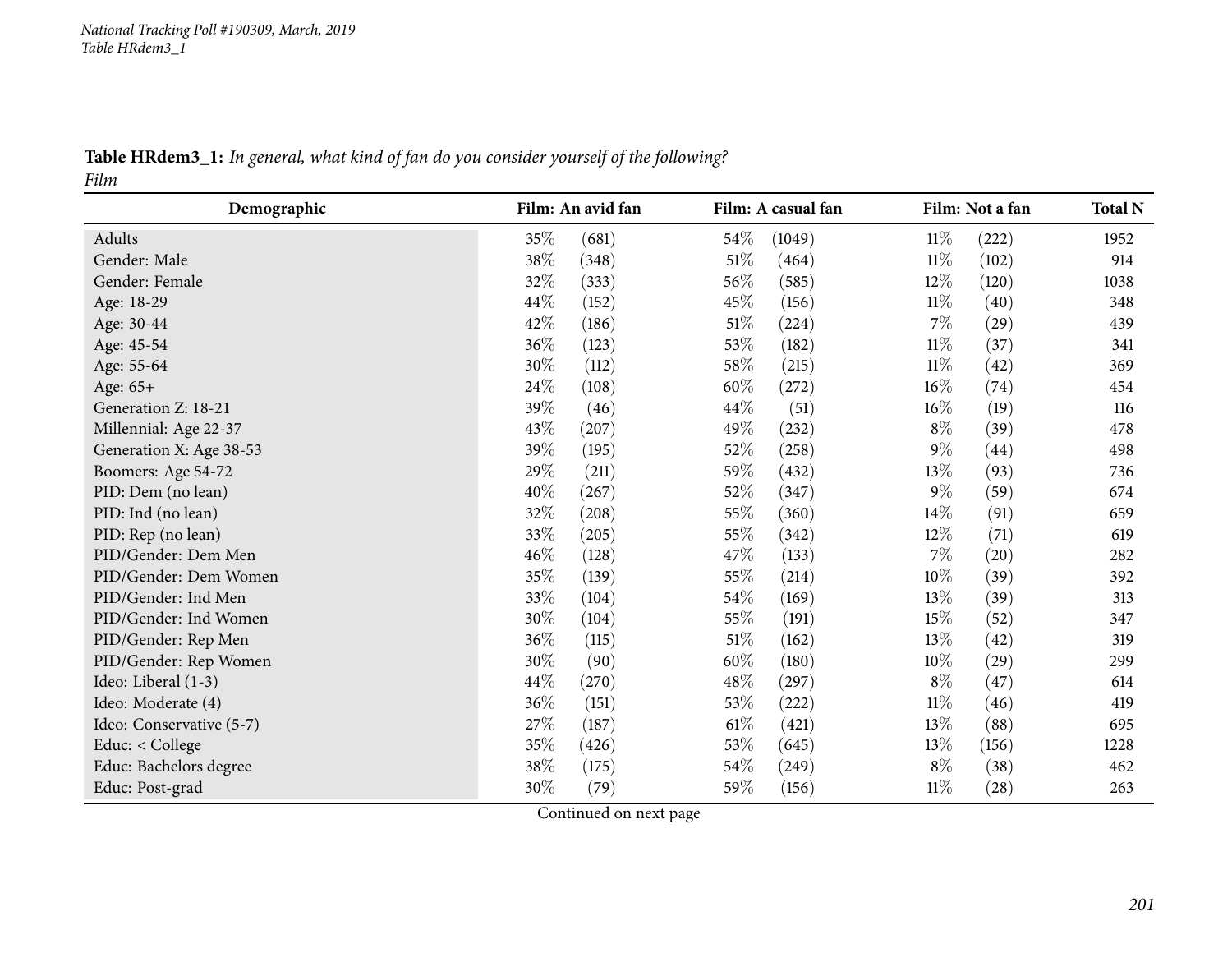Table HRdem3\_1: In general, what kind of fan do you consider yourself of the following? *Film*

| Demographic                 | Film: An avid fan | Film: A casual fan | Film: Not a fan | <b>Total N</b> |
|-----------------------------|-------------------|--------------------|-----------------|----------------|
| Adults                      | 35%<br>(681)      | 54\%<br>(1049)     | $11\%$<br>(222) | 1952           |
| Income: Under 50k           | 34%<br>(364)      | 53%<br>(561)       | 13%<br>(139)    | 1065           |
| Income: 50k-100k            | 35%<br>(218)      | 56%<br>(343)       | $9\%$<br>(55)   | 616            |
| Income: 100k+               | 36%<br>(99)       | 53%<br>(145)       | 10%<br>(28)     | 272            |
| Ethnicity: White            | 33%<br>(520)      | 55%<br>(875)       | 12%<br>(184)    | 1579           |
| Ethnicity: Hispanic         | 44%<br>(84)       | 46%<br>(86)        | 10%<br>(19)     | 189            |
| Ethnicity: Afr. Am.         | 45%<br>(112)      | 44\%<br>(110)      | $10\%$<br>(25)  | 248            |
| Ethnicity: Other            | 38%<br>(48)       | 51\%<br>(65)       | $10\%$<br>(13)  | 126            |
| Relig: Protestant           | 29%<br>(139)      | $61\%$<br>(289)    | 10%<br>(49)     | 477            |
| Relig: Roman Catholic       | 35%<br>(127)      | 53%<br>(195)       | 12%<br>(43)     | 364            |
| Relig: Something Else       | 39%<br>(73)       | $51\%$<br>(97)     | 10%<br>(19)     | 189            |
| Relig: Jewish               | 45%<br>(19)       | 47\%<br>(20)       | $7\%$<br>(3)    | 42             |
| Relig: Evangelical          | 34%<br>(239)      | 55%<br>(389)       | $11\%$<br>(79)  | 707            |
| Relig: Non-Evang. Catholics | 31%<br>(100)      | 59%<br>(192)       | 10%<br>(31)     | 324            |
| Relig: All Christian        | 33%<br>(339)      | 56%<br>(581)       | $11\%$<br>(111) | 1030           |
| Relig: All Non-Christian    | 40%<br>(88)       | 45%<br>(98)        | 15%<br>(34)     | 219            |
| Community: Urban            | 38%<br>(176)      | $51\%$<br>(236)    | $11\%$<br>(48)  | 460            |
| Community: Suburban         | 37%<br>(332)      | 53%<br>(473)       | $10\%$<br>(87)  | 892            |
| Community: Rural            | 29%<br>(173)      | 57%<br>(341)       | 14%<br>(87)     | 601            |
| Employ: Private Sector      | 38%<br>(221)      | 53%<br>(303)       | $9\%$<br>(51)   | 575            |
| Employ: Government          | 37%<br>(45)       | 54\%<br>(65)       | $9\%$<br>(11)   | 121            |
| Employ: Self-Employed       | 37%<br>(69)       | 50%<br>(93)        | 14%<br>(26)     | 187            |
| Employ: Homemaker           | 33%<br>(54)       | 55%<br>(90)        | $11\%$<br>(18)  | 162            |
| Employ: Student             | 41%<br>(31)       | 52%<br>(39)        | $8\%$<br>(6)    | 76             |
| Employ: Retired             | 26%<br>(133)      | 59%<br>(305)       | 15%<br>(79)     | 518            |
| Employ: Unemployed          | 38%<br>(59)       | 49%<br>(76)        | 13%<br>(19)     | 155            |
| Employ: Other               | 44%<br>(68)       | 49%<br>(77)        | $7\%$<br>(12)   | 157            |
| Military HH: Yes            | 35%<br>(130)      | 54\%<br>(197)      | $11\%$<br>(39)  | 365            |
| Military HH: No             | 35%<br>(551)      | 54\%<br>(852)      | 12%<br>(184)    | 1587           |
| RD/WT: Right Direction      | 34%<br>(248)      | 54\%<br>(397)      | 12%<br>(91)     | 736            |
| RD/WT: Wrong Track          | 36%<br>(433)      | 54\%<br>(652)      | 11%<br>(131)    | 1216           |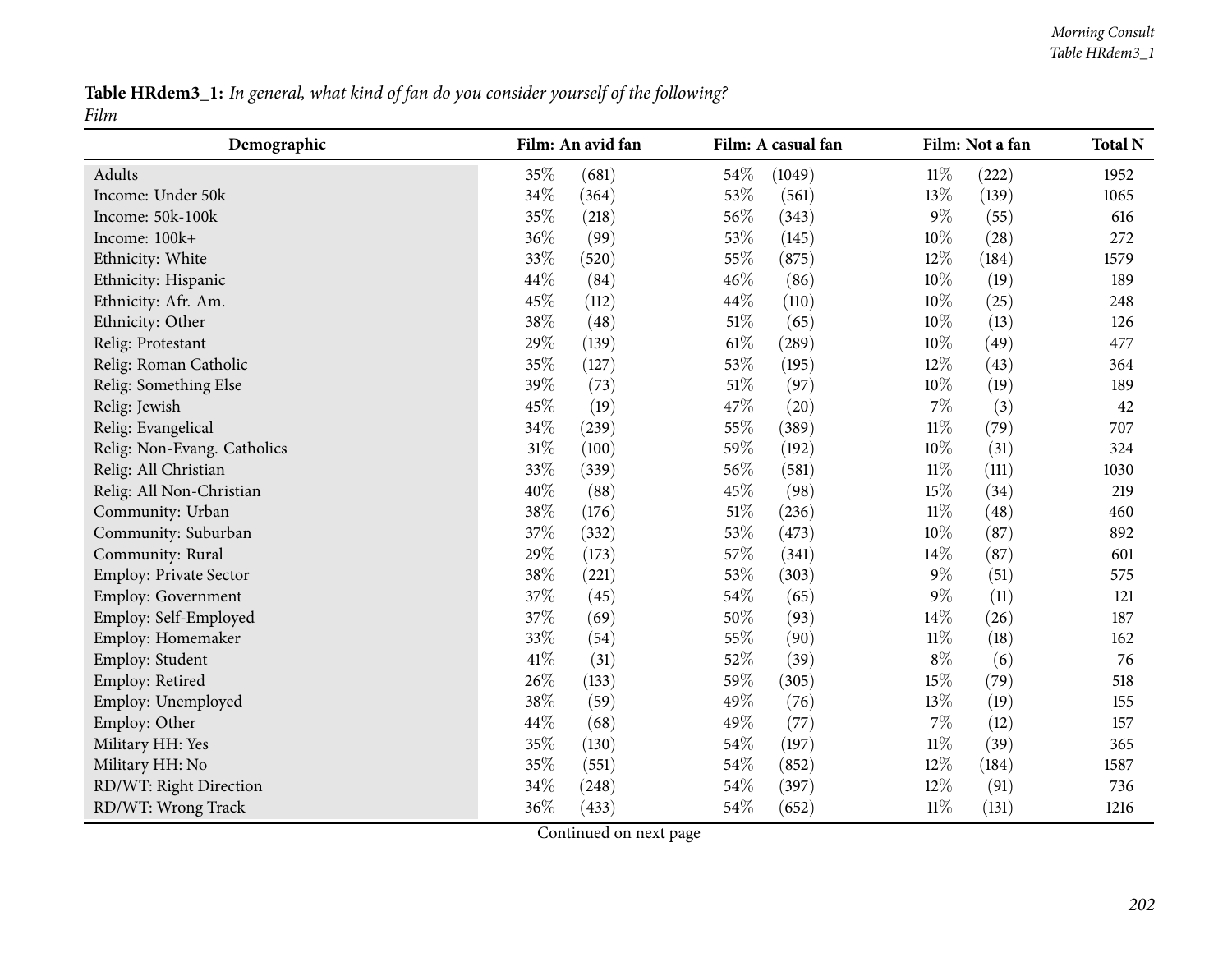| Demographic                          |        | Film: An avid fan |        | Film: A casual fan |        | Film: Not a fan | <b>Total N</b> |
|--------------------------------------|--------|-------------------|--------|--------------------|--------|-----------------|----------------|
| Adults                               | 35%    | (681)             | $54\%$ | (1049)             | $11\%$ | (222)           | 1952           |
| Trump Job Approve                    | 31%    | (248)             | 57%    | (462)              | 12%    | (100)           | 810            |
| Trump Job Disapprove                 | 38%    | (402)             | 52%    | (546)              | 9%     | (98)            | 1046           |
| Trump Job Strongly Approve           | 30%    | (135)             | 55%    | (244)              | $15\%$ | (65)            | 444            |
| Trump Job Somewhat Approve           | 31%    | (114)             | 59%    | (218)              | $9\%$  | (35)            | 366            |
| Trump Job Somewhat Disapprove        | 37%    | (90)              | 53%    | (129)              | $9\%$  | (23)            | 242            |
| Trump Job Strongly Disapprove        | 39%    | (312)             | 52%    | (417)              | $9\%$  | (75)            | 804            |
| Favorable of Trump                   | 30%    | (239)             | 57%    | (456)              | 13%    | (99)            | 794            |
| Unfavorable of Trump                 | 39%    | (405)             | 52%    | (548)              | $9\%$  | (91)            | 1045           |
| Very Favorable of Trump              | $31\%$ | (145)             | 54%    | (252)              | 14\%   | (66)            | 463            |
| Somewhat Favorable of Trump          | 28%    | (94)              | 62%    | (204)              | 10%    | (34)            | 331            |
| Somewhat Unfavorable of Trump        | 37%    | (73)              | 53%    | (106)              | 10%    | (21)            | 200            |
| Very Unfavorable of Trump            | 39%    | (332)             | 52%    | (442)              | $8\%$  | (71)            | 845            |
| #1 Issue: Economy                    | 35%    | (191)             | 55%    | (307)              | 10%    | (55)            | 553            |
| #1 Issue: Security                   | 30%    | (125)             | 57%    | (239)              | 13%    | (55)            | 419            |
| #1 Issue: Health Care                | 43%    | (124)             | 47\%   | (134)              | $10\%$ | (30)            | 289            |
| #1 Issue: Medicare / Social Security | 27%    | (75)              | 57%    | (160)              | $16\%$ | (45)            | 281            |
| #1 Issue: Women's Issues             | 51%    | (46)              | 41\%   | (37)               | $7\%$  | (6)             | 89             |
| #1 Issue: Education                  | 42%    | (51)              | 47%    | (57)               | $11\%$ | (14)            | 121            |
| #1 Issue: Energy                     | 37%    | (36)              | 55%    | (52)               | $8\%$  | (8)             | 96             |
| #1 Issue: Other                      | 31%    | (33)              | 60%    | (63)               | $9\%$  | (9)             | 105            |
| 2018 House Vote: Democrat            | 41\%   | (293)             | 51%    | (362)              | $8\%$  | (58)            | 713            |
| 2018 House Vote: Republican          | 30%    | (202)             | 57%    | (382)              | 13\%   | (85)            | 669            |
| 2018 House Vote: Someone else        | 22%    | (20)              | 66%    | (59)               | 12%    | (11)            | 90             |
| 2018 House Vote: Didnt Vote          | 35%    | (166)             | 51%    | (244)              | 14%    | (67)            | 476            |
| 2016 Vote: Hillary Clinton           | 41%    | (259)             | 50%    | (313)              | $8\%$  | (52)            | 624            |
| 2016 Vote: Donald Trump              | 29%    | (195)             | 57%    | (381)              | 13%    | (88)            | 664            |
| 2016 Vote: Someone else              | 28%    | (41)              | 59%    | (86)               | 13%    | (19)            | 145            |
| 2016 Vote: Didnt Vote                | 36%    | (184)             | 51%    | (262)              | 13%    | (64)            | 510            |
| Voted in 2014: Yes                   | 34%    | (437)             | 55%    | (703)              | $11\%$ | (135)           | 1275           |
| Voted in 2014: No                    | 36%    | (243)             | 51%    | (347)              | 13%    | (87)            | 677            |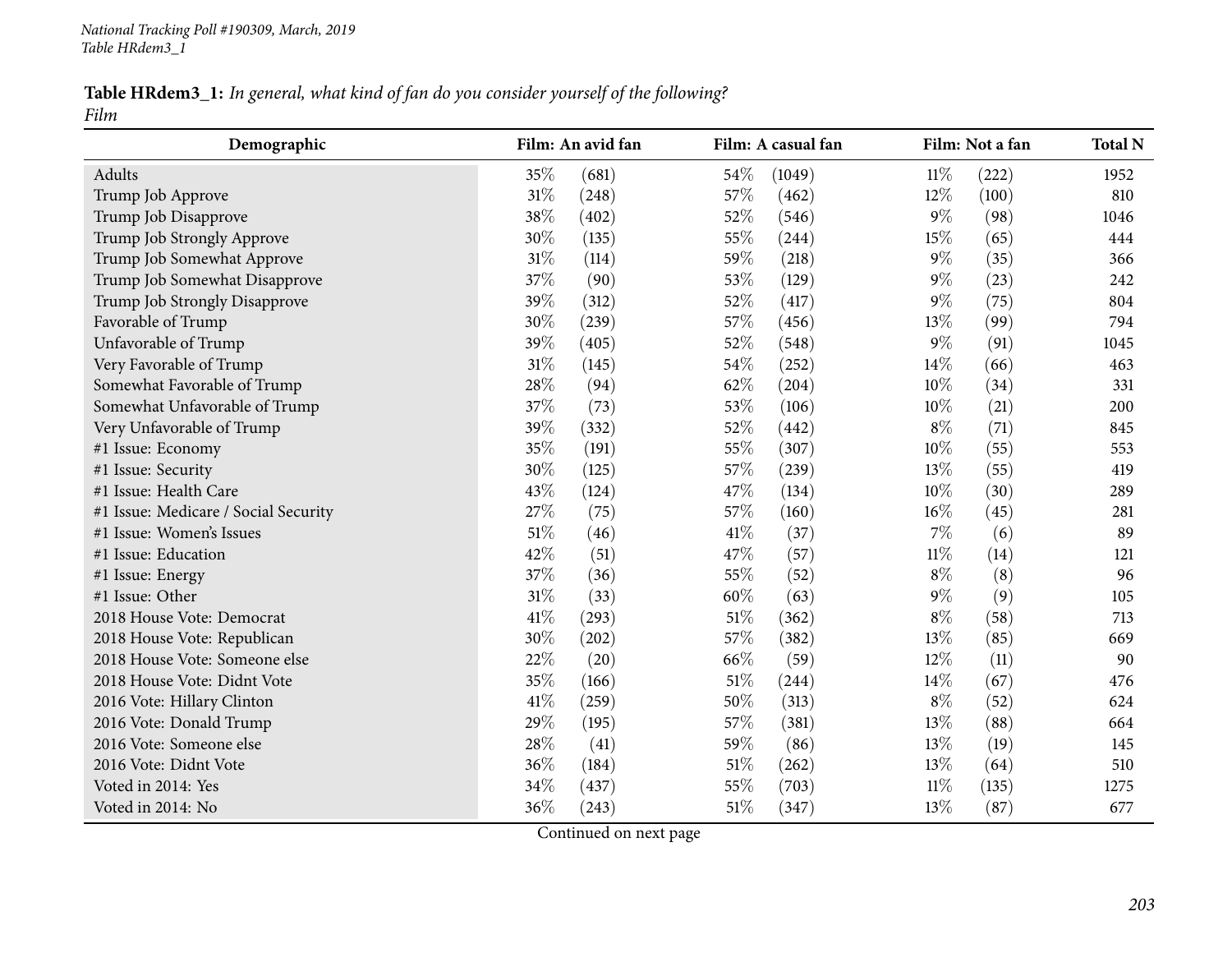| Demographic                                           |        | Film: An avid fan |        | Film: A casual fan |        | Film: Not a fan | <b>Total N</b> |
|-------------------------------------------------------|--------|-------------------|--------|--------------------|--------|-----------------|----------------|
| Adults                                                | 35%    | (681)             | 54%    | (1049)             | $11\%$ | (222)           | 1952           |
| 2012 Vote: Barack Obama                               | 41%    | (303)             | 50%    | (370)              | $9\%$  | (66)            | 740            |
| 2012 Vote: Mitt Romney                                | 26%    | (140)             | 62%    | (335)              | 12%    | (67)            | 542            |
| 2012 Vote: Other                                      | 24%    | (21)              | 59%    | (52)               | 17%    | (15)            | 88             |
| 2012 Vote: Didn't Vote                                | 37%    | (216)             | 50%    | (292)              | 13\%   | (74)            | 582            |
| 4-Region: Northeast                                   | 38%    | (132)             | $51\%$ | (178)              | $11\%$ | (38)            | 348            |
| 4-Region: Midwest                                     | 33%    | (147)             | 58%    | (260)              | $9\%$  | (42)            | 448            |
| 4-Region: South                                       | 34%    | (251)             | 52%    | (379)              | 14%    | (99)            | 729            |
| 4-Region: West                                        | 36%    | (152)             | 54%    | (232)              | $10\%$ | (43)            | 427            |
| Watch TV Shows: Every day                             | 40%    | (422)             | $51\%$ | (530)              | $9\%$  | (92)            | 1044           |
| Watch TV Shows: Several times per week                | 36%    | (151)             | 57%    | (241)              | $7\%$  | (28)            | 420            |
| Watch TV Shows: About once per week                   | 30%    | (33)              | 57%    | (63)               | 13\%   | (14)            | 110            |
| Watch TV Shows: Several times per month               | 21%    | (20)              | 59%    | (56)               | 19%    | (18)            | 95             |
| Watch TV Shows: About once per month                  | 25%    | (15)              | 65%    | (38)               | $11\%$ | (6)             | 60             |
| Watch TV Shows: Less often than once per month        | 20%    | (15)              | 56%    | (42)               | 24\%   | (18)            | 74             |
| Watch TV Shows: Never                                 | 17%    | (25)              | 53%    | (79)               | $31\%$ | (46)            | 149            |
| Watch Movies: Every day                               | 62%    | (211)             | 32%    | (109)              | $5\%$  | (19)            | 339            |
| Watch Movies: Several times per week                  | 47%    | (236)             | 47%    | (235)              | $5\%$  | (26)            | 497            |
| Watch Movies: About once per week                     | 30%    | (97)              | 62%    | (202)              | $8\%$  | (27)            | 326            |
| Watch Movies: Several times per month                 | 25%    | (64)              | 70%    | (181)              | $6\%$  | (15)            | 260            |
| Watch Movies: About once per month                    | 19%    | (38)              | 64%    | (126)              | 17%    | (34)            | 198            |
| Watch Movies: Less often than once per month          | $11\%$ | (19)              | 67%    | (110)              | 21\%   | (35)            | 164            |
| Watch Movies: Never                                   | $9\%$  | (15)              | $51\%$ | (86)               | 40%    | (66)            | 168            |
| Watch Sporting Events: Every day                      | 53%    | (89)              | 39%    | (65)               | $8\%$  | (14)            | 168            |
| Watch Sporting Events: Several times per week         | 38%    | (107)             | 55%    | (156)              | $8\%$  | (22)            | 285            |
| Watch Sporting Events: About once per week            | 42%    | (107)             | 49%    | (123)              | $9\%$  | (23)            | 253            |
| Watch Sporting Events: Several times per month        | 23%    | (43)              | 64%    | (121)              | 13\%   | (24)            | 188            |
| Watch Sporting Events: About once per month           | 34%    | (53)              | 54\%   | (84)               | $11\%$ | (18)            | 155            |
| Watch Sporting Events: Less often than once per month | 29%    | (90)              | 60%    | (187)              | $11\%$ | (36)            | 313            |
| Watch Sporting Events: Never                          | 32%    | (191)             | 53%    | (314)              | 15%    | (86)            | 591            |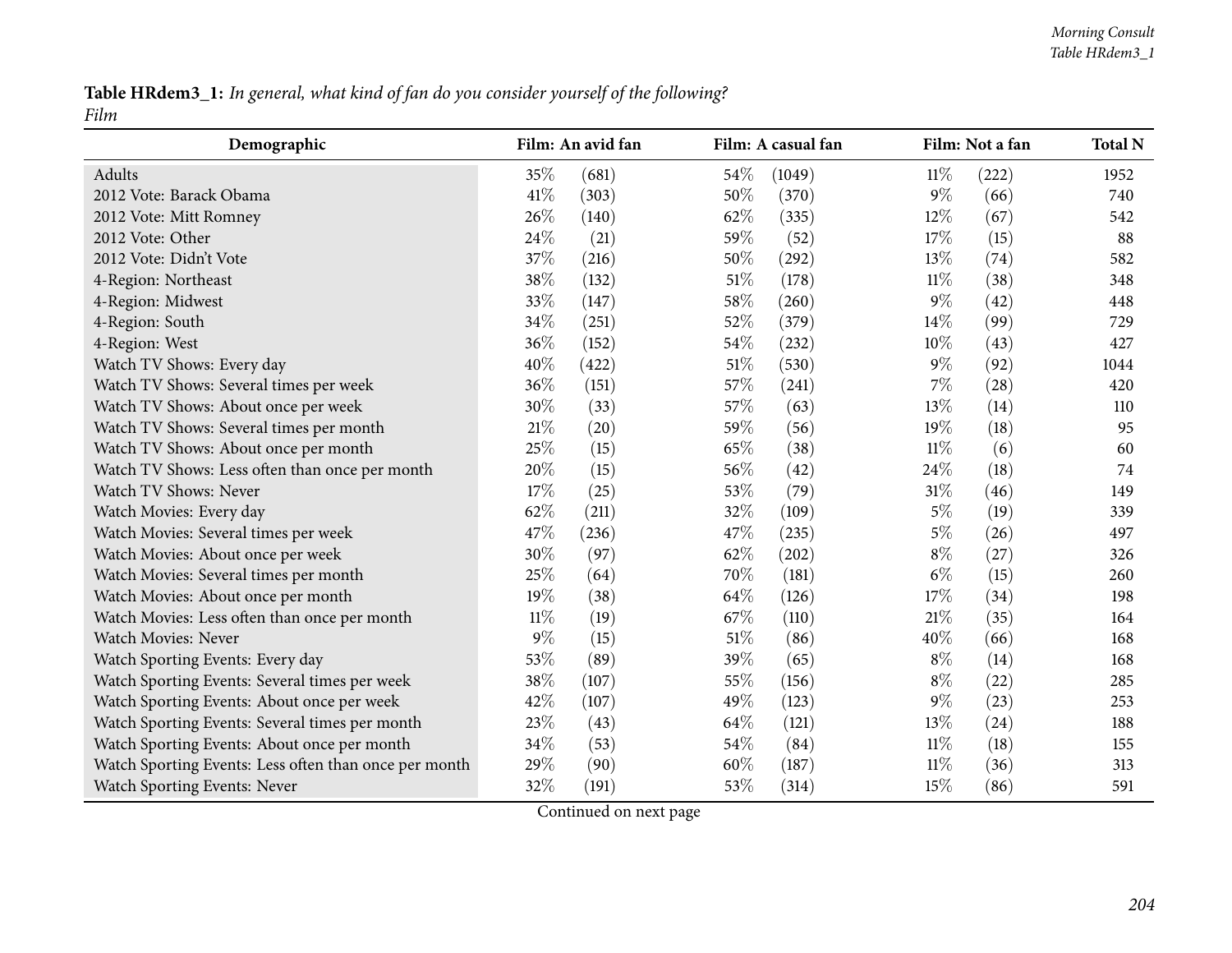| Demographic                                 |        | Film: An avid fan |        | Film: A casual fan |        | Film: Not a fan | <b>Total N</b> |
|---------------------------------------------|--------|-------------------|--------|--------------------|--------|-----------------|----------------|
| Adults                                      | 35%    | (681)             | $54\%$ | (1049)             | $11\%$ | (222)           | 1952           |
| Cable Subscription: Currently               | 38%    | (370)             | 52%    | (502)              | 10%    | (98)            | 969            |
| Cable Subscription: In the past             | 34\%   | (239)             | 57\%   | (400)              | $9\%$  | (60)            | 699            |
| Cable Subscription: Never                   | 25\%   | (72)              | 52\%   | (147)              | 23\%   | (64)            | 283            |
| Satellite TV Subscription: Currently        | 36%    | (175)             | $54\%$ | (264)              | $10\%$ | (50)            | 489            |
| Satellite TV Subscription: In the past      | 40\%   | (218)             | 52%    | (282)              | $8\%$  | (45)            | 545            |
| Satellite TV Subscription: Never            | $31\%$ | (288)             | 55\%   | (504)              | $14\%$ | (127)           | 918            |
| Streaming Service Subscription: Currently   | 43%    | (503)             | 51%    | (589)              | $6\%$  | (73)            | 1165           |
| Streaming Service Subscription: In the past | 29%    | (61)              | 60\%   | (125)              | $11\%$ | (23)            | 209            |
| Streaming Service Subscription: Never       | 20%    | (117)             | 58\%   | (335)              | 22\%   | (126)           | 578            |
| Film: An avid fan                           | 100%   | (681)             |        | (0)                |        | (0)             | 681            |
| Film: A casual fan                          |        | (0)               | 100%   | (1049)             |        | (0)             | 1049           |
| Film: Not a fan                             |        | (0)               |        | (0)                | 100%   | (222)           | 222            |
| Television: An avid fan                     | 54%    | (521)             | 40%    | (385)              | $7\%$  | (67)            | 973            |
| Television: A casual fan                    | 17%    | (148)             | 72%    | (613)              | $11\%$ | (91)            | 852            |
| Television: Not a fan                       | $9\%$  | (12)              | $41\%$ | (52)               | 50%    | (64)            | 128            |
| Music: An avid fan                          | $51\%$ | (510)             | 43\%   | (427)              | $6\%$  | (62)            | 998            |
| Music: A casual fan                         | 19%    | (164)             | 68%    | (581)              | 12%    | (104)           | 849            |
| Music: Not a fan                            | $6\%$  | (7)               | 40%    | (41)               | 54\%   | (56)            | 104            |
| Fashion: An avid fan                        | 59%    | (173)             | $36\%$ | (103)              | $5\%$  | (14)            | 290            |
| Fashion: A casual fan                       | 36%    | (277)             | 55%    | (422)              | $8\%$  | (63)            | 762            |
| Fashion: Not a fan                          | 26\%   | (231)             | 58\%   | (523)              | 16%    | (145)           | 900            |

*Note:* Row proportions may total to larger than one-hundred percen<sup>t</sup> due to rounding. For more information visit [MorningConsultIntelligence.com](https://morningconsultintelligence.com).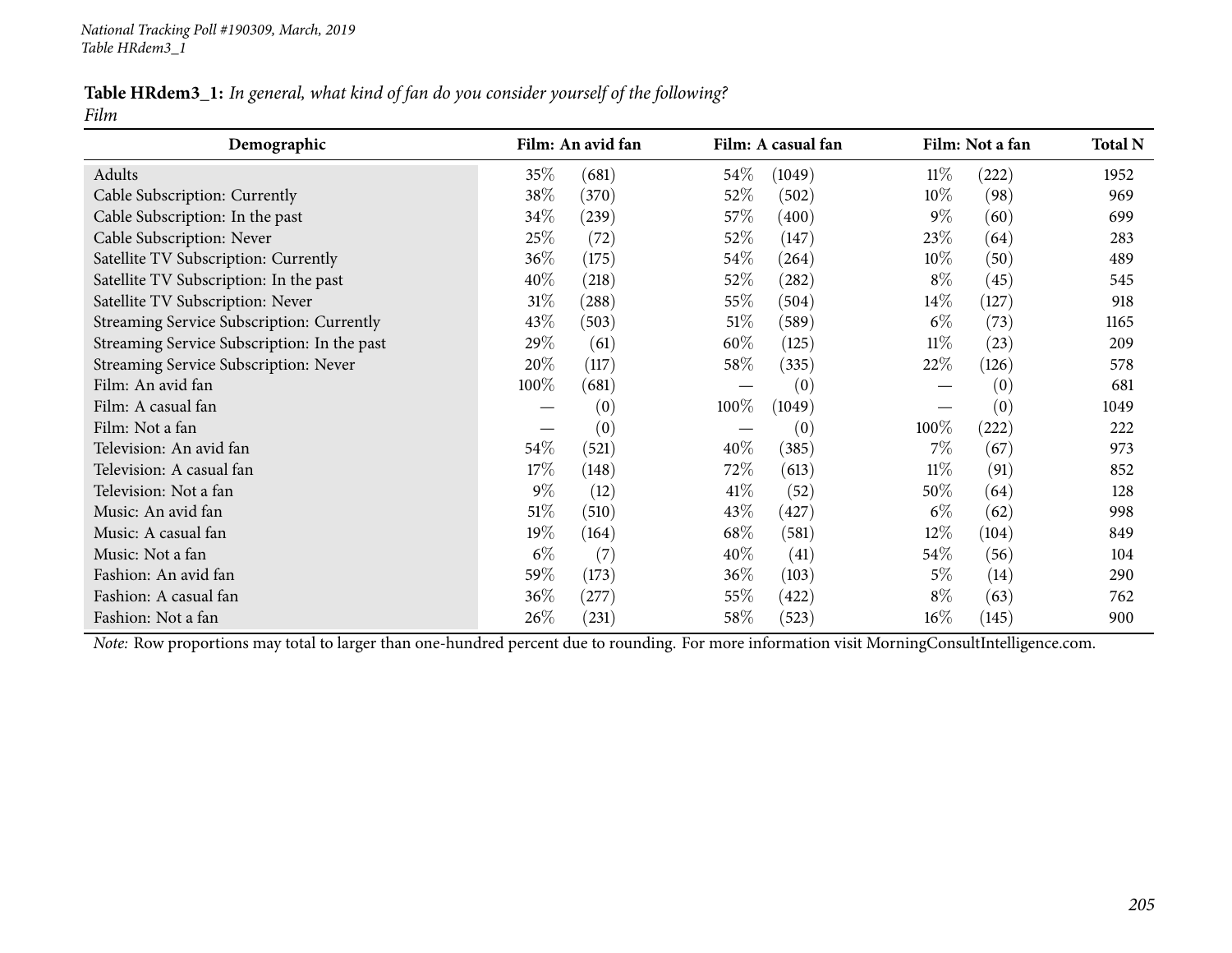|            | <b>Table HRdem3_2:</b> In general, what kind of fan do you consider yourself of the following? |
|------------|------------------------------------------------------------------------------------------------|
| Television |                                                                                                |

| Demographic              | Television: An avid fan |            |      | Television: A casual fan |       | Television: Not a fan | <b>Total N</b> |
|--------------------------|-------------------------|------------|------|--------------------------|-------|-----------------------|----------------|
| Adults                   | 50%                     | (973)      | 44\% | (852)                    | $7\%$ | (128)                 | 1952           |
| Gender: Male             | 49%                     | (450)      | 43%  | (393)                    | $8\%$ | (71)                  | 914            |
| Gender: Female           | 50%                     | (523)      | 44\% | (458)                    | $6\%$ | (57)                  | 1038           |
| Age: 18-29               | 45%                     | (157)      | 45\% | (155)                    | 10%   | (35)                  | 348            |
| Age: 30-44               | 48\%                    | (213)      | 46%  | (200)                    | $6\%$ | (27)                  | 439            |
| Age: 45-54               | 52%                     | (178)      | 42%  | (142)                    | $6\%$ | (22)                  | 341            |
| Age: 55-64               | 50%                     | (186)      | 45%  | (167)                    | $5\%$ | (17)                  | 369            |
| Age: 65+                 | 52%                     | (238)      | 41\% | (188)                    | $6\%$ | (27)                  | 454            |
| Generation Z: 18-21      | 42%                     | (48)       | 45%  | (52)                     | 14\%  | (16)                  | 116            |
| Millennial: Age 22-37    | 46%                     | (222)      | 47%  | (223)                    | $7\%$ | (33)                  | 478            |
| Generation X: Age 38-53  | 52%                     | $^{'}260)$ | 42\% | (208)                    | $6\%$ | (29)                  | 498            |
| Boomers: Age 54-72       | 52%                     | (380)      | 43%  | (317)                    | $5\%$ | (39)                  | 736            |
| PID: Dem (no lean)       | 57%                     | (382)      | 38%  | (255)                    | $5\%$ | (37)                  | 674            |
| PID: Ind (no lean)       | 43%                     | (283)      | 48\% | (317)                    | $9\%$ | (59)                  | 659            |
| PID: Rep (no lean)       | 50%                     | (307)      | 45%  | (280)                    | $5\%$ | (32)                  | 619            |
| PID/Gender: Dem Men      | 58%                     | (163)      | 36\% | (100)                    | $6\%$ | (18)                  | 282            |
| PID/Gender: Dem Women    | 56%                     | (219)      | 39%  | (154)                    | $5\%$ | (19)                  | 392            |
| PID/Gender: Ind Men      | 39%                     | (121)      | 51\% | (159)                    | 10%   | (32)                  | 313            |
| PID/Gender: Ind Women    | 47%                     | (162)      | 46%  | (158)                    | $8\%$ | (27)                  | 347            |
| PID/Gender: Rep Men      | 52%                     | (165)      | 42%  | (134)                    | $6\%$ | (20)                  | 319            |
| PID/Gender: Rep Women    | 47\%                    | (142)      | 49%  | (146)                    | $4\%$ | (12)                  | 299            |
| Ideo: Liberal (1-3)      | 55%                     | (336)      | 38%  | (236)                    | $7\%$ | (43)                  | 614            |
| Ideo: Moderate (4)       | 55%                     | (228)      | 39%  | (165)                    | $6\%$ | (26)                  | 419            |
| Ideo: Conservative (5-7) | 45%                     | (312)      | 49\% | (342)                    | $6\%$ | (41)                  | 695            |
| Educ: < College          | 52%                     | (637)      | 42\% | (515)                    | $6\%$ | (75)                  | 1228           |
| Educ: Bachelors degree   | 48\%                    | (224)      | 45%  | (208)                    | $6\%$ | (30)                  | 462            |
| Educ: Post-grad          | 42%                     | (111)      | 49\% | (128)                    | $9\%$ | (23)                  | 263            |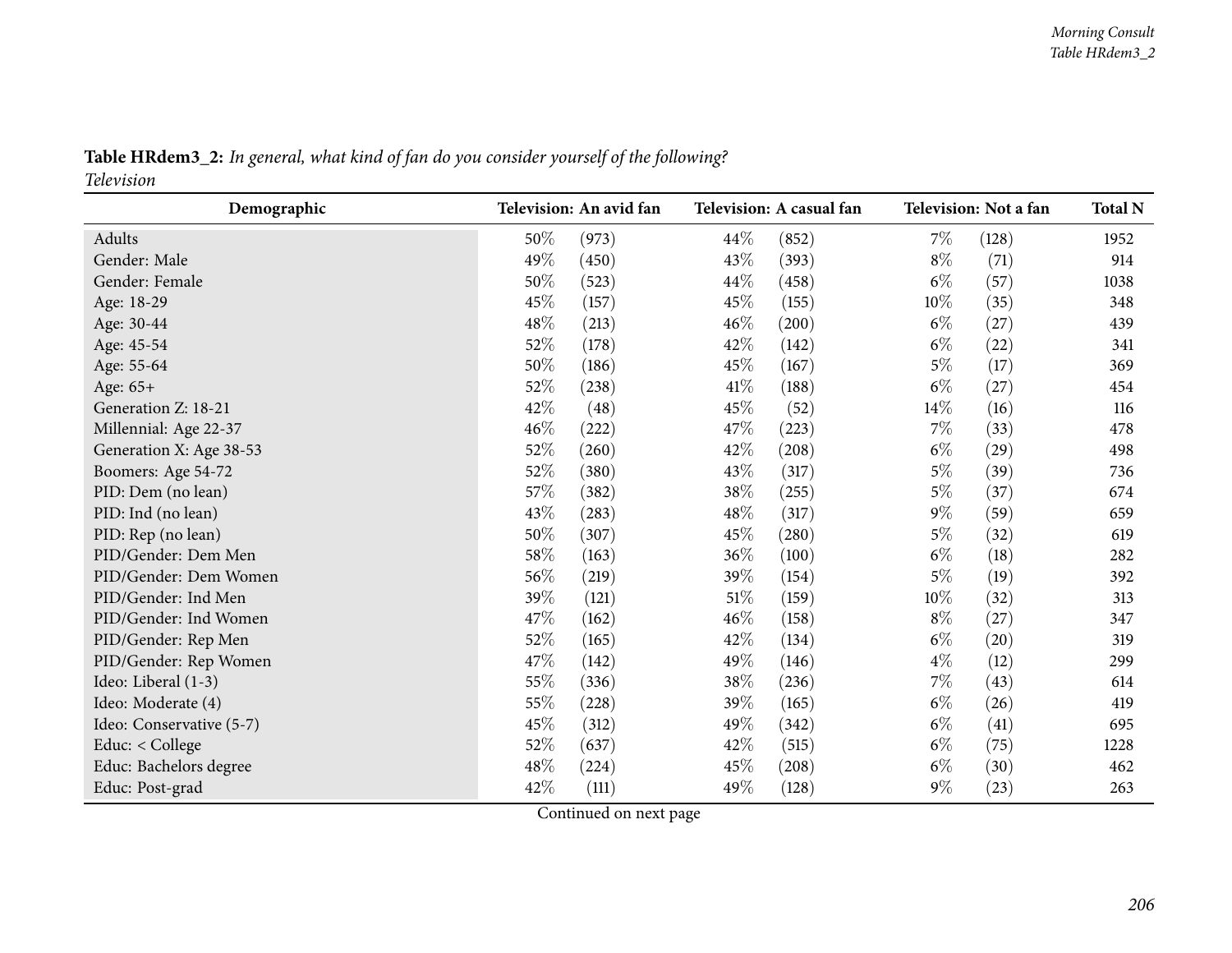| Demographic                 |        | Television: An avid fan |        | Television: A casual fan |       | Television: Not a fan | <b>Total N</b> |
|-----------------------------|--------|-------------------------|--------|--------------------------|-------|-----------------------|----------------|
| Adults                      | 50%    | (973)                   | 44%    | (852)                    | $7\%$ | (128)                 | 1952           |
| Income: Under 50k           | 50%    | (531)                   | 44%    | (469)                    | $6\%$ | (65)                  | 1065           |
| Income: 50k-100k            | 52%    | (322)                   | 41%    | (254)                    | $6\%$ | (39)                  | 616            |
| Income: 100k+               | 44%    | (120)                   | 47%    | (128)                    | $9\%$ | (23)                  | 272            |
| Ethnicity: White            | 50%    | (788)                   | 44%    | (691)                    | $6\%$ | (100)                 | 1579           |
| Ethnicity: Hispanic         | 47%    | (89)                    | 42%    | (80)                     | 10%   | (20)                  | 189            |
| Ethnicity: Afr. Am.         | 55%    | (136)                   | 39%    | (97)                     | $6\%$ | (15)                  | 248            |
| Ethnicity: Other            | 39%    | (49)                    | $51\%$ | (65)                     | 10%   | (13)                  | 126            |
| Relig: Protestant           | 51%    | (245)                   | 45%    | (214)                    | $4\%$ | (18)                  | 477            |
| Relig: Roman Catholic       | 53%    | (195)                   | 41%    | (151)                    | $5\%$ | (19)                  | 364            |
| Relig: Something Else       | 47%    | (88)                    | 47%    | (89)                     | $7\%$ | (12)                  | 189            |
| Relig: Jewish               | 50%    | (21)                    | 43%    | (18)                     | $7\%$ | (3)                   | 42             |
| Relig: Evangelical          | 51%    | (361)                   | 44%    | (309)                    | $5\%$ | (36)                  | 707            |
| Relig: Non-Evang. Catholics | 51%    | (167)                   | 45%    | (144)                    | $4\%$ | (13)                  | 324            |
| Relig: All Christian        | $51\%$ | (528)                   | 44%    | (454)                    | $5\%$ | (49)                  | 1030           |
| Relig: All Non-Christian    | 55%    | (120)                   | 40%    | (88)                     | $5\%$ | (11)                  | 219            |
| Community: Urban            | 52%    | (240)                   | 41\%   | (188)                    | $7\%$ | (31)                  | 460            |
| Community: Suburban         | 50%    | (447)                   | 43%    | (384)                    | $7\%$ | (61)                  | 892            |
| Community: Rural            | 48%    | (286)                   | 46%    | (279)                    | $6\%$ | (35)                  | 601            |
| Employ: Private Sector      | 48%    | (276)                   | 45%    | (258)                    | $7\%$ | (41)                  | 575            |
| Employ: Government          | 49%    | (60)                    | 44%    | (53)                     | $7\%$ | (8)                   | 121            |
| Employ: Self-Employed       | 45%    | (84)                    | 48%    | (90)                     | 7%    | (13)                  | 187            |
| Employ: Homemaker           | 54%    | (88)                    | 40%    | (64)                     | $6\%$ | (10)                  | 162            |
| Employ: Student             | 38%    | (29)                    | 55%    | (42)                     | $7\%$ | (5)                   | 76             |
| Employ: Retired             | 53%    | (274)                   | 42%    | (219)                    | $5\%$ | (24)                  | 518            |
| Employ: Unemployed          | 54%    | (84)                    | 39%    | (60)                     | $8\%$ | (12)                  | 155            |
| Employ: Other               | 49%    | (78)                    | 41\%   | (65)                     | $9\%$ | (15)                  | 157            |
| Military HH: Yes            | 52%    | (188)                   | 43%    | (156)                    | $6\%$ | (21)                  | 365            |
| Military HH: No             | 49%    | (784)                   | 44%    | (696)                    | $7\%$ | (107)                 | 1587           |
| RD/WT: Right Direction      | 47%    | (345)                   | 46%    | (341)                    | $7\%$ | (51)                  | 736            |
| RD/WT: Wrong Track          | 52%    | (628)                   | 42%    | (511)                    | $6\%$ | (77)                  | 1216           |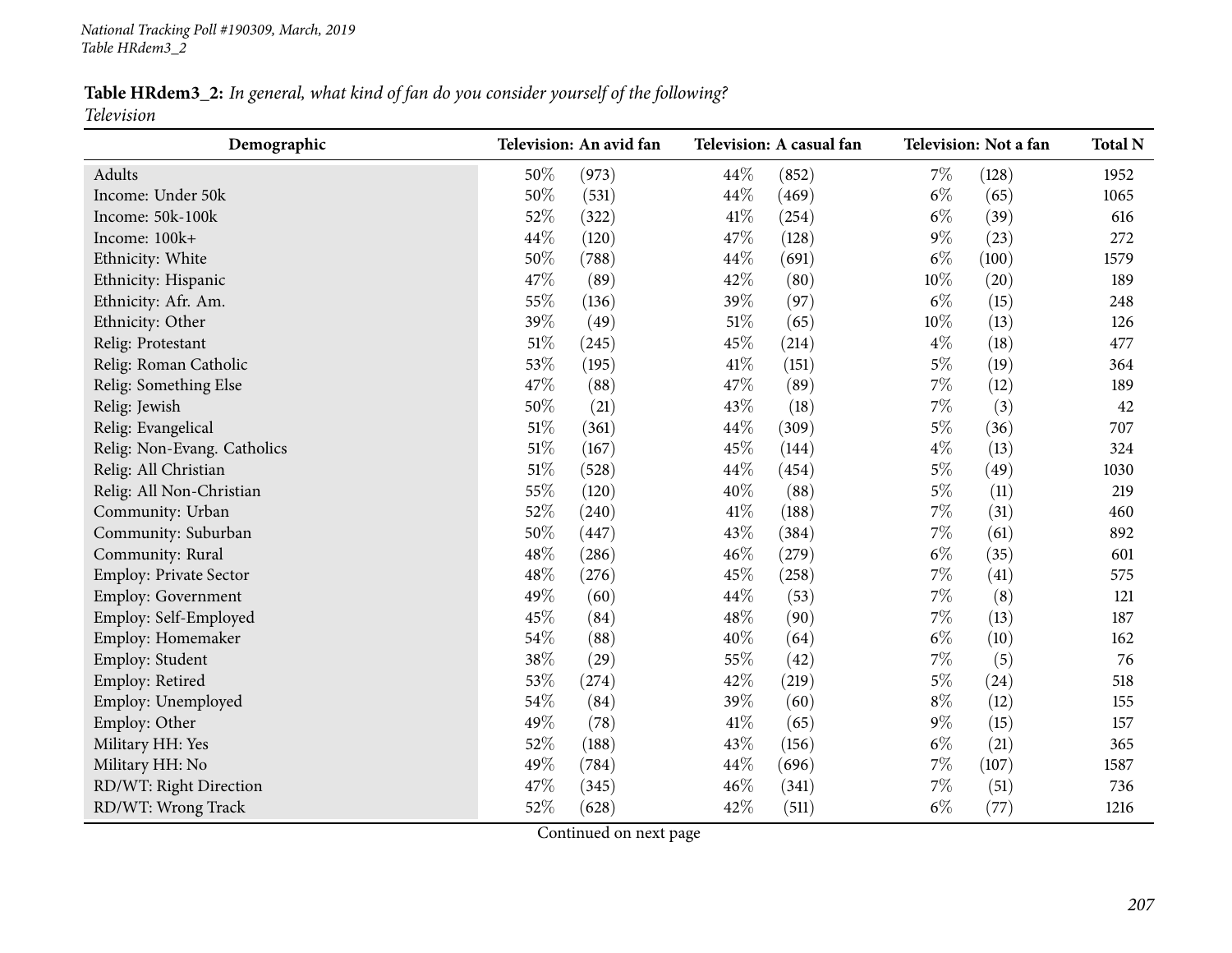| Demographic                          |      | Television: An avid fan |      | Television: A casual fan |       | Television: Not a fan | <b>Total N</b> |
|--------------------------------------|------|-------------------------|------|--------------------------|-------|-----------------------|----------------|
| Adults                               | 50%  | (973)                   | 44%  | (852)                    | $7\%$ | (128)                 | 1952           |
| Trump Job Approve                    | 46%  | (371)                   | 47%  | (381)                    | 7%    | (58)                  | 810            |
| Trump Job Disapprove                 | 54%  | (565)                   | 41\% | (429)                    | 5%    | (52)                  | 1046           |
| Trump Job Strongly Approve           | 48%  | (214)                   | 44%  | (197)                    | $8\%$ | (33)                  | 444            |
| Trump Job Somewhat Approve           | 43%  | (157)                   | 50%  | (185)                    | 7%    | (25)                  | 366            |
| Trump Job Somewhat Disapprove        | 51%  | (124)                   | 45%  | (109)                    | $4\%$ | (9)                   | 242            |
| Trump Job Strongly Disapprove        | 55%  | (442)                   | 40%  | (319)                    | 5%    | (43)                  | 804            |
| Favorable of Trump                   | 47%  | (374)                   | 47%  | (372)                    | $6\%$ | (48)                  | 794            |
| Unfavorable of Trump                 | 53%  | (557)                   | 42%  | (435)                    | 5%    | (53)                  | 1045           |
| Very Favorable of Trump              | 50%  | (230)                   | 45%  | (207)                    | $6\%$ | (26)                  | 463            |
| Somewhat Favorable of Trump          | 43%  | (144)                   | 50%  | (165)                    | 7%    | (22)                  | 331            |
| Somewhat Unfavorable of Trump        | 46%  | (92)                    | 47%  | (94)                     | 7%    | (14)                  | 200            |
| Very Unfavorable of Trump            | 55%  | (465)                   | 40%  | (341)                    | 5%    | (39)                  | 845            |
| #1 Issue: Economy                    | 51%  | (284)                   | 43%  | (238)                    | $5\%$ | (30)                  | 553            |
| #1 Issue: Security                   | 47%  | (196)                   | 46%  | (193)                    | 7%    | (30)                  | 419            |
| #1 Issue: Health Care                | 51%  | (148)                   | 44%  | (127)                    | $5\%$ | (13)                  | 289            |
| #1 Issue: Medicare / Social Security | 59%  | (164)                   | 36%  | (100)                    | $6\%$ | (17)                  | 281            |
| #1 Issue: Women's Issues             | 57%  | (51)                    | 39%  | (35)                     | $4\%$ | (3)                   | 89             |
| #1 Issue: Education                  | 46%  | (56)                    | 45%  | (54)                     | 9%    | (11)                  | 121            |
| #1 Issue: Energy                     | 37%  | (35)                    | 53%  | (51)                     | 10%   | (10)                  | 96             |
| #1 Issue: Other                      | 36%  | (38)                    | 51%  | (54)                     | 13%   | (14)                  | 105            |
| 2018 House Vote: Democrat            | 54%  | (387)                   | 40%  | (284)                    | $6\%$ | (43)                  | 713            |
| 2018 House Vote: Republican          | 49%  | (325)                   | 46%  | (307)                    | $6\%$ | (37)                  | 669            |
| 2018 House Vote: Someone else        | 34%  | (30)                    | 60%  | (53)                     | 7%    | (6)                   | 90             |
| 2018 House Vote: Didnt Vote          | 48%  | (230)                   | 43%  | (205)                    | 9%    | (41)                  | 476            |
| 2016 Vote: Hillary Clinton           | 56%  | (349)                   | 39%  | (242)                    | 5%    | (33)                  | 624            |
| 2016 Vote: Donald Trump              | 49%  | (326)                   | 45%  | (301)                    | $6\%$ | (37)                  | 664            |
| 2016 Vote: Someone else              | 41\% | (59)                    | 47%  | (69)                     | 12%   | (17)                  | 145            |
| 2016 Vote: Didnt Vote                | 46%  | (235)                   | 46%  | (234)                    | $8\%$ | (41)                  | 510            |
| Voted in 2014: Yes                   | 51%  | (656)                   | 43%  | (546)                    | $6\%$ | (73)                  | 1275           |
| Voted in 2014: No                    | 47%  | (317)                   | 45%  | (305)                    | $8\%$ | (55)                  | 677            |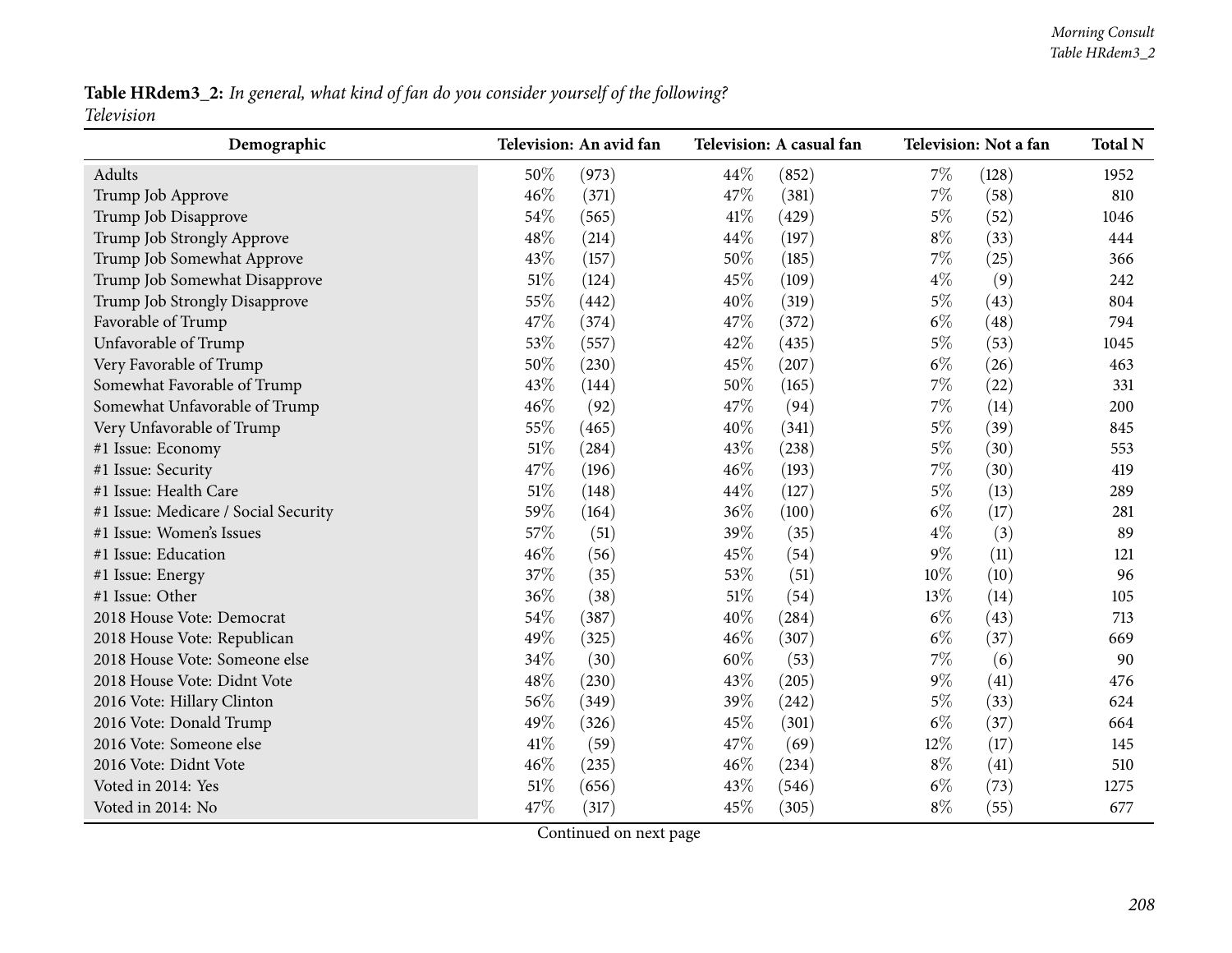*Television*

| Demographic                                           |     | Television: An avid fan |      | Television: A casual fan |       | Television: Not a fan | <b>Total N</b> |
|-------------------------------------------------------|-----|-------------------------|------|--------------------------|-------|-----------------------|----------------|
| Adults                                                | 50% | (973)                   | 44%  | (852)                    | $7\%$ | (128)                 | 1952           |
| 2012 Vote: Barack Obama                               | 55% | (406)                   | 41\% | (303)                    | $4\%$ | (31)                  | 740            |
| 2012 Vote: Mitt Romney                                | 48% | (258)                   | 45%  | (246)                    | 7%    | (38)                  | 542            |
| 2012 Vote: Other                                      | 42% | (37)                    | 54%  | (47)                     | $5\%$ | (4)                   | 88             |
| 2012 Vote: Didn't Vote                                | 47% | (272)                   | 44%  | (256)                    | 9%    | (55)                  | 582            |
| 4-Region: Northeast                                   | 54% | (189)                   | 41\% | (141)                    | $5\%$ | (18)                  | 348            |
| 4-Region: Midwest                                     | 49% | (221)                   | 45%  | (201)                    | $6\%$ | (27)                  | 448            |
| 4-Region: South                                       | 50% | (363)                   | 44%  | (319)                    | $6\%$ | (47)                  | 729            |
| 4-Region: West                                        | 47% | (200)                   | 45%  | (191)                    | $8\%$ | (36)                  | 427            |
| Watch TV Shows: Every day                             | 66% | (684)                   | 33%  | (348)                    | $1\%$ | (12)                  | 1044           |
| Watch TV Shows: Several times per week                | 37% | (156)                   | 59%  | (246)                    | $4\%$ | (18)                  | 420            |
| Watch TV Shows: About once per week                   | 36% | (39)                    | 57%  | (63)                     | $7\%$ | (7)                   | 110            |
| Watch TV Shows: Several times per month               | 22% | (20)                    | 65%  | (62)                     | 14%   | (13)                  | 95             |
| Watch TV Shows: About once per month                  | 22% | (13)                    | 58%  | (34)                     | 20%   | (12)                  | 60             |
| Watch TV Shows: Less often than once per month        | 20% | (15)                    | 57%  | (42)                     | 23%   | (17)                  | 74             |
| Watch TV Shows: Never                                 | 30% | (44)                    | 38%  | (57)                     | 32%   | (48)                  | 149            |
| Watch Movies: Every day                               | 67% | (227)                   | 30%  | (101)                    | $3\%$ | (11)                  | 339            |
| Watch Movies: Several times per week                  | 56% | (278)                   | 42%  | (207)                    | $2\%$ | (12)                  | 497            |
| Watch Movies: About once per week                     | 48% | (157)                   | 48%  | (156)                    | $4\%$ | (13)                  | 326            |
| Watch Movies: Several times per month                 | 42% | (110)                   | 52%  | (134)                    | $6\%$ | (16)                  | 260            |
| Watch Movies: About once per month                    | 43% | (84)                    | 50%  | (99)                     | 7%    | (14)                  | 198            |
| Watch Movies: Less often than once per month          | 35% | (57)                    | 50%  | (83)                     | 15%   | (24)                  | 164            |
| Watch Movies: Never                                   | 35% | (58)                    | 43%  | (72)                     | 22%   | (37)                  | 168            |
| Watch Sporting Events: Every day                      | 68% | (115)                   | 26%  | (43)                     | $6\%$ | (9)                   | 168            |
| Watch Sporting Events: Several times per week         | 55% | (156)                   | 43%  | (121)                    | $2\%$ | (7)                   | 285            |
| Watch Sporting Events: About once per week            | 58% | (146)                   | 39%  | (100)                    | $3\%$ | (8)                   | 253            |
| Watch Sporting Events: Several times per month        | 46% | (86)                    | 50%  | (94)                     | $4\%$ | (8)                   | 188            |
| Watch Sporting Events: About once per month           | 40% | (62)                    | 54%  | (83)                     | $6\%$ | (10)                  | 155            |
| Watch Sporting Events: Less often than once per month | 44% | (137)                   | 48%  | (149)                    | 9%    | (28)                  | 313            |
| Watch Sporting Events: Never                          | 46% | (272)                   | 44%  | (261)                    | 10%   | (58)                  | 591            |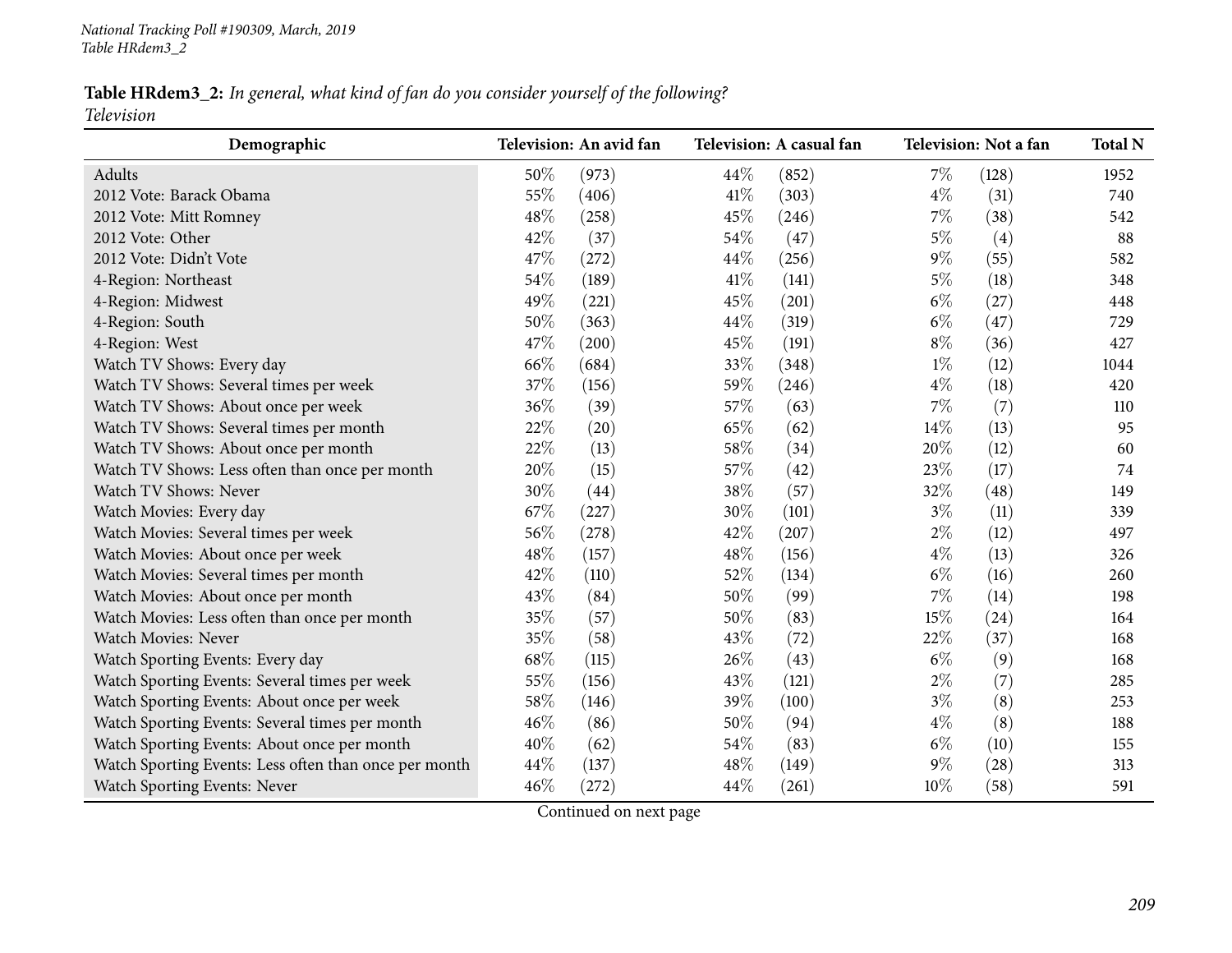| Demographic                                 |        | Television: An avid fan |      | Television: A casual fan |        | Television: Not a fan | <b>Total N</b> |
|---------------------------------------------|--------|-------------------------|------|--------------------------|--------|-----------------------|----------------|
| Adults                                      | $50\%$ | (973)                   | 44\% | (852)                    | $7\%$  | (128)                 | 1952           |
| Cable Subscription: Currently               | 56%    | (538)                   | 40%  | (392)                    | $4\%$  | (39)                  | 969            |
| Cable Subscription: In the past             | 45\%   | (314)                   | 48\% | (338)                    | $7\%$  | (47)                  | 699            |
| Cable Subscription: Never                   | 42%    | (120)                   | 43%  | (122)                    | 15%    | (42)                  | 283            |
| Satellite TV Subscription: Currently        | 54\%   | (262)                   | 44\% | (213)                    | $3\%$  | (14)                  | 489            |
| Satellite TV Subscription: In the past      | 49%    | (269)                   | 45%  | (242)                    | $6\%$  | (33)                  | 545            |
| Satellite TV Subscription: Never            | 48\%   | (442)                   | 43\% | (396)                    | $9\%$  | (81)                  | 918            |
| Streaming Service Subscription: Currently   | 53%    | (614)                   | 43\% | (501)                    | $4\%$  | (50)                  | 1165           |
| Streaming Service Subscription: In the past | 47\%   | (99)                    | 44\% | (93)                     | $9\%$  | (18)                  | 209            |
| Streaming Service Subscription: Never       | 45%    | (260)                   | 45\% | (258)                    | $10\%$ | (60)                  | 578            |
| Film: An avid fan                           | 77\%   | (521)                   | 22\% | (148)                    | $2\%$  | (12)                  | 681            |
| Film: A casual fan                          | 37\%   | (385)                   | 58\% | (613)                    | $5\%$  | (52)                  | 1049           |
| Film: Not a fan                             | $30\%$ | (67)                    | 41%  | (91)                     | 29%    | (64)                  | 222            |
| Television: An avid fan                     | 100%   | (973)                   |      | (0)                      |        | (0)                   | 973            |
| Television: A casual fan                    |        | (0)                     | 100% | (852)                    |        | (0)                   | 852            |
| Television: Not a fan                       |        | (0)                     |      | (0)                      | 100\%  | (128)                 | 128            |
| Music: An avid fan                          | 62\%   | (618)                   | 34\% | (344)                    | $4\%$  | (36)                  | 998            |
| Music: A casual fan                         | 37\%   | (316)                   | 56%  | (477)                    | $7\%$  | (56)                  | 849            |
| Music: Not a fan                            | $36\%$ | (38)                    | 30%  | (31)                     | 34%    | (35)                  | 104            |
| Fashion: An avid fan                        | 68\%   | (196)                   | 29%  | (83)                     | $4\%$  | (11)                  | 290            |
| Fashion: A casual fan                       | 50%    | (385)                   | 46\% | (347)                    | $4\%$  | (31)                  | 762            |
| Fashion: Not a fan                          | 44%    | (392)                   | 47\% | (422)                    | 10%    | (86)                  | 900            |

*Note:* Row proportions may total to larger than one-hundred percen<sup>t</sup> due to rounding. For more information visit [MorningConsultIntelligence.com](https://morningconsultintelligence.com).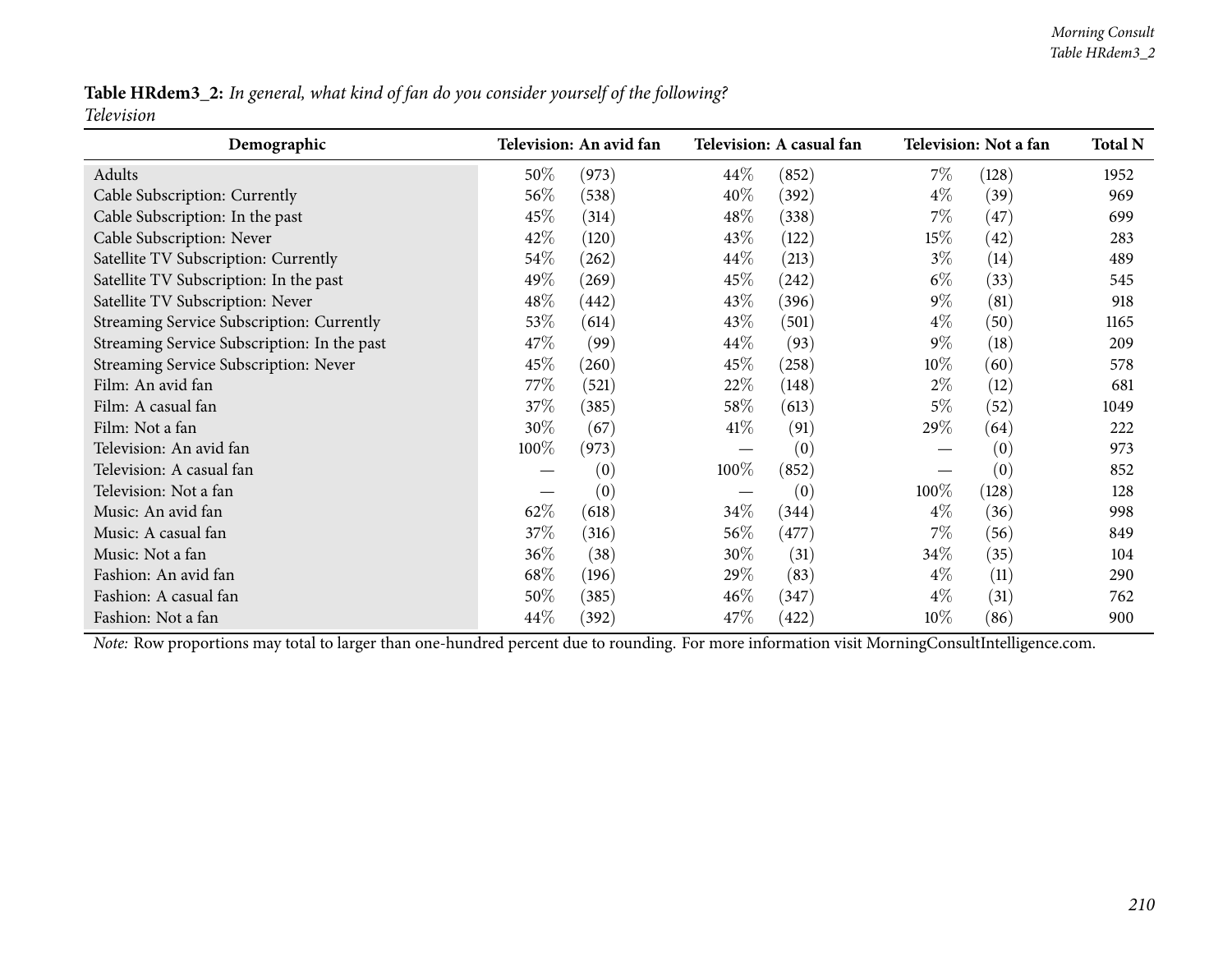Table HRdem3\_3: In general, what kind of fan do you consider yourself of the following? *Music*

| Demographic              | Music: An avid fan         | Music: A casual fan | Music: Not a fan   | <b>Total N</b> |
|--------------------------|----------------------------|---------------------|--------------------|----------------|
| Adults                   | 51%<br>(998)               | 44\%<br>(849)       | $5\%$<br>(104)     | 1952           |
| Gender: Male             | $51\%$<br>(463)            | 43%<br>(395)        | $6\%$<br>(56)      | 914            |
| Gender: Female           | 52%<br>(535)               | 44\%<br>(455)       | $5\%$<br>(48)      | 1038           |
| Age: 18-29               | 67%<br>(231)               | 30%<br>(103)        | $4\%$<br>(14)      | 348            |
| Age: 30-44               | 63%<br>(276)               | 33%<br>(146)        | $4\%$<br>(17)      | 439            |
| Age: 45-54               | $51\%$<br>(175)            | 46%<br>(157)        | $3\%$<br>(9)       | 341            |
| Age: 55-64               | 47\%<br>(173)              | 48\%<br>(176)       | $6\%$<br>(21)      | 369            |
| Age: 65+                 | $31\%$<br>(143)            | 59%<br>(268)        | $9\%$<br>(43)      | 454            |
| Generation Z: 18-21      | 71%<br>(83)                | 22\%<br>(25)        | $7\%$<br>(8)       | 116            |
| Millennial: Age 22-37    | 63%<br>(303)               | 34\%<br>(163)       | $2\%$<br>(12)      | 478            |
| Generation X: Age 38-53  | 57%<br>(284)               | 39%<br>(195)        | $4\%$<br>(18)      | 498            |
| Boomers: Age 54-72       | 40%<br>(293)               | 54\%<br>(396)       | $6\%$<br>(47)      | 736            |
| PID: Dem (no lean)       | 58%<br>(390)               | 38%<br>(254)        | $5\%$<br>(31)      | 674            |
| PID: Ind (no lean)       | $51\%$<br>(336)            | 44\%<br>(287)       | $5\%$<br>(36)      | 659            |
| PID: Rep (no lean)       | 44\%<br>(273)              | 50%<br>(309)        | $6\%$<br>(37)      | 619            |
| PID/Gender: Dem Men      | 60%<br>(168)               | 36\%<br>(101)       | $4\%$<br>(12)      | 282            |
| PID/Gender: Dem Women    | 56%<br>(221)               | 39%<br>(153)        | $5\%$<br>(18)      | 392            |
| PID/Gender: Ind Men      | 50%<br>(157)               | 44%<br>(137)        | $6\%$<br>(18)      | 313            |
| PID/Gender: Ind Women    | 52%<br>(179)               | 43%<br>(150)        | $5\%$<br>(18)      | 347            |
| PID/Gender: Rep Men      | 43%<br>(138)               | 49%<br>(156)        | $8\%$<br>$^{(25)}$ | 319            |
| PID/Gender: Rep Women    | 45%<br>(135)               | 51%<br>(152)        | $4\%$<br>(12)      | 299            |
| Ideo: Liberal (1-3)      | 56%<br>(346)               | 40%<br>(246)        | $4\%$<br>(23)      | 614            |
| Ideo: Moderate (4)       | 53%<br>$\left( 222\right)$ | 40%<br>(169)        | $7\%$<br>(27)      | 419            |
| Ideo: Conservative (5-7) | 43\%<br>(297)              | $52\%$<br>(360)     | $6\%$<br>(38)      | 695            |
| Educ: < College          | 55%<br>(677)               | 40%<br>(485)        | $5\%$<br>(65)      | 1228           |
| Educ: Bachelors degree   | 48%<br>(222)               | 47\%<br>(218)       | $5\%$<br>(21)      | 462            |
| Educ: Post-grad          | 38%<br>(99)                | 56\%<br>(146)       | $7\%$<br>(17)      | 263            |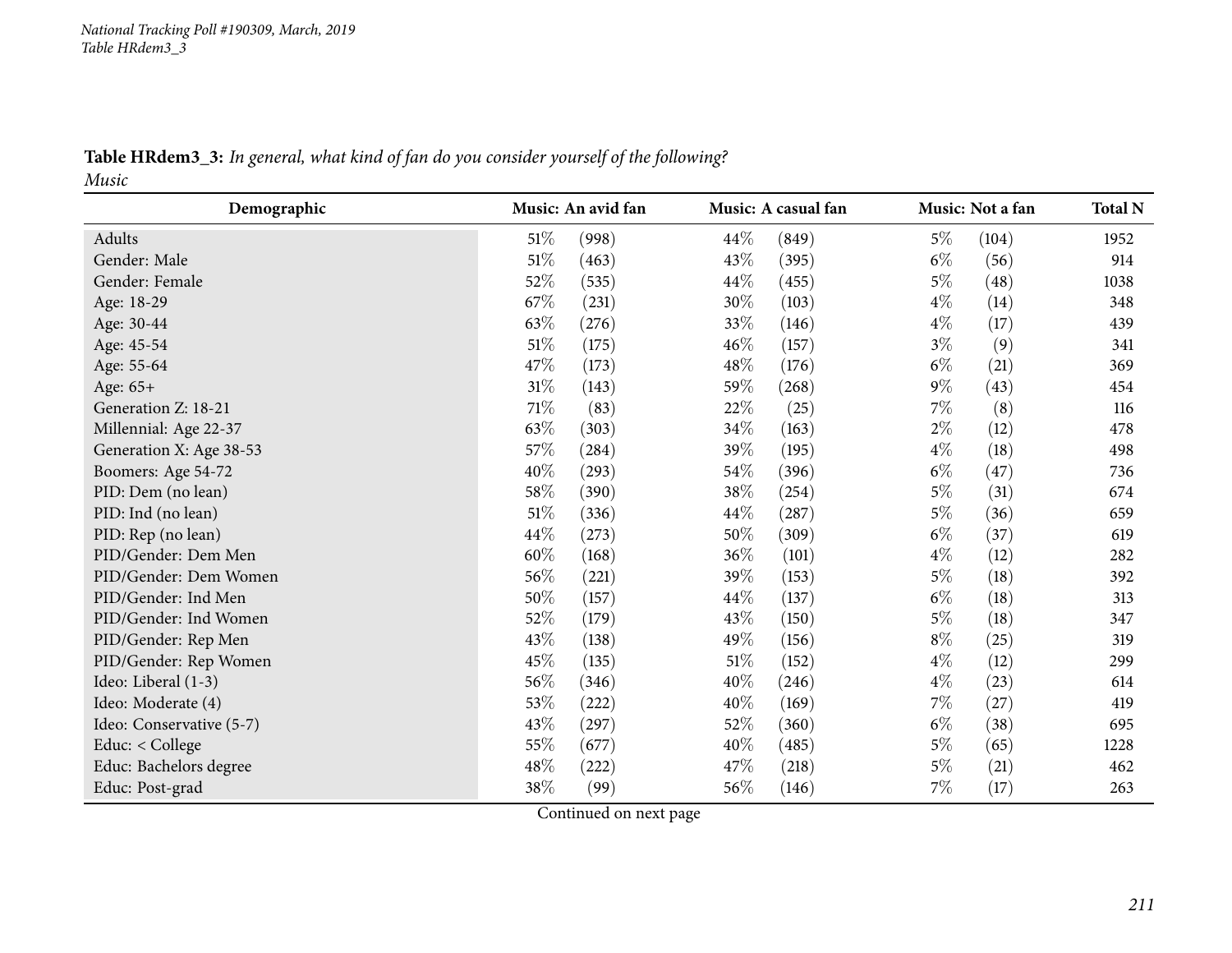| Demographic                 | Music: An avid fan |       |      | Music: A casual fan |       | Music: Not a fan | <b>Total N</b> |
|-----------------------------|--------------------|-------|------|---------------------|-------|------------------|----------------|
| Adults                      | 51%                | (998) | 44\% | (849)               | $5\%$ | (104)            | 1952           |
| Income: Under 50k           | 54%                | (570) | 41\% | (434)               | $6\%$ | (60)             | 1065           |
| Income: 50k-100k            | 50%                | (310) | 45%  | (279)               | $4\%$ | (27)             | 616            |
| Income: 100k+               | 43%                | (117) | 50%  | (137)               | $6\%$ | (17)             | 272            |
| Ethnicity: White            | 48%                | (761) | 46%  | (731)               | $5\%$ | (87)             | 1579           |
| Ethnicity: Hispanic         | 69%                | (131) | 27%  | (52)                | $3\%$ | (6)              | 189            |
| Ethnicity: Afr. Am.         | 69%                | (171) | 26%  | (64)                | $5\%$ | (12)             | 248            |
| Ethnicity: Other            | 53%                | (66)  | 43%  | (54)                | $4\%$ | (6)              | 126            |
| Relig: Protestant           | 42%                | (200) | 53%  | (251)               | $5\%$ | (26)             | 477            |
| Relig: Roman Catholic       | 48%                | (174) | 49%  | (178)               | $3\%$ | (13)             | 364            |
| Relig: Something Else       | $61\%$             | (115) | 36%  | (67)                | $3\%$ | (7)              | 189            |
| Relig: Jewish               | 41\%               | (17)  | 51%  | (21)                | $7\%$ | (3)              | 42             |
| Relig: Evangelical          | 47%                | (331) | 49%  | (347)               | $4\%$ | (29)             | 707            |
| Relig: Non-Evang. Catholics | 49%                | (158) | 46%  | (150)               | $5\%$ | (15)             | 324            |
| Relig: All Christian        | 47%                | (489) | 48%  | (497)               | $4\%$ | (45)             | 1030           |
| Relig: All Non-Christian    | 60%                | (131) | 35%  | (77)                | $5\%$ | (11)             | 219            |
| Community: Urban            | 60%                | (278) | 33%  | (151)               | $7\%$ | (31)             | 460            |
| Community: Suburban         | 49%                | (433) | 47%  | (417)               | $5\%$ | (43)             | 892            |
| Community: Rural            | 48%                | (288) | 47%  | (282)               | $5\%$ | (30)             | 601            |
| Employ: Private Sector      | 55%                | (319) | 41%  | (236)               | $4\%$ | (20)             | 575            |
| Employ: Government          | 50%                | (60)  | 46%  | (56)                | $4\%$ | (5)              | 121            |
| Employ: Self-Employed       | 61%                | (114) | 35%  | (65)                | $4\%$ | (8)              | 187            |
| Employ: Homemaker           | 44%                | (72)  | 51%  | (83)                | $4\%$ | (7)              | 162            |
| Employ: Student             | 84%                | (64)  | 12%  | (9)                 | $4\%$ | (3)              | 76             |
| Employ: Retired             | 35%                | (181) | 55%  | (287)               | 9%    | (49)             | 518            |
| Employ: Unemployed          | 55%                | (86)  | 40%  | (62)                | $5\%$ | (7)              | 155            |
| Employ: Other               | 65%                | (102) | 32%  | (50)                | $3\%$ | (5)              | 157            |
| Military HH: Yes            | 49%                | (178) | 45%  | (166)               | $6\%$ | (21)             | 365            |
| Military HH: No             | 52%                | (820) | 43%  | (683)               | $5\%$ | (83)             | 1587           |
| RD/WT: Right Direction      | 49%                | (360) | 46%  | (337)               | $5\%$ | (39)             | 736            |
| RD/WT: Wrong Track          | 53%                | (638) | 42%  | (512)               | $5\%$ | (65)             | 1216           |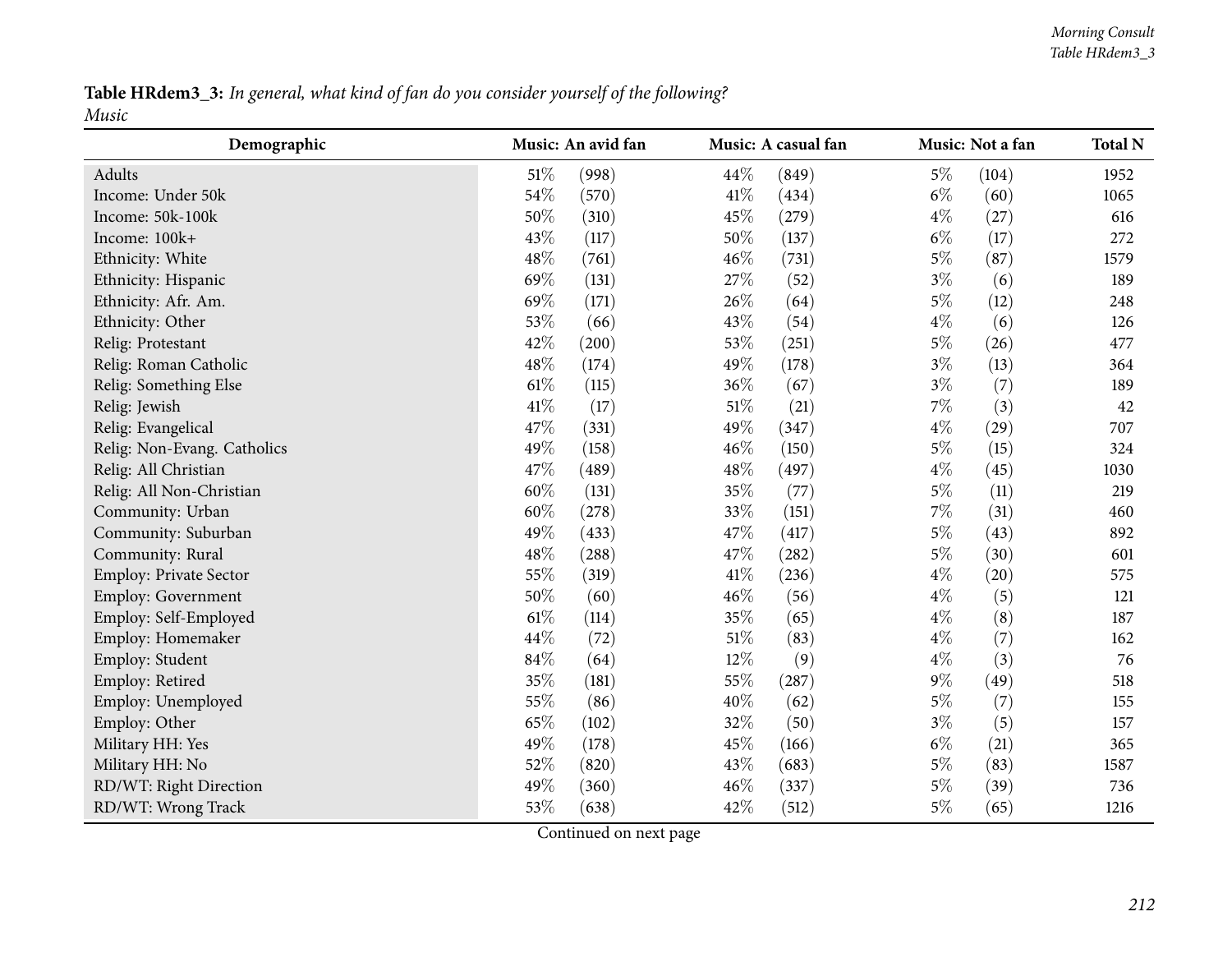| Demographic                          | Music: An avid fan |        | Music: A casual fan |       | Music: Not a fan | <b>Total N</b> |
|--------------------------------------|--------------------|--------|---------------------|-------|------------------|----------------|
| Adults                               | 51\%<br>(998)      | 44\%   | (849)               | $5\%$ | (104)            | 1952           |
| Trump Job Approve                    | 48%<br>(386)       | 47%    | (379)               | $6\%$ | (46)             | 810            |
| Trump Job Disapprove                 | 54%<br>(565)       | 42%    | (437)               | $4\%$ | (44)             | 1046           |
| Trump Job Strongly Approve           | 46%<br>(205)       | 47%    | (210)               | 7%    | (29)             | 444            |
| Trump Job Somewhat Approve           | 49%<br>(181)       | 46%    | (169)               | $4\%$ | (16)             | 366            |
| Trump Job Somewhat Disapprove        | 58%<br>(140)       | 39%    | (94)                | $3\%$ | (8)              | 242            |
| Trump Job Strongly Disapprove        | 53%<br>(425)       | 43%    | (342)               | $5\%$ | (36)             | 804            |
| Favorable of Trump                   | 47%<br>(376)       | 47%    | (376)               | $5\%$ | (42)             | 794            |
| Unfavorable of Trump                 | 54%<br>(567)       | 42%    | (441)               | $4\%$ | (37)             | 1045           |
| Very Favorable of Trump              | 46%<br>(214)       | 47%    | (220)               | $6\%$ | (29)             | 463            |
| Somewhat Favorable of Trump          | 49%<br>(162)       | 47%    | (156)               | $4\%$ | (13)             | 331            |
| Somewhat Unfavorable of Trump        | 53%<br>(106)       | 45%    | (91)                | $2\%$ | (3)              | 200            |
| Very Unfavorable of Trump            | 55%<br>(461)       | 41\%   | (351)               | $4\%$ | (34)             | 845            |
| #1 Issue: Economy                    | 54%<br>(299)       | 43%    | (238)               | $3\%$ | (15)             | 553            |
| #1 Issue: Security                   | 47%<br>(198)       | 46%    | (195)               | $6\%$ | (26)             | 419            |
| #1 Issue: Health Care                | 52%<br>(149)       | 43%    | (124)               | $6\%$ | (16)             | 289            |
| #1 Issue: Medicare / Social Security | 42%<br>(117)       | 48%    | (136)               | 10%   | (28)             | 281            |
| #1 Issue: Women's Issues             | 64%<br>(57)        | 35%    | (31)                | $1\%$ | (1)              | 89             |
| #1 Issue: Education                  | 59%<br>(71)        | 36%    | (44)                | $5\%$ | (6)              | 121            |
| #1 Issue: Energy                     | 57%<br>(55)        | 36%    | (35)                | $6\%$ | (6)              | 96             |
| #1 Issue: Other                      | 49%<br>(52)        | 45%    | (48)                | $5\%$ | (6)              | 105            |
| 2018 House Vote: Democrat            | 54%<br>(386)       | 42%    | (297)               | $4\%$ | (30)             | 713            |
| 2018 House Vote: Republican          | 42%<br>(281)       | 52%    | (347)               | $6\%$ | (41)             | 669            |
| 2018 House Vote: Someone else        | 57%<br>(51)        | 38%    | (34)                | $5\%$ | (4)              | 90             |
| 2018 House Vote: Didnt Vote          | 58%<br>(278)       | 36%    | (170)               | $6\%$ | (28)             | 476            |
| 2016 Vote: Hillary Clinton           | 53%<br>(332)       | 41\%   | (257)               | $6\%$ | (35)             | 624            |
| 2016 Vote: Donald Trump              | 43%<br>(283)       | $51\%$ | (341)               | $6\%$ | (40)             | 664            |
| 2016 Vote: Someone else              | 49%<br>(71)        | 48%    | (69)                | $3\%$ | (5)              | 145            |
| 2016 Vote: Didnt Vote                | 60%<br>(308)       | 35%    | (178)               | $5\%$ | (24)             | 510            |
| Voted in 2014: Yes                   | 49%<br>(624)       | 46%    | (580)               | $6\%$ | (71)             | 1275           |
| Voted in 2014: No                    | 55%<br>(374)       | 40%    | (269)               | 5%    | (33)             | 677            |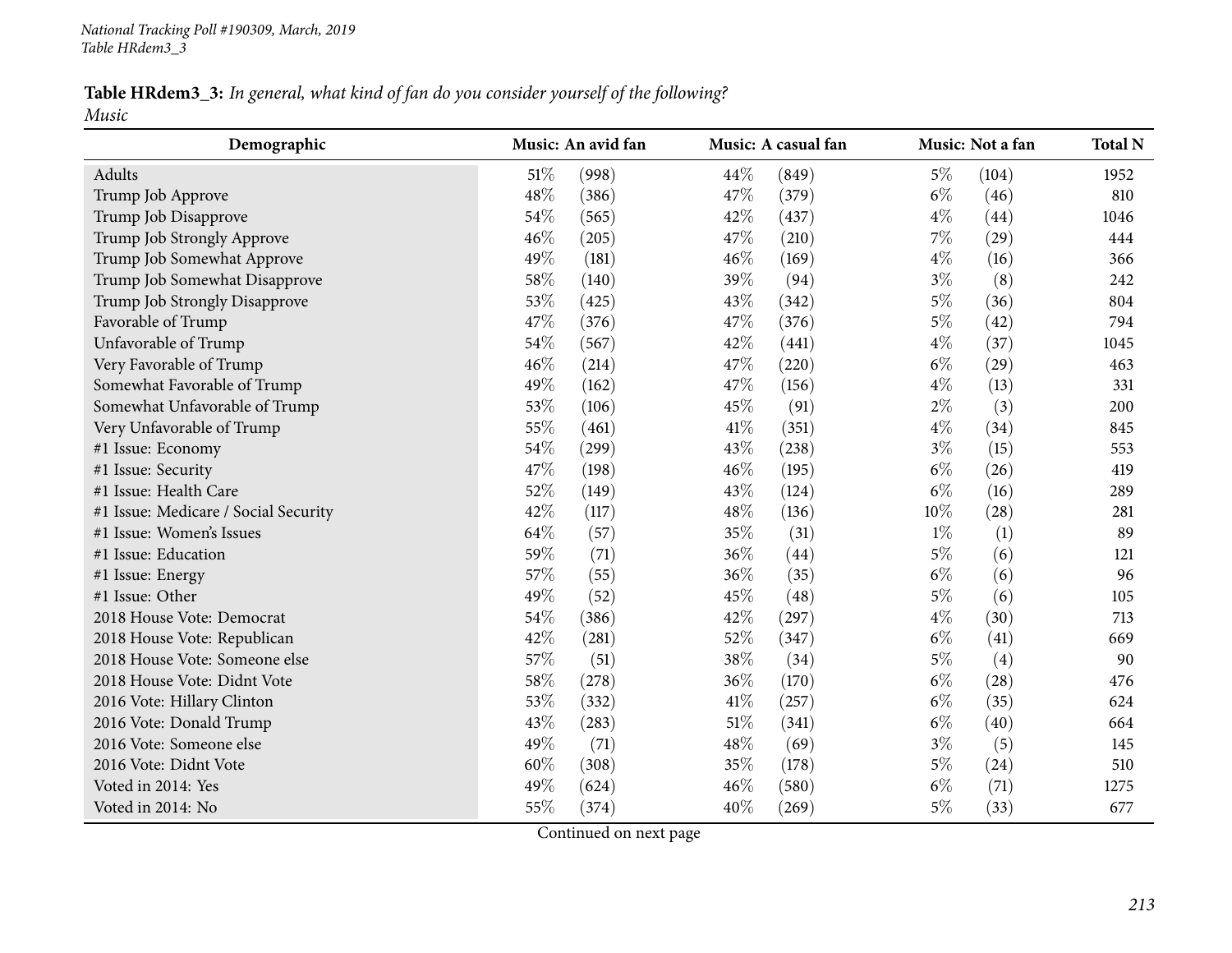| Demographic                                           |        | Music: An avid fan |      | Music: A casual fan |       | Music: Not a fan | <b>Total N</b> |
|-------------------------------------------------------|--------|--------------------|------|---------------------|-------|------------------|----------------|
| <b>Adults</b>                                         | 51\%   | (998)              | 44%  | (849)               | $5\%$ | (104)            | 1952           |
| 2012 Vote: Barack Obama                               | 54%    | (398)              | 41\% | (303)               | $5\%$ | (39)             | 740            |
| 2012 Vote: Mitt Romney                                | 40%    | (215)              | 54%  | (295)               | $6\%$ | (32)             | 542            |
| 2012 Vote: Other                                      | 51\%   | (45)               | 45%  | (40)                | $4\%$ | (4)              | 88             |
| 2012 Vote: Didn't Vote                                | 59%    | (341)              | 36%  | (212)               | $5\%$ | (29)             | 582            |
| 4-Region: Northeast                                   | 48%    | (166)              | 47%  | (164)               | $5\%$ | (18)             | 348            |
| 4-Region: Midwest                                     | 52%    | (232)              | 44%  | (196)               | $4\%$ | (20)             | 448            |
| 4-Region: South                                       | 54%    | (393)              | 40%  | (293)               | $6\%$ | (43)             | 729            |
| 4-Region: West                                        | 49%    | (207)              | 46%  | (196)               | $5\%$ | (23)             | 427            |
| Watch TV Shows: Every day                             | 55%    | (575)              | 41\% | (432)               | $4\%$ | (37)             | 1044           |
| Watch TV Shows: Several times per week                | 51%    | (216)              | 46%  | (195)               | $2\%$ | (10)             | 420            |
| Watch TV Shows: About once per week                   | 45%    | (50)               | 48%  | (53)                | $6\%$ | (7)              | 110            |
| Watch TV Shows: Several times per month               | 45%    | (42)               | 48%  | (46)                | $7\%$ | (7)              | 95             |
| Watch TV Shows: About once per month                  | $51\%$ | (30)               | 41\% | (25)                | $8\%$ | (5)              | 60             |
| Watch TV Shows: Less often than once per month        | 48%    | (36)               | 47%  | (35)                | $5\%$ | (3)              | 74             |
| Watch TV Shows: Never                                 | 33%    | (50)               | 43%  | (64)                | 24%   | (36)             | 149            |
| Watch Movies: Every day                               | 68%    | (231)              | 29%  | (99)                | $3\%$ | (9)              | 339            |
| Watch Movies: Several times per week                  | 57%    | (283)              | 40%  | (197)               | $3\%$ | (17)             | 497            |
| Watch Movies: About once per week                     | 52%    | (169)              | 44%  | (143)               | $4\%$ | (14)             | 326            |
| Watch Movies: Several times per month                 | 47%    | (123)              | 50%  | (129)               | $3\%$ | (9)              | 260            |
| Watch Movies: About once per month                    | 43%    | (85)               | 54%  | (106)               | $3\%$ | (6)              | 198            |
| Watch Movies: Less often than once per month          | 37%    | (60)               | 59%  | (96)                | $5\%$ | (8)              | 164            |
| Watch Movies: Never                                   | 28%    | (47)               | 48%  | (80)                | 24%   | (41)             | 168            |
| Watch Sporting Events: Every day                      | 68%    | (114)              | 29%  | (48)                | $3\%$ | (5)              | 168            |
| Watch Sporting Events: Several times per week         | 55%    | (157)              | 41\% | (116)               | $4\%$ | (11)             | 285            |
| Watch Sporting Events: About once per week            | 57%    | (144)              | 40%  | (102)               | $3\%$ | (7)              | 253            |
| Watch Sporting Events: Several times per month        | 44%    | (83)               | 52%  | (97)                | $4\%$ | (8)              | 188            |
| Watch Sporting Events: About once per month           | 50%    | (77)               | 46%  | (71)                | $4\%$ | (7)              | 155            |
| Watch Sporting Events: Less often than once per month | 47%    | (147)              | 50%  | (155)               | $4\%$ | (11)             | 313            |
| Watch Sporting Events: Never                          | 47%    | (276)              | 44\% | (259)               | $9\%$ | (55)             | 591            |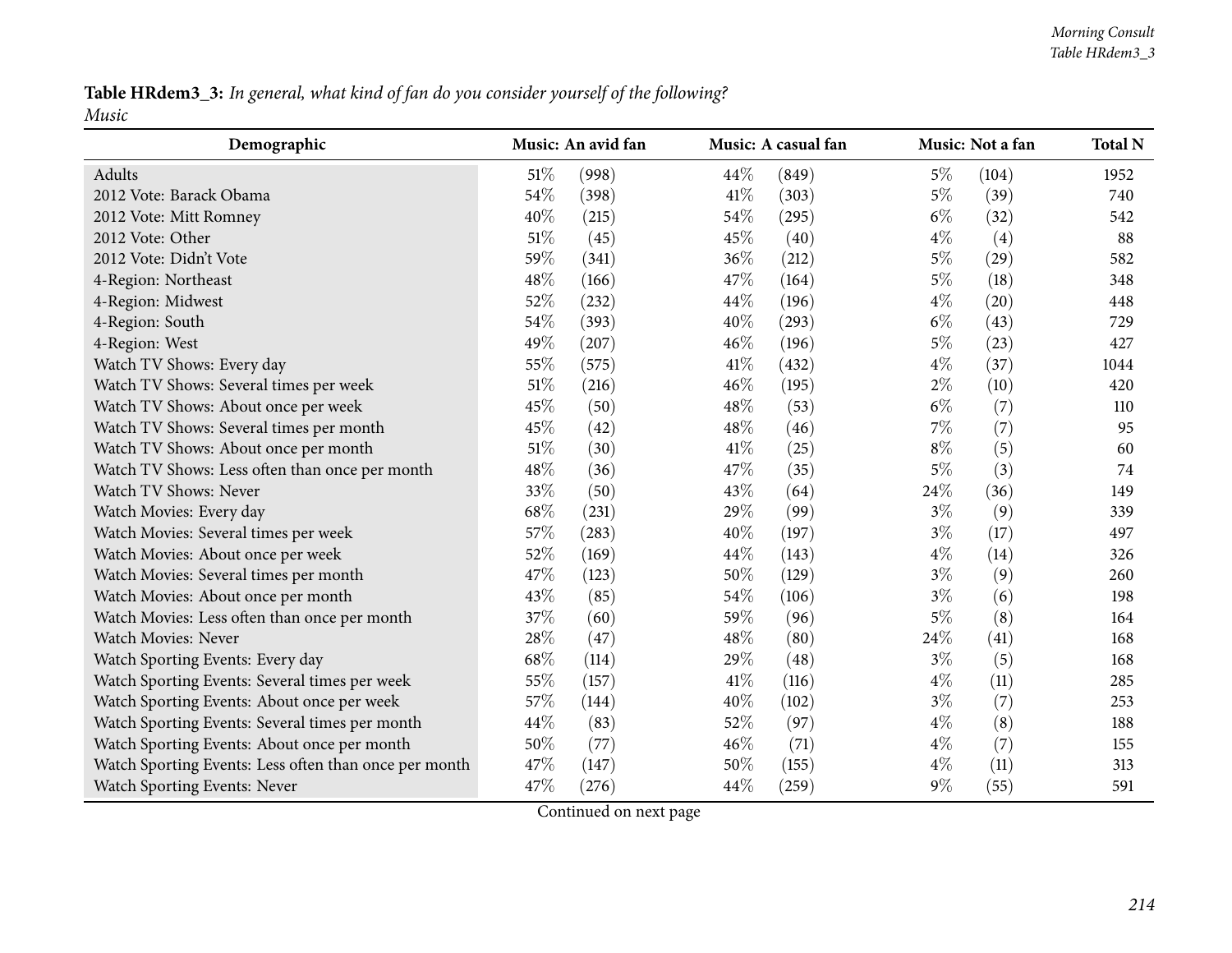| Demographic                                 |        | Music: An avid fan |         | Music: A casual fan |        | Music: Not a fan | <b>Total N</b> |
|---------------------------------------------|--------|--------------------|---------|---------------------|--------|------------------|----------------|
| Adults                                      | $51\%$ | (998)              | 44\%    | (849)               | $5\%$  | (104)            | 1952           |
| Cable Subscription: Currently               | 53%    | (516)              | 42%     | (410)               | $4\%$  | (43)             | 969            |
| Cable Subscription: In the past             | 52%    | (360)              | 45\%    | (313)               | $4\%$  | (26)             | 699            |
| Cable Subscription: Never                   | 43\%   | (121)              | 45%     | (126)               | 13\%   | (36)             | 283            |
| Satellite TV Subscription: Currently        | 52%    | (255)              | $44\%$  | (215)               | $4\%$  | (19)             | 489            |
| Satellite TV Subscription: In the past      | 58%    | (314)              | $40\%$  | (216)               | $3\%$  | (15)             | 545            |
| Satellite TV Subscription: Never            | 47\%   | (430)              | $46\%$  | (418)               | $8\%$  | (71)             | 918            |
| Streaming Service Subscription: Currently   | 58%    | (682)              | 38%     | (445)               | $3\%$  | (38)             | 1165           |
| Streaming Service Subscription: In the past | 50%    | (104)              | 48%     | (100)               | $2\%$  | (5)              | 209            |
| Streaming Service Subscription: Never       | 37\%   | (213)              | 53%     | (304)               | $11\%$ | (61)             | 578            |
| Film: An avid fan                           | 75\%   | (510)              | 24\%    | (164)               | $1\%$  | (7)              | 681            |
| Film: A casual fan                          | 41%    | (427)              | 55\%    | (581)               | $4\%$  | (41)             | 1049           |
| Film: Not a fan                             | 28%    | (62)               | 47\%    | (104)               | 25\%   | (56)             | 222            |
| Television: An avid fan                     | 64\%   | (618)              | 33%     | (316)               | $4\%$  | (38)             | 973            |
| Television: A casual fan                    | 40%    | (344)              | 56\%    | (477)               | $4\%$  | (31)             | 852            |
| Television: Not a fan                       | 28%    | (36)               | $44\%$  | (56)                | 28\%   | (35)             | 128            |
| Music: An avid fan                          | 100\%  | (998)              |         | (0)                 |        | (0)              | 998            |
| Music: A casual fan                         |        | (0)                | $100\%$ | (849)               |        | (0)              | 849            |
| Music: Not a fan                            |        | (0)                |         | (0)                 | 100%   | (104)            | 104            |
| Fashion: An avid fan                        | 83%    | (241)              | 15%     | (45)                | $2\%$  | (4)              | 290            |
| Fashion: A casual fan                       | 55%    | (418)              | 44\%    | (334)               | $1\%$  | (10)             | 762            |
| Fashion: Not a fan                          | 38%    | (340)              | 52\%    | (470)               | 10%    | (90)             | 900            |

*Note:* Row proportions may total to larger than one-hundred percen<sup>t</sup> due to rounding. For more information visit [MorningConsultIntelligence.com](https://morningconsultintelligence.com).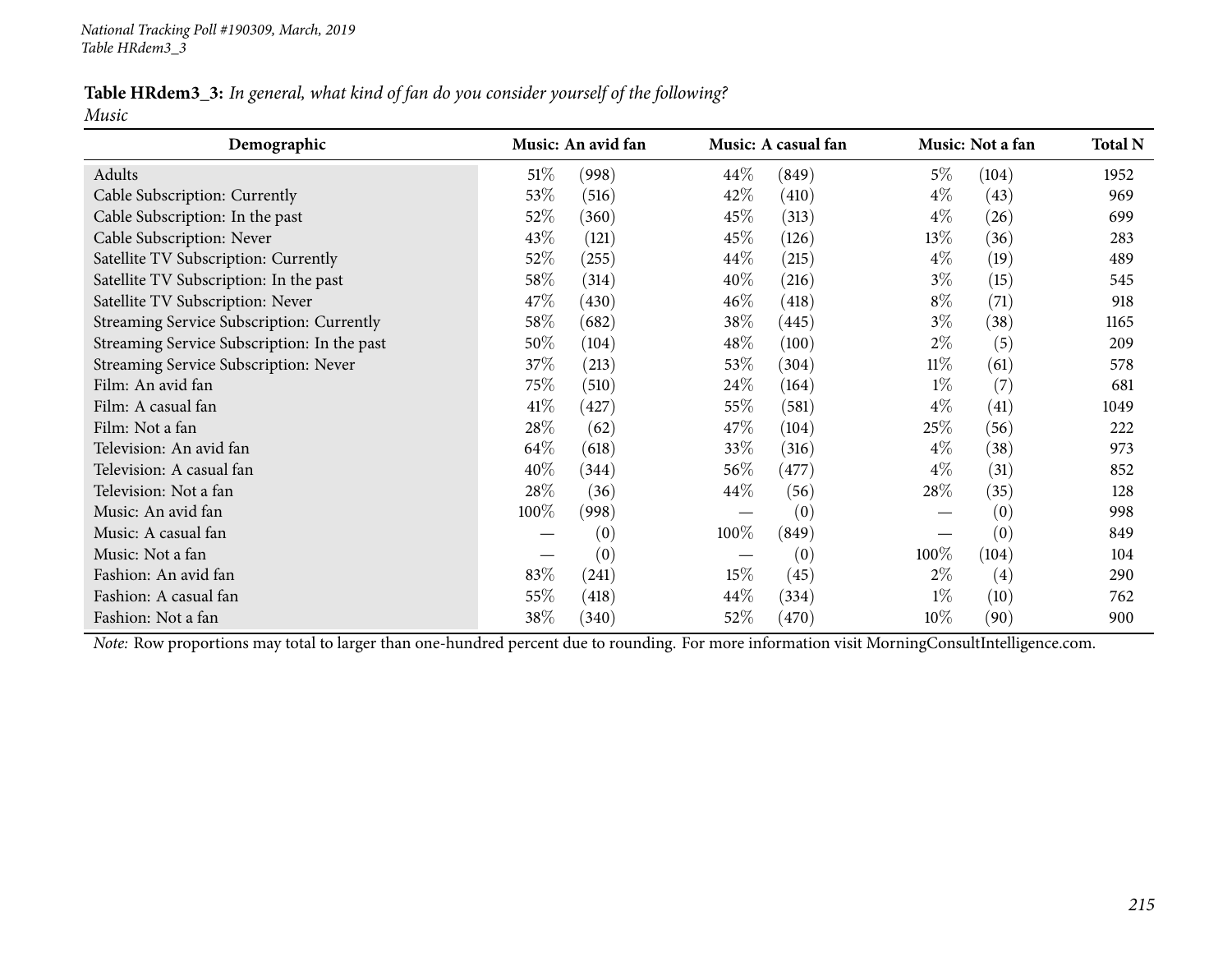|         | <b>Table HRdem3_4:</b> In general, what kind of fan do you consider yourself of the following? |
|---------|------------------------------------------------------------------------------------------------|
| Fashion |                                                                                                |

| Demographic              |        | Fashion: An avid fan |        | Fashion: A casual fan |        | Fashion: Not a fan | <b>Total N</b> |
|--------------------------|--------|----------------------|--------|-----------------------|--------|--------------------|----------------|
| Adults                   | 15%    | (290)                | 39%    | (762)                 | $46\%$ | (900)              | 1952           |
| Gender: Male             | $9\%$  | (87)                 | 28%    | (259)                 | 62%    | (568)              | 914            |
| Gender: Female           | 20%    | (204)                | 48\%   | (503)                 | 32%    | (332)              | 1038           |
| Age: 18-29               | 22%    | (76)                 | 44\%   | (154)                 | 34%    | (117)              | 348            |
| Age: 30-44               | 21%    | (94)                 | 40%    | (175)                 | 39%    | (171)              | 439            |
| Age: 45-54               | 15%    | (50)                 | 42\%   | (143)                 | 43%    | (148)              | 341            |
| Age: 55-64               | 12%    | (44)                 | 37%    | (136)                 | 51\%   | (189)              | 369            |
| Age: 65+                 | $6\%$  | (26)                 | 34%    | (154)                 | 60%    | (274)              | 454            |
| Generation Z: 18-21      | 27%    | (31)                 | 43\%   | (50)                  | $31\%$ | (36)               | 116            |
| Millennial: Age 22-37    | $21\%$ | (101)                | 42%    | (199)                 | 37%    | (178)              | 478            |
| Generation X: Age 38-53  | 17%    | (85)                 | 42\%   | (210)                 | 41%    | (203)              | 498            |
| Boomers: Age 54-72       | $9\%$  | (70)                 | 36%    | (264)                 | 55%    | (403)              | 736            |
| PID: Dem (no lean)       | 18%    | (121)                | 45%    | (304)                 | 37%    | (249)              | 674            |
| PID: Ind (no lean)       | 13\%   | (85)                 | 36%    | (239)                 | 51\%   | (336)              | 659            |
| PID: Rep (no lean)       | 14%    | (84)                 | 35%    | (219)                 | $51\%$ | (315)              | 619            |
| PID/Gender: Dem Men      | 10%    | (28)                 | 40%    | (111)                 | 50%    | (142)              | 282            |
| PID/Gender: Dem Women    | 24%    | (92)                 | 49%    | (193)                 | 27\%   | (107)              | 392            |
| PID/Gender: Ind Men      | 7%     | (23)                 | 25\%   | (79)                  | 67\%   | (210)              | 313            |
| PID/Gender: Ind Women    | 18%    | (62)                 | 46\%   | (159)                 | 36%    | (126)              | 347            |
| PID/Gender: Rep Men      | $11\%$ | (35)                 | $21\%$ | (68)                  | 68%    | (216)              | 319            |
| PID/Gender: Rep Women    | 17%    | (49)                 | 50%    | (151)                 | 33\%   | (99)               | 299            |
| Ideo: Liberal (1-3)      | 20%    | (126)                | 43%    | (267)                 | 36%    | (222)              | 614            |
| Ideo: Moderate (4)       | 13%    | (56)                 | 40%    | (166)                 | 47%    | (197)              | 419            |
| Ideo: Conservative (5-7) | 10%    | (68)                 | 35%    | (246)                 | 55%    | (381)              | 695            |
| Educ: < College          | 17%    | (208)                | 38%    | (469)                 | 45%    | (551)              | 1228           |
| Educ: Bachelors degree   | 11%    | (51)                 | 43\%   | (200)                 | 46%    | (211)              | 462            |
| Educ: Post-grad          | 12%    | (32)                 | 36%    | (93)                  | 52%    | (138)              | 263            |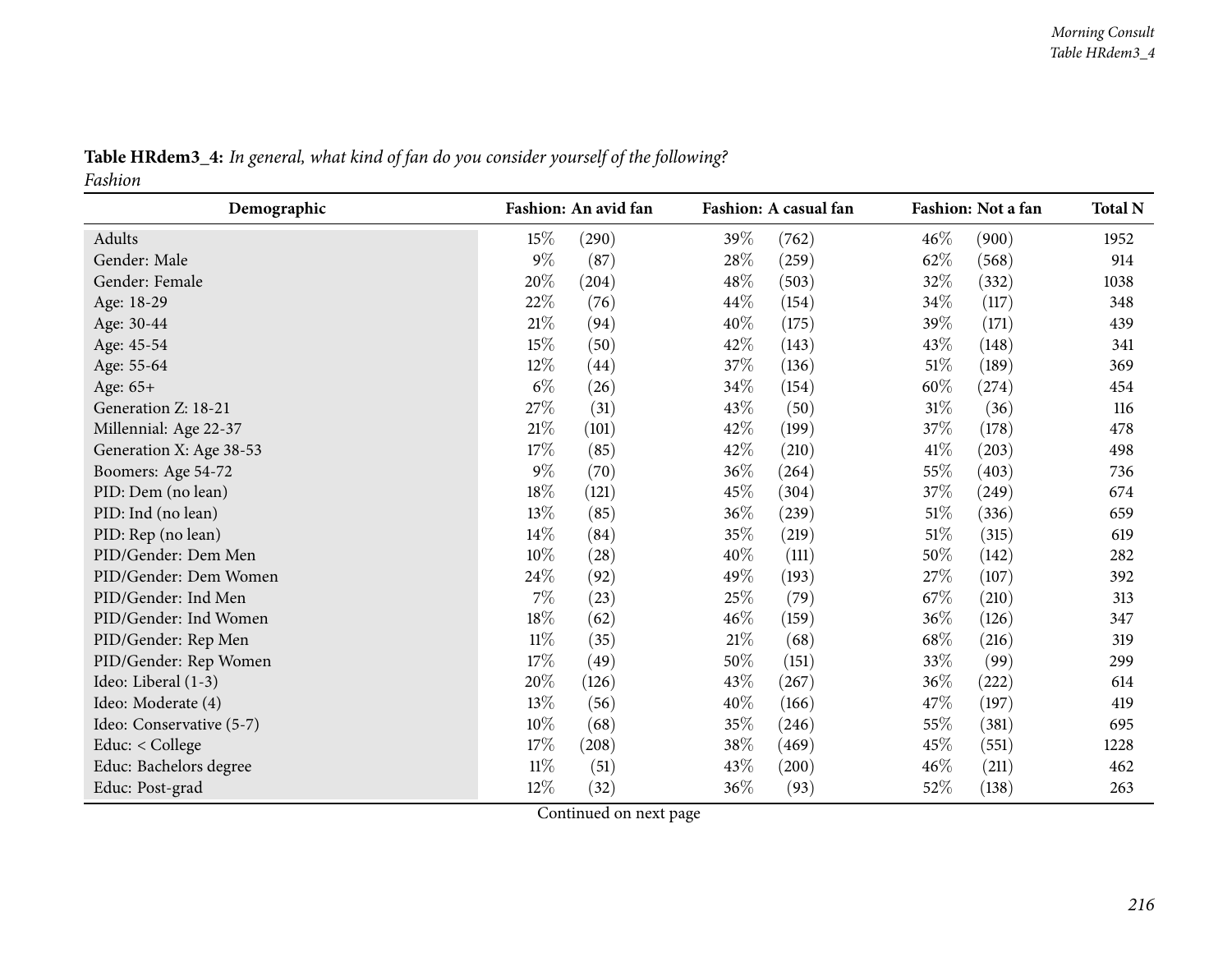| Demographic                 |        | Fashion: An avid fan |      | Fashion: A casual fan |      | Fashion: Not a fan | <b>Total N</b> |
|-----------------------------|--------|----------------------|------|-----------------------|------|--------------------|----------------|
| Adults                      | 15%    | (290)                | 39%  | (762)                 | 46\% | (900)              | 1952           |
| Income: Under 50k           | 16%    | (174)                | 38%  | (403)                 | 46%  | (488)              | 1065           |
| Income: 50k-100k            | 13%    | (79)                 | 41\% | (254)                 | 46%  | (283)              | 616            |
| Income: 100k+               | 14%    | (37)                 | 38%  | (105)                 | 48\% | (130)              | 272            |
| Ethnicity: White            | 12%    | (184)                | 37%  | (590)                 | 51%  | (805)              | 1579           |
| Ethnicity: Hispanic         | 26%    | (48)                 | 44%  | (83)                  | 30%  | (58)               | 189            |
| Ethnicity: Afr. Am.         | $31\%$ | (76)                 | 46%  | (114)                 | 23%  | (58)               | 248            |
| Ethnicity: Other            | 24%    | (30)                 | 46%  | (58)                  | 30%  | (38)               | 126            |
| Relig: Protestant           | $9\%$  | (43)                 | 38%  | (182)                 | 53%  | (252)              | 477            |
| Relig: Roman Catholic       | 17%    | (62)                 | 40%  | (147)                 | 43%  | (155)              | 364            |
| Relig: Something Else       | 19%    | (36)                 | 43%  | (81)                  | 38\% | (73)               | 189            |
| Relig: Jewish               | 18%    | (7)                  | 42%  | (17)                  | 41\% | (17)               | 42             |
| Relig: Evangelical          | 13%    | (93)                 | 42%  | (296)                 | 45%  | (317)              | 707            |
| Relig: Non-Evang. Catholics | 15%    | (47)                 | 35%  | (114)                 | 50%  | (162)              | 324            |
| Relig: All Christian        | 14%    | (141)                | 40%  | (410)                 | 47%  | (480)              | 1030           |
| Relig: All Non-Christian    | 23%    | (50)                 | 42%  | (91)                  | 35%  | (78)               | 219            |
| Community: Urban            | 22%    | (103)                | 39%  | (180)                 | 38\% | (177)              | 460            |
| Community: Suburban         | 14%    | (123)                | 39%  | (347)                 | 47%  | (421)              | 892            |
| Community: Rural            | $11\%$ | (65)                 | 39%  | (234)                 | 50%  | (302)              | 601            |
| Employ: Private Sector      | 17%    | (97)                 | 39%  | (224)                 | 44%  | (254)              | 575            |
| Employ: Government          | 17%    | (20)                 | 36%  | (44)                  | 47\% | (57)               | 121            |
| Employ: Self-Employed       | 15%    | (28)                 | 40%  | (75)                  | 45%  | (84)               | 187            |
| Employ: Homemaker           | 17%    | (27)                 | 48%  | (78)                  | 35%  | (57)               | 162            |
| Employ: Student             | 29%    | (22)                 | 47\% | (36)                  | 24\% | (19)               | 76             |
| Employ: Retired             | $7\%$  | (34)                 | 35%  | (180)                 | 59%  | (304)              | 518            |
| Employ: Unemployed          | 18%    | (27)                 | 41\% | (63)                  | 42%  | (65)               | 155            |
| Employ: Other               | $21\%$ | (34)                 | 40%  | (62)                  | 39%  | (62)               | 157            |
| Military HH: Yes            | 13%    | (47)                 | 35%  | (128)                 | 52%  | (190)              | 365            |
| Military HH: No             | 15%    | (244)                | 40%  | (634)                 | 45\% | (710)              | 1587           |
| RD/WT: Right Direction      | 14\%   | (103)                | 35%  | (259)                 | 51\% | (374)              | 736            |
| RD/WT: Wrong Track          | 15%    | (188)                | 41\% | (503)                 | 43%  | (525)              | 1216           |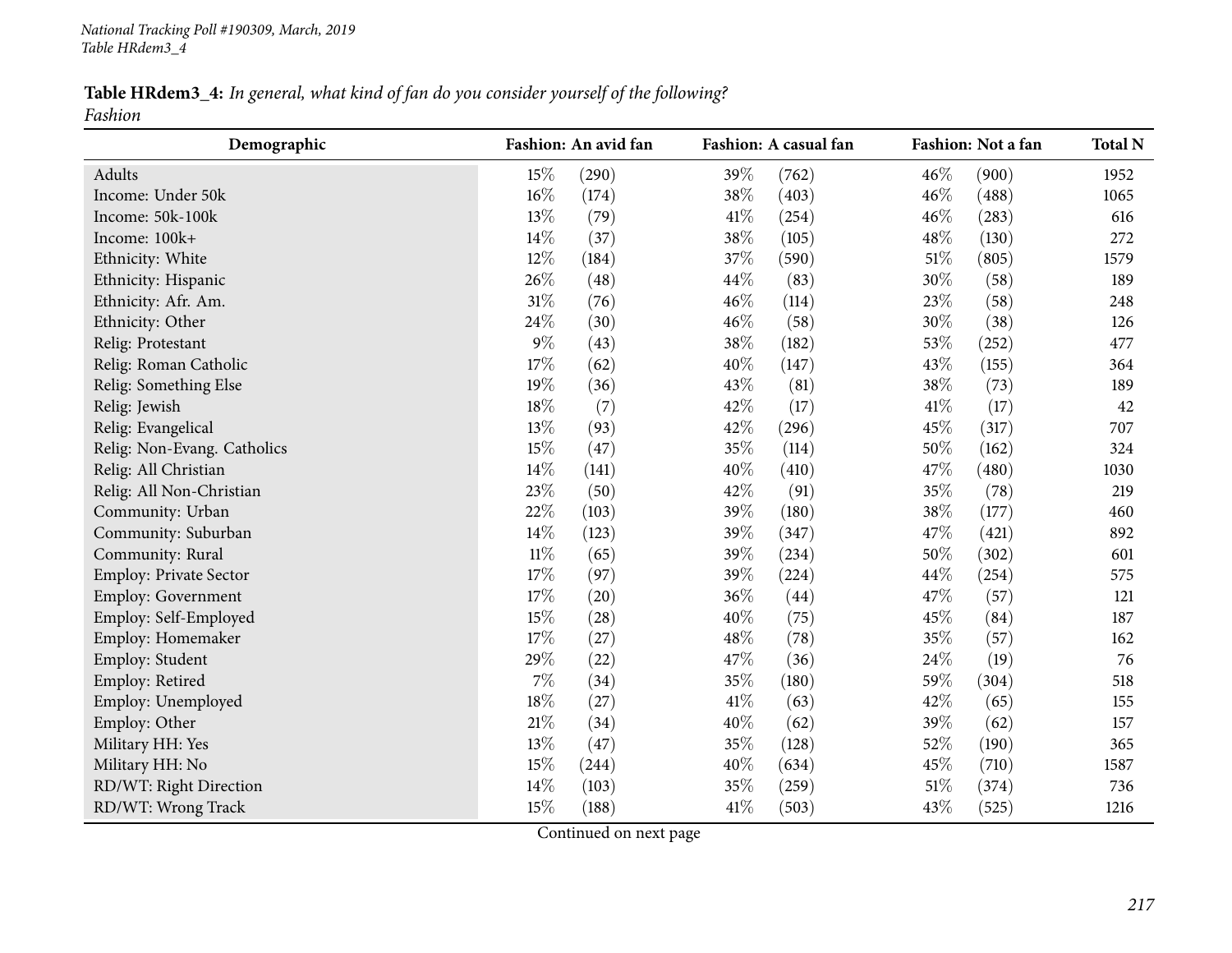| Demographic                          |        | Fashion: An avid fan |      | Fashion: A casual fan |      | Fashion: Not a fan | <b>Total N</b> |
|--------------------------------------|--------|----------------------|------|-----------------------|------|--------------------|----------------|
| Adults                               | 15%    | (290)                | 39%  | (762)                 | 46%  | (900)              | 1952           |
| Trump Job Approve                    | 12%    | (101)                | 35%  | (283)                 | 53%  | (427)              | 810            |
| Trump Job Disapprove                 | 16%    | (170)                | 43%  | (447)                 | 41\% | (429)              | 1046           |
| Trump Job Strongly Approve           | 13%    | (56)                 | 30%  | (135)                 | 57%  | (253)              | 444            |
| Trump Job Somewhat Approve           | 12%    | (45)                 | 40%  | (148)                 | 47%  | (174)              | 366            |
| Trump Job Somewhat Disapprove        | 18%    | (43)                 | 43%  | (104)                 | 40%  | (96)               | 242            |
| Trump Job Strongly Disapprove        | 16%    | (127)                | 43%  | (344)                 | 41\% | (333)              | 804            |
| Favorable of Trump                   | 13%    | (101)                | 34%  | (268)                 | 54\% | (425)              | 794            |
| Unfavorable of Trump                 | 16%    | (172)                | 43%  | (453)                 | 40%  | (420)              | 1045           |
| Very Favorable of Trump              | $12\%$ | (55)                 | 29%  | (133)                 | 59%  | (274)              | 463            |
| Somewhat Favorable of Trump          | 14%    | (46)                 | 41\% | (135)                 | 46%  | (151)              | 331            |
| Somewhat Unfavorable of Trump        | 15%    | (29)                 | 45%  | (90)                  | 40%  | (81)               | 200            |
| Very Unfavorable of Trump            | 17%    | (143)                | 43%  | (363)                 | 40%  | (339)              | 845            |
| #1 Issue: Economy                    | 18%    | (100)                | 37%  | (202)                 | 45%  | (250)              | 553            |
| #1 Issue: Security                   | 12%    | (50)                 | 36%  | (153)                 | 52%  | (216)              | 419            |
| #1 Issue: Health Care                | 17%    | (50)                 | 41\% | (117)                 | 42%  | (122)              | 289            |
| #1 Issue: Medicare / Social Security | $8\%$  | (23)                 | 39%  | (110)                 | 53%  | (148)              | 281            |
| #1 Issue: Women's Issues             | 23%    | (20)                 | 46%  | (41)                  | 31%  | (28)               | 89             |
| #1 Issue: Education                  | 20%    | (25)                 | 46%  | (55)                  | 34%  | (41)               | 121            |
| #1 Issue: Energy                     | 16%    | (16)                 | 37%  | (36)                  | 46%  | (44)               | 96             |
| #1 Issue: Other                      | $6\%$  | (6)                  | 46%  | (48)                  | 48%  | (51)               | 105            |
| 2018 House Vote: Democrat            | 16%    | (114)                | 44%  | (317)                 | 40%  | (282)              | 713            |
| 2018 House Vote: Republican          | $11\%$ | (74)                 | 33%  | (222)                 | 56%  | (373)              | 669            |
| 2018 House Vote: Someone else        | 14%    | (12)                 | 32%  | (28)                  | 54\% | (49)               | 90             |
| 2018 House Vote: Didnt Vote          | 19%    | (89)                 | 41%  | (194)                 | 41\% | (194)              | 476            |
| 2016 Vote: Hillary Clinton           | 15%    | (97)                 | 46%  | (286)                 | 39%  | (242)              | 624            |
| 2016 Vote: Donald Trump              | 10%    | (68)                 | 32%  | (211)                 | 58%  | (386)              | 664            |
| 2016 Vote: Someone else              | 15%    | (21)                 | 38%  | (55)                  | 47\% | (69)               | 145            |
| 2016 Vote: Didnt Vote                | 20%    | (102)                | 41\% | (207)                 | 39%  | (201)              | 510            |
| Voted in 2014: Yes                   | 13%    | (170)                | 39%  | (492)                 | 48%  | (613)              | 1275           |
| Voted in 2014: No                    | 18%    | (120)                | 40%  | (270)                 | 42\% | (287)              | 677            |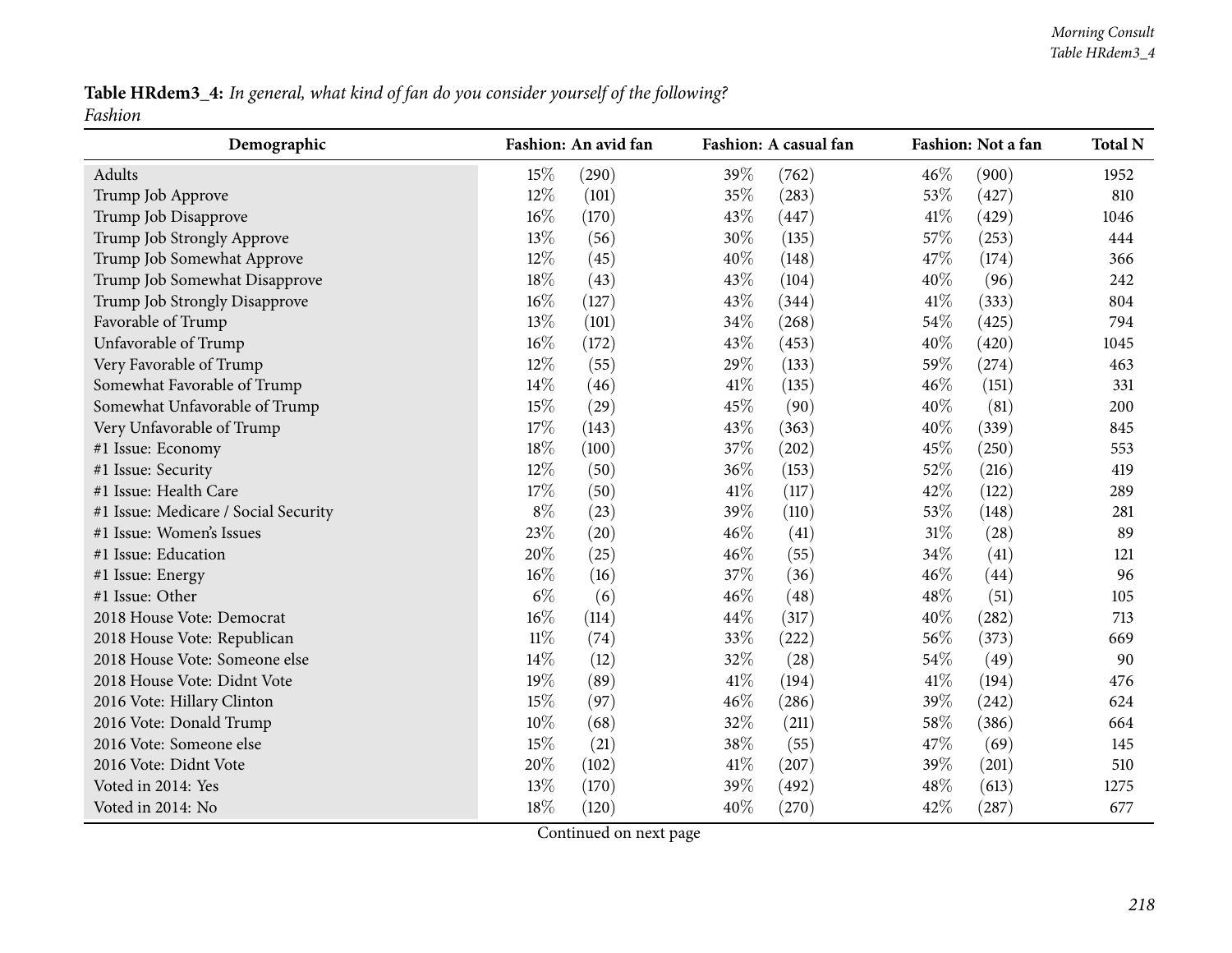| Demographic                                           |        | Fashion: An avid fan |        | Fashion: A casual fan |        | Fashion: Not a fan | <b>Total N</b> |
|-------------------------------------------------------|--------|----------------------|--------|-----------------------|--------|--------------------|----------------|
| Adults                                                | 15%    | (290)                | 39%    | (762)                 | $46\%$ | (900)              | 1952           |
| 2012 Vote: Barack Obama                               | 15%    | (112)                | 43%    | (322)                 | 41\%   | (306)              | 740            |
| 2012 Vote: Mitt Romney                                | 10%    | (52)                 | 33%    | (181)                 | 57%    | (309)              | 542            |
| 2012 Vote: Other                                      | $12\%$ | (11)                 | 27%    | (23)                  | $61\%$ | (54)               | 88             |
| 2012 Vote: Didn't Vote                                | 20%    | (116)                | 41\%   | (236)                 | 40%    | (230)              | 582            |
| 4-Region: Northeast                                   | 14\%   | (48)                 | 35%    | (122)                 | 51\%   | (178)              | 348            |
| 4-Region: Midwest                                     | $12\%$ | (55)                 | 41\%   | (183)                 | 47\%   | (211)              | 448            |
| 4-Region: South                                       | 17%    | (123)                | 40%    | (295)                 | 43\%   | (311)              | 729            |
| 4-Region: West                                        | 15%    | (64)                 | 38%    | (162)                 | 47%    | (200)              | 427            |
| Watch TV Shows: Every day                             | 16%    | (169)                | 41\%   | (432)                 | 42%    | (442)              | 1044           |
| Watch TV Shows: Several times per week                | $16\%$ | (69)                 | 38%    | (159)                 | 46%    | (193)              | 420            |
| Watch TV Shows: About once per week                   | $11\%$ | (12)                 | 32%    | (35)                  | 57%    | (63)               | 110            |
| Watch TV Shows: Several times per month               | $10\%$ | (9)                  | 48\%   | (46)                  | 42\%   | (40)               | 95             |
| Watch TV Shows: About once per month                  | $16\%$ | (9)                  | $30\%$ | (18)                  | 54\%   | (32)               | 60             |
| Watch TV Shows: Less often than once per month        | $6\%$  | (4)                  | 44%    | (32)                  | 50%    | (37)               | 74             |
| Watch TV Shows: Never                                 | $11\%$ | (17)                 | 27%    | (40)                  | 62\%   | (92)               | 149            |
| Watch Movies: Every day                               | 27%    | (92)                 | 42%    | (141)                 | 31%    | (106)              | 339            |
| Watch Movies: Several times per week                  | 15%    | (75)                 | 40%    | (198)                 | 45%    | (225)              | 497            |
| Watch Movies: About once per week                     | 12%    | (40)                 | 42%    | (137)                 | 46%    | (148)              | 326            |
| Watch Movies: Several times per month                 | $12\%$ | (31)                 | 44%    | (115)                 | 44\%   | (113)              | 260            |
| Watch Movies: About once per month                    | $11\%$ | (22)                 | 36%    | (71)                  | 53\%   | (104)              | 198            |
| Watch Movies: Less often than once per month          | $9\%$  | (14)                 | 34\%   | (56)                  | 57\%   | (94)               | 164            |
| Watch Movies: Never                                   | $9\%$  | (15)                 | 26%    | (43)                  | 65\%   | (109)              | 168            |
| Watch Sporting Events: Every day                      | 26%    | (44)                 | 32%    | (54)                  | 41%    | (69)               | 168            |
| Watch Sporting Events: Several times per week         | 13\%   | (38)                 | 37%    | (105)                 | 50%    | (142)              | 285            |
| Watch Sporting Events: About once per week            | $14\%$ | (36)                 | 45%    | (114)                 | 41\%   | (103)              | 253            |
| Watch Sporting Events: Several times per month        | 14\%   | (26)                 | 42%    | (78)                  | 44\%   | (83)               | 188            |
| Watch Sporting Events: About once per month           | 18%    | (27)                 | 43%    | (66)                  | 40%    | (61)               | 155            |
| Watch Sporting Events: Less often than once per month | $11\%$ | (36)                 | 40%    | (124)                 | 49%    | (153)              | 313            |
| Watch Sporting Events: Never                          | $14\%$ | (82)                 | 37%    | (221)                 | 49\%   | (288)              | 591            |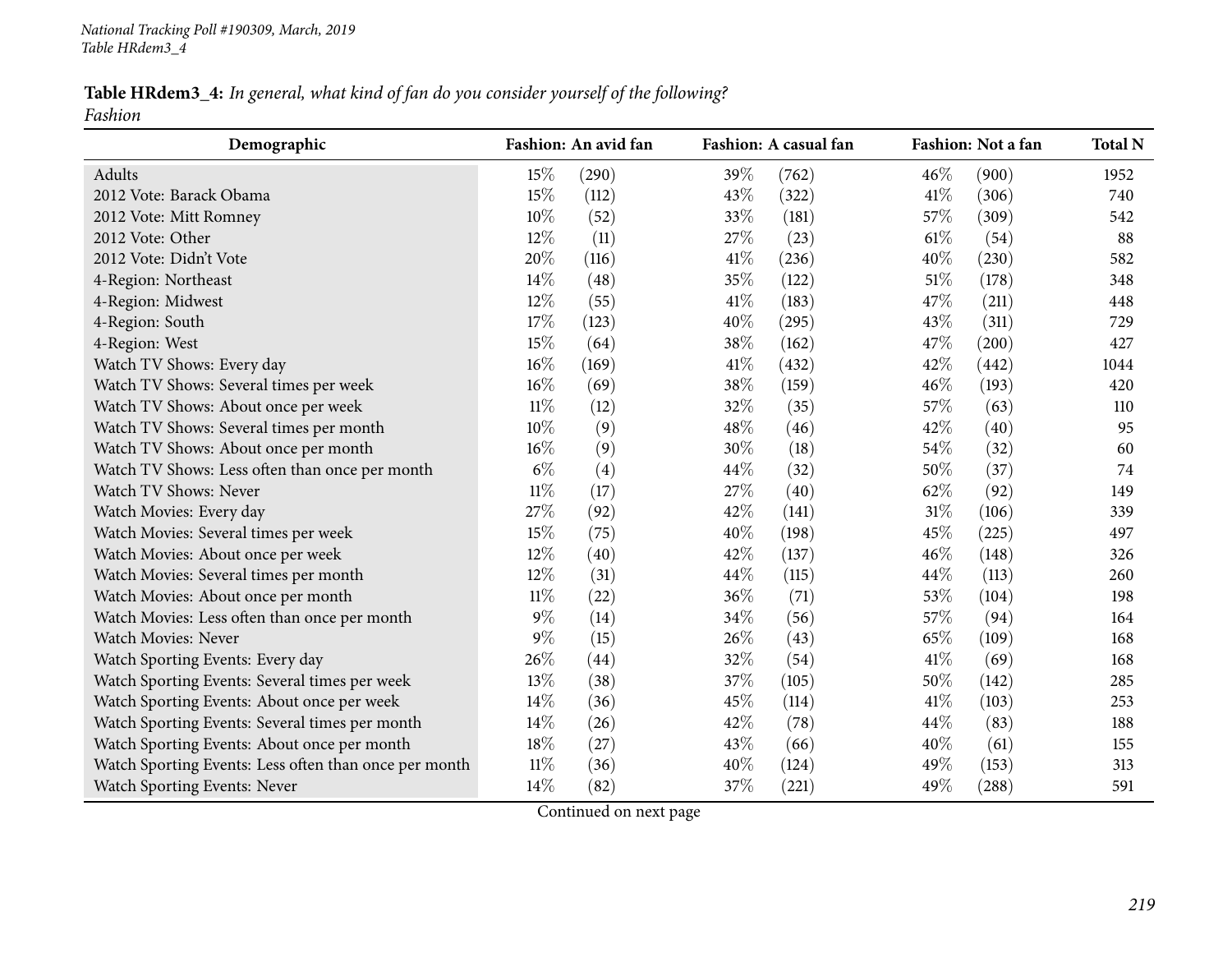| Demographic                                                                                                                                    |        | Fashion: An avid fan |                   | Fashion: A casual fan |        | Fashion: Not a fan | <b>Total N</b> |  |
|------------------------------------------------------------------------------------------------------------------------------------------------|--------|----------------------|-------------------|-----------------------|--------|--------------------|----------------|--|
| Adults                                                                                                                                         | 15%    | (290)                | 39%               | (762)                 | $46\%$ | (900)              | 1952           |  |
| Cable Subscription: Currently                                                                                                                  | 17%    | (165)                | 40%               | (385)                 | 43\%   | (420)              | 969            |  |
| Cable Subscription: In the past                                                                                                                | 13%    | (91)                 | $40\%$            | (280)                 | 47\%   | (328)              | 699            |  |
| Cable Subscription: Never                                                                                                                      | $12\%$ | (34)                 | 34\%              | (97)                  | 54\%   | (152)              | 283            |  |
| Satellite TV Subscription: Currently                                                                                                           | 21%    | (102)                | 37%               | (183)                 | 42\%   | (204)              | 489            |  |
| Satellite TV Subscription: In the past                                                                                                         | $14\%$ | (77)                 | 44\%              | (241)                 | 42\%   | (227)              | 545            |  |
| Satellite TV Subscription: Never                                                                                                               | $12\%$ | (111)                | 37\%              | (338)                 | 51%    | (468)              | 918            |  |
| Streaming Service Subscription: Currently                                                                                                      | 17%    | (203)                | $40\%$            | (471)                 | 42\%   | (492)              | 1165           |  |
| Streaming Service Subscription: In the past                                                                                                    | 15%    | (30)                 | 43\%              | (90)                  | 42\%   | (88)               | 209            |  |
| Streaming Service Subscription: Never                                                                                                          | 10%    | (57)                 | 35%               | (201)                 | 55\%   | (319)              | 578            |  |
| Film: An avid fan                                                                                                                              | 25%    | (173)                | 41\%              | (277)                 | 34\%   | (231)              | 681            |  |
| Film: A casual fan                                                                                                                             | 10%    | (103)                | 40%               | (422)                 | $50\%$ | (523)              | 1049           |  |
| Film: Not a fan                                                                                                                                | $6\%$  | (14)                 | 28\%              | (63)                  | 65\%   | (145)              | 222            |  |
| Television: An avid fan                                                                                                                        | 20%    | (196)                | $40\%$            | (385)                 | $40\%$ | (392)              | 973            |  |
| Television: A casual fan                                                                                                                       | 10%    | (83)                 | 41%               | (347)                 | 50\%   | (422)              | 852            |  |
| Television: Not a fan                                                                                                                          | $9\%$  | (11)                 | 24\%              | (31)                  | 67%    | (86)               | 128            |  |
| Music: An avid fan                                                                                                                             | 24%    | (241)                | 42\%              | (418)                 | 34\%   | (340)              | 998            |  |
| Music: A casual fan                                                                                                                            | 5%     | (45)                 | 39%               | (334)                 | 55\%   | (470)              | 849            |  |
| Music: Not a fan                                                                                                                               | $4\%$  | (4)                  | $10\%$            | (10)                  | 86\%   | (90)               | 104            |  |
| Fashion: An avid fan                                                                                                                           | 100%   | (290)                | $\hspace{0.05cm}$ | (0)                   |        | (0)                | 290            |  |
| Fashion: A casual fan                                                                                                                          |        | (0)                  | 100%              | (762)                 |        | (0)                | 762            |  |
| Fashion: Not a fan                                                                                                                             |        | (0)                  |                   | (0)                   | 100%   | (900)              | 900            |  |
| Note: Row proportions may total to larger than one-hundred percent due to rounding. For more information visit MorningConsultIntelligence.com. |        |                      |                   |                       |        |                    |                |  |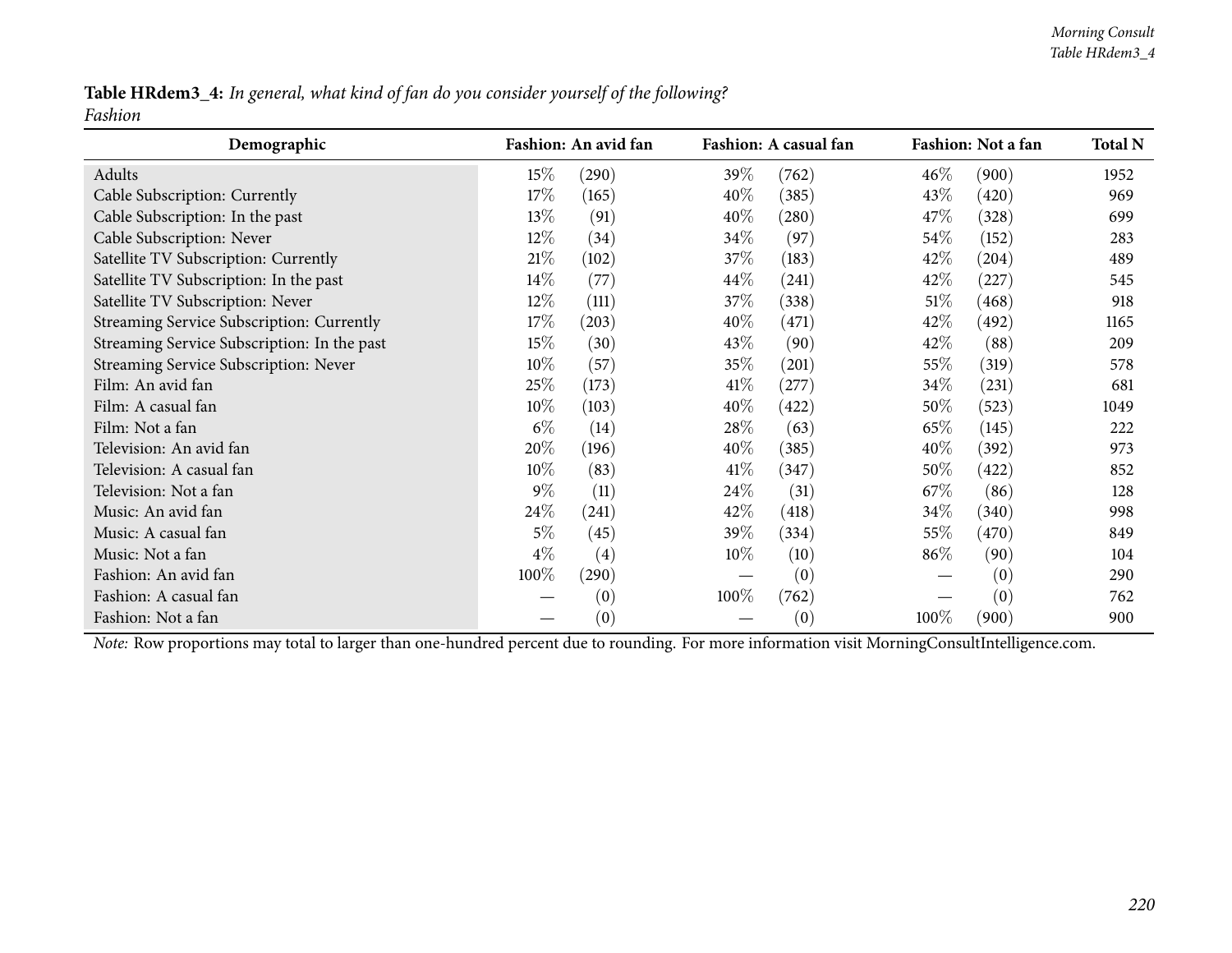# **Respondent Demographics Summary**

| Demographic      | Group                                                                                                                                                          | Frequency                                      | Percentage                                   |
|------------------|----------------------------------------------------------------------------------------------------------------------------------------------------------------|------------------------------------------------|----------------------------------------------|
| xdemAll          | Adults                                                                                                                                                         | 1952                                           | 100%                                         |
| xdemGender       | Gender: Male<br>Gender: Female<br>$\boldsymbol{N}$                                                                                                             | 914<br>1038<br>1952                            | 47\%<br>53%                                  |
| age5             | Age: 18-29<br>Age: 30-44<br>Age: 45-54<br>Age: 55-64<br>Age: 65+<br>$\boldsymbol{N}$                                                                           | 348<br>439<br>341<br>369<br>454<br>1952        | 18%<br>23%<br>17%<br>19%<br>23%              |
| demAgeGeneration | Generation Z: 18-21<br>Millennial: Age 22-37<br>Generation X: Age 38-53<br>Boomers: Age 54-72<br>$\boldsymbol{N}$                                              | 116<br>478<br>498<br>736<br>1828               | $6\%$<br>24\%<br>25%<br>38\%                 |
| xpid3            | PID: Dem (no lean)<br>PID: Ind (no lean)<br>PID: Rep (no lean)<br>$\boldsymbol{N}$                                                                             | 674<br>659<br>619<br>1952                      | 35%<br>34%<br>32%                            |
| xpidGender       | PID/Gender: Dem Men<br>PID/Gender: Dem Women<br>PID/Gender: Ind Men<br>PID/Gender: Ind Women<br>PID/Gender: Rep Men<br>PID/Gender: Rep Women<br>$\overline{N}$ | 282<br>392<br>313<br>347<br>319<br>299<br>1952 | 14%<br>20%<br>$16\%$<br>18%<br>$16\%$<br>15% |
| xdemIdeo3        | Ideo: Liberal (1-3)<br>Ideo: Moderate (4)<br>Ideo: Conservative (5-7)<br>$\overline{N}$                                                                        | 614<br>419<br>695<br>1729                      | 31%<br>21%<br>36%                            |
| xeduc3           | Educ: < College<br>Educ: Bachelors degree<br>Educ: Post-grad<br>$\boldsymbol{N}$                                                                               | 1228<br>462<br>263<br>1952                     | 63%<br>24\%<br>13%                           |

#### **Summary Statistics of Survey Respondent Demographics**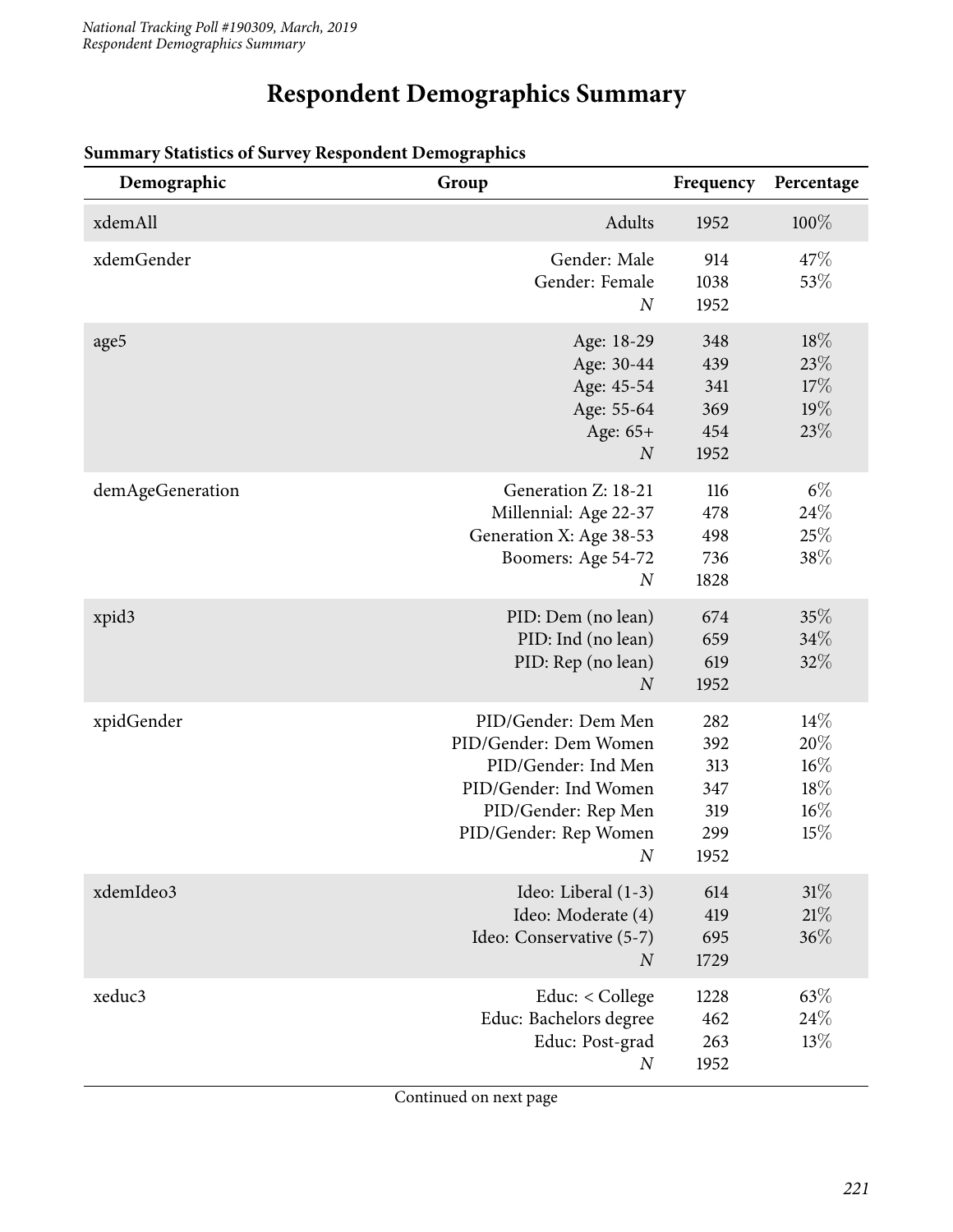| Demographic  | Group                                                                                                                                                                                              | Frequency                                                   | Percentage                                                           |
|--------------|----------------------------------------------------------------------------------------------------------------------------------------------------------------------------------------------------|-------------------------------------------------------------|----------------------------------------------------------------------|
| xdemInc3     | Income: Under 50k<br>Income: 50k-100k<br>Income: 100k+<br>$\overline{N}$                                                                                                                           | 1065<br>616<br>272<br>1952                                  | 55%<br>32%<br>14%                                                    |
| xdemWhite    | Ethnicity: White                                                                                                                                                                                   | 1579                                                        | 81%                                                                  |
| xdemHispBin  | Ethnicity: Hispanic                                                                                                                                                                                | 189                                                         | 10%                                                                  |
| demBlackBin  | Ethnicity: Afr. Am.                                                                                                                                                                                | 248                                                         | 13%                                                                  |
| demRaceOther | Ethnicity: Other                                                                                                                                                                                   | 126                                                         | $6\%$                                                                |
| xrelNet      | Relig: Protestant<br>Relig: Roman Catholic<br>Relig: Something Else<br>$\boldsymbol{N}$                                                                                                            | 477<br>364<br>189<br>1030                                   | 24%<br>19%<br>10%                                                    |
| xreligion1   | Relig: Jewish                                                                                                                                                                                      | 42                                                          | $2\%$                                                                |
| xreligion2   | Relig: Evangelical<br>Relig: Non-Evang. Catholics<br>$\boldsymbol{N}$                                                                                                                              | 707<br>324<br>1030                                          | 36%<br>17%                                                           |
| xreligion3   | Relig: All Christian<br>Relig: All Non-Christian<br>$\boldsymbol{N}$                                                                                                                               | 1030<br>219<br>1250                                         | 53%<br>11%                                                           |
| xdemUsr      | Community: Urban<br>Community: Suburban<br>Community: Rural<br>$\boldsymbol{N}$                                                                                                                    | 460<br>892<br>601<br>1952                                   | 24\%<br>46%<br>31%                                                   |
| xdemEmploy   | <b>Employ: Private Sector</b><br>Employ: Government<br>Employ: Self-Employed<br>Employ: Homemaker<br>Employ: Student<br>Employ: Retired<br>Employ: Unemployed<br>Employ: Other<br>$\boldsymbol{N}$ | 575<br>121<br>187<br>162<br>76<br>518<br>155<br>157<br>1952 | 29%<br>$6\%$<br>$10\%$<br>$8\%$<br>$4\%$<br>$27\%$<br>$8\%$<br>$8\%$ |
| xdemMilHH1   | Military HH: Yes<br>Military HH: No<br>$\boldsymbol{N}$                                                                                                                                            | 365<br>1587<br>1952                                         | 19%<br>81%                                                           |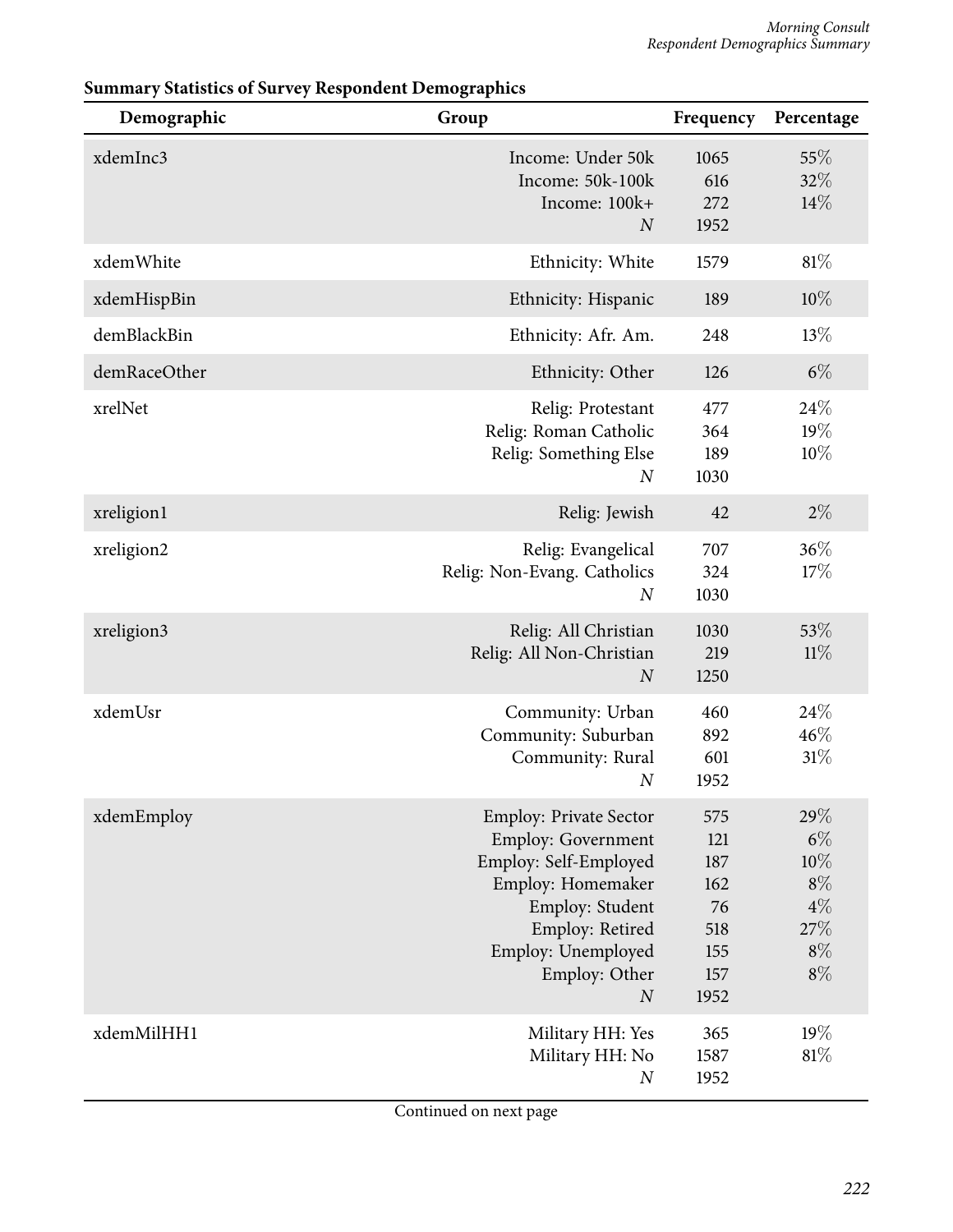| Demographic    | Group                                                                                                                                                                                                                  | Frequency                                                  | Percentage                                                |
|----------------|------------------------------------------------------------------------------------------------------------------------------------------------------------------------------------------------------------------------|------------------------------------------------------------|-----------------------------------------------------------|
| xnrl           | RD/WT: Right Direction<br>RD/WT: Wrong Track<br>$\overline{N}$                                                                                                                                                         | 736<br>1216<br>1952                                        | 38\%<br>62%                                               |
| Trump_Approve  | Trump Job Approve<br>Trump Job Disapprove<br>$\boldsymbol{N}$                                                                                                                                                          | 810<br>1046<br>1856                                        | 41%<br>54%                                                |
| Trump_Approve2 | Trump Job Strongly Approve<br>Trump Job Somewhat Approve<br>Trump Job Somewhat Disapprove<br>Trump Job Strongly Disapprove<br>$\boldsymbol{N}$                                                                         | 444<br>366<br>242<br>804<br>1856                           | 23%<br>19%<br>$12\%$<br>41\%                              |
| Trump_Fav      | Favorable of Trump<br>Unfavorable of Trump<br>$\boldsymbol{N}$                                                                                                                                                         | 794<br>1045<br>1839                                        | 41%<br>54%                                                |
| Trump_Fav_FULL | Very Favorable of Trump<br>Somewhat Favorable of Trump<br>Somewhat Unfavorable of Trump<br>Very Unfavorable of Trump<br>$\boldsymbol{N}$                                                                               | 463<br>331<br>200<br>845<br>1839                           | 24%<br>17%<br>10%<br>43%                                  |
| xnr3           | #1 Issue: Economy<br>#1 Issue: Security<br>#1 Issue: Health Care<br>#1 Issue: Medicare / Social Security<br>#1 Issue: Women's Issues<br>#1 Issue: Education<br>#1 Issue: Energy<br>#1 Issue: Other<br>$\boldsymbol{N}$ | 553<br>419<br>289<br>281<br>89<br>121<br>96<br>105<br>1952 | 28%<br>21%<br>15%<br>14%<br>5%<br>$6\%$<br>$5\%$<br>$5\%$ |
| xsubVote18O    | 2018 House Vote: Democrat<br>2018 House Vote: Republican<br>2018 House Vote: Someone else<br>2018 House Vote: Didnt Vote<br>$\boldsymbol{N}$                                                                           | 713<br>669<br>90<br>476<br>1948                            | 37%<br>34%<br>$5\%$<br>24%                                |
| xsubVote16O    | 2016 Vote: Hillary Clinton<br>2016 Vote: Donald Trump<br>2016 Vote: Someone else<br>2016 Vote: Didnt Vote<br>$\boldsymbol{N}$                                                                                          | 624<br>664<br>145<br>510<br>1943                           | 32%<br>34\%<br>7%<br>26%                                  |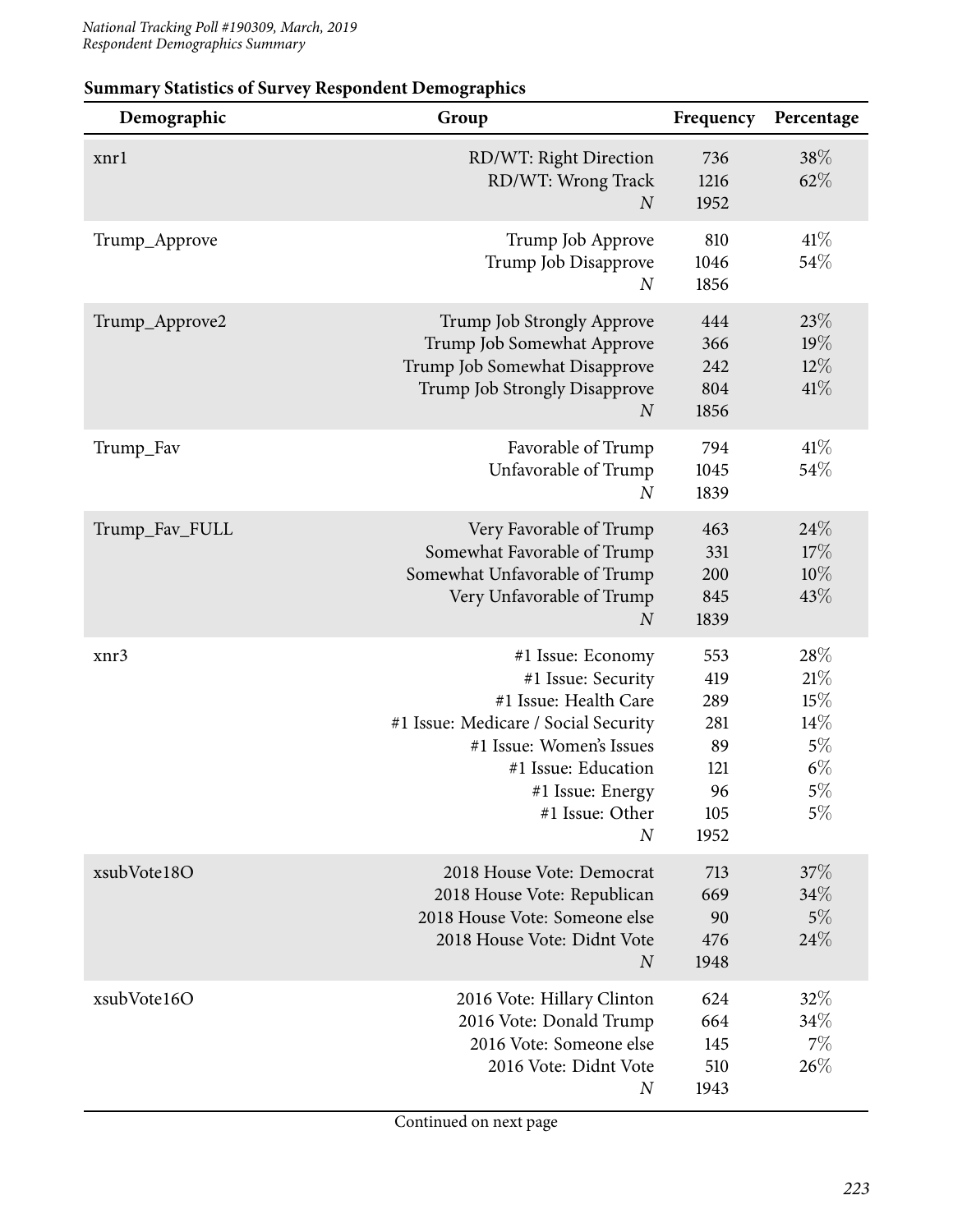| Demographic | Group                                                                                                                                                                                                                                                                                                                                            | Frequency                                             | Percentage                                              |
|-------------|--------------------------------------------------------------------------------------------------------------------------------------------------------------------------------------------------------------------------------------------------------------------------------------------------------------------------------------------------|-------------------------------------------------------|---------------------------------------------------------|
| xsubVote14O | Voted in 2014: Yes<br>Voted in 2014: No<br>$\overline{N}$                                                                                                                                                                                                                                                                                        | 1275<br>677<br>1952                                   | 65%<br>35%                                              |
| xsubVote12O | 2012 Vote: Barack Obama<br>2012 Vote: Mitt Romney<br>2012 Vote: Other<br>2012 Vote: Didn't Vote<br>$\overline{N}$                                                                                                                                                                                                                                | 740<br>542<br>88<br>582<br>1952                       | 38%<br>28%<br>$5\%$<br>30%                              |
| xreg4       | 4-Region: Northeast<br>4-Region: Midwest<br>4-Region: South<br>4-Region: West<br>$\boldsymbol{N}$                                                                                                                                                                                                                                                | 348<br>448<br>729<br>427<br>1952                      | 18%<br>23%<br>37%<br>22%                                |
| HRdem1_1    | Watch TV Shows: Every day<br>Watch TV Shows: Several times per week<br>Watch TV Shows: About once per week<br>Watch TV Shows: Several times per month<br>Watch TV Shows: About once per month<br>Watch TV Shows: Less often than once per month<br>Watch TV Shows: Never<br>$\overline{N}$                                                       | 1044<br>420<br>110<br>95<br>60<br>74<br>149<br>1952   | 53%<br>22%<br>$6\%$<br>$5\%$<br>$3\%$<br>$4\%$<br>$8\%$ |
| HRdem1_2    | Watch Movies: Every day<br>Watch Movies: Several times per week<br>Watch Movies: About once per week<br>Watch Movies: Several times per month<br>Watch Movies: About once per month<br>Watch Movies: Less often than once per month<br>Watch Movies: Never<br>$\boldsymbol{N}$                                                                   | 339<br>497<br>326<br>260<br>198<br>164<br>168<br>1952 | 17%<br>25%<br>17%<br>13%<br>10%<br>$8\%$<br>$9\%$       |
| HRdem1_3    | Watch Sporting Events: Every day<br>Watch Sporting Events: Several times per week<br>Watch Sporting Events: About once per week<br>Watch Sporting Events: Several times per month<br>Watch Sporting Events: About once per month<br>Watch Sporting Events: Less often than once per<br>month<br>Watch Sporting Events: Never<br>$\boldsymbol{N}$ | 168<br>285<br>253<br>188<br>155<br>313<br>591<br>1952 | $9\%$<br>15%<br>13%<br>$10\%$<br>$8\%$<br>16%<br>$30\%$ |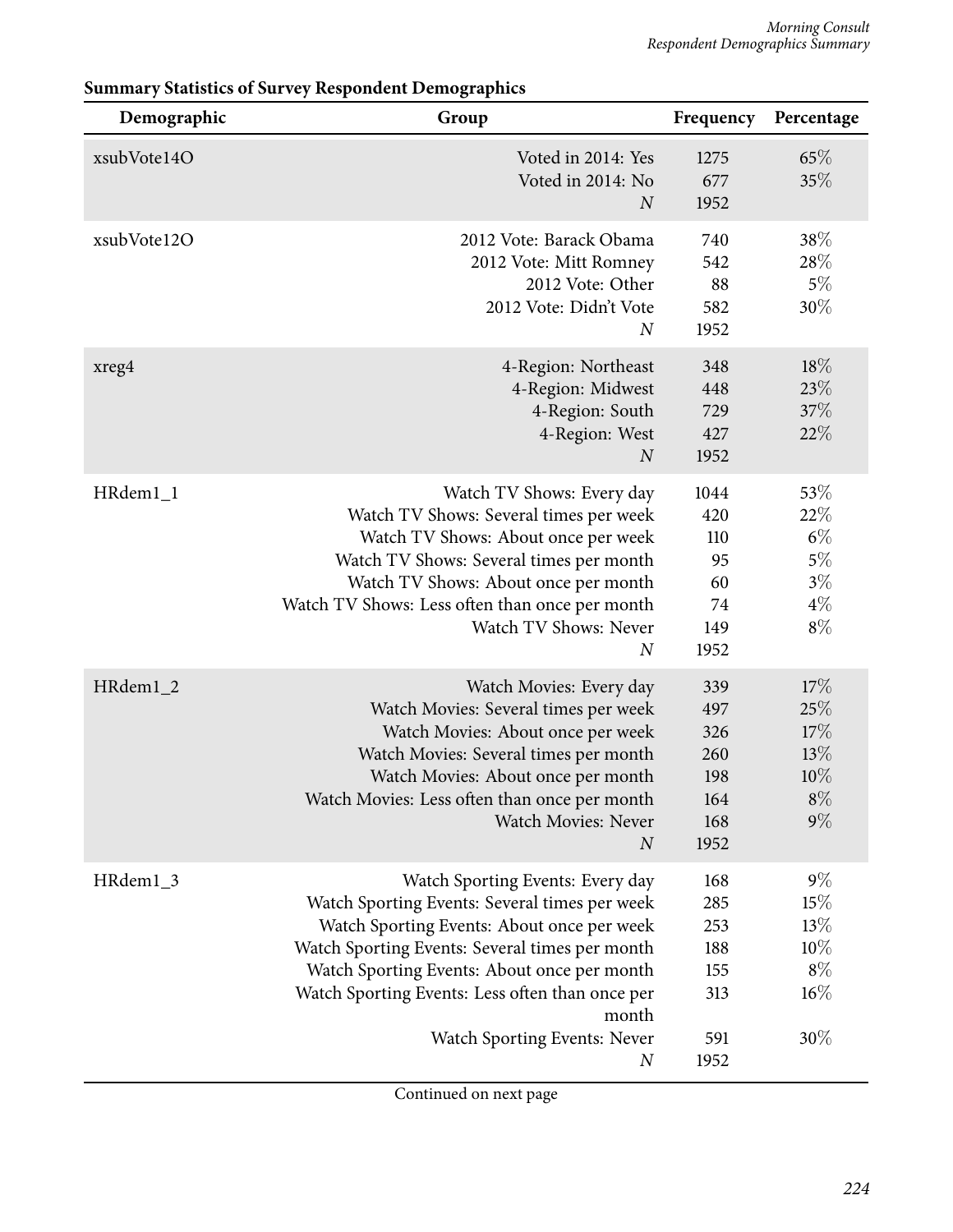| Demographic          | Group                                                                                                                                               | Frequency                  | Percentage              |
|----------------------|-----------------------------------------------------------------------------------------------------------------------------------------------------|----------------------------|-------------------------|
| HRdem <sub>2_1</sub> | Cable Subscription: Currently<br>Cable Subscription: In the past<br>Cable Subscription: Never<br>$\boldsymbol{N}$                                   | 969<br>699<br>283<br>1952  | 50%<br>36%<br>15%       |
| HRdem <sub>2_2</sub> | Satellite TV Subscription: Currently<br>Satellite TV Subscription: In the past<br>Satellite TV Subscription: Never<br>$\boldsymbol{N}$              | 489<br>545<br>918<br>1952  | 25%<br>28%<br>47%       |
| HRdem2_3             | Streaming Service Subscription: Currently<br>Streaming Service Subscription: In the past<br>Streaming Service Subscription: Never<br>$\overline{N}$ | 1165<br>209<br>578<br>1952 | 60%<br>$11\%$<br>$30\%$ |
| HRdem3_1             | Film: An avid fan<br>Film: A casual fan<br>Film: Not a fan<br>$\overline{N}$                                                                        | 681<br>1049<br>222<br>1952 | 35%<br>54%<br>$11\%$    |
| HRdem3_2             | Television: An avid fan<br>Television: A casual fan<br>Television: Not a fan<br>$\overline{N}$                                                      | 973<br>852<br>128<br>1952  | 50%<br>44\%<br>7%       |
| HRdem3_3             | Music: An avid fan<br>Music: A casual fan<br>Music: Not a fan<br>$\overline{N}$                                                                     | 998<br>849<br>104<br>1952  | 51%<br>44%<br>$5\%$     |
| HRdem3_4             | Fashion: An avid fan<br>Fashion: A casual fan<br>Fashion: Not a fan<br>$\overline{N}$                                                               | 290<br>762<br>900<br>1952  | 15%<br>39%<br>46%       |

*Note:* Group proportions may total to larger than one-hundred percent due to rounding. All statistics are calculated with demographic post-stratification weights applied.